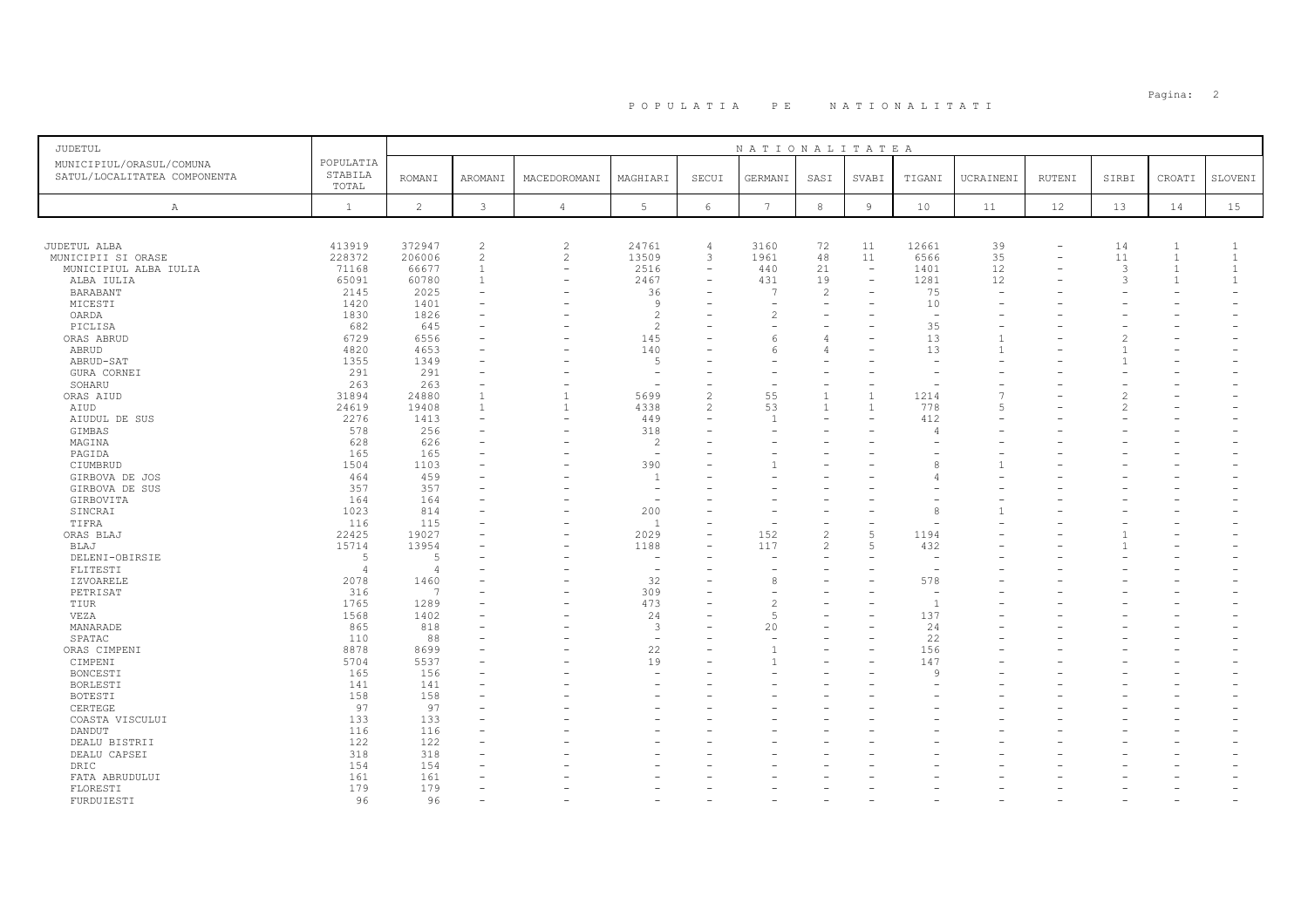| JUDETUL                                                  |                               |                |         |                |                |                          | NATIONALITATEA |                          |                          |                          |           |        |       |                          |         |
|----------------------------------------------------------|-------------------------------|----------------|---------|----------------|----------------|--------------------------|----------------|--------------------------|--------------------------|--------------------------|-----------|--------|-------|--------------------------|---------|
| MUNICIPIUL/ORASUL/COMUNA<br>SATUL/LOCALITATEA COMPONENTA | POPULATIA<br>STABILA<br>TOTAL | <b>ROMANI</b>  | AROMANI | MACEDOROMANI   | MAGHIARI       | SECUI                    | GERMANI        | SASI                     | SVABI                    | TIGANI                   | UCRAINENI | RUTENI | SIRBI | CROATI                   | SLOVENI |
| Α                                                        | $\mathbf{1}$                  | $\overline{2}$ | 3       | $\overline{4}$ | 5              | 6                        | $\overline{7}$ | 8                        | 9                        | 10                       | 11        | 12     | 13    | 14                       | 15      |
|                                                          |                               |                |         |                |                |                          |                |                          |                          |                          |           |        |       |                          |         |
| MIHOESTI                                                 | 186                           | 186            |         |                |                |                          |                |                          |                          |                          |           |        |       |                          |         |
| MOTORASTI                                                | 108                           | 108            |         |                |                |                          |                |                          |                          |                          |           |        |       |                          |         |
| PESTE VALEA BISTRII                                      | 61                            | 61             |         |                |                |                          |                |                          |                          |                          |           |        |       |                          |         |
| PODURI                                                   | 152                           | 150            |         |                | 2              |                          |                |                          |                          |                          |           |        |       |                          |         |
| SORLITA                                                  | 35                            | 35             |         |                |                |                          |                |                          |                          |                          |           |        |       |                          |         |
| TOMUSESTI                                                | 85                            | 85             |         |                |                |                          |                |                          |                          |                          |           |        |       |                          |         |
| VALEA BISTRII                                            | 379                           | 378            |         |                |                |                          |                |                          |                          |                          |           |        |       |                          |         |
| VALEA CASELOR                                            | 141                           | 141            |         |                |                |                          |                |                          |                          |                          |           |        |       |                          |         |
| VIRSI                                                    | 187                           | 187            |         |                | ۰              |                          |                |                          |                          |                          |           |        |       |                          |         |
| ORAS CUGIR                                               | 31877                         | 30648          |         | $\mathbf{1}$   | 564            | $\overline{\phantom{0}}$ | 236            | 6                        | $\mathfrak{D}$           | 376                      | 6         |        |       |                          |         |
| CUGIR                                                    | 28780                         | 27565          |         |                | 556            |                          | 231            | $\epsilon$               |                          | 376                      |           |        |       |                          |         |
| BOCSITURA                                                | 87                            | 85             |         |                | $\overline{c}$ |                          |                |                          |                          |                          |           |        |       |                          |         |
| <b>BUCURU</b>                                            | 141                           | 141            |         |                |                |                          |                |                          |                          |                          |           |        |       |                          |         |
| CALENE                                                   | 121                           | 121            |         |                |                |                          |                |                          |                          |                          |           |        |       |                          |         |
| FETENI                                                   | 119                           | 119            |         |                |                |                          |                |                          |                          |                          |           |        |       |                          |         |
| GOASELE                                                  | 37                            | 37             |         |                |                |                          |                |                          |                          |                          |           |        |       |                          |         |
| MUGESTI                                                  | 152                           | 152            |         |                |                |                          |                |                          |                          |                          |           |        |       |                          |         |
| VINEREA                                                  | 2440                          | 2428           |         |                | 6              |                          | $\overline{5}$ |                          |                          |                          |           |        |       |                          |         |
| ORAS OCNA MURES                                          | 16256                         | 13441          |         |                | 2079           |                          | 29             |                          |                          | 701                      |           |        |       |                          |         |
| OCNA MURES                                               | 11009                         | 8906           |         |                | 1698           |                          | 27             |                          | $\overline{1}$           | 372                      |           |        |       |                          |         |
| UIOARA DE JOS                                            | 1345                          | 1162           |         |                | 26             |                          | $\overline{1}$ |                          |                          | 156                      |           |        |       |                          |         |
| UIOARA DE SUS                                            | 1415                          | 1215           |         |                | 128            |                          |                |                          |                          | 72                       |           |        |       |                          |         |
| CISTEIU DE MURES                                         | 643                           | 415            |         |                | 137            |                          |                |                          |                          | 91                       |           |        |       |                          |         |
| MICOSLANCA                                               | 336                           | 326            |         |                | $\overline{1}$ |                          |                |                          |                          | Q                        |           |        |       |                          |         |
| RAZBOIENI-CETATE                                         | 1508                          | 1417           |         |                | 89             | $\overline{\phantom{a}}$ |                | $\overline{\phantom{a}}$ | $\overline{\phantom{0}}$ |                          |           |        |       |                          |         |
| ORAS SEBES                                               | 29754                         | 27046          |         |                | 344            | $\equiv$                 | 1029           | 14                       | $\mathfrak{D}$           | 1283                     | $\alpha$  |        |       |                          |         |
| SEBES                                                    | 23227                         | 21117          |         |                | 294            | $\equiv$                 | 541            | 14                       | 2                        | 1226                     | 8         |        |       |                          |         |
| LANCRAM                                                  | 1487                          | 1478           |         |                | $\overline{4}$ |                          | $\overline{5}$ |                          |                          | $\overline{\phantom{a}}$ |           |        |       |                          |         |
| PETRESTI                                                 | 4120                          | 3542           |         |                | 41             | ÷                        | 483            | $\equiv$                 |                          | 51                       |           |        |       |                          |         |
| RAHAU                                                    | 920                           | 909            |         |                | $\overline{5}$ |                          |                |                          |                          | $\epsilon$               |           |        |       |                          |         |
| ORAS ZLATNA                                              | 9391                          | 9032           |         |                | 111            | $\overline{1}$           | 13             |                          |                          | 228                      |           |        |       |                          |         |
| ZLATNA                                                   | 4446                          | 4219           |         |                | 107            | 1                        | 13             |                          |                          | 101                      |           |        |       |                          |         |
| BOTESTI                                                  | 113                           | 113            |         |                |                |                          |                |                          |                          |                          |           |        |       |                          |         |
| <b>BUDENI</b>                                            | 88                            | 88             |         |                |                |                          |                |                          |                          |                          |           |        |       |                          |         |
| DEALU ROATEI                                             | 49                            | 49             |         |                |                |                          |                |                          |                          |                          |           |        |       |                          |         |
| DOBROT                                                   | 30                            | 30             |         |                |                |                          |                |                          |                          |                          |           |        |       |                          |         |
| <b>DUMBRAVA</b>                                          | 16                            | 16             |         |                |                |                          |                |                          |                          |                          |           |        |       |                          |         |
| FENES                                                    | 1163                          | 1161           |         |                |                |                          |                |                          |                          |                          |           |        |       |                          |         |
| GALATI                                                   | 465                           | 465            |         |                |                |                          |                |                          |                          |                          |           |        |       |                          |         |
|                                                          | 486                           | 486            |         |                |                |                          |                |                          |                          |                          |           |        |       |                          |         |
| IZVORUL AMPOIULUI                                        | 412                           | 412            |         |                |                |                          |                |                          |                          |                          |           |        |       |                          |         |
| PATRINGENI                                               | 238                           | 150            |         |                |                |                          |                |                          |                          | 88                       |           |        |       |                          |         |
| PIRAU GRUIULUI                                           |                               |                |         |                |                |                          |                |                          |                          |                          |           |        |       |                          |         |
| PIRITA                                                   | 163                           | 161            |         |                | 2              |                          |                |                          |                          |                          |           |        |       |                          |         |
| PODU LUI PAUL                                            | 65                            | 47             |         |                |                |                          |                |                          |                          | 18                       |           |        |       |                          |         |
| RUNC                                                     | 52                            | 52             |         |                |                |                          |                |                          |                          |                          |           |        |       |                          |         |
| RUSI                                                     | 66                            | 66             |         |                |                |                          |                |                          |                          |                          |           |        |       |                          |         |
| SUSENI                                                   | 168                           | 156            |         |                |                |                          |                |                          |                          | 12                       |           |        |       |                          |         |
| TRIMPOIELE                                               | 593                           | 593            |         |                |                |                          |                |                          |                          |                          |           |        |       |                          |         |
| VALEA MICA                                               | 517                           | 512            |         |                | $\overline{1}$ | ۳                        |                |                          |                          |                          |           |        |       | $\overline{\phantom{0}}$ |         |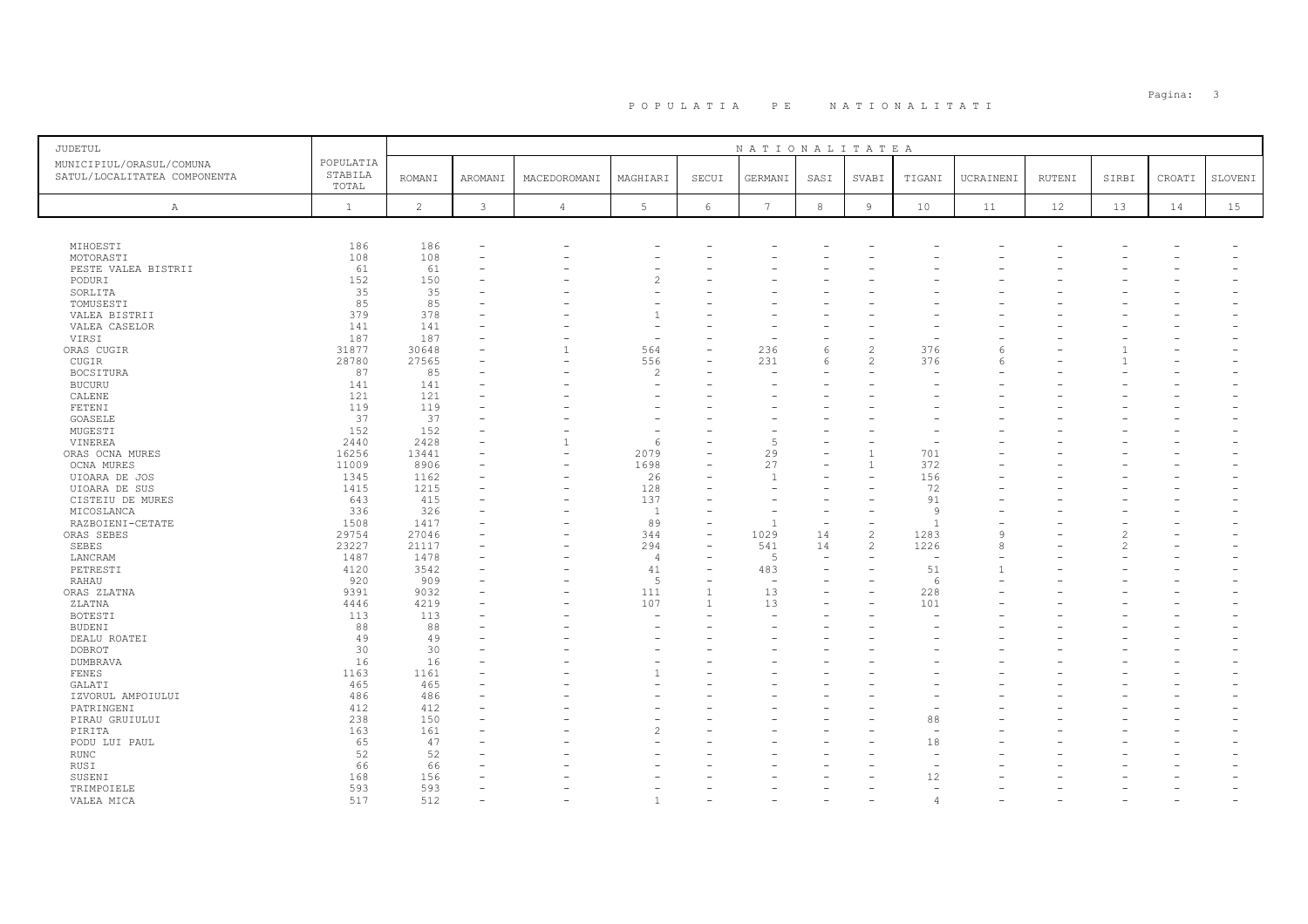| <b>JUDETUL</b>                                           |                               |                |                |                |                          |              | NATIONALITATEA  |                          |        |        |                |        |       |        |         |
|----------------------------------------------------------|-------------------------------|----------------|----------------|----------------|--------------------------|--------------|-----------------|--------------------------|--------|--------|----------------|--------|-------|--------|---------|
| MUNICIPIUL/ORASUL/COMUNA<br>SATUL/LOCALITATEA COMPONENTA | POPULATIA<br>STABILA<br>TOTAL | <b>ROMANI</b>  | <b>AROMANI</b> | MACEDOROMANI   | MAGHIARI                 | SECUI        | GERMANI         | SASI                     | SVABI  | TIGANI | UCRAINENI      | RUTENI | SIRBI | CROATI | SLOVENI |
| Α                                                        | $\mathbf{1}$                  | $\overline{c}$ | $\mathbf{3}$   | $\overline{4}$ | $5\phantom{.0}$          | $\epsilon$   | $7\phantom{.0}$ | $\,$ 8                   | $\,$ 9 | 10     | 11             | 12     | 13    | 14     | 15      |
|                                                          |                               |                |                |                |                          |              |                 |                          |        |        |                |        |       |        |         |
| VILTORI                                                  | 261                           | 256            |                | ÷,             | $\overline{\phantom{a}}$ |              |                 | $\overline{\phantom{a}}$ |        | 5      |                |        |       |        |         |
| COMUNE                                                   | 185547                        | 166941         |                |                | 11252                    | $\mathbf{1}$ | 1199            | 24                       |        | 6095   | $\overline{4}$ |        | 3     |        |         |
| ALBAC                                                    | 2403                          | 2403           |                |                | ۰                        |              |                 |                          |        |        |                |        |       |        |         |
| ALBAC                                                    | 524                           | 524            |                |                |                          |              |                 |                          |        |        |                |        |       |        |         |
| BARASTI                                                  | 209                           | 209            |                |                |                          |              |                 |                          |        |        |                |        |       |        |         |
| <b>BUDAIESTI</b>                                         | 115                           | 115            |                |                |                          |              |                 |                          |        |        |                |        |       |        |         |
| CIONESTI                                                 | 119                           | 119            |                |                |                          |              |                 |                          |        |        |                |        |       |        |         |
| COSTESTI                                                 | 150                           | 150            |                |                |                          |              |                 |                          |        |        |                |        |       |        |         |
| DEALU LAMASOI                                            | 263                           | 263            |                |                |                          |              |                 |                          |        |        |                |        |       |        |         |
| DEVE                                                     | 44                            | 44             |                |                |                          |              |                 |                          |        |        |                |        |       |        |         |
| <b>DUPA PLESE</b>                                        | 174                           | 174            |                |                |                          |              |                 |                          |        |        |                |        |       |        |         |
| FATA                                                     | 318                           | 318            |                |                |                          |              |                 |                          |        |        |                |        |       |        |         |
| PLESESTI                                                 | 71                            | 71             |                |                |                          |              |                 |                          |        |        |                |        |       |        |         |
| POTIONCI                                                 | 88                            | 88             |                |                |                          |              |                 |                          |        |        |                |        |       |        |         |
|                                                          |                               | 112            |                |                |                          |              |                 |                          |        |        |                |        |       |        |         |
| ROGOZ                                                    | 112                           |                |                |                |                          |              |                 |                          |        |        |                |        |       |        |         |
| ROSESTI                                                  | 65                            | 65             |                |                |                          |              |                 |                          |        |        |                |        |       |        |         |
| RUSESTI                                                  | 71                            | 71             |                |                |                          |              |                 |                          |        |        |                |        |       |        |         |
| SOHODOL                                                  | 37                            | 37             |                |                |                          |              |                 |                          |        |        |                |        |       |        |         |
| TAMBORESTI                                               | 43                            | 43             |                |                |                          |              |                 |                          |        |        |                |        |       |        |         |
| ALMASU MARE                                              | 2144                          | 2123           |                |                |                          |              |                 |                          |        | 20     |                |        |       |        |         |
| ALMASU MARE                                              | 890                           | 869            |                |                |                          |              |                 |                          |        | 20     |                |        |       |        |         |
| ALMASU DE MIJLOC                                         | 238                           | 238            |                |                |                          |              |                 |                          |        |        |                |        |       |        |         |
| <b>BRADET</b>                                            | 60                            | 60             |                |                |                          |              |                 |                          |        |        |                |        |       |        |         |
| CHEILE CIBULUI                                           | 57                            | 57             |                |                |                          |              |                 |                          |        |        |                |        |       |        |         |
| CIB                                                      | 401                           | 401            |                |                |                          |              |                 |                          |        |        |                |        |       |        |         |
| GLOD                                                     | 271                           | 271            |                |                |                          |              |                 |                          |        |        |                |        |       |        |         |
| NADASTIA                                                 | 227                           | 227            |                |                |                          |              |                 |                          |        |        |                |        |       |        |         |
| ARIESENI                                                 | 2017                          | 2017           |                |                |                          |              |                 |                          |        |        |                |        |       |        |         |
| ARIESENI                                                 | 104                           | 104            |                |                |                          |              |                 |                          |        |        |                |        |       |        |         |
| AVRAMESTI                                                | 56                            | 56             |                |                |                          |              |                 |                          |        |        |                |        |       |        |         |
| BUBESTI                                                  | 94                            | 94             |                |                |                          |              |                 |                          |        |        |                |        |       |        |         |
| CASA DE PIATRA                                           | 63                            | 63             |                |                |                          |              |                 |                          |        |        |                |        |       |        |         |
|                                                          | 240                           | 240            |                |                |                          |              |                 |                          |        |        |                |        |       |        |         |
| COBLES                                                   |                               |                |                |                |                          |              |                 |                          |        |        |                |        |       |        |         |
| DEALU BAJULUI                                            | 178                           | 178            |                |                |                          |              |                 |                          |        |        |                |        |       |        |         |
| FATA CRISTESEI                                           | 211                           | 211            |                |                |                          |              |                 |                          |        |        |                |        |       |        |         |
| FATA LAPUSULUI                                           | 144                           | 144            |                |                |                          |              |                 |                          |        |        |                |        |       |        |         |
| GALBENA                                                  | 204                           | 204            |                |                |                          |              |                 |                          |        |        |                |        |       |        |         |
| HODOBANA                                                 | 69                            | 69             |                |                |                          |              |                 |                          |        |        |                |        |       |        |         |
| IZLAZ                                                    | 143                           | 143            |                |                |                          |              |                 |                          |        |        |                |        |       |        |         |
| PANTESTI                                                 | 124                           | 124            |                |                |                          |              |                 |                          |        |        |                |        |       |        |         |
| PATRAHAITESTI                                            | 83                            | 83             |                |                |                          |              |                 |                          |        |        |                |        |       |        |         |
| POIENITA                                                 | 67                            | 67             |                |                |                          |              |                 |                          |        |        |                |        |       |        |         |
| RAVICESTI                                                | 34                            | 34             |                |                |                          |              |                 |                          |        |        |                |        |       |        |         |
| STEI-ARIESENI                                            | 91                            | 91             |                |                |                          |              |                 |                          |        |        |                |        |       |        |         |
| STURU                                                    | 75                            | 75             |                |                |                          |              |                 |                          |        |        |                |        |       |        |         |
| VANVUCESTI                                               | 37                            | 37             |                |                |                          |              |                 |                          |        |        |                |        |       |        |         |
| AVRAM IANCU                                              | 2217                          | 2094           |                |                | 3                        |              |                 |                          |        | 120    |                |        |       |        |         |
| AVRAM IANCU                                              | 177                           | 177            |                |                |                          |              |                 |                          |        |        |                |        |       |        |         |
|                                                          | 30                            | 30             |                |                |                          |              |                 |                          |        | $\sim$ |                |        |       |        |         |
| ACHIMETESTI                                              |                               |                |                |                |                          |              |                 |                          |        |        |                |        |       |        |         |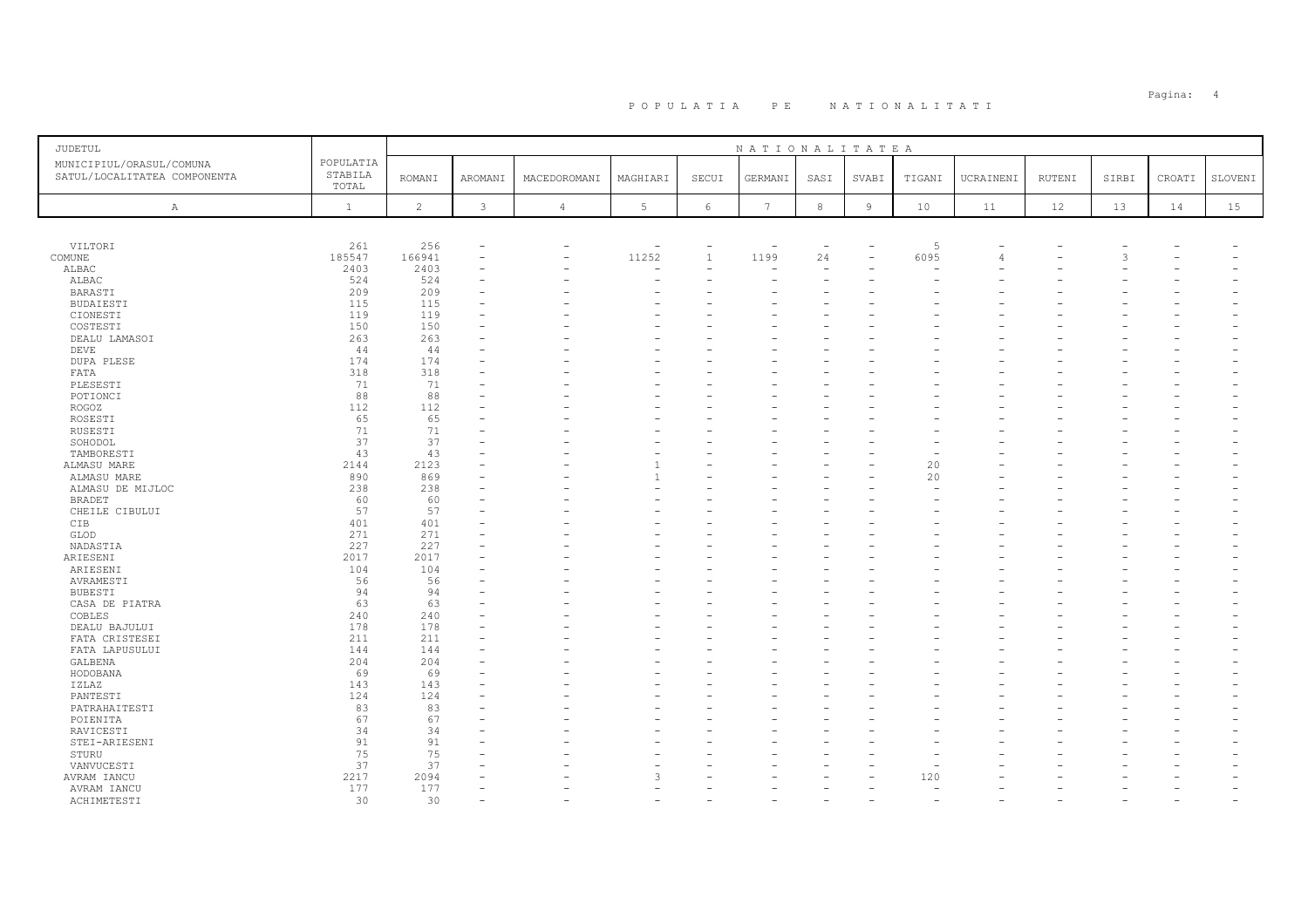# PO PULATIA PE NATIONALITATI POPULATIA: 5

| JUDETUL                                                  |                               |                |         |                |               |          | NATIONALITATEA |              |                |        |           |        |       |        |         |
|----------------------------------------------------------|-------------------------------|----------------|---------|----------------|---------------|----------|----------------|--------------|----------------|--------|-----------|--------|-------|--------|---------|
| MUNICIPIUL/ORASUL/COMUNA<br>SATUL/LOCALITATEA COMPONENTA | POPULATIA<br>STABILA<br>TOTAL | <b>ROMANI</b>  | AROMANI | MACEDOROMANI   | MAGHIARI      | SECUI    | GERMANI        | SASI         | SVABI          | TIGANI | UCRAINENI | RUTENI | SIRBI | CROATI | SLOVENI |
| A                                                        | $\mathbf{1}$                  | $\overline{c}$ | 3       | $\overline{4}$ | 5             | 6        | 7              | 8            | $\overline{9}$ | 10     | 11        | 12     | 13    | 14     | 15      |
|                                                          |                               |                |         |                |               |          |                |              |                |        |           |        |       |        |         |
| AVRAMESTI                                                | 34                            | 34             |         |                |               |          |                |              |                |        |           |        |       |        |         |
| <b>BADAI</b>                                             | 36                            | 36             |         |                |               |          |                |              |                |        |           |        |       |        |         |
| <b>BOLDESTI</b>                                          | 14                            | 14             |         |                |               |          |                |              |                |        |           |        |       |        |         |
| CALUGARESTI                                              | 113                           | 113            |         |                |               |          |                |              |                |        |           |        |       |        |         |
| CASOAIA                                                  | 46                            | 46             |         |                |               |          |                |              |                |        |           |        |       |        |         |
| CINDESTI                                                 | 30                            | 30             |         |                |               |          |                |              |                |        |           |        |       |        |         |
| CIRASTI                                                  | 38                            | 38             |         |                |               |          |                |              |                |        |           |        |       |        |         |
| CIRTULESTI                                               | 51                            | 51             |         |                |               |          |                |              |                |        |           |        |       |        |         |
| COCESTI                                                  | 93                            | 93             |         |                |               |          |                |              |                |        |           |        |       |        |         |
| COCOSESTI                                                | 29                            | 29             |         |                |               |          |                |              |                |        |           |        |       |        |         |
| COROIESTI                                                | 62                            | 61             |         |                |               |          |                |              |                |        |           |        |       |        |         |
| DEALU CRISULUI                                           | 9                             | $\overline{9}$ |         |                |               |          |                |              |                |        |           |        |       |        |         |
| DOLESTI                                                  | 118                           | 118            |         |                |               |          |                |              |                |        |           |        |       |        |         |
| DUMACESTI                                                | 56                            | 56             |         |                |               |          |                |              |                |        |           |        |       |        |         |
| GOJEIESTI                                                | 62                            | 62             |         |                |               |          |                |              |                |        |           |        |       |        |         |
| HELERESTI                                                | 61                            | 61             |         |                |               |          |                |              |                |        |           |        |       |        |         |
| INCESTI                                                  | 74                            | 74             |         |                |               |          |                |              |                |        |           |        |       |        |         |
| JOJEI                                                    | 48                            | 48             |         |                |               |          |                |              |                |        |           |        |       |        |         |
| MARTESTI                                                 | 67                            | 67             |         |                |               |          |                |              |                |        |           |        |       |        |         |
| ORGESTI                                                  | 75                            | 75             |         |                |               |          |                |              |                |        |           |        |       |        |         |
| PATRUTESTI                                               | 65                            | 65             |         |                |               |          |                |              |                |        |           |        |       |        |         |
| PLAI                                                     | 75                            | 73             |         |                |               |          |                |              |                |        |           |        |       |        |         |
| PUSELESTI                                                | 21                            | 21             |         |                |               |          |                |              |                |        |           |        |       |        |         |
| SOICESTI                                                 | 50                            | 50             |         |                |               |          |                |              |                |        |           |        |       |        |         |
| STERTESTI                                                | 13                            | 13             |         |                |               |          |                |              |                |        |           |        |       |        |         |
| TIRSA                                                    | 358                           | 238            |         |                |               |          |                |              |                | 120    |           |        |       |        |         |
| TIRSA-PLAI                                               | 33                            | 33             |         |                |               |          |                |              |                |        |           |        |       |        |         |
| VALEA MACIULUI                                           | 20                            | 20             |         |                |               |          |                |              |                |        |           |        |       |        |         |
| VALEA UTULUI                                             | 53                            | 53             |         |                |               |          |                |              |                |        |           |        |       |        |         |
| VERDESTI                                                 | 100                           | 100            |         |                |               |          |                |              |                |        |           |        |       |        |         |
| VIDRISOARA                                               | 106                           | 106            |         |                |               |          |                |              |                |        |           |        |       |        |         |
| BAIA DE ARIES                                            | 5061                          | 4982           |         |                | 66            |          | $\overline{c}$ |              |                | 10     |           |        |       |        |         |
| BAIA DE ARIES                                            | 3521                          | 3442           |         |                | 66            |          | $\mathfrak{D}$ | $\mathbf{1}$ |                | 10     |           |        |       |        |         |
| BRAZESTI                                                 | 315                           | 315            |         |                |               |          |                |              |                |        |           |        |       |        |         |
| CIOARA DE SUS                                            | 303                           | 303            |         |                |               |          |                |              |                |        |           |        |       |        |         |
| MUNCELU                                                  | 421                           | 421            |         |                |               |          |                |              |                |        |           |        |       |        |         |
| SARTAS                                                   | 490                           | 490            |         |                |               |          |                |              |                |        |           |        |       |        |         |
| SIMULESTI                                                | 11                            | 11             |         |                |               |          |                | $\equiv$     |                |        |           |        |       |        |         |
| <b>BERGHIN</b>                                           | 2260                          | 2094           |         |                | $\mathcal{R}$ | ÷        | 135            | 13           |                | 15     |           |        |       |        |         |
| BERGHIN                                                  | 652                           | 486            |         |                | $\mathcal{L}$ | $\equiv$ | 135            | 13           |                | 15     |           |        |       |        |         |
| GHIRBOM                                                  | 696                           | 696            |         |                |               |          |                |              |                |        |           |        |       |        |         |
| HENIG                                                    | 503                           | 503            |         |                |               |          |                |              |                |        |           |        |       |        |         |
| STRAJA                                                   | 409                           | 409            |         |                |               |          |                |              |                |        |           |        |       |        |         |
| <b>BISTRA</b>                                            | 5361                          | 5345           |         |                |               |          |                |              |                | 15     |           |        |       |        |         |
| BISTRA                                                   | 1597                          | 1581           |         |                |               |          |                |              |                | 15     |           |        |       |        |         |
| ARONESTI                                                 | 12                            | 12             |         |                |               |          |                |              |                |        |           |        |       |        |         |
| BALESTI                                                  | 38                            | 38             |         |                |               |          |                |              |                |        |           |        |       |        |         |
| BALESTI-CATUN                                            | 85                            | 85             |         |                |               |          |                |              |                |        |           |        |       |        |         |
| BIRLESTI                                                 | 81                            | 81             |         |                |               |          |                |              |                |        |           |        |       |        |         |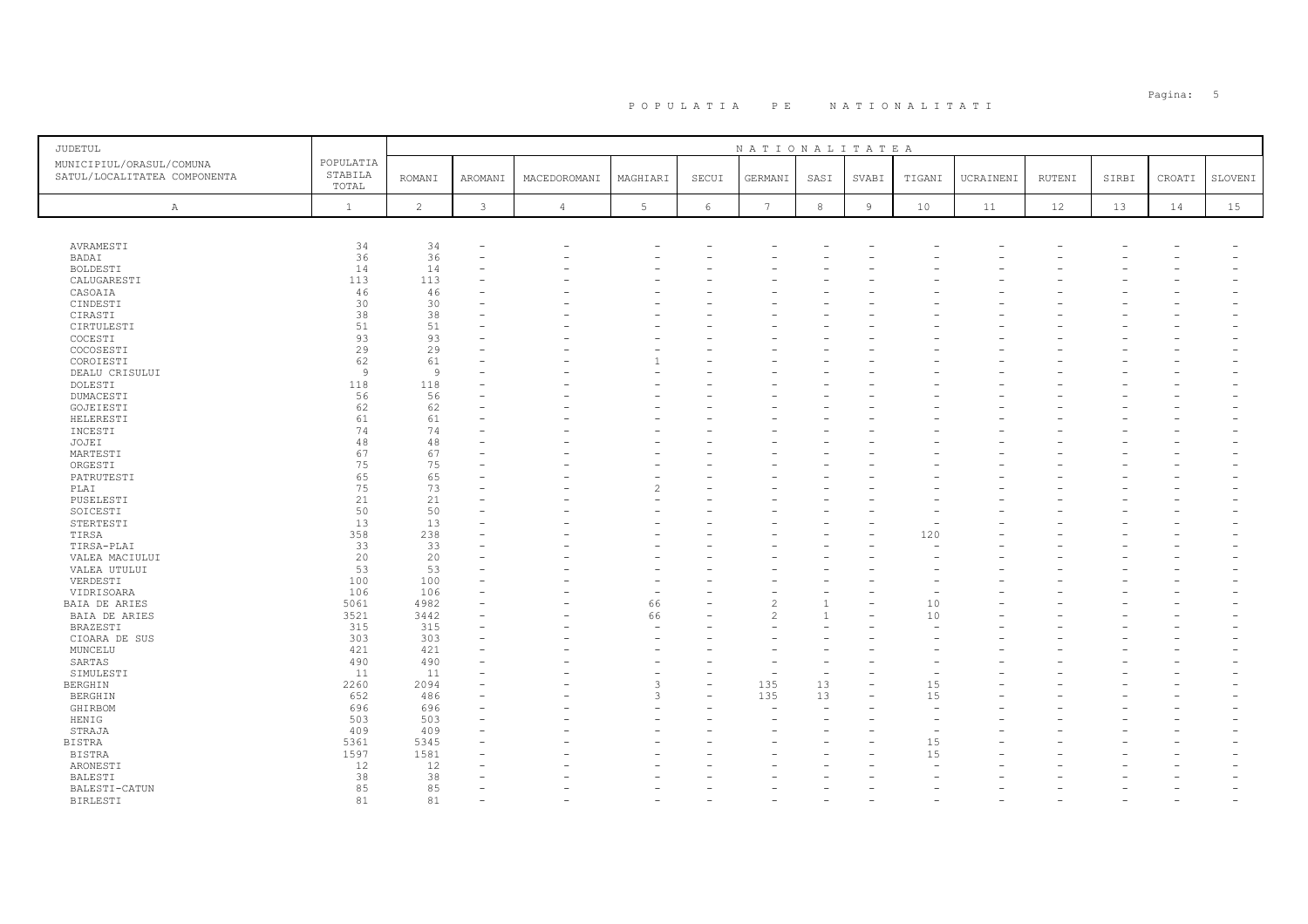# PO PULATIA PE NATIONALITATI POPULATIA S

| <b>JUDETUL</b>                                           |                               |                |                          |                |                          |       | NATIONALITATEA  |            |       |        |           |        |       |        |         |
|----------------------------------------------------------|-------------------------------|----------------|--------------------------|----------------|--------------------------|-------|-----------------|------------|-------|--------|-----------|--------|-------|--------|---------|
| MUNICIPIUL/ORASUL/COMUNA<br>SATUL/LOCALITATEA COMPONENTA | POPULATIA<br>STABILA<br>TOTAL | <b>ROMANI</b>  | AROMANI                  | MACEDOROMANI   | MAGHIARI                 | SECUI | GERMANI         | SASI       | SVABI | TIGANI | UCRAINENI | RUTENI | SIRBI | CROATI | SLOVENI |
| $\mathbb{A}$                                             | $\mathbf{1}$                  | $\overline{c}$ | 3                        | $\overline{4}$ | 5                        | 6     | $7\phantom{.0}$ | $^{\rm 8}$ | $\,9$ | 10     | 11        | 12     | 13    | 14     | 15      |
|                                                          |                               |                |                          |                |                          |       |                 |            |       |        |           |        |       |        |         |
| CHELETENI                                                | 30                            | 30             | $\overline{\phantom{a}}$ |                |                          |       |                 |            |       |        |           |        |       |        |         |
| CIULDESTI                                                | 284                           | 284            | $\overline{\phantom{a}}$ |                |                          |       |                 |            |       |        |           |        |       |        |         |
| CRETESTI                                                 | 220<br>265                    | 220            | $\overline{\phantom{a}}$ |                |                          |       |                 |            |       |        |           |        |       |        |         |
| DEALU MUNTELUI<br>DIMBURENI                              | 70                            | 265<br>70      |                          |                |                          |       |                 |            |       |        |           |        |       |        |         |
| DURASTI                                                  | 84                            | 84             |                          |                |                          |       |                 |            |       |        |           |        |       |        |         |
| GANESTI                                                  | 150                           | 150            |                          |                |                          |       |                 |            |       |        |           |        |       |        |         |
| GIRDE                                                    | 437                           | 437            | $\sim$                   |                |                          |       |                 |            |       |        |           |        |       |        |         |
| HODISESTI                                                | 322                           | 322            |                          |                |                          |       |                 |            |       |        |           |        |       |        |         |
| HUDRICESTI                                               | 145                           | 145            |                          |                |                          |       |                 |            |       |        |           |        |       |        |         |
| LIPAIA                                                   | 198                           | 198            |                          |                |                          |       |                 |            |       |        |           |        |       |        |         |
| LUNCA LARGA                                              | 125                           | 125            |                          |                |                          |       |                 |            |       |        |           |        |       |        |         |
| LUNCA MERILOR                                            | 154                           | 154            |                          |                |                          |       |                 |            |       |        |           |        |       |        |         |
| MIHAIESTI<br>NAMAS                                       | 57<br>73                      | 57<br>73       |                          |                |                          |       |                 |            |       |        |           |        |       |        |         |
| NOVACESTI                                                | 52                            | 52             |                          |                |                          |       |                 |            |       |        |           |        |       |        |         |
| PERJESTI                                                 | 21                            | 21             |                          |                |                          |       |                 |            |       |        |           |        |       |        |         |
| POIANA                                                   | 116                           | 116            |                          |                |                          |       |                 |            |       |        |           |        |       |        |         |
| POIU                                                     | 63                            | 63             |                          |                |                          |       |                 |            |       |        |           |        |       |        |         |
| RATITIS                                                  | 120                           | 120            |                          |                |                          |       |                 |            |       |        |           |        |       |        |         |
| RUNCURI                                                  | 20                            | 20             |                          |                |                          |       |                 |            |       |        |           |        |       |        |         |
| SALAGESTI                                                | 48                            | 48             |                          |                |                          |       |                 |            |       |        |           |        |       |        |         |
| STEFANCA                                                 | 52                            | 52             | ÷                        |                |                          |       |                 |            |       |        |           |        |       |        |         |
| TARANESTI                                                | 50                            | 50             |                          |                |                          |       |                 |            |       |        |           |        |       |        |         |
| TOLACESTI                                                | 56                            | 56             |                          |                |                          |       |                 |            |       |        |           |        |       |        |         |
| TOMNATEC                                                 | 20                            | 20             |                          |                |                          |       |                 |            |       |        |           |        |       |        |         |
| TRISORESTI                                               | 154                           | 154            |                          |                |                          |       |                 |            |       |        |           |        |       |        |         |
| VIRSI-RONTU                                              | 33                            | 33             |                          |                |                          |       |                 |            |       |        |           |        |       |        |         |
| VIRSII MARI                                              | 19<br>110                     | 19<br>110      |                          |                |                          |       |                 |            |       |        |           |        |       |        |         |
| VIRSII MICI<br>BLANDIANA                                 | 1252                          | 1245           |                          |                |                          |       |                 |            |       |        |           |        |       |        |         |
| BLANDIANA                                                | 673                           | 666            |                          |                |                          |       |                 |            |       | 7      |           |        |       |        |         |
| ACMARIU                                                  | 503                           | 503            |                          |                |                          |       |                 |            |       |        |           |        |       |        |         |
| IBRU                                                     | $\overline{9}$                | $\overline{9}$ |                          |                |                          |       |                 |            |       |        |           |        |       |        |         |
| POIENI                                                   | 16                            | 16             |                          |                |                          |       |                 |            |       |        |           |        |       |        |         |
| RACATAU                                                  | 51                            | 51             | $\overline{\phantom{a}}$ |                |                          |       |                 |            |       |        |           |        |       |        |         |
| <b>BUCIUM</b>                                            | 2115                          | 2111           |                          |                | 4                        |       |                 |            |       |        |           |        |       |        |         |
| BUCIUM                                                   | 119                           | 118            | ÷                        |                |                          |       |                 |            |       |        |           |        |       |        |         |
| ANGHELESTI                                               | 91                            | 91             |                          |                |                          |       |                 |            |       |        |           |        |       |        |         |
| BISERICANI                                               | 39                            | 39             |                          |                | $\sim$                   |       |                 |            |       |        |           |        |       |        |         |
| BUCIUM-SAT                                               | 204                           | 202            |                          |                | $\overline{\mathcal{L}}$ |       |                 |            |       |        |           |        |       |        |         |
| CERBU                                                    | 126                           | 126            |                          |                | L.                       |       |                 |            |       |        |           |        |       |        |         |
| CIUCULESTI                                               | 68                            | 68             |                          |                |                          |       |                 |            |       |        |           |        |       |        |         |
| COLESENI<br>DOGARESTI                                    | 79<br>21                      | 79<br>21       |                          |                |                          |       |                 |            |       |        |           |        |       |        |         |
| FERESTI                                                  | 45                            | 45             |                          |                |                          |       |                 |            |       |        |           |        |       |        |         |
| FLORESTI                                                 | 27                            | 27             |                          |                |                          |       |                 |            |       |        |           |        |       |        |         |
| GURA IZBITEI                                             | 35                            | 35             |                          |                |                          |       |                 |            |       |        |           |        |       |        |         |
| HELESTI                                                  | 34                            | 34             | $\overline{\phantom{a}}$ |                |                          |       |                 |            |       |        |           |        |       |        |         |
|                                                          |                               |                |                          |                |                          |       |                 |            |       |        |           |        |       |        |         |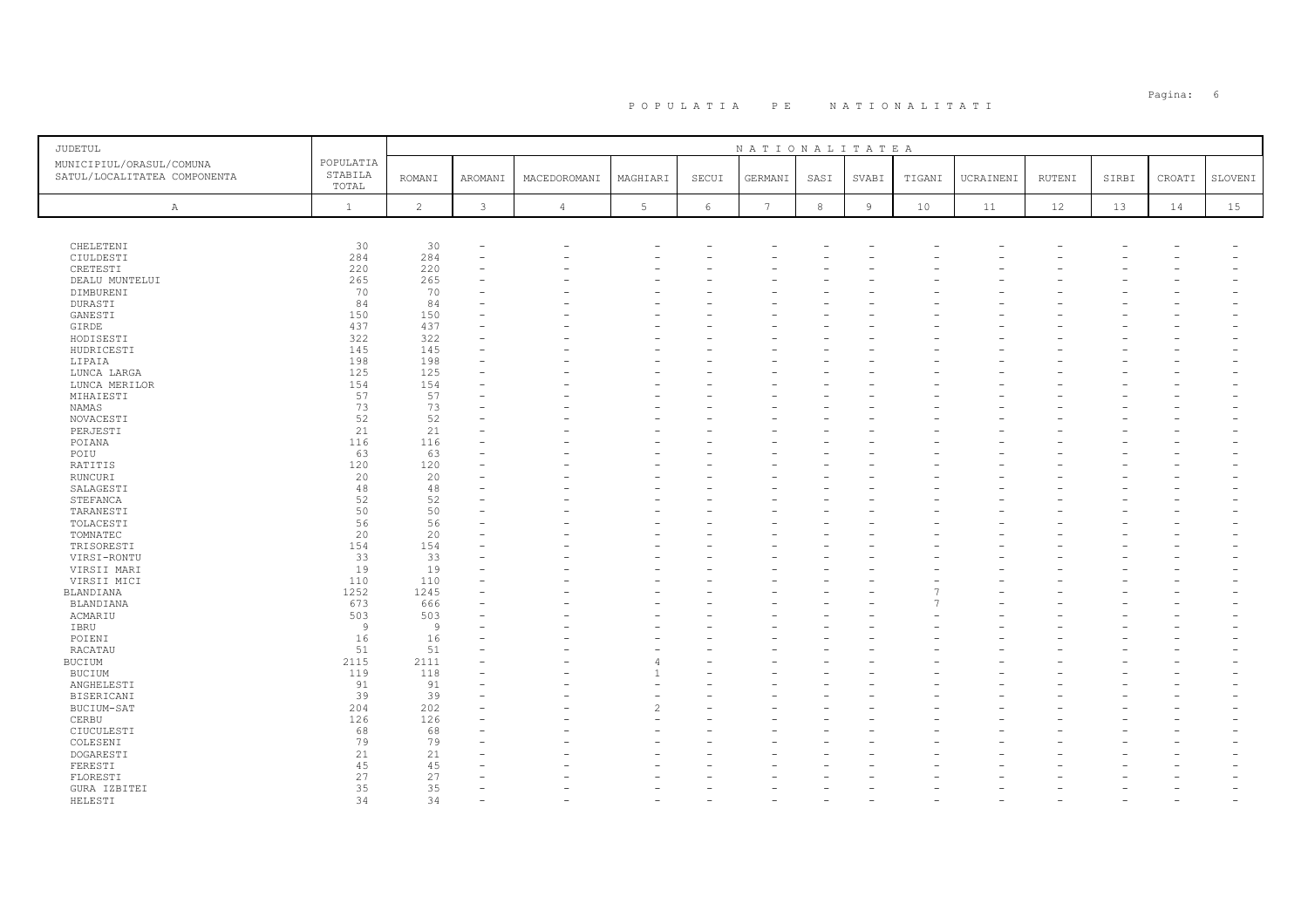# PO PULATIA PE NATIONALITATI POPULATIA: 7

| JUDETUL                                                  |                               |               |                |                |                |                          | NATIONALITATEA |      |                |               |           |        |       |        |         |
|----------------------------------------------------------|-------------------------------|---------------|----------------|----------------|----------------|--------------------------|----------------|------|----------------|---------------|-----------|--------|-------|--------|---------|
| MUNICIPIUL/ORASUL/COMUNA<br>SATUL/LOCALITATEA COMPONENTA | POPULATIA<br>STABILA<br>TOTAL | <b>ROMANI</b> | AROMANI        | MACEDOROMANI   | MAGHIARI       | SECUI                    | GERMANI        | SASI | SVABI          | TIGANI        | UCRAINENI | RUTENI | SIRBI | CROATI | SLOVENI |
| $\mathbb{A}$                                             | $\mathbf{1}$                  | 2             | 3              | $\overline{4}$ | 5              | 6                        | $\overline{7}$ | 8    | $\overline{9}$ | 10            | 11        | 12     | 13    | 14     | 15      |
|                                                          |                               |               |                |                |                |                          |                |      |                |               |           |        |       |        |         |
| <b>IZBICIOARA</b>                                        | 22                            | 22            |                |                |                |                          |                |      |                |               |           |        |       |        |         |
| IZBITA                                                   | 73                            | 73            |                |                |                |                          |                |      |                |               |           |        |       |        |         |
| <b>JURCUIESTI</b>                                        | 10                            | 10            |                |                |                |                          |                |      |                |               |           |        |       |        |         |
| LUPULESTI                                                | 45                            | 45            |                |                |                |                          |                |      |                |               |           |        |       |        |         |
| MAGURA                                                   | 33                            | 33            |                |                |                |                          |                |      |                |               |           |        |       |        |         |
| MUNTARI                                                  | 11                            | 11            |                |                |                |                          |                |      |                |               |           |        |       |        |         |
| PETRENI                                                  | 10                            | 10            |                |                |                |                          |                |      |                |               |           |        |       |        |         |
| POIANA                                                   | 35                            | 35            |                |                |                |                          |                |      |                |               |           |        |       |        |         |
| POIENI                                                   | 143                           | 142           |                |                |                |                          |                |      |                |               |           |        |       |        |         |
| STILNISOARA                                              | 28                            | 28            |                |                |                | $=$                      |                |      |                |               |           |        |       |        |         |
| VALEA ABRUZEL                                            | 146                           | 146           |                |                |                |                          |                |      |                |               |           |        |       |        |         |
| VALEA ALBA                                               | 117                           | 117           |                |                |                |                          |                |      |                |               |           |        |       |        |         |
| VALEA CERBULUI                                           | 89                            | 89            |                |                |                |                          |                |      |                |               |           |        |       |        |         |
| VALEA NEGRILESII                                         | 133                           | 133           |                |                |                |                          |                |      |                |               |           |        |       |        |         |
| VALEA POIENII                                            | 47                            | 47            |                |                |                |                          |                |      |                |               |           |        |       |        |         |
| VALEA SESII                                              | 219                           | 219           |                |                |                |                          |                |      |                |               |           |        |       |        |         |
| VALENI                                                   | 21                            | 21            |                |                |                | $\equiv$                 |                |      |                |               |           |        |       |        |         |
| VILCEA<br>CENADE                                         | 45<br>1133                    | 45<br>827     |                |                | 3              | $\equiv$                 | 147            |      |                | 156           |           |        |       |        |         |
| CENADE                                                   | 1099                          | 794           |                |                |                |                          | 146            |      |                | 156           |           |        |       |        |         |
| CAPU DEALULUI                                            | 11                            | 10            |                |                |                | ÷                        |                |      |                | $\sim$        |           |        |       |        |         |
| GORGAN                                                   | 23                            | 23            |                |                |                |                          |                |      |                |               |           |        |       |        |         |
| CERGAU                                                   | 1794                          | 1727          |                |                | $\overline{c}$ |                          |                |      |                | 65            |           |        |       |        |         |
| CERGAU MARE                                              | 1037                          | 972           |                |                | $\mathfrak{D}$ |                          |                |      |                | 63            |           |        |       |        |         |
| CERGAU MIC                                               | 382                           | 380           |                |                |                |                          |                |      |                | 2             |           |        |       |        |         |
| LUPU                                                     | 375                           | 375           |                |                |                |                          |                |      |                |               |           |        |       |        |         |
| CERU-BACAINTI                                            | 494                           | 492           |                |                |                |                          |                |      |                |               |           |        |       |        |         |
| CERU-BACAINTI                                            | 88                            | 88            |                |                |                | $\equiv$                 |                |      |                |               |           |        |       |        |         |
| BOLOVANESTI                                              | 26                            | 26            |                |                |                |                          |                |      |                |               |           |        |       |        |         |
| <b>BULBUC</b>                                            | 51                            | 51            |                |                |                |                          |                |      |                |               |           |        |       |        |         |
| <b>CUCUTA</b>                                            | 68                            | 68            |                |                |                |                          |                |      |                |               |           |        |       |        |         |
| CURPENI                                                  | 54                            | 54            |                |                |                |                          |                |      |                |               |           |        |       |        |         |
| DUMBRAVITA                                               | 56                            | 55            |                |                |                |                          |                |      |                |               |           |        |       |        |         |
| FINTINELE                                                | 45                            | 45            |                |                |                |                          |                |      |                |               |           |        |       |        |         |
| GROSI                                                    | 47                            | 46            |                |                | $\overline{1}$ | $\overline{\phantom{0}}$ |                |      |                |               |           |        |       |        |         |
| VALEA MARE                                               | 42                            | 42            |                |                |                |                          |                |      |                |               |           |        |       |        |         |
| VIEZURI                                                  | 17                            | 17            |                |                |                | $\equiv$                 |                |      |                |               |           |        |       |        |         |
| CETATEA DE BALTA                                         | 3423                          | 1979          |                |                | 668            | $\mathbf{1}$             | 104            |      |                | 671           |           |        |       |        |         |
| CETATEA DE BALTA                                         | 2031                          | 1186          |                |                | 471            | $\mathbf{1}$             | $\overline{1}$ |      |                | 372           |           |        |       |        |         |
| CRACIUNELU DE SUS                                        | 259                           | 258           |                |                | $\overline{1}$ | ÷                        |                |      |                |               |           |        |       |        |         |
| SINTAMARIE                                               | 348                           | 154           |                |                | 194            |                          |                |      |                |               |           |        |       |        |         |
| TATIRLAUA                                                | 785                           | 381           |                |                | $\overline{c}$ |                          | 103            |      |                | 299           |           |        |       |        |         |
| CIUGUD                                                   | 2583                          | 2560          |                |                | 2              | $\equiv$                 | $\overline{1}$ |      |                | 20            |           |        |       |        |         |
| CIUGUD                                                   | 423                           | 405           | $\equiv$       |                |                |                          |                |      |                | 18            |           |        |       |        |         |
| DRIMBAR                                                  | 372                           | 372           |                |                |                |                          |                |      |                |               |           |        |       |        |         |
| DUMBRAVA                                                 | 290                           | 289           |                |                |                |                          |                |      |                |               |           |        |       |        |         |
| HAPRIA                                                   | 507                           | 506           |                |                |                |                          |                |      |                |               |           |        |       |        |         |
| SEUSA                                                    | 606                           | 603           | $\sim$         |                |                |                          |                |      |                | $\mathcal{P}$ |           |        |       |        |         |
| TELEAC                                                   | 385                           | 385           | $\overline{a}$ |                |                |                          |                |      |                |               |           |        |       |        |         |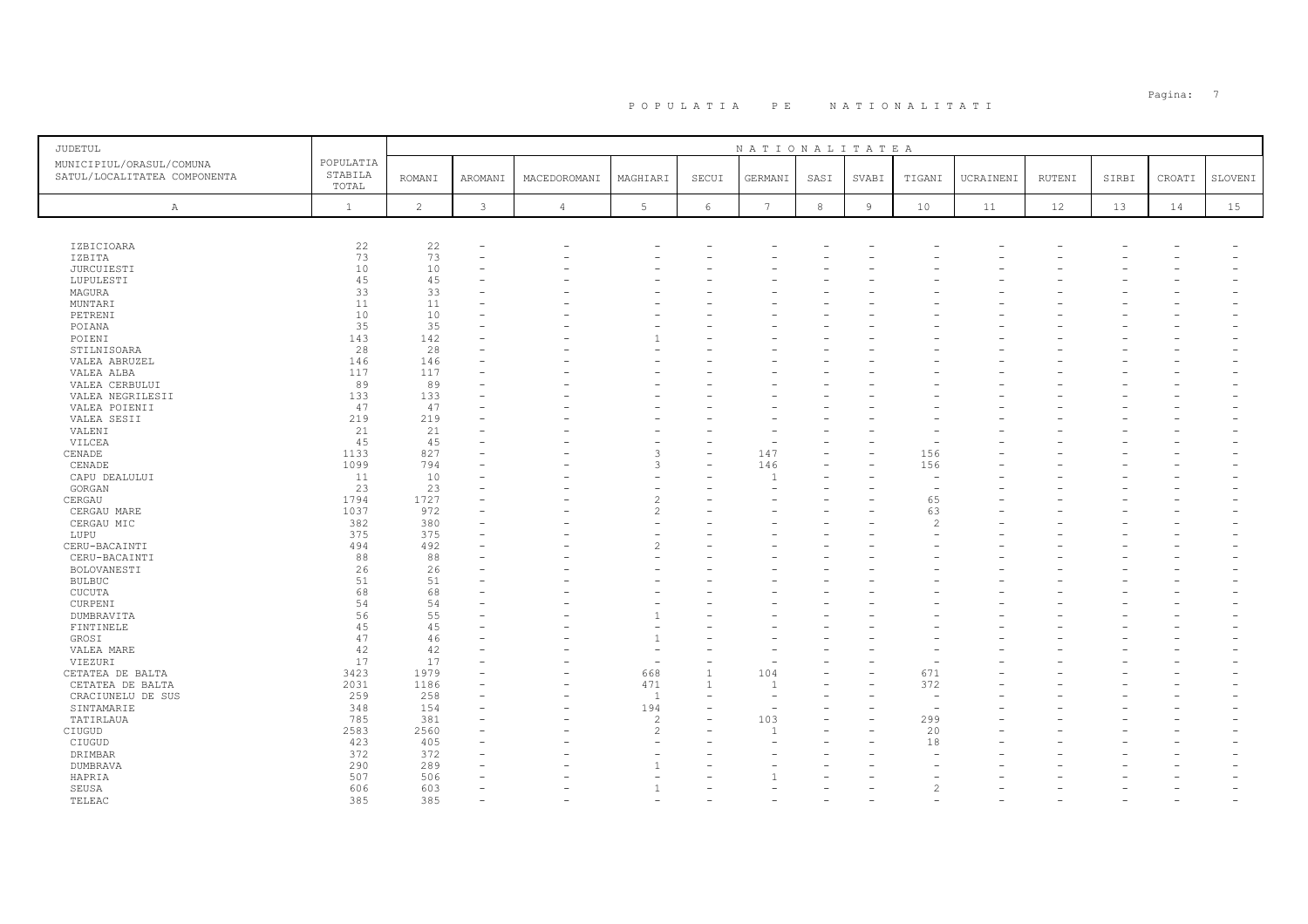| JUDETUL                                                  |                               |                          |               |                |                                  |            | NATIONALITATEA  |              |       |                          |           |               |       |        |         |
|----------------------------------------------------------|-------------------------------|--------------------------|---------------|----------------|----------------------------------|------------|-----------------|--------------|-------|--------------------------|-----------|---------------|-------|--------|---------|
| MUNICIPIUL/ORASUL/COMUNA<br>SATUL/LOCALITATEA COMPONENTA | POPULATIA<br>STABILA<br>TOTAL | <b>ROMANI</b>            | AROMANI       | MACEDOROMANI   | MAGHIARI                         | SECUI      | GERMANI         | SASI         | SVABI | TIGANI                   | UCRAINENI | <b>RUTENI</b> | SIRBI | CROATI | SLOVENI |
| $\mathbb{A}$                                             | $\mathbf{1}$                  | $\overline{c}$           | $\mathcal{E}$ | $\overline{4}$ | $5\phantom{.0}$                  | $\epsilon$ | $7\phantom{.0}$ | $^{\rm 8}$   | $\,9$ | 10                       | 11        | 12            | 13    | 14     | 15      |
|                                                          |                               |                          |               |                |                                  |            |                 |              |       |                          |           |               |       |        |         |
| CIURULEASA                                               | 1599                          | 1599                     |               |                |                                  |            |                 |              |       |                          |           |               |       |        |         |
| CIURULEASA                                               | 618                           | 618                      |               |                |                                  |            |                 |              |       |                          |           |               |       |        |         |
| <b>BIDIGESTI</b>                                         | 37                            | 37                       |               |                |                                  |            |                 |              |       |                          |           |               |       |        |         |
| BODRESTI                                                 | 57                            | 57                       |               |                |                                  |            |                 |              |       |                          |           |               |       |        |         |
| <b>BOGLESTI</b>                                          | 156                           | 156                      |               |                |                                  |            |                 |              |       |                          |           |               |       |        |         |
| BUNINGINEA<br>GHEDULESTI                                 | 143<br>100                    | 143<br>100               |               |                |                                  |            |                 |              |       |                          |           |               |       |        |         |
| MATISESTI                                                | 179                           | 179                      |               |                |                                  |            |                 |              |       |                          |           |               |       |        |         |
| MORARESTI                                                | 197                           | 197                      |               |                |                                  |            |                 |              |       |                          |           |               |       |        |         |
| VULCAN                                                   | 112                           | 112                      |               |                |                                  |            |                 |              |       |                          |           |               |       |        |         |
| CILNIC                                                   | 3115                          | 2747                     |               |                | 6                                |            | 49              |              |       | 312                      |           |               |       |        |         |
| CILNIC                                                   | 1209                          | 901                      |               |                | $\overline{4}$                   |            | 48              |              |       | 255                      |           |               |       |        |         |
| CUT                                                      | 1391                          | 1331                     |               |                | $\overline{c}$                   |            |                 |              |       | 57                       |           |               |       |        |         |
| DEAL                                                     | 515                           | 515                      |               |                | $\overline{\phantom{a}}$         |            |                 |              |       | $\overline{\phantom{a}}$ |           |               |       |        |         |
| CRICAU                                                   | 2008                          | 1976                     |               |                | 6                                |            | $\mathfrak{D}$  |              |       | 24                       |           |               |       |        |         |
| CRICAU                                                   | 1191                          | 1159                     |               |                | 6                                |            |                 |              |       | 24                       |           |               |       |        |         |
| CRAIVA                                                   | 376                           | 376                      |               |                |                                  |            |                 |              |       | $\overline{\phantom{a}}$ |           |               |       |        |         |
| TIBRU                                                    | 441                           | 441                      |               |                | ÷.                               |            |                 |              |       |                          |           |               |       |        |         |
| CRACIUNELU DE JOS                                        | 4326                          | 3186                     |               |                | 800                              |            |                 |              |       | 338                      |           |               |       |        |         |
| CRACIUNELU DE JOS                                        | 2028                          | 1689                     |               |                | 106                              |            |                 |              |       | 231                      |           |               |       |        |         |
| BUCERDEA GRINOASA                                        | 2198                          | 1444                     |               |                | 647                              |            |                 |              |       | 107                      |           |               |       |        |         |
| CORNU                                                    | 33                            | 10                       |               |                | 23                               |            |                 |              |       |                          |           |               |       |        |         |
| PADURE                                                   | 42                            | 24                       |               |                | 18                               |            |                 |              |       |                          |           |               |       |        |         |
| PINCA                                                    | 25                            | 19<br>3075               |               |                | 6<br>$\overline{c}$              |            |                 |              |       |                          |           |               |       |        |         |
| DAIA ROMANA<br>DAIA ROMANA                               | 3080<br>3080                  | 3075                     |               |                | $\overline{c}$                   |            |                 |              |       | 3                        |           |               |       |        |         |
| <b>DOSTAT</b>                                            | 1018                          | 989                      |               |                | $\overline{1}$                   |            | 10              |              |       | 18                       |           |               |       |        |         |
| <b>DOSTAT</b>                                            | 623                           | 622                      |               |                | $\overline{1}$                   |            |                 |              |       | $\overline{\phantom{a}}$ |           |               |       |        |         |
| <b>BOZ</b>                                               | 371                           | 343                      |               |                | $\overline{\phantom{a}}$         |            | 10              |              |       | 18                       |           |               |       |        |         |
| DEALU DOSTATULUI                                         | 24                            | 24                       |               |                | $\overline{\phantom{a}}$         |            |                 |              |       | $\overline{\phantom{a}}$ |           |               |       |        |         |
| FARAU                                                    | 2245                          | 1640                     |               |                | 594                              |            |                 |              |       | 11                       |           |               |       |        |         |
| FARAU                                                    | 736                           | 735                      |               |                | <sup>1</sup>                     |            |                 |              |       |                          |           |               |       |        |         |
| HERIA                                                    | 383                           | 321                      |               |                | 56                               |            |                 |              |       | -6                       |           |               |       |        |         |
| MEDVES                                                   | 263                           | $\overline{\phantom{a}}$ |               |                | 263                              |            |                 |              |       |                          |           |               |       |        |         |
| SILEA                                                    | 490                           | 348                      |               |                | 141                              |            |                 |              |       | $\mathbf{1}$             |           |               |       |        |         |
| SINBENEDIC                                               | 373                           | 236                      |               |                | 133                              |            |                 |              |       | $\sqrt{2}$               |           |               |       |        |         |
| GALDA DE JOS                                             | 4863                          | 4251                     |               |                | 576                              |            | 5               | $\mathbf{1}$ |       | 29                       |           |               |       |        |         |
| GALDA DE JOS                                             | 1885                          | 1817                     |               |                | 46                               |            |                 |              |       | 18                       |           |               |       |        |         |
| <b>BENIC</b>                                             | 508                           | 496                      |               |                | $\overline{4}$                   |            |                 |              |       | 8                        |           |               |       |        |         |
| CETEA                                                    | 559                           | 559                      |               |                | $\overline{\phantom{a}}$         |            |                 |              |       |                          |           |               |       |        |         |
| GALDA DE SUS                                             | 467                           | 466                      |               |                | $\overline{1}$                   |            |                 |              |       |                          |           |               |       |        |         |
| LUPSENI                                                  | 54                            | 54                       |               |                | ÷.                               |            |                 |              |       |                          |           |               |       |        |         |
| MAGURA                                                   | 56<br>216                     | 55<br>215                |               |                | $\overline{1}$<br>$\overline{1}$ |            |                 |              |       |                          |           |               |       |        |         |
| MESENTEA<br>OIEJDEA                                      | 886                           | 357                      |               |                | 523                              |            |                 |              |       |                          |           |               |       |        |         |
| POIANA GALDEI                                            | 174                           | 174                      |               |                |                                  |            |                 |              |       |                          |           |               |       |        |         |
| RAICANI                                                  | 46                            | 46                       |               |                | ۰                                |            |                 |              |       |                          |           |               |       |        |         |
| ZAGRIS                                                   | 12                            | 12                       |               |                |                                  |            |                 |              |       |                          |           |               |       |        |         |
| GIRBOVA                                                  | 2067                          | 1768                     |               |                | $\overline{7}$                   | ۳          | 85              |              |       | 207                      |           |               |       |        |         |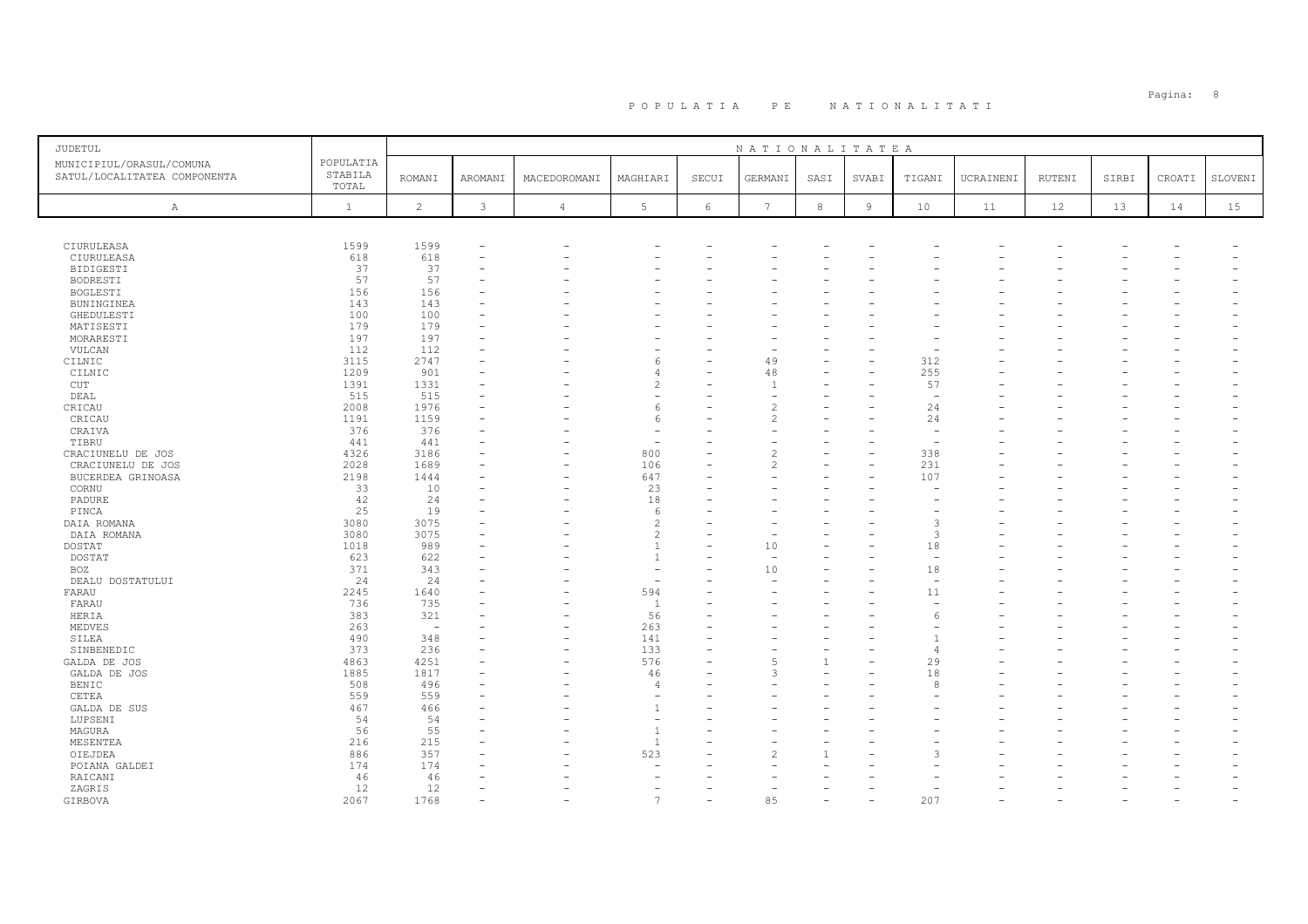| JUDETUL                      |              |               |          |                |                          |       | NATIONALITATEA  |      |                |        |           |        |       |        |         |
|------------------------------|--------------|---------------|----------|----------------|--------------------------|-------|-----------------|------|----------------|--------|-----------|--------|-------|--------|---------|
| MUNICIPIUL/ORASUL/COMUNA     | POPULATIA    |               |          |                |                          |       |                 |      |                |        |           |        |       |        |         |
| SATUL/LOCALITATEA COMPONENTA | STABILA      | <b>ROMANI</b> | AROMANI  | MACEDOROMANI   | MAGHIARI                 | SECUI | GERMANI         | SASI | SVABI          | TIGANI | UCRAINENI | RUTENI | SIRBI | CROATI | SLOVENI |
|                              | TOTAL        |               |          |                |                          |       |                 |      |                |        |           |        |       |        |         |
| A                            | $\mathbf{1}$ | 2             | 3        | $\overline{4}$ | 5                        | 6     | $7\phantom{.0}$ | $^8$ | $\overline{9}$ | 10     | 11        | 12     | 13    | 14     | 15      |
|                              |              |               |          |                |                          |       |                 |      |                |        |           |        |       |        |         |
| GIRBOVA                      | 1460         | 1175          |          |                | 6                        |       | 72              |      |                | 207    |           |        |       |        |         |
| CARPINIS                     | 334          | 333           | $\sim$   |                | $\overline{\phantom{a}}$ | ÷,    | <sup>1</sup>    |      |                |        |           |        |       |        |         |
| RECIU                        | 273          | 260           |          |                | $\overline{1}$           |       | 12              |      |                |        |           |        |       |        |         |
| GIRDA DE SUS                 | 2130         | 2129          |          |                | ۰                        |       |                 |      |                |        |           |        |       |        |         |
| GIRDA DE SUS                 | 431          | 431           |          |                |                          |       |                 |      |                |        |           |        |       |        |         |
| <b>BIHARIA</b>               | 124          | 124           |          |                |                          |       |                 |      |                |        |           |        |       |        |         |
| DEALU FRUMOS                 | 103          | 103           |          |                |                          |       |                 |      |                |        |           |        |       |        |         |
| DEALU ORDINCUSII             | 29           | 29            |          |                |                          |       |                 |      |                |        |           |        |       |        |         |
| DOBRESTI                     | 67           | 67            |          |                |                          |       |                 |      |                |        |           |        |       |        |         |
| GHETARI                      | 126          | 126           |          |                |                          |       |                 |      |                |        |           |        |       |        |         |
| GIRDA SEACA                  | 149          | 148           |          |                |                          |       |                 |      |                |        |           |        |       |        |         |
| HANASESTI                    | 112          | 112           |          |                |                          |       |                 |      |                |        |           |        |       |        |         |
| HUZARESTI                    | 111          | 111           |          |                |                          |       |                 |      |                |        |           |        |       |        |         |
| <b>IZVOARELE</b>             | 69           | 69            |          |                |                          |       |                 |      |                |        |           |        |       |        |         |
| MUNUNA                       | 92           | 92            |          |                |                          |       |                 |      |                |        |           |        |       |        |         |
| OCOALE                       | 310          | 310           |          |                |                          |       |                 |      |                |        |           |        |       |        |         |
| PLAI                         | 150          | 150           |          |                |                          |       |                 |      |                |        |           |        |       |        |         |
|                              | 38           | 38            |          |                |                          |       |                 |      |                |        |           |        |       |        |         |
| PLISTI<br>SCOARTA            | 28           | 28            |          |                |                          |       |                 |      |                |        |           |        |       |        |         |
| SNIDE                        | 120          | 120           |          |                |                          |       |                 |      |                |        |           |        |       |        |         |
| SUCESTI                      | 71           | 71            |          |                | $\overline{\phantom{a}}$ |       |                 |      |                |        |           |        |       |        |         |
| HOPIRTA                      | 1558         | 1471          |          |                | 14                       |       |                 |      |                | 73     |           |        |       |        |         |
| HOPIRTA                      | 407          | 406           |          |                | $\overline{1}$           |       |                 |      |                |        |           |        |       |        |         |
|                              | 218          | 143           |          |                | $\overline{c}$           | L.    |                 |      |                | 73     |           |        |       |        |         |
| SILIVAS                      | 329          | 328           |          |                | $\overline{1}$           |       |                 |      |                |        |           |        |       |        |         |
| SPALNACA<br>TURDAS           | 361          | 360           | $\equiv$ |                | $\overline{1}$           |       |                 |      |                |        |           |        |       |        |         |
| VAMA SEACA                   | 243          | 234           |          |                | 9                        |       |                 |      |                |        |           |        |       |        |         |
|                              | 2336         | 2287          |          |                |                          |       |                 |      |                | 49     |           |        |       |        |         |
| HOREA                        |              |               |          |                |                          |       |                 |      |                |        |           |        |       |        |         |
| HOREA<br><b>BABA</b>         | 293<br>45    | 244<br>45     |          |                |                          |       |                 |      |                | 49     |           |        |       |        |         |
|                              |              |               |          |                |                          |       |                 |      |                |        |           |        |       |        |         |
| <b>BUTESTI</b>               | 88<br>378    | 88<br>378     |          |                |                          |       |                 |      |                |        |           |        |       |        |         |
| DIRLESTI<br>FERICET          | 204          | 204           |          |                |                          |       |                 |      |                |        |           |        |       |        |         |
| GIURGIUT                     | 104          | 104           |          |                |                          |       |                 |      |                |        |           |        |       |        |         |
| MANCESTI                     | 87           | 87            |          |                |                          |       |                 |      |                |        |           |        |       |        |         |
|                              | 464          | 464           |          |                |                          |       |                 |      |                |        |           |        |       |        |         |
| MATISESTI                    | 51           | 51            |          |                |                          |       |                 |      |                |        |           |        |       |        |         |
| NICULESTI                    | 190          | 190           |          |                |                          |       |                 |      |                |        |           |        |       |        |         |
| PATRUSESTI                   | 69           | 69            |          |                |                          |       |                 |      |                |        |           |        |       |        |         |
| PETREASA<br>PRELUCA          | 95           | 95            |          |                |                          |       |                 |      |                |        |           |        |       |        |         |
|                              | 78           |               |          |                |                          |       |                 |      |                |        |           |        |       |        |         |
| TEIU<br>TRIFESTI             | 108          | 78<br>108     |          |                |                          |       |                 |      |                |        |           |        |       |        |         |
|                              | 82           | 82            |          |                | $\overline{\phantom{a}}$ |       |                 |      |                |        |           |        |       |        |         |
| ZINZESTI<br>IGHIU            | 6401         | 6288          |          |                | 27                       |       |                 |      |                | 83     |           |        |       |        |         |
| IGHIU                        | 1172         | 1155          |          |                | 16                       |       |                 |      |                |        |           |        |       |        |         |
| BUCERDEA VINOASA             | 1091         | 1083          |          |                | $\overline{\phantom{a}}$ |       |                 |      |                | 8      |           |        |       |        |         |
| IGHIEL                       | 1055         | 1055          |          |                | $\overline{\phantom{a}}$ |       |                 |      |                |        |           |        |       |        |         |
| SARD                         | 1861         | 1773          |          |                | 11                       |       |                 |      |                | 75     |           |        |       |        |         |
| TELNA                        | 1222         | 1222          |          |                | $\sim$                   |       |                 |      |                |        |           |        |       |        |         |
|                              |              |               |          |                |                          |       |                 |      |                |        |           |        |       |        |         |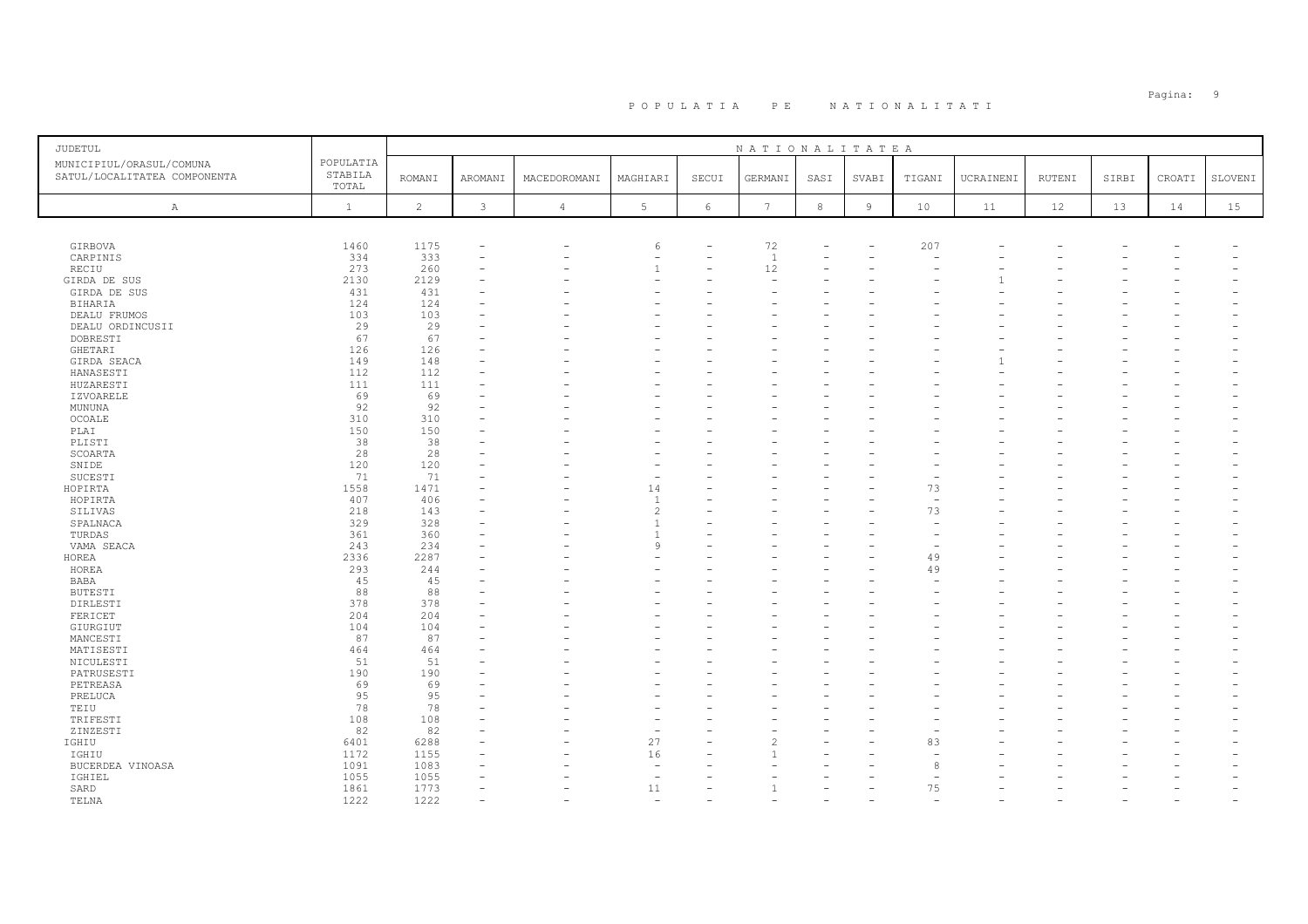| <b>JUDETUL</b>                                           |                               |                |                |                |                          |                          | NATIONALITATEA           |                |                |                          |           |        |       |        |         |
|----------------------------------------------------------|-------------------------------|----------------|----------------|----------------|--------------------------|--------------------------|--------------------------|----------------|----------------|--------------------------|-----------|--------|-------|--------|---------|
| MUNICIPIUL/ORASUL/COMUNA<br>SATUL/LOCALITATEA COMPONENTA | POPULATIA<br>STABILA<br>TOTAL | <b>ROMANI</b>  | <b>AROMANI</b> | MACEDOROMANI   | MAGHIARI                 | SECUI                    | GERMANI                  | SASI           | SVABI          | TIGANI                   | UCRAINENI | RUTENI | SIRBI | CROATI | SLOVENI |
| A                                                        | $\mathbf{1}$                  | $\overline{c}$ | $\mathfrak{Z}$ | $\overline{4}$ | $5\phantom{.0}$          | $6\,$                    | $7\phantom{.0}$          | $^{\rm 8}$     | $\overline{9}$ | 10                       | 11        | 12     | 13    | 14     | 15      |
|                                                          |                               |                |                |                |                          |                          |                          |                |                |                          |           |        |       |        |         |
| INTREGALDE                                               | 1093                          | 1092           |                |                |                          |                          |                          |                |                |                          |           |        |       |        |         |
| INTREGALDE                                               | 124                           | 124            |                |                |                          |                          |                          |                |                |                          |           |        |       |        |         |
| DEALU GEOAGIULUI                                         | 112                           | 112            |                |                |                          |                          |                          |                |                |                          |           |        |       |        |         |
| GHIONCANI                                                | 130                           | 130            |                |                |                          |                          |                          |                |                |                          |           |        |       |        |         |
| ILIESTI                                                  | 31                            | 30             |                |                |                          |                          |                          |                |                |                          |           |        |       |        |         |
| IVANIS                                                   | 116                           | 116            |                |                |                          |                          |                          |                |                |                          |           |        |       |        |         |
| MARINESTI                                                | 28                            | 28             |                |                |                          |                          |                          |                |                |                          |           |        |       |        |         |
| MODOLESTI                                                | 160                           | 160            |                |                |                          |                          |                          |                |                |                          |           |        |       |        |         |
| NECRILESTI                                               | 215                           | 215            |                |                |                          |                          |                          |                |                |                          |           |        |       |        |         |
| POPESTI                                                  | 20                            | 20             |                |                |                          |                          |                          |                |                |                          |           |        |       |        |         |
| SFIRCEA                                                  | 88<br>69                      | 88<br>69       |                |                | $\overline{\phantom{a}}$ |                          |                          |                |                |                          |           |        |       |        |         |
| TECSESTI<br>JIDVEI                                       | 5354                          | 3976           |                |                | 173                      | -                        | 203                      | $\overline{c}$ |                | 999                      |           |        |       |        |         |
| JIDVEI                                                   | 1265                          | 828            |                |                | 52                       | $\overline{\phantom{a}}$ | 147                      | $\equiv$       |                | 238                      |           |        |       |        |         |
| <b>BALCACIU</b>                                          | 1103                          | 777            |                |                | 19                       | $\overline{\phantom{a}}$ | 35                       | $\overline{c}$ |                | 269                      |           |        |       |        |         |
| CAPILNA DE JOS                                           | 913                           | 902            |                |                | $\overline{c}$           |                          | 2                        |                |                | $\overline{7}$           |           |        |       |        |         |
| FEISA                                                    | 1026                          | 1024           |                |                | $\overline{1}$           |                          | $\overline{1}$           |                |                | $\overline{\phantom{a}}$ |           |        |       |        |         |
| VESEUS                                                   | 1047                          | 445            |                |                | 99                       |                          | 18                       |                |                | 485                      |           |        |       |        |         |
| LIVEZILE                                                 | 1973                          | 1966           |                |                | 6                        |                          |                          |                |                | $\overline{1}$           |           |        |       |        |         |
| LIVEZILE                                                 | 843                           | 840            |                |                | $\overline{c}$           |                          |                          |                |                | $\mathbf{1}$             |           |        |       |        |         |
| <b>IZVOARELE</b>                                         | 337                           | 336            |                |                | $\mathbf{1}$             |                          |                          |                |                |                          |           |        |       |        |         |
| POIANA AIUDULUI                                          | 515                           | 514            |                |                | $\overline{1}$           |                          |                          |                |                |                          |           |        |       |        |         |
| VALISOARA                                                | 278                           | 276            |                |                | $\overline{c}$           |                          |                          |                |                |                          |           |        |       |        |         |
| LOPADEA NOUA                                             | 3429                          | 1647           |                |                | 1770                     | L.                       |                          |                |                | 11                       |           |        |       |        |         |
| LOPADEA NOUA                                             | 1132                          | 18             |                |                | 1114                     |                          |                          |                |                |                          |           |        |       |        |         |
| ASINIP                                                   | 230                           | 227            |                |                | $\mathbf{3}$             |                          |                          |                |                |                          |           |        |       |        |         |
| <b>BAGAU</b>                                             | 623                           | 494            |                |                | 117                      |                          |                          |                |                | 11                       |           |        |       |        |         |
| BETA                                                     | 549                           | 14             |                |                | 535                      | L.                       |                          |                |                |                          |           |        |       |        |         |
| CICIRD                                                   | 7                             | 7              |                |                | ÷,                       |                          |                          |                |                |                          |           |        |       |        |         |
| CIUGUZEL                                                 | 749                           | 748            |                |                | $\mathbf{1}$             |                          |                          |                |                |                          |           |        |       |        |         |
| OCNISOARA                                                | 51                            | 51             |                |                | ۰                        |                          |                          |                |                |                          |           |        |       |        |         |
| ODVEREM                                                  | 88                            | 88             |                |                | $\overline{\phantom{a}}$ |                          |                          |                |                |                          |           |        |       |        |         |
| LUNCA MURESULUI                                          | 2647                          | 1688           |                |                | 797                      |                          | $\overline{\mathcal{L}}$ |                |                | 160                      |           |        |       |        |         |
| LUNCA MURESULUI                                          | 2105                          | 1151           |                |                | 793                      |                          |                          |                |                | 160                      |           |        |       |        |         |
| <b>GURA ARIESULUI</b>                                    | 542                           | 537            |                |                | $\overline{4}$           |                          |                          |                |                |                          |           |        |       |        |         |
| LUPSA                                                    | 4020                          | 4010           |                |                | 5                        |                          |                          |                |                | $\overline{4}$           |           |        |       |        |         |
| LUPSA                                                    | 767                           | 763            |                |                | $\overline{1}$           |                          |                          |                |                | $\mathcal{R}$            |           |        |       |        |         |
| <b>BIRDESTI</b>                                          | 21                            | 21             |                |                |                          | L.                       |                          |                |                |                          |           |        |       |        |         |
| <b>BIRZAN</b>                                            | 48<br>51                      | 48<br>51       |                |                |                          |                          |                          |                |                |                          |           |        |       |        |         |
| CURMATURA                                                | 92                            |                |                |                |                          |                          |                          |                |                |                          |           |        |       |        |         |
| DUPA DEAL                                                | 7                             | 92<br>7        |                |                |                          |                          |                          |                |                |                          |           |        |       |        |         |
| GEAMANA                                                  |                               |                |                |                |                          |                          |                          |                |                |                          |           |        |       |        |         |
| HADARAU                                                  | 364                           | 363            |                |                |                          |                          |                          |                |                |                          |           |        |       |        |         |
| HOLOBANI<br>LAZURI                                       | 23<br>350                     | 23<br>350      |                |                |                          |                          |                          |                |                |                          |           |        |       |        |         |
| LUNCA                                                    | 131                           | 131            |                |                |                          |                          |                          |                |                |                          |           |        |       |        |         |
| MANASTIRE                                                | 85                            | 84             |                |                |                          |                          |                          |                |                |                          |           |        |       |        |         |
| MARGAIA                                                  | 10                            | 10             |                |                |                          |                          |                          |                |                |                          |           |        |       |        |         |
| MUSCA                                                    | 583                           | 582            |                |                | $\mathbf{1}$             |                          |                          |                |                |                          |           |        |       |        |         |
|                                                          |                               |                |                |                |                          |                          |                          |                |                |                          |           |        |       |        |         |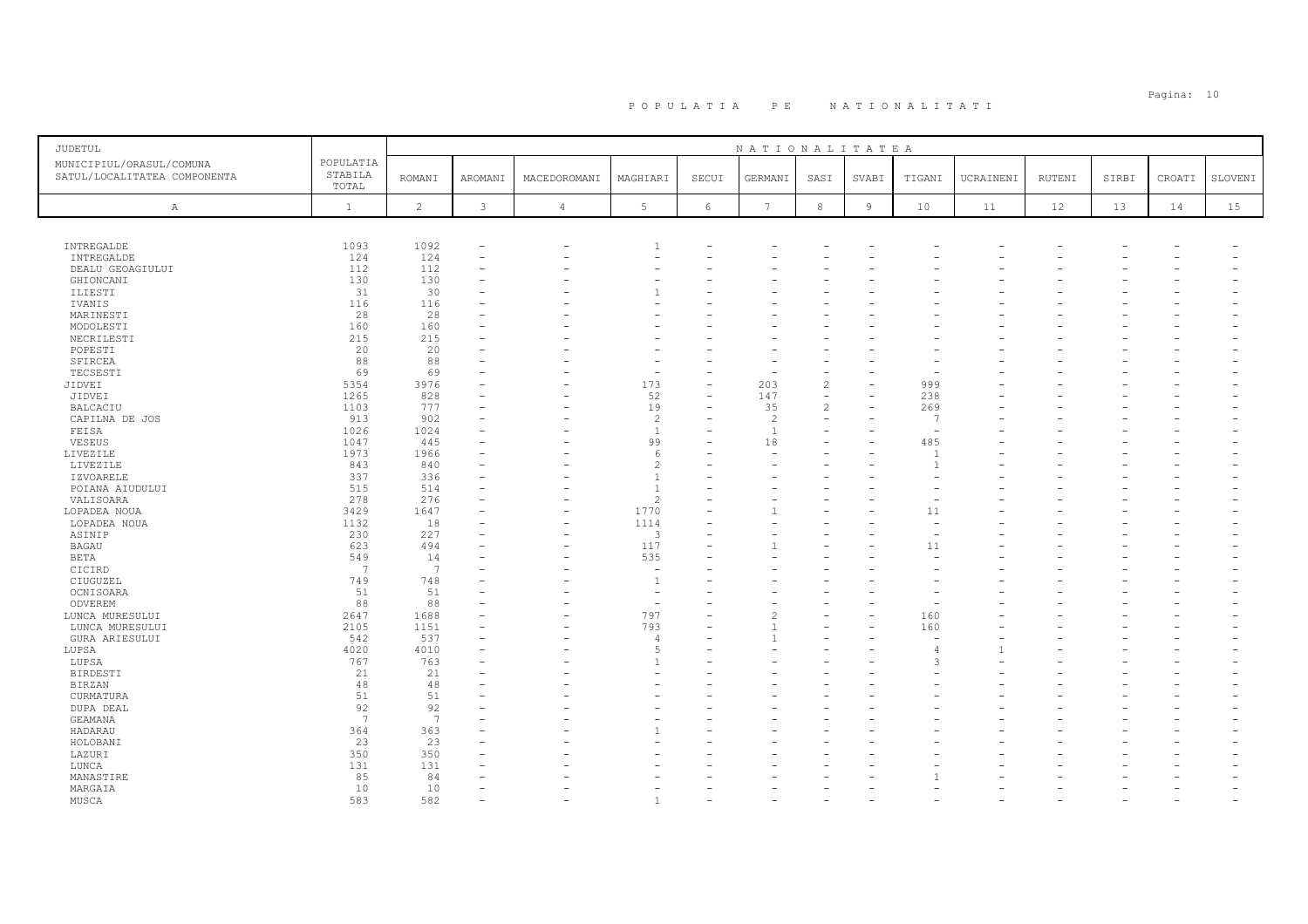| <b>JUDETUL</b>                                           |                               | NATIONALITATEA           |                |                |                          |                          |                 |            |                |                                |           |        |       |        |         |
|----------------------------------------------------------|-------------------------------|--------------------------|----------------|----------------|--------------------------|--------------------------|-----------------|------------|----------------|--------------------------------|-----------|--------|-------|--------|---------|
| MUNICIPIUL/ORASUL/COMUNA<br>SATUL/LOCALITATEA COMPONENTA | POPULATIA<br>STABILA<br>TOTAL | <b>ROMANI</b>            | AROMANI        | MACEDOROMANI   | MAGHIARI                 | SECUI                    | GERMANI         | SASI       | SVABI          | TIGANI                         | UCRAINENI | RUTENI | SIRBI | CROATI | SLOVENI |
| Α                                                        | $1\,$                         | $\overline{c}$           | $\mathfrak{Z}$ | $\overline{4}$ | 5 <sub>5</sub>           | $6\,$                    | $7\phantom{.0}$ | $^{\rm 8}$ | $\overline{9}$ | 10                             | 11        | 12     | 13    | 14     | 15      |
|                                                          |                               |                          |                |                |                          |                          |                 |            |                |                                |           |        |       |        |         |
| PIRIU-CARBUNARI                                          | 45                            | 45                       |                |                |                          |                          |                 |            |                |                                |           |        |       |        |         |
| PITIGA                                                   | 206                           | 205                      |                |                | $\overline{1}$           | $\overline{\phantom{0}}$ |                 |            |                |                                |           |        |       |        |         |
| POSOGANI                                                 | 80                            | 80                       |                |                |                          |                          |                 |            |                |                                |           |        |       |        |         |
| SASA                                                     | 25                            | 25                       |                |                |                          |                          |                 |            |                |                                |           |        |       |        |         |
| TRIFESTI                                                 | 19                            | 19                       |                |                |                          |                          |                 |            |                |                                |           |        |       |        |         |
| VAI                                                      | 168                           | 167                      |                |                |                          |                          |                 |            |                |                                |           |        |       |        |         |
| VALEA HOLHORII                                           | 40                            | 40                       |                |                |                          |                          |                 |            |                |                                |           |        |       |        |         |
| VALEA LUPSII                                             | 737                           | 736                      |                |                |                          |                          |                 |            |                |                                |           |        |       |        |         |
| VALEA SESII                                              | 81                            | 81                       |                |                |                          |                          |                 |            |                |                                |           |        |       |        |         |
| VINTA                                                    | 87                            | 87                       |                |                |                          |                          |                 |            |                |                                |           |        |       |        |         |
| METES                                                    | 3318                          | 3241                     |                |                |                          |                          |                 |            |                | 73                             |           |        |       |        |         |
| METES                                                    | 444                           | 444                      |                |                |                          |                          |                 |            |                |                                |           |        |       |        |         |
| AMPOITA                                                  | 700                           | 692                      |                |                |                          | $=$                      |                 |            |                |                                |           |        |       |        |         |
| ISCA                                                     | 16                            | 16                       |                |                |                          |                          |                 |            |                |                                |           |        |       |        |         |
| LUNCA AMPOITEI                                           | 186                           | 186                      |                |                |                          |                          |                 |            |                |                                |           |        |       |        |         |
| LUNCA METESULUI                                          | 130                           | 130                      |                |                |                          |                          |                 |            |                |                                |           |        |       |        |         |
| PADUREA                                                  | 66                            | 65                       |                |                |                          |                          |                 |            |                |                                |           |        |       |        |         |
| POIANA AMPOIULUI                                         | 337                           | 337                      |                |                |                          |                          |                 |            |                |                                |           |        |       |        |         |
| POIANA URSULUI                                           | 24                            | 24                       |                |                |                          |                          |                 |            |                |                                |           |        |       |        |         |
| PRESACA AMPOIULUI                                        | 464                           | 464                      |                |                |                          | $\overline{\phantom{0}}$ |                 |            |                |                                |           |        |       |        |         |
| REMETEA                                                  | 26                            | 26                       |                |                |                          |                          |                 |            |                |                                |           |        |       |        |         |
| TAUTI                                                    | 638                           | 625                      |                |                | $\overline{1}$           |                          |                 |            |                | 11                             |           |        |       |        |         |
| VALENI                                                   | 287                           | 232                      |                |                | $\overline{1}$           |                          |                 |            |                | 54                             |           |        |       |        |         |
| MIHALT                                                   | 3872                          | 3851                     |                |                | $\mathcal{R}$            |                          |                 |            |                | 18                             |           |        |       |        |         |
| MIHALT                                                   | 2392                          | 2378                     |                |                | $\mathcal{R}$            |                          |                 |            |                | 11<br>$\overline{7}$           |           |        |       |        |         |
| CISTEI                                                   | 671                           | 664                      |                |                |                          |                          |                 |            |                |                                |           |        |       |        |         |
| OBREJA                                                   | 809                           | 809                      |                |                |                          |                          |                 |            |                |                                |           |        |       |        |         |
| ZARIES                                                   | $\overline{\phantom{a}}$      | $\overline{\phantom{0}}$ |                |                | $\sim$                   |                          |                 |            |                |                                |           |        |       |        |         |
| MIRASLAU                                                 | 2495                          | 1669                     |                |                | 687                      |                          |                 |            |                | 139                            |           |        |       |        |         |
| MIRASLAU                                                 | 924                           | 514                      |                |                | 352                      |                          |                 |            |                | 58                             |           |        |       |        |         |
| CICAU                                                    | 260                           | 260                      |                |                | $\overline{\phantom{a}}$ |                          |                 |            |                | $\overline{\phantom{a}}$<br>81 |           |        |       |        |         |
| DECEA                                                    | 727                           | 313<br>415               |                |                | 333                      |                          |                 |            |                |                                |           |        |       |        |         |
| LOPADEA VECHE<br>ORMENIS                                 | 417<br>127                    | 127                      |                |                | 2                        |                          |                 |            |                |                                |           |        |       |        |         |
| RACHIS                                                   | 40                            | 40                       |                |                |                          |                          |                 |            |                |                                |           |        |       |        |         |
| MOGOS                                                    | 1534                          | 1534                     |                |                |                          |                          |                 |            |                |                                |           |        |       |        |         |
| MOGOS                                                    | 158                           | 158                      |                |                |                          |                          |                 |            |                |                                |           |        |       |        |         |
| BARBESTI                                                 | 49                            | 49                       |                |                |                          |                          |                 |            |                |                                |           |        |       |        |         |
| <b>BIRLESTI</b>                                          | 149                           | 149                      |                |                |                          |                          |                 |            |                |                                |           |        |       |        |         |
| BIRLESTI-CATUN                                           | 35                            | 35                       |                |                |                          |                          |                 |            |                |                                |           |        |       |        |         |
| BIRZOGANI                                                | 45                            | 45                       |                |                |                          |                          |                 |            |                |                                |           |        |       |        |         |
| BOCESTI                                                  | 37                            | 37                       |                |                |                          |                          |                 |            |                |                                |           |        |       |        |         |
| BOGDANESTI                                               | 21                            | 21                       |                |                |                          |                          |                 |            |                |                                |           |        |       |        |         |
| <b>BUTESTI</b>                                           | 54                            | 54                       |                |                |                          |                          |                 |            |                |                                |           |        |       |        |         |
| COJOCANI                                                 | 72                            | 72                       |                |                |                          |                          |                 |            |                |                                |           |        |       |        |         |
| CRISTESTI                                                | 90                            | 90                       |                |                |                          |                          |                 |            |                |                                |           |        |       |        |         |
| MAMALIGANI                                               | 60                            | 60                       |                |                |                          |                          |                 |            |                |                                |           |        |       |        |         |
| NEGRESTI                                                 | 22                            | 22                       |                |                |                          |                          |                 |            |                |                                |           |        |       |        |         |
| ONCESTI                                                  | 60                            | 60                       |                |                |                          |                          |                 |            |                |                                |           |        |       |        |         |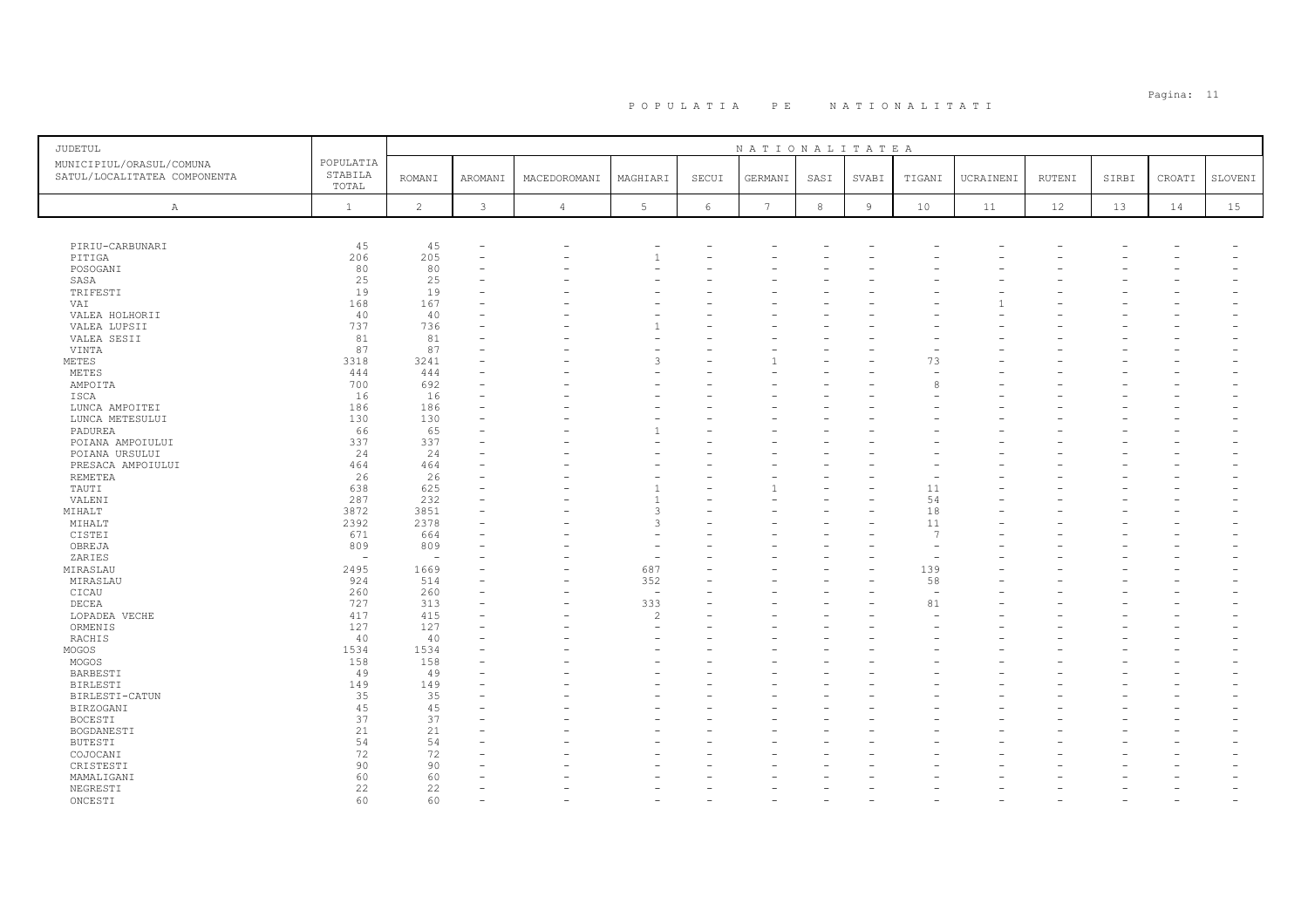| <b>JUDETUL</b>                                           |                               |                |              |                |                          |            | NATIONALITATEA           |            |                |        |           |        |       |        |         |
|----------------------------------------------------------|-------------------------------|----------------|--------------|----------------|--------------------------|------------|--------------------------|------------|----------------|--------|-----------|--------|-------|--------|---------|
| MUNICIPIUL/ORASUL/COMUNA<br>SATUL/LOCALITATEA COMPONENTA | POPULATIA<br>STABILA<br>TOTAL | <b>ROMANI</b>  | AROMANI      | MACEDOROMANI   | MAGHIARI                 | SECUI      | GERMANI                  | SASI       | SVABI          | TIGANI | UCRAINENI | RUTENI | SIRBI | CROATI | SLOVENI |
| A                                                        | $\mathbf{1}$                  | $\overline{c}$ | $\mathbf{3}$ | $\overline{4}$ | $5\phantom{.0}$          | $\epsilon$ | 7                        | $_{\rm 8}$ | $\overline{9}$ | 10     | 11        | 12     | 13    | 14     | 15      |
|                                                          |                               |                |              |                |                          |            |                          |            |                |        |           |        |       |        |         |
| POIENILE-MOGOS                                           | 183                           | 183            |              |                |                          |            |                          |            |                |        |           |        |       |        |         |
| TOMESTI                                                  | 36                            | 36             |              |                |                          |            |                          |            |                |        |           |        |       |        |         |
| VALEA BARNII                                             | 137                           | 137            |              |                |                          |            |                          |            |                |        |           |        |       |        |         |
| VALEA BIRLUTESTI                                         | 48                            | 48             |              |                |                          |            |                          |            |                |        |           |        |       |        |         |
| VALEA COCESTI                                            | 38                            | 38             |              |                |                          |            |                          |            |                |        |           |        |       |        |         |
| VALEA GIOGESTI                                           | 60                            | 60             |              |                |                          |            |                          |            |                |        |           |        |       |        |         |
| VALEA MLACII                                             | 111                           | 111            |              |                |                          |            |                          |            |                |        |           |        |       |        |         |
| VALEA TUPILOR                                            | 69                            | 69             |              |                |                          |            |                          |            |                |        |           |        |       |        |         |
| NOSLAC                                                   | 2157                          | 1702           |              |                | 446                      |            |                          |            |                |        |           |        |       |        |         |
| NOSLAC                                                   | 884                           | 675            |              |                | 203                      |            |                          |            |                |        |           |        |       |        |         |
| CAPTALAN                                                 | 396                           | 351            |              |                | 42                       |            |                          |            |                |        |           |        |       |        |         |
| COPAND                                                   | 234                           | 123            |              |                | 111                      |            |                          |            |                |        |           |        |       |        |         |
| GABUD                                                    | 335<br>217                    | 334<br>150     |              |                | $\mathbf{1}$<br>67       |            |                          |            |                |        |           |        |       |        |         |
| STINA DE MURES                                           | 91                            | 69             |              |                | 22                       |            |                          |            |                |        |           |        |       |        |         |
| VALEA CIUCIULUI<br>OCOLIS                                | 999                           | 997            |              |                | $\overline{c}$           |            |                          |            |                |        |           |        |       |        |         |
| OCOLIS                                                   | 519                           | 517            |              |                | $\overline{\mathcal{L}}$ |            |                          |            |                |        |           |        |       |        |         |
| LUNCA LARGA                                              | 116                           | 116            |              |                |                          |            |                          |            |                |        |           |        |       |        |         |
| RUNC                                                     | 203                           | 203            |              |                |                          |            |                          |            |                |        |           |        |       |        |         |
| VIDOLM                                                   | 161                           | 161            |              |                |                          |            |                          |            |                |        |           |        |       |        |         |
| OHABA                                                    | 1155                          | 1154           |              |                |                          |            |                          |            |                |        |           |        |       |        |         |
| OHABA                                                    | 706                           | 706            |              |                |                          |            |                          |            |                |        |           |        |       |        |         |
| COLIBI                                                   | 93                            | 93             |              |                |                          |            |                          |            |                |        |           |        |       |        |         |
| MAGHIERAT                                                | 12                            | 12             |              |                |                          |            |                          |            |                |        |           |        |       |        |         |
| SECASEL                                                  | 344                           | 343            |              |                |                          |            |                          |            |                |        |           |        |       |        |         |
| PIANU                                                    | 3552                          | 3506           |              |                | $\overline{c}$           |            | 44                       |            |                |        |           |        |       |        |         |
| PIANU DE SUS                                             | 1706                          | 1704           |              |                |                          |            | $\overline{\mathcal{L}}$ |            |                |        |           |        |       |        |         |
| PIANU DE JOS                                             | 1142                          | 1098           |              |                | $\overline{c}$           |            | 42                       |            |                |        |           |        |       |        |         |
| PLAIURI                                                  | 99                            | 99             |              |                |                          |            |                          |            |                |        |           |        |       |        |         |
| PURCARETI                                                | 385                           | 385            |              |                |                          |            |                          |            |                |        |           |        |       |        |         |
| STRUNGARI                                                | 220                           | 220            |              |                |                          |            |                          |            |                |        |           |        |       |        |         |
| POIANA VADULUI                                           | 1466                          | 1465           |              |                |                          |            |                          |            |                |        |           |        |       |        |         |
| POIANA VADULUI                                           | 190                           | 190            |              |                |                          |            |                          |            |                |        |           |        |       |        |         |
| COSTESTI                                                 | 201                           | 201            |              |                |                          |            |                          |            |                |        |           |        |       |        |         |
| DUDUIENI                                                 | 125                           | 125            |              |                |                          |            |                          |            |                |        |           |        |       |        |         |
| FAGETU DE JOS                                            | 119                           | 119            |              |                |                          |            |                          |            |                |        |           |        |       |        |         |
| FAGETU DE SUS                                            | 177                           | 177            |              |                |                          |            |                          |            |                |        |           |        |       |        |         |
| HANASESTI                                                | 116                           | 116            |              |                |                          |            |                          |            |                |        |           |        |       |        |         |
| LUPAIESTI                                                | 48                            | 48             |              |                |                          |            |                          |            |                |        |           |        |       |        |         |
| MORCANESTI                                               | 46                            | 45             |              |                |                          |            |                          |            |                |        |           |        |       |        |         |
| PASTESTI                                                 | 182                           | 182            |              |                |                          |            |                          |            |                |        |           |        |       |        |         |
| PETELEI                                                  | 96                            | 96             |              |                |                          |            |                          |            |                |        |           |        |       |        |         |
| STANESTI                                                 | 166                           | 166            |              |                |                          |            |                          |            |                |        |           |        |       |        |         |
| PONOR                                                    | 886                           | 886            |              |                |                          |            |                          |            |                |        |           |        |       |        |         |
| PONOR                                                    | 158                           | 158            |              |                |                          |            |                          |            |                |        |           |        |       |        |         |
| DUPA DEAL                                                | 125                           | 125            |              |                |                          |            |                          |            |                |        |           |        |       |        |         |
| GEOGEL                                                   | 234                           | 234            |              |                |                          |            |                          |            |                |        |           |        |       |        |         |
| MACARESTI                                                | 62                            | 62             |              |                |                          |            |                          |            |                |        |           |        |       |        |         |
| VALE DE JOS                                              | 229                           | 229            |              |                |                          |            |                          |            |                |        |           |        |       |        |         |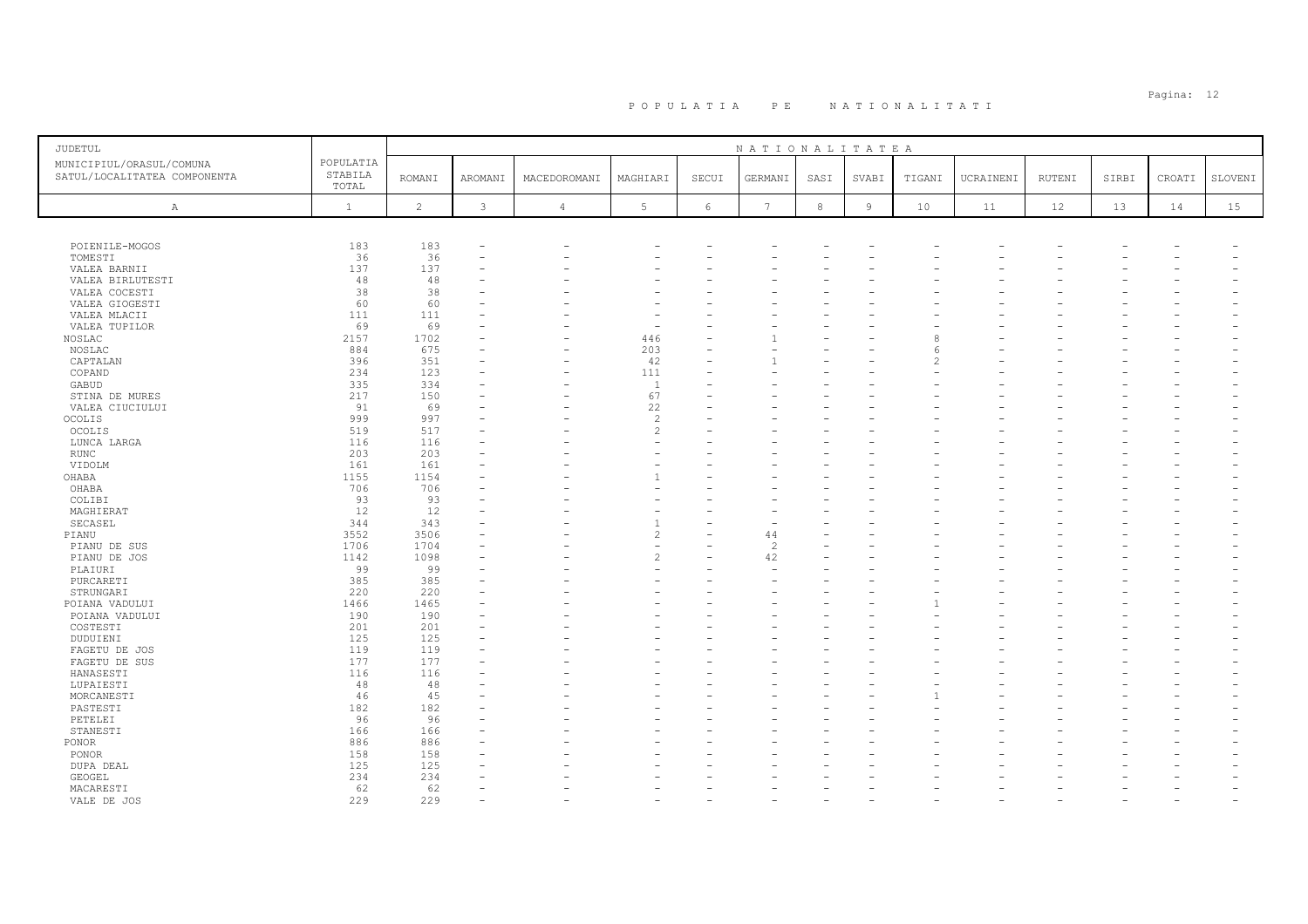| JUDETUL                                                  |                               |                |         |                          |                       |            | NATIONALITATEA  |            |                |                |           |        |       |        |         |
|----------------------------------------------------------|-------------------------------|----------------|---------|--------------------------|-----------------------|------------|-----------------|------------|----------------|----------------|-----------|--------|-------|--------|---------|
| MUNICIPIUL/ORASUL/COMUNA<br>SATUL/LOCALITATEA COMPONENTA | POPULATIA<br>STABILA<br>TOTAL | <b>ROMANI</b>  | AROMANI | MACEDOROMANI             | MAGHIARI              | SECUI      | GERMANI         | SASI       | SVABI          | TIGANI         | UCRAINENI | RUTENI | SIRBI | CROATI | SLOVENI |
| A                                                        | $\mathbf{1}$                  | $\overline{c}$ | 3       | $\overline{4}$           | $5\phantom{.0}$       | $\epsilon$ | $7\phantom{.0}$ | $^{\rm 8}$ | $\overline{9}$ | 10             | 11        | 12     | 13    | 14     | 15      |
|                                                          |                               |                |         |                          |                       |            |                 |            |                |                |           |        |       |        |         |
| VALEA BUCURULUI                                          | 78                            | 78             |         |                          |                       |            |                 |            |                |                |           |        |       |        |         |
| POSAGA                                                   | 1618                          | 1615           | ۰       |                          | 3                     |            |                 |            |                |                |           |        |       |        |         |
| POSAGA DE JOS                                            | 542                           | 540            |         |                          | $\overline{c}$        |            |                 |            |                |                |           |        |       |        |         |
| CORTESTI                                                 | 32                            | 32             |         |                          | ۰                     |            |                 |            |                |                |           |        |       |        |         |
| INCESTI                                                  | $\overline{3}$                | $\mathbf{3}$   |         |                          |                       |            |                 |            |                |                |           |        |       |        |         |
| LUNCA                                                    | 255                           | 254            |         |                          | $\overline{1}$        |            |                 |            |                |                |           |        |       |        |         |
| ORASTI                                                   | 162                           | 162            |         |                          |                       |            |                 |            |                |                |           |        |       |        |         |
| POSAGA DE SUS                                            | 268                           | 268            |         |                          |                       |            |                 |            |                |                |           |        |       |        |         |
| SAGAGEA                                                  | 356                           | 356            |         |                          |                       |            |                 |            |                |                |           |        |       |        |         |
| RADESTI                                                  | 1459                          | 1096           |         |                          | 350                   |            | っ               |            |                | 10             |           |        |       |        |         |
| RADESTI                                                  | 724                           | 629            |         |                          | 82                    |            | ς               |            |                | 10             |           |        |       |        |         |
| LEORINT                                                  | 359<br>277                    | 143<br>275     |         |                          | 216<br>$\overline{c}$ |            |                 |            |                |                |           |        |       |        |         |
| MESCREAC<br>SOIMUS                                       | 99                            | 49             |         |                          | 50                    |            |                 |            |                |                |           |        |       |        |         |
| RIMETEA                                                  | 1393                          | 128            | ۰       | $\overline{\phantom{0}}$ | 1241                  |            |                 |            |                | 24             |           |        |       |        |         |
| RIMETEA                                                  | 640                           | 106            |         |                          | 512                   |            |                 |            |                | 22             |           |        |       |        |         |
| COLTESTI                                                 | 753                           | 22             |         |                          | 729                   |            |                 |            |                | $\overline{2}$ |           |        |       |        |         |
| RIMET                                                    | 970                           | 970            |         |                          |                       |            |                 |            |                |                |           |        |       |        |         |
| RIMET                                                    | 63                            | 63             |         |                          |                       |            |                 |            |                |                |           |        |       |        |         |
| <b>BOTANI</b>                                            | 8                             | 8              |         |                          |                       |            |                 |            |                |                |           |        |       |        |         |
| BRADESTI                                                 | 61                            | 61             |         |                          |                       |            |                 |            |                |                |           |        |       |        |         |
| CHEIA                                                    | 17                            | 17             |         |                          |                       |            |                 |            |                |                |           |        |       |        |         |
| COTORASTI                                                | 139                           | 139            |         |                          |                       |            |                 |            |                |                |           |        |       |        |         |
| FLORESTI                                                 | 53                            | 53             |         |                          |                       |            |                 |            |                |                |           |        |       |        |         |
| OLTENI                                                   | 41                            | 41             |         |                          |                       |            |                 |            |                |                |           |        |       |        |         |
| VALEA FAGETULUI                                          | 64                            | 64             | ۰       |                          |                       |            |                 |            |                |                |           |        |       |        |         |
| VALEA INZELULUI                                          | 117                           | 117            |         |                          |                       |            |                 |            |                |                |           |        |       |        |         |
| VALEA MANASTIRII                                         | 158                           | 158            |         |                          |                       |            |                 |            |                |                |           |        |       |        |         |
| VALEA POIENII                                            | 93                            | 93             |         |                          |                       |            |                 |            |                |                |           |        |       |        |         |
| VALEA UZEI                                               | 104                           | 104            |         |                          |                       |            |                 |            |                |                |           |        |       |        |         |
| VLADESTI                                                 | 52                            | 52             |         |                          | ۰                     |            |                 |            |                |                |           |        |       |        |         |
| ROSIA MONTANA                                            | 4146                          | 3808           |         |                          | 104                   |            | 6               |            |                | 228            |           |        |       |        |         |
| ROSIA MONTANA                                            | 1556                          | 1444           |         |                          | 99                    |            |                 |            |                | 8              |           |        |       |        |         |
| BALMOSESTI                                               | 41                            | 41             |         |                          | ۰                     |            |                 |            |                |                |           |        |       |        |         |
| BLIDESTI                                                 | 103                           | 97             |         |                          | ÷                     |            |                 |            |                |                |           |        |       |        |         |
| <b>BUNTA</b>                                             | 41                            | 41             |         |                          |                       |            |                 |            |                |                |           |        |       |        |         |
| CARPINIS                                                 | 401                           | 401            |         |                          |                       |            |                 |            |                |                |           |        |       |        |         |
| COASTA HENTII                                            | 141                           | 141            |         |                          |                       |            |                 |            |                |                |           |        |       |        |         |
| CORNA                                                    | 358                           | 358            | ÷       |                          |                       | L.         |                 |            |                |                |           |        |       |        |         |
| CURATURI                                                 | 245                           | 245            |         |                          |                       |            |                 |            |                |                |           |        |       |        |         |
| DAROAIA                                                  | 402                           | 187            |         |                          |                       |            |                 |            |                | 214            |           |        |       |        |         |
| GIRDA-BARBULESTI                                         | 107                           | 107            |         |                          | $\overline{c}$        |            |                 |            |                |                |           |        |       |        |         |
| GURA ROSIEI                                              | 106                           | 103            |         |                          | ۰                     |            |                 |            |                |                |           |        |       |        |         |
| IACOBESTI<br>IGNATESTI                                   | 54<br>102                     | 54<br>101      |         |                          |                       |            |                 |            |                |                |           |        |       |        |         |
| SOAL                                                     | 119                           | 119            |         |                          |                       |            |                 |            |                |                |           |        |       |        |         |
| TARINA                                                   | 172                           | 171            |         |                          |                       |            |                 |            |                |                |           |        |       |        |         |
| VIRTOP                                                   | 198                           | 198            | $\sim$  |                          | ÷                     |            |                 |            |                |                |           |        |       |        |         |
| ROSIA DE SECAS                                           | 1783                          | 1572           |         |                          | 9                     |            | 33              |            |                | 169            |           |        |       |        |         |
|                                                          |                               |                |         |                          |                       |            |                 |            |                |                |           |        |       |        |         |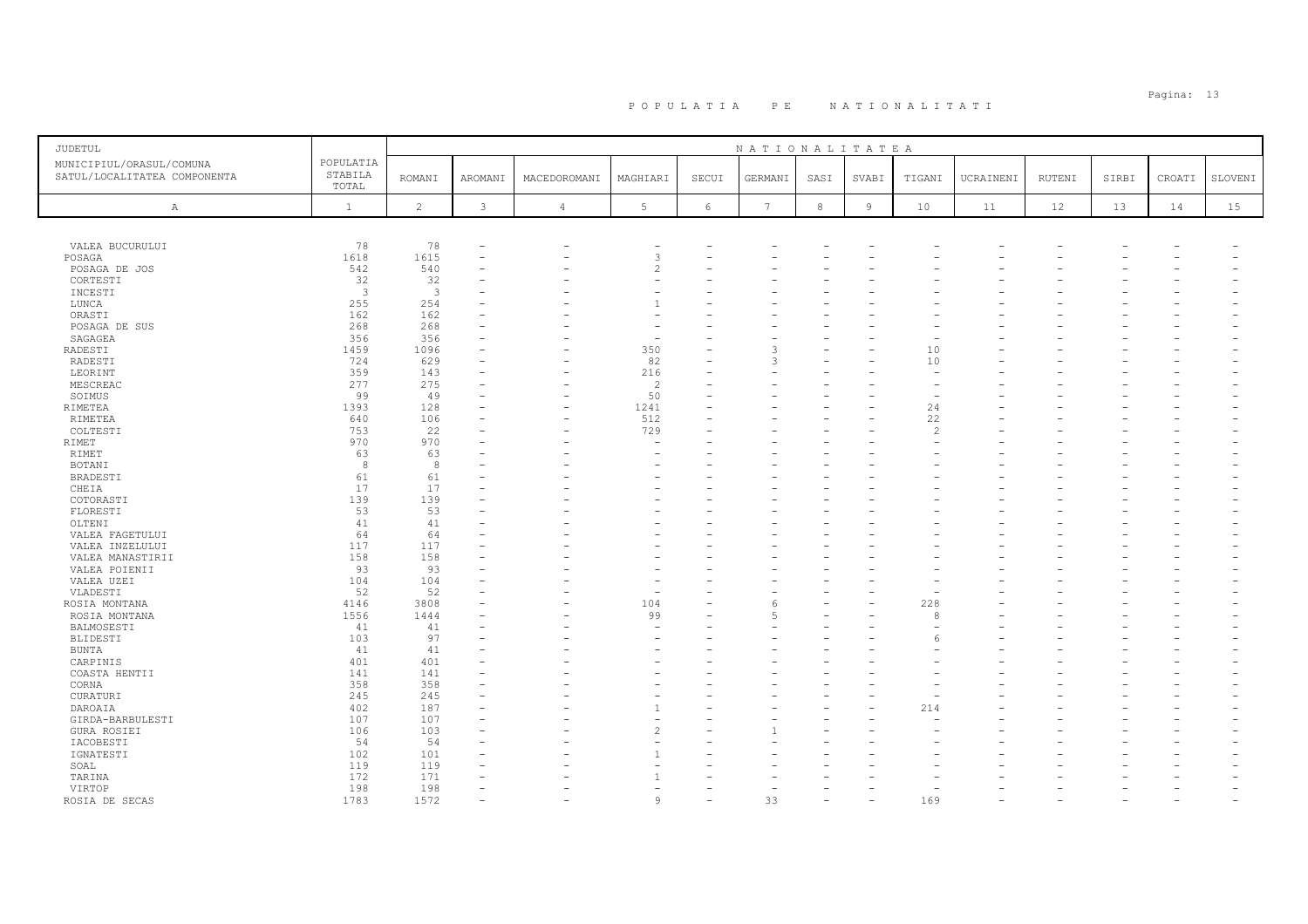# Pagina: 14 P O P U L A T I A P E N A T I O N A L I T A T I

|                                                                                           |                |                |              |                 |            | NATIONALITATEA  |            |                |          |           |               |       |        |         |
|-------------------------------------------------------------------------------------------|----------------|----------------|--------------|-----------------|------------|-----------------|------------|----------------|----------|-----------|---------------|-------|--------|---------|
| POPULATIA<br>MUNICIPIUL/ORASUL/COMUNA<br>STABILA<br>SATUL/LOCALITATEA COMPONENTA<br>TOTAL | <b>ROMANI</b>  | <b>AROMANI</b> | MACEDOROMANI | MAGHIARI        | SECUI      | GERMANI         | SASI       | SVABI          | TIGANI   | UCRAINENI | <b>RUTENI</b> | SIRBI | CROATI | SLOVENI |
| $\mathbf{1}$<br>A                                                                         | $\overline{c}$ | $\mathbf{3}$   | $\sqrt{4}$   | $5\phantom{.0}$ | $\epsilon$ | $7\phantom{.0}$ | $^{\rm 8}$ | $\overline{9}$ | 10       | 11        | 12            | 13    | 14     | 15      |
|                                                                                           |                |                |              |                 |            |                 |            |                |          |           |               |       |        |         |
| ROSIA DE SECAS<br>851                                                                     | 741            |                |              | 7               |            |                 |            |                | 103      |           |               |       |        |         |
| 582<br>TAU                                                                                | 581            |                |              | $\overline{1}$  |            |                 |            |                |          |           |               |       |        |         |
| 350<br>UNGURE I                                                                           | 250            |                |              |                 |            | 33              |            |                | 66       |           |               |       |        |         |
| 1939<br>SALCIUA                                                                           | 1936           |                |              | 3               |            |                 |            |                |          |           |               |       |        |         |
| 689<br>SALCIUA DE JOS                                                                     | 689            |                |              |                 |            |                 |            |                |          |           |               |       |        |         |
| 132<br>DEALU CASELOR                                                                      | 132            |                |              |                 |            |                 |            |                |          |           |               |       |        |         |
| 111<br>DUMESTI                                                                            | 111            |                |              |                 |            |                 |            |                |          |           |               |       |        |         |
| 627<br>SALCIUA DE SUS                                                                     | 624            |                |              | 3               |            |                 |            |                |          |           |               |       |        |         |
| 192<br>SUB PIATRA<br>188                                                                  | 192<br>188     |                |              |                 |            |                 |            |                |          |           |               |       |        |         |
| VALEA LARGA<br>2374<br>SALISTEA                                                           | 2368           |                |              |                 |            |                 |            |                |          |           |               |       |        |         |
| 1272<br>SALISTEA                                                                          | 1266           |                |              |                 |            |                 |            |                |          |           |               |       |        |         |
| 100<br>MARGINENI                                                                          | 100            |                |              |                 |            |                 |            |                |          |           |               |       |        |         |
| 255<br>SALISTEA-DEAL                                                                      | 255            |                |              |                 |            |                 |            |                |          |           |               |       |        |         |
| TARTARIA<br>747                                                                           | 747            |                |              | ۰               |            |                 |            |                |          |           |               |       |        |         |
| 5944<br>SASCIORI                                                                          | 5804           |                |              | 17              |            | $\mathcal{P}$   |            |                | 118      |           |               |       |        |         |
| 1505<br>SASCIORI                                                                          | 1478           |                |              | 9               |            |                 |            |                | 15       |           |               |       |        |         |
| 942<br>CAPILNA                                                                            | 939            |                |              | $\overline{1}$  |            |                 |            |                |          |           |               |       |        |         |
| <b>DUMBRAVA</b><br>116                                                                    | 116            |                |              | ۰               |            |                 |            |                |          |           |               |       |        |         |
| 466<br>LAZ                                                                                | 463            |                |              | 3               |            |                 |            |                |          |           |               |       |        |         |
| LOMAN<br>617                                                                              | 514            |                |              |                 |            |                 |            |                | 103      |           |               |       |        |         |
| PLESI<br>150                                                                              | 150            |                |              |                 |            |                 |            |                |          |           |               |       |        |         |
| 737<br>RACHITA                                                                            | 737            |                |              |                 |            |                 |            |                |          |           |               |       |        |         |
| SEBESEL<br>1094                                                                           | 1090           |                |              | 4               |            |                 |            |                |          |           |               |       |        |         |
| 317<br>TONEA                                                                              | 317            |                |              |                 |            |                 |            |                |          |           |               |       |        |         |
| SCARISOARA<br>2187                                                                        | 2164           |                |              |                 |            |                 |            |                | 22       |           |               |       |        |         |
| 791<br>SCARISOARA                                                                         | 768            |                |              |                 |            |                 |            |                | 22       |           |               |       |        |         |
| 41<br>BIRLESTI                                                                            | 41             |                |              |                 |            |                 |            |                | $\sim$   |           |               |       |        |         |
| BOTESTI<br>24                                                                             | 24             |                |              |                 |            |                 |            |                |          |           |               |       |        |         |
| 118<br>FATA-LAZESTI                                                                       | 118            |                |              |                 |            |                 |            |                |          |           |               |       |        |         |
| FLORESTI<br>64                                                                            | 64             |                |              |                 |            |                 |            |                |          |           |               |       |        |         |
| 117<br>LAZESTI                                                                            | 117            |                |              |                 |            |                 |            |                |          |           |               |       |        |         |
| LESPEZEA<br>119                                                                           | 119            |                |              |                 |            |                 |            |                |          |           |               |       |        |         |
| 68<br>MATEI                                                                               | 68             |                |              |                 |            |                 |            |                |          |           |               |       |        |         |
| NEGESTI<br>183                                                                            | 183            |                |              |                 |            |                 |            |                |          |           |               |       |        |         |
| PRELUCA<br>100                                                                            | 100            |                |              |                 |            |                 |            |                |          |           |               |       |        |         |
| 194<br>RUNC<br>107                                                                        | 194<br>107     |                |              |                 |            |                 |            |                |          |           |               |       |        |         |
| SFOARTEA<br>219<br>STIULETI                                                               | 219            |                |              |                 |            |                 |            |                |          |           |               |       |        |         |
| 42<br>TRINCESTI                                                                           | 42             |                |              |                 |            |                 |            |                |          |           |               |       |        |         |
| 2908<br>SINCEL                                                                            | 2690           |                |              | -6              |            |                 |            |                | 209      |           |               |       |        |         |
| SINCEL<br>1745                                                                            | 1635           |                |              | 3               |            |                 |            |                | 104      |           |               |       |        |         |
| 447<br>ICLOD                                                                              | 341            |                |              | $\overline{1}$  |            |                 |            |                | 105      |           |               |       |        |         |
| 716<br>PANADE                                                                             | 714            |                |              | $\overline{c}$  |            |                 |            |                | <b>1</b> |           |               |       |        |         |
| 2661<br>SINTIMBRU                                                                         | 2578           |                |              | 35              |            | २               |            |                | 45       |           |               |       |        |         |
| SINTIMBRU<br>1150                                                                         | 1092           |                |              | 34              |            |                 |            |                | 22       |           |               |       |        |         |
| 409<br>COSLARIU                                                                           | 396            |                |              |                 |            |                 |            |                | 13       |           |               |       |        |         |
| 138<br>DUMITRA                                                                            | 138            |                |              |                 |            |                 |            |                | $\equiv$ |           |               |       |        |         |
| 403<br>GALTIU                                                                             | 396            |                |              |                 |            |                 |            |                | 7        |           |               |       |        |         |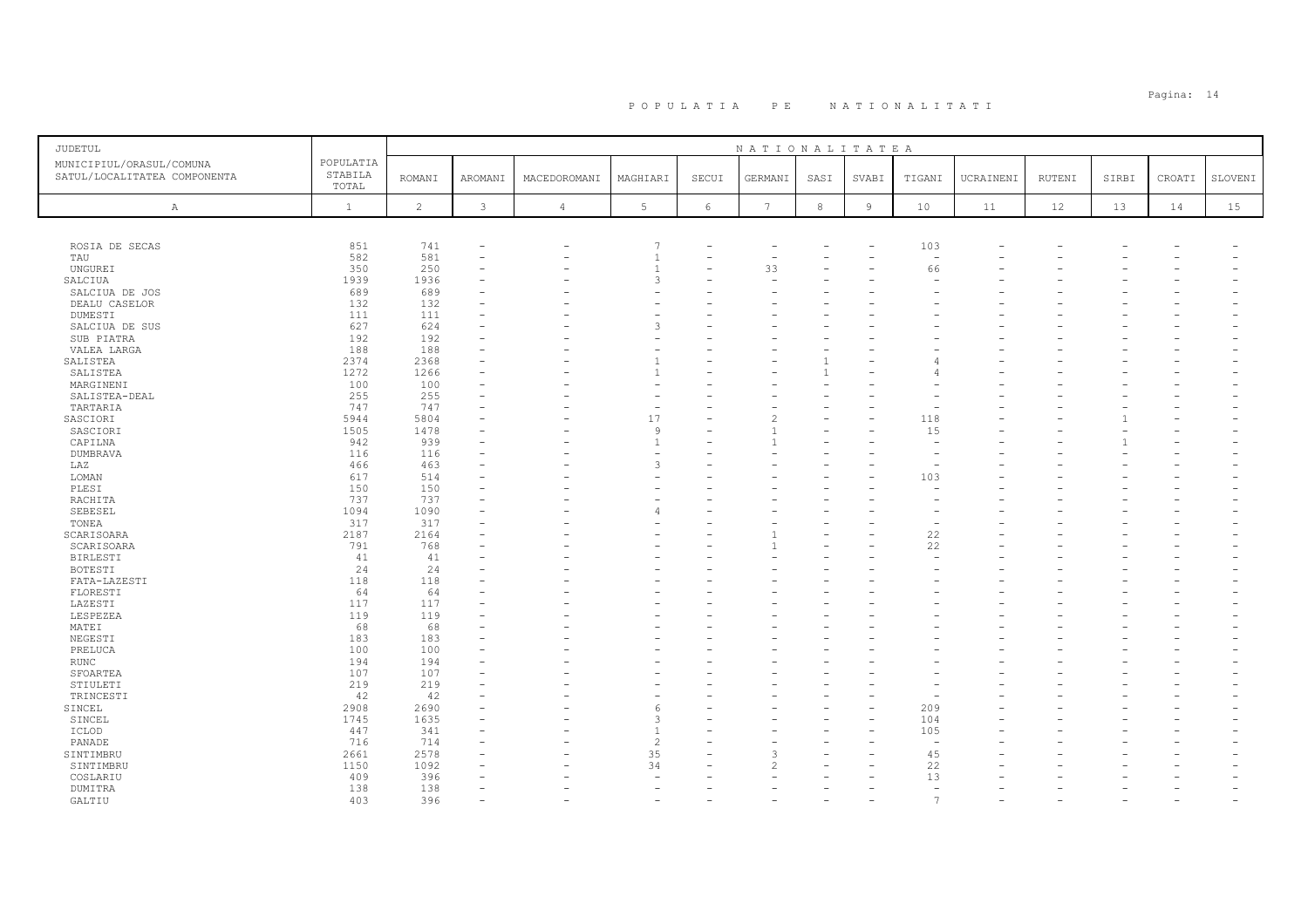| JUDETUL                                                  | POPULATIA                |                |          |                |                          |       | NATIONALITATEA  |      |                |                          |               |        |       |        |         |
|----------------------------------------------------------|--------------------------|----------------|----------|----------------|--------------------------|-------|-----------------|------|----------------|--------------------------|---------------|--------|-------|--------|---------|
| MUNICIPIUL/ORASUL/COMUNA<br>SATUL/LOCALITATEA COMPONENTA | STABILA                  |                |          |                |                          |       |                 |      |                |                          |               |        |       |        |         |
|                                                          | TOTAL                    | <b>ROMANI</b>  | AROMANI  | MACEDOROMANI   | MAGHIARI                 | SECUI | GERMANI         | SASI | <b>SVABI</b>   | TIGANI                   | UCRAINENI     | RUTENI | SIRBI | CROATI | SLOVENI |
| A                                                        | $\mathbf{1}$             | $\overline{c}$ | 3        | $\overline{4}$ | 5                        | 6     | $7\phantom{.0}$ | 8    | $\overline{9}$ | 10                       | 11            | 12     | 13    | 14     | 15      |
|                                                          |                          |                |          |                |                          |       |                 |      |                |                          |               |        |       |        |         |
|                                                          |                          |                |          |                |                          |       |                 |      |                |                          |               |        |       |        |         |
| TOTOI                                                    | 561                      | 556            |          |                | -1                       |       | $\mathbf{1}$    |      |                | $\overline{3}$           |               |        |       |        |         |
| SOHODOL                                                  | 2371                     | 2326           | $\equiv$ |                |                          |       |                 |      |                | 45                       |               |        |       |        |         |
| SOHODOL                                                  | 225                      | 225            |          |                |                          |       |                 |      |                |                          |               |        |       |        |         |
| BAZESTI                                                  | 63                       | 63             |          |                |                          |       |                 |      |                |                          |               |        |       |        |         |
| BILANESTI                                                | 144                      | 144            |          |                |                          |       |                 |      |                |                          |               |        |       |        |         |
| BOBARESTI                                                | 57                       | 57             |          |                |                          |       |                 |      |                |                          |               |        |       |        |         |
| <b>BRADEANA</b>                                          | 196                      | 196            |          |                |                          |       |                 |      |                |                          |               |        |       |        |         |
| BURZONESTI                                               | 68                       | 68             |          |                |                          |       |                 |      |                |                          |               |        |       |        |         |
| DEONCESTI                                                | 45                       | 45             |          |                |                          |       |                 |      |                |                          |               |        |       |        |         |
| DILIMANI                                                 | 60                       | 60             |          |                |                          |       |                 |      |                |                          |               |        |       |        |         |
| FURDUIESTI                                               | 58                       | 58             |          |                |                          |       |                 |      |                |                          |               |        |       |        |         |
| GURA SOHODOL                                             | 202                      | 202            |          |                |                          |       |                 |      |                |                          |               |        |       |        |         |
| HOANCA                                                   | 101                      | 101            |          |                |                          |       |                 |      |                |                          |               |        |       |        |         |
| JOLDISESTI                                               | 18                       | 18             |          |                |                          |       |                 |      |                |                          |               |        |       |        |         |
| LAZURI                                                   | 174                      | 174            |          |                |                          |       |                 |      |                |                          |               |        |       |        |         |
| LEHESTI                                                  | 77                       | 77             |          |                |                          |       |                 |      |                |                          |               |        |       |        |         |
| LUMINESTI                                                | 120                      | 75             |          |                |                          |       |                 |      |                | 45                       |               |        |       |        |         |
| MEDRESTI                                                 | 6                        | 6              |          |                |                          |       |                 |      |                |                          |               |        |       |        |         |
| MORARESTI                                                | 55                       | 55             |          |                |                          |       |                 |      |                |                          |               |        |       |        |         |
| MUNESTI                                                  | 57                       | 57             |          |                |                          |       |                 |      |                |                          |               |        |       |        |         |
| NAPAIESTI                                                | 54                       | 54             |          |                |                          |       |                 |      |                |                          |               |        |       |        |         |
| NELEGESTI                                                | 44                       | 44             |          |                |                          |       |                 |      |                |                          |               |        |       |        |         |
| NICORESTI                                                | 57                       | 57             |          |                |                          |       |                 |      |                |                          |               |        |       |        |         |
| PELES                                                    | 74                       | 74             |          |                |                          |       |                 |      |                |                          |               |        |       |        |         |
| POIANA                                                   | 21                       | 21             |          |                |                          |       |                 |      |                |                          |               |        |       |        |         |
| ROBESTI                                                  | 20                       | 20             |          |                |                          |       |                 |      |                |                          |               |        |       |        |         |
| SEBISESTI                                                | 76                       | 76             |          |                |                          |       |                 |      |                |                          |               |        |       |        |         |
| SICOIESTI                                                | 40                       | 40             |          |                |                          |       |                 |      |                |                          |               |        |       |        |         |
| SIMOCESTI                                                | 68                       | 68             |          |                |                          |       |                 |      |                |                          |               |        |       |        |         |
| SURDESTI                                                 | 52                       | 52             |          |                |                          |       |                 |      |                |                          |               |        |       |        |         |
| TOCI                                                     | 14<br>31                 | 14             |          |                |                          |       |                 |      |                |                          |               |        |       |        |         |
| VALEA VERDE<br>VLADOSESTI                                | 94                       | 31<br>94       |          |                |                          |       |                 |      |                |                          |               |        |       |        |         |
| STREMT                                                   | 2930                     | 2906           |          |                | 14                       |       |                 |      |                | 6                        |               |        |       |        |         |
| STREMT                                                   | 1439                     | 1425           |          |                | 11                       |       |                 |      |                |                          | $\mathcal{D}$ |        |       |        |         |
| FATA PIETRII                                             | 111                      | 111            |          |                |                          |       |                 |      |                |                          |               |        |       |        |         |
| GEOAGIU DE SUS                                           | 897                      | 887            |          |                | 3                        |       |                 |      |                | 6                        |               |        |       |        |         |
| GEOMAL                                                   | 483                      | 483            |          |                |                          |       |                 |      |                |                          |               |        |       |        |         |
| SIBOT                                                    | 2564                     | 2538           | L.       |                | 6                        |       |                 |      |                | 14                       |               |        |       |        |         |
| SIBOT                                                    | 1344                     | 1337           |          |                | 3                        |       |                 |      |                | $\overline{1}$           |               |        |       |        |         |
| BACAINTI                                                 | 322                      | 320            |          |                | $\overline{c}$           |       |                 |      |                | $\overline{\phantom{a}}$ |               |        |       |        |         |
| BALOMIRU DE CIMP                                         | 638                      | 621            |          |                | $\overline{1}$           |       | $\mathcal{R}$   |      |                | 13                       |               |        |       |        |         |
| SARACSAU                                                 | 260                      | 260            |          |                | $\overline{\phantom{a}}$ |       |                 |      |                | $\overline{\phantom{a}}$ |               |        |       |        |         |
| SONA                                                     | 4647                     | 3102           | ۳        |                | 1262                     |       | 56              |      | $\rightarrow$  | 225                      |               |        |       |        |         |
| SONA                                                     | 979                      | 840            |          |                | 42                       |       | 54              |      |                | 43                       |               |        |       |        |         |
| <b>ALECUS</b>                                            | 285                      | 162            |          |                | 122                      |       | $\overline{1}$  |      |                | $\overline{\phantom{a}}$ |               |        |       |        |         |
| BIIA                                                     | 1414                     | 1294           |          |                | 112                      |       |                 |      |                | 8                        |               |        |       |        |         |
| <b>DOPTAU</b>                                            | $\overline{\phantom{a}}$ | $\sim$         |          |                | $\overline{a}$           |       |                 |      |                |                          |               |        |       |        |         |
| LUNCA TIRNAVEI                                           | 458                      | 457            |          |                | <sup>1</sup>             |       |                 |      |                |                          |               |        |       |        |         |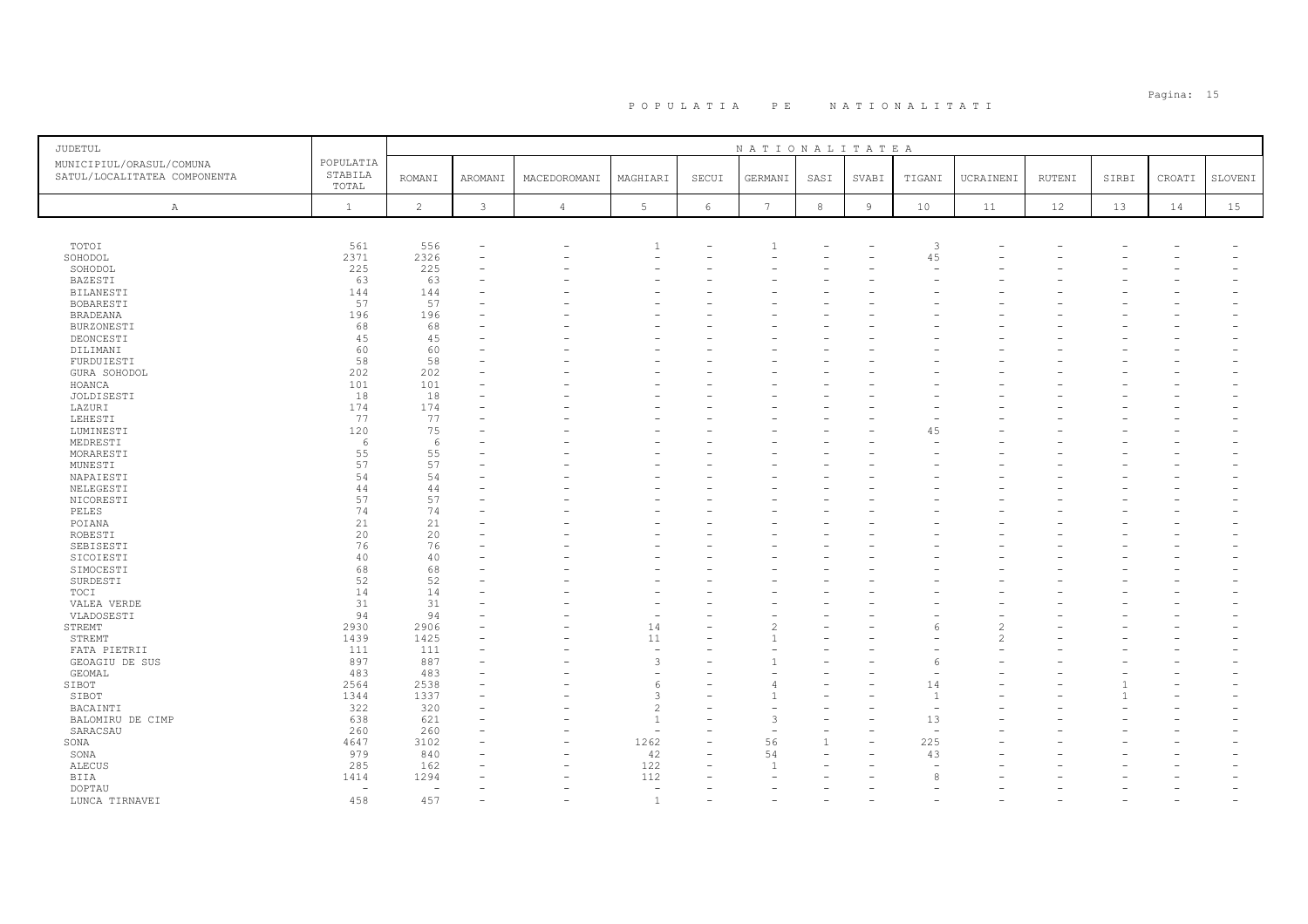# PO PULATIA PE NATIONALITATI POPOLATIA PERETERA PERETERA PERETERA PERETERA POPULATIA PERETERA PERETERA PERETERA<br>Populatia

| JUDETUL                                                  |                      |                |         |                |                          |                          | NATIONALITATEA           |                          |                |                          |           |        |       |        |                          |
|----------------------------------------------------------|----------------------|----------------|---------|----------------|--------------------------|--------------------------|--------------------------|--------------------------|----------------|--------------------------|-----------|--------|-------|--------|--------------------------|
| MUNICIPIUL/ORASUL/COMUNA<br>SATUL/LOCALITATEA COMPONENTA | POPULATIA<br>STABILA | <b>ROMANI</b>  | AROMANI | MACEDOROMANI   | MAGHIARI                 | SECUI                    | GERMANI                  | SASI                     | SVABI          | TIGANI                   | UCRAINENI | RUTENI | SIRBI | CROATI | SLOVENI                  |
|                                                          | TOTAL                |                |         |                |                          |                          |                          |                          |                |                          |           |        |       |        |                          |
| Α                                                        | $\mathbf{1}$         | 2              | 3       | $\overline{4}$ | 5                        | 6                        | $7\phantom{.0}$          | 8                        | $\overline{9}$ | 10                       | 11        | 12     | 13    | 14     | 15                       |
|                                                          |                      |                |         |                |                          |                          |                          |                          |                |                          |           |        |       |        |                          |
| SINMICLAUS                                               | 1472                 | 310            |         |                | 985                      |                          | $\overline{1}$           | 1                        |                | 174                      |           |        |       |        |                          |
| VALEA SASULUI                                            | 39                   | 39             |         |                | $\overline{\phantom{a}}$ | $\qquad \qquad -$        | $\overline{\phantom{a}}$ | $\overline{\phantom{a}}$ |                | $\overline{\phantom{a}}$ |           |        |       |        |                          |
| SPRING                                                   | 2704                 | 2493           |         |                | $\overline{1}$           |                          | 164                      | $\mathbf{1}$             |                | 45                       |           |        |       |        |                          |
| SPRING                                                   | 607                  | 607            |         |                |                          |                          |                          |                          |                | $\overline{\phantom{a}}$ |           |        |       |        |                          |
| CARPEN                                                   | 227                  | 227            |         |                | ۰                        |                          |                          |                          |                |                          |           |        |       |        |                          |
| CARPENII DE SUS                                          | $\overline{4}$       | $\overline{4}$ |         |                | ۰                        |                          |                          |                          |                |                          |           |        |       |        |                          |
| CUNTA                                                    | 597                  | 595            |         |                | $\overline{1}$           |                          |                          |                          |                |                          |           |        |       |        |                          |
| DRASOV                                                   | 573                  | 573            |         |                | $\overline{\phantom{a}}$ |                          |                          |                          |                |                          |           |        |       |        |                          |
| VINGARD                                                  | 696                  | 487            |         |                | $\overline{\phantom{a}}$ |                          | 163                      | $\mathbf{1}$             |                | 45                       |           |        |       |        |                          |
| SUGAG                                                    | 4258                 | 4190           |         |                | 54                       |                          |                          |                          |                | $\overline{5}$           |           |        |       |        |                          |
| SUGAG                                                    | 1317                 | 1299           |         |                | 13                       |                          | -5                       |                          |                |                          |           |        |       |        |                          |
| ARTI                                                     | 456                  | 456            |         |                | $\overline{\phantom{a}}$ |                          |                          |                          |                |                          |           |        |       |        |                          |
| <b>BIRSANA</b>                                           | 302                  | 302            |         |                | $\overline{\phantom{a}}$ |                          |                          |                          |                |                          |           |        |       |        |                          |
| <b>DOBRA</b>                                             | 1096                 | 1061           |         |                | 26                       |                          |                          |                          |                | 5                        |           |        |       |        |                          |
| JIDOSTINA                                                | 138                  | 137            |         |                | $\mathbf{1}$             |                          |                          |                          |                |                          |           |        |       |        |                          |
| MARTINIE                                                 | 536                  | 535            |         |                | $\mathbf{1}$             |                          |                          |                          |                |                          |           |        |       |        |                          |
| TAU BISTRA                                               | 413                  | 400            |         |                | 13                       |                          |                          |                          |                | $\overline{\phantom{0}}$ |           |        |       |        |                          |
| TEIUS                                                    | 7199                 | 6337           |         |                | 451                      |                          |                          |                          |                | 399                      |           |        |       |        | $\overline{\phantom{0}}$ |
| TEIUS                                                    | 6206                 | 5393           |         |                | 416                      |                          |                          |                          |                | 385                      |           |        |       |        |                          |
| <b>BELDIU</b>                                            | 249                  | 248            |         |                | $\overline{1}$           |                          |                          |                          |                | $\overline{\phantom{a}}$ |           |        |       |        |                          |
|                                                          |                      |                |         |                |                          |                          |                          |                          |                |                          |           |        |       |        |                          |
| CAPUD                                                    | 369                  | 324            |         |                | 31                       |                          |                          |                          |                | 14                       |           |        |       |        |                          |
| COSLARIU NOU                                             | 95                   | 92             |         |                | $\mathbf{3}$             |                          |                          |                          |                | $\sim$                   |           |        |       |        |                          |
| PETELCA                                                  | 280                  | 280            |         |                | $\overline{\phantom{a}}$ |                          |                          |                          |                | $\overline{\phantom{0}}$ |           |        |       |        |                          |
| UNIREA                                                   | 5723                 | 4242           |         |                | 810                      |                          |                          |                          |                | 666                      |           |        |       |        |                          |
| UNIREA                                                   | 3924                 | 2559           |         |                | 805                      |                          |                          |                          |                | 556                      |           |        |       |        |                          |
| CIUGUDU DE JOS                                           | 422                  | 345            |         |                | $\overline{1}$           |                          |                          |                          |                | 76                       |           |        |       |        |                          |
| CIUGUDU DE SUS                                           | 296                  | 296            |         |                | ۰                        |                          |                          |                          |                | ÷,                       |           |        |       |        |                          |
| DUMBRAVA                                                 | 387                  | 378            |         |                | 3                        |                          |                          |                          |                | 5                        |           |        |       |        |                          |
| INOC                                                     | 271                  | 254            |         |                | ۰                        |                          |                          |                          |                | 17                       |           |        |       |        |                          |
| MAHACENI                                                 | 423                  | 410            |         |                | $\overline{1}$           |                          |                          |                          |                | 12                       |           |        |       |        |                          |
| VADU MOTILOR                                             | 1634                 | 1633           |         |                | $\overline{1}$           |                          |                          |                          |                | $\overline{\phantom{0}}$ |           |        |       |        |                          |
| VADU MOTILOR                                             | 193                  | 193            |         |                |                          |                          |                          |                          |                |                          |           |        |       |        |                          |
| BODESTI                                                  | 162                  | 162            |         |                |                          |                          |                          |                          |                |                          |           |        |       |        |                          |
| BURZESTI                                                 | 49                   | 49             |         |                |                          |                          |                          |                          |                |                          |           |        |       |        |                          |
| DEALU FRUMOS                                             | 271                  | 271            |         |                |                          |                          |                          |                          |                |                          |           |        |       |        |                          |
| LAZESTI                                                  | 56                   | 55             |         |                | $\overline{1}$           |                          |                          |                          |                |                          |           |        |       |        |                          |
| NECSESTI                                                 | 221                  | 221            |         |                |                          |                          |                          |                          |                |                          |           |        |       |        |                          |
| PODURI-BRICESTI                                          | 162                  | 162            |         |                |                          |                          |                          |                          |                |                          |           |        |       |        |                          |
| POPESTII DE JOS                                          | 110                  | 110            |         |                |                          |                          |                          |                          |                |                          |           |        |       |        |                          |
| POPESTII DE SUS                                          | 159                  | 159            |         |                |                          |                          |                          |                          |                |                          |           |        |       |        |                          |
| TOMUTESTI                                                | 131                  | 131            |         |                |                          |                          |                          |                          |                |                          |           |        |       |        |                          |
| TOTESTI                                                  | 48                   | 48             |         |                |                          |                          |                          |                          |                |                          |           |        |       |        |                          |
|                                                          |                      |                |         |                |                          |                          |                          |                          |                |                          |           |        |       |        |                          |
| VILTORI                                                  | 72                   | 72             |         |                | $\overline{\phantom{a}}$ |                          |                          | $\overline{\phantom{a}}$ |                |                          |           |        |       |        |                          |
| VALEA LUNGA                                              | 3506                 | 3116           |         |                | 126                      | $\overline{\phantom{0}}$ | 106                      | 3                        |                | 155                      |           |        |       |        |                          |
| VALEA LUNGA                                              | 1858                 | 1537           |         |                | 124                      |                          | 105                      | 3                        |                | 89                       |           |        |       |        |                          |
| FAGET                                                    | 95                   | 95             |         |                |                          |                          |                          |                          |                |                          |           |        |       |        |                          |
| GLOGOVET                                                 | 226                  | 226            |         |                |                          |                          |                          |                          |                |                          |           |        |       |        |                          |
| LODROMAN                                                 | 274                  | 273            |         |                | $\overline{1}$           |                          |                          |                          |                |                          |           |        |       |        |                          |
| LUNCA                                                    | 553                  | 485            |         |                | $\overline{1}$           |                          | $\overline{1}$           |                          |                | 66                       |           |        |       |        |                          |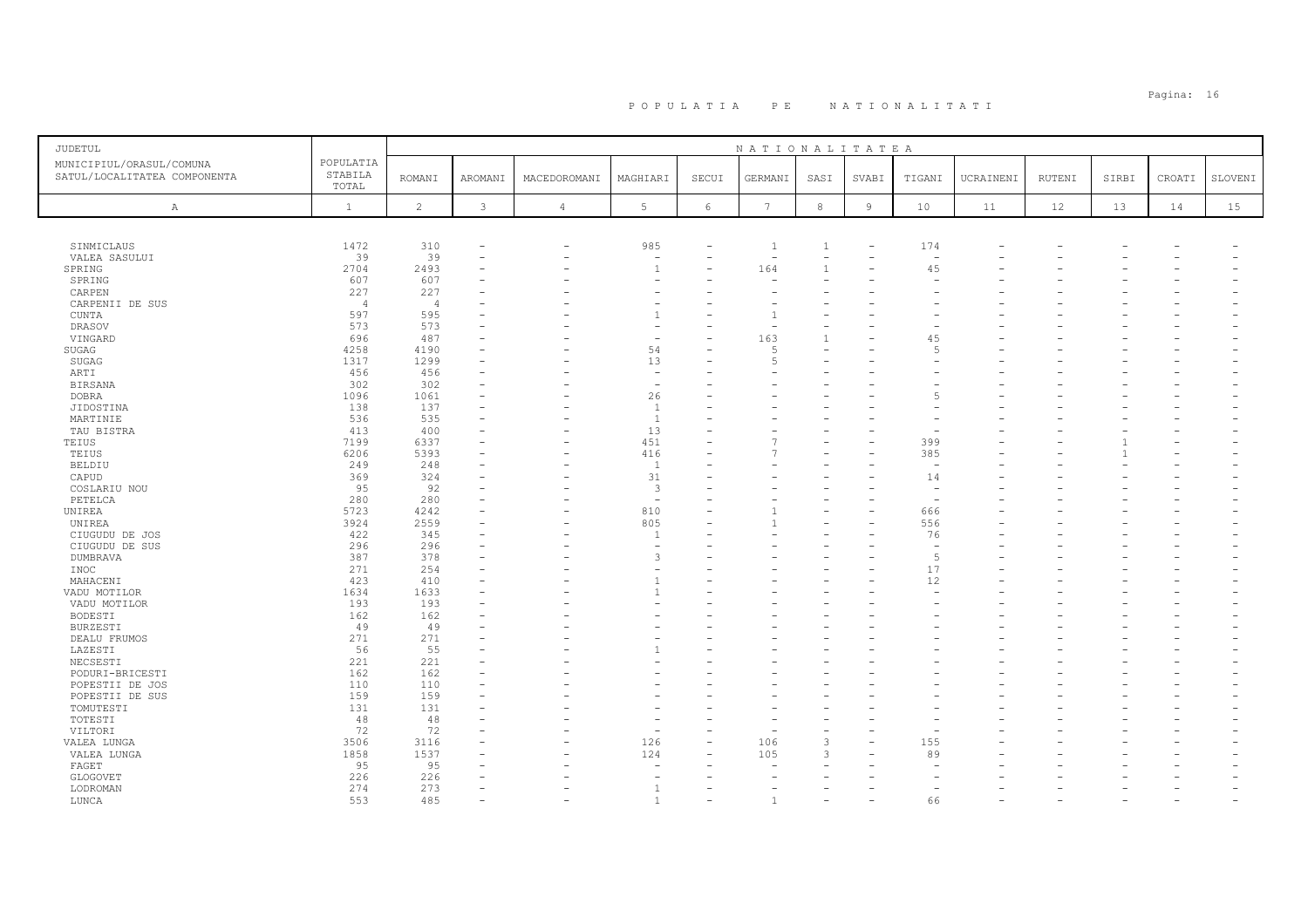| POPULATIA<br>MUNICIPIUL/ORASUL/COMUNA<br>STABILA<br>SATUL/LOCALITATEA COMPONENTA<br><b>ROMANI</b><br>AROMANI<br>MACEDOROMANI<br>MAGHIARI<br>SECUI<br>GERMANI<br>SVABI<br>TIGANI<br>UCRAINENI<br>RUTENI<br>SIRBI<br>CROATI<br>SLOVENI<br>SASI<br>TOTAL<br>$\overline{c}$<br>$\mathfrak{Z}$<br>$5\phantom{.0}$<br>$7\phantom{.0}$<br>$^{\rm 8}$<br>$\,$ 9<br>15<br>$\mathbf{1}$<br>$\epsilon$<br>10<br>12<br>13<br>14<br>$\overline{4}$<br>11<br>Α<br>500<br>500<br>TAUNI<br>VIDRA<br>2444<br>2444<br>65<br>VIDRA<br>65<br>33<br>33<br>BAI<br>78<br>78<br>BOBARESTI<br>64<br>64<br>BOGDANESTI<br>12<br>12<br>BORDESTII POIENI<br>91<br>91<br>CULDESTI<br>89<br>89<br>DEALU GOIESTI<br>89<br>89<br><b>DOS</b><br>56<br>56<br>DOSU LUNCII<br>15<br>15<br>DOSU VASESTI<br>109<br>109<br>DRAGOIESTI-LUNCA<br>62<br>62<br>FICARESTI<br>GLIGORESTI<br>40<br>40<br>82<br>82<br>GOIESTI<br>108<br>108<br>HAIDUCESTI<br>$\overline{9}$<br>9<br>HARASTI<br>22<br>22<br>HOANCA<br>34<br>34<br>JEFLESTI<br>62<br>62<br>LUNCA<br>78<br>78<br>LUNCA BISERICII<br>31<br>31<br>LUNCA DE JOS<br>75<br>75<br>LUNCA GOIESTI<br>85<br>85<br>LUNCA VESESTI<br>34<br>MODOLESTI<br>34<br>85<br>85<br>NEMESI<br>77<br>77<br>OIDESTI<br>42<br>42<br>PITARCESTI<br>137<br>137<br>PLESCUTA<br>POIENI<br>15<br>15<br>52<br>52<br>PONOREL<br>76<br>76<br>PUIULETESTI<br>87<br>87<br>RUNC<br>43<br>43<br>SEGAJ<br>45<br>45<br>URDES<br>184<br>184<br>VALEA MORII<br>53<br>53<br>VASESTI<br>57<br>57<br>VILCANEASA<br>13<br>13<br>VILCESTI<br>55<br>55<br>VIRTANESTI<br>÷,<br>75<br>10<br>VINTU DE JOS<br>5232<br>5096<br>46<br>73<br>3029<br>2899<br>46<br>VINTU DE JOS<br>$\epsilon$<br>CIMPU GOBLII<br>140<br>140<br>$\sim$<br>25<br>25<br>CIOCASU<br>68<br>68<br>CRISENI<br>53<br>53<br>DEALU FERULUI<br>50<br>50<br>GURA CUTULUI<br>48<br>48 | <b>JUDETUL</b> |  |  |  | NATIONALITATEA |  |  |  |  |
|------------------------------------------------------------------------------------------------------------------------------------------------------------------------------------------------------------------------------------------------------------------------------------------------------------------------------------------------------------------------------------------------------------------------------------------------------------------------------------------------------------------------------------------------------------------------------------------------------------------------------------------------------------------------------------------------------------------------------------------------------------------------------------------------------------------------------------------------------------------------------------------------------------------------------------------------------------------------------------------------------------------------------------------------------------------------------------------------------------------------------------------------------------------------------------------------------------------------------------------------------------------------------------------------------------------------------------------------------------------------------------------------------------------------------------------------------------------------------------------------------------------------------------------------------------------------------------------------------------------------------------------------------------------------------------------------------------------------------------------------------------------------------------------------------------------|----------------|--|--|--|----------------|--|--|--|--|
|                                                                                                                                                                                                                                                                                                                                                                                                                                                                                                                                                                                                                                                                                                                                                                                                                                                                                                                                                                                                                                                                                                                                                                                                                                                                                                                                                                                                                                                                                                                                                                                                                                                                                                                                                                                                                  |                |  |  |  |                |  |  |  |  |
|                                                                                                                                                                                                                                                                                                                                                                                                                                                                                                                                                                                                                                                                                                                                                                                                                                                                                                                                                                                                                                                                                                                                                                                                                                                                                                                                                                                                                                                                                                                                                                                                                                                                                                                                                                                                                  |                |  |  |  |                |  |  |  |  |
|                                                                                                                                                                                                                                                                                                                                                                                                                                                                                                                                                                                                                                                                                                                                                                                                                                                                                                                                                                                                                                                                                                                                                                                                                                                                                                                                                                                                                                                                                                                                                                                                                                                                                                                                                                                                                  |                |  |  |  |                |  |  |  |  |
|                                                                                                                                                                                                                                                                                                                                                                                                                                                                                                                                                                                                                                                                                                                                                                                                                                                                                                                                                                                                                                                                                                                                                                                                                                                                                                                                                                                                                                                                                                                                                                                                                                                                                                                                                                                                                  |                |  |  |  |                |  |  |  |  |
|                                                                                                                                                                                                                                                                                                                                                                                                                                                                                                                                                                                                                                                                                                                                                                                                                                                                                                                                                                                                                                                                                                                                                                                                                                                                                                                                                                                                                                                                                                                                                                                                                                                                                                                                                                                                                  |                |  |  |  |                |  |  |  |  |
|                                                                                                                                                                                                                                                                                                                                                                                                                                                                                                                                                                                                                                                                                                                                                                                                                                                                                                                                                                                                                                                                                                                                                                                                                                                                                                                                                                                                                                                                                                                                                                                                                                                                                                                                                                                                                  |                |  |  |  |                |  |  |  |  |
|                                                                                                                                                                                                                                                                                                                                                                                                                                                                                                                                                                                                                                                                                                                                                                                                                                                                                                                                                                                                                                                                                                                                                                                                                                                                                                                                                                                                                                                                                                                                                                                                                                                                                                                                                                                                                  |                |  |  |  |                |  |  |  |  |
|                                                                                                                                                                                                                                                                                                                                                                                                                                                                                                                                                                                                                                                                                                                                                                                                                                                                                                                                                                                                                                                                                                                                                                                                                                                                                                                                                                                                                                                                                                                                                                                                                                                                                                                                                                                                                  |                |  |  |  |                |  |  |  |  |
|                                                                                                                                                                                                                                                                                                                                                                                                                                                                                                                                                                                                                                                                                                                                                                                                                                                                                                                                                                                                                                                                                                                                                                                                                                                                                                                                                                                                                                                                                                                                                                                                                                                                                                                                                                                                                  |                |  |  |  |                |  |  |  |  |
|                                                                                                                                                                                                                                                                                                                                                                                                                                                                                                                                                                                                                                                                                                                                                                                                                                                                                                                                                                                                                                                                                                                                                                                                                                                                                                                                                                                                                                                                                                                                                                                                                                                                                                                                                                                                                  |                |  |  |  |                |  |  |  |  |
|                                                                                                                                                                                                                                                                                                                                                                                                                                                                                                                                                                                                                                                                                                                                                                                                                                                                                                                                                                                                                                                                                                                                                                                                                                                                                                                                                                                                                                                                                                                                                                                                                                                                                                                                                                                                                  |                |  |  |  |                |  |  |  |  |
|                                                                                                                                                                                                                                                                                                                                                                                                                                                                                                                                                                                                                                                                                                                                                                                                                                                                                                                                                                                                                                                                                                                                                                                                                                                                                                                                                                                                                                                                                                                                                                                                                                                                                                                                                                                                                  |                |  |  |  |                |  |  |  |  |
|                                                                                                                                                                                                                                                                                                                                                                                                                                                                                                                                                                                                                                                                                                                                                                                                                                                                                                                                                                                                                                                                                                                                                                                                                                                                                                                                                                                                                                                                                                                                                                                                                                                                                                                                                                                                                  |                |  |  |  |                |  |  |  |  |
|                                                                                                                                                                                                                                                                                                                                                                                                                                                                                                                                                                                                                                                                                                                                                                                                                                                                                                                                                                                                                                                                                                                                                                                                                                                                                                                                                                                                                                                                                                                                                                                                                                                                                                                                                                                                                  |                |  |  |  |                |  |  |  |  |
|                                                                                                                                                                                                                                                                                                                                                                                                                                                                                                                                                                                                                                                                                                                                                                                                                                                                                                                                                                                                                                                                                                                                                                                                                                                                                                                                                                                                                                                                                                                                                                                                                                                                                                                                                                                                                  |                |  |  |  |                |  |  |  |  |
|                                                                                                                                                                                                                                                                                                                                                                                                                                                                                                                                                                                                                                                                                                                                                                                                                                                                                                                                                                                                                                                                                                                                                                                                                                                                                                                                                                                                                                                                                                                                                                                                                                                                                                                                                                                                                  |                |  |  |  |                |  |  |  |  |
|                                                                                                                                                                                                                                                                                                                                                                                                                                                                                                                                                                                                                                                                                                                                                                                                                                                                                                                                                                                                                                                                                                                                                                                                                                                                                                                                                                                                                                                                                                                                                                                                                                                                                                                                                                                                                  |                |  |  |  |                |  |  |  |  |
|                                                                                                                                                                                                                                                                                                                                                                                                                                                                                                                                                                                                                                                                                                                                                                                                                                                                                                                                                                                                                                                                                                                                                                                                                                                                                                                                                                                                                                                                                                                                                                                                                                                                                                                                                                                                                  |                |  |  |  |                |  |  |  |  |
|                                                                                                                                                                                                                                                                                                                                                                                                                                                                                                                                                                                                                                                                                                                                                                                                                                                                                                                                                                                                                                                                                                                                                                                                                                                                                                                                                                                                                                                                                                                                                                                                                                                                                                                                                                                                                  |                |  |  |  |                |  |  |  |  |
|                                                                                                                                                                                                                                                                                                                                                                                                                                                                                                                                                                                                                                                                                                                                                                                                                                                                                                                                                                                                                                                                                                                                                                                                                                                                                                                                                                                                                                                                                                                                                                                                                                                                                                                                                                                                                  |                |  |  |  |                |  |  |  |  |
|                                                                                                                                                                                                                                                                                                                                                                                                                                                                                                                                                                                                                                                                                                                                                                                                                                                                                                                                                                                                                                                                                                                                                                                                                                                                                                                                                                                                                                                                                                                                                                                                                                                                                                                                                                                                                  |                |  |  |  |                |  |  |  |  |
|                                                                                                                                                                                                                                                                                                                                                                                                                                                                                                                                                                                                                                                                                                                                                                                                                                                                                                                                                                                                                                                                                                                                                                                                                                                                                                                                                                                                                                                                                                                                                                                                                                                                                                                                                                                                                  |                |  |  |  |                |  |  |  |  |
|                                                                                                                                                                                                                                                                                                                                                                                                                                                                                                                                                                                                                                                                                                                                                                                                                                                                                                                                                                                                                                                                                                                                                                                                                                                                                                                                                                                                                                                                                                                                                                                                                                                                                                                                                                                                                  |                |  |  |  |                |  |  |  |  |
|                                                                                                                                                                                                                                                                                                                                                                                                                                                                                                                                                                                                                                                                                                                                                                                                                                                                                                                                                                                                                                                                                                                                                                                                                                                                                                                                                                                                                                                                                                                                                                                                                                                                                                                                                                                                                  |                |  |  |  |                |  |  |  |  |
|                                                                                                                                                                                                                                                                                                                                                                                                                                                                                                                                                                                                                                                                                                                                                                                                                                                                                                                                                                                                                                                                                                                                                                                                                                                                                                                                                                                                                                                                                                                                                                                                                                                                                                                                                                                                                  |                |  |  |  |                |  |  |  |  |
|                                                                                                                                                                                                                                                                                                                                                                                                                                                                                                                                                                                                                                                                                                                                                                                                                                                                                                                                                                                                                                                                                                                                                                                                                                                                                                                                                                                                                                                                                                                                                                                                                                                                                                                                                                                                                  |                |  |  |  |                |  |  |  |  |
|                                                                                                                                                                                                                                                                                                                                                                                                                                                                                                                                                                                                                                                                                                                                                                                                                                                                                                                                                                                                                                                                                                                                                                                                                                                                                                                                                                                                                                                                                                                                                                                                                                                                                                                                                                                                                  |                |  |  |  |                |  |  |  |  |
|                                                                                                                                                                                                                                                                                                                                                                                                                                                                                                                                                                                                                                                                                                                                                                                                                                                                                                                                                                                                                                                                                                                                                                                                                                                                                                                                                                                                                                                                                                                                                                                                                                                                                                                                                                                                                  |                |  |  |  |                |  |  |  |  |
|                                                                                                                                                                                                                                                                                                                                                                                                                                                                                                                                                                                                                                                                                                                                                                                                                                                                                                                                                                                                                                                                                                                                                                                                                                                                                                                                                                                                                                                                                                                                                                                                                                                                                                                                                                                                                  |                |  |  |  |                |  |  |  |  |
|                                                                                                                                                                                                                                                                                                                                                                                                                                                                                                                                                                                                                                                                                                                                                                                                                                                                                                                                                                                                                                                                                                                                                                                                                                                                                                                                                                                                                                                                                                                                                                                                                                                                                                                                                                                                                  |                |  |  |  |                |  |  |  |  |
|                                                                                                                                                                                                                                                                                                                                                                                                                                                                                                                                                                                                                                                                                                                                                                                                                                                                                                                                                                                                                                                                                                                                                                                                                                                                                                                                                                                                                                                                                                                                                                                                                                                                                                                                                                                                                  |                |  |  |  |                |  |  |  |  |
|                                                                                                                                                                                                                                                                                                                                                                                                                                                                                                                                                                                                                                                                                                                                                                                                                                                                                                                                                                                                                                                                                                                                                                                                                                                                                                                                                                                                                                                                                                                                                                                                                                                                                                                                                                                                                  |                |  |  |  |                |  |  |  |  |
|                                                                                                                                                                                                                                                                                                                                                                                                                                                                                                                                                                                                                                                                                                                                                                                                                                                                                                                                                                                                                                                                                                                                                                                                                                                                                                                                                                                                                                                                                                                                                                                                                                                                                                                                                                                                                  |                |  |  |  |                |  |  |  |  |
|                                                                                                                                                                                                                                                                                                                                                                                                                                                                                                                                                                                                                                                                                                                                                                                                                                                                                                                                                                                                                                                                                                                                                                                                                                                                                                                                                                                                                                                                                                                                                                                                                                                                                                                                                                                                                  |                |  |  |  |                |  |  |  |  |
|                                                                                                                                                                                                                                                                                                                                                                                                                                                                                                                                                                                                                                                                                                                                                                                                                                                                                                                                                                                                                                                                                                                                                                                                                                                                                                                                                                                                                                                                                                                                                                                                                                                                                                                                                                                                                  |                |  |  |  |                |  |  |  |  |
|                                                                                                                                                                                                                                                                                                                                                                                                                                                                                                                                                                                                                                                                                                                                                                                                                                                                                                                                                                                                                                                                                                                                                                                                                                                                                                                                                                                                                                                                                                                                                                                                                                                                                                                                                                                                                  |                |  |  |  |                |  |  |  |  |
|                                                                                                                                                                                                                                                                                                                                                                                                                                                                                                                                                                                                                                                                                                                                                                                                                                                                                                                                                                                                                                                                                                                                                                                                                                                                                                                                                                                                                                                                                                                                                                                                                                                                                                                                                                                                                  |                |  |  |  |                |  |  |  |  |
|                                                                                                                                                                                                                                                                                                                                                                                                                                                                                                                                                                                                                                                                                                                                                                                                                                                                                                                                                                                                                                                                                                                                                                                                                                                                                                                                                                                                                                                                                                                                                                                                                                                                                                                                                                                                                  |                |  |  |  |                |  |  |  |  |
|                                                                                                                                                                                                                                                                                                                                                                                                                                                                                                                                                                                                                                                                                                                                                                                                                                                                                                                                                                                                                                                                                                                                                                                                                                                                                                                                                                                                                                                                                                                                                                                                                                                                                                                                                                                                                  |                |  |  |  |                |  |  |  |  |
|                                                                                                                                                                                                                                                                                                                                                                                                                                                                                                                                                                                                                                                                                                                                                                                                                                                                                                                                                                                                                                                                                                                                                                                                                                                                                                                                                                                                                                                                                                                                                                                                                                                                                                                                                                                                                  |                |  |  |  |                |  |  |  |  |
|                                                                                                                                                                                                                                                                                                                                                                                                                                                                                                                                                                                                                                                                                                                                                                                                                                                                                                                                                                                                                                                                                                                                                                                                                                                                                                                                                                                                                                                                                                                                                                                                                                                                                                                                                                                                                  |                |  |  |  |                |  |  |  |  |
|                                                                                                                                                                                                                                                                                                                                                                                                                                                                                                                                                                                                                                                                                                                                                                                                                                                                                                                                                                                                                                                                                                                                                                                                                                                                                                                                                                                                                                                                                                                                                                                                                                                                                                                                                                                                                  |                |  |  |  |                |  |  |  |  |
|                                                                                                                                                                                                                                                                                                                                                                                                                                                                                                                                                                                                                                                                                                                                                                                                                                                                                                                                                                                                                                                                                                                                                                                                                                                                                                                                                                                                                                                                                                                                                                                                                                                                                                                                                                                                                  |                |  |  |  |                |  |  |  |  |
|                                                                                                                                                                                                                                                                                                                                                                                                                                                                                                                                                                                                                                                                                                                                                                                                                                                                                                                                                                                                                                                                                                                                                                                                                                                                                                                                                                                                                                                                                                                                                                                                                                                                                                                                                                                                                  |                |  |  |  |                |  |  |  |  |
|                                                                                                                                                                                                                                                                                                                                                                                                                                                                                                                                                                                                                                                                                                                                                                                                                                                                                                                                                                                                                                                                                                                                                                                                                                                                                                                                                                                                                                                                                                                                                                                                                                                                                                                                                                                                                  |                |  |  |  |                |  |  |  |  |
|                                                                                                                                                                                                                                                                                                                                                                                                                                                                                                                                                                                                                                                                                                                                                                                                                                                                                                                                                                                                                                                                                                                                                                                                                                                                                                                                                                                                                                                                                                                                                                                                                                                                                                                                                                                                                  |                |  |  |  |                |  |  |  |  |
|                                                                                                                                                                                                                                                                                                                                                                                                                                                                                                                                                                                                                                                                                                                                                                                                                                                                                                                                                                                                                                                                                                                                                                                                                                                                                                                                                                                                                                                                                                                                                                                                                                                                                                                                                                                                                  |                |  |  |  |                |  |  |  |  |
|                                                                                                                                                                                                                                                                                                                                                                                                                                                                                                                                                                                                                                                                                                                                                                                                                                                                                                                                                                                                                                                                                                                                                                                                                                                                                                                                                                                                                                                                                                                                                                                                                                                                                                                                                                                                                  |                |  |  |  |                |  |  |  |  |
|                                                                                                                                                                                                                                                                                                                                                                                                                                                                                                                                                                                                                                                                                                                                                                                                                                                                                                                                                                                                                                                                                                                                                                                                                                                                                                                                                                                                                                                                                                                                                                                                                                                                                                                                                                                                                  |                |  |  |  |                |  |  |  |  |
|                                                                                                                                                                                                                                                                                                                                                                                                                                                                                                                                                                                                                                                                                                                                                                                                                                                                                                                                                                                                                                                                                                                                                                                                                                                                                                                                                                                                                                                                                                                                                                                                                                                                                                                                                                                                                  |                |  |  |  |                |  |  |  |  |
|                                                                                                                                                                                                                                                                                                                                                                                                                                                                                                                                                                                                                                                                                                                                                                                                                                                                                                                                                                                                                                                                                                                                                                                                                                                                                                                                                                                                                                                                                                                                                                                                                                                                                                                                                                                                                  |                |  |  |  |                |  |  |  |  |
|                                                                                                                                                                                                                                                                                                                                                                                                                                                                                                                                                                                                                                                                                                                                                                                                                                                                                                                                                                                                                                                                                                                                                                                                                                                                                                                                                                                                                                                                                                                                                                                                                                                                                                                                                                                                                  |                |  |  |  |                |  |  |  |  |
|                                                                                                                                                                                                                                                                                                                                                                                                                                                                                                                                                                                                                                                                                                                                                                                                                                                                                                                                                                                                                                                                                                                                                                                                                                                                                                                                                                                                                                                                                                                                                                                                                                                                                                                                                                                                                  | HATEGANA       |  |  |  |                |  |  |  |  |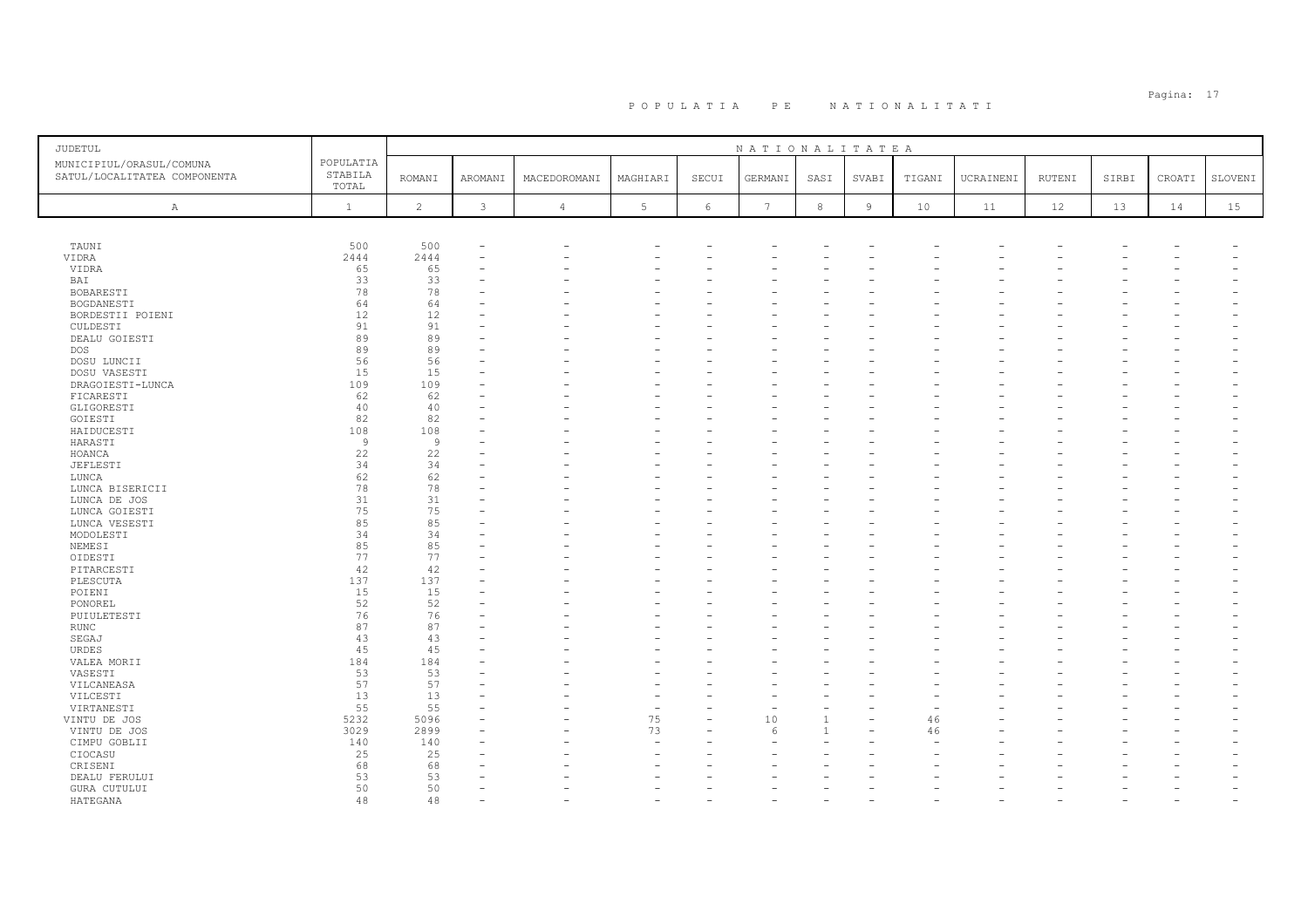| JUDETUL                                                  |                               |        |                          |                          |                          |       | NATIONALITATEA |      |                          |                          |                          |        |       |           |         |
|----------------------------------------------------------|-------------------------------|--------|--------------------------|--------------------------|--------------------------|-------|----------------|------|--------------------------|--------------------------|--------------------------|--------|-------|-----------|---------|
| MUNICIPIUL/ORASUL/COMUNA<br>SATUL/LOCALITATEA COMPONENTA | POPULATIA<br>STABILA<br>TOTAL | ROMANI | AROMANI                  | MACEDOROMANI             | MAGHIARI                 | SECUI | GERMANI        | SASI | SVABI                    | TIGANI                   | UCRAINENI                | RUTENI | SIRBI | CROATI    | SLOVENI |
| $\mathcal{A}$                                            |                               |        |                          |                          |                          |       |                |      |                          | 10                       | 11                       | 12     | 13    | <b>14</b> | 15      |
|                                                          |                               |        |                          |                          |                          |       |                |      |                          |                          |                          |        |       |           |         |
| INURI                                                    | 159                           | 159    | $\overline{\phantom{0}}$ | $\overline{\phantom{a}}$ | -                        |       | -              |      | $\overline{\phantom{0}}$ | $\overline{\phantom{0}}$ | -                        |        |       |           |         |
| LAZ                                                      | 23                            | 23     | $\overline{\phantom{0}}$ | $\overline{\phantom{0}}$ | -                        |       | -              |      |                          | $\overline{\phantom{0}}$ | $\overline{\phantom{0}}$ |        |       |           |         |
| MATACINA                                                 | 22                            | 22     | $\overline{\phantom{0}}$ | $\overline{\phantom{0}}$ |                          |       |                |      |                          |                          | -                        |        |       |           |         |
| MERETEU                                                  | 201                           | 201    | $\overline{\phantom{0}}$ | $\overline{\phantom{a}}$ | -                        |       |                |      | $\overline{\phantom{0}}$ | $\overline{\phantom{0}}$ | $\overline{\phantom{0}}$ |        |       | -         |         |
| PIRAU LUI MIHAI                                          | 127                           | 125    | -                        | $\overline{\phantom{0}}$ |                          |       |                | -    | $\overline{\phantom{0}}$ | $\overline{\phantom{0}}$ | $\overline{\phantom{0}}$ |        | -     |           |         |
| POIENITA                                                 | 48                            | 48     | $\overline{\phantom{0}}$ | $\overline{\phantom{0}}$ |                          |       |                |      |                          |                          | -                        |        |       |           |         |
| STAUINI                                                  | 68                            | 68     | $\overline{\phantom{0}}$ | $\overline{\phantom{0}}$ | $\overline{\phantom{0}}$ |       | -              |      | $\overline{\phantom{0}}$ | $\overline{\phantom{0}}$ | $\overline{\phantom{0}}$ |        | -     | -         |         |
| VALEA GOBLII                                             | 109                           | 109    | $\overline{\phantom{0}}$ | $\overline{\phantom{0}}$ |                          |       | -              |      |                          | $\overline{\phantom{0}}$ | $\overline{\phantom{0}}$ |        |       |           |         |
| VALEA LUI MIHAI                                          | 52                            | 52     | $\overline{\phantom{0}}$ | $\overline{\phantom{0}}$ |                          |       |                |      |                          |                          | -                        |        | -     |           |         |
| VALEA VINTULUI                                           | 546                           | 545    | $\overline{\phantom{0}}$ | $\overline{\phantom{0}}$ |                          |       |                |      |                          | $\overline{\phantom{0}}$ | $\overline{\phantom{0}}$ |        | -     |           |         |
| VURPAR                                                   | 464                           | 461    | -                        | -                        |                          |       |                | -    |                          |                          | -                        |        |       |           |         |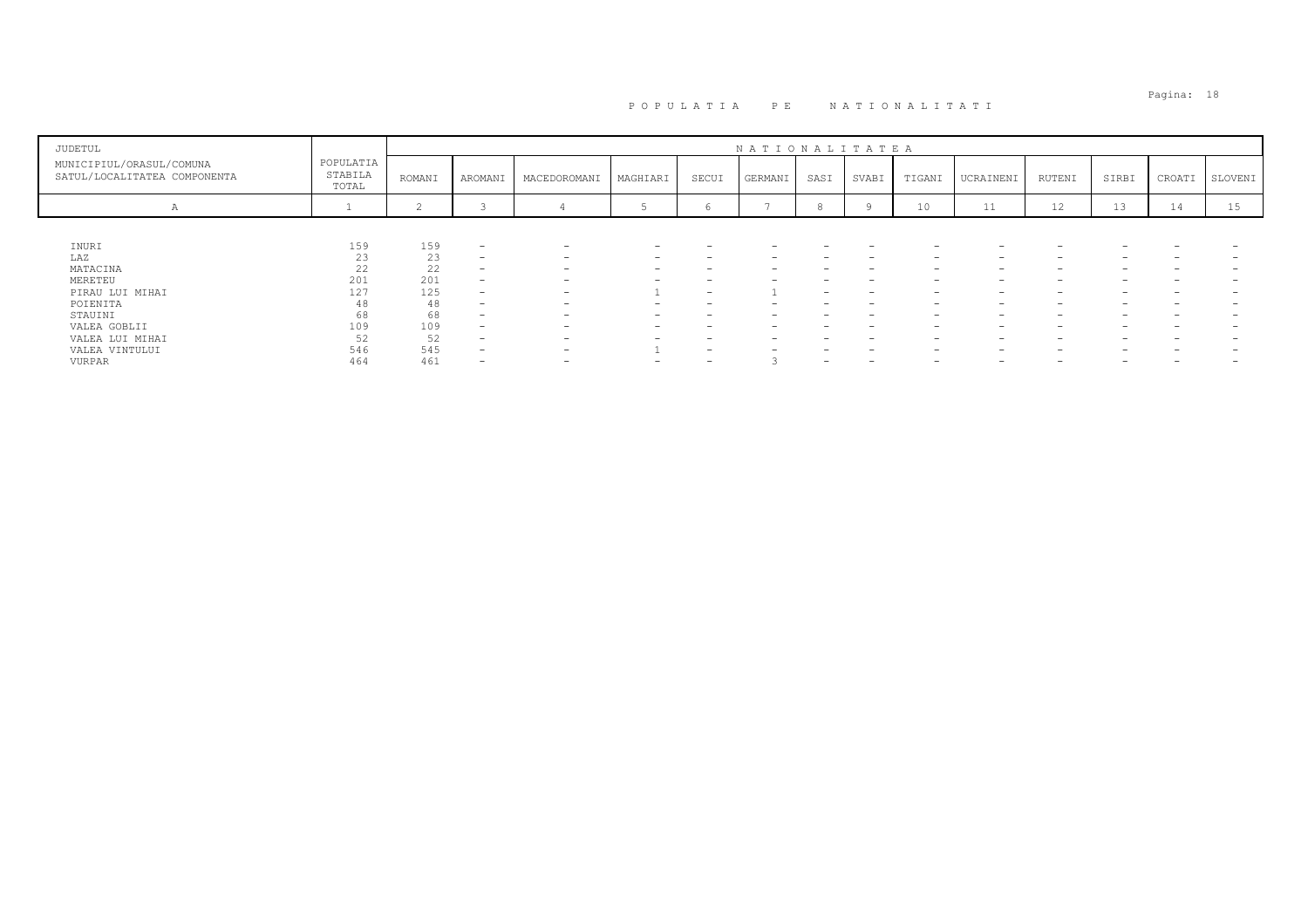## Pagina: 19 P O P U L A T I A P E N A T I O N A L I T A T I

| JUDETUL                                                                                                       |                                                              |                                                              |                                                           |                                                           |                                                       |                                                                                          | NATIONALITATEA                                                       |                                                         |                                                              |                                                   |                                                        |                   |                                                               |                                 |                                                  |
|---------------------------------------------------------------------------------------------------------------|--------------------------------------------------------------|--------------------------------------------------------------|-----------------------------------------------------------|-----------------------------------------------------------|-------------------------------------------------------|------------------------------------------------------------------------------------------|----------------------------------------------------------------------|---------------------------------------------------------|--------------------------------------------------------------|---------------------------------------------------|--------------------------------------------------------|-------------------|---------------------------------------------------------------|---------------------------------|--------------------------------------------------|
| MUNICIPIUL/ORASUL/COMUNA<br>SATUL/LOCALITATEA COMPONENTA                                                      | POPULATIA<br>STABILA<br>TOTAL                                | <b>ROMANI</b>                                                | AROMANI                                                   | MACEDOROMANI                                              | MAGHIARI                                              | SECUI                                                                                    | GERMANI                                                              | SASI                                                    | SVABI                                                        | TIGANI                                            | UCRAINENI                                              | RUTENI            | SIRBI                                                         | CROATI                          | SLOVENI                                          |
| Α                                                                                                             | $\mathbf{1}$                                                 | $\overline{c}$                                               | $\mathbf{3}$                                              | $\overline{4}$                                            | 5                                                     | $6\,$                                                                                    | $7\phantom{.0}$                                                      | $^{\rm 8}$                                              | 9                                                            | 10                                                | 11                                                     | 12                | 13                                                            | 14                              | 15                                               |
|                                                                                                               |                                                              |                                                              |                                                           |                                                           |                                                       |                                                                                          |                                                                      |                                                         |                                                              |                                                   |                                                        |                   |                                                               |                                 |                                                  |
| JUDETUL ARAD<br>MUNICIPII SI ORASE<br>MUNICIPIUL ARAD<br>ARAD<br>ORAS CHISINEU-CRIS<br>CHISINEU-CRIS<br>NADAB | 487617<br>254993<br>190114<br>190114<br>9021<br>7156<br>1865 | 392588<br>200821<br>151431<br>151431<br>6422<br>4667<br>1755 | 5<br>$\overline{5}$<br>5<br>5<br>$\overline{\phantom{a}}$ | 7<br>3<br>$\overline{2}$<br>2<br>$\overline{\phantom{a}}$ | 60946<br>37252<br>29797<br>29797<br>2084<br>2075<br>9 | 65<br>34<br>31<br>31<br>$\equiv$<br>$\overline{\phantom{a}}$<br>$\overline{\phantom{0}}$ | 9349<br>5173<br>4126<br>4126<br>70<br>70<br>$\overline{\phantom{a}}$ | 5<br>$\mathbf{3}$<br>3<br>3<br>$\overline{\phantom{a}}$ | 38<br>14<br>13<br>13<br>$\overline{\phantom{m}}$<br>$\equiv$ | 13325<br>4213<br>2138<br>2138<br>366<br>274<br>92 | 797<br>287<br>129<br>129<br>17<br>15<br>$\overline{c}$ | 43<br>6<br>6<br>6 | 1732<br>944<br>888<br>888<br>$\overline{1}$<br>$\overline{1}$ | 14<br>14<br>9<br>$\overline{9}$ | 38<br>31<br>24<br>24<br>$\overline{\phantom{a}}$ |
| ORAS CURTICI                                                                                                  | 9987                                                         | 7031                                                         |                                                           |                                                           | 2151                                                  | ۳                                                                                        | 24                                                                   |                                                         |                                                              | 753                                               | 19                                                     |                   | $\mathcal{L}$                                                 |                                 |                                                  |
| CURTICI<br>DOROBANTI<br>ORAS INEU<br>INEU                                                                     | 8146<br>1841<br>10915<br>9942                                | 6973<br>58<br>9438<br>8763                                   |                                                           | $\overline{\phantom{a}}$                                  | 370<br>1781<br>1126<br>1029                           | $\overline{\phantom{0}}$<br>۳<br>$\overline{\phantom{0}}$                                | 23<br>$\mathbf{1}$<br>85<br>78                                       |                                                         | $\overline{\phantom{0}}$                                     | 752<br>$\mathbf{1}$<br>182<br>32                  | 19<br>$\overline{\phantom{a}}$<br>5<br>3               |                   | $\mathcal{L}$<br>10<br>9                                      |                                 |                                                  |
| MOCREA<br>ORAS LIPOVA                                                                                         | 973<br>12059                                                 | 675<br>10782                                                 |                                                           |                                                           | 97<br>656                                             | ۰<br>$\overline{c}$                                                                      | -7<br>457                                                            | $\overline{\phantom{0}}$                                |                                                              | 150<br>83                                         | $\mathcal{L}$<br>26                                    |                   | $\overline{1}$<br>11                                          | $\overline{4}$                  | $\overline{5}$                                   |
| LIPOVA                                                                                                        | 8829                                                         | 7853                                                         |                                                           |                                                           | 452                                                   | $\overline{c}$                                                                           | 388                                                                  |                                                         |                                                              | 83                                                | 16                                                     |                   | $\overline{4}$                                                |                                 | 5                                                |
| RADNA<br>SOIMOS                                                                                               | 2435<br>795                                                  | 2152<br>777                                                  | $\sim$                                                    |                                                           | 193<br>11                                             | ÷,<br>L,                                                                                 | 63<br>6                                                              | ÷                                                       | ÷                                                            | $\overline{\phantom{a}}$                          | 10<br>$\overline{\phantom{a}}$                         |                   | $\overline{7}$                                                | 4                               | $\overline{\phantom{a}}$                         |
| ORAS NADLAC<br>NADLAC                                                                                         | 8458<br>8458                                                 | 3406<br>3406                                                 |                                                           |                                                           | 345<br>345                                            | $\overline{1}$<br>$\overline{1}$                                                         | 31<br>31                                                             |                                                         |                                                              | 163<br>163                                        | 41<br>41                                               |                   | 27<br>27                                                      |                                 |                                                  |
| ORAS PINCOTA                                                                                                  | 7446                                                         | 5840                                                         |                                                           |                                                           | 804<br>794                                            | $\qquad \qquad -$<br>L,                                                                  | 363<br>358                                                           |                                                         |                                                              | 355<br>319                                        | 50                                                     |                   | 1<br>$\overline{1}$                                           |                                 | $\mathbf{1}$                                     |
| PINCOTA<br>MADERAT                                                                                            | 5989<br>1457                                                 | 4483<br>1357                                                 |                                                           | $\overline{\phantom{a}}$                                  | 10                                                    | L,                                                                                       | $\sqrt{2}$                                                           |                                                         |                                                              | 36                                                | 10<br>40                                               |                   |                                                               |                                 | $\overline{1}$                                   |
| ORAS SEBIS<br>SEBIS                                                                                           | 6993<br>5943                                                 | 6471<br>5431                                                 |                                                           | $\mathbf{1}$<br>$\mathbf{1}$                              | 289<br>287                                            | ۰                                                                                        | 17<br>17                                                             |                                                         |                                                              | 173<br>166                                        |                                                        |                   |                                                               | $\mathbf{1}$<br>$\mathbf{1}$    | $\mathbf{1}$<br>$\overline{1}$                   |
| DONCENI<br>PRUNISOR                                                                                           | 192<br>619                                                   | 192<br>609                                                   |                                                           |                                                           | $\overline{c}$                                        | ۰<br>$\overline{\phantom{0}}$                                                            | ٠                                                                    |                                                         | $\overline{\phantom{0}}$                                     |                                                   |                                                        |                   |                                                               |                                 |                                                  |
| SALAJENI<br>COMUNE                                                                                            | 239<br>232624                                                | 239<br>191767                                                |                                                           | $\overline{4}$                                            | 23694                                                 | ۰<br>31                                                                                  | 4176                                                                 | $\overline{2}$                                          | 24                                                           | 9112                                              | 510                                                    | 37                | 788                                                           |                                 | 7                                                |
| <b>ALMAS</b><br>ALMAS                                                                                         | 3119<br>1662                                                 | 3053<br>1608                                                 | $\sim$                                                    |                                                           | .5                                                    | $\overline{\phantom{a}}$                                                                 |                                                                      |                                                         |                                                              | 56<br>51                                          | $\overline{1}$<br>$\overline{1}$                       |                   |                                                               |                                 |                                                  |
| CIL<br>JOIA MARE                                                                                              | 661<br>218                                                   | 651<br>216                                                   | $\sim$                                                    |                                                           | $\mathcal{R}$                                         |                                                                                          |                                                                      |                                                         |                                                              | $\overline{5}$                                    |                                                        |                   |                                                               |                                 |                                                  |
| RADESTI<br>APATEU                                                                                             | 578<br>3960                                                  | 578<br>3897                                                  |                                                           |                                                           | $\mathfrak{D}$                                        |                                                                                          |                                                                      |                                                         |                                                              | 60                                                |                                                        |                   |                                                               |                                 |                                                  |
| APATEU<br>BERECHIU                                                                                            | 2536<br>991                                                  | 2490<br>975                                                  |                                                           |                                                           |                                                       |                                                                                          |                                                                      |                                                         |                                                              | 45<br>15                                          |                                                        |                   |                                                               |                                 |                                                  |
| MOTIORI                                                                                                       | 433                                                          | 432                                                          |                                                           |                                                           |                                                       |                                                                                          |                                                                      |                                                         |                                                              |                                                   |                                                        |                   |                                                               |                                 |                                                  |
| ARCHIS<br>ARCHIS<br><b>BIRZESTI</b>                                                                           | 1905<br>488<br>193                                           | 1896<br>482<br>193                                           |                                                           |                                                           |                                                       |                                                                                          |                                                                      |                                                         |                                                              |                                                   |                                                        |                   |                                                               |                                 |                                                  |
| GROSENI                                                                                                       | 982                                                          | 979                                                          |                                                           |                                                           |                                                       |                                                                                          |                                                                      |                                                         |                                                              |                                                   |                                                        |                   |                                                               |                                 |                                                  |
| NERMIS<br>BATA                                                                                                | 242<br>1251                                                  | 242<br>1215                                                  |                                                           |                                                           | 10                                                    |                                                                                          |                                                                      |                                                         |                                                              | 26                                                |                                                        |                   |                                                               |                                 |                                                  |
| BATA<br>BACAU DE MIJLOC                                                                                       | 477<br>237                                                   | 466<br>232                                                   |                                                           |                                                           | $\overline{7}$                                        | ۰                                                                                        |                                                                      |                                                         |                                                              | $\overline{4}$<br>-5                              |                                                        |                   |                                                               |                                 |                                                  |
| <b>BULCI</b><br>TELA                                                                                          | 162<br>375                                                   | 159<br>358                                                   |                                                           |                                                           | 3                                                     |                                                                                          |                                                                      |                                                         |                                                              | 17                                                |                                                        |                   |                                                               |                                 |                                                  |
| BELIU<br><b>BELIU</b>                                                                                         | 3542<br>1999                                                 | 3408<br>1891                                                 |                                                           |                                                           | 86<br>74                                              | ۳                                                                                        | 9<br>9                                                               |                                                         |                                                              | 37<br>23                                          | $\mathfrak{D}$<br>$\overline{c}$                       |                   |                                                               |                                 |                                                  |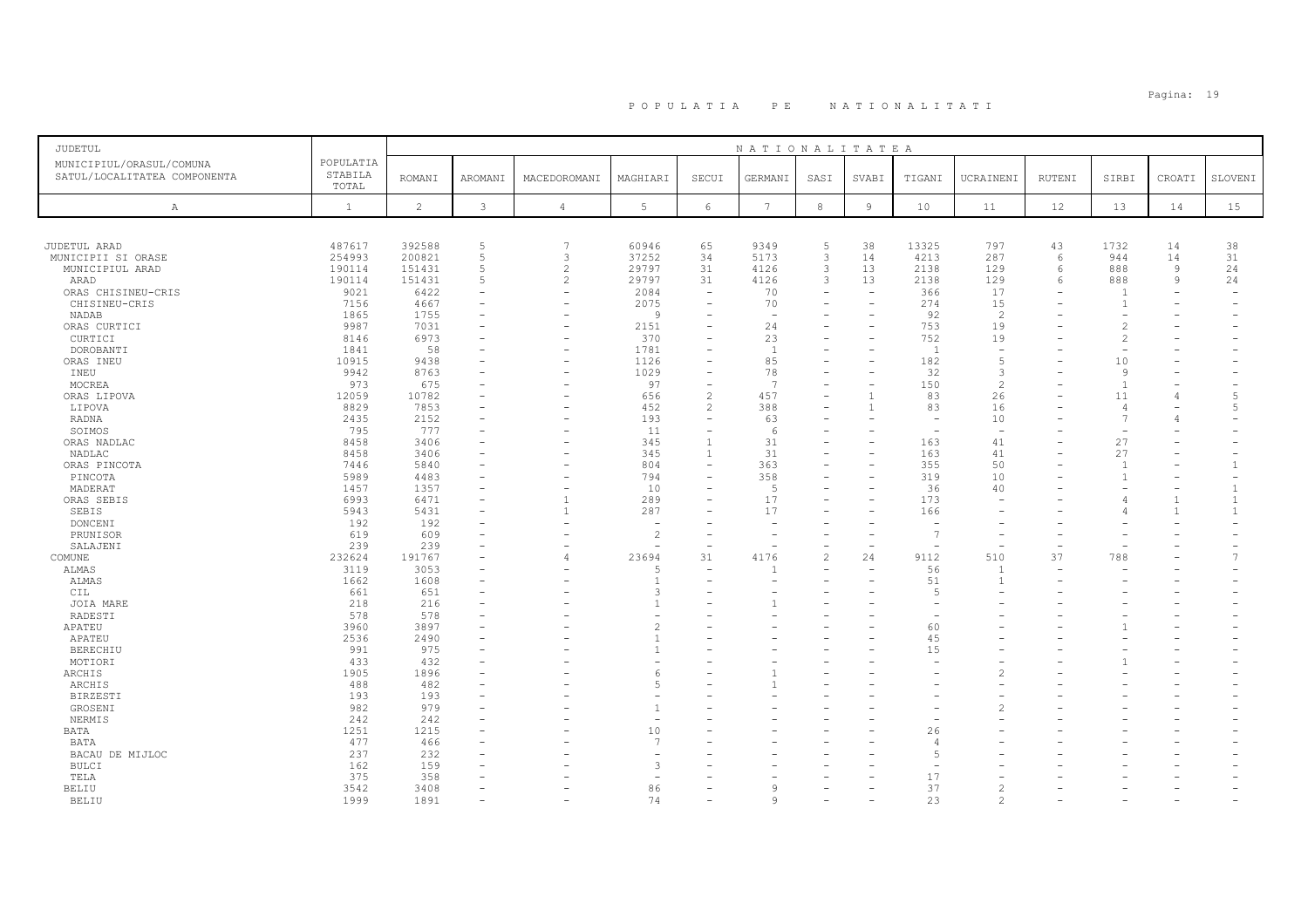| <b>JUDETUL</b>                                           |                               |                |                          |                          |                          |            | NATIONALITATEA |            |                |                          |                |        |       |        |         |
|----------------------------------------------------------|-------------------------------|----------------|--------------------------|--------------------------|--------------------------|------------|----------------|------------|----------------|--------------------------|----------------|--------|-------|--------|---------|
| MUNICIPIUL/ORASUL/COMUNA<br>SATUL/LOCALITATEA COMPONENTA | POPULATIA<br>STABILA<br>TOTAL | <b>ROMANI</b>  | AROMANI                  | MACEDOROMANI             | MAGHIARI                 | SECUI      | GERMANI        | SASI       | SVABI          | TIGANI                   | UCRAINENI      | RUTENI | SIRBI | CROATI | SLOVENI |
| $\mathbb{A}$                                             | $\mathbf{1}$                  | $\overline{c}$ | $\mathcal{E}$            | $\sqrt{4}$               | $5\phantom{.0}$          | $\epsilon$ | 7              | $^{\rm 8}$ | $\overline{9}$ | 10                       | 11             | 12     | 13    | 14     | 15      |
|                                                          |                               |                |                          |                          |                          |            |                |            |                |                          |                |        |       |        |         |
| <b>BENESTI</b>                                           | 133                           | 133            | $\overline{\phantom{a}}$ |                          |                          |            |                |            |                |                          |                |        |       |        |         |
| BOCHIA                                                   | 108                           | 108            |                          |                          |                          |            |                |            |                |                          |                |        |       |        |         |
| LUNCA TEUZULUI                                           | 505                           | 505            |                          |                          |                          |            |                |            |                |                          |                |        |       |        |         |
| SECACI                                                   | 228                           | 228            |                          |                          | $\overline{\phantom{a}}$ |            |                |            |                |                          |                |        |       |        |         |
| TAGADAU                                                  | 569                           | 543            |                          |                          | 12                       |            |                |            |                | 14                       |                |        |       |        |         |
| <b>BIRCHIS</b>                                           | 2106                          | 1948           |                          |                          | 14                       |            |                |            |                | 140                      | 3              |        |       |        |         |
| <b>BIRCHIS</b>                                           | 752                           | 709            |                          |                          | $\overline{4}$           |            |                |            |                | 38                       |                |        |       |        |         |
| CAPALNAS                                                 | 1024                          | 913            |                          |                          | 9                        |            |                |            |                | 102                      |                |        |       |        |         |
|                                                          | 264                           | 264            |                          |                          |                          |            |                |            |                |                          |                |        |       |        |         |
| OSTROV                                                   | 66                            |                |                          |                          | $\overline{1}$           |            |                |            |                | $\overline{\phantom{a}}$ | $\overline{c}$ |        |       |        |         |
| VIRISMORT                                                |                               | 62             |                          |                          |                          |            |                |            |                |                          |                |        |       |        |         |
| BIRSA                                                    | 2101                          | 2049           |                          |                          | 8                        |            |                |            |                | 43                       |                |        |       |        |         |
| <b>BIRSA</b>                                             | 1077                          | 1067           |                          |                          | $\overline{4}$           |            |                |            |                | 5                        |                |        |       |        |         |
| ALDESTI                                                  | 630                           | 623            |                          |                          | $\overline{c}$           |            |                |            |                | 5                        |                |        |       |        |         |
| HODIS                                                    | 226                           | 192            |                          |                          | $\overline{1}$           |            |                |            |                | 33                       |                |        |       |        |         |
| VOIVODENI                                                | 168                           | 167            |                          |                          | $\overline{1}$           |            |                |            |                | $\overline{a}$           |                |        |       |        |         |
| <b>BIRZAVA</b>                                           | 3279                          | 3225           |                          |                          | 12                       |            |                |            |                | 12                       | 25             |        |       |        |         |
| <b>BIRZAVA</b>                                           | 1063                          | 1032           |                          |                          | 6                        |            |                |            |                | $\mathcal{Q}$            | 14             |        |       |        |         |
| BATUTA                                                   | 94                            | 92             |                          |                          | $\overline{c}$           |            |                |            |                |                          |                |        |       |        |         |
| CAPRUTA                                                  | 348                           | 339            |                          |                          | $\overline{c}$           |            |                |            |                |                          | 6              |        |       |        |         |
| DUMBRAVITA                                               | 385                           | 384            |                          |                          | $\mathbf{1}$             |            |                |            |                |                          |                |        |       |        |         |
| GROSII NOI                                               | 346                           | 342            |                          |                          | $\mathbf{1}$             |            |                |            |                |                          | 3              |        |       |        |         |
| LALASINT                                                 | 519                           | 514            |                          |                          |                          |            |                |            |                | -3                       |                |        |       |        |         |
| MONOROSTIA                                               | 292                           | 290            |                          |                          |                          |            |                |            |                |                          | $\overline{c}$ |        |       |        |         |
| SLATINA DE MURES                                         | 232                           | 232            |                          |                          | $\overline{\phantom{a}}$ |            |                |            |                |                          |                |        |       |        |         |
| <b>BOCSIG</b>                                            | 3886                          | 3613           |                          |                          | 118                      |            |                |            |                | 145                      | $\overline{c}$ |        |       |        |         |
| BOCSIG                                                   | 2580                          | 2348           |                          |                          | 114                      |            | 6              |            |                | 110                      | $\sim$         |        |       |        |         |
| MINERAU                                                  | 452                           | 424            |                          |                          | $\overline{4}$           |            |                |            |                | 22                       | $\overline{c}$ |        |       |        |         |
| RAPSIG                                                   | 854                           | 841            |                          |                          | ÷                        |            |                |            |                | 13                       |                |        |       |        |         |
| BRAZII                                                   | 1508                          | 1504           |                          |                          |                          |            |                |            |                |                          |                |        |       |        |         |
| BRAZII                                                   | 129                           | 129            |                          |                          |                          |            |                |            |                |                          |                |        |       |        |         |
|                                                          | 256                           | 256            |                          |                          |                          |            |                |            |                |                          |                |        |       |        |         |
| BUCEAVA-SOIMUS                                           | 277                           | 275            |                          |                          |                          |            |                |            |                |                          |                |        |       |        |         |
| IACOBINI                                                 |                               |                |                          |                          |                          |            |                |            |                |                          |                |        |       |        |         |
| MADRIGESTI                                               | 331                           | 329            |                          |                          |                          |            |                |            |                |                          |                |        |       |        |         |
| SECAS                                                    | 515                           | 515            |                          |                          | $\overline{\phantom{a}}$ |            |                |            |                |                          |                |        |       |        |         |
| <b>BUTENI</b>                                            | 3702                          | 3585           |                          | $\overline{\mathcal{L}}$ | 42                       |            | 20             |            |                | 40                       |                |        |       |        |         |
| <b>BUTENI</b>                                            | 2201                          | 2111           |                          | $\overline{2}$           | 37                       |            | 20             |            |                | 18                       |                |        |       |        |         |
| BERINDIA                                                 | 253                           | 253            |                          | L.                       | ÷,                       |            |                |            |                | $\overline{a}$           |                |        |       |        |         |
| CUIED                                                    | 884                           | 879            |                          |                          | 5                        |            |                |            |                |                          |                |        |       |        |         |
| LIVADA                                                   | 364                           | 342            |                          |                          | $\overline{\phantom{a}}$ |            |                |            |                | 22                       |                |        |       |        |         |
| CARAND                                                   | 1395                          | 1277           |                          |                          | $\mathbf{1}$             |            |                |            |                | 110                      |                |        |       |        |         |
| CARAND                                                   | 801                           | 794            |                          |                          | ÷,                       |            |                |            |                | ÷,                       |                |        |       |        |         |
| SELISTEA                                                 | 594                           | 483            |                          |                          | $\overline{1}$           |            |                |            |                | 110                      |                |        |       |        |         |
| CERMEI                                                   | 3029                          | 2641           |                          |                          | 254                      |            | 23             |            |                | 108                      |                |        |       |        |         |
| CERMEI                                                   | 1914                          | 1594           |                          |                          | 254                      |            | 23             |            |                | 41                       |                |        |       |        |         |
| AVRAM IANCU                                              | 132                           | 132            |                          |                          | $\overline{\phantom{a}}$ |            |                |            |                | $\overline{\phantom{a}}$ |                |        |       |        |         |
| SOMOSCHES                                                | 983                           | 915            |                          |                          |                          |            |                |            |                | 67                       |                |        |       |        |         |
| CHISINDIA                                                | 1880                          | 1877           |                          |                          | $\overline{1}$           |            |                |            |                | $\overline{c}$           |                |        |       |        |         |
| CHISINDIA                                                | 1158                          | 1155           |                          |                          | $\mathbf{1}$             |            |                |            |                | $\mathfrak{D}$           |                |        |       |        |         |
| PAIUSENI                                                 | 574                           | 574            |                          |                          |                          |            |                |            |                |                          |                |        |       |        |         |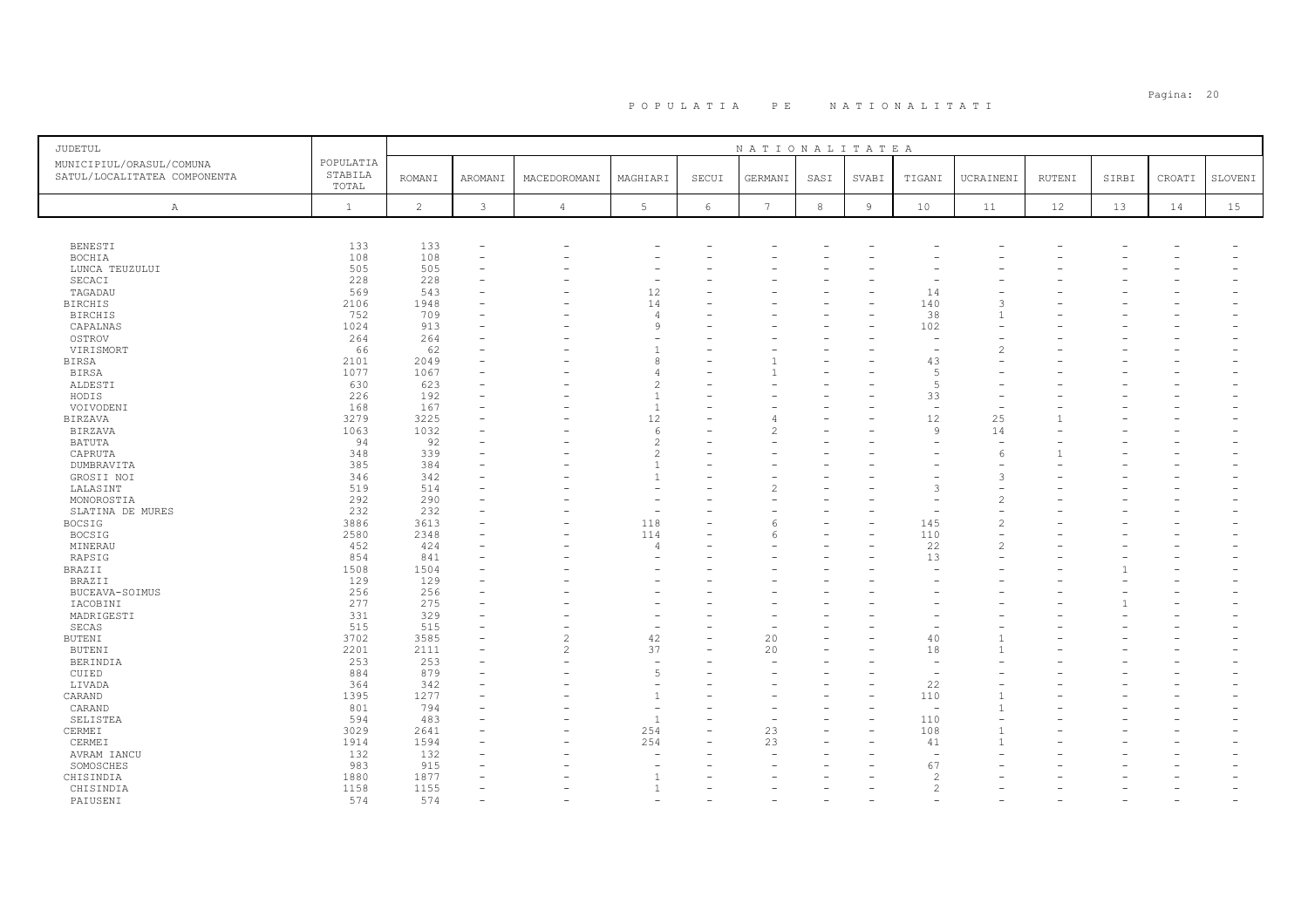| JUDETUL                                                  |                               |                |                          |                |                          |                          | NATIONALITATEA  |            |                |                          |                          |        |                |        |         |
|----------------------------------------------------------|-------------------------------|----------------|--------------------------|----------------|--------------------------|--------------------------|-----------------|------------|----------------|--------------------------|--------------------------|--------|----------------|--------|---------|
| MUNICIPIUL/ORASUL/COMUNA<br>SATUL/LOCALITATEA COMPONENTA | POPULATIA<br>STABILA<br>TOTAL | <b>ROMANI</b>  | AROMANI                  | MACEDOROMANI   | MAGHIARI                 | SECUI                    | GERMANI         | SASI       | SVABI          | TIGANI                   | UCRAINENI                | RUTENI | SIRBI          | CROATI | SLOVENI |
| A                                                        | $\mathbf{1}$                  | $\overline{c}$ | 3                        | $\overline{4}$ | $5\phantom{.0}$          | $\epsilon$               | $7\phantom{.0}$ | $^{\rm 8}$ | $\overline{9}$ | 10                       | 11                       | 12     | 13             | 14     | 15      |
|                                                          |                               |                |                          |                |                          |                          |                 |            |                |                          |                          |        |                |        |         |
| VASOAIA                                                  | 148                           | 148            | ٠                        |                | $\overline{\phantom{a}}$ |                          |                 |            |                | $\overline{\phantom{a}}$ |                          |        |                |        |         |
| CONOP                                                    | 2478                          | 2403           | $\overline{\phantom{0}}$ |                | 17                       | -                        | 8               |            |                | 42                       | $\overline{5}$           |        |                |        |         |
| CONOP                                                    | 581                           | 577            | ۰                        |                | ÷                        |                          |                 |            |                | $\overline{\phantom{a}}$ |                          |        |                |        |         |
| <b>BELOTINT</b>                                          | 385                           | 385            |                          |                | ۰                        |                          |                 |            |                |                          |                          |        |                |        |         |
| CHELMAC                                                  | 459                           | 457            |                          |                | $\mathbf{1}$             |                          |                 |            |                |                          |                          |        |                |        |         |
| MILOVA                                                   | 560                           | 504            |                          |                | $\overline{7}$           |                          |                 |            |                | 42                       |                          |        |                |        |         |
| ODVOS                                                    | 493                           | 480            |                          |                | 9                        |                          |                 |            |                | $\sim$                   | 3                        |        |                |        |         |
| COVASINT                                                 | 2595                          | 2085           |                          |                | 13                       |                          |                 |            |                | 488                      | $\mathbf{1}$             |        |                |        |         |
| COVASINT                                                 | 2595                          | 2085           |                          |                | 13                       |                          |                 |            |                | 488                      |                          |        |                |        |         |
| CRAIVA                                                   | 3492                          | 3252           |                          |                | 3                        |                          |                 |            |                | 231                      | $\overline{4}$           |        |                |        |         |
| CRAIVA                                                   | 636                           | 500            | ۰                        |                | $\overline{1}$           |                          |                 |            |                | 134                      |                          |        |                |        |         |
| CHISLACA                                                 | 703                           | 660            |                          |                | $\overline{1}$           |                          |                 |            |                | 42                       |                          |        |                |        |         |
| CIUNTESTI                                                | 234                           | 234            |                          |                | $\overline{\phantom{a}}$ |                          |                 |            |                | $\overline{\phantom{a}}$ |                          |        |                |        |         |
| COROI                                                    | 203                           | 202            |                          |                |                          |                          |                 |            |                | $\overline{\phantom{a}}$ |                          |        |                |        |         |
| MARAUS                                                   | 349                           | 307            | ۰                        |                |                          |                          |                 |            |                | 42                       |                          |        |                |        |         |
| ROGOZ DE BELIU                                           | 213                           | 207            |                          |                |                          |                          |                 |            |                | -6                       |                          |        |                |        |         |
| SIAD                                                     | 334                           | 327            |                          |                |                          |                          |                 |            |                |                          |                          |        |                |        |         |
| STOINESTI                                                | 219                           | 219            |                          |                |                          |                          |                 |            |                |                          |                          |        |                |        |         |
| SUSAG                                                    | 512                           | 507            |                          |                |                          |                          |                 |            |                |                          |                          |        |                |        |         |
| TALMACI                                                  | 89                            | 89             |                          |                |                          |                          |                 |            |                |                          |                          |        |                |        |         |
| <b>DEZNA</b>                                             | 1736                          | 1722           |                          |                | 5                        |                          |                 |            |                |                          |                          |        |                |        |         |
| DEZNA                                                    | 975                           | 966            | ۰                        |                | ۰                        |                          |                 |            |                |                          |                          |        |                |        |         |
| BUHANI                                                   | 215                           | 213            |                          |                | $\overline{c}$           |                          |                 |            |                |                          |                          |        |                |        |         |
| LAZ                                                      | 114                           | 114            |                          |                | ۰                        |                          |                 |            |                |                          |                          |        |                |        |         |
| NEAGRA                                                   | 203                           | 202            |                          |                |                          |                          |                 |            |                |                          |                          |        |                |        |         |
| SLATINA DE CRIS                                          | 229                           | 227            | $\equiv$                 |                | $\overline{c}$           |                          |                 |            |                |                          |                          |        |                |        |         |
| DIECI                                                    | 1883                          | 1880           |                          |                | $\overline{c}$           |                          |                 |            |                |                          |                          |        |                |        |         |
| DIECI                                                    | 880                           | 878            |                          |                | $\overline{c}$           |                          |                 |            |                |                          |                          |        |                |        |         |
| COCIUBA                                                  | 174                           | 174            |                          |                |                          |                          |                 |            |                |                          |                          |        |                |        |         |
| CROCNA                                                   | 555                           | 554            |                          |                |                          |                          |                 |            |                |                          |                          |        |                |        |         |
| <b>REVETIS</b>                                           | 188                           | 188            |                          |                |                          |                          |                 |            |                |                          |                          |        |                |        |         |
| ROSIA                                                    | 86                            | 86             |                          |                |                          |                          |                 |            |                |                          |                          |        |                |        |         |
| <b>DORGOS</b>                                            | 1411                          | 1407           |                          |                | $\overline{1}$           |                          |                 |            |                |                          |                          |        |                |        |         |
| <b>DORGOS</b>                                            | 244                           | 243            |                          |                |                          |                          |                 |            |                |                          |                          |        |                |        |         |
| BRUZNIC                                                  | 214                           | 214            |                          |                | ÷                        |                          |                 |            |                |                          |                          |        |                |        |         |
| PATIRS                                                   | 108                           | 108            |                          |                |                          |                          |                 |            |                |                          |                          |        |                |        |         |
| USUSAU                                                   | 533                           | 531            |                          |                |                          |                          |                 |            |                |                          |                          |        |                |        |         |
| ZABALT                                                   | 312                           | 311            |                          |                |                          |                          |                 |            |                |                          |                          |        |                |        |         |
| FELNAC                                                   | 4988                          | 4267           | ۰                        |                | 82                       | $\equiv$                 | 69              |            |                | 254                      | $\overline{7}$           |        | 286            |        |         |
| FELNAC                                                   | 2496                          | 1933           |                          |                | 14                       |                          | 14              |            |                | 241                      | $\mathbf{1}$             |        | 279            |        |         |
| BODROGU NOU                                              | 216                           | 202            |                          |                | 5                        |                          |                 |            |                | $\overline{1}$           |                          |        | 2              |        |         |
| CALUGARENI                                               | 244                           | 238            |                          |                | $\overline{\phantom{a}}$ |                          | - 1             |            |                | $\sqrt{2}$               |                          |        |                |        |         |
| ZADARENI                                                 | 2032                          | 1894           |                          |                | 63                       | $\overline{\phantom{0}}$ | 54              |            |                | $\overline{7}$           | 6                        |        | $\overline{5}$ |        |         |
| FINTINELE                                                | 5545                          | 4659           | ۰                        |                | 436                      | $\overline{\phantom{0}}$ | 193             |            |                | 60                       | 12                       |        | $\mathcal{L}$  |        |         |
| FINTINELE                                                | 2186                          | 1597           |                          |                | 315                      |                          | 77              |            |                | 31                       | 11                       |        |                |        |         |
| <b>ALUNIS</b>                                            | 886                           | 859            |                          |                | 6                        |                          | 18              |            |                | $\overline{1}$           | $\overline{a}$           |        |                |        |         |
| FRUMUSENI                                                | 1570                          | 1364           |                          |                | 108                      |                          | 91              |            |                | $\overline{\phantom{a}}$ | $\overline{1}$           |        |                |        |         |
| TISA NOUA                                                | 903                           | 839            | $\equiv$                 |                | 7                        |                          | 7               |            |                | 28                       | $\overline{\phantom{a}}$ |        |                | ÷      |         |
| GHIOROC                                                  | 4210                          | 3333           | ۰                        |                | 809                      | 3                        | 37              |            |                | 8                        | 16                       |        |                |        |         |
|                                                          |                               |                |                          |                |                          |                          |                 |            |                |                          |                          |        |                |        |         |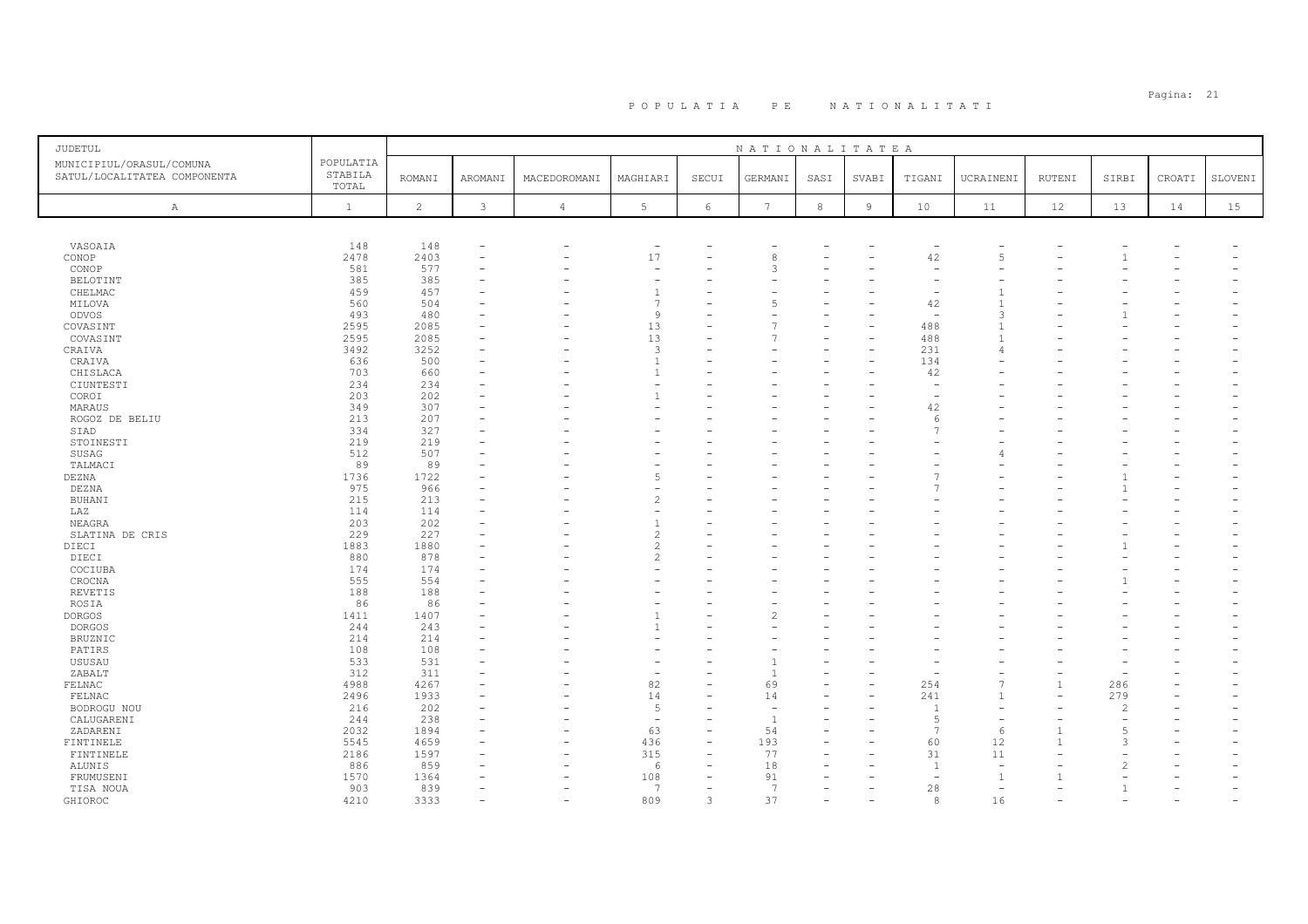| JUDETUL                                                  |                               |                |              |                |                          |                          | NATIONALITATEA  |              |                |                          |                          |        |       |        |              |
|----------------------------------------------------------|-------------------------------|----------------|--------------|----------------|--------------------------|--------------------------|-----------------|--------------|----------------|--------------------------|--------------------------|--------|-------|--------|--------------|
| MUNICIPIUL/ORASUL/COMUNA<br>SATUL/LOCALITATEA COMPONENTA | POPULATIA<br>STABILA<br>TOTAL | <b>ROMANI</b>  | AROMANI      | MACEDOROMANI   | MAGHIARI                 | SECUI                    | GERMANI         | SASI         | SVABI          | TIGANI                   | UCRAINENI                | RUTENI | SIRBI | CROATI | SLOVENI      |
| $\mathbb{A}$                                             | $\mathbf{1}$                  | $\overline{c}$ | $\mathbf{3}$ | $\overline{4}$ | $5\phantom{.0}$          | $\epsilon$               | $7\phantom{.0}$ | 8            | $\overline{9}$ | 10                       | 11                       | 12     | 13    | 14     | 15           |
|                                                          |                               |                |              |                |                          |                          |                 |              |                |                          |                          |        |       |        |              |
| GHIOROC                                                  | 1867                          | 1088           |              | $\equiv$       | 741                      | 3                        | 18              |              |                | 8                        | 6                        |        |       |        |              |
| CUVIN                                                    | 1579                          | 1531           | $\equiv$     | ۰              | 34                       | $\overline{\phantom{a}}$ | 6               |              |                | $\overline{\phantom{a}}$ | 8                        |        |       |        |              |
| MINIS                                                    | 764                           | 714            |              |                | 34                       |                          | 13              |              |                |                          | $\overline{\mathcal{L}}$ |        |       |        |              |
| GRANICERI                                                | 2462                          | 2163           |              |                | 32                       |                          | 64              |              |                | 201                      | $\mathbf{1}$             |        |       |        |              |
| GRANICERI                                                | 1285                          | 1131           |              |                | 20                       |                          | 61              |              |                | 73                       |                          |        |       |        |              |
| SICLAU                                                   | 1177                          | 1032           |              |                | 12                       | ۳                        | 3               |              |                | 128                      |                          |        |       |        |              |
| <b>GURAHONT</b>                                          | 4895                          | 4816           |              |                | 32                       |                          | 10              |              |                | 24                       | $\mathcal{R}$            |        |       |        |              |
| <b>GURAHONT</b>                                          | 2160                          | 2087           |              |                | 31                       |                          | 10              |              |                | 24                       |                          |        |       |        |              |
| <b>BONTESTI</b>                                          | 703                           | 703            |              |                | ۰                        |                          |                 |              |                |                          |                          |        |       |        |              |
| DULCELE                                                  | 123                           | 123            |              |                | $\overline{\phantom{a}}$ |                          |                 |              |                |                          |                          |        |       |        |              |
| FENIS                                                    | 214                           | 213            |              |                |                          |                          |                 |              |                |                          |                          |        |       |        |              |
| HONTISOR                                                 | 373                           | 373            |              |                |                          |                          |                 |              |                |                          |                          |        |       |        |              |
| IOSAS                                                    | 273                           | 273            |              |                |                          |                          |                 |              |                |                          |                          |        |       |        |              |
| MUSTESTI                                                 | 105                           | 105            |              |                |                          |                          |                 |              |                |                          |                          |        |       |        |              |
| PESCARI                                                  | 357                           | 356            |              |                |                          |                          |                 |              |                |                          |                          |        |       |        |              |
| VALEA MARE                                               | 134                           | 131            |              |                |                          |                          |                 |              |                |                          | 2                        |        |       |        |              |
| ZIMBRU                                                   | 453                           | 452            |              |                |                          |                          |                 |              |                |                          |                          |        |       |        |              |
| HALMAGIU                                                 | 4081                          | 4071           |              |                | -6                       |                          |                 |              |                |                          |                          |        |       |        | $\mathbf{1}$ |
| HALMAGIU                                                 | 1200                          | 1191           |              |                | F                        |                          |                 |              |                |                          |                          |        |       |        |              |
| BANESTI                                                  | 306                           | 306            |              |                |                          |                          |                 |              |                |                          |                          |        |       |        |              |
|                                                          | 241                           | 241            |              |                |                          |                          |                 |              |                |                          |                          |        |       |        |              |
| BODESTI                                                  | 605                           | 605            |              |                |                          |                          |                 |              |                |                          |                          |        |       |        |              |
| <b>BRUSTURI</b>                                          |                               |                |              |                |                          |                          |                 |              |                |                          |                          |        |       |        |              |
| CRISTESTI                                                | 137                           | 137            |              |                |                          |                          |                 |              |                |                          |                          |        |       |        |              |
| IONESTI                                                  | 242                           | 242            |              |                |                          |                          |                 |              |                |                          |                          |        |       |        |              |
| LEASA                                                    | 356                           | 356            |              |                |                          |                          |                 |              |                |                          |                          |        |       |        |              |
| LESTIOARA                                                | 92                            | 92             |              |                |                          |                          |                 |              |                |                          |                          |        |       |        |              |
| POIENARI                                                 | 270                           | 270            |              |                |                          |                          |                 |              |                |                          |                          |        |       |        |              |
| TARMURE                                                  | 294                           | 293            |              |                |                          |                          |                 |              |                |                          |                          |        |       |        |              |
| TISA                                                     | 338                           | 338            |              |                |                          |                          |                 |              |                |                          |                          |        |       |        |              |
| HALMAGEL                                                 | 1979                          | 1979           |              |                |                          |                          |                 |              |                |                          |                          |        |       |        |              |
| HALMAGEL                                                 | 727                           | 727            |              |                |                          |                          |                 |              |                |                          |                          |        |       |        |              |
| LUNCSOARA                                                | 644                           | 644            |              |                |                          |                          |                 |              |                |                          |                          |        |       |        |              |
| SIRBI                                                    | 200                           | 200            |              |                |                          |                          |                 |              |                |                          |                          |        |       |        |              |
| TIRNAVITA                                                | 255                           | 255            |              |                |                          |                          |                 |              |                |                          |                          |        |       |        |              |
| TOHESTI                                                  | 153                           | 153            |              |                |                          |                          |                 |              |                |                          |                          |        |       |        |              |
| HASMAS                                                   | 1588                          | 1527           |              |                |                          |                          |                 |              |                | 60                       |                          |        |       |        |              |
| HASMAS                                                   | 583                           | 583            |              |                |                          |                          |                 |              |                |                          |                          |        |       |        |              |
| AGRISU MIC                                               | 242                           | 242            |              |                |                          |                          |                 |              |                |                          |                          |        |       |        |              |
| <b>BOTFEI</b>                                            | 261                           | 220            |              |                |                          |                          |                 |              |                | 41                       |                          |        |       |        |              |
| CLIT                                                     | 98                            | 98             |              |                |                          |                          |                 |              |                |                          |                          |        |       |        |              |
| COMANESTI                                                | 141                           | 140            |              |                |                          |                          |                 |              |                |                          |                          |        |       |        |              |
| URVISU DE BELIU                                          | 263                           | 244            |              |                |                          |                          |                 |              |                | 19                       |                          |        |       |        |              |
| IGNESTI                                                  | 858                           | 851            |              |                | 3                        |                          |                 |              |                |                          |                          |        |       |        |              |
| IGNESTI                                                  | 273                           | 271            |              |                |                          |                          |                 |              |                |                          |                          |        |       |        |              |
| MINEAD                                                   | 149                           | 149            |              |                |                          |                          |                 |              |                |                          |                          |        |       |        |              |
| NADALBESTI                                               | 153                           | 153            |              |                |                          |                          |                 |              |                |                          |                          |        |       |        |              |
| SUSANI                                                   | 283                           | 278            |              |                | $\overline{c}$           |                          |                 |              |                |                          |                          | 3      |       |        |              |
| IRATOSU                                                  | 2637                          | 1067           |              |                | 1476                     |                          |                 |              |                | 78                       |                          |        |       |        |              |
| IRATOSU                                                  | 2053                          | 934            |              | L.             | 1042                     |                          | $\mathfrak{D}$  | $\mathbf{1}$ |                | 67                       | 6                        |        |       |        |              |
|                                                          |                               |                |              |                |                          |                          |                 |              |                |                          |                          |        |       |        |              |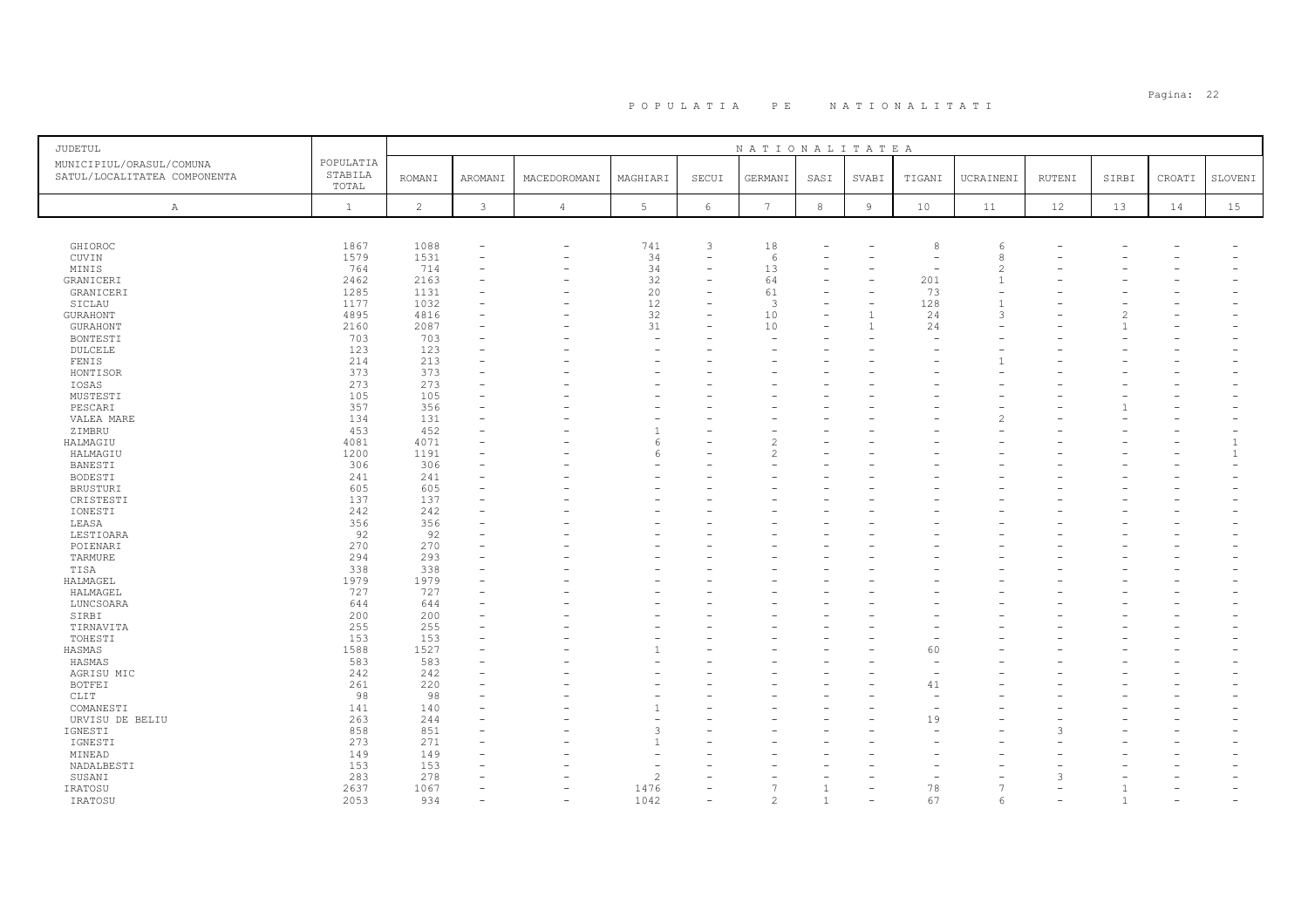| <b>JUDETUL</b>                                           |                               |                |              |                          |                          |                                                      | NATIONALITATEA           |                  |                          |                          |                |        |                          |        |                |
|----------------------------------------------------------|-------------------------------|----------------|--------------|--------------------------|--------------------------|------------------------------------------------------|--------------------------|------------------|--------------------------|--------------------------|----------------|--------|--------------------------|--------|----------------|
| MUNICIPIUL/ORASUL/COMUNA<br>SATUL/LOCALITATEA COMPONENTA | POPULATIA<br>STABILA<br>TOTAL | <b>ROMANI</b>  | AROMANI      | MACEDOROMANI             | MAGHIARI                 | SECUI                                                | GERMANI                  | SASI             | SVABI                    | TIGANI                   | UCRAINENI      | RUTENI | SIRBI                    | CROATI | SLOVENI        |
| Α                                                        | $\mathbf{1}$                  | $\overline{c}$ | $\mathbf{3}$ | $\overline{4}$           | 5                        | $\epsilon$                                           | $7\phantom{.0}$          | $\boldsymbol{8}$ | $\overline{9}$           | 10                       | 11             | 12     | 13                       | 14     | 15             |
|                                                          |                               |                |              |                          |                          |                                                      |                          |                  |                          |                          |                |        |                          |        |                |
|                                                          | 447                           | 95             |              | $\overline{\phantom{0}}$ | 339                      | ۰                                                    |                          |                  |                          | 11                       | $\overline{1}$ |        |                          |        |                |
| VARIASU MARE<br>VARIASU MIC                              | 137                           | 38             |              | $\overline{\phantom{a}}$ | 95                       | $\equiv$                                             | $\overline{4}$           |                  |                          | $\overline{\phantom{a}}$ |                |        |                          |        |                |
| LIVADA                                                   | 2756                          | 2278           |              | ٠                        | 382                      | $\equiv$                                             | 86                       |                  |                          | $\epsilon$               |                |        |                          |        |                |
| LIVADA                                                   | 1328                          | 1211           |              |                          | 94                       | $\equiv$                                             | 15                       |                  |                          | -6                       | $\overline{1}$ |        |                          |        |                |
| SINLEANI                                                 | 1428                          | 1067           |              |                          | 288                      | $\equiv$                                             | 71                       |                  |                          |                          |                |        |                          |        |                |
| MACEA                                                    | 5715                          | 4608           |              | $\mathbf{1}$             | 217                      | $\qquad \qquad -$                                    | 459                      |                  |                          | 402                      | 22             |        |                          |        |                |
| MACEA                                                    | 3948                          | 3412           |              | $\overline{\phantom{0}}$ | 160                      | $\overline{\phantom{a}}$                             | 261                      |                  |                          | 104                      | 7              |        |                          |        |                |
| SINMARTIN                                                | 1767                          | 1196           |              | $\mathbf{1}$             | 57                       | $\qquad \qquad -$                                    | 198                      |                  |                          | 298                      | 15             |        |                          |        |                |
| MISCA                                                    | 3510                          | 1470           |              | $\overline{\phantom{0}}$ | 1583                     | 10                                                   | 36                       |                  | $\overline{\phantom{0}}$ | 404                      |                |        |                          |        |                |
| MISCA                                                    | 1165                          | 1109           |              | $\overline{\phantom{0}}$ | 11                       | $\overline{\phantom{0}}$                             | $\overline{\phantom{a}}$ |                  |                          | 41                       |                |        |                          |        |                |
| SATU NOU                                                 | 898                           | 21             |              | $\rightarrow$            | 828                      | 10                                                   | 36                       |                  |                          |                          |                |        |                          |        |                |
| VINATORI                                                 | 1180                          | 334            |              |                          | 483                      | ÷                                                    |                          |                  |                          | 363                      |                |        |                          |        |                |
| ZERINDU MIC                                              | 267                           | 6              |              |                          | 261                      | $\equiv$                                             |                          |                  |                          |                          |                |        |                          |        |                |
| MONEASA                                                  | 1291                          | 1253           |              |                          | 24                       |                                                      |                          |                  |                          |                          |                |        |                          |        |                |
| MONEASA                                                  | 964                           | 928            |              |                          | 22                       |                                                      |                          |                  |                          |                          |                |        | 3                        |        |                |
| RANUSA                                                   | 327                           | 325            |              |                          | $\overline{2}$           |                                                      |                          |                  |                          |                          |                |        |                          |        |                |
|                                                          |                               |                |              |                          |                          |                                                      | 5                        |                  |                          |                          |                |        |                          |        |                |
| OLARI                                                    | 2011                          | 1055           |              |                          | 760                      | $\overline{\phantom{0}}$                             |                          |                  |                          | 88                       | $\epsilon$     |        |                          |        |                |
| OLARI                                                    | 1598                          | 746            |              |                          | 758                      | $\overline{\phantom{0}}$                             | 4                        |                  |                          | 88                       |                |        |                          |        |                |
| SINTEA MICA                                              | 413                           | 309            |              |                          | 2                        | $\overline{\phantom{0}}$<br>$\overline{\phantom{m}}$ |                          |                  |                          | $\overline{\phantom{a}}$ |                |        |                          |        | $\mathbf{1}$   |
| PAULIS                                                   | 4220                          | 3796           |              |                          | 129                      |                                                      | 121                      |                  |                          | 153                      | 8              |        |                          |        |                |
| PAULIS                                                   | 1812                          | 1565           |              |                          | 88                       | $\overline{\phantom{0}}$                             | 114                      |                  |                          | 36                       |                |        |                          |        |                |
| <b>BARATCA</b>                                           | 309                           | 269            |              |                          | 32                       | $\equiv$                                             | 6                        |                  |                          |                          | $\overline{1}$ |        |                          |        |                |
| CLADOVA                                                  | 389                           | 376            |              |                          | $\Delta$                 | ÷                                                    |                          |                  |                          |                          | 3              |        |                          |        |                |
| SIMBATENI                                                | 1710                          | 1586           |              |                          | 5                        | $\overline{\phantom{a}}$                             |                          |                  |                          | 117                      | $\sim$         |        | $\overline{\phantom{m}}$ |        |                |
| PECICA                                                   | 12930                         | 6877           |              |                          | 5078                     | 14                                                   | 34                       |                  |                          | 697                      | 22             |        | 94                       |        |                |
| PECICA                                                   | 11472                         | 6019           |              |                          | 4546                     | 14                                                   | 29                       |                  |                          | 697                      | 21             |        | 36                       |        |                |
| BODROGU VECHI                                            | 17                            | 16             |              |                          | $\overline{1}$           |                                                      |                          |                  |                          |                          |                |        |                          |        |                |
| SEDERHAT                                                 | 277                           | 193            |              | $\overline{\phantom{0}}$ | 81                       | $\overline{\phantom{0}}$                             | $\overline{\mathcal{L}}$ |                  |                          |                          | $\overline{1}$ |        | $\overline{\phantom{0}}$ |        |                |
| TURNU                                                    | 1164                          | 649            |              | $\overline{\phantom{0}}$ | 450                      | $\equiv$                                             | 3                        |                  |                          |                          |                |        | 58                       |        |                |
| PEREGU MARE                                              | 2058                          | 320            |              |                          | 1040                     | $\overline{\phantom{0}}$                             | 143                      |                  |                          | 14                       | 39             |        |                          |        |                |
| PEREGU MARE                                              | 1011                          | 278            |              |                          | 46                       | $\overline{\phantom{m}}$                             | 138                      |                  |                          | 14                       | 38             |        |                          |        |                |
| PEREGU MIC                                               | 1047                          | 42             |              | ÷                        | 994                      | ۰                                                    | 5                        |                  |                          |                          | $\overline{1}$ |        |                          |        |                |
| PETRIS                                                   | 2020                          | 2006           |              |                          | $\overline{9}$           |                                                      | 4                        |                  |                          |                          |                |        |                          |        |                |
| PETRIS                                                   | 702                           | 689            |              |                          | $\mathsf{Q}$             |                                                      |                          |                  |                          |                          |                |        |                          |        |                |
| CORBESTI                                                 | 248                           | 248            |              |                          |                          |                                                      |                          |                  |                          |                          |                |        |                          |        |                |
| ILTEU                                                    | 346                           | 345            |              |                          |                          |                                                      |                          |                  |                          |                          |                |        |                          |        |                |
| OBIRSIA                                                  | 165                           | 165            |              |                          |                          |                                                      |                          |                  |                          |                          |                |        |                          |        |                |
| ROSIA NOUA                                               | 417                           | 417            |              |                          |                          |                                                      |                          |                  |                          |                          |                |        |                          |        |                |
| SELISTE                                                  | 142                           | 142            |              |                          | $\overline{\phantom{a}}$ |                                                      |                          |                  |                          |                          |                |        |                          |        |                |
| PILU                                                     | 1861                          | 1622           |              |                          | 173                      | ۰                                                    | $\overline{\mathcal{L}}$ |                  |                          | 60                       | $\overline{1}$ |        |                          |        |                |
| PILU                                                     | 994                           | 938            |              |                          | 43                       |                                                      |                          |                  |                          | 10                       |                |        |                          |        |                |
| VARSAND                                                  | 867                           | 684            |              |                          | 130                      | $\overline{\phantom{0}}$                             |                          |                  |                          | 50                       |                |        |                          |        |                |
| PLESCUTA                                                 | 1796                          | 1761           |              |                          | $\overline{1}$           |                                                      |                          |                  |                          | 32                       |                |        |                          |        | $\overline{c}$ |
| PLESCUTA                                                 | 349                           | 347            |              |                          |                          |                                                      |                          |                  |                          | $\overline{a}$           |                |        |                          |        | $\overline{c}$ |
| ACIUTA                                                   | 295                           | 263            |              |                          |                          |                                                      |                          |                  |                          | 32                       |                |        |                          |        |                |
| BUDESTI                                                  | 59                            | 59             |              |                          |                          |                                                      |                          |                  |                          |                          |                |        |                          |        |                |
| DUMBRAVA                                                 | 147                           | 147            |              |                          |                          |                                                      |                          |                  |                          |                          |                |        |                          |        |                |
| GURA VAII                                                | 223                           | 223            |              |                          |                          |                                                      |                          |                  |                          |                          |                |        |                          |        |                |
| ROSTOCI                                                  | 158                           | 158            |              |                          |                          |                                                      |                          |                  |                          |                          |                |        |                          |        |                |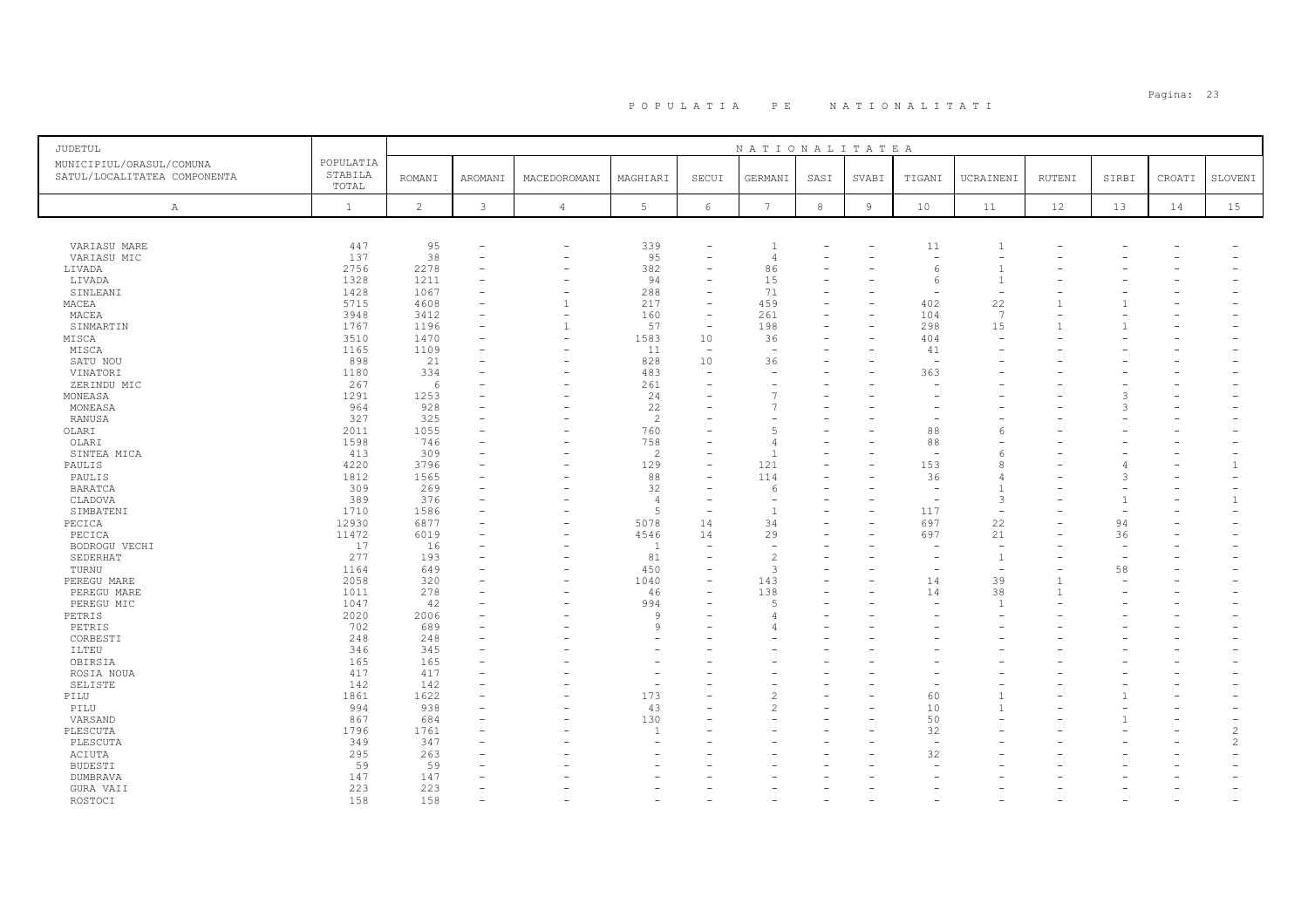| JUDETUL                                                  |                               |                |                          |                          |                          |                          | NATIONALITATEA           |      |        |                |                |        |                |        |                |
|----------------------------------------------------------|-------------------------------|----------------|--------------------------|--------------------------|--------------------------|--------------------------|--------------------------|------|--------|----------------|----------------|--------|----------------|--------|----------------|
| MUNICIPIUL/ORASUL/COMUNA<br>SATUL/LOCALITATEA COMPONENTA | POPULATIA<br>STABILA<br>TOTAL | <b>ROMANI</b>  | AROMANI                  | MACEDOROMANI             | MAGHIARI                 | SECUI                    | GERMANI                  | SASI | SVABI  | TIGANI         | UCRAINENI      | RUTENI | SIRBI          | CROATI | SLOVENI        |
| $\mathbb{A}$                                             | $\mathbf{1}$                  | $\overline{c}$ | 3                        | $\sqrt{4}$               | $5 -$                    | 6                        | $7\phantom{.0}$          | 8    | $\,$ 9 | 10             | 11             | 12     | 13             | 14     | 15             |
|                                                          |                               |                |                          |                          |                          |                          |                          |      |        |                |                |        |                |        |                |
| TALAGIU                                                  | 565                           | 564            | ٠                        | $\overline{\phantom{0}}$ | $\overline{1}$           |                          | $\overline{\phantom{a}}$ |      |        |                |                |        |                |        |                |
| SAVIRSIN                                                 | 3600                          | 3531           | $\overline{\phantom{0}}$ |                          | 51                       | $\overline{\phantom{0}}$ | 12                       |      |        |                |                |        |                |        |                |
| SAVIRSIN                                                 | 1490                          | 1428           | ۰                        |                          | 46                       |                          | 11                       |      |        |                |                |        |                |        |                |
| CAPRIOARA                                                | 380                           | 378            | $\overline{\phantom{0}}$ |                          | $\overline{1}$           |                          |                          |      |        |                |                |        |                |        |                |
| CUIAS                                                    | 92                            | 91             |                          |                          | $\mathbf{1}$             |                          |                          |      |        |                |                |        |                |        |                |
| HALALIS                                                  | 162                           | 162            |                          |                          | ٠                        |                          |                          |      |        |                |                |        |                |        |                |
| PIRNESTI                                                 | 274                           | 274            |                          |                          |                          |                          |                          |      |        |                |                |        |                |        |                |
| TEMESESTI                                                | 173                           | 173            |                          |                          |                          |                          |                          |      |        |                |                |        |                |        |                |
| TOC                                                      | 501                           | 500            |                          |                          | $\mathbf{1}$             |                          |                          |      |        |                |                |        |                |        |                |
| TROAS                                                    | 258                           | 258            |                          |                          | $\overline{\phantom{a}}$ |                          |                          |      |        |                |                |        |                |        |                |
| VALEA MARE                                               | 270                           | 267            |                          |                          | $\overline{c}$           | ۳                        |                          |      |        |                |                |        |                |        |                |
| SECUSIGIU                                                | 5631                          | 4104           |                          |                          | 530                      |                          | 193                      |      |        | 467            | 11             |        | 307            |        |                |
| SECUSIGIU                                                | 2135<br>539                   | 1846           |                          | $\overline{\phantom{0}}$ | 117<br>89                | ۳                        | 46                       |      |        | 93             |                |        | 30<br>27       |        |                |
| <b>MUNAR</b>                                             |                               | 408            | ۰                        |                          |                          |                          |                          |      |        | 14<br>27       |                |        | 247            |        |                |
| SATU MARE<br>SINPETRU GERMAN                             | 1005<br>1952                  | 659<br>1191    |                          |                          | 14<br>310                |                          | 48<br>99                 |      |        | 333            |                |        | 3              |        |                |
| SELEUS                                                   | 3328                          | 3308           |                          |                          | 11                       |                          | $\overline{\mathcal{L}}$ |      |        | $\overline{7}$ |                |        |                |        |                |
| <b>SELEUS</b>                                            | 2138                          | 2119           |                          |                          | 10                       |                          | $\overline{c}$           |      |        | $\overline{7}$ |                |        |                |        |                |
| <b>IERMATA</b>                                           | 483                           | 483            |                          |                          | $\sim$                   |                          |                          |      |        |                |                |        |                |        |                |
| MORODA                                                   | 707                           | 706            |                          |                          | $\overline{1}$           |                          |                          |      |        |                |                |        |                |        |                |
| SEMLAC                                                   | 3787                          | 2947           |                          |                          | 181                      | ۳                        | 286                      |      |        | 233            | 20             | 29     | 2              |        |                |
| SEMLAC                                                   | 3787                          | 2947           |                          |                          | 181                      | $\overline{\phantom{0}}$ | 286                      |      |        | 233            | 20             | 29     | $\overline{c}$ |        | $\overline{1}$ |
| SINTEA MARE                                              | 3594                          | 1651           |                          | $\equiv$                 | 1470                     | 3                        | 124                      |      |        | 39             |                |        |                |        |                |
| SINTEA MARE                                              | 1164                          | 1125           | ۰                        |                          | 25                       | $\equiv$                 | 4                        |      |        | 8              |                |        |                |        |                |
| ADEA                                                     | 1025                          | 118            |                          | $\equiv$                 | 886                      | $\equiv$                 |                          |      |        | 19             |                |        |                |        |                |
| TIPAR                                                    | 1405                          | 408            |                          |                          | 559                      | 3                        | 120                      |      |        | 12             |                |        |                |        |                |
| SINTANA                                                  | 12125                         | 9460           |                          |                          | 271                      | $\equiv$                 | 1090                     |      |        | 1256           | 40             |        |                |        |                |
| SINTANA                                                  | 10877                         | 8254           |                          |                          | 269                      | $\qquad \qquad -$        | 1090                     |      |        | 1217           | 39             |        |                |        |                |
| CAPORAL ALEXA                                            | 1248                          | 1206           |                          |                          | $\overline{2}$           |                          |                          |      |        | 39             | $\overline{1}$ |        |                |        |                |
| SOCODOR                                                  | 2322                          | 2110           | ٠                        |                          | 162                      |                          | 10                       |      |        | 38             | $\mathbf{1}$   |        |                |        |                |
| SOCODOR                                                  | 2322                          | 2110           | ٠                        |                          | 162                      | ۳                        | 10                       |      |        | 38             |                |        |                |        | $\overline{1}$ |
| SOFRONEA                                                 | 2551                          | 1476           | ٠                        | -                        | 1055                     |                          | 12                       |      |        | $\overline{7}$ |                |        |                |        |                |
| SOFRONEA                                                 | 1925                          | 1451           | ۰                        |                          | 457                      |                          | 9                        |      |        | $\overline{7}$ |                |        |                |        |                |
| SINPAUL                                                  | 626                           | 25             |                          |                          | 598                      |                          | 3                        |      |        |                |                |        |                |        |                |
| SAGU                                                     | 3858                          | 3525           |                          |                          | 175                      | L.                       | 72                       |      |        | 41             |                |        |                |        |                |
| SAGU                                                     | 2033                          | 1888           |                          |                          | 65                       |                          | 59                       |      |        |                |                |        |                |        |                |
| CRUCENI                                                  | 613                           | 565            |                          |                          | 15                       |                          | 10                       |      |        |                |                |        |                |        |                |
| FIRITEAZ                                                 | 455                           | 371            |                          |                          | 82                       |                          | $\mathcal{D}$            |      |        |                |                |        |                |        |                |
| FISCUT                                                   | 527                           | 472            |                          |                          | 12                       | L.                       |                          |      |        | 41             |                |        |                |        |                |
| HUNEDOARA TIMISANA                                       | 230                           | 229            |                          |                          | $\overline{1}$<br>11     |                          |                          |      |        |                |                |        |                |        |                |
| SEITIN                                                   | 2713                          | 2551           |                          |                          |                          |                          |                          |      |        | 115            |                |        | 6              |        |                |
| SEITIN                                                   | 2713                          | 2551           |                          |                          | 11<br>$\overline{9}$     |                          |                          |      |        | 115            |                |        | 6              |        |                |
| <b>SEPREUS</b>                                           | 2759<br>2759                  | 2471<br>2471   | $\overline{\phantom{0}}$ |                          | 9                        |                          |                          |      |        | 268            |                |        |                |        |                |
| SEPREUS<br>SICULA                                        | 4974                          | 4910           |                          |                          | 32                       |                          |                          |      |        | 268<br>29      |                |        |                |        |                |
| SICULA                                                   | 2592                          | 2560           |                          |                          | 30                       |                          |                          |      |        | -1             |                |        |                |        |                |
| CHERELUS                                                 | 1032                          | 1028           |                          |                          | $\overline{c}$           |                          |                          |      |        |                |                |        |                |        |                |
| GURBA                                                    | 1350                          | 1322           | $\equiv$                 |                          | ÷,                       |                          |                          |      |        | 28             |                |        |                |        |                |
| SILINDIA                                                 | 1031                          | 829            | $\equiv$                 |                          | 188                      |                          | Δ                        |      |        |                | $\mathsf{Q}$   |        | -1             |        |                |
|                                                          |                               |                |                          |                          |                          |                          |                          |      |        |                |                |        |                |        |                |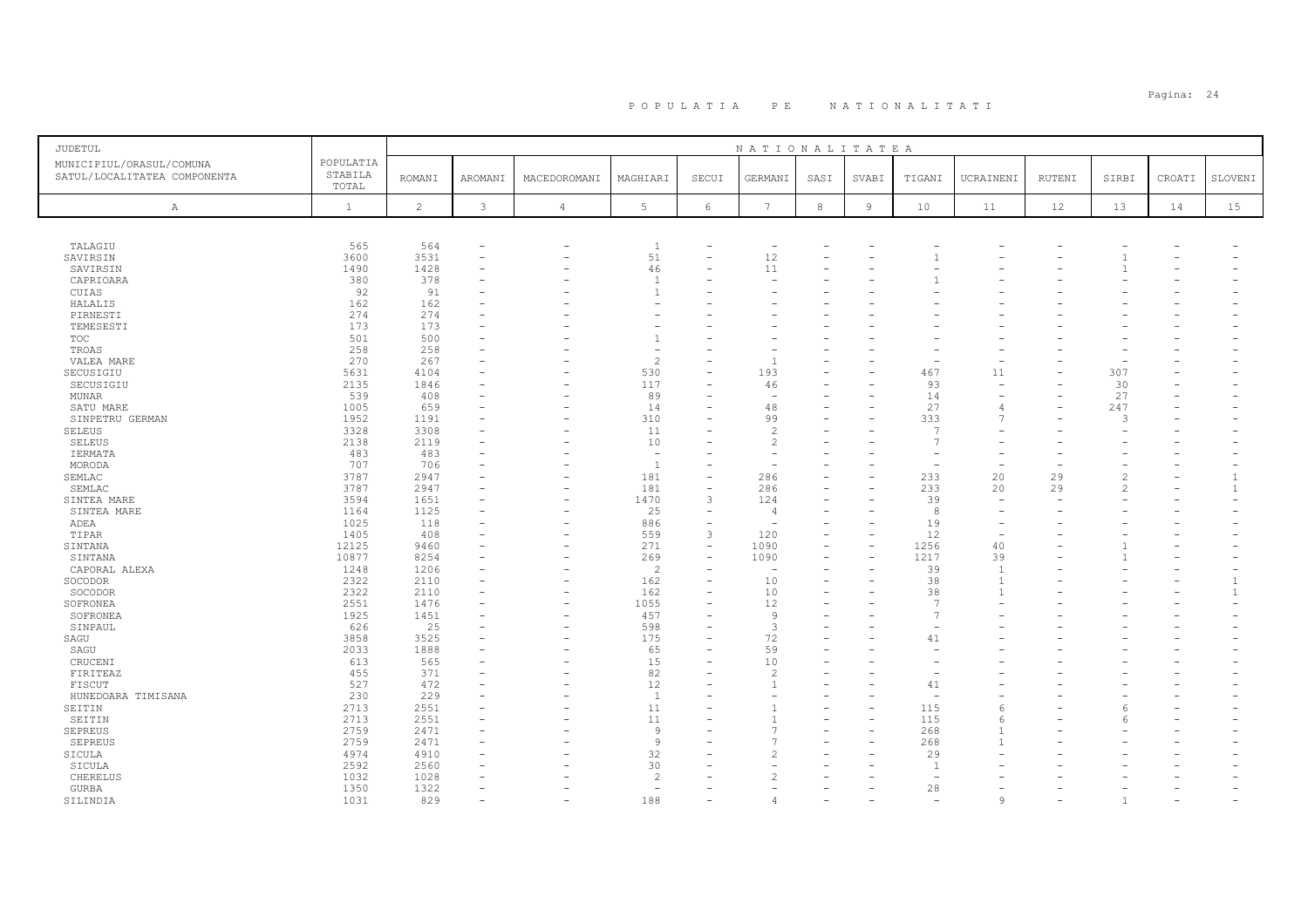| <b>JUDETUL</b>                                           |                               |               |                          |                          |                                  |                          | NATIONALITATEA  |                          |                          |                          |                          |        |       |                          |         |
|----------------------------------------------------------|-------------------------------|---------------|--------------------------|--------------------------|----------------------------------|--------------------------|-----------------|--------------------------|--------------------------|--------------------------|--------------------------|--------|-------|--------------------------|---------|
| MUNICIPIUL/ORASUL/COMUNA<br>SATUL/LOCALITATEA COMPONENTA | POPULATIA<br>STABILA<br>TOTAL | <b>ROMANI</b> | AROMANI                  | MACEDOROMANI             | MAGHIARI                         | SECUI                    | GERMANI         | SASI                     | SVABI                    | TIGANI                   | UCRAINENI                | RUTENI | SIRBI | CROATI                   | SLOVENI |
| A                                                        | $\mathbf{1}$                  | 2             | 3                        | $\overline{4}$           | $5 -$                            | 6                        | $7\phantom{.0}$ | 8                        | $\overline{9}$           | 10                       | 11                       | 12     | 13    | 14                       | 15      |
|                                                          |                               |               |                          |                          |                                  |                          |                 |                          |                          |                          |                          |        |       |                          |         |
| SILINDIA                                                 | 489                           | 432           |                          |                          | 52                               |                          |                 |                          |                          |                          | $\sqrt{2}$               |        |       |                          |         |
| CAMNA                                                    | 99                            | 98            |                          |                          | $\sim$                           |                          |                 |                          |                          |                          |                          |        |       |                          |         |
| IERCOSENI                                                | 71                            | 71            |                          |                          | $\overline{\phantom{a}}$         |                          |                 |                          |                          |                          |                          |        |       |                          |         |
| LUGUZAU                                                  | 158                           | 130           |                          |                          | 21                               |                          |                 |                          |                          |                          | $\overline{2}$           |        |       |                          |         |
| SATU MIC                                                 | 214                           | 98            |                          |                          | 115                              |                          |                 |                          |                          |                          |                          |        |       |                          |         |
| SIMAND                                                   | 4049                          | 3521          |                          |                          | 252                              | L,                       | 84              | $\overline{1}$           |                          | 189                      |                          |        |       |                          |         |
| SIMAND                                                   | 4049                          | 3521          |                          |                          | 252                              |                          | 84              | 1                        |                          | 189                      | $\overline{1}$           |        | -1    |                          |         |
| SIRIA                                                    | 8057                          | 6343          |                          |                          | 422                              |                          | 289             | $\equiv$                 | 22                       | 960                      | 10                       |        |       |                          |         |
| SIRIA                                                    | 5030                          | 3700          |                          |                          | 229                              | $\overline{\phantom{0}}$ | 183             |                          | $\overline{\phantom{a}}$ | 903                      | 6<br>$\mathbf{1}$        |        |       |                          |         |
| GALSA                                                    | 1993                          | 1616          |                          | $\overline{\phantom{0}}$ | 191                              | $\equiv$                 | 105             | $\overline{\phantom{a}}$ | 22                       | 57                       |                          |        |       |                          |         |
| MISCA                                                    | 1034                          | 1027          |                          |                          | $\overline{c}$<br>$\overline{1}$ |                          |                 |                          |                          | $\overline{\phantom{a}}$ | 3                        |        |       |                          |         |
| SISTAROVAT<br>SISTAROVAT                                 | 398<br>314                    | 377<br>296    |                          |                          |                                  |                          |                 |                          |                          | 14<br>14                 |                          |        |       |                          |         |
| CUVESDIA                                                 | 57                            | 55            |                          |                          |                                  |                          |                 |                          |                          |                          |                          |        |       |                          |         |
| LABASINT                                                 | 15                            | 15            |                          |                          | ٠                                |                          |                 |                          |                          |                          |                          |        |       |                          |         |
| VARNITA                                                  | 12                            | 11            |                          |                          | $\mathbf{1}$                     |                          |                 |                          |                          |                          |                          |        |       |                          |         |
| TAUT                                                     | 2489                          | 2465          |                          |                          | 5                                |                          |                 |                          |                          | ε                        | 8                        |        |       |                          |         |
| TAUT                                                     | 972                           | 954           |                          |                          | $\overline{c}$                   |                          |                 |                          |                          | 8                        | 8                        |        |       |                          |         |
| MINISEL                                                  | 274                           | 273           | $\equiv$                 |                          | $\sim$                           |                          |                 |                          |                          |                          |                          |        |       |                          |         |
| MINISU DE SUS                                            | 216                           | 216           |                          |                          |                                  |                          |                 |                          |                          |                          |                          |        |       |                          |         |
| NADAS                                                    | 1027                          | 1022          |                          |                          | 3                                |                          |                 |                          |                          |                          | $\overline{\phantom{0}}$ |        |       |                          |         |
| TIRNOVA                                                  | 6144                          | 5810          |                          |                          | 29                               |                          |                 |                          |                          | 195                      | 83                       |        |       |                          |         |
| TIRNOVA                                                  | 1888                          | 1846          |                          |                          | 9                                |                          |                 |                          |                          | $\sim$                   | 24                       |        |       |                          |         |
| AGRISU MARE                                              | 1013                          | 992           |                          |                          | $\overline{c}$                   |                          |                 |                          |                          | 15                       | $\overline{\phantom{a}}$ |        |       |                          |         |
| ARANEAG                                                  | 467                           | 437           |                          |                          | $\overline{1}$                   |                          |                 |                          |                          | 17                       | 11                       |        |       |                          |         |
| CHIER                                                    | 1130                          | 1019          |                          |                          | 11                               |                          |                 |                          |                          | 98                       | $\overline{\phantom{a}}$ |        |       |                          |         |
| DRAUT                                                    | 1100                          | 1034          |                          |                          | $\overline{4}$                   |                          |                 |                          |                          | 60                       | $\overline{c}$           |        |       |                          |         |
| <b>DUD</b>                                               | 546                           | 482           |                          |                          | $\overline{c}$                   |                          |                 |                          |                          | $\overline{5}$           | 46                       |        |       |                          |         |
| VARADIA DE MURES                                         | 2279                          | 2261          |                          |                          | 11                               |                          |                 |                          |                          |                          | $\overline{1}$           |        |       |                          |         |
| VARADIA DE MURES                                         | 768                           | 756           |                          |                          | 8                                |                          | 2               |                          |                          |                          | $\mathbf{1}$             |        |       |                          |         |
| BAIA                                                     | 175                           | 175           |                          |                          |                                  |                          |                 |                          |                          |                          |                          |        |       |                          |         |
| JULITA                                                   | 476                           | 475           |                          |                          | $\overline{1}$                   |                          |                 |                          |                          |                          |                          |        |       |                          |         |
| LUPESTI                                                  | 365                           | 365           |                          |                          |                                  |                          |                 |                          |                          |                          |                          |        |       |                          |         |
| NICOLAE BALCESCU                                         | 316                           | 311           |                          |                          | $\overline{c}$                   |                          |                 |                          |                          |                          |                          |        |       |                          |         |
| STEJAR                                                   | 179                           | 179           |                          |                          | ٠                                |                          |                 |                          |                          |                          |                          |        |       |                          |         |
| VINGA                                                    | 6418                          | 2830          |                          | $\mathbf{1}$             | 1817                             |                          | 86              |                          |                          | 669                      | 78                       |        | 59    |                          |         |
| VINGA                                                    | 4132                          | 2146          |                          | 1                        | 686                              |                          | 40              |                          |                          | 463                      | 71                       |        | 5     |                          |         |
| MAILAT                                                   | 1133                          | 40            |                          | $\overline{\phantom{0}}$ | 1082                             |                          | 3               |                          |                          | $\overline{\phantom{a}}$ | $\sim$                   |        | 3     |                          |         |
| MANASTUR                                                 | 1153                          | 644           |                          | $\overline{\phantom{0}}$ | 49                               | ۳                        | 43              |                          |                          | 206                      | 7                        |        | 51    |                          |         |
| VIRFURILE                                                | 3738                          | 3715          |                          |                          | 3                                |                          |                 |                          |                          | 16                       | $\angle$                 |        |       |                          |         |
| VIRFURILE                                                | 950                           | 929           |                          |                          | $\overline{1}$                   |                          |                 |                          |                          | 16                       | $\angle$                 |        |       |                          |         |
| AVRAM IANCU                                              | 883                           | 882           |                          |                          | $\overline{1}$                   |                          |                 |                          |                          |                          |                          |        |       |                          |         |
| GROSI                                                    | 146                           | 146           |                          |                          | ÷,                               |                          |                 |                          |                          |                          |                          |        |       |                          |         |
| LAZURI                                                   | 540                           | 539           |                          |                          | $\overline{1}$                   |                          |                 |                          |                          |                          |                          |        |       |                          |         |
| MAGULICEA                                                | 359                           | 359           |                          |                          |                                  |                          |                 |                          |                          |                          |                          |        |       |                          |         |
| MERMESTI                                                 | 242                           | 242           |                          |                          |                                  |                          |                 |                          |                          |                          |                          |        |       |                          |         |
| POIANA                                                   | 249                           | 249           |                          |                          |                                  |                          |                 |                          |                          |                          |                          |        |       |                          |         |
| VIDRA                                                    | 369                           | 369           |                          |                          | ٠                                |                          |                 |                          |                          |                          |                          |        |       |                          |         |
| VLADIMIRESCU                                             | 9764                          | 8930          | $\overline{\phantom{a}}$ | $\overline{\phantom{0}}$ | 337                              | $\mathbf{1}$             | 372             |                          | $\overline{1}$           | 61                       | 12                       |        | 4     | $\overline{\phantom{a}}$ |         |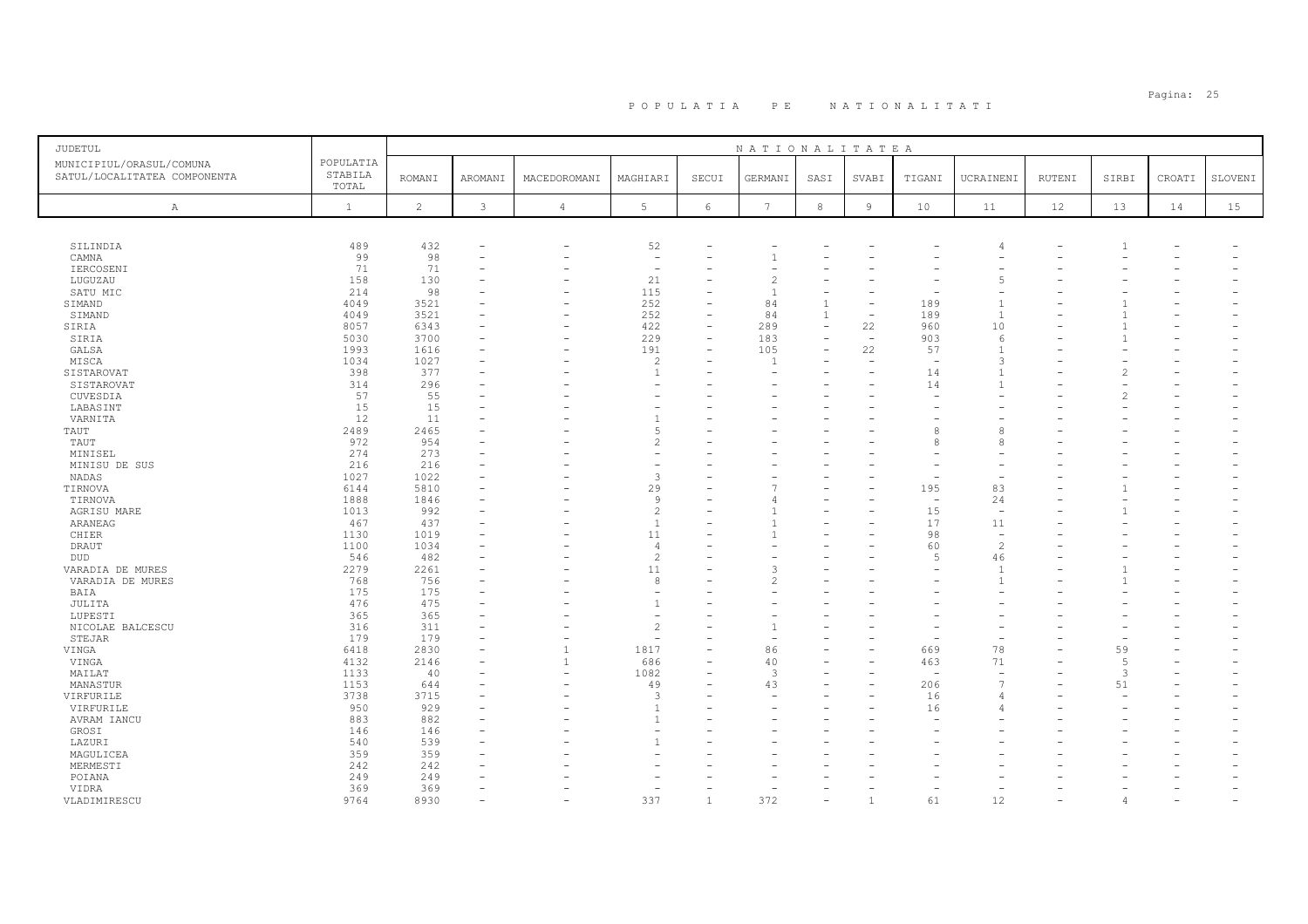# Pagina: 26 P O P U L A T I A P E N A T I O N A L I T A T I

| JUDETUL                                                  |                               |                |                          |                          |          |                          | NATIONALITATEA |                          |                                 |                          |           |                          |                 |                          |         |
|----------------------------------------------------------|-------------------------------|----------------|--------------------------|--------------------------|----------|--------------------------|----------------|--------------------------|---------------------------------|--------------------------|-----------|--------------------------|-----------------|--------------------------|---------|
| MUNICIPIUL/ORASUL/COMUNA<br>SATUL/LOCALITATEA COMPONENTA | POPULATIA<br>STABILA<br>TOTAL | ROMANI         | AROMANI                  | MACEDOROMANI             | MAGHIARI | SECUI                    | GERMANI        | SASI                     | SVABI                           | TIGANI                   | UCRAINENI | RUTENI                   | SIRBI           | CROATI                   | SLOVENI |
| Α                                                        |                               | $\overline{c}$ | 3                        |                          |          | h                        | $\overline{ }$ |                          | Q                               | 10                       | 11        | 12                       | 13              | 14                       | 15      |
|                                                          |                               |                |                          |                          |          |                          |                |                          |                                 |                          |           |                          |                 |                          |         |
| VLADIMIRESCU                                             | 5559                          | 4885           | $\overline{\phantom{a}}$ | $\overline{\phantom{0}}$ | 292      | $\overline{\phantom{0}}$ | 299            | $\overline{\phantom{0}}$ | $\hspace{0.1mm}-\hspace{0.1mm}$ | 61                       |           | $\overline{\phantom{0}}$ |                 | $\qquad \qquad -$        |         |
| CICIR                                                    | 894                           | 873            | $\overline{\phantom{0}}$ | $-$                      | 17       | -                        |                |                          |                                 |                          |           |                          |                 |                          |         |
| HORIA                                                    | 2205                          | 2078           | $\overline{\phantom{0}}$ | $\overline{\phantom{0}}$ | 26       |                          | 68             | $\overline{\phantom{0}}$ |                                 |                          |           | $\overline{\phantom{0}}$ |                 | $\overline{\phantom{0}}$ |         |
| MINDRULOC                                                | 1106                          | 1094           | $\overline{\phantom{0}}$ |                          |          | $\overline{\phantom{0}}$ |                | $\overline{\phantom{0}}$ |                                 | $\overline{\phantom{0}}$ |           |                          |                 | -                        |         |
| ZABRANI                                                  | 4373                          | 4093           | $\overline{\phantom{0}}$ |                          | 98       | -                        | 117            | $\overline{\phantom{0}}$ |                                 | 31                       | 21        | $\overline{\phantom{0}}$ |                 |                          |         |
| ZABRANI                                                  | 2146                          | 2031           | $\overline{\phantom{0}}$ | $\overline{\phantom{0}}$ | 29       | $\overline{\phantom{0}}$ | 72             | $\overline{\phantom{0}}$ |                                 |                          |           |                          |                 | $\overline{\phantom{0}}$ |         |
| CHESINT                                                  | 1207                          | 1169           | $\overline{\phantom{0}}$ |                          |          | -                        |                | $\overline{\phantom{0}}$ |                                 | 31                       |           |                          |                 |                          |         |
| NEUDORF                                                  | 1020                          | 893            | $\overline{\phantom{0}}$ | $\overline{\phantom{0}}$ | 67       | -                        | 41             | $\overline{\phantom{0}}$ | $\overline{\phantom{0}}$        | -                        | 12        | $\overline{\phantom{0}}$ | -               |                          |         |
| ZARAND                                                   | 2733                          | 2469           | $\overline{\phantom{0}}$ |                          |          | -                        |                | $\overline{\phantom{0}}$ | $\overline{\phantom{0}}$        | 254                      |           | $\overline{\phantom{0}}$ | -               |                          |         |
| ZARAND                                                   | 1494                          | 1235           | $\overline{\phantom{0}}$ |                          |          | -                        |                |                          | $\overline{\phantom{0}}$        | 254                      |           |                          |                 |                          |         |
| CINTEI                                                   | 1239                          | 1234           | $\overline{\phantom{0}}$ |                          |          | -                        |                |                          |                                 |                          |           |                          | -               |                          |         |
| ZERIND                                                   | 1679                          | 58             | $\overline{\phantom{0}}$ | $\overline{\phantom{0}}$ | 1564     | -                        |                | $\overline{\phantom{0}}$ | $\overline{\phantom{0}}$        | 56                       | -         |                          | -               |                          |         |
| ZERIND                                                   | 1013                          | 39             | $\overline{\phantom{0}}$ | $\overline{\phantom{0}}$ | 917      | -                        |                |                          |                                 | 56                       |           |                          |                 |                          |         |
| IERMATA NEAGRA                                           | 666                           | 19             | $\overline{\phantom{0}}$ | $\overline{\phantom{0}}$ | 647      | -                        |                |                          |                                 |                          |           |                          |                 |                          |         |
| ZIMANDU NOU                                              | 4561                          | 2306           | $\overline{\phantom{0}}$ | $\overline{\phantom{0}}$ | 2132     | -                        | 40             |                          |                                 | 70                       |           | $\overline{\phantom{0}}$ | -               |                          |         |
| ZIMANDU NOU                                              | 1535                          | 541            | $\qquad \qquad$          | $\overline{\phantom{0}}$ | 969      | $-$                      | 17             | $\overline{\phantom{0}}$ | $\overline{\phantom{0}}$        |                          |           | $\overline{\phantom{0}}$ | $\qquad \qquad$ | -                        |         |
| ANDREI SAGUNA                                            | 1824                          | 1371           | -                        | $\overline{\phantom{0}}$ | 434      | -                        | 16             | $\overline{\phantom{0}}$ |                                 |                          |           |                          |                 |                          |         |
| ZIMANDCUZ                                                | 1202                          | 394            | -                        | $\overline{\phantom{0}}$ | 729      | $\overline{\phantom{0}}$ |                |                          | $\overline{\phantom{0}}$        | 70                       |           |                          |                 |                          |         |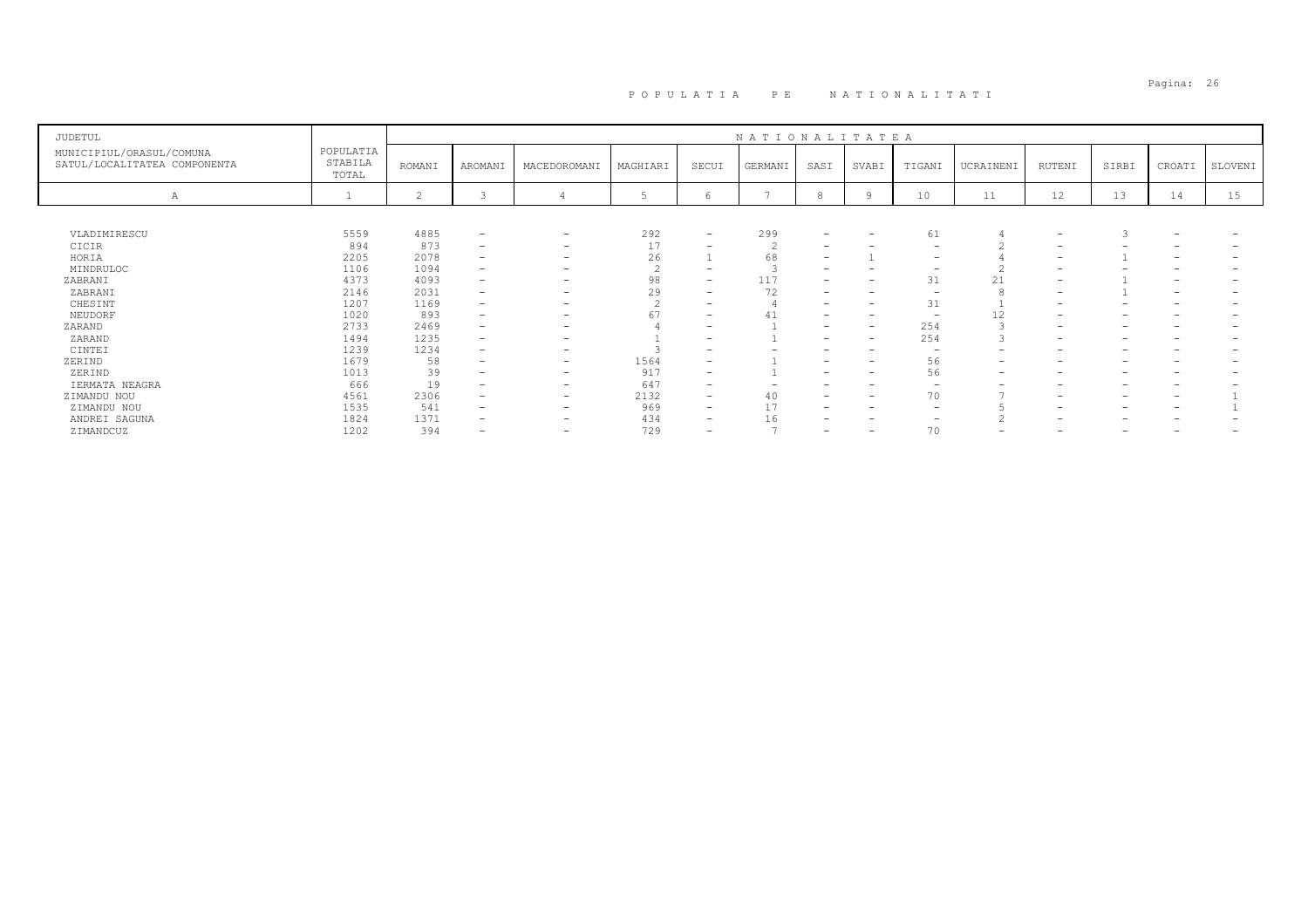| JUDETUL                                                  |                               |                   |                                                                                  |                                                                                  |                          |                                                                                  | NATIONALITATEA |      |                                                      |                                                      |                                                      |                          |       |                          |         |
|----------------------------------------------------------|-------------------------------|-------------------|----------------------------------------------------------------------------------|----------------------------------------------------------------------------------|--------------------------|----------------------------------------------------------------------------------|----------------|------|------------------------------------------------------|------------------------------------------------------|------------------------------------------------------|--------------------------|-------|--------------------------|---------|
| MUNICIPIUL/ORASUL/COMUNA<br>SATUL/LOCALITATEA COMPONENTA | POPULATIA<br>STABILA<br>TOTAL | ROMANI            | AROMANI                                                                          | MACEDOROMANI                                                                     | MAGHIARI                 | SECUI                                                                            | GERMANI        | SASI | SVABI                                                | TIGANI                                               | UCRAINENI                                            | RUTENI                   | SIRBI | CROATI                   | SLOVENI |
| Α                                                        |                               | 2                 | 3                                                                                |                                                                                  |                          | 6                                                                                | $\overline{ }$ |      | 9                                                    | 10                                                   | 11                                                   | 12                       | 13    | 14                       | 15      |
| JUDETUL BACAU                                            |                               |                   |                                                                                  |                                                                                  |                          |                                                                                  |                |      |                                                      |                                                      |                                                      |                          |       |                          |         |
| COMUNA AGAS<br>COSNEA<br>COMUNA GHIMES-FAGET             | 643<br>5326                   | 362<br>2358       | $\overline{\phantom{0}}$<br>$\overline{\phantom{a}}$                             | $\qquad \qquad$<br>$\overline{\phantom{m}}$                                      | 262<br>2933              | $\overline{\phantom{a}}$<br>$\overline{\phantom{a}}$                             |                |      | $\overline{\phantom{a}}$                             | 22                                                   | $\hspace{0.1mm}-\hspace{0.1mm}$                      | $\overline{\phantom{0}}$ |       |                          |         |
| FAGET<br><b>BOLOVANIS</b><br>FAGETU DE SUS               | 1612<br>1064<br>309           | 423<br>862<br>57  | $\overline{\phantom{0}}$<br>$\overline{\phantom{0}}$<br>$\overline{\phantom{0}}$ | $\overline{\phantom{m}}$<br>$\overline{\phantom{m}}$<br>$\overline{\phantom{0}}$ | 1163<br>193<br>252       | $\overline{\phantom{0}}$<br>$\overline{\phantom{a}}$<br>$\overline{\phantom{a}}$ |                |      | $\overline{\phantom{0}}$<br>$\overline{\phantom{m}}$ | 22<br>$\hspace{0.1mm}-\hspace{0.1mm}$                | $\overline{\phantom{0}}$<br>$\overline{\phantom{0}}$ | $\qquad \qquad$          |       | $\overline{\phantom{0}}$ |         |
| GHIMES<br>RACHITIS<br>TARHAUSI                           | 1279<br>290<br>772            | 196<br>289<br>531 | $\overline{\phantom{0}}$<br>$\overline{\phantom{0}}$<br>$\overline{\phantom{0}}$ | $\overline{\phantom{0}}$<br>$\overline{\phantom{m}}$<br>$\qquad \qquad$          | 1083<br>241              | $\overline{\phantom{a}}$<br>$\overline{\phantom{a}}$<br>$\overline{\phantom{0}}$ |                |      |                                                      | $\overline{\phantom{0}}$<br>$\overline{\phantom{0}}$ | $\overline{\phantom{0}}$                             | -<br>-                   |       |                          |         |
| COMUNA OITUZ<br>POIANA SARATA<br>COMUNA PALANCA          | 355                           | 354               | $\overline{\phantom{a}}$                                                         |                                                                                  | $\overline{\phantom{0}}$ |                                                                                  |                |      |                                                      |                                                      |                                                      |                          |       |                          |         |
| CADARESTI<br>CIUGHES<br>PAJISTEA                         | 138<br>2040<br>41             | 127<br>2040<br>41 | $\overline{\phantom{a}}$<br>$\overline{\phantom{0}}$<br>$\overline{\phantom{0}}$ | $\overline{\phantom{a}}$<br>-<br>-                                               | 11                       | $\overline{\phantom{a}}$                                                         |                |      | $\overline{\phantom{a}}$                             | $\overline{\phantom{0}}$                             | $\hspace{0.1mm}-\hspace{0.1mm}$                      | $\qquad \qquad$          |       |                          |         |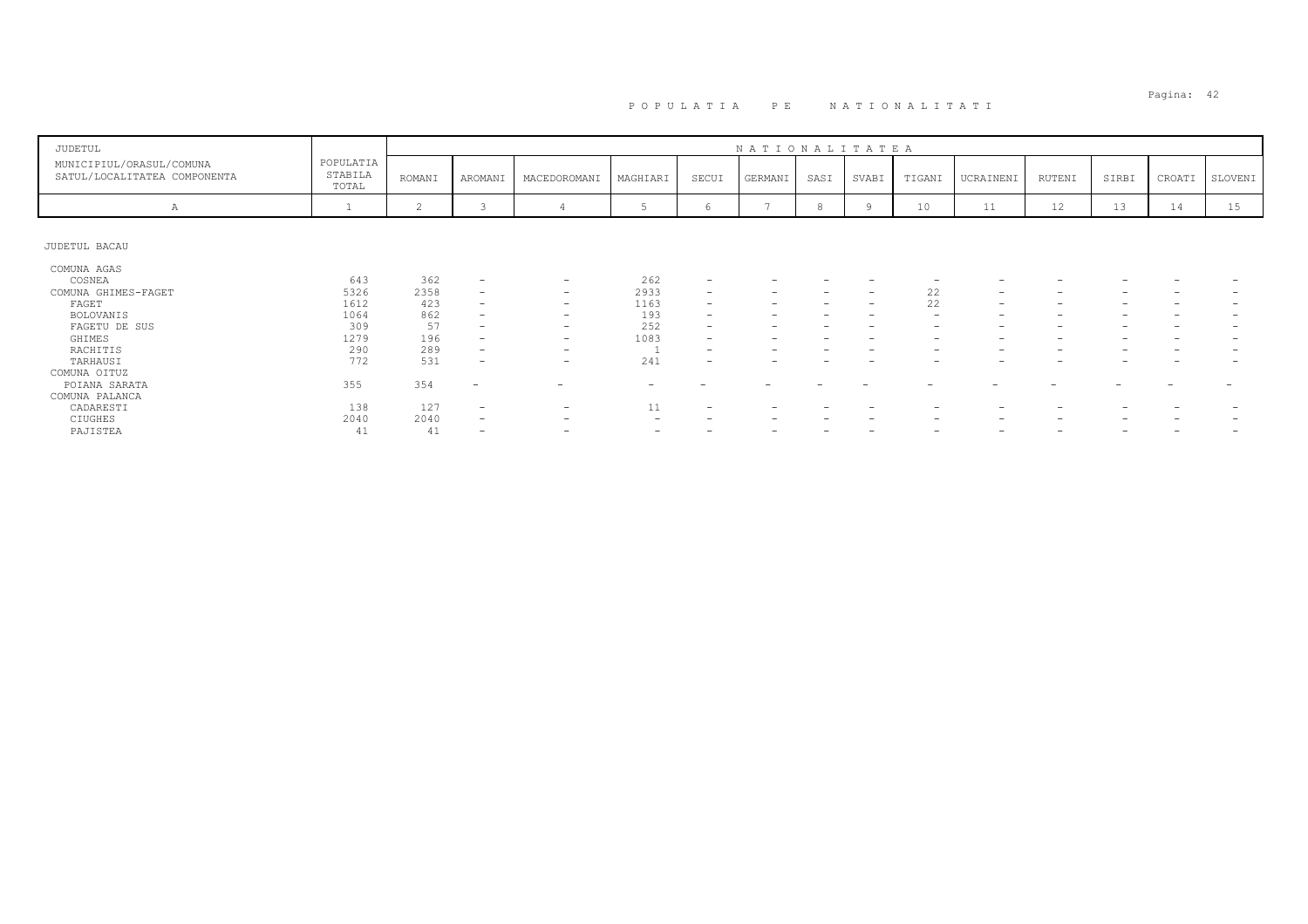### PO PULATIA PE NATIONALITATI POPULATIA: 55

| JUDETUL                                                                                                     |                                                               |                                                             |                                                                                  |                                                                                                    |                                                           |                                                                   | NATIONALITATEA                               |                                                                                                                              |                                          |                                                               |                                                                     |                                            |                                        |                                                                      |                                 |
|-------------------------------------------------------------------------------------------------------------|---------------------------------------------------------------|-------------------------------------------------------------|----------------------------------------------------------------------------------|----------------------------------------------------------------------------------------------------|-----------------------------------------------------------|-------------------------------------------------------------------|----------------------------------------------|------------------------------------------------------------------------------------------------------------------------------|------------------------------------------|---------------------------------------------------------------|---------------------------------------------------------------------|--------------------------------------------|----------------------------------------|----------------------------------------------------------------------|---------------------------------|
| MUNICIPIUL/ORASUL/COMUNA<br>SATUL/LOCALITATEA COMPONENTA                                                    | POPULATIA<br>STABILA<br>TOTAL                                 | <b>ROMANI</b>                                               | AROMANI                                                                          | MACEDOROMANI                                                                                       | MAGHIARI                                                  | SECUI                                                             | GERMANI                                      | SASI                                                                                                                         | SVABI                                    | TIGANI                                                        | UCRAINENI                                                           | RUTENI                                     | SIRBI                                  | CROATI                                                               | SLOVENI                         |
| Α                                                                                                           | $\mathbf{1}$                                                  | $\overline{c}$                                              | $\mathbf{3}$                                                                     | $\overline{4}$                                                                                     | 5                                                         | 6                                                                 | $7\overline{ }$                              | $^{\rm 8}$                                                                                                                   | 9                                        | 10                                                            | 11                                                                  | 12                                         | 13                                     | 14                                                                   | 15                              |
|                                                                                                             |                                                               |                                                             |                                                                                  |                                                                                                    |                                                           |                                                                   |                                              |                                                                                                                              |                                          |                                                               |                                                                     |                                            |                                        |                                                                      |                                 |
| JUDETUL BIHOR<br>MUNICIPII SI ORASE<br>MUNICIPIUL ORADEA<br>ORADEA<br>ORAS ALESD<br>ALESD<br>PADUREA NEAGRA | 638863<br>312533<br>222741<br>222741<br>10920<br>7609<br>1040 | 425091<br>196251<br>144238<br>144238<br>6956<br>4605<br>308 | $\mathbf{1}$<br>$\mathbf{1}$<br>$\mathbf{1}$<br>$\mathbf{1}$<br>$\sim$<br>$\sim$ | 5<br>$\overline{5}$<br>$\overline{5}$<br>5<br>$\overline{\phantom{0}}$<br>$\overline{\phantom{a}}$ | 181645<br>108667<br>74185<br>74185<br>2425<br>1868<br>553 | 58<br>45<br>40<br>40<br>۳<br>$\sim$<br>÷                          | 1383<br>1058<br>907<br>907<br>26<br>10<br>15 | 8<br>$\overline{7}$<br>$\overline{7}$<br>$7\phantom{.0}$<br>$\overline{\phantom{a}}$<br>$\overline{\phantom{a}}$<br>$\equiv$ | 202<br>56<br>45<br>45<br>$\overline{1}$  | 21796<br>4392<br>2137<br>2137<br>872<br>811<br>$\overline{1}$ | 100<br>66<br>54<br>54<br>$\overline{\mathcal{L}}$<br>$\overline{c}$ | $\overline{7}$<br>$\overline{7}$<br>6<br>6 | 47<br>38<br>31<br>31<br>$\overline{1}$ | $\overline{2}$<br>$\overline{c}$<br>$\overline{c}$<br>$\overline{2}$ | 50<br>32<br>28<br>28            |
| PESTIS<br>TINAUD<br>ORAS BEIUS<br><b>BEIUS</b>                                                              | 1468<br>803<br>12353<br>11923                                 | 1283<br>760<br>10915<br>10495                               |                                                                                  |                                                                                                    | $\overline{c}$<br>$\mathfrak{D}$<br>1151<br>1150          | $\equiv$                                                          | 1<br>÷,<br>21<br>21                          | $\equiv$                                                                                                                     | $\equiv$                                 | 23<br>37<br>238<br>229                                        | $\mathfrak{D}$                                                      |                                            |                                        |                                                                      |                                 |
| DELANI<br>ORAS MARGHITA<br>MARGHITA<br>CHET                                                                 | 430<br>19071<br>17162<br>1110                                 | 420<br>9512<br>8354<br>376                                  | $\sim$<br>$\sim$                                                                 |                                                                                                    | $\overline{1}$<br>8808<br>8367<br>439                     | ۳<br>$\overline{1}$<br>$\overline{1}$<br>$\overline{\phantom{0}}$ | $\sim$<br>28<br>28                           | $\equiv$                                                                                                                     | $\equiv$<br>$\mathsf{Q}$<br>$\mathbf{Q}$ | $\overline{9}$<br>610<br>303<br>295                           |                                                                     |                                            |                                        |                                                                      | $\mathcal{L}$<br>$\mathcal{L}$  |
| GHENETEA<br>ORAS NUCET<br>NUCET<br>BAITA                                                                    | 799<br>2531<br>1723<br>659                                    | 782<br>2405<br>1627<br>646                                  |                                                                                  |                                                                                                    | $\overline{c}$<br>96<br>85<br>$\overline{c}$              | ۰                                                                 | 11<br>$\overline{1}$<br>10                   |                                                                                                                              |                                          | 12<br>18<br>10                                                |                                                                     |                                            |                                        |                                                                      |                                 |
| BAITA-PLAI<br>ORAS STEI<br>STEI<br>ORAS SALONTA                                                             | 149<br>10415<br>10415<br>20660                                | 132<br>9924<br>9924<br>7664                                 | $\sim$                                                                           | $\equiv$                                                                                           | 9<br>428<br>428<br>12621                                  | $\overline{\phantom{0}}$<br>L,<br>$\overline{1}$                  | $\sim$<br>13<br>13<br>31                     |                                                                                                                              |                                          | 8<br>39<br>39<br>270                                          | $\overline{1}$                                                      |                                            |                                        |                                                                      | $\mathcal{L}$<br>$\overline{c}$ |
| SALONTA<br>ORAS VALEA LUI MIHAI<br>VALEA LUI MIHAI<br>ORAS VASCAU                                           | 20660<br>10505<br>10505<br>3337                               | 7664<br>1341<br>1341<br>3296                                | $\overline{\phantom{a}}$<br>$\overline{\phantom{a}}$                             | $\overline{\phantom{a}}$<br>$\overline{\phantom{a}}$                                               | 12621<br>8928<br>8928<br>25                               | $\overline{1}$<br>3<br>3<br>$\overline{\phantom{0}}$              | 31<br>12<br>12<br>$\mathbf{Q}$               | $\equiv$                                                                                                                     |                                          | 270<br>208<br>208                                             |                                                                     |                                            |                                        |                                                                      |                                 |
| VASCAU<br>CIMP<br>CIMP-MOTI<br>COLESTI                                                                      | 1977<br>390<br>157<br>313                                     | 1943<br>388<br>157<br>309                                   |                                                                                  |                                                                                                    | 23<br>$\overline{1}$                                      |                                                                   | $\mathsf{Q}$                                 |                                                                                                                              |                                          |                                                               |                                                                     |                                            |                                        |                                                                      |                                 |
| VARZARII DE JOS<br>VARZARII DE SUS<br>COMUNE                                                                | 315<br>185<br>326330                                          | 315<br>184<br>228840                                        |                                                                                  |                                                                                                    | 72978                                                     | ÷,<br>13                                                          | $\overline{\phantom{a}}$<br>325              | $\mathbf{1}$                                                                                                                 | 146                                      | 17404                                                         | 34                                                                  |                                            | Q                                      |                                                                      | $\overline{\phantom{a}}$<br>18  |
| ABRAM<br>ABRAM<br>COHANI<br>DIJIR                                                                           | 3417<br>863<br>154<br>371                                     | 2969<br>539<br>132<br>314                                   |                                                                                  |                                                                                                    | 233<br>189<br>17<br>3                                     | $\overline{1}$<br>$\overline{\phantom{0}}$<br>۳                   | $\overline{c}$<br>$\mathbf{1}$               |                                                                                                                              | $\overline{\phantom{0}}$                 | 211<br>134<br>$\overline{5}$<br>51                            |                                                                     |                                            |                                        |                                                                      |                                 |
| ITEU<br>ITEU NOU<br>MARGINE<br>SATU BARBA                                                                   | 372<br>184<br>640<br>289                                      | 359<br>174<br>630<br>288                                    | $\sim$                                                                           |                                                                                                    | $\mathcal{R}$<br>10<br>$\overline{4}$<br>$\overline{1}$   | ۳                                                                 |                                              |                                                                                                                              |                                          | $\overline{5}$<br>$\epsilon$                                  |                                                                     |                                            |                                        |                                                                      |                                 |
| SUIUG<br>ABRAMUT<br>ABRAMUT<br>CRESTUR                                                                      | 544<br>2842<br>486<br>461                                     | 533<br>1006<br>260<br>83                                    |                                                                                  |                                                                                                    | $\overline{1}$<br>1697<br>197<br>322                      | $\overline{\phantom{0}}$                                          |                                              |                                                                                                                              | $\overline{\mathcal{L}}$                 | 10<br>133<br>26<br>55                                         |                                                                     |                                            |                                        |                                                                      |                                 |
| FANCICA<br>PETREU<br>ASTILEU                                                                                | 378<br>1517<br>4003                                           | 365<br>298<br>3578                                          | $\sim$                                                                           | $\overline{\phantom{0}}$<br>$\overline{\phantom{0}}$                                               | 12<br>1166<br>102                                         | ۰<br>$\equiv$                                                     | 6                                            |                                                                                                                              | $\overline{\phantom{0}}$                 | 52<br>106                                                     |                                                                     |                                            |                                        | ۰<br>$\overline{\phantom{0}}$                                        |                                 |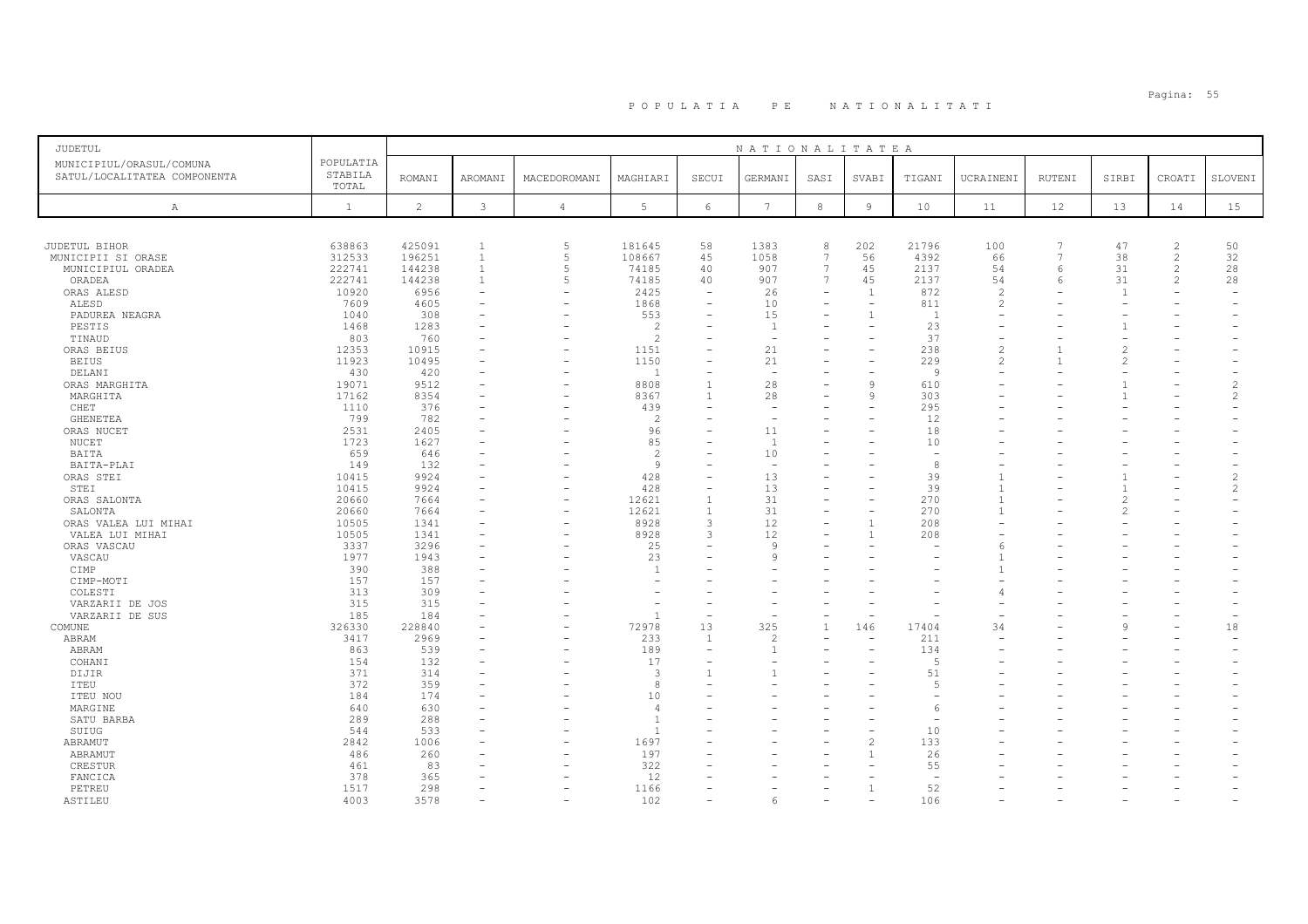| JUDETUL                                                  |                               |                         |                          |                          |                          |                          | NATIONALITATEA |      |                |                          |           |        |       |                          |         |
|----------------------------------------------------------|-------------------------------|-------------------------|--------------------------|--------------------------|--------------------------|--------------------------|----------------|------|----------------|--------------------------|-----------|--------|-------|--------------------------|---------|
| MUNICIPIUL/ORASUL/COMUNA<br>SATUL/LOCALITATEA COMPONENTA | POPULATIA<br>STABILA<br>TOTAL | <b>ROMANI</b>           | AROMANI                  | MACEDOROMANI             | MAGHIARI                 | SECUI                    | GERMANI        | SASI | SVABI          | TIGANI                   | UCRAINENI | RUTENI | SIRBI | CROATI                   | SLOVENI |
| $\mathbb{A}$                                             | $\mathbf{1}$                  | 2                       | 3                        | $\overline{4}$           | 5                        | 6                        | 7              | 8    | $\overline{9}$ | 10                       | 11        | 12     | 13    | 14                       | 15      |
|                                                          |                               |                         |                          |                          |                          |                          |                |      |                |                          |           |        |       |                          |         |
| ASTILEU                                                  | 1528                          | 1175                    |                          |                          | 72                       |                          | 3              |      |                | 79                       |           |        |       |                          |         |
| CALATEA                                                  | 988                           | 988                     | $\overline{\phantom{a}}$ |                          | $\overline{\phantom{a}}$ |                          |                |      |                | $\overline{\phantom{a}}$ |           |        |       |                          |         |
| CHISTAG                                                  | 660                           | 597                     |                          |                          | 25                       |                          | 3              |      |                | 27                       |           |        |       |                          |         |
| PESTERE                                                  | 827                           | 818                     |                          |                          | 5                        |                          |                |      |                | $\sim$                   |           |        |       |                          |         |
| AUSEU                                                    | 3193                          | 2855                    |                          |                          | 17                       |                          |                |      |                | 133                      |           |        |       |                          | 8       |
| AUSEU                                                    | 532                           | 510                     |                          |                          | $\overline{1}$           |                          |                |      |                | 15                       |           |        |       |                          |         |
| CACUCIU VECHI                                            | 190                           | 188                     |                          |                          | $\overline{c}$           |                          |                |      |                | $\overline{\phantom{a}}$ |           |        |       |                          |         |
| CODRISORU                                                | 63                            | <sup>1</sup>            |                          |                          | ۰                        |                          |                |      |                |                          |           |        |       |                          |         |
| GHEGHIE                                                  | 272                           | 265                     |                          |                          | $\overline{7}$           |                          |                |      |                |                          |           |        |       |                          |         |
|                                                          |                               |                         |                          |                          |                          |                          |                |      |                | $\overline{1}$           |           |        |       |                          |         |
| GROSI                                                    | 1002                          | 929                     |                          |                          | 6                        |                          |                |      |                |                          |           |        |       |                          | 8       |
| LUNCSOARA                                                | 1134                          | 962                     |                          |                          | $\overline{1}$           |                          |                |      |                | 117                      |           |        |       |                          |         |
| AVRAM IANCU                                              | 3436                          | 2479                    |                          |                          | 448                      | 1                        |                |      |                | 505                      |           |        |       |                          |         |
| AVRAM IANCU                                              | 2047                          | 2030                    |                          |                          | 13                       | $\overline{\phantom{0}}$ |                |      |                | $\overline{c}$           |           |        |       |                          |         |
| ANT                                                      | 230                           | 15                      |                          |                          | 212                      | -1                       |                |      |                | $\mathcal{L}$            |           |        |       |                          |         |
| TAMASDA                                                  | 1159                          | 434                     |                          |                          | 223                      |                          |                |      |                | 501                      |           |        |       |                          |         |
| <b>BALC</b>                                              | 3682                          | 2506                    |                          |                          | 892                      |                          |                |      |                | 280                      |           |        |       |                          |         |
| <b>BALC</b>                                              | 1359                          | 290                     |                          |                          | 877                      |                          |                |      |                | 188                      |           |        |       |                          |         |
| ALMASU MARE                                              | 960                           | 947                     |                          |                          | 10                       |                          |                |      |                | 3                        |           |        |       |                          |         |
| ALMASU MIC                                               | 552                           | 552                     |                          |                          | $\overline{\phantom{a}}$ |                          |                |      |                |                          |           |        |       |                          |         |
| GHIDA                                                    | 203                           | 199                     |                          |                          | $\overline{\phantom{a}}$ |                          |                |      |                | ⊿                        |           |        |       |                          |         |
| SALDABAGIU DE BARCAU                                     | 608                           | 518                     |                          |                          | 5                        |                          |                |      |                | 85                       |           |        |       |                          |         |
| <b>BATAR</b>                                             | 5364                          | 3552                    |                          |                          | 865                      |                          |                |      |                | 942                      |           |        |       |                          |         |
| <b>BATAR</b>                                             | 1731                          | 1273                    |                          |                          | 24                       |                          |                |      |                | 432                      |           |        |       |                          |         |
|                                                          |                               |                         |                          |                          |                          |                          |                |      |                |                          |           |        |       |                          |         |
| ARPASEL                                                  | 905                           | 138                     |                          |                          | 748                      |                          |                |      |                | 18                       |           |        |       |                          |         |
| TALPOS                                                   | 1727                          | 1220                    |                          |                          | 40                       |                          |                |      |                | 465                      |           |        |       |                          |         |
| TAUT                                                     | 1001                          | 921                     |                          | $\overline{\phantom{0}}$ | 53                       |                          |                |      |                | 27                       |           |        |       |                          |         |
| <b>BIHARIA</b>                                           | 5668                          | 555                     |                          |                          | 5082                     |                          |                |      |                | 20                       |           |        |       |                          |         |
| <b>BIHARIA</b>                                           | 3072                          | 288                     |                          |                          | 2777                     |                          | 3              |      |                | $\overline{1}$           |           |        |       |                          |         |
| CAUACEU                                                  | 603                           | 7                       |                          |                          | 590                      |                          |                |      |                | 3                        |           |        |       |                          |         |
| NIUVED                                                   | 234                           | $\overline{4}$          |                          |                          | 230                      |                          |                |      |                |                          |           |        |       |                          |         |
| PARHIDA                                                  | 512                           | 220                     |                          |                          | 277                      |                          |                |      |                | 15                       |           |        |       |                          |         |
| SATU NOU                                                 | 256                           | $\overline{\mathbf{3}}$ |                          |                          | 253                      |                          |                |      |                | $\sim$                   |           |        |       |                          |         |
| TAMASEU                                                  | 991                           | 33                      |                          |                          | 955                      |                          |                |      |                | $\overline{1}$           |           |        |       |                          |         |
| BOIANU MARE                                              | 1531                          | 1401                    |                          |                          | 113                      |                          | っ              |      |                | 14                       |           |        |       |                          |         |
| BOIANU MARE                                              | 662                           | 643                     |                          |                          | 9                        |                          | 3              |      |                | 7                        |           |        |       |                          |         |
| CORBOAIA                                                 | 88                            | 83                      |                          |                          | 5                        |                          |                |      |                |                          |           |        |       |                          |         |
| HUTA                                                     | 29                            | 29                      |                          |                          | $\overline{\phantom{a}}$ |                          |                |      |                |                          |           |        |       |                          |         |
| PAGAIA                                                   | 742                           | 644                     |                          |                          | 91                       |                          |                |      |                |                          |           |        |       |                          |         |
| RUGEA                                                    | 10                            | $\overline{c}$          |                          |                          | 8                        |                          |                |      |                |                          |           |        |       |                          |         |
| <b>BOROD</b>                                             | 4539                          | 3831                    |                          |                          | 211                      |                          |                |      |                | 157                      |           |        |       |                          |         |
|                                                          |                               |                         |                          |                          |                          |                          |                |      |                |                          |           |        |       |                          |         |
| <b>BOROD</b>                                             | 1515                          | 1383                    |                          |                          | 16                       |                          |                |      |                | 101                      |           |        |       |                          |         |
| BOROZEL                                                  | 671                           | 671                     |                          |                          | $\overline{\phantom{a}}$ |                          |                |      |                |                          |           |        |       |                          |         |
| CETEA                                                    | 408                           | 403                     |                          |                          | $\overline{\phantom{a}}$ |                          |                |      |                |                          |           |        |       |                          |         |
| CORNITEL                                                 | 631                           | 630                     |                          |                          | $\mathbf{1}$             |                          |                |      |                |                          |           |        |       |                          |         |
| SERANI                                                   | 767                           | 197                     |                          |                          | 194                      |                          |                |      |                | 56                       |           |        |       |                          |         |
| VALEA MARE DE CRIS                                       | 547                           | 547                     |                          |                          |                          |                          |                |      |                |                          |           |        |       |                          |         |
| <b>BORS</b>                                              | 3285                          | 151                     |                          |                          | 3124                     | 3                        |                |      |                | $\sqrt{2}$               |           |        |       |                          |         |
| <b>BORS</b>                                              | 1118                          | 76                      | ۰                        | $\overline{\phantom{0}}$ | 1041                     |                          |                |      |                |                          |           |        |       |                          |         |
| SANTAUL MARE                                             | 311                           | 27                      | ۰                        | $\overline{\phantom{0}}$ | 281                      | 3                        |                |      |                |                          |           |        |       | $\overline{\phantom{a}}$ |         |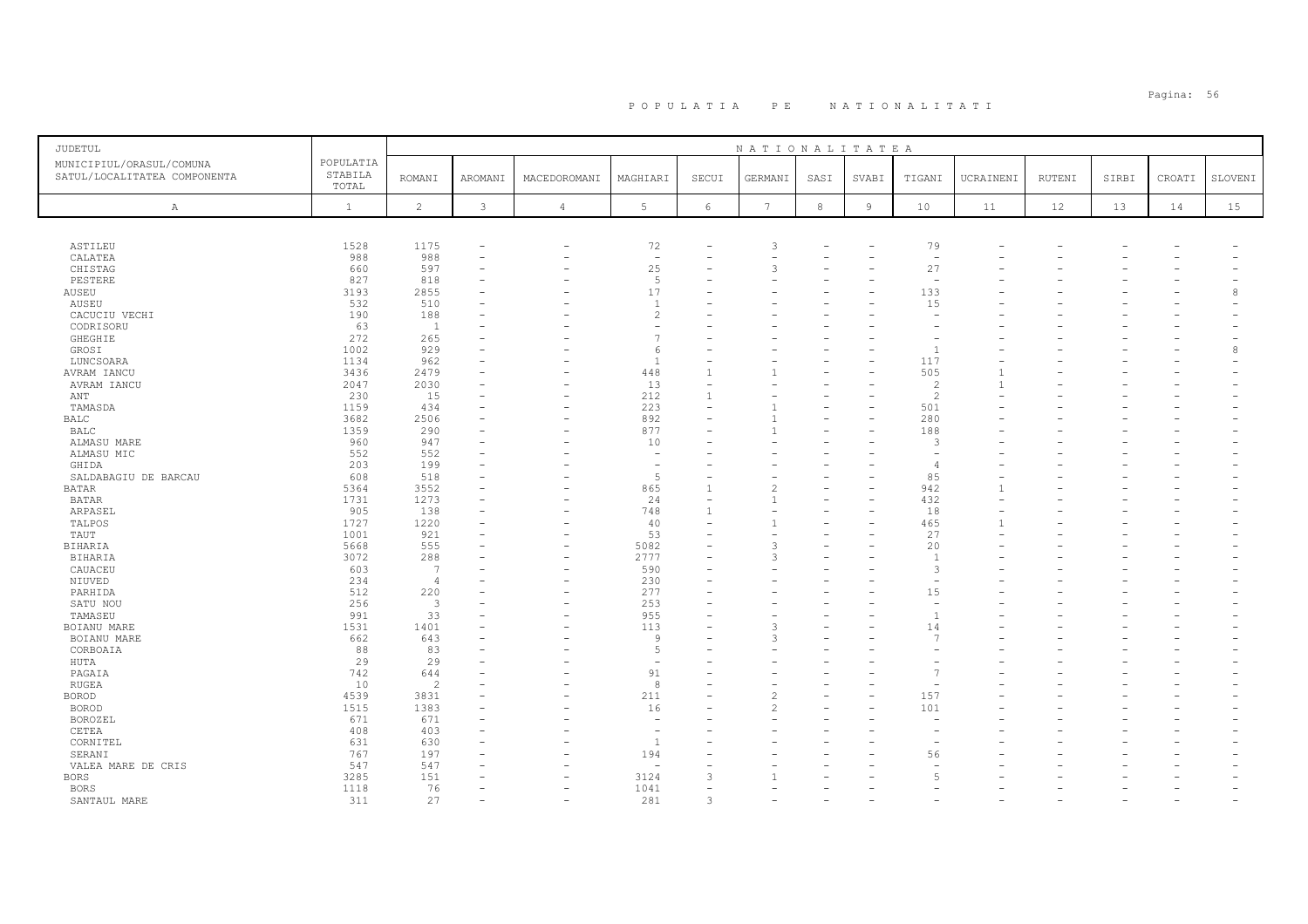| JUDETUL                                                  |                               |                |                          |                          |                          |                          | NATIONALITATEA  |            |                |                          |           |        |       |        |         |
|----------------------------------------------------------|-------------------------------|----------------|--------------------------|--------------------------|--------------------------|--------------------------|-----------------|------------|----------------|--------------------------|-----------|--------|-------|--------|---------|
| MUNICIPIUL/ORASUL/COMUNA<br>SATUL/LOCALITATEA COMPONENTA | POPULATIA<br>STABILA<br>TOTAL | <b>ROMANI</b>  | AROMANI                  | MACEDOROMANI             | MAGHIARI                 | SECUI                    | GERMANI         | SASI       | SVABI          | TIGANI                   | UCRAINENI | RUTENI | SIRBI | CROATI | SLOVENI |
| A                                                        | $\mathbf{1}$                  | $\overline{c}$ | 3                        | $\overline{4}$           | $5\phantom{.0}$          | $\epsilon$               | $7\phantom{.0}$ | $^{\rm 8}$ | $\overline{9}$ | 10                       | 11        | 12     | 13    | 14     | 15      |
|                                                          |                               |                |                          |                          |                          |                          |                 |            |                |                          |           |        |       |        |         |
| SANTAUL MIC                                              | 403                           | 18             | ٠                        | ۳                        | 379                      |                          |                 |            |                | 5                        |           |        |       |        |         |
| SINTION                                                  | 1453                          | 30             | $\overline{\phantom{0}}$ | $\overline{\phantom{0}}$ | 1423                     | $\overline{\phantom{0}}$ |                 |            |                | $\overline{\phantom{0}}$ |           |        |       |        |         |
| <b>BRATCA</b>                                            | 6208                          | 6088           |                          |                          | 22                       |                          |                 |            |                | 85                       |           |        |       |        |         |
| <b>BRATCA</b>                                            | 1729                          | 1694           |                          |                          | 17                       |                          |                 |            |                | 10                       |           |        |       |        |         |
| DAMIS                                                    | 883                           | 879            |                          |                          | $\overline{c}$           |                          |                 |            |                | $\overline{\phantom{a}}$ |           |        |       |        |         |
| DELURENI                                                 | 1600                          | 1546           |                          |                          | $\overline{1}$           |                          |                 |            |                | 50                       |           |        |       |        |         |
| LORAU                                                    | 560                           | 559            |                          |                          | $\overline{1}$           |                          |                 |            |                | $\sim$                   |           |        |       |        |         |
| PONOARA                                                  | 850                           | 850            |                          |                          | $\overline{\phantom{a}}$ |                          |                 |            |                | $\overline{\phantom{a}}$ |           |        |       |        |         |
| VALEA CRISULUI                                           | 586                           | 560            |                          |                          | $\mathbf{1}$             |                          |                 |            |                | 25                       |           |        |       |        |         |
| BRUSTURI                                                 | 4823                          | 4401           |                          |                          | 109                      |                          |                 |            |                | 123                      |           |        |       |        |         |
| BRUSTURI                                                 | 1478                          | 1349           | ۰                        |                          | 72                       |                          |                 |            |                | 30                       |           |        |       |        |         |
| CUIESD                                                   | 507                           | 440            |                          |                          | $\overline{c}$           |                          |                 |            |                | 42                       |           |        |       |        |         |
| LORANTA                                                  | 161                           | 160            |                          |                          | ۰                        |                          |                 |            |                | $\overline{1}$           |           |        |       |        |         |
| ORVISELE                                                 | 678                           | 678            |                          |                          |                          |                          |                 |            |                | $\overline{\phantom{a}}$ |           |        |       |        |         |
| PAULESTI                                                 | 442                           | 395            | ۰                        |                          | $\overline{4}$           |                          |                 |            |                | 43                       |           |        |       |        |         |
| PICLEU                                                   | 948                           | 934            |                          |                          | $\overline{4}$           |                          |                 |            |                | $\overline{1}$           |           |        |       |        |         |
| TIGANESTII DE CRIS                                       | 435                           | 399            |                          |                          | $\overline{\phantom{a}}$ |                          |                 |            |                | $\sqrt{2}$               |           |        |       |        |         |
| VARASAU                                                  | 174                           | 46             |                          |                          | 27                       |                          |                 |            |                | $\overline{1}$           |           |        |       |        |         |
| BUDUREASA                                                | 2819                          | 2488           |                          |                          | 6                        |                          |                 |            |                | 325                      |           |        |       |        |         |
| <b>BUDUREASA</b>                                         | 1604                          | 1277           |                          |                          | 3                        |                          |                 |            |                | 324                      |           |        |       |        |         |
| <b>BURDA</b>                                             | 473                           | 469            |                          |                          | 3                        |                          |                 |            |                | $\overline{1}$           |           |        |       |        |         |
| SACA                                                     | 231                           | 231            | ۰                        |                          |                          |                          |                 |            |                |                          |           |        |       |        |         |
| SALISTE DE BEIUS                                         | 284                           | 284            |                          |                          |                          |                          |                 |            |                |                          |           |        |       |        |         |
| TELEAC                                                   | 227                           | 227            |                          |                          | ۰                        |                          |                 |            |                |                          |           |        |       |        |         |
| <b>BUDUSLAU</b>                                          | 2075                          | 38             |                          |                          | 1950                     |                          |                 |            |                | 86                       |           |        |       |        |         |
| <b>BUDUSLAU</b>                                          | 1016                          | 11             | ۰                        | $\overline{\phantom{0}}$ | 1004                     |                          |                 |            |                | $\overline{1}$           |           |        |       |        |         |
| ALBIS                                                    | 1059                          | 27             |                          |                          | 946                      |                          |                 |            |                | 85                       |           |        |       |        |         |
| <b>BULZ</b>                                              | 2851                          | 2814           |                          |                          | 19                       |                          |                 |            |                | 14                       |           |        |       |        |         |
| BULZ                                                     | 1008                          | 1007           |                          |                          | $\mathbf{1}$             |                          |                 |            |                |                          |           |        |       |        |         |
| MUNTENI                                                  | 691                           | 691            | ٠                        |                          | $\overline{\phantom{a}}$ |                          |                 |            |                |                          |           |        |       |        |         |
| REMETI                                                   | 1152                          | 1116           |                          |                          | 18                       |                          |                 |            |                | 14                       |           |        |       |        |         |
| <b>BUNTESTI</b>                                          | 5054                          | 5041           | ٠                        |                          | 8                        |                          |                 |            |                | $\overline{5}$           |           |        |       |        |         |
| <b>BUNTESTI</b>                                          | 588                           | 586            |                          |                          | ۰                        |                          |                 |            |                | $\mathcal{D}$            |           |        |       |        |         |
| <b>BRADET</b>                                            | 739                           | 736            |                          |                          | $\overline{c}$           |                          |                 |            |                |                          |           |        |       |        |         |
| DUMBRAVANI                                               | 366                           | 359            | ۰                        |                          | 5                        |                          |                 |            |                |                          |           |        |       |        |         |
| FERICE                                                   | 623                           | 623            |                          |                          |                          |                          |                 |            |                |                          |           |        |       |        |         |
| LELESTI                                                  | 514                           | 514            |                          |                          |                          |                          |                 |            |                |                          |           |        |       |        |         |
| POIENII DE JOS                                           | 680                           | 680            |                          |                          |                          |                          |                 |            |                |                          |           |        |       |        |         |
| POIENII DE SUS                                           | 775                           | 774            | ۰                        |                          |                          | $\equiv$                 |                 |            |                |                          |           |        |       |        |         |
| SAUD                                                     | 448                           | 448            |                          |                          |                          |                          |                 |            |                |                          |           |        |       |        |         |
| STINCESTI                                                | 321                           | 321            |                          |                          |                          |                          |                 |            |                |                          |           |        |       |        |         |
| CABESTI                                                  | 2328                          | 2325           |                          |                          | 3                        |                          |                 |            |                |                          |           |        |       |        |         |
| CABESTI                                                  | 1054                          | 1051           |                          |                          | 3                        |                          |                 |            |                |                          |           |        |       |        |         |
| GOILA                                                    | 244                           | 244            | ۰                        |                          |                          |                          |                 |            |                |                          |           |        |       |        |         |
| <b>GURBESTI</b>                                          | 234                           | 234            |                          |                          |                          |                          |                 |            |                |                          |           |        |       |        |         |
| JOSANI                                                   | 399                           | 399            |                          |                          |                          |                          |                 |            |                |                          |           |        |       |        |         |
| SOHODOL                                                  | 397                           | 397            |                          |                          |                          |                          |                 |            |                |                          |           |        |       |        |         |
| CAPILNA                                                  | 2321                          | 1872           | $\equiv$                 |                          | 384                      |                          |                 |            |                | 59                       |           |        |       |        |         |
| CAPILNA                                                  | 468                           | 467            |                          |                          |                          |                          |                 |            |                |                          |           |        |       |        |         |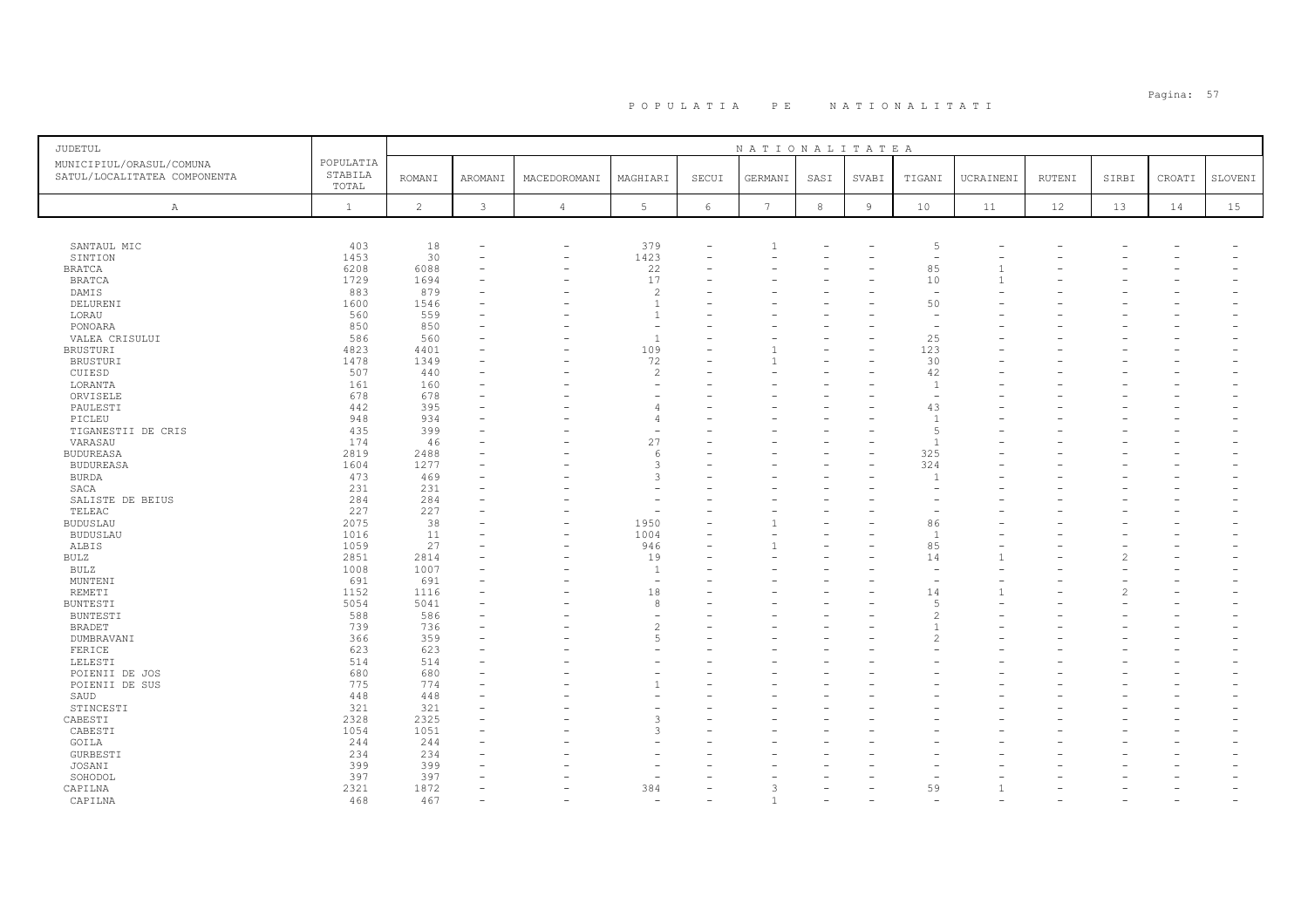| <b>JUDETUL</b>               |              |                |              |                          |                          |            | NATIONALITATEA  |        |                |                          |                |        |       |        |                          |
|------------------------------|--------------|----------------|--------------|--------------------------|--------------------------|------------|-----------------|--------|----------------|--------------------------|----------------|--------|-------|--------|--------------------------|
| MUNICIPIUL/ORASUL/COMUNA     | POPULATIA    |                |              |                          |                          |            |                 |        |                |                          |                |        |       |        |                          |
| SATUL/LOCALITATEA COMPONENTA | STABILA      | <b>ROMANI</b>  | AROMANI      | MACEDOROMANI             | MAGHIARI                 | SECUI      | GERMANI         | SASI   | SVABI          | TIGANI                   | UCRAINENI      | RUTENI | SIRBI | CROATI | SLOVENI                  |
|                              | TOTAL        |                |              |                          |                          |            |                 |        |                |                          |                |        |       |        |                          |
| $\mathbb{A}$                 | $\mathbf{1}$ | $\overline{c}$ | $\mathbf{3}$ | 4                        | 5                        | $\epsilon$ | $7\phantom{.0}$ | $\,$ 8 | $\overline{9}$ | 10                       | 11             | 12     | 13    | 14     | 15 <sub>1</sub>          |
|                              |              |                |              |                          |                          |            |                 |        |                |                          |                |        |       |        |                          |
|                              |              |                |              |                          |                          |            |                 |        |                |                          |                |        |       |        |                          |
| GINTA                        | 441          | 51             |              | -                        | 373                      |            |                 |        |                | 16                       | $\overline{1}$ |        |       |        |                          |
| ROHANI                       | 183          | 152            |              | ۰                        | $\overline{a}$           | ۳          |                 |        |                | 29                       |                |        |       |        |                          |
| SALDABAGIU MIC               | 686          | 684            |              |                          | <sup>1</sup>             |            |                 |        |                | $\overline{1}$           |                |        |       |        |                          |
| SUPLACU DE TINCA             | 543          | 518            |              |                          | 10                       |            |                 |        |                | 13                       |                |        |       |        |                          |
| CARPINET                     | 2713         | 2705           |              |                          | 6                        |            |                 |        |                | $\overline{1}$           |                |        |       |        |                          |
| CARPINET                     | 620          | 616            |              |                          | 3                        |            |                 |        |                |                          |                |        |       |        |                          |
| IZBUC                        | 736          | 733            |              |                          | 3                        |            |                 |        |                |                          |                |        |       |        |                          |
| LEHECENI                     | 513          | 513            |              |                          | ۰                        |            |                 |        |                |                          |                |        |       |        |                          |
| PONOARELE                    | 844          | 843            |              |                          | ۰                        |            |                 |        |                | $\overline{1}$           |                |        |       |        |                          |
| CEFA                         | 6208         | 5290           |              |                          | 305                      |            |                 |        |                | 552                      |                |        |       |        | $\overline{4}$           |
| CEFA                         | 1269         | 1072           |              |                          | 91                       |            |                 |        |                | 100                      |                |        |       |        | $\overline{1}$           |
| <b>ATEAS</b>                 | 225          | 217            |              |                          | $\overline{\phantom{a}}$ |            |                 |        |                | -8                       |                |        |       |        |                          |
| BERECHIU                     | 344          | 332            |              |                          | <sup>1</sup>             |            |                 |        |                | 11                       |                |        |       |        |                          |
| <b>BICACI</b>                | 591          | 368            |              |                          | 168                      |            |                 |        |                | 13                       |                |        |       |        | 3                        |
| GEPIU                        | 1017         | 905            |              |                          | $\overline{4}$           |            |                 |        |                | 105                      |                |        |       |        | $\overline{\phantom{a}}$ |
| INAND                        | 899          | 852            |              |                          | 34                       |            |                 |        |                | $\overline{5}$           |                |        |       |        |                          |
| ROIT                         | 645          | 467            |              |                          | $\mathbf{3}$             |            |                 |        |                | 173                      |                |        |       |        |                          |
| SINNICOLAU ROMIN             | 1218         | 1077           |              |                          | $\overline{4}$           |            |                 |        |                | 137                      |                |        |       |        |                          |
| CEICA                        | 4348         | 4310           |              |                          | 15                       |            |                 |        |                | 23                       |                |        |       |        |                          |
| CEICA                        | 934          | 918            |              |                          | 15                       |            |                 |        |                | $\overline{1}$           |                |        |       |        |                          |
| BUCIUM                       | 279          | 279            |              |                          | ۰                        |            |                 |        |                |                          |                |        |       |        |                          |
| CEISOARA                     | 763          | 763            |              |                          |                          |            |                 |        |                |                          |                |        |       |        |                          |
| CORBESTI                     | 639          | 631            |              |                          |                          |            |                 |        |                |                          |                |        |       |        |                          |
| COTIGLET                     | 594          | 592            |              |                          |                          |            |                 |        |                |                          |                |        |       |        |                          |
| DUSESTI                      | 640          | 638            |              |                          |                          |            |                 |        |                |                          |                |        |       |        |                          |
| INCESTI                      | 499          | 489            |              |                          | ۰                        |            |                 |        |                | 10                       |                |        |       |        |                          |
| CETARIU                      | 3975         | 449            |              |                          | 3504                     |            | 2               |        |                | 11                       |                |        |       |        |                          |
| CETARIU                      | 1039         | 15             |              |                          | 1024                     |            |                 |        |                |                          |                |        |       |        |                          |
| PALEU                        | 489          | $\overline{4}$ |              |                          | 482                      |            |                 |        |                |                          |                |        |       |        |                          |
| SALDABAGIU DE MUNTE          | 588          | 15             |              |                          | 567                      |            |                 |        |                |                          |                |        |       |        |                          |
| SISTEREA                     | 670          | 33             |              |                          | 637                      |            |                 |        |                |                          |                |        |       |        |                          |
| SUSTUROGI                    | 384          | 373            |              |                          | $\overline{\phantom{0}}$ |            |                 |        |                | 11                       |                |        |       |        |                          |
| TAUTELEC                     | 250          | $\sim$         |              |                          | 250                      |            |                 |        |                |                          |                |        |       |        |                          |
| UILEACU DE MUNTE             | 555          | 9              |              |                          | 544                      |            |                 |        |                |                          |                |        |       |        |                          |
| CHERECHIU                    | 2546         | 33             |              | ۰                        | 2375                     | $\equiv$   |                 |        |                | 138                      |                |        |       |        |                          |
| CHERECHIU                    | 805          | 18             |              |                          | 775                      |            |                 |        |                | 12                       |                |        |       |        |                          |
| CHESEREU                     | 1107         | $\overline{9}$ |              | $\overline{\phantom{a}}$ | 1098                     |            |                 |        |                | $\overline{\phantom{a}}$ |                |        |       |        |                          |
| TIRGUSOR                     | 634          | $\epsilon$     |              |                          | 502                      |            |                 |        |                | 126                      |                |        |       |        |                          |
| CHISLAZ                      | 3573         | 2145           |              | L.                       | 1277                     | L.         |                 |        |                | 145                      |                |        |       |        |                          |
| CHISLAZ                      | 608          | 580            |              |                          | $\overline{4}$           |            |                 |        |                | 23                       |                |        |       |        |                          |
| CHIRALEU                     | 654          | 643            |              |                          | $\overline{4}$           |            |                 |        |                | $\overline{7}$           |                |        |       |        |                          |
| HAUCESTI                     | 89           | 89             |              |                          | $\overline{a}$           |            |                 |        |                |                          |                |        |       |        |                          |
| MISCA                        | 1017         | 30             |              |                          | 982                      |            |                 |        |                | $\overline{4}$           |                |        |       |        |                          |
| POCLUSA DE BARCAU            | 417          | 59             |              |                          | 284                      |            |                 |        |                | 71                       |                |        |       |        |                          |
| SARSIG                       | 332          | 315            |              |                          | $\overline{c}$           |            |                 |        |                | 14                       |                |        |       |        |                          |
| SINLAZAR                     | 456          | 429            |              |                          | $\overline{1}$           |            |                 |        |                | 26                       |                |        |       |        |                          |
| CIUHOI                       | 2359         | 977            |              |                          | 1246                     |            |                 |        |                | 122                      |                |        |       |        |                          |
| CIUHOI                       | 457          | 425            |              |                          | 20                       |            |                 |        |                | 12                       |                |        |       |        |                          |
| CENALOS                      | 304          | 235            |              |                          | 66                       |            |                 |        |                | $\overline{a}$           |                |        |       |        |                          |
|                              |              |                |              |                          |                          |            |                 |        |                |                          |                |        |       |        |                          |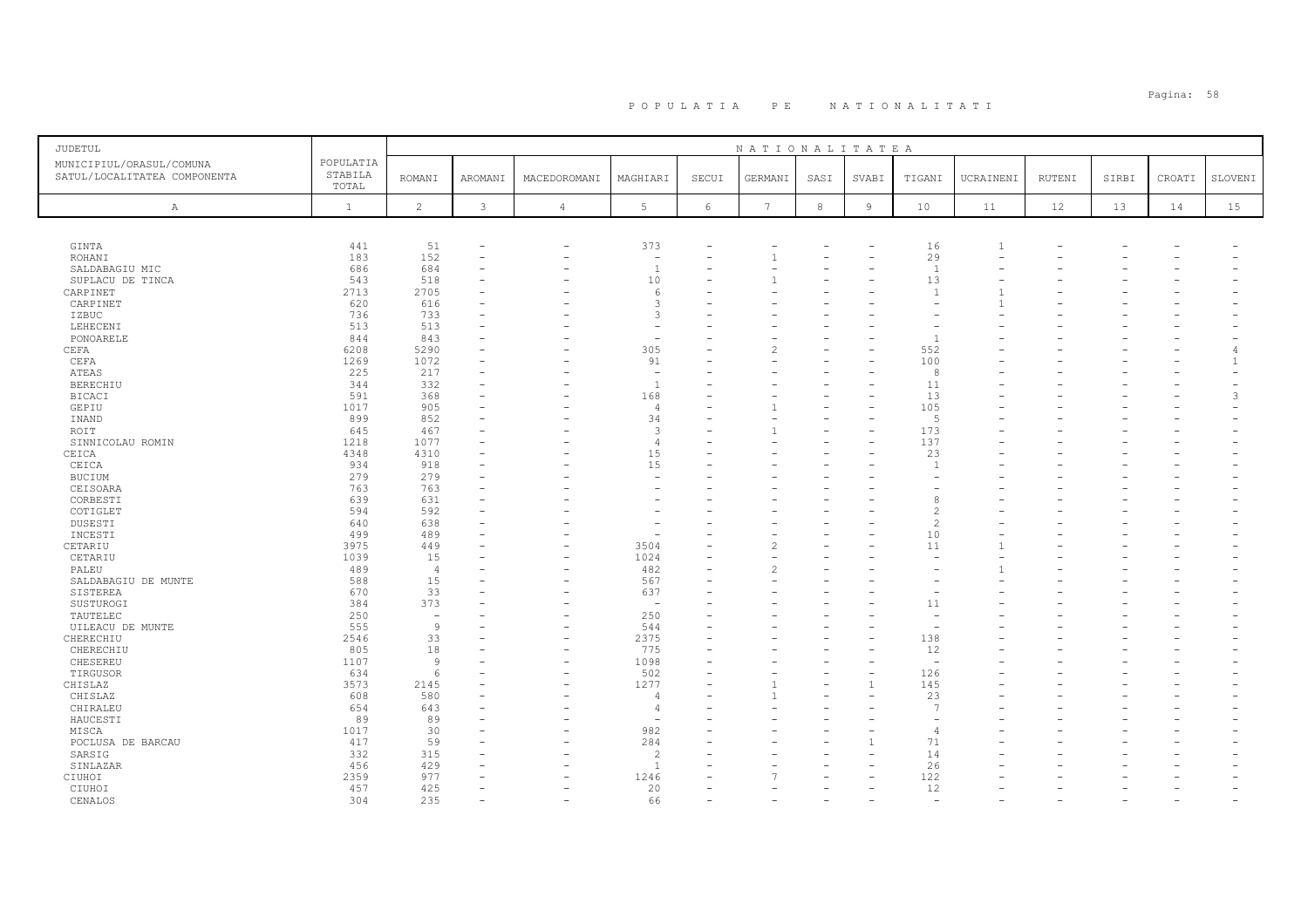| JUDETUL                                                  |                               |                |               |                          |                          |                | NATIONALITATEA  |            |                |                          |           |               |       |        |         |
|----------------------------------------------------------|-------------------------------|----------------|---------------|--------------------------|--------------------------|----------------|-----------------|------------|----------------|--------------------------|-----------|---------------|-------|--------|---------|
| MUNICIPIUL/ORASUL/COMUNA<br>SATUL/LOCALITATEA COMPONENTA | POPULATIA<br>STABILA<br>TOTAL | <b>ROMANI</b>  | AROMANI       | MACEDOROMANI             | MAGHIARI                 | SECUI          | GERMANI         | SASI       | SVABI          | TIGANI                   | UCRAINENI | <b>RUTENI</b> | SIRBI | CROATI | SLOVENI |
| $\mathbb{A}$                                             | $\mathbf{1}$                  | $\overline{c}$ | $\mathcal{E}$ | $\sqrt{4}$               | $5 -$                    | $\epsilon$     | $7\phantom{.0}$ | $^{\rm 8}$ | $\overline{9}$ | 10                       | 11        | 12            | 13    | 14     | 15      |
|                                                          |                               |                |               |                          |                          |                |                 |            |                |                          |           |               |       |        |         |
| SFIRNAS                                                  | 299                           | 294            |               | $\overline{\phantom{0}}$ | 5                        |                |                 |            |                | $\overline{\phantom{a}}$ |           |               |       |        |         |
| SINIOB                                                   | 1299                          | 23             |               | $\overline{\phantom{0}}$ | 1155                     |                | 7               |            |                | 110                      |           |               |       |        |         |
| CIUMEGHIU                                                | 4564                          | 2519           |               |                          | 1517                     |                |                 |            |                | 525                      |           |               |       |        |         |
| CIUMEGHIU                                                | 1742                          | 1404           |               | $\overline{\phantom{0}}$ | 21                       |                |                 |            |                | 314                      |           |               |       |        |         |
| BOIU                                                     | 900                           | 211            |               |                          | 651                      |                |                 |            |                | 38                       |           |               |       |        |         |
| GHIORAC                                                  | 1922                          | 904            |               |                          | 845                      |                |                 |            |                | 173                      |           |               |       |        |         |
| CIMPANI                                                  | 2998                          | 2995           |               |                          | $\overline{c}$           |                |                 |            |                |                          |           |               |       |        |         |
| CIMPANI                                                  | 1007                          | 1004           |               |                          | $\overline{c}$           |                |                 |            |                |                          |           |               |       |        |         |
| FINATE                                                   | 752                           | 752            |               |                          |                          |                |                 |            |                |                          |           |               |       |        |         |
| HIRSESTI                                                 | 403                           | 403            |               |                          | $\overline{\phantom{a}}$ |                |                 |            |                |                          |           |               |       |        |         |
| SIGHISTEL                                                | 418                           | 418            |               |                          |                          |                |                 |            |                |                          |           |               |       |        |         |
| VALEA DE SUS                                             | 418                           | 418            |               |                          | $\overline{\phantom{a}}$ |                |                 |            |                |                          |           |               |       |        |         |
|                                                          |                               | 3208           |               |                          | 26                       |                |                 |            |                | 184                      |           |               |       |        |         |
| COCIUBA MARE                                             | 3418                          |                |               |                          | $\overline{c}$           |                |                 |            |                | 8                        |           |               |       |        |         |
| COCIUBA MARE                                             | 1059                          | 1049           |               |                          |                          |                |                 |            |                |                          |           |               |       |        |         |
| CARASAU                                                  | 809                           | 632            |               |                          | $\mathbf{1}$             |                |                 |            |                | 176                      |           |               |       |        |         |
| CHESA                                                    | 818                           | 795            |               |                          | 23                       |                |                 |            |                |                          |           |               |       |        |         |
| PETID                                                    | 732                           | 732            |               |                          | $\overline{\phantom{a}}$ |                |                 |            |                | $\overline{\phantom{a}}$ |           |               |       |        |         |
| COPACEL                                                  | 2614                          | 2467           |               |                          | 6                        |                |                 |            |                | 140                      |           |               |       |        |         |
| COPACEL                                                  | 433                           | 432            |               |                          | $\mathbf{1}$             |                |                 |            |                |                          |           |               |       |        |         |
| BUCUROAIA                                                | 555                           | 554            |               |                          | $\mathbf{1}$             |                |                 |            |                |                          |           |               |       |        |         |
| CHIJIC                                                   | 314                           | 306            |               |                          | $\overline{c}$           |                |                 |            |                | 6                        |           |               |       |        |         |
| POIANA TASAD                                             | 233                           | 233            |               |                          | $\overline{\phantom{a}}$ |                |                 |            |                |                          |           |               |       |        |         |
| SARAND                                                   | 530                           | 399            |               |                          | $\overline{c}$           |                |                 |            |                | 129                      |           |               |       |        |         |
| SURDUC                                                   | 549                           | 543            |               |                          | ٠                        |                |                 |            |                |                          |           |               |       |        |         |
| CRISTIORU DE JOS                                         | 1981                          | 1980           |               |                          |                          |                |                 |            |                |                          |           |               |       |        |         |
| CRISTIORU DE JOS                                         | 447                           | 447            |               |                          | $\overline{\phantom{a}}$ |                |                 |            |                |                          |           |               |       |        |         |
| BILC                                                     | 42                            | 41             |               |                          | -1                       |                |                 |            |                |                          |           |               |       |        |         |
| CRISTIORU DE SUS                                         | 237                           | 237            |               |                          |                          |                |                 |            |                |                          |           |               |       |        |         |
| POIANA                                                   | 663                           | 663            |               |                          |                          |                |                 |            |                |                          |           |               |       |        |         |
| SALISTE DE VASCAU                                        | 592                           | 592            |               |                          |                          |                |                 |            |                |                          |           |               |       |        |         |
| CURATELE                                                 | 2908                          | 2902           |               |                          | 5                        |                |                 |            |                |                          |           |               |       |        |         |
| CURATELE                                                 | 464                           | 462            |               |                          |                          |                |                 |            |                |                          |           |               |       |        |         |
| <b>BEIUSELE</b>                                          | 553                           | 550            |               |                          | 3                        |                |                 |            |                |                          |           |               |       |        |         |
| CRESUIA                                                  | 542                           | 542            |               |                          |                          |                |                 |            |                |                          |           |               |       |        |         |
| NIMAIESTI                                                | 953                           | 953            |               |                          | $\overline{\phantom{a}}$ |                |                 |            |                |                          |           |               |       |        |         |
|                                                          | 396                           | 395            |               |                          | <sup>1</sup>             |                |                 |            |                |                          |           |               |       |        |         |
| POCIOVELISTE                                             | 3917                          |                |               |                          | 2195                     |                |                 |            |                | 524                      |           |               |       |        |         |
| CURTUISENI                                               |                               | 1198           |               |                          |                          |                |                 |            |                |                          |           |               |       |        |         |
| CURTUISENI                                               | 2839                          | 400            |               | L.                       | 2192                     |                |                 |            |                | 247                      |           |               |       |        |         |
| VASAD                                                    | 1078                          | 798            |               |                          | $\overline{3}$           |                |                 |            |                | 277                      |           |               |       |        |         |
| DERNA                                                    | 3503                          | 2533           |               |                          | 220                      |                | 2               |            |                | -6                       |           |               |       |        |         |
| DERNA                                                    | 1058                          | 556            |               |                          | 208                      |                | 2               |            |                | 6                        |           |               |       |        |         |
| DERNISOARA                                               | 725                           | 721            |               |                          |                          |                |                 |            |                |                          |           |               |       |        |         |
| SACALASAU                                                | 786                           | 748            |               |                          | 4                        |                |                 |            |                |                          |           |               |       |        |         |
| SACALASAU NOU                                            | 420                           | $\overline{c}$ |               |                          | 5                        |                |                 |            |                |                          |           |               |       |        |         |
| TRIA                                                     | 514                           | 506            |               |                          | 3                        |                |                 |            |                |                          |           |               |       |        |         |
| DIOSIG                                                   | 9442                          | 3107           |               |                          | 5370                     | $\mathfrak{D}$ | 15              |            |                | 943                      |           |               |       |        |         |
| DIOSIG                                                   | 6237                          | 1863           |               |                          | 3479                     | $\overline{c}$ | 15              |            |                | 873                      |           |               |       |        |         |
| IANCA                                                    | 285                           | 27             |               |                          | 258                      |                | $\sim$          |            |                | $\sim$                   |           |               |       |        |         |
| MIHAI BRAVU                                              | 1160                          | 1154           |               |                          | $\overline{4}$           |                |                 |            |                | $\mathfrak{D}$           |           |               |       |        |         |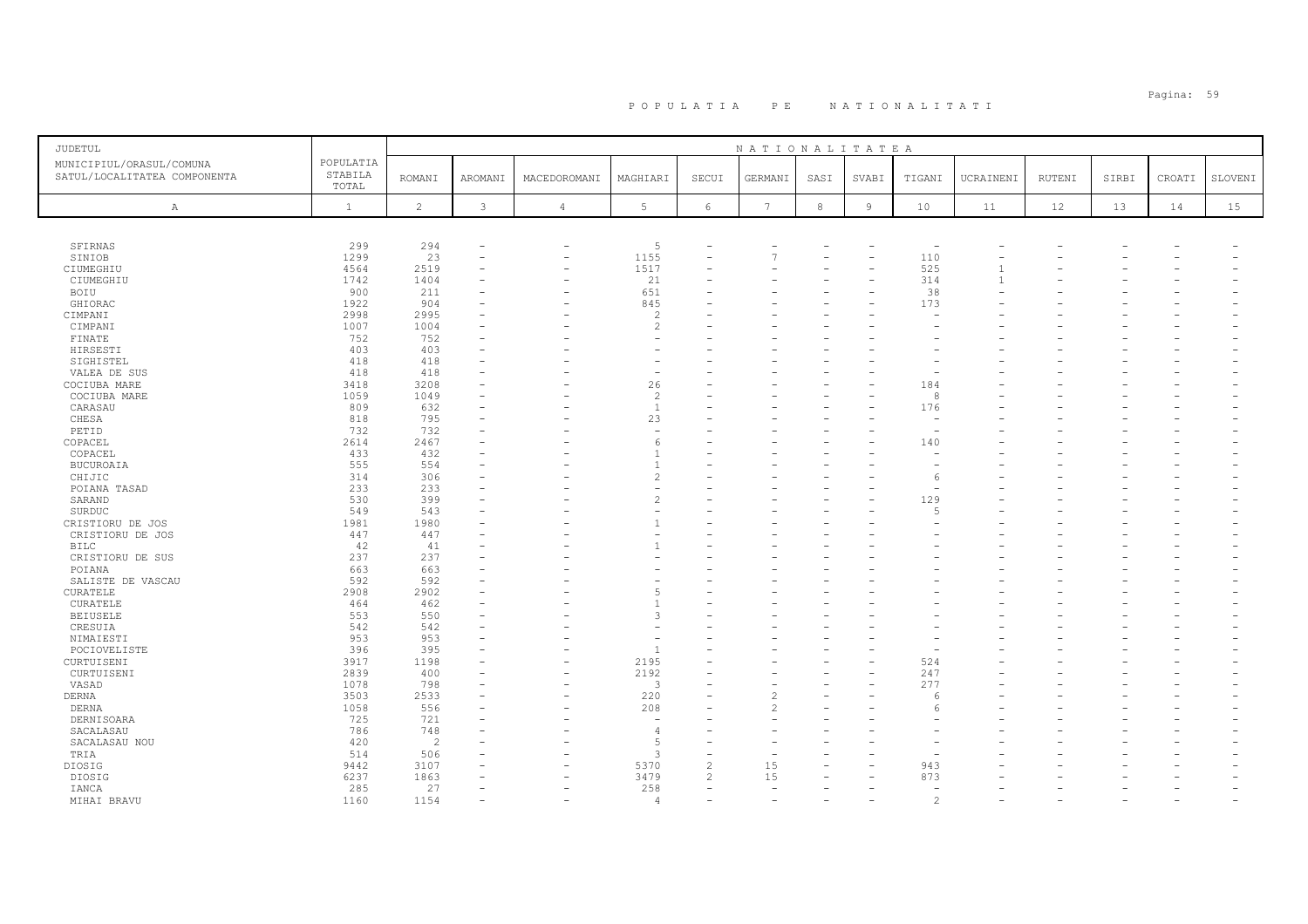| JUDETUL                                                  |                               |                |         |                          |                          |       | NATIONALITATEA  |            |                          |                          |           |        |       |        |         |
|----------------------------------------------------------|-------------------------------|----------------|---------|--------------------------|--------------------------|-------|-----------------|------------|--------------------------|--------------------------|-----------|--------|-------|--------|---------|
| MUNICIPIUL/ORASUL/COMUNA<br>SATUL/LOCALITATEA COMPONENTA | POPULATIA<br>STABILA<br>TOTAL | <b>ROMANI</b>  | AROMANI | MACEDOROMANI             | MAGHIARI                 | SECUI | GERMANI         | SASI       | SVABI                    | TIGANI                   | UCRAINENI | RUTENI | SIRBI | CROATI | SLOVENI |
| $\mathbb{A}$                                             | $\mathbf{1}$                  | $\overline{c}$ | 3       | $\overline{4}$           | 5                        | 6     | $7\phantom{.0}$ | $^{\rm 8}$ | $\overline{9}$           | 10                       | 11        | 12     | 13    | 14     | 15      |
|                                                          |                               |                |         |                          |                          |       |                 |            |                          |                          |           |        |       |        |         |
| ROSIORI                                                  | 1162                          | 59             |         | $\overline{\phantom{0}}$ | 1044                     |       |                 |            |                          | 59                       |           |        |       |        |         |
| VAIDA                                                    | 598                           | $\overline{4}$ | ۰       | $\overline{\phantom{0}}$ | 585                      |       |                 |            |                          | 9                        |           |        |       |        |         |
| DOBRESTI                                                 | 5953                          | 5377           |         |                          | 17                       |       |                 |            |                          | 557                      |           |        |       |        |         |
| DOBRESTI                                                 | 1982                          | 1412           |         |                          | 13                       |       |                 |            |                          | 557                      |           |        |       |        |         |
| CORNISESTI                                               | 335                           | 335            |         |                          | ۰                        |       |                 |            |                          |                          |           |        |       |        |         |
| CRINCESTI                                                | 583                           | 583            |         |                          |                          |       |                 |            |                          |                          |           |        |       |        |         |
| HIDISEL                                                  | 767                           | 762            |         |                          | 4                        |       |                 |            |                          |                          |           |        |       |        |         |
| LUNCASPRIE                                               | 1072                          | 1072           |         |                          |                          |       |                 |            |                          |                          |           |        |       |        |         |
| RACAS                                                    | 142                           | 142            |         |                          |                          |       |                 |            |                          |                          |           |        |       |        |         |
| TOPA DE JOS                                              | 269                           | 269            |         |                          |                          |       |                 |            |                          |                          |           |        |       |        |         |
| TOPA DE SUS                                              | 803                           | 802            |         |                          | ۰                        |       |                 |            |                          |                          |           |        |       |        |         |
| DRAGANESTI                                               | 3076                          | 2790           |         |                          | 244                      |       |                 |            |                          | 42                       |           |        |       |        |         |
| DRAGANESTI                                               | 422                           | 422            |         |                          | $\overline{\phantom{a}}$ |       |                 |            |                          | $\overline{\phantom{a}}$ |           |        |       |        |         |
| BELEJENI                                                 | 332                           | 331            |         |                          | $\mathbf{1}$             |       |                 |            |                          | $\overline{\phantom{a}}$ |           |        |       |        |         |
| GRADINARI                                                | 478                           | 206            | ۰       |                          | 242                      |       |                 |            |                          | 30                       |           |        |       |        |         |
| LIVADA BEIUSULUI                                         | 148                           | 148            |         |                          |                          |       |                 |            |                          | ÷                        |           |        |       |        |         |
| MIZIES                                                   | 460                           | 449            |         |                          | ۰                        |       |                 |            |                          | 11                       |           |        |       |        |         |
| PANTASESTI                                               | 186<br>373                    | 186<br>372     |         |                          | $\mathbf{1}$             |       |                 |            |                          |                          |           |        |       |        |         |
| SEBIS                                                    | 303                           | 303            |         |                          |                          |       |                 |            |                          |                          |           |        |       |        |         |
| TALPE<br>TIGANESTII DE BEIUS                             | 374                           | 373            |         |                          |                          |       |                 |            |                          | $\overline{1}$           |           |        |       |        |         |
| DRAGESTI                                                 | 2656                          | 2223           |         |                          |                          |       |                 |            |                          | 432                      |           |        |       |        |         |
| DRAGESTI                                                 | 431                           | 424            |         |                          |                          |       |                 |            |                          | 6                        |           |        |       |        |         |
| DICANESTI                                                | 324                           | 302            |         |                          |                          |       |                 |            |                          | 22                       |           |        |       |        |         |
| STRACOS                                                  | 357                           | 357            |         |                          |                          |       |                 |            |                          | $\sim$                   |           |        |       |        |         |
| TASAD                                                    | 1267                          | 863            | ۳       |                          |                          |       |                 |            |                          | 404                      |           |        |       |        |         |
| TOPESTI                                                  | 277                           | 277            |         |                          |                          |       |                 |            |                          |                          |           |        |       |        |         |
| FINIS                                                    | 3683                          | 1977           |         |                          | 1579                     |       |                 |            |                          | 125                      |           |        |       |        |         |
| FINIS                                                    | 1849                          | 758            |         |                          | 1084                     |       |                 |            |                          | 6                        |           |        |       |        |         |
| <b>BRUSTURI</b>                                          | $\overline{7}$                | 7              |         |                          | $\sim$                   |       |                 |            |                          |                          |           |        |       |        |         |
| FIZIS                                                    | 269                           | 269            |         |                          | ۰                        |       |                 |            |                          |                          |           |        |       |        |         |
| IOANIS                                                   | 683                           | 460            |         |                          | 214                      |       |                 |            |                          | 8                        |           |        |       |        |         |
| SUNCUIS                                                  | 875                           | 483            |         |                          | 281                      |       |                 |            |                          | 111                      |           |        |       |        |         |
| GIRISU DE CRIS                                           | 5088                          | 4017           |         |                          | 817                      |       |                 |            | $\overline{c}$           | 235                      |           |        |       |        |         |
| GIRISU DE CRIS                                           | 1233                          | 1112           | ۰       |                          | 25                       |       |                 |            |                          | 94                       |           |        |       |        |         |
| CHERESIG                                                 | 1053                          | 977            |         |                          | $\overline{\mathbf{3}}$  |       |                 |            |                          | 70                       |           |        |       |        |         |
| TARIAN                                                   | 1798                          | 926            |         |                          | 787                      |       |                 |            | $\overline{\mathcal{L}}$ | 71                       |           |        |       |        |         |
| TOBOLIU                                                  | 1004                          | 1002           |         |                          | $\mathcal{L}$            |       |                 |            |                          |                          |           |        |       |        |         |
| HIDISELU DE SUS                                          | 3416                          | 3326           | ۳       |                          | 5                        |       |                 |            |                          | 84                       |           |        |       |        |         |
| HIDISELU DE SUS                                          | 1061                          | 1057           |         |                          | $\overline{4}$           |       |                 |            |                          |                          |           |        |       |        |         |
| HIDISELU DE JOS                                          | 573                           | 572            |         |                          |                          |       |                 |            |                          |                          |           |        |       |        |         |
| MIERLAU                                                  | 903                           | 894            |         |                          | $\mathbf{1}$             |       |                 |            |                          | 8                        |           |        |       |        |         |
| SINTELEC                                                 | 379                           | 303            |         |                          |                          |       |                 |            |                          | 76                       |           |        |       |        |         |
| SUMUGIU                                                  | 500                           | 500            |         |                          | ÷                        |       |                 |            |                          | $\sim$                   |           |        |       |        |         |
| HOLOD                                                    | 3863                          | 3412           |         |                          | 10                       |       |                 |            |                          | 436                      |           |        |       |        |         |
| HOLOD                                                    | 686                           | 681            |         |                          |                          |       |                 |            |                          | $\mathcal{L}$            |           |        |       |        |         |
| <b>DUMBRAVA</b>                                          | 577                           | 325            |         |                          | 3                        |       |                 |            |                          | 249                      |           |        |       |        |         |
| DUMBRAVITA                                               | 339                           | 338            | ÷       |                          | $\mathbf{1}$             |       |                 |            |                          | $\sim$                   |           |        |       |        |         |
| FOROSIG                                                  | 246                           | 245            |         |                          |                          |       |                 |            |                          | $\overline{1}$           |           |        |       |        |         |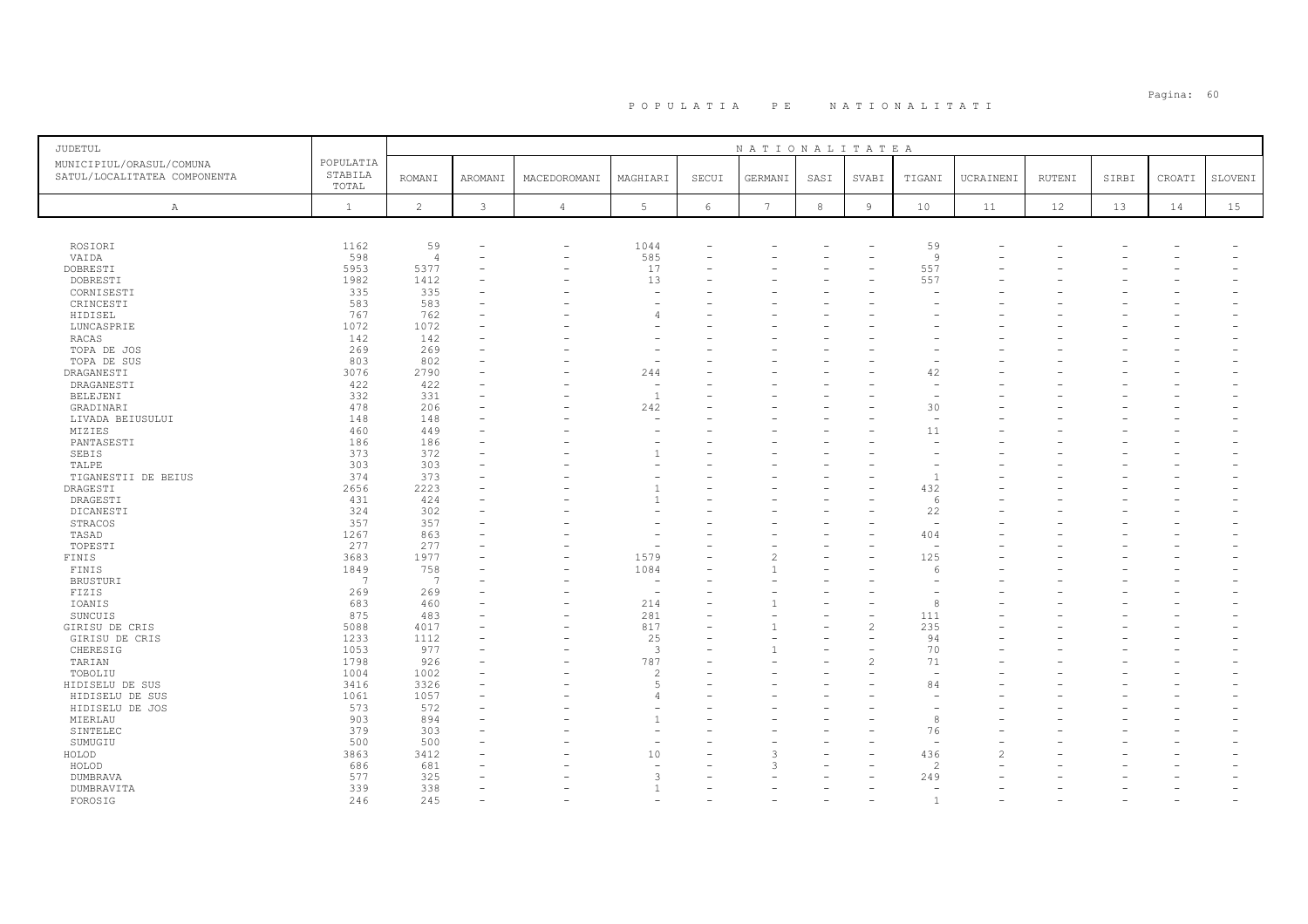| JUDETUL                                                  |                               |                |                          |                |                          |       | NATIONALITATEA           |            |                |                          |           |        |       |        |         |
|----------------------------------------------------------|-------------------------------|----------------|--------------------------|----------------|--------------------------|-------|--------------------------|------------|----------------|--------------------------|-----------|--------|-------|--------|---------|
| MUNICIPIUL/ORASUL/COMUNA<br>SATUL/LOCALITATEA COMPONENTA | POPULATIA<br>STABILA<br>TOTAL | <b>ROMANI</b>  | AROMANI                  | MACEDOROMANI   | MAGHIARI                 | SECUI | GERMANI                  | SASI       | SVABI          | TIGANI                   | UCRAINENI | RUTENI | SIRBI | CROATI | SLOVENI |
| A                                                        | $\mathbf{1}$                  | $\overline{c}$ | 3                        | $\overline{4}$ | $5\phantom{.0}$          | 6     | 7                        | $^{\rm 8}$ | $\overline{9}$ | 10                       | 11        | 12     | 13    | 14     | 15      |
|                                                          |                               |                |                          |                |                          |       |                          |            |                |                          |           |        |       |        |         |
|                                                          |                               |                |                          |                |                          |       |                          |            |                |                          |           |        |       |        |         |
| HODIS                                                    | 315                           | 315<br>361     | $\overline{\phantom{a}}$ |                | 3                        |       |                          |            | ۳              | 182                      |           |        |       |        |         |
| LUPOAIA                                                  | 546<br>145                    | 144            | ۰                        |                | $\overline{1}$           |       |                          |            | ۳              | $\overline{\phantom{a}}$ |           |        |       |        |         |
| VALEA MARE DE CODRU<br>VINTERE                           | 1009                          | 1003           | ۳                        |                | $\overline{c}$           |       |                          |            | L.             | $\overline{\mathcal{L}}$ |           |        |       |        |         |
| HUSASAU DE TINCA                                         | 2467                          | 2305           |                          |                | 16                       |       |                          |            |                | 144                      |           |        |       |        |         |
| HUSASAU DE TINCA                                         | 779                           | 748            |                          |                | $\overline{1}$           |       |                          |            | L.             | 30                       |           |        |       |        |         |
| FONAU                                                    | 217                           | 217            |                          |                | $\overline{\phantom{a}}$ |       |                          |            |                | <b>.</b>                 |           |        |       |        |         |
| MIERSIG                                                  | 436                           | 419            | ۳                        |                | 14                       |       |                          |            | L              | $\overline{c}$           |           |        |       |        |         |
| OSAND                                                    | 474                           | 361            |                          |                | $\overline{1}$           |       |                          |            |                | 111                      |           |        |       |        |         |
| SITITELEC                                                | 561                           | 560            | ۰                        |                | $\overline{\phantom{a}}$ |       |                          |            | L,             | $\overline{1}$           |           |        |       |        |         |
| INEU                                                     | 3546                          | 2470           |                          |                | 418                      |       |                          |            |                | 655                      |           |        |       |        |         |
| INEU                                                     | 1969                          | 990            | ۰                        |                | 415                      |       |                          |            |                | 564                      |           |        |       |        |         |
| <b>BOTEAN</b>                                            | 700                           | 654            |                          |                | $\overline{c}$           |       |                          |            |                | 42                       |           |        |       |        |         |
| HUSASAU DE CRIS                                          | 877                           | 826            | ۰                        |                |                          |       |                          |            |                | 49                       |           |        |       |        |         |
| LAZURI DE BEIUS                                          | 2142                          | 2142           | ۳                        |                |                          |       |                          |            |                |                          |           |        |       |        |         |
| LAZURI DE BEIUS                                          | 400                           | 400            | ۰                        |                |                          |       |                          |            |                |                          |           |        |       |        |         |
| BALENI                                                   | 263                           | 263            |                          |                |                          |       |                          |            |                |                          |           |        |       |        |         |
| CUSUIUS                                                  | 591                           | 591            |                          |                |                          |       |                          |            |                |                          |           |        |       |        |         |
| HINCHIRIS                                                | 888                           | 888            |                          |                |                          |       |                          |            |                |                          |           |        |       |        |         |
| LAZARENI                                                 | 3102                          | 2711           |                          |                |                          |       |                          |            |                | 388                      |           |        |       |        |         |
| LAZARENI                                                 | 666                           | 555            |                          |                |                          |       |                          |            |                | 110                      |           |        |       |        |         |
| <b>BICACEL</b>                                           | 272                           | 272            |                          |                |                          |       |                          |            |                |                          |           |        |       |        |         |
| CALEA MARE                                               | 724                           | 724            |                          |                |                          |       |                          |            |                |                          |           |        |       |        |         |
| CARANDENI                                                | 208                           | 207            |                          |                |                          |       |                          |            |                |                          |           |        |       |        |         |
| CARANZEL                                                 | 145                           | 142            |                          |                |                          |       |                          |            |                | 3                        |           |        |       |        |         |
| <b>GEPIS</b>                                             | 668                           | 393            |                          |                |                          |       |                          |            |                | 274                      |           |        |       |        |         |
| GRUILUNG                                                 | 166                           | 165            |                          |                |                          |       |                          |            |                | $\overline{1}$           |           |        |       |        |         |
| MIHELEU                                                  | 253                           | 253            | ÷,                       |                | $\equiv$                 |       |                          |            | L              | $\overline{a}$           |           |        |       |        |         |
| LUGASU DE JOS                                            | 3286                          | 1781           |                          |                | 691                      |       |                          |            |                | 527                      |           |        |       |        |         |
| LUGASU DE JOS                                            | 1490                          | 1088           | $\overline{\phantom{0}}$ |                | 12                       |       |                          |            |                | 344                      |           |        |       |        |         |
| LUGASU DE SUS                                            | 850                           | 564            |                          |                | $\overline{4}$           |       |                          |            |                | 123                      |           |        |       |        |         |
| URVIND                                                   | 946                           | 129            | $\overline{\phantom{0}}$ |                | 675                      |       |                          |            |                | 60                       |           |        |       |        |         |
| LUNCA                                                    | 3521                          | 3507           |                          |                | 10                       |       | $\overline{\mathcal{L}}$ |            |                | $\overline{c}$           |           |        |       |        |         |
| LUNCA                                                    | 1056                          | 1049           | ۰                        |                | 6                        |       |                          |            |                |                          |           |        |       |        |         |
| BRIHENI                                                  | 463                           | 459            | ÷                        |                | $\mathfrak{D}$           |       |                          |            |                | 2                        |           |        |       |        |         |
| HOTAREL                                                  | 378                           | 378            | ۳                        |                |                          |       |                          |            |                |                          |           |        |       |        |         |
| SEGHISTE                                                 | 701                           | 699            |                          |                |                          |       |                          |            |                |                          |           |        |       |        |         |
| SIRBESTI                                                 | 405                           | 405            |                          |                |                          |       |                          |            |                |                          |           |        |       |        |         |
| SUSTIU                                                   | 518                           | 517            |                          |                | $\overline{1}$           |       |                          |            |                |                          |           |        |       |        |         |
| MADARAS                                                  | 2976                          | 2665           |                          |                | 68                       |       |                          |            |                | 13                       |           |        |       |        |         |
| MADARAS                                                  | 923                           | 692            |                          |                | 31                       |       |                          |            |                |                          |           |        |       |        |         |
| HOMOROG                                                  | 768                           | 761            |                          |                | 5                        |       |                          |            |                | $\overline{1}$           |           |        |       |        |         |
| IANOSDA                                                  | 1081                          | 1078           |                          |                | 3                        |       |                          |            |                | $\overline{a}$           |           |        |       |        |         |
| MARTIHAZ                                                 | 204                           | 134            | ÷                        |                | 29                       |       |                          |            |                | 11                       |           |        |       |        |         |
| MAGESTI                                                  | 2994                          | 2743           | ۰                        |                | 181                      |       |                          |            |                | 63                       |           |        |       |        |         |
| MAGESTI                                                  | 302                           | 301            |                          |                | $\overline{1}$           |       |                          |            |                |                          |           |        |       |        |         |
| BUTANI                                                   | 389                           | 383            |                          |                | $\overline{2}$           |       |                          |            |                |                          |           |        |       |        |         |
| CACUCIU NOU                                              | 373                           | 197            | ۳                        |                | 173                      |       |                          |            |                |                          |           |        |       |        |         |
| DOBRICIONESTI                                            | 634                           | 634            | ۳                        |                |                          |       |                          |            |                |                          |           |        |       |        |         |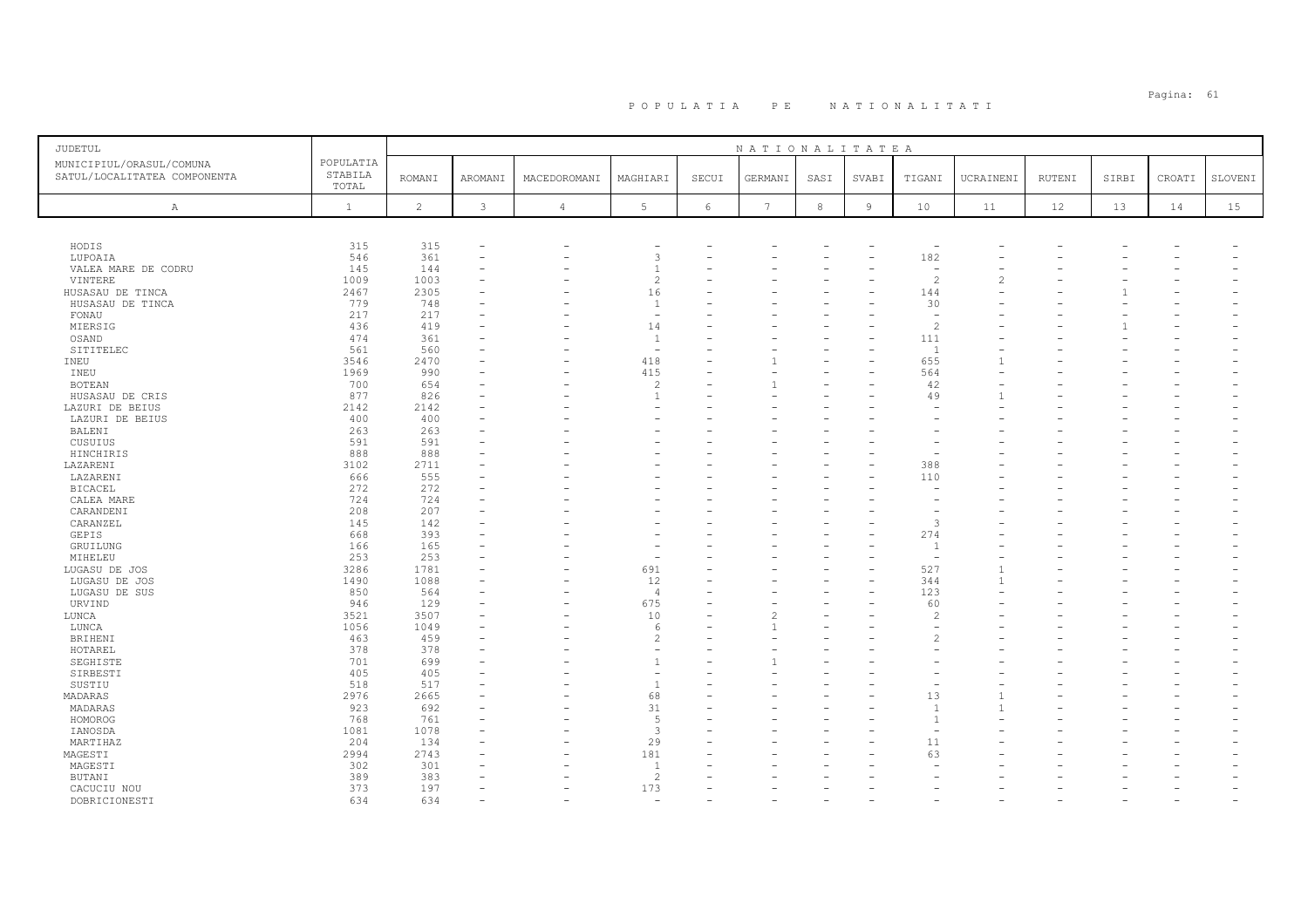# Pagina: 62 P O P U L A T I A P E N A T I O N A L I T A T I

| JUDETUL                                                  |                               |                |         |                          |                          |       | NATIONALITATEA  |            |                |                          |           |        |       |        |              |
|----------------------------------------------------------|-------------------------------|----------------|---------|--------------------------|--------------------------|-------|-----------------|------------|----------------|--------------------------|-----------|--------|-------|--------|--------------|
| MUNICIPIUL/ORASUL/COMUNA<br>SATUL/LOCALITATEA COMPONENTA | POPULATIA<br>STABILA<br>TOTAL | ROMANI         | AROMANI | MACEDOROMANI             | MAGHIARI                 | SECUI | GERMANI         | SASI       | SVABI          | TIGANI                   | UCRAINENI | RUTENI | SIRBI | CROATI | SLOVENI      |
| $\mathbb{A}$                                             | $\mathbf{1}$                  | $\overline{c}$ | 3       | $\overline{4}$           | 5                        | 6     | $7\phantom{.0}$ | $^{\rm 8}$ | $\overline{9}$ | 10                       | 11        | 12     | 13    | 14     | 15           |
|                                                          |                               |                |         |                          |                          |       |                 |            |                |                          |           |        |       |        |              |
| GALASENI                                                 | 362                           | 362            | ۰       |                          |                          |       |                 |            |                |                          |           |        |       |        |              |
| JOSANI                                                   | 445                           | 445            |         |                          |                          |       |                 |            |                |                          |           |        |       |        |              |
| ORTITEAG                                                 | 489                           | 421            |         |                          | 5                        |       |                 |            |                | 63                       |           |        |       |        |              |
| NOJORID                                                  | 4504                          | 4277           |         |                          | 168                      |       |                 |            |                | 54                       |           |        |       |        |              |
| NOJORID                                                  | 1542                          | 1520           |         |                          | 20                       |       |                 |            |                | $\overline{2}$           |           |        |       |        |              |
| APATEU                                                   | 288                           | 287            |         |                          | $\mathbf{1}$             |       |                 |            |                |                          |           |        |       |        |              |
| CHISIRID                                                 | 147                           | 146            |         |                          | $\overline{\phantom{m}}$ |       |                 |            |                | $\overline{1}$           |           |        |       |        |              |
| LES                                                      | 578                           | 467            |         |                          | 87                       |       |                 |            |                | 23                       |           |        |       |        |              |
| LIVADA DE BIHOR                                          | 1257                          | 1193           |         |                          | 37                       |       |                 |            |                | 27                       |           |        |       |        |              |
| PAUSA                                                    | 304                           | 284            |         |                          | 15                       |       |                 |            |                | $\overline{1}$           |           |        |       |        |              |
| SAUAIEU                                                  | 388                           | 380            |         |                          | 8                        |       |                 |            |                | $\overline{\phantom{a}}$ |           |        |       |        |              |
| OLCEA                                                    | 3049                          | 2889           |         |                          | 3                        |       |                 |            |                | 157                      |           |        |       |        |              |
| OLCEA                                                    | 682                           | 625            |         |                          | ۰                        |       |                 |            |                | 57                       |           |        |       |        |              |
| CALACEA                                                  | 1258                          | 1212           |         |                          | $\overline{c}$           |       |                 |            |                | 44                       |           |        |       |        |              |
| HODISEL                                                  | 462                           | 462            |         |                          |                          |       |                 |            |                | $\overline{a}$           |           |        |       |        |              |
| UCURIS                                                   | 647                           | 590            | ۰       |                          | $\overline{1}$           |       |                 |            |                | 56                       |           |        |       |        |              |
| OSORHEI                                                  | 5369                          | 3723           |         |                          | 1271                     |       |                 |            |                | 333                      |           |        |       |        |              |
| OSORHEI                                                  | 2558                          | 1540           |         |                          | 847                      |       |                 |            |                | 132                      |           |        |       |        |              |
| ALPAREA                                                  | 1010                          | 1002           |         |                          | $\overline{1}$           |       |                 |            |                | -7                       |           |        |       |        |              |
| CHERIU                                                   | 534                           | 386            |         |                          | ۰                        |       |                 |            |                | 148                      |           |        |       |        |              |
| FELCHERIU                                                | 370                           | 368            |         |                          | ۰                        |       |                 |            |                | $\mathcal{L}$            |           |        |       |        |              |
| FUGHIU                                                   | 897                           | 427            |         |                          | 423                      |       |                 |            |                | 44                       |           |        |       |        |              |
| PIETROASA                                                | 3772                          | 3660           |         |                          | 6                        |       |                 |            |                | 103                      |           |        |       |        |              |
| PIETROASA                                                | 1021                          | 1018           |         |                          | $\overline{1}$           |       |                 |            |                | $\sim$                   |           |        |       |        |              |
| CHISCAU                                                  | 794                           | 790            |         |                          | $\overline{4}$           |       |                 |            |                |                          |           |        |       |        |              |
| COCIUBA MICA                                             | 449                           | 361            |         |                          |                          |       |                 |            |                | 88                       |           |        |       |        |              |
| GIULESTI                                                 | 183                           | 183            |         |                          |                          |       |                 |            |                |                          |           |        |       |        |              |
| GURANI                                                   | 807                           | 790            |         |                          | 1                        |       |                 |            |                | 15                       |           |        |       |        |              |
| MAGURA                                                   | 383                           | 383            |         |                          |                          |       |                 |            |                |                          |           |        |       |        |              |
| MOTESTI                                                  | 135                           | 135            |         |                          |                          |       |                 |            |                |                          |           |        |       |        |              |
| POCOLA                                                   | 1807                          | 1804           |         |                          | 2                        |       |                 |            |                | -1                       |           |        |       |        |              |
| POCOLA                                                   | 512                           | 511            |         |                          | $\mathbf{1}$             |       |                 |            |                |                          |           |        |       |        |              |
| FENERIS                                                  | 503                           | 502            |         |                          |                          |       |                 |            |                | -1                       |           |        |       |        |              |
| PETRANI                                                  | 425                           | 424            |         |                          |                          |       |                 |            |                |                          |           |        |       |        |              |
| POIETARI                                                 | 114                           | 114            |         |                          |                          |       |                 |            |                |                          |           |        |       |        |              |
| SINMARTIN DE BEIUS                                       | 253                           | 253            |         |                          |                          |       |                 |            |                |                          |           |        |       |        |              |
| POMEZEU                                                  | 3830                          | 3766           |         |                          | $\overline{5}$           |       |                 |            |                | 59                       |           |        |       |        |              |
| POMEZEU                                                  | 209                           | 209            |         |                          |                          |       |                 |            |                |                          |           |        |       |        |              |
| CIMPANI DE POMEZEU                                       | 577                           | 577            | ۰       |                          |                          |       |                 |            |                |                          |           |        |       |        |              |
| COSDENI                                                  | 809                           | 785            |         |                          | 4                        |       |                 |            |                | 20                       |           |        |       |        |              |
| HIDIS                                                    | 504                           | 504            |         |                          |                          |       |                 |            |                |                          |           |        |       |        |              |
| LACU SARAT                                               | 80                            | 80             |         |                          |                          |       |                 |            |                |                          |           |        |       |        |              |
| SITANI                                                   | 603                           | 603            |         |                          |                          |       |                 |            |                |                          |           |        |       |        |              |
| SPINUS DE POMEZEU                                        | 319                           | 319            |         |                          |                          |       |                 |            |                |                          |           |        |       |        |              |
| VALANI DE POMEZEU                                        | 729                           | 689            |         |                          | $\overline{1}$           |       |                 |            |                | 39                       |           |        |       |        |              |
| POPESTI                                                  | 9335                          | 7112           |         |                          | 632                      |       | $10$            |            | $\mathbf{1}$   | 122                      |           |        |       |        | $\mathbf{1}$ |
| POPESTI                                                  | 2779                          | 2111           |         |                          | 490                      |       | $\mathcal{L}$   |            |                | 69                       |           |        |       |        |              |
| <b>BISTRA</b>                                            | 1088                          | 1070           |         |                          | 16                       |       |                 |            |                |                          |           |        |       |        |              |
| <b>BUDOI</b>                                             | 1127                          | 281            | ۰       | $\overline{\phantom{a}}$ | 20                       |       | 5               |            |                |                          |           |        |       |        |              |
|                                                          |                               |                |         |                          |                          |       |                 |            |                |                          |           |        |       |        |              |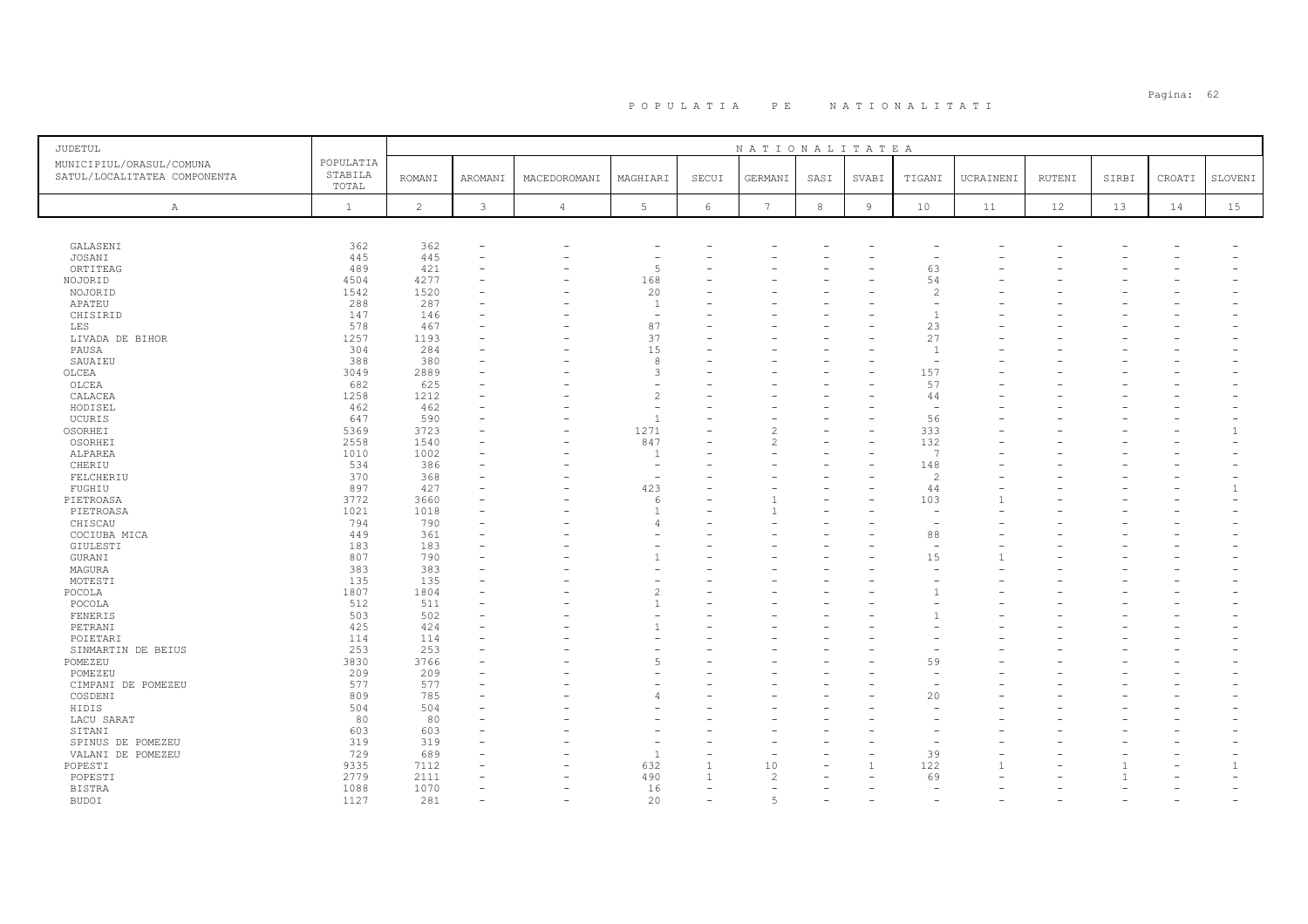| <b>JUDETUL</b>                                                                            |               |          |                          |                          |                | NATIONALITATEA  |      |                |                                 |           |        |       |                          |              |
|-------------------------------------------------------------------------------------------|---------------|----------|--------------------------|--------------------------|----------------|-----------------|------|----------------|---------------------------------|-----------|--------|-------|--------------------------|--------------|
| POPULATIA<br>MUNICIPIUL/ORASUL/COMUNA<br>STABILA<br>SATUL/LOCALITATEA COMPONENTA<br>TOTAL | <b>ROMANI</b> | AROMANI  | MACEDOROMANI             | MAGHIARI                 | SECUI          | GERMANI         | SASI | SVABI          | TIGANI                          | UCRAINENI | RUTENI | SIRBI | CROATI                   | SLOVENI      |
| $\mathbf{1}$<br>A                                                                         | 2             | 3        | $\overline{4}$           | $5\phantom{.0}$          | 6              | $7\phantom{.0}$ | 8    | $\overline{9}$ | 10                              | 11        | 12     | 13    | 14                       | 15           |
|                                                                                           |               |          |                          |                          |                |                 |      |                |                                 |           |        |       |                          |              |
| 1309<br>CUZAP                                                                             | 1229          |          | -                        | 28                       |                |                 |      |                | 31                              |           |        |       |                          | -1.          |
| VARVIZ<br>656                                                                             | 655           | $\equiv$ |                          | $\overline{1}$           | L.             |                 |      |                | $\sim$                          |           |        |       |                          |              |
| 385<br>VARZARI                                                                            | 86            |          |                          | 18                       |                |                 |      |                |                                 |           |        |       |                          |              |
| 1991<br>VOIVOZI                                                                           | 1680          | $\equiv$ |                          | 59                       |                |                 |      |                | 22                              |           |        |       |                          |              |
| 2596<br>RABAGANI                                                                          | 2535          |          |                          | 3                        |                | 2               |      |                | 56                              |           |        |       |                          |              |
| 728<br>RABAGANI                                                                           | 669           |          |                          | $\overline{c}$           |                | $\mathfrak{D}$  |      |                | 55                              |           |        |       |                          |              |
| 410<br>ALBESTI                                                                            | 409           |          |                          | $\overline{1}$           |                |                 |      |                |                                 |           |        |       |                          |              |
| 160<br><b>BRATESTI</b>                                                                    | 159           |          |                          |                          |                |                 |      |                |                                 |           |        |       |                          |              |
| 170<br>SALISTE DE POMEZEU                                                                 | 170           |          |                          | ٠                        |                |                 |      |                |                                 |           |        |       |                          |              |
| 593<br>SAUCANI                                                                            | 593           |          |                          | $\overline{\phantom{a}}$ |                |                 |      |                |                                 |           |        |       |                          |              |
| 535<br>VARASENI<br>3392<br>REMETEA                                                        | 535<br>2788   |          |                          | 542                      |                |                 |      |                | 61                              |           |        |       |                          | $\mathbf{1}$ |
| REMETEA<br>892                                                                            | 350           |          |                          | 542                      |                |                 |      |                |                                 |           |        |       |                          |              |
| 535<br>DRAGOTENI                                                                          | 535           |          |                          | ٠                        |                |                 |      |                |                                 |           |        |       |                          |              |
| MEZIAD<br>1342                                                                            | 1339          |          |                          |                          |                |                 |      |                | $\overline{c}$                  |           |        |       |                          |              |
| 454<br>PETREASA                                                                           | 395           |          |                          |                          |                |                 |      |                | 59                              |           |        |       |                          |              |
| 169<br>SOIMUS                                                                             | 169           |          |                          |                          |                |                 |      |                | $\overline{\phantom{a}}$        |           |        |       |                          |              |
| 3417<br>RIENI                                                                             | 3236          |          |                          |                          |                |                 |      |                | 181                             |           |        |       |                          |              |
| 653<br>RIENI                                                                              | 649           | $\equiv$ |                          |                          |                |                 |      |                | $\sqrt{2}$                      |           |        |       |                          |              |
| 102<br>CUCUCENI                                                                           | 102           |          |                          |                          |                |                 |      |                |                                 |           |        |       |                          |              |
| 1024<br>GHIGHISENI                                                                        | 953           |          |                          |                          |                |                 |      |                | 71                              |           |        |       |                          |              |
| 600<br>PETRILENI                                                                          | 519           |          |                          |                          |                |                 |      |                | 81                              |           |        |       |                          |              |
| 421<br>SUDRIGIU                                                                           | 415           |          |                          |                          |                |                 |      |                | 6                               |           |        |       |                          |              |
| 617<br>VALEA DE JOS                                                                       | 598           |          |                          |                          |                |                 |      |                | 19                              |           |        |       |                          |              |
| 2863<br>ROSIA                                                                             | 2856          |          |                          | $\overline{c}$           |                |                 |      |                | $\overline{4}$                  |           |        |       |                          |              |
| 2359<br>ROSIA                                                                             | 2355          |          |                          | $\overline{1}$           |                |                 |      |                | $\overline{c}$                  |           |        |       |                          |              |
| LAZURI<br>504                                                                             | 501           |          |                          | $\overline{1}$           |                |                 |      |                | $\mathcal{P}$                   |           |        |       |                          |              |
| 1976<br>SACADAT                                                                           | 1818          |          |                          | 20                       |                |                 |      |                | 138                             |           |        |       |                          |              |
| 934<br>SACADAT                                                                            | 920           |          |                          | $\overline{5}$           |                |                 |      |                | $\mathcal{Q}$                   |           |        |       |                          |              |
| 270<br><b>BORSA</b>                                                                       | 267           |          |                          | $\overline{\phantom{a}}$ |                |                 |      |                | $\mathbf{3}$                    |           |        |       |                          |              |
| 772<br>SABOLCIU                                                                           | 631           |          |                          | 15                       |                |                 |      |                | 126                             |           |        |       |                          |              |
| 11951<br>SACUENI                                                                          | 1005          |          | $\overline{\phantom{0}}$ | 10052                    |                | $\mathcal{L}$   |      |                | 880                             |           |        |       |                          |              |
| 7261<br>SACUENI                                                                           | 724           |          |                          | 6105                     | $\overline{1}$ | 2               |      | $\overline{1}$ | 425                             |           |        |       |                          |              |
| 1170<br>CADEA                                                                             | 127           |          | -                        | 974                      |                |                 |      |                | 63                              |           |        |       |                          |              |
| CIOCAIA<br>905                                                                            | 108           |          |                          | 689                      |                |                 |      |                | 107                             |           |        |       |                          |              |
| 1062<br>CUBULCUT<br>574                                                                   | 15<br>17      |          | -                        | 914<br>553               |                |                 |      |                | 133                             |           |        |       |                          |              |
| OLOSIG<br>979<br>SINNICOLAU DE MUNTE                                                      | 14            |          |                          | 817                      |                |                 |      |                | $\overline{\phantom{a}}$<br>148 |           |        |       |                          |              |
| 3287<br>SALACEA                                                                           | 29            |          | $\overline{\phantom{0}}$ | 3170                     | ۰              |                 |      |                | 87                              |           |        |       |                          |              |
| 2497<br>SALACEA                                                                           | 19            |          | $\overline{\phantom{0}}$ | 2428                     |                |                 |      |                | 49                              |           |        |       |                          |              |
| OTOMANI<br>790                                                                            | 10            |          | $\overline{\phantom{0}}$ | 742                      |                |                 |      |                | 38                              |           |        |       |                          |              |
| 4088<br>SALARD                                                                            | 921           |          |                          | 2941                     |                |                 |      |                | 220                             |           |        |       |                          |              |
| 2715<br>SALARD                                                                            | 908           |          |                          | 1603                     |                |                 |      |                | 198                             |           |        |       |                          |              |
| 744<br>HODOS                                                                              | 3             |          |                          | 741                      |                |                 |      |                |                                 |           |        |       |                          |              |
| 629<br>SINTIMREU                                                                          | 10            |          |                          | 597                      |                |                 |      |                | 22                              |           |        |       |                          |              |
| 1804<br>SIMBATA                                                                           | 1795          |          |                          | 8                        |                |                 |      |                | $\overline{1}$                  |           |        |       |                          |              |
| SIMBATA<br>467                                                                            | 464           |          |                          | 3                        |                |                 |      |                |                                 |           |        |       |                          |              |
| COPACENI<br>173                                                                           | 173           |          |                          |                          |                |                 |      |                |                                 |           |        |       |                          |              |
| OGESTI<br>245                                                                             | 245           |          |                          |                          |                |                 |      |                |                                 |           |        |       | $\overline{\phantom{a}}$ |              |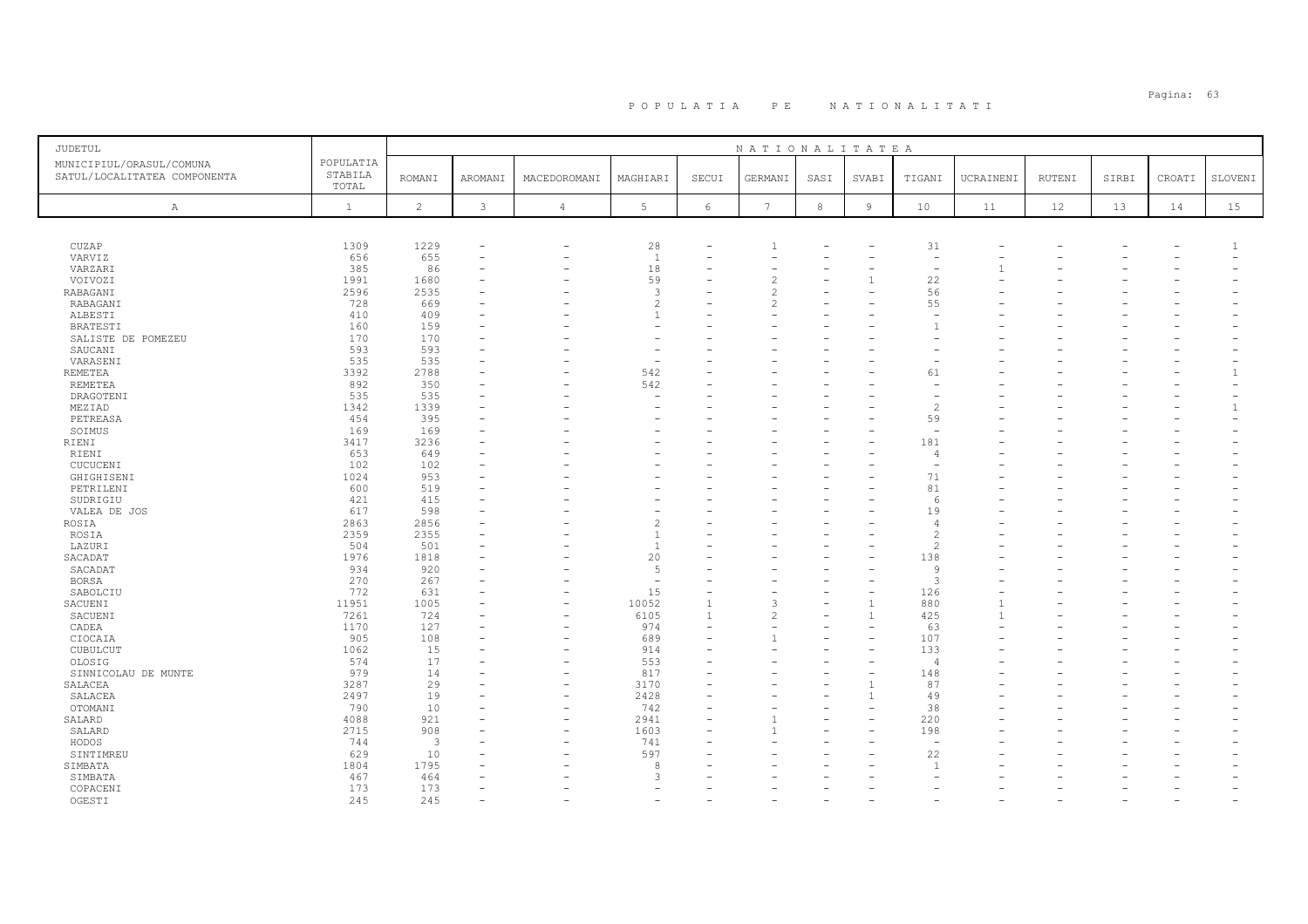| JUDETUL                                                  |                               |                |              |                |                          |            | NATIONALITATEA       |         |                |                                |           |        |       |        |         |
|----------------------------------------------------------|-------------------------------|----------------|--------------|----------------|--------------------------|------------|----------------------|---------|----------------|--------------------------------|-----------|--------|-------|--------|---------|
| MUNICIPIUL/ORASUL/COMUNA<br>SATUL/LOCALITATEA COMPONENTA | POPULATIA<br>STABILA<br>TOTAL | <b>ROMANI</b>  | AROMANI      | MACEDOROMANI   | MAGHIARI                 | SECUI      | GERMANI              | SASI    | SVABI          | TIGANI                         | UCRAINENI | RUTENI | SIRBI | CROATI | SLOVENI |
| Α                                                        | $\mathbf{1}$                  | $\overline{c}$ | $\mathbf{3}$ | $\overline{4}$ | 5                        | $\epsilon$ | $7\phantom{.0}$      | $\,8\,$ | $\overline{9}$ | 10                             | 11        | 12     | 13    | 14     | 15      |
|                                                          |                               |                |              |                |                          |            |                      |         |                |                                |           |        |       |        |         |
| <b>ROGOZ</b>                                             | 409                           | 405            |              |                | $\overline{4}$           |            |                      |         |                |                                |           |        |       |        |         |
| ROTARESTI                                                | 211                           | 211            |              |                | $\overline{\phantom{a}}$ |            |                      |         |                |                                |           |        |       |        |         |
| ZAVOIU                                                   | 299                           | 297            |              |                | $\overline{1}$           |            |                      |         |                |                                |           |        |       |        |         |
| SINMARTIN                                                | 7550                          | 6548           |              |                | 478                      |            | 3                    |         |                | 508                            |           |        |       |        | 3       |
| SINMARTIN                                                | 3856                          | 3105           |              |                | 408                      |            | 2                    |         |                | 332                            |           |        |       |        | 3       |
| <b>BETFIA</b>                                            | 488                           | 487            |              |                | $\mathbf{1}$             |            |                      |         |                |                                |           |        |       |        |         |
| CIHEI                                                    | 860                           | 849            |              |                | 10                       |            |                      |         |                |                                |           |        |       |        |         |
| CORDAU                                                   | 1113                          | 1026           |              |                | $\overline{4}$           |            |                      |         |                | 82                             |           |        |       |        |         |
| HAIEU                                                    | 844<br>389                    | 713<br>368     |              |                | 37<br>18                 | ۳          |                      |         |                | 94<br>$\overline{\phantom{a}}$ |           |        |       |        |         |
| RONTAU<br>SINTANDREI                                     | 3614                          | 2825           |              |                | 337                      | $\equiv$   | 205                  |         | 123            | 95                             | 12        |        |       |        |         |
| SINTANDREI                                               | 2631                          | 2444           |              |                | 102                      |            | $\overline{7}$       |         | $\overline{7}$ | 58                             | ÷         |        |       |        |         |
| PALOTA                                                   | 983                           | 381            |              |                | 235                      | $\equiv$   | 198                  |         | 116            | 37                             | 12        |        |       |        |         |
| SIRBI                                                    | 3466                          | 3172           |              |                | 116                      |            |                      |         |                | 24                             |           |        |       |        |         |
| SIRBI                                                    | 1240                          | 1184           |              |                | 38                       |            |                      |         |                | 18                             |           |        |       |        |         |
| ALMASU MIC                                               | 209                           | 209            |              |                |                          |            |                      |         |                |                                |           |        |       |        |         |
| <b>BURZUC</b>                                            | 1166                          | 1159           |              |                | 3                        |            |                      |         |                |                                |           |        |       |        |         |
| CHIOAG                                                   | 286                           | 238            |              |                | 5                        |            |                      |         |                | 2                              |           |        |       |        |         |
| FEGERNIC                                                 | 381                           | 228            |              |                | 48                       |            |                      |         |                |                                |           |        |       |        |         |
| FEGERNICU NOU                                            | 59                            | 32             |              |                | 22                       |            |                      |         |                |                                |           |        |       |        |         |
| SARCAU                                                   | 125                           | 122            |              |                | $\overline{\phantom{a}}$ |            |                      |         |                | $\overline{\mathcal{L}}$       |           |        |       |        |         |
| SPINUS                                                   | 1572                          | 1435           |              |                | 102                      |            |                      |         |                | 22                             |           |        |       |        |         |
| SPINUS                                                   | 542                           | 506            |              |                | 19                       |            |                      |         |                | 10                             |           |        |       |        |         |
| CIULESTI                                                 | 274                           | 271            |              |                | $\overline{\phantom{m}}$ |            |                      |         |                |                                |           |        |       |        |         |
| GURBESTI                                                 | 168                           | 137            |              |                | 21                       |            |                      |         |                | 9                              |           |        |       |        |         |
| NADAR                                                    | 266                           | 263            |              |                | <sup>1</sup>             |            |                      |         |                | $\overline{\phantom{a}}$       |           |        |       |        |         |
| SALISTE                                                  | 322                           | 258            |              |                | 61                       |            |                      |         |                | 3                              |           |        |       |        |         |
| SUPLACU DE BARCAU                                        | 4905                          | 1862           |              |                | 1651                     |            |                      |         |                | 571                            |           |        |       |        |         |
| SUPLACU DE BARCAU                                        | 2791                          | 1064           |              |                | 1447                     |            |                      |         |                | 223                            |           |        |       |        |         |
| BORUMLACA                                                | 962                           | 473            |              |                | 6                        |            |                      |         |                | 312                            |           |        |       |        |         |
| DOLEA                                                    | 226                           | 46             |              |                | 180                      |            |                      |         |                |                                |           |        |       |        |         |
| FOGLAS                                                   | 221                           | 215            |              |                | -6                       |            |                      |         |                |                                |           |        |       |        |         |
| VALEA CERULUI                                            | 439                           | 6              |              |                | 5<br>$\overline{7}$      |            |                      |         |                |                                |           |        |       |        |         |
| VILCELELE                                                | 266                           | 58             |              |                |                          |            |                      |         |                | 36                             |           |        |       |        |         |
| SIMIAN                                                   | 4202<br>2638                  | 899<br>239     |              |                | 2894<br>2334             | ۳          | 15<br>$\overline{5}$ |         |                | 390<br>60                      |           |        |       |        |         |
| SIMIAN                                                   | 1019                          | 174            |              |                | 535                      |            | 10                   |         |                | 296                            |           |        |       |        |         |
| SILINDRU                                                 | 545                           | 486            |              |                | 25                       |            |                      |         |                | 34                             |           |        |       |        |         |
| VOIVOZI<br>SINTEU                                        | 1537                          | 11             |              |                | $\overline{c}$           |            |                      |         |                |                                |           |        |       |        |         |
| SINTEU                                                   | 672                           | -5             |              |                | $\mathbf{1}$             |            |                      |         |                |                                |           |        |       |        |         |
| HUTA VOIVOZI                                             | 236                           | $\overline{1}$ |              |                |                          |            |                      |         |                |                                |           |        |       |        |         |
| SOCET                                                    | 144                           |                |              |                |                          |            |                      |         |                |                                |           |        |       |        |         |
| VALEA TIRNEI                                             | 485                           | 5              |              |                | $\overline{1}$           |            |                      |         |                |                                |           |        |       |        |         |
| SOIMI                                                    | 3411                          | 3073           |              |                | 12                       |            |                      |         |                | 324                            |           |        |       |        |         |
| SOIMI                                                    | 668                           | 345            |              |                | 5                        |            |                      |         |                | 316                            |           |        |       |        |         |
| <b>BORZ</b>                                              | 307                           | 299            |              |                | $\overline{1}$           |            |                      |         |                |                                |           |        |       |        |         |
| CODRU                                                    | 313                           | 313            |              |                |                          |            |                      |         |                |                                |           |        |       |        |         |
| DUMBRAVITA DE CODRU                                      | 598                           | 596            |              |                |                          |            |                      |         |                |                                |           |        |       |        |         |
| POCLUSA DE BEIUS                                         | 132                           | 132            |              |                |                          |            |                      |         |                |                                |           |        |       |        |         |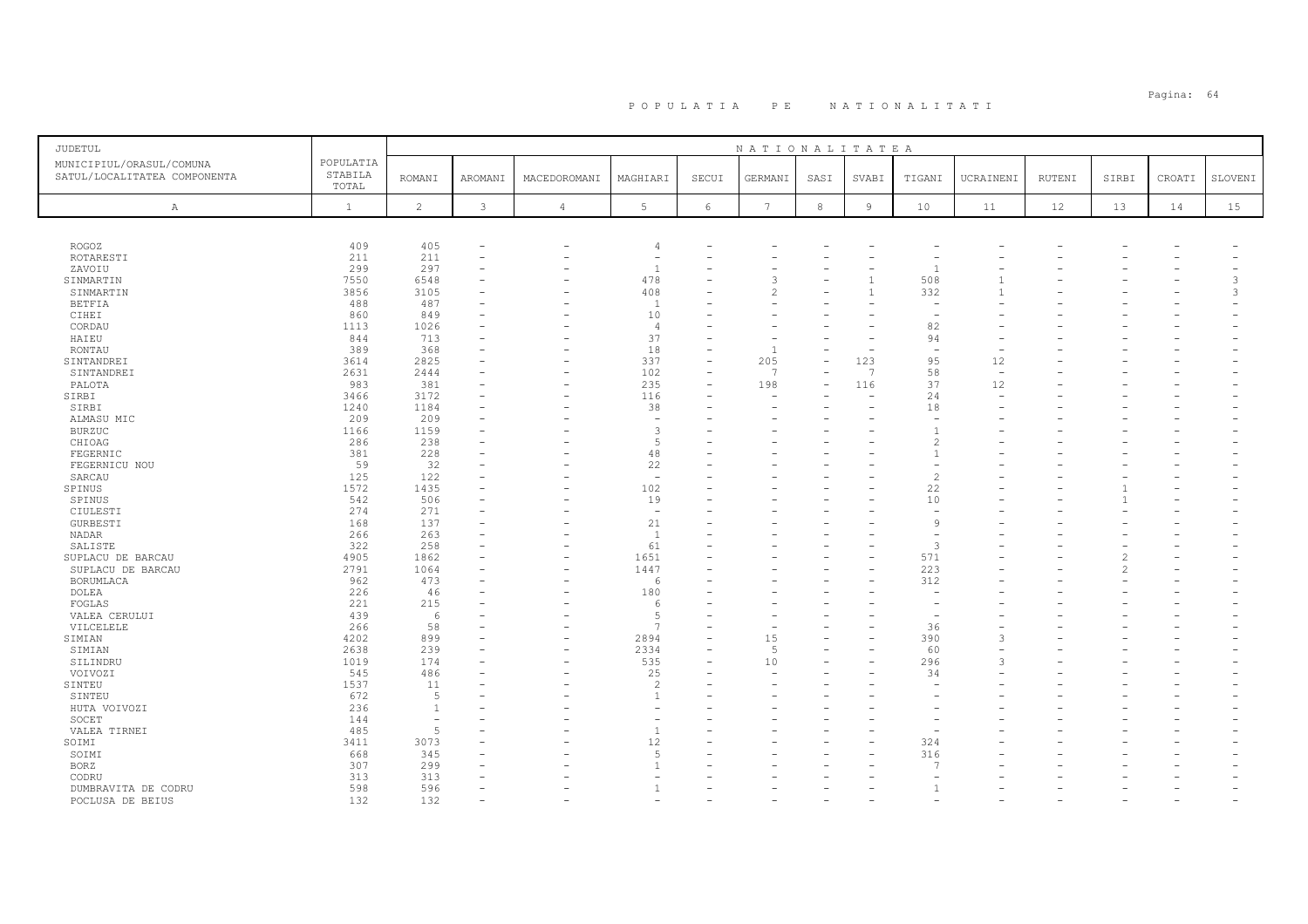| <b>JUDETUL</b>                                           |                               |                |         |                |                          |       | NATIONALITATEA  |            |       |                |           |        |       |        |         |
|----------------------------------------------------------|-------------------------------|----------------|---------|----------------|--------------------------|-------|-----------------|------------|-------|----------------|-----------|--------|-------|--------|---------|
| MUNICIPIUL/ORASUL/COMUNA<br>SATUL/LOCALITATEA COMPONENTA | POPULATIA<br>STABILA<br>TOTAL | <b>ROMANI</b>  | AROMAN1 | MACEDOROMANI   | MAGHIARI                 | SECUI | GERMANI         | SASI       | SVABI | TIGANI         | UCRAINENI | RUTENI | SIRBI | CROATI | SLOVENI |
| $\mathbb{A}$                                             | $\mathbf{1}$                  | $\overline{c}$ | 3       | $\overline{4}$ | 5                        | 6     | $7\phantom{.0}$ | $^{\rm 8}$ | 9     | 10             | 11        | 12     | 13    | 14     | 15      |
|                                                          |                               |                |         |                |                          |       |                 |            |       |                |           |        |       |        |         |
| SINNICOLAU DE BEIUS                                      | 217                           | 217            |         |                |                          |       |                 |            |       |                |           |        |       |        |         |
| URSAD                                                    | 249                           | 249            |         |                |                          |       |                 |            |       |                |           |        |       |        |         |
| URVIS DE BEIUS                                           | 927                           | 922            |         |                | 5                        |       |                 |            |       |                |           |        |       |        |         |
| SUNCUIUS                                                 | 4071                          | 3808           |         |                | 151                      |       |                 |            |       | 104            |           |        |       |        |         |
| SUNCUIUS                                                 | 2077                          | 1916           |         |                | 147                      |       |                 |            |       |                |           |        |       |        |         |
| <b>BALNACA</b>                                           | 1056                          | 955            |         |                | 3                        |       |                 |            |       | 98             |           |        |       |        |         |
| BALNACA-GROSI                                            | 265                           | 265            |         |                | $\overline{a}$           |       |                 |            |       |                |           |        |       |        |         |
| ZECE HOTARE                                              | 673                           | 672            |         |                | $\overline{1}$           |       |                 |            |       |                |           |        |       |        |         |
| TARCEA                                                   | 2881                          | 464            |         |                | 2271                     |       |                 |            |       | 146            |           |        |       |        |         |
| TARCEA                                                   | 1001                          | 304            |         |                | 621                      |       |                 |            |       | 76             |           |        |       |        |         |
| ADONI                                                    | 855                           | 38             |         |                | 782                      |       |                 |            |       | 35             |           |        |       |        |         |
| GALOSPETREU                                              | 1025                          | 122            |         |                | 868                      |       |                 |            |       | 35             |           |        |       |        |         |
| TARCAIA                                                  | 2365                          | 1136           |         |                | 1227                     |       |                 |            |       |                |           |        |       |        |         |
| TARCAIA                                                  | 1255                          | 27             |         |                | 1226                     |       |                 |            |       |                |           |        |       |        |         |
| MIERAG                                                   | 270                           | 270            |         |                | $\overline{\phantom{a}}$ |       |                 |            |       |                |           |        |       |        |         |
| TARCAITA                                                 | 497                           | 496            |         |                | $\overline{1}$           |       |                 |            |       |                |           |        |       |        |         |
| TOTORENI                                                 | 343                           | 343            |         |                |                          |       |                 |            |       |                |           |        |       |        |         |
| TAUTEU                                                   | 4438                          | 2627           |         |                | 1248                     |       | ٦               |            | 14    | 490            |           |        |       |        |         |
| TAUTEU                                                   | 1123                          | 57             |         |                | 1049                     |       |                 |            | 14    |                |           |        |       |        |         |
| BOGEI                                                    | 1288                          | 802            |         |                | $\overline{1}$           |       |                 |            |       | 477            |           |        |       |        |         |
| CHIRIBIS                                                 | 778                           | 758            |         |                | 20                       |       |                 |            |       |                |           |        |       |        |         |
| CIUTELEC                                                 | 1008                          | 804            |         |                | 144                      |       |                 |            |       | 12             |           |        |       |        |         |
| POIANA                                                   | 241                           | 206            |         |                | 34                       |       |                 |            |       | $\overline{1}$ |           |        |       |        |         |
| TILEAGD                                                  | 7342                          | 4915           |         |                | 1963                     | 3     |                 |            |       | 372            |           |        |       |        |         |
| TILEAGD                                                  | 4040                          | 2458           |         |                | 1231                     | 3     |                 |            |       | 285            |           |        |       |        |         |
| BALAIA                                                   | 831                           | 819            |         |                | 9                        |       |                 |            |       | 3              |           |        |       |        |         |
| CALATANI                                                 | 224                           | 224            |         |                |                          |       |                 |            |       |                |           |        |       |        |         |
| POSOLOACA                                                | 373                           | 45             |         |                | 245                      |       |                 |            |       | 74             |           |        |       |        |         |
| TILECUS                                                  | 970                           | 957            |         |                | - 1                      |       |                 |            |       | 10             |           |        |       |        |         |
| UILEACU DE CRIS                                          | 904                           | 412            |         |                | 477                      |       |                 |            |       |                |           |        |       |        |         |
| TINCA                                                    | 7911                          | 5647           |         |                | 1466                     | ۰     |                 |            |       | 789            |           |        |       |        |         |
| TINCA                                                    | 4494                          | 2952           |         |                | 974                      |       |                 |            |       | 561            |           |        |       |        |         |
| <b>BELFIR</b>                                            | 539                           | 22             |         |                | 437<br>$\overline{c}$    |       |                 |            |       | 79<br>27       |           |        |       |        |         |
| GIRISU NEGRU                                             | 897                           | 868            |         |                | 53                       |       |                 |            |       |                |           |        |       |        |         |
| GURBEDIU                                                 | 1245                          | 1069           |         |                | ÷,                       |       |                 |            |       | 122            |           |        |       |        |         |
| RIPA                                                     | 736                           | 736            |         |                | 11                       |       |                 |            |       |                |           |        |       |        |         |
| TULCA                                                    | 3100                          | 2982           |         |                | 8                        |       |                 |            |       | 107            |           |        |       |        |         |
| TULCA                                                    | 2584<br>516                   | 2512<br>470    |         |                | 3                        |       |                 |            |       | 64<br>43       |           |        |       |        |         |
| CAUASD<br>TETCHEA                                        | 3209                          | 2333           |         |                | 351                      |       |                 |            |       | 502            |           |        |       |        |         |
| TETCHEA                                                  | 794                           | 494            |         |                | 29                       |       |                 |            |       | 271            |           |        |       |        |         |
| HOTAR                                                    | 1091                          | 1038           |         |                | 16                       |       |                 |            |       | 36             |           |        |       |        |         |
| SUBPIATRA                                                | 640                           | 602            |         |                | $\sim$                   |       |                 |            |       | 38             |           |        |       |        |         |
|                                                          | 684                           | 199            |         |                | 306                      |       |                 |            |       | 157            |           |        |       |        |         |
| TELECHIU<br>UILEACU DE BEIUS                             | 2796                          | 2302           |         |                | 494                      |       |                 |            |       |                |           |        |       |        |         |
| UILEACU DE BEIUS                                         | 789                           | 295            |         |                | 494                      |       |                 |            |       |                |           |        |       |        |         |
| FORAU                                                    | 1133                          | 1133           |         |                |                          |       |                 |            |       |                |           |        |       |        |         |
| PRISACA                                                  | 545                           | 545            |         |                |                          |       |                 |            |       |                |           |        |       |        |         |
| VALANII DE BEIUS                                         | 329                           | 329            |         |                |                          |       |                 |            |       |                |           |        |       |        |         |
|                                                          |                               |                |         |                |                          |       |                 |            |       |                |           |        |       |        |         |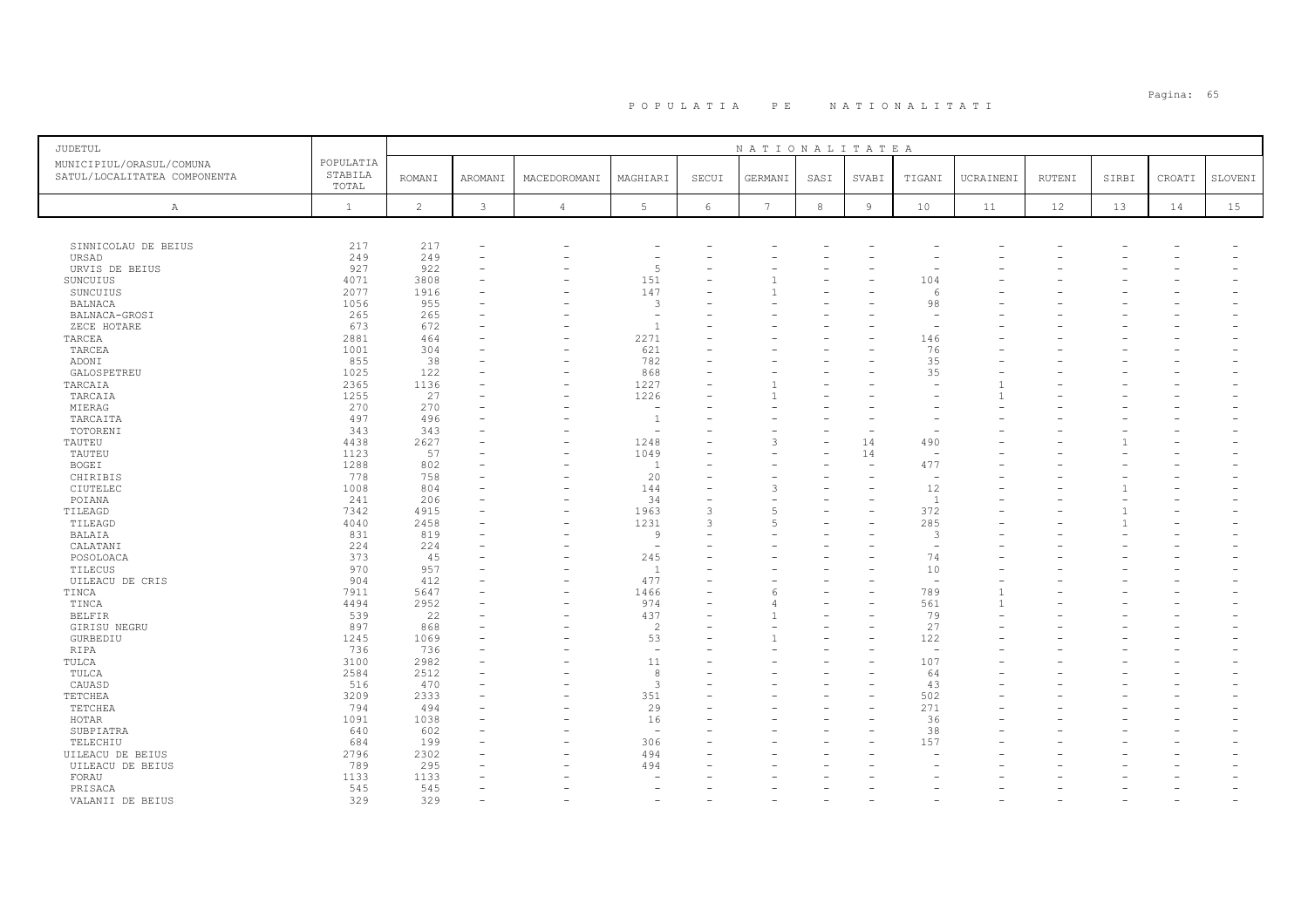| JUDETUL                                                  |                               |                          |                          |                          |                          |                          | NATIONALITATEA |      |                                 |                          |                          |        |                   |        |         |
|----------------------------------------------------------|-------------------------------|--------------------------|--------------------------|--------------------------|--------------------------|--------------------------|----------------|------|---------------------------------|--------------------------|--------------------------|--------|-------------------|--------|---------|
| MUNICIPIUL/ORASUL/COMUNA<br>SATUL/LOCALITATEA COMPONENTA | POPULATIA<br>STABILA<br>TOTAL | ROMANI                   | AROMANI                  | MACEDOROMANI             | MAGHIARI                 | SECUI                    | GERMANI        | SASI | SVABI                           | TIGANI                   | UCRAINENI                | RUTENI | SIRBI             | CROATI | SLOVENI |
| А                                                        |                               | $\sim$                   |                          |                          |                          | $\sqrt{2}$               |                |      |                                 | 10                       | 11                       | 12     | 13                | 14     | 15      |
|                                                          |                               |                          |                          |                          |                          |                          |                |      |                                 |                          |                          |        |                   |        |         |
| VADU CRISULUI                                            | 4609                          | 3387                     | $\overline{\phantom{0}}$ | $\overline{\phantom{0}}$ | 928                      | $\sim$                   | 3              |      | $\hspace{0.1mm}-\hspace{0.1mm}$ | 283                      | $\overline{\phantom{a}}$ |        |                   |        |         |
| VADU CRISULUI                                            | 3248                          | 2035                     | $\overline{\phantom{0}}$ | $\overline{\phantom{0}}$ | 919                      | $\overline{\phantom{a}}$ |                |      | $\overline{\phantom{a}}$        | 283                      | $\overline{\phantom{0}}$ |        |                   |        |         |
| BIRTIN                                                   | 411                           | 408                      | $\overline{\phantom{a}}$ | $\overline{\phantom{0}}$ |                          | $\overline{\phantom{0}}$ | -              |      | $\overline{\phantom{0}}$        | $\overline{\phantom{0}}$ | $\overline{\phantom{0}}$ |        | -                 |        |         |
| TOMNATIC                                                 | 437                           | 437                      | $\overline{\phantom{0}}$ | $\overline{\phantom{a}}$ |                          |                          | -              |      | $\overline{\phantom{0}}$        | $\overline{\phantom{0}}$ | $\overline{\phantom{a}}$ |        | $\qquad \qquad -$ |        |         |
| TOPA DE CRIS                                             | 513                           | 507                      | $\overline{\phantom{0}}$ | $\overline{\phantom{0}}$ |                          | $\overline{\phantom{0}}$ | -              |      | $\overline{\phantom{0}}$        | $\overline{\phantom{0}}$ | $\overline{\phantom{0}}$ |        | -                 |        |         |
| VIISOARA                                                 | 1423                          | 374                      | $\qquad \qquad -$        | $\overline{\phantom{0}}$ | 1039                     | $\overline{\phantom{0}}$ |                |      |                                 |                          | -                        |        |                   |        |         |
| VIISOARA                                                 | 1022                          | 135                      | $\overline{\phantom{0}}$ | $\overline{\phantom{0}}$ | 877                      | $\overline{\phantom{0}}$ | -              |      |                                 | $\overline{\phantom{0}}$ | -                        |        | -                 |        |         |
| IZVOARELE                                                | 296                           | 137                      | $\overline{\phantom{0}}$ | $\overline{\phantom{0}}$ | 159                      | $\overline{\phantom{0}}$ | -              |      |                                 |                          | -                        |        |                   |        |         |
| PADURENI                                                 |                               | $\overline{\phantom{a}}$ | $\overline{\phantom{0}}$ | $\overline{\phantom{a}}$ |                          | $\overline{\phantom{0}}$ | -              |      | $\overline{\phantom{0}}$        | $\overline{\phantom{0}}$ | $\overline{\phantom{0}}$ |        | -                 |        |         |
| REGHEA                                                   | 103                           | 102                      | $\qquad \qquad -$        | $\overline{\phantom{0}}$ |                          | $\overline{\phantom{0}}$ | -              |      |                                 |                          | $\overline{\phantom{0}}$ |        |                   |        |         |
| VIRCIOROG                                                | 2613                          | 2612                     | $\overline{\phantom{0}}$ | -                        |                          |                          |                |      |                                 |                          | -                        |        |                   |        |         |
| VIRCIOROG                                                | 1253                          | 1252                     | $-$                      | $\overline{\phantom{a}}$ | -                        |                          | -              |      | $\overline{\phantom{0}}$        | $\overline{\phantom{0}}$ | $\overline{\phantom{a}}$ |        | -                 |        |         |
| FISCA                                                    | 600                           | 600                      | -                        | -                        |                          |                          |                |      |                                 |                          | -                        |        |                   |        |         |
| SERGHIS                                                  | 713                           | 713                      | $\overline{\phantom{0}}$ | $\overline{\phantom{a}}$ | $\overline{\phantom{0}}$ |                          | -              |      | $\overline{\phantom{0}}$        | $\overline{\phantom{0}}$ | $\overline{\phantom{a}}$ |        | -                 |        |         |
| SURDUCEL                                                 | 47                            | 47                       | -                        | -                        | -                        |                          | -              |      | $\overline{\phantom{0}}$        | $\overline{\phantom{0}}$ | $\overline{\phantom{0}}$ |        | -                 | -      |         |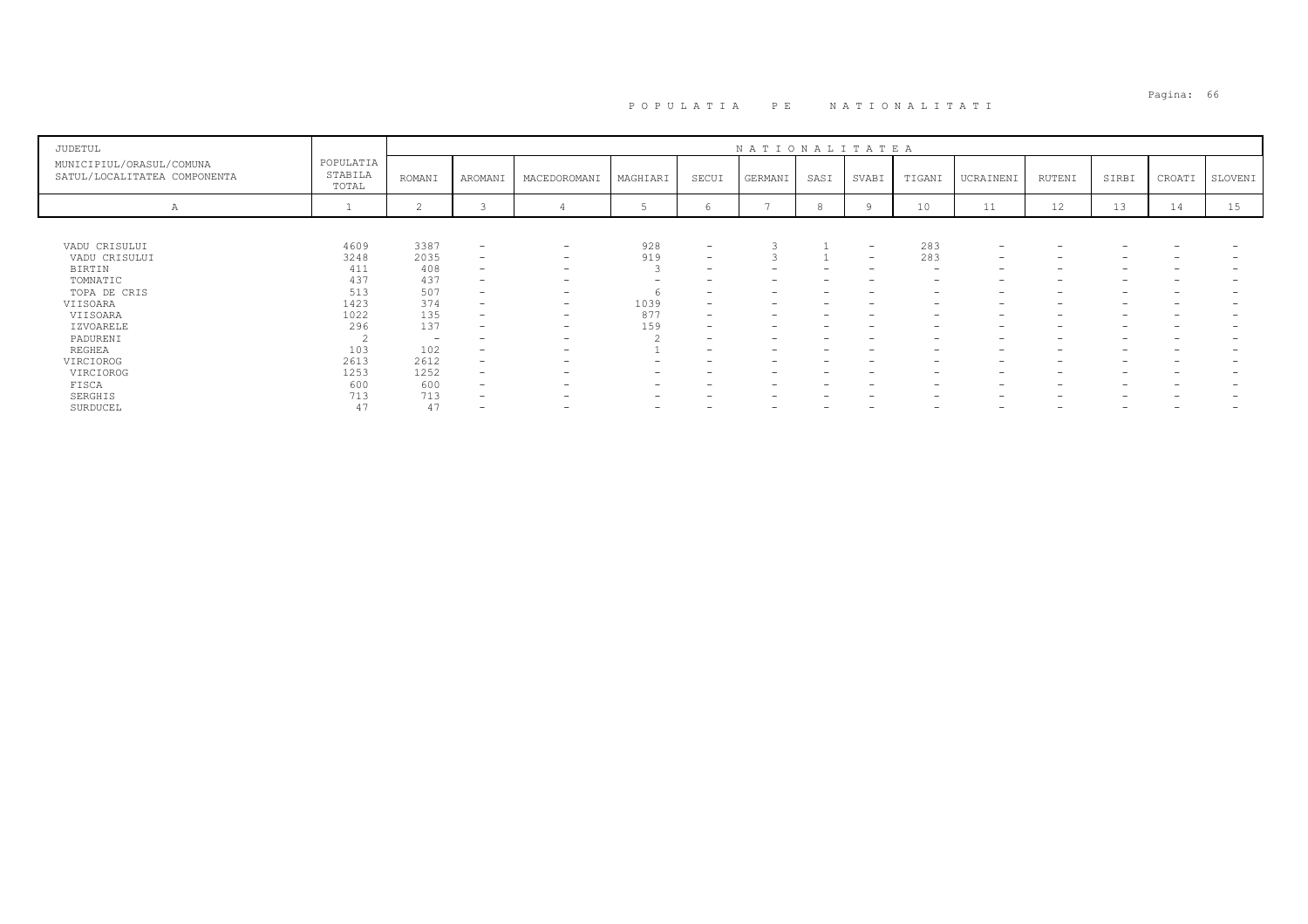| <b>JUDETUL</b>               |              |                |                 |                |                          |                          | NATIONALITATEA  |                          |                          |                |                |        |                |                |         |
|------------------------------|--------------|----------------|-----------------|----------------|--------------------------|--------------------------|-----------------|--------------------------|--------------------------|----------------|----------------|--------|----------------|----------------|---------|
| MUNICIPIUL/ORASUL/COMUNA     | POPULATIA    |                |                 |                |                          |                          |                 |                          |                          |                |                |        |                |                |         |
| SATUL/LOCALITATEA COMPONENTA | STABILA      | <b>ROMANI</b>  | <b>AROMANI</b>  | MACEDOROMANI   | MAGHIARI                 | SECUI                    | GERMANI         | SASI                     | SVABI                    | TIGANI         | UCRAINENI      | RUTENI | SIRBI          | CROATI         | SLOVENI |
|                              | TOTAL        |                |                 |                |                          |                          |                 |                          |                          |                |                |        |                |                |         |
| A                            | $\mathbf{1}$ | $\overline{c}$ | $\mathcal{E}$   | $\overline{4}$ | $5\phantom{.0}$          | 6                        | $7\phantom{.0}$ | $^{\rm 8}$               | $\overline{9}$           | 10             | 11             | 12     | 13             | 14             | 15      |
|                              |              |                |                 |                |                          |                          |                 |                          |                          |                |                |        |                |                |         |
|                              |              |                |                 |                |                          |                          |                 |                          |                          |                |                |        |                |                |         |
| JUDETUL BISTRITA-NASAUD      | 326820       | 295541         | $7\phantom{.0}$ | $\mathbf{1}$   | 21093                    | 5                        | 913             | 41                       | $\overline{\phantom{a}}$ | 9004           | 104            |        | $\mathcal{Q}$  | $\overline{1}$ |         |
| MUNICIPII SI ORASE           | 121772       | 109791         | $7\overline{ }$ | $\overline{1}$ | 8643                     | 4                        | 593             | 15                       | $\equiv$                 | 2590           | 50             |        | $\overline{4}$ | $\overline{1}$ |         |
| MUNICIPIUL BISTRITA          | 87710        | 78825          | $7\overline{ }$ | $\overline{1}$ | 6365                     | $\overline{4}$           | 533             | 12                       | $\overline{\phantom{a}}$ | 1866           | 34             |        | $\mathfrak{D}$ | $\overline{1}$ |         |
| <b>BISTRITA</b>              | 82366        | 74315          | $7\phantom{.0}$ | $\overline{1}$ | 6041                     | 4                        | 524             | 11                       | $\equiv$                 | 1368           | 33             |        | $\mathfrak{D}$ | $\overline{1}$ |         |
| GHINDA                       | 631          | 612            |                 |                | $\sim$                   |                          | 5               | $\overline{\phantom{0}}$ |                          | 13             | $\overline{1}$ |        |                |                |         |
| SARATA                       | 894          | 384            |                 |                | 287                      |                          |                 |                          |                          | 223            |                |        |                |                |         |
| SIGMIR                       | 621          | 579            |                 |                | 3                        |                          |                 |                          |                          | 39             |                |        |                |                |         |
| SLATINITA                    | 609          | 540            |                 |                | $\overline{c}$           |                          |                 | $\mathbf{1}$             |                          | 66             |                |        |                |                |         |
| UNIREA                       | 1469         | 1372           |                 |                | 22                       |                          | $\mathbf{1}$    |                          |                          | 74             |                |        |                |                |         |
| VIISOARA                     | 1120         | 1023           |                 |                | 10                       |                          | 3               | $\sim$                   |                          | 83             |                |        |                |                |         |
| ORAS BECLEAN                 | 11606        | 9130           |                 | ۰              | 2073                     | ۳                        | 29              | 3                        |                          | 355            | 10             |        |                |                |         |
| <b>BECLEAN</b>               | 10039        | 8057           |                 | ÷              | 1669                     |                          | 29              | 3                        |                          | 266            | $\mathsf{Q}$   |        |                |                |         |
| COLDAU                       | 727          | 323            |                 |                | 403                      | $\overline{\phantom{0}}$ |                 |                          |                          | $\overline{1}$ |                |        |                |                |         |
| FIGA                         | 487          | 421            |                 |                | <sup>1</sup>             |                          |                 |                          |                          | 64             |                |        |                |                |         |
| RUSU DE JOS                  | 353          | 329            |                 |                | $\overline{\phantom{a}}$ |                          |                 |                          |                          | 24             |                |        |                |                |         |
| ORAS NASAUD                  | 12176        | 11682          |                 |                | 141                      |                          | 20              |                          |                          | 322            | $\overline{5}$ |        |                |                |         |
| NASAUD                       | 10740        | 10263          |                 |                | 141                      |                          | 19              |                          |                          | 306            | $\overline{5}$ |        |                |                |         |
| LIVIU REBREANU               | 795          | 779            |                 |                | $\overline{\phantom{a}}$ |                          |                 |                          |                          | 16             |                |        |                |                |         |
| LUSCA                        | 641          | 640            |                 |                | $\overline{\phantom{a}}$ |                          |                 |                          |                          |                |                |        |                |                |         |
| ORAS SINGEORZ-BAI            | 10280        | 10154          |                 |                | 64                       |                          | 11              |                          |                          | 47             |                |        |                |                |         |
| SINGEORZ-BAI                 | 8244         | 8118           |                 |                | 64                       |                          | 11              |                          |                          | 47             |                |        |                |                |         |
| CORMAIA                      | 732          | 732            |                 |                | $\overline{\phantom{a}}$ |                          |                 |                          |                          |                |                |        |                |                |         |
| VALEA BORCUTULUI             | 1304         | 1304           |                 |                | $\sim$                   |                          |                 |                          |                          |                |                |        |                |                |         |
| COMUNE                       | 205048       | 185750         |                 | ۰              | 12450                    |                          | 320             | 26                       |                          | 6414           | 54             |        |                |                |         |
| BISTRITA BIRGAULUI           | 4617         | 4573           |                 |                | 32                       |                          | 5               |                          |                          |                |                |        |                |                |         |
| BISTRITA BIRGAULUI           | 4002         | 3969           |                 | ÷              | 25                       |                          | 5               |                          |                          |                |                |        |                |                |         |
| COLIBITA                     | 615          | 604            |                 |                | 7                        |                          |                 |                          |                          |                |                |        |                |                |         |
| BRANISTEA                    | 3722         | 1283           |                 |                | 2437                     |                          |                 |                          |                          |                | $\mathcal{D}$  |        |                |                |         |
| BRANISTEA                    | 1290         | 624            |                 |                | 665                      |                          |                 |                          |                          |                | $\mathbf{1}$   |        |                |                |         |
| CIRESOAIA                    | 1767         | $\overline{4}$ |                 |                | 1763                     |                          |                 |                          |                          |                |                |        |                |                |         |
| MALUT                        | 665          | 655            |                 |                | $\mathbf{Q}$             |                          |                 |                          |                          |                |                |        |                |                |         |
| BUDACU DE JOS                | 2740         | 2187           |                 |                | 23                       |                          | 3               |                          |                          | 525            |                |        |                |                |         |
| BUDACU DE JOS                | 856          | 460            |                 |                | $\overline{7}$           |                          |                 |                          |                          | 388            |                |        |                |                |         |
| <b>BUDUS</b>                 | 586          | 549            |                 |                | $\overline{c}$           |                          |                 |                          |                          | 35             |                |        |                |                |         |
| <b>JELNA</b>                 | 669          | 567            |                 |                | 3                        | $=$                      | 3               |                          |                          | 96             |                |        |                |                |         |
| MONARIU                      | 366          | 349            |                 |                | 11                       |                          |                 |                          |                          | 5              |                |        |                |                |         |
| SIMIONESTI                   | 263          | 262            |                 |                | $\equiv$                 |                          |                 |                          |                          | $\overline{1}$ |                |        |                |                |         |
| <b>BUDESTI</b>               | 2174         | 2023           |                 |                | 29                       |                          |                 |                          |                          | 122            |                |        |                |                |         |
| <b>BUDESTI</b>               | 673          | 661            |                 |                | 12                       | $\equiv$                 |                 |                          |                          |                |                |        |                |                |         |
| BUDESTI-FINATE               | 423          | 423            |                 |                | $\sim$                   |                          |                 |                          |                          |                |                |        |                |                |         |
| TAGSORU                      | 356          | 354            |                 |                | $\overline{1}$           |                          |                 |                          |                          | $\overline{1}$ |                |        |                |                |         |
| TAGU                         | 722          | 585            |                 |                | 16                       |                          |                 |                          |                          | 121            |                |        |                |                |         |
| CAIANU MIC                   | 5814         | 5783           |                 |                | $\overline{c}$           |                          | 10              |                          |                          | 18             |                |        |                |                |         |
| CAIANU MIC                   | 1552         | 1531           |                 |                | $\overline{1}$           |                          | 10              |                          |                          | 10             |                |        |                |                |         |
| CAIANU MARE                  | 718          | 717            |                 |                | -1                       |                          |                 |                          |                          |                |                |        |                |                |         |
| CICEU-POIENI                 | 965          | 965            |                 |                |                          |                          |                 |                          |                          |                |                |        |                |                |         |
| DOBRIC                       | 1110         | 1109           |                 |                |                          |                          |                 |                          |                          |                |                |        |                |                |         |
| DOBRICEL                     | 661          | 661            |                 |                |                          |                          |                 |                          |                          |                |                |        |                |                |         |
| DUMBRAVITA                   | 808          | 800            |                 |                |                          |                          |                 |                          |                          | 8              |                |        |                |                |         |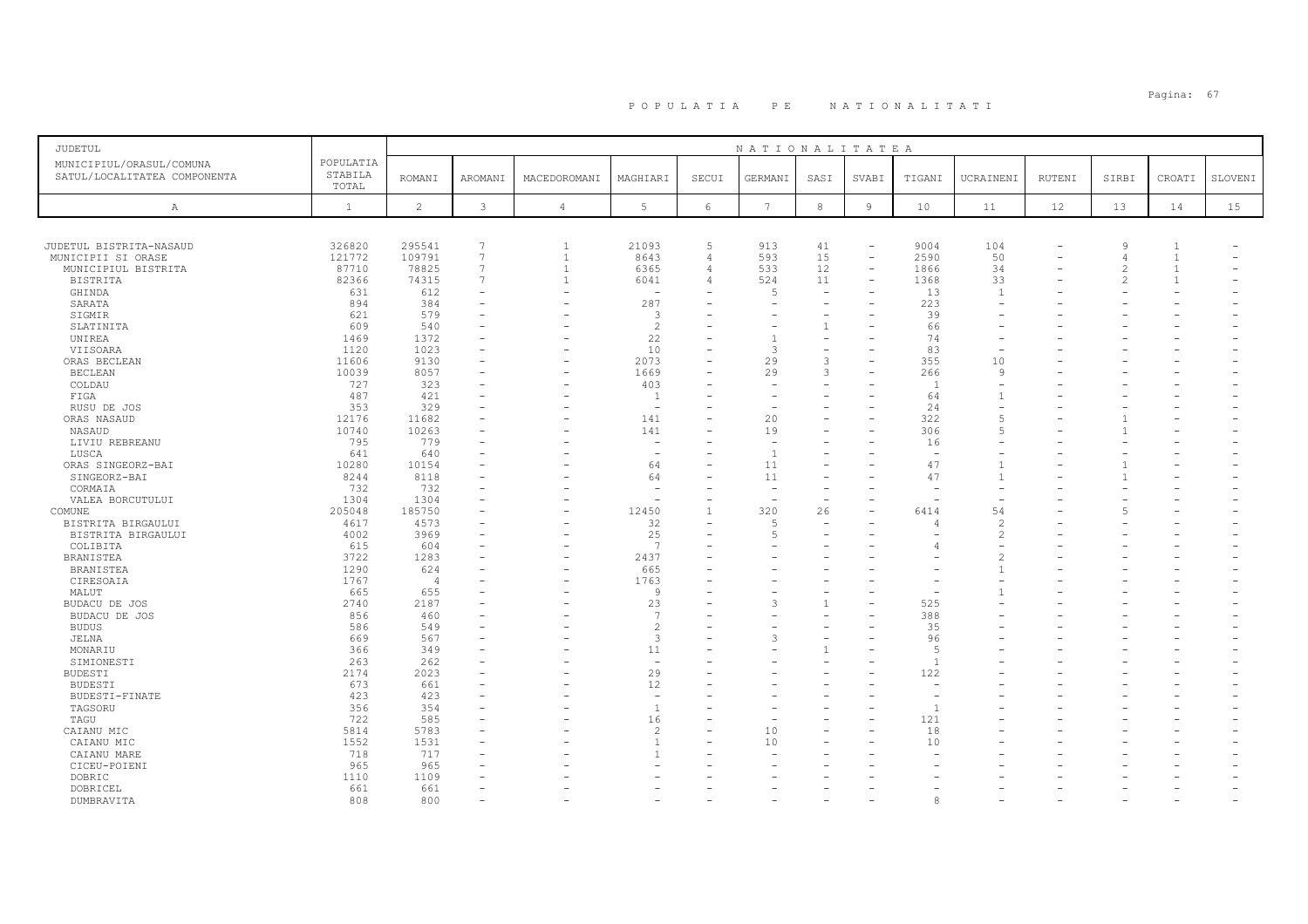| JUDETUL                      |              |                |              |                |                                            |                          | NATIONALITATEA  |                          |                          |                       |           |               |       |        |         |
|------------------------------|--------------|----------------|--------------|----------------|--------------------------------------------|--------------------------|-----------------|--------------------------|--------------------------|-----------------------|-----------|---------------|-------|--------|---------|
| MUNICIPIUL/ORASUL/COMUNA     | POPULATIA    |                |              |                |                                            |                          |                 |                          |                          |                       |           |               |       |        |         |
| SATUL/LOCALITATEA COMPONENTA | STABILA      | <b>ROMANI</b>  | AROMANI      | MACEDOROMANI   | MAGHIARI                                   | SECUI                    | GERMANI         | SASI                     | SVABI                    | TIGANI                | UCRAINENI | <b>RUTENI</b> | SIRBI | CROATI | SLOVENI |
|                              | TOTAL        |                |              |                |                                            |                          |                 |                          |                          |                       |           |               |       |        |         |
| A                            | $\mathbf{1}$ | $\overline{c}$ | $\mathbf{3}$ | $\overline{4}$ | $5\phantom{.0}$                            | $6\phantom{.}6$          | $7\phantom{.0}$ | $^{\rm 8}$               | $\overline{9}$           | 10                    | 11        | 12            | 13    | 14     | 15      |
|                              |              |                |              |                |                                            |                          |                 |                          |                          |                       |           |               |       |        |         |
|                              |              |                |              |                |                                            |                          |                 |                          |                          |                       |           |               |       |        |         |
|                              |              |                |              |                |                                            |                          |                 |                          |                          |                       |           |               |       |        |         |
| CETATE                       | 5020         | 4325           |              |                | 13                                         |                          | 15              |                          |                          | 662                   |           |               |       |        |         |
| SATU NOU                     | 698          | 608            |              |                | $\overline{1}$                             | $\overline{\phantom{0}}$ | 6               |                          | $\overline{\phantom{0}}$ | 83                    |           |               |       |        |         |
| BUDACU DE SUS                | 1565         | 1493           |              |                | $\overline{1}$                             |                          |                 |                          |                          | 71                    |           |               |       |        |         |
| DUMITRITA                    | 684          | 573            |              |                | $\overline{1}$                             |                          |                 |                          |                          | 110                   |           |               |       |        |         |
| ORHEIU BISTRITEI             | 644          | 521            |              |                | -6                                         |                          | 5               |                          |                          | 107                   |           |               |       |        |         |
| PETRIS                       | 1090         | 854            |              |                | 4                                          |                          |                 |                          |                          | 228                   |           |               |       |        |         |
| RAGLA                        | 339          | 276            |              |                |                                            |                          |                 |                          |                          | 63                    |           |               |       |        |         |
| CICEU-GIURGESTI              | 4777         | 4750           |              |                | 4                                          |                          |                 |                          |                          | 23                    |           |               |       |        |         |
| CICEU-GIURGESTI              | 1102         | 1078           |              |                |                                            |                          |                 |                          |                          | 23                    |           |               |       |        |         |
| <b>BREAZA</b>                | 1131         | 1131           |              |                |                                            |                          |                 |                          |                          |                       |           |               |       |        |         |
| DUMBRAVENI                   | 857          | 857            |              |                |                                            |                          |                 |                          |                          |                       |           |               |       |        |         |
| NEGRILESTI                   | 1466         | 1463           |              |                | 3                                          |                          |                 |                          |                          |                       |           |               |       |        |         |
| PURCARETE                    | 221          | 221            |              |                | $\overline{a}$                             |                          |                 |                          |                          |                       |           |               |       |        |         |
| CHIOCHIS                     | 3807         | 2767           |              |                | 966                                        |                          |                 |                          |                          | 73                    |           |               |       |        |         |
| CHIOCHIS                     | 532          | 344            |              |                | 184                                        |                          |                 |                          |                          | $\overline{4}$        |           |               |       |        |         |
| APATIU                       | 319          | 307            |              |                | 12                                         |                          |                 |                          |                          |                       |           |               |       |        |         |
| <b>BOZIES</b>                | 795          | 360            |              |                | 372                                        |                          |                 |                          |                          | 62                    |           |               |       |        |         |
| BUZA CATUN                   | 173          | 160            |              |                | 12                                         |                          |                 |                          |                          | $\overline{1}$        |           |               |       |        |         |
| CHETIU                       | 365          | 359            |              |                | $\overline{\phantom{0}}$                   |                          |                 |                          |                          | $\epsilon$            |           |               |       |        |         |
| JIMBOR                       | 615          | 481            |              |                | 134                                        |                          |                 |                          |                          |                       |           |               |       |        |         |
| MANIC                        | 327          | 327            |              |                | $\overline{\phantom{a}}$                   |                          |                 |                          |                          |                       |           |               |       |        |         |
| SINNICOARA                   | 189          | 189            |              |                | $\overline{\phantom{a}}$                   |                          |                 |                          |                          |                       |           |               |       |        |         |
| STRUGURENI                   | 269          | 17             |              |                | 252                                        |                          |                 |                          |                          |                       |           |               |       |        |         |
| TENTEA                       | 223          | 223            |              |                | $\overline{\phantom{a}}$                   |                          |                 |                          |                          |                       |           |               |       |        |         |
| CHIUZA                       | 2330         | 2249           |              |                | 23                                         |                          |                 |                          |                          | 57                    |           |               |       |        |         |
| CHIUZA                       | 870          | 841            |              |                | $\overline{1}$                             |                          |                 |                          |                          | 28                    |           |               |       |        |         |
| MIRES                        | 180          | 180            |              |                | $\sim$                                     |                          |                 |                          |                          |                       |           |               |       |        |         |
| PIATRA                       | 551          | 518            |              |                | $\overline{4}$                             |                          |                 |                          |                          | 29                    |           |               |       |        |         |
| SASARM                       | 729          | 710            |              |                | 18                                         |                          |                 |                          |                          |                       |           |               |       |        |         |
| COSBUC                       | 3471         | 3463           |              |                | $\overline{\phantom{a}}$                   |                          |                 |                          |                          |                       |           |               |       |        |         |
| COSBUC                       | 2066         | 2066           |              |                |                                            |                          |                 |                          |                          | 8                     |           |               |       |        |         |
| <b>BICHIGIU</b>              | 1405         | 1397           |              |                | $\overline{\phantom{a}}$<br>$\overline{7}$ |                          |                 |                          |                          |                       |           |               |       |        |         |
| <b>DUMITRA</b>               | 4142         | 4006           |              |                |                                            |                          |                 |                          |                          | 128<br>$\overline{5}$ |           |               |       |        |         |
| DUMITRA                      | 2532         | 2523           |              |                | 4                                          |                          |                 |                          |                          |                       |           |               |       |        |         |
| CEPARI                       | 714          | 678            |              |                |                                            |                          |                 |                          |                          | 34                    |           |               |       |        |         |
| TARPIU                       | 896          | 805            |              |                | 2                                          |                          |                 |                          |                          | 89                    |           |               |       |        |         |
| FELDRU                       | 7856         | 7845           |              |                | 6                                          |                          |                 |                          |                          | $\overline{4}$        |           |               |       |        |         |
| FELDRU                       | 5937<br>1919 | 5931           |              |                | 5<br>$\overline{1}$                        |                          |                 | $\overline{\phantom{a}}$ |                          |                       |           |               |       |        |         |
| NEPOS                        |              | 1914           |              |                |                                            |                          |                 | $\mathbf{1}$             |                          |                       |           |               |       |        |         |
| GALATII BISTRITEI            | 2442         | 1915           |              |                | 285                                        |                          |                 |                          |                          | 232                   |           |               |       |        |         |
| GALATII BISTRITEI            | 660          | 644            |              |                | $\overline{2}$                             |                          |                 |                          |                          | 14                    |           |               |       |        |         |
| ALBESTII BISTRITEI           | 193          | 141            |              |                | $\overline{a}$                             |                          |                 |                          |                          | 50                    |           |               |       |        |         |
| DIPSA                        | 842          | 784            |              |                | $\overline{1}$                             |                          |                 |                          |                          | 54                    |           |               |       |        |         |
| HERINA                       | 468          | 345            |              |                | 5                                          |                          |                 |                          |                          | 113<br>$\overline{1}$ |           |               |       |        |         |
| TONCIU                       | 279          | $\overline{1}$ |              |                | 277<br>3                                   |                          |                 |                          |                          |                       |           |               |       |        |         |
| ILVA MARE                    | 2581         | 2561           |              |                | 3                                          |                          |                 |                          |                          | 14                    |           |               |       |        |         |
| ILVA MARE                    | 1972<br>609  | 1953<br>608    |              |                | $\sim$                                     |                          |                 |                          |                          | 14<br>$\sim$          |           |               |       |        |         |
| IVANEASA                     | 3738         | 3711           |              |                | 23                                         |                          | 3               |                          |                          |                       |           |               |       |        |         |
| ILVA MICA                    |              |                |              |                |                                            |                          |                 |                          |                          |                       |           |               |       |        |         |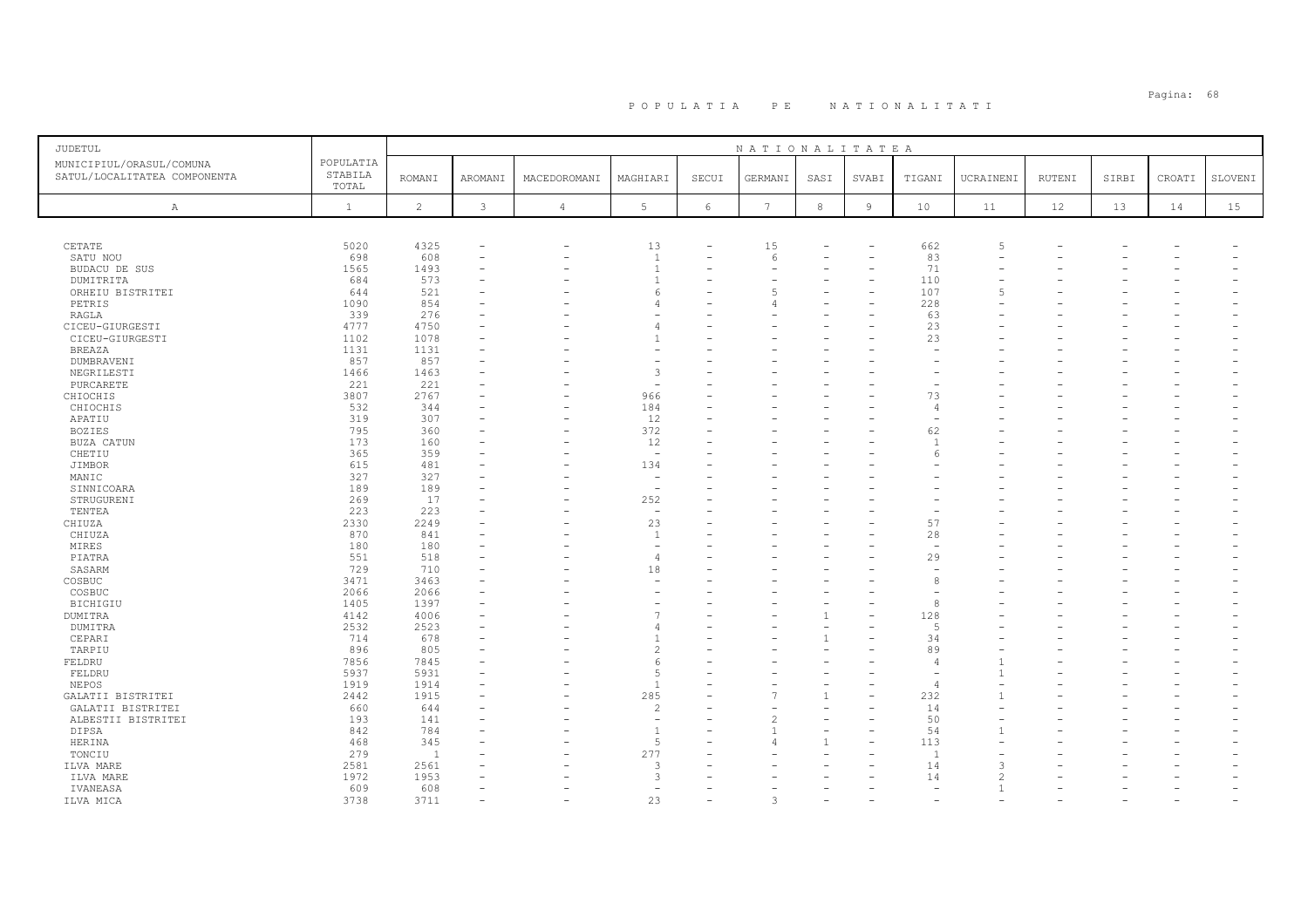| <b>JUDETUL</b>               |                  |                          |                |                          |                                 |                          | NATIONALITATEA  |                          |                          |                |           |        |       |        |         |
|------------------------------|------------------|--------------------------|----------------|--------------------------|---------------------------------|--------------------------|-----------------|--------------------------|--------------------------|----------------|-----------|--------|-------|--------|---------|
| MUNICIPIUL/ORASUL/COMUNA     | POPULATIA        |                          |                |                          |                                 |                          |                 |                          |                          |                |           |        |       |        |         |
| SATUL/LOCALITATEA COMPONENTA | STABILA<br>TOTAL | <b>ROMANI</b>            | AROMANI        | MACEDOROMANI             | MAGHIARI                        | SECUI                    | GERMANI         | SASI                     | SVABI                    | TIGANI         | UCRAINENI | RUTENI | SIRBI | CROATI | SLOVENI |
|                              |                  |                          |                |                          |                                 |                          |                 |                          |                          |                |           |        |       |        |         |
| Α                            | $\mathbf{1}$     | $\overline{c}$           | $\mathfrak{Z}$ | $\sqrt{4}$               | 5                               | $\epsilon$               | $7\phantom{.0}$ | $^{\rm 8}$               | $\overline{9}$           | 10             | 11        | 12     | 13    | 14     | 15      |
|                              |                  |                          |                |                          |                                 |                          |                 |                          |                          |                |           |        |       |        |         |
|                              |                  |                          |                |                          |                                 |                          |                 |                          |                          |                |           |        |       |        |         |
| ILVA MICA                    | 3738             | 3711                     |                | $\overline{\phantom{0}}$ | 23                              |                          | 3<br>3          |                          |                          |                |           |        |       |        |         |
| JOSENII BIRGAULUI            | 4922             | 4717                     |                |                          | 21                              | $\overline{\phantom{0}}$ | 3               |                          | $\overline{\phantom{0}}$ | 180            |           |        |       |        |         |
| JOSENII BIRGAULUI            | 1928             | 1764                     |                |                          | 17                              |                          |                 |                          |                          | 143            |           |        |       |        |         |
| MIJLOCENII BIRGAULUI         | 1736             | 1697                     |                |                          | $\overline{c}$                  |                          |                 |                          |                          | 37             |           |        |       |        |         |
| RUSU BIRGAULUI               | 962              | 960                      |                |                          | $\overline{c}$                  |                          |                 |                          |                          |                |           |        |       |        |         |
| STRIMBA                      | 296<br>5881      | 296                      |                |                          | $\overline{\phantom{a}}$<br>554 |                          |                 |                          |                          | 761            |           |        |       |        |         |
| LECHINTA                     |                  | 4532<br>2076             |                |                          | 106                             |                          | 21<br>13        | 10<br>6                  |                          |                |           |        |       |        |         |
| LECHINTA                     | 2699             | 55                       |                |                          |                                 |                          |                 |                          |                          | 495<br>12      |           |        |       |        |         |
| <b>BUNGARD</b>               | 67<br>517        | 472                      |                |                          | -6                              |                          |                 | $\overline{4}$           |                          | 31             |           |        |       |        |         |
| CHIRALES<br>SINGEORZU NOU    | 1009             | 820                      |                |                          | 8                               |                          |                 |                          |                          | 181            |           |        |       |        |         |
| SINIACOB                     | 267              | 261                      |                |                          | $\mathcal{L}$                   |                          |                 |                          |                          |                |           |        |       |        |         |
| TIGAU                        | 482              | 81                       |                |                          | 401                             |                          |                 |                          |                          |                |           |        |       |        |         |
| VERMES                       | 840              | 767                      |                |                          | 31                              |                          |                 |                          |                          | 42             |           |        |       |        |         |
| LESU                         | 3130             | 3128                     |                |                          | $\mathbf{1}$                    |                          |                 |                          |                          |                |           |        |       |        |         |
| LESU                         | 1791             | 1789                     |                |                          | $\overline{1}$                  |                          |                 |                          |                          |                |           |        |       |        |         |
| LUNCA LESULUI                | 1339             | 1339                     |                |                          | $\overline{\phantom{a}}$        |                          |                 | $\overline{\phantom{a}}$ |                          |                |           |        |       |        |         |
| LIVEZILE                     | 4004             | 3525                     |                |                          | 18                              | $\mathbf{1}$             | 50              | 6                        |                          | 404            |           |        |       |        |         |
| LIVEZILE                     | 2311             | 2081                     |                |                          | 13                              |                          | 23              | $\overline{1}$           |                          | 193            |           |        |       |        |         |
| CUSMA                        | 667              | 571                      |                |                          |                                 | $\mathbf{1}$             | 8               | $\overline{4}$           |                          | 83             |           |        |       |        |         |
| DOROLEA                      | 652              | 610                      |                |                          | -5                              |                          | 19              | $\mathbf{1}$             |                          | 17             |           |        |       |        |         |
| DUMBRAVA                     | 213              | 213                      |                |                          |                                 |                          |                 |                          |                          |                |           |        |       |        |         |
| VALEA POENII                 | 161              | 50                       |                |                          |                                 |                          |                 |                          |                          | 111            |           |        |       |        |         |
| LUNCA ILVEI                  | 3335             | 3325                     |                |                          | 5                               |                          |                 |                          |                          | 3              |           |        |       |        |         |
| LUNCA ILVEI                  | 3335             | 3325                     |                |                          | $\overline{5}$                  |                          |                 |                          |                          | ς              |           |        |       |        |         |
| MAIERU                       | 7186             | 7166                     |                |                          | 12                              | $\overline{\phantom{0}}$ |                 |                          |                          |                |           |        |       |        |         |
| MAIERU                       | 5598             | 5597                     |                |                          | . .                             |                          |                 |                          |                          |                |           |        |       |        |         |
| ANIES                        | 1588             | 1569                     |                |                          | 12                              |                          | 7               | $\equiv$                 |                          |                |           |        |       |        |         |
| MATEI                        | 3224             | 2011                     |                |                          | 1076                            |                          | 38              |                          |                          | 97             |           |        |       |        |         |
| MATEI                        | 817              | 200                      |                |                          | 616                             |                          |                 |                          |                          |                |           |        |       |        |         |
| BIDIU                        | 308              | 308                      |                |                          |                                 |                          |                 |                          |                          |                |           |        |       |        |         |
| CORVINESTI                   | 823              | 774                      |                |                          | 8                               |                          |                 |                          |                          | 40             |           |        |       |        |         |
| ENCIU                        | 323              | 321                      |                |                          |                                 |                          |                 |                          |                          | $\overline{c}$ |           |        |       |        |         |
| FINTINELE                    | 680              | 258                      |                |                          | 419                             |                          | $\overline{c}$  |                          |                          |                |           |        |       |        |         |
| MORUT                        | 273              | 150                      |                |                          | 33                              | $\overline{\phantom{0}}$ | 35              |                          |                          | 55             |           |        |       |        |         |
| MAGURA ILVEI                 | 4039             | 4035                     |                |                          | 3                               |                          |                 |                          |                          |                |           |        |       |        |         |
| MAGURA ILVEI                 | 1884             | 1882                     |                |                          | $\overline{1}$                  |                          |                 |                          |                          |                |           |        |       |        |         |
| ARSITA                       | 521              | 521                      |                |                          |                                 |                          |                 |                          |                          |                |           |        |       |        |         |
| POIANA ILVEI                 | 1634             | 1632                     |                |                          | $\mathcal{L}$                   | ۳                        |                 |                          |                          |                |           |        |       |        |         |
| MARISELU                     | 2597             | 2391                     |                |                          | 160                             |                          |                 |                          |                          | 44             |           |        |       |        |         |
| MARISELU                     | 442              | 423                      |                |                          | 3                               |                          |                 |                          |                          | 16             |           |        |       |        |         |
| <b>BIRLA</b>                 | 422              | 421                      |                |                          | $\overline{1}$                  |                          |                 |                          |                          |                |           |        |       |        |         |
| DOMNESTI                     | 659              | 629                      |                |                          | 8                               |                          | 2               |                          |                          | 20             |           |        |       |        |         |
| JEICA                        | 147              | $\overline{\phantom{0}}$ |                |                          | 147                             |                          |                 |                          |                          |                |           |        |       |        |         |
| MAGURELE                     | 304              | 303                      |                |                          | $\overline{1}$                  |                          |                 |                          |                          |                |           |        |       |        |         |
| NETENI                       | 40               | 38                       |                |                          |                                 |                          |                 |                          |                          |                |           |        |       |        |         |
| SINTIOANA                    | 583              | 577                      |                |                          |                                 |                          |                 |                          |                          | 6              |           |        |       |        |         |
| MICESTII DE CIMPIE           | 1519             | 1133                     |                |                          | 372                             |                          |                 |                          |                          | 14             |           |        |       |        |         |
| MICESTII DE CIMPIE           | 411              | 390                      |                |                          | 17                              |                          |                 |                          |                          |                |           |        |       |        |         |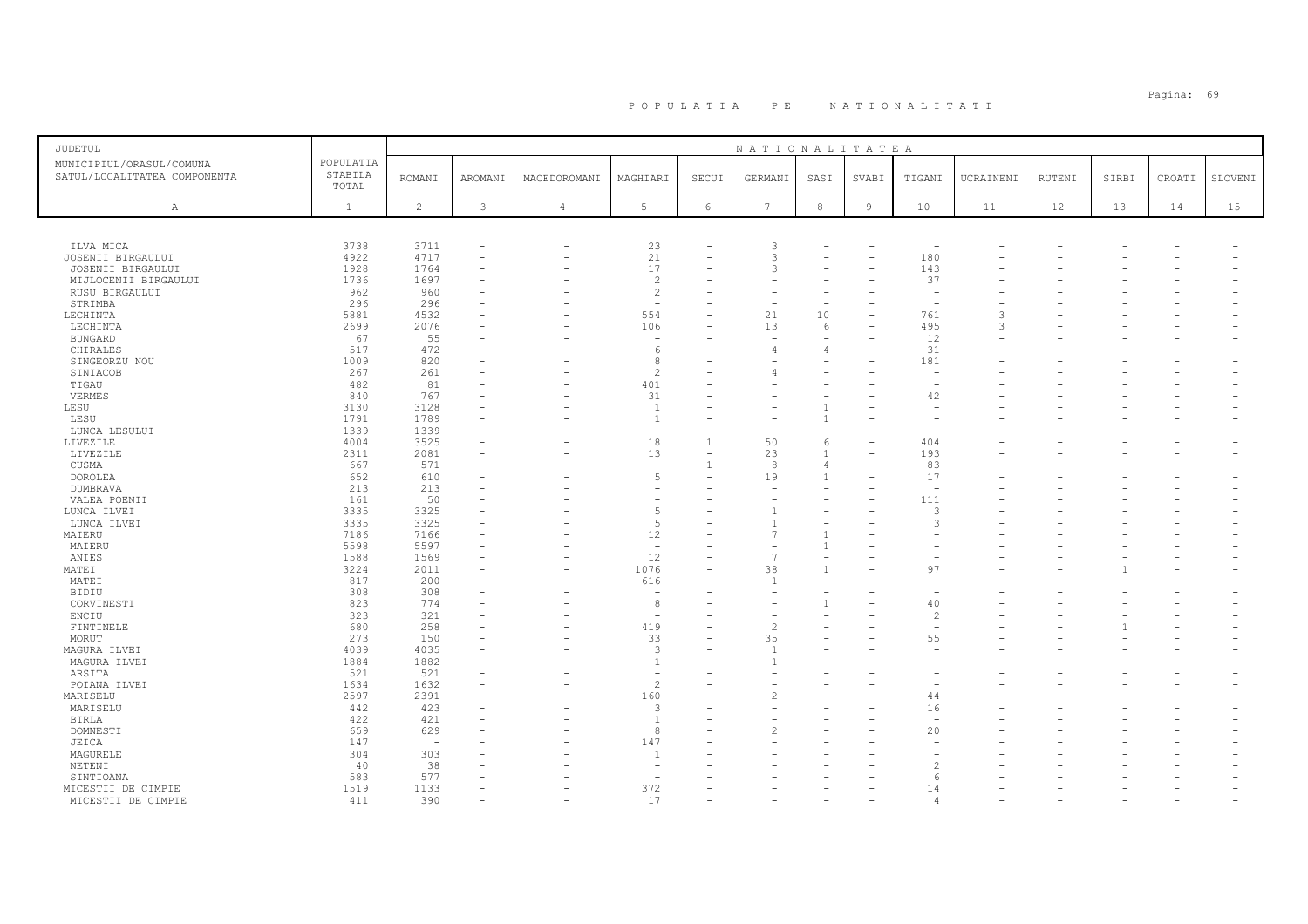| JUDETUL                                                  |                               |                |                          |                          |                          |            | NATIONALITATEA  |            |                |                          |                |               |       |        |         |
|----------------------------------------------------------|-------------------------------|----------------|--------------------------|--------------------------|--------------------------|------------|-----------------|------------|----------------|--------------------------|----------------|---------------|-------|--------|---------|
| MUNICIPIUL/ORASUL/COMUNA<br>SATUL/LOCALITATEA COMPONENTA | POPULATIA<br>STABILA<br>TOTAL | <b>ROMANI</b>  | AROMANI                  | MACEDOROMANI             | MAGHIARI                 | SECUI      | GERMANI         | SASI       | SVABI          | TIGANI                   | UCRAINENI      | <b>RUTENI</b> | SIRBI | CROATI | SLOVENI |
| $\mathbb{A}$                                             | $\mathbf{1}$                  | $\overline{c}$ | $\mathcal{E}$            | $\sqrt{4}$               | $5\phantom{.0}$          | $\epsilon$ | $7\phantom{.0}$ | $^{\rm 8}$ | $\overline{9}$ | 10                       | 11             | 12            | 13    | 14     | 15      |
|                                                          |                               |                |                          |                          |                          |            |                 |            |                |                          |                |               |       |        |         |
| FINTINITA                                                | 544                           | 189            |                          | $\overline{\phantom{0}}$ | 355                      |            |                 |            |                | $\overline{\phantom{a}}$ |                |               |       |        |         |
| VISUIA                                                   | 564                           | 554            |                          | $\overline{\phantom{0}}$ | $\overline{\phantom{a}}$ |            |                 |            |                | 10                       |                |               |       |        |         |
| MILAS                                                    | 1725                          | 1568           |                          |                          | 118                      |            |                 |            |                | 38                       |                |               |       |        |         |
| MILAS                                                    | 722                           | 678            |                          |                          | 6                        |            |                 |            |                | 38                       |                |               |       |        |         |
| COMLOD                                                   | 195                           | 146            |                          |                          | 49                       |            |                 |            |                |                          |                |               |       |        |         |
| DUPA DEAL                                                | 73                            | 73             |                          |                          | $\overline{\phantom{a}}$ |            |                 |            |                |                          |                |               |       |        |         |
| GHEMES                                                   | 120                           | 119            |                          |                          | $\overline{\phantom{a}}$ |            |                 |            |                |                          |                |               |       |        |         |
| HIREAN                                                   | 102                           | 101            |                          |                          | $\overline{1}$           |            |                 |            |                |                          |                |               |       |        |         |
| OROSFAIA                                                 | 513                           | 451            |                          |                          | 62                       |            |                 |            |                |                          |                |               |       |        |         |
| MONOR                                                    | 1836                          | 1739           |                          |                          | <sup>1</sup>             |            |                 |            |                | 96                       |                |               |       |        |         |
| MONOR                                                    | 1109                          | 1049           |                          |                          | $\overline{1}$           |            |                 |            |                | 59                       |                |               |       |        |         |
| GLEDIN                                                   | 727                           | 690            |                          |                          | $\sim$                   |            |                 |            |                | 37                       |                |               |       |        |         |
| NIMIGEA                                                  | 5522                          | 4441           |                          |                          | 860                      |            |                 |            |                | 215                      | $\sqrt{2}$     |               |       |        |         |
| NIMIGEA DE JOS                                           | 1512                          | 525            |                          |                          | 855                      |            |                 |            |                | 128                      | $\angle$       |               |       |        |         |
| FLORESTI                                                 | 409                           | 321            |                          |                          | $\overline{\phantom{a}}$ |            |                 |            |                | 87                       |                |               |       |        |         |
| MINTIU                                                   | 483                           | 483            |                          |                          |                          |            |                 |            |                |                          |                |               |       |        |         |
| MITITEI                                                  | 809                           | 808            |                          |                          | $\overline{1}$           |            |                 |            |                |                          |                |               |       |        |         |
| MOCOD                                                    | 752                           | 750            |                          |                          | $\overline{c}$           |            |                 |            |                |                          |                |               |       |        |         |
| MOGOSENI                                                 | 337                           | 336            |                          |                          | $\mathbf{1}$             |            |                 |            |                |                          |                |               |       |        |         |
| NIMIGEA DE SUS                                           | 640                           | 640            |                          |                          |                          |            |                 |            |                |                          |                |               |       |        |         |
| TAURE                                                    | 580                           | 578            |                          |                          | $\overline{1}$           |            |                 |            |                |                          |                |               |       |        |         |
| NUSENI                                                   | 3475                          | 2464           |                          |                          | 1002                     |            |                 |            |                |                          |                |               |       |        |         |
| NUSENI                                                   | 938                           | 690            |                          |                          | 242                      |            |                 |            |                |                          |                |               |       |        |         |
| <b>BEUDIU</b>                                            | 710                           | 691            |                          |                          | 18                       |            |                 |            |                |                          |                |               |       |        |         |
| DUMBRAVA                                                 | 60                            | 28             |                          |                          | 32                       |            |                 |            |                |                          |                |               |       |        |         |
| FELEAC                                                   | 447                           | 431            | $\overline{\phantom{a}}$ |                          | 16                       |            |                 |            |                |                          |                |               |       |        |         |
| MALIN                                                    | 534                           | 277            |                          |                          | 257                      |            |                 |            |                |                          |                |               |       |        |         |
| RUSU DE SUS                                              | 325                           | 325            |                          |                          | $\sim$                   |            |                 |            |                |                          |                |               |       |        |         |
| VITA                                                     | 461                           | 22             |                          |                          | 437                      |            |                 |            |                | $\mathbf{1}$             |                |               |       |        |         |
| PARVA                                                    | 2775                          | 2774           |                          |                          | $\overline{1}$           |            |                 |            |                |                          |                |               |       |        |         |
| PARVA                                                    | 2775                          | 2774           |                          |                          | $\overline{1}$           |            |                 |            |                |                          |                |               |       |        |         |
| PETRU RARES                                              | 4916                          | 3007           |                          |                          | 961                      |            |                 |            |                | 937                      | $\overline{c}$ |               |       |        |         |
| RETEAG                                                   | 2758                          | 1530           |                          |                          | 509                      |            |                 |            |                | 709                      | $\overline{c}$ |               |       |        |         |
| BATA                                                     | 826                           | 418            |                          |                          | 377                      |            |                 |            |                | 30                       |                |               |       |        |         |
| CICEU-CORABIA                                            | 238                           | 237            |                          |                          | $\overline{\phantom{a}}$ |            |                 |            |                | $\overline{1}$           |                |               |       |        |         |
| CICEU-MIHAIESTI                                          | 872                           | 600            |                          |                          | 75                       |            |                 |            |                | 197                      |                |               |       |        |         |
| LELESTI                                                  | 222                           | 222            |                          |                          | $\sim$                   |            |                 |            |                | $\overline{\phantom{a}}$ |                |               |       |        |         |
| PRUNDU BIRGAULUI                                         | 6389                          | 6329           |                          |                          | 27                       |            | 10              |            |                | 21                       | 2              |               |       |        |         |
| PRUNDU BIRGAULUI                                         | 4893                          | 4833           | $\equiv$                 |                          | 27                       | ۳          | 10              |            |                | 21                       | 2              |               |       |        |         |
| SUSENII BIRGAULUI                                        | 1496                          | 1496           |                          |                          |                          |            |                 |            |                |                          |                |               |       |        |         |
| REBRA                                                    | 2932                          | 2932           |                          |                          | ۰                        |            |                 |            |                |                          |                |               |       |        |         |
| REBRA                                                    | 2932                          | 2932           |                          |                          |                          |            |                 |            |                |                          |                |               |       |        |         |
| REBRISOARA                                               | 4987                          | 4981           |                          |                          | $\mathbf{1}$             |            |                 |            |                |                          |                |               |       |        |         |
| REBRISOARA                                               | 3374                          | 3369           |                          |                          | $\overline{1}$           |            |                 |            |                |                          |                |               |       |        |         |
| GERSA I                                                  | 945                           | 944            |                          |                          |                          |            |                 |            |                |                          |                |               |       |        |         |
| GERSA II                                                 | 314                           | 314            |                          |                          |                          |            |                 |            |                |                          |                |               |       |        |         |
| PODEREI                                                  | 354                           | 354            |                          |                          | ٠                        |            |                 |            |                |                          |                |               |       |        |         |
| RODNA                                                    | 6373                          | 5483           | $\equiv$                 |                          | 779                      |            | 26              |            |                | 74                       | 3              |               |       |        |         |
| RODNA                                                    | 6138                          | 5405           |                          |                          | 628                      |            | 23              |            |                | 72                       | $\mathcal{L}$  |               | -1    |        |         |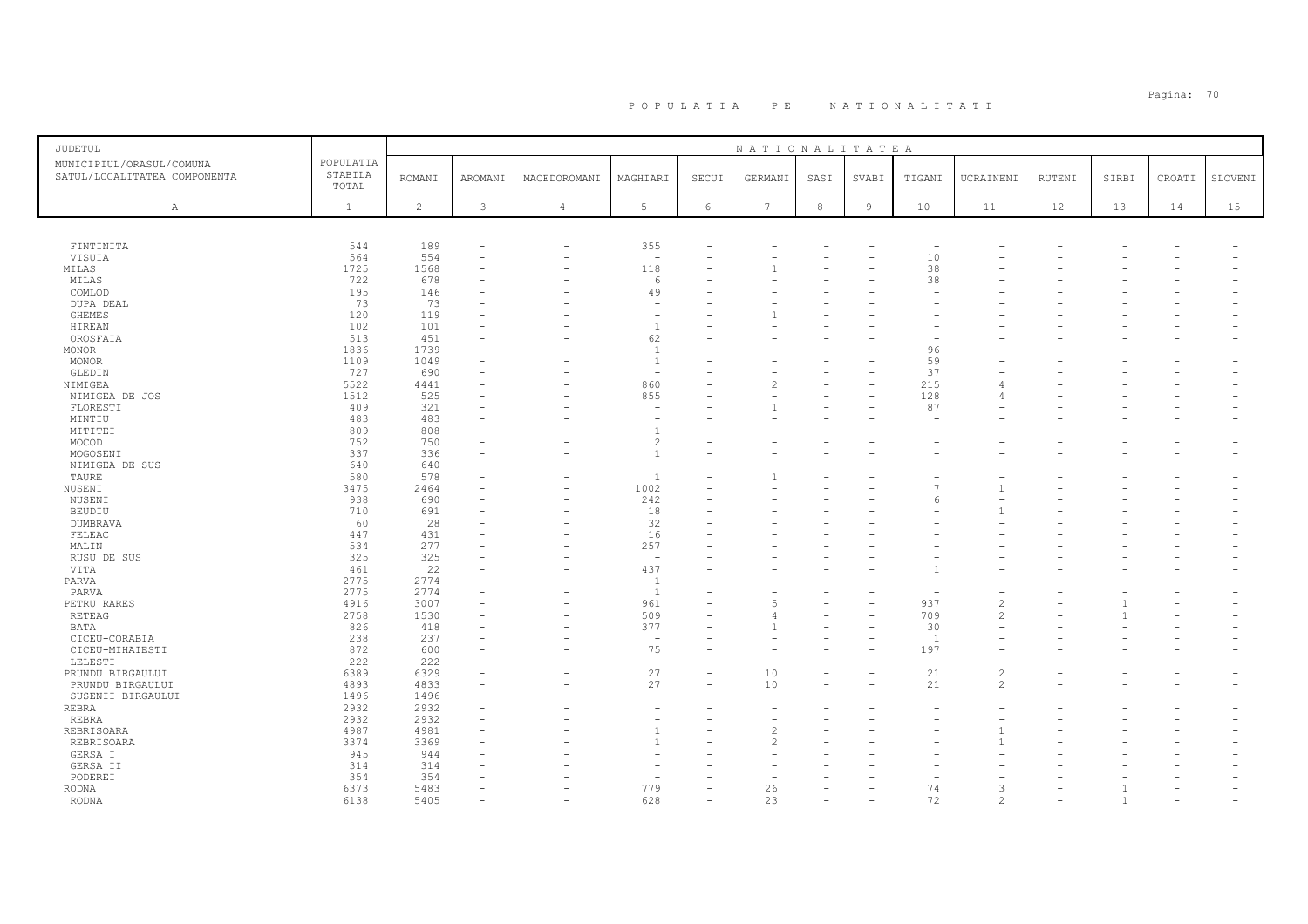| JUDETUL                                                  |                               |               |         |                |                          |       | NATIONALITATEA |                          |                |                          |           |        |       |        |         |
|----------------------------------------------------------|-------------------------------|---------------|---------|----------------|--------------------------|-------|----------------|--------------------------|----------------|--------------------------|-----------|--------|-------|--------|---------|
| MUNICIPIUL/ORASUL/COMUNA<br>SATUL/LOCALITATEA COMPONENTA | POPULATIA<br>STABILA<br>TOTAL | <b>ROMANI</b> | AROMANI | MACEDOROMANI   | MAGHIARI                 | SECUI | GERMANI        | SASI                     | SVABI          | TIGANI                   | UCRAINENI | RUTENI | SIRBI | CROATI | SLOVENI |
| $\mathbb{A}$                                             | $\mathbf{1}$                  | 2             | 3       | $\overline{4}$ | 5                        | 6     | 7              | 8                        | $\overline{9}$ | 10                       | 11        | 12     | 13    | 14     | 15      |
|                                                          |                               |               |         |                |                          |       |                |                          |                |                          |           |        |       |        |         |
| VALEA VINULUI                                            | 235                           | 78            |         |                | 151                      |       | 3              |                          |                | $\overline{2}$           |           |        |       |        |         |
| ROMULI                                                   | 1962                          | 1946          |         |                | 6                        |       | 10             |                          |                |                          |           |        |       |        |         |
| ROMULI                                                   | 1477                          | 1462          |         |                | 6                        |       | 9              |                          |                |                          |           |        |       |        |         |
| DEALU STEFANITEI                                         | 485                           | 484           |         |                |                          |       |                |                          |                |                          |           |        |       |        |         |
| SALVA                                                    | 4770                          | 4764          |         |                | Δ                        |       |                |                          |                |                          |           |        |       |        |         |
| SALVA                                                    | 3105                          | 3100          |         |                | 4                        |       |                |                          |                |                          |           |        |       |        |         |
| RUNCU SALVEI                                             | 1665                          | 1664          |         |                |                          |       |                |                          |                |                          |           |        |       |        |         |
| SILIVASU DE CIMPIE                                       | 1287                          | 1224          |         |                | 8                        |       |                |                          |                | 55                       |           |        |       |        |         |
| SILIVASU DE CIMPIE                                       | 1104                          | 1041          |         |                | 8                        |       |                |                          |                | 55                       |           |        |       |        |         |
| DRAGA                                                    | 52                            | 52            |         |                |                          |       |                |                          |                |                          |           |        |       |        |         |
| FINATELE SILIVASULUI                                     | 114                           | 114           |         |                |                          |       |                |                          |                |                          |           |        |       |        |         |
| PORUMBENII                                               | 17                            | 17            |         |                | ٠                        |       |                |                          |                |                          |           |        |       |        |         |
| SINMIHAIU DE CIMPIE                                      | 1770                          | 1695          |         |                | 51                       |       |                |                          |                | 24                       |           |        |       |        |         |
|                                                          | 748                           | 714           |         |                | 11                       |       |                |                          |                | 23                       |           |        |       |        |         |
| SINMIHAIU DE CIMPIE                                      | 147                           | 147           |         |                | $\overline{\phantom{m}}$ |       |                |                          |                |                          |           |        |       |        |         |
| BRATENI                                                  |                               |               |         |                |                          |       |                |                          |                |                          |           |        |       |        |         |
| LA CURTE                                                 | 147                           | 146           |         |                | $\overline{1}$           |       |                |                          |                |                          |           |        |       |        |         |
| SALCUTA                                                  | 195                           | 170           |         |                | 24                       |       |                |                          |                |                          |           |        |       |        |         |
| STUPINI                                                  | 191                           | 191           |         |                | $\sim$                   |       |                |                          |                |                          |           |        |       |        |         |
| ZORENI                                                   | 342                           | 327           |         |                | 15                       |       |                |                          |                |                          |           |        |       |        |         |
| SPERMEZEU                                                | 2955                          | 2955          |         |                | ÷                        |       |                |                          |                |                          |           |        |       |        |         |
| SPERMEZEU                                                | 1693                          | 1693          |         |                |                          |       |                |                          |                |                          |           |        |       |        |         |
| HALMASAU                                                 | 401                           | 401           |         |                |                          |       |                |                          |                |                          |           |        |       |        |         |
| LUNCA BORLESEI                                           | 97                            | 97            |         |                |                          |       |                |                          |                |                          |           |        |       |        |         |
| PALTINEASA                                               | 174                           | 174           |         |                |                          |       |                |                          |                |                          |           |        |       |        |         |
| SESURI SPERMEZEU-VALE                                    | 153                           | 153           |         |                |                          |       |                |                          |                |                          |           |        |       |        |         |
| SITA                                                     | 437                           | 437           |         |                |                          |       |                |                          |                |                          |           |        |       |        |         |
| SANT                                                     | 3160                          | 3151          |         |                |                          |       |                |                          |                |                          |           |        |       |        |         |
| SANT                                                     | 2871                          | 2867          |         |                | 4                        |       |                |                          |                |                          |           |        |       |        |         |
| VALEA MARE                                               | 289                           | 284           |         |                | 3                        |       |                |                          |                |                          |           |        |       |        |         |
| SIEU                                                     | 3252                          | 2887          |         |                | 190                      |       | Q              | $\overline{c}$           |                | 164                      |           |        |       |        |         |
| SIEU                                                     | 1431                          | 1187          |         |                | 188                      |       |                |                          |                | 52                       |           |        |       |        |         |
| ARDAN                                                    | 891                           | 890           |         |                | $\overline{\phantom{m}}$ |       |                | $\overline{\phantom{a}}$ |                | $\overline{1}$           |           |        |       |        |         |
| POSMUS                                                   | 736                           | 616           |         |                | $\overline{c}$           |       |                | 2                        |                | 111                      |           |        |       |        |         |
| SOIMUS                                                   | 194                           | 194           |         |                | $\overline{\phantom{a}}$ |       |                |                          |                | $\overline{\phantom{m}}$ |           |        |       |        |         |
| SIEU-MAGHERUS                                            | 3507                          | 3314          |         |                | 19                       |       |                |                          |                | 171                      |           |        |       |        |         |
|                                                          |                               |               |         |                |                          |       |                |                          |                |                          |           |        |       |        |         |
| SIEU-MAGHERUS                                            | 824                           | 797           |         |                | 6                        |       |                |                          |                | 21                       |           |        |       |        |         |
| ARCALIA                                                  | 697                           | 665           |         |                | $\mathfrak{D}$           |       |                |                          |                | 28                       |           |        |       |        |         |
| CHINTELNIC                                               | 544                           | 530           |         |                | 3                        |       |                |                          |                | 11                       |           |        |       |        |         |
| CRAINIMAT                                                | 753                           | 735           |         |                | 3                        |       |                |                          |                | 14                       |           |        |       |        |         |
| PODIREI                                                  | 117                           | 112           |         |                |                          |       |                |                          |                | $\sqrt{2}$               |           |        |       |        |         |
| SARATEL                                                  | 464                           | 367           |         |                | 5                        |       |                |                          |                | 92                       |           |        |       |        |         |
| VALEA MAGHERUSULUI                                       | 108                           | 108           |         |                |                          |       |                |                          |                |                          |           |        |       |        |         |
| SIEU-ODORHEI                                             | 2710                          | 2370          |         |                | 302                      |       |                |                          |                | 19                       | 8         |        |       |        |         |
| SIEU-ODORHEI                                             | 810                           | 718           |         |                | 76                       |       |                |                          |                |                          | 8         |        |       |        |         |
| AGRISU DE JOS                                            | 402                           | 400           |         |                | $\overline{\phantom{a}}$ |       |                |                          |                |                          |           |        |       |        |         |
| AGRISU DE SUS                                            | 221                           | 221           |         |                | $\overline{\phantom{a}}$ |       |                |                          |                |                          |           |        |       |        |         |
| <b>BRETEA</b>                                            | 281                           | 74            |         |                | 207                      |       |                |                          |                |                          |           |        |       |        |         |
| COASTA                                                   | 225                           | 225           |         |                | $\equiv$                 |       |                |                          |                |                          |           |        |       |        |         |
| CRISTUR-SIEU                                             | 438                           | 400           |         |                | 19                       |       |                |                          |                | 18                       |           |        |       |        |         |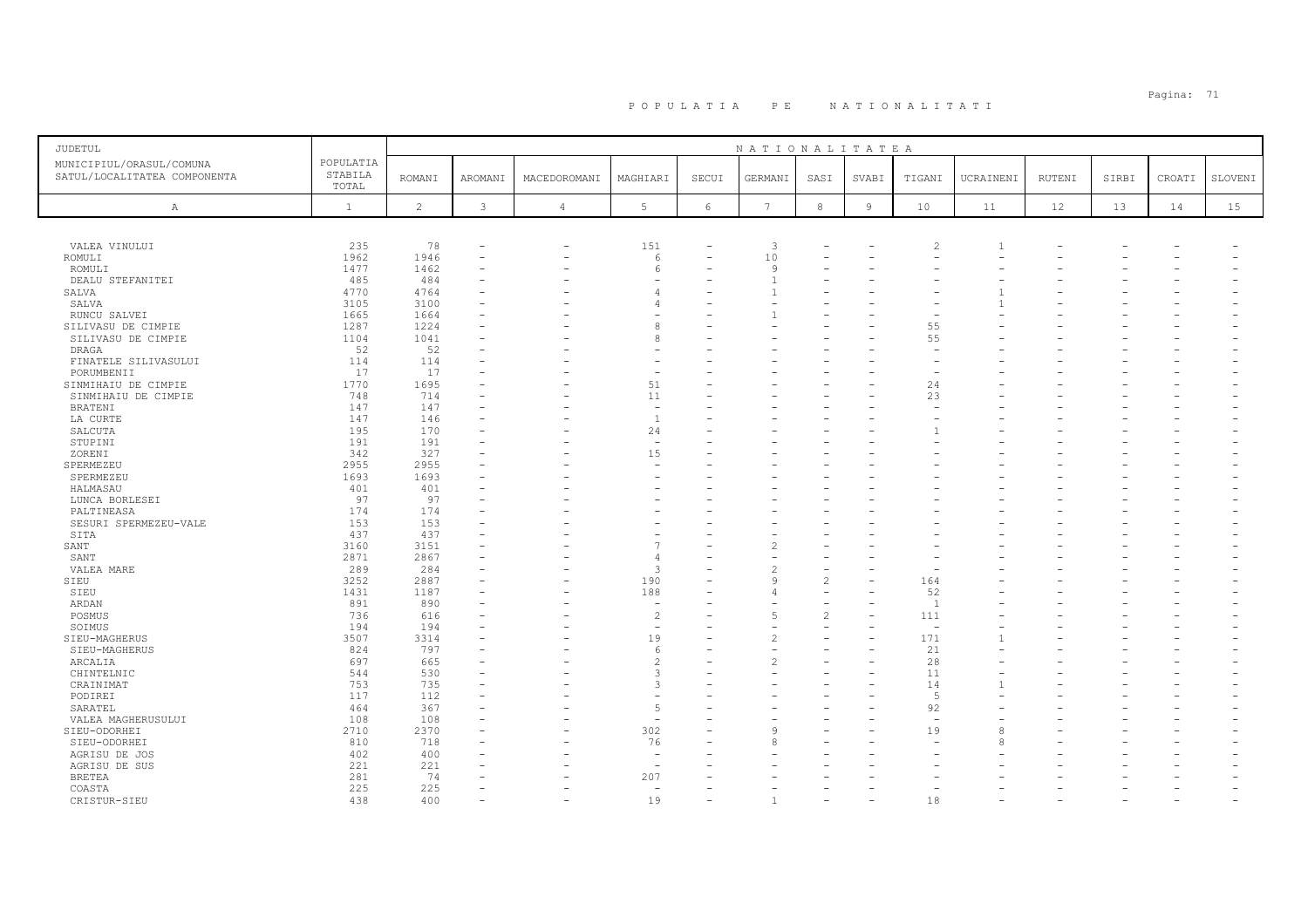| JUDETUL                      |                  |                |                          |                |                          |       | NATIONALITATEA |                |        |                          |                |        |       |        |         |
|------------------------------|------------------|----------------|--------------------------|----------------|--------------------------|-------|----------------|----------------|--------|--------------------------|----------------|--------|-------|--------|---------|
| MUNICIPIUL/ORASUL/COMUNA     | POPULATIA        |                |                          |                |                          |       |                |                |        |                          |                |        |       |        |         |
| SATUL/LOCALITATEA COMPONENTA | STABILA<br>TOTAL | <b>ROMANI</b>  | AROMANI                  | MACEDOROMANI   | MAGHIARI                 | SECUI | GERMANI        | SASI           | SVABI  | TIGANI                   | UCRAINENI      | RUTENI | SIRBI | CROATI | SLOVENI |
| $\mathbb{A}$                 | $\mathbf{1}$     | $\overline{c}$ | 3                        | $\overline{4}$ | $5\phantom{.0}$          | 6     | 7              | $^{\rm 8}$     | $\,$ 9 | 10                       | 11             | 12     | 13    | 14     | 15      |
|                              |                  |                |                          |                |                          |       |                |                |        |                          |                |        |       |        |         |
| SIRIOARA                     | 333              | 332            | ۰                        |                |                          |       |                |                |        | $\overline{1}$           |                |        |       |        |         |
| SIEUT                        | 2895             | 2828           | $\overline{\phantom{a}}$ |                | $\overline{1}$           |       |                |                |        | 65                       |                |        |       |        |         |
| SIEUT                        | 832              | 799            |                          |                |                          |       |                |                |        | 31                       |                |        |       |        |         |
| LUNCA                        | 436              | 436            | $\overline{\phantom{a}}$ |                |                          |       |                |                |        | $\overline{\phantom{0}}$ |                |        |       |        |         |
| RUSTIOR                      | 654              | 654            |                          |                |                          |       |                |                |        |                          |                |        |       |        |         |
| SEBIS                        | 973              | 939            |                          |                | $\overline{\phantom{a}}$ |       |                |                |        | 34                       |                |        |       |        |         |
| SINTEREAG                    | 3920             | 3392           |                          |                | 371                      |       |                |                |        | 141                      | 13             |        |       |        |         |
| SINTEREAG                    | 899              | 646            |                          |                | 251                      |       |                |                |        | $\overline{\phantom{a}}$ |                |        |       |        |         |
| BLAJENII DE JOS              | 444              | 420            |                          |                | $\mathbf{1}$             |       |                |                |        | 23                       |                |        |       |        |         |
| BLAJENII DE SUS              | 471              | 401            |                          |                | ÷,                       |       |                |                |        | 70                       |                |        |       |        |         |
| CAILA                        | 352              | 349            |                          |                | $\overline{3}$           |       |                |                |        | $\overline{\phantom{a}}$ |                |        |       |        |         |
| COCIU                        | 1160             | 1145           |                          |                | $\sim$                   |       |                |                |        | 14                       | $\overline{1}$ |        |       |        |         |
| SIEU-SFINTU                  | 450              | 339            |                          |                | 103                      |       |                |                |        | 7                        |                |        |       |        |         |
| SINTEREAG-GARA               | 144              | 92             | $\overline{\phantom{a}}$ |                | 13                       |       | 70             | $\overline{c}$ |        | 27                       | 12<br>÷        |        |       |        |         |
| TEACA<br>TEACA               | 6174<br>2117     | 4777<br>1355   |                          |                | 581<br>511               |       | 57             |                |        | 743<br>193               |                |        |       |        |         |
|                              | 805              | 764            |                          |                | 35                       |       |                |                |        |                          |                |        |       |        |         |
| ARCHIUD                      | 176              |                |                          |                | ÷,                       |       |                |                |        | -6                       |                |        |       |        |         |
| <b>BUDURLENI</b><br>OCNITA   | 1285             | 176<br>1237    |                          |                | $\overline{3}$           |       |                |                |        | 45                       |                |        |       |        |         |
| PINTICU                      | 908              | 746            |                          |                | $\mathbf{1}$             |       |                |                |        | 161                      |                |        |       |        |         |
| VIILE TECII                  | 883              | 499            |                          |                | 31                       |       | 13             | $\overline{c}$ |        | 338                      |                |        |       |        |         |
| TELCIU                       | 5730             | 5715           |                          |                | 13                       |       | $\overline{c}$ |                |        |                          |                |        |       |        |         |
| TELCIU                       | 4024             | 4009           |                          |                | 13                       |       |                |                |        |                          |                |        |       |        |         |
| FIAD                         | 411              | 411            |                          |                | $\sim$                   |       |                |                |        |                          |                |        |       |        |         |
| TELCISOR                     | 1295             | 1295           |                          |                | ÷                        |       |                |                |        |                          |                |        |       |        |         |
| TIHA BIRGAULUI               | 6245             | 6220           |                          |                | $\overline{1}$           |       |                |                |        | 24                       |                |        |       |        |         |
| TIHA BIRGAULUI               | 1616             | 1615           |                          |                |                          |       |                |                |        |                          |                |        |       |        |         |
| CIOSA                        | 244              | 244            |                          |                |                          |       |                |                |        |                          |                |        |       |        |         |
| MURESENII BIRGAULUI          | 1668             | 1668           |                          |                |                          |       |                |                |        |                          |                |        |       |        |         |
| PIATRA FINTINELE             | 248              | 248            |                          |                |                          |       |                |                |        |                          |                |        |       |        |         |
| TUREAC                       | 2469             | 2445           |                          |                |                          |       |                |                |        | 24                       |                |        |       |        |         |
| TIRLISUA                     | 4489             | 4485           |                          |                | 3                        |       |                |                |        |                          |                |        |       |        |         |
| TIRLISUA                     | 1192             | 1189           |                          |                | $\overline{c}$           |       |                |                |        |                          |                |        |       |        |         |
| AGRIES                       | 1024             | 1024           |                          |                |                          |       |                |                |        |                          |                |        |       |        |         |
| AGRIESEL                     | 284              | 284            |                          |                |                          |       |                |                |        |                          |                |        |       |        |         |
| <b>BORLEASA</b>              | 560              | 560            |                          |                |                          |       |                |                |        |                          |                |        |       |        |         |
| CIREASI                      | 119              | 119            |                          |                |                          |       |                |                |        |                          |                |        |       |        |         |
| LUNCA SATEASCA               | 163              | 163            |                          |                |                          |       |                |                |        |                          |                |        |       |        |         |
| MOLISET                      | 332              | 332            |                          |                |                          |       |                |                |        |                          |                |        |       |        |         |
| OARZINA                      | 206              | 206            |                          |                |                          |       |                |                |        |                          |                |        |       |        |         |
| RACATESU                     | 319              | 319            |                          |                | $\overline{\phantom{a}}$ |       |                |                |        |                          |                |        |       |        |         |
| SENDROAIA                    | 290              | 289            |                          |                | $\overline{1}$           |       |                |                |        |                          |                |        |       |        |         |
| URIU                         | 3540             | 2527           |                          |                | 969                      |       |                |                |        | 42                       |                |        |       |        |         |
| URIU                         | 1342             | 469            | ۰                        |                | 860                      |       |                |                |        | 12                       |                |        |       |        |         |
| CRISTESTII CICEULUI          | 1130             | 1051           |                          |                | 48                       |       |                |                |        | 30                       |                |        |       |        |         |
| HASMASU CICEULUI             | 330              | 330            |                          |                | $\overline{\phantom{a}}$ |       |                |                |        |                          |                |        |       |        |         |
| ILISUA                       | 738              | 677            |                          |                | 61                       |       |                |                |        |                          |                |        |       |        |         |
| URMENIS                      | 2430             | 2215           | $\overline{\phantom{a}}$ |                | 97                       |       |                |                |        | 117                      |                |        |       |        |         |
| URMENIS                      | 938              | 789            |                          |                | 67                       |       |                |                |        | 82                       |                |        |       |        |         |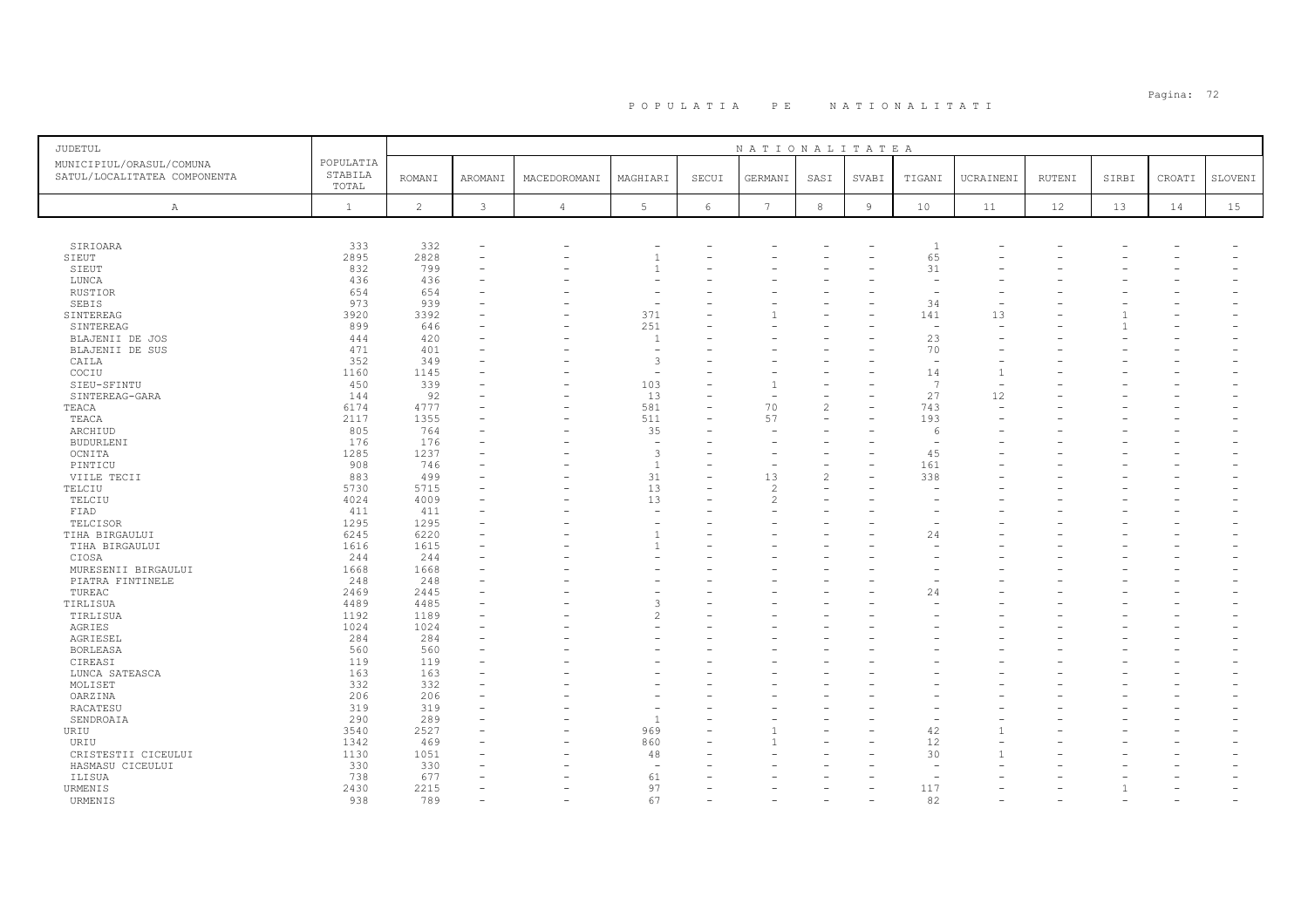| JUDETUL                                                  |                               |                |                          |                          |          |                          | NATIONALITATEA           |                          |                          |                          |                                                                           |                              |                                                                           |                          |         |
|----------------------------------------------------------|-------------------------------|----------------|--------------------------|--------------------------|----------|--------------------------|--------------------------|--------------------------|--------------------------|--------------------------|---------------------------------------------------------------------------|------------------------------|---------------------------------------------------------------------------|--------------------------|---------|
| MUNICIPIUL/ORASUL/COMUNA<br>SATUL/LOCALITATEA COMPONENTA | POPULATIA<br>STABILA<br>TOTAL | ROMANI         | AROMANI                  | MACEDOROMANI             | MAGHIARI | SECUI                    | GERMANI                  | SASI                     | SVABI                    | TIGANI                   | UCRAINENI                                                                 | RUTENI                       | SIRBI                                                                     | CROATI                   | SLOVENI |
| А                                                        |                               | $\overline{c}$ |                          |                          |          | 6                        |                          | 8                        |                          | 10                       | 11                                                                        | 12                           | 13                                                                        | 14                       | 15      |
|                                                          |                               |                |                          |                          |          |                          |                          |                          |                          |                          |                                                                           |                              |                                                                           |                          |         |
| CIMP                                                     | 168                           | 168            | $\overline{\phantom{a}}$ | $\overline{\phantom{a}}$ | -        |                          |                          |                          | $\overline{\phantom{0}}$ | $\overline{\phantom{a}}$ | -                                                                         |                              |                                                                           |                          |         |
| COSERIU                                                  | 99                            | 99             | $\overline{\phantom{a}}$ | $\overline{\phantom{a}}$ |          |                          |                          |                          |                          |                          | -                                                                         |                              |                                                                           |                          |         |
| DELURENI                                                 | 323                           | 313            | $\overline{\phantom{0}}$ | $\overline{\phantom{0}}$ | 10       | $\overline{\phantom{0}}$ | -                        |                          |                          | $\overline{\phantom{0}}$ | -                                                                         |                              |                                                                           |                          |         |
| FINATE                                                   | 241                           | 239            | $\qquad \qquad -$        | $\overline{\phantom{0}}$ | $\sim$   | $\overline{\phantom{a}}$ | -                        |                          |                          | $\overline{\phantom{0}}$ | $\hspace{1.0cm} \rule{1.5cm}{0.15cm} \hspace{1.0cm} \rule{1.5cm}{0.15cm}$ | $\qquad \qquad \blacksquare$ | $\overline{\phantom{0}}$                                                  |                          |         |
| PODENII                                                  | 22                            | 22             | -                        | $\overline{\phantom{0}}$ |          |                          | -                        |                          |                          |                          | -                                                                         |                              |                                                                           |                          |         |
| SCOABE                                                   | 34                            | 34             | $\overline{\phantom{0}}$ | $\overline{\phantom{0}}$ |          |                          |                          |                          |                          |                          | -                                                                         |                              |                                                                           |                          |         |
| SOPTERIU                                                 | 503                           | 449            | $\overline{\phantom{0}}$ | $\overline{\phantom{0}}$ | 18       |                          |                          |                          | $\overline{\phantom{0}}$ | 35                       | $\hspace{1.0cm} \rule{1.5cm}{0.15cm} \hspace{1.0cm} \rule{1.5cm}{0.15cm}$ | $\overline{\phantom{0}}$     |                                                                           |                          | -       |
| VALEA                                                    | 41                            | 41             | $\overline{\phantom{0}}$ | $\overline{\phantom{0}}$ |          |                          |                          |                          |                          |                          | -                                                                         |                              |                                                                           |                          |         |
| VALEA MARE                                               | 61                            | 61             | $\overline{\phantom{a}}$ | $\overline{\phantom{a}}$ | -        |                          |                          |                          | $\overline{\phantom{0}}$ | $\overline{\phantom{0}}$ | $\hspace{1.0cm} \rule{1.5cm}{0.15cm} \hspace{1.0cm} \rule{1.5cm}{0.15cm}$ |                              |                                                                           |                          |         |
| ZAGRA                                                    | 4254                          | 4163           | $\overline{\phantom{0}}$ | $\overline{\phantom{0}}$ |          | $\overline{\phantom{a}}$ |                          | -                        | $\overline{\phantom{0}}$ | 88                       | $\overline{\phantom{0}}$                                                  |                              |                                                                           |                          |         |
| ZAGRA                                                    | 1236                          | 1234           | $\qquad \qquad -$        | $\overline{\phantom{a}}$ | -        |                          |                          |                          | $\overline{\phantom{0}}$ |                          | $\qquad \qquad$                                                           |                              |                                                                           |                          |         |
| ALUNISUL                                                 | 461                           | 461            | $\overline{\phantom{0}}$ | $\overline{\phantom{a}}$ | -        |                          | -                        |                          | $\overline{\phantom{0}}$ |                          | $\overline{\phantom{0}}$                                                  | $\overline{\phantom{0}}$     | $\overline{\phantom{0}}$                                                  |                          |         |
| PERISOR                                                  | 785                           | 785            | $\overline{\phantom{0}}$ | $\overline{\phantom{0}}$ |          |                          |                          |                          |                          |                          | $\hspace{1.0cm} \rule{1.5cm}{0.15cm} \hspace{1.0cm} \rule{1.5cm}{0.15cm}$ | $\overline{\phantom{a}}$     |                                                                           |                          |         |
| POIENILE ZAGREI                                          | 887                           | 804            | $\qquad \qquad -$        | $\overline{\phantom{a}}$ |          | $\overline{\phantom{0}}$ | $\overline{\phantom{0}}$ | -                        | $\overline{\phantom{a}}$ | 82                       | $\overline{\phantom{0}}$                                                  | $\overline{\phantom{0}}$     | $\hspace{1.0cm} \rule{1.5cm}{0.15cm} \hspace{1.0cm} \rule{1.5cm}{0.15cm}$ |                          |         |
| SUPLAI                                                   | 885                           | 879            | $\overline{\phantom{0}}$ | $\overline{\phantom{0}}$ |          | $\overline{\phantom{0}}$ | $\overline{\phantom{0}}$ | $\overline{\phantom{0}}$ | $\overline{\phantom{0}}$ |                          | $\overline{\phantom{0}}$                                                  | $\overline{\phantom{a}}$     | $\overline{\phantom{0}}$                                                  | $\overline{\phantom{0}}$ | -       |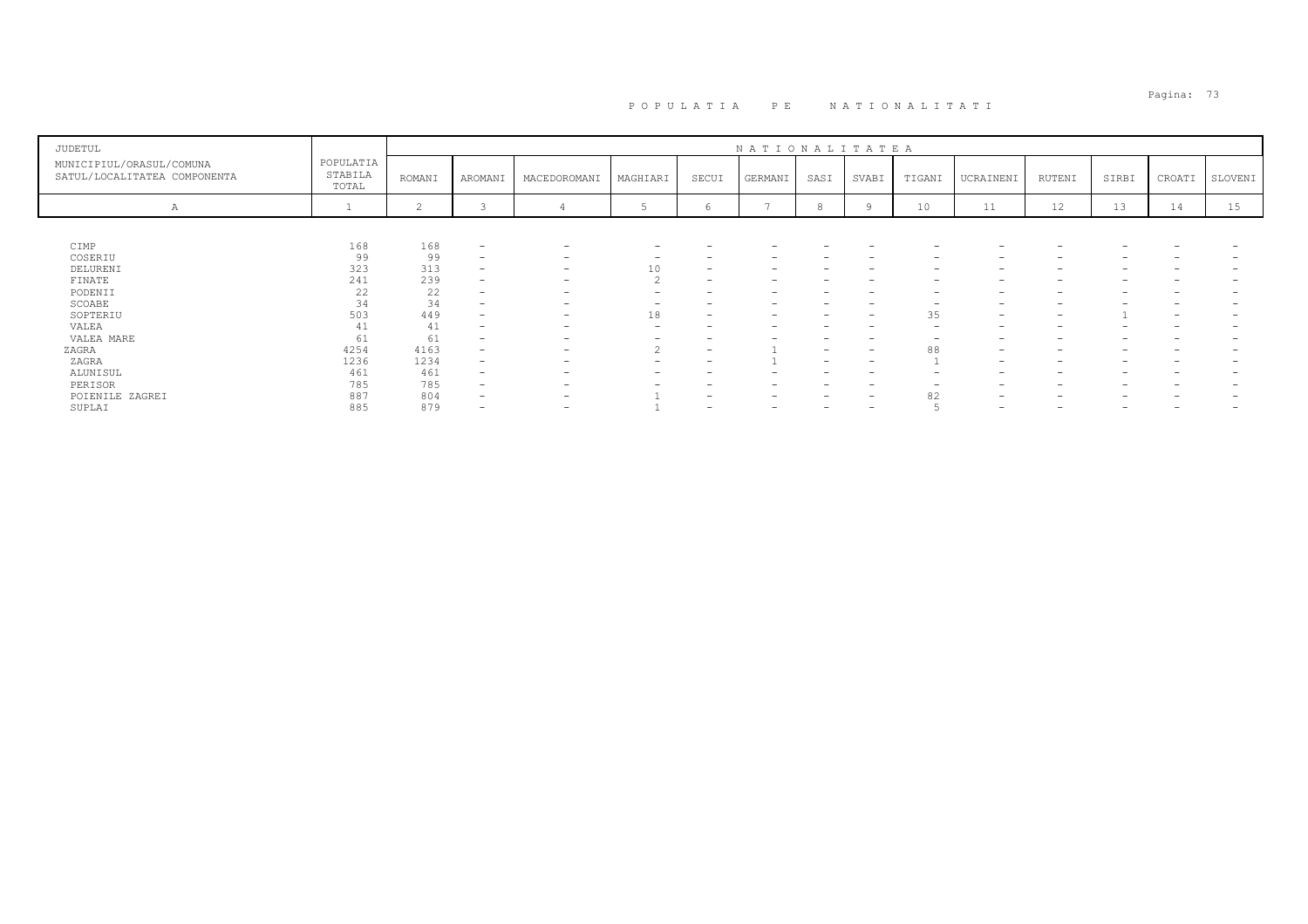# Pagina: 83 P O P U L A T I A P E N A T I O N A L I T A T I

| JUDETUL                                                  |                               |                |                          |                |                          |                          | NATIONALITATEA  |                          |                          |                |                |                |                |                          |         |
|----------------------------------------------------------|-------------------------------|----------------|--------------------------|----------------|--------------------------|--------------------------|-----------------|--------------------------|--------------------------|----------------|----------------|----------------|----------------|--------------------------|---------|
| MUNICIPIUL/ORASUL/COMUNA<br>SATUL/LOCALITATEA COMPONENTA | POPULATIA<br>STABILA<br>TOTAL | <b>ROMANI</b>  | AROMANI                  | MACEDOROMANI   | MAGHIARI                 | SECUI                    | GERMANI         | SASI                     | SVABI                    | TIGANI         | UCRAINENI      | RUTENI         | SIRBI          | CROATI                   | SLOVENI |
| $\mathbb{A}$                                             | $\mathbf{1}$                  | $\overline{c}$ | $\mathbf{3}$             | $\overline{4}$ | 5                        | 6                        | $7\phantom{.0}$ | 8                        | $\overline{9}$           | 10             | 11             | 12             | 13             | 14                       | 15      |
|                                                          |                               |                |                          |                |                          |                          |                 |                          |                          |                |                |                |                |                          |         |
| JUDETUL BRASOV                                           | 643261                        | 553062         | 18                       | 21             | 63491                    | 67                       | 9744            | 299                      | 16                       | 15612          | 88             | $\overline{1}$ | 40             | 7                        |         |
| MUNICIPII SI ORASE                                       | 490018                        | 434094         | 16                       | 16             | 45896                    | 60                       | 5984            | 121                      | 15                       | 2958           | 62             |                | 38             | $\overline{7}$           |         |
| MUNICIPIUL BRASOV                                        | 323736                        | 287506         | 15                       | 14             | 31498                    | 48                       | 3321            | 86                       | 11                       | 504            | 44             | -              | 29             | 4                        |         |
| <b>BRASOV</b>                                            | 323736                        | 287506         | 15                       | 14             | 31498                    | 48                       | 3321            | 86                       | 11                       | 504            | 44             |                | 29             | $\overline{4}$           |         |
| MUNICIPIUL FAGARAS                                       | 44931                         | 41018          | $\overline{\phantom{0}}$ | $\sim$         | 2327                     | 10                       | 951             | 12                       | $\overline{\mathbf{3}}$  | 557            | $\sqrt{2}$     |                | $\overline{4}$ | $\overline{c}$           |         |
| FAGARAS                                                  | 44931                         | 41018          |                          |                | 2327                     | 10                       | 951             | 12                       | 3                        | 557            |                |                |                | $\overline{c}$           |         |
| ORAS CODLEA                                              | 24547                         | 22423          | $\overline{\phantom{a}}$ |                | 960                      | <sup>1</sup>             | 683             | 8                        | $\sim$                   | 453            | $\mathcal{L}$  |                |                |                          |         |
| CODLEA                                                   | 24547                         | 22423          | $\overline{\phantom{a}}$ |                | 960                      | $\mathbf{1}$             | 683             | $^{\rm 8}$               |                          | 453            |                |                |                |                          |         |
|                                                          |                               |                | $\overline{1}$           |                | 199                      | $\overline{\phantom{a}}$ | 36              | 2                        |                          | 31             |                |                |                |                          |         |
| ORAS PREDEAL                                             | 7302                          | 7029           |                          |                |                          |                          | 31              |                          |                          |                |                |                |                |                          |         |
| PREDEAL                                                  | 5861                          | 5675           | 1                        |                | 118                      | $\overline{\phantom{a}}$ |                 | 2                        |                          | 30             |                |                |                |                          |         |
| PIRIUL RECE                                              | 138                           | 133            | $\overline{\phantom{a}}$ |                | 3                        | ۰                        | $\overline{c}$  | $\overline{\phantom{a}}$ |                          |                |                |                |                |                          |         |
| TIMISU DE JOS                                            | 777                           | 726            |                          |                | 49                       | $\overline{\phantom{a}}$ | $\overline{1}$  |                          |                          | $\overline{1}$ |                |                |                |                          |         |
| TIMISU DE SUS                                            | 526                           | 495            |                          |                | 29                       | $\overline{\phantom{a}}$ | $\overline{c}$  |                          |                          |                |                |                |                |                          |         |
| ORAS RISNOV                                              | 16384                         | 15492          |                          | $\overline{c}$ | 444                      | $\overline{\phantom{a}}$ | 412             | 8                        | $\mathbf{1}$             | 14             |                |                |                |                          |         |
| RISNOV                                                   | 16384                         | 15492          | $\overline{\phantom{a}}$ | 2              | 444                      | $\overline{\phantom{a}}$ | 412             | 8                        |                          | 14             |                |                |                |                          |         |
| ORAS RUPEA                                               | 6326                          | 4331           |                          |                | 1428                     | $\overline{\phantom{a}}$ | 193             |                          |                          | 371            |                |                |                | $\mathbf{1}$             |         |
| RUPEA                                                    | 5098                          | 3663           | $\equiv$                 |                | 980                      | $\equiv$                 | 163             |                          |                          | 289            |                |                |                | $\mathbf{1}$             |         |
| FISER                                                    | 1228                          | 668            |                          |                | 448                      | $\overline{\phantom{a}}$ | 30              | $\overline{\phantom{a}}$ | $\equiv$                 | 82             |                |                |                |                          |         |
| ORAS SACELE                                              | 30226                         | 21606          |                          |                | 8230                     | $\overline{1}$           | 111             | $\overline{\phantom{a}}$ |                          | 266            |                |                |                |                          |         |
| SACELE                                                   | 30226                         | 21606          |                          |                | 8230                     | $\mathbf{1}$             | 111             | $\overline{\phantom{a}}$ |                          | 266            |                |                |                |                          |         |
| ORAS VICTORIA                                            | 10247                         | 9838           |                          |                | 137                      | $\overline{\phantom{a}}$ | 187             | 2                        |                          | 74             |                |                |                |                          |         |
| VICTORIA                                                 | 10247                         | 9838           | $\equiv$                 |                | 137                      | $\overline{\phantom{a}}$ | 187             | 2                        | $\equiv$                 | 74             |                |                |                |                          |         |
| ORAS ZARNESTI                                            | 26319                         | 24851          |                          |                | 673                      | ÷                        | 90              | $\mathbf{3}$             |                          | 688            |                |                |                |                          |         |
| ZARNESTI                                                 | 24926                         | 23461          | $\qquad \qquad -$        |                | 670                      | $\qquad \qquad -$        | 90              | $\mathbf{3}$             |                          | 688            | $\overline{1}$ |                |                |                          |         |
| TOHANU NOU                                               | 1393                          | 1390           |                          |                | $\mathcal{R}$            | ÷                        |                 |                          |                          |                |                |                |                |                          |         |
| COMUNE                                                   | 153243                        | 118968         | $\overline{c}$           | 5              | 17595                    | $\overline{7}$           | 3760            | 178                      |                          | 12654          | 26             |                |                |                          |         |
| APATA                                                    | 2745                          | 747            | $\equiv$                 |                | 1404                     | $\overline{\phantom{a}}$ | 1               |                          |                          | 593            |                |                |                |                          |         |
| APATA                                                    | 2745                          | 747            |                          |                | 1404                     | $\overline{\phantom{a}}$ | $\mathbf{1}$    | $\overline{\phantom{0}}$ |                          | 593            |                |                |                |                          |         |
| <b>BECLEAN</b>                                           | 1758                          | 1612           |                          |                | 19                       |                          |                 |                          |                          | 126            |                |                |                |                          |         |
|                                                          | 690                           | 562            |                          |                | Q                        |                          |                 |                          |                          | 118            |                |                |                |                          |         |
| <b>BECLEAN</b>                                           |                               |                |                          |                |                          |                          |                 |                          |                          |                |                |                |                |                          |         |
| BOHOLT                                                   | 249                           | 241            |                          |                | 8<br>$\mathfrak{D}$      |                          |                 |                          |                          | 8              |                |                |                |                          |         |
| CALBOR                                                   | 270                           | 260            |                          |                |                          |                          |                 |                          |                          |                |                |                |                |                          |         |
| HUREZ                                                    | 475                           | 475            |                          |                |                          |                          | ۰               | $\overline{\phantom{a}}$ |                          |                |                |                |                |                          |         |
| LUTA                                                     | 74                            | 74             |                          |                | $\overline{\phantom{a}}$ | $\overline{\phantom{a}}$ | $\sim$          | $\overline{\phantom{a}}$ |                          |                |                |                |                |                          |         |
| <b>BOD</b>                                               | 4028                          | 3117           |                          |                | 617                      | $\equiv$                 | 153             | 13                       | $\equiv$                 | 119            |                |                |                |                          |         |
| <b>BOD</b>                                               | 2016                          | 1701           |                          |                | 65                       | $\overline{\phantom{a}}$ | 129             | 2                        |                          | 118            |                |                |                |                          |         |
| COLONIA BOD                                              | 2012                          | 1416           |                          |                | 552                      | $\overline{\phantom{a}}$ | 24              | 11                       |                          |                |                |                |                |                          |         |
| <b>BRAN</b>                                              | 5692                          | 5678           |                          |                | $\mathsf{Q}$             |                          | $\overline{4}$  | $\equiv$                 |                          |                |                |                |                |                          |         |
| <b>BRAN</b>                                              | 1637                          | 1629           |                          |                | 5                        |                          | 3               |                          |                          |                |                |                |                |                          |         |
| PREDELUT                                                 | 918                           | 912            |                          |                |                          |                          |                 |                          |                          |                |                |                |                |                          |         |
| SIMON                                                    | 1312                          | 1312           |                          |                |                          | $\overline{\phantom{a}}$ |                 |                          |                          |                |                |                |                |                          |         |
| SOHODOL                                                  | 1825                          | 1825           |                          |                |                          |                          |                 |                          |                          |                |                |                |                |                          |         |
| <b>BUDILA</b>                                            | 3052                          | 2181           |                          |                | 852                      |                          |                 |                          |                          | 18             |                |                |                |                          |         |
| <b>BUDILA</b>                                            | 3052                          | 2181           |                          |                | 852                      | $\overline{\phantom{a}}$ | 1               |                          |                          | 18             |                |                |                |                          |         |
| <b>BUNESTI</b>                                           | 2252                          | 1321           |                          |                | 83                       | $\overline{\phantom{a}}$ | 253             | $\overline{7}$           | $\equiv$                 | 587            |                |                |                |                          |         |
| BUNESTI                                                  | 647                           | 491            |                          |                | $\overline{4}$           |                          | 34              |                          |                          | 117            |                |                |                |                          |         |
| CRIT                                                     | 593                           | 349            |                          |                | 21                       |                          | 41              | $\overline{7}$           |                          | 175            |                |                |                |                          |         |
| MESENDORF                                                | 331                           | 130            |                          |                | 15                       | $\overline{\phantom{0}}$ | 72              | $\equiv$                 | $\equiv$                 | 114            |                |                |                |                          |         |
| <b>ROADES</b>                                            | 269                           | 120            | $\overline{\phantom{0}}$ |                | 32                       | $\overline{\phantom{a}}$ | 40              | $\overline{\phantom{0}}$ | $\overline{\phantom{a}}$ | 77             |                |                |                | $\overline{\phantom{0}}$ |         |
|                                                          |                               |                |                          |                |                          |                          |                 |                          |                          |                |                |                |                |                          |         |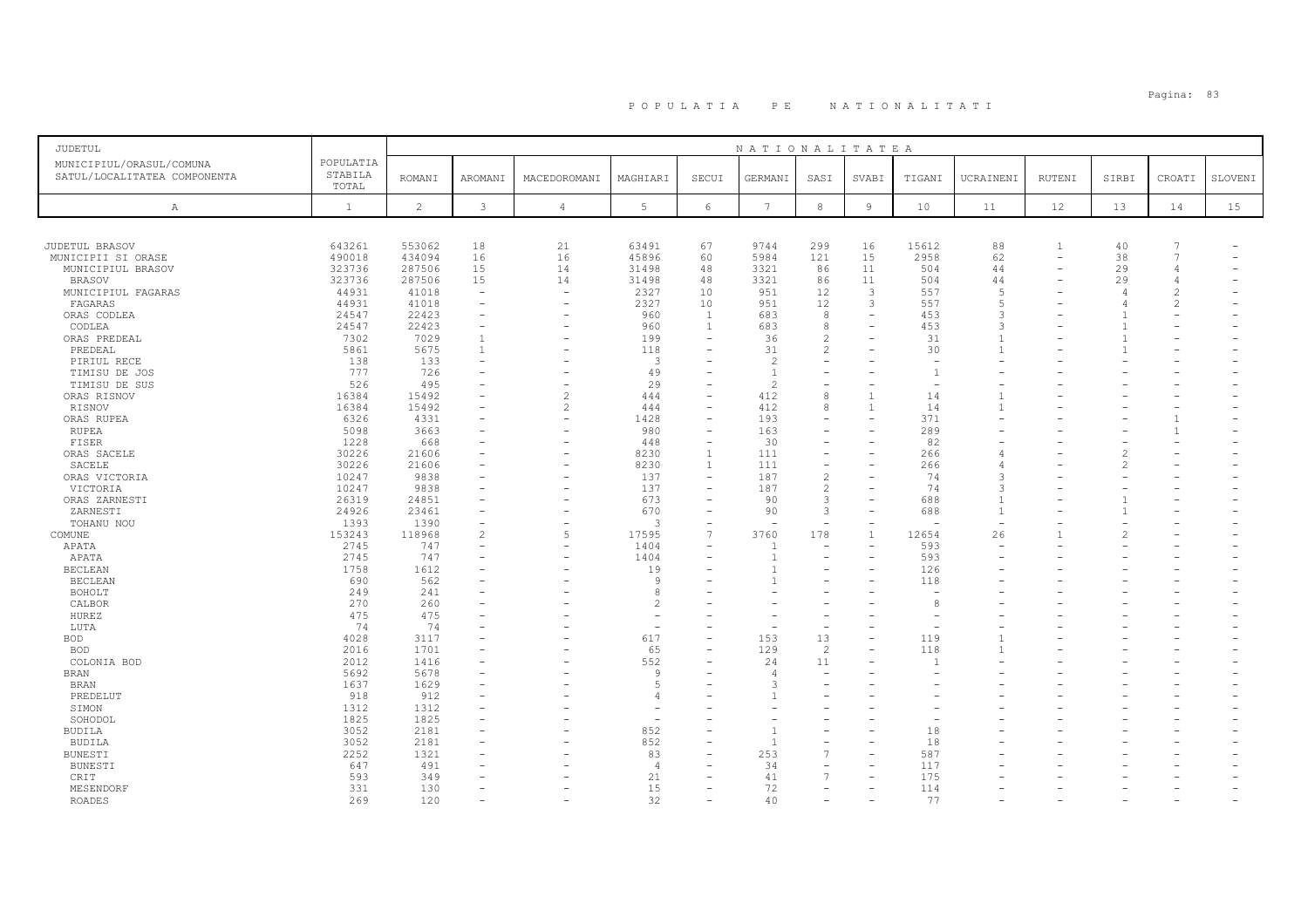| JUDETUL                                                  |                               |                |                          |                          |                          |                          | NATIONALITATEA           |                          |                |                          |                |               |       |        |         |
|----------------------------------------------------------|-------------------------------|----------------|--------------------------|--------------------------|--------------------------|--------------------------|--------------------------|--------------------------|----------------|--------------------------|----------------|---------------|-------|--------|---------|
| MUNICIPIUL/ORASUL/COMUNA<br>SATUL/LOCALITATEA COMPONENTA | POPULATIA<br>STABILA<br>TOTAL | <b>ROMANI</b>  | AROMANI                  | MACEDOROMANI             | MAGHIARI                 | SECUI                    | GERMANI                  | SASI                     | SVABI          | TIGANI                   | UCRAINENI      | <b>RUTENI</b> | SIRBI | CROATI | SLOVENI |
| A                                                        | $\mathbf{1}$                  | $\overline{c}$ | 3                        | $\overline{4}$           | $5\phantom{.0}$          | $\epsilon$               | $7\phantom{.0}$          | $^{\rm 8}$               | $\mathsf{9}$   | 10                       | 11             | 12            | 13    | 14     | 15      |
|                                                          |                               |                |                          |                          |                          |                          |                          |                          |                |                          |                |               |       |        |         |
| VISCRI                                                   | 412                           | 231            | $\overline{\phantom{a}}$ | ۰                        | 11                       |                          | 66                       | $\overline{\phantom{m}}$ |                | 104                      |                |               |       |        |         |
| CATA                                                     | 2491                          | 1034           | $\overline{\phantom{0}}$ | $\overline{\phantom{a}}$ | 808                      | $\overline{\phantom{0}}$ | 25                       | 16                       |                | 608                      |                |               |       |        |         |
| CATA                                                     | 1119                          | 399            |                          |                          | 201                      |                          | 20                       | $\sim$                   |                | 499                      |                |               |       |        |         |
| <b>BEIA</b>                                              | 361                           | 237            |                          |                          | $\overline{9}$           |                          | $\overline{\phantom{a}}$ | 16                       |                | 99                       |                |               |       |        |         |
| DRAUSENI                                                 | 509                           | 100            |                          |                          | 405                      |                          | $\overline{4}$           |                          |                |                          |                |               |       |        |         |
| IONESTI                                                  | 187                           | <sup>1</sup>   |                          |                          | 186                      |                          |                          |                          |                | $\overline{\phantom{a}}$ |                |               |       |        |         |
| PALOS                                                    | 315                           | 297            |                          |                          | 7                        |                          |                          |                          |                | 10                       |                |               |       |        |         |
| CINCU                                                    | 1866                          | 1009           |                          |                          | 78                       |                          | 209                      |                          |                | 570                      |                |               |       |        |         |
| CINCU                                                    | 1518                          | 919            |                          |                          | 78                       |                          | 147                      |                          |                | 374                      |                |               |       |        |         |
| TOARCLA                                                  | 348                           | 90             |                          |                          | $\overline{\phantom{a}}$ |                          | 62                       |                          |                | 196                      |                |               |       |        |         |
| COMANA                                                   | 2619                          | 1575           |                          |                          | 11                       |                          |                          |                          |                | 1032                     |                |               |       |        |         |
| COMANA DE JOS                                            | 1020                          | 548            |                          |                          | 3                        |                          |                          |                          |                | 468                      |                |               |       |        |         |
| COMANA DE SUS                                            | 372                           | 279            | ۰                        |                          | 4                        |                          |                          |                          |                | 89                       |                |               |       |        |         |
| CRIHALMA                                                 | 670                           | 420            |                          |                          | $\overline{4}$           |                          |                          |                          |                | 246                      |                |               |       |        |         |
| TICUSU NOU                                               | 557                           | 328            |                          |                          | $\overline{\phantom{a}}$ |                          |                          |                          |                | 229                      |                |               |       |        |         |
| CRISTIAN                                                 | 3764                          | 3436           |                          |                          | 88                       |                          | 222                      |                          |                | -7                       | 10             |               |       |        |         |
| CRISTIAN                                                 | 3764                          | 3436           |                          |                          | 88                       |                          | 222                      |                          |                | 7                        | 10             |               |       |        |         |
| DUMBRAVITA                                               | 4502                          | 4045           |                          |                          | 45                       |                          | $\overline{c}$           | $\mathbf{1}$             |                | 407                      |                |               |       |        |         |
| DUMBRAVITA                                               | 3618                          | 3191           | $\overline{\phantom{a}}$ |                          | 22                       |                          |                          | 1                        |                | 402                      |                |               |       |        |         |
| VLADENI                                                  | 884                           | 854            |                          |                          | 23                       |                          |                          |                          |                | $\sqrt{2}$               |                |               |       |        |         |
| FELDIOARA                                                | 6547                          | 5485           |                          | -                        | 765                      | $\overline{1}$           | 183                      | 4                        | -1             | 102                      |                |               |       |        |         |
| FELDIOARA                                                | 4908                          | 4397           | ۰                        |                          | 355                      | $\overline{1}$           | 95                       | 4                        | $\overline{1}$ | 50                       |                |               |       |        |         |
| COLONIA RECONSTRUCTIA                                    | 696                           | 358            |                          |                          | 325                      |                          | 12                       |                          |                | $\overline{\phantom{a}}$ |                |               |       |        |         |
| ROTBAV                                                   | 943                           | 730            |                          |                          | 85                       |                          | 76                       |                          |                | 52                       |                |               |       |        |         |
| FUNDATA                                                  | 1324                          | 1324           |                          |                          | ÷                        |                          |                          |                          |                |                          |                |               |       |        |         |
| FUNDATA                                                  | 642                           | 642            | ۰                        |                          |                          |                          |                          |                          |                |                          |                |               |       |        |         |
| FUNDATICA                                                | 170                           | 170            |                          |                          |                          |                          |                          |                          |                |                          |                |               |       |        |         |
| SIRNEA                                                   | 512                           | 512            |                          |                          | $\overline{\phantom{a}}$ |                          |                          |                          |                |                          |                |               |       |        |         |
|                                                          | 5380                          | 4979           |                          |                          | 285                      |                          | 92                       | 3                        |                | 17                       | 2              |               |       |        |         |
| GHIMBAV                                                  |                               | 4979           | ٠                        | ۰                        | 285                      |                          | 92                       | 3                        |                | 17                       | $\overline{2}$ |               |       |        |         |
| GHIMBAV                                                  | 5380<br>5683                  | 3899           | ۰                        | 5                        | 1311                     | $\overline{\phantom{a}}$ |                          |                          |                | 185                      |                |               |       |        |         |
| HALCHIU<br>HALCHIU                                       | 2752                          | 2357           | ٠                        | 5                        | 117                      | $\overline{\phantom{a}}$ | 282<br>273               |                          |                | $\overline{\phantom{a}}$ |                |               |       |        |         |
| CRIZBAV                                                  | 1373                          | 626            | ۰                        | $\rightarrow$            | 570                      |                          |                          |                          |                | 170                      |                |               |       |        |         |
|                                                          | 525                           | 524            |                          |                          | $\mathbf{1}$             |                          |                          |                          |                | $\overline{\phantom{a}}$ |                |               |       |        |         |
| CUTUS                                                    |                               |                | ÷                        | -                        | 623                      | $\equiv$                 |                          |                          |                | 15                       |                |               |       |        |         |
| SATU NOU                                                 | 1033                          | 392            |                          |                          |                          |                          |                          |                          |                |                          |                |               |       |        |         |
| HARMAN                                                   | 4280                          | 3815           |                          |                          | 140                      | $\overline{\phantom{0}}$ | 241                      |                          |                | 82                       |                |               |       |        |         |
| HARMAN                                                   | 3749                          | 3301           |                          |                          | 124                      |                          | 240                      |                          |                | 82                       |                |               |       |        |         |
| PODU OLTULUI                                             | 531                           | 514            |                          |                          | 16                       |                          |                          |                          |                | $\sim$                   |                |               |       |        |         |
| HIRSENI                                                  | 2613                          | 2514           | ÷                        |                          | 5                        |                          | $\mathcal{L}$            |                          |                | 91                       |                |               |       |        |         |
| HIRSENI                                                  | 601                           | 539            |                          |                          | $\overline{1}$           |                          |                          |                          |                | 60                       |                |               |       |        |         |
| COPACEL                                                  | 761                           | 739            |                          |                          | ÷,                       |                          |                          |                          |                | 22                       |                |               |       |        |         |
| MALINIS                                                  | 185                           | 183            |                          |                          | $\overline{1}$           |                          |                          |                          |                |                          |                |               |       |        |         |
| MARGINENI                                                | 378                           | 376            |                          |                          | $\overline{c}$           |                          |                          |                          |                |                          |                |               |       |        |         |
| SEBES                                                    | 688                           | 677            | $\overline{\phantom{a}}$ |                          | $\overline{1}$           |                          |                          |                          |                | 9                        |                |               |       |        |         |
| HOGHIZ                                                   | 5057                          | 3025           |                          |                          | 1642                     |                          | R                        | $\overline{c}$           |                | 380                      |                |               |       |        |         |
| HOGHIZ                                                   | 2409                          | 1144           |                          |                          | 1237                     |                          |                          | $\mathfrak{D}$           |                | 19                       |                |               |       |        |         |
| BOGATA OLTEANA                                           | 369                           | 234            |                          |                          |                          |                          |                          |                          |                | 135                      |                |               |       |        |         |
| CUCIULATA                                                | 1230                          | 1027           | $\equiv$                 |                          | $\overline{c}$           |                          |                          |                          |                | 200                      |                |               |       | ÷      |         |
| DOPCA                                                    | 547                           | 148            | $\overline{\phantom{a}}$ |                          | 399                      |                          |                          |                          |                | $\sim$                   |                |               |       |        |         |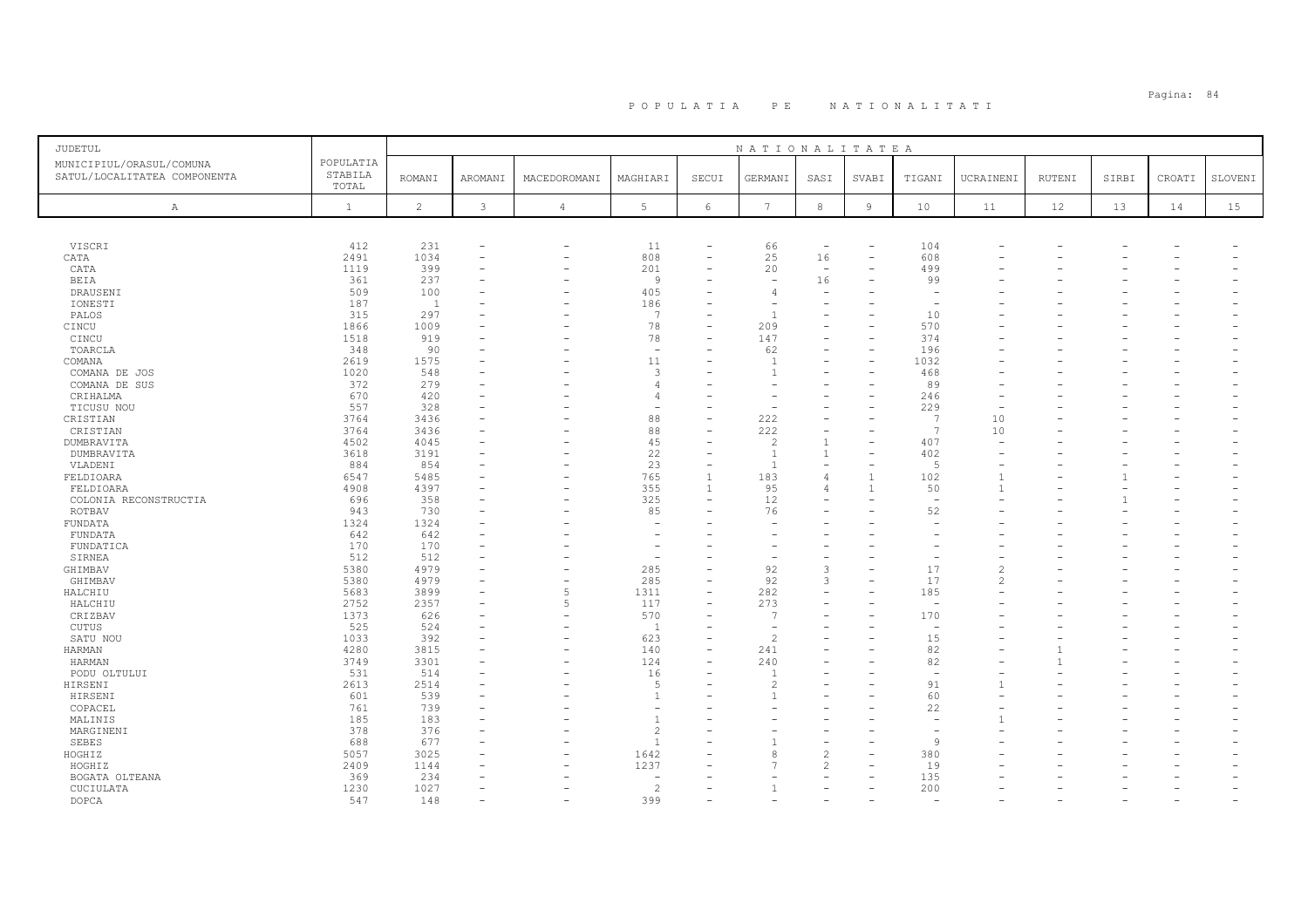| JUDETUL                      |                  |                |                |                          |                          |                          | NATIONALITATEA           |                          |                          |                          |           |        |       |        |         |
|------------------------------|------------------|----------------|----------------|--------------------------|--------------------------|--------------------------|--------------------------|--------------------------|--------------------------|--------------------------|-----------|--------|-------|--------|---------|
| MUNICIPIUL/ORASUL/COMUNA     | POPULATIA        |                |                |                          |                          |                          |                          |                          |                          |                          |           |        |       |        |         |
| SATUL/LOCALITATEA COMPONENTA | STABILA<br>TOTAL | <b>ROMANI</b>  | AROMANI        | MACEDOROMANI             | MAGHIARI                 | SECUI                    | GERMANI                  | SASI                     | SVABI                    | TIGANI                   | UCRAINENI | RUTENI | SIRBI | CROATI | SLOVENI |
|                              |                  |                |                |                          |                          |                          |                          |                          |                          |                          |           |        |       |        |         |
| Α                            | $\mathbf{1}$     | $\overline{c}$ | $\mathbf{3}$   | $\overline{4}$           | 5                        | 6                        | $7\phantom{.0}$          | $_{\rm 8}$               | $\overline{9}$           | 10                       | 11        | 12     | 13    | 14     | 15      |
|                              |                  |                |                |                          |                          |                          |                          |                          |                          |                          |           |        |       |        |         |
| FINTINA                      | 370              | 368            |                |                          | $\overline{c}$           |                          |                          |                          |                          |                          |           |        |       |        |         |
| LUPSA                        | 132              | 104            |                |                          | $\overline{c}$           | $\overline{\phantom{0}}$ | $\overline{\phantom{0}}$ |                          |                          | 26                       |           |        |       |        |         |
| HOMOROD                      | 2502             | 1151           |                |                          | 841                      |                          | 112                      | $\mathbf{1}$             |                          | 394                      |           |        |       |        |         |
| HOMOROD                      | 1452             | 875            |                | ۳                        | 354                      |                          | 60                       | $\mathbf{1}$             |                          | 160                      |           |        |       |        |         |
| JIMBOR                       | 549              | 52             |                | ۰                        | 468                      | $\overline{\phantom{0}}$ | 6                        |                          |                          | 22                       |           |        |       |        |         |
| MERCHEASA                    | 501              | 224            |                |                          | 19                       | $\overline{\phantom{a}}$ | 46                       |                          |                          | 212                      |           |        |       |        |         |
| JIBERT                       | 2811             | 1503           | $\mathfrak{D}$ |                          | 470                      | $\overline{\phantom{a}}$ | 322                      | $\mathbf{1}$             |                          | 513                      |           |        |       |        |         |
| JIBERT                       | 790              | 459            |                |                          | 16                       | -                        | 131                      | $\overline{\phantom{0}}$ |                          | 184                      |           |        |       |        |         |
| DACIA                        | 724              | 470            |                |                          | 25                       | $\overline{\phantom{0}}$ | 28                       | $\mathbf{1}$             | $\overline{\phantom{0}}$ | 200                      |           |        |       |        |         |
| GRINARI                      | 525              | 144            |                | $\overline{\phantom{a}}$ | 363                      | ÷                        | 7                        |                          |                          | 11                       |           |        |       |        |         |
| LOVNIC                       | 593              | 288            | $\mathfrak{D}$ |                          | 36                       | $\equiv$                 | 155                      |                          |                          | 112                      |           |        |       |        |         |
| VALENI                       | 179              | 142            |                |                          | 30                       |                          |                          |                          |                          | 6                        |           |        |       |        |         |
| LISA                         | 1907             | 1706           |                |                          | 3                        |                          | $\sim$                   |                          |                          | 196                      |           |        |       |        |         |
| LISA                         | 1085             | 924            |                |                          | $\overline{c}$           |                          |                          |                          |                          | 158                      |           |        |       |        |         |
| <b>BREAZA</b>                | 634              | 595            |                |                          | $\overline{1}$           |                          |                          |                          |                          | 38                       |           |        |       |        |         |
| POJORTA                      | 188              | 187            |                |                          | $\sim$                   |                          |                          |                          |                          |                          |           |        |       |        |         |
| MAIERUS                      | 2271             | 1474           |                |                          | 41                       | ۳                        | 311                      |                          |                          | 444                      |           |        |       |        |         |
| MAIERUS                      | 1534             | 1017           |                |                          | 34                       |                          | 310                      |                          |                          | 172                      |           |        |       |        |         |
| ARINI                        | 737              | 457            |                |                          | 7                        |                          |                          |                          |                          | 272                      |           |        |       |        |         |
| MINDRA                       | 3307             | 3130           |                |                          | 34                       | ۳                        | 3                        | $\mathbf{1}$             |                          | 139                      |           |        |       |        |         |
| MINDRA                       | 1364             | 1302           |                |                          | 31                       |                          |                          |                          |                          | 31                       |           |        |       |        |         |
| ILENI                        | 818              | 748            |                |                          | $\overline{1}$           |                          |                          |                          |                          | 69                       |           |        |       |        |         |
| <b>RIUSOR</b>                | 446              | 404            |                |                          | $\overline{1}$           |                          | 3                        |                          |                          | 37                       |           |        |       |        |         |
| SONA                         | 312              | 312            |                |                          |                          |                          |                          |                          |                          |                          |           |        |       |        |         |
| TODERITA                     | 367              | 364            |                |                          | $\mathbf{1}$             |                          |                          |                          |                          | $\mathcal{D}$            |           |        |       |        |         |
| MOIECIU                      | 5171             | 5165           |                |                          | 6                        |                          |                          |                          |                          |                          |           |        |       |        |         |
| MOIECIU DE JOS               | 2136             | 2131           |                |                          | 5                        |                          |                          |                          |                          |                          |           |        |       |        |         |
| CHEIA                        | 530              | 529            |                |                          |                          |                          |                          |                          |                          |                          |           |        |       |        |         |
| DRUMUL CARULUI               | 169              | 169            |                |                          |                          |                          |                          |                          |                          |                          |           |        |       |        |         |
|                              | 691              | 691            |                |                          |                          |                          |                          |                          |                          |                          |           |        |       |        |         |
| MAGURA                       |                  | 963            |                |                          |                          |                          |                          |                          |                          |                          |           |        |       |        |         |
| MOIECIU DE SUS<br>PESTERA    | 963<br>682       | 682            |                |                          | $\overline{\phantom{a}}$ |                          |                          |                          |                          |                          |           |        |       |        |         |
| ORMENIS                      | 3032             | 983            |                |                          | 931                      |                          |                          | $\mathbf{1}$             |                          | 1111                     |           |        |       |        |         |
| ORMENIS                      | 1825             | 401            |                |                          | 877                      |                          |                          |                          |                          | 540                      |           |        |       |        |         |
| AUGUSTIN                     | 1207             | 582            |                |                          | 54                       | ۳                        |                          |                          |                          | 571                      |           |        |       |        |         |
|                              | 2213             | 2058           |                |                          | 14                       |                          |                          |                          |                          | 141                      |           |        |       |        |         |
| PARAU                        |                  | 588            |                |                          | $\overline{1}$           |                          |                          |                          |                          | 57                       |           |        |       |        |         |
| PARAU                        | 646<br>375       | 375            |                |                          |                          |                          |                          |                          |                          |                          |           |        |       |        |         |
| GRID                         |                  | 691            |                |                          | 13                       | L.                       |                          |                          |                          | 32                       |           |        |       |        |         |
| VENETIA DE JOS               | 736              |                |                |                          | $\sim$                   |                          |                          |                          |                          |                          |           |        |       |        |         |
| VENETIA DE SUS               | 456              | 404            |                |                          | $\overline{7}$           |                          |                          |                          |                          | 52                       |           |        |       |        |         |
| POIANA MARULUI               | 5226             | 5202           |                |                          |                          |                          | 3                        |                          |                          | 12                       |           |        |       |        |         |
| POIANA MARULUI               | 3587             | 3581           |                |                          | $\overline{4}$           |                          |                          |                          |                          |                          |           |        |       |        |         |
| PALTIN                       | 173              | 173            |                |                          |                          |                          |                          |                          |                          | $\overline{\phantom{0}}$ |           |        |       |        |         |
| SINCA NOUA                   | 1466             | 1448           |                |                          | $\overline{3}$           | $\equiv$                 |                          |                          |                          | 12                       |           |        |       |        |         |
| PREJMER                      | 8299             | 7555           |                |                          | 301                      | $\overline{\phantom{0}}$ | 238                      |                          |                          | 205                      |           |        |       |        |         |
| PREJMER                      | 4841             | 4177           |                |                          | 227                      | $\equiv$                 | 235                      |                          |                          | 202                      |           |        |       |        |         |
| LUNCA CALNICULUI             | 3071             | 2992           |                |                          | 73                       |                          | 3                        |                          |                          | 3                        |           |        |       |        |         |
| STUPINII PREJMERULUI         | 387              | 386            |                |                          | $\overline{1}$           |                          |                          |                          |                          | $\overline{\phantom{a}}$ |           |        |       |        |         |
| RACOS                        | 2996             | 529            |                |                          | 1804                     |                          | 5                        |                          |                          | 657                      |           |        |       |        |         |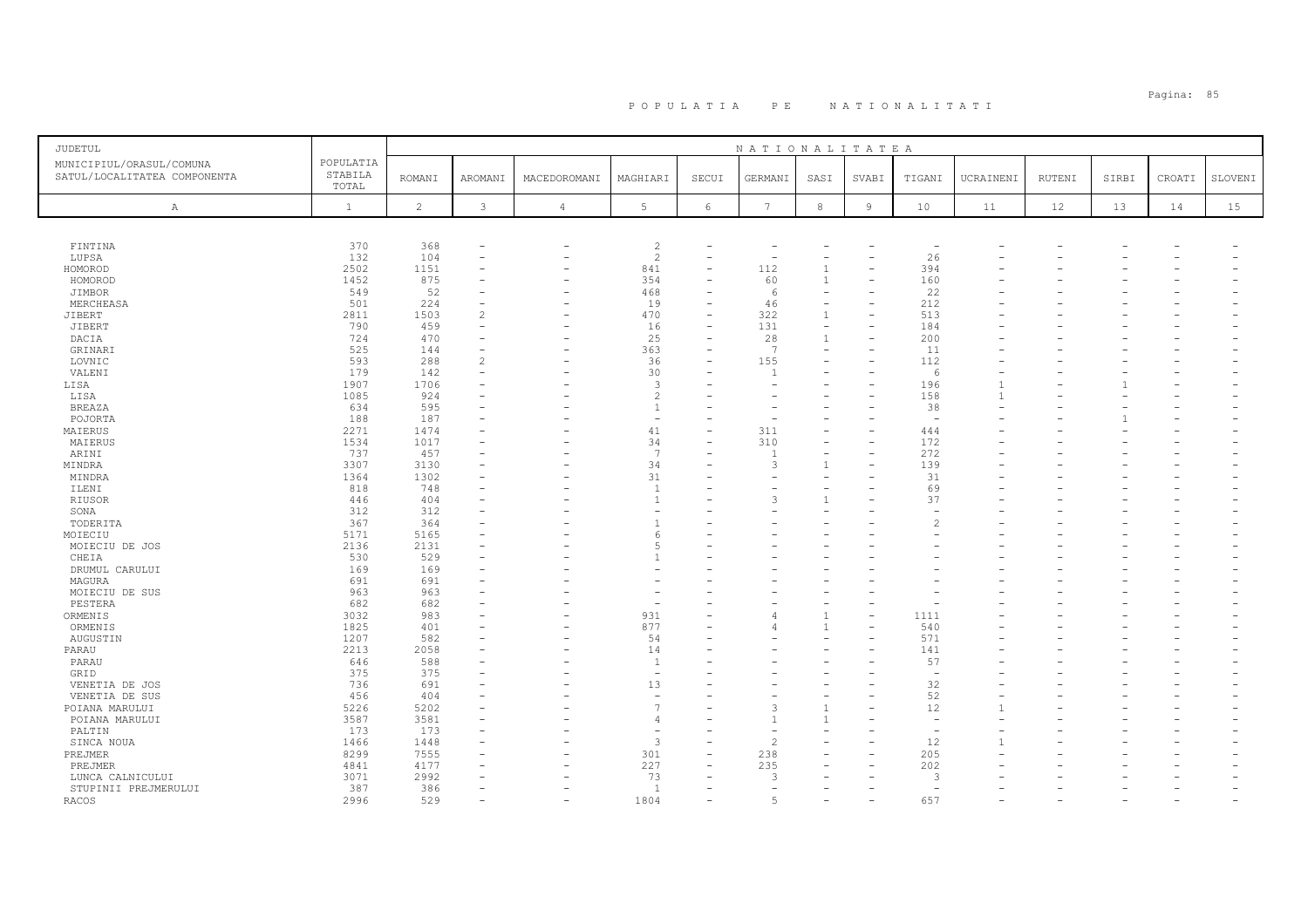| JUDETUL                                                  |                               |                |              |                          |                          |                          | NATIONALITATEA           |                          |                |                                          |                          |        |       |        |         |
|----------------------------------------------------------|-------------------------------|----------------|--------------|--------------------------|--------------------------|--------------------------|--------------------------|--------------------------|----------------|------------------------------------------|--------------------------|--------|-------|--------|---------|
| MUNICIPIUL/ORASUL/COMUNA<br>SATUL/LOCALITATEA COMPONENTA | POPULATIA<br>STABILA<br>TOTAL | <b>ROMANI</b>  | AROMANI      | MACEDOROMANI             | MAGHIARI                 | SECUI                    | GERMANI                  | SASI                     | SVABI          | TIGANI                                   | UCRAINENI                | RUTENI | SIRBI | CROATI | SLOVENI |
| $\mathbb{A}$                                             | $\mathbf{1}$                  | $\overline{c}$ | $\mathbf{3}$ | $\overline{4}$           | $5\phantom{.0}$          | 6                        | $7\phantom{.0}$          | 8                        | $\overline{9}$ | 10                                       | 11                       | 12     | 13    | 14     | 15      |
|                                                          |                               |                |              |                          |                          |                          |                          |                          |                |                                          |                          |        |       |        |         |
| <b>RACOS</b>                                             | 2590                          | 247            |              | $\equiv$                 | 1798                     |                          | 3                        |                          |                | 541                                      |                          |        |       |        |         |
| MATEIAS                                                  | 406                           | 282            | $\equiv$     |                          | 6                        | $\equiv$                 | $\overline{c}$           |                          | $\equiv$       | 116                                      |                          |        |       |        |         |
| RECEA                                                    | 3434                          | 3263           |              |                          | 6                        |                          | 5                        |                          |                | 158                                      | $\overline{\mathcal{L}}$ |        |       |        |         |
| RECEA                                                    | 1017                          | 1006           |              |                          | $\mathbf{1}$             |                          |                          |                          |                | 9                                        | $\mathbf{1}$             |        |       |        |         |
| BERIVOI                                                  | 712                           | 692            |              |                          | $\mathbf{1}$             |                          | 3                        |                          |                | 15                                       |                          |        |       |        |         |
| DEJANI                                                   | 459                           | 334            |              |                          | $\overline{2}$           |                          | 2                        |                          |                | 121                                      |                          |        |       |        |         |
| GURA VAII                                                | 451                           | 451            |              |                          |                          |                          |                          |                          |                | $\overline{\phantom{a}}$                 |                          |        |       |        |         |
| IASI                                                     | 345                           | 341            |              |                          |                          |                          |                          |                          |                |                                          |                          |        |       |        |         |
| SASCIORI                                                 | 247                           | 243            |              |                          | $\overline{c}$           |                          |                          |                          |                | $\mathcal{L}$                            |                          |        |       |        |         |
| SAVASTRENI                                               | 203                           | 196            |              |                          | $\overline{\phantom{a}}$ |                          |                          | $\overline{\phantom{a}}$ |                | $\overline{7}$                           |                          |        |       |        |         |
| SERCAIA                                                  | 2730                          | 1909           |              |                          | 555                      | L.                       | 41                       | 25                       |                | 195                                      |                          |        |       |        |         |
| SERCAIA                                                  | 1478                          | 1012           |              |                          | 270                      |                          | 35                       | 25                       |                | 132                                      |                          |        |       |        |         |
| HALMEAG                                                  | 659                           | 320            |              | ÷                        | 280                      |                          | $\overline{\phantom{a}}$ | $\equiv$                 |                | 58                                       |                          |        |       |        |         |
| <b>VAD</b>                                               | 593                           | 577            |              |                          | -5                       |                          | 6                        |                          |                | $\overline{5}$                           |                          |        |       |        |         |
| SINCA                                                    | 3706                          | 3518           |              |                          | 15                       |                          |                          |                          |                | 172                                      |                          |        |       |        |         |
| SINCA VECHE                                              | 1012                          | 998            |              |                          | 12                       |                          |                          |                          |                | 2                                        |                          |        |       |        |         |
| <b>BUCIUM</b>                                            | 305                           | 305            |              |                          | $\overline{\phantom{a}}$ |                          |                          |                          |                | $\overline{\phantom{a}}$                 |                          |        |       |        |         |
| OHABA                                                    | 332                           | 306            |              |                          | $\overline{1}$           |                          |                          |                          |                | 25                                       |                          |        |       |        |         |
| PERSANI                                                  | 1104                          | 1087           |              |                          | $\sim$                   |                          |                          |                          |                | 16                                       |                          |        |       |        |         |
| SERCAITA                                                 | 739                           | 608            |              |                          | $\overline{c}$           |                          |                          |                          |                | 129                                      |                          |        |       |        |         |
| VILCEA                                                   | 214                           | 214            |              |                          | $\overline{\phantom{a}}$ |                          |                          |                          |                | $\overline{\phantom{a}}$                 |                          |        |       |        |         |
| SINPETRU                                                 | 3309                          | 2856           |              |                          | 107                      | $\equiv$                 | 314                      | $\overline{5}$           |                | 24                                       |                          |        |       |        |         |
| SINPETRU                                                 | 3309                          | 2856           |              |                          | 107                      |                          | 314                      | 5                        |                | 24                                       |                          |        |       |        |         |
| SOARS                                                    | 1950                          | 1227           |              |                          | 71                       | $\equiv$                 | 186                      | 2                        |                | 463                                      |                          |        |       |        |         |
| SOARS                                                    | 555                           | 309            |              |                          | 26                       |                          | 83                       | $\equiv$                 |                | 136                                      |                          |        |       |        |         |
| <b>BARCUT</b>                                            | 392                           | 288            |              |                          | 5                        |                          | 42                       | $\mathbf{1}$             |                | 56                                       |                          |        |       |        |         |
| FELMER                                                   | 491                           | 325            |              |                          | $\overline{5}$           |                          | 17                       | $\mathbf{1}$             |                | 143                                      |                          |        |       |        |         |
|                                                          | 295                           | 145            |              |                          | 34                       |                          | 22                       | $\overline{\phantom{a}}$ |                | 94                                       |                          |        |       |        |         |
| RODBAV                                                   |                               |                |              |                          |                          |                          |                          |                          |                |                                          |                          |        |       |        |         |
| SELISTAT                                                 | 217                           | 160            |              |                          | 1                        |                          | 22                       |                          |                | 34                                       |                          |        |       |        |         |
| TARLUNGENI                                               | 6913                          | 3947           |              | ۰                        | 2808                     |                          | 6                        |                          |                | 151                                      |                          |        |       |        |         |
| TARLUNGENI                                               | 3096                          | 1526           |              | ۰                        | 1424                     |                          | 3                        |                          |                | 142                                      |                          |        |       |        |         |
| CARPINIS                                                 | 383                           | 382            |              | $\overline{\phantom{0}}$ | $\overline{1}$           |                          |                          |                          |                | $\overline{\phantom{a}}$<br>$\mathbf{Q}$ |                          |        |       |        |         |
| PURCARENI                                                | 1484                          | 853            |              | ۰                        | 619                      |                          | 3                        |                          |                |                                          |                          |        |       |        |         |
| ZIZIN                                                    | 1950                          | 1186           |              | ۰                        | 764                      |                          |                          |                          |                |                                          |                          |        |       |        |         |
| TELIU                                                    | 3485                          | 2416           |              | ۰                        | 1065                     | $\overline{\phantom{a}}$ | 3                        |                          |                |                                          |                          |        |       |        |         |
| TELIU                                                    | 3485                          | 2416           |              |                          | 1065                     |                          | $\mathcal{L}$            |                          |                | $\overline{1}$                           |                          |        |       |        |         |
| TICUSU                                                   | 856                           | 199            |              | $\overline{\phantom{a}}$ | 165                      | L,                       | 221                      |                          |                | 271                                      |                          |        |       |        |         |
| TICUSU VECHI                                             | 656                           | 169            |              |                          | 8                        |                          | 221                      |                          |                | 258                                      |                          |        |       |        |         |
| COBOR                                                    | 200                           | 30             |              |                          | 157                      | L.                       | $\sim$                   | $\overline{\phantom{a}}$ | $=$            | 13                                       |                          |        |       |        |         |
| UCEA                                                     | 2222                          | 1907           |              |                          | 8                        |                          | $\mathbf{1}$             | 1                        |                | 300                                      | 5                        |        |       |        |         |
| UCEA DE JOS                                              | 889                           | 753            |              |                          | $\overline{4}$           |                          |                          | $\mathbf{1}$             |                | 125                                      | 5                        |        |       |        |         |
| CORBI                                                    | 146                           | 146            |              |                          |                          |                          |                          |                          |                | $\overline{\phantom{a}}$                 |                          |        |       |        |         |
| FELDIOARA                                                | 245                           | 234            |              |                          | $\overline{1}$           |                          |                          | $\overline{\phantom{a}}$ |                | 10                                       |                          |        |       |        |         |
| UCEA DE SUS                                              | 942                           | 774            |              |                          | 3                        | $\equiv$                 |                          | $\equiv$                 |                | 165                                      |                          |        |       |        |         |
| UNGRA                                                    | 1987                          | 674            |              |                          | 47                       | 6                        | 19                       | 91                       |                | 1148                                     |                          |        |       |        |         |
| UNGRA                                                    | 1257                          | 293            |              |                          | 36                       | 6                        | 18                       | 91                       |                | 811                                      |                          |        |       |        |         |
| DAISOARA                                                 | 730                           | 381            |              |                          | 11                       |                          | $\overline{1}$           |                          |                | 337                                      |                          |        |       |        |         |
| VAMA BUZAULUI                                            | 3258                          | 3193           |              |                          | 9                        |                          | ۳                        |                          |                | 56                                       |                          |        |       | ÷      |         |
| VAMA BUZAULUI                                            | 812                           | 808            |              |                          | 3                        |                          |                          |                          |                | $\overline{1}$                           |                          |        |       |        |         |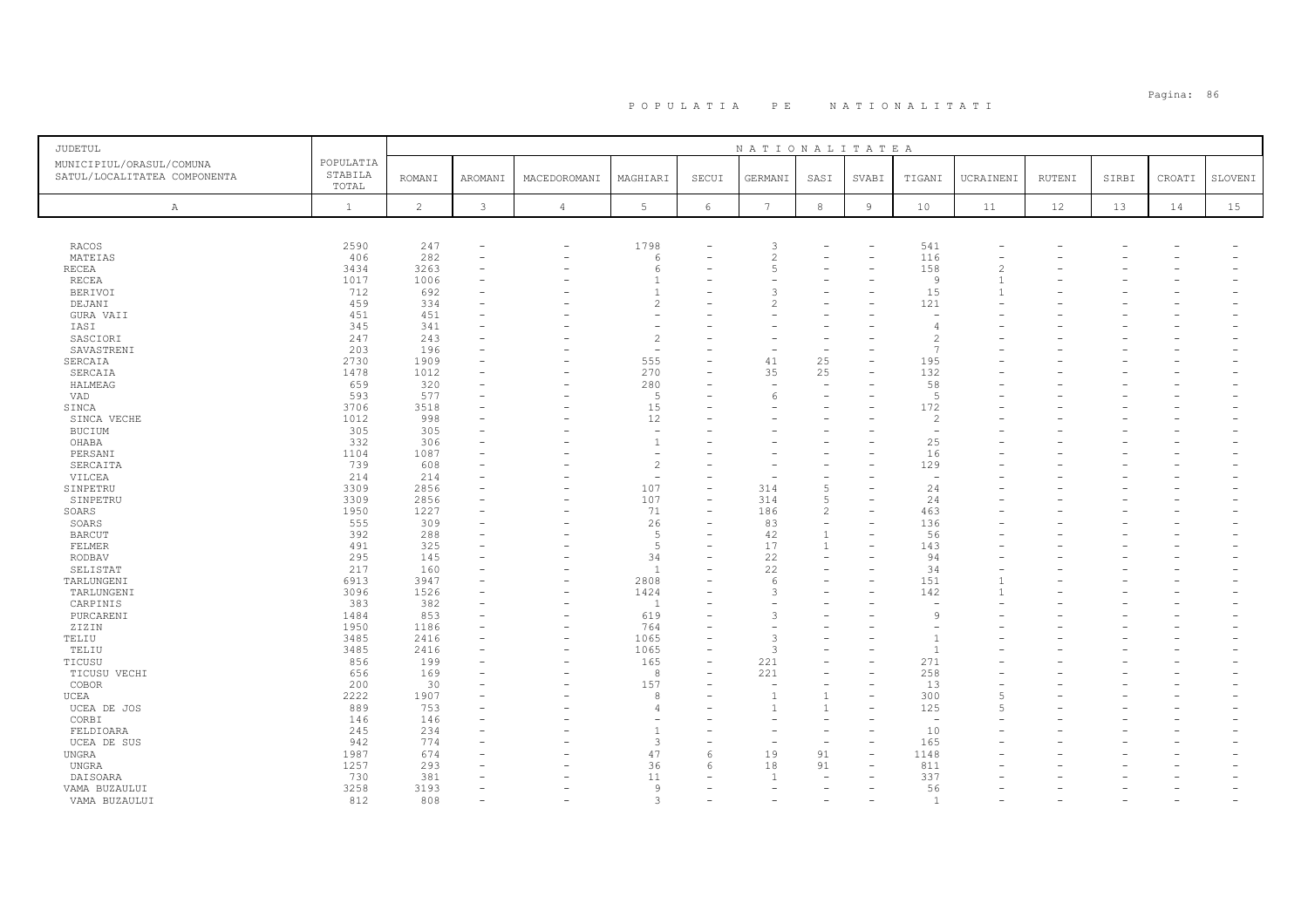| JUDETUL                                                  |                               |                |                          |                          |                          |                          | NATIONALITATEA |                   |                          |                          |                          |                          |       |        |         |
|----------------------------------------------------------|-------------------------------|----------------|--------------------------|--------------------------|--------------------------|--------------------------|----------------|-------------------|--------------------------|--------------------------|--------------------------|--------------------------|-------|--------|---------|
| MUNICIPIUL/ORASUL/COMUNA<br>SATUL/LOCALITATEA COMPONENTA | POPULATIA<br>STABILA<br>TOTAL | <b>ROMANI</b>  | AROMANI                  | MACEDOROMANI             | MAGHIARI                 | SECUI                    | GERMANI        | SASI              | SVABI                    | TIGANI                   | UCRAINENI                | RUTENI                   | SIRBI | CROATI | SLOVENI |
| Α                                                        |                               | $\overline{c}$ | 3                        |                          | .5                       | 6                        |                | 8                 | 9                        | 10                       | 11                       | 12                       | 13    | 14     | 15      |
|                                                          |                               |                |                          |                          |                          |                          |                |                   |                          |                          |                          |                          |       |        |         |
| ACRIS                                                    | 1056                          | 1001           | $\overline{\phantom{0}}$ | -                        |                          |                          |                |                   | $\overline{\phantom{a}}$ | 55                       | $\overline{\phantom{a}}$ |                          |       |        |         |
| <b>BUZAIEL</b>                                           | 512                           | 511            | $\overline{\phantom{0}}$ |                          |                          |                          |                |                   |                          | $\overline{\phantom{0}}$ |                          |                          |       |        |         |
| DALGHIU                                                  | 878                           | 873            | $\overline{\phantom{0}}$ |                          |                          |                          |                |                   | $\overline{\phantom{0}}$ | $\overline{\phantom{0}}$ |                          |                          |       |        |         |
| VISTEA                                                   | 3792                          | 3472           |                          |                          | 15                       |                          | -              |                   | $\overline{\phantom{a}}$ | 301                      |                          |                          |       |        |         |
| VISTEA DE JOS                                            | 768                           | 641            | $\overline{\phantom{a}}$ |                          |                          |                          |                | $\sim$            | $\overline{\phantom{a}}$ | 116                      | $\overline{\phantom{0}}$ |                          |       |        |         |
| <b>DRAGUS</b>                                            | 1190                          | 1168           |                          |                          |                          |                          |                |                   | $\overline{\phantom{0}}$ | 21                       | $\overline{\phantom{0}}$ | $\overline{\phantom{0}}$ |       |        |         |
| OLTET                                                    | 663                           | 567            |                          |                          |                          |                          |                |                   | $\overline{\phantom{0}}$ | 89                       | $\overline{\phantom{0}}$ | $\overline{\phantom{0}}$ |       |        |         |
| <b>RUCAR</b>                                             | 470                           | 395            |                          |                          |                          |                          |                |                   | $\overline{\phantom{0}}$ | 75                       | $\overline{\phantom{0}}$ |                          |       |        |         |
| VISTEA DE SUS                                            | 674                           | 674            |                          |                          |                          |                          |                |                   |                          |                          |                          |                          |       |        |         |
| VISTISOARA                                               | 27                            | 27             |                          |                          |                          |                          |                |                   | $\overline{\phantom{0}}$ | $\overline{\phantom{0}}$ | $\overline{\phantom{0}}$ |                          |       |        |         |
| VOILA                                                    | 4794                          | 4254           |                          |                          | 48                       | $\overline{\phantom{a}}$ | 91             | -                 | $\overline{\phantom{a}}$ | 401                      | $\overline{\phantom{0}}$ |                          |       |        |         |
| VOILA                                                    | 763                           | 692            |                          |                          | 19                       |                          |                |                   | ٠                        | 49                       |                          |                          |       |        |         |
| CINCSOR                                                  | 720                           | 556            |                          | $\overline{\phantom{0}}$ | 22                       |                          | 86             | -                 | $\overline{\phantom{0}}$ | 56                       |                          | -                        |       |        |         |
| DRIDIF                                                   | 442                           | 381            |                          |                          | $\mathfrak{D}$           |                          |                |                   | $\overline{\phantom{0}}$ | 58                       |                          |                          |       |        |         |
| LUDISOR                                                  | 241                           | 201            |                          |                          |                          |                          |                |                   | $\overline{\phantom{0}}$ | 40                       | $\overline{\phantom{a}}$ | $\overline{\phantom{0}}$ |       |        |         |
| SIMBATA DE JOS                                           | 548                           | 455            |                          | $\overline{\phantom{0}}$ |                          |                          |                | -                 | $\overline{\phantom{0}}$ | 90                       | $\overline{\phantom{0}}$ | $\overline{\phantom{0}}$ |       |        |         |
| SIMBATA DE SUS                                           | 1465                          | 1386           |                          |                          |                          |                          |                |                   | $\overline{\phantom{0}}$ | 78                       |                          |                          |       |        |         |
| STATIUNEA CLIMATERICA SIMBATA                            | 59                            | 58             |                          |                          |                          |                          |                |                   | $\overline{\phantom{0}}$ | $\overline{\phantom{0}}$ |                          |                          |       |        |         |
| VOIVODENI                                                | 556                           | 525            |                          |                          |                          |                          |                | -                 | $\overline{\phantom{a}}$ | 30                       |                          |                          |       |        |         |
| VULCAN                                                   | 5419                          | 4881           |                          |                          | 62                       | $\overline{\phantom{a}}$ | 195            |                   | $\overline{\phantom{0}}$ | 277                      |                          |                          |       |        |         |
| VULCAN                                                   | 3224                          | 2724           | $\overline{\phantom{0}}$ | $\overline{\phantom{0}}$ | 35                       | $\overline{\phantom{0}}$ | 186            | $\qquad \qquad -$ | $\overline{\phantom{a}}$ | 277                      |                          | $\overline{\phantom{a}}$ |       |        |         |
| COLONIA 1 MAI                                            | 689                           | 655            |                          |                          | 27                       | $\overline{\phantom{a}}$ |                |                   |                          |                          |                          |                          |       |        |         |
| HOLBAV                                                   | 1506                          | 1502           |                          |                          | $\overline{\phantom{0}}$ |                          |                |                   |                          | $\overline{\phantom{0}}$ |                          |                          |       |        |         |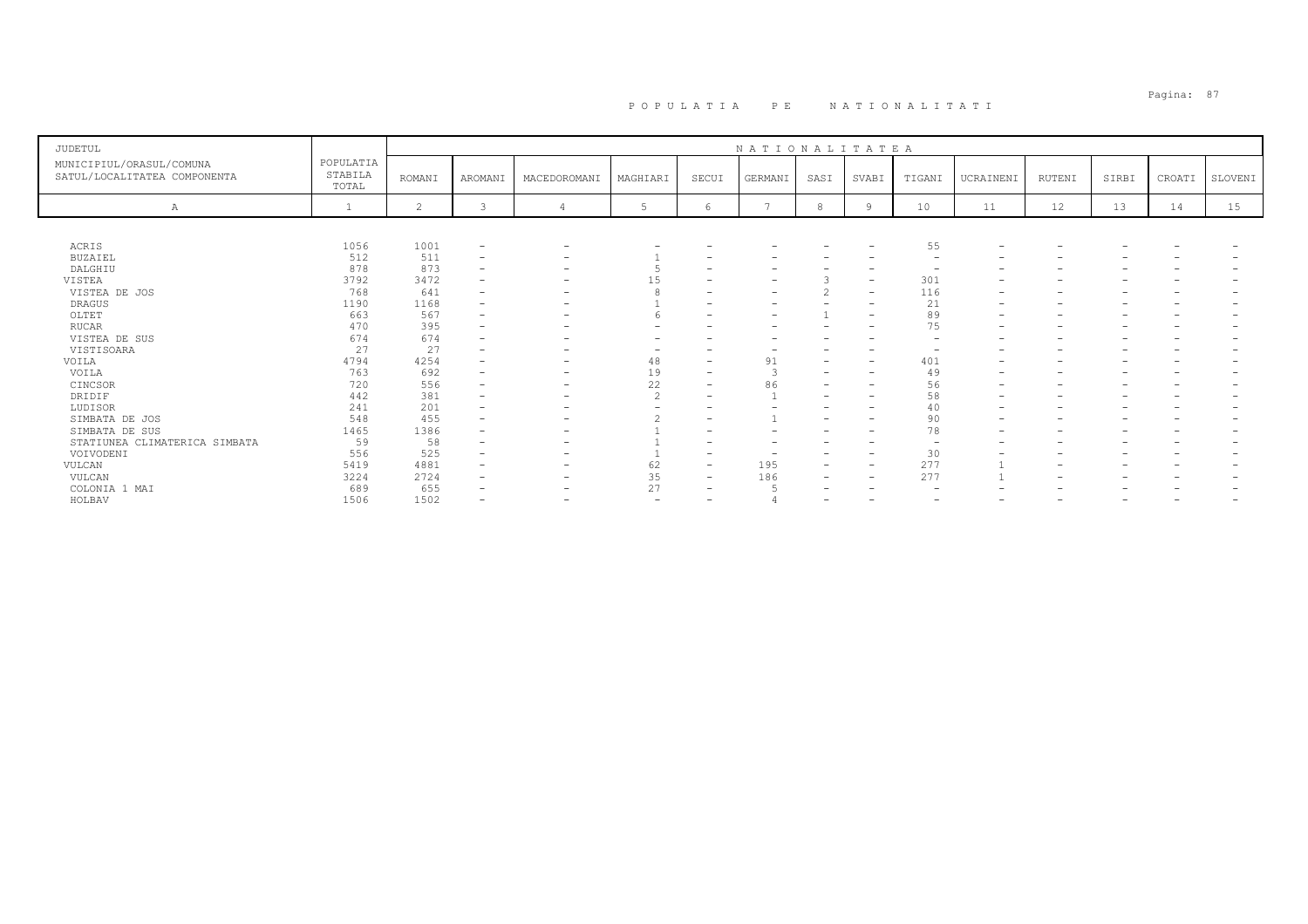# Pagina: 104 P O P U L A T I A P E N A T I O N A L I T A T I

| JUDETUL                                                  |                               |                |                          |                          |                 |                          | NATIONALITATEA           |                |                |                          |                          |                          |                          |                |                |
|----------------------------------------------------------|-------------------------------|----------------|--------------------------|--------------------------|-----------------|--------------------------|--------------------------|----------------|----------------|--------------------------|--------------------------|--------------------------|--------------------------|----------------|----------------|
| MUNICIPIUL/ORASUL/COMUNA<br>SATUL/LOCALITATEA COMPONENTA | POPULATIA<br>STABILA<br>TOTAL | <b>ROMANI</b>  | <b>AROMANI</b>           | MACEDOROMANI             | MAGHIARI        | SECUI                    | GERMANI                  | SASI           | SVABI          | TIGANI                   | UCRAINENI                | <b>RUTENI</b>            | SIRBI                    | CROATI         | SLOVENI        |
| A                                                        | $\mathbf{1}$                  | $\overline{c}$ | $\mathcal{E}$            | 4                        | $5\phantom{.0}$ | $6\phantom{.}6$          | $7\phantom{.0}$          | $^{\rm 8}$     | $\overline{9}$ | 10                       | 11                       | 12                       | 13                       | 14             | 15             |
|                                                          |                               |                |                          |                          |                 |                          |                          |                |                |                          |                          |                          |                          |                |                |
| JUDETUL CARAS-SEVERIN                                    | 376347                        | 325751         | $\mathbf{1}$             | 6                        | 7857            | 19                       | 11898                    | 26             | 12             | 7776                     | 4112                     | 6                        | 7885                     | 3682           | 14             |
| MUNICIPII SI ORASE                                       | 210947                        | 182382         | $\mathbf{1}$             | $\overline{\mathcal{L}}$ | 6930            | 17                       | 10189                    | 25             | 12             | 4477                     | 1386                     | $\overline{4}$           | 3793                     | 316            | 10             |
| MUNICIPIUL RESITA                                        | 96918                         | 83306          | $\overline{\phantom{a}}$ | $\mathbf{1}$             | 4047            | $\mathbf{1}$             | 5312                     | $\overline{4}$ | 6              | 1944                     | 536                      | $\overline{c}$           | 944                      | 296            | 5              |
| RESITA                                                   | 92516                         | 79517          | $\equiv$                 | $\mathbf{1}$             | 4008            | 1                        | 5035                     | 4              | $\kappa$       | 1680                     | 519                      | $\mathfrak{D}$           | 936                      | 296            | 5              |
| CILNIC                                                   | 1687                          | 1455           |                          |                          | 14              | $\overline{\phantom{a}}$ | 18                       |                |                | 184                      | 14                       |                          |                          |                |                |
| CUPTOARE                                                 | 427                           | 425            |                          |                          | 1               |                          | $\overline{\phantom{a}}$ |                |                |                          | $\sim$                   |                          |                          |                |                |
| <b>DOMAN</b>                                             | 813                           | 715            |                          |                          | 11              |                          | 79                       |                |                |                          | $\overline{c}$           |                          | 3                        |                |                |
| SECU                                                     | 514                           | 328            |                          |                          | 9               |                          | 175                      |                |                |                          | $\overline{1}$           |                          | -1                       |                |                |
| TEROVA                                                   | 573                           | 490            |                          |                          | $\overline{c}$  |                          | $\overline{c}$           |                |                | 79                       |                          |                          |                          |                |                |
| MONIOM                                                   | 388                           | 376            |                          |                          | $\overline{2}$  | ۳                        | 3                        | $\equiv$       |                | -1                       | $\overline{\phantom{a}}$ |                          | $\overline{4}$           |                |                |
| ORAS ANINA                                               | 11329                         | 9381           |                          |                          | 240             | $\overline{\phantom{a}}$ | 1412                     | 20             |                | 77                       | 27                       |                          | 47                       | 3              |                |
| ANINA                                                    | 7705                          | 6807           |                          |                          | 128             | $\equiv$                 | 565                      | 14             |                | 71                       | 20                       |                          | 37                       | $\mathbf{1}$   |                |
| STEIERDORF                                               | 3624                          | 2574           |                          |                          | 112             | -                        | 847                      | 6              |                | 6                        | -7                       |                          | 10                       | $\overline{c}$ |                |
| ORAS BAILE HERCULANE                                     | 6340                          | 6090           |                          |                          | 91              | $\overline{\phantom{a}}$ | 57                       | $\equiv$       |                | 50                       | $\angle$                 |                          | $\mathcal{R}$            | 5              |                |
| BAILE HERCULANE                                          | 5698                          | 5458           |                          |                          | 88              | L.                       | 55                       |                |                | 50                       | $\overline{4}$           |                          | 8                        | 5              |                |
| PECINISCA                                                | 642                           | 632            |                          |                          | $\mathbf{3}$    |                          | 2                        |                |                | $\sim$                   |                          |                          |                          |                |                |
| ORAS BOCSA                                               | 19152                         | 16253          |                          |                          | 791             | $\equiv$                 | 1010                     |                |                | 800                      | 37                       |                          | 102                      | $\overline{7}$ |                |
| <b>BOCSA</b>                                             | 19152                         | 16253          |                          |                          | 791             | $\overline{\phantom{a}}$ | 1010                     |                | $\overline{1}$ | 800                      | 37                       | $\overline{1}$           | 102                      | $\overline{7}$ | $\mathbf{1}$   |
|                                                          | 31985                         | 28658          | $\mathbf{1}$             |                          | 463             | $\equiv$                 | 1201                     |                |                | 737                      | 693                      | $\overline{1}$           | 65                       | 3              | $\mathbf{1}$   |
| ORAS CARANSEBES                                          |                               | 28182          | $\mathbf{1}$             |                          | 454             | $\overline{\phantom{a}}$ |                          |                |                | 737                      |                          | $\overline{1}$           |                          |                | $\mathbf{1}$   |
| CARANSEBES                                               | 31389                         |                |                          |                          |                 |                          | 1180                     |                |                |                          | 649                      |                          | 65                       |                |                |
| JUPA                                                     | 596                           | 476            |                          |                          | $\mathsf{Q}$    | $\overline{\phantom{a}}$ | 21                       |                |                | $\overline{\phantom{a}}$ | 44                       |                          | $\equiv$                 | 3              |                |
| ORAS MOLDOVA NOUA                                        | 16874                         | 13378          |                          |                          | 373             | $\overline{4}$           | 45                       |                | $\overline{1}$ | 292                      | 17                       |                          | 2490                     |                |                |
| MOLDOVA NOUA                                             | 4030                          | 3646           |                          |                          | 27              |                          | 22                       |                |                | 149                      | 6                        |                          | 65                       |                |                |
| MACESTI                                                  | 718                           | 67             |                          |                          | $\overline{a}$  |                          | $\sim$                   |                |                | 8                        | $\overline{\phantom{a}}$ | $\overline{\phantom{0}}$ | 643                      |                |                |
| MOLDOVA VECHE                                            | 11793                         | 9332           |                          |                          | 346             | $\overline{4}$           | 23                       |                |                | 135                      | 11                       |                          | 1782                     |                |                |
| MOLDOVITA                                                | 333                           | 333            |                          |                          | $\overline{a}$  | $\overline{\phantom{a}}$ | <u>_</u>                 |                |                | $\overline{\phantom{a}}$ | $\sim$                   |                          | $\overline{\phantom{a}}$ |                |                |
| ORAS ORAVITA                                             | 15293                         | 14080          |                          | $\mathbf{1}$             | 253             | 12                       | 284                      |                | $\mathcal{L}$  | 464                      | 18                       |                          | 123                      | $\mathfrak{D}$ |                |
| ORAVITA                                                  | 12355                         | 11342          |                          | $\mathbf{1}$             | 241             | 12                       | 272                      |                | 3              | 298                      | 16                       |                          | 118                      | $\overline{c}$ | $\mathbf{1}$   |
| CICLOVA MONTANA                                          | 713                           | 700            |                          |                          | $\overline{1}$  |                          | 10                       |                |                |                          | $\overline{1}$           |                          |                          |                |                |
| MARILA                                                   | 121                           | 116            |                          |                          | 3               |                          |                          |                |                |                          |                          |                          | 1                        |                |                |
| AGADICI                                                  | 284                           | 284            |                          |                          |                 |                          |                          |                |                |                          |                          |                          |                          |                |                |
| BRADISORU DE JOS                                         | 654                           | 557            |                          |                          | $\overline{c}$  |                          |                          |                |                | 92                       |                          |                          |                          |                |                |
| BROSTENI                                                 | 733                           | 652            |                          |                          | $\overline{4}$  |                          |                          |                |                | 74                       |                          |                          | $\overline{1}$           |                |                |
| RACHITOVA                                                | 433                           | 429            |                          |                          | $\overline{c}$  |                          |                          |                |                | $\overline{\phantom{0}}$ |                          |                          | $\mathfrak{D}$           |                |                |
| ORAS OTELU ROSU                                          | 13056                         | 11236          |                          |                          | 672             | $\equiv$                 | 868                      | $\mathbf{1}$   |                | 113                      | 54                       |                          | 14                       |                | $\mathfrak{D}$ |
| OTELU ROSU                                               | 11799                         | 10059          |                          |                          | 662             |                          | 839                      | $\mathbf{1}$   |                | 74                       | 52                       |                          | 14                       |                | $\overline{c}$ |
| CIRESA                                                   | 835                           | 756            |                          | L.                       | 10              | L.                       | 28                       | $\equiv$       |                | 39                       | $\overline{c}$           |                          | $\equiv$                 |                |                |
| MAL                                                      | 422                           | 421            |                          |                          | $\sim$          |                          |                          |                |                |                          |                          |                          | $\sim$                   |                |                |
| COMUNE                                                   | 165400                        | 143369         |                          | 4                        | 927             | $\overline{c}$           | 1709                     |                |                | 3299                     | 2726                     | $\overline{c}$           | 4092                     | 3366           |                |
| ARMENIS                                                  | 3223                          | 3211           |                          |                          | 3               |                          | $\mathfrak{D}$           |                |                | 4                        | 2                        |                          |                          |                |                |
| ARMENIS                                                  | 1519                          | 1511           |                          |                          | ۰               |                          | $\overline{c}$           |                |                |                          | $\overline{1}$           |                          |                          |                |                |
|                                                          |                               |                |                          |                          | 3               |                          |                          |                |                |                          | $\mathbf{1}$             |                          |                          |                |                |
| FENES                                                    | 856                           | 852<br>5       |                          |                          |                 |                          |                          |                |                |                          |                          |                          |                          |                |                |
| PLOPU                                                    | 5                             |                |                          |                          |                 |                          |                          |                |                |                          |                          |                          |                          |                |                |
| SAT BATRIN                                               | 517                           | 517            |                          |                          |                 |                          |                          |                |                |                          |                          |                          |                          |                |                |
| SUB MARGINE                                              | 326                           | 326            |                          |                          |                 |                          |                          |                |                |                          |                          |                          |                          |                |                |
| BANIA                                                    | 2173                          | 2116           |                          |                          |                 |                          |                          |                |                | 45                       |                          |                          |                          |                |                |
| BANIA                                                    | 1400                          | 1375           |                          |                          |                 |                          |                          |                |                | 23                       |                          |                          |                          |                |                |
| GIRBOVAT                                                 | 773                           | 741            |                          |                          |                 |                          |                          |                |                | 22                       | $\mathbf{1}$             |                          |                          |                |                |
| <b>BAUTAR</b>                                            | 3109                          | 3081           |                          |                          | 6               |                          |                          |                |                | 18                       | 3                        |                          |                          |                |                |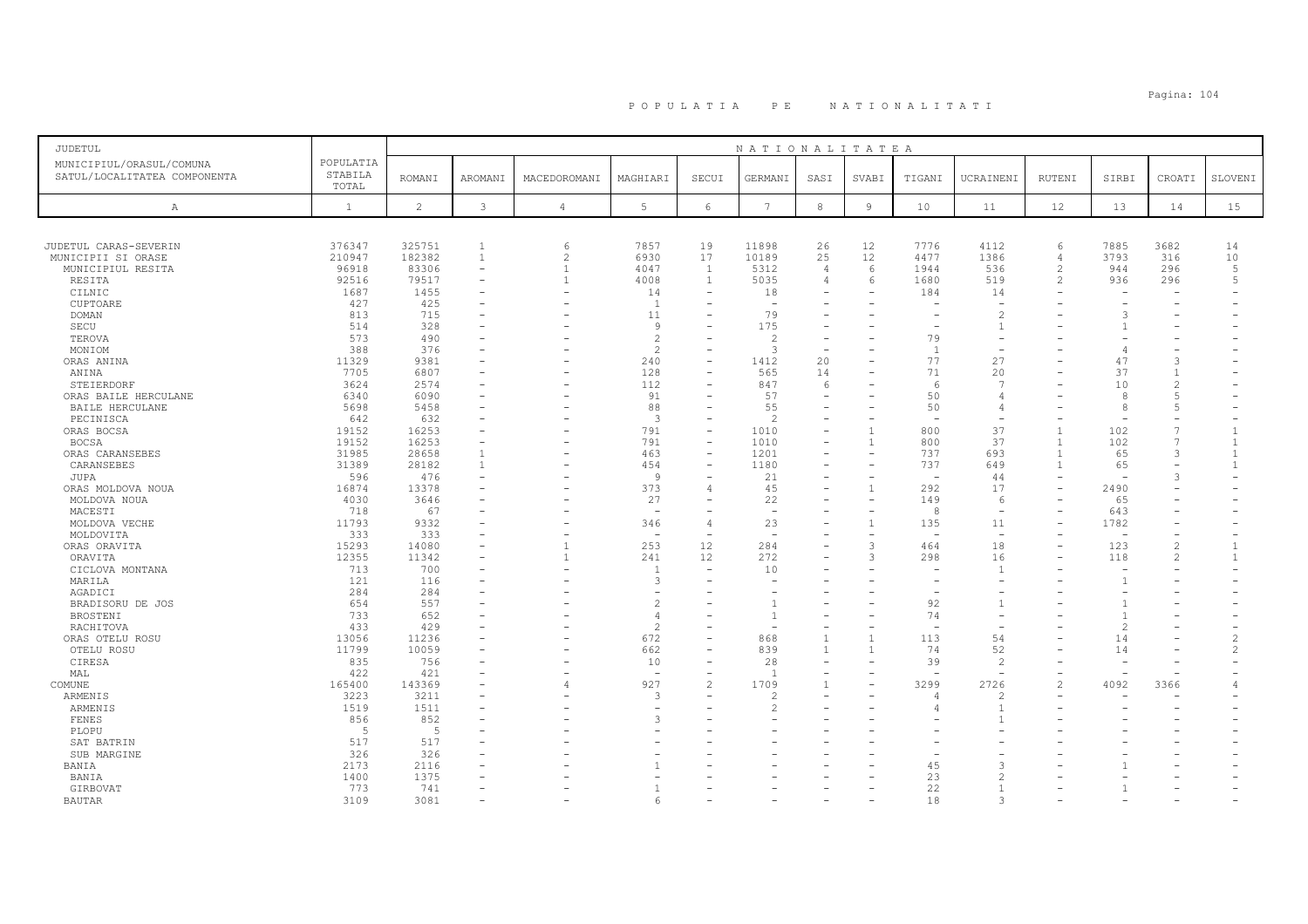# Pagina: 105 P O P U L A T I A P E N A T I O N A L I T A T I

| <b>JUDETUL</b>               |              |                |              |                          |                                |                          | NATIONALITATEA           |                |                          |                                 |                |                          |                          |                |         |
|------------------------------|--------------|----------------|--------------|--------------------------|--------------------------------|--------------------------|--------------------------|----------------|--------------------------|---------------------------------|----------------|--------------------------|--------------------------|----------------|---------|
| MUNICIPIUL/ORASUL/COMUNA     | POPULATIA    |                |              |                          |                                |                          |                          |                |                          |                                 |                |                          |                          |                |         |
| SATUL/LOCALITATEA COMPONENTA | STABILA      | <b>ROMANI</b>  | AROMANI      | MACEDOROMANI             | MAGHIARI                       | SECUI                    | GERMANI                  | SASI           | SVABI                    | TIGANI                          | UCRAINENI      | RUTENI                   | SIRBI                    | CROATI         | SLOVENI |
|                              | TOTAL        |                |              |                          |                                |                          |                          |                |                          |                                 |                |                          |                          |                |         |
|                              | $\mathbf{1}$ | $\overline{2}$ | $\mathbf{3}$ | $\overline{4}$           | 5                              | $\epsilon$               | $7\overline{ }$          | $^{\rm 8}$     | $\overline{9}$           | 10                              | 11             | 12                       | 13                       | 14             | 15      |
| $\mathbb{A}$                 |              |                |              |                          |                                |                          |                          |                |                          |                                 |                |                          |                          |                |         |
|                              |              |                |              |                          |                                |                          |                          |                |                          |                                 |                |                          |                          |                |         |
| <b>BAUTAR</b>                | 1667         | 1664           |              | ۰                        | -1                             |                          |                          |                |                          |                                 | $\overline{1}$ |                          |                          |                |         |
| <b>BUCOVA</b>                | 1100         | 1076           | $\sim$       |                          | $\overline{4}$                 | $\equiv$                 |                          |                |                          | 18                              | $\mathfrak{D}$ |                          |                          |                |         |
| CORNISORU                    | 323          | 322            |              |                          | $\mathbf{1}$                   |                          |                          |                |                          |                                 |                |                          |                          |                |         |
| PREVECIORI                   | 19           | 19             |              |                          | $\equiv$                       |                          |                          |                |                          |                                 |                |                          |                          |                |         |
| <b>BERLISTE</b>              | 1533         | 1334           |              |                          | 3                              |                          |                          |                |                          | 174                             |                |                          | 18                       |                |         |
| <b>BERLISTE</b>              | 469          | 397            |              |                          | $\overline{c}$                 |                          |                          |                |                          | 62                              |                |                          | 6                        |                |         |
| IAM                          | 487          | 377            |              |                          | $\mathbf{1}$                   |                          |                          |                |                          | 106                             |                |                          | 2                        |                |         |
| MILCOVENI                    | 341          | 330            |              |                          |                                |                          |                          |                |                          |                                 |                |                          | 10                       |                |         |
| RUSOVA NOUA                  | 147          | 146            |              |                          |                                |                          |                          |                |                          | $\overline{1}$                  |                |                          |                          |                |         |
| RUSOVA VECHE                 | 89           | 84             |              |                          | $\overline{\phantom{a}}$       | ۳                        |                          |                |                          | $\overline{5}$                  |                |                          | $\overline{\phantom{a}}$ |                |         |
| BERZASCA                     | 3419         | 2208           |              |                          | 10                             | ۳                        | 18                       |                |                          | 118                             |                |                          | 533                      |                |         |
| <b>BERZASCA</b>              | 1619         | 1373           |              |                          | 8                              |                          | 8                        |                |                          | 12                              |                |                          | 39                       |                |         |
| <b>BIGAR</b>                 | 302          | 24             |              |                          |                                |                          |                          |                |                          | $\overline{\phantom{a}}$        | $\overline{5}$ |                          | $\overline{\phantom{a}}$ |                |         |
| COZLA                        | 182          | 144            |              |                          | $\overline{1}$                 |                          | 3                        |                |                          |                                 |                |                          | $\overline{5}$           |                |         |
| DRENCOVA                     | $\sim$       | $\sim$         |              |                          | $\overline{\phantom{a}}$       |                          | $\sim$                   |                |                          |                                 |                |                          | $\overline{\phantom{0}}$ |                |         |
| LIUBCOVA                     | 1316         | 667            |              |                          | $\overline{1}$                 |                          | $\overline{7}$           |                |                          | 106                             |                |                          | 489                      |                |         |
| <b>BERZOVIA</b>              | 4531         | 3751           |              |                          | 244                            | $\mathbf{1}$             | 103                      |                | $\overline{\phantom{0}}$ | 269                             | -6             |                          | -5                       | $\overline{2}$ |         |
|                              | 2327         | 1778           |              |                          | 69                             | 1                        | 76                       |                |                          |                                 |                |                          | $\overline{4}$           |                |         |
| <b>BERZOVIA</b><br>FIZES     | 1072         | 908            |              | $\rightarrow$            | 133                            | ÷                        | 14                       |                |                          | 262<br>$\overline{\phantom{a}}$ |                |                          |                          | $\overline{1}$ |         |
|                              | 1132         | 1065           |              |                          |                                |                          | 13                       |                |                          | 7                               |                |                          |                          | -1             |         |
| <b>GHERTENIS</b>             | 1722         | 1718           |              |                          | 42<br>$\overline{\phantom{m}}$ |                          |                          |                |                          |                                 |                |                          |                          |                |         |
| BOLVASNITA                   |              |                |              |                          |                                |                          |                          |                |                          |                                 | $\mathcal{L}$  |                          |                          |                |         |
| BOLVASNITA                   | 610          | 608<br>1110    |              |                          |                                |                          |                          |                |                          |                                 |                |                          |                          |                |         |
| VIRCIOROVA                   | 1112         |                |              |                          | $\overline{\phantom{a}}$       |                          |                          |                |                          |                                 | $\overline{1}$ |                          |                          |                |         |
| BOZOVICI                     | 3666         | 3450           |              |                          | 13                             | -                        | 34                       |                |                          | 69                              |                |                          | 6                        |                |         |
| BOZOVICI                     | 2668         | 2466           |              |                          | 10                             | ۳                        | 34                       |                |                          | 66                              |                |                          | $\mathcal{L}$            |                |         |
| PONEASCA                     | 78<br>879    | 74             |              |                          | $\overline{c}$                 |                          | $\overline{\phantom{0}}$ |                |                          |                                 |                |                          |                          |                |         |
| PRILIPET                     |              | 870            |              |                          | $\overline{1}$                 |                          |                          |                |                          |                                 |                |                          |                          |                |         |
| VALEA MINISULUI              | 41           | 40             |              |                          |                                | $\overline{\phantom{0}}$ | $\overline{\phantom{0}}$ |                |                          |                                 |                |                          |                          |                |         |
| <b>BREBU</b>                 | 1311         | 1269           |              | $\mathbf{1}$             | $\overline{c}$                 |                          | 22                       |                |                          |                                 |                |                          |                          |                |         |
| <b>BREBU</b>                 | 743          | 704            |              |                          |                                |                          | 22                       |                |                          |                                 | $\mathcal{P}$  |                          |                          |                |         |
| APADIA                       | 320<br>248   | 317            |              | $\mathbf{1}$             | $\overline{c}$                 |                          |                          |                |                          |                                 |                |                          |                          |                |         |
| VALEADENI                    |              | 248            |              |                          | $\overline{\phantom{m}}$       |                          | $\overline{\phantom{0}}$ |                |                          |                                 |                |                          |                          |                |         |
| BREBU NOU                    | 142          | 21             |              |                          | $\overline{c}$                 |                          | 119                      |                |                          |                                 |                |                          |                          |                |         |
| BREBU NOU                    | 16           | $\overline{4}$ |              |                          | $\overline{c}$                 |                          | 10                       |                |                          |                                 |                |                          |                          |                |         |
| GARINA                       | 126          | 17             |              |                          |                                | $\overline{\phantom{0}}$ | 109                      |                |                          |                                 |                |                          |                          |                |         |
| <b>BUCHIN</b>                | 2319         | 2268           |              |                          | $\overline{4}$                 |                          | $\mathsf{Q}$             |                |                          | 35                              |                |                          |                          |                |         |
| <b>BUCHIN</b>                | 457          | 440            |              |                          | $\mathcal{D}$                  | ۳                        |                          |                |                          | 13                              |                |                          |                          |                |         |
| LINDENFELD                   | <sup>1</sup> | $\sim$         |              |                          |                                |                          |                          |                |                          |                                 |                |                          |                          |                |         |
| POIANA                       | 761          | 759            |              |                          | $\mathfrak{D}$                 | $\overline{\phantom{0}}$ |                          |                |                          | $\overline{\phantom{0}}$        |                |                          |                          |                |         |
| PRISIAN                      | 464          | 456            |              |                          |                                |                          |                          |                |                          |                                 |                |                          |                          |                |         |
| VALEA TIMISULUI              | 636          | 613            |              |                          |                                |                          |                          |                |                          | 22                              |                |                          |                          |                |         |
| BUCOSNITA                    | 3395         | 3382           |              |                          | 3                              |                          | $\overline{c}$           |                |                          | $\overline{4}$                  | 3              |                          |                          |                |         |
| BUCOSNITA                    | 893          | 885            |              |                          |                                |                          |                          |                |                          | $\overline{4}$                  | $\mathcal{A}$  |                          |                          |                |         |
| GOLET                        | 655          | 653            |              |                          | $\overline{1}$                 |                          |                          |                |                          |                                 |                |                          |                          |                |         |
| PETROSNITA                   | 1050         | 1048           |              |                          | $\mathbf{1}$                   |                          |                          |                |                          |                                 |                |                          |                          |                |         |
| VALISOARA                    | 797          | 796            |              |                          | $\overline{1}$                 |                          |                          |                |                          |                                 |                |                          |                          |                |         |
| CARASOVA                     | 3550         | 196            |              | $\mathbf{1}$             | 18                             | ۳                        | 14                       | $\overline{1}$ | $\overline{\phantom{m}}$ | 114                             | $\overline{5}$ | $\mathbf{1}$             | 121                      | 1141           |         |
| CARASOVA                     | 2629         | 133            |              | $\overline{1}$           | 15                             |                          | 14                       | $\mathbf{1}$   |                          | 112                             | $\overline{5}$ | $\overline{\phantom{m}}$ | 93                       | 499            |         |
| IABALCEA                     | 277          | 55             |              | $\overline{\phantom{a}}$ | 3                              |                          | $\overline{\phantom{0}}$ |                |                          | $\mathcal{D}$                   |                | $\overline{\phantom{a}}$ | $\overline{\phantom{a}}$ | 146            |         |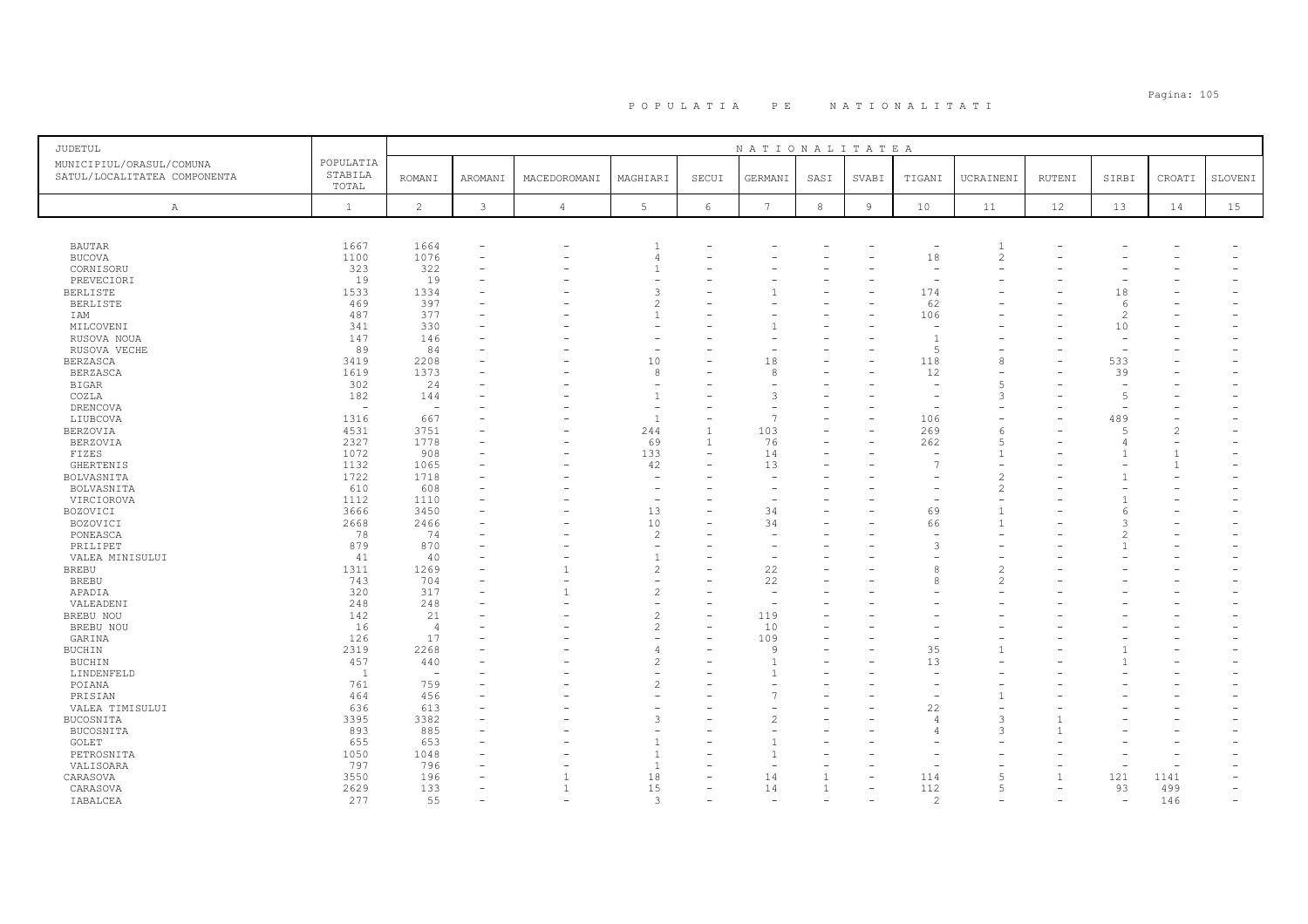# Pagina: 106 P O P U L A T I A P E N A T I O N A L I T A T I

| JUDETUL                                                  |                               |                 |         |                |                          |       | NATIONALITATEA  |      |                |                          |                          |                |       |                          |         |
|----------------------------------------------------------|-------------------------------|-----------------|---------|----------------|--------------------------|-------|-----------------|------|----------------|--------------------------|--------------------------|----------------|-------|--------------------------|---------|
| MUNICIPIUL/ORASUL/COMUNA<br>SATUL/LOCALITATEA COMPONENTA | POPULATIA<br>STABILA<br>TOTAL | <b>ROMANI</b>   | AROMANI | MACEDOROMANI   | MAGHIARI                 | SECUI | GERMANI         | SASI | SVABI          | TIGANI                   | UCRAINENI                | <b>RUTENI</b>  | SIRBI | CROATI                   | SLOVENI |
| Α                                                        | $\mathbf{1}$                  | $\overline{c}$  | 3       | $\overline{4}$ | 5                        | 6     | $7\phantom{.0}$ | 8    | $\overline{9}$ | 10                       | 11                       | 12             | 13    | 14                       | 15      |
|                                                          |                               |                 |         |                |                          |       |                 |      |                |                          |                          |                |       |                          |         |
| NERMED                                                   | 644                           | 8               |         |                |                          |       |                 |      |                |                          |                          | $\overline{1}$ | 28    | 496                      |         |
| CARBUNARI                                                | 1434                          | 1431            |         |                |                          |       |                 |      |                |                          |                          |                |       |                          |         |
| CARBUNARI                                                | 915                           | 913             |         |                |                          |       |                 |      |                |                          |                          |                |       |                          |         |
| STINAPARI                                                | 519                           | 518             |         |                |                          |       |                 |      |                |                          |                          |                |       |                          |         |
| CICLOVA ROMANA                                           | 1949                          | 1847            |         |                | 5                        |       | ٦               |      |                | 85                       | $\mathcal{D}$            |                |       | $\overline{c}$           |         |
| CICLOVA ROMANA                                           | 1289                          | 1262            |         |                | 5                        |       | 2               |      |                | 13                       | $\mathbf{1}$             |                |       | $\overline{c}$           |         |
| ILIDIA                                                   | 446                           | 372             |         |                |                          |       |                 |      |                | 72                       |                          |                |       |                          |         |
| SOCOLARI                                                 | 214                           | 213             |         |                |                          |       |                 |      |                | $\overline{\phantom{a}}$ |                          |                |       |                          |         |
| CIUCHICI                                                 | 1404                          | 1372            |         |                | 3                        |       |                 |      |                | 22                       |                          |                |       |                          |         |
| CIUCHICI                                                 | 639                           | 637             |         |                |                          |       |                 |      |                |                          |                          |                |       |                          |         |
| MACOVISTE                                                | 193                           | 190             |         |                | 3                        |       |                 |      |                |                          |                          |                |       |                          |         |
| NICOLINT                                                 | 329                           | 303             |         |                |                          |       |                 |      |                | 22                       |                          |                |       |                          |         |
| PETRILOVA                                                | 243                           | 242             |         |                | ۰                        |       |                 |      |                |                          |                          |                |       |                          |         |
| CIUDANOVITA                                              | 1213                          | 1180            |         |                | 16                       | L.    |                 |      |                |                          | 11                       |                |       | $\mathbf{1}$             |         |
| CIUDANOVITA                                              | 990                           | 958             |         |                | 16                       |       |                 |      |                |                          | 11                       |                |       | $\overline{1}$           |         |
| JITIN                                                    | 223                           | 222             |         |                | $\overline{\phantom{m}}$ |       |                 |      |                |                          | $\overline{\phantom{a}}$ |                |       |                          |         |
| CONSTANTIN DAICOVICIU                                    | 3037                          | 2829            |         |                | 19                       |       | 11              |      |                | 123                      | 51                       |                |       |                          |         |
| CAVARAN                                                  | 760                           | 720             |         |                | $\overline{\phantom{a}}$ |       | $\mathsf{Q}$    |      |                | 16                       | 14                       |                |       |                          |         |
| MACIOVA                                                  | 498                           | 454             |         |                | 4                        |       |                 |      |                | 39                       | $\sim$                   |                |       |                          |         |
| MITNICU MARE                                             | 464                           | 460             |         |                | 1                        |       |                 |      |                | $\overline{\phantom{a}}$ | $\overline{c}$           |                |       |                          |         |
| PESTERE                                                  | 298                           | 298             |         |                |                          |       |                 |      |                |                          |                          |                |       |                          |         |
| PRISACA                                                  | 449                           | 429             |         |                | $\overline{\phantom{m}}$ |       |                 |      |                | 10                       | 10                       |                |       |                          |         |
| ZAGUJENI                                                 | 568                           | 468             |         |                | 14                       |       |                 |      |                | 58                       | 25                       |                |       |                          |         |
| COPACELE                                                 | 1606                          | 492             |         |                |                          |       |                 |      |                |                          | 1113                     |                |       |                          |         |
| COPACELE                                                 | 502                           | 18              |         |                |                          |       |                 |      |                |                          | 483                      |                |       |                          |         |
| OHABA-MITNIC                                             | 328                           | 328             |         |                |                          |       |                 |      |                |                          | $\overline{a}$           |                |       |                          |         |
| RUGINOSU                                                 | 144                           | 139             |         |                |                          |       |                 |      |                |                          | $\overline{5}$           |                |       |                          |         |
| ZORILE                                                   | 632                           | $7\overline{ }$ |         |                |                          |       |                 |      |                |                          | 625                      |                |       |                          |         |
| CORNEA                                                   | 2453                          | 2384            |         |                | 3                        |       |                 |      |                | 61                       | 3                        |                |       |                          |         |
| CORNEA                                                   | 930                           | 891             |         |                |                          |       |                 |      |                | 37                       |                          |                |       |                          |         |
| CRUSOVAT                                                 | 683                           | 671             |         |                | $\overline{1}$           |       |                 |      |                | 9                        | $\overline{c}$           |                |       |                          |         |
| CUPTOARE                                                 | 771                           | 753             |         |                | $\mathcal{D}$            |       |                 |      |                | 15                       | $\overline{1}$           |                |       |                          |         |
| MACOVISTE                                                | 69                            | 69              |         |                |                          |       |                 |      |                |                          |                          |                |       |                          |         |
| CORNEREVA                                                | 3832                          | 3831            |         |                |                          |       |                 |      |                |                          | $\mathbf{1}$             |                |       |                          |         |
| CORNEREVA                                                | 324                           | 324             |         |                |                          |       |                 |      |                |                          |                          |                |       |                          |         |
| ARSURI                                                   | 41                            | 41              |         |                |                          |       |                 |      |                |                          |                          |                |       |                          |         |
| BOGILTIN                                                 | 238                           | 238             |         |                |                          |       |                 |      |                |                          |                          |                |       |                          |         |
| BOJIA                                                    | 187                           | 187             |         |                |                          |       |                 |      |                |                          |                          |                |       |                          |         |
| <b>BORUGI</b>                                            | 51                            | 51              |         |                |                          |       |                 |      |                |                          |                          |                |       |                          |         |
| CAMENA                                                   | 131                           | 131             |         |                |                          |       |                 |      |                |                          |                          |                |       |                          |         |
| CIRESEL                                                  | 44                            | 44              |         |                |                          |       |                 |      |                |                          |                          |                |       |                          |         |
| COSTIS                                                   | 52                            | 52              |         |                |                          |       |                 |      |                |                          |                          |                |       |                          |         |
| COZIA                                                    | 166                           | 166             |         |                |                          |       |                 |      |                |                          |                          |                |       |                          |         |
| CRACU MARE                                               | 35                            | 35              |         |                |                          |       |                 |      |                |                          |                          |                |       |                          |         |
| CRACU TEIULUI                                            | 80                            | 80              |         |                |                          |       |                 |      |                |                          |                          |                |       |                          |         |
| DOBRAIA                                                  | 29                            | 29              |         |                |                          |       |                 |      |                |                          |                          |                |       |                          |         |
|                                                          | 44                            | 44              |         |                |                          |       |                 |      |                |                          |                          |                |       |                          |         |
| DOLINA<br>GRUNI                                          | 59                            | 59              |         |                |                          |       |                 |      |                |                          |                          |                |       |                          |         |
|                                                          |                               |                 |         |                |                          |       |                 |      |                |                          |                          |                |       | $\overline{\phantom{0}}$ |         |
| HORA MARE                                                | 97                            | 97              |         |                |                          |       |                 |      |                |                          |                          |                |       |                          |         |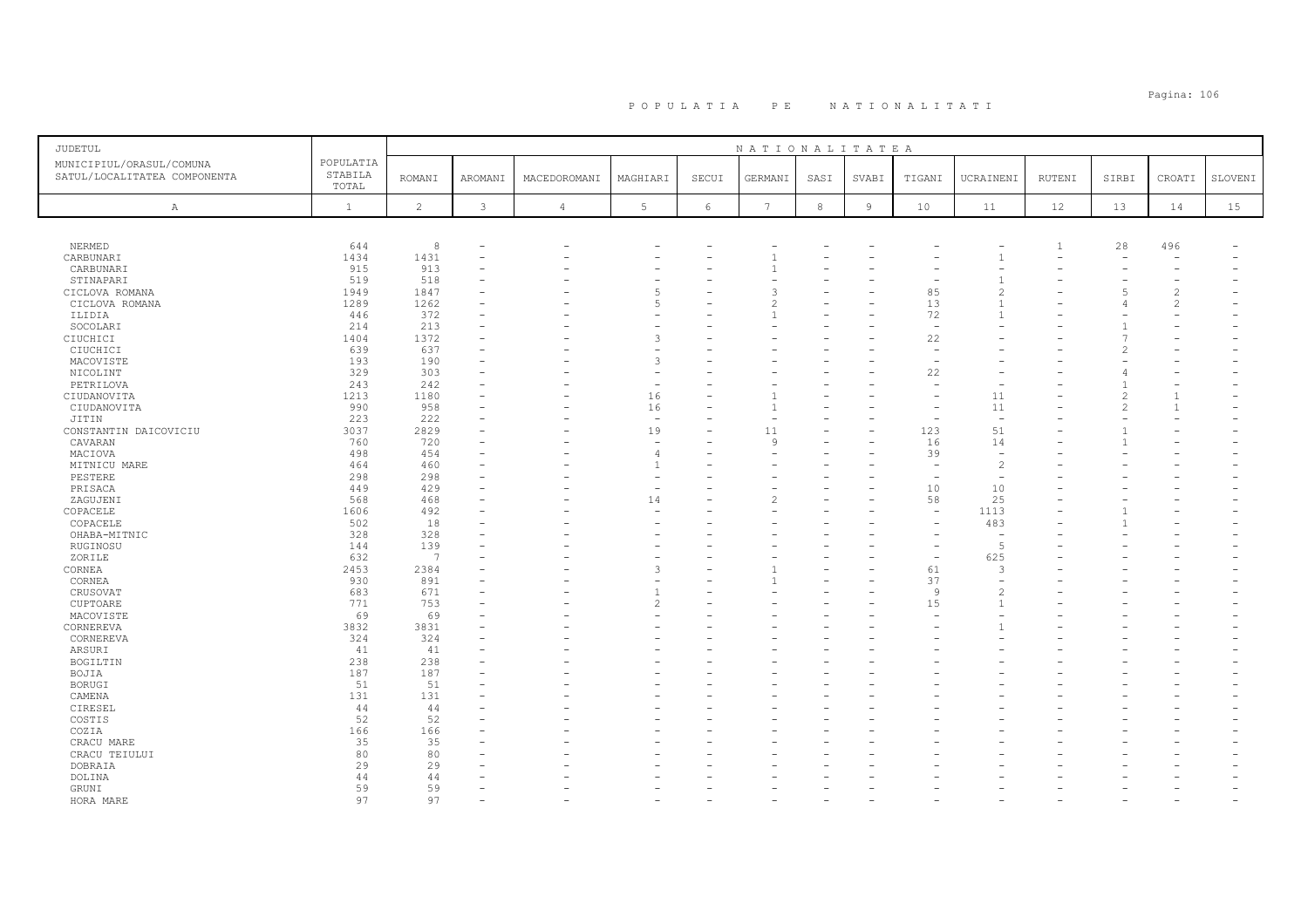# Pagina: 107 P O P U L A T I A P E N A T I O N A L I T A T I

| JUDETUL                                                  |                               |                |              |                |                                  |                               | NATIONALITATEA |      |                |                          |                          |        |                          |                          |                          |
|----------------------------------------------------------|-------------------------------|----------------|--------------|----------------|----------------------------------|-------------------------------|----------------|------|----------------|--------------------------|--------------------------|--------|--------------------------|--------------------------|--------------------------|
| MUNICIPIUL/ORASUL/COMUNA<br>SATUL/LOCALITATEA COMPONENTA | POPULATIA<br>STABILA<br>TOTAL | <b>ROMANI</b>  | AROMANI      | MACEDOROMANI   | MAGHIARI                         | SECUI                         | GERMANI        | SASI | SVABI          | TIGANI                   | UCRAINENI                | RUTENI | SIRBI                    | CROATI                   | SLOVENI                  |
| Α                                                        | $\mathbf{1}$                  | $\overline{c}$ | $\mathbf{3}$ | $\overline{4}$ | 5                                | 6                             | $\overline{7}$ | 8    | $\overline{9}$ | 10                       | 11                       | 12     | 13                       | 14                       | 15                       |
|                                                          |                               |                |              |                |                                  |                               |                |      |                |                          |                          |        |                          |                          |                          |
| HORA MICA                                                | 36                            | 36             |              |                |                                  |                               |                |      |                |                          |                          |        |                          |                          |                          |
| INELET                                                   | 47                            | 47             |              |                |                                  |                               |                |      |                |                          |                          |        |                          |                          |                          |
| IZVOR                                                    | 105                           | 105            |              |                |                                  |                               |                |      |                |                          |                          |        |                          |                          |                          |
| LUNCA FLORII                                             | 91                            | 91             |              |                |                                  |                               |                |      |                |                          |                          |        |                          |                          |                          |
| LUNCA ZAICII                                             | 88                            | 88             |              |                |                                  |                               |                |      |                |                          |                          |        |                          |                          |                          |
| MESTEACAN                                                | 53                            | 53             |              |                |                                  |                               |                |      |                |                          |                          |        |                          |                          |                          |
| NEGIUDIN                                                 | 128                           | 128            |              |                |                                  |                               |                |      |                |                          |                          |        |                          |                          |                          |
| OBITA                                                    | 62<br>67                      | 62<br>67       |              |                |                                  |                               |                |      |                |                          |                          |        |                          |                          |                          |
| POGARA                                                   | 222                           | 221            |              |                |                                  | $\overline{\phantom{0}}$      |                |      |                |                          |                          |        |                          |                          |                          |
| POGARA DE SUS                                            | 88                            | 88             |              |                |                                  |                               |                |      |                |                          |                          |        |                          |                          |                          |
| POIANA LUNGA<br>PRISACINA                                | 51                            | 51             |              |                |                                  |                               |                |      |                |                          |                          |        |                          |                          |                          |
| PRISLOP                                                  | 74                            | 74             |              |                |                                  |                               |                |      |                |                          |                          |        |                          |                          |                          |
| RUSTIN                                                   | 103                           | 103            |              |                |                                  |                               |                |      |                |                          |                          |        |                          |                          |                          |
| SCARISOARA                                               | 23                            | 23             |              |                |                                  |                               |                |      |                |                          |                          |        |                          |                          |                          |
| STRUGASCA                                                | 61                            | 61             |              |                |                                  |                               |                |      |                |                          |                          |        |                          |                          |                          |
| STUDENA                                                  | 72                            | 72             |              |                |                                  |                               |                |      |                |                          |                          |        |                          |                          |                          |
| SUB CRING                                                | 61                            | 61             |              |                |                                  |                               |                |      |                |                          |                          |        |                          |                          |                          |
| SUB PLAI                                                 | 78                            | 78             |              |                |                                  |                               |                |      |                |                          |                          |        |                          |                          |                          |
| TATU                                                     | 52                            | 52             |              |                |                                  |                               |                |      |                |                          |                          |        |                          |                          |                          |
| TOPLA                                                    | 171                           | 171            |              |                |                                  |                               |                |      |                |                          |                          |        |                          |                          |                          |
| ZANOGI                                                   | 159                           | 159            |              |                |                                  |                               |                |      |                |                          |                          |        |                          |                          |                          |
| ZBEGU                                                    | 193                           | 193            |              |                |                                  |                               |                |      |                |                          |                          |        |                          |                          |                          |
| ZMOGOTIN                                                 | 94                            | 94             |              |                |                                  |                               |                |      |                |                          |                          |        |                          |                          |                          |
| ZOINA                                                    | 75                            | 75             |              |                |                                  |                               |                |      |                |                          |                          |        |                          |                          |                          |
| DALBOSET                                                 | 2134                          | 2115           |              |                | $\overline{c}$                   |                               |                |      |                | 12                       | $\overline{\mathcal{L}}$ |        | 2                        |                          |                          |
| DALBOSET                                                 | 1107                          | 1090           |              |                | $\overline{c}$                   |                               |                |      |                | 12                       |                          |        |                          |                          |                          |
| <b>BIRZ</b>                                              | 59                            | 59             |              |                |                                  |                               |                |      |                |                          |                          |        |                          |                          |                          |
| BOINA                                                    | 47                            | 47             |              |                |                                  |                               |                |      |                |                          |                          |        |                          |                          |                          |
| BOINITA                                                  | 18                            | 18             |              |                |                                  |                               |                |      |                |                          |                          |        |                          |                          |                          |
| PRISLOP                                                  | 26                            | 26             |              |                |                                  |                               |                |      |                |                          |                          |        |                          |                          |                          |
| RESITA MICA                                              | 23                            | 23             |              |                |                                  |                               |                |      |                |                          |                          |        |                          |                          |                          |
| SOPOTU VECHI                                             | 854                           | 852            |              |                |                                  |                               |                |      |                |                          | $\overline{1}$           |        | $\mathbf{1}$             |                          |                          |
| DOCLIN                                                   | 2242                          | 1802           |              |                | 36                               | L.                            | 224            |      |                | 61                       | 19                       |        | 9                        | 80                       |                          |
| DOCLIN                                                   | 607                           | 542            |              |                | $\sim$                           |                               |                |      |                | 59                       | -1                       |        | 2                        | $\overline{c}$           |                          |
| <b>BINIS</b>                                             | 905                           | 894            |              |                | $\overline{4}$                   | $\overline{\phantom{0}}$      | $\overline{1}$ |      |                | $\overline{c}$           | $\overline{c}$           |        | $\overline{\phantom{m}}$ | $\mathbf{1}$             |                          |
| TIROL                                                    | 730                           | 366            |              |                | 32                               | $\overline{\phantom{a}}$      | 222            |      |                |                          | 16                       |        | $\overline{7}$           | 77                       |                          |
| <b>DOGNECEA</b>                                          | 2281                          | 2037           |              |                | $1\,8$                           | $\overline{\phantom{a}}$<br>÷ | 214            |      |                |                          | ÷                        |        |                          | $\Delta$<br>4            |                          |
| DOGNECEA                                                 | 2121<br>160                   | 1880<br>157    |              |                | 16                               |                               | 213            |      |                |                          |                          |        | $\sqrt{2}$               |                          |                          |
| CALINA<br>DOMASNEA                                       | 1703                          | 1701           |              |                | $\overline{c}$<br>$\overline{1}$ |                               |                |      |                |                          |                          |        |                          |                          |                          |
| DOMASNEA                                                 | 1269                          | 1267           |              |                | $\overline{1}$                   |                               |                |      |                |                          |                          |        |                          |                          |                          |
| CANICEA                                                  | 434                           | 434            |              |                |                                  |                               |                |      |                |                          |                          |        |                          |                          |                          |
|                                                          | 1970                          | 1962           |              |                |                                  |                               |                |      |                |                          | 8                        |        |                          |                          |                          |
| EFTIMIE MURGU<br>EFTIMIE MURGU                           | 1970                          | 1962           |              |                |                                  |                               |                |      |                |                          | 8                        |        |                          |                          |                          |
| EZERIS                                                   | 1376                          | 1345           |              |                | $\mathcal{R}$                    |                               | 3              |      |                | 17                       | -6                       |        | 2                        |                          |                          |
| <b>EZERIS</b>                                            | 666                           | 636            |              |                | $\mathcal{R}$                    |                               | $\mathcal{L}$  |      |                | 17                       | $\overline{5}$           |        | $\overline{2}$           |                          |                          |
| SOCENI                                                   | 710                           | 709            |              |                |                                  |                               |                |      |                | $\overline{\phantom{a}}$ | $\overline{1}$           |        |                          |                          | $\overline{\phantom{0}}$ |
| FIRLIUG                                                  | 2379                          | 2169           |              |                | $\overline{c}$                   | $\overline{\phantom{0}}$      | 23             |      |                | 20                       | 112                      |        | $\mathbf{1}$             | $\overline{\phantom{0}}$ | 3                        |
|                                                          |                               |                |              |                |                                  |                               |                |      |                |                          |                          |        |                          |                          |                          |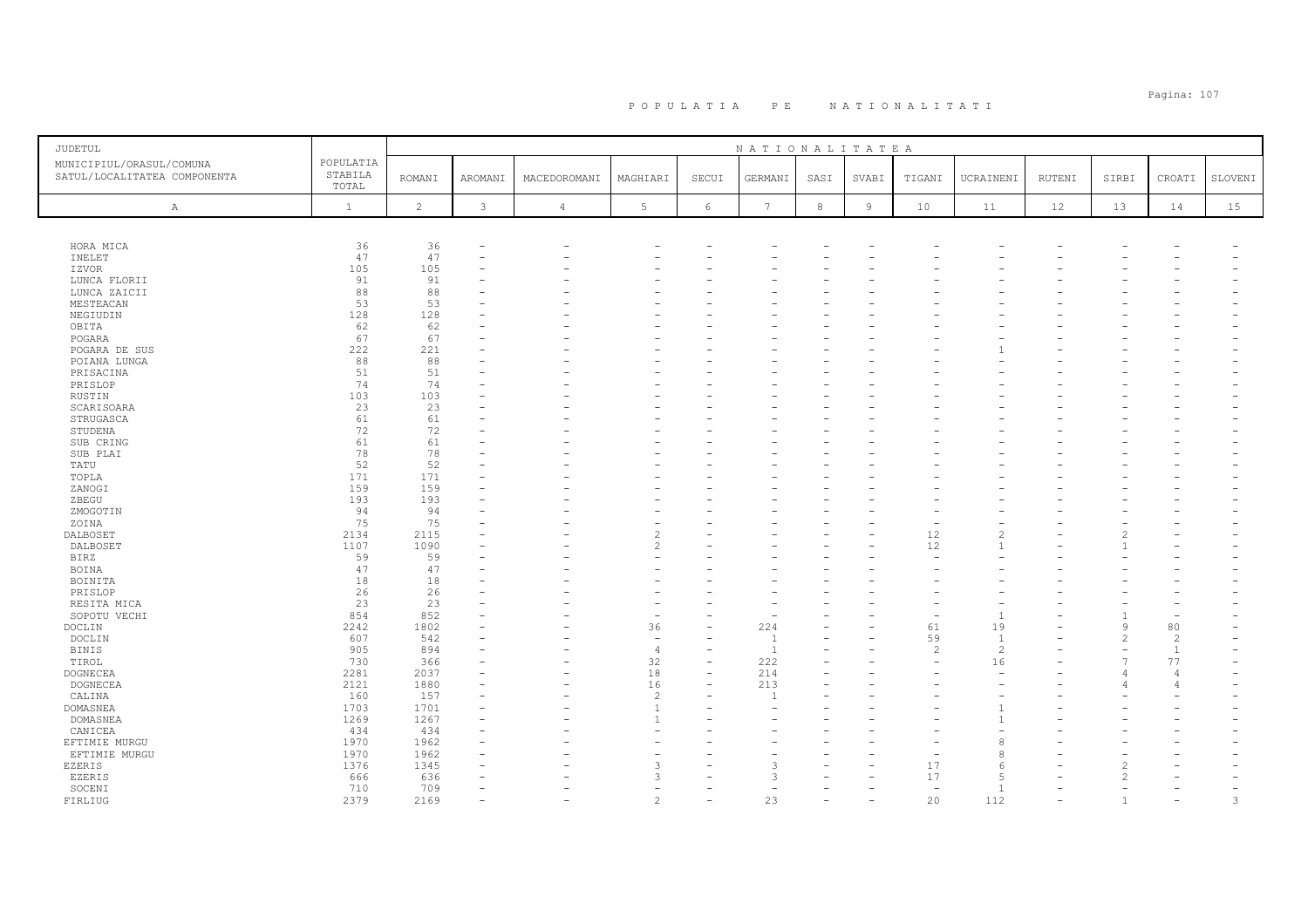# Pagina: 108 P O P U L A T I A P E N A T I O N A L I T A T I

| POPULATIA<br>MUNICIPIUL/ORASUL/COMUNA<br>STABILA<br>SATUL/LOCALITATEA COMPONENTA<br><b>ROMANI</b><br>AROMANI<br>MACEDOROMANI<br>MAGHIARI<br>SECUI<br>GERMANI<br>SASI<br>SVABI<br>UCRAINENI<br>RUTENI<br>SIRBI<br>CROATI<br>SLOVENI<br>TIGANI<br>TOTAL<br>$\overline{c}$<br>$\mathfrak{Z}$<br>5 <sub>5</sub><br>$6\,$<br>$7\phantom{.0}$<br>$\,8\,$<br>$\overline{9}$<br>$\mathbf{1}$<br>10<br>12<br>13<br>15<br>$\overline{4}$<br>11<br>14<br>$\mathbb{A}$<br>FIRLIUG<br>1019<br>1002<br>$\overline{c}$<br>6<br>8<br>DEZESTI<br>223<br>219<br>$\mathbf{1}$<br>$\overline{1}$<br>۰<br>293<br>280<br>13<br>DULEU<br>20<br>REMETEA-POGANICI<br>232<br>201<br>$\overline{c}$<br>9<br>451<br>306<br>94<br>3<br>SCAIUS<br>1<br>161<br>161<br>VALEA MARE<br>÷<br>2055<br>1917<br>11<br>51<br>62<br>FOROTIC<br>$\mathbf{1}$<br>672<br>$\overline{c}$<br>23<br>641<br>FOROTIC<br>6<br>38<br>29<br>110<br>42<br><b>BREZON</b><br>759<br>753<br>$\overline{c}$<br>COMORISTE<br>$\overline{1}$<br>SURDUCU MARE<br>514<br>481<br>14<br>$\mathbf{1}$<br>1904<br>1032<br>GIRNIC<br>GIRNIC<br>882<br>13<br>1022<br>1019<br>PADINA MATEI<br>1931<br>GLIMBOCA<br>1914<br>5<br>GLIMBOCA<br>1931<br>1914<br>1096<br>1035<br>GORUIA<br>44<br>۰<br>438<br>433<br>GORUIA<br>$\overline{1}$<br>474<br>GIRLISTE<br>464<br>184<br>138<br>44<br>GIURGIOVA<br>201<br>2301<br>2080<br>GRADINARI<br>8<br>8<br>GRADINARI<br>1244<br>1179<br>49<br>1057<br>901<br>GREONI<br>152<br>$\mathcal{R}$<br>2829<br>2811<br>IABLANITA<br>Р<br>$\mathcal{L}$<br>1010<br>994<br>IABLANITA<br>3<br>882<br>880<br>GLOBU CRAIOVEI<br>937<br>937<br>PETNIC<br>LAPUSNICEL<br>1664<br>1451<br>۰<br>752<br>749<br>LAPUSNICEL<br>702<br>698<br>PIRVOVA<br>210<br>SUMITA<br>$\overline{4}$<br>2202<br>2173<br>3<br>24<br>LAPUSNICU MARE<br>۳<br>1410<br>24<br>1381<br>LAPUSNICU MARE<br>3<br>792<br>792<br>MOCERIS<br>LUNCAVITA<br>3148<br>3148<br>1132<br>1132<br>LUNCAVITA<br>2016<br>2016<br>VERENDIN<br>۰<br>۰<br>$\overline{\phantom{0}}$<br>3221<br>73<br>50<br>LUPAC<br>179<br>15<br>2129<br>q<br>1084<br>159<br>12<br>40<br>384<br>LUPAC<br><sup>Q</sup><br>۰<br>827<br>CLOCOTICI<br>1013<br>3<br>$\overline{\mathcal{L}}$<br>65<br>$\mathbf{1}$<br>RAFNIC<br>642<br>11<br>582<br>8<br>$\overline{\phantom{a}}$<br>482<br>336<br>VODNIC<br>6<br>9<br>1411<br>1407<br>MARGA<br>1311<br>1307<br>MARGA<br>$\mathcal{P}$<br>100<br>100<br>VAMA MARGA<br>2361<br>49<br>126<br>MAURENI<br>2546<br>46<br>MAURENI<br>1692<br>1511<br>126<br>. 5<br>۰ | <b>JUDETUL</b> |     |     |  |   | NATIONALITATEA |  |  |  |  |
|---------------------------------------------------------------------------------------------------------------------------------------------------------------------------------------------------------------------------------------------------------------------------------------------------------------------------------------------------------------------------------------------------------------------------------------------------------------------------------------------------------------------------------------------------------------------------------------------------------------------------------------------------------------------------------------------------------------------------------------------------------------------------------------------------------------------------------------------------------------------------------------------------------------------------------------------------------------------------------------------------------------------------------------------------------------------------------------------------------------------------------------------------------------------------------------------------------------------------------------------------------------------------------------------------------------------------------------------------------------------------------------------------------------------------------------------------------------------------------------------------------------------------------------------------------------------------------------------------------------------------------------------------------------------------------------------------------------------------------------------------------------------------------------------------------------------------------------------------------------------------------------------------------------------------------------------------------------------------------------------------------------------------------------------------------------------------------------------------------------------------------------------------------------------------------------------------------------------------------------------------------------------------------------------------------------------------------------------------------------------------------------------------------------------------------------------------------------------------------------------------|----------------|-----|-----|--|---|----------------|--|--|--|--|
|                                                                                                                                                                                                                                                                                                                                                                                                                                                                                                                                                                                                                                                                                                                                                                                                                                                                                                                                                                                                                                                                                                                                                                                                                                                                                                                                                                                                                                                                                                                                                                                                                                                                                                                                                                                                                                                                                                                                                                                                                                                                                                                                                                                                                                                                                                                                                                                                                                                                                                   |                |     |     |  |   |                |  |  |  |  |
|                                                                                                                                                                                                                                                                                                                                                                                                                                                                                                                                                                                                                                                                                                                                                                                                                                                                                                                                                                                                                                                                                                                                                                                                                                                                                                                                                                                                                                                                                                                                                                                                                                                                                                                                                                                                                                                                                                                                                                                                                                                                                                                                                                                                                                                                                                                                                                                                                                                                                                   |                |     |     |  |   |                |  |  |  |  |
|                                                                                                                                                                                                                                                                                                                                                                                                                                                                                                                                                                                                                                                                                                                                                                                                                                                                                                                                                                                                                                                                                                                                                                                                                                                                                                                                                                                                                                                                                                                                                                                                                                                                                                                                                                                                                                                                                                                                                                                                                                                                                                                                                                                                                                                                                                                                                                                                                                                                                                   |                |     |     |  |   |                |  |  |  |  |
|                                                                                                                                                                                                                                                                                                                                                                                                                                                                                                                                                                                                                                                                                                                                                                                                                                                                                                                                                                                                                                                                                                                                                                                                                                                                                                                                                                                                                                                                                                                                                                                                                                                                                                                                                                                                                                                                                                                                                                                                                                                                                                                                                                                                                                                                                                                                                                                                                                                                                                   |                |     |     |  |   |                |  |  |  |  |
|                                                                                                                                                                                                                                                                                                                                                                                                                                                                                                                                                                                                                                                                                                                                                                                                                                                                                                                                                                                                                                                                                                                                                                                                                                                                                                                                                                                                                                                                                                                                                                                                                                                                                                                                                                                                                                                                                                                                                                                                                                                                                                                                                                                                                                                                                                                                                                                                                                                                                                   |                |     |     |  |   |                |  |  |  |  |
|                                                                                                                                                                                                                                                                                                                                                                                                                                                                                                                                                                                                                                                                                                                                                                                                                                                                                                                                                                                                                                                                                                                                                                                                                                                                                                                                                                                                                                                                                                                                                                                                                                                                                                                                                                                                                                                                                                                                                                                                                                                                                                                                                                                                                                                                                                                                                                                                                                                                                                   |                |     |     |  |   |                |  |  |  |  |
|                                                                                                                                                                                                                                                                                                                                                                                                                                                                                                                                                                                                                                                                                                                                                                                                                                                                                                                                                                                                                                                                                                                                                                                                                                                                                                                                                                                                                                                                                                                                                                                                                                                                                                                                                                                                                                                                                                                                                                                                                                                                                                                                                                                                                                                                                                                                                                                                                                                                                                   |                |     |     |  |   |                |  |  |  |  |
|                                                                                                                                                                                                                                                                                                                                                                                                                                                                                                                                                                                                                                                                                                                                                                                                                                                                                                                                                                                                                                                                                                                                                                                                                                                                                                                                                                                                                                                                                                                                                                                                                                                                                                                                                                                                                                                                                                                                                                                                                                                                                                                                                                                                                                                                                                                                                                                                                                                                                                   |                |     |     |  |   |                |  |  |  |  |
|                                                                                                                                                                                                                                                                                                                                                                                                                                                                                                                                                                                                                                                                                                                                                                                                                                                                                                                                                                                                                                                                                                                                                                                                                                                                                                                                                                                                                                                                                                                                                                                                                                                                                                                                                                                                                                                                                                                                                                                                                                                                                                                                                                                                                                                                                                                                                                                                                                                                                                   |                |     |     |  |   |                |  |  |  |  |
|                                                                                                                                                                                                                                                                                                                                                                                                                                                                                                                                                                                                                                                                                                                                                                                                                                                                                                                                                                                                                                                                                                                                                                                                                                                                                                                                                                                                                                                                                                                                                                                                                                                                                                                                                                                                                                                                                                                                                                                                                                                                                                                                                                                                                                                                                                                                                                                                                                                                                                   |                |     |     |  |   |                |  |  |  |  |
|                                                                                                                                                                                                                                                                                                                                                                                                                                                                                                                                                                                                                                                                                                                                                                                                                                                                                                                                                                                                                                                                                                                                                                                                                                                                                                                                                                                                                                                                                                                                                                                                                                                                                                                                                                                                                                                                                                                                                                                                                                                                                                                                                                                                                                                                                                                                                                                                                                                                                                   |                |     |     |  |   |                |  |  |  |  |
|                                                                                                                                                                                                                                                                                                                                                                                                                                                                                                                                                                                                                                                                                                                                                                                                                                                                                                                                                                                                                                                                                                                                                                                                                                                                                                                                                                                                                                                                                                                                                                                                                                                                                                                                                                                                                                                                                                                                                                                                                                                                                                                                                                                                                                                                                                                                                                                                                                                                                                   |                |     |     |  |   |                |  |  |  |  |
|                                                                                                                                                                                                                                                                                                                                                                                                                                                                                                                                                                                                                                                                                                                                                                                                                                                                                                                                                                                                                                                                                                                                                                                                                                                                                                                                                                                                                                                                                                                                                                                                                                                                                                                                                                                                                                                                                                                                                                                                                                                                                                                                                                                                                                                                                                                                                                                                                                                                                                   |                |     |     |  |   |                |  |  |  |  |
|                                                                                                                                                                                                                                                                                                                                                                                                                                                                                                                                                                                                                                                                                                                                                                                                                                                                                                                                                                                                                                                                                                                                                                                                                                                                                                                                                                                                                                                                                                                                                                                                                                                                                                                                                                                                                                                                                                                                                                                                                                                                                                                                                                                                                                                                                                                                                                                                                                                                                                   |                |     |     |  |   |                |  |  |  |  |
|                                                                                                                                                                                                                                                                                                                                                                                                                                                                                                                                                                                                                                                                                                                                                                                                                                                                                                                                                                                                                                                                                                                                                                                                                                                                                                                                                                                                                                                                                                                                                                                                                                                                                                                                                                                                                                                                                                                                                                                                                                                                                                                                                                                                                                                                                                                                                                                                                                                                                                   |                |     |     |  |   |                |  |  |  |  |
|                                                                                                                                                                                                                                                                                                                                                                                                                                                                                                                                                                                                                                                                                                                                                                                                                                                                                                                                                                                                                                                                                                                                                                                                                                                                                                                                                                                                                                                                                                                                                                                                                                                                                                                                                                                                                                                                                                                                                                                                                                                                                                                                                                                                                                                                                                                                                                                                                                                                                                   |                |     |     |  |   |                |  |  |  |  |
|                                                                                                                                                                                                                                                                                                                                                                                                                                                                                                                                                                                                                                                                                                                                                                                                                                                                                                                                                                                                                                                                                                                                                                                                                                                                                                                                                                                                                                                                                                                                                                                                                                                                                                                                                                                                                                                                                                                                                                                                                                                                                                                                                                                                                                                                                                                                                                                                                                                                                                   |                |     |     |  |   |                |  |  |  |  |
|                                                                                                                                                                                                                                                                                                                                                                                                                                                                                                                                                                                                                                                                                                                                                                                                                                                                                                                                                                                                                                                                                                                                                                                                                                                                                                                                                                                                                                                                                                                                                                                                                                                                                                                                                                                                                                                                                                                                                                                                                                                                                                                                                                                                                                                                                                                                                                                                                                                                                                   |                |     |     |  |   |                |  |  |  |  |
|                                                                                                                                                                                                                                                                                                                                                                                                                                                                                                                                                                                                                                                                                                                                                                                                                                                                                                                                                                                                                                                                                                                                                                                                                                                                                                                                                                                                                                                                                                                                                                                                                                                                                                                                                                                                                                                                                                                                                                                                                                                                                                                                                                                                                                                                                                                                                                                                                                                                                                   |                |     |     |  |   |                |  |  |  |  |
|                                                                                                                                                                                                                                                                                                                                                                                                                                                                                                                                                                                                                                                                                                                                                                                                                                                                                                                                                                                                                                                                                                                                                                                                                                                                                                                                                                                                                                                                                                                                                                                                                                                                                                                                                                                                                                                                                                                                                                                                                                                                                                                                                                                                                                                                                                                                                                                                                                                                                                   |                |     |     |  |   |                |  |  |  |  |
|                                                                                                                                                                                                                                                                                                                                                                                                                                                                                                                                                                                                                                                                                                                                                                                                                                                                                                                                                                                                                                                                                                                                                                                                                                                                                                                                                                                                                                                                                                                                                                                                                                                                                                                                                                                                                                                                                                                                                                                                                                                                                                                                                                                                                                                                                                                                                                                                                                                                                                   |                |     |     |  |   |                |  |  |  |  |
|                                                                                                                                                                                                                                                                                                                                                                                                                                                                                                                                                                                                                                                                                                                                                                                                                                                                                                                                                                                                                                                                                                                                                                                                                                                                                                                                                                                                                                                                                                                                                                                                                                                                                                                                                                                                                                                                                                                                                                                                                                                                                                                                                                                                                                                                                                                                                                                                                                                                                                   |                |     |     |  |   |                |  |  |  |  |
|                                                                                                                                                                                                                                                                                                                                                                                                                                                                                                                                                                                                                                                                                                                                                                                                                                                                                                                                                                                                                                                                                                                                                                                                                                                                                                                                                                                                                                                                                                                                                                                                                                                                                                                                                                                                                                                                                                                                                                                                                                                                                                                                                                                                                                                                                                                                                                                                                                                                                                   |                |     |     |  |   |                |  |  |  |  |
|                                                                                                                                                                                                                                                                                                                                                                                                                                                                                                                                                                                                                                                                                                                                                                                                                                                                                                                                                                                                                                                                                                                                                                                                                                                                                                                                                                                                                                                                                                                                                                                                                                                                                                                                                                                                                                                                                                                                                                                                                                                                                                                                                                                                                                                                                                                                                                                                                                                                                                   |                |     |     |  |   |                |  |  |  |  |
|                                                                                                                                                                                                                                                                                                                                                                                                                                                                                                                                                                                                                                                                                                                                                                                                                                                                                                                                                                                                                                                                                                                                                                                                                                                                                                                                                                                                                                                                                                                                                                                                                                                                                                                                                                                                                                                                                                                                                                                                                                                                                                                                                                                                                                                                                                                                                                                                                                                                                                   |                |     |     |  |   |                |  |  |  |  |
|                                                                                                                                                                                                                                                                                                                                                                                                                                                                                                                                                                                                                                                                                                                                                                                                                                                                                                                                                                                                                                                                                                                                                                                                                                                                                                                                                                                                                                                                                                                                                                                                                                                                                                                                                                                                                                                                                                                                                                                                                                                                                                                                                                                                                                                                                                                                                                                                                                                                                                   |                |     |     |  |   |                |  |  |  |  |
|                                                                                                                                                                                                                                                                                                                                                                                                                                                                                                                                                                                                                                                                                                                                                                                                                                                                                                                                                                                                                                                                                                                                                                                                                                                                                                                                                                                                                                                                                                                                                                                                                                                                                                                                                                                                                                                                                                                                                                                                                                                                                                                                                                                                                                                                                                                                                                                                                                                                                                   |                |     |     |  |   |                |  |  |  |  |
|                                                                                                                                                                                                                                                                                                                                                                                                                                                                                                                                                                                                                                                                                                                                                                                                                                                                                                                                                                                                                                                                                                                                                                                                                                                                                                                                                                                                                                                                                                                                                                                                                                                                                                                                                                                                                                                                                                                                                                                                                                                                                                                                                                                                                                                                                                                                                                                                                                                                                                   |                |     |     |  |   |                |  |  |  |  |
|                                                                                                                                                                                                                                                                                                                                                                                                                                                                                                                                                                                                                                                                                                                                                                                                                                                                                                                                                                                                                                                                                                                                                                                                                                                                                                                                                                                                                                                                                                                                                                                                                                                                                                                                                                                                                                                                                                                                                                                                                                                                                                                                                                                                                                                                                                                                                                                                                                                                                                   |                |     |     |  |   |                |  |  |  |  |
|                                                                                                                                                                                                                                                                                                                                                                                                                                                                                                                                                                                                                                                                                                                                                                                                                                                                                                                                                                                                                                                                                                                                                                                                                                                                                                                                                                                                                                                                                                                                                                                                                                                                                                                                                                                                                                                                                                                                                                                                                                                                                                                                                                                                                                                                                                                                                                                                                                                                                                   |                |     |     |  |   |                |  |  |  |  |
|                                                                                                                                                                                                                                                                                                                                                                                                                                                                                                                                                                                                                                                                                                                                                                                                                                                                                                                                                                                                                                                                                                                                                                                                                                                                                                                                                                                                                                                                                                                                                                                                                                                                                                                                                                                                                                                                                                                                                                                                                                                                                                                                                                                                                                                                                                                                                                                                                                                                                                   |                |     |     |  |   |                |  |  |  |  |
|                                                                                                                                                                                                                                                                                                                                                                                                                                                                                                                                                                                                                                                                                                                                                                                                                                                                                                                                                                                                                                                                                                                                                                                                                                                                                                                                                                                                                                                                                                                                                                                                                                                                                                                                                                                                                                                                                                                                                                                                                                                                                                                                                                                                                                                                                                                                                                                                                                                                                                   |                |     |     |  |   |                |  |  |  |  |
|                                                                                                                                                                                                                                                                                                                                                                                                                                                                                                                                                                                                                                                                                                                                                                                                                                                                                                                                                                                                                                                                                                                                                                                                                                                                                                                                                                                                                                                                                                                                                                                                                                                                                                                                                                                                                                                                                                                                                                                                                                                                                                                                                                                                                                                                                                                                                                                                                                                                                                   |                |     |     |  |   |                |  |  |  |  |
|                                                                                                                                                                                                                                                                                                                                                                                                                                                                                                                                                                                                                                                                                                                                                                                                                                                                                                                                                                                                                                                                                                                                                                                                                                                                                                                                                                                                                                                                                                                                                                                                                                                                                                                                                                                                                                                                                                                                                                                                                                                                                                                                                                                                                                                                                                                                                                                                                                                                                                   |                |     |     |  |   |                |  |  |  |  |
|                                                                                                                                                                                                                                                                                                                                                                                                                                                                                                                                                                                                                                                                                                                                                                                                                                                                                                                                                                                                                                                                                                                                                                                                                                                                                                                                                                                                                                                                                                                                                                                                                                                                                                                                                                                                                                                                                                                                                                                                                                                                                                                                                                                                                                                                                                                                                                                                                                                                                                   |                |     |     |  |   |                |  |  |  |  |
|                                                                                                                                                                                                                                                                                                                                                                                                                                                                                                                                                                                                                                                                                                                                                                                                                                                                                                                                                                                                                                                                                                                                                                                                                                                                                                                                                                                                                                                                                                                                                                                                                                                                                                                                                                                                                                                                                                                                                                                                                                                                                                                                                                                                                                                                                                                                                                                                                                                                                                   |                |     |     |  |   |                |  |  |  |  |
|                                                                                                                                                                                                                                                                                                                                                                                                                                                                                                                                                                                                                                                                                                                                                                                                                                                                                                                                                                                                                                                                                                                                                                                                                                                                                                                                                                                                                                                                                                                                                                                                                                                                                                                                                                                                                                                                                                                                                                                                                                                                                                                                                                                                                                                                                                                                                                                                                                                                                                   |                |     |     |  |   |                |  |  |  |  |
|                                                                                                                                                                                                                                                                                                                                                                                                                                                                                                                                                                                                                                                                                                                                                                                                                                                                                                                                                                                                                                                                                                                                                                                                                                                                                                                                                                                                                                                                                                                                                                                                                                                                                                                                                                                                                                                                                                                                                                                                                                                                                                                                                                                                                                                                                                                                                                                                                                                                                                   |                |     |     |  |   |                |  |  |  |  |
|                                                                                                                                                                                                                                                                                                                                                                                                                                                                                                                                                                                                                                                                                                                                                                                                                                                                                                                                                                                                                                                                                                                                                                                                                                                                                                                                                                                                                                                                                                                                                                                                                                                                                                                                                                                                                                                                                                                                                                                                                                                                                                                                                                                                                                                                                                                                                                                                                                                                                                   |                |     |     |  |   |                |  |  |  |  |
|                                                                                                                                                                                                                                                                                                                                                                                                                                                                                                                                                                                                                                                                                                                                                                                                                                                                                                                                                                                                                                                                                                                                                                                                                                                                                                                                                                                                                                                                                                                                                                                                                                                                                                                                                                                                                                                                                                                                                                                                                                                                                                                                                                                                                                                                                                                                                                                                                                                                                                   |                |     |     |  |   |                |  |  |  |  |
|                                                                                                                                                                                                                                                                                                                                                                                                                                                                                                                                                                                                                                                                                                                                                                                                                                                                                                                                                                                                                                                                                                                                                                                                                                                                                                                                                                                                                                                                                                                                                                                                                                                                                                                                                                                                                                                                                                                                                                                                                                                                                                                                                                                                                                                                                                                                                                                                                                                                                                   |                |     |     |  |   |                |  |  |  |  |
|                                                                                                                                                                                                                                                                                                                                                                                                                                                                                                                                                                                                                                                                                                                                                                                                                                                                                                                                                                                                                                                                                                                                                                                                                                                                                                                                                                                                                                                                                                                                                                                                                                                                                                                                                                                                                                                                                                                                                                                                                                                                                                                                                                                                                                                                                                                                                                                                                                                                                                   |                |     |     |  |   |                |  |  |  |  |
|                                                                                                                                                                                                                                                                                                                                                                                                                                                                                                                                                                                                                                                                                                                                                                                                                                                                                                                                                                                                                                                                                                                                                                                                                                                                                                                                                                                                                                                                                                                                                                                                                                                                                                                                                                                                                                                                                                                                                                                                                                                                                                                                                                                                                                                                                                                                                                                                                                                                                                   |                |     |     |  |   |                |  |  |  |  |
|                                                                                                                                                                                                                                                                                                                                                                                                                                                                                                                                                                                                                                                                                                                                                                                                                                                                                                                                                                                                                                                                                                                                                                                                                                                                                                                                                                                                                                                                                                                                                                                                                                                                                                                                                                                                                                                                                                                                                                                                                                                                                                                                                                                                                                                                                                                                                                                                                                                                                                   |                |     |     |  |   |                |  |  |  |  |
|                                                                                                                                                                                                                                                                                                                                                                                                                                                                                                                                                                                                                                                                                                                                                                                                                                                                                                                                                                                                                                                                                                                                                                                                                                                                                                                                                                                                                                                                                                                                                                                                                                                                                                                                                                                                                                                                                                                                                                                                                                                                                                                                                                                                                                                                                                                                                                                                                                                                                                   |                |     |     |  |   |                |  |  |  |  |
|                                                                                                                                                                                                                                                                                                                                                                                                                                                                                                                                                                                                                                                                                                                                                                                                                                                                                                                                                                                                                                                                                                                                                                                                                                                                                                                                                                                                                                                                                                                                                                                                                                                                                                                                                                                                                                                                                                                                                                                                                                                                                                                                                                                                                                                                                                                                                                                                                                                                                                   |                |     |     |  |   |                |  |  |  |  |
|                                                                                                                                                                                                                                                                                                                                                                                                                                                                                                                                                                                                                                                                                                                                                                                                                                                                                                                                                                                                                                                                                                                                                                                                                                                                                                                                                                                                                                                                                                                                                                                                                                                                                                                                                                                                                                                                                                                                                                                                                                                                                                                                                                                                                                                                                                                                                                                                                                                                                                   |                |     |     |  |   |                |  |  |  |  |
|                                                                                                                                                                                                                                                                                                                                                                                                                                                                                                                                                                                                                                                                                                                                                                                                                                                                                                                                                                                                                                                                                                                                                                                                                                                                                                                                                                                                                                                                                                                                                                                                                                                                                                                                                                                                                                                                                                                                                                                                                                                                                                                                                                                                                                                                                                                                                                                                                                                                                                   |                |     |     |  |   |                |  |  |  |  |
|                                                                                                                                                                                                                                                                                                                                                                                                                                                                                                                                                                                                                                                                                                                                                                                                                                                                                                                                                                                                                                                                                                                                                                                                                                                                                                                                                                                                                                                                                                                                                                                                                                                                                                                                                                                                                                                                                                                                                                                                                                                                                                                                                                                                                                                                                                                                                                                                                                                                                                   |                |     |     |  |   |                |  |  |  |  |
| ۰<br>۰                                                                                                                                                                                                                                                                                                                                                                                                                                                                                                                                                                                                                                                                                                                                                                                                                                                                                                                                                                                                                                                                                                                                                                                                                                                                                                                                                                                                                                                                                                                                                                                                                                                                                                                                                                                                                                                                                                                                                                                                                                                                                                                                                                                                                                                                                                                                                                                                                                                                                            | SOSDEA         | 854 | 850 |  | 3 |                |  |  |  |  |
| 5264<br>5099<br>24<br>20<br>101<br>MEHADIA<br>$\overline{7}$<br>$\overline{\phantom{a}}$<br>$\overline{\phantom{0}}$<br>۰<br>$\overline{\phantom{0}}$<br>$\overline{\phantom{0}}$<br>$\overline{\phantom{a}}$                                                                                                                                                                                                                                                                                                                                                                                                                                                                                                                                                                                                                                                                                                                                                                                                                                                                                                                                                                                                                                                                                                                                                                                                                                                                                                                                                                                                                                                                                                                                                                                                                                                                                                                                                                                                                                                                                                                                                                                                                                                                                                                                                                                                                                                                                     |                |     |     |  |   |                |  |  |  |  |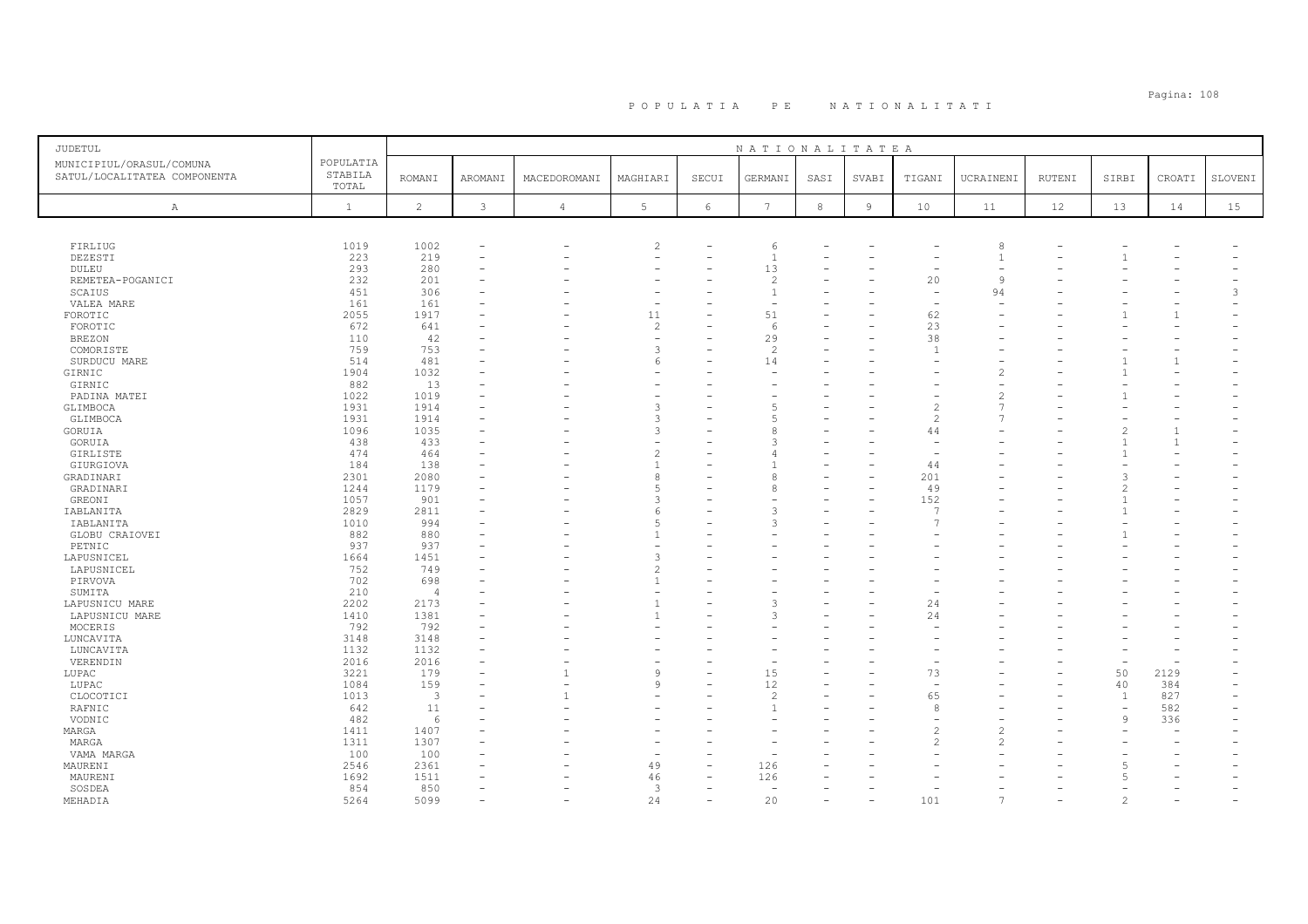# Pagina: 109 P O P U L A T I A P E N A T I O N A L I T A T I

| <b>JUDETUL</b>                                           |                               |                 |                |                          |                                |                          | NATIONALITATEA           |            |                |                          |                |        |                |        |                |
|----------------------------------------------------------|-------------------------------|-----------------|----------------|--------------------------|--------------------------------|--------------------------|--------------------------|------------|----------------|--------------------------|----------------|--------|----------------|--------|----------------|
| MUNICIPIUL/ORASUL/COMUNA<br>SATUL/LOCALITATEA COMPONENTA | POPULATIA<br>STABILA<br>TOTAL | <b>ROMANI</b>   | <b>AROMANI</b> | MACEDOROMANI             | MAGHIARI                       | SECUI                    | GERMANI                  | SASI       | SVABI          | TIGANI                   | UCRAINENI      | RUTENI | SIRBI          | CROATI | SLOVENI        |
| Α                                                        | $\mathbf{1}$                  | $\overline{c}$  | $\mathbf{3}$   | $\overline{4}$           | 5                              | $\epsilon$               | $7\phantom{.0}$          | $^{\rm 8}$ | $\overline{9}$ | 10                       | 11             | 12     | 13             | 14     | 15             |
|                                                          |                               |                 |                |                          |                                |                          |                          |            |                |                          |                |        |                |        |                |
| MEHADIA                                                  | 2834                          | 2678            |                | $\overline{\phantom{0}}$ | 22                             |                          | 20                       |            |                | 96                       | 6              |        |                |        |                |
| GLOBURAU                                                 | 311                           | 311             |                |                          | $\overline{\phantom{a}}$       |                          |                          |            |                |                          |                |        |                |        |                |
| PLUGOVA                                                  | 1101                          | 1097            |                |                          | $\overline{c}$                 |                          |                          |            |                |                          |                |        |                |        |                |
| VALEA BOLVASNITA                                         | 1018                          | 1013            |                |                          |                                |                          |                          |            |                |                          |                |        |                |        |                |
| MEHADICA                                                 | 1026                          | 1019            |                |                          | -1                             |                          |                          |            |                |                          |                |        |                |        |                |
| MEHADICA                                                 | 1026                          | 1019            |                |                          | $\overline{1}$                 |                          |                          |            |                |                          |                |        |                |        |                |
| NAIDAS                                                   | 1430                          | 1426            |                |                          |                                |                          |                          |            |                |                          |                |        |                |        |                |
| NAIDAS                                                   | 998                           | 995             |                |                          |                                |                          | $\overline{\mathcal{L}}$ |            |                |                          |                |        |                |        |                |
| LESCOVITA                                                | 432                           | 431             |                |                          |                                |                          |                          |            |                |                          |                |        |                |        |                |
| OBREJA                                                   | 3287                          | 3251            |                |                          | 20                             |                          | 6                        |            |                |                          | $\overline{5}$ |        |                |        |                |
| OBREJA                                                   | 1774                          | 1751            |                |                          | 10                             |                          | ц                        |            |                |                          | $\overline{5}$ |        |                |        |                |
| CIUTA                                                    | 375                           | 373             |                |                          | $\overline{\phantom{a}}$       |                          |                          |            |                |                          |                |        |                |        |                |
| IAZ                                                      | 700<br>438                    | 689<br>438      |                |                          | 10<br>$\overline{\phantom{a}}$ |                          |                          |            |                |                          |                |        |                |        |                |
| <b>VAR</b><br>OCNA DE FIER                               | 907                           | 855             |                |                          | $\overline{7}$                 | ÷                        | 21                       |            |                |                          | 18             |        |                |        |                |
|                                                          | 907                           | 855             |                |                          |                                |                          | 21                       |            |                |                          | 18             |        |                |        |                |
| OCNA DE FIER<br>PALTINIS                                 | 2846                          | 1830            |                |                          | 8                              |                          | 3                        |            |                |                          | 1001           |        |                |        |                |
| PALTINIS                                                 | 673                           | 659             |                |                          |                                |                          | $\overline{\mathcal{L}}$ |            |                |                          | $\overline{c}$ |        |                |        |                |
| CORNUTEL                                                 | 1067                          | 65              |                |                          | $\overline{1}$                 |                          |                          |            |                |                          | 999            |        |                |        |                |
| DELINESTI                                                | 602                           | 602             |                |                          |                                |                          |                          |            |                |                          |                |        |                |        |                |
| OHABITA                                                  | 128                           | 128             |                |                          |                                |                          |                          |            |                |                          |                |        |                |        |                |
| RUGI                                                     | 376                           | 376             |                |                          |                                |                          |                          |            |                |                          |                |        |                |        |                |
| PESCARI                                                  | 2068                          | 1329            |                |                          |                                |                          |                          |            |                |                          |                |        |                |        |                |
| PESCARI                                                  | 1331                          | 1322            |                |                          | $\Delta$                       |                          |                          |            |                |                          |                |        | $\mathcal{P}$  |        |                |
| SFINTA ELENA                                             | 737                           | $7\overline{ }$ |                |                          |                                |                          |                          |            |                |                          |                |        |                |        |                |
| POJEJENA                                                 | 3591                          | 1705            |                |                          | 12                             |                          | 12                       |            |                | 34                       | $\overline{1}$ |        | 1817           |        |                |
| POJEJENA                                                 | 1386                          | 1037            |                |                          | 6                              |                          |                          |            |                | 29                       |                |        | 305            |        |                |
| <b>BELOBRESCA</b>                                        | 712                           | 83              |                |                          | $\overline{1}$                 | $\equiv$                 |                          |            |                | $\overline{5}$           |                |        | 622            |        |                |
| DIVICI                                                   | 382                           | 31              |                |                          | $\overline{1}$                 |                          | 3                        |            |                |                          |                |        | 344            |        |                |
| RADIMNA                                                  | 602                           | 97              |                |                          | $\overline{1}$                 |                          |                          |            |                |                          |                |        | 504            |        |                |
| SUSCA                                                    | 509                           | 457             |                |                          | 3                              |                          |                          |            |                |                          |                |        | 42             |        |                |
| PRIGOR                                                   | 3355                          | 3281            |                |                          | $\mathbf{1}$                   |                          |                          |            |                | 60                       |                |        | $\overline{1}$ |        | $\mathbf{1}$   |
| PRIGOR                                                   | 1170                          | 1161            |                |                          |                                |                          |                          |            |                | 7                        |                |        |                |        |                |
| BORLOVENII NOI                                           | 592                           | 558             |                |                          |                                |                          |                          |            |                | 31                       |                |        |                |        |                |
| BORLOVENII VECHI                                         | 625                           | 621             |                |                          |                                |                          |                          |            |                | 4                        |                |        |                |        |                |
| PATAS                                                    | 755                           | 733             |                |                          |                                |                          |                          |            |                | 18                       |                |        |                |        | $\overline{1}$ |
| PUTNA                                                    | 213                           | 208             |                |                          |                                |                          |                          |            |                |                          |                |        |                |        |                |
| RAMNA                                                    | 2022                          | 2005            |                |                          | 8                              |                          | $\overline{c}$           |            |                |                          |                |        |                |        |                |
| RAMNA                                                    | 1389                          | 1375            |                |                          | 8                              | $\equiv$                 | $\overline{\mathcal{L}}$ |            |                | $\mathcal{D}$            |                |        |                | 1      |                |
| <b>BARBOSU</b>                                           | 63                            | 63              |                |                          |                                |                          |                          |            |                |                          |                |        |                |        |                |
| VALEAPAI                                                 | 570                           | 567             |                |                          | $\sim$                         |                          |                          |            |                | $\overline{\mathcal{L}}$ |                |        |                |        |                |
| RACASDIA                                                 | 2332                          | 1949            |                |                          | 14                             |                          | 13                       |            |                | 344                      | $\overline{1}$ |        |                |        |                |
| RACASDIA                                                 | 1819                          | 1570            |                |                          | 12                             | $\overline{\phantom{0}}$ | 12                       |            |                | 215                      | $\overline{1}$ |        |                |        |                |
| VRANIUT                                                  | 513                           | 379             |                |                          | $\overline{2}$                 | $\overline{\phantom{0}}$ | $\overline{1}$           |            |                | 129                      |                |        |                |        |                |
| RUSCA MONTANA                                            | 2622                          | 2389            |                |                          | 43                             | $\overline{\phantom{0}}$ | 150                      |            |                | $\Delta$                 | 23             |        |                |        |                |
| RUSCA MONTANA                                            | 1820                          | 1671            |                |                          | 27                             | $\overline{\phantom{0}}$ | 104                      |            |                | 3                        | 8              |        |                |        |                |
| RUSCHITA                                                 | 802                           | 718             |                |                          | 16                             |                          | 46                       |            |                |                          | 15             |        |                |        |                |
| SACU                                                     | 1653                          | 1379            | $\sim$         |                          | 15                             | $\equiv$                 | 33                       |            |                | $\overline{\phantom{0}}$ | 222            |        |                |        |                |
| SACU                                                     | 951                           | 898             |                |                          | 15                             | $\equiv$                 | 23                       |            |                |                          | 11             |        | $\mathcal{P}$  |        |                |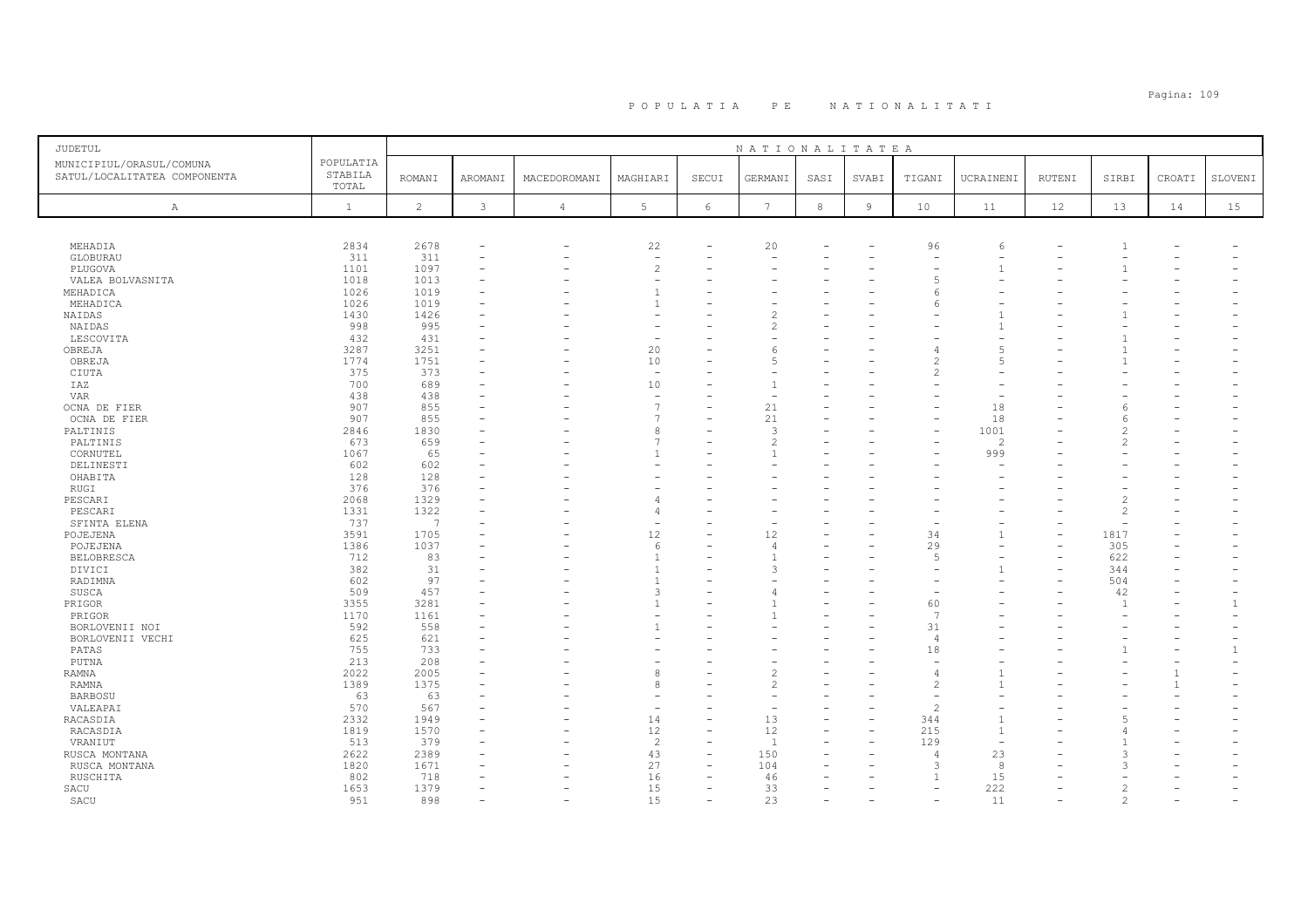| <b>JUDETUL</b>                                           |                               |                 |              |                |                 |            | NATIONALITATEA |        |                |               |               |        |       |              |         |
|----------------------------------------------------------|-------------------------------|-----------------|--------------|----------------|-----------------|------------|----------------|--------|----------------|---------------|---------------|--------|-------|--------------|---------|
| MUNICIPIUL/ORASUL/COMUNA<br>SATUL/LOCALITATEA COMPONENTA | POPULATIA<br>STABILA<br>TOTAL | <b>ROMANI</b>   | AROMANI      | MACEDOROMANI   | MAGHIARI        | SECUI      | GERMANI        | SASI   | SVABI          | TIGANI        | UCRAINENI     | RUTENI | SIRBI | CROATI       | SLOVENI |
| A                                                        | $\mathbf{1}$                  | $\overline{c}$  | $\mathbf{3}$ | $\overline{4}$ | $5\phantom{.0}$ | $\sqrt{6}$ | 7              | $\,$ 8 | $\overline{9}$ | 10            | 11            | 12     | 13    | 14           | 15      |
|                                                          |                               |                 |              |                |                 |            |                |        |                |               |               |        |       |              |         |
| SALBAGELU NOU                                            | 219                           | $\overline{1}$  |              |                | ٠               |            | 10             |        |                |               | 208           |        |       |              |         |
| TINCOVA                                                  | 483                           | 480             |              |                | ۰               |            |                |        |                |               | 3             |        |       |              |         |
| SASCA MONTANA                                            | 2300                          | 2262            |              |                | 11              |            | 20             |        |                |               |               |        |       |              |         |
| SASCA MONTANA                                            | 787                           | 755             |              |                | 8               |            | 18             |        |                |               |               |        |       |              |         |
| BOGODINT                                                 | 232                           | 232             |              |                |                 |            |                |        |                |               |               |        |       |              |         |
| POTOC                                                    | 350                           | 349             |              |                | $\overline{1}$  |            |                |        |                |               |               |        |       |              |         |
| SASCA ROMANA                                             | 551                           | 551             |              |                |                 |            |                |        |                |               |               |        |       |              |         |
| SLATINA-NERA                                             | 380                           | 375             |              |                | $\overline{c}$  |            |                |        |                |               |               |        |       |              |         |
| SICHEVITA                                                | 2804                          | 2750            |              |                |                 |            |                |        |                | 32            |               |        | 12    | $\mathbf{1}$ |         |
| SICHEVITA                                                | 1516                          | 1477            |              |                |                 |            |                |        |                | 30            |               |        | 2     | $\mathbf{1}$ |         |
| BRESTELNIC                                               | 16                            | 16              |              |                |                 |            |                |        |                |               |               |        |       |              |         |
| CAMENITA                                                 | 28                            | 28              |              |                |                 |            |                |        |                |               |               |        |       |              |         |
| CIRSIE                                                   | 86                            | 85              |              |                |                 |            |                |        |                |               |               |        |       |              |         |
| CRACU ALMAJ                                              | 11                            | 11              |              |                |                 |            |                |        |                |               |               |        |       |              |         |
| CRUSOVITA                                                | 106                           | 106             |              |                |                 |            |                |        |                |               |               |        |       |              |         |
| CURMATURA                                                | 35                            | 35              |              |                |                 |            |                |        |                |               |               |        |       |              |         |
|                                                          | 52                            | 50              |              |                |                 |            |                |        |                |               |               |        |       |              |         |
| FRASINIS                                                 |                               |                 |              |                |                 |            |                |        |                |               |               |        |       |              |         |
| GORNEA                                                   | 700                           | 691             |              |                |                 |            |                |        |                |               |               |        |       |              |         |
| LIBORAJDEA                                               | $\overline{4}$                | $\overline{4}$  |              |                |                 |            |                |        |                |               |               |        |       |              |         |
| LUCACEVAT                                                | 43                            | 43              |              |                |                 |            |                |        |                |               |               |        |       |              |         |
| MARTINOVAT                                               | 22                            | 22              |              |                |                 |            |                |        |                |               |               |        |       |              |         |
| OGASU PODULUI                                            | $\overline{4}$                | $\overline{4}$  |              |                |                 |            |                |        |                |               |               |        |       |              |         |
| STRENEAC                                                 | 8                             | 8               |              |                |                 |            |                |        |                |               |               |        |       |              |         |
| VALEA OREVITA                                            | $\overline{7}$                | $7\phantom{.0}$ |              |                |                 |            |                |        |                |               |               |        |       |              |         |
| VALEA RAVENSCA                                           | 43                            | 42              |              |                |                 |            |                |        |                |               |               |        |       |              |         |
| VALEA SICHEVITEI                                         | 29                            | 28              |              |                |                 |            |                |        |                |               |               |        |       |              |         |
| ZANOU                                                    | 36                            | 36              |              |                |                 |            |                |        |                |               |               |        |       |              |         |
| ZASLOANE                                                 | 58                            | 57              |              |                |                 | L.         |                |        |                |               |               |        |       |              |         |
| SLATINA-TIMIS                                            | 3659                          | 3468            |              |                |                 |            | 189            |        |                |               |               |        |       |              |         |
| SLATINA-TIMIS                                            | 1977                          | 1956            |              |                | $\mathbf{1}$    |            | 19             |        |                |               |               |        |       |              |         |
| ILOVA                                                    | 972                           | 972             |              |                |                 |            |                |        |                |               |               |        |       |              |         |
| SADOVA NOUA                                              | 388                           | 388             |              |                |                 |            |                |        |                |               |               |        |       |              |         |
| SADOVA VECHE                                             | 322                           | 152             |              |                |                 |            | 170            |        |                |               |               |        |       |              |         |
| SOCOL                                                    | 2434                          | 809             |              |                | 14              |            | 8              |        |                | 16            | 10            |        | 1430  |              |         |
| SOCOL                                                    | 840                           | 184             |              |                | 6               |            |                |        |                | $\mathcal{P}$ |               |        | 647   |              |         |
| <b>BAZIAS</b>                                            | 51                            | 33              |              |                | $\overline{1}$  |            |                |        |                |               |               |        | 17    |              |         |
| CIMPIA                                                   | 690                           | 254             |              |                | $\overline{7}$  |            |                |        |                | 14            | $\mathcal{R}$ |        | 409   |              |         |
| PIRNEAURA                                                | 85                            | 70              |              |                |                 |            |                |        |                |               |               |        | 15    |              |         |
| ZLATITA                                                  | 768                           | 268             |              |                |                 |            | ĥ              |        |                |               |               |        | 342   |              |         |
| SOPOTU NOU                                               | 1659                          | 1436            |              |                |                 |            |                |        |                |               |               |        |       |              |         |
|                                                          | 379                           | 379             |              |                |                 |            |                |        |                |               |               |        |       |              |         |
| SOPOTU NOU                                               |                               |                 |              |                |                 |            |                |        |                |               |               |        |       |              |         |
| CIRSA ROSIE                                              | 94                            | 94              |              |                |                 |            |                |        |                |               |               |        |       |              |         |
| DRISTIE                                                  | 35                            | 35              |              |                |                 |            |                |        |                |               |               |        |       |              |         |
| POIENILE BOINEI                                          | 53                            | 53              |              |                |                 |            |                |        |                |               |               |        |       |              |         |
| RACHITA                                                  | 183                           | 183             |              |                |                 |            |                |        |                |               |               |        |       |              |         |
| RAVENSCA                                                 | 227                           | $\overline{4}$  |              |                |                 |            |                |        |                |               |               |        |       |              |         |
| STANCILOVA                                               | 442                           | 442             |              |                |                 |            |                |        |                |               |               |        |       |              |         |
| URCU                                                     | 52                            | 52              |              |                |                 |            |                |        |                |               |               |        |       |              |         |
| VALEA RACHITEI                                           | 119                           | 119             |              |                |                 |            |                |        |                |               |               |        |       |              |         |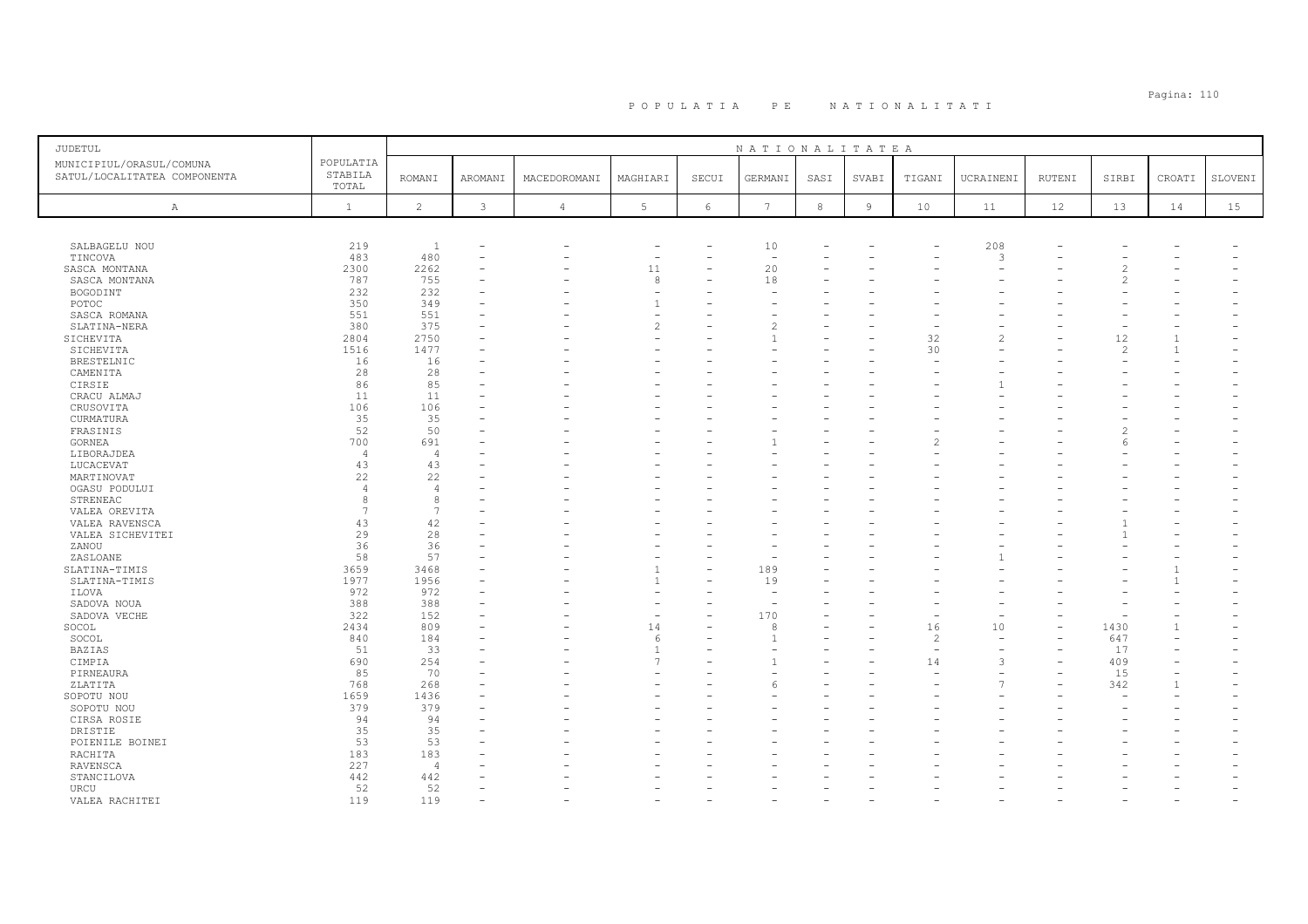| JUDETUL                      |              |                |         |                          |                          |              | NATIONALITATEA           |      |                |                |                |        |       |        |         |
|------------------------------|--------------|----------------|---------|--------------------------|--------------------------|--------------|--------------------------|------|----------------|----------------|----------------|--------|-------|--------|---------|
| MUNICIPIUL/ORASUL/COMUNA     | POPULATIA    |                |         |                          |                          |              |                          |      |                |                |                |        |       |        |         |
| SATUL/LOCALITATEA COMPONENTA | STABILA      | <b>ROMANI</b>  | AROMANI | MACEDOROMANI             | MAGHIARI                 | SECUI        | GERMANI                  | SASI | SVABI          | TIGANI         | UCRAINENI      | RUTENI | SIRBI | CROATI | SLOVENI |
|                              | TOTAL        |                |         |                          |                          |              |                          |      |                |                |                |        |       |        |         |
| $\mathbb{A}$                 | $\mathbf{1}$ | $\overline{c}$ | 3       | $\overline{4}$           | 5                        | 6            | $\overline{7}$           | 8    | $\overline{9}$ | 10             | 11             | 12     | 13    | 14     | 15      |
|                              |              |                |         |                          |                          |              |                          |      |                |                |                |        |       |        |         |
|                              |              |                |         |                          |                          |              |                          |      |                |                |                |        |       |        |         |
| VALEA ROSIE                  | 75           | 75             |         |                          | $\overline{\phantom{m}}$ |              |                          |      |                |                |                |        |       |        |         |
| TEREGOVA                     | 4945         | 4809           |         |                          | 15                       |              | 11                       |      |                | 103            | 5              |        |       |        |         |
| TEREGOVA                     | 3464         | 3348           |         |                          | 13                       | ۳            | 11                       |      |                | 85             | $\overline{5}$ |        |       |        |         |
| RUSCA                        | 1481         | 1461           |         |                          | $\overline{c}$           |              | $\sim$                   |      |                | 18             |                |        |       |        |         |
| TICVANIU MARE                | 1967         | 1468           |         |                          | 8                        | ۳            | 17                       |      |                | 467            |                |        |       |        |         |
| TICVANIU MARE                | 782          | 482            |         |                          | 7                        |              | 10                       |      |                | 280            |                |        |       |        |         |
| CIRNECEA                     | 422          | 335            |         |                          |                          |              |                          |      |                | 83             |                |        |       |        |         |
| SECASENI                     | 362          | 265            |         |                          |                          |              | 3                        |      |                | 94             |                |        |       |        |         |
| TICVANIU MIC                 | 401          | 386            |         |                          | -1                       |              |                          |      |                | 10             |                |        |       |        |         |
| TIRNOVA                      | 2100         | 2095           |         |                          |                          |              |                          |      |                |                |                |        |       |        |         |
| TIRNOVA                      | 2089         | 2084           |         |                          |                          | ۳            |                          |      |                |                |                |        |       |        |         |
| <b>BRATOVA</b>               | 11           | 11             |         |                          |                          |              |                          |      |                |                |                |        |       |        |         |
| TOPLET                       | 3318         | 3183           |         |                          | 17                       |              | 30                       |      |                | 80             |                |        |       |        |         |
| TOPLET                       | 2716         | 2607           |         |                          | 15                       | $\equiv$     | 15                       |      |                | 73             |                |        |       |        |         |
| <b>BIRZA</b>                 | 602          | 576            |         |                          | $\overline{c}$           |              | 15                       |      |                | 7              |                |        |       |        |         |
| TURNU RUIENI                 | 4436         | 4339           |         |                          | 37                       |              | 3                        |      |                | 41             | C              |        |       |        |         |
| TURNU RUIENI                 | 1599         | 1545           |         |                          | 31                       |              | $\overline{\mathcal{L}}$ |      |                | 20             |                |        |       |        |         |
| BORLOVA                      | 1542         | 1505           |         |                          | $\overline{4}$           |              |                          |      |                | 21             |                |        |       |        |         |
| CICLENI                      | 33           | 33             |         |                          |                          |              |                          |      |                |                |                |        |       |        |         |
| DALCI                        | 295          | 295            |         |                          |                          |              |                          |      |                |                |                |        |       |        |         |
| ZERVESTI                     | 581          | 578            |         |                          | $\mathcal{D}$            | ۳            |                          |      |                |                |                |        |       |        |         |
| ZLAGNA                       | 386          | 383            |         |                          | ۰                        |              |                          |      |                |                |                |        |       |        |         |
| VALIUG                       | 1185         | 1045           |         | $\overline{1}$           | 17                       | $\mathbf{1}$ | 109                      |      |                |                | 8              |        |       |        |         |
| VALIUG                       | 1185         | 1045           |         | $\overline{1}$           | 17                       | $\mathbf{1}$ | 109                      |      |                |                |                |        |       |        |         |
| VARADIA                      | 1595         | 1448           |         |                          | 16                       |              | 6                        |      |                | 99             |                |        |       |        |         |
| VARADIA                      | 963          | 879            |         | $\overline{\phantom{0}}$ | 13                       | ۳            | 3                        |      |                | 62             |                |        |       |        |         |
| MERCINA                      | 632          | 569            |         |                          | 3                        |              | 3                        |      |                | 37             |                |        | 3     |        |         |
| VERMES                       | 1972         | 1888           |         |                          | 49                       |              |                          |      |                | $\overline{1}$ |                |        |       |        |         |
| VERMES                       | 1258         | 1225           |         |                          | 11                       |              |                          |      |                |                |                |        |       |        |         |
| ERSIG                        | 311          | 268            |         |                          | 30                       |              |                          |      |                |                |                |        |       |        |         |
| IZGAR                        | 403          | 395            |         |                          | 8                        |              |                          |      |                |                |                |        |       |        |         |
| VRANI                        | 1424         | 1242           |         |                          | 3                        |              | 3                        |      |                | 165            |                |        |       |        |         |
| VRANI                        | 1026         | 905            |         |                          | 3                        |              | 3                        |      |                | 105            | 3              |        | -5    |        |         |
| CIORTEA                      | 241          | 224            |         |                          |                          |              |                          |      |                | 17             |                |        |       |        |         |
| <b>IERTOF</b>                | 157          | 113            |         |                          | ۰                        |              |                          |      |                | 43             |                |        |       |        |         |
| ZAVOI                        | 4570         | 4420           |         |                          | 72                       |              | 22                       |      |                | 30             | 22             |        |       |        |         |
| ZAVOI                        | 788          | 771            |         |                          | 12                       | $\equiv$     | <sup>1</sup>             |      |                | $\overline{1}$ | 3              |        |       |        |         |
| 23 AUGUST                    | 674          | 619            |         |                          | 20                       |              | 15                       |      |                | $\mathcal{R}$  | ε              |        |       |        |         |
| MAGURA                       | 539          | 539            |         |                          | $\overline{\phantom{a}}$ |              |                          |      |                |                |                |        |       |        |         |
| MARU                         | 1040         | 1017           |         |                          |                          |              |                          |      |                | 21             |                |        |       |        |         |
| POIANA MARULUI               | 411          | 391            |         |                          | 8                        |              |                          |      |                |                | ε              |        |       |        |         |
| VALEA BISTREI                | 449          | 447            |         |                          | $\overline{c}$           |              |                          |      |                |                |                |        |       |        |         |
| VOISLOVA                     | 669          | 636            |         |                          | 30                       |              |                          |      |                |                |                |        |       |        |         |
| ZORLENTU MARE                | 1215         | 1180           |         |                          |                          |              |                          |      |                | 34             |                |        |       |        |         |
| ZORLENTU MARE                | 1063         | 1028           |         |                          |                          |              |                          |      |                | 34             |                |        |       |        |         |
| ZORLENCIOR                   | 152          | 152            |         |                          |                          |              |                          |      |                |                |                |        |       |        |         |
|                              |              |                |         |                          |                          |              |                          |      |                |                |                |        |       |        |         |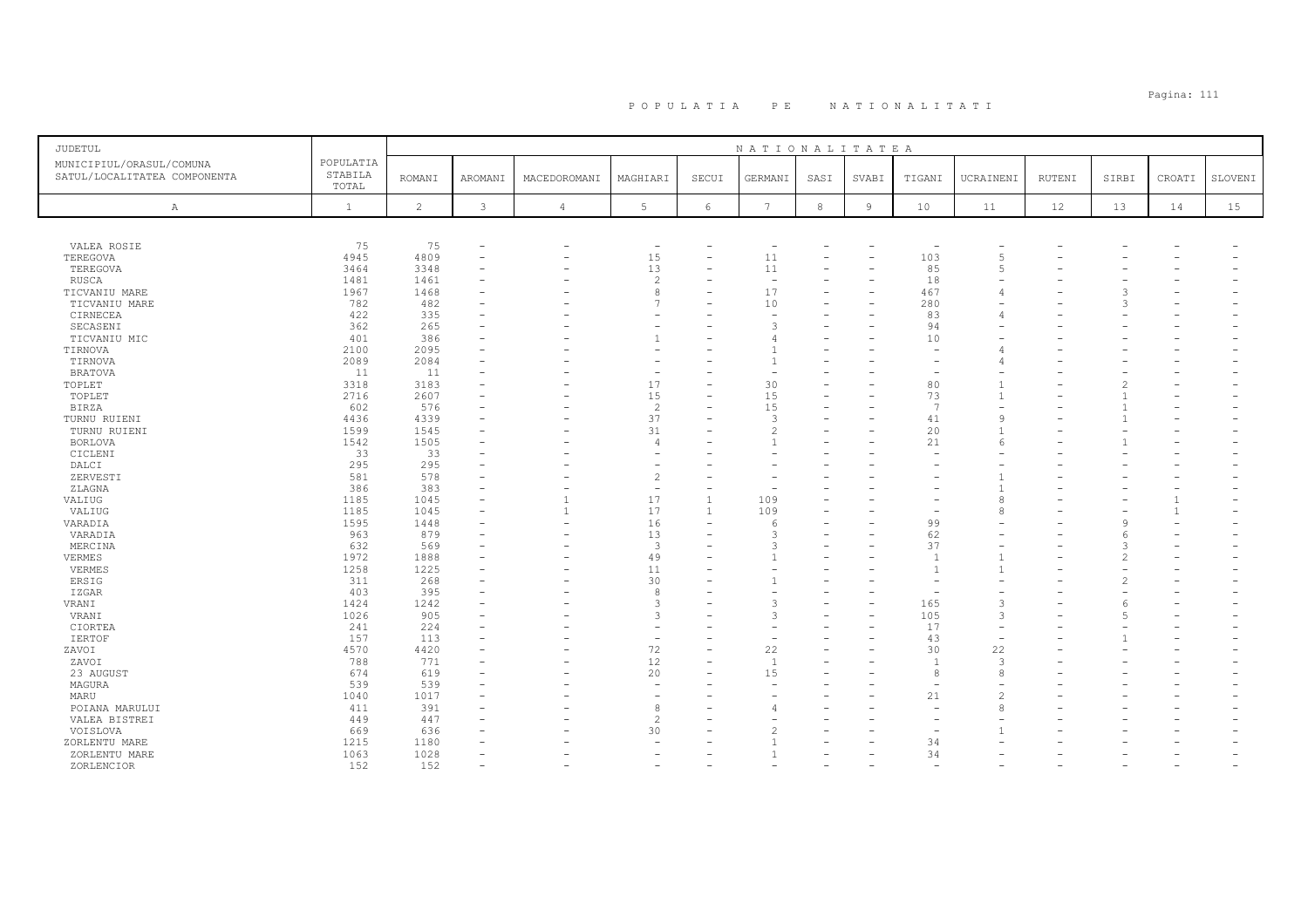# Pagina: 117 P O P U L A T I A P E N A T I O N A L I T A T I

| <b>JUDETUL</b>                                                                            |                          |                                 |                          |                                            |                          | NATIONALITATEA           |                          |                          |                                |                    |              |                |                |                |
|-------------------------------------------------------------------------------------------|--------------------------|---------------------------------|--------------------------|--------------------------------------------|--------------------------|--------------------------|--------------------------|--------------------------|--------------------------------|--------------------|--------------|----------------|----------------|----------------|
| POPULATIA<br>MUNICIPIUL/ORASUL/COMUNA<br>STABILA<br>SATUL/LOCALITATEA COMPONENTA<br>TOTAL | <b>ROMANI</b>            | AROMANI                         | MACEDOROMANI             | MAGHIARI                                   | SECUI                    | GERMANI                  | SASI                     | SVABI                    | TIGANI                         | UCRAINENI          | RUTENI       | SIRBI          | CROATI         | SLOVENI        |
| $\mathbf{1}$<br>Α                                                                         | $\overline{c}$           | $\mathbf{3}$                    | $\overline{4}$           | 5 <sub>1</sub>                             | $\epsilon$               | $7\phantom{.0}$          | $\,8\,$                  | $\overline{9}$           | 10                             | 11                 | 12           | 13             | 14             | 15             |
|                                                                                           |                          |                                 |                          |                                            |                          |                          |                          |                          |                                |                    |              |                |                |                |
|                                                                                           |                          |                                 |                          |                                            |                          |                          |                          |                          |                                |                    |              |                |                |                |
| JUDETUL CLUJ<br>736301                                                                    | 571260                   | $\overline{9}$                  | 6                        | 146135                                     | 51                       | 1375                     | 14                       | 18                       | 16334                          | 126                | $\mathbf{3}$ | 27             | $\overline{4}$ |                |
| 496563<br>MUNICIPII SI ORASE                                                              | 385901                   | 8                               | 6                        | 99971                                      | 49                       | 1343                     | 14                       | 16                       | 8214                           | 105                | 3            | 24             | 4              | 7              |
| MUNICIPIUL CLUJ-NAPOCA<br>328602                                                          | 248561                   | 6                               | 5                        | 74824                                      | 47                       | 1121                     | 12                       | 16                       | 3201                           | 81                 | 3            | 23             | 3              | $\overline{4}$ |
| 328602<br>CLUJ-NAPOCA                                                                     | 248561                   | 6                               | 5                        | 74824                                      | 47                       | 1121                     | 12                       | 16                       | 3201                           | 81                 | 3            | 23             | 3              | $\overline{4}$ |
| MUNICIPIUL DEJ<br>41216                                                                   | 34097                    | $\overline{c}$<br>$\mathcal{L}$ | -1                       | 6826                                       | $\overline{\phantom{a}}$ | 42                       | 1                        | $\overline{\phantom{a}}$ | 195                            | 3<br>$\mathcal{P}$ |              | $\overline{1}$ |                |                |
| 37745<br>DEJ                                                                              | 31060                    |                                 | $\mathbf{1}$             | 6410                                       | $\qquad \qquad -$        | 40<br>$\overline{c}$     | $\overline{\phantom{a}}$ | $\overline{\phantom{0}}$ | 181                            |                    |              |                |                |                |
| OCNA DEJULUI<br>2246                                                                      | 1817                     |                                 | ٠                        | 415<br>$\overline{\phantom{a}}$            |                          | L.                       | $\mathbf{1}$<br>$\equiv$ |                          | 10<br>$\overline{\phantom{0}}$ |                    |              |                |                |                |
| PESTERA<br>$\overline{\phantom{m}}$                                                       | $\overline{\phantom{a}}$ |                                 |                          |                                            |                          |                          |                          |                          |                                |                    |              |                |                |                |
| 540<br>PINTIC                                                                             | 539                      |                                 |                          | $\overline{1}$<br>$\overline{\phantom{a}}$ | $\overline{\phantom{0}}$ | $\overline{\phantom{a}}$ |                          |                          | $\overline{4}$                 |                    |              |                |                |                |
| 685<br>SOMCUTU MIC                                                                        | 681                      |                                 |                          |                                            | $\overline{c}$           |                          |                          |                          |                                |                    |              |                | $\mathbf{1}$   | 2              |
| 61200<br>MUNICIPIUL TURDA                                                                 | 51631                    |                                 |                          | 7112                                       |                          | 95                       |                          | $\overline{\phantom{m}}$ | 2289                           |                    |              |                | $\mathbf{1}$   | $\overline{c}$ |
| 61200<br>TURDA                                                                            | 51631<br>25220           |                                 |                          | 7112<br>2836                               | $\mathbf{2}$<br>۰        | 95<br>39                 | $\overline{\phantom{a}}$ | $\equiv$                 | 2289<br>1195                   |                    |              |                |                |                |
| 29307<br>ORAS CIMPIA TURZII<br>29307                                                      | 25220                    |                                 | ٠                        | 2836                                       | $\overline{\phantom{0}}$ | 39                       | $\overline{\phantom{m}}$ | $\equiv$                 | 1195                           |                    |              |                |                |                |
| CIMPIA TURZII<br>ORAS GHERLA<br>26277                                                     | 20769                    |                                 | $\sim$                   | 4804                                       | ۳                        | 41                       | $\overline{1}$           | $\equiv$                 | 572                            |                    |              |                |                |                |
| 25284<br><b>GHERLA</b>                                                                    | 19996                    |                                 |                          | 4634                                       |                          | 39                       | $\overline{1}$           |                          | 524                            |                    |              |                |                |                |
| 461<br>BAITA                                                                              | 312                      |                                 |                          | 147                                        | L,                       | $\overline{\mathcal{L}}$ | $\equiv$                 |                          | $\overline{\phantom{a}}$       |                    |              |                |                |                |
| 309                                                                                       | 280                      |                                 |                          | -3                                         |                          |                          |                          |                          | 26                             |                    |              |                |                |                |
| HASDATE<br>223<br>SILIVAS                                                                 | 181                      | $\equiv$                        |                          | 20                                         | ۳                        | L.                       | ÷                        | $\equiv$                 | 22                             |                    |              |                |                |                |
| 9961<br>ORAS HUEDIN                                                                       | 5623                     |                                 |                          | 3569                                       |                          | 5                        |                          |                          | 762                            |                    |              |                |                |                |
| 9460<br>HUEDIN                                                                            | 5621                     |                                 | $\overline{\phantom{0}}$ | 3070                                       | L,                       | $\overline{5}$           |                          | $\overline{\phantom{0}}$ | 762                            |                    |              |                |                |                |
| 501<br><b>BICALATU</b>                                                                    | 2                        |                                 |                          | 499                                        | ۰                        |                          |                          |                          |                                |                    |              |                |                |                |
| 239738<br>COMUNE                                                                          | 185359                   | $\overline{1}$                  | ۰                        | 46164                                      | $\overline{c}$           | 32                       |                          | $\overline{c}$           | 8120                           | 21                 |              | 3              |                |                |
| 8001<br>AGHIRESU                                                                          | 4090                     |                                 |                          | 3557                                       | ۰                        | $\mathfrak{D}$           |                          | $\overline{\phantom{0}}$ | 344                            | -1                 |              |                |                |                |
| 1375<br>AGHIRESU                                                                          | 1063                     |                                 |                          | 197                                        | ۰                        |                          |                          |                          | 115                            |                    |              |                |                |                |
| 3422<br>AGHIRESU-FABRICI                                                                  | 2347                     |                                 |                          | 889                                        | ۳                        |                          |                          |                          | 179                            |                    |              |                |                |                |
| 222<br>ARGHISU                                                                            | 213                      |                                 |                          | 9                                          |                          |                          |                          |                          |                                |                    |              |                |                |                |
| 432<br>BAGARA                                                                             | 31                       |                                 |                          | 401                                        | ۳                        |                          |                          |                          |                                |                    |              |                |                |                |
| 183<br>DINCU                                                                              | 183                      |                                 |                          | $\sim$                                     |                          |                          |                          |                          |                                |                    |              |                |                |                |
| 120<br>DOROLTU                                                                            | $\equiv$                 |                                 |                          | 120                                        |                          |                          |                          |                          |                                |                    |              |                |                |                |
| 497<br>INUCU                                                                              |                          |                                 |                          | 497                                        |                          |                          |                          |                          |                                |                    |              |                |                |                |
| 609<br>LEGHIA                                                                             | $\overline{7}$           |                                 |                          | 602                                        |                          |                          |                          |                          |                                |                    |              |                |                |                |
| 805<br>MACAU                                                                              | 16                       |                                 |                          | 789                                        |                          |                          |                          |                          |                                |                    |              |                |                |                |
| 100<br>TICU                                                                               | 100                      |                                 |                          | $\overline{\phantom{a}}$                   |                          |                          |                          |                          |                                |                    |              |                |                |                |
| TICU-COLONIE<br>236                                                                       | 130                      |                                 |                          | 53                                         | ۰                        |                          |                          |                          | 50                             |                    |              |                |                |                |
| 1626<br>AITON                                                                             | 1431                     |                                 |                          | 195                                        |                          |                          |                          |                          |                                |                    |              |                |                |                |
| 831<br>AITON                                                                              | 638                      |                                 |                          | 193                                        |                          |                          |                          |                          |                                |                    |              |                |                |                |
| 795<br>REDIU                                                                              | 793                      |                                 |                          | $\overline{2}$                             |                          |                          |                          |                          |                                |                    |              |                |                |                |
| 1647<br>ALUNIS                                                                            | 1619                     |                                 |                          | 26                                         | ۳                        |                          |                          |                          |                                |                    |              |                |                |                |
| 664<br>ALUNIS                                                                             | 656                      |                                 |                          | $\overline{7}$                             |                          |                          |                          |                          |                                |                    |              |                |                |                |
| 196<br>CORNENI                                                                            | 196                      |                                 |                          | $\overline{\phantom{a}}$                   |                          |                          |                          |                          |                                |                    |              |                |                |                |
| 514<br>GHIROLT                                                                            | 494                      |                                 |                          | 19                                         |                          |                          |                          |                          |                                |                    |              |                |                |                |
| 64<br>PRUNENI                                                                             | 64                       |                                 |                          | $\overline{\phantom{a}}$                   |                          |                          |                          |                          |                                |                    |              |                |                |                |
| VALE<br>209                                                                               | 209                      |                                 |                          |                                            |                          |                          |                          |                          |                                |                    |              |                |                |                |
| 7640<br>APAHIDA                                                                           | 6970                     |                                 |                          | 403                                        |                          |                          |                          |                          | 265                            |                    |              |                |                |                |
| APAHIDA<br>3902                                                                           | 3511                     |                                 |                          | 154                                        |                          |                          |                          |                          | 235                            |                    |              |                |                |                |
| 81<br><b>BODROG</b>                                                                       | -1                       |                                 |                          | 78                                         |                          |                          |                          |                          | $\mathcal{L}$                  |                    |              |                |                |                |
| 10<br>CIMPENESTI                                                                          | -9                       |                                 |                          | $\overline{1}$                             |                          |                          |                          |                          |                                |                    |              |                |                |                |
| 529<br>CORPADEA                                                                           | 520                      |                                 |                          | $\mathcal{R}$                              |                          |                          |                          |                          | $\overline{1}$                 |                    |              |                |                |                |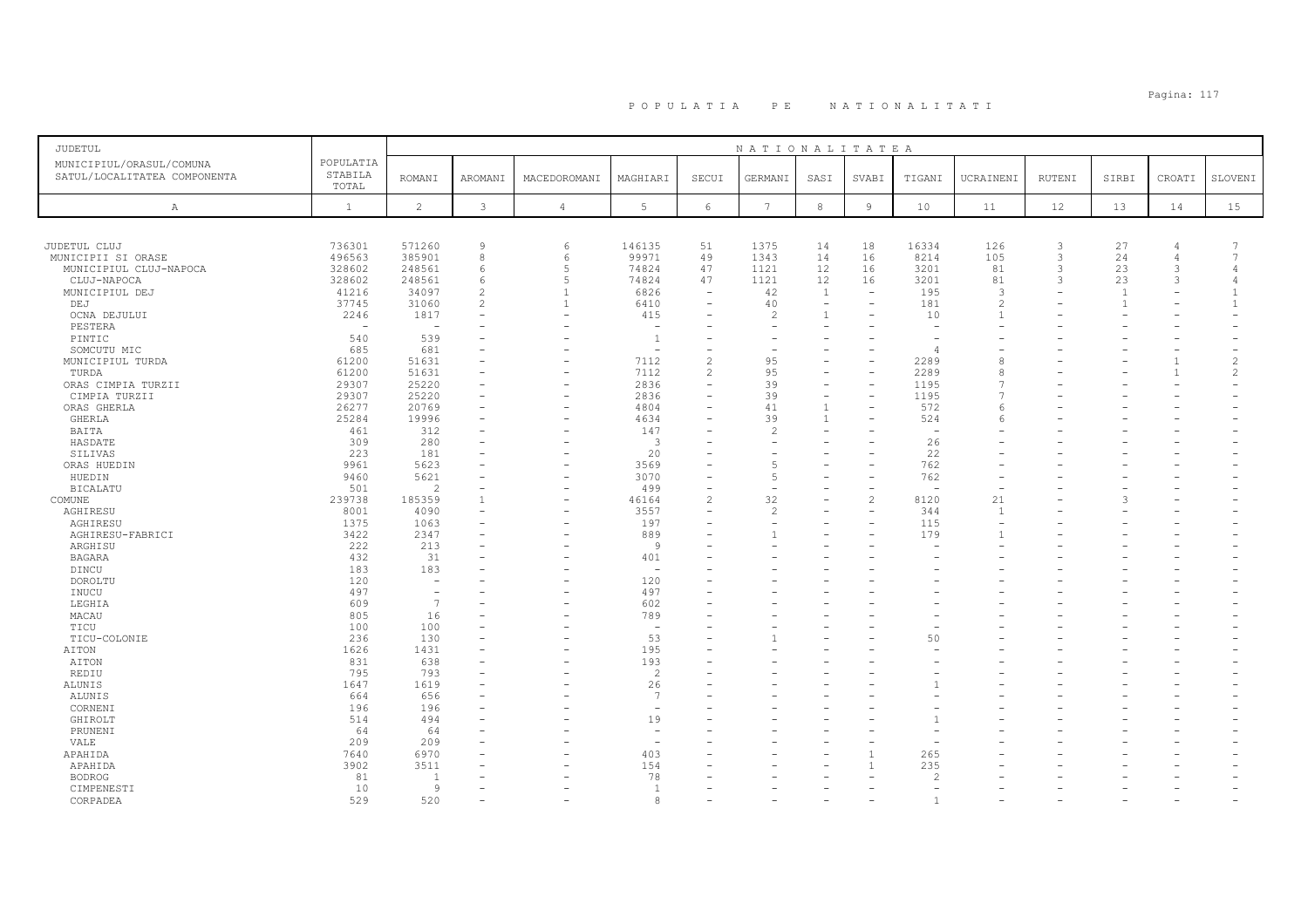# Pagina: 118 P O P U L A T I A P E N A T I O N A L I T A T I

| JUDETUL                                                  |                               |                                |              |                |                          |            | NATIONALITATEA           |         |                |                          |                |        |       |        |         |
|----------------------------------------------------------|-------------------------------|--------------------------------|--------------|----------------|--------------------------|------------|--------------------------|---------|----------------|--------------------------|----------------|--------|-------|--------|---------|
| MUNICIPIUL/ORASUL/COMUNA<br>SATUL/LOCALITATEA COMPONENTA | POPULATIA<br>STABILA<br>TOTAL | <b>ROMANI</b>                  | AROMANI      | MACEDOROMANI   | MAGHIARI                 | SECUI      | GERMANI                  | SASI    | SVABI          | TIGANI                   | UCRAINENI      | RUTENI | SIRBI | CROATI | SLOVENI |
| Α                                                        | $\mathbf{1}$                  | $\overline{c}$                 | $\mathbf{3}$ | $\overline{4}$ | 5                        | $\epsilon$ | $7\phantom{.0}$          | $\,8\,$ | $\overline{9}$ | 10                       | 11             | 12     | 13    | 14     | 15      |
|                                                          |                               |                                |              |                |                          |            |                          |         |                |                          |                |        |       |        |         |
| DEZMIR                                                   | 1140                          | 1127                           |              | $\equiv$       | 13                       |            |                          |         |                |                          |                |        |       |        |         |
| PATA                                                     | 600                           | 478                            |              | ۰              | 109                      | ۳          |                          |         |                | 13                       |                |        |       |        |         |
| SINNICOARA                                               | 1309                          | 1260                           |              |                | 36                       |            |                          |         |                | 13                       |                |        |       |        |         |
| SUB COASTA                                               | 69                            | 64                             |              |                | $\overline{4}$           |            |                          |         |                | $\overline{1}$           |                |        |       |        |         |
| ASCHILEU                                                 | 1952                          | 1700                           |              |                | 219                      |            |                          |         |                | 33                       |                |        |       |        |         |
| <b>ASCHILEU MARE</b>                                     | 695                           | 686                            |              |                | $\overline{\phantom{a}}$ |            |                          |         |                | 9                        |                |        |       |        |         |
| ASCHILEU MIC                                             | 388                           | 345                            |              |                | 43                       |            |                          |         |                |                          |                |        |       |        |         |
| CRISTOREL                                                | 465                           | 355                            |              |                | 89                       |            |                          |         |                | 21                       |                |        |       |        |         |
| <b>DORNA</b>                                             | 75                            | 75                             |              |                | $\sim$                   |            |                          |         |                | $\overline{\phantom{a}}$ |                |        |       |        |         |
| FODORA                                                   | 329                           | 239                            |              | ۰              | 87                       | ۳          |                          |         |                | 3                        |                |        |       |        |         |
| BACIU                                                    | 7770                          | 4279                           |              |                | 2983                     | L.         | $\overline{\mathcal{L}}$ |         |                | 500                      | $\overline{1}$ |        |       |        |         |
| <b>BACIU</b>                                             | 3677                          | 2173                           |              |                | 1200                     |            | $\mathfrak{D}$           |         |                | 296                      |                |        |       |        |         |
| CORUSU                                                   | 641                           | 631                            |              | ÷              | 10                       | ۳          |                          |         |                | $\overline{\phantom{a}}$ |                |        |       |        |         |
| MERA                                                     | 1368                          | 69                             |              | ۰              | 1237                     |            |                          |         |                | 62                       |                |        |       |        |         |
| POPESTI                                                  | 591                           | 586                            |              |                | 5                        |            |                          |         |                | $\sim$                   |                |        |       |        |         |
| RADAIA                                                   | 125                           | 122                            |              |                | 3                        |            |                          |         |                |                          |                |        |       |        |         |
| SALISTEA NOUA                                            | 198                           | 198                            |              |                | $\overline{\phantom{a}}$ |            |                          |         |                |                          |                |        |       |        |         |
| SUCEAGU                                                  | 1170                          | 500                            |              |                | 528                      |            |                          |         |                | 142                      |                |        |       |        |         |
| BAISOARA                                                 | 2513                          | 2499                           |              |                | 8                        |            |                          |         |                | 6                        |                |        |       |        |         |
| <b>BAISOARA</b>                                          | 1146                          | 1139                           |              |                | $\overline{7}$           |            |                          |         |                |                          |                |        |       |        |         |
| FRASINET                                                 | 51                            | 51                             |              |                |                          |            |                          |         |                |                          |                |        |       |        |         |
| MOARA DE PADURE                                          | 93                            | 89                             |              |                | $\overline{1}$           |            |                          |         |                |                          |                |        |       |        |         |
| MUNTELE BAISORII                                         | 386                           | 386                            |              |                |                          |            |                          |         |                |                          |                |        |       |        |         |
| MUNTELE BOCULUI                                          | 73                            | 73                             |              |                |                          |            |                          |         |                |                          |                |        |       |        |         |
| MUNTELE CACOVEI                                          | 177                           | 177                            |              |                |                          |            |                          |         |                |                          |                |        |       |        |         |
| MUNTELE FILII                                            | 40                            | 40                             |              |                |                          |            |                          |         |                |                          |                |        |       |        |         |
| MUNTELE SACELULUI                                        | 94                            | 94                             |              |                |                          |            |                          |         |                |                          |                |        |       |        |         |
| SACEL                                                    | 453                           | 450                            |              |                |                          |            |                          |         |                |                          |                |        |       |        |         |
| <b>BELIS</b>                                             | 1546                          | 1546                           |              |                |                          |            |                          |         |                |                          |                |        |       |        |         |
| <b>BELIS</b>                                             | 600                           | 600                            |              |                |                          |            |                          |         |                |                          |                |        |       |        |         |
| BALCESTI                                                 | 160                           | 160                            |              |                |                          |            |                          |         |                |                          |                |        |       |        |         |
| DEALU BOTII                                              | 62<br>$\sim$                  | 62<br>$\overline{\phantom{a}}$ |              |                |                          |            |                          |         |                |                          |                |        |       |        |         |
| GIURCUTA DE JOS<br>GIURCUTA DE SUS                       | 215                           | 215                            |              |                |                          |            |                          |         |                |                          |                |        |       |        |         |
| POIANA HOREA                                             | 457                           | 457                            |              |                |                          |            |                          |         |                |                          |                |        |       |        |         |
| SMIDA                                                    | 52                            | 52                             |              |                |                          |            |                          |         |                |                          |                |        |       |        |         |
| BOBILNA                                                  | 2051                          | 1982                           |              |                | 24                       |            |                          |         |                | 45                       |                |        |       |        |         |
| BOBILNA                                                  | 588                           | 587                            |              |                |                          |            |                          |         |                | -1                       |                |        |       |        |         |
| ANTAS                                                    | 44                            | 44                             |              |                |                          | L.         |                          |         |                |                          |                |        |       |        |         |
| BABDIU                                                   | 264                           | 258                            |              |                |                          |            |                          |         |                |                          |                |        |       |        |         |
| BLIDARESTI                                               | 22                            | 22                             |              |                |                          |            |                          |         |                |                          |                |        |       |        |         |
| CREMENEA                                                 | 123                           | 109                            |              |                |                          |            |                          |         |                | 14                       |                |        |       |        |         |
| MAIA                                                     | 201                           | 177                            |              |                |                          |            |                          |         |                | 24                       |                |        |       |        |         |
| OSORHEL                                                  | 113                           | 112                            |              |                | $\overline{1}$           |            |                          |         |                |                          |                |        |       |        |         |
| PRUNI                                                    | 81                            | 81                             |              |                |                          |            |                          |         |                |                          |                |        |       |        |         |
| RAZBUNENI                                                | 294                           | 271                            |              |                | 23                       |            |                          |         |                |                          |                |        |       |        |         |
| SUARAS                                                   | 176                           | 176                            |              |                |                          |            |                          |         |                |                          |                |        |       |        |         |
| VILCELELE                                                | 145                           | 145                            |              |                |                          |            |                          |         |                |                          |                |        |       |        |         |
| BONTIDA                                                  | 4447                          | 3075                           |              |                | 833                      |            |                          |         |                | 535                      | $\overline{1}$ |        | -1    |        |         |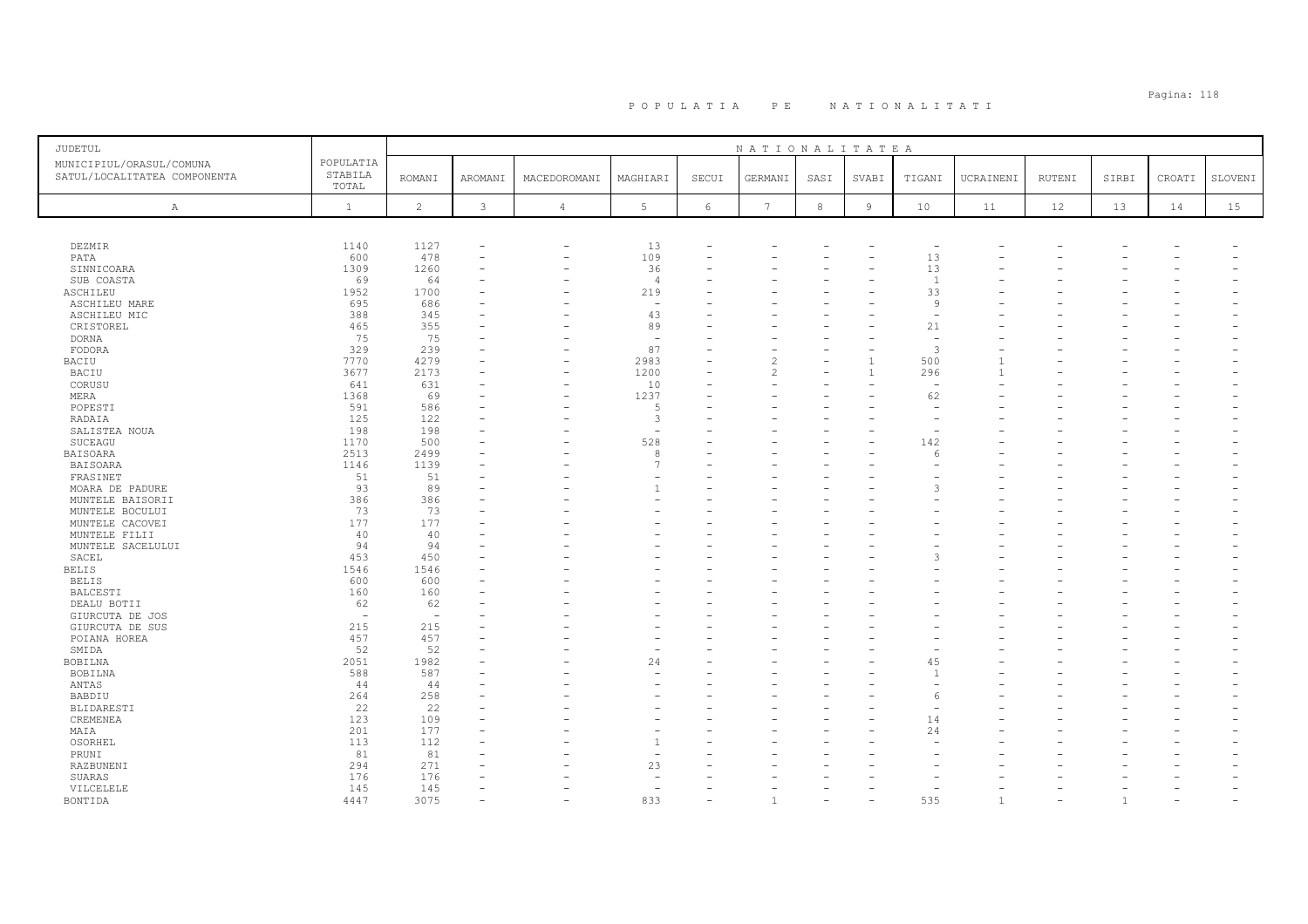# PO PULATIA PE NATIONALITATI POPULATIA PE NATIONALITATI POPULATIA PE PAGLINALITATI PER DENGAN PER PER DENGAN PER

| <b>JUDETUL</b>                                           |                               |                |                |                          |                          |                 | NATIONALITATEA  |            |                |                          |           |               |       |        |         |
|----------------------------------------------------------|-------------------------------|----------------|----------------|--------------------------|--------------------------|-----------------|-----------------|------------|----------------|--------------------------|-----------|---------------|-------|--------|---------|
| MUNICIPIUL/ORASUL/COMUNA<br>SATUL/LOCALITATEA COMPONENTA | POPULATIA<br>STABILA<br>TOTAL | <b>ROMANI</b>  | <b>AROMANI</b> | MACEDOROMANI             | MAGHIARI                 | SECUI           | GERMANI         | SASI       | SVABI          | TIGANI                   | UCRAINENI | <b>RUTENI</b> | SIRBI | CROATI | SLOVENI |
| A                                                        | $\mathbf{1}$                  | $\overline{c}$ | $\mathfrak{Z}$ | $\overline{4}$           | 5 <sub>1</sub>           | $6\phantom{.}6$ | $7\phantom{.0}$ | $^{\rm 8}$ | $\overline{9}$ | 10                       | 11        | 12            | 13    | 14     | 15      |
|                                                          |                               |                |                |                          |                          |                 |                 |            |                |                          |           |               |       |        |         |
| BONTIDA                                                  | 2573                          | 1617           |                | $\overline{\phantom{a}}$ | 575                      |                 |                 |            |                | 378                      |           |               |       |        |         |
| COASTA                                                   | 216                           | 216            |                |                          | $\overline{a}$           |                 |                 |            |                | $\overline{\phantom{0}}$ |           |               |       |        |         |
| RASCRUCI                                                 | 1522                          | 1106           |                |                          | 258                      |                 |                 |            |                | 157                      |           |               |       |        |         |
| TAUSENI                                                  | 136                           | 136            |                |                          | $\sim$                   |                 |                 |            |                | $\overline{\phantom{a}}$ |           |               |       |        |         |
| BORSA                                                    | 2119                          | 1868           |                |                          | 207                      |                 | 2               |            |                | 42                       |           |               |       |        |         |
| <b>BORSA</b>                                             | 1586                          | 1408           |                |                          | 166                      |                 |                 |            |                | 10                       |           |               |       |        |         |
| BORSA-CATUN                                              | 77                            | 76             |                |                          | -1                       |                 |                 |            |                |                          |           |               |       |        |         |
| BORSA-CRESTAIA                                           | 2                             | $\overline{c}$ |                |                          | $\sim$                   |                 |                 |            |                |                          |           |               |       |        |         |
| CIUMAFAIA                                                | 190                           | 130            |                |                          | 28                       |                 |                 |            |                | 32                       |           |               |       |        |         |
| GIULA                                                    | 264                           | 252            |                |                          | 12                       |                 |                 |            |                | $\overline{\phantom{a}}$ |           |               |       |        |         |
| BUZA                                                     | 1506                          | 796            |                |                          | 693                      |                 |                 |            |                | 17                       |           |               |       |        |         |
| <b>BUZA</b>                                              | 1296                          | 673            |                |                          | 606                      |                 |                 |            |                | 17                       |           |               |       |        |         |
| ROTUNDA                                                  | 210                           | 123            |                |                          | 87                       |                 |                 |            |                | $\overline{\phantom{a}}$ |           |               |       |        |         |
| CAIANU                                                   | 2700                          | 1543           |                | ÷                        | 1129                     |                 |                 |            |                | 26                       |           |               |       |        |         |
| CAIANU                                                   | 588                           | 551            |                |                          | 37                       |                 |                 |            |                | $\overline{\phantom{a}}$ |           |               |       |        |         |
| BARAI                                                    | 370                           | 343            |                |                          | $\overline{2}$           |                 |                 |            |                | 25                       |           |               |       |        |         |
| CAIANU MIC                                               | 191                           | 119            |                |                          | 70                       |                 |                 |            |                | $\overline{\phantom{a}}$ |           |               |       |        |         |
| CAIANU-VAMA                                              | 285                           | 223            |                |                          | 62                       |                 |                 |            |                |                          |           |               |       |        |         |
| VAIDA-CAMARAS                                            | 1044                          | 94             |                |                          | 949                      |                 |                 |            |                |                          |           |               |       |        |         |
| VALENI                                                   | 222                           | 213            |                |                          | 9                        |                 |                 |            |                |                          |           |               |       |        |         |
| CALARASI                                                 | 2754                          | 1708           |                | ۰                        | 993                      |                 |                 |            |                | 52                       |           |               |       |        |         |
| CALARASI                                                 | 1089                          | 333            |                |                          | 746                      |                 |                 |            |                | $\overline{9}$           |           |               |       |        |         |
| <b>BOGATA</b>                                            | 1283                          | 1045           |                |                          | 195                      |                 |                 |            |                | 43                       |           |               |       |        |         |
| CALARASI-GARA                                            | 382                           | 330            |                |                          | 52                       |                 |                 |            |                | $\overline{\phantom{a}}$ |           |               |       |        |         |
| CALATELE                                                 | 2906                          | 2446           |                |                          | 336                      |                 |                 |            |                | 122                      |           |               |       |        |         |
| CALATELE                                                 | 1236                          | 1113           |                |                          | $\overline{\phantom{m}}$ |                 |                 |            |                | 122                      |           |               |       |        |         |
| CALATA                                                   | 495                           | 493            |                |                          | $\overline{1}$           |                 |                 |            |                |                          |           |               |       |        |         |
| DEALU NEGRU                                              | 506                           | 506            |                |                          | $\sim$                   |                 |                 |            |                |                          |           |               |       |        |         |
| FINCIU                                                   | 214                           | 214            |                |                          | ÷,                       |                 |                 |            |                |                          |           |               |       |        |         |
| VALENI                                                   | 455                           | 120            |                |                          | 335                      |                 |                 |            |                |                          |           |               |       |        |         |
| CAMARASU                                                 | 2705                          | 2216           |                |                          | 228                      |                 |                 |            |                | 261                      |           |               |       |        |         |
| CAMARASU                                                 | 1385                          | 970            |                |                          | 213                      |                 |                 |            |                | 202                      |           |               |       |        |         |
| NAOIU                                                    | 571                           | 518            |                |                          | 11                       |                 |                 |            |                | 42                       |           |               |       |        |         |
| SIMBOLENI                                                | 749                           | 728            |                |                          | $\overline{4}$           |                 |                 |            |                | 17                       |           |               |       |        |         |
| CAPUSU MARE                                              | 4178                          | 2512           |                |                          | 1558                     |                 |                 |            |                | 105                      | 3         |               |       |        |         |
| CAPUSU MARE                                              | 940                           | 100            |                |                          | 833                      |                 |                 |            |                | $\overline{7}$           |           |               |       |        |         |
| AGIRBICIU                                                | 564                           | 564            |                |                          | $\overline{\phantom{a}}$ |                 |                 |            |                | $\overline{a}$           |           |               |       |        |         |
| BALCESTI                                                 | 114                           | 114            |                |                          | ÷,                       |                 |                 |            |                |                          |           |               |       |        |         |
| CAPUSU MIC                                               | 907                           | 374            |                |                          | 512                      |                 |                 |            |                | 21                       |           |               |       |        |         |
| DINGAU MARE                                              | 382                           | 382            |                |                          | $\sim$                   |                 |                 |            |                |                          |           |               |       |        |         |
| DINGAU MIC                                               | 327                           | 327            |                |                          | $\overline{\phantom{a}}$ |                 |                 |            |                |                          |           |               |       |        |         |
| DUMBRAVA                                                 | 419                           | 126            |                |                          | 213                      |                 |                 |            |                | 77                       | 3         |               |       |        |         |
| PANICENI                                                 | 413                           | 413            |                |                          | $\overline{\phantom{a}}$ |                 |                 |            |                |                          |           |               |       |        |         |
| STRAJA                                                   | 112                           | 112            |                |                          | $\overline{a}$           |                 |                 |            |                |                          |           |               |       |        |         |
| CASEIU                                                   | 4767                          | 4621           |                |                          | 26<br>$\overline{7}$     |                 |                 |            |                | 120                      |           |               |       |        |         |
| CASEIU                                                   | 1389                          | 1361           |                |                          | $\sim$                   |                 |                 |            |                | 21                       |           |               |       |        |         |
| COMORITA                                                 | 21<br>435                     | 21<br>420      |                |                          | 15                       |                 |                 |            |                |                          |           |               |       |        |         |
| COPLEAN                                                  | 51                            | 51             |                |                          | ÷                        |                 |                 |            |                |                          |           |               |       |        |         |
| CUSTURA                                                  |                               |                |                |                          |                          |                 |                 |            |                |                          |           |               |       |        |         |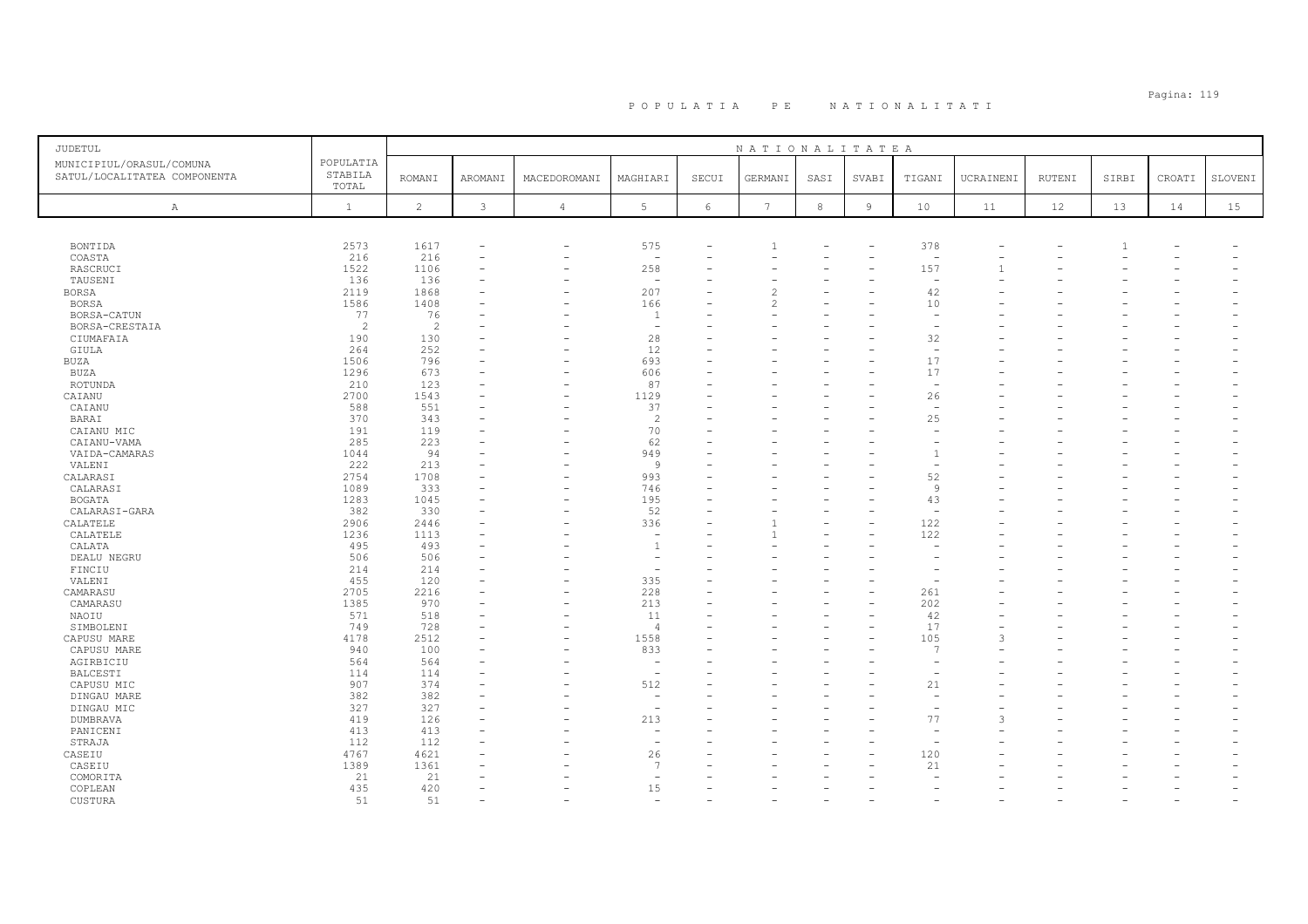# Pagina: 120 P O P U L A T I A P E N A T I O N A L I T A T I

| <b>JUDETUL</b>                                           |                               |                |              |                |                     |            | NATIONALITATEA |            |                |                          |               |        |       |        |         |
|----------------------------------------------------------|-------------------------------|----------------|--------------|----------------|---------------------|------------|----------------|------------|----------------|--------------------------|---------------|--------|-------|--------|---------|
| MUNICIPIUL/ORASUL/COMUNA<br>SATUL/LOCALITATEA COMPONENTA | POPULATIA<br>STABILA<br>TOTAL | <b>ROMANI</b>  | AROMANI      | MACEDOROMANI   | MAGHIARI            | SECUI      | GERMANI        | SASI       | SVABI          | TIGANI                   | UCRAINENI     | RUTENI | SIRBI | CROATI | SLOVENI |
| A                                                        | $\mathbf{1}$                  | $\overline{c}$ | $\mathbf{3}$ | $\overline{4}$ | $5\phantom{.0}$     | $\epsilon$ | 7              | $_{\rm 8}$ | $\overline{9}$ | 10                       | 11            | 12     | 13    | 14     | 15      |
|                                                          |                               |                |              |                |                     |            |                |            |                |                          |               |        |       |        |         |
| GIRBAU DEJULUI                                           | 307                           | 307            |              |                |                     |            |                |            |                |                          |               |        |       |        |         |
| GUGA                                                     | 344                           | 344            |              |                |                     |            |                |            |                |                          |               |        |       |        |         |
| LEURDA                                                   | 145                           | 145            |              |                |                     |            |                |            |                |                          |               |        |       |        |         |
| RUGASESTI                                                | 1086                          | 993            |              |                |                     |            |                |            |                | 92                       |               |        |       |        |         |
| SALATRUC                                                 | 76                            | 76             |              |                |                     |            |                |            |                | $\overline{\phantom{a}}$ |               |        |       |        |         |
| URISOR                                                   | 913                           | 903            |              |                | 3                   |            |                |            |                | $\overline{7}$           |               |        |       |        |         |
| CATINA                                                   | 2333                          | 1806           |              |                | 501                 |            |                |            |                | 26                       |               |        |       |        |         |
| CATINA                                                   | 941                           | 730            |              |                | 185                 |            |                |            |                | 26                       |               |        |       |        |         |
| COPRU                                                    | 163                           | 162            |              |                | $\overline{1}$      |            |                |            |                |                          |               |        |       |        |         |
| FELDIOARA                                                | 628                           | 372            |              |                | 256                 |            |                |            |                |                          |               |        |       |        |         |
| HAGAU                                                    | 268                           | 218            |              |                | 50                  |            |                |            |                |                          |               |        |       |        |         |
| HODAIE                                                   | 153                           | 150            |              |                | 3                   |            |                |            |                |                          |               |        |       |        |         |
| VALEA CALDA                                              | 180                           | 174            |              |                | 6                   |            |                |            |                |                          |               |        |       |        |         |
| CEANU MARE                                               | 4472                          | 4337           |              |                | 104                 |            |                |            |                | 31                       |               |        |       |        |         |
| CEANU MARE                                               | 1113                          | 1047           |              |                | 45                  |            |                |            |                | 21                       |               |        |       |        |         |
| ANDICI                                                   | $\overline{\phantom{a}}$      | $\sim$         |              |                | $\sim$              |            |                |            |                |                          |               |        |       |        |         |
| BOIAN                                                    | 810                           | 803            |              |                | 5                   |            |                |            |                |                          |               |        |       |        |         |
| <b>BOLDUT</b>                                            | 813                           | 791            |              |                | 22                  |            |                |            |                |                          |               |        |       |        |         |
| CIURGAU                                                  | 78                            | 75             |              |                | 3                   |            |                |            |                |                          |               |        |       |        |         |
| DOSU NAPULUI                                             | 159                           | 159            |              |                |                     |            |                |            |                |                          |               |        |       |        |         |
| FINATE                                                   | 144                           | 143            |              |                |                     |            |                |            |                |                          |               |        |       |        |         |
| HODAI BOIAN                                              | 202                           | 202            |              |                |                     |            |                |            |                |                          |               |        |       |        |         |
| IACOBENI                                                 | 783                           | 775            |              |                |                     |            |                |            |                |                          |               |        |       |        |         |
| MORTESTI                                                 | 11                            | 11             |              |                |                     |            |                |            |                |                          |               |        |       |        |         |
| STIRCU                                                   | 17                            | 17             |              |                |                     |            |                |            |                |                          |               |        |       |        |         |
| STRUCUT                                                  | 211                           | 211            |              |                |                     |            |                |            |                |                          |               |        |       |        |         |
| VALEA LUI CATI                                           | 131                           | 103            |              |                | 28                  |            |                |            |                |                          |               |        |       |        |         |
| CHINTENI                                                 | 3067                          | 2364           |              |                | 633                 | L.         |                |            |                | 70                       |               |        |       |        |         |
|                                                          | 1022                          | 549            |              |                |                     |            |                |            |                | 53                       |               |        |       |        |         |
| CHINTENI                                                 |                               |                |              |                | 420<br><sup>1</sup> |            |                |            |                | ÷,                       |               |        |       |        |         |
| DEUSU                                                    | 284                           | 283            |              |                |                     |            |                |            |                |                          |               |        |       |        |         |
| FEIURDENI                                                | 320<br>316                    | 279<br>256     |              |                | 24<br>60            |            |                |            |                | 17                       |               |        |       |        |         |
| MACICASU                                                 |                               |                |              |                | $\overline{1}$      |            |                |            |                |                          |               |        |       |        |         |
| PADURENI                                                 | 104                           | 103            |              |                | $\overline{a}$      |            |                |            |                |                          |               |        |       |        |         |
| SALISTEA VECHE                                           | 77                            | 77             |              |                | $\overline{1}$      |            |                |            |                |                          |               |        |       |        |         |
| SATU LUNG                                                | 129                           | 128            |              |                |                     |            |                |            |                |                          |               |        |       |        |         |
| SINMARTIN                                                | 249                           | 249            |              |                | $\sim$              |            |                |            |                |                          |               |        |       |        |         |
| VECHEA                                                   | 566                           | 440            |              |                | 126                 |            |                |            |                |                          |               |        |       |        |         |
| CHIUIESTI                                                | 3043                          | 3026           |              |                | $\overline{2}$      |            |                |            |                | 15                       |               |        |       |        |         |
| CHIUIESTI                                                | 1714                          | 1713           |              |                | $\overline{1}$      |            |                |            |                |                          |               |        |       |        |         |
| DOSU BRICII                                              | 30                            | 30             |              |                |                     |            |                |            |                |                          |               |        |       |        |         |
| HUTA                                                     | 168                           | 168            |              |                |                     |            |                |            |                |                          |               |        |       |        |         |
| MAGOAJA                                                  | 452                           | 437            |              |                |                     |            |                |            |                | 15                       |               |        |       |        |         |
| STRIMBU                                                  | 497                           | 496            |              |                |                     |            |                |            |                |                          |               |        |       |        |         |
| VALEA CASEIELULUI                                        | 84                            | 84             |              |                | ۰                   |            |                |            |                |                          |               |        |       |        |         |
| VALEA LUI OPRIS                                          | 98                            | 98             |              |                | ۰                   |            |                |            |                |                          |               |        |       |        |         |
| CIUCEA                                                   | 4763                          | 4719           |              |                | 28                  |            |                |            |                |                          |               |        |       |        |         |
| CIUCEA                                                   | 1396                          | 1384           |              |                | 10                  |            |                |            |                |                          |               |        |       |        |         |
| <b>BUCEA</b>                                             | 823                           | 801            |              |                | 17                  |            |                |            |                |                          | $\mathcal{P}$ |        |       |        |         |
| NEGRENI                                                  | 1855                          | 1845           |              |                | $\overline{1}$      |            |                |            |                |                          |               |        |       |        |         |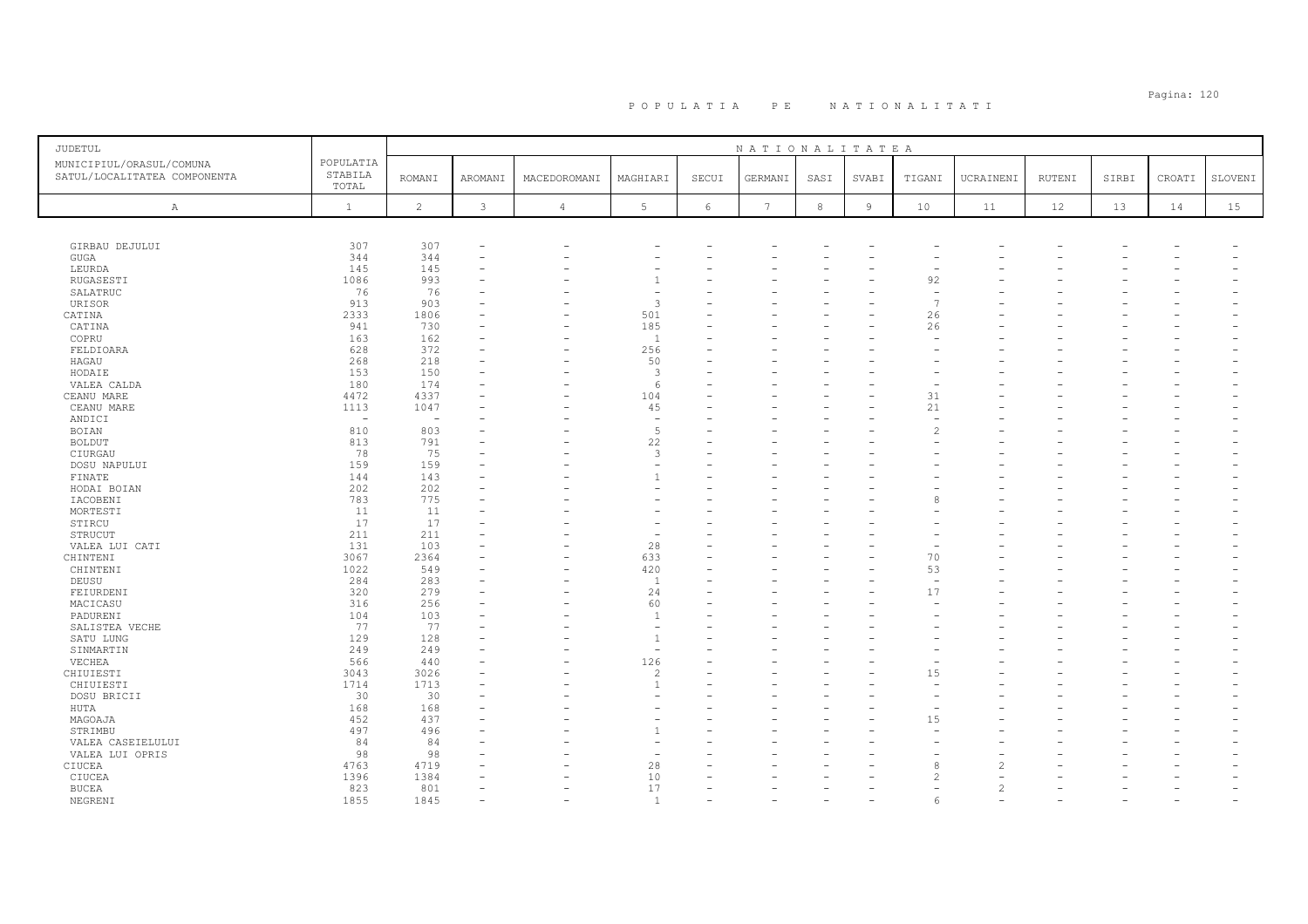# Pagina: 121 P O P U L A T I A P E N A T I O N A L I T A T I

| JUDETUL                                                  |                               |                          |              |                |                          |            | NATIONALITATEA   |        |                |                |                |        |       |        |         |
|----------------------------------------------------------|-------------------------------|--------------------------|--------------|----------------|--------------------------|------------|------------------|--------|----------------|----------------|----------------|--------|-------|--------|---------|
| MUNICIPIUL/ORASUL/COMUNA<br>SATUL/LOCALITATEA COMPONENTA | POPULATIA<br>STABILA<br>TOTAL | <b>ROMANI</b>            | AROMANI      | MACEDOROMANI   | MAGHIARI                 | SECUI      | GERMANI          | SASI   | SVABI          | TIGANI         | UCRAINENI      | RUTENI | SIRBI | CROATI | SLOVENI |
| Α                                                        | $\mathbf{1}$                  | $\overline{2}$           | $\mathbf{3}$ | $\overline{4}$ | 5 <sup>1</sup>           | $\epsilon$ | $\boldsymbol{7}$ | $\,$ 8 | $\overline{9}$ | 10             | 11             | 12     | 13    | 14     | 15      |
|                                                          |                               |                          |              |                |                          |            |                  |        |                |                |                |        |       |        |         |
| PRELUCELE                                                | 144                           | 144                      |              |                |                          |            |                  |        |                |                |                |        |       |        |         |
| VINATORI                                                 | 545                           | 545                      |              |                |                          |            |                  |        |                |                |                |        |       |        |         |
| CIURILA                                                  | 1725                          | 1696                     |              |                |                          |            |                  |        |                | 27             |                |        |       |        |         |
| CIURILA                                                  | 233                           | 226                      |              |                |                          |            |                  |        |                | $\overline{7}$ |                |        |       |        |         |
| FILEA DE JOS                                             | 301                           | 301                      |              |                |                          |            |                  |        |                |                |                |        |       |        |         |
| FILEA DE SUS                                             | 237                           | 237                      |              |                |                          |            |                  |        |                |                |                |        |       |        |         |
| PADURENI                                                 | 186                           | 186                      |              |                |                          |            |                  |        |                |                |                |        |       |        |         |
| PRUNIS                                                   | 147                           | 127                      |              |                |                          |            |                  |        |                | 20             |                |        |       |        |         |
| SALICEA                                                  | 326                           | 326                      |              |                |                          |            |                  |        |                |                |                |        |       |        |         |
| SALISTE                                                  | 150                           | 149                      |              |                |                          |            |                  |        |                |                |                |        |       |        |         |
| SUTU                                                     | 145                           | 144                      |              |                | $\mathbf{1}$             |            |                  |        |                |                |                |        |       |        |         |
| CITCAU                                                   | 2417                          | 2273                     |              |                | 140                      |            | ٦                |        |                |                |                |        |       |        |         |
| CITCAU                                                   | 1547                          | 1482                     |              |                | 62                       |            | 3                |        |                |                |                |        |       |        |         |
| MUNCEL                                                   | 277                           | 277                      |              |                | $\overline{a}$           |            |                  |        |                |                |                |        |       |        |         |
| SALISCA                                                  | 593                           | 514                      |              |                | 78                       |            |                  |        |                | $\overline{1}$ |                |        |       |        |         |
| COJOCNA                                                  | 4563                          | 3031                     |              |                | 961                      |            |                  |        |                | 570            |                |        |       |        |         |
| COJOCNA                                                  | 2427                          | 998                      |              |                | 901                      |            |                  |        |                | 527            |                |        |       |        |         |
| BOJ-CATUN                                                | 147                           | 147                      |              |                | $\overline{\phantom{a}}$ |            |                  |        |                |                |                |        |       |        |         |
| BOJU                                                     | 631                           | 631                      |              |                | $\overline{\phantom{a}}$ |            |                  |        |                |                |                |        |       |        |         |
| CARA                                                     | 700                           | 598                      |              |                | 59                       |            |                  |        |                | 43             |                |        |       |        |         |
| HUCI                                                     | 175                           | 175                      |              |                | $\equiv$                 |            |                  |        |                |                |                |        |       |        |         |
| IURIU DE CIMPIE                                          | 421                           | 420                      |              |                | $\overline{1}$           |            |                  |        |                |                |                |        |       |        |         |
| MORISTI                                                  | 21                            | 21                       |              |                |                          |            |                  |        |                |                |                |        |       |        |         |
| STRAJA                                                   | 41                            | 41                       |              |                | $\equiv$                 |            |                  |        |                |                |                |        |       |        |         |
| CORNESTI                                                 | 1967                          | 1701                     |              |                | 246                      |            |                  |        |                | 20             |                |        |       |        |         |
| CORNESTI                                                 | 301                           | 196                      |              |                | 93                       |            |                  |        |                | 12             |                |        |       |        |         |
| <b>BIRLEA</b>                                            | 244                           | 243                      |              |                | $\overline{1}$           |            |                  |        |                |                |                |        |       |        |         |
|                                                          | 80                            | 80                       |              |                | $\overline{\phantom{m}}$ |            |                  |        |                |                |                |        |       |        |         |
| IGRITIA                                                  |                               |                          |              |                | $\overline{1}$           |            |                  |        |                |                |                |        |       |        |         |
| LUJERDIU                                                 | 442                           | 441                      |              |                | $\overline{\phantom{m}}$ |            |                  |        |                |                |                |        |       |        |         |
| MORAU                                                    | 96                            | 96                       |              |                |                          |            |                  |        |                |                |                |        |       |        |         |
| STOIANA                                                  | 180                           | 119                      |              |                | 53                       |            |                  |        |                |                |                |        |       |        |         |
| TIOCU DE JOS                                             | 191                           | 128                      |              |                | 63                       |            |                  |        |                |                |                |        |       |        |         |
| TIOCU DE SUS                                             | 164                           | 129                      |              |                | 35                       |            |                  |        |                |                |                |        |       |        |         |
| TIOLTIUR                                                 | 269                           | 269                      |              |                | $\overline{\phantom{a}}$ |            |                  |        |                |                |                |        |       |        |         |
| CUZDRIOARA                                               | 2861                          | 2431                     |              |                | 196                      |            |                  |        |                | 234            |                |        |       |        |         |
| CUZDRIOARA                                               | 2153                          | 2008                     |              |                | 145                      |            |                  |        |                |                |                |        |       |        |         |
| MANASTUREL                                               | 672                           | 387                      |              |                | 51                       |            |                  |        |                | 234            |                |        |       |        |         |
| VALEA GIRBOULUI                                          | 36                            | 36                       |              |                | $\overline{\phantom{a}}$ |            |                  |        |                |                |                |        |       |        |         |
| DABICA                                                   | 1925                          | 1672                     |              |                | 143                      | L.         |                  |        |                | 108            |                |        |       |        |         |
| DABICA                                                   | 915                           | 901                      |              |                | 14                       |            |                  |        |                |                |                |        |       |        |         |
| LUNA DE JOS                                              | 828                           | 589                      |              |                | 129                      |            |                  |        |                | 108            |                |        |       |        |         |
| PIGLISA                                                  | 182                           | 182                      |              |                |                          |            |                  |        |                |                |                |        |       |        |         |
| FELEACU                                                  | 4116                          | 2959                     |              |                | 1139                     |            |                  |        |                | 18             |                |        |       |        |         |
| FELEACU                                                  | 1849                          | 1839                     |              |                | $\overline{1}$           |            |                  |        |                | <sup>Q</sup>   |                |        |       |        |         |
| CASELE MICESTI                                           | $\overline{\phantom{a}}$      | $\overline{\phantom{a}}$ |              |                | $\overline{\phantom{a}}$ |            |                  |        |                |                |                |        |       |        |         |
| GHEORGHIENI                                              | 1226                          | 92                       |              |                | 1134                     |            |                  |        |                |                |                |        |       |        |         |
| SARADIS                                                  | 102                           | 102                      |              |                |                          |            |                  |        |                |                |                |        |       |        |         |
| VILCELE                                                  | 939                           | 926                      |              |                | $\Delta$                 |            |                  |        |                | Q              |                |        |       |        |         |
| FIZESU GHERLII                                           | 2619                          | 1526                     |              |                | 704                      |            |                  |        |                | 388            | $\overline{1}$ |        |       |        |         |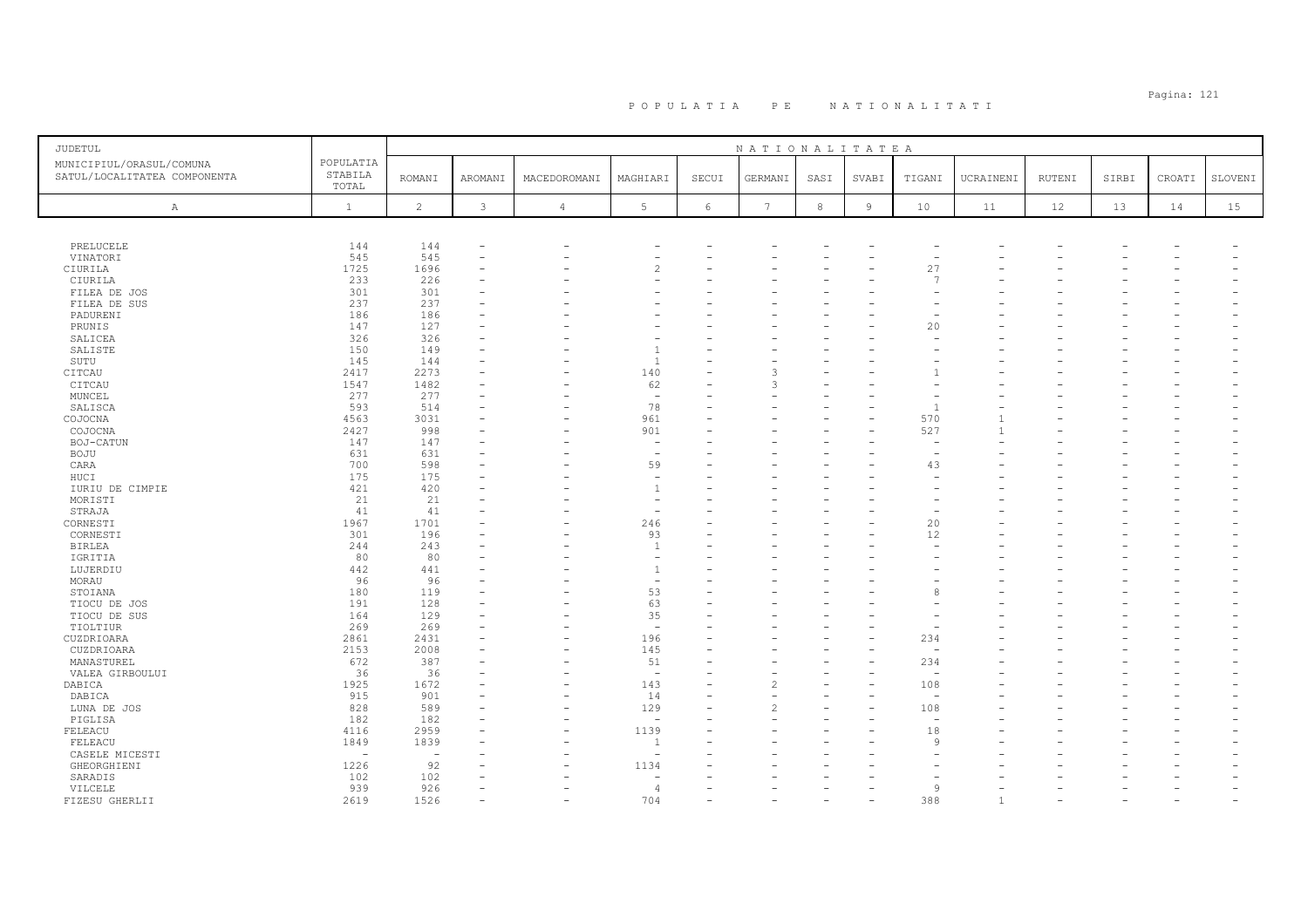| <b>JUDETUL</b>                                           |                               |                          |              |                |                          |            | NATIONALITATEA |      |                |                          |           |        |       |                          |         |
|----------------------------------------------------------|-------------------------------|--------------------------|--------------|----------------|--------------------------|------------|----------------|------|----------------|--------------------------|-----------|--------|-------|--------------------------|---------|
| MUNICIPIUL/ORASUL/COMUNA<br>SATUL/LOCALITATEA COMPONENTA | POPULATIA<br>STABILA<br>TOTAL | <b>ROMANI</b>            | AROMANI      | MACEDOROMANI   | MAGHIARI                 | SECUI      | GERMANI        | SASI | SVABI          | TIGANI                   | UCRAINENI | RUTENI | SIRBI | CROATI                   | SLOVENI |
| A                                                        | $\mathbf{1}$                  | $\overline{c}$           | $\mathbf{3}$ | $\overline{4}$ | $5\phantom{.0}$          | $\epsilon$ | 7              | 8    | $\overline{9}$ | 10                       | 11        | 12     | 13    | 14                       | 15      |
|                                                          |                               |                          |              |                |                          |            |                |      |                |                          |           |        |       |                          |         |
| FIZESU GHERLII                                           | 1431                          | 404                      |              | $\equiv$       | 703                      |            |                |      |                | 324                      |           |        |       |                          |         |
| <b>BONT</b>                                              | 392                           | 332                      |              |                |                          |            |                |      |                | 60                       |           |        |       |                          |         |
| LUNCA BONTULUI                                           | $\overline{\phantom{a}}$      | $\overline{\phantom{a}}$ |              |                | $\overline{\phantom{a}}$ |            |                |      |                | $\overline{\phantom{a}}$ |           |        |       |                          |         |
| NICULA                                                   | 543                           | 538                      |              |                | ٠                        |            |                |      |                |                          |           |        |       |                          |         |
| SACALAIA<br>FLORESTI                                     | 253<br>6088                   | 252<br>3439              |              |                | $\overline{1}$<br>2020   |            |                |      |                | 626                      |           |        |       |                          |         |
| FLORESTI                                                 | 3876                          | 2593                     |              |                | 678                      |            |                |      |                | 603                      |           |        |       |                          |         |
| LUNA DE SUS                                              | 2015                          | 650                      |              | ۰              | 1341                     |            |                |      |                | 23                       |           |        |       |                          |         |
| TAUTI                                                    | 197                           | 196                      |              |                | 1                        |            |                |      |                | $\overline{a}$           |           |        |       |                          |         |
| FRATA                                                    | 4594                          | 4011                     |              |                | 171                      |            |                |      |                | 412                      |           |        |       |                          |         |
| FRATA                                                    | 1773                          | 1581                     |              |                | 88                       |            |                |      |                | 104                      |           |        |       |                          |         |
| <b>BERCHIESU</b>                                         | 787                           | 671                      |              |                | 73                       |            |                |      |                | 43                       |           |        |       |                          |         |
| OAS                                                      | 124                           | 124                      |              |                |                          |            |                |      |                |                          |           |        |       |                          |         |
| OLARIU                                                   | 198                           | 198                      |              |                | ٠                        |            |                |      |                |                          |           |        |       |                          |         |
| PADUREA IACOBENI                                         | 44                            | 43                       |              |                | $\overline{1}$           |            |                |      |                |                          |           |        |       |                          |         |
| POIANA FRATII                                            | 284                           | 277                      |              |                | $\overline{4}$           |            |                |      |                | 3                        |           |        |       |                          |         |
| <b>RAZOARE</b>                                           | 28<br>1356                    | 28<br>1089               |              |                | ۰<br>5                   |            |                |      |                |                          |           |        |       |                          |         |
| SOPORU DE CIMPIE<br>GEACA                                | 1884                          | 1452                     |              |                | 391                      |            |                |      |                | 262<br>40                |           |        |       |                          |         |
| GEACA                                                    | 682                           | 625                      |              |                | 56                       |            |                |      |                | $\overline{1}$           |           |        |       |                          |         |
| CHIRIS                                                   | 117                           | 117                      |              |                | $\overline{\phantom{0}}$ |            |                |      |                | $\overline{\phantom{a}}$ |           |        |       |                          |         |
| LACU                                                     | 353                           | 101                      |              |                | 231                      |            |                |      |                | 21                       |           |        |       |                          |         |
| LEGII                                                    | 209                           | 177                      |              |                | 32                       |            |                |      |                | $\overline{\phantom{a}}$ |           |        |       |                          |         |
| PUINI                                                    | 127                           | 45                       |              |                | 65                       |            |                |      |                | 17                       |           |        |       |                          |         |
| SUCUTARD                                                 | 396                           | 387                      |              |                | 7                        |            |                |      |                | $\overline{1}$           |           |        |       |                          |         |
| GILAU                                                    | 7966                          | 6747                     | $\mathbf{1}$ |                | 877                      |            |                |      |                | 341                      |           |        |       |                          |         |
| GILAU                                                    | 5719                          | 4536                     |              |                | 848                      |            |                |      |                | 335                      |           |        |       |                          |         |
| SOMESU CALD                                              | 574                           | 548                      | $\mathbf{1}$ |                | 25                       |            |                |      |                |                          |           |        |       |                          |         |
| SOMESU RECE                                              | 1673                          | 1663                     |              |                | $\overline{4}$           |            |                |      |                | -6                       |           |        |       |                          |         |
| GIRBAU                                                   | 2782                          | 1425                     |              |                | 1274                     |            |                |      |                | 81                       |           |        |       |                          |         |
| GIRBAU                                                   | 763                           | 757                      |              |                | 5                        |            |                |      |                | $\sim$                   |           |        |       |                          |         |
| CORNESTI                                                 | 169                           | 121                      |              |                | $\overline{\phantom{m}}$ |            |                |      |                | 48                       |           |        |       |                          |         |
| NADASELU                                                 | 383                           | 376                      |              |                | $\overline{7}$           |            |                |      |                | ÷                        |           |        |       |                          |         |
| TUREA                                                    | 582                           | 149                      |              |                | 399                      |            |                |      |                | 33                       |           |        |       |                          |         |
| VISTEA                                                   | 885                           | 22<br>4779               |              |                | 863                      |            |                |      |                |                          |           |        |       |                          |         |
| IARA<br>IARA                                             | 5190<br>2113                  | 1768                     |              |                | 186<br>174               |            |                |      |                | 222<br>169               |           |        |       |                          |         |
| AGRIS                                                    | 608                           | 606                      |              |                | $\overline{c}$           |            |                |      |                |                          |           |        |       |                          |         |
| BORZESTI                                                 | 107                           | 107                      |              |                | $\overline{\phantom{a}}$ |            |                |      |                |                          |           |        |       |                          |         |
| <b>BURU</b>                                              | 280                           | 275                      |              |                | 3                        |            |                |      |                |                          |           |        |       |                          |         |
| CACOVA IERII                                             | 592                           | 592                      |              |                |                          |            |                |      |                |                          |           |        |       |                          |         |
| FAGETU IERII                                             | 346                           | 345                      |              |                |                          |            |                |      |                |                          |           |        |       |                          |         |
| LUNGESTI                                                 | 71                            | 71                       |              |                |                          |            |                |      |                |                          |           |        |       |                          |         |
| MAGURA IERII                                             | 96                            | 96                       |              |                |                          |            |                |      |                |                          |           |        |       |                          |         |
| MASCA                                                    | 247                           | 190                      |              |                | 5                        |            |                |      |                | 52                       |           |        |       |                          |         |
| OCOLISEL                                                 | 219                           | 219                      |              |                |                          |            |                |      |                |                          |           |        |       |                          |         |
| SURDUC                                                   | 391                           | 390                      |              |                |                          |            |                |      |                |                          |           |        |       |                          |         |
| VALEA AGRISULUI                                          | 26                            | 26                       |              |                |                          |            |                |      |                |                          |           |        |       |                          |         |
| VALEA VADULUI                                            | 94                            | 94                       |              |                |                          |            |                |      |                |                          |           |        |       | $\overline{\phantom{a}}$ |         |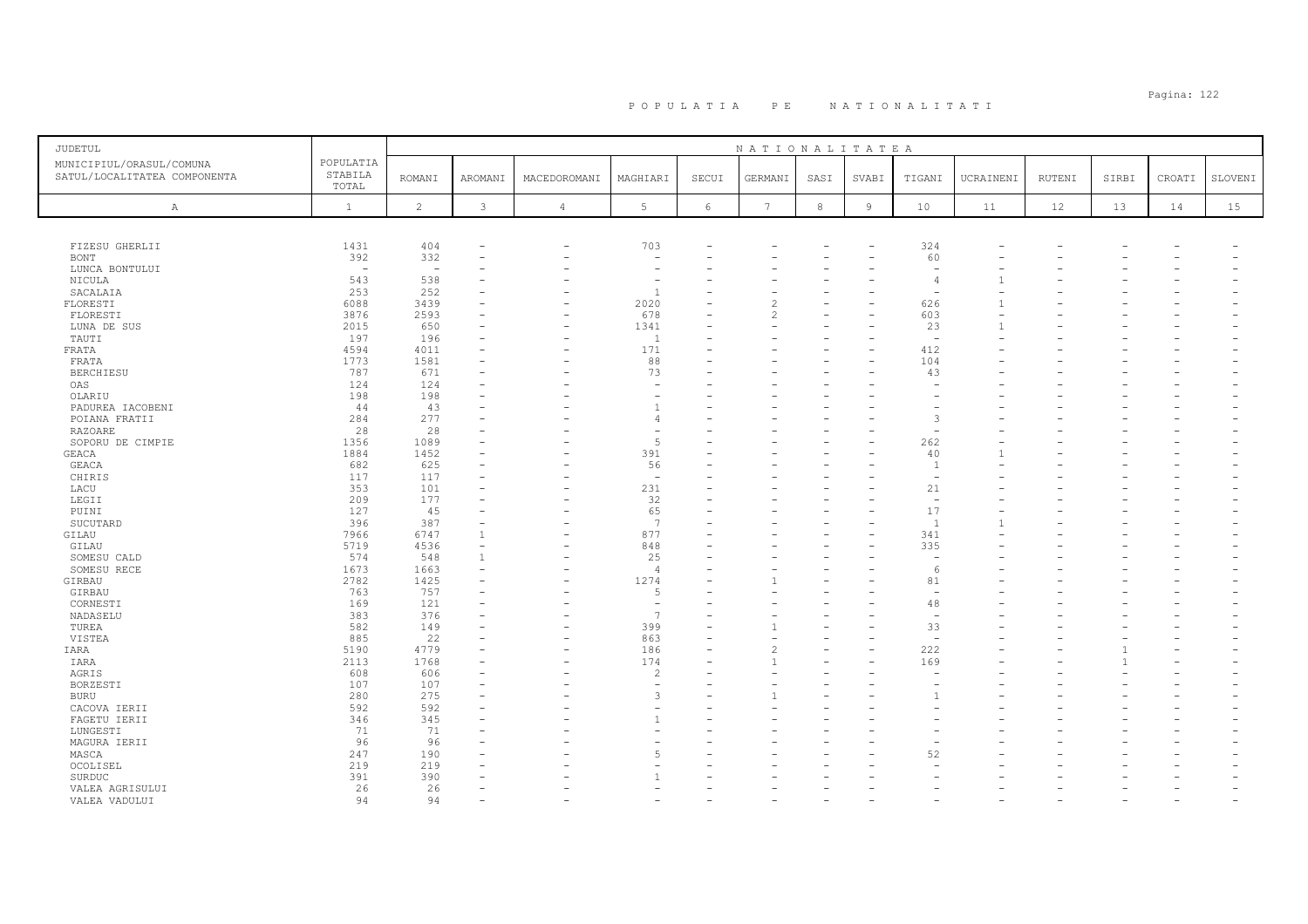# Pagina: 123 P O P U L A T I A P E N A T I O N A L I T A T I

| JUDETUL                                                  |                               |                |                          |                          |                          |                          | NATIONALITATEA |            |                |                          |                          |        |       |        |         |
|----------------------------------------------------------|-------------------------------|----------------|--------------------------|--------------------------|--------------------------|--------------------------|----------------|------------|----------------|--------------------------|--------------------------|--------|-------|--------|---------|
| MUNICIPIUL/ORASUL/COMUNA<br>SATUL/LOCALITATEA COMPONENTA | POPULATIA<br>STABILA<br>TOTAL | <b>ROMANI</b>  | AROMANI                  | MACEDOROMANI             | MAGHIARI                 | SECUI                    | GERMANI        | SASI       | SVABI          | TIGANI                   | UCRAINENI                | RUTENI | SIRBI | CROATI | SLOVENI |
| A                                                        | $\mathbf{1}$                  | $\overline{c}$ | 3                        | $\overline{4}$           | 5                        | 6                        | 7              | $^{\rm 8}$ | $\overline{9}$ | $10$                     | 11                       | 12     | 13    | 14     | 15      |
|                                                          |                               |                |                          |                          |                          |                          |                |            |                |                          |                          |        |       |        |         |
| ICLOD                                                    | 4418                          | 4270           |                          | $\overline{\phantom{a}}$ | 112                      |                          |                |            |                | 35                       |                          |        |       |        |         |
| ICLOD                                                    | 1809                          | 1777           | $\overline{\phantom{a}}$ | $\overline{\phantom{0}}$ | 29                       | $\overline{\phantom{0}}$ |                |            |                | 3                        |                          |        |       |        |         |
| FUNDATURA                                                | 716                           | 712            | ÷                        |                          | $\overline{4}$           |                          |                |            |                |                          |                          |        |       |        |         |
| ICLOZEL                                                  | 205                           | 150            | ۰                        |                          | 53                       |                          |                |            |                | $\mathbf{1}$             |                          |        |       |        |         |
| LIVADA                                                   | 890                           | 838            |                          |                          | 21                       |                          |                |            |                | 31                       |                          |        |       |        |         |
| ORMAN                                                    | 798                           | 793            |                          |                          | 5                        |                          |                |            |                |                          |                          |        |       |        |         |
| IZVORU CRISULUI                                          | 1780                          | 395            |                          |                          | 1385                     |                          |                |            |                |                          |                          |        |       |        |         |
| IZVORU CRISULUI                                          | 1013                          | 7              |                          |                          | 1006                     |                          |                |            |                |                          |                          |        |       |        |         |
| NADASU                                                   | 355                           | 352            |                          |                          | 3                        |                          |                |            |                |                          |                          |        |       |        |         |
| NEARSOVA                                                 | 204                           | 32             |                          | $\overline{\phantom{0}}$ | 172                      |                          |                |            |                |                          |                          |        |       |        |         |
| SAULA                                                    | 208                           | $\overline{4}$ |                          |                          | 204                      |                          |                |            |                |                          |                          |        |       |        |         |
| JICHISU DE JOS                                           | 1366                          | 1364           |                          |                          | $\overline{\mathcal{L}}$ |                          |                |            |                |                          |                          |        |       |        |         |
| JICHISU DE JOS                                           | 452                           | 450            |                          |                          | $\overline{c}$           |                          |                |            |                |                          |                          |        |       |        |         |
| CODOR                                                    | 387                           | 387            |                          |                          | ۰                        |                          |                |            |                |                          |                          |        |       |        |         |
| JICHISU DE SUS                                           | 309                           | 309            |                          |                          |                          |                          |                |            |                |                          |                          |        |       |        |         |
| SIGAU                                                    | 67                            | 67             |                          |                          |                          |                          |                |            |                |                          |                          |        |       |        |         |
| TARPIU                                                   | 151                           | 151            |                          |                          | ÷,                       |                          |                |            |                |                          |                          |        |       |        |         |
| JUCU                                                     | 4025                          | 3402           |                          |                          | 596                      |                          |                |            |                | 25                       |                          |        |       |        |         |
| JUCU DE SUS                                              | 1495                          | 1452           |                          |                          | 33                       | $\overline{1}$           |                |            |                | 8                        |                          |        |       |        |         |
| GADALIN                                                  | 766                           | 744            |                          |                          | 11                       |                          |                |            |                | 11                       |                          |        |       |        |         |
| JUC-HERGHELIE                                            | 420                           | 383            |                          |                          | 37                       |                          |                |            |                | $\overline{\phantom{a}}$ |                          |        |       |        |         |
| JUCU DE MIJLOC                                           | 697                           | 689            | ۰                        |                          | $\overline{3}$           |                          |                |            |                | 5                        |                          |        |       |        |         |
| VISEA                                                    | 647                           | 134            |                          |                          | 512                      |                          |                |            |                | $\overline{1}$           |                          |        |       |        |         |
| LUNA                                                     | 4376                          | 3564           |                          |                          | 504                      |                          |                |            |                | 307                      |                          |        |       |        |         |
| LUNA                                                     | 2482                          | 2238           |                          |                          | 18                       |                          |                |            |                | 225                      |                          |        |       |        |         |
| GLIGORESTI                                               | 532                           | 528            | ۰                        |                          | $\overline{\mathbf{3}}$  |                          |                |            |                | $\overline{1}$           |                          |        |       |        |         |
| LUNCANI                                                  | 1362                          | 798            |                          |                          | 483                      |                          |                |            |                | 81                       |                          |        |       |        |         |
| MAGURI-RACATAU                                           | 2567                          | 2567           |                          |                          | $\overline{\phantom{0}}$ |                          |                |            |                |                          |                          |        |       |        |         |
|                                                          | 889                           | 889            |                          |                          |                          |                          |                |            |                |                          |                          |        |       |        |         |
| MAGURI-RACATAU                                           |                               |                | ۰                        |                          | $\overline{\phantom{a}}$ |                          |                |            |                |                          |                          |        |       |        |         |
| MAGURI                                                   | 1033<br>645                   | 1033<br>645    | ۰                        |                          | $\overline{\phantom{a}}$ |                          |                |            |                |                          |                          |        |       |        |         |
| MUNTELE RECE<br>MANASTIRENI                              | 2227                          | 1949           | $\overline{\phantom{a}}$ |                          | 222                      |                          |                |            |                | 56                       |                          |        |       |        |         |
| MANASTIRENI                                              | 780                           | 515            | ۰                        |                          | 220                      |                          |                |            |                | 45                       |                          |        |       |        |         |
| ARDEOVA                                                  | 123                           | 123            |                          |                          | $\overline{\phantom{a}}$ |                          |                |            |                |                          |                          |        |       |        |         |
| <b>BEDECIU</b>                                           | 766                           | 764            | ۰                        |                          | $\overline{c}$           |                          |                |            |                |                          |                          |        |       |        |         |
|                                                          | 120                           | 120            |                          |                          | ÷                        |                          |                |            |                |                          |                          |        |       |        |         |
| BICA                                                     | 155                           | 155            |                          |                          |                          |                          |                |            |                |                          |                          |        |       |        |         |
| <b>DRETEA</b>                                            |                               |                |                          |                          |                          |                          |                |            |                |                          |                          |        |       |        |         |
| MANASTURU ROMANESC                                       | 283<br>2112                   | 272<br>2108    | ۰                        |                          | 3                        |                          |                |            |                | 11                       |                          |        |       |        |         |
| MARGAU                                                   |                               |                |                          |                          |                          |                          |                |            |                |                          |                          |        |       |        |         |
| MARGAU                                                   | 608                           | 608            |                          |                          |                          |                          |                |            |                |                          |                          |        |       |        |         |
| BOCIU                                                    | 137                           | 136            | ٠                        |                          | $\overline{1}$           |                          |                |            |                |                          |                          |        |       |        |         |
| BUTENI                                                   | 88                            | 88             |                          |                          |                          |                          |                |            |                |                          |                          |        |       |        |         |
| CIULENI                                                  | 122                           | 122            |                          |                          | ۰                        |                          |                |            |                |                          |                          |        |       |        |         |
| RACHITELE                                                | 909                           | 907            | ۰                        |                          | $\mathfrak{D}$           |                          |                |            |                |                          |                          |        |       |        |         |
| SCRIND-FRASINET                                          | 248                           | 247            |                          |                          | ۰                        |                          |                |            |                |                          |                          |        |       |        |         |
| MARISEL                                                  | 1951                          | 1950           |                          |                          | $\overline{1}$           |                          |                |            |                |                          |                          |        |       |        |         |
| MARISEL                                                  | 1951                          | 1950           |                          |                          | $\overline{1}$           |                          |                |            |                |                          |                          |        |       |        |         |
| MICA                                                     | 3888                          | 2551           | $\equiv$                 |                          | 1257                     |                          |                |            |                | 77                       | $\overline{\mathcal{L}}$ |        |       |        |         |
| MICA                                                     | 746                           | 719            | ÷                        |                          | $\sqrt{2}$               |                          |                |            |                | 22                       |                          |        |       |        |         |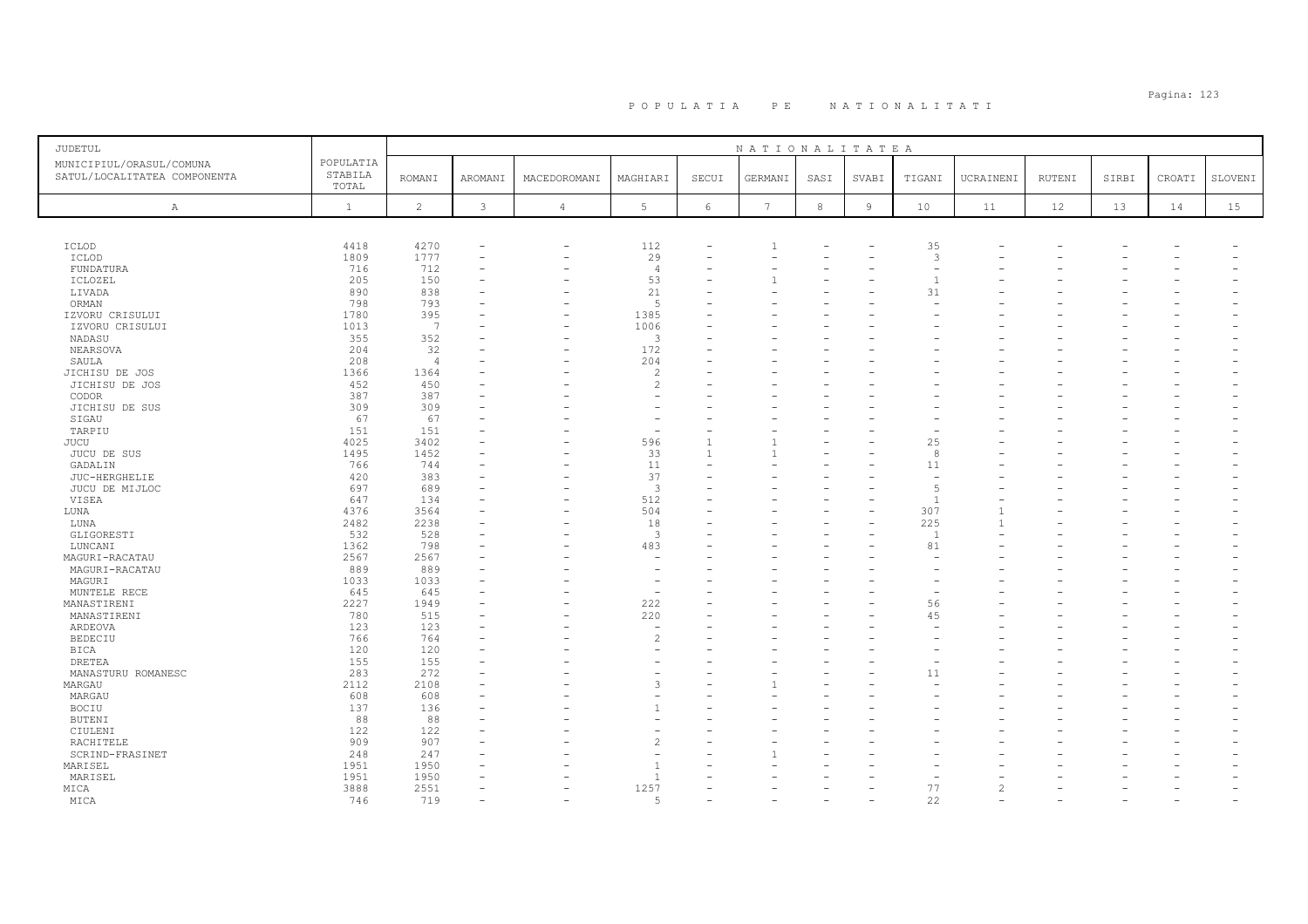### Pagina: 124 P O P U L A T I A P E N A T I O N A L I T A T I

| JUDETUL                        |              |                          |         |                          |                          |       | NATIONALITATEA  |            |                |                          |                |        |       |        |         |
|--------------------------------|--------------|--------------------------|---------|--------------------------|--------------------------|-------|-----------------|------------|----------------|--------------------------|----------------|--------|-------|--------|---------|
| MUNICIPIUL/ORASUL/COMUNA       | POPULATIA    |                          |         |                          |                          |       |                 |            |                |                          |                |        |       |        |         |
| SATUL/LOCALITATEA COMPONENTA   | STABILA      | <b>ROMANI</b>            | AROMANI | MACEDOROMANI             | MAGHIARI                 | SECUI | GERMANI         | SASI       | SVABI          | TIGANI                   | UCRAINENI      | RUTENI | SIRBI | CROATI | SLOVENI |
|                                | TOTAL        |                          |         |                          |                          |       |                 |            |                |                          |                |        |       |        |         |
| $\mathbb{A}$                   | $\mathbf{1}$ | 2                        | 3       | $\overline{4}$           | 5                        | 6     | $7\phantom{.0}$ | $^{\rm 8}$ | $\overline{9}$ | 10                       | 11             | 12     | 13    | 14     | 15      |
|                                |              |                          |         |                          |                          |       |                 |            |                |                          |                |        |       |        |         |
|                                |              |                          |         |                          |                          |       |                 |            |                |                          |                |        |       |        |         |
| DIMBU MARE                     | 81           | 74                       |         |                          | 7                        |       |                 |            |                |                          |                |        |       |        |         |
| MANASTIREA                     | 648          | 617                      | ۰       | $\overline{\phantom{0}}$ | 28                       |       |                 |            |                | 2                        |                |        |       |        |         |
| NIRES                          | 1233         | 460                      |         |                          | 741                      |       |                 |            |                | 32                       |                |        |       |        |         |
| SINMARGHITA                    | 1088         | 680                      |         |                          | 385                      |       |                 |            |                | 21                       | $\overline{c}$ |        |       |        |         |
| VALEA CIRESOII                 | 19           | 1                        |         |                          | 18                       |       |                 |            |                |                          |                |        |       |        |         |
| VALEA LUNCII                   | 73           | $\overline{\phantom{a}}$ |         |                          | 73                       |       |                 |            |                | $\overline{\phantom{0}}$ |                |        |       |        |         |
| MIHAI VITEAZU                  | 5604         | 3734                     |         |                          | 1825                     |       |                 |            |                | 41                       |                |        |       |        |         |
| MIHAI VITEAZU                  | 4304         | 3017                     |         |                          | 1245                     |       | $\mathfrak{D}$  |            |                | 40                       |                |        |       |        |         |
| CHEIA                          | 554          | 416                      |         |                          | 138                      |       |                 |            |                |                          |                |        |       |        |         |
| CORNESTI                       | 746          | 301                      |         |                          | 442                      |       |                 |            |                | $\overline{1}$           |                |        |       |        |         |
| MINTIU GHERLII                 | 3693         | 3586                     | ۰       |                          | 28                       |       |                 |            |                | 78                       |                |        |       |        |         |
| MINTIU GHERLII                 | 1392         | 1366                     |         |                          | 12                       |       |                 |            |                | 13                       |                |        |       |        |         |
| <b>BUNESTI</b>                 | 903          | 850                      | ۰       |                          | 2                        |       |                 |            |                | 51                       |                |        |       |        |         |
| NIMA                           | 773          | 760                      |         |                          | 13                       |       |                 |            |                |                          |                |        |       |        |         |
| PADURENII                      | 152          | 152                      | ۳       |                          | $\overline{\phantom{a}}$ |       |                 |            |                |                          |                |        |       |        |         |
| PETRESTI                       | 252          | 251                      |         |                          | $\mathbf{1}$             |       |                 |            |                |                          |                |        |       |        |         |
| SALATIU                        | 221          | 207                      |         |                          | $\overline{\phantom{a}}$ |       |                 |            |                | 14                       |                |        |       |        |         |
| MOCIU<br>MOCIU                 | 3728<br>1649 | 2807<br>1336             |         |                          | 722<br>170               |       |                 |            |                | 197<br>142               |                |        |       |        |         |
| <b>BOTENI</b>                  | 326          | 283                      |         |                          | 43                       |       |                 |            |                |                          |                |        |       |        |         |
| CHESAU                         | 419          | 26                       |         | $\overline{\phantom{0}}$ | 393                      |       |                 |            |                |                          |                |        |       |        |         |
| CRISENI                        | 328          | 274                      | ۰       |                          | 11                       |       |                 |            |                | 43                       |                |        |       |        |         |
| FALCA                          | 12           | 10                       |         |                          | 2                        |       |                 |            |                | $\overline{\phantom{a}}$ |                |        |       |        |         |
| GHIRISU ROMAN                  | 408          | 358                      |         |                          | 37                       |       |                 |            |                | 12                       |                |        |       |        |         |
| ROSIENI                        | 230          | 205                      |         |                          | 25                       |       |                 |            |                |                          |                |        |       |        |         |
| TURMASI                        | 61           | 43                       |         |                          | 18                       |       |                 |            |                |                          |                |        |       |        |         |
| ZORENII DE VALE                | 295          | 272                      |         |                          | 23                       |       |                 |            |                |                          |                |        |       |        |         |
| MOLDOVENESTI                   | 3898         | 1522                     |         |                          | 2330                     |       |                 |            |                | 44                       |                |        |       |        |         |
| MOLDOVENESTI                   | 1286         | 274                      |         |                          | 985                      |       | 2               |            |                | 25                       |                |        |       |        |         |
| BADENI                         | 755          | 218                      |         |                          | 537                      |       |                 |            |                |                          |                |        |       |        |         |
| PIETROASA                      | 176          | 118                      |         |                          | 56                       |       |                 |            |                | $\overline{c}$           |                |        |       |        |         |
| PLAIESTI                       | 585          | 35                       |         |                          | 548                      |       |                 |            |                | $\overline{2}$           |                |        |       |        |         |
| PODENI                         | 859          | 844                      |         |                          | $\overline{\phantom{a}}$ |       |                 |            |                | 15                       |                |        |       |        |         |
| STEJERIS                       | 237          | 33                       |         |                          | 204                      |       |                 |            |                | $\overline{\phantom{a}}$ |                |        |       |        |         |
| PALATCA                        | 1630         | 1200                     |         |                          | 378                      |       |                 |            |                | 51                       |                |        |       |        |         |
| PALATCA                        | 888<br>90    | 486<br>90                |         |                          | 351<br>$\sim$            |       |                 |            |                | 51                       |                |        |       |        |         |
| BAGACIU<br>MURESENII DE CIMPIE | 147          | 146                      |         |                          |                          |       |                 |            |                |                          |                |        |       |        |         |
| PETEA                          | 222          | 222                      |         |                          | $\overline{\phantom{a}}$ |       |                 |            |                |                          |                |        |       |        |         |
| SAVA                           | 283          | 256                      |         |                          | 27                       |       |                 |            |                |                          |                |        |       |        |         |
| PANTICEU                       | 2017         | 1805                     |         |                          | 96                       |       |                 |            |                | 116                      |                |        |       |        |         |
| PANTICEU                       | 752          | 692                      |         |                          | 17                       |       |                 |            |                | 43                       |                |        |       |        |         |
| CATALINA                       | 105          | 105                      |         |                          | $\overline{\phantom{a}}$ |       |                 |            |                |                          |                |        |       |        |         |
| CUBLESU SOMESAN                | 527          | 457                      | ÷       |                          | 70                       |       |                 |            |                |                          |                |        |       |        |         |
| DIRJA                          | 259          | 247                      |         |                          | 9                        |       |                 |            |                | 3                        |                |        |       |        |         |
| SARATA                         | 374          | 304                      |         |                          | ۰                        |       |                 |            |                | 70                       |                |        |       |        |         |
| PETRESTII DE JOS               | 2166         | 2094                     |         |                          | 5                        |       |                 |            |                | 67                       |                |        |       |        |         |
| PETRESTII DE JOS               | 811          | 776                      | ۳       |                          | 3                        |       |                 |            |                | 32                       |                |        |       |        |         |
| CRAESTI                        | 254          | 252                      |         |                          | $\mathfrak{D}$           |       |                 |            |                |                          |                |        |       |        |         |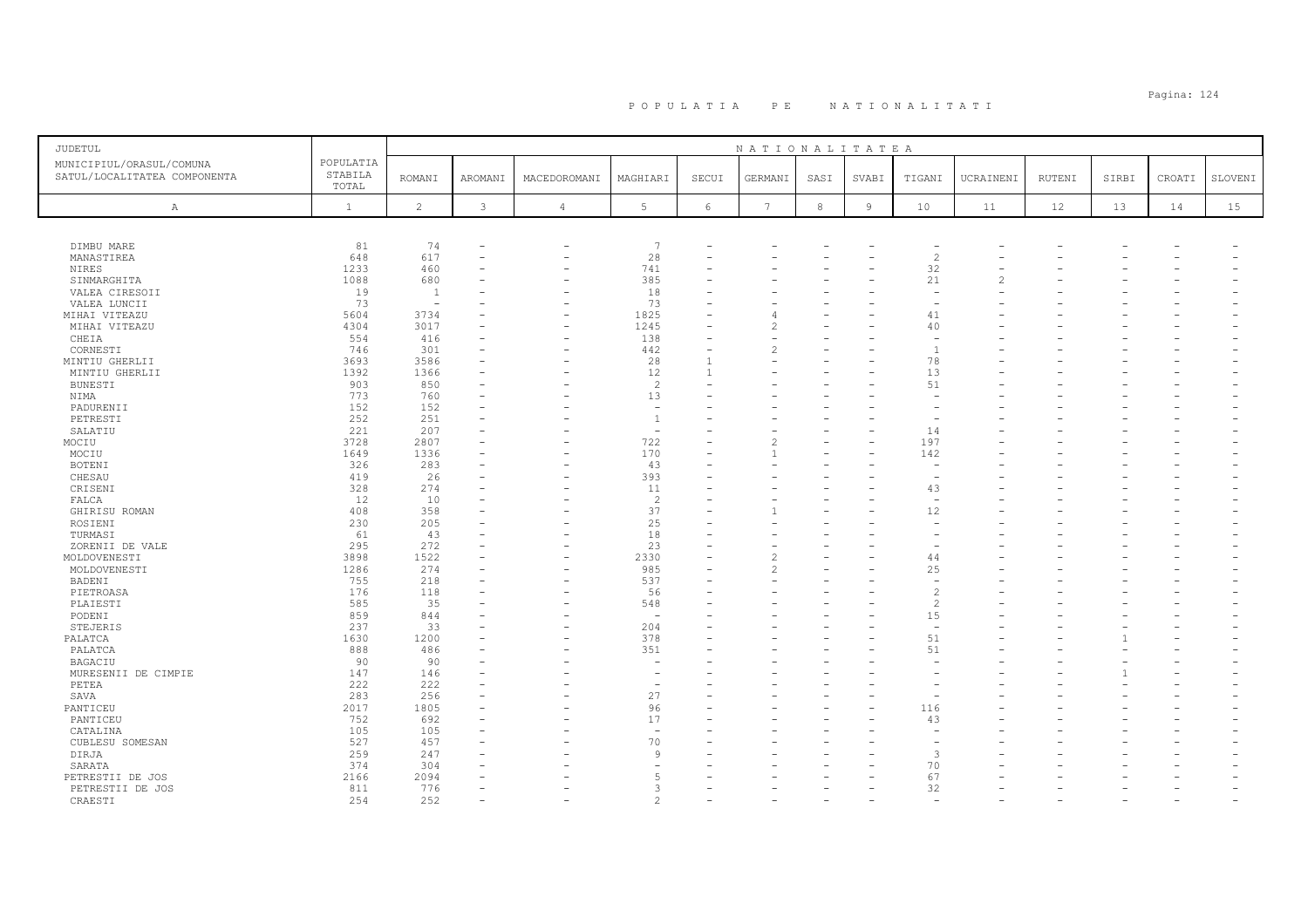| <b>JUDETUL</b>                                           |                               |                |               |                |                          |       | NATIONALITATEA  |            |                |                          |           |        |       |        |         |
|----------------------------------------------------------|-------------------------------|----------------|---------------|----------------|--------------------------|-------|-----------------|------------|----------------|--------------------------|-----------|--------|-------|--------|---------|
| MUNICIPIUL/ORASUL/COMUNA<br>SATUL/LOCALITATEA COMPONENTA | POPULATIA<br>STABILA<br>TOTAL | <b>ROMANI</b>  | AROMANI       | MACEDOROMANI   | MAGHIARI                 | SECUI | GERMANI         | SASI       | SVABI          | TIGANI                   | UCRAINENI | RUTENI | SIRBI | CROATI | SLOVENI |
| Α                                                        | $\mathbf{1}$                  | $\overline{c}$ | $\mathcal{E}$ | $\overline{4}$ | 5 <sub>1</sub>           | $6\,$ | $7\phantom{.0}$ | $^{\rm 8}$ | $\overline{9}$ | 10                       | 11        | 12     | 13    | 14     | 15      |
|                                                          |                               |                |               |                |                          |       |                 |            |                |                          |           |        |       |        |         |
| DELENI                                                   | 317                           | 317            |               |                |                          |       |                 |            |                |                          |           |        |       |        |         |
| LIVADA                                                   | 253                           | 218            |               |                |                          |       |                 |            |                | 35                       |           |        |       |        |         |
| PETRESTII DE MIJLOC                                      | 193                           | 193            |               |                |                          |       |                 |            |                |                          |           |        |       |        |         |
| PETRESTII DE SUS                                         | 119                           | 119            |               |                |                          |       |                 |            |                |                          |           |        |       |        |         |
| PLAIURI                                                  | 219                           | 219            |               |                |                          |       |                 |            |                |                          |           |        |       |        |         |
| PLOSCOS                                                  | 862                           | 860            |               |                |                          |       |                 |            |                |                          |           |        |       |        |         |
| PLOSCOS                                                  | 401                           | 401            |               |                |                          |       |                 |            |                |                          |           |        |       |        |         |
| CRAIRIT                                                  | 116                           | 116            |               |                |                          |       |                 |            |                |                          |           |        |       |        |         |
| LOBODAS                                                  | 58                            | 58             |               |                |                          |       |                 |            |                |                          |           |        |       |        |         |
| VALEA FLORILOR                                           | 287                           | 285            |               |                | $\overline{c}$           |       |                 |            |                |                          |           |        |       |        |         |
| POIENI                                                   | 6423                          | 6282           |               |                | 44                       |       |                 |            |                | 96                       |           |        |       |        |         |
| POIENI                                                   | 1250                          | 1133           |               |                | 40                       |       |                 |            |                | 76                       |           |        |       |        |         |
| <b>BOLOGA</b>                                            | 764                           | 762            |               |                | $\overline{2}$           |       |                 |            |                |                          |           |        |       |        |         |
| CERBESTI                                                 | 42                            | 42             |               |                |                          |       |                 |            |                |                          |           |        |       |        |         |
| HODISU                                                   | 604                           | 604            |               |                |                          |       |                 |            |                |                          |           |        |       |        |         |
| LUNCA VISAGULUI                                          | 363                           | 363            |               |                |                          |       |                 |            |                |                          |           |        |       |        |         |
| MORLACA                                                  | 1014                          | 1013           |               |                |                          | ۳     |                 |            |                |                          |           |        |       |        |         |
| TRANISU                                                  | 596                           | 596            |               |                |                          |       |                 |            |                |                          |           |        |       |        |         |
| VALEA DRAGANULUI                                         | 1790                          | 1769           |               |                |                          |       |                 |            |                | 20                       |           |        |       |        |         |
| RECEA-CRISTUR                                            | 1812                          | 1669           |               |                |                          |       |                 |            |                | 138                      |           |        |       |        |         |
| RECEA-CRISTUR                                            | 567                           | 503            |               |                |                          |       |                 |            |                | 60                       |           |        |       |        |         |
| CAPRIOARA                                                | 164                           | 164            |               |                |                          |       |                 |            |                |                          |           |        |       |        |         |
|                                                          | 173                           | 173            |               |                |                          |       |                 |            |                |                          |           |        |       |        |         |
| CIUBANCA                                                 | 196                           | 145            |               |                |                          | ÷     |                 |            |                | 51                       |           |        |       |        |         |
| CIUBANCUTA                                               | 227                           | 226            |               |                |                          |       |                 |            |                |                          |           |        |       |        |         |
| ELCIU                                                    |                               |                |               |                |                          |       |                 |            |                |                          |           |        |       |        |         |
| ESCU                                                     | 104                           | 104            |               |                |                          |       |                 |            |                |                          |           |        |       |        |         |
| <b>JURCA</b>                                             | 81                            | 64             |               |                |                          | ۳     |                 |            |                | 17                       |           |        |       |        |         |
| OSOI                                                     | 224                           | 224            |               |                |                          |       |                 |            |                | $\overline{\phantom{a}}$ |           |        |       |        |         |
| PUSTUTA                                                  | 76                            | 66             |               |                |                          |       |                 |            |                | 10                       |           |        |       |        |         |
| RISCA                                                    | 2109                          | 2108           |               |                |                          |       |                 |            |                |                          |           |        |       |        |         |
| RISCA                                                    | 1233                          | 1233           |               |                |                          |       |                 |            |                |                          |           |        |       |        |         |
| DEALU MARE                                               | 419                           | 419            |               |                |                          |       |                 |            |                |                          |           |        |       |        |         |
| LAPUSTESTI                                               | 135                           | 135            |               |                |                          |       |                 |            |                |                          |           |        |       |        |         |
| MARCESTI                                                 | 322                           | 321            |               |                |                          |       |                 |            |                |                          |           |        |       |        |         |
| SACUIEU                                                  | 2017                          | 1883           |               |                |                          | ÷     |                 |            | $=$            | 133                      |           |        |       |        |         |
| SACUIEU                                                  | 666                           | 532            |               |                |                          |       |                 |            |                | 133                      |           |        |       |        |         |
| ROGOJEL                                                  | 870                           | 870            |               |                |                          |       |                 |            |                | $\overline{\phantom{0}}$ |           |        |       |        |         |
| VISAGU                                                   | 481                           | 481            |               |                |                          |       |                 |            |                |                          |           |        |       |        |         |
| SANDULESTI                                               | 1751                          | 1641           |               |                | 95                       | ۳     |                 |            | $\equiv$       | 15                       |           |        |       |        |         |
| SANDULESTI                                               | 631                           | 558            |               |                | 62                       |       |                 |            |                | 11                       |           |        |       |        |         |
| COPACENI                                                 | 1120                          | 1083           |               |                | 33                       |       |                 |            |                | $\overline{4}$           |           |        |       |        |         |
| SAVADISLA                                                | 4777                          | 2247           |               |                | 2484                     |       |                 |            |                | 45                       |           |        |       |        |         |
| SAVADISLA                                                | 1117                          | 43             |               |                | 1060                     |       |                 |            |                | 13                       |           |        |       |        |         |
| FINISEL                                                  | 849                           | 825            |               |                | $\mathcal{P}$            |       |                 |            |                | 22                       |           |        |       |        |         |
| HASDATE                                                  | 653                           | 651            |               |                | $\overline{c}$           |       |                 |            |                |                          |           |        |       |        |         |
| LITA                                                     | 333                           | 333            |               |                | $\overline{\phantom{0}}$ |       |                 |            |                |                          |           |        |       |        |         |
| LITENI                                                   | 522                           | 13             |               |                | 509                      |       |                 |            |                |                          |           |        |       |        |         |
| STOLNA                                                   | 255                           | 245            | $\sim$        |                | $\overline{\phantom{a}}$ |       |                 |            |                | 10                       |           |        |       |        |         |
| VALISOARA                                                | 135                           | 133            |               |                | $\overline{c}$           |       |                 |            |                |                          |           |        |       |        |         |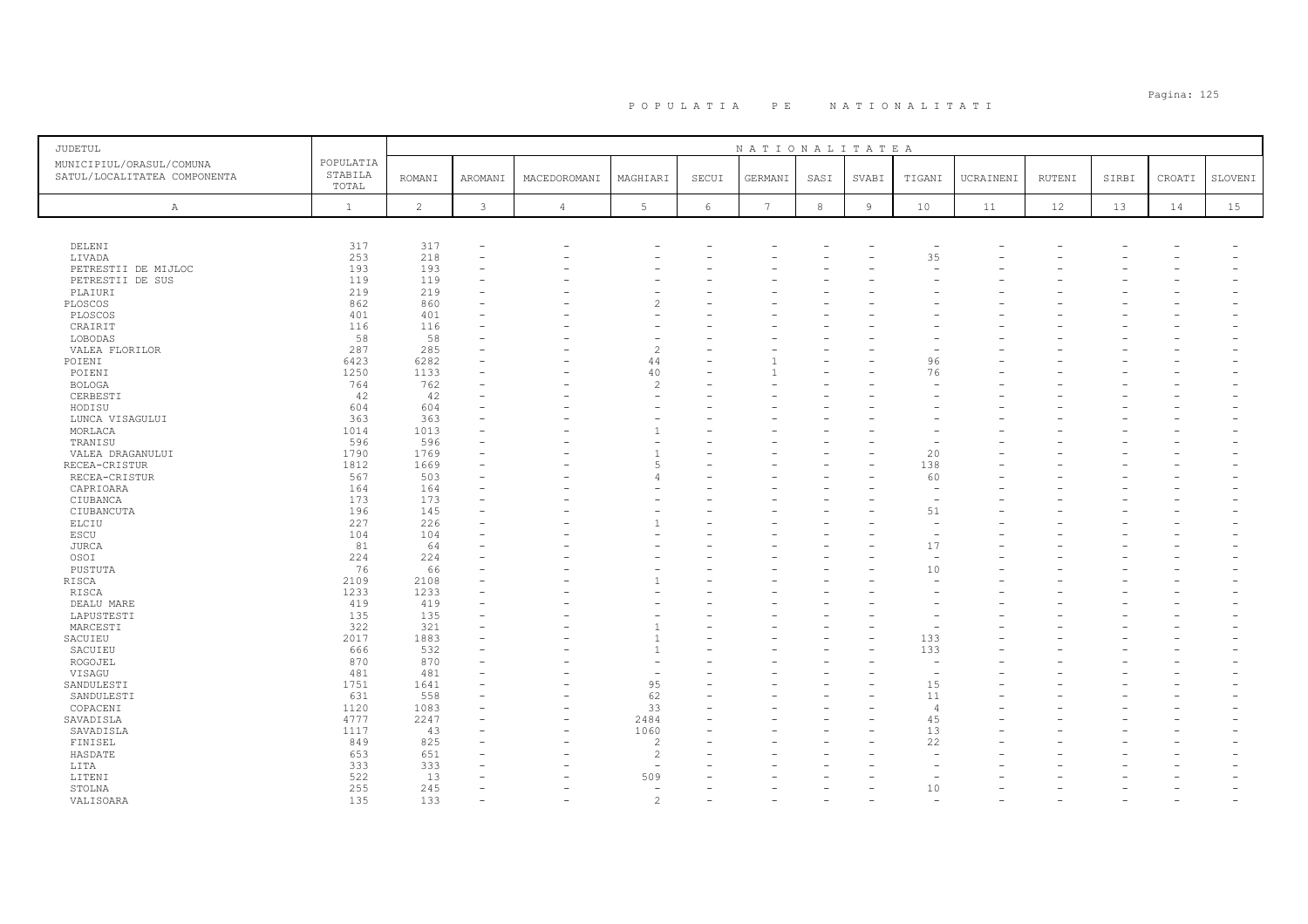### Pagina: 126 P O P U L A T I A P E N A T I O N A L I T A T I

| <b>JUDETUL</b>                                           |                               |                |               |                          |                          |            | NATIONALITATEA |      |                |                          |                          |        |       |        |         |
|----------------------------------------------------------|-------------------------------|----------------|---------------|--------------------------|--------------------------|------------|----------------|------|----------------|--------------------------|--------------------------|--------|-------|--------|---------|
| MUNICIPIUL/ORASUL/COMUNA<br>SATUL/LOCALITATEA COMPONENTA | POPULATIA<br>STABILA<br>TOTAL | <b>ROMANI</b>  | AROMANI       | MACEDOROMANI             | MAGHIARI                 | SECUI      | GERMANI        | SASI | SVABI          | TIGANI                   | UCRAINENI                | RUTENI | SIRBI | CROATI | SLOVENI |
| $\mathbb{A}$                                             | $\mathbf{1}$                  | $\overline{c}$ | $\mathcal{E}$ | $\sqrt{4}$               | $5\phantom{.0}$          | $\epsilon$ | 7              | 8    | $\overline{9}$ | 10                       | 11                       | 12     | 13    | 14     | 15      |
|                                                          |                               |                |               |                          |                          |            |                |      |                |                          |                          |        |       |        |         |
| VLAHA                                                    | 913                           | $\overline{4}$ |               | $\equiv$                 | 909                      |            |                |      |                | $\overline{\phantom{a}}$ |                          |        |       |        |         |
| SIC                                                      | 3189                          | 152            |               |                          | 3021                     |            |                |      |                | 16                       |                          |        |       |        |         |
| SIC                                                      | 3189                          | 152            |               | -                        | 3021                     |            |                |      |                | 16                       |                          |        |       |        |         |
| SINCRAIU                                                 | 2053                          | 555            |               | $\rightarrow$            | 1498                     |            |                |      |                |                          |                          |        |       |        |         |
| SINCRAIU                                                 | 1259                          | 195            |               |                          | 1064                     |            |                |      |                |                          |                          |        |       |        |         |
| ALUNISU                                                  | 210                           | 115            |               |                          | 95                       |            |                |      |                |                          |                          |        |       |        |         |
| <b>BRAISORU</b>                                          | 166                           | 166            |               |                          | $\overline{\phantom{a}}$ |            |                |      |                |                          |                          |        |       |        |         |
| DOMOSU                                                   | 245                           | 44             |               |                          | 201                      |            |                |      |                |                          |                          |        |       |        |         |
| HORLACEA                                                 | 173                           | 35             |               |                          | 138                      |            |                |      |                |                          |                          |        |       |        |         |
| SINMARTIN                                                | 2106                          | 1868           |               |                          | 215                      |            |                |      |                | 23                       |                          |        |       |        |         |
| SINMARTIN                                                | 296                           | 111            |               |                          | 185                      |            |                |      |                |                          |                          |        |       |        |         |
| CEABA                                                    | 313                           | 312            |               |                          | $\mathbf{1}$             |            |                |      |                |                          |                          |        |       |        |         |
| CUTCA                                                    | 576                           | 576            |               |                          | $\overline{\phantom{a}}$ |            |                |      |                |                          |                          |        |       |        |         |
| DIVICIORII MARI                                          | 267                           | 238            |               |                          | 24                       |            |                |      |                | $\overline{5}$           |                          |        |       |        |         |
| DIVICIORII MICI                                          | 134                           | 134            |               |                          | $\sim$                   |            |                |      |                |                          |                          |        |       |        |         |
| MAHAL                                                    | 138                           | 126            |               |                          | ٠                        |            |                |      |                | 12                       |                          |        |       |        |         |
| SIMBOIENI                                                | 256                           | 251            |               |                          | $\overline{1}$           |            |                |      |                | $\overline{4}$           |                          |        |       |        |         |
| TIRGUSOR                                                 | 126                           | 120            |               |                          | 4                        |            |                |      |                | $\overline{\mathcal{L}}$ |                          |        |       |        |         |
| SINPAUL                                                  | 2693                          | 2441           | $\equiv$      |                          | 6                        |            |                |      |                | 244                      | $\overline{\mathcal{L}}$ |        |       |        |         |
| SINPAUL                                                  | 823                           | 612            |               |                          | $\mathbf{1}$             |            |                |      |                | 210                      |                          |        |       |        |         |
| <b>BERINDU</b>                                           | 544                           | 544            |               |                          |                          |            |                |      |                | $\overline{\phantom{a}}$ |                          |        |       |        |         |
| MIHAIESTI                                                | 312                           | 301            |               |                          |                          |            |                |      |                | 10                       |                          |        |       |        |         |
| SARDU                                                    | 556                           | 552            |               |                          | 3                        |            |                |      |                | $\overline{\phantom{0}}$ |                          |        |       |        |         |
| SUMURDUCU                                                | 137                           | 137            |               |                          | $\overline{\phantom{a}}$ |            |                |      |                | $\overline{\phantom{0}}$ |                          |        |       |        |         |
|                                                          | 321                           | 295            |               |                          | $\overline{c}$           |            |                |      |                | 24                       |                          |        |       |        |         |
| TOPA MICA<br>SUATU                                       | 2223                          | 956            |               | L.                       | 1173                     |            |                |      |                | 94                       |                          |        |       |        |         |
|                                                          | 1629                          | 477            |               |                          | 1058                     |            |                |      |                | 94                       |                          |        |       |        |         |
| SUATU                                                    | 473                           |                |               | $\overline{\phantom{0}}$ |                          | L          |                |      |                | $\sim$                   |                          |        |       |        |         |
| ARUNCUTA                                                 |                               | 462            |               |                          | 11                       |            |                |      |                |                          |                          |        |       |        |         |
| DIMBURILE                                                | 121                           | 17             |               |                          | 104                      |            |                |      |                |                          |                          |        |       |        |         |
| TRITENII DE JOS                                          | 5358                          | 4876           |               |                          | 470                      |            |                |      |                | 12                       |                          |        |       |        |         |
| TRITENII DE JOS                                          | 1645                          | 1610           |               |                          | 23                       |            |                |      |                | 12                       |                          |        |       |        |         |
| CLAPA                                                    | 118                           | 118            |               |                          | $\overline{\phantom{a}}$ |            |                |      |                |                          |                          |        |       |        |         |
| COLONIA                                                  | 519                           | 134            |               |                          | 385                      |            |                |      |                |                          |                          |        |       |        |         |
| PADURENI                                                 | 1428                          | 1425           |               |                          | $\mathbf{3}$             |            |                |      |                |                          |                          |        |       |        |         |
| TRITENII DE SUS                                          | 1272                          | 1213           |               |                          | 59                       |            |                |      |                |                          |                          |        |       |        |         |
| TRITENII-HOTAR                                           | 376                           | 376            |               |                          | $\overline{\phantom{a}}$ |            |                |      |                |                          |                          |        |       |        |         |
| TURENI                                                   | 2735                          | 2039           |               |                          | 629                      |            |                |      |                | 64                       |                          |        |       |        |         |
| TURENI                                                   | 1022                          | 493            |               |                          | 523                      |            |                |      |                | 3                        |                          |        |       |        |         |
| CEANU MIC                                                | 546                           | 544            |               |                          | $\overline{c}$           |            |                |      |                | $\overline{\phantom{a}}$ |                          |        |       |        |         |
| COMSESTI                                                 | 236                           | 148            |               |                          | 69                       |            |                |      |                | 19                       |                          |        |       |        |         |
| MARTINESTI                                               | 371                           | 295            |               |                          | 34                       |            |                |      |                | 42                       |                          |        |       |        |         |
| MICESTI                                                  | 560                           | 559            |               |                          | $\overline{1}$           |            |                |      |                |                          |                          |        |       |        |         |
| TAGA                                                     | 2313                          | 2104           |               |                          | 163                      |            |                |      |                | 44                       | $\overline{c}$           |        |       |        |         |
| TAGA                                                     | 882                           | 811            |               |                          | 48                       |            |                |      |                | 21                       | $\overline{\mathcal{L}}$ |        |       |        |         |
| NASAL                                                    | 541                           | 445            |               |                          | 96                       |            |                |      |                |                          |                          |        |       |        |         |
| SINTEJUDE                                                | 227                           | 202            |               |                          | 18                       |            |                |      |                | $\overline{7}$           |                          |        |       |        |         |
| SINTEJUDE VALE                                           | 114                           | 114            |               |                          | ÷.                       |            |                |      |                |                          |                          |        |       |        |         |
| SINTIOANA                                                | 549                           | 532            |               |                          | $\overline{1}$           |            |                |      |                | 16                       |                          |        |       |        |         |
| UNGURAS                                                  | 3349                          | 1349           |               |                          | 1974                     |            |                |      |                | 24                       |                          |        |       |        |         |
|                                                          |                               |                |               |                          |                          |            |                |      |                |                          |                          |        |       |        |         |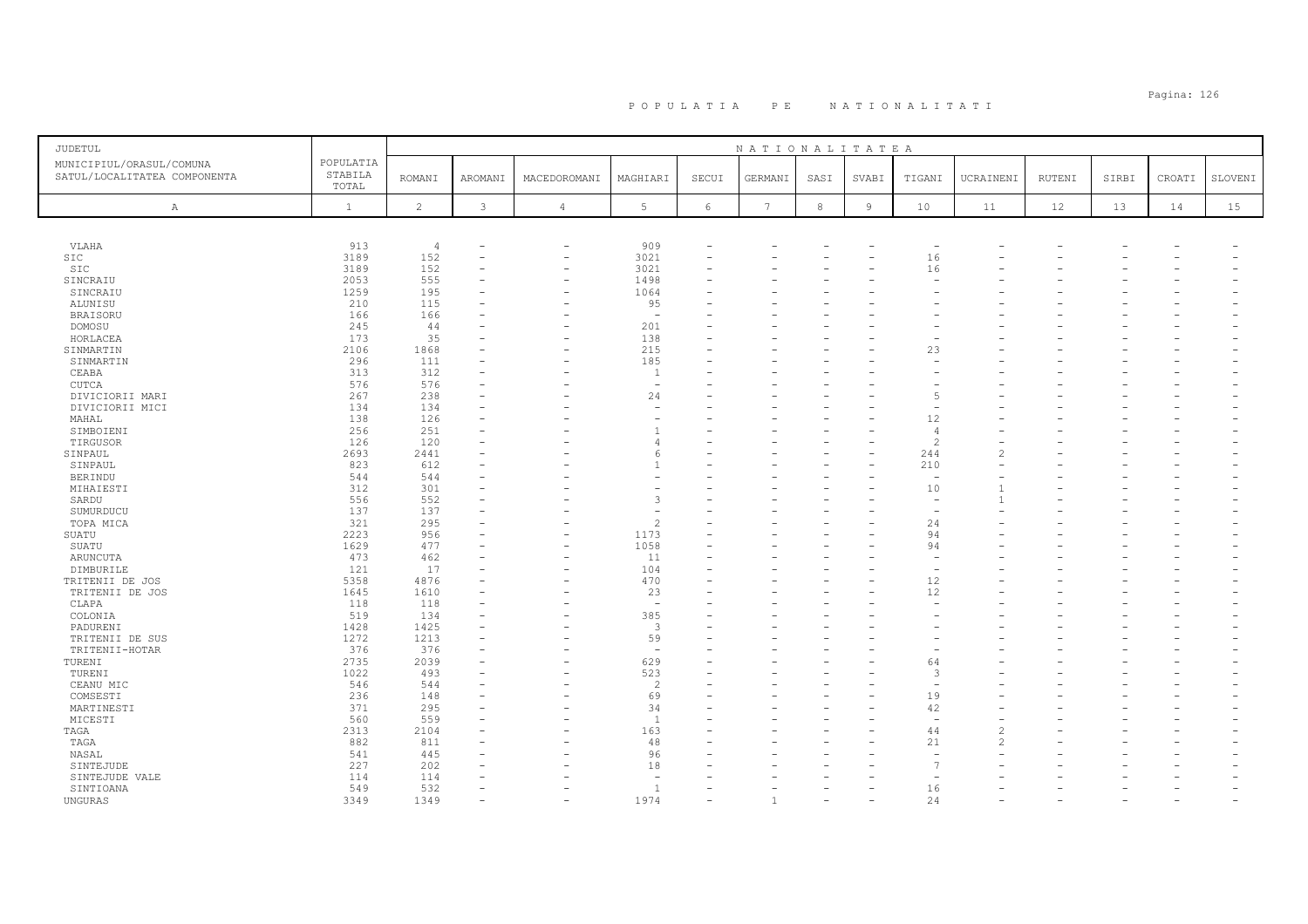# Pagina: 127 P O P U L A T I A P E N A T I O N A L I T A T I

| <b>JUDETUL</b>                                           |                               |                          |                          |                          |                          |                          | NATIONALITATEA |      |                          |                          |                          |        |       |        |         |
|----------------------------------------------------------|-------------------------------|--------------------------|--------------------------|--------------------------|--------------------------|--------------------------|----------------|------|--------------------------|--------------------------|--------------------------|--------|-------|--------|---------|
| MUNICIPIUL/ORASUL/COMUNA<br>SATUL/LOCALITATEA COMPONENTA | POPULATIA<br>STABILA<br>TOTAL | <b>ROMANI</b>            | <b>AROMANI</b>           | MACEDOROMANI             | MAGHIARI                 | SECUI                    | GERMANI        | SASI | SVABI                    | TIGANI                   | UCRAINENI                | RUTENI | SIRBI | CROATI | SLOVENI |
| Α                                                        |                               | $\overline{2}$           | 3                        |                          |                          | 6                        |                | 8    | 9                        | 10                       | 11                       | 12     | 13    | 14     | 15      |
|                                                          |                               |                          |                          |                          |                          |                          |                |      |                          |                          |                          |        |       |        |         |
| UNGURAS                                                  | 2038                          | 155                      | $\overline{\phantom{0}}$ | $\qquad \qquad$          | 1872                     | $\overline{\phantom{a}}$ |                |      | $\overline{\phantom{0}}$ | Q                        |                          |        |       |        |         |
| BATIN                                                    | 944                           | 907                      |                          | -                        | 37                       |                          |                |      |                          |                          |                          |        |       |        |         |
| DAROT                                                    | 57                            | $\overline{\phantom{a}}$ |                          | $\overline{\phantom{0}}$ | 57                       |                          |                |      |                          |                          |                          |        |       |        |         |
| SICFA                                                    | 22                            | 11                       |                          | $\overline{\phantom{0}}$ |                          |                          |                |      | $\overline{\phantom{0}}$ |                          |                          |        |       |        |         |
| VALEA UNGURASULUI                                        | 288                           | 276                      |                          |                          |                          |                          |                |      |                          | 11                       |                          |        |       |        |         |
| VAD                                                      | 2286                          | 2249                     |                          |                          | $\hat{ }$                |                          |                |      | $\overline{\phantom{0}}$ | 34                       |                          |        |       |        |         |
| VAD                                                      | 393                           | 392                      |                          |                          |                          |                          |                |      |                          | $\overline{\phantom{0}}$ |                          |        |       |        |         |
| BOGATA DE JOS                                            | 367                           | 367                      |                          |                          |                          |                          |                |      |                          |                          |                          |        |       |        |         |
| BOGATA DE SUS                                            | 306                           | 306                      |                          |                          |                          |                          |                |      |                          |                          |                          |        |       |        |         |
| CALNA                                                    | 178                           | 178                      |                          |                          |                          |                          |                |      |                          |                          |                          |        |       |        |         |
| CETAN                                                    | 555                           | 520                      |                          |                          |                          |                          |                |      |                          | 34                       |                          |        |       |        |         |
| CURTUIUSU DEJULUI                                        | 196                           | 196                      | $\overline{\phantom{0}}$ |                          |                          |                          |                |      |                          | $\overline{\phantom{0}}$ |                          |        |       |        |         |
| VALEA GROSILOR                                           | 291                           | 290                      |                          |                          |                          |                          |                |      |                          | $\overline{\phantom{0}}$ |                          |        |       |        |         |
| VALEA IERII                                              | 1172                          | 1152                     |                          |                          | 17                       |                          |                |      |                          |                          |                          |        |       |        |         |
| VALEA IERII                                              | 856                           | 836                      |                          |                          | 17                       |                          |                |      |                          |                          |                          |        |       |        |         |
| CERC                                                     | 177                           | 177                      | $\overline{\phantom{0}}$ |                          |                          |                          |                |      |                          | $\overline{\phantom{0}}$ |                          |        |       |        |         |
| PLOPI                                                    | 139                           | 139                      | $\overline{\phantom{0}}$ | -                        | $\overline{\phantom{a}}$ |                          |                |      | $\overline{\phantom{0}}$ | $\overline{\phantom{0}}$ |                          |        |       |        |         |
| VIISOARA                                                 | 6003                          | 4159                     |                          | $\overline{\phantom{0}}$ | 1533                     |                          |                |      | $\overline{\phantom{0}}$ | 309                      |                          |        |       |        |         |
| VIISOARA                                                 | 4847                          | 3005                     | $\overline{\phantom{0}}$ | $\qquad \qquad$          | 1531                     |                          |                |      | $\overline{\phantom{0}}$ | 309                      |                          |        |       |        |         |
| URCA                                                     | 1156                          | 1154                     |                          | -                        | $\overline{c}$           |                          |                |      |                          | $\overline{\phantom{a}}$ |                          |        |       |        |         |
| VULTURENI                                                | 1858                          | 1606                     | $\overline{\phantom{a}}$ | $\qquad \qquad$          | 229                      |                          | -              |      | $\overline{\phantom{0}}$ | 23                       |                          |        |       |        |         |
| VULTURENI                                                | 494                           | 482                      | $\overline{\phantom{0}}$ | $\overline{\phantom{0}}$ | $\overline{c}$           |                          |                |      | $\overline{\phantom{0}}$ | 10                       | $\overline{\phantom{0}}$ |        |       |        |         |
| BABUTIU                                                  | 212                           | 212                      |                          |                          | $\overline{\phantom{a}}$ |                          |                |      |                          | $\overline{\phantom{0}}$ |                          |        |       |        |         |
| BADESTI                                                  | 181                           | 156                      | $\overline{\phantom{0}}$ |                          | 25                       |                          | -              |      |                          |                          |                          |        |       |        |         |
| CHIDEA                                                   | 225                           | 23                       |                          |                          | 202                      |                          | -              |      |                          |                          |                          |        |       |        |         |
| FAURENI                                                  | 296                           | 296                      |                          |                          |                          |                          |                |      |                          |                          |                          |        |       |        |         |
| SOIMENI                                                  | 450                           | 437                      | $\overline{\phantom{0}}$ |                          | $\overline{\phantom{0}}$ |                          |                |      | $\overline{\phantom{0}}$ | 13                       |                          |        |       | -      |         |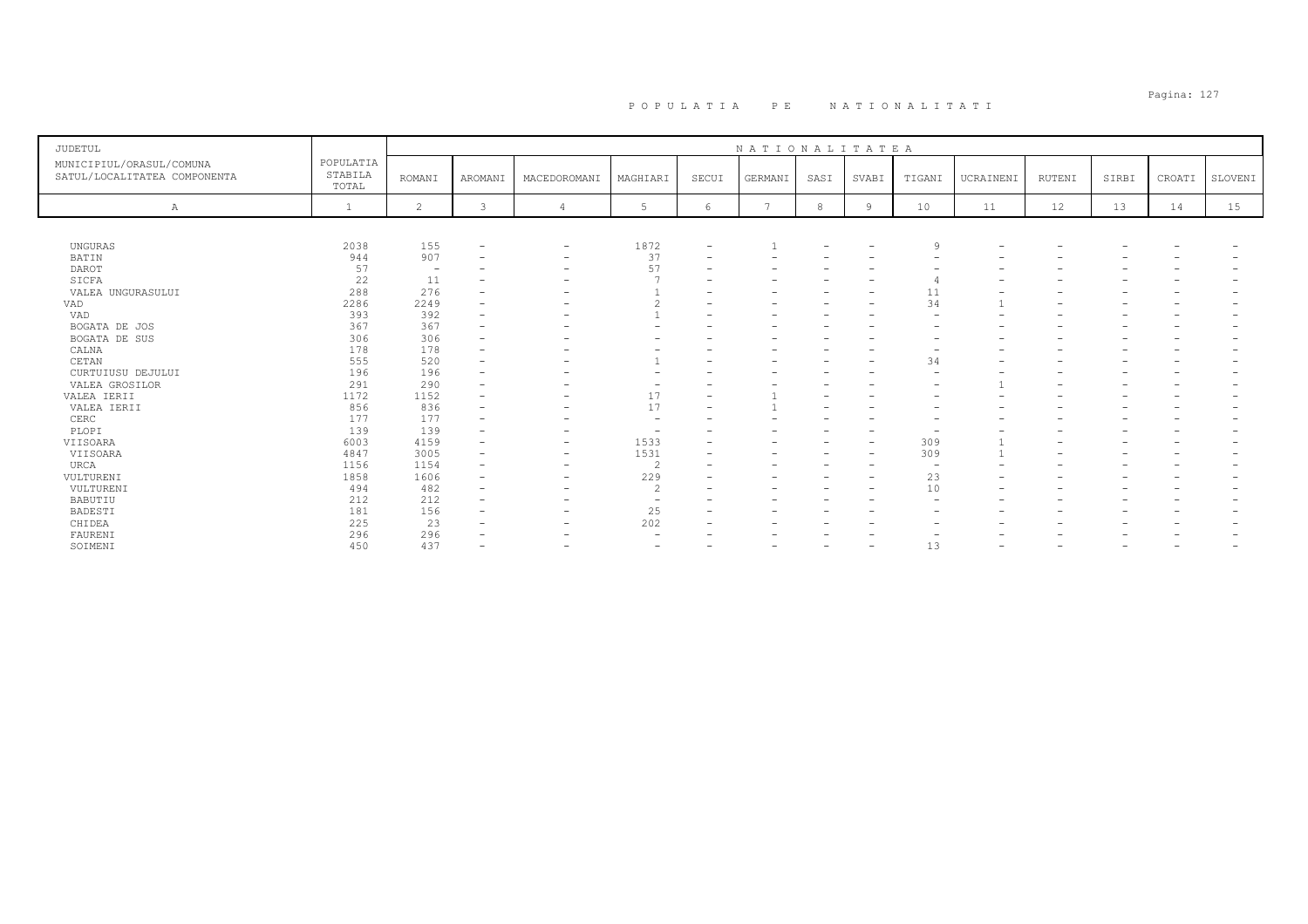# Pagina: 134 P O P U L A T I A P E N A T I O N A L I T A T I

| <b>JUDETUL</b>                                           |                               |                          |                |                          |                          |                          | NATIONALITATEA           |                          |                |        |               |                |                |                |                |
|----------------------------------------------------------|-------------------------------|--------------------------|----------------|--------------------------|--------------------------|--------------------------|--------------------------|--------------------------|----------------|--------|---------------|----------------|----------------|----------------|----------------|
| MUNICIPIUL/ORASUL/COMUNA<br>SATUL/LOCALITATEA COMPONENTA | POPULATIA<br>STABILA<br>TOTAL | <b>ROMANI</b>            | <b>AROMANI</b> | MACEDOROMANI             | MAGHIARI                 | SECUI                    | GERMANI                  | SASI                     | SVABI          | TIGANI | UCRAINENI     | RUTENI         | SIRBI          | CROATI         | SLOVENI        |
| Α                                                        | $\mathbf{1}$                  | $\overline{c}$           | $\mathbf{3}$   | $\overline{4}$           | 5                        | $\epsilon$               | $7\phantom{.0}$          | $^{\rm 8}$               | $\overline{9}$ | 10     | 11            | 12             | 13             | 14             | 15             |
|                                                          |                               |                          |                |                          |                          |                          |                          |                          |                |        |               |                |                |                |                |
| JUDETUL COVASNA                                          | 233256                        | 54585                    | 1              | $\overline{\phantom{a}}$ | 175464                   | 38                       | 229                      | 19                       | $\overline{4}$ | 2641   | 27            | 1              | 12             | 1              | -1             |
| MUNICIPII SI ORASE                                       | 122905                        | 30713                    | $\mathbf{1}$   | ۳                        | 90669                    | 30                       | 196                      | 8                        | $\overline{1}$ | 1075   | 16            | $\mathbf{1}$   | 10             | $\mathbf{1}$   | $\mathbf{1}$   |
| MUNICIPIUL SFINTUL GHEORGHE                              | 68359                         | 16091                    | $\mathbf{1}$   | $\overline{\phantom{0}}$ | 51051                    | 22                       | 146                      | 6                        | $\overline{1}$ | 886    | 11            | $\overline{1}$ | 9              | $\overline{1}$ | $\mathbf{1}$   |
| SFINTUL GHEORGHE                                         | 67220                         | 16048                    | $\mathbf{1}$   | ۰                        | 49955                    | 22                       | 146                      | 6                        | $\overline{1}$ | 886    | 11            |                | $\overline{9}$ | $\overline{1}$ | $\overline{1}$ |
| CHILIENI                                                 | 642                           | 25                       |                |                          | 617                      | ÷                        |                          |                          |                |        |               |                |                |                |                |
| COSENI                                                   | 497                           | 18                       |                |                          | 479                      | $\overline{\phantom{a}}$ | $\overline{\phantom{a}}$ | $\overline{\phantom{a}}$ |                |        |               |                |                |                |                |
| ORAS BARAOLT                                             | 10493                         | 340                      |                | ÷                        | 10090                    | 4                        | 16                       | $\mathbf{1}$             |                | 39     |               |                |                |                |                |
| BARAOLT                                                  | 6483                          | 298                      |                |                          | 6127                     | 4                        | 12                       | $\mathbf{1}$             |                | 38     | $\mathbf{1}$  |                |                |                |                |
| BIBORTENI                                                | 825                           | 3                        |                |                          | 821                      |                          | $\overline{1}$           |                          |                |        |               |                |                |                |                |
| <b>BODOS</b>                                             | 435                           | 3                        |                |                          | 432                      |                          |                          |                          |                |        |               |                |                |                |                |
| CAPENI                                                   | 1213                          | 22                       |                |                          | 1190                     |                          |                          |                          |                |        |               |                |                |                |                |
| MICLOSOARA                                               | 541                           | 9                        |                |                          | 530                      |                          | $\overline{c}$           |                          |                |        |               |                |                |                |                |
| RACOSUL DE SUS                                           | 996                           | 5                        |                |                          | 990                      | ۳                        |                          |                          |                | -1     |               |                |                |                |                |
| ORAS COVASNA                                             | 12515                         | 3929                     |                |                          | 8450                     | $\mathbf{1}$             | 15                       |                          |                | 102    |               |                |                |                |                |
| COVASNA                                                  | 12064                         | 3928                     |                | $\overline{\phantom{a}}$ | 8000                     | $\overline{1}$           | 15                       |                          |                | 102    | $\mathcal{D}$ |                |                |                |                |
| CHIURUS                                                  | 451                           | $\overline{1}$           |                |                          | 450                      |                          |                          |                          |                |        |               |                |                |                |                |
| ORAS INTORSURA BUZAULUI                                  | 8626                          | 8535                     |                |                          | 83                       |                          |                          |                          |                | 6      |               |                |                |                |                |
| INTORSURA BUZAULUI                                       | 6513                          | 6427                     |                |                          | 78                       |                          |                          |                          |                |        |               |                |                |                |                |
| BRADET                                                   | 783                           | 783                      |                |                          | $\overline{\phantom{a}}$ |                          |                          |                          |                |        |               |                |                |                |                |
| FLOROAIA                                                 | 1148                          | 1146                     |                |                          | $\overline{c}$           |                          |                          |                          |                |        |               |                |                |                |                |
| SCRADOASA                                                | 182                           | 179                      |                |                          | $\mathcal{R}$            |                          |                          |                          |                |        |               |                |                |                |                |
| ORAS TIRGU SECUIESC                                      | 22912                         | 1818                     |                |                          | 20995                    | 3                        | 18                       | $\mathbf{1}$             |                | 42     |               |                |                |                |                |
| TIRGU SECUIESC                                           | 21304                         | 1810                     |                | -                        | 19395                    | 3                        | 18                       | $\overline{1}$           |                | 42     | $\mathcal{L}$ |                |                |                |                |
| LUNGA                                                    | 1608                          | 8                        |                | ۰                        | 1600                     | ۳                        |                          | $\overline{\phantom{a}}$ |                |        |               |                |                |                |                |
| COMUNE                                                   | 110351                        | 23872                    |                | $\overline{\phantom{0}}$ | 84795                    | 8                        | 33                       | 11                       | 3              | 1566   | 11            |                |                |                |                |
| AITA MARE                                                | 1824                          | 159                      |                | ۰                        | 1662                     | ۳                        | $\overline{c}$           | $\mathbf{1}$             |                |        |               |                |                |                |                |
| AITA MARE                                                | 960                           | 76                       |                |                          | 882                      |                          |                          | $\mathbf{1}$             |                |        |               |                |                |                |                |
| AITA MEDIE                                               | 864                           | 83                       |                |                          | 780                      | L.                       |                          | $\overline{\phantom{0}}$ |                |        |               |                |                |                |                |
| BARCANI                                                  | 4951                          | 4882                     |                |                          | 39                       |                          |                          | $\overline{c}$           |                | 28     |               |                |                |                |                |
| <b>BARCANI</b>                                           | 2391                          | 2365                     |                |                          | 24                       |                          |                          | $\mathfrak{D}$           |                |        |               |                |                |                |                |
| LADAUTI                                                  | 732                           | 732                      |                |                          | $\sim$                   |                          |                          |                          |                |        |               |                |                |                |                |
| SARAMAS                                                  | 696                           | 695                      |                |                          | $\overline{1}$           |                          |                          |                          |                |        |               |                |                |                |                |
| VALEA MARE                                               | 1132                          | 1090                     |                |                          | 14                       |                          |                          |                          |                | 28     |               |                |                |                |                |
| <b>BATANI</b>                                            | 4405                          | 187                      |                |                          | 4081                     |                          |                          |                          | 3              | 134    |               |                |                |                |                |
| BAITANII MARI                                            | 1863                          | 69                       |                |                          | 1757                     |                          |                          |                          | 3              | 34     |               |                |                |                |                |
| AITA SEACA                                               | 883                           | 47                       |                | $\overline{\phantom{a}}$ | 836                      |                          |                          |                          |                |        |               |                |                |                |                |
| BATANII MICI                                             | 557                           | <sup>1</sup>             |                | ۰                        | 556                      |                          |                          |                          |                |        |               |                |                |                |                |
| HERCULIAN                                                | 1047                          | 70                       |                |                          | 877                      |                          |                          |                          |                | 100    |               |                |                |                |                |
| OZUNCA-BAI                                               | 55                            | $\overline{\phantom{a}}$ |                |                          | 55                       | -                        |                          |                          |                |        |               |                |                |                |                |
| BELIN                                                    | 2495                          | 1177                     |                | $\overline{\phantom{a}}$ | 1274                     |                          |                          |                          |                | 40     |               |                |                |                |                |
| <b>BELIN</b>                                             | 1482                          | 198                      |                |                          | 1268                     | $\mathbf{1}$             | $\overline{\mathcal{L}}$ |                          |                | 12     |               |                |                |                |                |
| BELIN-VALE                                               | 1013                          | 979                      |                |                          | 6                        |                          |                          |                          |                | 28     |               |                |                |                |                |
| <b>BODOC</b>                                             | 2566                          | 61                       |                |                          | 2505                     |                          |                          |                          |                |        |               |                |                |                |                |
| <b>BODOC</b>                                             | 1332                          | 57                       |                |                          | 1275                     |                          |                          |                          |                |        |               |                |                |                |                |
| OLTENI                                                   | 608                           | $\overline{c}$           |                |                          | 606                      |                          |                          |                          |                |        |               |                |                |                |                |
| ZALAN                                                    | 626                           | $\overline{c}$           |                |                          | 624                      |                          |                          |                          |                |        |               |                |                |                |                |
| BOROSNEU MARE                                            | 2925                          | 103                      |                |                          | 2660                     |                          |                          |                          |                | 161    |               |                |                |                |                |
| BOROSNEU MARE                                            | 1442                          | 35                       |                |                          | 1301                     |                          |                          |                          |                | 106    |               |                |                |                |                |
| BOROSNEU MIC                                             | 389                           | $7\phantom{.0}$          |                | $\overline{\phantom{a}}$ | 361                      |                          |                          |                          |                | 21     |               |                |                |                |                |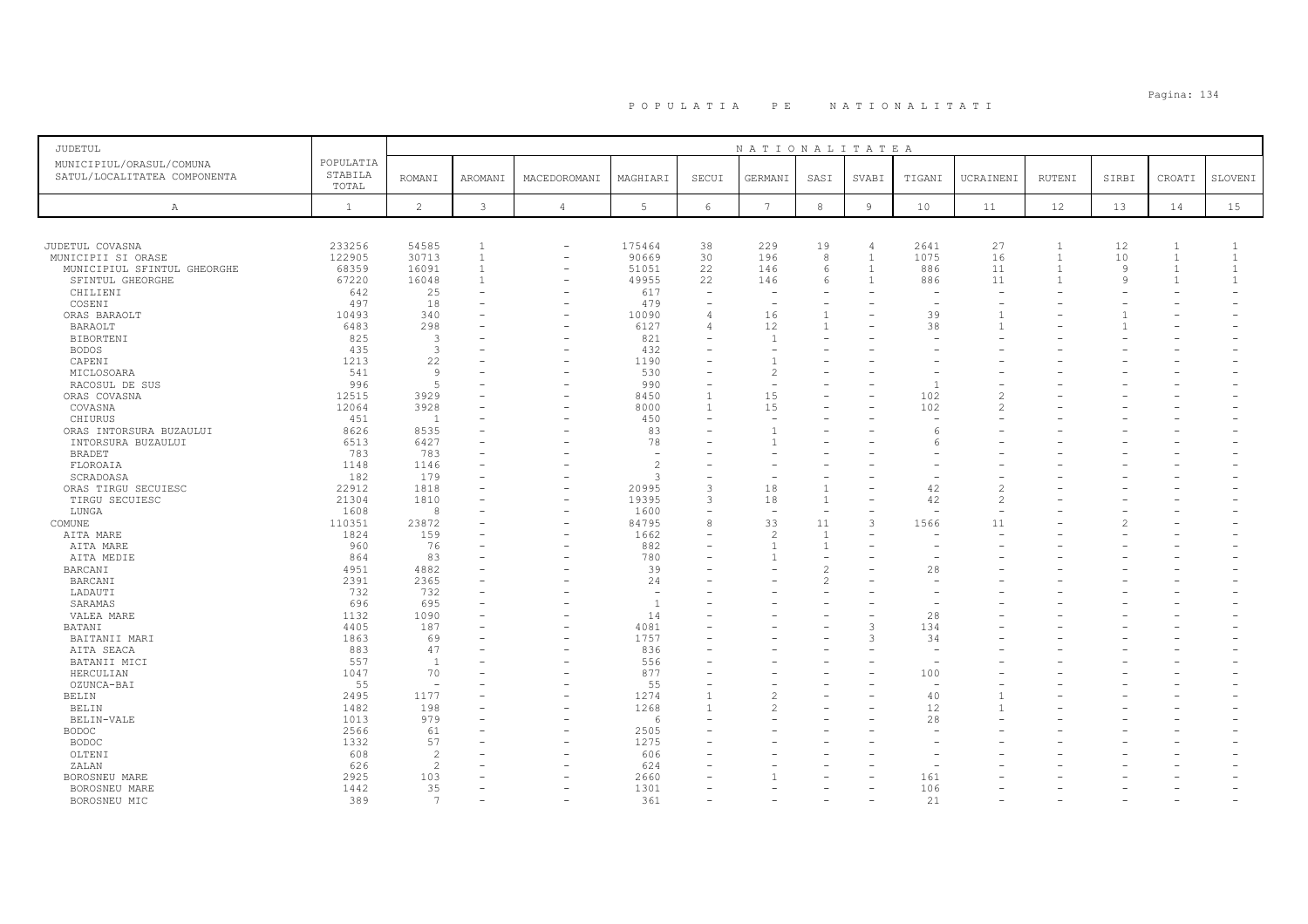| JUDETUL                                                  |                               | NATIONALITATEA           |                |                          |                          |                |                |                |                |                          |                          |        |       |        |         |
|----------------------------------------------------------|-------------------------------|--------------------------|----------------|--------------------------|--------------------------|----------------|----------------|----------------|----------------|--------------------------|--------------------------|--------|-------|--------|---------|
| MUNICIPIUL/ORASUL/COMUNA<br>SATUL/LOCALITATEA COMPONENTA | POPULATIA<br>STABILA<br>TOTAL | <b>ROMANI</b>            | <b>AROMANI</b> | MACEDOROMANI             | MAGHIARI                 | SECUI          | GERMANI        | SASI           | SVABI          | TIGANI                   | UCRAINENI                | RUTENI | SIRBI | CROATI | SLOVENI |
| A                                                        | $\mathbf{1}$                  | $\overline{c}$           | 3              | $\overline{4}$           | 5                        | 6              | 7              | 8              | $\overline{9}$ | 10                       | 11                       | 12     | 13    | 14     | 15      |
|                                                          |                               |                          |                |                          |                          |                |                |                |                |                          |                          |        |       |        |         |
| DOBOLII DE SUS                                           | 211                           | $\overline{4}$           |                | $\overline{\phantom{0}}$ | 173                      |                |                |                |                | 34                       |                          |        |       |        |         |
| <b>LET</b>                                               | 655                           | 50                       |                | $\overline{\phantom{0}}$ | 605                      |                |                |                |                |                          |                          |        |       |        |         |
| TUFALAU                                                  | 201                           | $\overline{7}$           |                |                          | 193                      |                |                |                |                |                          |                          |        |       |        |         |
| VALEA MICA                                               | 27                            | $\equiv$                 |                | L.                       | 27                       |                |                |                |                |                          |                          |        |       |        |         |
| <b>BRATES</b>                                            | 1617                          |                          |                |                          | 1610                     |                |                |                |                |                          |                          |        |       |        |         |
| <b>BRATES</b>                                            | 641                           | 6                        |                |                          | 635                      |                |                |                |                |                          |                          |        |       |        |         |
| PACHIA                                                   | 335                           |                          |                |                          | 335                      |                |                |                |                |                          |                          |        |       |        |         |
| TELECHIA                                                 | 641                           | <sup>1</sup>             |                |                          | 640                      |                |                |                |                |                          |                          |        |       |        |         |
| <b>BRADUT</b>                                            | 4486                          | 337                      |                |                          | 4138                     | $\overline{c}$ |                |                |                |                          |                          |        |       |        |         |
| <b>BRADUT</b>                                            | 992                           | 2                        |                | $\overline{\phantom{0}}$ | 990                      | ۰              |                |                |                |                          |                          |        |       |        |         |
| DOBOSENI                                                 | 1409                          | 322                      |                | $\equiv$                 | 1077                     |                |                |                |                | $\circ$                  |                          |        |       |        |         |
| FILIA                                                    | 1312                          | $\overline{4}$           |                |                          | 1308                     |                |                |                |                |                          |                          |        |       |        |         |
| TALISOARA                                                | 773                           | $\overline{9}$           |                |                          | 763                      |                |                |                |                |                          |                          |        |       |        |         |
| <b>BRETCU</b>                                            | 4087                          | 1028                     |                | $\overline{\phantom{0}}$ | 2846                     |                |                |                |                | 174                      |                          |        |       |        |         |
| <b>BRETCU</b>                                            | 2840                          | 747                      |                |                          | 2091                     |                |                |                |                | $\overline{c}$           |                          |        |       |        |         |
| MARTANUS                                                 | 848                           | 205                      |                |                          | 471                      |                |                |                |                | 172                      |                          |        |       |        |         |
| OITUZ                                                    | 399                           | 76                       |                | $\overline{\phantom{0}}$ | 284                      |                |                |                |                | $\overline{\phantom{a}}$ |                          |        |       |        |         |
| CATALINA                                                 | 3405                          | 34                       |                | $\overline{\phantom{0}}$ | 3344                     |                |                |                |                | 23                       | 4                        |        |       |        |         |
| CATALINA                                                 | 1435                          | 27                       |                |                          | 1404                     |                |                |                |                | $\angle$                 |                          |        |       |        |         |
| HATUICA                                                  | 415                           | $\overline{1}$           |                |                          | 412                      |                |                |                |                |                          | $\overline{\mathcal{L}}$ |        |       |        |         |
| IMENI                                                    | 287                           | 3                        |                | $\overline{\phantom{0}}$ | 282                      |                |                |                |                |                          | $\overline{\mathcal{L}}$ |        |       |        |         |
| MARCUSA                                                  | 624                           | $\overline{1}$           |                |                          | 604                      |                |                |                |                | 19                       |                          |        |       |        |         |
| MARTINENI                                                | 644                           | $\overline{c}$           |                |                          | 642                      |                |                |                |                |                          |                          |        |       |        |         |
| CERNAT                                                   | 4143                          | 45                       |                |                          | 4098                     |                |                |                |                |                          |                          |        |       |        |         |
| CERNAT                                                   | 3403                          | 43                       |                |                          | 3360                     |                |                |                |                |                          |                          |        |       |        |         |
| ALBIS                                                    | 434                           | $\overline{c}$           |                |                          | 432                      |                |                |                |                |                          |                          |        |       |        |         |
| ICAFALAU                                                 | 306                           | $\overline{\phantom{a}}$ |                |                          | 306                      |                |                |                |                |                          |                          |        |       |        |         |
| CHICHIS                                                  | 1727                          | 779                      |                | -                        | 943                      |                |                |                |                |                          |                          |        |       |        |         |
| CHICHIS                                                  | 1067                          | 125                      |                |                          | 938                      |                |                |                |                |                          |                          |        |       |        |         |
| BACEL                                                    | 660                           | 654                      |                |                          | $\overline{5}$           |                |                |                |                |                          |                          |        |       |        |         |
| COMANDAU                                                 | 1120                          | 75                       |                |                          | 1028                     |                |                |                |                | 17                       |                          |        |       |        |         |
| COMANDAU                                                 | 1120                          | 75                       |                |                          | 1028                     |                |                |                |                | 17                       |                          |        |       |        |         |
| DOBIRLAU                                                 | 2376                          | 2364                     |                |                          | 11                       |                |                |                |                |                          |                          |        |       |        |         |
| DOBIRLAU                                                 | 1089                          | 1084                     |                |                          | $\overline{4}$           |                |                |                |                |                          |                          |        |       |        |         |
| LUNCA MARCUSULUI                                         | 458                           | 458                      |                |                          | $\overline{\phantom{a}}$ |                |                |                |                |                          |                          |        |       |        |         |
| MARCUS                                                   | 476                           | 476                      |                |                          | $\overline{\phantom{a}}$ |                |                |                |                |                          |                          |        |       |        |         |
| VALEA DOBIRLAULUI                                        | 353                           | 346                      |                |                          | $\overline{7}$           |                |                |                |                |                          |                          |        |       |        |         |
| <b>GHELINTA</b>                                          | 4654                          | 60                       |                |                          | 4592                     |                | $\mathfrak{D}$ |                |                |                          |                          |        |       |        |         |
| GHELINTA                                                 | 4380                          | 58                       |                |                          | 4320                     |                |                |                |                |                          |                          |        |       |        |         |
| HARALE                                                   | 274                           | 2                        |                | $\overline{\phantom{0}}$ | 272                      |                |                |                |                |                          |                          |        |       |        |         |
| GHIDFALAU                                                | 2554                          | 18                       |                |                          | 2536                     |                |                |                |                |                          |                          |        |       |        |         |
| GHIDFALAU                                                | 1113                          | $\overline{7}$           |                |                          | 1106                     |                |                |                |                |                          |                          |        |       |        |         |
| ANGHELUS                                                 | 681                           | 6                        |                |                          | 675                      |                |                |                |                |                          |                          |        |       |        |         |
| FOTOS                                                    | 380                           | $\overline{\phantom{a}}$ |                |                          | 380                      |                |                |                |                |                          |                          |        |       |        |         |
| ZOLTAN                                                   | 380                           | 5                        |                |                          | 375                      |                |                |                |                |                          |                          |        |       |        |         |
| HAGHIG                                                   | 2102                          | 1070                     |                |                          | 815                      |                |                | $\overline{5}$ |                | 205                      |                          |        |       |        |         |
| HAGHIG                                                   | 1622                          | 692                      |                |                          | 811                      |                |                | $\overline{5}$ |                | 109                      |                          |        |       |        |         |
| IARAS                                                    | 480                           | 378                      |                |                          | $\overline{4}$           |                |                |                |                | 96                       |                          |        |       |        |         |
| ILIENI                                                   | 1849                          | 217                      |                |                          | 1626                     |                |                |                |                |                          |                          |        |       |        |         |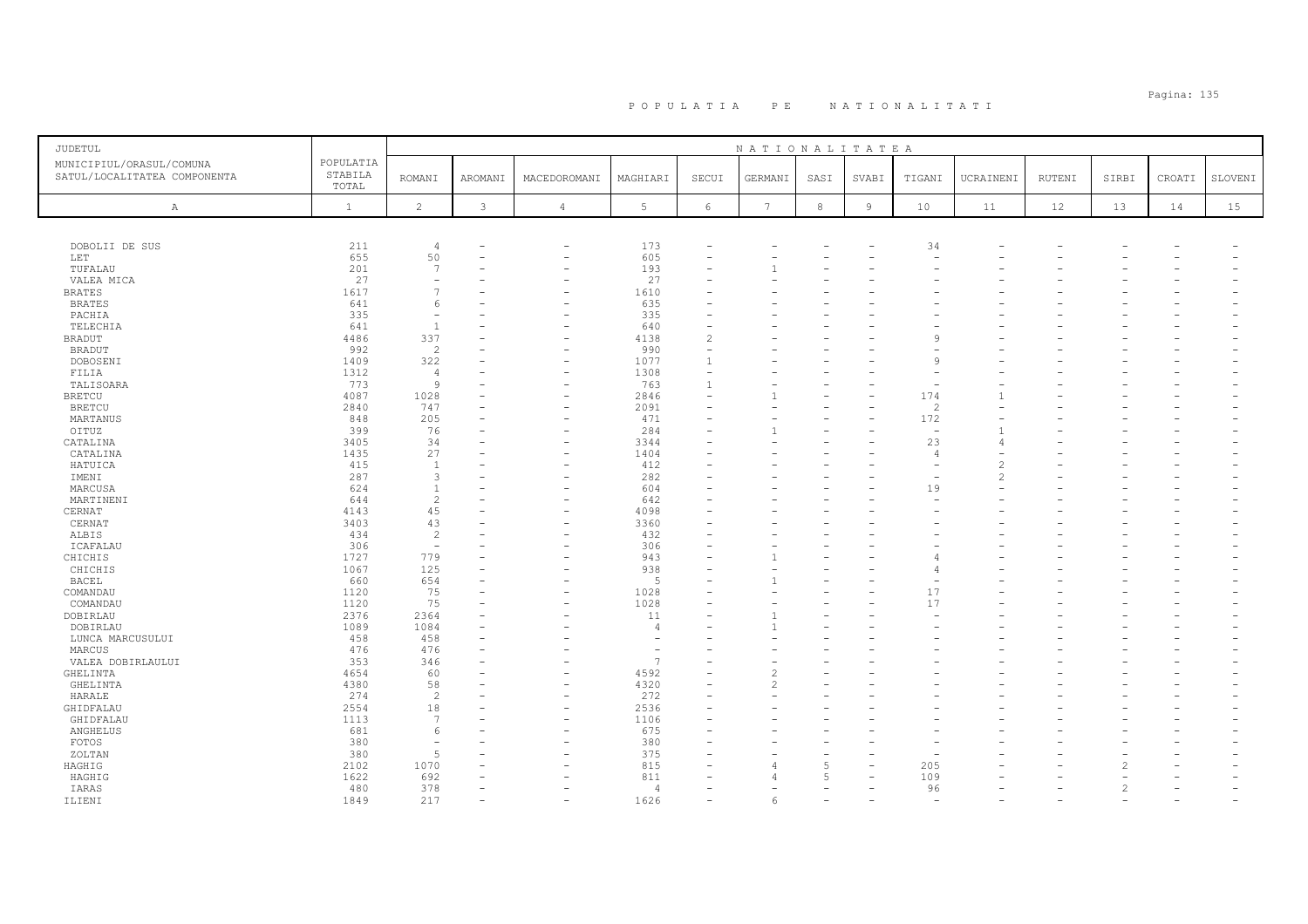| <b>JUDETUL</b>                                           |                               |                          |                |                          |                |                          | NATIONALITATEA |                |                |        |                          |        |       |        |         |
|----------------------------------------------------------|-------------------------------|--------------------------|----------------|--------------------------|----------------|--------------------------|----------------|----------------|----------------|--------|--------------------------|--------|-------|--------|---------|
| MUNICIPIUL/ORASUL/COMUNA<br>SATUL/LOCALITATEA COMPONENTA | POPULATIA<br>STABILA<br>TOTAL | <b>ROMANI</b>            | <b>AROMANI</b> | MACEDOROMANI             | MAGHIARI       | SECUI                    | GERMANI        | SASI           | SVABI          | TIGANI | UCRAINENI                | RUTENI | SIRBI | CROATI | SLOVENI |
| $\mathbb{A}$                                             | $\mathbf{1}$                  | $\overline{c}$           | $\mathbf{3}$   | $\overline{4}$           | 5              | 6                        | 7              | $^{\rm 8}$     | $\overline{9}$ | 10     | 11                       | 12     | 13    | 14     | 15      |
|                                                          |                               |                          |                |                          |                |                          |                |                |                |        |                          |        |       |        |         |
| ILIENI                                                   | 996                           | 17                       |                | $\overline{\phantom{a}}$ | 978            |                          |                |                |                |        |                          |        |       |        |         |
| DOBOLII DE JOS                                           | 573                           | 192                      |                | ۰                        | 377            | $\overline{\phantom{a}}$ | 4              |                |                |        |                          |        |       |        |         |
| SINCRAIU                                                 | 280                           | 8                        |                | ۰                        | 271            |                          |                |                |                |        |                          |        |       |        |         |
| LEMNIA                                                   | 3627                          | 19                       |                | L.                       | 3606           | L.                       |                |                |                |        |                          |        |       |        |         |
| LEMNIA                                                   | 2145                          | 14                       |                |                          | 2131           |                          |                |                |                |        |                          |        |       |        |         |
| LUTOASA                                                  | 512                           | $\mathbf{1}$             |                |                          | 510            |                          |                |                |                |        |                          |        |       |        |         |
| MERENI                                                   | 970                           | $\overline{4}$           |                |                          | 965            |                          |                |                |                |        |                          |        |       |        |         |
| MALNAS                                                   | 5133                          | 88                       |                |                          | 5038           |                          |                |                |                |        |                          |        |       |        |         |
| MICFALAU                                                 | 1975                          | 23<br>11                 |                |                          | 1952<br>1868   |                          |                |                |                |        |                          |        |       |        |         |
| <b>BIXAD</b><br>MALNAS                                   | 1883<br>600                   | 11                       |                | -<br>۰                   | 586            |                          |                |                |                |        |                          |        |       |        |         |
| MALNAS-BAI                                               | 486                           | 37                       |                |                          | 449            |                          |                |                |                |        |                          |        |       |        |         |
| VALEA ZALANULUI                                          | 189                           | 6                        |                |                          | 183            |                          |                |                |                |        |                          |        |       |        |         |
| MOACSA                                                   | 2319                          | 30                       |                |                          | 2259           |                          |                |                |                | 30     |                          |        |       |        |         |
| MOACSA                                                   | 932                           | 12                       |                |                          | 894            |                          |                |                |                | 26     |                          |        |       |        |         |
| DALNIC                                                   | 1045                          | 18                       |                |                          | 1027           |                          |                |                |                |        |                          |        |       |        |         |
| PADURENI                                                 | 342                           | $\sim$                   |                | ۰                        | 338            | ۳                        |                |                |                | -4     |                          |        |       |        |         |
| OJDULA                                                   | 3579                          | 180                      |                | ۰                        | 3330           |                          |                |                |                | 67     |                          |        |       |        |         |
| OJDULA                                                   | 3262                          | 180                      |                | ۰                        | 3013           |                          |                |                |                | 67     |                          |        |       |        |         |
| HILIB                                                    | 317                           | $\overline{\phantom{a}}$ |                |                          | 317            |                          |                |                |                |        |                          |        |       |        |         |
| OZUN                                                     | 4833                          | 553                      |                | $\overline{\phantom{0}}$ | 4259           |                          | 3              | $\mathfrak{D}$ |                | 12     |                          |        |       |        |         |
| OZUN                                                     | 2714                          | 266                      |                | L.                       | 2431           |                          | 2              | $\mathbf{1}$   |                | 10     |                          |        |       |        |         |
| <b>BICFALAU</b>                                          | 429                           | 18                       |                |                          | 411            |                          |                |                |                |        |                          |        |       |        |         |
| LISNAU                                                   | 471                           | 8                        |                |                          | 463            |                          |                |                |                |        |                          |        |       |        |         |
| LISNAU-VALE                                              | 97                            | 53                       |                |                          | 43             |                          |                | $\mathbf{1}$   |                |        |                          |        |       |        |         |
| LUNCA OZUNULUI                                           | 205                           | 201                      |                |                          | $\overline{4}$ |                          |                |                |                |        |                          |        |       |        |         |
| MAGHERUS                                                 | 109                           | $\overline{\phantom{a}}$ |                |                          | 109            |                          |                |                |                |        |                          |        |       |        |         |
| SINTIONLUNCA                                             | 808                           | $\overline{7}$           |                | ۰                        | 798            |                          |                |                |                |        |                          |        |       |        |         |
| POIAN                                                    | 2934                          | 12                       |                | ۰                        | 2922           |                          |                |                |                |        |                          |        |       |        |         |
| POIAN                                                    | 1371                          | $\overline{1}$           |                |                          | 1370           |                          |                |                |                |        |                          |        |       |        |         |
| BELANI                                                   | 474                           | $\mathbf{1}$             |                |                          | 473            |                          |                |                |                |        |                          |        |       |        |         |
| CARPINENII                                               | $\overline{4}$                | 3                        |                |                          | $\overline{1}$ |                          |                |                |                |        |                          |        |       |        |         |
| <b>ESTELNIC</b>                                          | 814                           | 3                        |                |                          | 811            |                          |                |                |                |        |                          |        |       |        |         |
| VALEA SCURTA                                             | 271                           | $\overline{4}$           |                |                          | 267            |                          |                |                |                |        |                          |        |       |        |         |
| RECI                                                     | 2285                          | 24                       |                | ۰                        | 2253           |                          |                |                |                |        |                          |        |       |        |         |
| RECI                                                     | 1417                          | 17                       |                | ۰                        | 1392           |                          |                |                |                |        | $\overline{\mathcal{L}}$ |        |       |        |         |
| ANINOASA                                                 | 414                           | $\overline{7}$           |                |                          | 407            |                          |                |                |                |        |                          |        |       |        |         |
| <b>BITA</b>                                              | 318                           |                          |                |                          | 318            |                          |                |                |                |        |                          |        |       |        |         |
| SACIOVA                                                  | 136                           |                          |                |                          | 136<br>4799    |                          |                |                |                | 12     | $\overline{\mathcal{L}}$ |        |       |        |         |
| SINZIENI                                                 | 4820                          | -6                       |                |                          | 2844           |                          |                |                |                |        |                          |        |       |        |         |
| SINZIENI                                                 | 2862<br>319                   |                          |                |                          | 318            |                          |                |                |                | 12     | 2                        |        |       |        |         |
| CASINU MIC                                               | 952                           |                          |                |                          | 951            |                          |                |                |                |        |                          |        |       |        |         |
| PETRICENI<br>VALEA SEACA                                 | 687                           | $\overline{1}$           |                |                          | 686            |                          |                |                |                |        |                          |        |       |        |         |
| SITA BUZAULUI                                            | 4818                          | 4809                     |                |                          | 8              |                          |                |                |                |        |                          |        |       |        |         |
| SITA BUZAULUI                                            | 3593                          | 3590                     |                |                          | 3              |                          |                |                |                |        |                          |        |       |        |         |
| CRASNA                                                   | 585                           | 584                      |                |                          |                |                          |                |                |                |        |                          |        |       |        |         |
| MERISOR                                                  | $\overline{\phantom{a}}$      | ÷                        |                |                          |                |                          |                |                |                |        |                          |        |       |        |         |
| ZABRATAU                                                 | 640                           | 635                      |                |                          |                |                          |                |                |                |        |                          |        |       |        |         |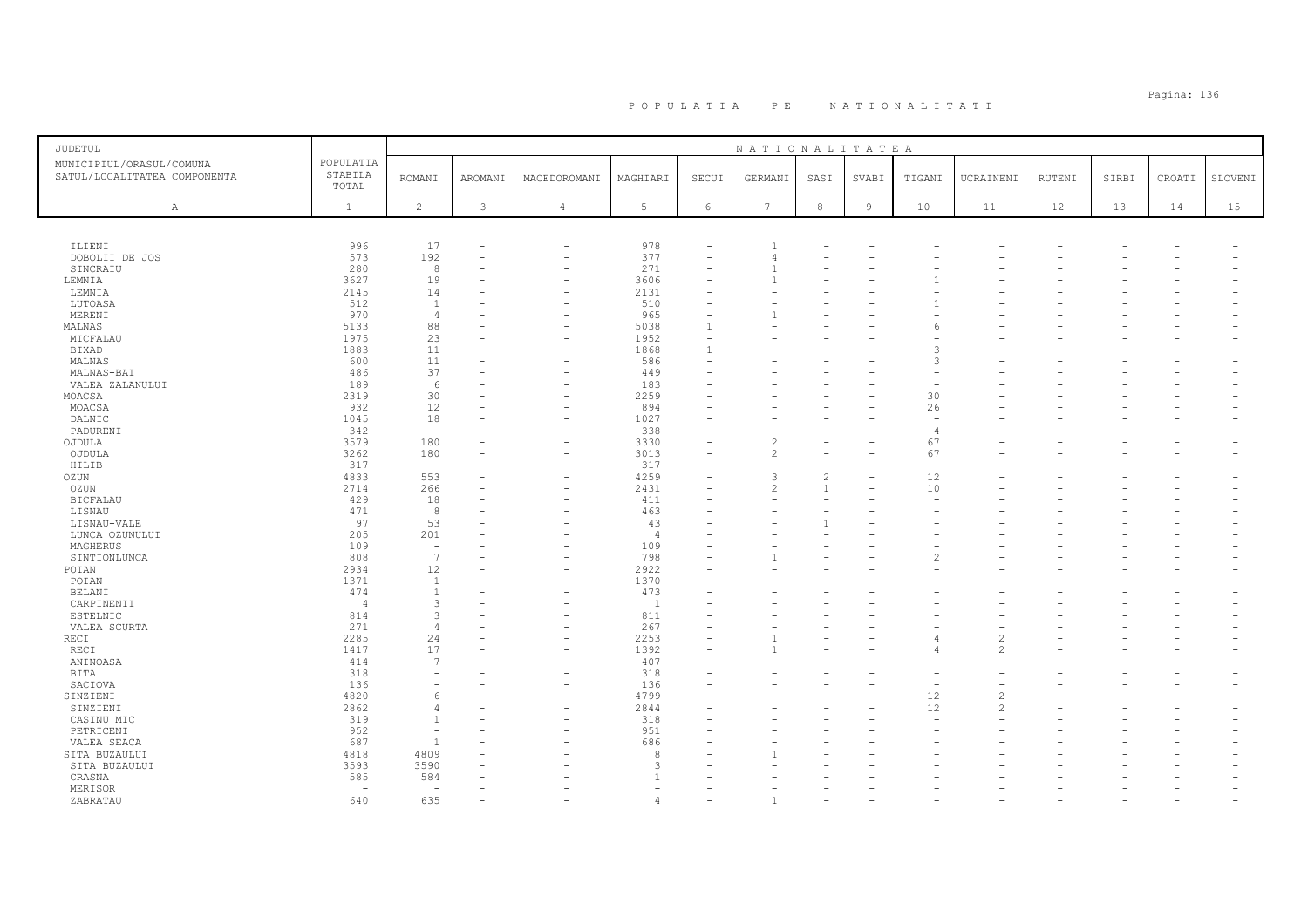# Pagina: 137 P O P U L A T I A P E N A T I O N A L I T A T I

| <b>JUDETUL</b>                                           |                               |                          |                          |                          |          |                          | NATIONALITATEA           |                          |                          |                          |                          |                          |                          |                          |                          |
|----------------------------------------------------------|-------------------------------|--------------------------|--------------------------|--------------------------|----------|--------------------------|--------------------------|--------------------------|--------------------------|--------------------------|--------------------------|--------------------------|--------------------------|--------------------------|--------------------------|
| MUNICIPIUL/ORASUL/COMUNA<br>SATUL/LOCALITATEA COMPONENTA | POPULATIA<br>STABILA<br>TOTAL | <b>ROMANI</b>            | AROMANI                  | MACEDOROMANI             | MAGHIARI | SECUI                    | GERMANI                  | SASI                     | SVABI                    | TIGANI                   | UCRAINENI                | RUTENI                   | SIRBI                    | CROATI                   | SLOVENI                  |
| Α                                                        |                               | $\overline{2}$           | 3                        |                          | 5        | 6                        |                          | 8                        | 9                        | 10                       | 11                       | 12                       | 13                       | 14                       | 15                       |
|                                                          |                               |                          |                          |                          |          |                          |                          |                          |                          |                          |                          |                          |                          |                          |                          |
| TURIA                                                    | 4062                          | 21                       | $\overline{\phantom{a}}$ | $\qquad \qquad -$        | 4040     |                          |                          |                          |                          |                          |                          |                          |                          |                          |                          |
| TURIA                                                    | 3675                          | 18                       | $\overline{\phantom{a}}$ | $\qquad \qquad -$        | 3656     |                          |                          |                          |                          |                          |                          |                          |                          |                          |                          |
| ALUNGENI                                                 | 387                           | 3                        | $\overline{\phantom{a}}$ | $\qquad \qquad -$        | 384      |                          | -                        |                          | $\overline{\phantom{0}}$ | $\overline{\phantom{0}}$ |                          | $\qquad \qquad$          |                          | $\overline{\phantom{0}}$ | $\overline{\phantom{0}}$ |
| VALEA CRISULUI                                           | 3307                          | 43                       | $\overline{\phantom{a}}$ | $\overline{\phantom{0}}$ | 3262     |                          |                          |                          |                          | $\overline{c}$           |                          |                          |                          |                          |                          |
| VALEA CRISULUI                                           | 1538                          | 14                       | $\overline{\phantom{a}}$ | $\overline{\phantom{m}}$ | 1524     |                          |                          |                          |                          |                          |                          |                          |                          |                          |                          |
| ARCUS                                                    | 1248                          | 26                       | $\overline{\phantom{0}}$ | $\overline{\phantom{a}}$ | 1222     |                          |                          |                          | $\overline{\phantom{0}}$ |                          | $\overline{\phantom{0}}$ | $\overline{\phantom{0}}$ |                          |                          |                          |
| CALNIC                                                   | 521                           | 3                        | $\overline{\phantom{0}}$ | $\overline{\phantom{0}}$ | 516      |                          |                          |                          | $\overline{\phantom{0}}$ | $\overline{c}$           |                          |                          |                          |                          |                          |
| VILCELE                                                  | 3027                          | 2011                     |                          | $\overline{\phantom{0}}$ | 649      |                          |                          |                          | $\overline{\phantom{a}}$ | 360                      | $\overline{\phantom{0}}$ | $\overline{\phantom{0}}$ |                          |                          |                          |
| ARACI                                                    | 1373                          | 964                      | $\overline{\phantom{m}}$ | $\overline{\phantom{0}}$ | 406      | $\overline{\phantom{0}}$ |                          | -                        | $\overline{\phantom{0}}$ | $\overline{\phantom{0}}$ |                          | -                        |                          |                          |                          |
| ARIUSD                                                   | 498                           | 315                      | $\overline{\phantom{a}}$ | $\overline{\phantom{0}}$ | 172      | $\overline{\phantom{a}}$ |                          | $\overline{\phantom{0}}$ | $\overline{\phantom{a}}$ | 10                       | $\overline{\phantom{0}}$ | $\overline{\phantom{0}}$ |                          |                          |                          |
| HETEA                                                    | 168                           | 159                      | $\overline{\phantom{m}}$ | $\overline{\phantom{0}}$ | 9        |                          |                          |                          | $\overline{\phantom{0}}$ | $\overline{\phantom{0}}$ | $\overline{\phantom{a}}$ | $\qquad \qquad$          |                          |                          |                          |
| VILCELE                                                  | 988                           | 573                      | $\overline{\phantom{m}}$ | -                        | 62       |                          |                          |                          | $\overline{\phantom{a}}$ | 350                      | $\overline{\phantom{a}}$ | $\overline{\phantom{0}}$ |                          |                          |                          |
| VIRGHIS                                                  | 1983                          | 35                       |                          | $\overline{\phantom{0}}$ | 1925     |                          |                          |                          | $\overline{\phantom{0}}$ | 23                       | $\overline{\phantom{0}}$ | $\overline{\phantom{0}}$ |                          |                          |                          |
| VIRGHIS                                                  | 1983                          | 35                       |                          | $\overline{\phantom{a}}$ | 1925     |                          |                          |                          | $\overline{\phantom{0}}$ | 23                       | $\overline{\phantom{0}}$ | $\overline{\phantom{0}}$ |                          |                          |                          |
| ZAGON                                                    | 5413                          | 2498                     | $\overline{\phantom{a}}$ | $\qquad \qquad -$        | 2906     |                          | $\overline{\phantom{0}}$ |                          | $\overline{\phantom{0}}$ |                          | $\overline{\phantom{0}}$ | $\overline{\phantom{0}}$ |                          |                          |                          |
| ZAGON                                                    | 4092                          | 1849                     | $\overline{\phantom{a}}$ | $\qquad \qquad -$        | 2234     |                          |                          |                          | $\overline{\phantom{0}}$ |                          | $\overline{\phantom{0}}$ | $\overline{\phantom{0}}$ |                          |                          |                          |
| PAPAUTI                                                  | 1321                          | 649                      | $\overline{\phantom{m}}$ | $\overline{\phantom{a}}$ | 672      |                          |                          |                          | $\overline{\phantom{0}}$ |                          |                          |                          |                          |                          |                          |
| ZABALA                                                   | 4925                          | 940                      | $\overline{\phantom{0}}$ | $\overline{\phantom{0}}$ | 3731     |                          |                          |                          | $\overline{\phantom{a}}$ | 248                      |                          |                          |                          |                          |                          |
| ZABALA                                                   | 3555                          | 934                      |                          | $\overline{\phantom{0}}$ | 2427     | $\overline{\phantom{a}}$ |                          | $\overline{\phantom{0}}$ | $\overline{\phantom{a}}$ | 190                      |                          | $\overline{\phantom{0}}$ |                          |                          |                          |
| PETENI                                                   | 160                           | $\overline{\phantom{0}}$ |                          | $\qquad \qquad -$        | 102      |                          |                          |                          | $\overline{\phantom{a}}$ | 58                       | $\overline{\phantom{0}}$ |                          |                          |                          |                          |
| SURCEA                                                   | 624                           |                          |                          | -                        | 617      |                          |                          |                          | $\overline{\phantom{0}}$ | $\overline{\phantom{0}}$ |                          |                          |                          |                          |                          |
| <b>TAMASFALAU</b>                                        | 586                           |                          | $\overline{\phantom{0}}$ | $\overline{\phantom{0}}$ | 585      | $\overline{\phantom{0}}$ | $\overline{\phantom{a}}$ | $\overline{\phantom{0}}$ | $\overline{\phantom{0}}$ | $\overline{\phantom{a}}$ | $\overline{\phantom{0}}$ | $\overline{\phantom{0}}$ | $\overline{\phantom{0}}$ | $\overline{\phantom{a}}$ | $\overline{\phantom{0}}$ |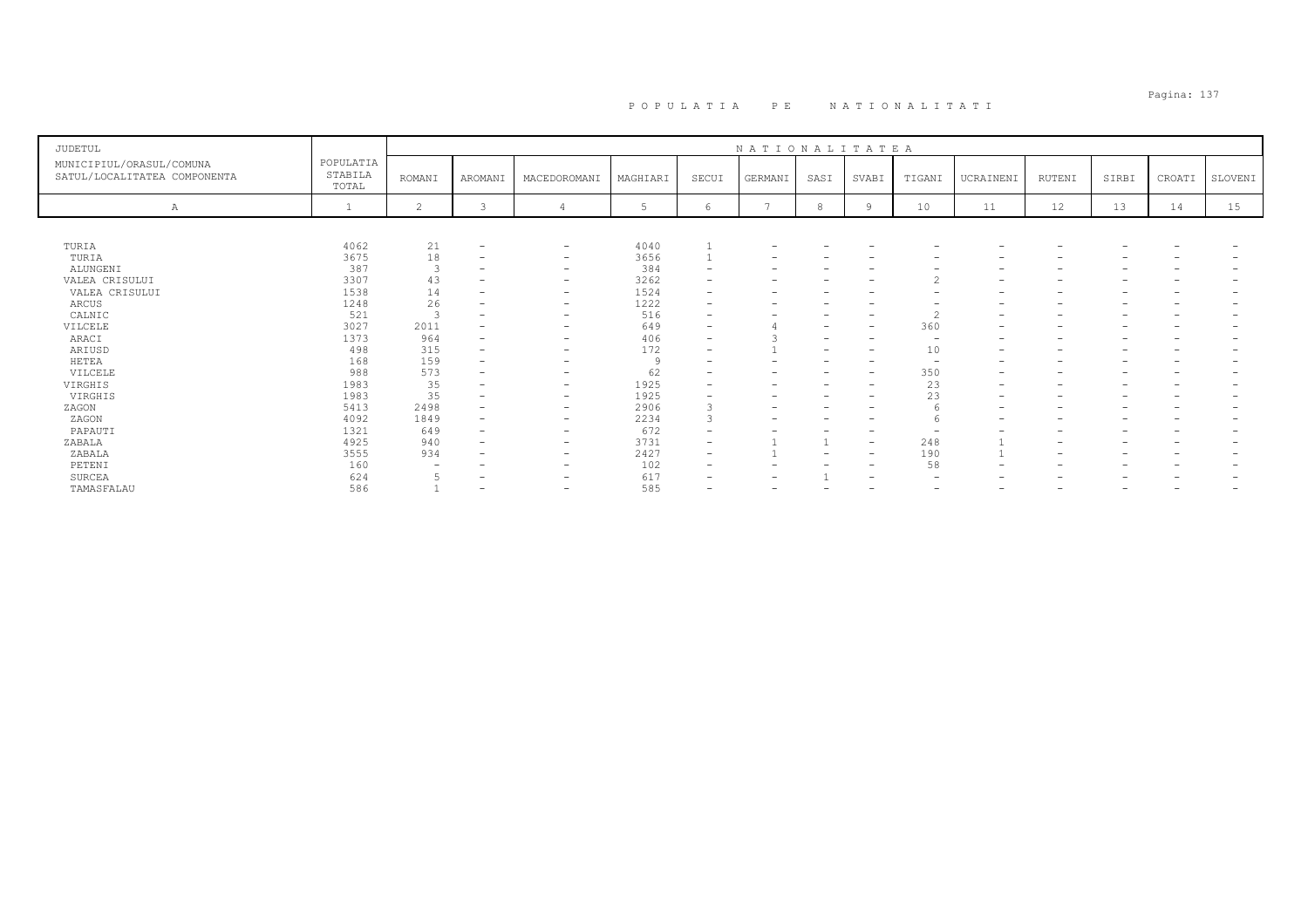| <b>JUDETUL</b>                                           |                               |                          |         |                          |             |                          | NATIONALITATEA           |                |                          |                          |                |                |               |        |         |
|----------------------------------------------------------|-------------------------------|--------------------------|---------|--------------------------|-------------|--------------------------|--------------------------|----------------|--------------------------|--------------------------|----------------|----------------|---------------|--------|---------|
| MUNICIPIUL/ORASUL/COMUNA<br>SATUL/LOCALITATEA COMPONENTA | POPULATIA<br>STABILA<br>TOTAL | <b>ROMANI</b>            | AROMANI | MACEDOROMANI             | MAGHIARI    | SECUI                    | GERMANI                  | SASI           | SVABI                    | TIGANI                   | UCRAINENI      | RUTENI         | SIRBI         | CROATI | SLOVENI |
| $\mathbb{A}$                                             | $\mathbf{1}$                  | $\overline{c}$           | 3       | $\overline{4}$           | 5           | 6                        | $7\phantom{.0}$          | 8              | 9                        | 10                       | 11             | 12             | 13            | 14     | 15      |
|                                                          |                               |                          |         |                          |             |                          |                          |                |                          |                          |                |                |               |        |         |
| JUDETUL HARGHITA                                         | 348335                        | 48948                    |         | $\overline{\phantom{a}}$ | 295036      | 68                       | 188                      | 11             | $\overline{\phantom{a}}$ | 3827                     | 28             |                |               |        |         |
| MUNICIPII SI ORASE                                       | 159090                        | 31179                    |         |                          | 126394      | 48                       | 164                      | 8              | $\equiv$                 | 1063                     | 25             | $\overline{1}$ | 6             |        |         |
| MUNICIPIUL MIERCUREA CIUC                                | 46228                         | 7497                     |         |                          | 38348       | 11                       | 70                       | $\mathbf{3}$   | $\sim$                   | 217                      | $\overline{4}$ |                |               |        |         |
| MIERCUREA CIUC                                           | 45769                         | 7488                     |         |                          | 37913       | 11                       | 70                       | 3              | $\rightarrow$            | 202                      |                |                |               |        |         |
| CIBA                                                     | 135                           | 2                        |         |                          | 133         | $\qquad \qquad -$        |                          |                |                          |                          |                |                |               |        |         |
| HARGHITA-BAI                                             | 324                           | 7                        |         |                          | 302         | $\overline{\phantom{a}}$ |                          |                |                          | 15                       |                |                |               |        |         |
| JIGODIN-BAI                                              |                               |                          |         |                          |             | ۰                        |                          |                |                          |                          |                |                |               |        |         |
| MUNICIPIUL ODORHEIU SECUIESC                             | 39959                         | 837                      |         |                          | 38921       | 16                       | 37                       | $\sqrt{2}$     |                          | 87                       |                |                |               |        |         |
| ODORHEIU SECUIESC                                        | 39959                         | 837                      |         |                          | 38921       | 16                       | 37                       | $\overline{c}$ |                          | 87                       | $\mathcal{P}$  |                | $\mathcal{P}$ |        |         |
| ORAS BAILE TUSNAD                                        | 1969                          | 135                      |         |                          | 1832        | $\overline{\phantom{m}}$ | $\overline{c}$           | $\equiv$       |                          |                          |                |                |               |        |         |
| <b>BAILE TUSNAD</b>                                      | 1941                          | 134                      |         |                          | 1805        | $\equiv$                 | $\overline{\mathcal{L}}$ |                |                          |                          |                |                |               |        |         |
| CARPITUS                                                 | 28                            | $\overline{1}$           |         |                          | 27          |                          |                          |                |                          |                          |                |                |               |        |         |
| ORAS BALAN                                               | 10937                         | 7617                     |         |                          | 3236        | 8                        | $\overline{\mathcal{L}}$ |                |                          | 40                       |                |                |               |        |         |
| <b>BALAN</b>                                             | 10937                         | 7617                     |         |                          | 3236        | 8                        |                          |                |                          | 40                       |                |                |               |        |         |
| ORAS BORSEC                                              | 3074                          | 609                      |         |                          | 2451        | ۰                        |                          |                |                          | $\overline{4}$           |                |                |               |        |         |
| <b>BORSEC</b>                                            | 3074                          | 609                      |         |                          | 2451        | ۰                        |                          |                |                          | $\overline{4}$           |                |                |               |        |         |
|                                                          | 10611                         | 264                      |         |                          | 10062       | 9                        | $\overline{5}$           |                | $\rightarrow$            | 266                      |                |                |               |        |         |
| ORAS CRISTURU SECUIESC                                   |                               |                          |         |                          |             |                          | 5                        |                |                          |                          | $\overline{1}$ |                |               |        |         |
| CRISTURU SECUIESC                                        | 9500                          | 262                      |         |                          | 9066<br>996 | 5<br>$\overline{4}$      |                          |                |                          | 157<br>109               |                |                |               |        |         |
| FILIAS                                                   | 1111                          | $\overline{2}$           |         |                          | 18943       | 3                        | 7                        | $\mathbf{1}$   | $\overline{\phantom{0}}$ | 201                      |                |                |               |        |         |
| ORAS GHEORGHENI                                          | 21433                         | 2255                     |         |                          |             |                          | 7                        |                |                          |                          |                |                |               |        |         |
| GHEORGHENI                                               | 21289                         | 2169                     |         |                          | 18885       | 3                        |                          |                |                          | 201                      |                |                |               |        |         |
| COVACIPETER                                              | 15                            | $\overline{\phantom{a}}$ |         |                          | 15          | ÷                        |                          |                |                          |                          |                |                |               |        |         |
| LACU ROSU                                                | 101                           | 81                       |         |                          | 20          |                          |                          |                |                          |                          |                |                |               |        |         |
| VARGATAC                                                 | 16                            | $\overline{\phantom{a}}$ |         |                          | 16          |                          |                          |                |                          |                          |                |                |               |        |         |
| VISAFOLIO                                                | 12                            | $\overline{5}$           |         |                          | 7           |                          |                          |                |                          |                          |                |                |               |        |         |
| ORAS TOPLITA                                             | 17212                         | 11903                    |         |                          | 5037        | $\mathbf{1}$             | 30                       | $\overline{c}$ |                          | 214                      | 15             |                |               |        |         |
| TOPLITA                                                  | 11027                         | 6953                     |         |                          | 3876        | ٠                        | 21                       | $\overline{1}$ |                          | 162                      | $\epsilon$     |                |               |        |         |
| CALIMANEL                                                | 989                           | 953                      |         |                          | 36          |                          | ۰                        |                |                          | $\overline{\phantom{0}}$ |                |                |               |        |         |
| LUNCANI                                                  | 314                           | 274                      |         |                          | 17          | ÷                        |                          |                |                          | 21                       |                |                |               |        |         |
| MAGHERUS                                                 | 766                           | 431                      |         |                          | 321         |                          |                          |                |                          | $\overline{5}$           |                |                |               |        |         |
| MOGLANESTI                                               | 751                           | 550                      |         |                          | 194         | $\qquad \qquad -$        | 3                        |                |                          |                          |                |                |               |        |         |
| SECU                                                     | 82                            | 9                        |         |                          | 73          |                          |                          |                |                          |                          |                |                |               |        |         |
| VALE                                                     | 2033                          | 1741                     |         |                          | 280         |                          |                          |                |                          | $\mathsf{Q}$             |                |                |               |        |         |
| VIGANI                                                   | 249                           | 237                      |         |                          | 12          |                          |                          |                |                          |                          |                |                |               |        |         |
| ZENCANI                                                  | 1001                          | 755                      |         |                          | 228         | $\equiv$                 |                          |                |                          | 17                       |                |                |               |        |         |
| ORAS VLAHITA                                             | 7667                          | 62                       |         |                          | 7564        | ۰                        | 7                        |                |                          | 34                       |                |                |               |        |         |
| VLAHITA                                                  | 7319                          | 57                       |         |                          | 7250        |                          |                          |                |                          | $\sqrt{2}$               |                |                |               |        |         |
| BAILE HOMOROD                                            | 73                            | $\overline{1}$           |         |                          | 72          | $\overline{\phantom{a}}$ | $\overline{\phantom{a}}$ |                |                          | $\overline{\phantom{0}}$ |                |                |               |        |         |
| MINELE LUETA                                             | 275                           | $\overline{4}$           |         |                          | 242         | ÷                        |                          |                |                          | 29                       |                |                |               |        |         |
| COMUNE                                                   | 189245                        | 17769                    |         |                          | 168642      | 20                       | 24                       | 3              | L.                       | 2764                     |                |                |               |        |         |
| ATID                                                     | 3147                          | 6                        |         |                          | 3119        |                          |                          |                |                          | 22                       |                |                |               |        |         |
| ATID                                                     | 1268                          | 2                        |         |                          | 1260        | $\overline{\phantom{a}}$ |                          |                |                          | 6                        |                |                |               |        |         |
| CRISENI                                                  | 729                           |                          |         |                          | 709         |                          |                          |                |                          | 16                       |                |                |               |        |         |
| CUSMED                                                   | 430                           |                          |         |                          | 430         |                          |                          |                |                          |                          |                |                |               |        |         |
| INLACENI                                                 | 228                           |                          |         |                          | 228         |                          |                          |                |                          |                          |                |                |               |        |         |
| SICLOD                                                   | 492                           |                          |         |                          | 492         |                          |                          |                |                          |                          |                |                |               |        |         |
| AVRAMESTI                                                | 2574                          | 17                       |         |                          | 2506        |                          |                          |                |                          | 51                       |                |                |               |        |         |
| AVRAMESTI                                                | 838                           | 3                        |         |                          | 831         |                          |                          |                |                          | $\overline{4}$           |                |                |               |        |         |
| ANDREENI                                                 | 150                           |                          |         |                          | 146         |                          |                          |                |                          |                          |                |                |               |        |         |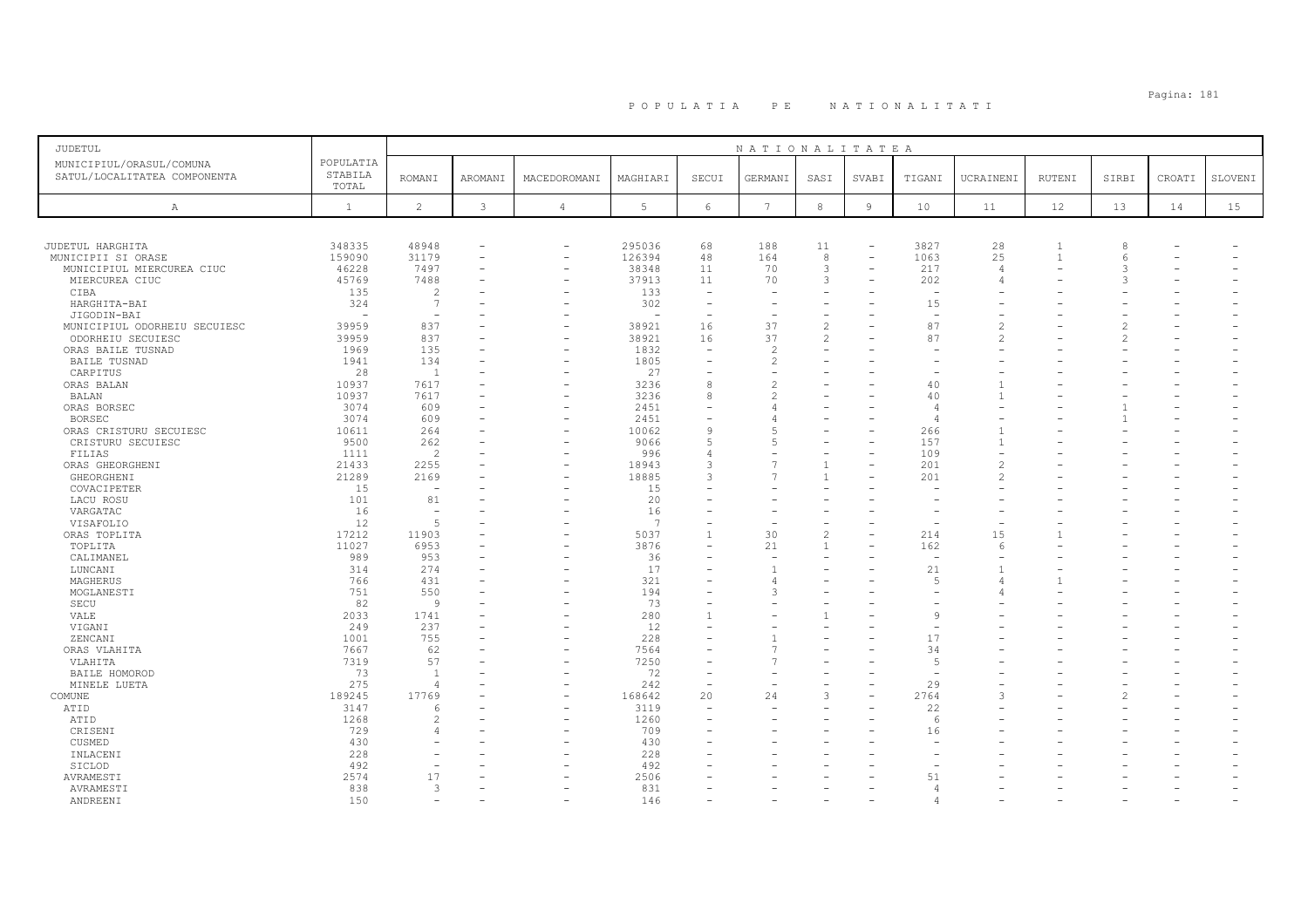| JUDETUL                                                  |                               |                          |         |                          |              |                          | NATIONALITATEA  |            |                |                          |           |        |       |        |         |
|----------------------------------------------------------|-------------------------------|--------------------------|---------|--------------------------|--------------|--------------------------|-----------------|------------|----------------|--------------------------|-----------|--------|-------|--------|---------|
| MUNICIPIUL/ORASUL/COMUNA<br>SATUL/LOCALITATEA COMPONENTA | POPULATIA<br>STABILA<br>TOTAL | <b>ROMANI</b>            | AROMANI | MACEDOROMANI             | MAGHIARI     | SECUI                    | GERMANI         | SASI       | SVABI          | TIGANI                   | UCRAINENI | RUTENI | SIRBI | CROATI | SLOVENI |
| $\mathbb{A}$                                             | $\mathbf{1}$                  | 2                        | 3       | $\overline{4}$           | 5            | 6                        | $7\phantom{.0}$ | $^{\rm 8}$ | $\overline{9}$ | 10                       | 11        | 12     | 13    | 14     | 15      |
|                                                          |                               |                          |         |                          |              |                          |                 |            |                |                          |           |        |       |        |         |
| CECHESTI                                                 | 495                           | 13                       |         | ۰                        | 439          |                          |                 |            |                | 43                       |           |        |       |        |         |
| FIRTANUS                                                 | 273                           | $\equiv$                 |         | $\overline{\phantom{a}}$ | 273          | L.                       |                 |            |                | $\overline{a}$           |           |        |       |        |         |
| GOAGIU                                                   | 636                           | $\overline{1}$           |         |                          | 635          |                          |                 |            |                |                          |           |        |       |        |         |
| LAZ-FIRTANUS                                             | 38                            |                          |         |                          | 38           |                          |                 |            |                |                          |           |        |       |        |         |
| LAZ-SOIMUS                                               | 67                            |                          |         |                          | 67           |                          |                 |            |                |                          |           |        |       |        |         |
| MEDISORU MIC                                             | 77                            | $\overline{\phantom{a}}$ |         |                          | 77           |                          |                 |            |                |                          |           |        |       |        |         |
| <b>BILBOR</b>                                            | 2930                          | 2853                     |         |                          | 77           |                          |                 |            |                |                          |           |        |       |        |         |
| <b>BILBOR</b>                                            | 2395                          | 2324                     |         |                          | 71           |                          |                 |            |                |                          |           |        |       |        |         |
| RACHITIS                                                 | 535                           | 529                      |         |                          | 6            |                          |                 |            |                |                          |           |        |       |        |         |
| BRADESTI                                                 | 3620                          | 12                       |         | L.                       | 3607         |                          |                 |            |                |                          |           |        |       |        |         |
| BRADESTI                                                 | 911                           | 9                        |         |                          | 902          |                          |                 |            |                |                          |           |        |       |        |         |
| SATU MARE                                                | 2017                          | $\overline{2}$           |         |                          | 2014         |                          |                 |            |                |                          |           |        |       |        |         |
| TIRNOVITA                                                | 692                           | $\overline{1}$           |         |                          | 691          |                          |                 |            |                |                          |           |        |       |        |         |
| CAPILNITA                                                | 2120                          | 6                        |         |                          | 2114         |                          |                 |            |                |                          |           |        |       |        |         |
| CAPILNITA                                                | 2120<br>5061                  | 6                        |         | ۰<br>۰                   | 2114<br>5049 |                          |                 |            |                |                          |           |        |       |        |         |
| CIUCSINGEORGIU                                           | 1958                          | 12<br>3                  |         | ۰                        | 1955         |                          |                 |            |                |                          |           |        |       |        |         |
| CIUCSINGEORGIU<br>ARMASENI                               | 726                           | $\overline{\phantom{m}}$ |         | ۰                        | 726          |                          |                 |            |                |                          |           |        |       |        |         |
| ARMASENII NOI                                            | 334                           | $\overline{c}$           |         |                          | 332          |                          |                 |            |                |                          |           |        |       |        |         |
| <b>BANCU</b>                                             | 1347                          | $\mathcal{L}$            |         |                          | 1345         |                          |                 |            |                |                          |           |        |       |        |         |
| CIOBANIS                                                 | 31                            | $\overline{c}$           |         |                          | 29           |                          |                 |            |                |                          |           |        |       |        |         |
| COTORMANI                                                | 69                            |                          |         |                          | 69           |                          |                 |            |                |                          |           |        |       |        |         |
| EGHERSEC                                                 | 320                           | $\mathbf{1}$             |         |                          | 319          |                          |                 |            |                |                          |           |        |       |        |         |
| GHIURCHE                                                 | 9                             | $\overline{\phantom{m}}$ |         |                          | 9            |                          |                 |            |                |                          |           |        |       |        |         |
| POTIOND                                                  | 267                           | $\mathbf{2}$             |         | ۰                        | 265          |                          |                 |            |                |                          |           |        |       |        |         |
| CIUMANI                                                  | 4817                          | 17                       |         | ۰                        | 4795         | $\overline{2}$           | 3               |            |                |                          |           |        |       |        |         |
| CIUMANI                                                  | 4817                          | 17                       |         | $\overline{\phantom{0}}$ | 4795         | $\overline{2}$           | 3               |            |                |                          |           |        |       |        |         |
| CIRTA                                                    | 5786                          | 21                       |         | $\overline{\phantom{a}}$ | 5737         | $\overline{\phantom{a}}$ |                 |            |                | 28                       |           |        |       |        |         |
| CIRTA                                                    | 1084                          | 13                       |         | Ē.                       | 1071         |                          |                 |            |                | $\overline{\phantom{a}}$ |           |        |       |        |         |
| INEU                                                     | 1929                          | 3                        |         |                          | 1898         |                          |                 |            |                | 28                       |           |        |       |        |         |
| TOMESTI                                                  | 2773                          | 5                        |         |                          | 2768         |                          |                 |            |                | $\overline{\phantom{a}}$ |           |        |       |        |         |
| CORBU                                                    | 1622                          | 1369                     |         |                          | 220          |                          |                 |            |                | 31                       |           |        |       |        |         |
| CORBU                                                    | 1068                          | 911                      |         |                          | 138          |                          |                 |            |                | 19                       |           |        |       |        |         |
| CAPU CORBULUI                                            | 554                           | 458                      |         | ۰                        | 82           |                          |                 |            |                | 12                       |           |        |       |        |         |
| CORUND                                                   | 6340                          | 15                       |         | ۰                        | 5876         |                          |                 |            |                | 449                      |           |        |       |        |         |
| CORUND                                                   | 5088                          | 13                       |         | Ē.                       | 4626         |                          |                 |            |                | 449                      |           |        |       |        |         |
| ATIA                                                     | 341                           | $\overline{c}$           |         |                          | 339          |                          |                 |            |                |                          |           |        |       |        |         |
| CALONDA                                                  | 58                            | $\overline{\phantom{m}}$ |         |                          | 58           |                          |                 |            |                |                          |           |        |       |        |         |
| FINTINA BRAZILOR                                         | 401                           | $\equiv$                 |         |                          | 401          |                          |                 |            |                |                          |           |        |       |        |         |
| VALEA LUI PAVEL                                          | 452                           | $\overline{\phantom{a}}$ |         |                          | 452          |                          |                 |            |                |                          |           |        |       |        |         |
| DANESTI                                                  | 4700                          | 23                       |         |                          | 4672         |                          |                 |            |                | -5                       |           |        |       |        |         |
| DANESTI                                                  | 2403                          | 11                       |         | -                        | 2387         |                          |                 |            |                | $\overline{5}$           |           |        |       |        |         |
| MADARAS                                                  | 2297                          | 12                       |         | $\overline{\phantom{0}}$ | 2285         |                          |                 |            |                |                          |           |        |       |        |         |
| DEALU                                                    | 3895                          | 3                        |         |                          | 3852         | 3                        |                 |            |                | 37                       |           |        |       |        |         |
| DEALU                                                    | 1833                          | $\overline{c}$           |         | ۰                        | 1813         | $\overline{2}$           |                 |            |                | 16                       |           |        |       |        |         |
| FINCEL                                                   | 146                           |                          |         |                          | 145          |                          |                 |            |                | $\overline{\phantom{a}}$ |           |        |       |        |         |
| SINCRAI                                                  | 1079                          |                          |         |                          | 1058         |                          |                 |            |                | 21                       |           |        |       |        |         |
| TAMASU                                                   | 116                           |                          |         |                          | 116          |                          |                 |            |                |                          |           |        |       |        |         |
| TIBOD                                                    | 192                           |                          |         |                          | 192          |                          |                 |            |                |                          |           |        |       |        |         |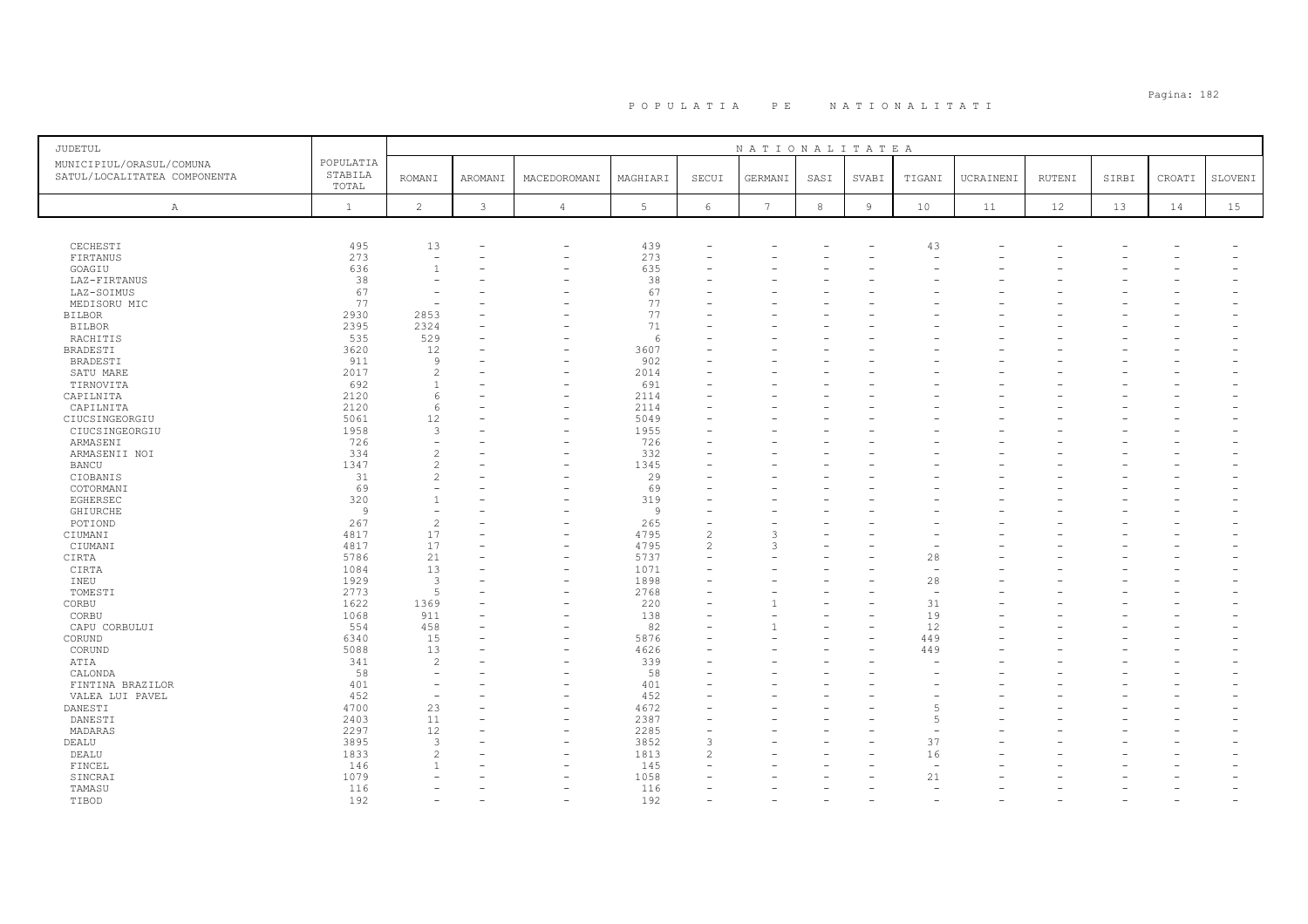| <b>JUDETUL</b>                                           |                               |                                  |              |                          |                          |                          | NATIONALITATEA  |      |                |        |                |        |       |        |         |
|----------------------------------------------------------|-------------------------------|----------------------------------|--------------|--------------------------|--------------------------|--------------------------|-----------------|------|----------------|--------|----------------|--------|-------|--------|---------|
| MUNICIPIUL/ORASUL/COMUNA<br>SATUL/LOCALITATEA COMPONENTA | POPULATIA<br>STABILA<br>TOTAL | <b>ROMANI</b>                    | AROMANI      | MACEDOROMANI             | MAGHIARI                 | SECUI                    | GERMANI         | SASI | SVABI          | TIGANI | UCRAINENI      | RUTENI | SIRBI | CROATI | SLOVENI |
| $\mathbb{A}$                                             | $\mathbf{1}$                  | $\overline{2}$                   | $\mathbf{3}$ | $\overline{4}$           | $5\phantom{.0}$          | $\epsilon$               | $7\phantom{.0}$ | 8    | $\overline{9}$ | 10     | 11             | 12     | 13    | 14     | 15      |
|                                                          |                               |                                  |              |                          |                          |                          |                 |      |                |        |                |        |       |        |         |
| ULCANI                                                   | 432                           | $\overline{\phantom{m}}$         |              | -                        | 431                      | $\mathbf{1}$             |                 |      |                |        |                |        |       |        |         |
| VALEA ROTUNDA                                            | 97                            | $\equiv$                         |              | ۰                        | 97                       | $\overline{\phantom{a}}$ |                 |      |                |        |                |        |       |        |         |
| DITRAU                                                   | 6772                          | 12                               |              |                          | 6589                     |                          |                 |      |                | 169    |                |        |       |        |         |
| DITRAU                                                   | 6078                          | 12                               |              | Ē.                       | 5895                     |                          |                 |      |                | 169    |                |        |       |        |         |
| JOLOTCA                                                  | 694                           | $\overline{\phantom{m}}$         |              |                          | 694                      |                          |                 |      |                |        |                |        |       |        |         |
| TENGHELER                                                | $\overline{\phantom{a}}$      | $\overline{\phantom{a}}$         |              |                          | $\overline{\phantom{a}}$ |                          |                 |      |                |        |                |        |       |        |         |
| DIRJIU                                                   | 1334                          | 10                               |              |                          | 1323                     | $\mathbf{1}$             |                 |      |                |        |                |        |       |        |         |
| DIRJIU                                                   | 847                           | 8                                |              |                          | 839                      | ÷<br>$\mathbf{1}$        |                 |      |                |        |                |        |       |        |         |
| MUJNA<br>FELICIENI                                       | 487<br>3007                   | $\overline{c}$<br>$\overline{5}$ |              | $\overline{\phantom{0}}$ | 484<br>3001              | $\overline{\phantom{a}}$ |                 |      |                |        |                |        |       |        |         |
| FELICIENI                                                | 533                           | $\overline{c}$                   |              |                          | 531                      |                          |                 |      |                |        |                |        |       |        |         |
| ALEXANDRITA                                              | 49                            |                                  |              |                          | 49                       |                          |                 |      |                |        |                |        |       |        |         |
| ARVATENI                                                 | 88                            |                                  |              |                          | 88                       |                          |                 |      |                |        |                |        |       |        |         |
| CIRESENI                                                 | 164                           |                                  |              |                          | 164                      |                          |                 |      |                |        |                |        |       |        |         |
| FORTENI                                                  | 408                           |                                  |              | ÷                        | 407                      |                          |                 |      |                |        |                |        |       |        |         |
| HOGHIA                                                   | 276                           |                                  |              |                          | 276                      |                          |                 |      |                |        |                |        |       |        |         |
| OTENI                                                    | 215                           |                                  |              |                          | 215                      |                          |                 |      |                |        |                |        |       |        |         |
| POLONITA                                                 | 312                           |                                  |              |                          | 311                      |                          |                 |      |                |        |                |        |       |        |         |
| TAURENI                                                  | 431                           |                                  |              | L.                       | 431                      |                          |                 |      |                |        |                |        |       |        |         |
| TELEAC                                                   | 267                           |                                  |              |                          | 267                      |                          |                 |      |                |        |                |        |       |        |         |
| VALENI                                                   | 264                           | $\overline{c}$                   |              |                          | 262                      |                          |                 |      |                |        |                |        |       |        |         |
| FRUMOASA                                                 | 3748                          | 85                               |              |                          | 3662                     |                          |                 |      |                |        |                |        |       |        |         |
| FRUMOASA                                                 | 1780                          | 11                               |              | ۰                        | 1768                     |                          |                 |      |                |        |                |        |       |        |         |
| <b>BIRZAVA</b>                                           | 697                           | $\overline{\phantom{a}}$         |              |                          | 697                      |                          |                 |      |                |        |                |        |       |        |         |
| FAGETEL                                                  | 129                           | 70                               |              | ÷                        | 59                       |                          |                 |      |                |        |                |        |       |        |         |
| NICOLESTI                                                | 1142                          | $\overline{4}$                   |              |                          | 1138                     |                          |                 |      |                |        |                |        |       |        |         |
| <b>GALAUTAS</b>                                          | 2771                          | 1998                             |              |                          | 742                      |                          | $\alpha$        |      |                | 20     |                |        |       |        |         |
| GALAUTAS                                                 | 2012                          | 1266                             |              |                          | 715                      |                          | 9               |      |                | 20     |                |        |       |        |         |
| DEALU ARMANULUI                                          | 47                            | 47                               |              |                          | ÷.                       |                          |                 |      |                |        |                |        |       |        |         |
| GALAUTAS-PIRAU                                           | 400                           | 393                              |              |                          | $\overline{7}$           |                          |                 |      |                |        |                |        |       |        |         |
| NUTENI                                                   | 118                           | 112                              |              |                          | -6                       |                          |                 |      |                |        |                |        |       |        |         |
| PLOPIS                                                   | 55                            | 55                               |              |                          | ۰                        |                          |                 |      |                |        |                |        |       |        |         |
| PRELUCA                                                  | 14                            | 14                               |              |                          |                          |                          |                 |      |                |        |                |        |       |        |         |
| TOLESENI                                                 | 104                           | 90<br>21                         |              |                          | 14<br>۰                  |                          |                 |      |                |        |                |        |       |        |         |
| ZAPODEA                                                  | 21<br>6247                    | 44                               |              |                          | 6104                     |                          |                 |      |                | 96     | $\overline{c}$ |        |       |        |         |
| JOSENI<br>JOSENI                                         | 5406                          | 35                               |              | ÷                        | 5272                     |                          |                 |      |                | 96     | $\mathcal{P}$  |        |       |        |         |
| <b>BORZONT</b>                                           | 831                           | $\overline{7}$                   |              |                          | 824                      |                          |                 |      |                |        |                |        |       |        |         |
| <b>BUCIN</b>                                             | 10                            | $\overline{c}$                   |              | ۰                        | 8                        |                          |                 |      |                |        |                |        |       |        |         |
| LAZAREA                                                  | 3727                          | 46                               |              | ۰                        | 3636                     |                          |                 |      |                | 45     |                |        |       |        |         |
| LAZAREA                                                  | 3564                          | 43                               |              | ۰                        | 3476                     |                          |                 |      |                | 45     |                |        |       |        |         |
| GHIDUT                                                   | 163                           | 3                                |              |                          | 160                      |                          |                 |      |                |        |                |        |       |        |         |
| LUETA                                                    | 3841                          | 5                                |              |                          | 3833                     |                          |                 |      |                |        |                |        |       |        |         |
| LUETA                                                    | 3716                          | 5                                |              |                          | 3711                     |                          |                 |      |                |        |                |        |       |        |         |
| BAILE CHIRUI                                             | 125                           | $\overline{\phantom{a}}$         |              |                          | 122                      |                          |                 |      |                |        |                |        |       |        |         |
| LUNCA DE JOS                                             | 5299                          | 37                               |              |                          | 5241                     |                          |                 |      |                | 20     |                |        |       |        |         |
| LUNCA DE JOS                                             | 1172                          | 17                               |              |                          | 1154                     |                          |                 |      |                |        |                |        |       |        |         |
| <b>BARATCOS</b>                                          | 255                           | <sup>1</sup>                     |              | ۰                        | 254                      |                          |                 |      |                |        |                |        |       |        |         |
| POIANA FAGULUI                                           | 271                           | $\overline{4}$                   |              | $\overline{\phantom{0}}$ | 267                      |                          |                 |      |                |        |                |        |       |        |         |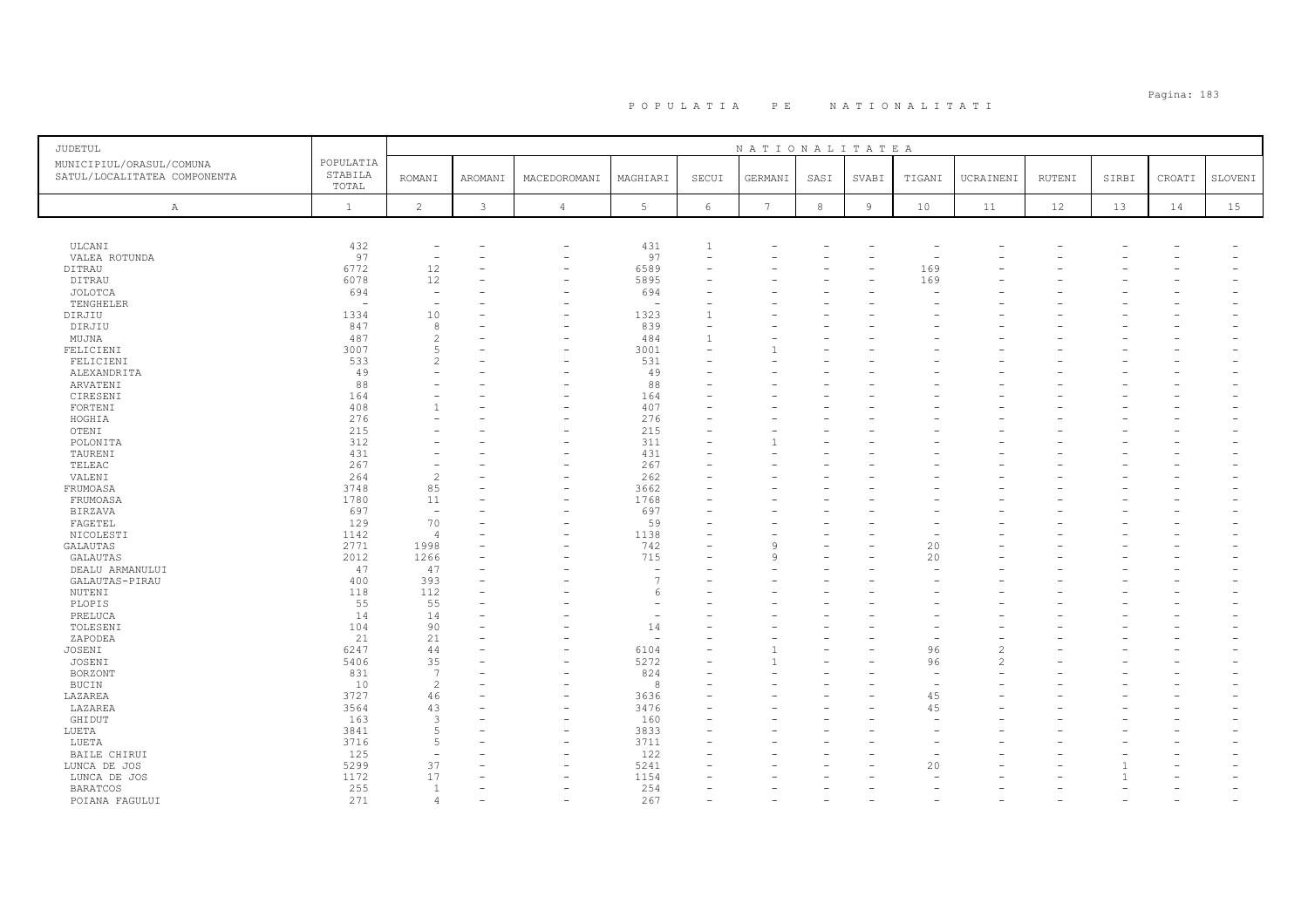| JUDETUL                                                  |                               |                          |                |                          |                 |       | NATIONALITATEA  |            |                |        |           |        |       |        |         |
|----------------------------------------------------------|-------------------------------|--------------------------|----------------|--------------------------|-----------------|-------|-----------------|------------|----------------|--------|-----------|--------|-------|--------|---------|
| MUNICIPIUL/ORASUL/COMUNA<br>SATUL/LOCALITATEA COMPONENTA | POPULATIA<br>STABILA<br>TOTAL | <b>ROMANI</b>            | AROMANI        | MACEDOROMANI             | MAGHIARI        | SECUI | GERMANI         | SASI       | SVABI          | TIGANI | UCRAINENI | RUTENI | SIRBI | CROATI | SLOVENI |
| $\, {\bf A}$                                             | $\mathbf{1}$                  | $\overline{c}$           | $\mathfrak{Z}$ | $\overline{4}$           | $5\phantom{.0}$ | 6     | $7\overline{ }$ | $^{\rm 8}$ | $\overline{9}$ | 10     | 11        | 12     | 13    | 14     | 15      |
|                                                          |                               |                          |                |                          |                 |       |                 |            |                |        |           |        |       |        |         |
| PUNTEA LUPULUI                                           | 158                           | 6                        |                | $\overline{\phantom{m}}$ | 152             |       |                 |            |                |        |           |        |       |        |         |
| VALEA BOROS                                              | 432                           |                          |                | $\overline{\phantom{0}}$ | 432             |       |                 |            |                |        |           |        |       |        |         |
| VALEA CAPELEI                                            | 313                           |                          |                | $\overline{\phantom{0}}$ | 313             |       |                 |            |                |        |           |        |       |        |         |
| VALEA INTUNECOASA                                        | 240                           |                          |                |                          | 240             |       |                 |            |                |        |           |        |       |        |         |
| VALEA LUI ANTALOC                                        | 253                           |                          |                |                          | 253             |       |                 |            |                |        |           |        |       |        |         |
| VALEA RECE                                               | 2205                          | 9                        |                |                          | 2176            |       |                 |            |                | 20     |           |        |       |        |         |
| LUNCA DE SUS                                             | 3424                          | 55                       |                |                          | 3368            |       |                 |            |                |        |           |        |       |        |         |
| LUNCA DE SUS                                             | 723                           | -9                       |                |                          | 713             |       |                 |            |                |        |           |        |       |        |         |
| COMIAT                                                   | 386                           | 1                        |                |                          | 385             |       |                 |            |                |        |           |        |       |        |         |
| IZVORUL TROTUSULUI                                       | 684                           | $\overline{\phantom{m}}$ |                |                          | 684             |       |                 |            |                |        |           |        |       |        |         |
| PALTINIS-CIUC                                            | 638                           | 45                       |                |                          | 593             |       |                 |            |                |        |           |        |       |        |         |
| VALEA GIRBEA                                             | 390                           | $\equiv$                 |                |                          | 390             |       |                 |            |                |        |           |        |       |        |         |
| VALEA UGRA                                               | 603                           | $\overline{\phantom{0}}$ | -              |                          | 603             |       |                 |            |                |        |           |        |       |        |         |
| LUPENI                                                   | 4513                          | 13                       |                |                          | 4432            |       |                 |            |                | 67     |           |        |       |        |         |
| LUPENI                                                   | 1871                          | 12                       |                | $\equiv$                 | 1858            |       |                 |            |                |        |           |        |       |        |         |
| BISERICANI                                               | 632                           | $\sim$                   |                |                          | 632             |       |                 |            |                |        |           |        |       |        |         |
| BULGARENI                                                | 270                           | $\mathbf{1}$             |                |                          | 269             |       |                 |            |                |        |           |        |       |        |         |
| FIRTUSU                                                  | 210                           |                          |                |                          | 143             |       |                 |            |                | 67     |           |        |       |        |         |
| MORARENI                                                 | 733                           |                          |                |                          | 733             |       |                 |            |                |        |           |        |       |        |         |
| PALTINIS                                                 | 430                           |                          |                |                          | 430             |       |                 |            |                |        |           |        |       |        |         |
| PAULENI                                                  | 238                           |                          |                |                          | 238             |       |                 |            |                |        |           |        |       |        |         |
| SATU MIC                                                 | 95                            |                          |                |                          | 95              |       |                 |            |                |        |           |        |       |        |         |
| SINCEL                                                   | 34                            |                          |                |                          | 34              |       |                 |            |                |        |           |        |       |        |         |
| MARTINIS                                                 | 3101                          | 14                       |                |                          | 3073            |       |                 |            |                | 13     |           |        |       |        |         |
| MARTINIS                                                 | 599                           | 7                        |                |                          | 579             |       |                 |            |                | 13     |           |        |       |        |         |
| ALDEA                                                    | 386                           |                          |                |                          | 386             |       |                 |            |                |        |           |        |       |        |         |
| <b>BADENI</b>                                            | 256                           |                          |                |                          | 256             |       |                 |            |                |        |           |        |       |        |         |
| CALUGARENI                                               | 77                            |                          |                |                          | 77              |       |                 |            |                |        |           |        |       |        |         |
| CHINUSU                                                  | 146                           |                          |                |                          | 146             |       |                 |            |                |        |           |        |       |        |         |
| COMANESTI                                                | 227                           | $\overline{c}$           |                |                          | 224             |       |                 |            |                |        |           |        |       |        |         |
| GHIPES                                                   | 176                           |                          |                |                          | 176             |       |                 |            |                |        |           |        |       |        |         |
| LOCODENI                                                 | 31                            |                          |                |                          | 31              |       |                 |            |                |        |           |        |       |        |         |
| ORASENI                                                  | 323                           | $\mathbf{1}$             |                |                          | 322             |       |                 |            |                |        |           |        |       |        |         |
| PETRENI                                                  | 210                           | $\overline{c}$           |                |                          | 208             |       |                 |            |                |        |           |        |       |        |         |
| RARES                                                    | 174                           |                          |                |                          | 174             |       |                 |            |                |        |           |        |       |        |         |
| SINPAUL                                                  | 496                           | $\overline{c}$           |                |                          | 494             |       |                 |            |                |        |           |        |       |        |         |
| MERESTI                                                  | 1534                          | $\overline{1}$           |                |                          | 1533            |       |                 |            |                |        |           |        |       |        |         |
| MERESTI                                                  | 1534                          | $\overline{1}$           |                |                          | 1533            |       |                 |            |                |        |           |        |       |        |         |
| MIHAILENI                                                | 2785                          | 547                      |                |                          | 2238            |       |                 |            |                |        |           |        |       |        |         |
| MIHAILENI                                                | 936                           | 6                        |                |                          | 930             |       |                 |            |                |        |           |        |       |        |         |
| LIVEZI                                                   | 567                           | 533                      |                |                          | 34              |       |                 |            |                |        |           |        |       |        |         |
| NADEJDEA                                                 | 683                           | 7                        |                |                          | 676             |       |                 |            |                |        |           |        |       |        |         |
| VACARESTI                                                | 599                           | <sup>1</sup>             |                |                          | 598             |       |                 |            |                |        |           |        |       |        |         |
| MUGENI                                                   | 5836                          | 28                       |                |                          | 5802            |       |                 |            |                |        |           |        |       |        |         |
| MUGENI                                                   | 1028                          | 15                       |                |                          | 1013            |       |                 |            |                |        |           |        |       |        |         |
| ALUNIS                                                   | 139                           | ۰                        |                |                          | 139             |       |                 |            |                |        |           |        |       |        |         |
| <b>BETA</b>                                              | 321                           |                          |                |                          | 321             |       |                 |            |                |        |           |        |       |        |         |
| <b>BETESTI</b>                                           | 659                           | -1                       |                |                          | 658             |       |                 |            |                |        |           |        |       |        |         |
| DEJUTIU                                                  | 176                           |                          |                |                          | 176             |       |                 |            |                |        |           |        |       |        |         |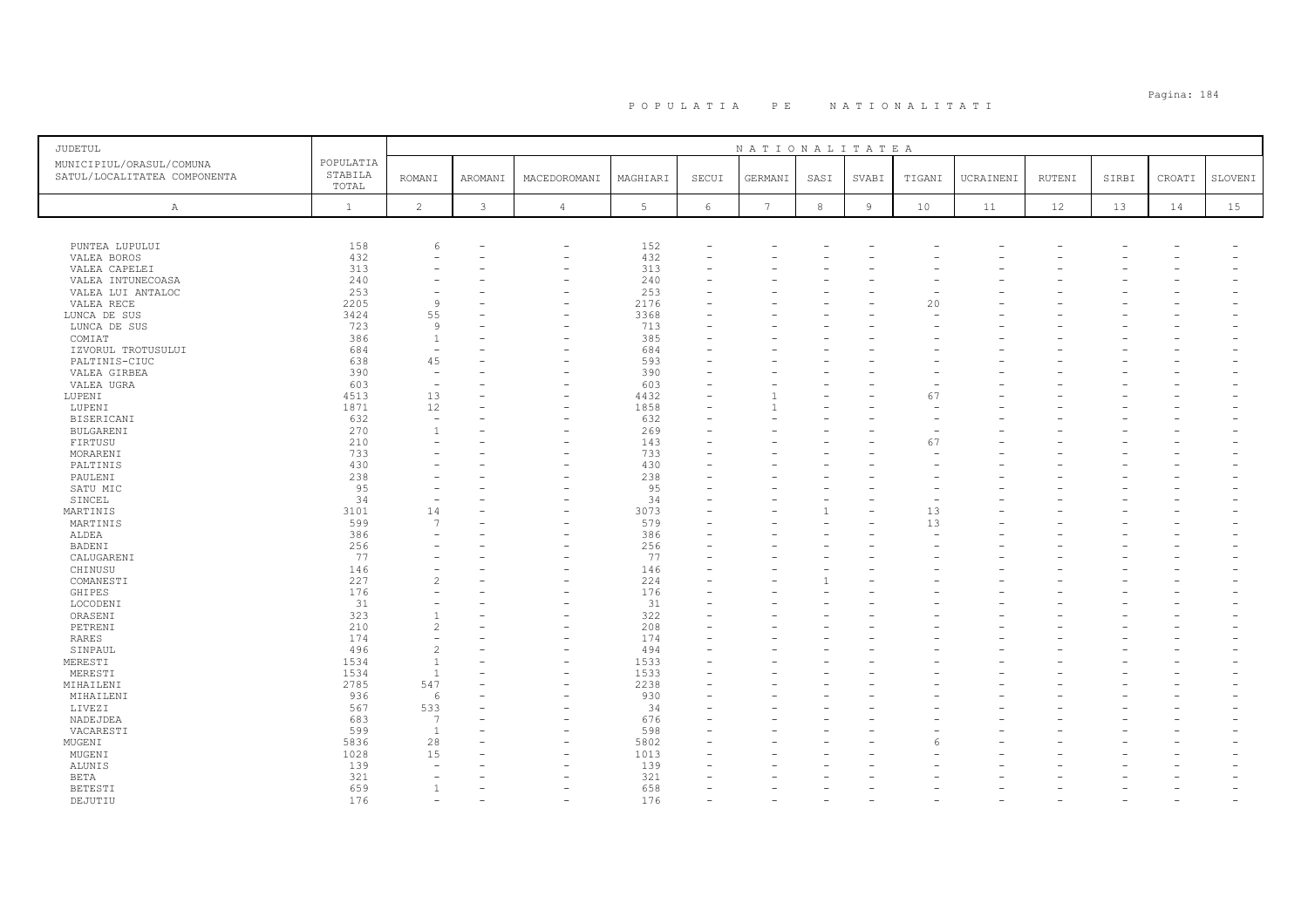# Pagina: 185 P O P U L A T I A P E N A T I O N A L I T A T I

| JUDETUL                                                  |                               |                          |                |                          |                          |                          | NATIONALITATEA  |            |                |                          |           |        |       |        |         |
|----------------------------------------------------------|-------------------------------|--------------------------|----------------|--------------------------|--------------------------|--------------------------|-----------------|------------|----------------|--------------------------|-----------|--------|-------|--------|---------|
| MUNICIPIUL/ORASUL/COMUNA<br>SATUL/LOCALITATEA COMPONENTA | POPULATIA<br>STABILA<br>TOTAL | <b>ROMANI</b>            | <b>AROMANI</b> | MACEDOROMANI             | MAGHIARI                 | SECUI                    | GERMANI         | SASI       | SVABI          | TIGANI                   | UCRAINENI | RUTENI | SIRBI | CROATI | SLOVENI |
| Α                                                        | $\mathbf{1}$                  | $\overline{c}$           | $\mathbf{3}$   | $\overline{4}$           | 5                        | $6\phantom{.}6$          | $7\phantom{.0}$ | $^{\rm 8}$ | $\overline{9}$ | 10                       | 11        | 12     | 13    | 14     | 15      |
|                                                          |                               |                          |                |                          |                          |                          |                 |            |                |                          |           |        |       |        |         |
| DOBENI                                                   | 599                           |                          |                | -                        | 599                      |                          |                 |            |                |                          |           |        |       |        |         |
| LUTITA                                                   | 795                           |                          |                |                          | 795                      |                          |                 |            |                |                          |           |        |       |        |         |
| MATISENI                                                 | 149                           |                          |                | ۰                        | 149                      |                          |                 |            |                |                          |           |        |       |        |         |
| PORUMBENII MARI                                          | 1203                          | 11                       |                | ÷                        | 1186                     |                          |                 |            |                |                          |           |        |       |        |         |
| PORUMBENII MICI                                          | 470                           | $\overline{\phantom{a}}$ |                |                          | 470                      |                          |                 |            |                |                          |           |        |       |        |         |
| TAIETURA                                                 | 297                           | $\overline{1}$           |                |                          | 296                      |                          |                 |            |                |                          |           |        |       |        |         |
| OCLAND                                                   | 1392                          | 10                       |                | Ē,                       | 1371                     |                          |                 |            |                | 11                       |           |        |       |        |         |
| OCLAND                                                   | 566                           | 7                        |                |                          | 548                      |                          |                 |            |                | 11                       |           |        |       |        |         |
| CRACIUNEL                                                | 527                           | $\overline{c}$           |                |                          | 525                      |                          |                 |            |                |                          |           |        |       |        |         |
| SATU NOU                                                 | 299                           | $\overline{1}$           |                | ۰                        | 298                      |                          |                 |            |                | $\overline{\phantom{a}}$ |           |        |       |        |         |
| PAULENI-CIUC                                             | 1681                          | 13                       |                |                          | 1657                     |                          |                 |            |                | 10                       |           |        |       |        |         |
| PAULENI-CIUC                                             | 572                           | $\overline{9}$           |                |                          | 563                      |                          |                 |            |                | $\overline{a}$           |           |        |       |        |         |
| DELNITA                                                  | 593<br>516                    | 3<br>$\overline{1}$      |                | ÷                        | 580<br>514               |                          |                 |            |                | 10<br>$\sim$             |           |        |       |        |         |
| SOIMENI                                                  | 3135                          | 282                      |                |                          | 2635                     |                          |                 |            |                | 218                      |           |        |       |        |         |
| PLAIESII DE JOS<br>PLAIESII DE JOS                       | 493                           | 29                       |                |                          | 464                      |                          |                 |            |                |                          |           |        |       |        |         |
|                                                          | 892                           | 8                        |                |                          | 855                      |                          |                 |            |                | 29                       |           |        |       |        |         |
| CASINU NOU<br>IACOBENI                                   | 435                           | 75                       |                |                          | 336                      |                          |                 |            |                | 24                       |           |        |       |        |         |
| IMPER                                                    | 465                           | 106                      |                |                          | 350                      |                          |                 |            |                | -9                       |           |        |       |        |         |
| PLAIESII DE SUS                                          | 850                           | 64                       |                |                          | 630                      |                          |                 |            |                | 156                      |           |        |       |        |         |
| PRAID                                                    | 7064                          | 70                       |                | $\overline{\phantom{0}}$ | 6623                     |                          |                 |            |                | 370                      |           |        |       |        |         |
| PRAID                                                    | 3801                          | 67                       |                |                          | 3566                     |                          |                 |            |                | 167                      |           |        |       |        |         |
| <b>BECAS</b>                                             | 147                           |                          |                |                          | 147                      |                          |                 |            |                | $\overline{\phantom{0}}$ |           |        |       |        |         |
| <b>BUCIN</b>                                             | $\overline{7}$                |                          |                |                          | 7                        |                          |                 |            |                | $\overline{a}$           |           |        |       |        |         |
| OCNA DE JOS                                              | 1685                          |                          |                |                          | 1608                     |                          |                 |            |                | 77                       |           |        |       |        |         |
| OCNA DE SUS                                              | 1424                          | 3                        |                |                          | 1295                     |                          |                 |            |                | 126                      |           |        |       |        |         |
| SASVERES                                                 | $\sim$                        | $\overline{\phantom{0}}$ |                |                          | $\overline{a}$           |                          |                 |            |                |                          |           |        |       |        |         |
| <b>REMETEA</b>                                           | 6582                          | 35                       |                |                          | 6449                     |                          |                 |            |                | 98                       |           |        |       |        |         |
| REMETEA                                                  | 6498                          | 35                       |                |                          | 6365                     |                          |                 |            |                | 98                       |           |        |       |        |         |
| FAGETEL                                                  | 19                            | $\overline{\phantom{a}}$ |                |                          | 19                       |                          |                 |            |                |                          |           |        |       |        |         |
| MARTONCA                                                 | $\overline{\phantom{a}}$      | $\overline{\phantom{0}}$ |                |                          | ÷.                       |                          |                 |            |                |                          |           |        |       |        |         |
| SINEU                                                    | 65                            | $\overline{\phantom{a}}$ |                |                          | 65                       |                          |                 |            |                |                          |           |        |       |        |         |
| SACEL                                                    | 1460                          | 336                      |                |                          | 1008                     |                          |                 |            |                | 116                      |           |        |       |        |         |
| SACEL                                                    | 147                           | 105                      |                |                          | 9                        |                          |                 |            |                | 33                       |           |        |       |        |         |
| SOIMUSU MARE                                             | 425                           | $\overline{c}$           |                |                          | 395                      |                          |                 |            |                | 28                       |           |        |       |        |         |
| SOIMUSU MIC                                              | 517                           | $\mathbf{1}$             |                |                          | 482                      |                          |                 |            |                | 34                       |           |        |       |        |         |
| UILAC                                                    | 29                            | 29                       |                |                          | $\overline{\phantom{a}}$ |                          |                 |            |                | $\overline{\phantom{0}}$ |           |        |       |        |         |
| VIDACUT                                                  | 342                           | 199                      |                |                          | 122                      |                          |                 |            |                | 21                       |           |        |       |        |         |
| SARMAS                                                   | 4283                          | 3327                     |                |                          | 943                      | $\overline{\mathcal{L}}$ |                 |            |                | 9                        |           |        |       |        |         |
| SARMAS                                                   | 777                           | 649                      |                |                          | 126                      | $\overline{\mathcal{L}}$ |                 |            |                |                          |           |        |       |        |         |
| FUNDOAIA                                                 | 658                           | 627                      |                |                          | 31                       |                          |                 |            |                |                          |           |        |       |        |         |
| HODOSA                                                   | 1592                          | 998                      |                |                          | 592                      |                          |                 |            |                |                          |           |        |       |        |         |
| PLATONESTI                                               | 556                           | 549                      |                |                          | $\overline{7}$           |                          |                 |            |                |                          |           |        |       |        |         |
| <b>RUNC</b>                                              | 700                           | 504                      |                |                          | 187                      |                          |                 |            |                | $\circ$                  |           |        |       |        |         |
| SECUIENI                                                 | 2509                          | 23                       |                |                          | 1998                     |                          |                 |            |                | 487                      |           |        |       |        |         |
| SECUIENI                                                 | 628<br>777                    | 9<br>8                   |                |                          | 520                      |                          |                 |            |                | 98                       |           |        |       |        |         |
| BODOGAIA                                                 |                               |                          |                |                          | 749<br>729               |                          |                 |            |                | 20                       |           |        |       |        |         |
| ELISENI                                                  | 1104<br>7110                  | 6<br>213                 |                |                          | 6894                     |                          | $\mathfrak{D}$  |            |                | 369                      |           |        |       |        |         |
| SICULENI                                                 |                               |                          |                |                          |                          |                          |                 |            |                |                          |           |        |       |        |         |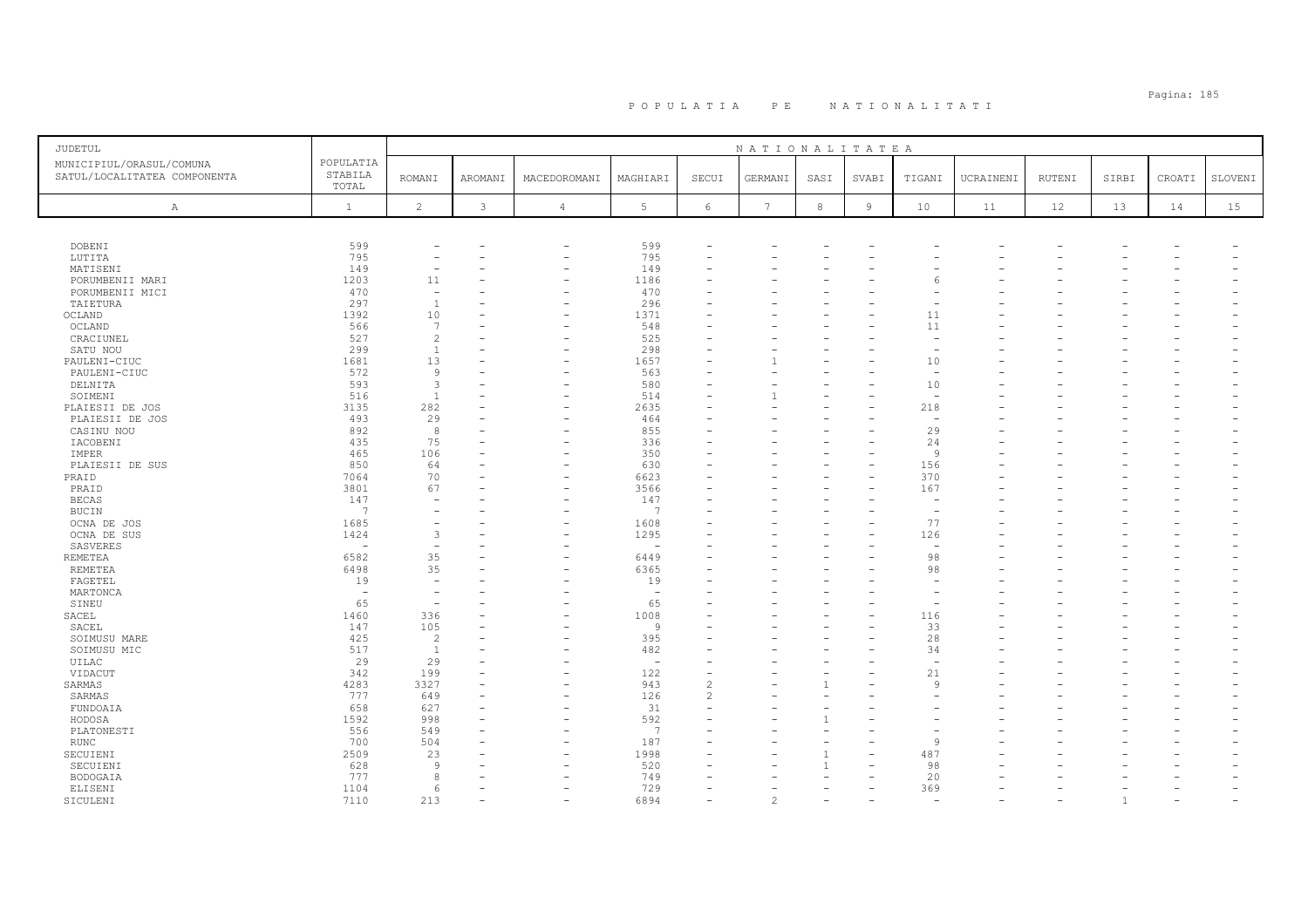# Pagina: 186 P O P U L A T I A P E N A T I O N A L I T A T I

| JUDETUL                      |                          |                          |         |                          |                          |          | NATIONALITATEA |      |                |        |           |        |       |        |         |
|------------------------------|--------------------------|--------------------------|---------|--------------------------|--------------------------|----------|----------------|------|----------------|--------|-----------|--------|-------|--------|---------|
| MUNICIPIUL/ORASUL/COMUNA     | POPULATIA                |                          |         |                          |                          |          |                |      |                |        |           |        |       |        |         |
| SATUL/LOCALITATEA COMPONENTA | STABILA                  | <b>ROMANI</b>            | AROMANI | MACEDOROMANI             | MAGHIARI                 | SECUI    | GERMANI        | SASI | SVABI          | TIGANI | UCRAINENI | RUTENI | SIRBI | CROATI | SLOVENI |
|                              | TOTAL                    |                          |         |                          |                          |          |                |      |                |        |           |        |       |        |         |
| A                            | <sup>1</sup>             | 2                        | 3       | $\overline{4}$           | 5                        | 6        | 7              | 8    | $\overline{9}$ | 10     | 11        | 12     | 13    | 14     | 15      |
|                              |                          |                          |         |                          |                          |          |                |      |                |        |           |        |       |        |         |
| SICULENI                     | 2811                     | 167                      |         | L.                       | 2642                     |          | $\overline{c}$ |      |                |        |           |        |       |        |         |
| CIARACIO                     | 144                      | $\overline{\phantom{0}}$ |         |                          | 144                      | $\equiv$ |                |      |                |        |           |        |       |        |         |
| CICEU                        | 2540                     | 39                       |         |                          | 2500                     |          |                |      |                |        |           |        |       |        |         |
| RACU                         | 1166                     | 6                        |         |                          | 1160                     |          |                |      |                |        |           |        |       |        |         |
| SATU NOU                     | 449                      | <sup>1</sup>             |         |                          | 448                      |          |                |      |                |        |           |        |       |        |         |
| SINCRAIENI                   | 6208                     | 45                       |         | $\equiv$                 | 6144                     |          |                |      |                | 18     |           |        |       |        |         |
| SINCRAIENI                   | 2423                     | 33                       |         | $\overline{\phantom{a}}$ | 2372                     |          |                |      |                | 18     |           |        |       |        |         |
| FITOD                        | 399                      | 3                        |         |                          | 395                      |          |                |      |                |        |           |        |       |        |         |
| HOSASAU                      | $\overline{1}$           | $\sim$                   |         |                          | $\overline{1}$           |          |                |      |                |        |           |        |       |        |         |
| LELICENI                     | 270                      |                          |         |                          | 270                      |          |                |      |                |        |           |        |       |        |         |
| MISENTEA                     | 1029                     | 3                        |         |                          | 1026                     |          |                |      |                |        |           |        |       |        |         |
| SINTIMBRU                    | 2086                     | 6                        |         |                          | 2080                     |          |                |      |                |        |           |        |       |        |         |
| SINTIMBRU-BAI                | $\overline{\phantom{a}}$ | $\overline{\phantom{a}}$ |         |                          | $\overline{\phantom{a}}$ |          |                |      |                |        |           |        |       |        |         |
| SINDOMINIC                   | 6676                     | 19                       |         | $\overline{\phantom{a}}$ | 6598                     |          |                |      |                | 58     |           |        |       |        |         |
| SINDOMINIC                   | 6676                     | 19                       |         |                          | 6598                     |          |                |      |                | 58     |           |        |       |        |         |
| SINMARTIN                    | 4473                     | 31                       |         | $\overline{\phantom{0}}$ | 4442                     |          |                |      |                |        |           |        |       |        |         |
| SINMARTIN                    | 1313                     | 15                       |         |                          | 1298                     |          |                |      |                |        |           |        |       |        |         |
| CIUCANI<br>COZMENI           | 1121<br>1407             | 6<br>6                   |         |                          | 1115<br>1401             |          |                |      |                |        |           |        |       |        |         |
| LAZARESTI                    | 620                      | $\overline{4}$           |         |                          | 616                      |          |                |      |                |        |           |        |       |        |         |
| VALEA UZULUI                 | 12                       | $\sim$                   |         |                          | 12                       |          |                |      |                |        |           |        |       |        |         |
| SINSIMION                    | 3407                     | 34                       |         |                          | 3368                     |          |                |      |                |        |           |        |       |        |         |
| SINSIMION                    | 2415                     | 32                       |         | -                        | 2378                     |          |                |      |                |        |           |        |       |        |         |
| CETATUIA                     | 992                      | 2                        |         |                          | 990                      |          |                |      |                |        |           |        |       |        |         |
| SUBCETATE                    | 2347                     | 2222                     |         |                          | 115                      |          |                |      |                | 8      |           |        |       |        |         |
| SUBCETATE                    | 1518                     | 1444                     |         |                          | 72                       |          |                |      |                |        |           |        |       |        |         |
| CALNACI                      | 342                      | 341                      |         |                          | $\mathbf{1}$             |          |                |      |                |        |           |        |       |        |         |
| DUDA                         | 58                       | 58                       |         |                          | $\overline{\phantom{a}}$ |          |                |      |                |        |           |        |       |        |         |
| FILPEA                       | 429                      | 379                      |         |                          | 42                       |          |                |      |                | 8      |           |        |       |        |         |
| SUSENI                       | 5619                     | 32                       |         |                          | 5435                     |          |                |      |                | 152    |           |        |       |        |         |
| SUSENI                       | 3220                     | 14                       |         | $\overline{\phantom{0}}$ | 3206                     |          |                |      |                |        |           |        |       |        |         |
| CHILENI                      | 845                      | $\overline{c}$           |         |                          | 843                      |          |                |      |                |        |           |        |       |        |         |
| LIBAN                        | 82                       | $\overline{1}$           |         |                          | 81                       |          |                |      |                |        |           |        |       |        |         |
| SENETEA                      | 15                       | $\overline{\phantom{a}}$ |         |                          | 15                       |          |                |      |                |        |           |        |       |        |         |
| VALEA STRIMBA                | 1457                     | 15                       |         |                          | 1290                     |          |                |      |                | 152    |           |        |       |        |         |
| SIMONESTI                    | 3903                     | 29                       |         |                          | 3859                     |          |                |      |                | 14     |           |        |       |        |         |
| SIMONESTI                    | 1071                     | 19                       |         |                          | 1046                     |          |                |      |                | 6      |           |        |       |        |         |
| <b>BENTID</b>                | 190                      | $\overline{c}$           |         |                          | 188                      |          |                |      |                |        |           |        |       |        |         |
| CADACIU MARE                 | 159                      | $\overline{1}$           |         |                          | 158                      |          |                |      |                |        |           |        |       |        |         |
| CADACIU MIC                  | 84                       |                          |         |                          | 84                       |          |                |      |                |        |           |        |       |        |         |
| CEHETEL                      | 200                      |                          |         |                          | 200                      |          |                |      |                |        |           |        |       |        |         |
| CHEDIA MARE                  | 29                       |                          |         |                          | 29                       |          |                |      |                |        |           |        |       |        |         |
| CHEDIA MICA                  | 64                       |                          |         |                          | 64                       |          |                |      |                |        |           |        |       |        |         |
| COBATESTI                    | 404                      | 3                        |         |                          | 401                      |          |                |      |                |        |           |        |       |        |         |
| MEDISORU MARE                | 181                      |                          |         |                          | 181                      |          |                |      |                |        |           |        |       |        |         |
| MIHAILENI                    | 453                      |                          |         |                          | 448                      |          |                |      |                |        |           |        |       |        |         |
| NICOLENI                     | 83                       |                          |         |                          | 83                       |          |                |      |                |        |           |        |       |        |         |
| RUGANESTI                    | 667                      | $\overline{4}$           | ۰       |                          | 663                      |          |                |      |                |        |           |        |       |        |         |
| TARCESTI                     | 200                      |                          |         |                          | 200                      |          |                |      |                |        |           |        |       |        |         |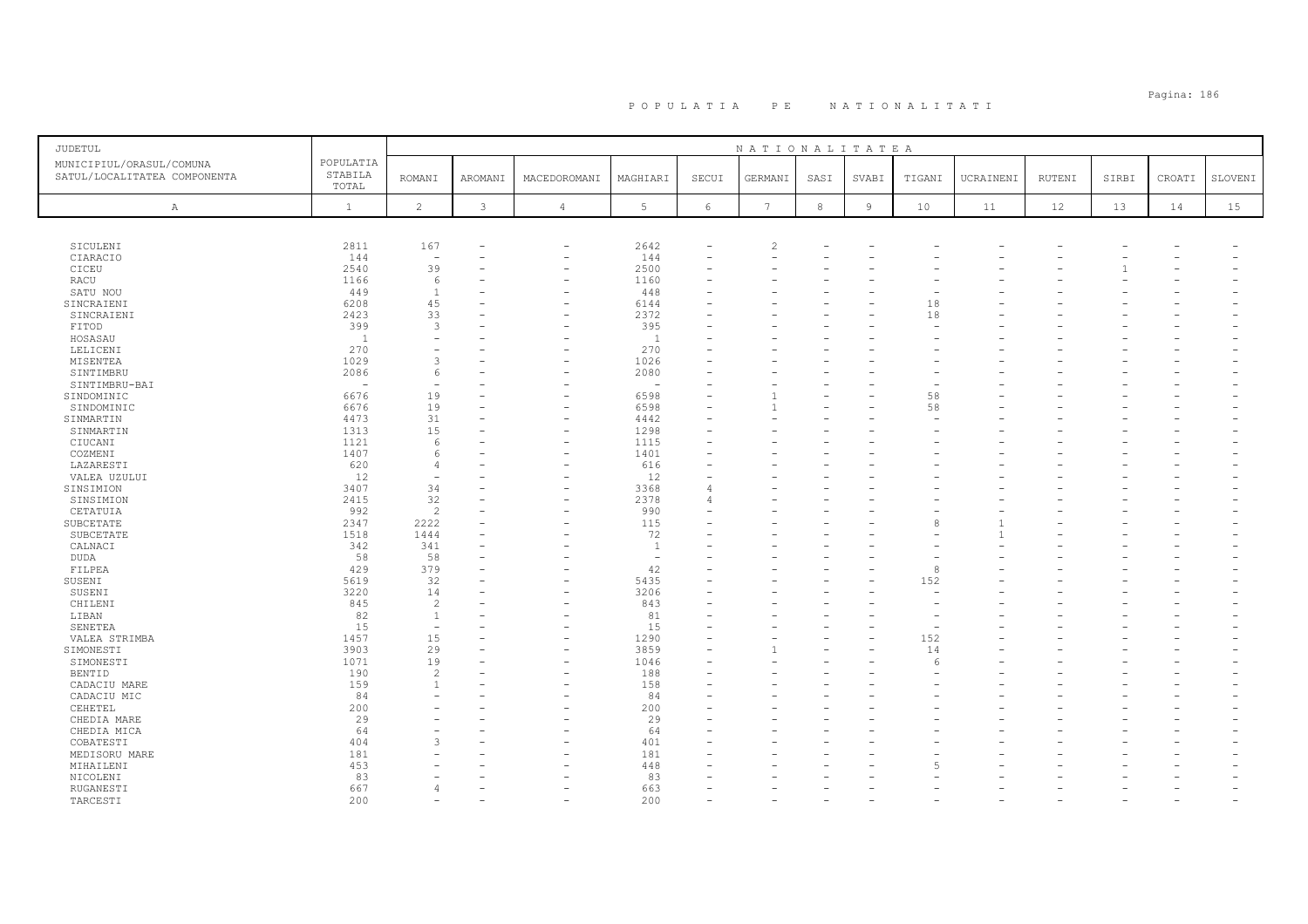# Pagina: 187 P O P U L A T I A P E N A T I O N A L I T A T I

| <b>JUDETUL</b>                                           |                               |                          |                          |                          |             |               | NATIONALITATEA  |      |                          |                          |                          |                          |                          |        |         |
|----------------------------------------------------------|-------------------------------|--------------------------|--------------------------|--------------------------|-------------|---------------|-----------------|------|--------------------------|--------------------------|--------------------------|--------------------------|--------------------------|--------|---------|
|                                                          |                               |                          |                          |                          |             |               |                 |      |                          |                          |                          |                          |                          |        |         |
| MUNICIPIUL/ORASUL/COMUNA<br>SATUL/LOCALITATEA COMPONENTA | POPULATIA<br>STABILA<br>TOTAL | <b>ROMANI</b>            | AROMANI                  | MACEDOROMANI             | MAGHIARI    | SECUI         | GERMANI         | SASI | SVABI                    | TIGANI                   | UCRAINENI                | RUTENI                   | SIRBI                    | CROATI | SLOVENI |
| Α                                                        |                               | 2                        | 3                        |                          | 5           | 6             | $\overline{ }$  | 8    | 9                        | 10                       | 11                       | 12                       | 13                       | 14     | 15      |
|                                                          |                               |                          |                          |                          |             |               |                 |      |                          |                          |                          |                          |                          |        |         |
| TURDENI                                                  | 118                           | $\overline{\phantom{a}}$ |                          | -                        | 114         |               |                 |      | $\overline{\phantom{a}}$ | 3                        |                          |                          |                          |        |         |
| TULGHES                                                  | 3780                          | 2432                     | $\overline{\phantom{m}}$ | $\overline{\phantom{a}}$ | 1315        |               | $\bigcirc$<br>∠ | ۳    | $\overline{\phantom{a}}$ | 28                       |                          |                          |                          |        |         |
| TULGHES                                                  | 3319                          | 2150                     | $\overline{\phantom{m}}$ | -                        | 1136        | $\mathcal{R}$ | $\overline{c}$  | -    | $\overline{\phantom{m}}$ | 28                       |                          |                          |                          |        |         |
| HAGOTA                                                   | 175                           | 27                       |                          | $\overline{\phantom{0}}$ | 148         |               |                 |      |                          |                          |                          |                          |                          |        |         |
| PINTIC                                                   | 123                           | 123                      | $\overline{\phantom{a}}$ |                          | <b>1979</b> |               |                 |      | ۰                        |                          |                          |                          |                          |        |         |
| RECEA                                                    | 163                           | 132                      | $\overline{\phantom{m}}$ | -                        | 31          |               |                 |      |                          | $\overline{\phantom{0}}$ |                          |                          |                          |        |         |
| TUSNAD                                                   | 2159                          | 28                       |                          |                          | 2037        |               |                 |      |                          | 90                       |                          |                          |                          |        |         |
| TUSNAD                                                   | 907                           | 22                       | -                        | $\overline{\phantom{0}}$ | 819         |               |                 |      | $\overline{\phantom{0}}$ | 62                       |                          |                          |                          |        |         |
| TUSNADU NOU                                              | 1019                          | 5                        |                          |                          | 986         |               |                 |      | ۰                        | 28                       |                          |                          |                          |        |         |
| VRABIA                                                   | 233                           |                          |                          | $\overline{\phantom{0}}$ | 232         |               |                 |      | ۰                        | $\overline{\phantom{a}}$ |                          |                          |                          |        |         |
| ULIES                                                    | 1314                          |                          |                          | $\overline{\phantom{0}}$ | 1289        |               |                 |      | ۰                        | 18                       |                          |                          |                          |        |         |
| ULIES                                                    | 337                           |                          | $\overline{\phantom{a}}$ | $\overline{\phantom{0}}$ | 332         |               |                 |      |                          | $\overline{\phantom{0}}$ |                          |                          |                          |        |         |
| DAIA                                                     | 279                           |                          | $\overline{\phantom{a}}$ | $\overline{\phantom{0}}$ | 278         |               |                 |      |                          |                          |                          |                          |                          |        |         |
| IASU                                                     | 53                            |                          |                          |                          | 45          |               |                 |      |                          | 8                        |                          |                          |                          |        |         |
| IGHIU                                                    | 72                            |                          | ٠                        | -                        | 72          |               |                 |      |                          |                          |                          |                          |                          |        |         |
| NICOLESTI                                                | 199                           |                          | $\overline{\phantom{a}}$ | $\overline{\phantom{0}}$ | 198         |               |                 |      |                          |                          |                          |                          |                          |        |         |
| OBRANESTI                                                | 16                            |                          |                          |                          | 16          |               |                 |      |                          |                          |                          |                          |                          |        |         |
| PETECU                                                   | 319                           | $\overline{\phantom{0}}$ |                          | $\overline{\phantom{0}}$ | 309         |               |                 |      | $\overline{\phantom{a}}$ | 10                       |                          |                          |                          |        |         |
| VASILENI                                                 | 39                            | -                        | -                        | $\overline{\phantom{0}}$ | 39          |               |                 |      |                          |                          |                          |                          |                          |        |         |
| VARSAG                                                   | 1560                          |                          |                          |                          | 1556        |               |                 |      |                          |                          |                          |                          |                          |        |         |
|                                                          |                               | $\overline{4}$           |                          | -                        |             |               |                 |      |                          |                          |                          |                          |                          |        |         |
| VARSAG                                                   | 1560                          | $\overline{4}$           | $\overline{\phantom{a}}$ | $\overline{\phantom{0}}$ | 1556        |               |                 |      |                          |                          |                          |                          |                          |        |         |
| VOSLABENI                                                | 2053                          | 1273                     |                          | $\overline{\phantom{0}}$ | 777         |               |                 |      |                          |                          |                          |                          |                          |        |         |
| VOSLABENI                                                | 1253                          | 944                      |                          | $\overline{\phantom{0}}$ | 307         |               |                 |      |                          |                          |                          |                          |                          |        |         |
| IZVORU MURESULUI                                         | 800                           | 329                      |                          | $\overline{\phantom{0}}$ | 470         |               |                 |      |                          |                          |                          |                          |                          |        |         |
| ZETEA                                                    | 5979                          | 50                       |                          | $\overline{\phantom{0}}$ | 5928        |               |                 |      |                          |                          |                          |                          |                          |        |         |
| ZETEA                                                    | 4603                          | $\overline{4}$           |                          |                          | 4599        |               |                 |      |                          |                          |                          |                          |                          |        |         |
| DESAG                                                    | 45                            | -                        | -                        | $\overline{\phantom{0}}$ | 45          |               |                 |      |                          |                          |                          |                          |                          |        |         |
| IZVOARE                                                  | 379                           |                          |                          | $\overline{\phantom{0}}$ | 379         |               |                 |      |                          |                          |                          |                          |                          |        |         |
| POIANA TIRNAVEI                                          | 69                            |                          |                          |                          | 69          |               |                 |      |                          |                          |                          |                          |                          |        |         |
| SICASAU                                                  | 149                           |                          |                          |                          | 149         |               |                 |      |                          |                          |                          |                          |                          |        |         |
| SUB CETATE                                               | 734                           | 46                       | $\overline{\phantom{0}}$ | $\overline{\phantom{0}}$ | 687         |               |                 |      | $\overline{\phantom{0}}$ | $\overline{\phantom{0}}$ | $\overline{\phantom{0}}$ | $\overline{\phantom{0}}$ | $\overline{\phantom{0}}$ |        |         |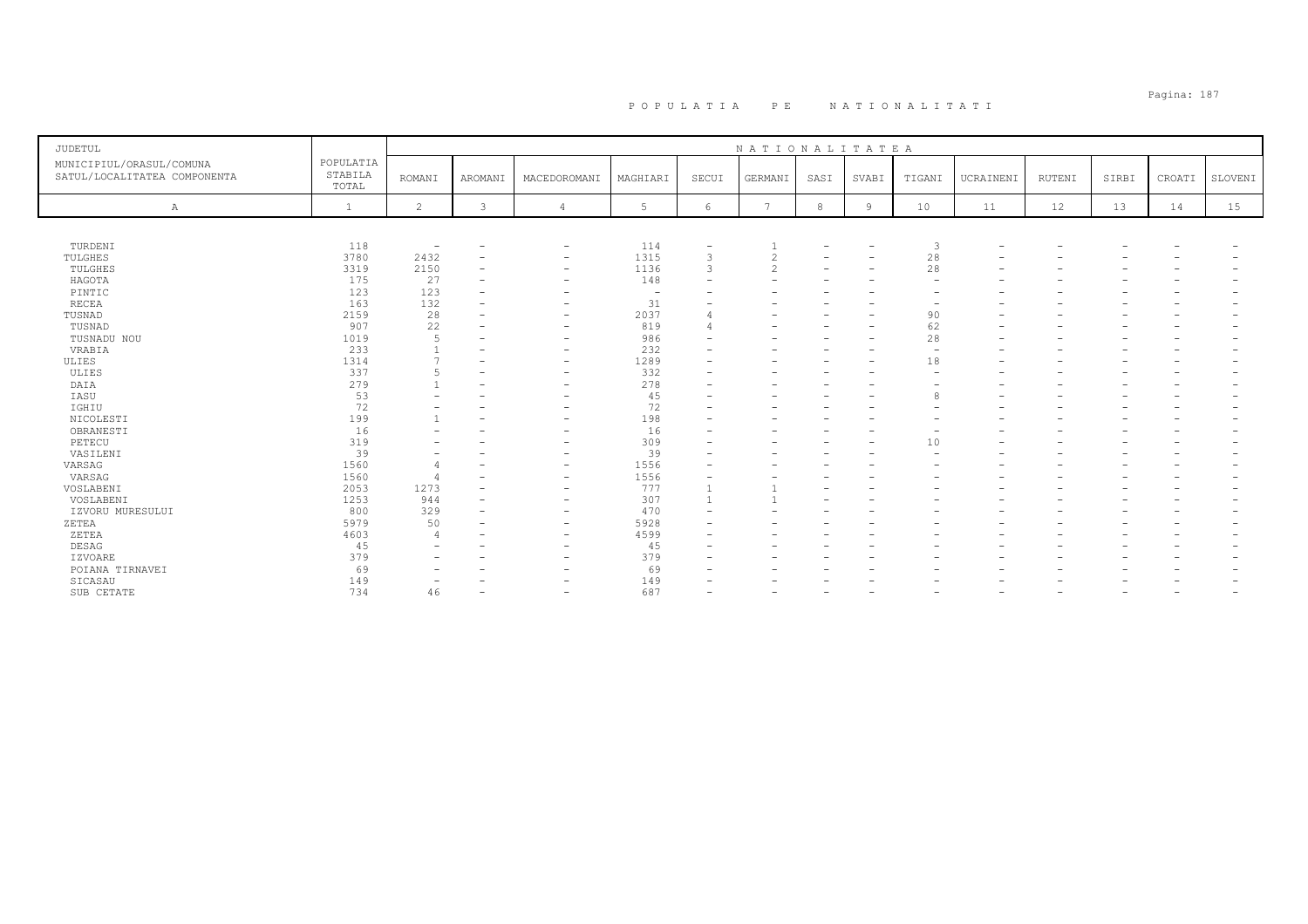| <b>JUDETUL</b>                                           |                               |                |                          |                          |                          |                               | NATIONALITATEA       |                          |                |                          |           |                |              |                          |                |
|----------------------------------------------------------|-------------------------------|----------------|--------------------------|--------------------------|--------------------------|-------------------------------|----------------------|--------------------------|----------------|--------------------------|-----------|----------------|--------------|--------------------------|----------------|
| MUNICIPIUL/ORASUL/COMUNA<br>SATUL/LOCALITATEA COMPONENTA | POPULATIA<br>STABILA<br>TOTAL | <b>ROMANI</b>  | <b>AROMANI</b>           | MACEDOROMANI             | MAGHIARI                 | SECUI                         | GERMANI              | SASI                     | SVABI          | TIGANI                   | UCRAINENI | RUTENI         | SIRBI        | CROATI                   | SLOVENI        |
| $\mathbb{A}$                                             | $\mathbf{1}$                  | $\overline{c}$ | 3                        | $\overline{4}$           | 5                        | $\epsilon$                    | $7\phantom{.0}$      | $^{\rm 8}$               | 9              | 10                       | 11        | 12             | 13           | 14                       | 15             |
|                                                          |                               |                |                          |                          |                          |                               |                      |                          |                |                          |           |                |              |                          |                |
|                                                          |                               |                |                          |                          |                          |                               |                      |                          |                |                          |           |                |              |                          |                |
| JUDETUL HUNEDOARA                                        | 547950                        | 503222         | 6                        | 13                       | 33792                    | 57                            | 3549                 | 64                       | 21             | 5577                     | 182       | 57             | 101          | 8                        | 20             |
| MUNICIPII SI ORASE                                       | 410931                        | 369359         | 6                        | 13                       | 32299                    | 56                            | 3263                 | 61                       | 19             | 4376                     | 132       | 56             | 92           | 7                        | 15             |
| MUNICIPIUL DEVA                                          | 78438                         | 69445          | $\overline{\phantom{a}}$ | $\mathbf{1}$             | 7325                     | 6                             | 674                  | 10                       | $\overline{4}$ | 656                      | 27        | 3              | 40           | $\overline{\phantom{m}}$ | $\overline{c}$ |
| DEVA                                                     | 76207                         | 68195          | $\equiv$                 | $\overline{1}$           | 6420                     | 6                             | 671                  | 10                       | $\overline{4}$ | 585                      | 27        | 3              | 40           |                          | 2              |
| SINTUHALM                                                | 549                           | 439            |                          | ۰                        | 38                       |                               |                      |                          |                | 71                       |           |                |              |                          |                |
| ARCHIA                                                   | 84                            | 84             |                          | L.                       | $\overline{\phantom{0}}$ | ۰                             | $\rightarrow$        | $\equiv$                 |                | $\overline{\phantom{0}}$ |           |                |              |                          |                |
| BIRCEA MICA                                              | 222                           | 190            |                          | $\rightarrow$            | 32                       | ۰                             |                      |                          |                |                          |           |                |              |                          |                |
| CRISTUR                                                  | 1376                          | 537            |                          | $\overline{\phantom{a}}$ | 835                      | $\overline{\phantom{a}}$      | $\overline{c}$       | $\sim$                   | $\equiv$       |                          |           |                | $\equiv$     |                          | $\overline{7}$ |
| MUNICIPIUL HUNEDOARA                                     | 81337                         | 73751          | 4                        | 10                       | 5755                     | 16                            | 683                  | 20                       | 12             | 788                      | 14        | $\mathbf{1}$   | 12           | $\mathbf{1}$             | $\overline{7}$ |
| HUNEDOARA                                                | 78551                         | 71707          |                          | 10                       | 5064                     | 16                            | 665                  | 20                       | 11             | 757                      | 14        | $\mathbf{1}$   | 12           | $\overline{1}$           |                |
| RACASTIA                                                 | 564                           | 256            |                          | $\overline{\phantom{a}}$ | 304                      | ۰                             | 4                    |                          |                |                          |           |                |              |                          |                |
| <b>BOS</b>                                               | 471                           | 468            |                          |                          | $\overline{c}$           |                               |                      |                          |                |                          |           |                |              |                          |                |
| GROS                                                     | 84                            | 84             |                          |                          | $\overline{a}$           |                               |                      |                          |                |                          |           |                |              |                          |                |
| HASDAT                                                   | 374                           | 218            |                          | $\rightarrow$            | 125                      | $\overline{\phantom{0}}$<br>÷ |                      |                          |                | 26                       |           |                |              |                          |                |
| PESTISU MARE                                             | 1293                          | 1018           |                          |                          | 260                      |                               | 10                   |                          |                | $\overline{4}$           |           |                |              |                          |                |
| MUNICIPIUL PETROSANI                                     | 52390                         | 45385          | $\mathbf{1}$             | $\mathbf{1}$             | 5672                     | 10                            | 531                  |                          |                | 572                      | 31        | $\mathfrak{D}$ | $\mathsf{Q}$ |                          | $\overline{c}$ |
| PETROSANI                                                | 51476                         | 44489          | $\mathbf{1}$             | $\mathbf{1}$             | 5660                     | 10                            | 531                  |                          |                | 568                      | 30        | $\mathfrak{D}$ | $\mathsf{Q}$ |                          | $\overline{c}$ |
| DILJA MARE                                               | 297                           | 297            |                          |                          |                          |                               |                      |                          |                |                          |           |                |              |                          |                |
| DILJA MICA                                               | 197                           | 196            |                          |                          | $\overline{1}$           |                               |                      |                          |                |                          |           |                |              |                          |                |
| PESTERA                                                  | 123                           | 116            |                          |                          | $\overline{c}$           |                               |                      |                          |                | 4                        |           |                |              |                          |                |
| SLATINIOARA                                              | 297                           | 287            |                          |                          | 9                        |                               |                      |                          |                |                          |           |                |              |                          |                |
| ORAS ANINOASA                                            | 5552                          | 5151           |                          |                          | 325                      |                               | 17                   | $\mathbf{1}$             |                | 29                       |           |                |              |                          |                |
| ANINOASA                                                 | 3565                          | 3247           |                          |                          | 273                      |                               | 12                   | $\mathbf{1}$             |                | 11                       |           |                |              |                          |                |
| ISCRONI                                                  | 1987                          | 1904           |                          |                          | 52                       | $\overline{\phantom{0}}$      | -5                   | $\overline{\phantom{0}}$ |                | 18                       |           |                |              |                          |                |
| ORAS BRAD                                                | 18861                         | 18207          |                          |                          | 343                      |                               | 65                   | $\overline{1}$           |                | 214                      |           |                |              |                          | 3              |
| BRAD                                                     | 16180                         | 15544          |                          | $\mathbf{1}$             | 330<br>f.                | $\mathbf{1}$                  | 64                   | $\overline{1}$           |                | 211                      |           |                |              |                          | 3              |
| MESTEACAN                                                | 693                           | 685            |                          |                          |                          |                               |                      |                          |                |                          |           |                |              |                          |                |
| POTINGANI                                                | 60                            | 60             |                          |                          |                          |                               |                      |                          |                |                          |           |                |              |                          |                |
| RUDA-BRAD                                                | 236                           | 236            |                          |                          |                          |                               |                      |                          |                |                          |           |                |              |                          |                |
| TARATEL                                                  | 785                           | 779            |                          |                          | 5                        |                               |                      |                          |                |                          |           |                |              |                          |                |
| VALEA BRADULUI                                           | 907                           | 903            | $\overline{1}$           |                          | $\overline{1}$<br>995    | $\mathbf{1}$                  |                      |                          |                | $\mathcal{R}$<br>66      |           |                | 2            |                          |                |
| ORAS CALAN                                               | 14738                         | 13383          | $\overline{1}$           |                          |                          | $\mathbf{1}$                  | 246                  |                          |                |                          |           |                |              |                          |                |
| CALAN                                                    | 10849                         | 9729           |                          |                          | 798                      |                               | 226                  |                          |                | 52                       |           |                |              |                          |                |
| STREISINGEORGIU                                          | 603                           | 415<br>575     |                          |                          | 175<br>9                 | $\overline{\phantom{0}}$      | 10<br>$\overline{7}$ |                          |                | $\overline{2}$<br>12     |           |                |              |                          |                |
| BATIZ                                                    | 604                           |                |                          |                          | $\overline{1}$           |                               |                      |                          |                |                          |           |                |              |                          |                |
| CALANU MIC                                               | 174                           | 172            |                          |                          |                          |                               |                      |                          |                |                          |           |                |              |                          |                |
| GRID                                                     | 368                           | 368            |                          |                          |                          |                               |                      |                          |                |                          |           |                |              |                          |                |
| NADASTIA DE JOS                                          | 312<br>361                    | 310<br>359     |                          |                          | -1<br>$\mathbf{1}$       | $\equiv$                      |                      |                          |                |                          |           |                |              |                          |                |
| NADASTIA DE SUS                                          |                               |                |                          |                          |                          |                               |                      |                          |                |                          |           |                |              |                          |                |
| OHABA STRAIULUI                                          | 126                           | 126            |                          |                          |                          |                               |                      |                          |                |                          |           |                |              |                          |                |
| SINCRAI                                                  | 228                           | 228            |                          |                          |                          |                               |                      |                          |                |                          |           |                |              |                          |                |
| SINTAMARIA DE PIATRA                                     | 200                           | 199            |                          |                          |                          |                               |                      |                          |                |                          |           |                |              |                          |                |
| STREI                                                    | 376                           | 369            |                          |                          | 3                        |                               |                      |                          |                |                          |           |                |              |                          |                |
| STREI-SACEL                                              | 192                           | 188            |                          |                          | $\overline{\phantom{a}}$ |                               |                      |                          |                |                          |           |                |              |                          |                |
| VALEA SINGEORGIULUI                                      | 345                           | 345            |                          |                          |                          | $\overline{\phantom{0}}$      |                      |                          |                |                          |           |                |              |                          |                |
| ORAS HATEG                                               | 11616                         | 11093          |                          |                          | 394                      |                               | 66                   |                          |                | 32                       |           |                |              |                          |                |
| HATEG                                                    | 10393                         | 9914           |                          |                          | 375<br>17                |                               | 63<br>3              |                          |                | 10<br>20                 |           |                |              |                          |                |
| NALATVAD                                                 | 305                           | 265            |                          |                          | $\mathcal{D}$            |                               |                      |                          |                |                          |           |                |              |                          |                |
| SILVASU DE JOS                                           | 490                           | 488            |                          |                          |                          |                               |                      |                          |                |                          |           |                |              |                          |                |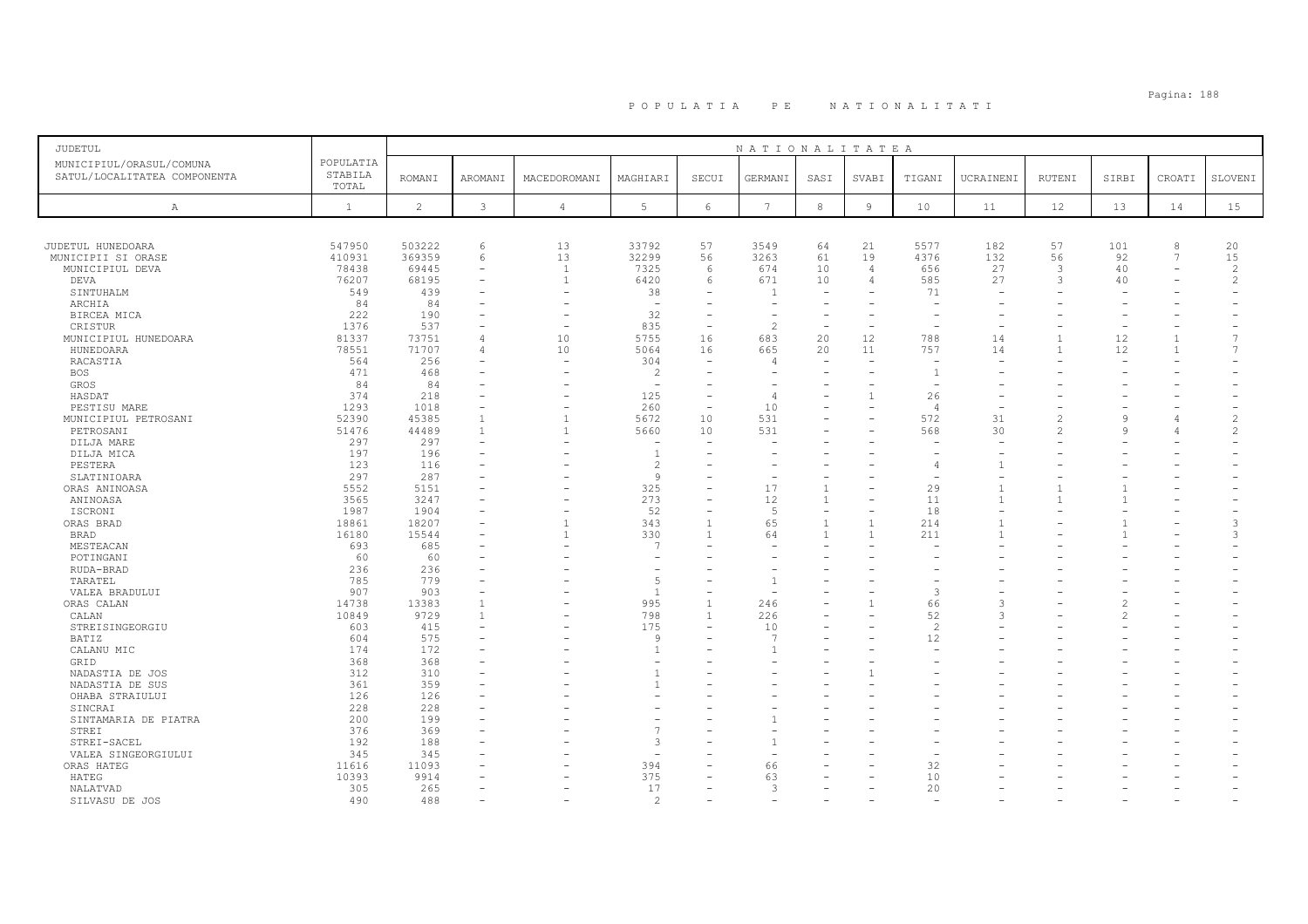| JUDETUL                                                  |                               |                |         |                          |                |                          | NATIONALITATEA           |                          |                          |                          |                          |                          |                          |                |                |
|----------------------------------------------------------|-------------------------------|----------------|---------|--------------------------|----------------|--------------------------|--------------------------|--------------------------|--------------------------|--------------------------|--------------------------|--------------------------|--------------------------|----------------|----------------|
| MUNICIPIUL/ORASUL/COMUNA<br>SATUL/LOCALITATEA COMPONENTA | POPULATIA<br>STABILA<br>TOTAL | <b>ROMANI</b>  | AROMANI | MACEDOROMANI             | MAGHIARI       | SECUI                    | GERMANI                  | SASI                     | SVABI                    | TIGANI                   | UCRAINENI                | RUTENI                   | SIRBI                    | CROATI         | SLOVENI        |
| Α                                                        | $\mathbf{1}$                  | $\overline{2}$ | 3       | $\overline{4}$           | 5              | 6                        | $7\overline{ }$          | 8                        | $\overline{9}$           | 10 <sup>°</sup>          | 11                       | 12                       | 13                       | 14             | 15             |
|                                                          |                               |                |         |                          |                |                          |                          |                          |                          |                          |                          |                          |                          |                |                |
| SILVASU DE SUS                                           | 428                           | 426            |         | $\overline{\phantom{0}}$ | $\sim$         | L,                       | $\overline{\phantom{a}}$ | $\overline{\phantom{m}}$ |                          | $\overline{c}$           | $\overline{\phantom{a}}$ | $\overline{\phantom{a}}$ | $\overline{\phantom{m}}$ |                |                |
| ORAS LUPENI                                              | 32853                         | 27759          |         |                          | 3863           | 5                        | 248                      | 11                       |                          | 708                      | 16                       | 48                       | 10                       |                | $\mathbf{1}$   |
| LUPENI                                                   | 32853                         | 27759          |         | -                        | 3863           | 5                        | 248                      | 11                       | $\overline{\phantom{a}}$ | 708                      | 16                       | 48                       | 10                       |                | $\mathbf{1}$   |
| ORAS ORASTIE                                             | 24174                         | 22548          |         | $\overline{\phantom{a}}$ | 631            | $\mathbf{1}$             | 232                      | 3                        |                          | 733                      | 10                       |                          | $\overline{c}$           |                |                |
| ORASTIE                                                  | 24174                         | 22548          |         |                          | 631            | $\overline{1}$           | 232                      | 3                        |                          | 733                      | 10                       |                          | $\mathcal{D}$            |                |                |
| ORAS PETRILA                                             | 29302                         | 26156          |         | ۰                        | 2669           | $\overline{2}$           | 147                      | $\overline{4}$           |                          | 230                      | 12                       |                          |                          |                |                |
| PETRILA                                                  | 27610                         | 24518          |         | $\overline{\phantom{a}}$ | 2622           | $\overline{\mathcal{L}}$ | 146                      | $\Delta$                 |                          | 227                      | 10                       |                          |                          |                |                |
| CIMPA                                                    | 624<br>770                    | 589<br>752     |         | ۰                        | 35<br>11       | $\equiv$                 | $\sim$<br>$\overline{1}$ |                          |                          | 3                        | ÷<br>$\mathfrak{D}$      |                          |                          |                |                |
| JIET                                                     | 219                           | 218            |         |                          | $\overline{1}$ |                          | $\rightarrow$            |                          |                          |                          |                          |                          |                          |                |                |
| RASCOALA<br>TIRICI                                       | 79                            | 79             |         |                          |                |                          |                          |                          |                          |                          |                          |                          |                          |                |                |
| ORAS SIMERIA                                             | 14311                         | 13550          |         |                          | 541            | $\overline{\phantom{0}}$ | 122                      | 10                       |                          | 64                       |                          |                          | $\mathfrak{D}$           |                |                |
| SIMERIA                                                  | 11946                         | 11222          |         |                          | 525            |                          | 119                      | 9                        |                          | 47                       |                          |                          | $\mathfrak{D}$           |                |                |
| BIRCEA MARE                                              | 422                           | 407            |         |                          | .5             |                          | $\mathfrak{D}$           | $\equiv$                 |                          | $\mathcal{R}$            |                          |                          |                          |                |                |
| CARPINIS                                                 | 212                           | 211            |         |                          | $\overline{1}$ |                          |                          |                          |                          |                          |                          |                          |                          |                |                |
| SAULESTI                                                 | 289                           | 282            |         |                          | $\overline{1}$ |                          |                          |                          |                          |                          |                          |                          |                          |                |                |
| SIMERIA VECHE                                            | 387                           | 385            |         |                          | $\overline{1}$ |                          |                          |                          |                          |                          |                          |                          |                          |                |                |
| SINTANDREI                                               | 665                           | 656            |         |                          | 5              |                          |                          |                          |                          |                          |                          |                          |                          |                |                |
| UROI                                                     | 390                           | 387            |         |                          | $\overline{3}$ |                          |                          |                          |                          |                          |                          |                          |                          |                |                |
| ORAS URICANI                                             | 12835                         | 12054          |         |                          | 675            | 9                        | 18                       |                          |                          | 48                       | 11                       |                          |                          | $\overline{c}$ |                |
| URICANI                                                  | 11546                         | 10821          |         |                          | 634            | $\equiv$                 | 15                       |                          |                          | 48                       | 11                       |                          |                          | $\overline{c}$ |                |
| CIMPU LUI NEAG                                           | 582                           | 533            |         |                          | 35             | 9                        | 2                        |                          |                          |                          |                          |                          |                          |                |                |
| VALEA DE BRAZI                                           | 707                           | 700            |         |                          | 6              | $\equiv$                 | $\overline{1}$           |                          |                          |                          |                          |                          |                          |                |                |
| ORAS VULCAN                                              | 34524                         | 30877          |         |                          | 3111           | 5                        | 214                      | $\mathbf{1}$             |                          | 236                      | 6                        |                          |                          |                |                |
| VULCAN                                                   | 32160                         | 28703          |         |                          | 2953           | 5                        | 192                      | $\mathbf{1}$             |                          | 233                      | 6                        |                          |                          |                |                |
| DEALU BABII                                              | 211                           | 211            |         |                          |                |                          | $\overline{\phantom{a}}$ |                          |                          | $\overline{\phantom{a}}$ |                          |                          |                          |                |                |
| JIU-PAROSENI                                             | 2153                          | 1963           |         |                          | 158            | L.                       | 22                       |                          |                          | 3                        |                          |                          |                          |                |                |
| COMUNE                                                   | 137019                        | 133863         |         |                          | 1493           |                          | 286                      | 3                        | $\mathfrak{D}$           | 1201                     | 50                       |                          | 9                        |                | $\overline{5}$ |
| BAIA DE CRIS                                             | 3478                          | 3454           |         |                          | 16             |                          |                          |                          |                          |                          |                          |                          |                          | 1              |                |
| BAIA DE CRIS                                             | 914                           | 891            |         |                          | 16             |                          |                          |                          |                          |                          |                          |                          |                          | $\mathbf{1}$   |                |
| BALDOVIN                                                 | 151                           | 151            |         |                          |                |                          |                          |                          |                          |                          |                          |                          |                          |                |                |
| CARACI                                                   | 77                            | 77             |         |                          |                |                          |                          |                          |                          |                          |                          |                          |                          |                |                |
| CARASTAU                                                 | 284                           | 284            |         |                          |                |                          |                          |                          |                          |                          |                          |                          |                          |                |                |
| LUNCA                                                    | 321                           | 321            |         |                          |                |                          |                          |                          |                          |                          |                          |                          |                          |                |                |
| RISCA                                                    | 311                           | 311            |         |                          |                |                          |                          |                          |                          |                          |                          |                          |                          |                |                |
| RISCULITA                                                | 551                           | 551            |         |                          |                |                          |                          |                          |                          |                          |                          |                          |                          |                |                |
| TEBEA                                                    | 849                           | 848            |         |                          |                |                          |                          |                          |                          |                          |                          |                          |                          |                |                |
| VALENI                                                   | 20<br>1643                    | 20<br>1641     |         |                          |                | $=$                      |                          |                          |                          |                          |                          |                          |                          |                |                |
| BALSA                                                    | 361                           | 360            |         |                          |                |                          |                          |                          |                          |                          |                          |                          |                          |                |                |
| BALSA                                                    | 128                           | 128            |         |                          |                |                          |                          |                          |                          |                          |                          |                          |                          |                |                |
| ALMASU MIC DE MUNTE<br>ARDEU                             | 74                            | 74             |         |                          |                |                          |                          |                          |                          |                          |                          |                          |                          |                |                |
| <b>BUNESTI</b>                                           | 10                            | 10             |         |                          |                |                          |                          |                          |                          |                          |                          |                          |                          |                |                |
| GALBINA                                                  | 52                            | 52             |         |                          |                |                          |                          |                          |                          |                          |                          |                          |                          |                |                |
| MADA                                                     | 135                           | 135            |         |                          |                |                          |                          |                          |                          |                          |                          |                          |                          |                |                |
| OPRISESTI                                                | 69                            | 69             |         |                          |                |                          |                          |                          |                          |                          |                          |                          |                          |                |                |
| POIANA                                                   | 164                           | 164            |         |                          |                |                          |                          |                          |                          |                          |                          |                          |                          |                |                |
| POIENITA                                                 | 99                            | 99             |         |                          |                |                          |                          |                          |                          |                          |                          |                          |                          |                |                |
| ROSIA                                                    | 17                            | 17             |         |                          |                |                          |                          |                          |                          |                          |                          |                          |                          |                |                |
|                                                          |                               |                |         |                          |                |                          |                          |                          |                          |                          |                          |                          |                          |                |                |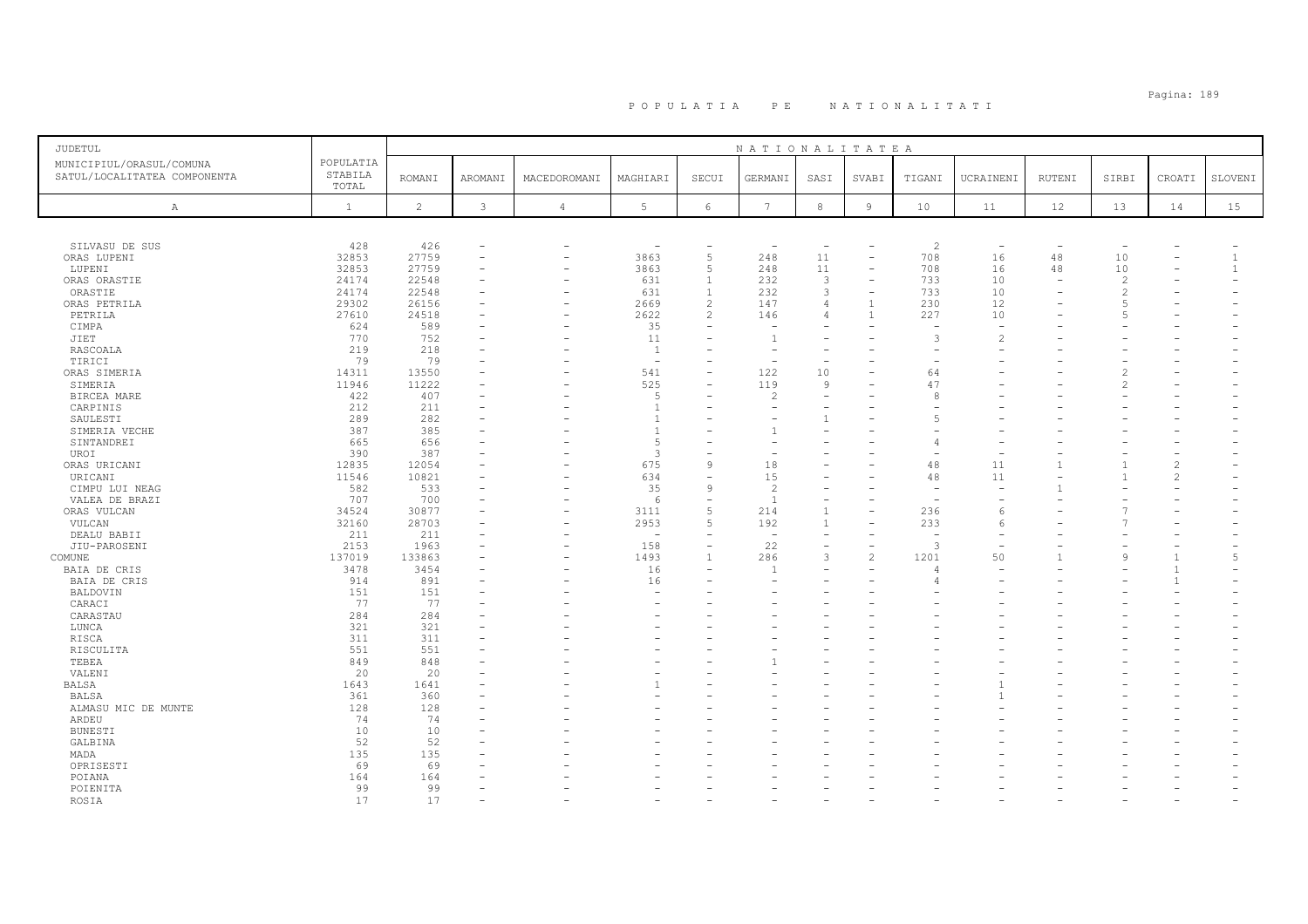| JUDETUL                                                  |                               |               |         |                |                          |       | NATIONALITATEA |      |                |                               |                    |        |                |        |         |
|----------------------------------------------------------|-------------------------------|---------------|---------|----------------|--------------------------|-------|----------------|------|----------------|-------------------------------|--------------------|--------|----------------|--------|---------|
| MUNICIPIUL/ORASUL/COMUNA<br>SATUL/LOCALITATEA COMPONENTA | POPULATIA<br>STABILA<br>TOTAL | <b>ROMANI</b> | AROMANI | MACEDOROMANI   | MAGHIARI                 | SECUI | GERMANI        | SASI | SVABI          | TIGANI                        | UCRAINENI          | RUTENI | SIRBI          | CROATI | SLOVENI |
| A                                                        | $\mathbf{1}$                  | 2             | 3       | $\overline{4}$ | 5                        | 6     | 7              | $^8$ | $\overline{9}$ | 10                            | 11                 | 12     | 13             | 14     | 15      |
|                                                          |                               |               |         |                |                          |       |                |      |                |                               |                    |        |                |        |         |
|                                                          |                               |               |         |                |                          |       |                |      |                |                               |                    |        |                |        |         |
| STAUINI                                                  | 113                           | 113           |         |                |                          |       |                |      |                |                               |                    |        |                |        |         |
| TECHEREU                                                 | 94                            | 94            |         |                |                          |       |                |      |                |                               |                    |        |                |        |         |
| VALISOARA                                                | 137                           | 137           |         |                |                          |       |                |      |                |                               |                    |        |                |        |         |
| VOIA                                                     | 190                           | 189           |         |                | $\overline{1}$           |       |                |      |                |                               |                    |        |                |        |         |
| BANITA                                                   | 1397                          | 1370          |         |                | 17                       |       |                |      |                |                               |                    |        |                |        |         |
| BANITA                                                   | 836                           | 813           |         |                | 16                       |       |                |      |                |                               |                    |        |                |        |         |
| CRIVADIA                                                 | 168                           | 168           |         |                | $\overline{\phantom{a}}$ |       |                |      |                |                               |                    |        |                |        |         |
| MERISOR                                                  | 393                           | 389           |         |                | $\overline{1}$           |       |                |      |                |                               |                    |        |                |        |         |
| <b>BARU</b>                                              | 3344                          | 3247<br>1269  |         |                | 24                       |       |                |      |                | 64<br>47                      | 3<br>$\mathcal{R}$ |        | $\mathfrak{D}$ |        |         |
| <b>BARU</b>                                              | 1333                          |               |         |                | 8                        |       |                |      |                |                               |                    |        |                |        |         |
| LIVADIA<br>PETROS                                        | 820<br>902                    | 808<br>882    |         |                | $\overline{1}$<br>14     |       |                |      |                | 11                            |                    |        |                |        |         |
| VALEA LUPULUI                                            | 289                           | 288           |         |                | $\overline{1}$           |       |                |      |                | 6<br>$\overline{\phantom{a}}$ |                    |        |                |        |         |
| BACIA                                                    | 1968                          | 1807          |         |                | 136                      |       | 8              |      |                | 16                            |                    |        |                |        |         |
| BACIA                                                    | 625                           | 496           |         |                | 113                      |       | $\sqrt{2}$     |      |                | 10                            |                    |        |                |        |         |
| PETRENI                                                  | 515                           | 504           |         |                | 8                        |       | 3              |      |                |                               |                    |        |                |        |         |
| TIMPA                                                    | 699                           | 678           |         |                | 15                       |       |                |      |                | 6                             |                    |        |                |        |         |
| TOTIA                                                    | 129                           | 129           |         |                | $\overline{\phantom{a}}$ |       |                |      |                |                               |                    |        |                |        |         |
| BAITA                                                    | 4720                          | 4644          |         |                | 21                       |       | 28             |      |                | 27                            |                    |        |                |        |         |
| BAITA                                                    | 477                           | 444           |         |                | 15                       |       | 18             |      |                |                               |                    |        |                |        |         |
| <b>BARBURA</b>                                           | 200                           | 197           |         |                | $\overline{3}$           |       |                |      |                |                               |                    |        |                |        |         |
| CAINELU DE SUS                                           | 542                           | 542           |         |                | $\overline{\phantom{a}}$ |       |                |      |                |                               |                    |        |                |        |         |
| CRACIUNESTI                                              | 309                           | 304           |         |                | ۰                        |       |                |      |                |                               |                    |        |                |        |         |
| FIZES                                                    | 212                           | 211           |         |                | $\overline{\phantom{a}}$ |       |                |      |                |                               |                    |        |                |        |         |
| HARTAGANI                                                | 1101                          | 1073          |         |                | $\overline{1}$           |       |                |      |                | 27                            |                    |        |                |        |         |
| LUNCA                                                    | 369                           | 364           |         |                | $\overline{c}$           |       | 3              |      |                |                               |                    |        |                |        |         |
| ORMINDEA                                                 | 691                           | 691           |         |                | $\overline{\phantom{a}}$ |       |                |      |                |                               |                    |        |                |        |         |
| PESTERA                                                  | 104                           | 104           |         |                |                          |       |                |      |                |                               |                    |        |                |        |         |
| SALISTE                                                  | 338                           | 337           |         |                |                          |       |                |      |                |                               |                    |        |                |        |         |
| TRESTIA                                                  | 377                           | 377           |         |                |                          |       |                |      |                |                               |                    |        |                |        |         |
| BATRINA                                                  | 278                           | 278           |         |                |                          |       |                |      |                |                               |                    |        |                |        |         |
| <b>BATRINA</b>                                           | 170                           | 170           |         |                |                          |       |                |      |                |                               |                    |        |                |        |         |
| FATA ROSIE                                               | 46                            | 46            |         |                |                          |       |                |      |                |                               |                    |        |                |        |         |
| PIATRA                                                   | 27                            | 27            |         |                |                          |       |                |      |                |                               |                    |        |                |        |         |
| RACHITAUA                                                | 35                            | 35            |         |                | ÷                        |       |                |      |                |                               |                    |        |                |        |         |
| BERIU                                                    | 3478                          | 3447          |         |                | 14                       |       |                |      |                |                               |                    |        |                |        |         |
| <b>BERIU</b>                                             | 625                           | 622           |         |                | $\overline{c}$           |       |                |      |                |                               |                    |        |                |        |         |
| CASTAU                                                   | 1202                          | 1197          |         |                | 5                        |       |                |      |                |                               |                    |        |                |        |         |
| CUCUIS                                                   | 183                           | 183           |         |                |                          |       |                |      |                |                               |                    |        |                |        |         |
| MAGURENI                                                 | 21                            | 21            |         |                |                          |       |                |      |                |                               |                    |        |                |        |         |
| ORASTIOARA DE JOS                                        | 372                           | 372           |         |                |                          |       |                |      |                |                               |                    |        |                |        |         |
| POIENI                                                   | 46<br>191                     | 46<br>191     |         |                |                          |       |                |      |                |                               |                    |        |                |        |         |
| SERECA                                                   | 838                           | 815           |         |                |                          |       |                |      |                |                               |                    |        |                |        |         |
| SIBISEL<br>BLAJENI                                       | 1920                          | 1919          |         |                |                          |       |                |      |                |                               |                    |        |                |        |         |
| BLAJENI                                                  | 429                           | 428           |         |                | $\overline{1}$           |       |                |      |                |                               |                    |        |                |        |         |
| BLAJENI-VULCAN                                           | 297                           | 297           |         |                |                          |       |                |      |                |                               |                    |        |                |        |         |
| CRIS                                                     | 347                           | 347           |         |                |                          |       |                |      |                |                               |                    |        |                |        |         |
| DRAGU-BRAD                                               | 13                            | 1.3           |         |                |                          |       |                |      |                |                               |                    |        |                |        |         |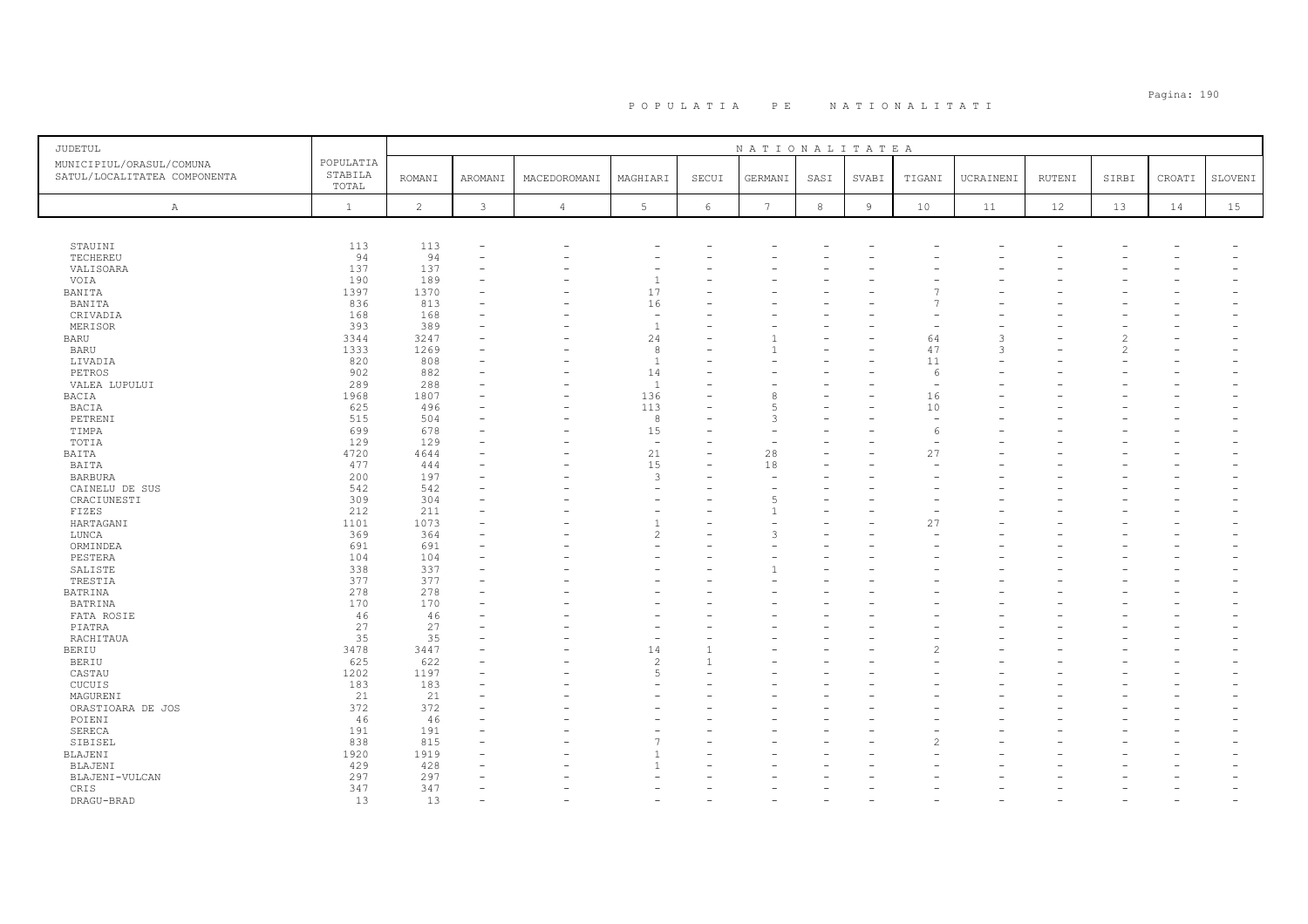| JUDETUL                                                  |                               |                |              |                |                          |            | NATIONALITATEA  |            |                |        |           |        |       |        |         |
|----------------------------------------------------------|-------------------------------|----------------|--------------|----------------|--------------------------|------------|-----------------|------------|----------------|--------|-----------|--------|-------|--------|---------|
| MUNICIPIUL/ORASUL/COMUNA<br>SATUL/LOCALITATEA COMPONENTA | POPULATIA<br>STABILA<br>TOTAL | <b>ROMANI</b>  | AROMANI      | MACEDOROMANI   | MAGHIARI                 | SECUI      | GERMANI         | SASI       | SVABI          | TIGANI | UCRAINENI | RUTENI | SIRBI | CROATI | SLOVENI |
| Α                                                        | $\mathbf{1}$                  | $\overline{c}$ | $\mathbf{3}$ | $\overline{4}$ | 5                        | $\epsilon$ | $7\phantom{.0}$ | $_{\rm 8}$ | $\overline{9}$ | 10     | 11        | 12     | 13    | 14     | 15      |
|                                                          |                               |                |              |                |                          |            |                 |            |                |        |           |        |       |        |         |
| GROSURI                                                  | 237                           | 237            |              |                |                          |            |                 |            |                |        |           |        |       |        |         |
| PLAI                                                     | 230                           | 230            |              |                |                          |            |                 |            |                |        |           |        |       |        |         |
| RET                                                      | 192                           | 192            |              |                |                          |            |                 |            |                |        |           |        |       |        |         |
| SALATRUC                                                 | 175                           | 175            |              |                |                          |            |                 |            |                |        |           |        |       |        |         |
| <b>BOSOROD</b>                                           | 2442                          | 2436           |              |                | 5                        |            |                 |            |                |        |           |        |       |        |         |
| <b>BOSOROD</b>                                           | 854                           | 852            |              |                | $\mathcal{P}$            |            |                 |            |                |        |           |        |       |        |         |
| ALUN                                                     | 130                           | 130            |              |                |                          |            |                 |            |                |        |           |        |       |        |         |
| BOBAIA                                                   | 165                           | 165            |              |                |                          |            |                 |            |                |        |           |        |       |        |         |
| CHITID                                                   | 651                           | 647            |              |                | $\mathcal{R}$            |            |                 |            |                |        |           |        |       |        |         |
| CIOCLOVINA                                               | 73                            | 73             |              |                |                          |            |                 |            |                |        |           |        |       |        |         |
| LUNCANI                                                  | 89                            | 89             |              |                |                          |            |                 |            |                |        |           |        |       |        |         |
| PRIHODISTE                                               | 47<br>282                     | 47<br>282      |              |                |                          |            |                 |            |                |        |           |        |       |        |         |
| TIRSA<br>URSICI                                          | 151                           | 151            |              |                |                          |            |                 |            |                |        |           |        |       |        |         |
| <b>BRANISCA</b>                                          | 2015                          | 1997           |              |                | 14                       |            | २               |            |                |        |           |        |       |        |         |
| BRANISCA                                                 | 700                           | 683            |              |                | 13                       |            | 3               |            |                |        |           |        |       |        |         |
| BARASTII ILIEI                                           | 44                            | 44             |              |                | $\overline{\phantom{m}}$ |            |                 |            |                |        |           |        |       |        |         |
| <b>BOZ</b>                                               | 535                           | 534            |              |                | $\mathbf{1}$             |            |                 |            |                |        |           |        |       |        |         |
| CABESTI                                                  | 36                            | 36             |              |                |                          |            |                 |            |                |        |           |        |       |        |         |
| FURCSOARA                                                | 48                            | 48             |              |                |                          |            |                 |            |                |        |           |        |       |        |         |
| GIALACUTA                                                | 30                            | 30             |              |                |                          |            |                 |            |                |        |           |        |       |        |         |
| ROVINA                                                   | 219                           | 219            |              |                |                          |            |                 |            |                |        |           |        |       |        |         |
| TIRNAVA                                                  | 232                           | 232            |              |                |                          |            |                 |            |                |        |           |        |       |        |         |
| TIRNAVITA                                                | 171                           | 171            |              |                |                          |            |                 |            |                |        |           |        |       |        |         |
| BRETEA ROMANA                                            | 3419                          | 3389           |              |                | 23                       |            | 5               |            |                |        |           |        |       |        |         |
| BRETEA ROMANA                                            | 301                           | 298            |              |                | 3                        |            |                 |            |                |        |           |        |       |        |         |
| BATALAR                                                  | 242                           | 240            |              |                | $\overline{1}$           |            |                 |            |                |        |           |        |       |        |         |
| <b>BERCU</b>                                             | 22                            | 22             |              |                |                          | L.         |                 |            |                |        |           |        |       |        |         |
| BRETEA STREIULUI                                         | 282                           | 281            |              |                | $\overline{1}$           |            |                 |            |                |        |           |        |       |        |         |
| COVRAGIU                                                 | 191                           | 191            |              |                |                          |            |                 |            |                |        |           |        |       |        |         |
| GINTAGA                                                  | 358                           | 357            |              |                | -1                       |            |                 |            |                |        |           |        |       |        |         |
| MACEU                                                    | 401                           | 400            |              |                | $\mathbf{1}$             |            |                 |            |                |        |           |        |       |        |         |
| OCOLISU MARE                                             | 270                           | 270            |              |                |                          |            |                 |            |                |        |           |        |       |        |         |
| PLOPI                                                    | 302                           | 296            |              |                | $\overline{4}$           |            |                 |            |                |        |           |        |       |        |         |
| RUSI                                                     | 252                           | 236            |              |                | 12                       |            | 2               |            |                |        |           |        |       |        |         |
| VILCELE                                                  | 274                           | 274            |              |                |                          |            |                 |            |                |        |           |        |       |        |         |
| VILCELELE BUNE                                           | 493                           | 493            |              |                |                          |            |                 |            |                |        |           |        |       |        |         |
| VILCELUTA                                                | 31                            | 31             |              |                | $\overline{1}$           | ۳          |                 |            |                |        |           |        |       |        |         |
| <b>BUCES</b>                                             | 2786                          | 2674           |              |                |                          |            |                 |            |                | 111    |           |        |       |        |         |
| <b>BUCES</b>                                             | 230                           | 230            |              |                |                          |            |                 |            |                |        |           |        |       |        |         |
| BUCES-VULCAN                                             | 317                           | 317            |              |                |                          |            |                 |            |                |        |           |        |       |        |         |
| DUPA PIATRA                                              | 359<br>306                    | 359<br>306     |              |                |                          |            |                 |            |                |        |           |        |       |        |         |
| GROHOTELE                                                | 573                           | 461            |              |                |                          |            |                 |            |                | 111    |           |        |       |        |         |
| MIHAILENI<br>STANIJA                                     | 520                           | 520            |              |                |                          |            |                 |            |                |        |           |        |       |        |         |
| TARNITA                                                  | 481                           | 481            |              |                |                          |            |                 |            |                |        |           |        |       |        |         |
| <b>BUCURESCI</b>                                         | 2200                          | 2196           |              |                | 3                        |            |                 |            |                |        |           |        |       |        |         |
| <b>BUCURESCI</b>                                         | 773                           | 769            |              |                | $\mathcal{R}$            |            |                 |            |                |        |           |        |       |        |         |
| CURECHIU                                                 | 493                           | 493            |              |                |                          |            |                 |            |                |        |           |        |       |        |         |
|                                                          |                               |                |              |                |                          |            |                 |            |                |        |           |        |       |        |         |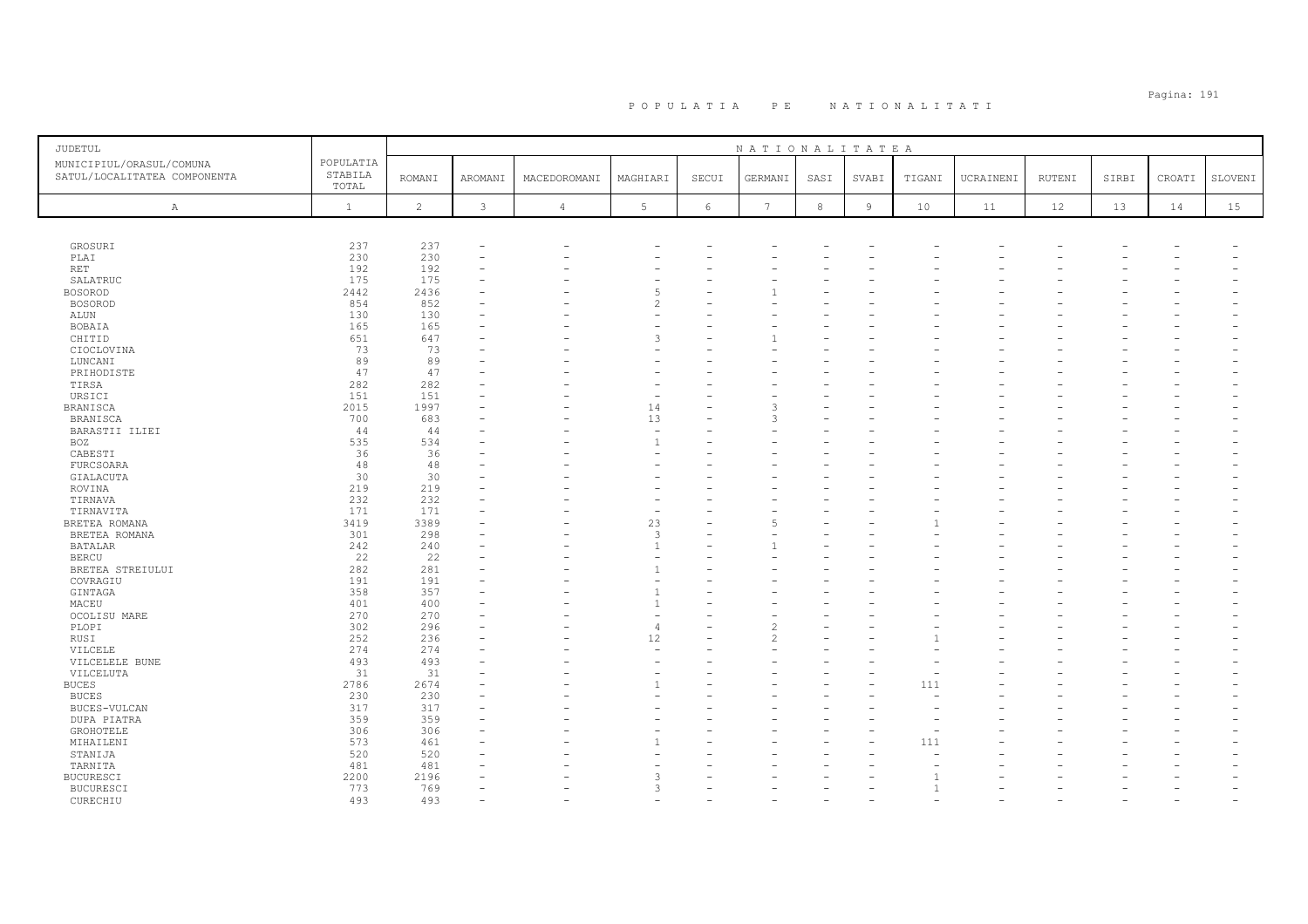# Pagina: 192 P O P U L A T I A P E N A T I O N A L I T A T I

| <b>JUDETUL</b>                                           |                               |                |              |                |                          |       | NATIONALITATEA  |            |                |               |           |        |       |        |         |
|----------------------------------------------------------|-------------------------------|----------------|--------------|----------------|--------------------------|-------|-----------------|------------|----------------|---------------|-----------|--------|-------|--------|---------|
| MUNICIPIUL/ORASUL/COMUNA<br>SATUL/LOCALITATEA COMPONENTA | POPULATIA<br>STABILA<br>TOTAL | <b>ROMANI</b>  | AROMANI      | MACEDOROMANI   | MAGHIARI                 | SECUI | GERMANI         | SASI       | SVABI          | TIGANI        | UCRAINENI | RUTENI | SIRBI | CROATI | SLOVENI |
| $\mathbb{A}$                                             | $\mathbf{1}$                  | $\overline{c}$ | $\mathbf{3}$ | $\overline{4}$ | 5                        | 6     | $7\phantom{.0}$ | $^{\rm 8}$ | $\overline{9}$ | 10            | 11        | 12     | 13    | 14     | 15      |
|                                                          |                               |                |              |                |                          |       |                 |            |                |               |           |        |       |        |         |
| MERISOR                                                  | 152                           | 152            |              |                |                          |       |                 |            |                |               |           |        |       |        |         |
| ROVINA                                                   | 250                           | 250            |              |                |                          |       |                 |            |                |               |           |        |       |        |         |
| SESURI                                                   | 532                           | 532            |              |                |                          |       |                 |            |                |               |           |        |       |        |         |
| BULZESTII DE SUS                                         | 562                           | 559            |              |                |                          |       | 3               |            |                |               |           |        |       |        |         |
| BULZESTII DE SUS                                         | 79                            | 76             |              |                |                          |       | 3               |            |                |               |           |        |       |        |         |
| BULZESTII DE JOS                                         | 105                           | 105            |              |                |                          |       |                 |            |                |               |           |        |       |        |         |
| GIURGESTI                                                | 63                            | 63             |              |                |                          |       |                 |            |                |               |           |        |       |        |         |
| GROHOT                                                   | 67                            | 67             |              |                |                          |       |                 |            |                |               |           |        |       |        |         |
| PAULESTI                                                 | 100                           | 100            |              |                |                          |       |                 |            |                |               |           |        |       |        |         |
| RUSESTI                                                  | 45                            | 45             |              |                |                          |       |                 |            |                |               |           |        |       |        |         |
| STANCULESTI                                              | 40                            | 40             |              |                |                          |       |                 |            |                |               |           |        |       |        |         |
|                                                          | 13                            | 13             |              |                |                          |       |                 |            |                |               |           |        |       |        |         |
| TICERA<br>TOMNATEC                                       | 50                            | 50             |              |                |                          |       |                 |            |                |               |           |        |       |        |         |
|                                                          | 664                           | 661            |              |                |                          |       |                 |            |                |               | 2         |        |       |        |         |
| BUNILA<br><b>BUNILA</b>                                  | 111                           | 111            |              |                |                          |       |                 |            |                |               |           |        |       |        |         |
|                                                          |                               |                |              |                |                          |       |                 |            |                |               |           |        |       |        |         |
| ALUN                                                     | 52                            | 52             |              |                |                          |       |                 |            |                |               |           |        |       |        |         |
| CERNISOARA FLORESE                                       | 251                           | 251            |              |                |                          |       |                 |            |                |               |           |        |       |        |         |
| POIENITA VOINII                                          | 185                           | 182            |              |                |                          |       |                 |            |                |               |           |        |       |        |         |
| VADU DOBRII                                              | 65                            | 65             |              |                | $\overline{\mathcal{L}}$ |       |                 |            |                |               |           |        |       |        |         |
| <b>BURJUC</b>                                            | 1071                          | 1069           |              |                |                          |       |                 |            |                |               |           |        |       |        |         |
| <b>BURJUC</b>                                            | 189                           | 188            |              |                | $\overline{1}$           |       |                 |            |                |               |           |        |       |        |         |
| BRADATEL                                                 | 177                           | 177            |              |                |                          |       |                 |            |                |               |           |        |       |        |         |
| GLODGHILESTI                                             | 243                           | 243            |              |                |                          |       |                 |            |                |               |           |        |       |        |         |
| PETRESTI                                                 | 72                            | 72             |              |                |                          |       |                 |            |                |               |           |        |       |        |         |
| TATARASTI                                                | 202                           | 202            |              |                |                          |       |                 |            |                |               |           |        |       |        |         |
| TISA                                                     | 188                           | 187            |              |                |                          |       |                 |            |                |               |           |        |       |        |         |
| CERBAL                                                   | 918                           | 916            |              |                | $\mathcal{P}$            |       |                 |            |                |               |           |        |       |        |         |
| CERBAL                                                   | 167                           | 167            |              |                |                          |       |                 |            |                |               |           |        |       |        |         |
| ARANIES                                                  | 64                            | 64             |              |                |                          |       |                 |            |                |               |           |        |       |        |         |
| FEREGI                                                   | 124                           | 124            |              |                |                          |       |                 |            |                |               |           |        |       |        |         |
| MERISORU DE MUNTE                                        | 51                            | 51             |              |                |                          |       |                 |            |                |               |           |        |       |        |         |
| POIANA RACHITELII                                        | 219                           | 218            |              |                | $\overline{1}$           |       |                 |            |                |               |           |        |       |        |         |
| POIENITA TOMII                                           | 127                           | 126            |              |                |                          |       |                 |            |                |               |           |        |       |        |         |
| SOCET                                                    | 112                           | 112            |              |                |                          |       |                 |            |                |               |           |        |       |        |         |
| ULM                                                      | 54                            | 54             |              |                | $\sim$                   |       |                 |            |                |               |           |        |       |        |         |
| CERTEJU DE SUS                                           | 3902                          | 3808           |              |                | 52                       |       | 15              |            |                | 20            |           |        |       |        |         |
| CERTEJU DE SUS                                           | 1795                          | 1762           |              |                | 25                       |       | 6               |            |                |               |           |        |       |        |         |
| BOCSA MARE                                               | 33                            | 32             |              |                | $\overline{\phantom{m}}$ |       |                 |            |                |               |           |        |       |        |         |
| BOCSA MICA                                               | 121                           | 121            |              |                |                          |       |                 |            |                |               |           |        |       |        |         |
| HONDOL                                                   | 598                           | 596            |              |                | $\overline{1}$           |       |                 |            |                |               |           |        |       |        |         |
| MAGURA-TOPLITA                                           | 178                           | 177            |              |                | $\overline{1}$           |       |                 |            |                |               |           |        |       |        |         |
| NOJAG                                                    | 349                           | 349            |              |                | $\equiv$                 |       |                 |            |                |               |           |        |       |        |         |
| SACARIMB                                                 | 242                           | 211            |              |                | 20                       |       |                 |            |                |               |           |        |       |        |         |
| TOPLITA MURESULUI                                        | 113                           | 113            |              |                |                          |       |                 |            |                |               |           |        |       |        |         |
| VARMAGA                                                  | 473                           | 447            |              |                | 5                        |       |                 |            |                | 20            |           |        |       |        |         |
| CIRJITI                                                  | 865                           | 862            |              |                |                          |       |                 |            |                | $\mathcal{R}$ |           |        |       |        |         |
| CIRJITI                                                  | 159                           | 156            |              |                |                          |       |                 |            |                | $\mathcal{R}$ |           |        |       |        |         |
| ALMASU SEC                                               | 184                           | 184            |              |                |                          |       |                 |            |                |               |           |        |       |        |         |
| CHERGHES                                                 | 114                           | 114            |              |                |                          |       |                 |            |                |               |           |        |       |        |         |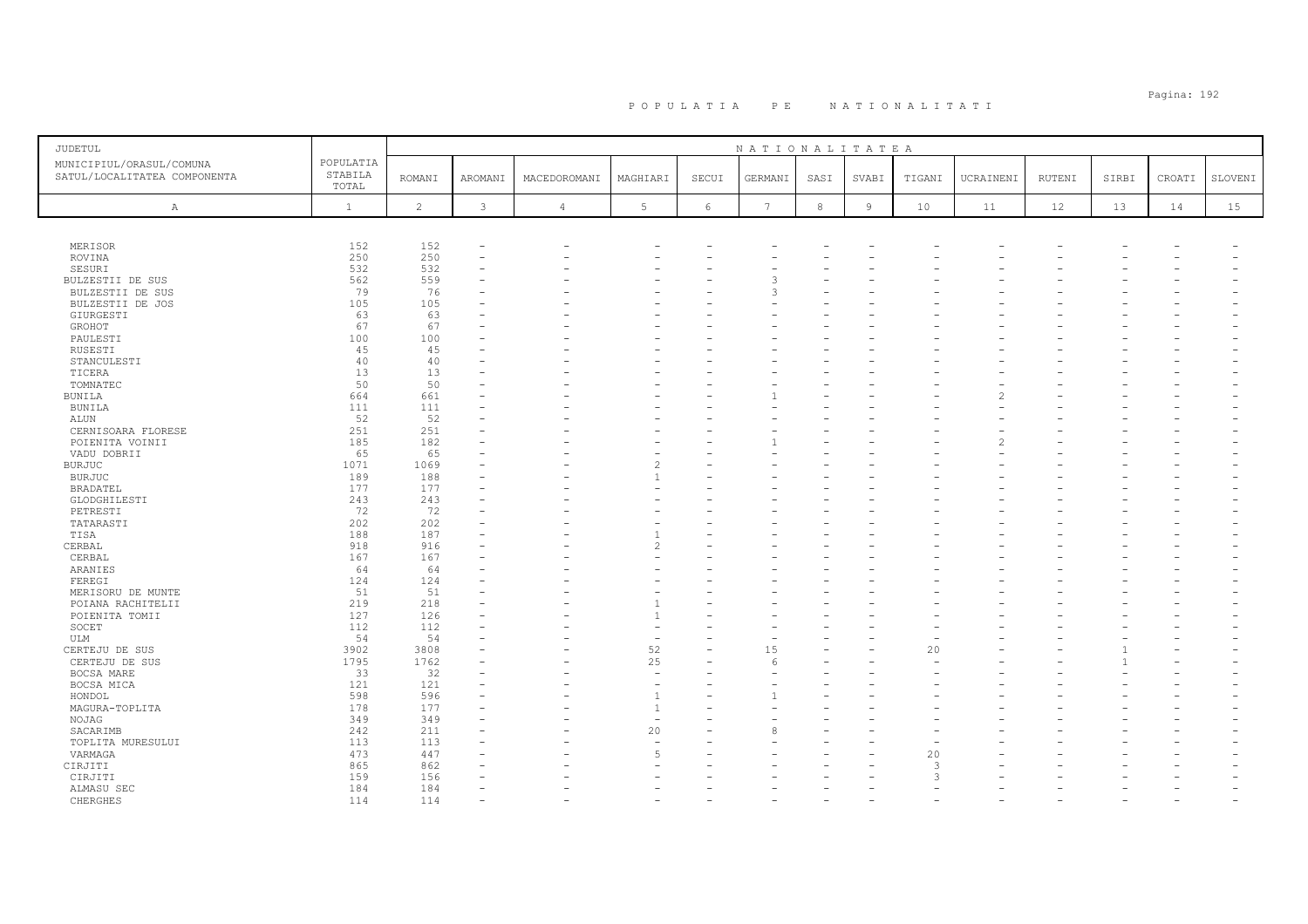| <b>JUDETUL</b>                                           |                               |                |                          |                |                          |            | NATIONALITATEA  |              |                |                          |           |        |       |        |                          |
|----------------------------------------------------------|-------------------------------|----------------|--------------------------|----------------|--------------------------|------------|-----------------|--------------|----------------|--------------------------|-----------|--------|-------|--------|--------------------------|
| MUNICIPIUL/ORASUL/COMUNA<br>SATUL/LOCALITATEA COMPONENTA | POPULATIA<br>STABILA<br>TOTAL | <b>ROMANI</b>  | AROMANI                  | MACEDOROMANI   | MAGHIARI                 | SECUI      | GERMANI         | SASI         | SVABI          | TIGANI                   | UCRAINENI | RUTENI | SIRBI | CROATI | SLOVENI                  |
| $\mathbb{A}$                                             | $\mathbf{1}$                  | $\overline{c}$ | $\mathfrak{Z}$           | $\overline{4}$ | $5\phantom{.0}$          | $\epsilon$ | $7\overline{ }$ | $^{\rm 8}$   | $\,$ 9         | 10                       | 11        | 12     | 13    | 14     | 15                       |
|                                                          |                               |                |                          |                |                          |            |                 |              |                |                          |           |        |       |        |                          |
| COZIA                                                    | 198                           | 198            | $\overline{\phantom{a}}$ |                | ۰                        |            |                 |              |                |                          |           |        |       |        |                          |
| POPESTI                                                  | 210                           | 210            |                          |                | $\overline{\phantom{a}}$ |            |                 |              |                | $\overline{\phantom{a}}$ |           |        |       |        | $\overline{\phantom{0}}$ |
| CRISCIOR                                                 | 4713                          | 4582           |                          |                | 41                       |            | 18              |              |                | 61                       |           |        |       |        | $\mathbf{1}$             |
| CRISCIOR                                                 | 1026<br>2314                  | 1013<br>2207   |                          |                | $\overline{7}$<br>34     |            | 3<br>15         |              |                | 3<br>47                  |           |        |       |        | $\equiv$<br>$\mathbf{1}$ |
| <b>BARZA</b>                                             | 79                            | 79             |                          |                | ÷,                       |            |                 |              |                | ÷,                       |           |        |       |        | $\sim$                   |
| VALEA ARSULUI<br>ZDRAPTI                                 | 1294                          | 1283           |                          |                | $\sim$                   |            |                 |              |                | 11                       |           |        |       |        |                          |
| DENSUS                                                   | 2133                          | 2096           |                          |                | 17                       |            |                 | $\mathbf{1}$ |                | 17                       |           |        |       |        |                          |
| DENSUS                                                   | 440                           | 439            |                          |                |                          |            |                 |              |                |                          |           |        |       |        |                          |
| CRIVA                                                    | 58                            | 58             |                          |                | $\overline{\phantom{a}}$ |            |                 |              |                |                          |           |        |       |        |                          |
| HATAGEL                                                  | 301                           | 301            |                          |                | ۰                        |            |                 |              |                |                          |           |        |       |        |                          |
| PESTEANA                                                 | 545                           | 510            |                          |                | 17                       |            |                 |              |                | 17                       |           |        |       |        |                          |
| PESTENITA                                                | 348                           | 348            |                          |                |                          |            |                 |              |                |                          |           |        |       |        |                          |
| POIENI                                                   | 142                           | 142            |                          |                | $\overline{\phantom{a}}$ |            |                 |              |                | $\overline{\phantom{0}}$ |           |        |       |        |                          |
| STEI                                                     | 299                           | 298            |                          |                | $\overline{\phantom{a}}$ |            |                 |              |                |                          |           |        |       |        |                          |
| <b>DOBRA</b>                                             | 3743                          | 3664           |                          |                | 41                       |            |                 |              | $\overline{1}$ | 24                       | $\Delta$  |        |       |        |                          |
| <b>DOBRA</b>                                             | 1562                          | 1505           |                          |                | 27                       |            |                 |              |                | 22                       |           |        |       |        |                          |
| ABUCEA                                                   | 57                            | 56             |                          |                | $\overline{1}$           |            |                 |              |                |                          |           |        |       |        |                          |
| <b>BUJORU</b>                                            | 112                           | 112            |                          |                | $\sim$                   |            |                 |              |                |                          |           |        |       |        |                          |
| FAGETEL                                                  | 41                            | 41             |                          |                |                          |            |                 |              |                |                          |           |        |       |        |                          |
| LAPUSNIC                                                 | 486                           | 475            |                          |                | 5                        |            | 3               |              |                | $\overline{c}$           |           |        |       |        |                          |
| MIHAIESTI                                                | 320                           | 319            |                          |                | $\overline{1}$           |            |                 |              |                |                          |           |        |       |        |                          |
| PANC                                                     | 206                           | 205            |                          |                | ۰                        |            |                 |              |                |                          |           |        |       |        |                          |
| PANC-SALISTE                                             | 101                           | 101            |                          |                |                          |            |                 |              |                |                          |           |        |       |        |                          |
| RADULESTI                                                | 156                           | 154            |                          |                | $\overline{c}$           |            |                 |              |                |                          |           |        |       |        |                          |
| ROSCANI                                                  | 458                           | 453            |                          |                | 5                        |            |                 |              |                |                          |           |        |       |        |                          |
| STINCESTI                                                | 124                           | 123            |                          |                |                          |            |                 |              |                |                          |           |        |       |        |                          |
| STINCESTI-OHABA                                          | 54                            | 54             |                          |                | ۰                        |            |                 |              |                |                          |           |        |       |        |                          |
| STRETEA                                                  | 66                            | 66             |                          |                | $\overline{\phantom{a}}$ |            |                 |              |                |                          |           |        |       |        |                          |
| GEOAGIU                                                  | 6527                          | 6376           |                          |                | 75                       |            | 47              | $\mathbf{1}$ |                | 26                       |           |        |       |        |                          |
| GEOAGIU                                                  | 3095<br>914                   | 3023<br>882    |                          |                | 38<br>8                  |            | 15<br>24        | 1<br>÷       |                | 17<br>÷                  |           |        |       |        | ÷                        |
| AUREL VLAICU                                             | 30                            | 30             |                          |                | ÷,                       |            |                 |              |                |                          |           |        |       |        |                          |
| BACIIA<br><b>BOZES</b>                                   | 266                           | 265            |                          |                | $\overline{1}$           |            |                 |              |                |                          |           |        |       |        |                          |
| CIGMAU                                                   | 145                           | 145            |                          |                | $\sim$                   |            |                 |              |                |                          |           |        |       |        |                          |
| <b>GELMAR</b>                                            | 496                           | 478            |                          |                | 11                       |            |                 |              |                |                          |           |        |       |        |                          |
| GEOAGIU-BAI                                              | 627                           | 605            |                          |                | 13                       |            |                 |              |                |                          |           |        |       |        |                          |
| HOMOROD                                                  | 472                           | 470            |                          |                | $\sim$                   |            |                 |              |                | $\mathcal{D}$            |           |        |       |        |                          |
| MERMEZEU-VALENI                                          | 31                            | 31             |                          |                | $\overline{\phantom{a}}$ |            |                 |              |                |                          |           |        |       |        |                          |
| RENGHET                                                  | 356                           | 352            |                          |                | $\overline{4}$           |            |                 |              |                |                          |           |        |       |        |                          |
| VALENI                                                   | 95                            | 95             |                          |                | $\overline{\phantom{a}}$ |            |                 |              |                |                          |           |        |       |        |                          |
| GHELARI                                                  | 3156                          | 3084           |                          |                | 67                       |            |                 |              |                |                          |           |        |       |        |                          |
| GHELARI                                                  | 2675                          | 2612           |                          |                | 60                       |            |                 |              |                |                          |           |        |       |        |                          |
| GOVAJDIA                                                 | 177                           | 168            |                          |                | $\overline{7}$           |            |                 |              |                |                          |           |        |       |        |                          |
| PLOP                                                     | 44                            | 44             |                          |                |                          |            |                 |              |                |                          |           |        |       |        |                          |
| <b>RUDA</b>                                              | 260                           | 260            |                          |                |                          |            |                 |              |                |                          |           |        |       |        |                          |
| GURASADA                                                 | 2039                          | 2030           |                          |                | 6                        |            |                 |              |                |                          |           |        |       |        |                          |
| GURASADA                                                 | 441                           | 439            |                          |                | $\overline{1}$           |            |                 |              |                |                          |           |        |       |        |                          |
| BOIU DE JOS                                              | 80                            | 80             |                          |                |                          |            |                 |              |                |                          |           |        |       |        |                          |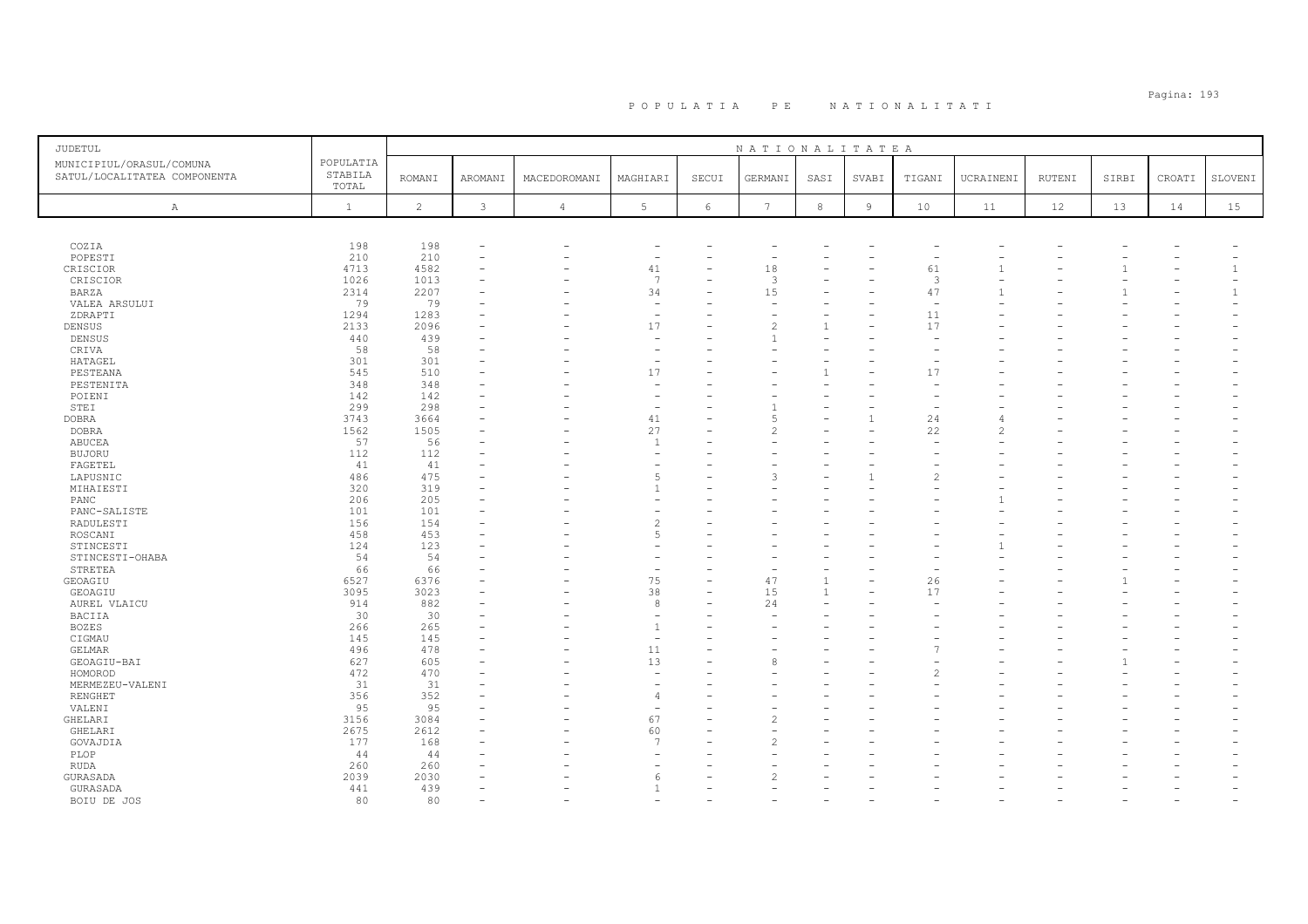| JUDETUL                                                  |                               |                |               |              |                          |            | NATIONALITATEA  |            |       |        |           |        |       |        |         |
|----------------------------------------------------------|-------------------------------|----------------|---------------|--------------|--------------------------|------------|-----------------|------------|-------|--------|-----------|--------|-------|--------|---------|
| MUNICIPIUL/ORASUL/COMUNA<br>SATUL/LOCALITATEA COMPONENTA | POPULATIA<br>STABILA<br>TOTAL | <b>ROMANI</b>  | AROMANI       | MACEDOROMANI | MAGHIARI                 | SECUI      | GERMANI         | SASI       | SVABI | TIGANI | UCRAINENI | RUTENI | SIRBI | CROATI | SLOVENI |
| $\mathbb{A}$                                             | $\mathbf{1}$                  | $\overline{c}$ | $\mathcal{E}$ | $\sqrt{4}$   | $5\phantom{.0}$          | $\epsilon$ | $7\phantom{.0}$ | $^{\rm 8}$ | $\,9$ | 10     | 11        | 12     | 13    | 14     | 15      |
|                                                          |                               |                |               |              |                          |            |                 |            |       |        |           |        |       |        |         |
| BOIU DE SUS                                              | 180                           | 180            |               |              |                          |            |                 |            |       |        |           |        |       |        |         |
| CARMAZANESTI                                             | 159                           | 159            |               |              |                          |            |                 |            |       |        |           |        |       |        |         |
| CIMPURI DE SUS                                           | 157                           | 157            |               |              |                          |            |                 |            |       |        |           |        |       |        |         |
| CIMPURI-SURDUC                                           | 376<br>85                     | 374<br>85      |               |              |                          |            |                 |            |       |        |           |        |       |        |         |
| DANULESTI                                                | 281                           | 277            |               |              | $\overline{4}$           |            |                 |            |       |        |           |        |       |        |         |
| GOTHATEA                                                 | 97                            | 96             |               |              | $\mathbf{1}$             |            |                 |            |       |        |           |        |       |        |         |
| RUNCSOR<br>ULIES                                         | 103                           | 103            |               |              | $\overline{\phantom{a}}$ |            |                 |            |       |        |           |        |       |        |         |
| VICA                                                     | 80                            | 80             |               |              | $\sim$                   |            |                 |            |       |        |           |        |       |        |         |
| HARAU                                                    | 2052                          | 1916           |               |              | 122                      |            |                 |            |       | 13     |           |        |       |        |         |
| HARAU                                                    | 613                           | 494            |               |              | 107                      |            |                 |            |       | 11     |           |        |       |        |         |
| <b>BANPOTOC</b>                                          | 541                           | 540            |               |              | $\overline{1}$           |            |                 |            |       |        |           |        |       |        |         |
| <b>BIRSAU</b>                                            | 529                           | 528            |               |              | $\overline{1}$           |            |                 |            |       |        |           |        |       |        |         |
| CHIMINDIA                                                | 369                           | 354            |               |              | 13                       |            |                 |            |       |        |           |        |       |        |         |
| ILIA                                                     | 4198                          | 4147           |               |              | 35                       |            | 11              |            |       |        |           |        |       |        |         |
| ILIA                                                     | 1800                          | 1754           |               |              | 31                       |            | 11              |            |       |        |           |        |       |        |         |
| <b>BACEA</b>                                             | 370                           | 368            |               |              | $\overline{c}$           |            |                 |            |       |        |           |        |       |        |         |
| BRETEA MURESANA                                          | 662                           | 662            |               |              | $\overline{\phantom{a}}$ |            |                 |            |       |        |           |        |       |        |         |
| BRIZNIC                                                  | 285                           | 285            |               |              |                          |            |                 |            |       |        |           |        |       |        |         |
| CUIES                                                    | 91                            | 91             |               |              |                          |            |                 |            |       |        |           |        |       |        |         |
| DUMBRAVITA                                               | 66                            | 66             |               |              | $\overline{\phantom{a}}$ |            |                 |            |       |        |           |        |       |        |         |
| SACAMAS                                                  | 235                           | 232            |               |              | $\overline{c}$           |            |                 |            |       |        |           |        |       |        |         |
| SIRBI                                                    | 503                           | 503            |               |              |                          |            |                 |            |       |        |           |        |       |        |         |
| VALEA LUNGA                                              | 186                           | 186            |               |              | $\overline{\phantom{a}}$ |            |                 |            |       |        |           |        |       |        |         |
| LAPUGIU DE JOS                                           | 1832                          | 1830           |               |              | $\overline{c}$           |            |                 |            |       |        |           |        |       |        |         |
| LAPUGIU DE JOS                                           | 158                           | 158            |               |              | $\overline{\phantom{a}}$ |            |                 |            |       |        |           |        |       |        |         |
| BASTEA                                                   | -5                            | - 5            |               |              |                          |            |                 |            |       |        |           |        |       |        |         |
| COSESTI                                                  | 87                            | 86             |               |              | $\mathbf{1}$             |            |                 |            |       |        |           |        |       |        |         |
| FINTOAG                                                  | 275                           | 275            |               |              |                          |            |                 |            |       |        |           |        |       |        |         |
| GRIND                                                    | 68                            | 68             |               |              |                          |            |                 |            |       |        |           |        |       |        |         |
| HOLDEA                                                   | 73                            | 73             |               |              |                          |            |                 |            |       |        |           |        |       |        |         |
| LAPUGIU DE SUS                                           | 548                           | 548            |               |              |                          |            |                 |            |       |        |           |        |       |        |         |
| LASAU                                                    | 203                           | 203            |               |              |                          |            |                 |            |       |        |           |        |       |        |         |
| OHABA                                                    | 198                           | 198            |               |              |                          |            |                 |            |       |        |           |        |       |        |         |
| TEIU                                                     | 217                           | 216            |               |              |                          |            |                 |            |       |        |           |        |       |        |         |
| LELESE                                                   | 635                           | 632            |               |              | $\overline{c}$           |            |                 |            |       |        |           |        |       |        |         |
| LELESE                                                   | 203                           | 201            |               |              | $\overline{\mathcal{L}}$ |            |                 |            |       |        |           |        |       |        |         |
| CERISOR                                                  | 179                           | 179            |               |              |                          |            |                 |            |       |        |           |        |       |        |         |
| RUNCU MARE                                               | 186                           | 185            |               |              |                          |            |                 |            |       |        |           |        |       |        |         |
| SOHODOL                                                  | 67                            | 67             |               |              |                          |            |                 |            |       |        |           |        |       |        |         |
| LUNCA CERNII DE JOS                                      | 1501                          | 1500           |               |              |                          |            |                 |            |       |        |           |        |       |        |         |
| LUNCA CERNII DE JOS                                      | 225                           | 224            |               |              |                          |            |                 |            |       |        |           |        |       |        |         |
| CIUMITA                                                  | $\overline{4}$                | $\overline{4}$ |               |              |                          |            |                 |            |       |        |           |        |       |        |         |
| FINTINA                                                  | 50                            | 50             |               |              |                          |            |                 |            |       |        |           |        |       |        |         |
| GURA BORDULUI                                            | 139                           | 139            |               |              |                          |            |                 |            |       |        |           |        |       |        |         |
| LUNCA CERNII DE SUS                                      | 344                           | 344            |               |              |                          |            |                 |            |       |        |           |        |       |        |         |
| MERIA                                                    | 350                           | 350<br>342     |               |              |                          |            |                 |            |       |        |           |        |       |        |         |
| NEGOIU                                                   | 342<br>47                     | 47             |               |              |                          |            |                 |            |       |        |           |        |       |        |         |
| VALEA BABII                                              |                               |                |               |              |                          |            |                 |            |       |        |           |        |       |        |         |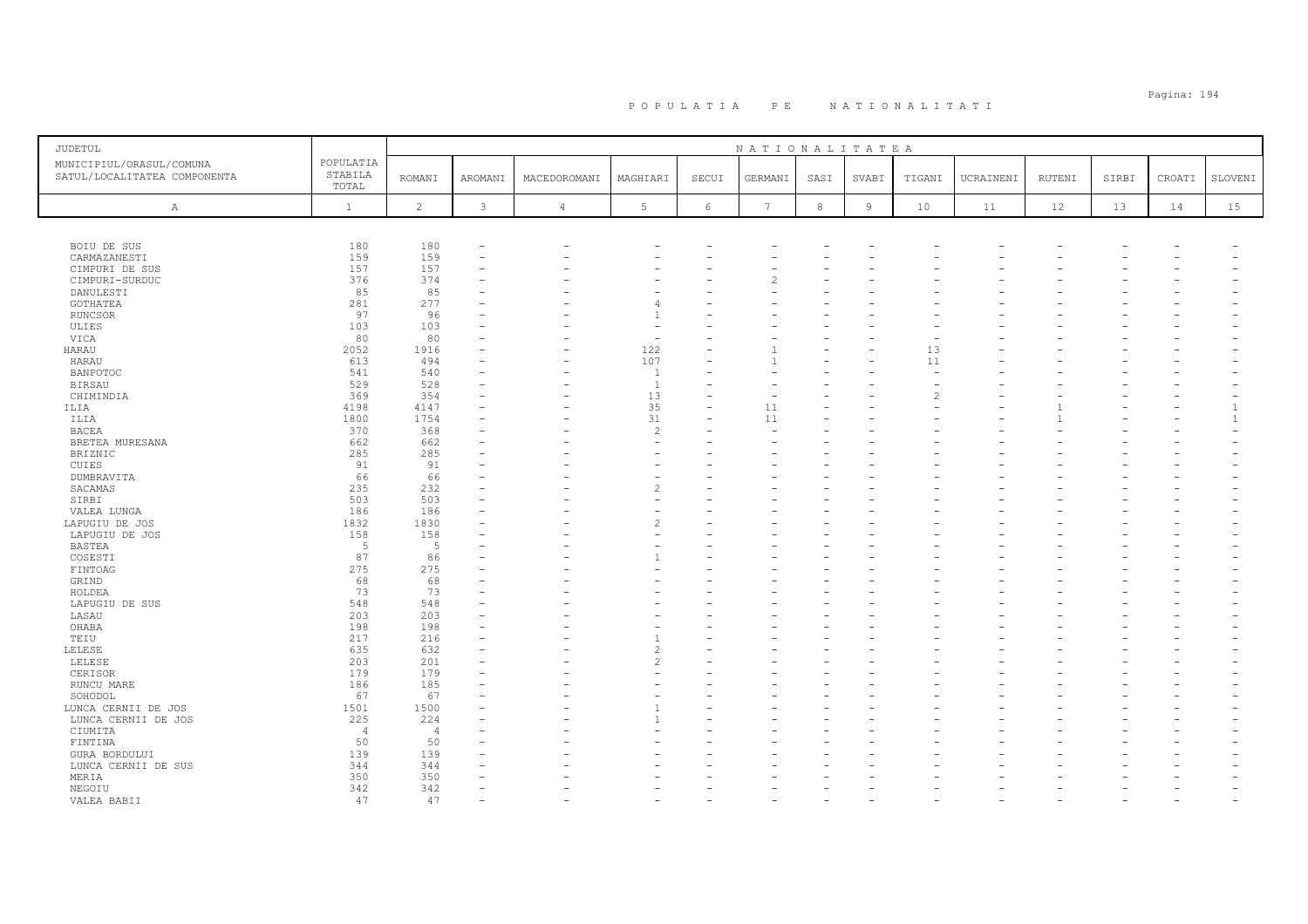# Pagina: 195 P O P U L A T I A P E N A T I O N A L I T A T I

| JUDETUL                                                  |                               |                |                          |                |                          |       | NATIONALITATEA  |            |        |                |                          |        |       |        |         |
|----------------------------------------------------------|-------------------------------|----------------|--------------------------|----------------|--------------------------|-------|-----------------|------------|--------|----------------|--------------------------|--------|-------|--------|---------|
| MUNICIPIUL/ORASUL/COMUNA<br>SATUL/LOCALITATEA COMPONENTA | POPULATIA<br>STABILA<br>TOTAL | <b>ROMANI</b>  | AROMANI                  | MACEDOROMANI   | MAGHIARI                 | SECUI | GERMANI         | SASI       | SVABI  | TIGANI         | UCRAINENI                | RUTENI | SIRBI | CROATI | SLOVENI |
| $\mathbb{A}$                                             | $\mathbf{1}$                  | $\overline{c}$ | 3                        | $\overline{4}$ | 5                        | 6     | $7\phantom{.0}$ | $_{\rm 8}$ | $\,$ 9 | $10$           | 11                       | 12     | 13    | 14     | 15      |
|                                                          |                               |                |                          |                |                          |       |                 |            |        |                |                          |        |       |        |         |
| LUNCOIU DE JOS                                           | 2198                          | 2195           | ۰                        |                | 3                        |       |                 |            |        |                |                          |        |       |        |         |
| LUNCOIU DE JOS                                           | 863                           | 863            | $\overline{\phantom{0}}$ |                |                          |       |                 |            |        |                |                          |        |       |        |         |
| DUDESTI                                                  | 117                           | 117            |                          |                |                          |       |                 |            |        |                |                          |        |       |        |         |
| LUNCOIU DE SUS                                           | 523                           | 521            |                          |                | $\overline{c}$           |       |                 |            |        |                |                          |        |       |        |         |
| PODELE                                                   | 369                           | 368            |                          |                | $\overline{1}$           |       |                 |            |        |                |                          |        |       |        |         |
| STEJAREL                                                 | 326                           | 326            |                          |                | $\overline{\phantom{a}}$ |       |                 |            |        |                |                          |        |       |        |         |
| MARTINESTI                                               | 1223                          | 1047           |                          |                | 172                      |       |                 |            |        |                | $\mathfrak{D}$           |        |       |        |         |
| MARTINESTI                                               | 210                           | 206            | ۰                        |                | $\overline{c}$           |       |                 |            |        |                | $\overline{\mathcal{L}}$ |        |       |        |         |
| DINCU MARE                                               | 326                           | 324            |                          |                | $\overline{\phantom{a}}$ |       |                 |            |        |                |                          |        |       |        |         |
| DINCU MIC                                                | 164                           | 164            |                          |                | $\overline{\phantom{a}}$ |       |                 |            |        |                |                          |        |       |        |         |
| JELEDINTI                                                | 264                           | 94             |                          |                | 170                      |       |                 |            |        |                |                          |        |       |        |         |
| MAGURA<br>TAMASASA                                       | 46<br>132                     | 46<br>132      |                          |                | $\overline{\phantom{a}}$ |       |                 |            |        |                |                          |        |       |        |         |
| TURMAS                                                   | 81                            | 81             |                          |                | $\overline{\phantom{a}}$ |       |                 |            |        |                |                          |        |       |        |         |
| ORASTIOARA DE SUS                                        | 2646                          | 2641           | $\overline{\phantom{0}}$ |                | $\overline{\mathcal{L}}$ |       |                 |            |        |                |                          |        |       |        |         |
| ORASTIOARA DE SUS                                        | 561                           | 561            |                          |                |                          |       |                 |            |        |                |                          |        |       |        |         |
| <b>BUCIUM</b>                                            | 384                           | 382            |                          |                | $\overline{\mathcal{L}}$ |       |                 |            |        |                |                          |        |       |        |         |
| COSTESTI                                                 | 535                           | 535            |                          |                |                          |       |                 |            |        |                |                          |        |       |        |         |
| COSTESTI-DEAL                                            | 70                            | 70             |                          |                |                          |       |                 |            |        |                |                          |        |       |        |         |
| GRADISTEA DE MUNTE                                       | 238                           | 238            |                          |                |                          |       |                 |            |        |                |                          |        |       |        |         |
| LUDESTII DE JOS                                          | 343                           | 340            |                          |                |                          |       |                 |            |        |                |                          |        |       |        |         |
| LUDESTII DE SUS                                          | 45                            | 45             |                          |                |                          |       |                 |            |        |                |                          |        |       |        |         |
| OCOLISU MIC                                              | 470                           | 470            |                          |                |                          |       |                 |            |        |                |                          |        |       |        |         |
| PESTISU MIC                                              | 1301                          | 1288           |                          |                | 6                        |       |                 |            |        |                |                          |        |       |        |         |
| PESTISU MIC                                              | 176                           | 173            |                          |                | $\overline{\mathcal{L}}$ |       |                 |            |        |                |                          |        |       |        |         |
| ALMASU MIC                                               | 88                            | 88             |                          |                |                          |       |                 |            |        |                |                          |        |       |        |         |
| CIULPAZ                                                  | 60                            | 60             |                          |                |                          |       |                 |            |        |                |                          |        |       |        |         |
| CUTIN                                                    | 43                            | 43             |                          |                |                          |       |                 |            |        |                |                          |        |       |        |         |
| <b>DUMBRAVA</b>                                          | 54                            | 53             |                          |                |                          |       |                 |            |        |                |                          |        |       |        |         |
| JOSANI                                                   | 198                           | 197            |                          |                | $\overline{1}$           |       |                 |            |        |                |                          |        |       |        |         |
| MANERAU                                                  | 283                           | 283            |                          |                |                          |       |                 |            |        |                |                          |        |       |        |         |
| NANDRU                                                   | 230                           | 224            |                          |                | $\overline{c}$           |       |                 |            |        |                |                          |        |       |        |         |
| VALEA NANDRULUI                                          | 169                           | 167            |                          |                | $\overline{\phantom{a}}$ |       |                 |            |        |                |                          |        |       |        |         |
| PUI                                                      | 5106                          | 4993           |                          |                | 48                       |       |                 |            |        | 52             |                          |        |       |        |         |
| PUI                                                      | 887                           | 841            |                          |                | 32                       |       |                 |            |        | $\overline{7}$ |                          |        |       |        |         |
| BAIESTI                                                  | 311                           | 300            |                          |                | $\overline{1}$           |       |                 |            |        | 10             |                          |        |       |        |         |
| FEDERI<br>FIZESTI                                        | 396<br>523                    | 394<br>523     |                          |                | $\overline{c}$           |       |                 |            |        |                |                          |        |       |        |         |
| GALATI                                                   | 496                           | 496            |                          |                |                          |       |                 |            |        |                |                          |        |       |        |         |
| HOBITA                                                   | 197                           | 197            |                          |                |                          |       |                 |            |        |                |                          |        |       |        |         |
| OHABA-PONOR                                              | 353                           | 347            |                          |                | 6                        |       |                 |            |        |                |                          |        |       |        |         |
| PONOR                                                    | 471                           | 469            |                          |                | $\overline{\mathcal{L}}$ |       |                 |            |        |                |                          |        |       |        |         |
| RIU BARBAT                                               | 220                           | 215            |                          |                | 5                        |       |                 |            |        |                |                          |        |       |        |         |
| <b>RUSOR</b>                                             | 332                           | 297            |                          |                |                          |       |                 |            |        | 34             |                          |        |       |        |         |
| SEREL                                                    | 613                           | 611            |                          |                |                          |       |                 |            |        |                | $\overline{c}$           |        |       |        |         |
| URIC                                                     | 307                           | 303            |                          |                |                          |       |                 |            |        | $\mathbf{1}$   | $\overline{c}$           |        |       |        |         |
| RAPOLTU MARE                                             | 2086                          | 2067           |                          |                | 14                       |       |                 |            |        | 3              | $\overline{c}$           |        |       |        |         |
| RAPOLTU MARE                                             | 883                           | 869            |                          |                | 12                       |       |                 |            |        |                | $\overline{c}$           |        |       |        |         |
| BOBILNA                                                  | 529                           | 524            |                          |                | $\overline{c}$           |       |                 |            |        | 3              | ۰                        |        |       |        |         |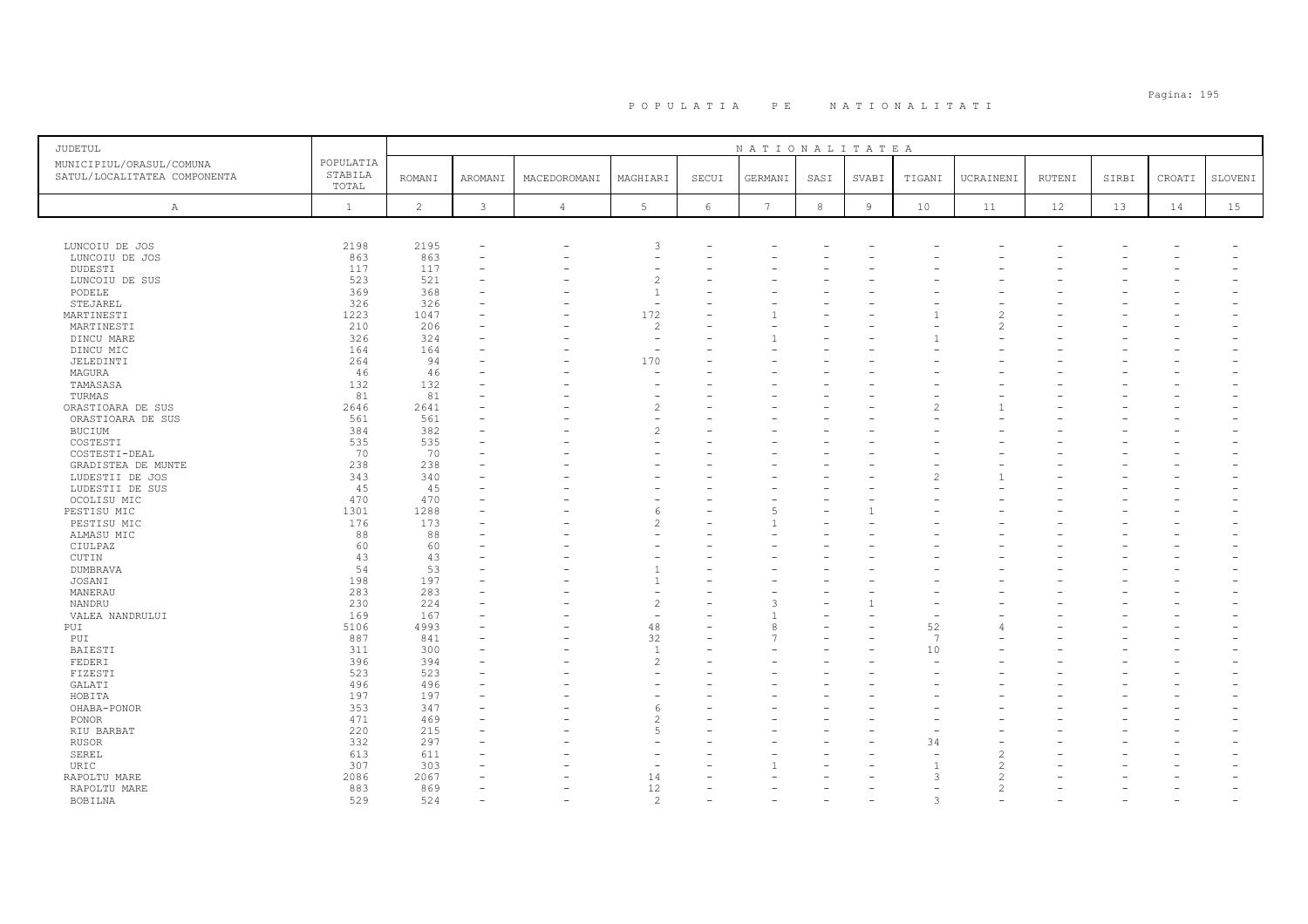# Pagina: 196 P O P U L A T I A P E N A T I O N A L I T A T I

| <b>JUDETUL</b>                                           |                               | NATIONALITATEA |                |                |                |            |                 |            |                |                          |           |        |       |        |         |
|----------------------------------------------------------|-------------------------------|----------------|----------------|----------------|----------------|------------|-----------------|------------|----------------|--------------------------|-----------|--------|-------|--------|---------|
| MUNICIPIUL/ORASUL/COMUNA<br>SATUL/LOCALITATEA COMPONENTA | POPULATIA<br>STABILA<br>TOTAL | <b>ROMANI</b>  | AROMANI        | MACEDOROMANI   | MAGHIARI       | SECUI      | GERMANI         | SASI       | SVABI          | TIGANI                   | UCRAINENI | RUTENI | SIRBI | CROATI | SLOVENI |
| Α                                                        | $\mathbf{1}$                  | $\overline{c}$ | $\mathfrak{Z}$ | $\overline{4}$ | 5 <sup>1</sup> | $\epsilon$ | $7\phantom{.0}$ | $^{\rm 8}$ | $\overline{9}$ | $10$                     | 11        | 12     | 13    | 14     | 15      |
|                                                          |                               |                |                |                |                |            |                 |            |                |                          |           |        |       |        |         |
| BOIU                                                     | 207                           | 207            |                |                |                |            |                 |            |                |                          |           |        |       |        |         |
| FOLT                                                     | 194                           | 194            |                |                |                |            |                 |            |                |                          |           |        |       |        |         |
| RAPOLTEL                                                 | 273                           | 273            |                |                |                |            |                 |            |                |                          |           |        |       |        |         |
| RACHITOVA                                                | 1843                          | 1842           |                |                | $\overline{1}$ |            |                 |            |                |                          |           |        |       |        |         |
| RACHITOVA                                                | 699                           | 698            |                |                |                |            |                 |            |                |                          |           |        |       |        |         |
| BOITA                                                    | 328                           | 328            |                |                |                |            |                 |            |                |                          |           |        |       |        |         |
| CIULA MARE                                               | 239                           | 239            |                |                |                |            |                 |            |                |                          |           |        |       |        |         |
| CIULA MICA                                               | 214                           | 214            |                |                |                |            |                 |            |                |                          |           |        |       |        |         |
| GOTESTI                                                  | 10                            | 10             |                |                |                |            |                 |            |                |                          |           |        |       |        |         |
| MESTEACAN                                                | 25                            | 25             |                |                |                |            |                 |            |                |                          |           |        |       |        |         |
| VALIOARA                                                 | 328                           | 328            |                |                |                |            |                 |            |                |                          |           |        |       |        |         |
| RIBITA                                                   | 1846                          | 1844           |                |                | $\overline{c}$ |            |                 |            |                |                          |           |        |       |        |         |
| RIBITA                                                   | 610                           | 608            |                |                | $\mathfrak{D}$ |            |                 |            |                |                          |           |        |       |        |         |
| CRISAN                                                   | 555                           | 555            |                |                |                |            |                 |            |                |                          |           |        |       |        |         |
| DUMBRAVA DE JOS                                          | 321                           | 321            |                |                |                |            |                 |            |                |                          |           |        |       |        |         |
|                                                          | 141                           | 141            |                |                |                |            |                 |            |                |                          |           |        |       |        |         |
| DUMBRAVA DE SUS                                          | 79                            |                |                |                |                |            |                 |            |                |                          |           |        |       |        |         |
| RIBICIOARA                                               |                               | 79             |                |                |                |            |                 |            |                |                          |           |        |       |        |         |
| UIBARESTI                                                | 140                           | 140<br>4244    |                |                |                |            |                 |            |                |                          |           |        |       |        |         |
| RIU DE MORI                                              | 4402                          |                |                |                | 79             | L.         |                 |            |                | 67                       |           |        |       |        |         |
| RIU DE MORI                                              | 398                           | 333            |                |                | $\mathbf{3}$   |            |                 |            |                | 57                       |           |        |       |        |         |
| BRAZI                                                    | 1277                          | 1199           |                |                | 75             |            |                 |            |                |                          |           |        |       |        |         |
| CLOPOTIVA                                                | 888                           | 884            |                |                | $\equiv$       |            |                 |            |                |                          |           |        |       |        |         |
| OHABA-SIBISEL                                            | 124                           | 114            |                |                |                |            |                 |            |                | 10                       |           |        |       |        |         |
| OSTROV                                                   | 413                           | 413            |                |                |                |            |                 |            |                |                          |           |        |       |        |         |
| OSTROVEL                                                 | 197                           | 196            |                |                | $\overline{1}$ |            |                 |            |                |                          |           |        |       |        |         |
| OSTROVU MIC                                              | 118                           | 118            |                |                |                |            |                 |            |                |                          |           |        |       |        |         |
| SIBISEL                                                  | 270                           | 270            |                |                |                |            |                 |            |                |                          |           |        |       |        |         |
| SUSENI                                                   | 219                           | 219            |                |                |                |            |                 |            |                |                          |           |        |       |        |         |
| UNCIUC                                                   | 214                           | 214            |                |                |                |            |                 |            |                |                          |           |        |       |        |         |
| VALEA DILJII                                             | 284                           | 284            |                |                |                |            |                 |            |                |                          |           |        |       |        |         |
| ROMOS                                                    | 3063                          | 2787           |                |                | $\Delta$       | L,         | 91              |            |                | 180                      |           |        |       |        |         |
| ROMOS                                                    | 1261                          | 1008           |                |                |                |            | 91              |            |                | 157                      |           |        |       |        |         |
| CIUNGU MARE                                              | 166                           | 166            |                |                |                |            |                 |            |                | $\overline{\phantom{a}}$ |           |        |       |        |         |
| PISCHINTI                                                | 252                           | 252            |                |                |                |            |                 |            |                | $\overline{\phantom{a}}$ |           |        |       |        |         |
| ROMOSEL                                                  | 666                           | 643            |                |                |                |            |                 |            |                | 23                       |           |        |       |        |         |
| VAIDEI                                                   | 718                           | 718            |                |                |                |            |                 |            |                |                          |           |        |       |        |         |
| SARMIZEGETUSA                                            | 1544                          | 1535           |                |                | 6              |            |                 |            |                |                          |           |        |       |        |         |
| SARMIZEGETUSA                                            | 715                           | 708            |                |                | $\Delta$       |            | 3               |            |                |                          |           |        |       |        |         |
| BREAZOVA                                                 | 183                           | 183            |                |                |                |            |                 |            |                |                          |           |        |       |        |         |
| HOBITA-GRADISTE                                          | 180                           | 179            |                |                |                |            |                 |            |                |                          |           |        |       |        |         |
| PAUCINESTI                                               | 241                           | 241            |                |                |                |            |                 |            |                |                          |           |        |       |        |         |
| ZEICANI                                                  | 225                           | 224            |                |                |                |            |                 |            |                |                          |           |        |       |        |         |
| SALASU DE SUS                                            | 3187                          | 3183           |                |                | $\Delta$       |            |                 |            |                |                          |           |        |       |        |         |
| SALASU DE SUS                                            | 689                           | 687            |                |                |                |            |                 |            |                |                          |           |        |       |        |         |
| COROIESTI                                                | 285                           | 285            |                |                |                |            |                 |            |                |                          |           |        |       |        |         |
| MALAIESTI                                                | 169                           | 169            |                |                |                |            |                 |            |                |                          |           |        |       |        |         |
| NUCSOARA                                                 | 420                           | 419            |                |                |                |            |                 |            |                |                          |           |        |       |        |         |
| OHABA DE SUB PIATRA                                      | 274                           | 274            |                |                |                |            |                 |            |                |                          |           |        |       |        |         |
| PAROS                                                    | 416                           | 416            |                |                |                |            |                 |            |                |                          |           |        |       |        |         |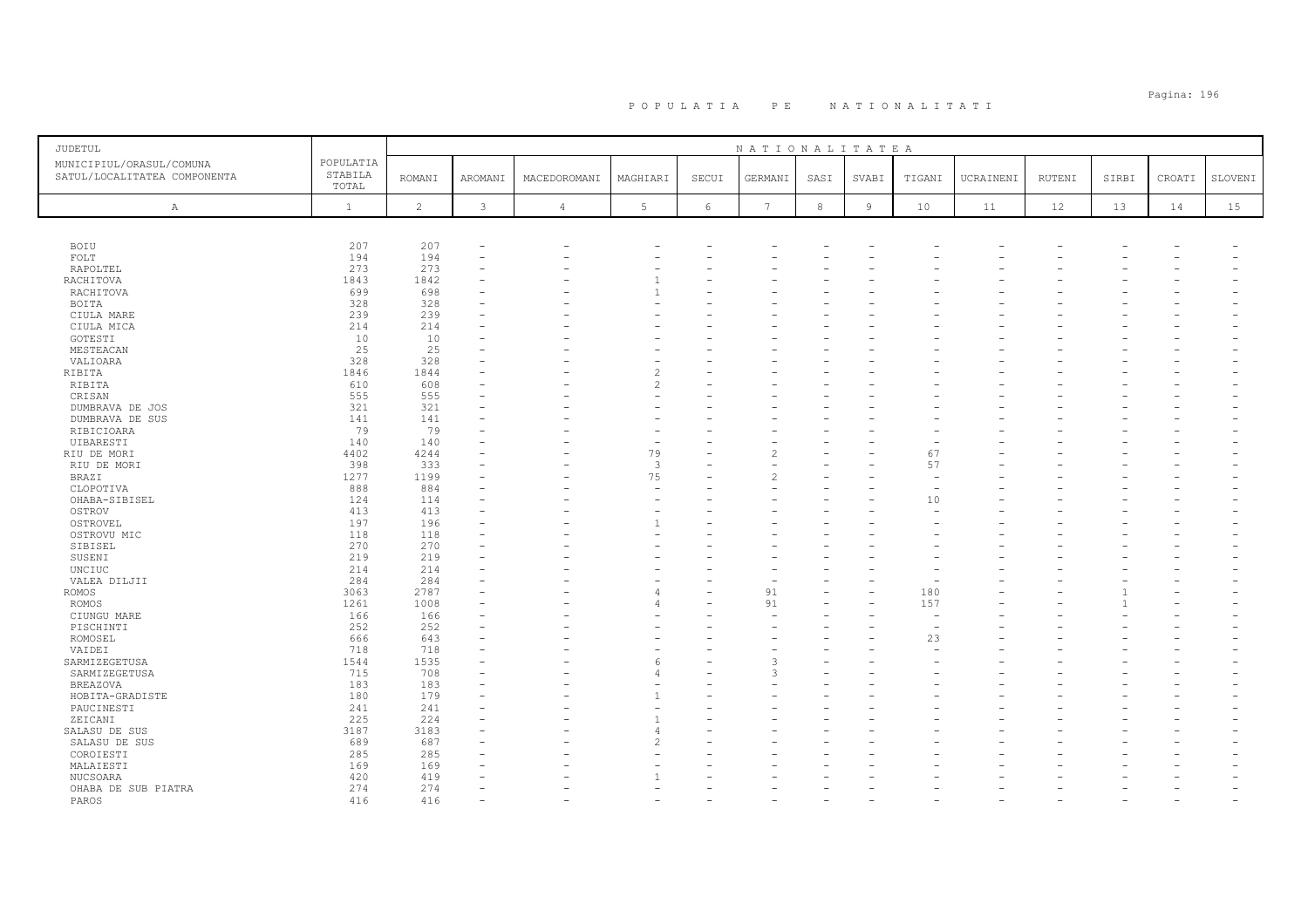| <b>JUDETUL</b>                                           |                               |                |              |                |                          |            | NATIONALITATEA           |              |                |        |           |        |       |        |         |
|----------------------------------------------------------|-------------------------------|----------------|--------------|----------------|--------------------------|------------|--------------------------|--------------|----------------|--------|-----------|--------|-------|--------|---------|
| MUNICIPIUL/ORASUL/COMUNA<br>SATUL/LOCALITATEA COMPONENTA | POPULATIA<br>STABILA<br>TOTAL | <b>ROMANI</b>  | AROMANI      | MACEDOROMANI   | MAGHIARI                 | SECUI      | GERMANI                  | SASI         | SVABI          | TIGANI | UCRAINENI | RUTENI | SIRBI | CROATI | SLOVENI |
| A                                                        | $\mathbf{1}$                  | $\overline{c}$ | $\mathbf{3}$ | $\overline{4}$ | $5\phantom{.0}$          | $\epsilon$ | 7                        | $^{\rm 8}$   | $\overline{9}$ | 10     | 11        | 12     | 13    | 14     | 15      |
|                                                          |                               |                |              |                |                          |            |                          |              |                |        |           |        |       |        |         |
| PESTERA                                                  | 70                            | 70             |              |                |                          |            |                          |              |                |        |           |        |       |        |         |
| RIU ALB                                                  | 222                           | 221            |              |                |                          |            |                          |              |                |        |           |        |       |        |         |
| RIU MIC                                                  | 170                           | 170            |              |                |                          |            |                          |              |                |        |           |        |       |        |         |
| SALASU DE JOS                                            | 316                           | 316            |              |                |                          |            |                          |              |                |        |           |        |       |        |         |
| ZAVOI                                                    | 156                           | 156            |              |                |                          |            |                          |              |                |        |           |        |       |        |         |
| SINTAMARIA-ORLEA                                         | 3996                          | 3612           |              |                | 68                       |            | ц                        |              |                | 289    |           |        |       |        |         |
| SINTAMARIA-ORLEA                                         | 974                           | 907            |              |                | 45                       |            | 2                        |              |                |        |           |        |       |        |         |
| BALOMIR                                                  | 369                           | 369            |              |                | $\overline{\phantom{a}}$ |            |                          |              |                |        |           |        |       |        |         |
| BARASTII HATEGULUI                                       | 480                           | 423            |              |                | 5                        |            |                          |              |                | 51     |           |        |       |        |         |
| BUCIUM-ORLEA                                             | 211                           | 203            |              |                | $\overline{\phantom{m}}$ |            |                          |              |                | 8      |           |        |       |        |         |
| CIOPEIA                                                  | 464                           | 273            |              |                | $\overline{c}$           |            |                          |              |                | 187    |           |        |       |        |         |
| SACEL                                                    | 515                           | 460            |              |                | 14                       |            |                          |              |                | 39     |           |        |       |        |         |
| SINPETRU                                                 | 304                           | 304            |              |                | $\overline{\phantom{a}}$ |            |                          |              |                |        |           |        |       |        |         |
| SUBCETATE                                                | 563                           | 559            |              |                | $\overline{\phantom{a}}$ |            |                          |              |                | 4      |           |        |       |        |         |
| VADU                                                     | 116                           | 114            |              |                | $\overline{c}$           |            |                          |              |                |        |           |        |       |        |         |
| SOIMUS                                                   | 3502                          | 3416           |              |                | 59                       |            | 3                        |              |                | 21     |           |        |       |        |         |
| SOIMUS                                                   | 1095                          | 1033           |              |                | 51                       | L.         | $\overline{\phantom{0}}$ |              |                | 6      |           |        |       |        |         |
| BALATA                                                   | 363                           | 347            |              |                | 6                        |            |                          |              |                | 10     |           |        |       |        |         |
| BEJAN                                                    | 250                           | 247            |              |                | $\overline{c}$           |            |                          |              |                |        |           |        |       |        |         |
| BEJAN-TIRNAVITA                                          | -5                            | 5              |              |                |                          |            |                          |              |                |        |           |        |       |        |         |
| BOHOLT                                                   | 332                           | 332            |              |                |                          |            |                          |              |                |        |           |        |       |        |         |
| CAINELU DE JOS                                           | 156                           | 156            |              |                |                          |            |                          |              |                |        |           |        |       |        |         |
| CHISCADAGA                                               | 398                           | 398            |              |                |                          |            |                          |              |                |        |           |        |       |        |         |
| FORNADIA                                                 | 312                           | 312            |              |                |                          |            |                          |              |                |        |           |        |       |        |         |
| PAULIS                                                   | 248                           | 243            |              |                |                          |            |                          |              |                |        |           |        |       |        |         |
| SULIGHETE                                                | 343                           | 343            |              |                | ÷                        |            |                          |              |                |        |           |        |       |        |         |
| TELIUCU INFERIOR                                         | 2877                          | 2819           |              |                | 53                       |            |                          |              |                |        |           |        |       |        |         |
| TELIUCU INFERIOR                                         | 1605                          | 1556           |              |                | 46                       | L.         | $\mathfrak{D}$           |              |                |        |           |        |       |        |         |
| CINCIS-CERNA                                             | 783                           | 780            |              |                | $\overline{c}$           |            |                          |              |                |        |           |        |       |        |         |
| IZVOARELE                                                | 165                           | 165            |              |                | ÷,                       |            |                          |              |                |        |           |        |       |        |         |
| TELIUCU SUPERIOR                                         | 324                           | 318            |              |                | 5                        |            |                          |              |                |        |           |        |       |        |         |
| TOMESTI                                                  | 1508                          | 1507           |              |                |                          |            |                          |              |                |        |           |        |       |        |         |
| TOMESTI                                                  | 242                           | 241            |              |                |                          |            |                          | $\mathbf{1}$ |                |        |           |        |       |        |         |
| <b>DOBROT</b>                                            | 179                           | 179            |              |                |                          |            |                          |              |                |        |           |        |       |        |         |
| LEAUT                                                    | 103                           | 103            |              |                |                          |            |                          |              |                |        |           |        |       |        |         |
| LIVADA                                                   | 190                           | 190            |              |                |                          |            |                          |              |                |        |           |        |       |        |         |
| OBIRSA                                                   | 277                           | 277            |              |                |                          |            |                          |              |                |        |           |        |       |        |         |
| STEIA                                                    | 325                           | 325            |              |                |                          |            |                          |              |                |        |           |        |       |        |         |
| TIULESTI                                                 | 182                           | 182            |              |                |                          | L.         |                          |              |                |        |           |        |       |        |         |
| VALEA MARE DE CRIS                                       | 10                            | 10             |              |                |                          |            |                          |              |                |        |           |        |       |        |         |
| TOPLITA                                                  | 1056                          | 1054           |              |                | $\overline{c}$           |            |                          |              |                |        |           |        |       |        |         |
| TOPLITA                                                  | 219                           | 219            |              |                |                          |            |                          |              |                |        |           |        |       |        |         |
| CURPENII SILVASULUI                                      | $\overline{\phantom{a}}$      | $\sim$         |              |                |                          |            |                          |              |                |        |           |        |       |        |         |
| DABICA                                                   | 245                           | 245            |              |                |                          |            |                          |              |                |        |           |        |       |        |         |
| DEALU MIC                                                | 62                            | 62             |              |                |                          |            |                          |              |                |        |           |        |       |        |         |
| <b>GOLES</b>                                             | 15                            | 15             |              |                |                          |            |                          |              |                |        |           |        |       |        |         |
| HASDAU                                                   | 442                           | 440            |              |                | $\overline{c}$           |            |                          |              |                |        |           |        |       |        |         |
| MOSORU                                                   | $\overline{\mathbf{3}}$       | 3              |              |                |                          |            |                          |              |                |        |           |        |       |        |         |
| VALARI                                                   | 70                            | 70             |              |                |                          |            |                          |              |                |        |           |        |       |        |         |
|                                                          |                               |                |              |                |                          |            |                          |              |                |        |           |        |       |        |         |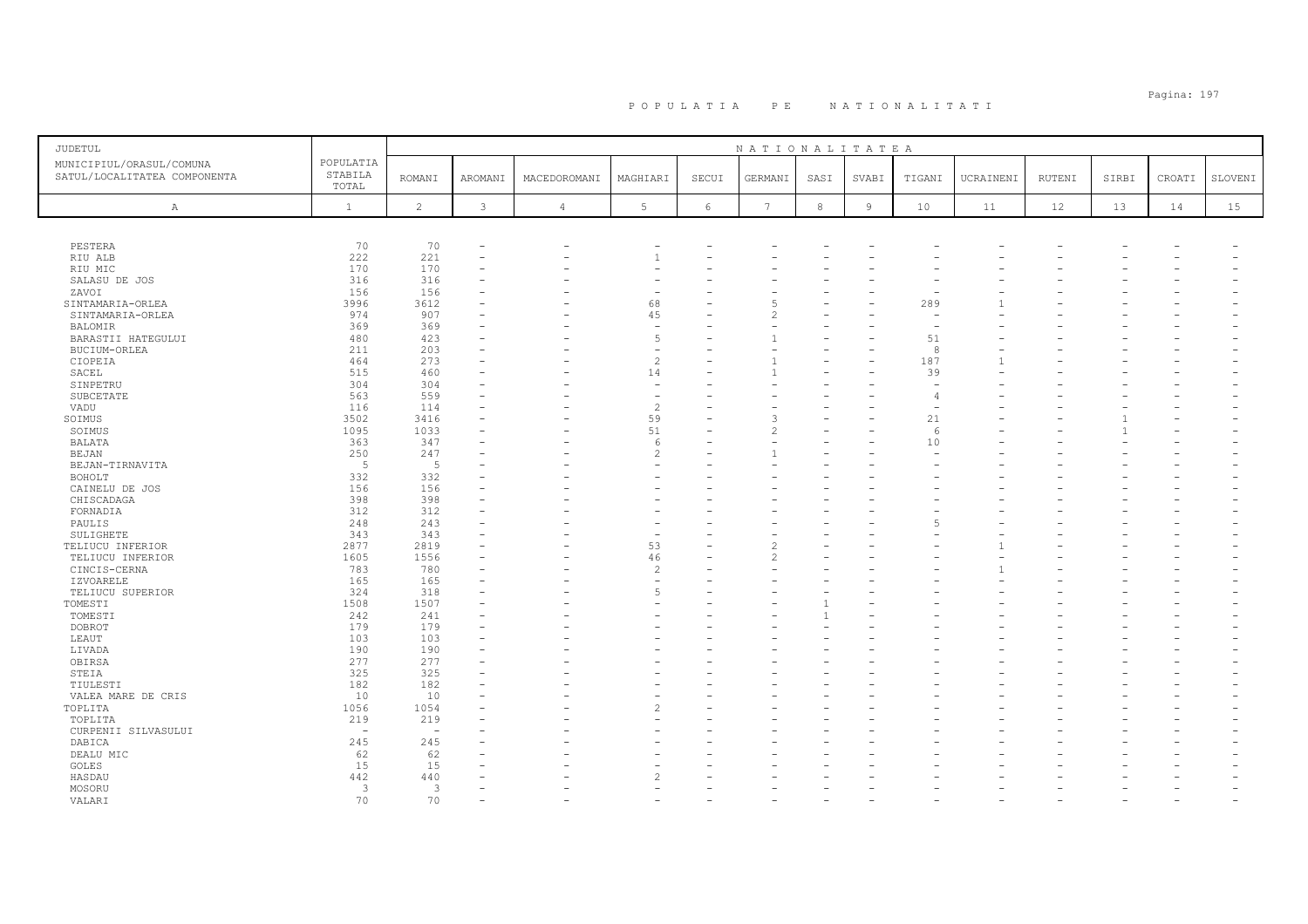| JUDETUL                                                  |                               |                |                          |                |                               |       | NATIONALITATEA  |        |                |                          |                |               |       |        |         |
|----------------------------------------------------------|-------------------------------|----------------|--------------------------|----------------|-------------------------------|-------|-----------------|--------|----------------|--------------------------|----------------|---------------|-------|--------|---------|
| MUNICIPIUL/ORASUL/COMUNA<br>SATUL/LOCALITATEA COMPONENTA | POPULATIA<br>STABILA<br>TOTAL | <b>ROMANI</b>  | AROMANI                  | MACEDOROMANI   | MAGHIARI                      | SECUI | GERMANI         | SASI   | SVABI          | TIGANI                   | UCRAINENI      | <b>RUTENI</b> | SIRBI | CROATI | SLOVENI |
| A                                                        | $\mathbf{1}$                  | $\overline{c}$ | 3                        | $\overline{4}$ | $\mathbb 5$                   | 6     | $7\phantom{.0}$ | $\,$ 8 | $\overline{9}$ | $10$                     | 11             | 12            | 13    | 14     | 15      |
|                                                          |                               |                |                          |                |                               |       |                 |        |                |                          |                |               |       |        |         |
|                                                          |                               |                |                          |                |                               |       |                 |        |                |                          |                |               |       |        |         |
| TOTESTI                                                  | 1865                          | 1814           |                          |                | 5                             |       | 3               |        |                | 37                       | $\overline{c}$ |               |       |        |         |
| TOTESTI                                                  | 417                           | 417            | $\overline{\phantom{0}}$ |                | ٠                             |       |                 |        |                | $\overline{\phantom{a}}$ |                |               |       |        |         |
| CIRNESTI                                                 | 560                           | 558            |                          |                | $\overline{1}$                |       |                 |        |                |                          |                |               |       |        |         |
| COPACI                                                   | 5                             | 5              |                          |                | ۰                             |       |                 |        |                |                          |                |               |       |        |         |
| PACLISA                                                  | 509                           | 501            |                          |                | $\overline{3}$                |       | 2               |        |                |                          |                |               |       |        |         |
| <b>REEA</b>                                              | 374                           | 333            |                          |                | $\overline{1}$                |       |                 |        |                | 37                       | 2              |               |       |        |         |
| TURDAS                                                   | 1975                          | 1852           |                          |                | 54                            |       |                 |        |                | 68                       |                |               |       |        |         |
| TURDAS                                                   | 513                           | 424            |                          |                | 38                            |       |                 |        |                | 51                       |                |               |       |        |         |
| PRICAZ                                                   | 1141                          | 1128           |                          |                | 9                             |       |                 |        |                | 3                        |                |               |       |        |         |
| RIPAS                                                    | 55                            | 55             |                          |                | $\overline{\phantom{0}}$      |       |                 |        |                | $\overline{\phantom{a}}$ |                |               |       |        |         |
| SPINI                                                    | 266                           | 245            | ۰                        |                | $\overline{7}$                |       |                 |        |                | 14                       |                |               |       |        |         |
| UNIREA                                                   | 1081                          | 1070           | ۳                        |                |                               |       |                 |        |                | 10                       |                |               |       |        |         |
| UNIREA                                                   | 290<br>106                    | 279<br>106     |                          |                |                               |       |                 |        |                | 10                       |                |               |       |        |         |
| CRAGUIS<br>FARCADIN                                      | 248                           | 248            | $\overline{\phantom{0}}$ |                |                               |       |                 |        |                |                          |                |               |       |        |         |
| LIVEZI                                                   | 132                           | 132            |                          |                |                               |       |                 |        |                |                          |                |               |       |        |         |
| TUSTEA                                                   | 305                           | 305            |                          |                | ۰                             |       |                 |        |                |                          |                |               |       |        |         |
| VATA DE JOS                                              | 4881                          | 4842           |                          |                | 19                            |       |                 |        |                | 16                       | 3              |               |       |        |         |
| VATA DE JOS                                              | 632                           | 596            |                          |                | 17                            |       |                 |        |                | 16                       | 3              |               |       |        |         |
| BASARABASA                                               | 313                           | 312            |                          |                | ٠                             |       |                 |        |                |                          |                |               |       |        |         |
| <b>BIRTIN</b>                                            | 343                           | 342            |                          |                | $\mathbf{1}$                  |       |                 |        |                |                          |                |               |       |        |         |
| <b>BROTUNA</b>                                           | 312                           | 312            | ۰                        |                | ۰                             |       |                 |        |                |                          |                |               |       |        |         |
| CAZANESTI                                                | 281                           | 281            |                          |                |                               |       |                 |        |                |                          |                |               |       |        |         |
| CIUNGANI                                                 | 364                           | 364            |                          |                |                               |       |                 |        |                |                          |                |               |       |        |         |
| OCISOR                                                   | 290                           | 290            |                          |                |                               |       |                 |        |                |                          |                |               |       |        |         |
| OCIU                                                     | 370                           | 370            | ۳                        |                |                               |       |                 |        |                |                          |                |               |       |        |         |
| PRAVALENI                                                | 414                           | 413            |                          |                | 1                             |       |                 |        |                |                          |                |               |       |        |         |
| PRIHODISTE                                               | 303                           | 303            |                          |                |                               |       |                 |        |                |                          |                |               |       |        |         |
| TATARASTII DE CRIS                                       | 191                           | 191            |                          |                |                               |       |                 |        |                |                          |                |               |       |        |         |
| TIRNAVA DE CRIS                                          | 653                           | 653            |                          |                |                               |       |                 |        |                |                          |                |               |       |        |         |
| VATA DE SUS                                              | 415                           | 415            |                          |                |                               |       |                 |        |                |                          |                |               |       |        |         |
| VALISOARA                                                | 1539                          | 1537           |                          |                | $\overline{\mathcal{L}}$      |       |                 |        |                |                          |                |               |       |        |         |
| VALISOARA                                                | 900                           | 899            | ۰                        |                | $\mathbf{1}$                  |       |                 |        |                |                          |                |               |       |        |         |
| DEALU MARE                                               | 287                           | 287            |                          |                |                               |       |                 |        |                |                          |                |               |       |        |         |
| SALISTIOARA                                              | 254                           | 253            | ۰                        |                | $\overline{1}$                |       |                 |        |                |                          |                |               |       |        |         |
| STOIENEASA                                               | 98                            | 98             |                          |                | ÷                             |       |                 |        |                |                          |                |               |       |        |         |
| VETEL                                                    | 2828                          | 2623           |                          |                | 140                           |       |                 |        |                | 58                       |                |               |       |        | 3       |
| VETEL                                                    | 791                           | 755            |                          |                | 5                             |       |                 |        |                | 28                       |                |               |       |        | 3       |
| MUNCELU MIC                                              | 350                           | 307            | ۳                        |                | 41                            |       |                 |        |                | $\mathcal{L}$            |                |               |       |        |         |
| BOIA BIRZII                                              | 63                            | 63             |                          |                |                               |       |                 |        |                |                          |                |               |       |        |         |
| <b>BRETELIN</b>                                          | 44                            | 44             |                          |                |                               |       |                 |        |                |                          |                |               |       |        |         |
| CAOI                                                     | 11                            | 11             |                          |                |                               |       |                 |        |                |                          |                |               |       |        |         |
| HEREPEIA                                                 | 128                           | 128            |                          |                | ۰                             |       |                 |        |                |                          |                |               |       |        |         |
| LESNIC                                                   | 502                           | 497            | ۰                        |                | $\overline{4}$                |       |                 |        |                |                          |                |               |       |        |         |
| MINTIA                                                   | 807                           | 687            |                          |                | 89                            |       |                 |        |                | 28                       |                |               |       |        |         |
| MUNCELU MARE                                             | 94                            | 93             |                          |                | $\overline{1}$                |       |                 |        |                |                          |                |               |       |        |         |
| RUNCU MIC                                                | 38                            | 38<br>1378     | ۳                        |                | ۰<br>$\overline{\mathcal{L}}$ |       |                 |        |                |                          |                |               |       |        |         |
| VORTA<br>VORTA                                           | 1380<br>253                   | 253            |                          |                |                               |       |                 |        |                |                          |                |               |       |        |         |
|                                                          |                               |                |                          |                |                               |       |                 |        |                |                          |                |               |       |        |         |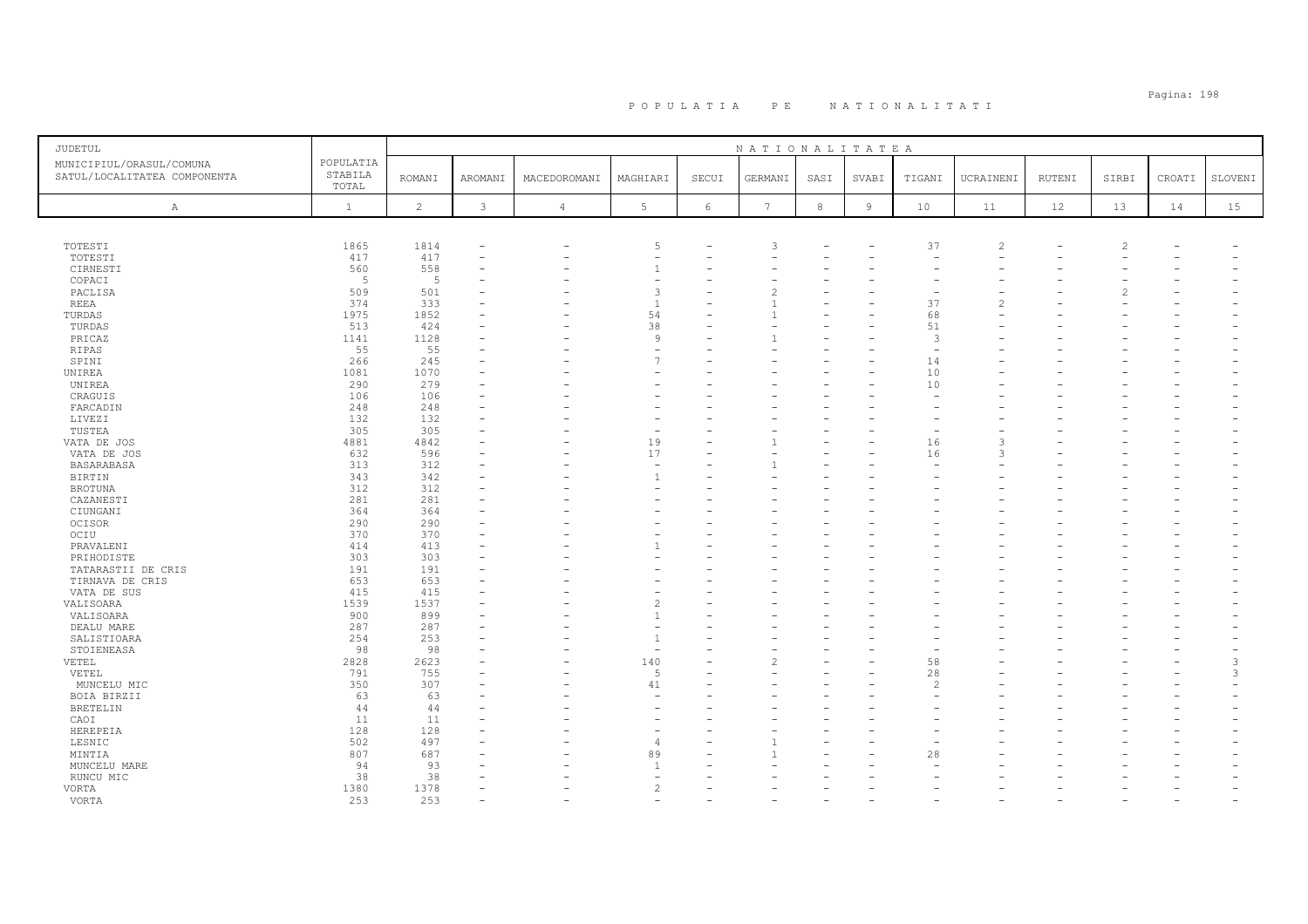# Pagina: 199 P O P U L A T I A P E N A T I O N A L I T A T I

| JUDETUL                                                  |                               |        |                          |                          |          |                          | NATIONALITATEA |      |                                 |                          |                          |                          |                          |        |         |
|----------------------------------------------------------|-------------------------------|--------|--------------------------|--------------------------|----------|--------------------------|----------------|------|---------------------------------|--------------------------|--------------------------|--------------------------|--------------------------|--------|---------|
| MUNICIPIUL/ORASUL/COMUNA<br>SATUL/LOCALITATEA COMPONENTA | POPULATIA<br>STABILA<br>TOTAL | ROMANI | AROMANI                  | MACEDOROMANI             | MAGHIARI | SECUI                    | GERMANI        | SASI | SVABI                           | TIGANI                   | UCRAINENI                | RUTENI                   | SIRBI                    | CROATI | SLOVENI |
| А                                                        |                               | 2      | 3                        |                          | 5        | 6                        | $\overline{ }$ |      | $\overline{9}$                  | 10                       | 11                       | 12                       | 13                       | 14     | 15      |
|                                                          |                               |        |                          |                          |          |                          |                |      |                                 |                          |                          |                          |                          |        |         |
| CERTEJU DE JOS                                           | 137                           | 137    | $\overline{\phantom{a}}$ |                          |          |                          |                |      |                                 |                          | $\overline{\phantom{0}}$ |                          |                          |        |         |
| COAJA                                                    | 143                           | 143    | $\overline{\phantom{0}}$ |                          |          |                          |                |      |                                 |                          | -                        |                          |                          |        |         |
| DUMESTI                                                  | 24                            | 24     | $\overline{\phantom{0}}$ |                          |          | -                        | -              |      | $\hspace{0.1mm}-\hspace{0.1mm}$ | $\overline{\phantom{0}}$ | $\overline{\phantom{0}}$ |                          | -                        |        |         |
| LUNCSOARA                                                | 74                            | 74     | -                        |                          |          |                          |                |      |                                 |                          | -                        |                          |                          |        |         |
| VALEA POIENII                                            | 266                           | 266    |                          |                          |          |                          |                |      |                                 |                          | -                        |                          |                          |        |         |
| VISCA                                                    | 483                           | 481    | $\qquad \qquad$          | $\overline{\phantom{a}}$ |          | $\overline{\phantom{a}}$ |                |      |                                 |                          | $\overline{\phantom{0}}$ |                          |                          |        |         |
| ZAM                                                      | 2487                          | 2442   | -                        | $\overline{\phantom{0}}$ |          | $\overline{\phantom{0}}$ |                |      |                                 | $\overline{\phantom{a}}$ | 23                       | $\overline{\phantom{0}}$ |                          |        |         |
| ZAM                                                      | 763                           | 747    | $\qquad \qquad$          |                          |          | $\overline{\phantom{a}}$ |                |      |                                 | $\overline{\phantom{0}}$ | $\qquad \qquad$          |                          | -                        |        |         |
| ALMAS-SALISTE                                            | 215                           | 215    | -                        |                          |          | -                        |                |      |                                 |                          | $\qquad \qquad$          |                          | $\overline{\phantom{0}}$ |        |         |
| ALMASEL                                                  | 78                            | 78     | $\overline{\phantom{0}}$ |                          |          |                          |                |      |                                 |                          | $\overline{\phantom{0}}$ |                          |                          |        |         |
| <b>BRASEU</b>                                            | 31                            | 31     |                          |                          |          | -                        |                |      |                                 |                          | $\overline{\phantom{0}}$ |                          |                          |        |         |
| CERBIA                                                   | 152                           | 152    | -                        |                          |          |                          |                |      |                                 |                          | $\overline{\phantom{0}}$ |                          |                          |        |         |
| DELENI                                                   | 31                            | 31     | -                        |                          |          |                          |                |      |                                 |                          | -                        |                          |                          |        |         |
| GODINESTI                                                | 242                           | 242    | -                        |                          |          | -                        |                |      |                                 | $\overline{\phantom{0}}$ | $\overline{\phantom{0}}$ |                          | $\overline{\phantom{0}}$ |        |         |
| MICANESTI                                                | 146                           | 145    | -                        |                          |          |                          |                |      |                                 |                          | -                        |                          |                          |        |         |
| POGANESTI                                                | 108                           | 108    | -                        |                          |          | -                        |                |      | $\overline{\phantom{0}}$        |                          | -                        |                          | -                        |        |         |
| POJOGA                                                   | 352                           | 331    | $\overline{\phantom{0}}$ |                          |          | $\overline{\phantom{a}}$ |                |      |                                 | $\overline{\phantom{0}}$ | 20                       | $\overline{\phantom{0}}$ | $\overline{\phantom{0}}$ |        |         |
| SALCIVA                                                  | 212                           | 205    |                          |                          |          | -                        |                |      |                                 | $\overline{\phantom{0}}$ | З                        |                          |                          |        |         |
| TAMASESTI                                                | 112                           | 112    | -                        |                          |          |                          |                |      |                                 |                          | $\overline{\phantom{0}}$ |                          |                          |        |         |
| VALEA                                                    | 45                            | 45     |                          |                          |          | $\overline{\phantom{0}}$ | -              |      | $\overline{\phantom{0}}$        | $\overline{\phantom{0}}$ | -                        | $\overline{\phantom{0}}$ | -                        |        |         |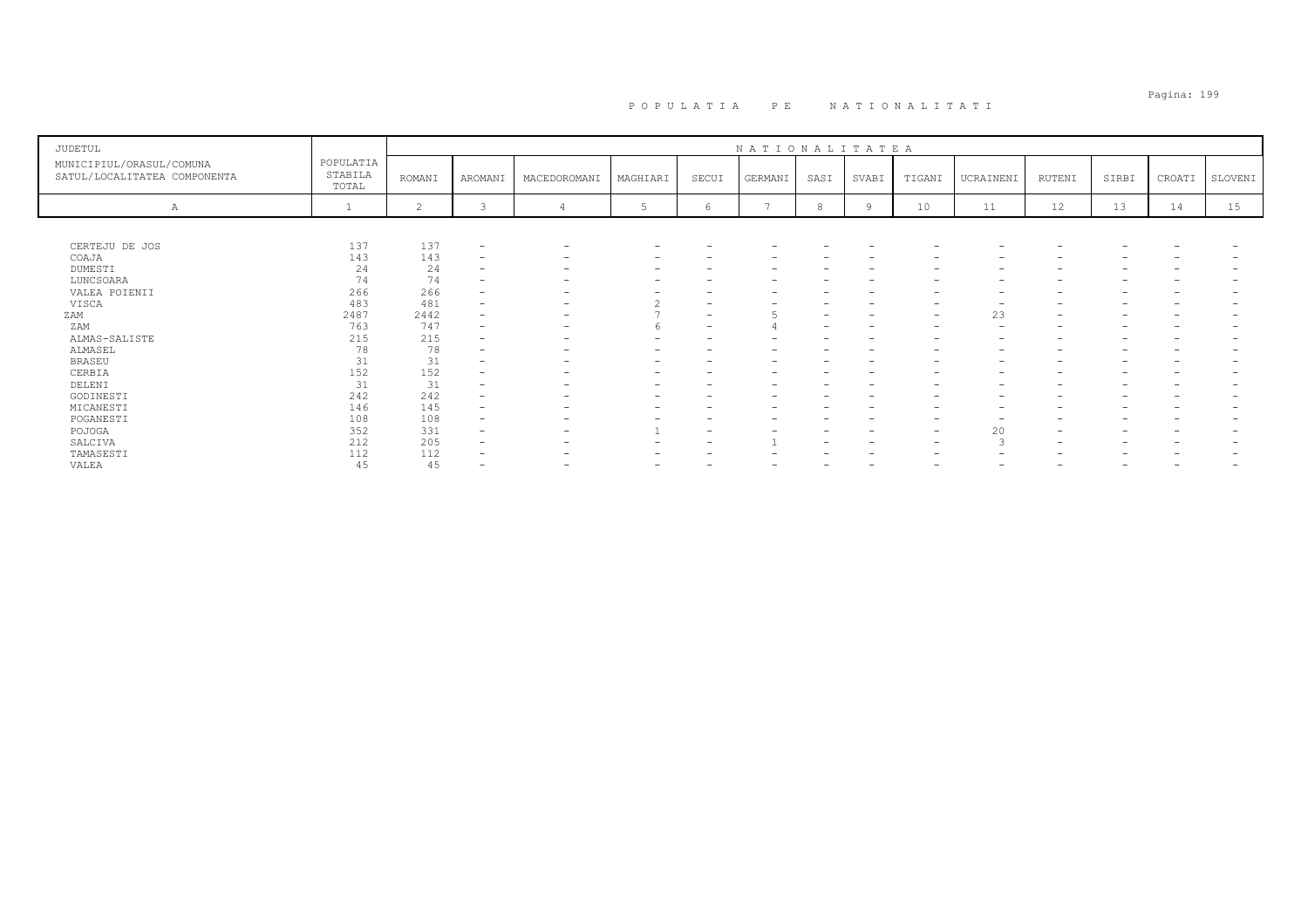# Pagina: 215 P O P U L A T I A P E N A T I O N A L I T A T I

| <b>JUDETUL</b>                                           |                               |                |                |                |                          |                          | NATIONALITATEA           |                          |                          |                          |                          |              |       |                          |                |
|----------------------------------------------------------|-------------------------------|----------------|----------------|----------------|--------------------------|--------------------------|--------------------------|--------------------------|--------------------------|--------------------------|--------------------------|--------------|-------|--------------------------|----------------|
| MUNICIPIUL/ORASUL/COMUNA<br>SATUL/LOCALITATEA COMPONENTA | POPULATIA<br>STABILA<br>TOTAL | <b>ROMANI</b>  | AROMANI        | MACEDOROMANI   | MAGHIARI                 | SECUI                    | GERMANI                  | SASI                     | SVABI                    | TIGANI                   | UCRAINENI                | RUTENI       | SIRBI | CROATI                   | SLOVENI        |
| A                                                        | $\mathbf{1}$                  | $\overline{c}$ | 3              | $\overline{4}$ | 5                        | 6                        | $7\phantom{.0}$          | $^{\rm 8}$               | $\overline{9}$           | 10                       | 11                       | 12           | 13    | 14                       | 15             |
|                                                          |                               |                |                |                |                          |                          |                          |                          |                          |                          |                          |              |       |                          |                |
| JUDETUL MARAMURES                                        | 540099                        | 437991         | $\overline{4}$ | $\overline{c}$ | 54895                    | $\overline{7}$           | 3327                     | $\overline{1}$           | 88                       | 6701                     | 36653                    | 32           | 78    | $\mathbf{1}$             | 3              |
| MUNICIPII SI ORASE                                       | 285339                        | 232279         | 4              | 2              | 43919                    | $7\phantom{.0}$          | 3238                     | $\overline{\phantom{a}}$ | 82                       | 3098                     | 2327                     | 29           | 71    | $\mathbf{1}$             | 3              |
| MUNICIPIUL BAIA MARE                                     | 149205                        | 119713         | $\overline{4}$ | $\mathbf{1}$   | 25940                    | $\overline{4}$           | 959                      | $\overline{\phantom{m}}$ | 49                       | 1969                     | 339                      | <sup>1</sup> | 36    | $\overline{\phantom{a}}$ | $\overline{1}$ |
| <b>BAIA MARE</b>                                         | 148363                        | 118877         | $\overline{4}$ | $\overline{1}$ | 25934                    | $\overline{4}$           | 959                      | $\equiv$                 | 49                       | 1969                     | 339                      | $\mathbf{1}$ | 36    |                          | $\overline{1}$ |
| BLIDARI                                                  | 291                           | 291            |                |                |                          |                          |                          |                          |                          |                          |                          |              |       |                          |                |
| FIRIZA                                                   | 380                           | 379            |                |                | $\overline{1}$           | $\overline{\phantom{a}}$ | $\overline{\phantom{m}}$ | $\overline{\phantom{m}}$ | ۳                        | $\overline{a}$           |                          |              |       |                          |                |
| VALEA NEAGRA                                             | 171                           | 166            |                |                | .5                       | $\overline{\phantom{a}}$ | $\sim$                   |                          |                          | $\overline{\phantom{a}}$ |                          |              |       |                          |                |
| MUNICIPIUL SIGHETU MARMATIEI                             | 44185                         | 34010          |                |                | 8131                     | $\overline{2}$           | 185                      | $\overline{\phantom{a}}$ | $\overline{5}$           | 322                      | 1417                     | 26           | 28    | $\mathbf{1}$             |                |
| SIGHETU MARMATIEI                                        | 38162                         | 28107          |                |                | 8079                     | $\overline{c}$           | 184                      |                          | $\overline{5}$           | 322                      | 1355                     | 26           | 28    | $\mathbf{1}$             |                |
| IAPA                                                     | 1600                          | 1599           |                |                | -1                       | ÷                        |                          |                          |                          |                          | $\overline{\phantom{a}}$ |              |       |                          |                |
| LAZU BACIULUI                                            | 628                           | 626            |                |                | $\overline{1}$           |                          |                          |                          |                          |                          | $\overline{1}$           |              |       |                          |                |
| SUGAU                                                    | 762                           | 759            |                |                | $\overline{1}$           |                          |                          |                          |                          |                          | $\mathfrak{D}$           |              |       |                          |                |
| VALEA CUFUNDOASA                                         | 1411                          | 1302           |                |                | 47                       |                          | $\mathbf{1}$             |                          |                          |                          | 56                       |              |       |                          |                |
| VALEA HOTARULUI                                          | 1622                          | 1617           |                |                | $\overline{2}$           |                          | $\sim$                   |                          |                          |                          | 3                        |              |       |                          |                |
|                                                          |                               |                |                |                |                          | $\overline{\phantom{a}}$ | 85                       |                          | $\mathbf{Q}$             | 391                      | 18                       |              |       |                          |                |
| ORAS BAIA SPRIE                                          | 16059                         | 11852          |                |                | 3694                     |                          |                          |                          | 9                        |                          |                          |              |       |                          |                |
| BAIA SPRIE                                               | 11735                         | 7982           |                |                | 3387                     | ÷                        | 68                       |                          |                          | 264                      | 16                       |              |       |                          |                |
| CHIUZBAIA                                                | 723                           | 722            |                |                | $\mathbf{1}$             |                          | $\overline{\phantom{a}}$ |                          | $\equiv$                 | $\overline{\phantom{a}}$ | $\sim$                   |              |       |                          |                |
| TAUTII DE SUS                                            | 2583                          | 2132           |                |                | 305                      |                          | 17                       |                          |                          | 127                      | $\overline{1}$           |              |       |                          |                |
| SATU NOU DE SUS                                          | 1018                          | 1016           |                |                | <sup>1</sup>             |                          | $\sim$                   |                          |                          | $\overline{\phantom{a}}$ | $\overline{1}$           |              |       |                          |                |
| ORAS BORSA                                               | 27450                         | 26475          |                | $\mathbf{1}$   | 753                      |                          | 77                       |                          |                          | 73                       | 58                       |              |       |                          |                |
| <b>BORSA</b>                                             | 26275                         | 25300          |                | $\overline{1}$ | 753                      | ÷                        | 77                       |                          |                          | 73                       | 58                       |              |       |                          |                |
| BAILE BORSA                                              | 1175                          | 1175           |                |                |                          |                          | $\overline{\phantom{a}}$ |                          |                          | $\overline{\phantom{a}}$ |                          |              |       |                          |                |
| ORAS CAVNIC                                              | 5778                          | 4618           |                |                | 1073                     | $\overline{\phantom{a}}$ | 26                       |                          | $\equiv$                 | 48                       | 12                       |              |       |                          |                |
| CAVNIC                                                   | 5778                          | 4618           |                |                | 1073                     | $\overline{\phantom{a}}$ | 26                       | $\overline{\phantom{a}}$ | $\overline{\phantom{a}}$ | 48                       | 12                       |              |       |                          |                |
| ORAS SEINI                                               | 9192                          | 7138           |                |                | 1812                     | $\mathbf{1}$             | 128                      | $\equiv$                 | 17                       | 86                       | 6                        |              |       |                          |                |
| SEINI                                                    | 7774                          | 5920           |                |                | 1612                     | <sup>1</sup>             | 128                      |                          | 17                       | 86                       | 6                        |              |       |                          |                |
| SABISA                                                   | 798                           | 788            |                |                | 10                       | $\overline{\phantom{a}}$ |                          |                          |                          |                          |                          |              |       |                          |                |
| VIILE APEI                                               | 620                           | 430            |                |                | 190                      | $\overline{\phantom{a}}$ | $\overline{\phantom{0}}$ | $\equiv$                 | ۳                        | $\overline{a}$           |                          |              |       |                          |                |
| ORAS TIRGU LAPUS                                         | 14303                         | 12278          |                |                | 1838                     |                          | $\mathcal{Q}$            |                          |                          | 166                      | 11                       |              |       |                          |                |
| TIRGU LAPUS                                              | 6412                          | 5414           |                |                | 905                      |                          | $\mathsf{R}$             |                          |                          | 74                       | 10                       |              |       |                          |                |
| BOIERENI                                                 | 572                           | 541            |                |                |                          |                          |                          |                          |                          | 31                       |                          |              |       |                          |                |
| <b>BORCUT</b>                                            | 1017                          | 1016           |                |                | $\overline{1}$           |                          |                          |                          |                          |                          |                          |              |       |                          |                |
| CUFOAIA                                                  | 269                           | 269            |                |                |                          |                          |                          |                          |                          |                          |                          |              |       |                          |                |
| DAMACUSENI                                               | 1017                          | 86             |                |                | 929                      |                          |                          |                          |                          |                          |                          |              |       |                          |                |
| DOBRICU LAPUSULUI                                        | 140                           | 140            |                |                |                          |                          |                          |                          |                          |                          |                          |              |       |                          |                |
| DUMBRAVA                                                 | 247                           | 247            |                |                |                          |                          |                          |                          |                          |                          |                          |              |       |                          |                |
| FINTINELE                                                | 381                           | 381            |                |                |                          |                          |                          |                          |                          |                          |                          |              |       |                          |                |
| GROAPE                                                   | 90                            | 90             |                |                |                          |                          |                          |                          |                          |                          |                          |              |       |                          |                |
| INAU                                                     | 359                           | 350            |                |                |                          | $\overline{\phantom{a}}$ |                          |                          |                          | $\circ$                  |                          |              |       |                          |                |
| RAZOARE                                                  | 1131                          | 1106           |                |                |                          |                          |                          |                          |                          | 24                       |                          |              |       |                          |                |
| ROGOZ                                                    | 1620                          | 1618           |                |                | $\overline{c}$           |                          |                          |                          |                          |                          |                          |              |       |                          |                |
| ROHIA                                                    | 884                           | 858            |                |                |                          |                          |                          |                          |                          | 26                       |                          |              |       |                          |                |
| STOICENI                                                 | 164                           | 162            |                |                | $\overline{\phantom{a}}$ | $\overline{\phantom{a}}$ | ۰                        | $\overline{\phantom{a}}$ |                          | 2                        |                          |              |       |                          |                |
| ORAS VISEU DE SUS                                        | 19167                         | 16195          |                |                | 678                      | $\equiv$                 | 1769                     |                          | $\overline{\mathcal{L}}$ | 43                       | 466                      |              |       |                          | $\mathcal{L}$  |
| VISEU DE SUS                                             | 15944                         | 13026          |                |                | 668                      | $\overline{\phantom{a}}$ | 1735                     | $\equiv$                 | $\mathcal{L}$            | 43                       | 456                      |              |       |                          | $\mathcal{L}$  |
| VISEU DE MIJLOC                                          | 3223                          | 3169           |                |                | 10                       | $\equiv$                 | 34                       | $\overline{\phantom{a}}$ | $\overline{\phantom{0}}$ | $\overline{\phantom{a}}$ | 10                       |              |       |                          |                |
| COMUNE                                                   | 254760                        | 205712         |                |                | 10976                    |                          | 89                       | $\overline{1}$           | 6                        | 3603                     | 34326                    | 3            |       |                          |                |
| ARDUSAT                                                  | 2464                          | 2432           | $\equiv$       |                | 10                       |                          | $\overline{1}$           | $\equiv$                 | $\sim$                   | 20                       | $\overline{1}$           |              |       |                          |                |
| ARDUSAT                                                  | 1762                          | 1731           | $\sim$         |                | -9                       | $\overline{\phantom{a}}$ | $\mathbf{1}$             | $\equiv$                 |                          | 20                       | $\overline{1}$           |              |       |                          |                |
|                                                          |                               |                |                |                |                          |                          |                          |                          |                          |                          |                          |              |       |                          |                |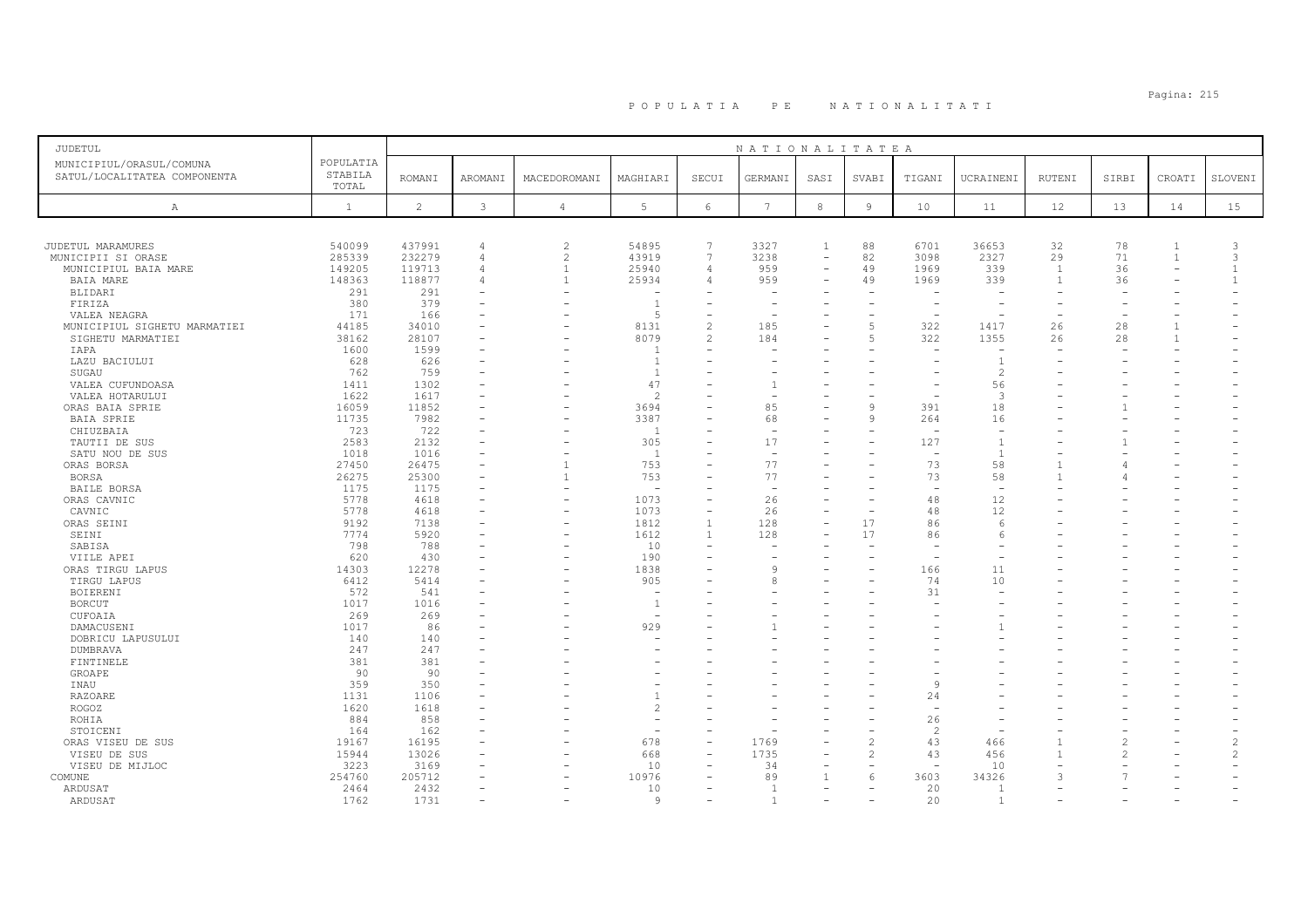| <b>JUDETUL</b>                                           |                               |                |                |                          |                          |            | NATIONALITATEA           |            |                |                |                          |        |       |        |         |
|----------------------------------------------------------|-------------------------------|----------------|----------------|--------------------------|--------------------------|------------|--------------------------|------------|----------------|----------------|--------------------------|--------|-------|--------|---------|
| MUNICIPIUL/ORASUL/COMUNA<br>SATUL/LOCALITATEA COMPONENTA | POPULATIA<br>STABILA<br>TOTAL | <b>ROMANI</b>  | <b>AROMANI</b> | MACEDOROMANI             | MAGHIARI                 | SECUI      | GERMANI                  | SASI       | SVABI          | TIGANI         | UCRAINENI                | RUTENI | SIRBI | CROATI | SLOVENI |
| Α                                                        | $\mathbf{1}$                  | $\overline{c}$ | $\mathbf{3}$   | $\overline{4}$           | 5                        | $\epsilon$ | $7\phantom{.0}$          | $^{\rm 8}$ | $\overline{9}$ | 10             | 11                       | 12     | 13    | 14     | 15      |
|                                                          |                               |                |                |                          |                          |            |                          |            |                |                |                          |        |       |        |         |
| ARIESU DE CIMP                                           | 302                           | 302            |                | $\overline{\phantom{0}}$ | $\overline{\phantom{a}}$ |            |                          |            |                |                |                          |        |       |        |         |
| COLTIREA                                                 | 400                           | 399            |                |                          | $\overline{1}$           |            |                          |            |                |                |                          |        |       |        |         |
| ARINIS                                                   | 1272                          | 1147           |                |                          | 124                      |            |                          |            |                |                |                          |        |       |        |         |
| ARINIS                                                   | 700                           | 576            |                |                          | 123                      |            |                          |            |                |                |                          |        |       |        |         |
| RODINA                                                   | 190                           | 189            |                |                          | $\overline{1}$           |            |                          |            |                |                |                          |        |       |        |         |
| TAMASESTI                                                | 382                           | 382            |                |                          | $\overline{\phantom{a}}$ |            |                          |            |                |                |                          |        |       |        |         |
| ASUAJU DE SUS                                            | 1793                          | 1781           |                |                          | 11                       |            |                          |            |                |                |                          |        |       |        |         |
| ASUAJU DE SUS                                            | 1318                          | 1306           |                |                          | 11                       |            |                          |            |                |                |                          |        |       |        |         |
| ASUAJU DE JOS                                            | 475                           | 475            |                |                          |                          |            |                          |            |                |                |                          |        |       |        |         |
| BAITA DE SUB CODRU                                       | 2639                          | 2620           |                |                          |                          |            |                          |            |                | 19             |                          |        |       |        |         |
| BAITA DE SUB CODRU                                       | 1678                          | 1676           |                |                          |                          |            |                          |            |                | $\overline{2}$ |                          |        |       |        |         |
| ODESTI                                                   | 569                           | 552            |                |                          |                          |            |                          |            |                | 17             |                          |        |       |        |         |
| URMENIS                                                  | 392                           | 392            |                |                          |                          |            |                          |            |                |                |                          |        |       |        |         |
| BAIUT                                                    | 3100                          | 1883           |                |                          | 1202                     |            | 12                       |            |                |                |                          |        |       |        |         |
| BAIUT                                                    | 1935                          | 1025           |                |                          | 898                      |            | 11                       |            |                |                |                          |        |       |        |         |
| POIANA BOTIZII                                           | 374<br>791                    | 372<br>486     |                |                          | $\overline{1}$<br>303    |            |                          |            |                |                |                          |        |       |        |         |
| STRIMBU-BAIUT                                            | 1311                          | 1269           |                |                          | -5                       |            |                          |            |                | 37             |                          |        |       |        |         |
| BASESTI<br>BASESTI                                       | 705                           | 701            |                |                          | $\Delta$                 |            |                          |            |                |                |                          |        |       |        |         |
| SALISTE                                                  | 186                           | 186            |                |                          |                          |            |                          |            |                |                |                          |        |       |        |         |
| STREMT                                                   | 420                           | 382            |                |                          | $\overline{1}$           |            |                          |            |                | 37             |                          |        |       |        |         |
| <b>BICAZ</b>                                             | 1533                          | 1523           |                |                          | 10                       |            |                          |            |                |                |                          |        |       |        |         |
| <b>BICAZ</b>                                             | 764                           | 754            |                |                          | 10                       |            |                          |            |                |                |                          |        |       |        |         |
| CIUTA                                                    | 284                           | 284            |                |                          |                          |            |                          |            |                |                |                          |        |       |        |         |
| CORNI                                                    | 485                           | 485            |                |                          |                          |            |                          |            |                |                |                          |        |       |        |         |
| <b>BISTRA</b>                                            | 4902                          | 493            |                |                          |                          |            | 3                        |            |                |                | 4402                     |        |       |        |         |
| BISTRA                                                   | 1137                          | 100            |                |                          |                          |            |                          |            |                |                | 1035                     |        |       |        |         |
| CRASNA VISEULUI                                          | 2011                          | 346            |                |                          |                          |            | $\overline{\mathcal{L}}$ |            |                |                | 1663                     |        |       |        |         |
| VALEA VISEULUI                                           | 1754                          | 47             |                |                          | 3                        |            |                          |            |                |                | 1704                     |        |       |        |         |
| BIRSANA                                                  | 6968                          | 6961           |                |                          | $\mathcal{L}$            |            |                          |            |                |                | $\overline{1}$           |        |       |        |         |
| <b>BIRSANA</b>                                           | 4506                          | 4501           |                |                          | $\overline{c}$           |            |                          |            |                |                | $\overline{1}$           |        |       |        |         |
| NANESTI                                                  | 818                           | 816            |                |                          | $\overline{1}$           |            |                          |            |                |                |                          |        |       |        |         |
| ONCESTI                                                  | 1644                          | 1644           |                |                          |                          |            |                          |            |                |                |                          |        |       |        |         |
| BOCICOIU MARE                                            | 4681                          | 1349           |                |                          | 385                      |            | २                        |            |                | 22             | 2922                     |        |       |        |         |
| BOCICOIU MARE                                            | 804                           | 247            |                |                          | 171                      | $=$        | 3                        |            |                | 22             | 361                      |        |       |        |         |
| CRACIUNESTI                                              | 1525                          | 203            |                |                          | 21                       |            |                          |            |                |                | 1301                     |        |       |        |         |
| LUNCA LA TISA                                            | 1030                          | 45             |                |                          | 7                        |            |                          |            |                |                | 978                      |        |       |        |         |
| TISA                                                     | 1322                          | 854            |                |                          | 186                      |            |                          |            |                |                | 282                      |        |       |        |         |
| BOGDAN VODA                                              | 3951                          | 3948           |                |                          | $\overline{1}$           | ÷          |                          |            |                |                | $\overline{\mathcal{L}}$ |        |       |        |         |
| BOGDAN VODA                                              | 2827                          | 2825           |                |                          | $\overline{1}$           |            |                          |            |                |                | $\overline{1}$           |        |       |        |         |
| <b>BOCICOEL</b>                                          | 1124                          | 1123           |                |                          |                          |            |                          |            |                |                | $\overline{1}$           |        |       |        |         |
| <b>BOIU MARE</b>                                         | 1455                          | 1453           |                |                          | $\overline{1}$           |            |                          |            |                |                | -1                       |        |       |        |         |
| BOIU MARE                                                | 713                           | 712            |                |                          |                          |            |                          |            |                |                |                          |        |       |        |         |
| FRINCENII BOIULUI                                        | 96                            | 96             |                |                          |                          |            |                          |            |                |                |                          |        |       |        |         |
| PRISLOP                                                  | 528                           | 527            |                |                          |                          |            |                          |            |                |                |                          |        |       |        |         |
| ROMANESTI                                                | 118                           | 118            |                |                          |                          |            |                          |            |                |                |                          |        |       |        |         |
| BOTIZA                                                   | 4118                          | 4116           |                |                          |                          |            |                          |            |                |                |                          |        |       |        |         |
| BOTIZA                                                   | 2957                          | 2955           |                |                          |                          |            |                          |            |                |                | $\mathcal{P}$            |        |       |        |         |
| POIENILE IZEI                                            | 1161                          | 1161           |                |                          |                          |            |                          |            |                |                |                          |        |       |        |         |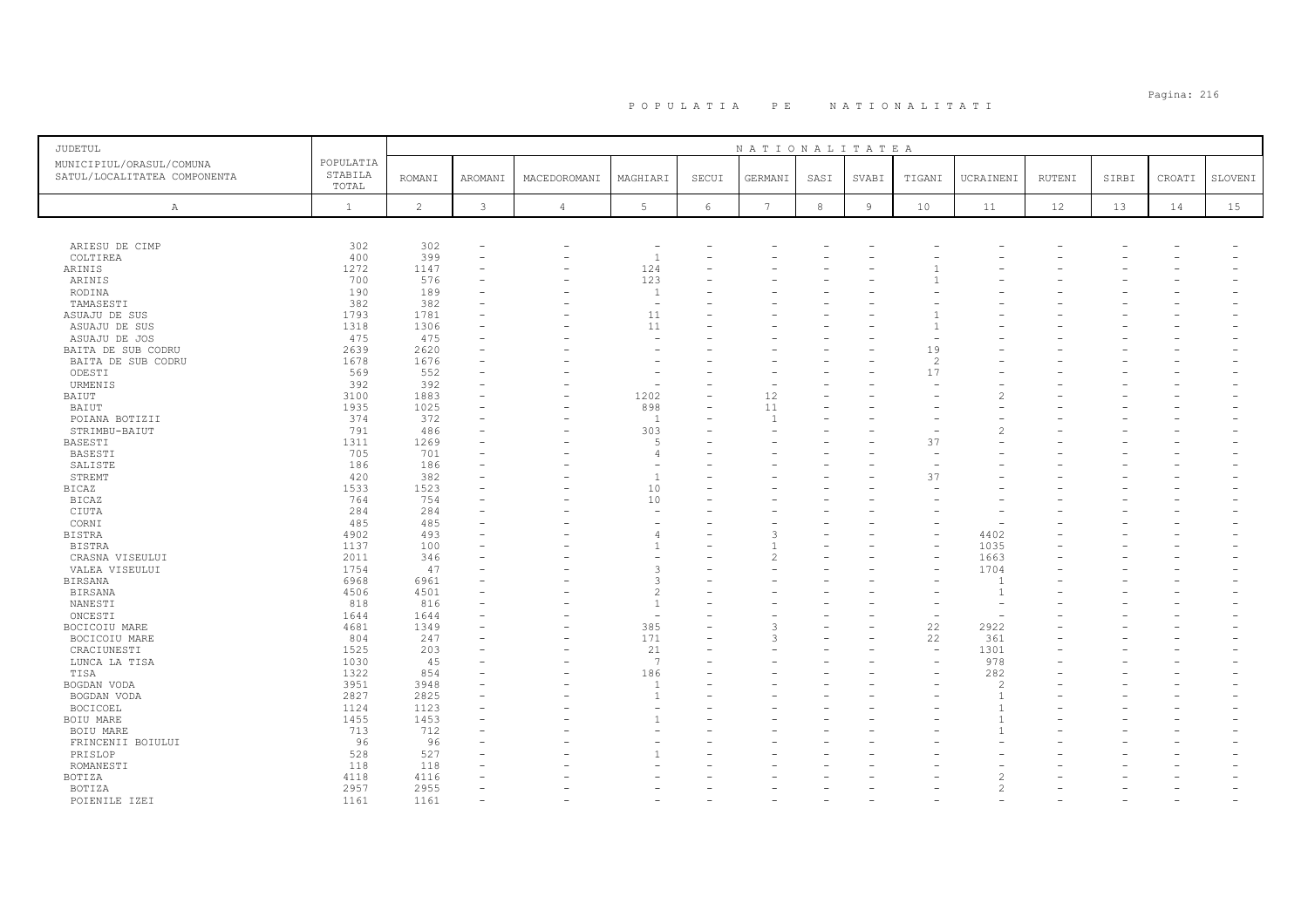| <b>JUDETUL</b>                                           |                               |                |              |                |                          |            | NATIONALITATEA |            |                |               |           |        |       |        |         |
|----------------------------------------------------------|-------------------------------|----------------|--------------|----------------|--------------------------|------------|----------------|------------|----------------|---------------|-----------|--------|-------|--------|---------|
| MUNICIPIUL/ORASUL/COMUNA<br>SATUL/LOCALITATEA COMPONENTA | POPULATIA<br>STABILA<br>TOTAL | <b>ROMANI</b>  | AROMANI      | MACEDOROMANI   | MAGHIARI                 | SECUI      | GERMANI        | SASI       | SVABI          | TIGANI        | UCRAINENI | RUTENI | SIRBI | CROATI | SLOVENI |
| A                                                        | $\mathbf{1}$                  | $\overline{c}$ | $\mathbf{3}$ | $\overline{4}$ | $5\phantom{.0}$          | $\epsilon$ | 7              | $^{\rm 8}$ | $\overline{9}$ | 10            | 11        | 12     | 13    | 14     | 15      |
|                                                          |                               |                |              |                |                          |            |                |            |                |               |           |        |       |        |         |
| <b>BUDESTI</b>                                           | 3988                          | 3982           |              |                | 5                        |            |                |            |                |               |           |        |       |        |         |
| <b>BUDESTI</b>                                           | 2948                          | 2943           |              |                | $\overline{4}$           |            |                |            |                |               |           |        |       |        |         |
| SIRBI                                                    | 1040                          | 1039           |              |                |                          |            |                |            |                |               |           |        |       |        |         |
| CALINESTI                                                | 3666                          | 3662           |              |                |                          |            |                |            |                |               |           |        |       |        |         |
| CALINESTI                                                | 1616                          | 1614           |              |                |                          |            |                |            |                |               |           |        |       |        |         |
| CORNESTI                                                 | 537                           | 536            |              |                |                          |            |                |            |                |               |           |        |       |        |         |
| VALENI                                                   | 1513                          | 1512           |              |                |                          |            |                |            |                |               |           |        |       |        |         |
| CERNESTI                                                 | 4059                          | 4000           |              |                | $\overline{a}$           |            |                |            |                | 53            |           |        |       |        |         |
| CERNESTI                                                 | 1093                          | 1088           |              |                | 4                        |            |                |            |                |               |           |        |       |        |         |
| <b>BREBENI</b>                                           | 266                           | 265            |              |                |                          |            |                |            |                |               |           |        |       |        |         |
| CIOCOTIS                                                 | 914                           | 911            |              |                |                          |            |                |            |                |               |           |        |       |        |         |
| FINATE                                                   | 722<br>65                     | 722<br>65      |              |                |                          |            |                |            |                |               |           |        |       |        |         |
| IZVOARELE<br>MAGURENI                                    | 259                           | 259            |              |                |                          |            |                |            |                |               |           |        |       |        |         |
| TRESTIA                                                  | 740                           | 690            |              |                |                          |            |                |            |                | 50            |           |        |       |        |         |
| CICIRLAU                                                 | 4100                          | 4023           |              |                | 74                       |            |                |            |                |               |           |        |       |        |         |
| CICIRLAU                                                 | 1804                          | 1795           |              |                | 6                        |            | 3              |            |                |               |           |        |       |        |         |
| BIRGAU                                                   | 305                           | 305            |              |                |                          |            |                |            |                |               |           |        |       |        |         |
| HANDALU ILBEI                                            | 490                           | 485            |              |                | 5                        |            |                |            |                |               |           |        |       |        |         |
| ILBA                                                     | 1501                          | 1438           |              |                | 63                       |            |                |            |                |               |           |        |       |        |         |
| CIMPULUNG LA TISA                                        | 2498                          | 360            |              | ۰              | 2047                     |            | 6              |            |                | 23            | 55        |        |       |        |         |
| CIMPULUNG LA TISA                                        | 2498                          | 360            |              |                | 2047                     |            | 6              |            |                | 23            | 55        |        |       |        |         |
| COPALNIC-MANASTUR                                        | 6070                          | 5864           |              |                | $\mathsf{Q}$             |            |                |            |                | 196           |           |        |       |        |         |
| COPALNIC-MANASTUR                                        | 847                           | 839            |              |                | 5                        |            |                |            |                | $\mathcal{R}$ |           |        |       |        |         |
| BERINTA                                                  | 793                           | 728            |              |                |                          |            |                |            |                | 64            |           |        |       |        |         |
| CARPINIS                                                 | 396                           | 396            |              |                | ÷                        |            |                |            |                | $\sim$        |           |        |       |        |         |
| COPALNIC                                                 | 747                           | 739            |              |                |                          |            |                |            |                |               |           |        |       |        |         |
| COPALNIC-DEAL                                            | 142                           | 142            |              |                |                          |            |                |            |                |               |           |        |       |        |         |
| CURTUIUSU MIC                                            | 281                           | 281            |              |                |                          |            |                |            |                |               |           |        |       |        |         |
| FAURESTI                                                 | 816                           | 720            |              |                |                          |            |                |            |                | 96            |           |        |       |        |         |
| LASCHIA                                                  | 560                           | 540            |              |                |                          |            |                |            |                | 19            |           |        |       |        |         |
| PRELUCA NOUA                                             | 335                           | 335            |              |                |                          |            |                |            |                |               |           |        |       |        |         |
| PRELUCA VECHE                                            | 465                           | 465            |              |                |                          |            |                |            |                |               |           |        |       |        |         |
| <b>RUSOR</b>                                             | 299                           | 298            |              |                |                          |            |                |            |                |               |           |        |       |        |         |
| VAD                                                      | 389                           | 381            |              |                |                          |            |                |            |                | 8             |           |        |       |        |         |
| COROIENI                                                 | 2389                          | 2288           |              |                | 3                        |            |                |            |                | 98            |           |        |       |        |         |
| COROIENI                                                 | 599                           | 499            |              |                | $\overline{\mathcal{L}}$ |            |                |            |                | 98            |           |        |       |        |         |
| BABA                                                     | 567                           | 567            |              |                |                          |            |                |            |                |               |           |        |       |        |         |
| DEALU MARE                                               | 403                           | 403            |              |                |                          |            |                |            |                |               |           |        |       |        |         |
| DRAGHIA                                                  | 264                           | 263            |              |                | $\mathbf{1}$             |            |                |            |                |               |           |        |       |        |         |
| VALENII LAPUSULUI                                        | 556                           | 556            |              |                |                          |            |                |            |                |               |           |        |       |        |         |
| CUPSENI                                                  | 4408                          | 4408           |              |                |                          |            |                |            |                |               |           |        |       |        |         |
| CUPSENI                                                  | 931                           | 931            |              |                |                          |            |                |            |                |               |           |        |       |        |         |
| COSTENI                                                  | 573                           | 573            |              |                |                          |            |                |            |                |               |           |        |       |        |         |
| LIBOTIN                                                  | 1273                          | 1273           |              |                |                          |            |                |            |                |               |           |        |       |        |         |
| UNGURENI                                                 | 1631                          | 1631           |              |                |                          |            |                |            |                |               |           |        |       |        |         |
| DESESTI                                                  | 2883                          | 2876           |              |                | 3                        |            |                |            |                |               |           |        |       |        |         |
| DESESTI                                                  | 1057                          | 1055           |              |                |                          |            |                |            |                |               |           |        |       |        |         |
| HARNICESTI                                               | 709                           | 709            |              |                |                          |            |                |            |                |               |           |        |       |        |         |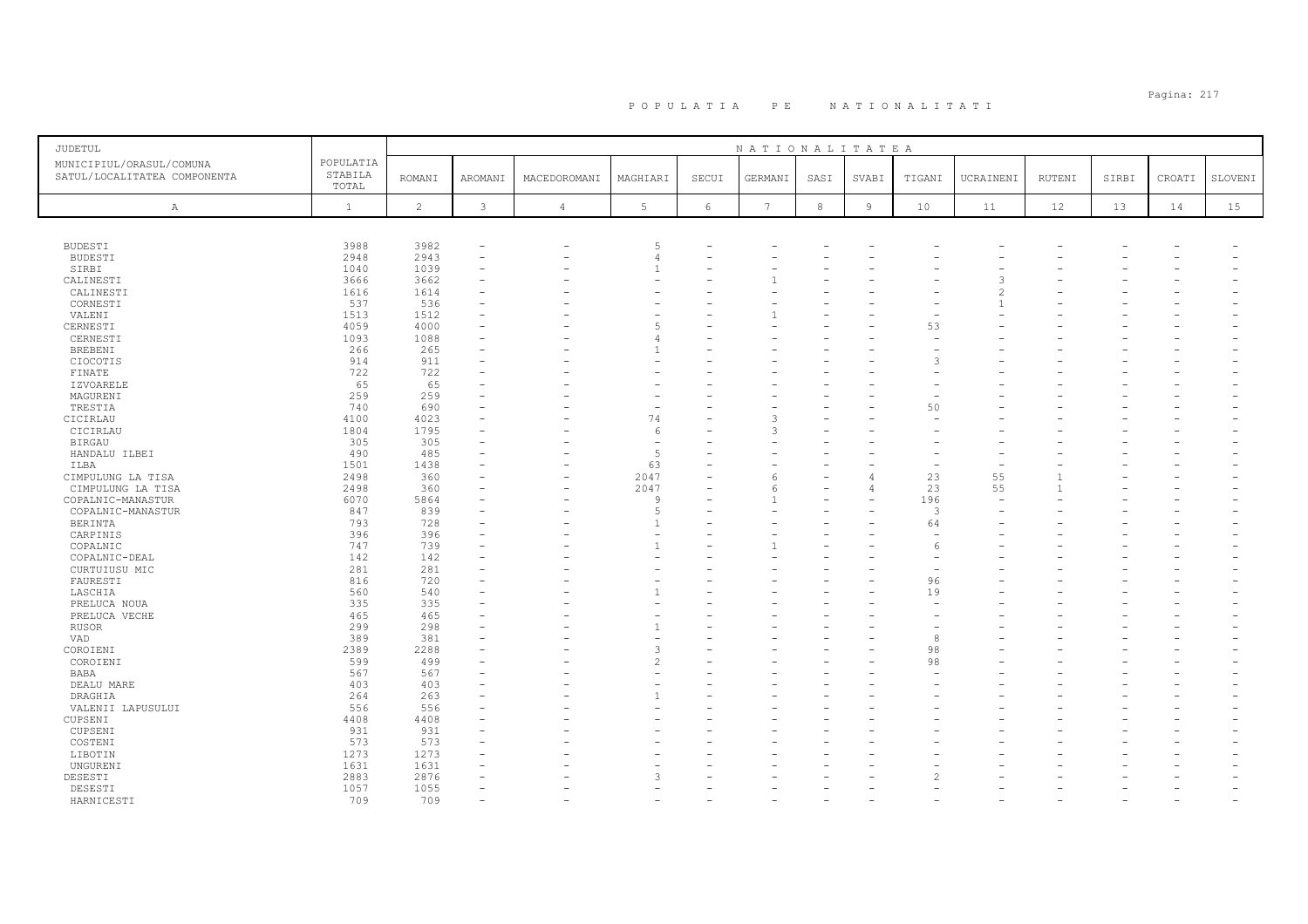| <b>JUDETUL</b>                                           |                               |                |                |              |                 |            | NATIONALITATEA  |         |                |                |                          |               |       |        |         |
|----------------------------------------------------------|-------------------------------|----------------|----------------|--------------|-----------------|------------|-----------------|---------|----------------|----------------|--------------------------|---------------|-------|--------|---------|
| MUNICIPIUL/ORASUL/COMUNA<br>SATUL/LOCALITATEA COMPONENTA | POPULATIA<br>STABILA<br>TOTAL | <b>ROMANI</b>  | <b>AROMANI</b> | MACEDOROMANI | MAGHIARI        | SECUI      | GERMANI         | SASI    | SVABI          | TIGANI         | UCRAINENI                | <b>RUTENI</b> | SIRBI | CROATI | SLOVENI |
| A                                                        | $\mathbf{1}$                  | $\overline{c}$ | $\mathbf{3}$   | $\sqrt{4}$   | $5\phantom{.0}$ | $\epsilon$ | $7\phantom{.0}$ | $\,8\,$ | $\overline{9}$ | 10             | 11                       | 12            | 13    | 14     | 15      |
|                                                          |                               |                |                |              |                 |            |                 |         |                |                |                          |               |       |        |         |
| MARA                                                     | 1117                          | 1112           |                |              | 3               |            |                 |         |                | $\overline{c}$ |                          |               |       |        |         |
| DRAGOMIRESTI                                             | 3510                          | 3497           |                |              | 8               |            | 3               |         |                |                | $\mathcal{D}$            |               |       |        |         |
| DRAGOMIRESTI                                             | 3510                          | 3497           |                |              | 8               |            | 3               |         |                |                | $\overline{\mathcal{L}}$ |               |       |        |         |
| DUMBRAVITA                                               | 4585                          | 4562           |                |              |                 |            |                 |         |                | 20             | $\mathcal{D}$            |               |       |        |         |
| DUMBRAVITA                                               | 1162                          | 1162           |                |              |                 |            |                 |         |                |                |                          |               |       |        |         |
| CARBUNARI                                                | 617                           | 597            |                |              |                 |            |                 |         |                | 20             |                          |               |       |        |         |
| CHECHIS                                                  | 969                           | 966            |                |              |                 |            |                 |         |                |                |                          |               |       |        |         |
| RUS                                                      | 712                           | 712            |                |              |                 |            |                 |         |                |                |                          |               |       |        |         |
| SINDRESTI                                                | 636                           | 636            |                |              |                 |            |                 |         |                |                |                          |               |       |        |         |
| UNGURAS                                                  | 489                           | 489            |                |              | ۰               |            |                 |         |                |                |                          |               |       |        |         |
| FARCASA                                                  | 3833                          | 3798           |                |              | 33              |            |                 |         |                |                |                          |               |       |        |         |
| FARCASA                                                  | 1693                          | 1661           |                |              | 31              |            |                 |         |                |                |                          |               |       |        |         |
| <b>BUZESTI</b>                                           | 600                           | 599            |                |              | ٠               |            |                 |         |                |                |                          |               |       |        |         |
| SIRBI                                                    | 540                           | 540            |                |              | ۰               |            |                 |         |                |                |                          |               |       |        |         |
| TAMAIA                                                   | 1000                          | 998            |                |              | $\overline{c}$  |            |                 |         |                |                |                          |               |       |        |         |
| GIULESTI                                                 | 3777                          | 3776           |                |              |                 |            |                 |         |                |                |                          |               |       |        |         |
| GIULESTI                                                 | 1291                          | 1291           |                |              |                 |            |                 |         |                |                |                          |               |       |        |         |
| BERBESTI                                                 | 1771                          | 1770           |                |              |                 |            |                 |         |                |                |                          |               |       |        |         |
| FERESTI                                                  | 507                           | 507            |                |              |                 |            |                 |         |                |                |                          |               |       |        |         |
| MANASTIREA                                               | 208                           | 208            |                |              |                 |            |                 |         |                |                |                          |               |       |        |         |
| GROSI                                                    | 2479                          | 2471           |                |              |                 |            |                 |         |                |                |                          |               |       |        |         |
| GROSI                                                    | 1258                          | 1255           |                |              | 3               |            |                 |         |                |                |                          |               |       |        |         |
| <b>OCOLIS</b>                                            | 469                           | 468            |                |              |                 |            |                 |         |                |                |                          |               |       |        |         |
| SATU NOU DE JOS                                          | 752                           | 748            |                |              | 3               |            |                 |         |                |                |                          |               |       |        |         |
| IEUD                                                     | 4492                          | 4492           |                |              |                 |            |                 |         |                |                |                          |               |       |        |         |
| IEUD                                                     | 4492                          | 4492           |                |              |                 |            |                 |         |                |                |                          |               |       |        |         |
| LAPUS                                                    | 3876                          | 3851           |                |              | 24              |            |                 |         |                |                |                          |               |       |        |         |
| LAPUS                                                    | 3876                          | 3851           |                |              | 24              |            |                 |         |                |                |                          |               |       |        |         |
| LEORDINA                                                 | 2818                          | 2799           |                |              | .5              |            |                 |         |                |                | 6                        |               |       |        |         |
| LEORDINA                                                 | 2818                          | 2799           |                |              | .5              |            |                 |         |                | $\overline{7}$ | $\sqrt{2}$               |               |       |        |         |
| MIRESU MARE                                              | 5365                          | 5318           |                |              | 6               |            |                 |         |                | 41             |                          |               |       |        |         |
| MIRESU MARE                                              | 1535                          | 1532           |                |              | 3               |            |                 |         |                |                |                          |               |       |        |         |
| DANESTII CHIOARULUI                                      | 500                           | 498            |                |              | $\overline{c}$  |            |                 |         |                |                |                          |               |       |        |         |
| IADARA                                                   | 1058                          | 1058           |                |              |                 |            |                 |         |                |                |                          |               |       |        |         |
| LUCACESTI                                                | 692                           | 691            |                |              |                 |            |                 |         |                |                |                          |               |       |        |         |
| REMETI PE SOMES                                          | 685                           | 644            |                |              |                 |            |                 |         |                | 41             |                          |               |       |        |         |
| STEJERA                                                  | 114                           | 114            |                |              |                 |            |                 |         |                |                |                          |               |       |        |         |
| TULGHIES                                                 | 781                           | 781            |                |              |                 |            |                 |         |                |                |                          |               |       |        |         |
| MOISEI                                                   | 8961                          | 8956           |                |              | $\overline{c}$  |            |                 |         |                |                |                          |               |       |        |         |
| MOISEI                                                   | 8961                          | 8956           |                |              | $\overline{c}$  |            | 2               |         |                |                |                          |               |       |        |         |
| OARTA DE JOS                                             | 1606                          | 1605           |                |              | $\overline{1}$  |            |                 |         |                |                |                          |               |       |        |         |
| OARTA DE JOS                                             | 672                           | 671            |                |              | $\overline{1}$  |            |                 |         |                |                |                          |               |       |        |         |
| OARTA DE SUS                                             | 726                           | 726            |                |              |                 |            |                 |         |                |                |                          |               |       |        |         |
| ORTITA                                                   | 208                           | 208            |                |              | ۰               |            |                 |         |                |                |                          |               |       |        |         |
| OCNA SUGATAG                                             | 4566                          | 3943           |                |              | 513             |            |                 |         |                | 85             | 15                       |               |       |        |         |
| OCNA SUGATAG                                             | 1554                          | 1003           |                |              | 513             |            |                 |         |                | 14             | 14                       |               |       |        |         |
| <b>BREB</b>                                              | 1307                          | 1307           |                |              |                 |            |                 |         |                |                |                          |               |       |        |         |
| HOTENI                                                   | 406                           | 406            |                |              |                 |            |                 |         |                |                |                          |               |       |        |         |
| SAT-SUGATAG                                              | 1299                          | 1227           |                |              |                 |            |                 |         |                | 71             | $\overline{1}$           |               |       |        |         |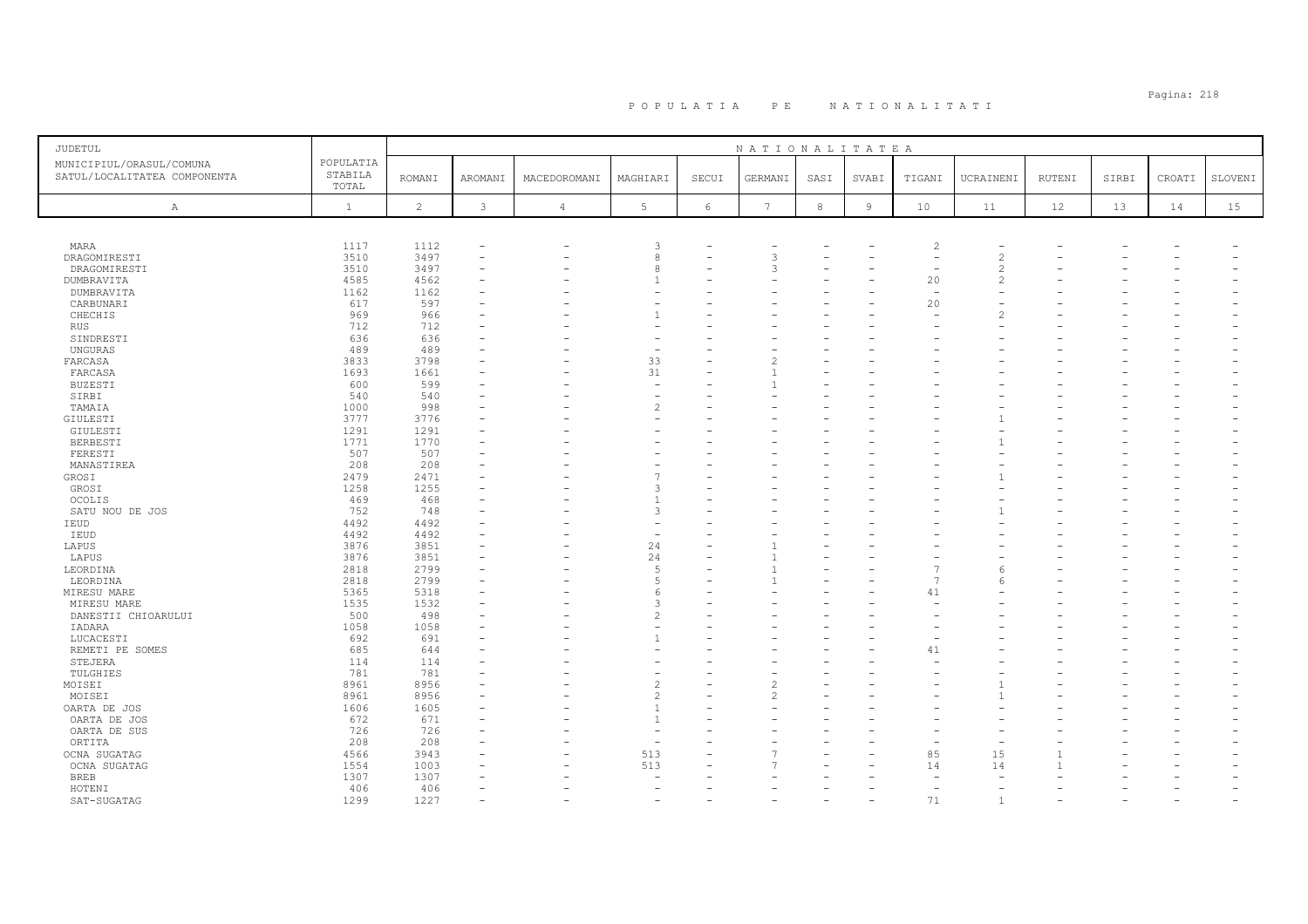# Pagina: 219 P O P U L A T I A P E N A T I O N A L I T A T I

| JUDETUL                                                  |                               |                |              |                          |                          |                          | NATIONALITATEA                |      |                |                                |                |        |       |                          |         |
|----------------------------------------------------------|-------------------------------|----------------|--------------|--------------------------|--------------------------|--------------------------|-------------------------------|------|----------------|--------------------------------|----------------|--------|-------|--------------------------|---------|
| MUNICIPIUL/ORASUL/COMUNA<br>SATUL/LOCALITATEA COMPONENTA | POPULATIA<br>STABILA<br>TOTAL | <b>ROMANI</b>  | AROMANI      | MACEDOROMANI             | MAGHIARI                 | SECUI                    | GERMANI                       | SASI | SVABI          | TIGANI                         | UCRAINENI      | RUTENI | SIRBI | CROATI                   | SLOVENI |
| Α                                                        | $\mathbf{1}$                  | $\overline{c}$ | $\mathbf{3}$ | $\overline{4}$           | 5                        | 6                        | $7\overline{ }$               | 8    | $\overline{9}$ | 10 <sup>°</sup>                | 11             | 12     | 13    | 14                       | 15      |
|                                                          |                               |                |              |                          |                          |                          |                               |      |                |                                |                |        |       |                          |         |
| PETROVA                                                  | 2956                          | 2926           |              |                          | $\Delta$                 |                          |                               |      |                | $\overline{1}$                 | 25             |        |       |                          |         |
| PETROVA                                                  | 2956                          | 2926           |              |                          | $\Delta$                 |                          |                               |      |                | $\overline{1}$                 | 25             |        |       |                          |         |
| POIENILE DE SUB MUNTE                                    | 10561                         | 261            |              |                          | 44                       |                          |                               |      |                | 3                              | 10240          |        |       |                          |         |
| POIENILE DE SUB MUNTE                                    | 10561                         | 261            |              |                          | 44                       |                          |                               |      |                | 3                              | 10240          |        |       |                          |         |
| RECEA                                                    | 5151                          | 4869           |              |                          | 218                      |                          | २                             |      |                | 59                             | $\mathcal{D}$  |        |       |                          |         |
| RECEA                                                    | 1026                          | 1026           |              |                          |                          |                          |                               |      |                | $\overline{\phantom{a}}$       |                |        |       |                          |         |
| BOZINTA MICA                                             | 388                           | 366            |              |                          | $\overline{c}$           |                          |                               |      |                | 20                             |                |        |       |                          |         |
| LAPUSEL                                                  | 1323                          | 1075<br>749    |              |                          | 208                      |                          |                               |      |                | 39                             |                |        |       |                          |         |
| MOCIRA                                                   | 752<br>1662                   | 1653           |              |                          | 3<br>5                   |                          | $\overline{\mathcal{L}}$      |      |                |                                | $\mathcal{D}$  |        |       |                          |         |
| SASAR                                                    | 3022                          | 2501           |              |                          | 439                      |                          |                               |      |                | 80                             |                |        |       |                          |         |
| REMETEA CHIOARULUI<br>REMETEA CHIOARULUI                 | 1107                          | 1022           |              |                          | 5                        |                          |                               |      |                | 79                             | $\overline{1}$ |        |       |                          |         |
| <b>BERCHEZ</b>                                           | 654                           | 221            |              |                          | 432                      |                          |                               |      |                |                                |                |        |       |                          |         |
| <b>BERCHEZOAIA</b>                                       | 541                           | 541            |              |                          | $\overline{\phantom{a}}$ |                          |                               |      |                |                                |                |        |       |                          |         |
| POSTA                                                    | 455                           | 454            |              |                          | $\overline{1}$           |                          |                               |      |                |                                |                |        |       |                          |         |
| REMECIOARA                                               | 265                           | 263            |              |                          | <sup>1</sup>             |                          |                               |      |                |                                | $\overline{1}$ |        |       |                          |         |
| <b>REMETI</b>                                            | 3241                          | 374            |              |                          | 308                      |                          |                               |      |                | $\mathbf{1}$                   | 2553           |        |       |                          |         |
| REMETI                                                   | 2599                          | 187            |              |                          | 23                       | $\overline{\phantom{0}}$ |                               |      |                | $\mathbf{1}$                   | 2384           |        |       |                          |         |
| PIATRA                                                   | 417                           | 148            |              |                          | 173                      |                          |                               |      |                |                                | 95             |        |       |                          |         |
| TECEU MIC                                                | 225                           | 39             |              |                          | 112                      |                          |                               |      |                | $\overline{\phantom{a}}$       | 74             |        |       |                          |         |
| <b>REPEDEA</b>                                           | 4853                          | 65             |              |                          |                          |                          | 6                             |      |                | 18                             | 4762           |        |       |                          |         |
| REPEDEA                                                  | 4853                          | 65             |              |                          | $\overline{\phantom{a}}$ |                          |                               |      |                | 18                             | 4762           |        |       |                          |         |
| RONA DE JOS                                              | 2307                          | 2286           |              |                          | $\mathcal{L}$            |                          |                               |      |                | $\overline{\phantom{a}}$       | 19             |        |       |                          |         |
| RONA DE JOS                                              | 2307                          | 2286           |              |                          | $\overline{c}$           |                          |                               |      |                |                                | 19             |        |       |                          |         |
| RONA DE SUS                                              | 4982                          | 166            |              |                          | 465                      | $\overline{\phantom{0}}$ |                               |      |                |                                | 4349           |        |       |                          |         |
| RONA DE SUS                                              | 4155                          | 111            |              | $\overline{\phantom{a}}$ | 31                       |                          |                               |      |                |                                | 4012           |        |       |                          |         |
| COSTIUI                                                  | 827                           | 55             |              |                          | 434                      | ۰                        |                               |      |                |                                | 337            |        |       |                          |         |
| ROZAVLEA                                                 | 6129                          | 6128           |              |                          | $\overline{1}$           |                          |                               |      |                |                                |                |        |       |                          |         |
| ROZAVLEA                                                 | 3552                          | 3551           |              |                          | $\overline{1}$           |                          |                               |      |                |                                |                |        |       |                          |         |
| SIEU                                                     | 2577                          | 2577           |              |                          |                          |                          |                               |      |                |                                |                |        |       |                          |         |
| RUSCOVA                                                  | 5183                          | 205            |              |                          | 3                        |                          | $\mathcal{L}$                 |      |                | 57                             | 4913           |        |       |                          |         |
| RUSCOVA                                                  | 5183                          | 205            |              |                          | 3                        |                          | 3                             |      |                | 57                             | 4913           |        |       |                          |         |
| SARASAU                                                  | 2444                          | 2378           |              |                          | 10                       |                          |                               |      |                | 39                             | 15             |        |       |                          |         |
| SARASAU                                                  | 2444                          | 2378           |              |                          | 10                       |                          |                               |      |                | 39                             | 15             |        |       |                          |         |
| SATULUNG                                                 | 5256                          | 4566<br>1283   |              |                          | 121<br>111               |                          | $\overline{\mathcal{L}}$<br>2 |      |                | 563                            | $\overline{4}$ |        |       |                          |         |
| SATULUNG                                                 | 1437                          |                |              |                          |                          | $\overline{\phantom{0}}$ |                               |      |                | 41<br>$\overline{\phantom{a}}$ |                |        |       |                          |         |
| ARIESU DE PADURE                                         | 253                           | 247            |              |                          | $\overline{4}$           |                          |                               |      |                | 25                             |                |        |       |                          |         |
| FERSIG<br>FINTEUSU MIC                                   | 778<br>776                    | 753<br>445     |              |                          | $\mathfrak{D}$           |                          |                               |      |                | 329                            |                |        |       |                          |         |
| HIDEAGA                                                  | 543                           | 401            |              |                          | $\overline{1}$           | $\overline{\phantom{0}}$ |                               |      |                | 139                            |                |        |       |                          |         |
| MOGOSESTI                                                | 739                           | 709            |              |                          | $\overline{1}$           |                          |                               |      |                | 29                             |                |        |       |                          |         |
| PRIBILESTI                                               | 730                           | 728            |              |                          | $\overline{c}$           |                          |                               |      |                | $\overline{\phantom{a}}$       |                |        |       |                          |         |
| SACALASENI                                               | 5525                          | 3639           |              |                          | 1401                     |                          |                               |      |                | 485                            |                |        |       |                          |         |
| SACALASENI                                               | 755                           | 754            |              | $\overline{\phantom{0}}$ | $\overline{1}$           |                          |                               |      |                |                                |                |        |       |                          |         |
| CATALINA                                                 | 279                           | 6              |              |                          | 273                      |                          |                               |      |                |                                |                |        |       |                          |         |
| COAS                                                     | 1380                          | 1379           |              |                          | $\overline{1}$           |                          |                               |      |                |                                |                |        |       |                          |         |
| COLTAU                                                   | 1583                          | 13             |              |                          | 1125                     |                          |                               |      |                | 445                            |                |        |       |                          |         |
| CORUIA                                                   | 781                           | 781            |              |                          |                          |                          |                               |      |                |                                |                |        |       |                          |         |
| CULCEA                                                   | 639                           | 598            |              | $\overline{\phantom{a}}$ | $\overline{1}$           | $\overline{\phantom{0}}$ |                               |      |                | 40                             |                |        |       | $\overline{\phantom{0}}$ |         |
|                                                          |                               |                |              |                          |                          |                          |                               |      |                |                                |                |        |       |                          |         |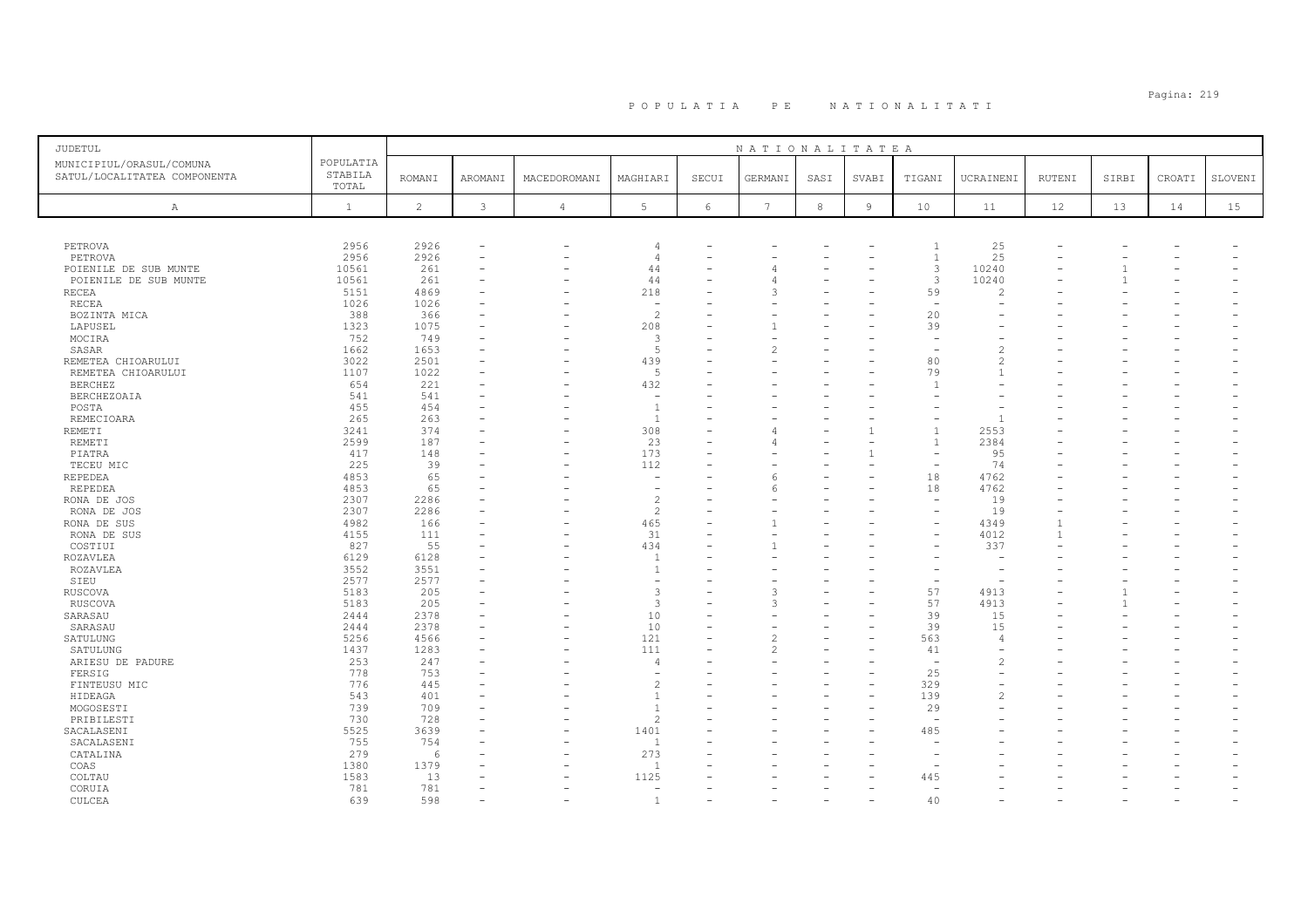| JUDETUL                                                  |                               |                |                |                |                |                 | NATIONALITATEA  |              |                |                |               |        |       |        |         |
|----------------------------------------------------------|-------------------------------|----------------|----------------|----------------|----------------|-----------------|-----------------|--------------|----------------|----------------|---------------|--------|-------|--------|---------|
| MUNICIPIUL/ORASUL/COMUNA<br>SATUL/LOCALITATEA COMPONENTA | POPULATIA<br>STABILA<br>TOTAL | <b>ROMANI</b>  | <b>AROMANI</b> | MACEDOROMANI   | MAGHIARI       | SECUI           | GERMANI         | SASI         | SVABI          | TIGANI         | UCRAINENI     | RUTENI | SIRBI | CROATI | SLOVENI |
| Α                                                        | $\mathbf{1}$                  | $\overline{c}$ | $\mathbf{3}$   | $\overline{4}$ | 5 <sup>1</sup> | $6\phantom{.}6$ | $7\phantom{.0}$ | $^{\rm 8}$   | $\overline{9}$ | 10             | 11            | 12     | 13    | 14     | 15      |
|                                                          |                               |                |                |                |                |                 |                 |              |                |                |               |        |       |        |         |
| INTRERIURI                                               | 108                           | 108            |                |                |                |                 |                 |              |                |                |               |        |       |        |         |
| SACEL                                                    | 4126                          | 4119           |                |                | $\overline{7}$ |                 |                 |              |                |                |               |        |       |        |         |
| SACEL                                                    | 4126                          | 4119           |                |                | $\overline{7}$ |                 |                 |              |                |                |               |        |       |        |         |
| SALISTEA DE SUS                                          | 5814                          | 5809           |                |                | 3              |                 |                 |              |                |                |               |        |       |        |         |
| SALISTEA DE SUS                                          | 5814                          | 5809           |                |                | 3              |                 |                 |              |                |                |               |        |       |        |         |
| SALSIG                                                   | 3202                          | 3177           |                |                | 17             |                 |                 |              |                |                |               |        |       |        |         |
| SALSIG                                                   | 1531                          | 1518           |                |                | 9              |                 |                 |              |                |                |               |        |       |        |         |
| GIRDANI                                                  | 1671                          | 1659           |                |                | 8              |                 |                 |              |                |                |               |        |       |        |         |
| SAPINTA                                                  | 3318                          | 3312           |                |                | $\mathbf{1}$   |                 |                 |              |                |                | $\mathcal{L}$ |        |       |        |         |
| SAPINTA                                                  | 3318                          | 3312           |                |                |                |                 |                 |              |                |                | ₹             |        |       |        |         |
| STRIMTURA                                                | 4889                          | 4888           |                |                |                |                 |                 |              |                |                | $\mathbf{1}$  |        |       |        |         |
| STRIMTURA                                                | 3396                          | 3395           |                |                |                |                 |                 |              |                |                |               |        |       |        |         |
| GLOD                                                     | 827                           | 827            |                |                |                |                 |                 |              |                |                |               |        |       |        |         |
| SLATIOARA                                                | 666                           | 666            |                |                | $\sim$         |                 |                 |              |                |                |               |        |       |        |         |
| SUCIU DE SUS                                             | 6769                          | 6626           |                |                | 134            |                 |                 |              |                |                |               |        |       |        |         |
| SUCIU DE SUS                                             | 2456                          | 2442           |                |                | 5              |                 |                 |              |                |                |               |        |       |        |         |
| GROSII TIBLESULUI                                        | 2298                          | 2172           |                |                | 126            |                 |                 |              |                |                |               |        |       |        |         |
| LARGA                                                    | 537                           | 535            |                |                | $\overline{c}$ |                 |                 |              |                |                |               |        |       |        |         |
| SUCIU DE JOS                                             | 1478                          | 1477           |                |                | $\overline{1}$ |                 |                 |              |                |                |               |        |       |        |         |
| SISESTI                                                  | 5716                          | 5708           |                |                | $\overline{7}$ |                 |                 |              |                |                |               |        |       |        |         |
| SISESTI                                                  | 1573                          | 1571           |                |                | $\overline{c}$ |                 |                 |              |                |                |               |        |       |        |         |
| BONTAIENI                                                | 267                           | 265            |                |                | $\overline{1}$ |                 |                 |              |                |                |               |        |       |        |         |
| CETATELE                                                 | 702                           | 702            |                |                |                |                 |                 |              |                |                |               |        |       |        |         |
| DANESTI                                                  | 646                           | 645            |                |                | $\overline{1}$ | ۳               |                 |              |                |                |               |        |       |        |         |
| NEGREIA                                                  | 565                           | 565            |                |                |                |                 |                 |              |                |                |               |        |       |        |         |
| PLOPIS                                                   | 512                           | 510            |                |                | $\overline{c}$ |                 |                 |              |                |                |               |        |       |        |         |
| SURDESTI                                                 | 1451                          | 1450           |                |                | $\overline{1}$ |                 |                 |              |                |                |               |        |       |        |         |
|                                                          | 8079                          | 7194           |                |                | 198            | $\equiv$        | 5               |              |                | 673            |               |        |       |        |         |
| SOMCUTA MARE                                             | 3749                          | 2882           |                |                | 196            |                 |                 | $\mathbf{1}$ |                | 659            | 2             |        |       |        |         |
| SOMCUTA MARE                                             |                               |                |                |                |                |                 |                 |              |                |                |               |        |       |        |         |
| BUCIUMI                                                  | 869                           | 862            |                |                | $\overline{1}$ |                 |                 |              |                | -5             |               |        |       |        |         |
| <b>BUTEASA</b>                                           | 449                           | 448            |                |                | $\overline{1}$ |                 |                 |              |                |                |               |        |       |        |         |
| CIOLT                                                    | 605                           | 605            |                |                |                |                 |                 |              |                |                |               |        |       |        |         |
| CODRU BUTESII                                            | 313                           | 313            |                |                |                |                 |                 |              |                |                |               |        |       |        |         |
| FINTEUSU MARE                                            | 745                           | 735            |                |                |                |                 |                 |              |                |                |               |        |       |        |         |
| HOVRILA                                                  | 342                           | 342            |                |                |                | ۳               |                 |              |                |                |               |        |       |        |         |
| VALENII SOMCUTEI                                         | 1007                          | 1007           |                |                |                |                 |                 |              |                |                |               |        |       |        |         |
| TAUTII-MAGHERAUS                                         | 6562                          | 5381           |                |                | 1104           | L.              |                 |              |                | 62             | 5             |        |       |        |         |
| TAUTII-MAGHERAUS                                         | 1967                          | 1665           |                |                | 277            |                 |                 |              |                | 23             |               |        |       |        |         |
| BAITA                                                    | 1870                          | 1272           |                |                | 594            | L.              | $\mathfrak{D}$  |              |                | $\overline{a}$ |               |        |       |        |         |
| BOZINTA MARE                                             | 606                           | 604            |                |                | $\overline{c}$ |                 |                 |              |                |                |               |        |       |        |         |
| BUSAG                                                    | 520                           | 500            |                |                | 19             |                 |                 |              |                |                |               |        |       |        |         |
| MERISOR                                                  | 235                           | 234            |                |                | $\sim$         |                 |                 |              |                |                |               |        |       |        |         |
| NISTRU                                                   | 1146                          | 889            |                |                | 212            |                 | 5               |              |                | 39             |               |        |       |        |         |
| ULMOASA                                                  | 218                           | 217            |                |                |                |                 |                 |              |                | <u>_</u>       |               |        |       |        |         |
| ULMENI                                                   | 7444                          | 4733           |                |                | 1974           |                 |                 |              |                | 730            | $\mathcal{P}$ |        |       |        |         |
| ULMENI                                                   | 1669                          | 1443           |                |                | 194            |                 |                 |              |                | 27             |               |        |       |        |         |
| ARDUZEL                                                  | 980                           | 42             |                |                | 938            |                 |                 |              |                | $\sim$         |               |        |       |        |         |
| CHELINTA                                                 | 1279                          | 809            |                |                | $\overline{3}$ |                 |                 |              |                | 467            |               |        |       |        |         |
| MINAU                                                    | 1179                          | 497            |                |                | 682            |                 |                 |              |                |                |               |        |       |        |         |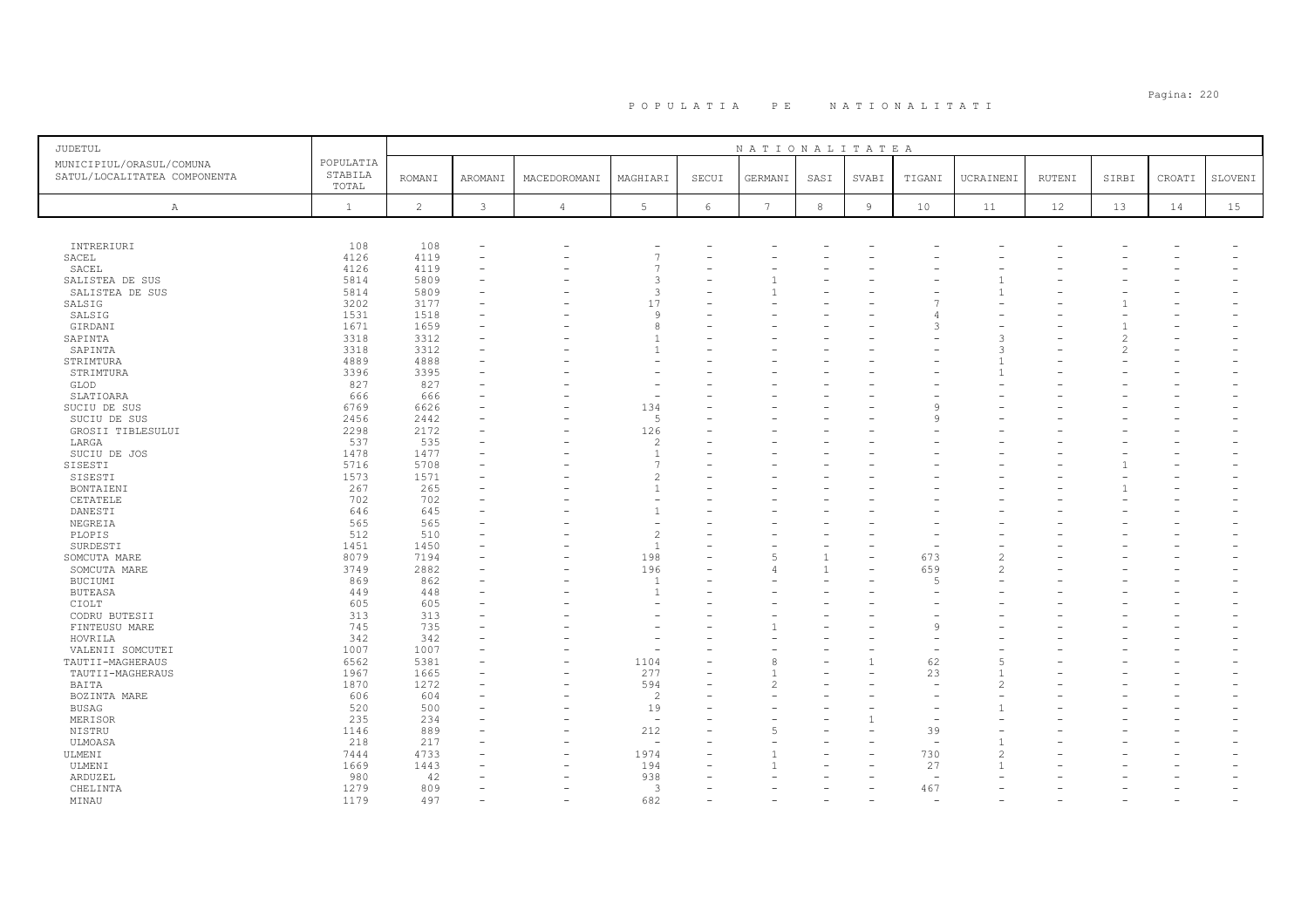# Pagina: 221 P O P U L A T I A P E N A T I O N A L I T A T I

| <b>JUDETUL</b>                                           |                               |                |                          |                          |                          |       | NATIONALITATEA |      |                          |                          |           |                          |       |                          |                   |
|----------------------------------------------------------|-------------------------------|----------------|--------------------------|--------------------------|--------------------------|-------|----------------|------|--------------------------|--------------------------|-----------|--------------------------|-------|--------------------------|-------------------|
| MUNICIPIUL/ORASUL/COMUNA<br>SATUL/LOCALITATEA COMPONENTA | POPULATIA<br>STABILA<br>TOTAL | <b>ROMANI</b>  | AROMANI                  | MACEDOROMANI             | MAGHIARI                 | SECUI | GERMANI        | SASI | SVABI                    | TIGANI                   | UCRAINENI | <b>RUTENI</b>            | SIRBI | CROATI                   | SLOVENI           |
| Α                                                        |                               | $\overline{c}$ |                          |                          |                          | 6     |                | 8    | 9                        | 10                       | 11        | 12                       | 13    | 14                       | 15                |
|                                                          |                               |                |                          |                          |                          |       |                |      |                          |                          |           |                          |       |                          |                   |
| SOMES-UILEAC                                             | 967                           | 936            | $\qquad \qquad -$        |                          | 29                       |       |                |      | $\overline{\phantom{a}}$ | 2                        |           |                          |       |                          |                   |
| TICAU                                                    | 685                           | 325            | $\qquad \qquad -$        | $\qquad \qquad -$        | 128                      |       |                |      | $\overline{\phantom{a}}$ | 230                      |           |                          |       |                          |                   |
| TOHAT                                                    | 266                           | 262            | $\overline{\phantom{0}}$ | $\overline{\phantom{0}}$ | $\overline{\phantom{a}}$ |       |                |      | $\overline{\phantom{a}}$ |                          |           | $\overline{\phantom{0}}$ |       |                          |                   |
| VICEA                                                    | 419                           | 419            |                          |                          |                          |       |                |      |                          |                          |           |                          |       |                          |                   |
| VADU IZEI                                                | 2927                          | 2910           | $\qquad \qquad -$        |                          | $\Omega$                 |       |                |      |                          |                          |           |                          |       |                          |                   |
| VADU IZEI                                                | 2336                          | 2319           | $\qquad \qquad -$        |                          | $\hat{ }$                |       |                |      |                          | $\alpha$                 |           |                          |       |                          |                   |
| VALEA STEJARULUI                                         | 591                           | 591            | $\qquad \qquad -$        |                          |                          |       |                |      |                          |                          |           |                          |       |                          |                   |
| VALEA CHIOARULUI                                         | 2600                          | 2447           | $\overline{\phantom{0}}$ |                          |                          |       |                |      | $\overline{\phantom{0}}$ | 146                      |           |                          |       |                          |                   |
| VALEA CHIOARULUI                                         | 710                           | 706            |                          |                          |                          |       |                |      |                          |                          |           |                          |       |                          |                   |
| CURTUIUSU MARE                                           | 435                           | 428            |                          |                          |                          |       |                |      |                          | $\overline{ }$           |           |                          |       |                          |                   |
| <b>DURUSA</b>                                            | 107                           | 107            | $\qquad \qquad -$        |                          |                          |       |                |      | -                        | $\overline{\phantom{a}}$ |           |                          |       |                          |                   |
| FERICEA                                                  | 489                           | 349            |                          |                          |                          |       |                |      | $\overline{\phantom{0}}$ | 139                      |           |                          |       |                          |                   |
| MESTEACAN                                                | 447                           | 445            | $\overline{\phantom{0}}$ |                          | $\mathcal{P}$            |       |                |      |                          | $\overline{\phantom{a}}$ |           |                          |       |                          |                   |
| VARAI                                                    | 412                           | 412            |                          |                          |                          |       |                |      |                          |                          |           |                          |       |                          |                   |
| VIMA MICA                                                | 1857                          | 1854           | -                        |                          |                          |       |                |      |                          |                          |           |                          |       |                          |                   |
| VIMA MICA                                                | 448                           | 447            | $\overline{\phantom{0}}$ |                          |                          |       |                |      |                          |                          |           |                          |       |                          |                   |
| ASPRA                                                    | 74                            | 74             |                          |                          |                          |       |                |      |                          |                          |           |                          |       |                          |                   |
| DEALU CORBULUI                                           | 136                           | 136            |                          |                          |                          |       |                |      |                          |                          |           |                          |       |                          |                   |
| <b>JUGASTRENI</b>                                        | 69                            | 69             |                          |                          |                          |       |                |      |                          |                          |           |                          |       |                          |                   |
| PETERITEA                                                | 320                           | 320            |                          |                          |                          |       |                |      |                          |                          |           |                          |       |                          |                   |
| SALNITA                                                  | 312                           | 312            | $\overline{\phantom{0}}$ |                          |                          |       | -              |      |                          |                          |           |                          |       |                          |                   |
| VIMA MARE                                                | 498                           | 496            |                          |                          |                          |       |                |      |                          |                          |           |                          |       |                          |                   |
| VISEU DE JOS                                             | 5731                          | 5684           |                          |                          |                          |       | 5              |      | $\overline{\phantom{a}}$ | 36                       | $\bigcap$ |                          |       |                          |                   |
| VISEU DE JOS                                             | 5731                          | 5684           | $\overline{\phantom{0}}$ | $\overline{\phantom{0}}$ |                          |       |                | -    | $\overline{\phantom{a}}$ | 36                       | $\sim$    | $\overline{\phantom{0}}$ |       | $\overline{\phantom{0}}$ | $\qquad \qquad -$ |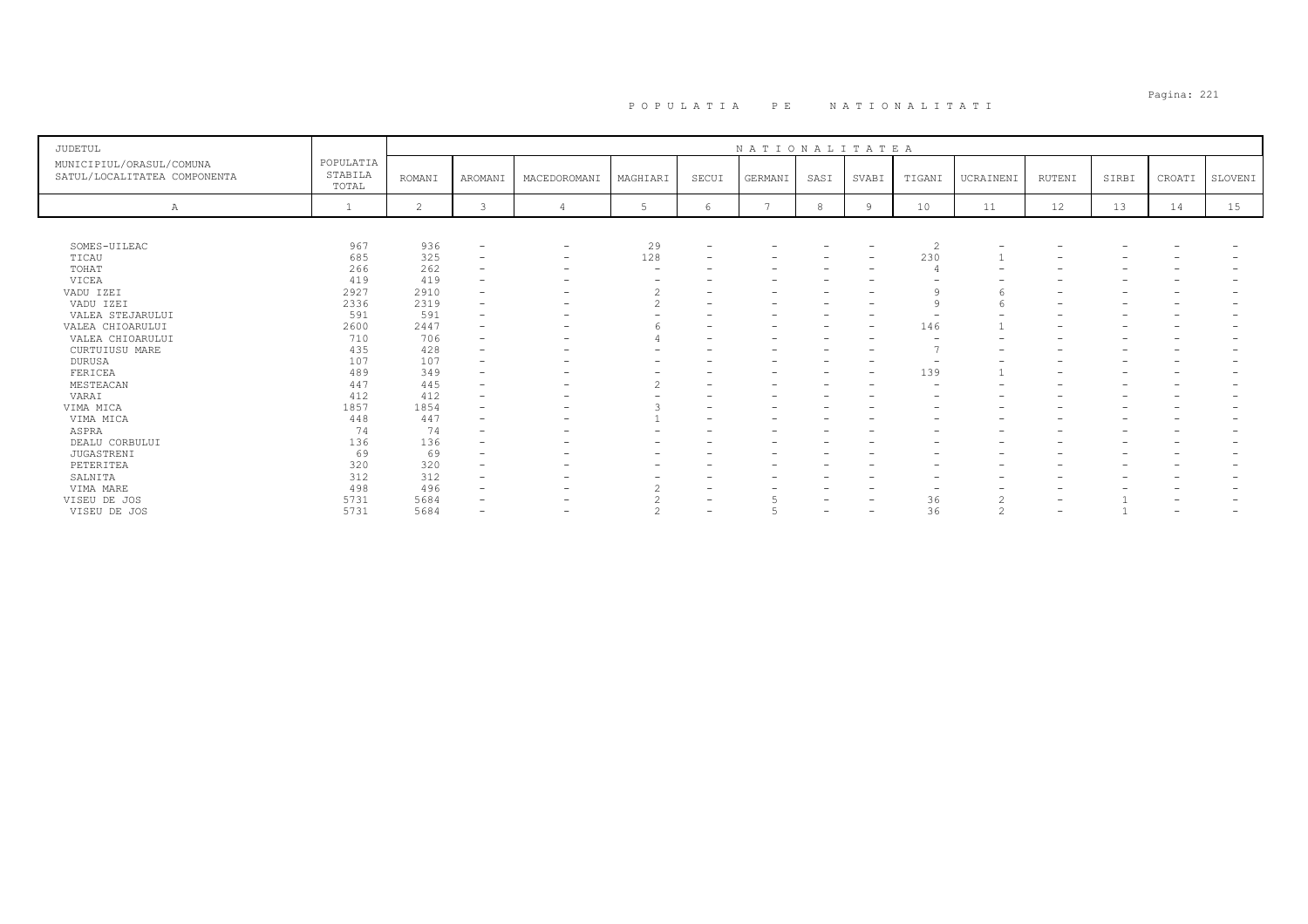| JUDETUL                                                  |                               |        |                          |                          |                          |                          | NATIONALITATEA |                          |                                 |                          |                          |                          |       |                          |         |
|----------------------------------------------------------|-------------------------------|--------|--------------------------|--------------------------|--------------------------|--------------------------|----------------|--------------------------|---------------------------------|--------------------------|--------------------------|--------------------------|-------|--------------------------|---------|
| MUNICIPIUL/ORASUL/COMUNA<br>SATUL/LOCALITATEA COMPONENTA | POPULATIA<br>STABILA<br>TOTAL | ROMANI | AROMANI                  | MACEDOROMANI             | MAGHIARI                 | SECUI                    | GERMANI        | SASI                     | SVABI                           | TIGANI                   | UCRAINENI                | RUTENI                   | SIRBI | CROATI                   | SLOVENI |
| A                                                        |                               |        |                          |                          |                          | O                        |                |                          |                                 | 10                       | 11                       | 12                       | 13    | 14                       | 15      |
|                                                          |                               |        |                          |                          |                          |                          |                |                          |                                 |                          |                          |                          |       |                          |         |
| JUDETUL MEHEDINTI                                        |                               |        |                          |                          |                          |                          |                |                          |                                 |                          |                          |                          |       |                          |         |
| ORAS ORSOVA                                              | 16009                         | 14872  | $\overline{\phantom{m}}$ | $-$                      | 161                      | $\overline{\phantom{0}}$ | 260            | $\overline{\phantom{a}}$ |                                 | 216                      |                          |                          | 134   |                          |         |
| ORSOVA                                                   | 16009                         | 14872  | $\overline{\phantom{0}}$ | $\overline{\phantom{0}}$ | 161                      | $\overline{\phantom{0}}$ | 260            | -                        |                                 | 216                      |                          |                          | 134   |                          |         |
| COMUNA DUBOVA                                            | 1300                          | 739    | -                        | $\overline{\phantom{0}}$ |                          | $\overline{\phantom{0}}$ |                | -                        |                                 | $\overline{\phantom{0}}$ |                          | $\overline{\phantom{0}}$ | 24    |                          |         |
| DUBOVA                                                   | 618                           | 596    | -                        | $\overline{\phantom{a}}$ |                          | $\overline{\phantom{0}}$ |                | -                        | -                               | $\overline{\phantom{0}}$ | $\overline{\phantom{0}}$ | $\overline{\phantom{0}}$ | 11    | $\overline{\phantom{0}}$ |         |
| BAIA NOUA                                                | 307                           | 116    | -                        | $\overline{\phantom{0}}$ | -                        |                          |                | -                        | -                               | $\overline{\phantom{0}}$ | $\overline{\phantom{0}}$ | $\overline{\phantom{a}}$ |       | $\overline{\phantom{a}}$ |         |
| EIBENTHAL                                                | 375                           | 27     | $\overline{\phantom{0}}$ | $\overline{\phantom{a}}$ | $\overline{\phantom{0}}$ |                          |                | -                        | $\overline{\phantom{0}}$        | $\overline{\phantom{0}}$ |                          | $\overline{\phantom{0}}$ |       | $\overline{\phantom{a}}$ |         |
| COMUNA IESELNITA                                         | 3154                          | 2169   | $\overline{\phantom{0}}$ | $\overline{\phantom{a}}$ | 10                       | $\overline{\phantom{a}}$ |                | -                        | $\hspace{0.1mm}-\hspace{0.1mm}$ | 861                      |                          | $\overline{\phantom{a}}$ | 14    | $\overline{\phantom{a}}$ |         |
| IESELNITA                                                | 3154                          | 2169   | -                        | $\overline{\phantom{0}}$ | 10                       | $\overline{\phantom{0}}$ |                | -                        | $\hspace{0.1mm}-\hspace{0.1mm}$ | 861                      |                          | $\overline{\phantom{0}}$ | 14    | -                        |         |
| COMUNA SVINITA                                           | 1281                          | 121    | -                        | $\overline{\phantom{a}}$ |                          | $\overline{\phantom{a}}$ | -              | -                        | $\overline{\phantom{0}}$        | 17                       | $\overline{\phantom{a}}$ | $\overline{\phantom{0}}$ | 1137  | $\overline{\phantom{a}}$ |         |
| SVINITA                                                  | 1281                          | 121    | $\overline{\phantom{0}}$ | -                        |                          |                          |                |                          | -                               | 17                       | $\overline{\phantom{a}}$ | $\overline{\phantom{0}}$ | 1137  | -                        |         |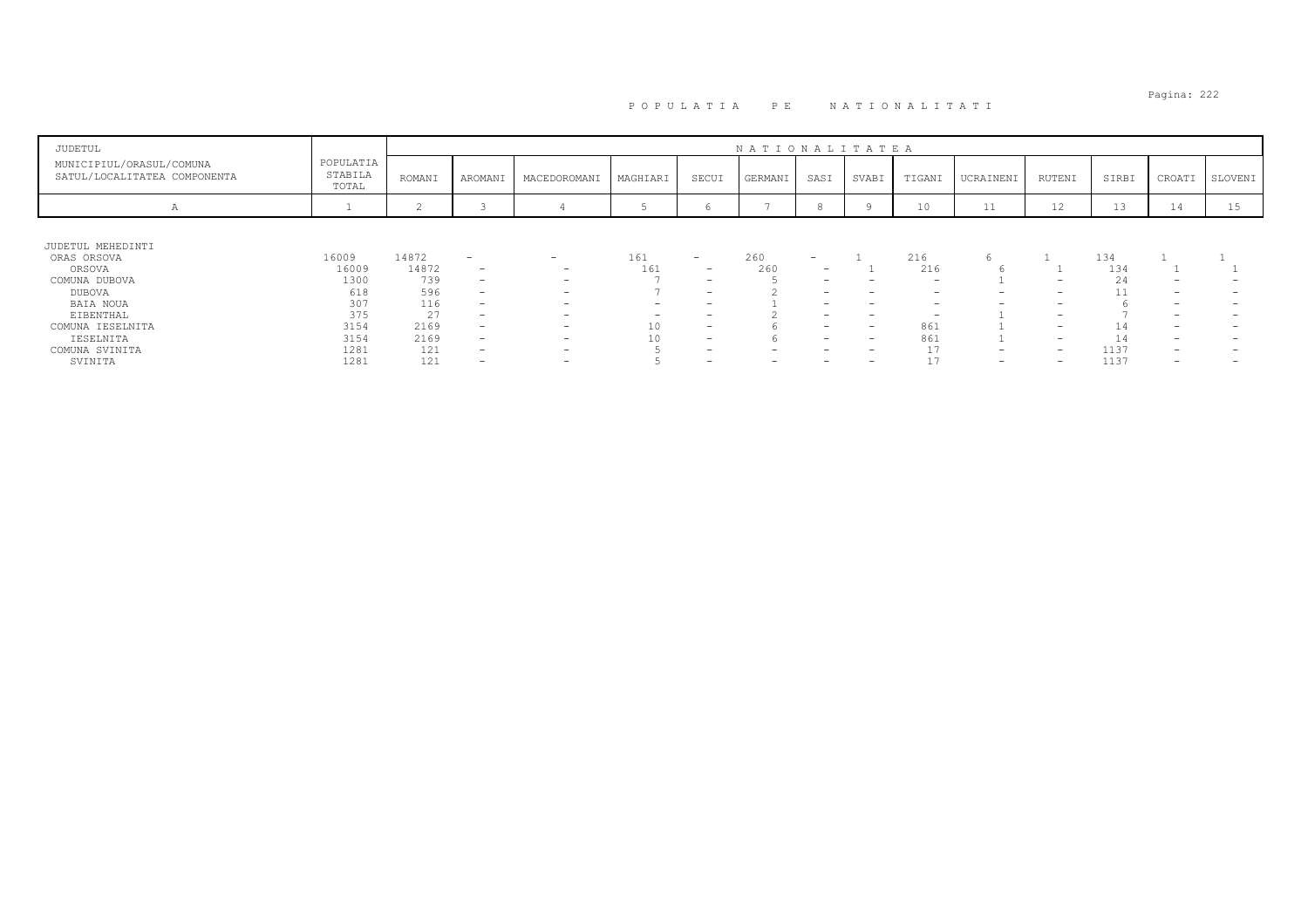# Pagina: 231 P O P U L A T I A P E N A T I O N A L I T A T I

| <b>JUDETUL</b>               |                  |                |                          |                          |                      |                          | NATIONALITATEA           |                          |                          |                          |           |                |                |                |                          |
|------------------------------|------------------|----------------|--------------------------|--------------------------|----------------------|--------------------------|--------------------------|--------------------------|--------------------------|--------------------------|-----------|----------------|----------------|----------------|--------------------------|
| MUNICIPIUL/ORASUL/COMUNA     | POPULATIA        |                |                          |                          |                      |                          |                          |                          |                          |                          |           |                |                |                |                          |
| SATUL/LOCALITATEA COMPONENTA | STABILA<br>TOTAL | <b>ROMANI</b>  | <b>AROMANI</b>           | MACEDOROMANI             | MAGHIARI             | SECUI                    | GERMANI                  | SASI                     | SVABI                    | TIGANI                   | UCRAINENI | RUTENI         | SIRBI          | CROATI         | SLOVENI                  |
| Α                            | $\mathbf{1}$     | $\overline{c}$ | $\mathbf{3}$             | $\overline{4}$           | 5                    | $6\overline{6}$          | $7\phantom{.0}$          | $^{\rm 8}$               | $\overline{9}$           | 10                       | 11        | 12             | 13             | 14             | 15                       |
|                              |                  |                |                          |                          |                      |                          |                          |                          |                          |                          |           |                |                |                |                          |
| JUDETUL MURES                | 610053           | 317538         | $\overline{\phantom{a}}$ | 3                        | 252513               | 138                      | 4304                     | 276                      | 8                        | 34798                    | 35        | 6              | 12             | 3              | -1                       |
| MUNICIPII SI ORASE           | 310995           | 170592         | $\overline{\phantom{a}}$ | 3                        | 127371               | 121                      | 2461                     | 88                       | 7                        | 9960                     | 21        | 4              | 9              | 2              | $\mathbf{1}$             |
| MUNICIPIUL TIRGU MURES       | 164445           | 75851          | $\equiv$                 | $\equiv$                 | 84448                | 45                       | 540                      | 13                       | 5                        | 3259                     | 14        |                | $\overline{5}$ | 2              | $\overline{\phantom{0}}$ |
| TIRGU MURES                  | 161216           | 74549          | $\overline{\phantom{a}}$ | $\overline{\phantom{a}}$ | 83197                | 42                       | 537                      | 12                       | 5                        | 2597                     | 14        |                | -5             | $\mathfrak{D}$ |                          |
| MURESENI                     | 970              | 571            |                          |                          | 225                  | $\overline{\phantom{0}}$ |                          | $\overline{\phantom{m}}$ |                          | 174                      |           |                |                |                |                          |
| REMETEA                      | 2259             | 731            |                          |                          | 1026                 | 3                        | $\mathcal{R}$            | $\mathbf{1}$             | $\overline{\phantom{0}}$ | 488                      |           |                |                |                |                          |
| MUNICIPIUL SIGHISOARA        | 36170            | 26496          |                          | $\overline{1}$           | 7153                 | 6                        | 1363                     | 33                       | $\mathbf{1}$             | 1095                     |           |                |                |                |                          |
| SIGHISOARA                   | 34537            | 25386          |                          | 1                        | 6943                 | 5                        | 1297                     | 29                       | $\mathbf{1}$             | 853                      |           |                |                |                |                          |
| ANGOFA                       | $\overline{4}$   | 3              |                          |                          | $\overline{1}$       | $\overline{\phantom{0}}$ |                          |                          |                          |                          |           |                |                |                |                          |
| AUREL VLAICU                 | 120              | 101            |                          |                          | 8                    |                          |                          |                          |                          | 11                       |           |                |                |                |                          |
| RORA                         | 143              | 143            |                          |                          |                      |                          |                          |                          |                          | $\overline{\phantom{a}}$ |           |                |                |                |                          |
| SOROMICLEA                   | 120              | 25             |                          |                          | 33                   |                          | $\overline{\mathcal{L}}$ |                          |                          | 60                       |           |                |                |                |                          |
| VENCHI                       | 257              | 165            |                          |                          | 45                   |                          |                          |                          |                          | 47                       |           |                |                |                |                          |
| VIILOR                       | 124              | 82             |                          |                          | 42                   | ۳                        | $\sim$                   |                          |                          |                          |           |                |                |                |                          |
| HETIUR                       | 865              | 591            |                          |                          | 81                   | $\overline{1}$           | 64                       | $\overline{4}$           | $\equiv$                 | 124                      |           |                |                |                |                          |
| ORAS IERNUT                  | 9719             | 7543           |                          |                          | 1633                 | $\overline{1}$           | 12                       | $\overline{1}$           |                          | 527                      |           |                |                |                |                          |
| <b>IERNUT</b>                | 5954             | 4208           |                          |                          | 1378                 | $\mathbf{1}$             | 12                       |                          |                          | 352                      |           |                |                |                |                          |
|                              |                  |                |                          |                          |                      |                          |                          |                          |                          |                          |           |                |                |                |                          |
| CIPAU                        | 1015<br>496      | 745<br>494     |                          |                          | 224<br>$\mathcal{P}$ |                          |                          |                          |                          | 46                       |           |                |                |                |                          |
| DEAG                         | 742              | 675            |                          |                          | 12                   |                          |                          |                          |                          | 55                       |           |                |                |                |                          |
| LECHINTA                     |                  |                |                          |                          |                      |                          |                          |                          |                          | $\overline{\phantom{0}}$ |           |                |                |                |                          |
| OARBA DE MURES               | 198              | 196            |                          |                          | 2                    |                          |                          |                          |                          |                          |           |                |                |                |                          |
| PORUMBAC                     | 53               | 41             |                          |                          | $\overline{c}$       |                          |                          |                          |                          | 10                       |           |                |                |                |                          |
| RACAMET                      | 33               | 33             |                          |                          |                      |                          |                          |                          |                          |                          |           |                |                |                |                          |
| SALCUD                       | 892              | 828            |                          |                          | $\sim$               | ۳                        | ۰                        |                          |                          | 64                       |           |                |                |                |                          |
| SFINTU GHEORGHE              | 336              | 323            |                          |                          | 13                   | ۰                        |                          |                          |                          |                          |           |                |                |                |                          |
| ORAS LUDUS                   | 18789            | 13255          |                          |                          | 4873                 | $\overline{c}$           | 16                       |                          |                          | 629                      |           |                |                |                |                          |
| LUDUS                        | 16000            | 11550          |                          |                          | 3911                 | $\mathfrak{D}$           | 14                       |                          |                          | 510                      |           |                |                |                |                          |
| AVRAMESTI                    | 208              | 57             |                          |                          | 151                  | L,                       | Ē.                       |                          |                          | $\overline{\phantom{a}}$ |           |                |                |                |                          |
| CIOARGA                      | 209              | 164            |                          |                          | 6                    |                          |                          |                          |                          | 39                       |           |                |                |                |                          |
| CIURGAU                      | 89               | 25             |                          |                          | 49                   |                          |                          |                          |                          | 15                       |           |                |                |                |                          |
| FUNDATURA                    | 5                |                |                          |                          | 5                    | ۰                        |                          |                          |                          | <b>1</b>                 |           |                |                |                |                          |
| GHEJA                        | 1429             | 1316           |                          |                          | 45                   | $\overline{\phantom{0}}$ | $\overline{c}$           |                          |                          | 65                       |           |                |                |                |                          |
| ROSIORI                      | 849              | 143            |                          |                          | 706                  | ÷,                       |                          |                          |                          |                          |           |                |                |                |                          |
| ORAS REGHIN                  | 39240            | 24601          |                          | $\overline{\phantom{0}}$ | 12413                | 58                       | 331                      | 15                       | $\overline{\phantom{0}}$ | 1790                     |           |                | 3              |                |                          |
| REGHIN                       | 35004            | 22675          |                          | $\overline{\phantom{0}}$ | 11134                | 6                        | 326                      | 11                       | $\equiv$                 | 821                      |           |                | 3              |                |                          |
| APALINA                      | 2863             | 1121           |                          |                          | 716                  | 51                       | $\overline{c}$           | $\overline{4}$           |                          | 969                      |           |                |                |                |                          |
| IERNUTENI                    | 1373             | 805            | $\sim$                   |                          | 563                  | $\overline{1}$           | 3                        | $\overline{\phantom{a}}$ |                          | $\overline{\phantom{0}}$ |           |                |                |                |                          |
| ORAS SOVATA                  | 12112            | 1015           |                          |                          | 10787                | $\overline{2}$           |                          | 3                        |                          | 291                      |           |                |                |                |                          |
| SOVATA                       | 8935             | 891            |                          |                          | 7942                 | $\mathbf{1}$             | 6                        | 3                        |                          | 89                       |           |                |                |                |                          |
| CAPETI                       | 178              | 37             |                          |                          | 141                  |                          |                          |                          |                          |                          |           |                |                |                |                          |
| ILIESI                       | 452              | 8              |                          |                          | 440                  | 4                        |                          |                          |                          |                          |           |                |                |                |                          |
| SACADAT                      | 937              | 63             |                          |                          | 873                  |                          |                          | $\overline{\phantom{a}}$ |                          |                          |           |                |                |                |                          |
| SARATENI                     | 1610             | 16             |                          | $\overline{\phantom{0}}$ | 1391                 | $\overline{\phantom{0}}$ | $\mathbf{1}$             | $\overline{\phantom{a}}$ | $\overline{\phantom{0}}$ | 202                      |           |                |                |                |                          |
| ORAS TIRNAVENI               | 30520            | 21831          |                          | $\overline{2}$           | 6064                 | $\overline{4}$           | 192                      | 23                       |                          | 2369                     |           |                |                |                | $\overline{1}$           |
| TIRNAVENI                    | 28634            | 20052          |                          | $\overline{c}$           | 5962                 | $\overline{4}$           | 191                      | 22                       | $\mathbf{1}$             | 2368                     |           |                |                |                |                          |
| <b>BOTORCA</b>               | 406              | 304            |                          |                          | 101                  | $\overline{\phantom{a}}$ | $\overline{\phantom{a}}$ | $\overline{\phantom{0}}$ | $\overline{\phantom{0}}$ |                          |           |                |                |                |                          |
| BOBOHALMA                    | 1480             | 1475           |                          |                          | $\overline{1}$       | $\sim$                   | $\overline{1}$           | 1                        |                          |                          |           |                |                |                |                          |
| COMUNE                       | 299058           | 146946         |                          |                          | 125142               | 17                       | 1843                     | 188                      |                          | 24838                    | 14        | $\mathfrak{D}$ |                | $\mathbf{1}$   |                          |
| ACATARI                      | 4705             | 44             |                          |                          | 4289                 | $\overline{\phantom{a}}$ | $\sim$                   | $\sim$                   |                          | 372                      |           |                |                |                |                          |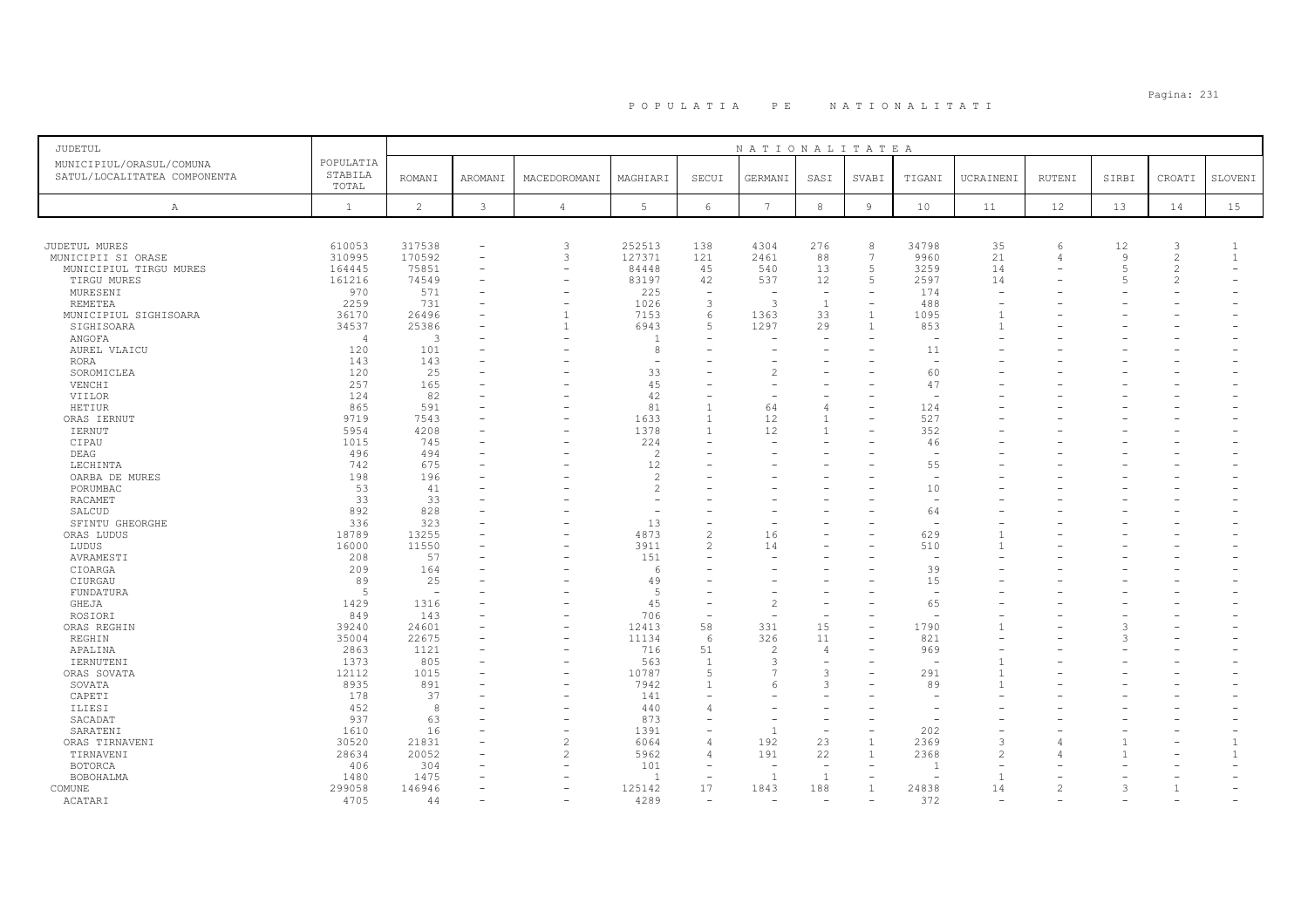# Pagina: 232 P O P U L A T I A P E N A T I O N A L I T A T I

| JUDETUL                                                  |                               |                          |              |                          |                          |                          | NATIONALITATEA  |                          |                |                          |           |        |       |        |         |
|----------------------------------------------------------|-------------------------------|--------------------------|--------------|--------------------------|--------------------------|--------------------------|-----------------|--------------------------|----------------|--------------------------|-----------|--------|-------|--------|---------|
| MUNICIPIUL/ORASUL/COMUNA<br>SATUL/LOCALITATEA COMPONENTA | POPULATIA<br>STABILA<br>TOTAL | <b>ROMANI</b>            | AROMANI      | MACEDOROMANI             | MAGHIARI                 | SECUI                    | GERMANI         | SASI                     | SVABI          | TIGANI                   | UCRAINENI | RUTENI | SIRBI | CROATI | SLOVENI |
| $\mathbb{A}$                                             | $\mathbf{1}$                  | $\overline{c}$           | $\mathbf{3}$ | $\overline{4}$           | 5                        | 6                        | $7\phantom{.0}$ | $^{\rm 8}$               | $\overline{9}$ | 10                       | 11        | 12     | 13    | 14     | 15      |
|                                                          |                               |                          |              |                          |                          |                          |                 |                          |                |                          |           |        |       |        |         |
| ACATARI                                                  | 1062                          | 14                       |              | -                        | 987                      |                          |                 |                          |                | 61                       |           |        |       |        |         |
| CORBESTI                                                 | 116                           | <sup>1</sup>             | ۰            | $\overline{\phantom{0}}$ | 115                      |                          |                 |                          |                | $\overline{\phantom{a}}$ |           |        |       |        |         |
| GAIESTI                                                  | 446                           | 5                        |              | $\overline{\phantom{0}}$ | 357                      |                          |                 |                          |                | 84                       |           |        |       |        |         |
| GRUISOR                                                  | 296                           | <sup>1</sup>             |              | $\overline{\phantom{0}}$ | 293                      |                          |                 |                          |                | $\overline{\mathcal{L}}$ |           |        |       |        |         |
| MURGESTI                                                 | 502                           | 11                       |              |                          | 457                      |                          |                 |                          |                | 34                       |           |        |       |        |         |
| ROTENI                                                   | 851                           | 7<br>۰                   |              |                          | 774                      |                          |                 |                          |                | 70                       |           |        |       |        |         |
| STEJERIS                                                 | 350<br>296                    | <sup>1</sup>             |              |                          | 314<br>284               |                          |                 |                          |                | 36<br>11                 |           |        |       |        |         |
| SUVEICA                                                  | 786                           | $\overline{4}$           |              |                          | 708                      |                          |                 |                          |                | 74                       |           |        |       |        |         |
| VALENI<br>ADAMUS                                         | 6084                          | 2726                     |              | $\overline{\phantom{0}}$ | 2649                     |                          |                 | $\overline{c}$           |                | 700                      |           |        |       |        |         |
| ADAMUS                                                   | 2128                          | 960                      | ۰            | $\overline{\phantom{0}}$ | 673                      |                          | 3               | 2                        |                | 490                      |           |        |       |        |         |
| CHINCIUS                                                 | 40                            | 40                       |              |                          | $\overline{\phantom{a}}$ |                          |                 |                          |                | $\overline{\phantom{a}}$ |           |        |       |        |         |
| CORNESTI                                                 | 1324                          | 869                      | ۰            |                          | 340                      |                          |                 | $\overline{\phantom{0}}$ |                | 113                      |           |        |       |        |         |
| CRAIESTI                                                 | 1291                          | 369                      |              |                          | 854                      |                          |                 |                          |                | 68                       |           |        |       |        |         |
| DIMBAU                                                   | 1229                          | 418                      | ۰            | $\overline{\phantom{0}}$ | 780                      |                          |                 |                          |                | 29                       |           |        |       |        |         |
| HEREPEA                                                  | 72                            | 70                       |              |                          | $\overline{2}$           |                          |                 |                          |                | $\sim$                   |           |        |       |        |         |
| ALBESTI                                                  | 5494                          | 3560                     |              |                          | 1305                     |                          | 18              | 3                        |                | 603                      |           |        |       |        |         |
| ALBESTI                                                  | 3080                          | 2182                     |              |                          | 737                      |                          | 17              | $\overline{c}$           |                | 139                      |           |        |       |        |         |
| <b>BIRLIBASOAIA</b>                                      | $\overline{\phantom{a}}$      | $\overline{\phantom{a}}$ |              |                          | $\overline{\phantom{0}}$ |                          |                 | $\overline{\phantom{a}}$ |                | $\overline{\phantom{a}}$ |           |        |       |        |         |
| <b>BOIU</b>                                              | 1544                          | 771                      |              |                          | 407                      |                          |                 | $\mathbf{1}$             |                | 364                      |           |        |       |        |         |
| JACU                                                     | 22                            | 18                       |              |                          | $\overline{\phantom{m}}$ |                          |                 |                          |                | $\overline{4}$           |           |        |       |        |         |
| SAPARTOC                                                 | 55                            | 22                       | ۰            |                          | 33                       |                          |                 |                          |                | $\overline{\phantom{a}}$ |           |        |       |        |         |
| TOPA                                                     | 383                           | 317                      |              |                          | 50                       |                          |                 |                          |                | 14                       |           |        |       |        |         |
| VALEA ALBESTIULUI                                        | 397                           | 237                      |              |                          | 78                       |                          |                 |                          |                | 82                       |           |        |       |        |         |
| VALEA DAII                                               | -7                            | 7                        |              |                          | ۰                        |                          |                 |                          |                | $\sim$                   |           |        |       |        |         |
| VALEA SAPARTOCULUI                                       | 6                             | 6                        | ۳            |                          | $\sim$                   |                          |                 |                          |                |                          |           |        |       |        |         |
| ALUNIS                                                   | 3367                          | 539                      |              |                          | 2455                     |                          |                 |                          |                | 366                      |           |        |       |        |         |
| ALUNIS                                                   | 2154                          | 387                      |              |                          | 1428                     |                          |                 |                          |                | 339                      |           |        |       |        |         |
| FITCAU                                                   | 481                           | 49                       |              |                          | 426                      |                          |                 |                          |                |                          |           |        |       |        |         |
| LUNCA MURESULUI                                          | 732                           | 103                      | ۰            |                          | 601                      | $\overline{\phantom{0}}$ |                 | $\overline{\phantom{a}}$ |                | 27                       |           |        |       |        |         |
| APOLD                                                    | 2471                          | 1747                     | ۰            |                          | 105                      | $\overline{\phantom{a}}$ | 141             | 5                        |                | 473                      |           |        |       |        |         |
| APOLD                                                    | 691                           | 548                      | ۰            | -                        | 41                       | $\overline{\phantom{a}}$ | 42              | $\overline{\phantom{a}}$ |                | 60                       |           |        |       |        |         |
| DAIA                                                     | 574                           | 293                      | ۰            |                          | 19                       |                          | 15              | $\overline{4}$           |                | 243                      |           |        |       |        |         |
| SAES                                                     | 1112                          | 861                      | ۳            |                          | 14                       |                          | 81              | 1<br>$\sim$              |                | 155                      |           |        |       |        |         |
| VULCAN                                                   | 94<br>1621                    | 45                       |              |                          | 31<br>533                |                          | 3               |                          |                | 15<br>42                 |           |        |       |        |         |
| ATINTIS<br>ATINTIS                                       | 723                           | 1046<br>676              |              |                          | 25                       |                          |                 |                          |                | 22                       |           |        |       |        |         |
| <b>BOTEZ</b>                                             | 203                           | 201                      |              |                          | 2                        |                          |                 |                          |                | $\sim$                   |           |        |       |        |         |
| CECALACA                                                 | 436                           | 131                      | ۳            | $\equiv$                 | 298                      |                          |                 | $\equiv$                 |                | $\overline{7}$           |           |        |       |        |         |
| ISTIHAZA                                                 | 223                           | 3                        |              |                          | 207                      |                          |                 |                          |                | 13                       |           |        |       |        |         |
| MALDAOCI                                                 | $\overline{\phantom{0}}$      | $\overline{\phantom{a}}$ |              |                          | $\overline{\phantom{a}}$ |                          |                 |                          |                | $\overline{\phantom{0}}$ |           |        |       |        |         |
| SINIACOB                                                 | 36                            | 35                       |              |                          | <sup>1</sup>             |                          |                 | $\overline{\phantom{0}}$ |                |                          |           |        |       |        |         |
| BAHNEA                                                   | 3867                          | 1551                     |              |                          | 1481                     |                          | 33              | 38                       |                | 763                      |           |        |       |        |         |
| <b>BAHNEA</b>                                            | 1850                          | 647                      | ۰            |                          | 715                      |                          | 3               | $\overline{\phantom{0}}$ |                | 484                      |           |        |       |        |         |
| <b>BERNADEA</b>                                          | 194                           | 134                      | ۰            |                          | $\overline{4}$           |                          |                 | $\overline{\phantom{a}}$ |                | 56                       |           |        |       |        |         |
| CUND                                                     | 197                           | 76                       |              |                          | 60                       |                          | 23              | 38                       |                | $\overline{\phantom{a}}$ |           |        |       |        |         |
| DAIA                                                     | 261                           | 78                       |              |                          | 182                      |                          |                 |                          |                | $\overline{1}$           |           |        |       |        |         |
| GOGAN                                                    | 724                           | 203                      | ÷            |                          | 519                      |                          |                 | $\equiv$                 |                | $\overline{1}$           |           |        |       |        |         |
| IDICIU                                                   | 371                           | 148                      | ۳            |                          | <sup>1</sup>             |                          | 6               |                          |                | 216                      |           |        |       |        |         |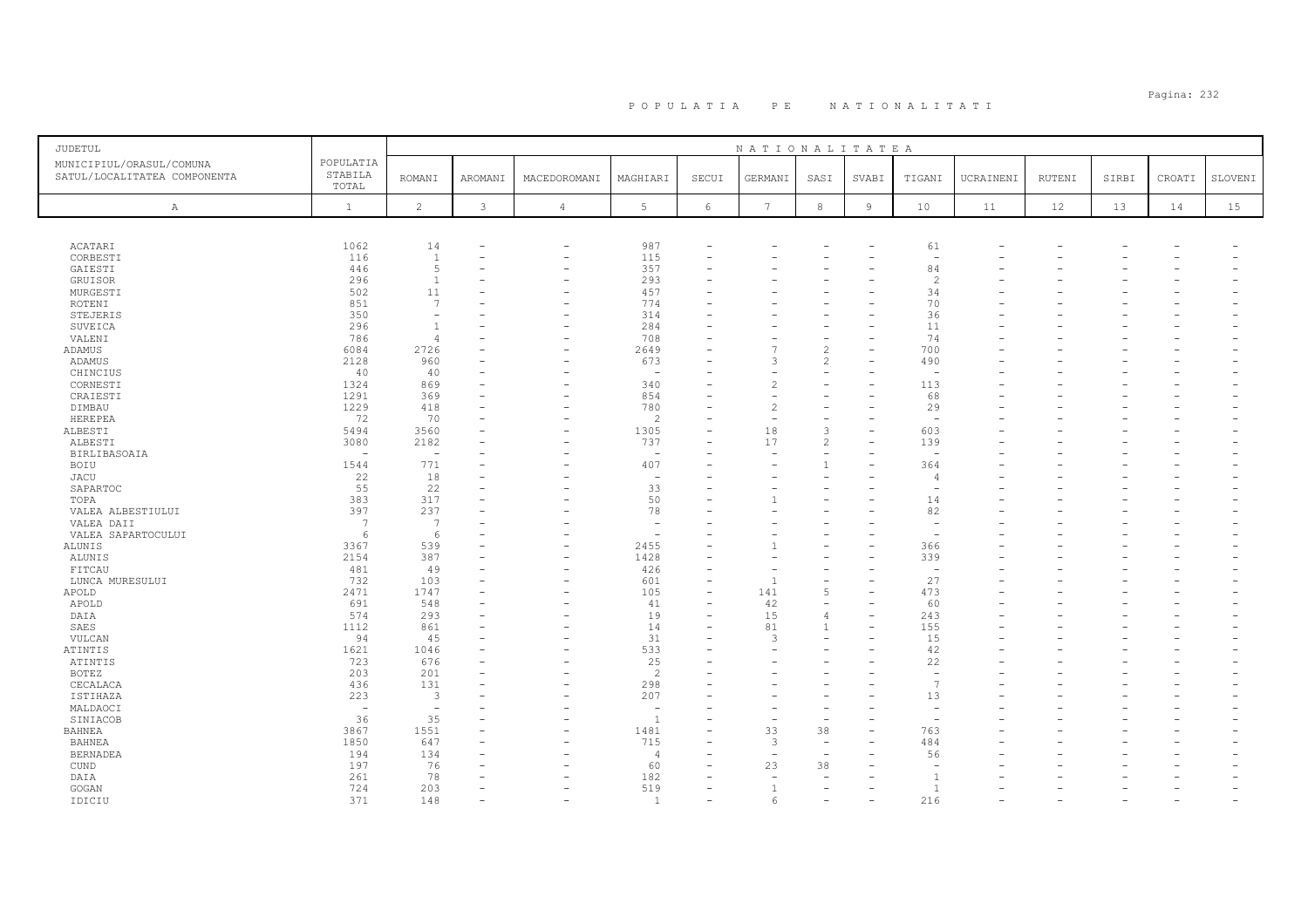# Pagina: 233 P O P U L A T I A P E N A T I O N A L I T A T I

| <b>JUDETUL</b>                                           |                               |                |                          |                          |                          |                          | NATIONALITATEA  |                                |                |                          |           |               |       |        |         |
|----------------------------------------------------------|-------------------------------|----------------|--------------------------|--------------------------|--------------------------|--------------------------|-----------------|--------------------------------|----------------|--------------------------|-----------|---------------|-------|--------|---------|
| MUNICIPIUL/ORASUL/COMUNA<br>SATUL/LOCALITATEA COMPONENTA | POPULATIA<br>STABILA<br>TOTAL | <b>ROMANI</b>  | AROMANI                  | MACEDOROMANI             | MAGHIARI                 | SECUI                    | GERMANI         | SASI                           | SVABI          | TIGANI                   | UCRAINENI | <b>RUTENI</b> | SIRBI | CROATI | SLOVENI |
| Α                                                        | $\mathbf{1}$                  | $\overline{c}$ | $\mathbf{3}$             | $\overline{4}$           | 5                        | $\epsilon$               | $7\phantom{.0}$ | $_{\rm 8}$                     | $\overline{9}$ | 10                       | 11        | 12            | 13    | 14     | 15      |
|                                                          |                               |                |                          |                          |                          |                          |                 |                                |                |                          |           |               |       |        |         |
| LEPINDEA                                                 | 270                           | 265            | $\overline{\phantom{a}}$ | $\overline{\phantom{0}}$ | $\overline{\phantom{a}}$ |                          |                 |                                |                | 5                        |           |               |       |        |         |
| <b>BAND</b>                                              | 7587                          | 2886           |                          |                          | 3687                     |                          |                 |                                |                | 1013                     |           |               |       |        |         |
| <b>BAND</b>                                              | 3441                          | 717            |                          | ۳                        | 1933                     |                          |                 |                                |                | 790                      |           |               |       |        |         |
| DRACULEA BANDULUI                                        | 170                           | 143            |                          | $\rightarrow$            | 27                       | ۳                        |                 |                                |                | $\overline{\phantom{a}}$ |           |               |       |        |         |
| FINATE                                                   | 312                           | 282            |                          |                          | 20                       |                          |                 |                                |                | 10                       |           |               |       |        |         |
| FINATELE MADARASULUI                                     | 331                           | 32             |                          |                          | 299                      |                          |                 |                                |                | $\overline{\phantom{m}}$ |           |               |       |        |         |
| ISTAN-TAU                                                | 148                           | 135            |                          | ۰                        | 11                       |                          |                 |                                |                | $\overline{\mathcal{L}}$ |           |               |       |        |         |
| MADARAS                                                  | 1282                          | 97             |                          | L.                       | 1009                     | L.                       |                 |                                |                | 176                      |           |               |       |        |         |
| MARASESTI                                                | 346                           | 221            |                          |                          | 125                      |                          |                 |                                |                |                          |           |               |       |        |         |
| NEGRENII DE CIMPIE                                       | 176                           | 18             |                          | ۳                        | 158                      |                          |                 |                                |                | $\overline{\phantom{a}}$ |           |               |       |        |         |
| OROIU                                                    | 386                           | 374            |                          |                          |                          |                          |                 |                                |                | 12                       |           |               |       |        |         |
| PETEA                                                    | 264                           | 264            |                          |                          | $\overline{\phantom{a}}$ |                          |                 |                                |                | $\overline{\phantom{a}}$ |           |               |       |        |         |
| TIPTELNIC                                                | 185                           | 141            |                          |                          | 23                       |                          |                 |                                |                | 21                       |           |               |       |        |         |
| VALEA MARE                                               | 239                           | 227            |                          |                          | 12                       | ۳                        |                 |                                |                | $\overline{\phantom{a}}$ |           |               |       |        |         |
| VALEA RECE                                               | 307                           | 235            |                          |                          | 70                       | $\equiv$                 |                 | $\equiv$                       |                | $\mathcal{D}$            |           |               |       |        |         |
| <b>BATOS</b>                                             | 4024<br>1001                  | 2673<br>611    |                          | L.                       | 839<br>280               | 5<br>3                   | 121             | 25                             |                | 349<br>59                |           |               |       |        |         |
| <b>BATOS</b>                                             |                               |                |                          |                          |                          | $\overline{c}$           | 46              | $\equiv$                       |                |                          |           |               |       |        |         |
| DEDRAD<br>GORENI                                         | 1424<br>1040                  | 1258<br>591    |                          | $\rightarrow$            | 46<br>342                | $\equiv$                 | 51<br>8         | 21<br>$\overline{\phantom{a}}$ |                | 40<br>99                 |           |               |       |        |         |
| UILA                                                     | 559                           | 213            |                          |                          | 171                      |                          | 16              | $\overline{4}$                 |                | 151                      |           |               |       |        |         |
| BAGACIU                                                  | 2301                          | 819            |                          | ۳                        | 890                      | L,                       | 53              | 8                              |                | 531                      |           |               |       |        |         |
| BAGACIU                                                  | 1057                          | 499            |                          |                          | 66                       |                          | 53              | $\mathcal{R}$                  |                | 431                      |           |               |       |        |         |
| DELENII                                                  | 1244                          | 320            |                          |                          | 824                      |                          |                 |                                |                | 100                      |           |               |       |        |         |
| <b>BALA</b>                                              | 1095                          | 1059           |                          |                          | 13                       | ۳                        |                 |                                |                | 23                       |           |               |       |        |         |
| BALA                                                     | 853                           | 844            |                          |                          | 9                        |                          |                 |                                |                | $\overline{\phantom{a}}$ |           |               |       |        |         |
| <b>ERCEA</b>                                             | 242                           | 215            |                          |                          | $\overline{4}$           | $\equiv$                 |                 |                                |                | 23                       |           |               |       |        |         |
| <b>BALAUSERI</b>                                         | 5214                          | 861            |                          |                          | 3771                     | $\mathbf{1}$             | 31              |                                |                | 549                      |           |               |       |        |         |
| BALAUSERI                                                | 1290                          | 106            |                          | L.                       | 1063                     | $\overline{\phantom{a}}$ | $\rightarrow$   |                                | $\equiv$       | 121                      |           |               |       |        |         |
| AGRISTEU                                                 | 733                           | 101            |                          | Ē,                       | 453                      | $\mathbf{1}$             | 3               |                                |                | 174                      |           |               |       |        |         |
| CHENDU                                                   | 1628                          | 8              |                          | -                        | 1620                     |                          |                 |                                |                | $\overline{\phantom{a}}$ |           |               |       |        |         |
| DUMITRENI                                                | 613                           | $\overline{1}$ |                          |                          | 585                      |                          |                 |                                |                | 27                       |           |               |       |        |         |
| FILITELNIC                                               | 270                           | 197            |                          |                          | 49                       |                          | 18              |                                |                | 6                        |           |               |       |        |         |
| SENEREUS                                                 | 680                           | 448            |                          |                          | $\overline{1}$           |                          | 10              |                                |                | 221                      |           |               |       |        |         |
| BEICA DE JOS                                             | 2343                          | 1686           |                          |                          | 306                      |                          |                 |                                |                | 351                      |           |               |       |        |         |
| BEICA DE JOS                                             | 781                           | 152            |                          |                          | 300                      | $\overline{\phantom{0}}$ |                 |                                |                | 329                      |           |               |       |        |         |
| BEICA DE SUS                                             | 297                           | 294            |                          |                          | $\overline{c}$           |                          |                 |                                |                |                          |           |               |       |        |         |
| CACUCIU                                                  | 161                           | 159            |                          |                          | $\overline{\phantom{m}}$ |                          |                 |                                |                | $\mathcal{L}$            |           |               |       |        |         |
| NADASA                                                   | 319                           | 314            |                          |                          | $\overline{c}$           |                          |                 |                                |                | 3                        |           |               |       |        |         |
| SERBENI                                                  | 451                           | 433            |                          |                          | $\overline{c}$           | L.                       |                 |                                |                | 16                       |           |               |       |        |         |
| SINMIHAI DE PADURE                                       | 334                           | 334            |                          |                          | $\sim$                   |                          |                 |                                |                |                          |           |               |       |        |         |
| <b>BICHIS</b>                                            | 1081                          | 299            |                          |                          | 703                      |                          |                 |                                |                | 79                       |           |               |       |        |         |
| <b>BICHIS</b>                                            | 292                           | 6              |                          |                          | 286                      |                          |                 |                                |                |                          |           |               |       |        |         |
| GIMBUT                                                   | 210                           | 201            |                          |                          | $\overline{\phantom{m}}$ |                          |                 |                                |                | 9                        |           |               |       |        |         |
| NANDRA                                                   | 146                           | 74             |                          |                          | $\mathcal{D}$            |                          |                 |                                |                | 70                       |           |               |       |        |         |
| OZD                                                      | 433                           | 18             |                          |                          | 415                      |                          |                 |                                |                |                          |           |               |       |        |         |
| <b>BOGATA</b>                                            | 1862                          | 973            |                          |                          | 705                      | ۳                        |                 |                                |                | 184                      |           |               |       |        |         |
| <b>BOGATA</b>                                            | 1567                          | 756            |                          |                          | 627                      |                          |                 |                                |                | 184                      |           |               |       |        |         |
| <b>RANTA</b>                                             | 295                           | 217            |                          |                          | 78                       |                          |                 |                                |                | $\overline{a}$           |           |               |       |        |         |
| <b>BREAZA</b>                                            | 2484                          | 1161           |                          | L.                       | 1173                     |                          | 8               |                                |                | 142                      |           |               |       |        |         |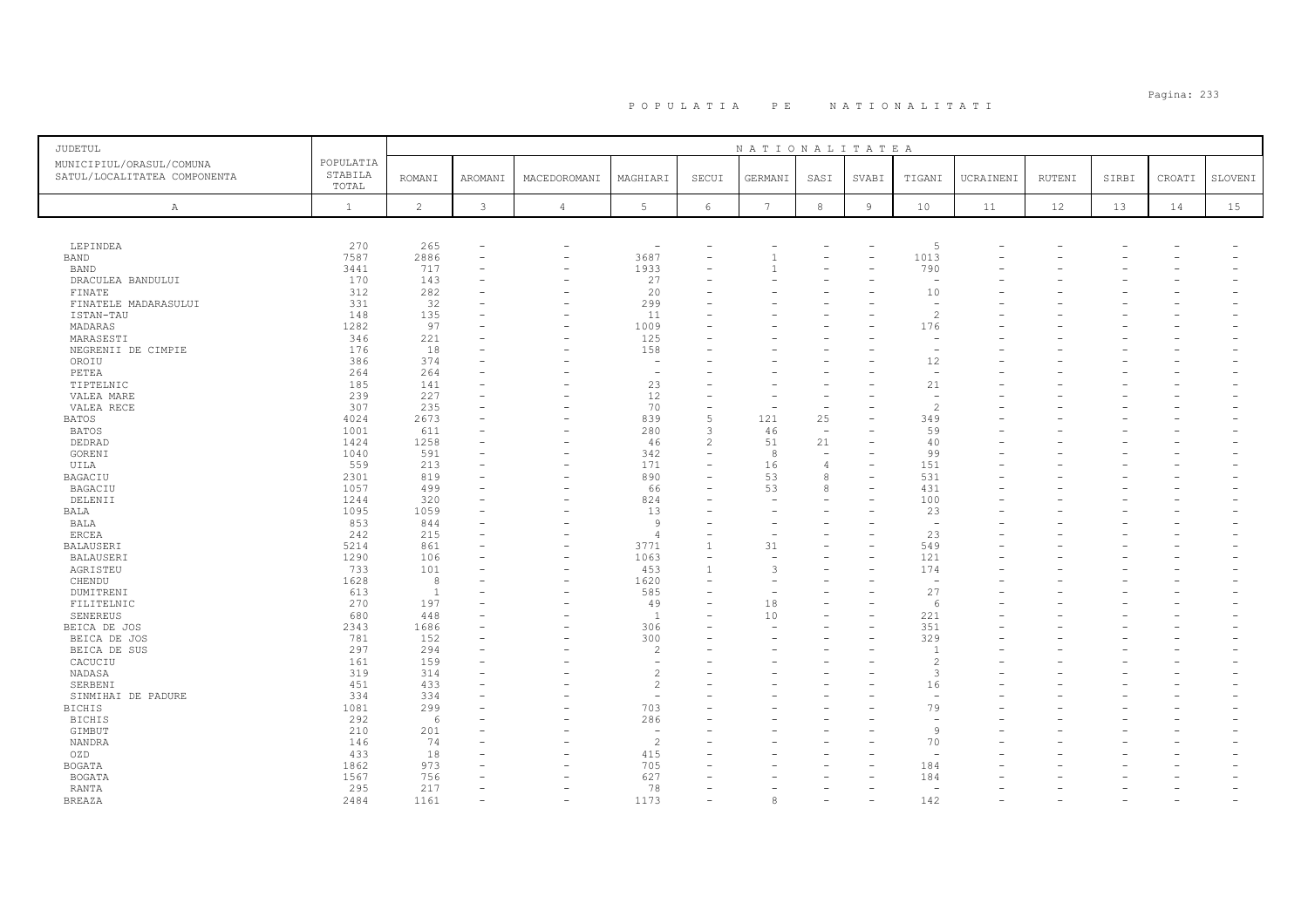| <b>JUDETUL</b>                                           |                               |                |                |                          |                 |                 | NATIONALITATEA  |         |                |                          |           |               |       |              |         |
|----------------------------------------------------------|-------------------------------|----------------|----------------|--------------------------|-----------------|-----------------|-----------------|---------|----------------|--------------------------|-----------|---------------|-------|--------------|---------|
| MUNICIPIUL/ORASUL/COMUNA<br>SATUL/LOCALITATEA COMPONENTA | POPULATIA<br>STABILA<br>TOTAL | <b>ROMANI</b>  | AROMANI        | MACEDOROMANI             | MAGHIARI        | SECUI           | GERMANI         | SASI    | SVABI          | TIGANI                   | UCRAINENI | <b>RUTENI</b> | SIRBI | CROATI       | SLOVENI |
| A                                                        | $\mathbf{1}$                  | $\overline{c}$ | $\mathfrak{Z}$ | $\overline{4}$           | $5\phantom{.0}$ | $6\phantom{.}6$ | $7\phantom{.0}$ | $\,8\,$ | $\overline{9}$ | 10                       | 11        | 12            | 13    | 14           | 15      |
|                                                          |                               |                |                |                          |                 |                 |                 |         |                |                          |           |               |       |              |         |
| <b>BREAZA</b>                                            | 1148                          | 418            |                | $\overline{\phantom{a}}$ | 635             |                 | 8               |         |                | 87                       |           |               |       |              |         |
| FILPISU MARE                                             | 857                           | 537            |                | ۰                        | 265             | ۳               |                 |         |                | 55                       |           |               |       |              |         |
| FILPISU MIC                                              | 479                           | 206            |                | ۰                        | 273             |                 |                 |         |                | $\overline{\phantom{a}}$ |           |               |       |              |         |
| BRINCOVENESTI                                            | 4776                          | 2322           |                |                          | 2203            |                 |                 |         |                | 248                      |           |               |       |              |         |
| BRINCOVENESTI                                            | 1735                          | 505            |                |                          | 1012            |                 |                 |         |                | 217                      |           |               |       |              |         |
| IDICEL                                                   | 505                           | 492            |                |                          |                 |                 |                 |         |                | 13                       |           |               |       |              |         |
| IDICEL-PADURE                                            | 703                           | 698            |                |                          |                 |                 |                 |         |                | -5                       |           |               |       |              |         |
| SACALU DE PADURE                                         | 492                           | 484            |                |                          | $\sim$          |                 |                 |         |                | -8                       |           |               |       |              |         |
| VALENII DE MURES                                         | 1341                          | 143            |                |                          | 1191            |                 |                 |         |                | $\overline{5}$           |           |               |       |              |         |
| CEUASU DE CIMPIE                                         | 5326                          | 2344           |                |                          | 2692            |                 |                 |         |                | 289                      |           |               |       |              |         |
| CEUASU DE CIMPIE                                         | 1423                          | 656            |                |                          | 628             |                 |                 |         |                | 138                      |           |               |       |              |         |
| <b>BOZED</b>                                             | 261                           | 261            |                |                          | $\sim$          |                 |                 |         |                |                          |           |               |       |              |         |
| CIMPENITA                                                | 820                           | 8              |                |                          | 812             |                 |                 |         |                |                          |           |               |       |              |         |
| CULPIU                                                   | 410                           | 127            |                |                          | 283             |                 |                 |         |                |                          |           |               |       |              |         |
| HERGHELIA                                                | 322                           | 272            |                |                          | 50              |                 |                 |         |                |                          |           |               |       |              |         |
| PORUMBENI                                                | 454                           | 125            |                |                          | 247<br>671      |                 |                 |         |                | 82                       |           |               |       |              |         |
| SABED                                                    | 712                           | 18             |                |                          |                 |                 |                 |         |                | 23                       |           |               |       |              |         |
| VOINICENI                                                | 924<br>2857                   | 877<br>2282    |                |                          | 1<br>428        |                 |                 |         |                | 46<br>145                |           |               |       |              |         |
| CHETANI<br>CHETANI                                       | 1309                          | 1307           |                |                          | 1               |                 |                 |         |                |                          |           |               |       | $\mathbf{1}$ |         |
| COASTA GRINDULUI                                         | 25                            | 24             |                |                          | 1               |                 |                 |         |                |                          |           |               |       |              |         |
| CORDOS                                                   | 57                            | 39             |                |                          | 18              |                 |                 |         |                |                          |           |               |       |              |         |
| <b>GIUNGIS</b>                                           | 22                            | 5              |                |                          | 17              |                 |                 |         |                |                          |           |               |       |              |         |
| GRINDENI                                                 | 570                           | 303            |                |                          | 244             |                 |                 |         |                | 22                       |           |               |       |              |         |
| HADARENI                                                 | 870                           | 600            |                |                          | 147             |                 |                 |         |                | 123                      |           |               |       |              |         |
| LINT                                                     | $\overline{4}$                | $\overline{4}$ |                |                          | $\sim$          |                 |                 |         |                | $\overline{\phantom{a}}$ |           |               |       |              |         |
| CHIHERU DE JOS                                           | 1975                          | 1915           |                |                          | 7               |                 |                 |         |                | 53                       |           |               |       |              |         |
| CHIHERU DE JOS                                           | 564                           | 518            |                |                          | 5               |                 |                 |         |                | 41                       |           |               |       |              |         |
| CHIHERU DE SUS                                           | 399                           | 386            |                |                          | $\overline{c}$  |                 |                 |         |                | 11                       |           |               |       |              |         |
| URISIU DE JOS                                            | 413                           | 413            |                |                          | $\sim$          |                 |                 |         |                | $\overline{\phantom{a}}$ |           |               |       |              |         |
| URISIU DE SUS                                            | 599                           | 598            |                |                          | ÷               |                 |                 |         |                | $\overline{1}$           |           |               |       |              |         |
| COROISINMARTIN                                           | 1617                          | 1024           |                |                          | 423             |                 |                 |         |                | 167                      |           |               |       |              |         |
| COROISINMARTIN                                           | 441                           | 177            |                |                          | 222             |                 |                 |         |                | 40                       |           |               |       |              |         |
| COROI                                                    | 175                           | 144            |                |                          | 8               |                 |                 |         |                | 22                       |           |               |       |              |         |
| ODRIHEI                                                  | 514                           | 219            |                |                          | 190             |                 |                 |         |                | 105                      |           |               |       |              |         |
| SOIMUS                                                   | 487                           | 484            |                |                          | 3               |                 |                 |         |                |                          |           |               |       |              |         |
| COZMA                                                    | 759                           | 755            |                |                          | $\overline{1}$  |                 |                 |         |                | 3                        |           |               |       |              |         |
| COZMA                                                    | 476                           | 472            |                |                          | $\overline{1}$  |                 |                 |         |                | -3                       |           |               |       |              |         |
| FINATELE SOCOLULUI                                       | 40                            | 40             |                |                          |                 |                 |                 |         |                |                          |           |               |       |              |         |
| SOCOLU DE CIMPIE                                         | 214                           | 214            |                |                          |                 |                 |                 |         |                |                          |           |               |       |              |         |
| VALEA SASULUI                                            | 19                            | 19             |                |                          |                 |                 |                 |         |                |                          |           |               |       |              |         |
| VALEA UNGURULUI                                          | 10                            | 10             |                |                          |                 |                 |                 |         |                |                          |           |               |       |              |         |
| CRACIUNESTI                                              | 4430                          | 102            |                |                          | 3380            |                 |                 |         |                | 948                      |           |               |       |              |         |
| CRACIUNESTI                                              | 2464                          | 23             |                |                          | 1852            |                 |                 |         |                | 589                      |           |               |       |              |         |
| BUDIU MIC                                                | 439                           | 11             |                |                          | 149             |                 |                 |         |                | 279<br>$\overline{7}$    |           |               |       |              |         |
| CINTA                                                    | 386                           | 16             |                |                          | 363             |                 |                 |         |                |                          |           |               |       |              |         |
| CORNESTI                                                 | 974<br>167                    | $\sim$<br>52   |                |                          | 908<br>108      |                 |                 |         |                | 66<br>$\overline{7}$     |           |               |       |              |         |
| TIRIMIOARA<br>CRAIESTI                                   | 1151                          | 1140           |                |                          | 11              |                 |                 |         |                |                          |           |               |       |              |         |
|                                                          |                               |                |                |                          |                 |                 |                 |         |                |                          |           |               |       |              |         |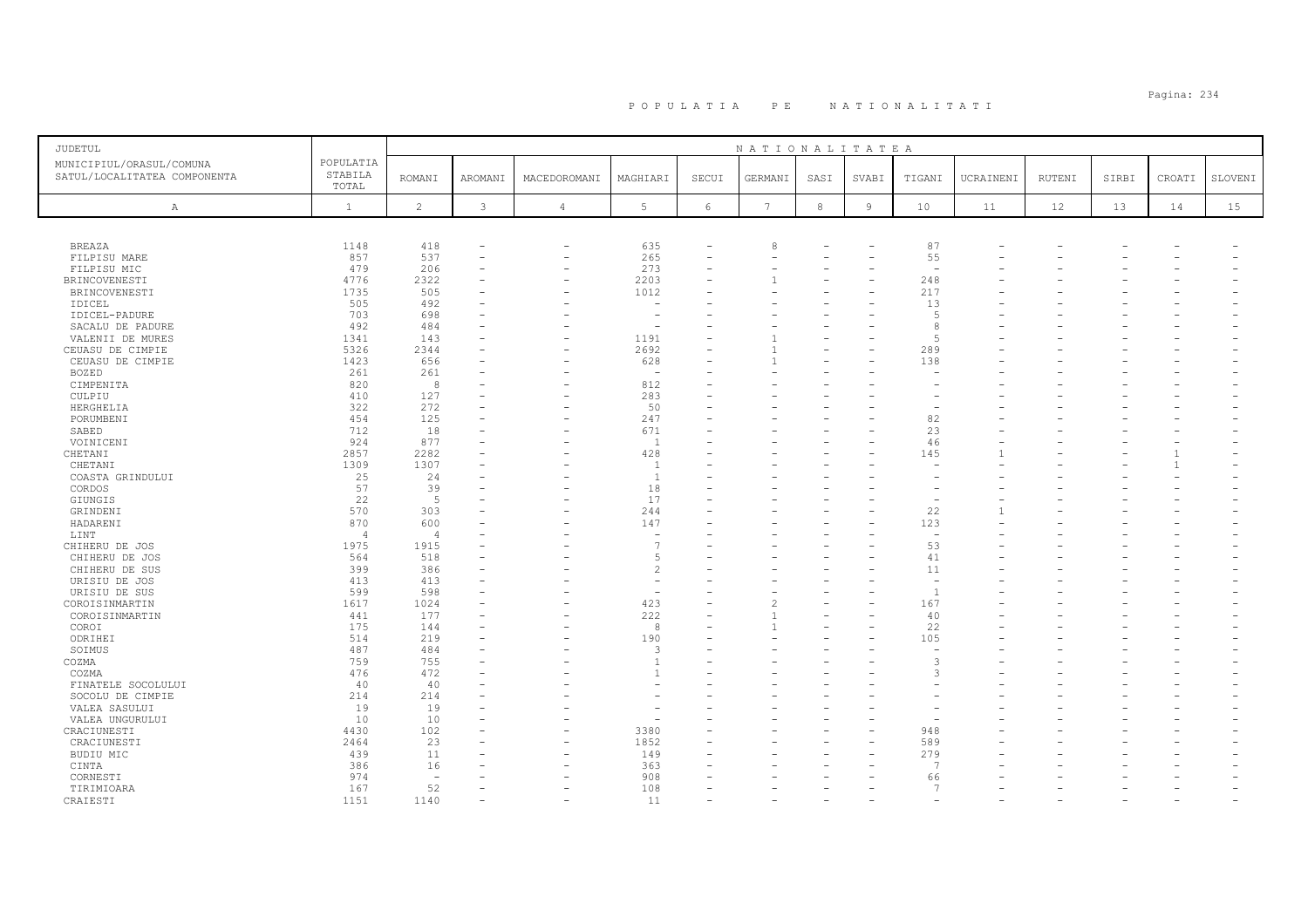# Pagina: 235 P O P U L A T I A P E N A T I O N A L I T A T I

| JUDETUL                                                  |                               |                                           |                               |                          |                                                      |       | NATIONALITATEA |                                      |                |                          |           |               |       |        |         |
|----------------------------------------------------------|-------------------------------|-------------------------------------------|-------------------------------|--------------------------|------------------------------------------------------|-------|----------------|--------------------------------------|----------------|--------------------------|-----------|---------------|-------|--------|---------|
| MUNICIPIUL/ORASUL/COMUNA<br>SATUL/LOCALITATEA COMPONENTA | POPULATIA<br>STABILA<br>TOTAL | <b>ROMANI</b>                             | AROMANI                       | MACEDOROMANI             | MAGHIARI                                             | SECUI | GERMANI        | SASI                                 | SVABI          | TIGANI                   | UCRAINENI | <b>RUTENI</b> | SIRBI | CROATI | SLOVENI |
| $\mathbb{A}$                                             | $\mathbf{1}$                  | $\overline{c}$                            | 3                             | $\sqrt{4}$               | 5                                                    | 6     | 7              | $^{\rm 8}$                           | $\overline{9}$ | $10$                     | 11        | 12            | 13    | 14     | 15      |
|                                                          |                               |                                           |                               |                          |                                                      |       |                |                                      |                |                          |           |               |       |        |         |
|                                                          |                               |                                           |                               |                          |                                                      |       |                |                                      |                |                          |           |               |       |        |         |
| CRAIESTI                                                 | 774                           | 763                                       | $\overline{\phantom{a}}$      | -                        | 11                                                   |       |                |                                      |                |                          |           |               |       |        |         |
| LEFAIA                                                   | 107<br>256                    | 107<br>256                                | $\overline{\phantom{a}}$<br>۰ |                          | $\overline{\phantom{a}}$<br>$\overline{\phantom{a}}$ |       |                |                                      |                |                          |           |               |       |        |         |
| MILASEL<br>NIMA MILASELULUI                              | 14                            | 14                                        | $\overline{\phantom{a}}$      |                          | $\overline{\phantom{a}}$                             |       |                |                                      |                |                          |           |               |       |        |         |
| CRISTESTI                                                | 5622                          | 2250                                      |                               |                          | 2832                                                 |       |                |                                      |                | 534                      |           |               |       |        |         |
| CRISTESTI                                                | 4690                          | 2238                                      |                               |                          | 2085                                                 |       |                |                                      |                | 361                      |           |               |       |        |         |
| VALURENI                                                 | 932                           | 12                                        |                               |                          | 747                                                  |       |                |                                      |                | 173                      |           |               |       |        |         |
| CUCERDEA                                                 | 1950                          | 1947                                      |                               |                          | $\overline{c}$                                       |       |                |                                      |                |                          |           |               |       |        |         |
| CUCERDEA                                                 | 1079                          | 1076                                      |                               |                          | $\overline{c}$                                       |       |                |                                      |                |                          |           |               |       |        |         |
| <b>BORD</b>                                              | 218                           | 218                                       |                               |                          | ÷,                                                   |       |                |                                      |                |                          |           |               |       |        |         |
| SEULIA DE MURES                                          | 653                           | 653                                       |                               |                          | $\overline{\phantom{a}}$                             |       |                |                                      |                |                          |           |               |       |        |         |
| CUCI                                                     | 2207                          | 1759                                      |                               |                          | 327                                                  |       |                |                                      |                | 119                      |           |               |       |        |         |
| CUCI                                                     | 917                           | 582                                       |                               |                          | 325                                                  |       |                |                                      |                | Q                        |           |               |       |        |         |
| DATASENI                                                 | 416                           | 413                                       |                               |                          | $\overline{1}$                                       |       |                |                                      |                | $\mathcal{L}$            |           |               |       |        |         |
| DUPA DEAL                                                | $\overline{\phantom{a}}$      | $\overline{\phantom{0}}$                  |                               |                          | ۰                                                    |       |                |                                      |                |                          |           |               |       |        |         |
| OROSIA                                                   | 199                           | 167                                       |                               |                          | $\overline{\phantom{a}}$                             |       |                |                                      |                | 31                       |           |               |       |        |         |
| PETRILACA                                                | 675                           | 597                                       |                               |                          | $\mathbf{1}$                                         |       |                | $\overline{\phantom{0}}$             |                | 77                       |           |               |       |        |         |
| <b>DANES</b>                                             | 4885                          | 3561                                      |                               |                          | 173                                                  |       | 539            | 12                                   |                | 595                      |           |               |       |        |         |
| <b>DANES</b>                                             | 2294                          | 2061<br>388                               |                               |                          | 75<br>32                                             |       | 74             | $\overline{\phantom{a}}$<br>$\equiv$ |                | 84                       |           |               |       |        |         |
| CRIS                                                     | 687<br>1569                   | 970                                       |                               |                          | 19                                                   |       | 157<br>164     | 10                                   |                | 110<br>401               |           |               |       |        |         |
| <b>SELEUS</b><br>STEJARENII                              | 335                           | 142                                       |                               |                          | 47                                                   |       | 144            | 2                                    |                | $\overline{\phantom{a}}$ |           |               |       |        |         |
| DEDA                                                     | 4383                          | 4236                                      |                               |                          | 94                                                   |       |                |                                      |                | 52                       |           |               |       |        |         |
| DEDA                                                     | 1913                          | 1888                                      |                               |                          | 18                                                   |       |                |                                      |                | 7                        |           |               |       |        |         |
| BISTRA MURESULUI                                         | 1079                          | 992                                       |                               |                          | 73                                                   |       |                |                                      |                | 13                       |           |               |       |        |         |
| FILEA                                                    | 840                           | 806                                       | $\overline{\phantom{a}}$      |                          | $\overline{c}$                                       |       |                |                                      |                | 32                       |           |               |       |        |         |
| PIETRIS                                                  | 551                           | 550                                       |                               |                          | $\mathbf{1}$                                         |       |                |                                      |                | $\overline{\phantom{a}}$ |           |               |       |        |         |
| EREMITU                                                  | 3912                          | 146                                       |                               |                          | 3596                                                 |       |                | 2                                    |                | 167                      |           |               |       |        |         |
| EREMITU                                                  | 1769                          | 21                                        |                               |                          | 1608                                                 |       |                |                                      |                | 139                      |           |               |       |        |         |
| CALUGARENI                                               | 581                           | 107                                       |                               |                          | 468                                                  |       |                | $\overline{1}$                       |                | 5                        |           |               |       |        |         |
| CIMPU CETATII                                            | 470                           | 12                                        |                               |                          | 458                                                  |       |                |                                      |                |                          |           |               |       |        |         |
| DAMIENI                                                  | 297                           | $\mathbf{1}$                              |                               |                          | 296                                                  |       |                | $\overline{\phantom{a}}$             |                |                          |           |               |       |        |         |
| MATRICI                                                  | 795                           | 5                                         |                               |                          | 766                                                  |       |                | $\mathbf{1}$                         |                | 23                       |           |               |       |        |         |
| <b>ERNEI</b>                                             | 5180                          | 391                                       |                               |                          | 4124                                                 |       |                |                                      |                | 663                      |           |               |       |        |         |
| ERNEI                                                    | 1946                          | 108                                       |                               | $\overline{\phantom{0}}$ | 1496                                                 |       |                |                                      |                | 342                      |           |               |       |        |         |
| CALUSERI                                                 | 665                           | $\overline{4}$                            |                               |                          | 604                                                  |       |                |                                      |                | 57                       |           |               |       |        |         |
| DUMBRAVIOARA                                             | 1692                          | 159                                       |                               |                          | 1459                                                 |       |                |                                      |                | 73<br>58                 |           |               |       |        |         |
| ICLAND<br>SACARENI                                       | 318<br>206                    | $\overline{c}$<br>$\overline{\mathbf{3}}$ |                               | ۳                        | 258<br>183                                           |       |                |                                      |                | 20                       |           |               |       |        |         |
| SINGERU DE PADURE                                        | 353                           | 115                                       |                               |                          | 124                                                  |       |                |                                      |                | 113                      |           |               |       |        |         |
| FARAGAU                                                  | 1774                          | 1051                                      |                               |                          | 253                                                  |       |                |                                      |                | 470                      |           |               |       |        |         |
| FARAGAU                                                  | 652                           | 649                                       |                               |                          | $\overline{1}$                                       |       |                |                                      |                | 2                        |           |               |       |        |         |
| FINATE                                                   | 22                            | 22                                        |                               |                          | $\overline{\phantom{a}}$                             |       |                |                                      |                |                          |           |               |       |        |         |
| HODAIA                                                   | $\overline{\phantom{a}}$      | $\overline{\phantom{0}}$                  |                               |                          | $\overline{\phantom{a}}$                             |       |                |                                      |                |                          |           |               |       |        |         |
| ONUCA                                                    | 102                           | 34                                        |                               |                          | 68                                                   |       |                |                                      |                |                          |           |               |       |        |         |
| POARTA                                                   | 264                           | 263                                       |                               |                          | 1                                                    |       |                |                                      |                |                          |           |               |       |        |         |
| TONCIU                                                   | 734                           | 83                                        |                               |                          | 183                                                  |       |                |                                      |                | 468                      |           |               |       |        |         |
| FINTINELE                                                | 5329                          | 71                                        | ÷                             |                          | 5064                                                 |       |                | $\mathbf{1}$                         |                | 189                      |           |               |       |        |         |
| FINTINELE                                                | 2518                          | 52                                        |                               |                          | 2451                                                 |       |                | $\mathbf{1}$                         |                | 10                       |           |               |       |        |         |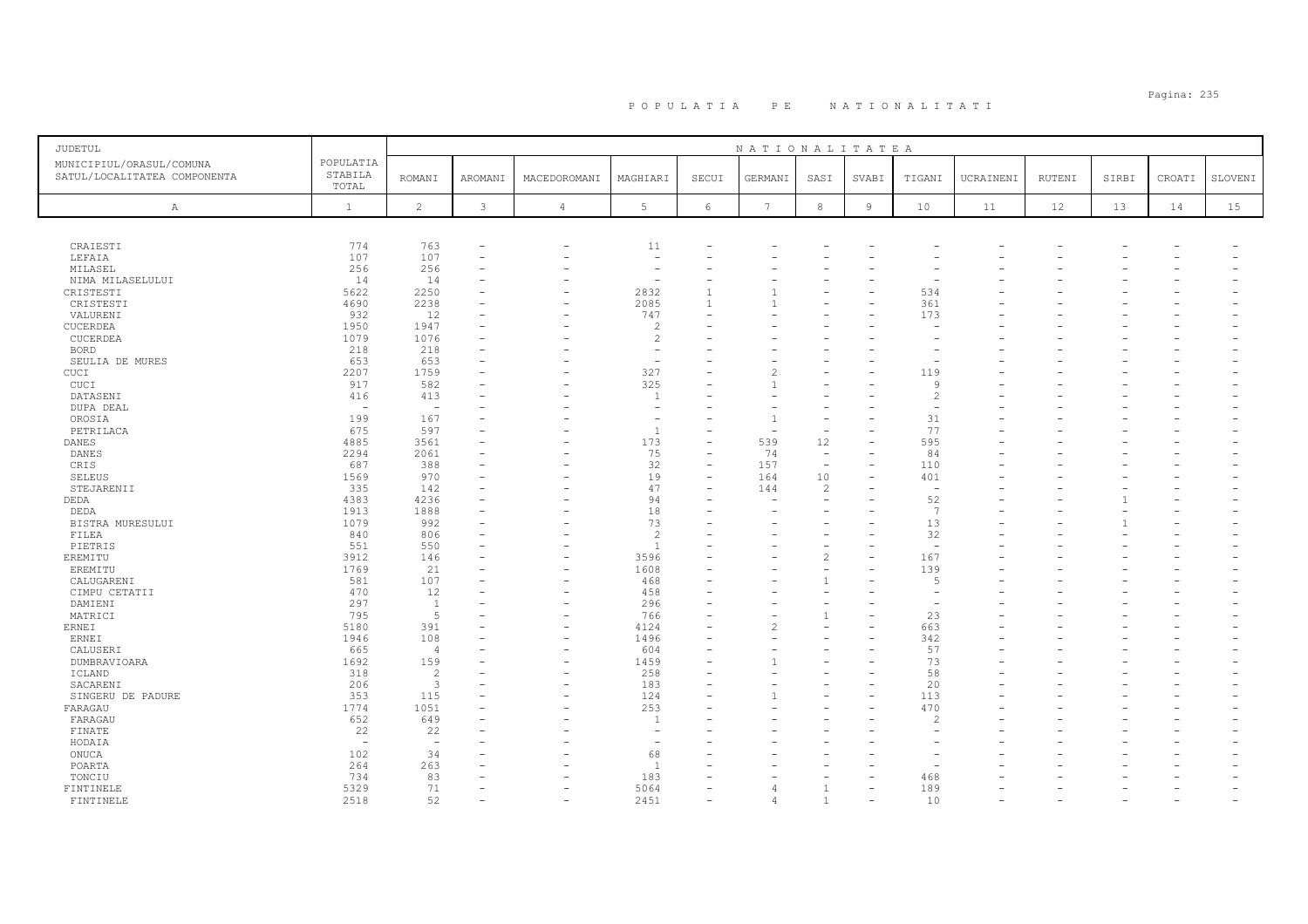# Pagina: 236 P O P U L A T I A P E N A T I O N A L I T A T I

| JUDETUL                                                  |                               |                          |              |                |                          |            | NATIONALITATEA  |              |        |                          |           |               |       |        |         |
|----------------------------------------------------------|-------------------------------|--------------------------|--------------|----------------|--------------------------|------------|-----------------|--------------|--------|--------------------------|-----------|---------------|-------|--------|---------|
| MUNICIPIUL/ORASUL/COMUNA<br>SATUL/LOCALITATEA COMPONENTA | POPULATIA<br>STABILA<br>TOTAL | <b>ROMANI</b>            | AROMANI      | MACEDOROMANI   | MAGHIARI                 | SECUI      | GERMANI         | SASI         | SVABI  | TIGANI                   | UCRAINENI | <b>RUTENI</b> | SIRBI | CROATI | SLOVENI |
| A                                                        | $\mathbf{1}$                  | $\overline{c}$           | $\mathbf{3}$ | $\overline{4}$ | $5\phantom{.0}$          | $\epsilon$ | $7\phantom{.0}$ | $\,8\,$      | $\,$ 9 | 10                       | 11        | 12            | 13    | 14     | 15      |
|                                                          |                               |                          |              |                |                          |            |                 |              |        |                          |           |               |       |        |         |
| BORDOSIU                                                 | 337                           | $\overline{c}$           |              | -              | 256                      |            |                 |              |        | 79                       |           |               |       |        |         |
| CALIMANESTI                                              | 925                           | 3                        |              | ۰              | 903                      |            |                 |              |        | 19                       |           |               |       |        |         |
| CIBU                                                     | 205<br>434                    | $\equiv$                 |              | ÷              | 203<br>374               |            |                 |              |        | $\overline{c}$<br>50     |           |               |       |        |         |
| ROUA<br>VIFOROASA                                        | 910                           | 10<br>$\overline{4}$     |              |                | 877                      |            |                 |              |        | 29                       |           |               |       |        |         |
| GALESTI                                                  | 2963                          | 32                       |              |                | 2792                     |            |                 |              |        | 137                      |           |               |       |        |         |
| GALESTI                                                  | 1294                          | 13                       |              |                | 1221                     |            |                 |              |        | 59                       |           |               |       |        |         |
| ADRIANU MARE                                             | 145                           | $\overline{2}$           |              |                | 143                      |            |                 |              |        |                          |           |               |       |        |         |
| ADRIANU MIC                                              | 65                            | $\overline{\phantom{m}}$ |              |                | 65                       |            |                 |              |        |                          |           |               |       |        |         |
| <b>BEDENI</b>                                            | 204                           | $\overline{1}$           |              |                | 203                      |            |                 |              |        |                          |           |               |       |        |         |
| MAIAD                                                    | 400                           | 11                       |              |                | 321                      |            |                 |              |        | 68                       |           |               |       |        |         |
| TROITA                                                   | 855                           | 5                        |              |                | 839                      |            |                 |              |        | 10                       |           |               |       |        |         |
| GANESTI                                                  | 4436                          | 1408                     |              |                | 2781                     |            |                 | $\mathbf{1}$ |        | 242                      |           |               |       |        |         |
| GANESTI                                                  | 3585                          | 787                      |              |                | 2577                     |            |                 | $\mathbf{1}$ |        | 218                      |           |               |       |        |         |
| CUSTELNIC<br>PAUCISOARA                                  | 536<br>227                    | 454<br>80                |              |                | 57<br>147                |            |                 |              |        | 23                       |           |               |       |        |         |
| SUB PADURE                                               | 88                            | 87                       |              |                | $\overline{\phantom{a}}$ |            |                 |              |        | $\overline{1}$           |           |               |       |        |         |
| GHEORGHE DOJA                                            | 2805                          | 562                      |              |                | 2117                     |            |                 |              |        | 126                      |           |               |       |        |         |
| GHEORGHE DOJA                                            | 508                           | 15                       |              |                | 472                      |            |                 |              |        | 21                       |           |               |       |        |         |
| ILIENI                                                   | 418                           | $\overline{c}$           |              |                | 416                      |            |                 |              |        |                          |           |               |       |        |         |
| LEORDENI                                                 | 357                           | $\overline{4}$           |              |                | 353                      |            |                 |              |        | $\overline{\phantom{a}}$ |           |               |       |        |         |
| SATU NOU                                                 | 721                           | 10                       |              |                | 646                      |            |                 |              |        | 65                       |           |               |       |        |         |
| TIRIMIA                                                  | 801                           | 531                      |              |                | 230                      |            |                 |              |        | 40                       |           |               |       |        |         |
| GHINDARI                                                 | 5290                          | 32                       |              |                | 5183                     |            |                 |              |        | 72                       |           |               |       |        |         |
| GHINDARI                                                 | 1525                          | 20                       |              |                | 1471                     |            |                 |              |        | 34                       |           |               |       |        |         |
| ABUD                                                     | 226                           | $\equiv$                 |              |                | 226                      |            |                 |              |        |                          |           |               |       |        |         |
| CEIE                                                     | 57                            |                          |              |                | 57                       |            |                 |              |        |                          |           |               |       |        |         |
| CHIBED                                                   | 1854                          | 3                        |              |                | 1850                     |            |                 |              |        |                          |           |               |       |        |         |
| SOLOCMA                                                  | 439                           |                          |              |                | 437                      |            |                 |              |        |                          |           |               |       |        |         |
| TREI SATE                                                | 1189                          | 9                        |              |                | 1142                     |            |                 |              |        | 38                       |           |               |       |        |         |
| GLODENI                                                  | 3755                          | 917                      |              |                | 2540                     |            |                 |              |        | 294                      |           |               |       |        |         |
| GLODENI<br>MERISOR                                       | 2261<br>296                   | 163<br>295               |              |                | 1800<br>1                |            |                 |              |        | 294                      |           |               |       |        |         |
| MOISA                                                    | 389                           | 389                      |              |                | $\sim$                   |            |                 |              |        |                          |           |               |       |        |         |
| PACURENI                                                 | 302                           | 10                       |              |                | 292                      |            |                 |              |        |                          |           |               |       |        |         |
| PAINGENI                                                 | 507                           | 60                       |              |                | 447                      |            |                 |              |        |                          |           |               |       |        |         |
| GORNESTI                                                 | 5893                          | 1166                     |              | L.             | 4449                     |            |                 |              |        | 276                      |           |               |       |        |         |
| GORNESTI                                                 | 1927                          | 364                      |              |                | 1420                     |            |                 |              |        | 141                      |           |               |       |        |         |
| IARA DE MURES                                            | 362                           | 3                        |              |                | 339                      |            |                 |              |        | 20                       |           |               |       |        |         |
| ILIOARA                                                  | 147                           | <sup>1</sup>             |              |                | 134                      |            |                 |              |        | 12                       |           |               |       |        |         |
| MURA MARE                                                | 80                            | 80                       |              |                | $\overline{a}$           |            |                 |              |        | ÷,                       |           |               |       |        |         |
| MURA MICA                                                | 58                            | 42                       |              |                | $\overline{1}$           |            |                 |              |        | 15                       |           |               |       |        |         |
| PADURENI                                                 | 466                           | 5                        |              |                | 461                      |            |                 |              |        | $\overline{\phantom{a}}$ |           |               |       |        |         |
| PERIS                                                    | 1748                          | 172                      |              |                | 1512                     |            |                 |              |        | 64                       |           |               |       |        |         |
| PETRILACA DE MURES                                       | 679                           | 88                       |              |                | 567                      |            |                 |              |        | 24                       |           |               |       |        |         |
| TELEAC                                                   | 426                           | 411                      |              |                | 15                       |            |                 |              |        | $\overline{\phantom{a}}$ |           |               |       |        |         |
| GREBENISU DE CIMPIE                                      | 1455<br>873                   | 1355<br>793              |              |                | 25<br>22                 |            |                 |              |        | 75<br>58                 |           |               |       |        |         |
| GREBENISU DE CIMPIE<br>LEORINTA                          | 168                           | 166                      |              |                | $\mathcal{D}$            |            |                 |              |        |                          |           |               |       |        |         |
|                                                          |                               |                          |              |                |                          |            |                 |              |        |                          |           |               |       |        |         |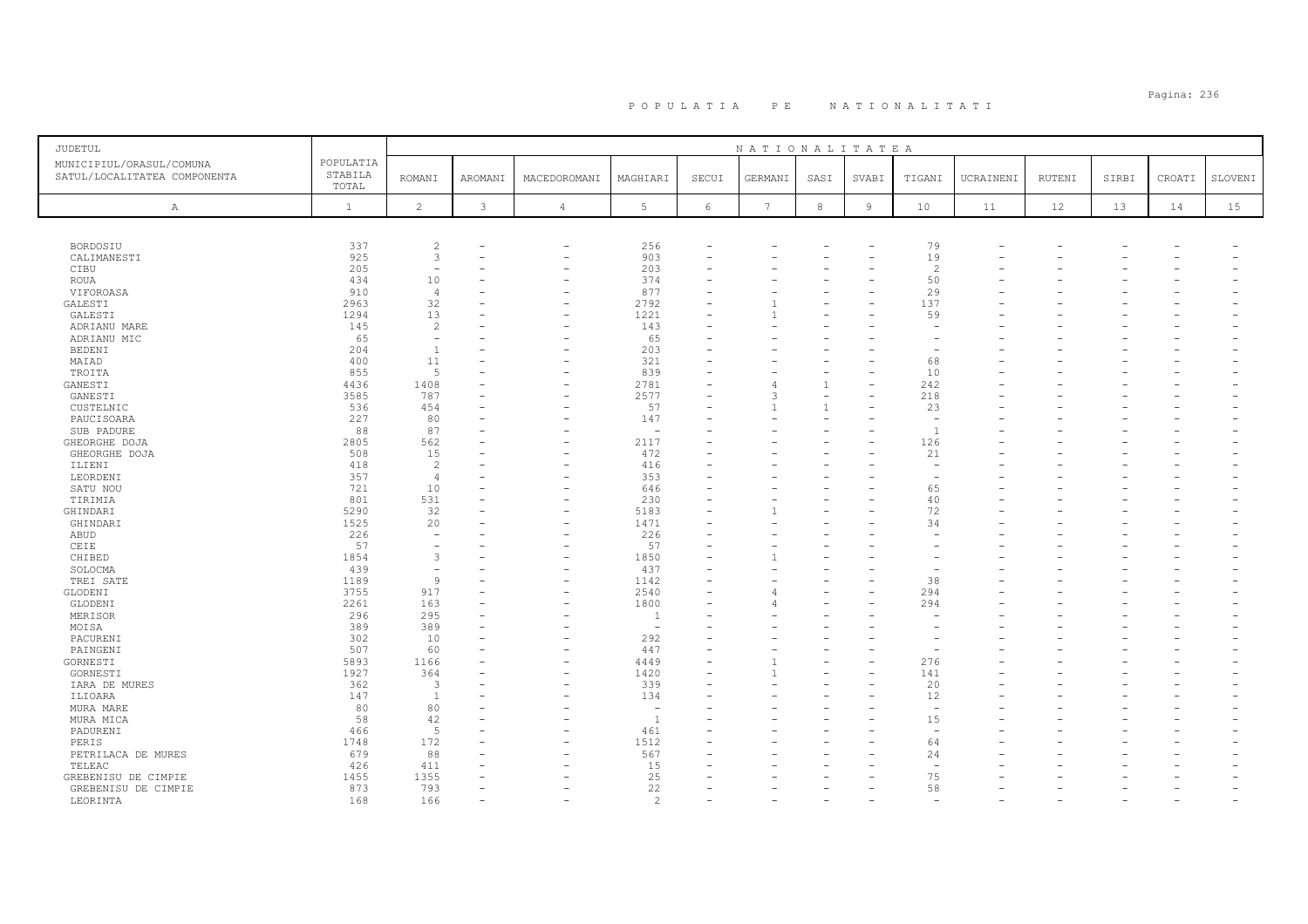| JUDETUL                                                  |                               |                          |         |                          |                          |       | NATIONALITATEA  |              |                |               |           |        |       |        |         |
|----------------------------------------------------------|-------------------------------|--------------------------|---------|--------------------------|--------------------------|-------|-----------------|--------------|----------------|---------------|-----------|--------|-------|--------|---------|
| MUNICIPIUL/ORASUL/COMUNA<br>SATUL/LOCALITATEA COMPONENTA | POPULATIA<br>STABILA<br>TOTAL | <b>ROMANI</b>            | AROMANI | MACEDOROMANI             | MAGHIARI                 | SECUI | GERMANI         | SASI         | SVABI          | TIGANI        | UCRAINENI | RUTENI | SIRBI | CROATI | SLOVENI |
| $\mathbb{A}$                                             | $\mathbf{1}$                  | $\overline{c}$           | 3       | $\overline{4}$           | 5                        | 6     | $7\phantom{.0}$ | $^{\rm 8}$   | $\overline{9}$ | 10            | 11        | 12     | 13    | 14     | 15      |
|                                                          |                               |                          |         |                          |                          |       |                 |              |                |               |           |        |       |        |         |
| VALEA SINPETRULUI                                        | 414                           | 396                      | ۰       | $\overline{\phantom{0}}$ | $\mathbf{1}$             |       |                 |              |                | 17            |           |        |       |        |         |
| GURGHIU                                                  | 6763                          | 4475                     | ۰       | $\overline{\phantom{0}}$ | 1981                     |       |                 |              | $\overline{1}$ | 303           | 1         |        |       |        |         |
| GURGHIU                                                  | 2062                          | 1408                     |         |                          | 359                      |       |                 |              | $\overline{1}$ | 292           |           |        |       |        |         |
| ADRIAN                                                   | 322                           | 320                      |         |                          | $\overline{\phantom{a}}$ |       |                 |              |                | $\mathcal{L}$ |           |        |       |        |         |
| CASVA                                                    | 642                           | 639                      |         |                          | $\overline{3}$           |       |                 |              |                |               |           |        |       |        |         |
| COMORI                                                   | 310                           | 310                      |         |                          |                          |       |                 |              |                |               |           |        |       |        |         |
| FUNDOAIA                                                 | 175                           | 170                      |         |                          | ÷                        |       |                 |              |                | 5             |           |        |       |        |         |
| GLAJARIE                                                 | 1873                          | 258                      |         |                          | 1614                     |       |                 |              |                |               |           |        |       |        |         |
| LARGA                                                    | 119                           | 116                      |         |                          | 3                        |       |                 |              |                |               |           |        |       |        |         |
| ORSOVA                                                   | 811                           | 809                      |         |                          | $\overline{c}$           |       |                 |              |                |               |           |        |       |        |         |
| ORSOVA-PADURE                                            | 169                           | 165                      |         |                          | ۰                        |       |                 |              |                |               |           |        |       |        |         |
| PAULOAIA                                                 | 280                           | 280                      |         |                          |                          |       |                 |              |                |               |           |        |       |        |         |
| HODAC                                                    | 4925                          | 4898                     |         |                          | 5                        |       |                 | $\mathbf{1}$ |                | 18            |           |        |       |        |         |
| HODAC                                                    | 2426                          | 2403                     |         |                          | $\overline{c}$           |       |                 |              |                | 18            |           |        |       |        |         |
| ARSITA                                                   | 99                            | 99                       |         |                          | ۰                        |       |                 |              |                |               |           |        |       |        |         |
| <b>BICASU</b>                                            | 142                           | 140                      |         |                          | $\overline{c}$           |       |                 |              |                |               |           |        |       |        |         |
| DUBISTEA DE PADURE                                       | 445                           | 444                      |         |                          |                          |       |                 |              |                |               |           |        |       |        |         |
| MIRIGIOAIA                                               | 45<br>1696                    | 45<br>1695               |         |                          | $\overline{1}$           |       |                 |              |                |               |           |        |       |        |         |
| TOACA<br>URICEA                                          | 72                            | 72                       |         |                          |                          |       |                 |              |                |               |           |        |       |        |         |
| HODOSA                                                   | 1604                          | 12                       |         |                          | 1485                     |       |                 |              |                | 107           |           |        |       |        |         |
| HODOSA                                                   | 227                           | $\overline{\phantom{a}}$ |         |                          | 217                      |       |                 |              |                | 10            |           |        |       |        |         |
| IHOD                                                     | 141                           | $\sim$                   |         |                          | 141                      |       |                 |              |                | $\sim$        |           |        |       |        |         |
| ISLA                                                     | 375                           | 8                        |         |                          | 283                      |       |                 |              |                | 84            |           |        |       |        |         |
| SIMBRIAS                                                 | 861                           | 4                        |         |                          | 844                      |       |                 |              |                | 13            |           |        |       |        |         |
| IBANESTI                                                 | 4728                          | 4653                     | ۰       |                          | 65                       |       |                 |              |                | 9             |           |        |       |        |         |
| IBANESTI                                                 | 2392                          | 2378                     |         |                          | 6                        |       |                 |              |                |               |           |        |       |        |         |
| BLIDIREASA                                               | 223                           | 222                      |         |                          | $\overline{\phantom{a}}$ |       |                 |              |                |               |           |        |       |        |         |
| BRADETELU                                                | 261                           | 255                      |         |                          | 6                        |       |                 |              |                |               |           |        |       |        |         |
| DULCEA                                                   | 336                           | 336                      |         |                          | ٠                        |       |                 |              |                |               |           |        |       |        |         |
| IBANESTI-PADURE                                          | 492                           | 491                      |         |                          | ۰                        |       |                 |              |                |               |           |        |       |        |         |
| LAPUSNA                                                  | 71                            | 20                       |         |                          | 51                       |       |                 |              |                |               |           |        |       |        |         |
| PIRIU MARE                                               | 158                           | 158                      |         |                          |                          |       |                 |              |                |               |           |        |       |        |         |
| TIREU                                                    | 442                           | 442                      |         |                          |                          |       |                 |              |                |               |           |        |       |        |         |
| TISIEU                                                   | 297                           | 296                      | ÷       |                          | $\overline{1}$           |       |                 |              |                |               |           |        |       |        |         |
| ZIMTI                                                    | 56                            | 55                       |         |                          | $\mathbf{1}$             |       |                 |              |                |               |           |        |       |        |         |
| ICLANZEL                                                 | 2181                          | 2034                     |         |                          | 91                       |       |                 |              |                | 54            |           |        |       |        |         |
| ICLANZEL                                                 | 485                           | 443                      |         |                          | $\overline{4}$           |       |                 |              |                | 38            |           |        |       |        |         |
| CAPUSU DE CIMPIE                                         | 708                           | 618                      |         |                          | 84                       |       |                 |              |                | $\sqrt{2}$    |           |        |       |        |         |
| CHISALITA                                                | 25                            | 24                       |         |                          | $\mathbf{1}$             |       |                 |              |                |               |           |        |       |        |         |
| DUPA DEAL                                                | 13                            | 13                       |         |                          |                          |       |                 |              |                |               |           |        |       |        |         |
| FINATE                                                   | -9                            | $\overline{9}$           |         |                          |                          |       |                 |              |                |               |           |        |       |        |         |
| FINATELE CAPUSULUI                                       | 83                            | 83                       |         |                          |                          |       |                 |              |                |               |           |        |       |        |         |
| GHIDASTEU                                                | 28                            | 28                       |         |                          |                          |       |                 |              |                |               |           |        |       |        |         |
| ICLANDU MARE                                             | 671                           | 667                      |         |                          |                          |       |                 |              |                |               |           |        |       |        |         |
| MADARASENI                                               | 115                           | 107                      |         |                          |                          |       |                 |              |                | Я             |           |        |       |        |         |
| TABLASENI                                                | 25                            | 23                       |         |                          | $\overline{c}$<br>÷      |       |                 |              |                |               |           |        |       |        |         |
| VALEA ICLANDULUI                                         | 19                            | 19                       |         |                          |                          |       |                 |              |                |               |           |        |       |        |         |
| IDECIU DE JOS                                            | 2092                          | 1556                     |         |                          | 214                      |       | 93              |              |                | 226           |           |        |       |        |         |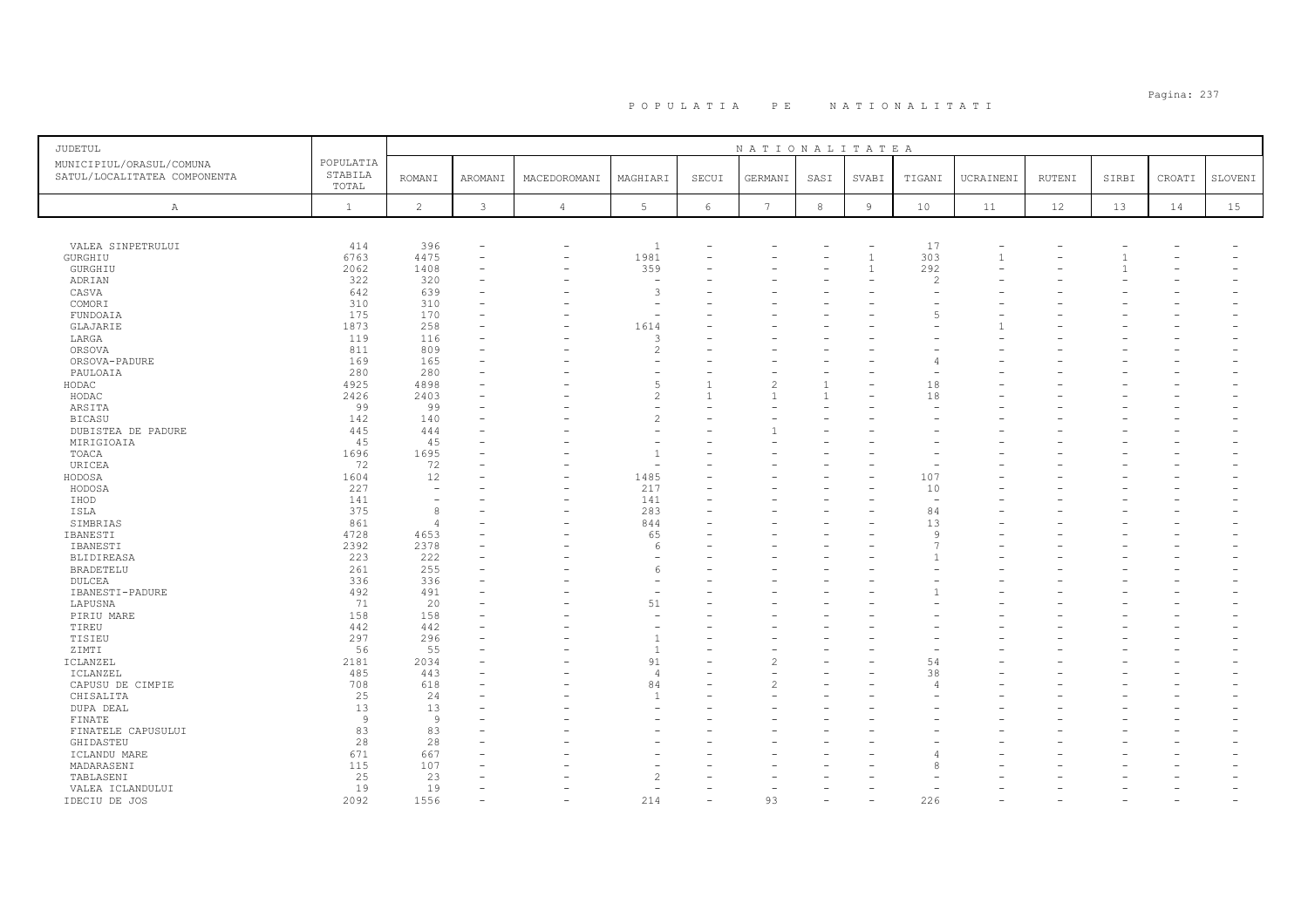| JUDETUL                      |              |                |                          |                |                          |            | NATIONALITATEA           |                          |        |                                            |           |        |       |        |         |
|------------------------------|--------------|----------------|--------------------------|----------------|--------------------------|------------|--------------------------|--------------------------|--------|--------------------------------------------|-----------|--------|-------|--------|---------|
| MUNICIPIUL/ORASUL/COMUNA     | POPULATIA    |                |                          |                |                          |            |                          |                          |        |                                            |           |        |       |        |         |
| SATUL/LOCALITATEA COMPONENTA | STABILA      | ROMANI         | AROMANI                  | MACEDOROMANI   | MAGHIARI                 | SECUI      | GERMANI                  | SASI                     | SVABI  | TIGANI                                     | UCRAINENI | RUTENI | SIRBI | CROATI | SLOVENI |
|                              | TOTAL        |                |                          |                |                          |            |                          |                          |        |                                            |           |        |       |        |         |
| $\mathbb{A}$                 | $\mathbf{1}$ | $\overline{c}$ | 3                        | $\overline{4}$ | 5                        | $\epsilon$ | $7\phantom{.0}$          | $^{\rm 8}$               | $\,$ 9 | $10$                                       | 11        | 12     | 13    | 14     | 15      |
|                              |              |                |                          |                |                          |            |                          |                          |        |                                            |           |        |       |        |         |
|                              |              |                |                          |                |                          |            |                          |                          |        |                                            |           |        |       |        |         |
| IDECIU DE JOS                | 979          | 709            | ۰                        | -              | 179                      |            | 31                       |                          |        | 57                                         |           |        |       |        |         |
| DELENI                       | 379          | 378            | $\overline{\phantom{a}}$ |                | $\overline{1}$           |            | $\overline{\phantom{a}}$ |                          |        | $\overline{\phantom{0}}$                   |           |        |       |        |         |
| IDECIU DE SUS                | 734          | 469            |                          |                | 34                       |            | 62                       |                          |        | 169                                        |           |        |       |        |         |
| LIVEZENI                     | 3477         | 548            |                          |                | 2533                     |            |                          |                          |        | 392                                        |           |        |       |        |         |
| LIVEZENI                     | 1090         | 54             |                          |                | 802                      |            |                          |                          |        | 233                                        |           |        |       |        |         |
| BOZENI                       | 126          | $\overline{c}$ |                          |                | 124                      |            |                          |                          |        | $\overline{\phantom{a}}$                   |           |        |       |        |         |
| CORUNCA                      | 1501         | 86             |                          |                | 1339                     |            |                          |                          |        | 74                                         |           |        |       |        |         |
| IVANESTI                     | 296          | 210            |                          |                | 45                       |            |                          |                          |        | 41                                         |           |        |       |        |         |
| POIENITA                     | 268          | 175            |                          |                | 48                       |            |                          |                          |        | 44                                         |           |        |       |        |         |
| SINISOR                      | 196          | 21             |                          |                | 175                      |            |                          |                          |        | $\overline{\phantom{a}}$                   |           |        |       |        |         |
| LUNCA                        | 3140         | 2966           |                          |                | 89                       |            | 52                       |                          |        | 32                                         |           |        |       |        |         |
| LUNCA                        | 634          | 631            |                          |                | $\overline{c}$           |            |                          |                          |        | $\overline{\phantom{a}}$                   |           |        |       |        |         |
| BAITA                        | 977          | 963            |                          |                | $\overline{\phantom{a}}$ |            |                          |                          |        | 14                                         |           |        |       |        |         |
| FRUNZENI                     | 532          | 513            |                          |                | 1                        |            |                          |                          |        | 18                                         |           |        |       |        |         |
| LOGIG                        | 537          | 399            |                          |                | 86                       |            | 52                       |                          |        | $\overline{\phantom{a}}$                   |           |        |       |        |         |
| SINTU                        | 460          | 460            |                          |                | ۰                        |            |                          |                          |        |                                            |           |        |       |        |         |
| LUNCA BRADULUI               | 2431         | 1893           |                          |                | 456                      |            |                          |                          |        | 82                                         |           |        |       |        |         |
| LUNCA BRADULUI               | 1768         | 1313           |                          |                | 427                      |            |                          |                          |        | 28                                         |           |        |       |        |         |
| NEAGRA                       | 528          | 448            |                          |                | 26                       |            |                          |                          |        | 54                                         |           |        |       |        |         |
| SALARD                       | 135          | 132            |                          |                | 3                        |            |                          |                          |        | <b>1</b>                                   |           |        |       |        |         |
| MAGHERANI                    | 3033         | 10             |                          |                | 2969                     |            |                          |                          |        | 54                                         |           |        |       |        |         |
| MAGHERANI                    | 769          | $\overline{A}$ |                          |                | 753                      |            |                          |                          |        | 12                                         |           |        |       |        |         |
| <b>BERENI</b>                | 205          |                |                          |                | 205                      |            |                          |                          |        | $\overline{\phantom{a}}$                   |           |        |       |        |         |
| <b>BIRA</b>                  | 158          |                |                          |                | 144                      |            |                          |                          |        | 13                                         |           |        |       |        |         |
| CINDU                        | 157          |                |                          |                | 145                      |            |                          |                          |        | 12                                         |           |        |       |        |         |
| DROJDII                      | 146          |                |                          |                | 145                      |            |                          |                          |        | $\overline{\phantom{0}}$<br>$\mathfrak{D}$ |           |        |       |        |         |
| EREMIENI                     | 265<br>205   |                |                          |                | 263<br>202               |            |                          |                          |        | $\mathfrak{D}$                             |           |        |       |        |         |
| MAIA                         | 316          |                |                          |                | 303                      |            |                          |                          |        |                                            |           |        |       |        |         |
| MARCULENI                    | 604          | $\overline{c}$ |                          |                | 602                      |            |                          |                          |        | 13                                         |           |        |       |        |         |
| SILEA NIRAJULUI<br>TORBA     | 208          | $\mathbf{1}$   |                          |                | 207                      |            |                          |                          |        | $\overline{\phantom{0}}$                   |           |        |       |        |         |
| MICA                         | 4570         | 1008           |                          |                | 2739                     |            | 2                        | $\overline{c}$           |        | 819                                        |           |        |       |        |         |
| MICA                         | 579          | 63             |                          |                | 514                      |            |                          | $\overline{c}$           |        | $\overline{\phantom{a}}$                   |           |        |       |        |         |
| ABUS                         | 358          | 138            |                          |                | 193                      |            |                          | $\overline{\phantom{a}}$ |        | 27                                         |           |        |       |        |         |
| CAPILNA DE SUS               | 157          | 133            |                          |                | 23                       |            |                          |                          |        | ÷                                          |           |        |       |        |         |
| CEUAS                        | 904          | 6              |                          |                | 642                      |            |                          |                          |        | 256                                        |           |        |       |        |         |
| DEAJ                         | 1359         | 142            |                          |                | 752                      |            |                          |                          |        | 464                                        |           |        |       |        |         |
| HARANGLAB                    | 866          | 193            |                          |                | 606                      |            |                          |                          |        | 67                                         |           |        |       |        |         |
| SOMOSTELNIC                  | 347          | 333            |                          |                | 9                        |            |                          |                          |        | 5                                          |           |        |       |        |         |
| MIERCUREA NIRAJULUI          | 5865         | 699            |                          |                | 4925                     |            |                          |                          |        | 237                                        |           |        |       |        |         |
| MIERCUREA NIRAJULUI          | 3902         | 134            |                          |                | 3708                     |            |                          |                          |        | 58                                         |           |        |       |        |         |
| BEU                          | 136          | $\overline{3}$ |                          |                | 133                      |            |                          |                          |        |                                            |           |        |       |        |         |
| DUMITRESTII                  | 370          | $\overline{4}$ |                          |                | 366                      |            |                          |                          |        |                                            |           |        |       |        |         |
| LAURENI                      | 271          | 166            |                          |                | 41                       |            |                          |                          |        | 64                                         |           |        |       |        |         |
| MOSUNI                       | 316          | 196            |                          |                | 96                       |            |                          |                          |        | 24                                         |           |        |       |        |         |
| SARDU NIRAJULUI              | 403          | 123            |                          |                | 246                      |            |                          |                          |        | 33                                         |           |        |       |        |         |
| TIMPA                        | 406          | 12             |                          |                | 335                      |            |                          |                          |        | 58                                         |           |        |       |        |         |
| VETA                         | 61           | 61             |                          |                | $\sim$                   |            |                          |                          |        |                                            |           |        |       |        |         |
| MIHESU DE CIMPIE             | 2479         | 2070           |                          |                | 208                      |            |                          |                          |        | 200                                        |           |        |       |        |         |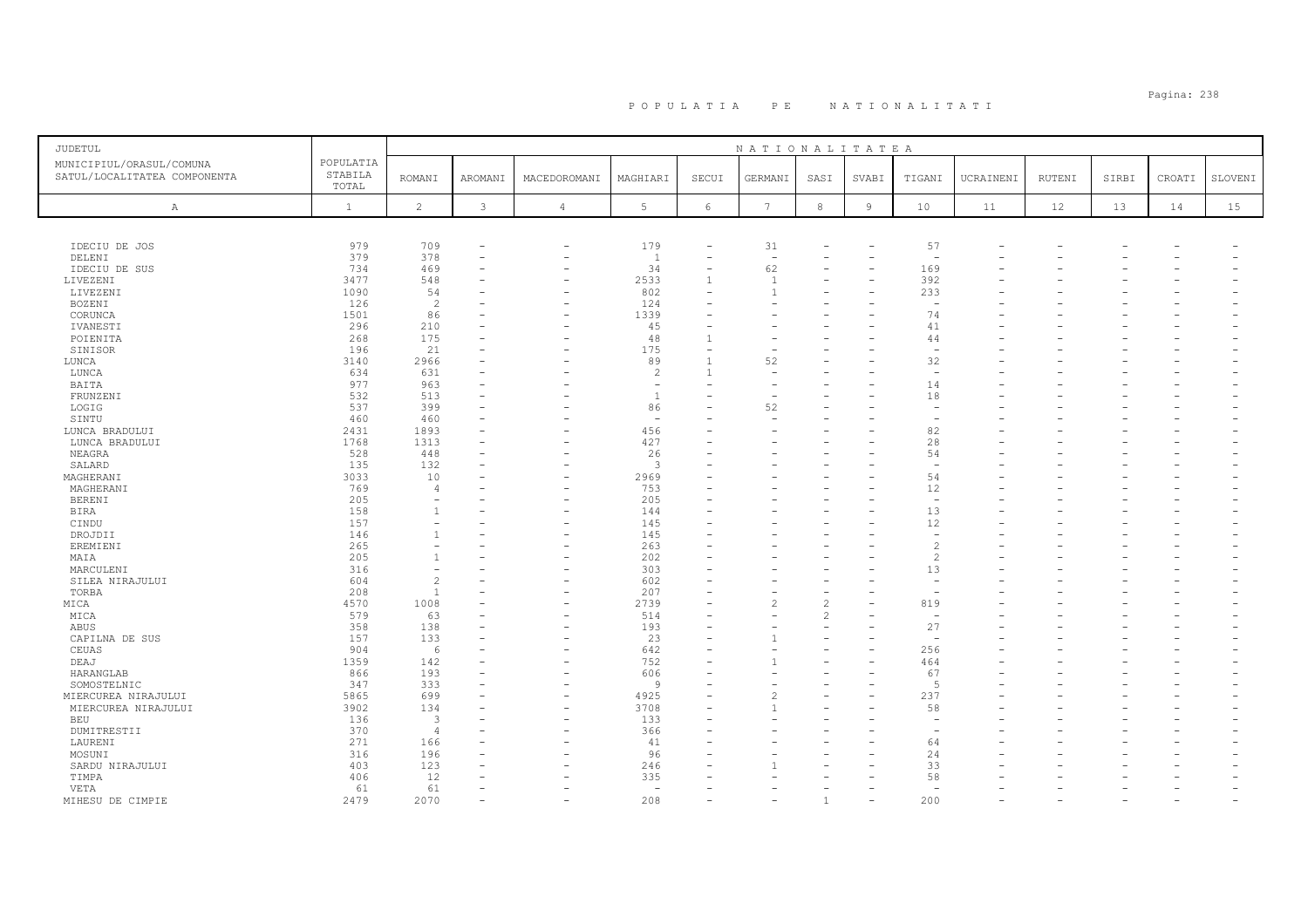| JUDETUL                                                  |                               |                          |                          |                          |                          |                | NATIONALITATEA  |                |                |                                |           |               |       |        |         |
|----------------------------------------------------------|-------------------------------|--------------------------|--------------------------|--------------------------|--------------------------|----------------|-----------------|----------------|----------------|--------------------------------|-----------|---------------|-------|--------|---------|
| MUNICIPIUL/ORASUL/COMUNA<br>SATUL/LOCALITATEA COMPONENTA | POPULATIA<br>STABILA<br>TOTAL | <b>ROMANI</b>            | AROMANI                  | MACEDOROMANI             | MAGHIARI                 | SECUI          | GERMANI         | SASI           | SVABI          | TIGANI                         | UCRAINENI | <b>RUTENI</b> | SIRBI | CROATI | SLOVENI |
| A                                                        | $\mathbf{1}$                  | 2                        | 3                        | $\overline{4}$           | 5                        | 6              | $7\phantom{.0}$ | $^{\rm 8}$     | $\overline{9}$ | 10                             | 11        | 12            | 13    | 14     | 15      |
|                                                          |                               |                          |                          |                          |                          |                |                 |                |                |                                |           |               |       |        |         |
|                                                          |                               |                          |                          |                          |                          |                |                 |                |                |                                |           |               |       |        |         |
| MIHESU DE CIMPIE                                         | 1407                          | 1070                     |                          | $\overline{\phantom{0}}$ | 203                      |                |                 | -1             |                | 133                            |           |               |       |        |         |
| <b>BUJOR</b>                                             | 77                            | 72                       | $\overline{\phantom{a}}$ |                          | 5                        | ۳              |                 |                |                |                                |           |               |       |        |         |
| CIRHAGAU                                                 | 15                            | 15                       |                          |                          | <u>.</u>                 |                |                 |                |                |                                |           |               |       |        |         |
| GROAPA RADAII                                            | 58<br>31                      | 58                       |                          |                          |                          |                |                 |                |                |                                |           |               |       |        |         |
| MOGOAIA                                                  |                               | 31<br>657                |                          |                          |                          |                |                 |                |                |                                |           |               |       |        |         |
| <b>RAZOARE</b>                                           | 710                           | 112                      |                          |                          |                          |                |                 |                |                | 53                             |           |               |       |        |         |
| SAULITA<br>STEFANCA                                      | 126<br>55                     | 55                       |                          |                          | $\overline{\phantom{a}}$ |                |                 |                |                | 14<br>$\overline{\phantom{a}}$ |           |               |       |        |         |
| NADES                                                    | 2238                          | 1162                     |                          |                          | 465                      |                | 96              | $\mathbf{Q}$   |                | 505                            |           |               |       |        |         |
| NADES                                                    | 1119                          | 599                      |                          |                          | 275                      |                | 42              |                |                | 202                            |           |               |       |        |         |
| MAGHERUS                                                 | 155                           | 145                      |                          |                          | 5                        |                | $\overline{5}$  |                |                | $\overline{\phantom{a}}$       |           |               |       |        |         |
| PIPEA                                                    | 105                           | $\overline{1}$           |                          |                          | 99                       |                |                 |                |                | 5                              |           |               |       |        |         |
| TIGMANDRU                                                | 859                           | 417                      |                          | $\equiv$                 | 86                       | L.             | 49              | $\overline{9}$ |                | 298                            |           |               |       |        |         |
| NEAUA                                                    | 1632                          | 5                        |                          |                          | 1582                     |                |                 |                |                | 44                             |           |               |       |        |         |
| NEAUA                                                    | 405                           | $\overline{4}$           |                          | $\overline{\phantom{0}}$ | 365                      |                |                 |                |                | 36                             |           |               |       |        |         |
| GHINESTI                                                 | 434                           | $\overline{1}$           |                          |                          | 432                      |                |                 |                |                |                                |           |               |       |        |         |
| RIGMANI                                                  | 300                           |                          |                          | -                        | 300                      |                |                 |                |                |                                |           |               |       |        |         |
| SINSIMION                                                | 104                           |                          |                          |                          | 104                      |                |                 |                |                |                                |           |               |       |        |         |
| VADAS                                                    | 389                           | $\overline{\phantom{a}}$ |                          |                          | 381                      |                |                 |                |                | -8                             |           |               |       |        |         |
| OGRA                                                     | 2307                          | 1342                     |                          |                          | 709                      |                |                 |                |                | 256                            |           |               |       |        |         |
| OGRA                                                     | 1431                          | 645                      |                          |                          | 592                      |                |                 |                |                | 194                            |           |               |       |        |         |
| DILEU VECHI                                              | 256                           | 130                      |                          |                          | 117                      |                |                 |                |                | $\overline{9}$                 |           |               |       |        |         |
| <b>GIULUS</b>                                            | 225                           | 218                      |                          |                          | $\overline{\phantom{a}}$ |                |                 |                |                | 5                              |           |               |       |        |         |
| LASCUD                                                   | 211                           | 165                      |                          |                          |                          |                |                 |                |                | 46                             |           |               |       |        |         |
| VAIDEIU                                                  | 184                           | 184                      |                          |                          |                          |                |                 |                |                |                                |           |               |       |        |         |
| PAPIU ILARIAN                                            | 1024                          | 418                      |                          |                          | 606                      |                |                 |                |                |                                |           |               |       |        |         |
| PAPIU ILARIAN                                            | 728                           | 360                      |                          |                          | 368                      |                |                 |                |                |                                |           |               |       |        |         |
| <b>DOBRA</b>                                             | 69                            | 27                       |                          |                          | 42                       |                |                 |                |                |                                |           |               |       |        |         |
| MERISORU                                                 | 96                            | 5                        |                          |                          | 91                       |                |                 |                |                |                                |           |               |       |        |         |
| SANDRU                                                   | $\overline{2}$                | 2                        |                          |                          | $\sim$                   |                |                 |                |                |                                |           |               |       |        |         |
| URSOAIA                                                  | 129                           | 24                       |                          |                          | 105                      |                |                 |                |                |                                |           |               |       |        |         |
| PANET                                                    | 5995                          | 694                      |                          | $\rightarrow$            | 4935                     |                |                 |                |                | 362                            | 3         |               |       |        |         |
| PANET                                                    | 2383                          | 73                       |                          |                          | 2310                     |                |                 |                |                | $\overline{\phantom{a}}$       |           |               |       |        |         |
| <b>BERGHIA</b>                                           | 1209                          | 404                      |                          |                          | 804                      |                |                 |                |                | $\overline{1}$                 |           |               |       |        |         |
| CUIESD                                                   | 718                           | 22                       |                          |                          | 437                      |                |                 |                |                | 259                            |           |               |       |        |         |
| HARTAU                                                   | 315                           | 64                       |                          |                          | 167                      |                |                 |                |                | 84                             |           |               |       |        |         |
| SINTIOANA DE MURES                                       | 1370                          | 131                      |                          | -                        | 1217                     |                |                 |                |                | 18                             | 3         |               |       |        |         |
| PASARENI                                                 | 2073                          | 143                      |                          |                          | 1770                     |                |                 |                |                | 160                            |           |               |       |        |         |
| PASARENI                                                 | 969                           | 13                       |                          | $\overline{\phantom{0}}$ | 946                      |                |                 |                |                | 10                             |           |               |       |        |         |
| BOLINTINENI                                              | 253                           | 129                      |                          |                          | 28                       |                |                 |                |                | 96                             |           |               |       |        |         |
| <b>GALATENI</b>                                          | 851                           | $\overline{1}$           |                          |                          | 796                      |                |                 |                |                | 54                             |           |               |       |        |         |
| PETELEA                                                  | 2765                          | 1651                     |                          |                          | 123                      |                | 37              | 8              |                | 944                            |           |               |       |        |         |
| PETELEA                                                  | 2372                          | 1258                     |                          |                          | 123                      | $\overline{1}$ | 37              | 8              |                | 944                            |           |               |       |        |         |
| HABIC                                                    | 393                           | 393                      |                          |                          | $\overline{\phantom{a}}$ |                |                 |                |                |                                |           |               |       |        |         |
| POGACEAUA                                                | 1879                          | 1754                     |                          |                          | 40                       |                |                 |                |                | 85                             |           |               |       |        |         |
| POGACEAUA                                                | 1037                          | 939                      |                          |                          | 13                       |                |                 |                |                | 85                             |           |               |       |        |         |
| <b>BOLOGAIA</b>                                          | 43                            | 36                       |                          |                          | $\overline{7}$           |                |                 |                |                |                                |           |               |       |        |         |
| CIULEA                                                   | 117                           | 109                      |                          |                          | 8                        |                |                 |                |                |                                |           |               |       |        |         |
| DELENI                                                   | 102                           | 102                      |                          |                          |                          |                |                 |                |                |                                |           |               |       |        |         |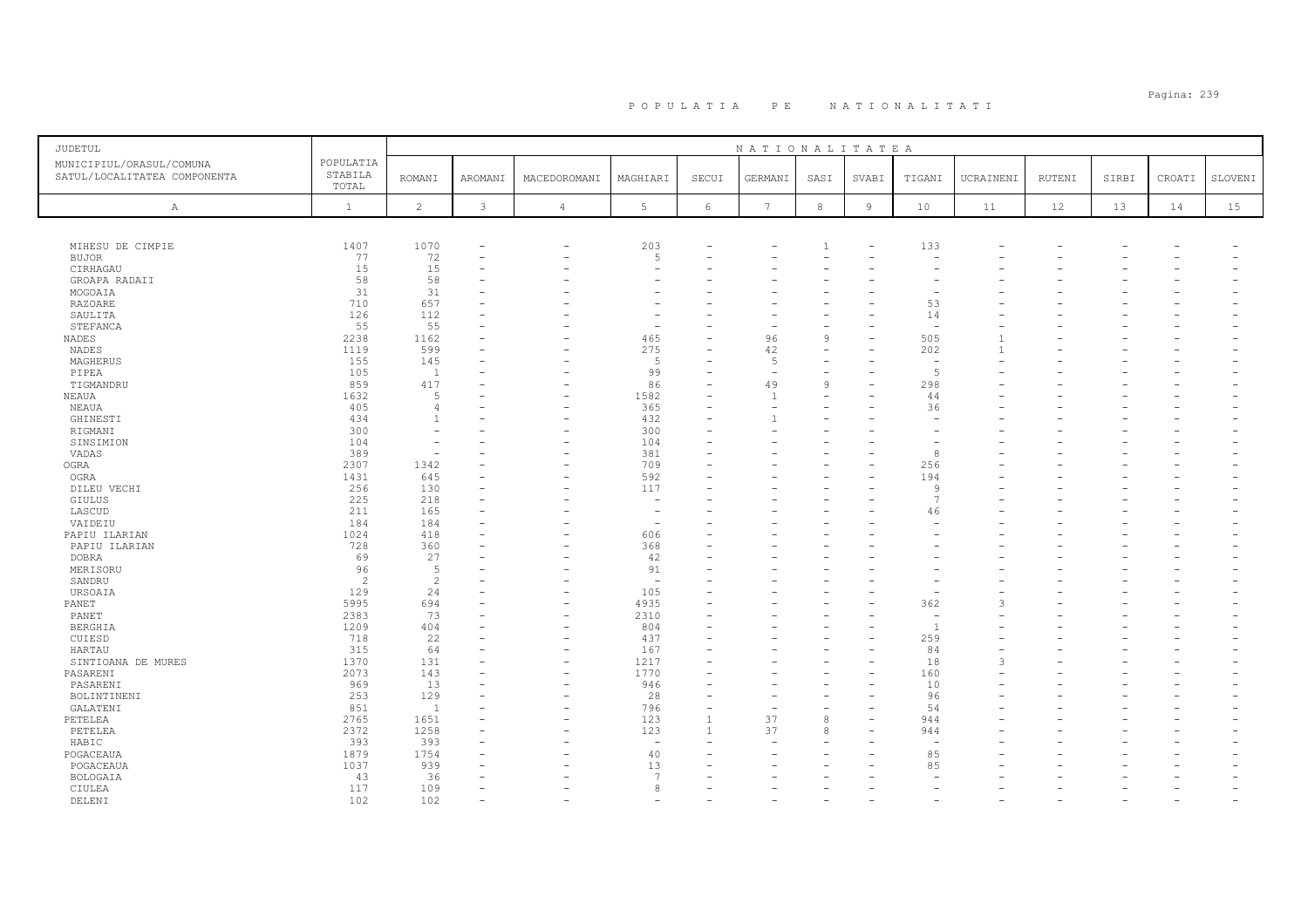# Pagina: 240 P O P U L A T I A P E N A T I O N A L I T A T I

| JUDETUL                                                  |                               |                |                |                |                          |                          | NATIONALITATEA |              |                |                          |                          |        |       |        |         |
|----------------------------------------------------------|-------------------------------|----------------|----------------|----------------|--------------------------|--------------------------|----------------|--------------|----------------|--------------------------|--------------------------|--------|-------|--------|---------|
| MUNICIPIUL/ORASUL/COMUNA<br>SATUL/LOCALITATEA COMPONENTA | POPULATIA<br>STABILA<br>TOTAL | <b>ROMANI</b>  | <b>AROMANI</b> | MACEDOROMANI   | MAGHIARI                 | SECUI                    | GERMANI        | SASI         | SVABI          | TIGANI                   | UCRAINENI                | RUTENI | SIRBI | CROATI | SLOVENI |
| $\mathbb{A}$                                             | $\mathbf{1}$                  | $\overline{c}$ | $\mathbf{3}$   | $\overline{4}$ | 5                        | 6                        | $\overline{7}$ | 8            | $\overline{9}$ | 10                       | 11                       | 12     | 13    | 14     | 15      |
|                                                          |                               |                |                |                |                          |                          |                |              |                |                          |                          |        |       |        |         |
| FINTINA BABII                                            | $\overline{c}$                | $\overline{c}$ |                |                |                          |                          |                |              |                |                          |                          |        |       |        |         |
| PIRIU CRUCII                                             | 112                           | 112            |                |                |                          |                          |                |              |                |                          |                          |        |       |        |         |
| SCURTA                                                   | 20                            | 15             |                |                | $\overline{5}$           |                          |                |              |                |                          |                          |        |       |        |         |
| SICELE                                                   | 55                            | 55             |                |                |                          |                          |                |              |                |                          |                          |        |       |        |         |
| VALEA SINPETRULUI                                        | 55                            | 55             |                |                |                          |                          |                |              |                |                          |                          |        |       |        |         |
| VALENI                                                   | 336                           | 329            |                |                | $\overline{7}$           |                          |                |              |                |                          |                          |        |       |        |         |
| RASTOLITA                                                | 2325                          | 1854           |                |                | 452                      |                          |                |              |                | 15                       | $\overline{\mathcal{L}}$ |        |       |        |         |
| RASTOLITA                                                | 1588                          | 1428           |                |                | 144                      |                          |                |              |                | 13                       | $\overline{1}$           |        |       |        |         |
| ANDRENEASA                                               | 197                           | 177            |                |                | 20                       |                          |                |              |                |                          |                          |        |       |        |         |
| BORZIA                                                   | 85                            | 83             |                |                | $\overline{c}$           |                          |                |              |                |                          |                          |        |       |        |         |
| GALAOAIA                                                 | 74                            | 74             |                |                | $\sim$                   |                          |                |              |                |                          |                          |        |       |        |         |
| IOD                                                      | 381                           | 92             |                |                | 286                      |                          |                |              |                | $\overline{c}$           |                          |        |       |        |         |
| RICIU                                                    | 3848                          | 3569           |                |                | 156                      |                          |                |              |                | 123                      |                          |        |       |        |         |
| RICIU                                                    | 1507                          | 1475           |                |                | 19                       |                          |                |              |                | 13                       |                          |        |       |        |         |
| CACIULATA                                                | 189                           | 174            |                |                | 8                        |                          |                |              |                | $\overline{7}$           |                          |        |       |        |         |
| COASTA MARE                                              | 140                           | 130            |                |                | 10                       |                          |                |              |                |                          |                          |        |       |        |         |
| COTORINAU                                                | 25                            | 25             |                |                |                          |                          |                |              |                |                          |                          |        |       |        |         |
| <b>CURETE</b>                                            | 16                            | 16             |                |                |                          |                          |                |              |                |                          |                          |        |       |        |         |
| HAGAU                                                    | 59                            | 59             |                |                |                          |                          |                |              |                |                          |                          |        |       |        |         |
| LENIS                                                    | 216                           | 212            |                |                |                          |                          |                |              |                |                          |                          |        |       |        |         |
| NIMA RICIULUI                                            | 266                           | 260            |                |                | 6                        |                          |                |              |                |                          |                          |        |       |        |         |
| OBIRSIE                                                  | -5                            | 5              |                |                |                          |                          |                |              |                |                          |                          |        |       |        |         |
| PIRIU CRUCII                                             | 142                           | 121            |                |                | 21                       | ÷                        |                |              |                |                          |                          |        |       |        |         |
| SINMARTINU DE CIMPIE                                     | 463                           | 432            |                |                | 5                        |                          |                |              |                | 26                       |                          |        |       |        |         |
| ULIES                                                    | 552                           | 393            |                |                | 82                       |                          |                |              |                | 77                       |                          |        |       |        |         |
| VALEA SEACA                                              | 24                            | 24             |                |                | $\overline{\phantom{a}}$ |                          |                |              |                |                          |                          |        |       |        |         |
| VALEA SINMARTINULUI                                      | 206                           | 205            |                |                | $\overline{1}$           |                          |                |              |                |                          |                          |        |       |        |         |
|                                                          | 38                            | 38             |                |                |                          |                          |                |              |                |                          |                          |        |       |        |         |
| VALEA ULIESULUI                                          | 2296                          | 2235           |                |                | $\mathcal{R}$            |                          |                |              |                | 58                       |                          |        |       |        |         |
| RUSII-MUNTI                                              |                               |                |                |                | $\overline{1}$           |                          |                |              |                |                          |                          |        |       |        |         |
| RUSII-MUNTI                                              | 1420                          | 1372           |                |                | $\overline{1}$           |                          |                |              |                | 47<br>$\overline{5}$     |                          |        |       |        |         |
| MAIORESTI                                                | 262                           | 256            |                |                | $\overline{1}$           |                          |                |              |                |                          |                          |        |       |        |         |
| MORARENI                                                 | 458                           | 451            |                |                | $\overline{\phantom{a}}$ |                          |                |              |                | 6                        |                          |        |       |        |         |
| SEBES                                                    | 156                           | 156            |                |                |                          |                          |                |              |                |                          |                          |        |       |        |         |
| SASCHIZ                                                  | 2133                          | 1677           |                |                | 53                       | $\overline{\phantom{0}}$ | 240            |              |                | 159                      |                          |        |       |        |         |
| SASCHIZ                                                  | 1591                          | 1243           |                |                | 43                       |                          | 233            |              |                | 68                       |                          |        |       |        |         |
| CLOASTERF                                                | 187                           | 121            |                |                | -6                       | $\equiv$                 | $\overline{7}$ |              |                | 53                       |                          |        |       |        |         |
| MIHAI VITEAZU                                            | 355                           | 313            |                |                | $\Delta$                 |                          |                |              |                | 38                       |                          |        |       |        |         |
| SARMASU                                                  | 7206                          | 4831           |                |                | 1980                     |                          | $\mathcal{R}$  | $\mathbf{1}$ |                | 390                      |                          |        |       |        |         |
| SARMASU                                                  | 3780                          | 1869           |                |                | 1668                     |                          | 3              |              |                | 239                      |                          |        |       |        |         |
| BALDA                                                    | 1171                          | 975            |                |                | 99                       |                          |                |              |                | 96                       |                          |        |       |        |         |
| LARGA                                                    | 76                            | 43             |                |                | 33                       |                          |                |              |                |                          |                          |        |       |        |         |
| MORUT                                                    | 107                           | 44             |                |                | 63                       |                          |                |              |                |                          |                          |        |       |        |         |
| SARMASEL                                                 | 724                           | 708            |                |                | 12                       |                          |                |              |                | $\overline{4}$           |                          |        |       |        |         |
| SARMASEL-GARA                                            | 755                           | 619            |                |                | 93                       |                          |                |              |                | 43                       |                          |        |       |        |         |
| TITIANA                                                  | 45                            | 33             |                |                | 12                       |                          |                |              |                | $\overline{\phantom{a}}$ |                          |        |       |        |         |
| VISINELU                                                 | 548                           | 540            |                |                | $\sim$                   |                          |                |              |                | 8                        |                          |        |       |        |         |
| SINCRAIU DE MURES                                        | 6127                          | 3671           |                |                | 2251                     | $\equiv$                 |                |              |                | 201                      |                          |        |       |        |         |
| SINCRAIU DE MURES                                        | 4098                          | 1844           |                |                | 2050                     |                          |                |              |                | 201                      |                          |        |       |        |         |
| NAZNA                                                    | 2029                          | 1827           | $\equiv$       | $\equiv$       | 201                      | $\equiv$                 |                |              |                | $\overline{a}$           |                          |        |       |        |         |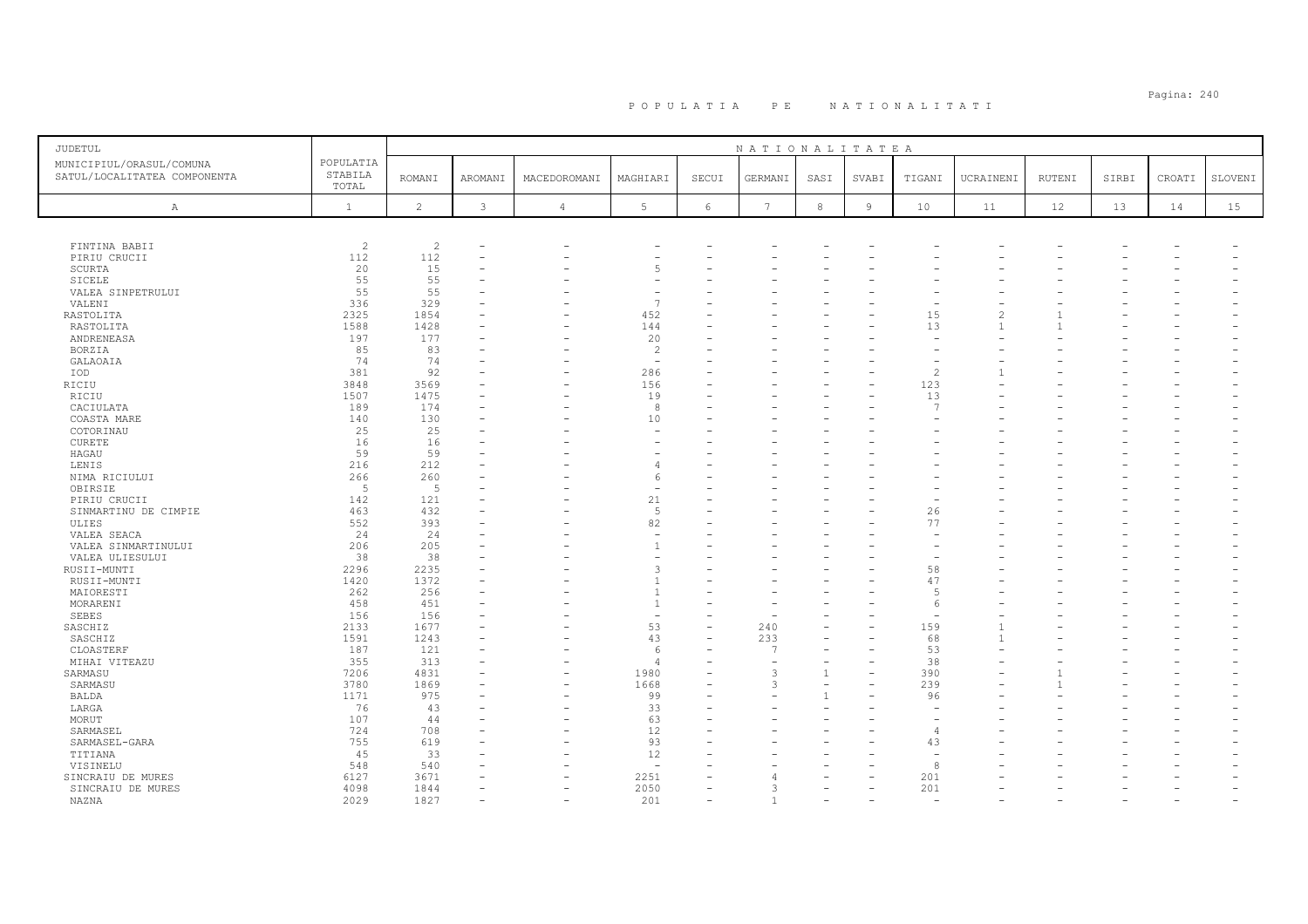| JUDETUL                      |                  |                          |          |                               |                          |                          | NATIONALITATEA                   |                          |                |                          |                |               |       |        |         |
|------------------------------|------------------|--------------------------|----------|-------------------------------|--------------------------|--------------------------|----------------------------------|--------------------------|----------------|--------------------------|----------------|---------------|-------|--------|---------|
| MUNICIPIUL/ORASUL/COMUNA     | POPULATIA        |                          |          |                               |                          |                          |                                  |                          |                |                          |                |               |       |        |         |
| SATUL/LOCALITATEA COMPONENTA | STABILA<br>TOTAL | <b>ROMANI</b>            | AROMANI  | MACEDOROMANI                  | MAGHIARI                 | SECUI                    | GERMANI                          | SASI                     | SVABI          | TIGANI                   | UCRAINENI      | <b>RUTENI</b> | SIRBI | CROATI | SLOVENI |
|                              |                  |                          |          |                               |                          |                          |                                  |                          |                |                          |                |               |       |        |         |
| Α                            | $\mathbf{1}$     | 2                        | 3        | $\overline{4}$                | 5                        | 6                        | $7\phantom{.0}$                  | 8                        | $\overline{9}$ | 10                       | 11             | 12            | 13    | 14     | 15      |
|                              |                  |                          |          |                               |                          |                          |                                  |                          |                |                          |                |               |       |        |         |
|                              |                  |                          |          |                               |                          |                          |                                  |                          |                |                          | $\overline{1}$ |               |       |        |         |
| SINGEORGIU DE MURES          | 7442<br>7120     | 2301<br>2295             | $\equiv$ | $\qquad \qquad -$<br>$\equiv$ | 4688<br>4390             | 4<br>$\overline{4}$      | $\overline{c}$<br>$\mathfrak{D}$ |                          |                | 444<br>426               | $\overline{1}$ |               |       |        |         |
| SINGEORGIU DE MURES<br>COTUS | 301              | 6                        |          |                               | 277                      | $\overline{\phantom{0}}$ |                                  |                          |                | 18                       |                |               |       |        |         |
| TOFALAU                      | 21               | $\overline{\phantom{a}}$ |          |                               | 21                       |                          |                                  |                          |                | $\overline{\phantom{a}}$ |                |               |       |        |         |
| SINGEORGIU DE PADURE         | 5715             | 1169                     |          |                               | 4184                     | $\mathfrak{D}$           | 2                                | 2                        |                | 355                      |                |               |       |        |         |
| SINGEORGIU DE PADURE         | 4794             | 1163                     |          |                               | 3327                     | $\overline{\phantom{a}}$ |                                  | 2                        |                | 299                      |                |               |       |        |         |
| BEZID                        | 780              | 2                        |          |                               | 743                      | $\mathfrak{D}$           |                                  |                          |                | 33                       |                |               |       |        |         |
| BEZIDU NOU                   | 126              | $\overline{4}$           |          |                               | 99                       |                          |                                  |                          |                | 23                       |                |               |       |        |         |
| LOTU                         | 15               |                          |          |                               | 15                       |                          |                                  |                          |                | $\overline{\phantom{a}}$ |                |               |       |        |         |
| SINGER                       | 2319             | 2020                     |          |                               | 181                      |                          |                                  |                          |                | 118                      |                |               |       |        |         |
| SINGER                       | 1197             | 961                      |          |                               | 167                      |                          |                                  |                          |                | 69                       |                |               |       |        |         |
|                              | 87               |                          |          |                               | $\overline{1}$           |                          |                                  |                          |                | $\sim$                   |                |               |       |        |         |
| <b>BIRZA</b>                 | 811              | 86<br>784                |          |                               | 5                        |                          |                                  |                          |                | 22                       |                |               |       |        |         |
| CHIMITELNIC                  | 8                | 8                        |          |                               |                          |                          |                                  |                          |                |                          |                |               |       |        |         |
| DALU                         |                  |                          |          |                               |                          |                          |                                  |                          |                |                          |                |               |       |        |         |
| PRIPOARE                     | 80               | 80                       |          |                               |                          |                          |                                  |                          |                |                          |                |               |       |        |         |
| VALISOARA                    | 3                | 3                        |          |                               |                          |                          |                                  |                          |                |                          |                |               |       |        |         |
| ZAPODEA                      | 133              | 98                       |          |                               | 8                        |                          |                                  |                          |                | 27                       |                |               |       |        |         |
| SINPAUL                      | 3695             | 1351                     |          |                               | 1541                     |                          |                                  |                          |                | 803                      |                |               |       |        |         |
| SINPAUL                      | 1514             | 385                      |          |                               | 473                      |                          |                                  |                          |                | 656                      |                |               |       |        |         |
| CHIRILEU                     | 582              | 485                      |          |                               | $\sim$                   |                          |                                  |                          |                | 97                       |                |               |       |        |         |
| DILEU NOU                    | 203              | 2                        |          |                               | 182                      |                          |                                  |                          |                | 19                       |                |               |       |        |         |
| SINMARGHITA                  | 266              | 235                      |          |                               | 7                        |                          |                                  |                          |                | 24                       |                |               |       |        |         |
| VALEA IZVOARELOR             | 1130             | 244                      |          |                               | 879                      |                          |                                  |                          |                | $\overline{7}$           |                |               |       |        |         |
| SINPETRU DE CIMPIE           | 3278             | 2748                     |          |                               | 281                      |                          |                                  |                          |                | 248                      |                |               |       |        |         |
| SINPETRU DE CIMPIE           | 1110             | 741                      |          |                               | 170                      |                          |                                  |                          |                | 198                      |                |               |       |        |         |
| <b>BIRLIBAS</b>              | 156              | 151                      |          |                               | -5                       |                          |                                  |                          |                | $\overline{\phantom{a}}$ |                |               |       |        |         |
| DIMBU                        | 617              | 601                      |          |                               |                          |                          |                                  |                          |                | 16                       |                |               |       |        |         |
| SATU NOU                     | 246              | 239                      |          |                               | $\overline{\phantom{a}}$ |                          |                                  |                          |                | 7                        |                |               |       |        |         |
| SINGEORGIU DE CIMPIE         | 433              | 407                      |          |                               | $\mathbf{1}$             |                          |                                  |                          |                | 25                       |                |               |       |        |         |
| TUSINU                       | 716              | 609                      |          |                               | 105                      |                          |                                  |                          |                | $\mathcal{D}$            |                |               |       |        |         |
| SINTANA DE MURES             | 3595             | 1616                     | ۳        |                               | 1829                     |                          |                                  |                          |                | 150                      |                |               |       |        |         |
| SINTANA DE MURES             | 1836             | 996                      |          |                               | 725                      |                          |                                  |                          |                | 115                      |                |               |       |        |         |
| BARDESTI                     | 311              | 303                      |          |                               | $\overline{\phantom{a}}$ |                          |                                  |                          |                | 8                        |                |               |       |        |         |
| CHINARI                      | 567              | 295                      |          |                               | 245                      |                          |                                  |                          |                | 27                       |                |               |       |        |         |
| CURTENI                      | 881              | 22                       |          |                               | 859                      |                          |                                  |                          |                | $\overline{\phantom{a}}$ |                |               |       |        |         |
| SOLOVASTRU                   | 2668             | 2648                     |          |                               | -9                       |                          |                                  |                          |                | 10                       |                |               |       |        |         |
| SOLOVASTRU                   | 1540             | 1529                     |          |                               | $\overline{4}$           |                          |                                  |                          |                | -6                       |                |               |       |        |         |
| JABENITA                     | 1128             | 1119                     |          |                               | .5                       |                          |                                  |                          |                |                          |                |               |       |        |         |
| STINCENI                     | 1592             | 1284                     |          |                               | 297                      |                          |                                  |                          |                | 11                       |                |               |       |        |         |
| STINCENI                     | 804              | 510                      |          |                               | 291                      |                          |                                  |                          |                | 3                        |                |               |       |        |         |
| CIOBOTANI                    | 329              | 328                      |          |                               | $\overline{1}$           |                          |                                  |                          |                |                          |                |               |       |        |         |
| MESTERA                      | 459              | 446                      |          |                               | .5                       |                          |                                  | $\overline{\phantom{a}}$ |                | 8                        |                |               |       |        |         |
| SUPLAC                       | 2548             | 906                      |          |                               | 1239                     |                          | 103                              | 15                       |                | 285                      |                |               |       |        |         |
| SUPLAC                       | 844              | 277                      |          |                               | 487                      |                          |                                  | $\overline{\phantom{a}}$ |                | 79                       |                |               |       |        |         |
| IDRIFAIA                     | 733              | 11                       |          |                               | 722                      |                          |                                  |                          |                |                          |                |               |       |        |         |
| LASLAU MARE                  | 489              | 446                      |          |                               | 10                       |                          | $\overline{1}$                   | $\overline{\phantom{a}}$ |                | 32                       |                |               |       |        |         |
| LASLAU MIC                   | 427              | 123                      |          |                               | 14                       |                          | 101                              | 15                       |                | 174                      |                |               |       |        |         |
| VAIDACUTA                    | 55               | 49                       |          |                               | 6                        |                          | $\equiv$                         | $\overline{\phantom{0}}$ |                | $\overline{a}$           |                |               |       |        |         |
| SUSENI                       | 2287             | 1396                     |          |                               | 682                      |                          | $\mathcal{P}$                    |                          |                | 207                      |                |               |       |        |         |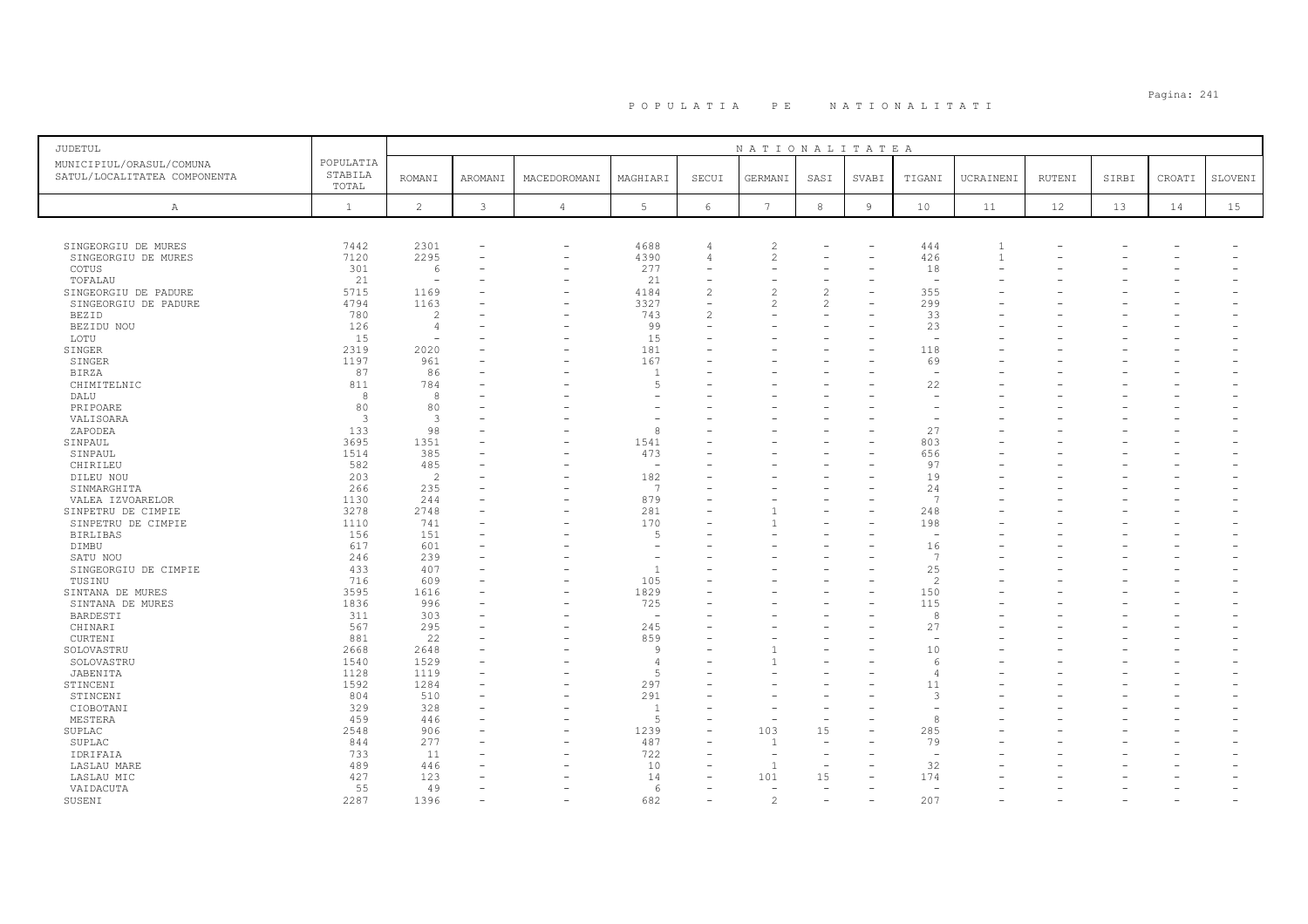# Pagina: 242 P O P U L A T I A P E N A T I O N A L I T A T I

| <b>JUDETUL</b>                                           |                               |                |              |                          |                |                          | NATIONALITATEA           |                  |                          |                          |                |                          |       |                          |         |
|----------------------------------------------------------|-------------------------------|----------------|--------------|--------------------------|----------------|--------------------------|--------------------------|------------------|--------------------------|--------------------------|----------------|--------------------------|-------|--------------------------|---------|
| MUNICIPIUL/ORASUL/COMUNA<br>SATUL/LOCALITATEA COMPONENTA | POPULATIA<br>STABILA<br>TOTAL | <b>ROMANI</b>  | AROMANI      | MACEDOROMANI             | MAGHIARI       | SECUI                    | GERMANI                  | SASI             | SVABI                    | TIGANI                   | UCRAINENI      | RUTENI                   | SIRBI | CROATI                   | SLOVENI |
| Α                                                        | $\mathbf{1}$                  | $\overline{c}$ | $\mathbf{3}$ | $\overline{4}$           | 5              | $6\,$                    | $7\phantom{.0}$          | $\boldsymbol{8}$ | $\overline{9}$           | 10                       | 11             | 12                       | 13    | 14                       | 15      |
|                                                          |                               |                |              |                          |                |                          |                          |                  |                          |                          |                |                          |       |                          |         |
| SUSENI                                                   | 1461                          | 603            |              | $\overline{\phantom{0}}$ | 681            |                          | $\overline{\mathcal{L}}$ |                  |                          | 175                      |                |                          |       |                          |         |
| LUIERIU                                                  | 826                           | 793            |              |                          | $\overline{1}$ | $\equiv$                 | $\rightarrow$            |                  | $\equiv$                 | 32                       |                |                          |       |                          |         |
| SAULIA                                                   | 2003                          | 1855           |              |                          | 25             |                          |                          |                  |                          | 123                      |                |                          |       |                          |         |
| SAULIA                                                   | 1543                          | 1400           | $\equiv$     |                          | 23             | ÷                        |                          |                  | ۳                        | 120                      |                |                          |       |                          |         |
| LEORINTA-SAULIA                                          | 162                           | 161            |              |                          | $\mathbf{1}$   |                          |                          |                  |                          |                          |                |                          |       |                          |         |
| MACICASESTI                                              | 154                           | 151            |              |                          | ÷,             |                          |                          |                  |                          | 3                        |                |                          |       |                          |         |
| PADUREA                                                  | 144                           | 143            |              |                          | $\overline{1}$ |                          |                          |                  |                          |                          |                |                          |       |                          |         |
| SINCAI                                                   | 1694                          | 938            |              |                          | 674            |                          |                          |                  |                          | 82                       |                |                          |       |                          |         |
| SINCAI                                                   | 1142                          | 432            |              |                          | 628            |                          |                          |                  |                          | 82                       |                |                          |       |                          |         |
| LECHINCIOARA                                             | 116                           | 112            |              |                          | $\Delta$       |                          |                          |                  |                          |                          |                |                          |       |                          |         |
| PUSTA                                                    | 148                           | 143            |              |                          | 5              |                          |                          |                  |                          |                          |                |                          |       |                          |         |
| SINCAI-FINATE                                            | 288                           | 251            |              |                          | 37             |                          |                          |                  |                          |                          |                |                          |       |                          |         |
| TAURENI                                                  | 1054                          | 960            |              |                          | 23             |                          |                          |                  |                          | 70<br>70                 |                |                          |       |                          |         |
| TAURENI<br>FINATE                                        | 886<br>85                     | 792<br>85      |              |                          | 23<br>$\sim$   |                          |                          |                  |                          | $\overline{\phantom{a}}$ |                |                          |       |                          |         |
| MOARA DE JOS                                             | 83                            | 83             |              |                          | <u>.</u>       |                          |                          |                  |                          |                          |                |                          |       |                          |         |
| UNGHENI                                                  | 6609                          | 4660           |              |                          | 780            | $\equiv$                 | $\overline{\mathcal{L}}$ |                  | $\equiv$                 | 1165                     |                |                          |       |                          |         |
|                                                          | 3731                          | 2452           |              |                          | 686            |                          |                          |                  |                          | 592                      |                |                          |       |                          |         |
| UNGHENI<br>CERGHID                                       | 540                           | 469            | $\equiv$     |                          | 11             | ÷                        |                          |                  |                          | 60                       |                |                          |       |                          |         |
| CERGHIZEL                                                | 740                           | 670            |              |                          | 26             |                          |                          |                  |                          | 44                       |                |                          |       |                          |         |
| MORESTI                                                  | 362                           | 145            |              |                          | 43             |                          |                          |                  |                          | 174                      |                |                          |       |                          |         |
| RECEA                                                    | 147                           | 141            |              |                          | -6             |                          |                          |                  |                          |                          |                |                          |       |                          |         |
| SAUSA                                                    | 270                           | 266            |              |                          |                |                          |                          |                  |                          |                          |                |                          |       |                          |         |
| VIDRASAU                                                 | 819                           | 517            |              |                          |                | $\overline{\phantom{0}}$ |                          |                  |                          | 295                      |                |                          |       |                          |         |
| VALEA LARGA                                              | 3509                          | 3445           |              |                          |                |                          |                          |                  |                          | 60                       |                |                          |       |                          |         |
| VALEA LARGA                                              | 1897                          | 1843           |              |                          |                |                          |                          |                  |                          | 50                       |                |                          |       |                          |         |
| GRADINI                                                  | 213                           | 209            |              |                          |                |                          |                          |                  |                          | $\Delta$                 |                |                          |       |                          |         |
| MALAESTI                                                 | 13                            | 13             |              |                          |                | $\overline{\phantom{0}}$ |                          |                  |                          |                          |                |                          |       |                          |         |
| PODURI                                                   | 116                           | 110            |              |                          |                |                          |                          |                  |                          |                          |                |                          |       |                          |         |
| VALEA FRATIEI                                            | 211                           | 211            |              |                          |                |                          |                          |                  |                          |                          |                |                          |       |                          |         |
| VALEA GLODULUI                                           | 185                           | 185            |              |                          |                |                          |                          |                  |                          |                          |                |                          |       |                          |         |
| VALEA PADURII                                            | 233                           | 233            |              |                          |                |                          |                          |                  |                          |                          |                |                          |       |                          |         |
| VALEA SURII                                              | 322                           | 322            |              |                          |                |                          |                          |                  |                          |                          |                |                          |       |                          |         |
| VALEA URIESULUI                                          | 319                           | 319            |              |                          |                |                          |                          |                  |                          |                          |                |                          |       |                          |         |
| VARGATA                                                  | 2020                          | 7              |              |                          | 1799           |                          |                          |                  |                          | 214                      |                |                          |       |                          |         |
| VARGATA                                                  | 472                           | 5              |              | $\overline{\phantom{0}}$ | 465            |                          |                          |                  |                          | $\mathcal{D}$            |                |                          |       |                          |         |
| GRIUSORUL                                                | 238                           |                |              | $\sim$                   | 164            | $=$                      |                          |                  |                          | 74                       |                |                          |       |                          |         |
| MITRESTI                                                 | 371                           |                |              |                          | 363            |                          |                          |                  |                          | 8                        |                |                          |       |                          |         |
| VADU                                                     | 283                           | $\mathfrak{D}$ |              |                          | 215            | $\overline{\phantom{0}}$ |                          |                  |                          | 66                       |                |                          |       |                          |         |
| VALEA                                                    | 656                           | $\sim$         |              |                          | 592            |                          |                          |                  |                          | 64                       |                |                          |       |                          |         |
| <b>VATAVA</b>                                            | 2368                          | 2267           |              |                          | 3              |                          |                          |                  |                          | 98                       |                |                          |       |                          |         |
| VATAVA                                                   | 918                           | 837            |              |                          | ÷              |                          |                          |                  |                          | 81                       |                |                          |       |                          |         |
| DUMBRAVA                                                 | 842                           | 828            |              |                          | 3              |                          |                          |                  |                          | 11                       |                |                          |       |                          |         |
| RIPA DE JOS                                              | 608                           | 602            |              |                          |                |                          |                          |                  |                          | 6                        |                |                          |       |                          |         |
| VETCA                                                    | 972                           | 15             |              |                          | 909            |                          |                          |                  |                          | 48                       |                |                          |       |                          |         |
| VETCA                                                    | 462                           | 9              |              |                          | 453            |                          |                          |                  |                          |                          |                |                          |       |                          |         |
| <b>JACODU</b>                                            | 341                           | 6              |              |                          | 308            |                          |                          |                  |                          | 27                       |                |                          |       |                          |         |
| SALASURI                                                 | 169                           |                |              |                          | 148            | $\overline{\phantom{0}}$ |                          |                  |                          | 21                       |                |                          |       |                          |         |
| VIISOARA                                                 | 1636                          | 1092           |              | $\overline{\phantom{0}}$ | 27             | $\overline{\phantom{0}}$ | 65                       | 50               | $\overline{\phantom{a}}$ | 399                      | $\overline{c}$ | $\overline{\phantom{0}}$ | -1    | $\overline{\phantom{a}}$ |         |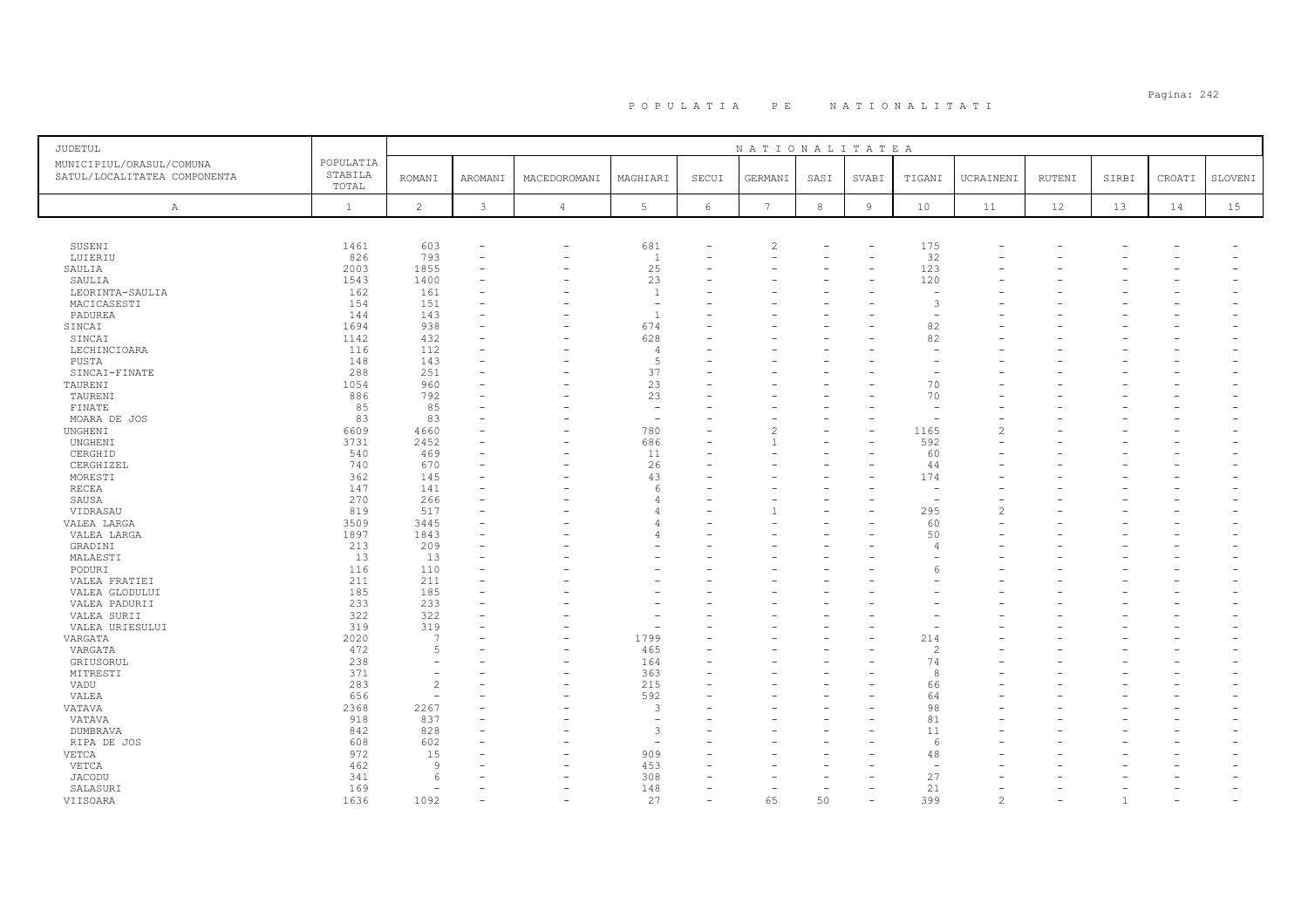# Pagina: 243 P O P U L A T I A P E N A T I O N A L I T A T I

| <b>JUDETUL</b>                                           |                               |                |                          |                          |                |                          | NATIONALITATEA           |                          |                          |                          |                          |                          |       |        |         |
|----------------------------------------------------------|-------------------------------|----------------|--------------------------|--------------------------|----------------|--------------------------|--------------------------|--------------------------|--------------------------|--------------------------|--------------------------|--------------------------|-------|--------|---------|
| MUNICIPIUL/ORASUL/COMUNA<br>SATUL/LOCALITATEA COMPONENTA | POPULATIA<br>STABILA<br>TOTAL | <b>ROMANI</b>  | AROMANI                  | MACEDOROMANI             | MAGHIARI       | SECUI                    | GERMANI                  | SASI                     | SVABI                    | TIGANI                   | UCRAINENI                | RUTENI                   | SIRBI | CROATI | SLOVENI |
| Α                                                        |                               | $\overline{2}$ | ₹                        |                          | -5             | 6                        | $\overline{ }$           | 8                        | 9                        | 10                       | 11                       | 12                       | 13    | 14     | 15      |
|                                                          |                               |                |                          |                          |                |                          |                          |                          |                          |                          |                          |                          |       |        |         |
| VIISOARA                                                 | 690                           | 471            | $\overline{\phantom{a}}$ | -                        | 15             | $\overline{\phantom{a}}$ | 34                       | 5                        | $\overline{\phantom{a}}$ | 165                      | $\overline{\phantom{a}}$ |                          |       |        |         |
| ORMENIS                                                  | 398                           | 187            | $\overline{\phantom{0}}$ | $\overline{\phantom{0}}$ | $\overline{c}$ | $\overline{\phantom{a}}$ | 27                       | 45                       | $\overline{\phantom{a}}$ | 134                      | 2                        | $\overline{\phantom{0}}$ |       |        |         |
| SINTIOANA                                                | 548                           | 434            | $\overline{\phantom{0}}$ |                          | 10             |                          | $\overline{4}$           |                          | $\overline{\phantom{0}}$ | 100                      |                          |                          |       |        |         |
| VINATORI                                                 | 3647                          | 1743           | $\overline{\phantom{0}}$ | -                        | 1008           | $\overline{\phantom{a}}$ | 21                       | $\hat{ }$<br>۷           | $\overline{\phantom{a}}$ | 873                      | $\overline{\phantom{a}}$ |                          |       |        |         |
| VINATORI                                                 | 1595                          | 649            |                          | -                        | 508            |                          | $\overline{\phantom{0}}$ | -                        | $\qquad \qquad -$        | 438                      | $\overline{\phantom{a}}$ | $\overline{\phantom{0}}$ |       |        |         |
| ARCHITA                                                  | 760                           | 467            |                          | -                        | 52             |                          | 21                       | $\mathbf{2}$             | $\overline{\phantom{a}}$ | 218                      |                          |                          |       |        |         |
| FELEAG                                                   | 255                           | 252            |                          |                          | $\mathcal{R}$  |                          | $\overline{\phantom{0}}$ | $\overline{\phantom{0}}$ | $\qquad \qquad -$        | $\overline{\phantom{0}}$ |                          |                          |       |        |         |
| MURENI                                                   | 409                           | 54             |                          |                          | 355            |                          |                          |                          |                          |                          |                          |                          |       |        |         |
| SOARD                                                    | 628                           | 321            |                          | $\overline{\phantom{0}}$ | 90             |                          |                          |                          | $\overline{\phantom{0}}$ | 217                      |                          |                          |       |        |         |
| VOIVODENI                                                | 2124                          | 760            | $\overline{\phantom{a}}$ | $\qquad \qquad$          | 1277           | $\overline{\phantom{a}}$ |                          | $\overline{\phantom{0}}$ | $\overline{\phantom{0}}$ | 84                       | $\overline{\phantom{0}}$ | $\overline{\phantom{0}}$ |       |        |         |
| VOIVODENI                                                | 1768                          | 578            |                          | $\qquad \qquad$          | 1124           |                          |                          |                          | $\overline{\phantom{0}}$ | 63                       | $\overline{\phantom{0}}$ |                          |       |        |         |
| TOLDAL                                                   | 356                           | 182            | $\overline{\phantom{a}}$ | $\qquad \qquad$          | 153            |                          |                          | -                        | $\qquad \qquad -$        | 21                       |                          |                          |       |        |         |
| ZAGAR                                                    | 1255                          | 669            | $\overline{\phantom{0}}$ | $\overline{\phantom{0}}$ | 48             | $\overline{\phantom{a}}$ | 126                      | $\overline{\phantom{0}}$ | $\overline{\phantom{a}}$ | 412                      |                          |                          |       |        |         |
| ZAGAR                                                    | 1035                          | 585            |                          |                          | 30             | $\overline{\phantom{a}}$ | 31                       |                          | $\overline{\phantom{a}}$ | 389                      |                          |                          |       |        |         |
| <b>SELEUS</b>                                            | 220                           | 84             |                          |                          | 18             | $\overline{\phantom{a}}$ | 95                       | -                        | $\overline{\phantom{a}}$ | 23                       | $\overline{\phantom{a}}$ |                          |       |        |         |
| ZAU DE CIMPIE                                            | 3562                          | 2870           |                          | -                        | 348            | $\overline{\phantom{0}}$ |                          | -                        | $\overline{\phantom{a}}$ | 340                      | $\overline{\phantom{0}}$ |                          |       |        |         |
| ZAU DE CIMPIE                                            | 2706                          | 2076           |                          | $\overline{\phantom{0}}$ | 329            |                          | $\bigcirc$               | $\overline{\phantom{0}}$ | $\overline{\phantom{0}}$ | 298                      |                          |                          |       |        |         |
| <b>BARBOSI</b>                                           | 380                           | 361            | $\overline{\phantom{0}}$ | $\overline{\phantom{0}}$ | 14             |                          |                          | -                        | $\overline{\phantom{a}}$ |                          |                          |                          |       |        |         |
| <b>BOTEI</b>                                             | 133                           | 133            |                          |                          |                |                          |                          |                          | $\overline{\phantom{0}}$ |                          |                          |                          |       |        |         |
| BUJOR-HODAIE                                             | 26                            | 8              |                          |                          |                |                          |                          |                          | $\overline{\phantom{0}}$ | 18                       |                          |                          |       |        |         |
| CIRETEA                                                  | 72                            | 68             |                          |                          |                |                          |                          |                          |                          | $\overline{\phantom{0}}$ |                          |                          |       |        |         |
| GAURA SINGERULUI                                         | 119                           | 119            |                          |                          |                |                          |                          |                          |                          |                          |                          |                          |       |        |         |
| MALEA                                                    | 37                            | 37             | $\overline{\phantom{0}}$ |                          |                |                          |                          |                          | -                        |                          |                          | -                        |       |        |         |
| STEFANEACA                                               | 30                            | 29             |                          |                          |                |                          |                          |                          |                          |                          |                          |                          |       |        |         |
| TAU                                                      | 59                            | 39             |                          |                          |                |                          |                          |                          | $\overline{\phantom{0}}$ | 19                       |                          |                          |       |        |         |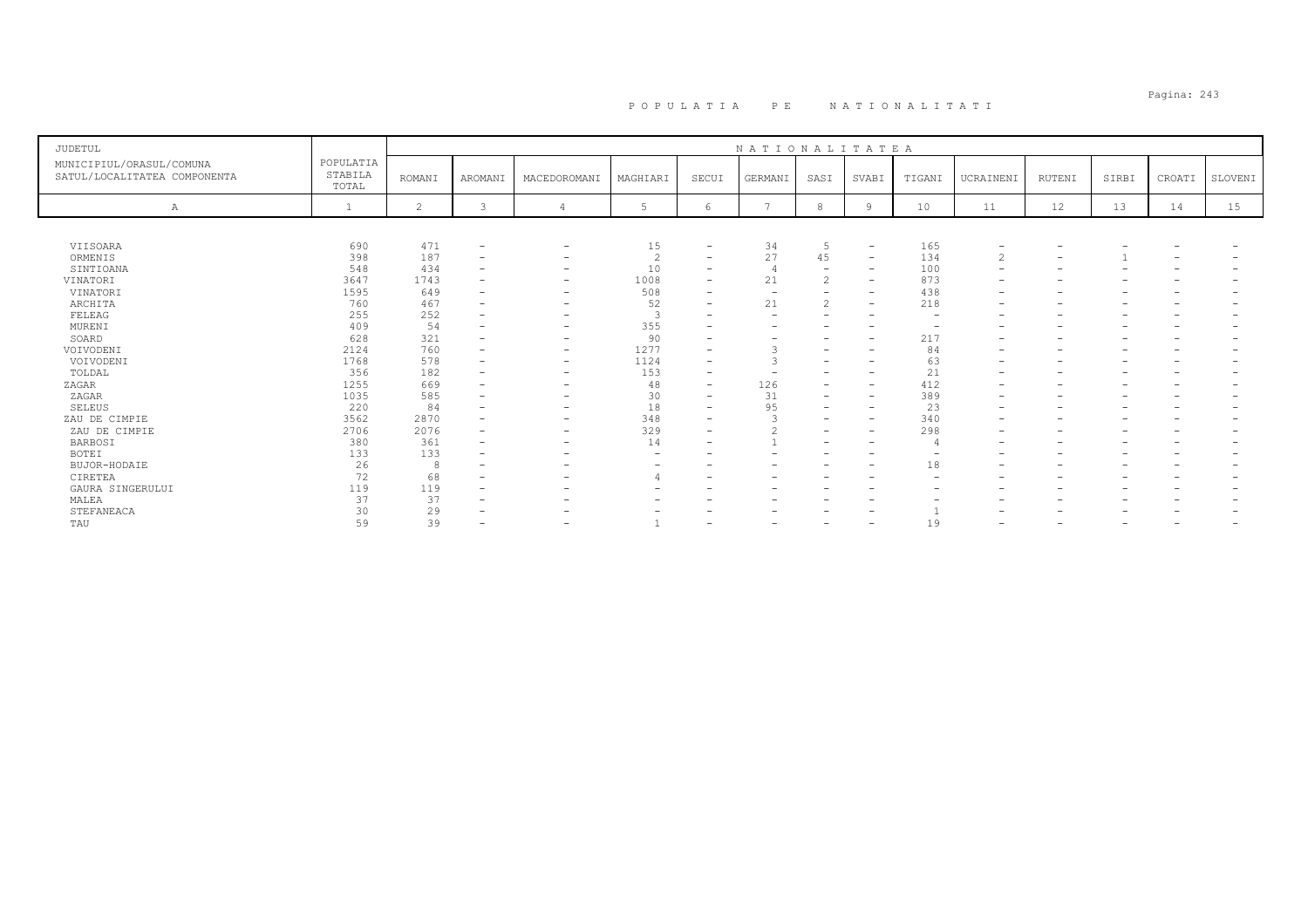# Pagina: 244 P O P U L A T I A P E N A T I O N A L I T A T I

| JUDETUL                                                  |                               |        |                          |                          |          |                          | NATIONALITATEA           |      |                                 |                          |                          |                          |       |        |         |
|----------------------------------------------------------|-------------------------------|--------|--------------------------|--------------------------|----------|--------------------------|--------------------------|------|---------------------------------|--------------------------|--------------------------|--------------------------|-------|--------|---------|
| MUNICIPIUL/ORASUL/COMUNA<br>SATUL/LOCALITATEA COMPONENTA | POPULATIA<br>STABILA<br>TOTAL | ROMANI | AROMANI                  | MACEDOROMANI             | MAGHIARI | SECUI                    | GERMANI                  | SASI | SVABI                           | TIGANI                   | UCRAINENI                | RUTENI                   | SIRBI | CROATI | SLOVENI |
| A                                                        |                               |        |                          |                          |          | O                        |                          | Ö    |                                 | 10                       | 11                       | 12                       | 13    | 14     | 15      |
|                                                          |                               |        |                          |                          |          |                          |                          |      |                                 |                          |                          |                          |       |        |         |
| JUDETUL NEAMT                                            |                               |        |                          |                          |          |                          |                          |      |                                 |                          |                          |                          |       |        |         |
| COMUNA BICAZ-CHEI                                        | 4414                          | 4359   | $\overline{\phantom{a}}$ | $\overline{\phantom{0}}$ |          | -                        |                          |      |                                 | 51                       | -                        | $\overline{\phantom{0}}$ |       |        |         |
| BICAZ-CHEI                                               | 3301                          | 3285   | $\overline{\phantom{0}}$ | $\overline{\phantom{a}}$ |          | $\overline{\phantom{a}}$ | $\overline{\phantom{a}}$ | -    | $\hspace{0.1mm}-\hspace{0.1mm}$ | 12                       | $\overline{\phantom{a}}$ | $\overline{\phantom{a}}$ |       | -      |         |
| BIRNADU                                                  | 105                           | 105    | $\overline{\phantom{0}}$ | $\overline{\phantom{0}}$ |          |                          |                          |      |                                 | $\overline{\phantom{0}}$ | $\overline{\phantom{0}}$ | -                        |       |        |         |
| GHERMAN                                                  | 113                           | 113    | $\qquad \qquad -$        | $\overline{\phantom{a}}$ |          |                          | -                        |      |                                 | -                        | $\overline{\phantom{0}}$ | $\overline{\phantom{0}}$ |       |        |         |
| IVANES                                                   | 895                           | 856    | $-$                      | $\overline{\phantom{a}}$ |          |                          | -                        |      | $\overline{\phantom{a}}$        | 39                       | $\overline{\phantom{a}}$ | $\overline{\phantom{a}}$ |       |        |         |
| COMUNA BICAZU ARDELEAN                                   | 4154                          | 4041   | $\overline{\phantom{0}}$ | $\overline{\phantom{0}}$ | 13       | $\overline{\phantom{a}}$ | -                        |      | $\overline{\phantom{0}}$        | 100                      | $\overline{\phantom{a}}$ | $\overline{\phantom{0}}$ |       |        |         |
| BICAZU ARDELEAN                                          | 1683                          | 1578   | $-$                      | $\overline{\phantom{0}}$ | 13       | $\overline{\phantom{a}}$ | $\overline{\phantom{a}}$ | -    | $\hspace{0.1mm}-\hspace{0.1mm}$ | 92                       | $\overline{\phantom{a}}$ | $\overline{\phantom{a}}$ |       |        |         |
| TELEC                                                    | 2123                          | 2115   | $\overline{\phantom{0}}$ | -                        | -        |                          | -                        |      | -                               |                          | $\overline{\phantom{a}}$ | -                        |       |        |         |
| TICOS                                                    | 348                           | 348    | $\overline{\phantom{0}}$ | $\overline{\phantom{0}}$ |          |                          | -                        |      | -                               | -                        | $\overline{\phantom{0}}$ | $\overline{\phantom{0}}$ |       |        |         |
| COMUNA DAMUC                                             | 3100                          | 3099   | $-$                      | $\overline{\phantom{a}}$ |          |                          | -                        |      |                                 | $\overline{\phantom{0}}$ | $\overline{\phantom{0}}$ | $\overline{\phantom{a}}$ |       |        |         |
| DAMUC                                                    | 2375                          | 2374   | $\overline{\phantom{0}}$ | -                        |          |                          | -                        |      | -                               | -                        | $\overline{\phantom{0}}$ | $\overline{\phantom{m}}$ |       |        |         |
| HUISUREZ                                                 | 701                           | 701    | $\overline{\phantom{0}}$ | $\overline{\phantom{a}}$ |          |                          | -                        |      |                                 | -                        | $\overline{\phantom{0}}$ | $\overline{\phantom{a}}$ |       |        |         |
| TREI FINTINI                                             | 24                            | 24     | $\overline{\phantom{0}}$ | $\overline{\phantom{0}}$ |          |                          | -                        |      |                                 | $\overline{\phantom{0}}$ | $\overline{\phantom{0}}$ | -                        |       |        |         |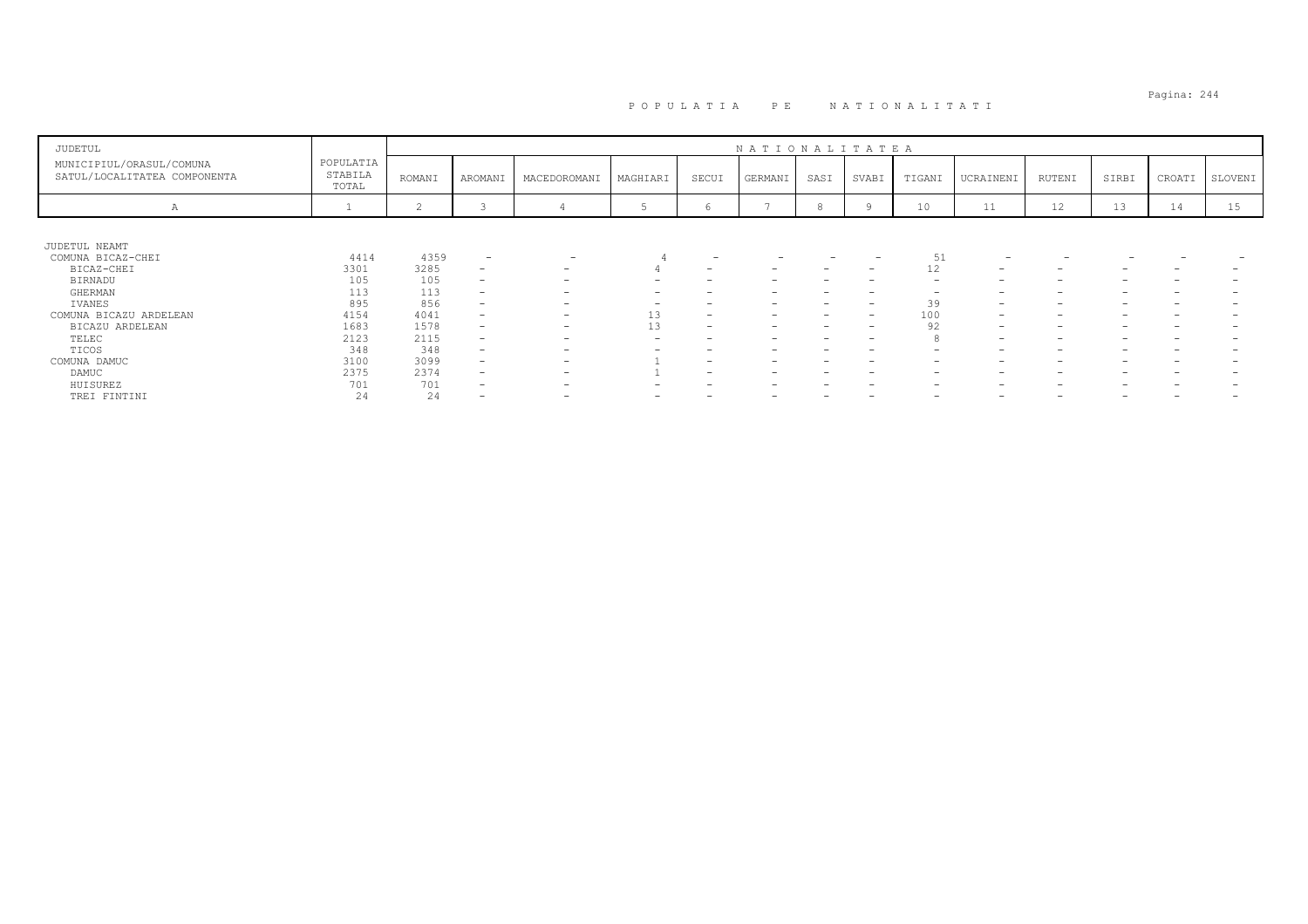# Pagina: 276 P O P U L A T I A P E N A T I O N A L I T A T I

| <b>JUDETUL</b>               |                          |                          |                          |                          |                          |                          | NATIONALITATEA           |              |                          |                                 |                          |                |       |                          |                |
|------------------------------|--------------------------|--------------------------|--------------------------|--------------------------|--------------------------|--------------------------|--------------------------|--------------|--------------------------|---------------------------------|--------------------------|----------------|-------|--------------------------|----------------|
| MUNICIPIUL/ORASUL/COMUNA     | POPULATIA                |                          |                          |                          |                          |                          |                          |              |                          |                                 |                          |                |       |                          |                |
| SATUL/LOCALITATEA COMPONENTA | STABILA                  | <b>ROMANI</b>            | AROMANI                  | MACEDOROMANI             | MAGHIARI                 | SECUI                    | GERMANI                  | SASI         | SVABI                    | TIGANI                          | UCRAINENI                | RUTENI         | SIRBI | CROATI                   | SLOVENI        |
|                              | TOTAL                    |                          |                          |                          |                          |                          |                          |              |                          |                                 |                          |                |       |                          |                |
| A                            | $\mathbf{1}$             | 2                        | $\mathbf{3}$             | $\overline{4}$           | 5                        | 6                        | $7\phantom{.0}$          | $_{\rm 8}$   | $\overline{9}$           | 10                              | 11                       | 12             | 13    | 14                       | 15             |
|                              |                          |                          |                          |                          |                          |                          |                          |              |                          |                                 |                          |                |       |                          |                |
|                              |                          |                          |                          |                          |                          |                          |                          |              |                          |                                 |                          |                |       |                          |                |
| JUDETUL SATU MARE            | 400789                   | 234528                   | $\overline{\phantom{a}}$ | 13                       | 140357                   | 35                       | 8672                     | 7            | 5672                     | 9823                            | 1320                     | 42             | 21    | $\overline{4}$           | $\overline{c}$ |
| MUNICIPII SI ORASE           | 185406                   | 104794                   | $\overline{\phantom{a}}$ | 10                       | 72766                    | 25                       | 3775                     | 6            | 1344                     | 2082                            | 402                      | 19             | 16    | 3                        | 2              |
| MUNICIPIUL SATU MARE         | 131987                   | 72701                    | $\overline{\phantom{a}}$ | $\overline{7}$           | 53994                    | 19                       | 2927                     | 5            | 752                      | 1126                            | 297                      | 15             | 15    | 3                        | $\overline{1}$ |
| SATU MARE                    | 130584                   | 71495                    | $\overline{\phantom{a}}$ | 7                        | 53898                    | 19                       | 2924                     | 5            | 752                      | 1031                            | 295                      | 14             | 15    | 3                        | $\overline{1}$ |
| SATMAREL                     | 1403                     | 1206                     |                          | Ē.                       | 96                       | $\overline{\phantom{a}}$ | 3                        |              |                          | 95                              | 2                        | $\overline{1}$ |       |                          |                |
| ORAS CAREI                   | 26372                    | 10866                    | $\overline{\phantom{a}}$ | $\overline{c}$           | 13825                    | 6                        | 752                      | $\mathbf{1}$ | 431                      | 395                             | 68                       | 4              |       |                          |                |
| CAREI                        | 25911                    | 10406                    |                          | $\overline{2}$           | 13824                    | 6                        | 752                      | $\mathbf{1}$ | 431                      | 395                             | 68                       |                |       |                          |                |
| IANCULESTI                   | 461                      | 460                      |                          | $\equiv$                 | $\overline{1}$           |                          | $\sim$                   |              |                          | $\overline{a}$                  | $\overline{\phantom{0}}$ |                |       |                          |                |
| ORAS NEGRESTI-OAS            | 16648                    | 15510                    |                          |                          | 820                      |                          | 14                       |              | 8                        | 253                             | 28                       |                |       |                          | $\overline{1}$ |
| NEGRESTI-OAS                 | 13901                    | 12824                    |                          |                          | 803                      |                          | 14                       |              | 8                        | 209                             | 28                       |                |       |                          | $\mathbf{1}$   |
| LUNA                         | 734                      | 692                      |                          |                          | -5                       |                          |                          |              |                          | 37                              |                          |                |       |                          |                |
| TUR                          | 2013                     | 1994                     |                          | $\overline{\phantom{0}}$ | 12                       |                          | $\overline{\phantom{a}}$ |              | $\overline{\phantom{0}}$ | 7                               |                          |                |       |                          |                |
| ORAS TASNAD                  | 10399                    | 5717                     |                          | $\mathbf{1}$             | 4127                     |                          | 82                       |              | 153                      | 308                             | <sup>o</sup>             |                |       |                          |                |
| TASNAD                       | 8260                     | 4023                     |                          | $\mathbf{1}$             | 3805                     |                          | 81                       |              | 153                      | 189                             |                          |                |       |                          |                |
| BLAJA                        | 264                      | 259                      |                          | ۰                        | 3                        |                          | $\overline{1}$           |              |                          | $\overline{1}$                  |                          |                |       |                          |                |
| CIG                          | 534                      | 515                      |                          |                          | 13                       |                          |                          |              |                          | 6                               |                          |                |       |                          |                |
| RATIU                        | 64                       | 63                       |                          |                          | $\sim$                   |                          |                          |              |                          | $\overline{\phantom{a}}$        | $\overline{1}$           |                |       |                          |                |
|                              |                          |                          |                          | ۰                        |                          |                          |                          |              |                          |                                 | $\mathfrak{D}$           |                |       |                          |                |
| SARAUAD                      | 1086<br>191              | 666<br>191               |                          | Ē.                       | 306<br>٠                 |                          |                          |              |                          | 112<br>$\overline{\phantom{a}}$ |                          |                |       |                          |                |
| VALEA MORII                  |                          |                          |                          |                          |                          |                          |                          |              |                          |                                 |                          |                |       |                          |                |
| COMUNE                       | 215383                   | 129734                   |                          | 3                        | 67591                    | 10                       | 4897                     | $\mathbf{1}$ | 4328                     | 7741                            | 918                      | 23             | .5    | $\mathbf{1}$             |                |
| ACIS                         | 2982                     | 1094                     |                          | $\overline{\phantom{a}}$ | 1277                     | $\overline{\phantom{a}}$ | 9                        |              | $\overline{c}$           | 599                             |                          |                |       |                          |                |
| ACIS                         | 1822                     | 457                      |                          |                          | 895                      |                          | 6                        |              | 2                        | 462                             |                          |                |       |                          |                |
| GANAS                        | $\overline{\phantom{0}}$ | $\overline{\phantom{a}}$ |                          |                          | $\overline{\phantom{a}}$ |                          |                          |              |                          | $\overline{\phantom{a}}$        |                          |                |       |                          |                |
| MIHAIENI                     | 554                      | 45                       |                          |                          | 369                      |                          | $\overline{c}$           |              |                          | 137                             |                          |                |       |                          |                |
| UNIMAT                       | 606                      | 592                      |                          | $\overline{\phantom{0}}$ | 13                       | ۳                        |                          |              |                          | $\overline{\phantom{a}}$        |                          |                |       |                          |                |
| ANDRID                       | 2775                     | 1361                     |                          |                          | 1285                     |                          | 3                        |              | $\mathbf{1}$             | 121                             |                          |                |       |                          |                |
| ANDRID                       | 1351                     | 751                      |                          |                          | 528                      |                          | 2                        |              |                          | 69                              |                          |                |       |                          |                |
| DINDESTI                     | 837                      | 582                      |                          |                          | 206                      |                          |                          |              |                          | 45                              |                          |                |       |                          |                |
| IRINA                        | 587                      | 28                       |                          | ۰                        | 551                      |                          |                          |              |                          | 7                               |                          |                |       |                          |                |
| APA                          | 3138                     | 2273                     |                          |                          | 464                      |                          |                          |              |                          | 401                             |                          |                |       |                          |                |
| APA                          | 2745                     | 1881                     |                          |                          | 463                      |                          |                          |              |                          | 401                             |                          |                |       |                          |                |
| LUNCA APEI                   | 24                       | 24                       |                          |                          | $\sim$                   |                          |                          |              |                          |                                 |                          |                |       |                          |                |
| SOMESENI                     | 369                      | 368                      |                          | ۰                        | <sup>1</sup>             |                          |                          |              |                          |                                 |                          |                |       |                          |                |
| ARDUD                        | 6572                     | 4378                     |                          | $\overline{1}$           | 1011                     | $=$                      | 413                      |              | 522                      | 247                             |                          |                |       |                          |                |
| ARDUD                        | 4102                     | 2136                     |                          | 1                        | 895                      |                          | 351                      |              | 505                      | 214                             |                          |                |       |                          |                |
| ARDUD-VII                    | 123                      | 15                       |                          | $\overline{\phantom{a}}$ | 85                       |                          | 23                       |              |                          | $\overline{\phantom{m}}$        |                          |                |       |                          |                |
| BABA NOVAC                   | 648                      | 632                      |                          |                          | -3                       |                          | $\overline{c}$           |              |                          | 11                              |                          |                |       |                          |                |
| GERAUSA                      | 661                      | 659                      |                          |                          | $\overline{c}$           |                          | $\sim$                   |              |                          | $\overline{\phantom{m}}$        |                          |                |       |                          |                |
| MADARAS                      | 1038                     | 936                      |                          |                          | 26                       |                          | 37                       |              | 17                       | 22                              |                          |                |       |                          |                |
| SARATURA                     | $\overline{\phantom{0}}$ | $\overline{\phantom{a}}$ |                          |                          | $\overline{\phantom{a}}$ |                          |                          |              |                          | $\overline{\phantom{m}}$        |                          |                |       |                          |                |
|                              | 4058                     | 3579                     |                          |                          | 469                      |                          | 5                        |              |                          | -5                              |                          |                |       |                          |                |
| BATARCI                      | 2341                     | 2332                     |                          |                          | 3                        |                          |                          |              |                          |                                 |                          |                |       |                          |                |
| <b>BATARCI</b>               |                          |                          |                          |                          |                          |                          |                          |              |                          |                                 |                          |                |       |                          |                |
| COMLAUSA                     | 852                      | 852                      |                          |                          | $\overline{a}$           |                          |                          |              |                          |                                 |                          |                |       |                          |                |
| SIRLAU                       | 356                      | 356                      |                          |                          | $\sim$                   |                          |                          |              |                          |                                 |                          |                |       |                          |                |
| TAMASENI                     | 509                      | 39                       |                          |                          | 466                      |                          |                          |              |                          |                                 |                          |                |       |                          |                |
| <b>BELTIUG</b>               | 3683                     | 1351                     |                          |                          | 1161                     | L.                       | 571                      |              | 309                      | 289                             |                          |                |       |                          |                |
| <b>BELTIUG</b>               | 1552                     | 530                      |                          |                          | 299                      | $\overline{\phantom{a}}$ | 482                      |              | 124                      | 116                             |                          |                |       |                          |                |
| <b>BOLDA</b>                 | 156                      | 156                      |                          |                          | $\sim$                   |                          |                          |              |                          |                                 |                          |                |       |                          |                |
| GHIRISA                      | 778                      | 61                       | $\overline{\phantom{a}}$ | $\overline{\phantom{a}}$ | 695                      | $\equiv$                 | $\mathbf{3}$             |              | 6                        | 13                              |                          |                |       | $\overline{\phantom{a}}$ |                |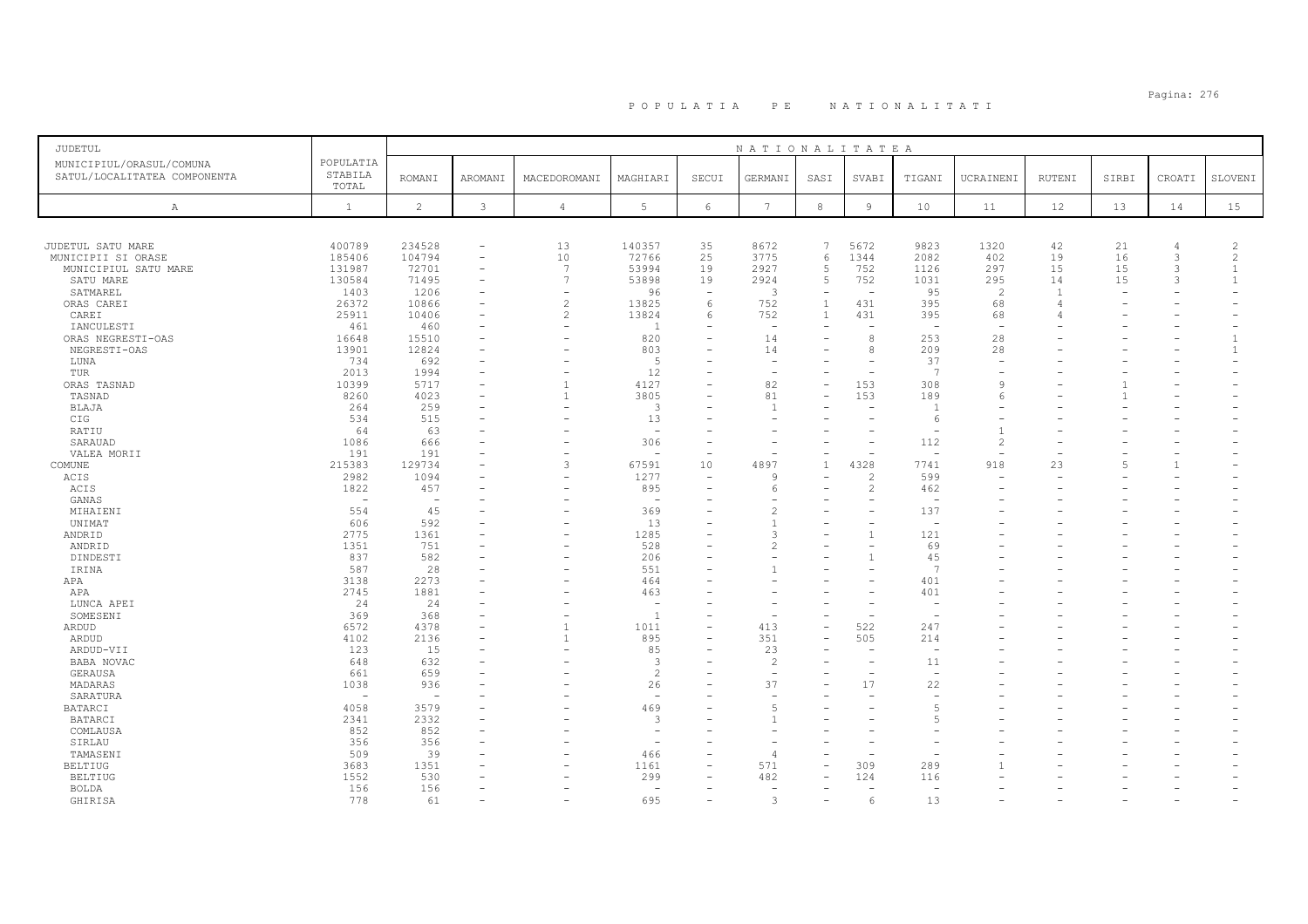## Pagina: 277 P O P U L A T I A P E N A T I O N A L I T A T I

| JUDETUL                                                  |                               |                |                          |                          |                          |                          | NATIONALITATEA  |            |                          |                          |                          |               |       |        |         |
|----------------------------------------------------------|-------------------------------|----------------|--------------------------|--------------------------|--------------------------|--------------------------|-----------------|------------|--------------------------|--------------------------|--------------------------|---------------|-------|--------|---------|
| MUNICIPIUL/ORASUL/COMUNA<br>SATUL/LOCALITATEA COMPONENTA | POPULATIA<br>STABILA<br>TOTAL | <b>ROMANI</b>  | AROMANI                  | MACEDOROMANI             | MAGHIARI                 | SECUI                    | GERMANI         | SASI       | SVABI                    | TIGANI                   | UCRAINENI                | <b>RUTENI</b> | SIRBI | CROATI | SLOVENI |
| $\mathbb{A}$                                             | $\mathbf{1}$                  | $\overline{c}$ | $\mathbf{3}$             | $\sqrt{4}$               | $5\phantom{.0}$          | $\epsilon$               | $7\phantom{.0}$ | $^{\rm 8}$ | $\,9$                    | 10                       | 11                       | 12            | 13    | 14     | 15      |
|                                                          |                               |                |                          |                          |                          |                          |                 |            |                          |                          |                          |               |       |        |         |
| GIUNGI                                                   | 220                           | 171            | $\overline{\phantom{m}}$ | $\overline{\phantom{0}}$ | 30                       |                          |                 |            | $\overline{\phantom{a}}$ | 19                       |                          |               |       |        |         |
| RATESTI                                                  | 770                           | 320            |                          | $\overline{\phantom{0}}$ | 111                      | $\overline{\phantom{0}}$ | 54              |            | 179                      | 105                      | $\overline{1}$           |               |       |        |         |
| SANDRA                                                   | 207                           | 113            |                          | $\overline{\phantom{0}}$ | 26                       |                          | 32              |            |                          | 36                       |                          |               |       |        |         |
| <b>BERVENI</b>                                           | 3775                          | 1257           |                          | $\overline{\phantom{0}}$ | 2390                     |                          | 9               |            | $\overline{5}$           | 114                      |                          |               |       |        |         |
| <b>BERVENI</b>                                           | 2651                          | 202            |                          |                          | 2384                     |                          | 9               |            | $\overline{5}$           | 51                       |                          |               |       |        |         |
| LUCACENI                                                 | 1124                          | 1055           |                          |                          | -6                       |                          |                 |            |                          | 63                       |                          |               |       |        |         |
| BIXAD                                                    | 7810                          | 7568           |                          |                          | 64                       |                          |                 |            |                          | 122                      | $\overline{c}$           |               |       |        |         |
| BIXAD                                                    | 4710                          | 4587           |                          |                          | 62                       |                          |                 |            |                          | 55                       | 2                        |               |       |        |         |
| BOINESTI                                                 | 1713                          | 1653           |                          |                          | $\overline{1}$           |                          |                 |            |                          | $\overline{9}$           |                          |               |       |        |         |
| TRIP                                                     | 1387                          | 1328           |                          |                          | $\overline{1}$           |                          |                 |            |                          | 58                       |                          |               |       |        |         |
| <b>BIRSAU</b>                                            | 2796                          | 2791           |                          |                          | $\overline{1}$           |                          |                 |            |                          | 3                        |                          |               |       |        |         |
| BIRSAU DE SUS                                            | 1975                          | 1974           |                          |                          | $\overline{1}$           |                          |                 |            |                          |                          |                          |               |       |        |         |
| BIRSAU DE JOS                                            | 821                           | 817            |                          |                          | $\overline{\phantom{a}}$ |                          |                 |            |                          | 3                        |                          |               |       |        |         |
| <b>BOGDAND</b>                                           | 3773                          | 1551           |                          |                          | 2129                     |                          |                 |            |                          | 92                       |                          |               |       |        |         |
| <b>BOGDAND</b>                                           | 1272                          | 10             |                          |                          | 1262                     |                          |                 |            |                          | $\overline{\phantom{a}}$ |                          |               |       |        |         |
| BABTA                                                    | 1053                          | 1041           |                          |                          | $\overline{c}$           |                          |                 |            |                          | 9                        |                          |               |       |        |         |
| CORUND                                                   | 541                           | 458            |                          |                          | $\overline{c}$           |                          |                 |            |                          | 81                       |                          |               |       |        |         |
| SER                                                      | 907                           | 42             |                          |                          | 863                      |                          |                 |            |                          | $\overline{c}$           |                          |               |       |        |         |
| BOTIZ                                                    | 4818                          | 2219           |                          |                          | 2468                     |                          | 3               |            | $\mathcal{R}$            | 14                       | 110                      |               |       |        |         |
| BOTIZ                                                    | 3263                          | 2004           |                          |                          | 1211                     |                          | 3               |            | 3                        | 13                       | 28                       |               |       |        |         |
| AGRIS                                                    | 1058                          | 70             |                          | -                        | 987                      |                          |                 |            |                          | $\overline{1}$           | $\overline{\phantom{a}}$ |               |       |        |         |
| CIUPERCENI                                               | 497                           | 145            |                          |                          | 270                      |                          |                 |            |                          | $\overline{\phantom{a}}$ | 82                       |               |       |        |         |
| CALINESTI-OAS                                            | 4748                          | 4723           |                          |                          | 9                        |                          |                 |            |                          | 16                       |                          |               |       |        |         |
| CALINESTI-OAS                                            | 2564                          | 2540           |                          |                          | 8                        |                          |                 |            |                          | 16                       |                          |               |       |        |         |
| COCA                                                     | 931                           | 930            |                          |                          | -1                       |                          |                 |            |                          |                          |                          |               |       |        |         |
| LECHINTA                                                 | 954                           | 954            |                          |                          | ÷                        |                          |                 |            |                          |                          |                          |               |       |        |         |
| PASUNEA MARE                                             | 299                           | 299            |                          |                          |                          |                          |                 |            |                          |                          |                          |               |       |        |         |
| CAMARZANA                                                | 2860                          | 2852           |                          |                          |                          |                          |                 |            |                          | 8                        |                          |               |       |        |         |
| CAMARZANA                                                | 2860                          | 2852           |                          |                          |                          |                          |                 |            |                          | -8                       |                          |               |       |        |         |
| CAPLENI                                                  | 4574                          | 144            |                          |                          | 3367                     |                          | 479             |            | 485                      | 99                       |                          |               |       |        |         |
| CAPLENI                                                  | 3129                          | 94             |                          |                          | 2690                     | $\equiv$                 | 184             |            | 109                      | 52                       |                          |               |       |        |         |
| CAMIN                                                    | 1445                          | 50             |                          | -                        | 677                      | $\overline{\phantom{0}}$ | 295             |            | 376                      | 47                       |                          |               |       |        |         |
| CAUAS                                                    | 2768                          | 1506           |                          |                          | 1029                     |                          |                 |            |                          | 232                      |                          |               |       |        |         |
| CAUAS                                                    | 733                           | 563            |                          |                          | 65                       |                          |                 |            |                          | 105                      |                          |               |       |        |         |
| ADY ENDRE                                                | 175                           | 83             |                          |                          | 92                       |                          |                 |            |                          | $\overline{\phantom{0}}$ |                          |               |       |        |         |
| GHENCI                                                   | 1331                          | 341            |                          |                          | 862                      |                          |                 |            |                          | 127                      |                          |               |       |        |         |
| GHILESTI                                                 | 148                           | 148            |                          |                          | $\overline{\phantom{a}}$ |                          |                 |            |                          |                          |                          |               |       |        |         |
|                                                          | 233                           | 224            |                          |                          | 9                        |                          |                 |            |                          |                          |                          |               |       |        |         |
| HOTOAN<br>RADULESTI                                      | 148                           | 147            |                          |                          | $\overline{1}$           |                          |                 |            |                          |                          |                          |               |       |        |         |
|                                                          | 2496                          | 1753           |                          |                          | 741                      |                          |                 |            |                          |                          |                          |               |       |        |         |
| CEHAL                                                    |                               |                |                          |                          |                          |                          |                 |            |                          |                          |                          |               |       |        |         |
| CEHALUT                                                  | 869                           | 129            |                          |                          | 738                      |                          |                 |            |                          |                          |                          |               |       |        |         |
| CEHAL                                                    | 1186                          | 1184           |                          |                          | $\overline{2}$           |                          |                 |            |                          |                          |                          |               |       |        |         |
| ORBAU                                                    | 441                           | 440            |                          |                          | $\overline{1}$           |                          |                 |            |                          |                          |                          |               |       |        |         |
| CERTEZE                                                  | 5873                          | 5825           |                          |                          | ۰                        |                          |                 |            |                          |                          |                          |               |       |        |         |
| CERTEZE                                                  | 3343                          | 3343           |                          |                          |                          |                          |                 |            |                          |                          |                          |               |       |        |         |
| HUTA CERTEZE                                             | 1203                          | 1155           |                          |                          |                          |                          |                 |            |                          | $\mathbf{1}$             |                          |               |       |        |         |
| MOISENI                                                  | 1327                          | 1327           |                          |                          | ٠                        |                          |                 |            |                          |                          |                          |               |       |        |         |
| CRAIDOROLT                                               | 2305                          | 1402           | $\equiv$                 |                          | 731                      |                          | 20              |            | 22                       | 126                      |                          |               |       |        |         |
| CRAIDOROLT                                               | 1088                          | 510            |                          |                          | 410                      |                          | 20              |            | 22                       | 126                      |                          |               |       |        |         |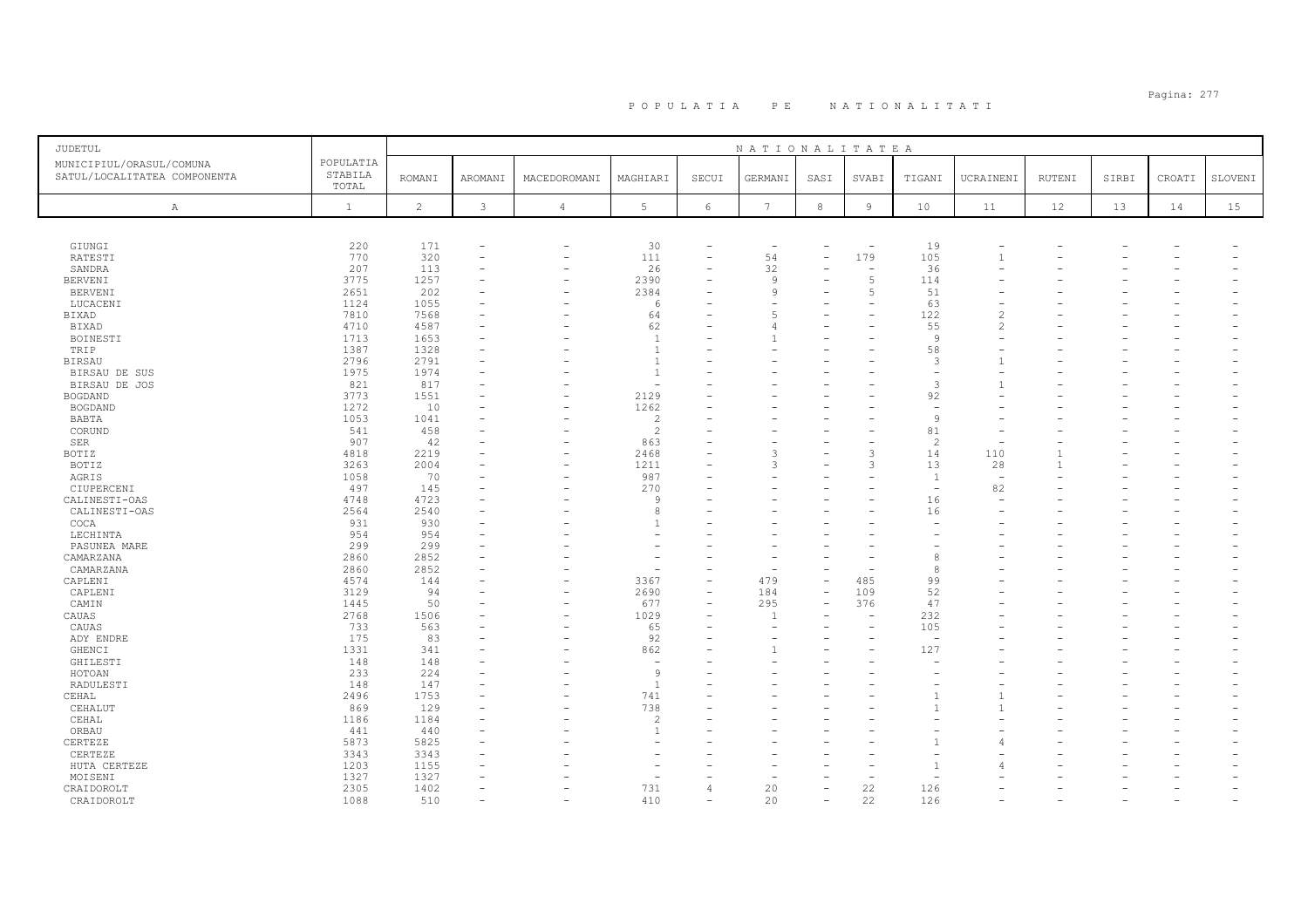# Pagina: 278 P O P U L A T I A P E N A T I O N A L I T A T I

| JUDETUL                                                  |                               |                          |                          |                          |                          |            | NATIONALITATEA  |            |                |                          |                |        |       |                          |         |
|----------------------------------------------------------|-------------------------------|--------------------------|--------------------------|--------------------------|--------------------------|------------|-----------------|------------|----------------|--------------------------|----------------|--------|-------|--------------------------|---------|
| MUNICIPIUL/ORASUL/COMUNA<br>SATUL/LOCALITATEA COMPONENTA | POPULATIA<br>STABILA<br>TOTAL | <b>ROMANI</b>            | AROMANI                  | MACEDOROMANI             | MAGHIARI                 | SECUI      | GERMANI         | SASI       | SVABI          | TIGANI                   | UCRAINENI      | RUTENI | SIRBI | CROATI                   | SLOVENI |
| Α                                                        | $\mathbf{1}$                  | $\overline{c}$           | 3                        | $\overline{4}$           | 5                        | $\epsilon$ | $7\phantom{.0}$ | $^{\rm 8}$ | $\overline{9}$ | 10                       | 11             | 12     | 13    | 14                       | 15      |
|                                                          |                               |                          |                          |                          |                          |            |                 |            |                |                          |                |        |       |                          |         |
| CRISENI                                                  | 256                           | 255                      | $\overline{\phantom{0}}$ |                          | $\mathbf{1}$             |            |                 |            |                |                          |                |        |       |                          |         |
| ERIU SINCRAI                                             | 700                           | 409                      |                          |                          | 291                      |            |                 |            |                |                          |                |        |       |                          |         |
| SATU MIC                                                 | 217                           | 217                      | ۰                        |                          | $\overline{\phantom{a}}$ |            |                 |            |                |                          |                |        |       |                          |         |
| TEGHEA<br>CRUCISOR                                       | 44<br>2921                    | 11<br>2658               |                          |                          | 29<br>54                 | 4          | 149             |            |                | 56                       |                |        |       |                          |         |
| CRUCISOR                                                 | 726                           | 723                      | ÷                        |                          | $\overline{3}$           |            |                 |            |                |                          |                |        |       |                          |         |
| IEGHERISTE                                               | 629                           | 624                      |                          |                          | $\overline{4}$           |            |                 |            |                |                          |                |        |       |                          |         |
| POIANA CODRULUI                                          | 1566                          | 1311                     |                          |                          | 47                       |            | 148             |            |                | 56                       |                |        |       |                          |         |
| CULCIU                                                   | 4103                          | 2053                     |                          |                          | 2033                     |            |                 |            |                | 13                       |                |        |       |                          |         |
| CULCIU MARE                                              | 773                           | 491                      |                          | $\equiv$                 | 282                      |            |                 |            |                |                          |                |        |       |                          |         |
| APATEU                                                   | 315                           | 113                      |                          |                          | 202                      |            |                 |            |                |                          |                |        |       |                          |         |
| CARASEU                                                  | 1205                          | 347                      |                          |                          | 855                      |            |                 |            | $\mathcal{L}$  |                          |                |        |       |                          |         |
| COROD                                                    | 475                           | 231                      |                          |                          | 244                      |            |                 |            |                |                          |                |        |       |                          |         |
| CULCIU MIC                                               | 664                           | 218                      |                          |                          | 446                      |            |                 |            |                |                          |                |        |       |                          |         |
| LIPAU<br>DOBA                                            | 671<br>2848                   | 653<br>1971              |                          |                          | $\overline{4}$<br>506    |            |                 |            |                | 13<br>312                | 55             |        |       |                          |         |
| DOBA                                                     | 1165                          | 628                      |                          |                          | 308                      |            |                 |            |                | 223                      | $\overline{c}$ |        |       |                          |         |
| <b>BOGHIS</b>                                            | 788                           | 505                      |                          |                          | 195                      |            |                 |            |                | 88                       |                |        |       |                          |         |
| DACIA                                                    | 250                           | 250                      |                          |                          | ۰                        |            |                 |            |                | $\overline{\phantom{a}}$ |                |        |       |                          |         |
| PAULIAN                                                  | 484                           | 428                      |                          |                          | $\overline{c}$           |            |                 |            |                | $\overline{1}$           | 53             |        |       |                          |         |
| TRAIAN                                                   | 161                           | 160                      |                          |                          | $\overline{1}$           |            |                 |            |                | $\overline{\phantom{a}}$ |                |        |       |                          |         |
| <b>DOROLT</b>                                            | 3408                          | 206                      |                          |                          | 2844                     |            |                 |            |                | 352                      |                |        |       |                          |         |
| DOROLT                                                   | 1502                          | 50                       |                          | $\equiv$                 | 1327                     |            |                 |            |                | 119                      |                |        |       |                          |         |
| ATEA                                                     | 355                           | $\overline{\mathbf{3}}$  |                          |                          | 250                      |            |                 |            |                | 102                      |                |        |       |                          |         |
| DARA                                                     | 1239                          | .5                       |                          |                          | 1191                     |            |                 |            |                | 43                       |                |        |       |                          |         |
| PETEA                                                    | 312                           | 148                      |                          |                          | 76                       |            |                 |            |                | 88                       |                |        |       |                          |         |
| FOIENI                                                   | 2053                          | 53                       |                          |                          | 941                      |            | 322             |            | 735            | $\overline{1}$           |                |        |       |                          |         |
| FOIENI                                                   | 2053                          | 53                       |                          |                          | 941                      |            | 322             |            | 735            | $\overline{1}$           |                |        |       |                          |         |
| GHERTA MICA                                              | 3111                          | 3074                     |                          |                          | 33                       |            | $\mathcal{L}$   |            |                | $\overline{2}$           |                |        |       |                          |         |
| GHERTA MICA                                              | 3111                          | 3074                     | ۰                        |                          | 33                       |            | $\overline{c}$  |            |                | $\overline{c}$           |                |        |       |                          |         |
| HALMEU                                                   | 7688<br>3753                  | 2732                     |                          |                          | 4487<br>1585             |            | 12<br>8         |            | $\mathcal{L}$  | 450                      | $\angle$       |        |       |                          |         |
| HALMEU<br>BABESTI                                        | 445                           | 2130<br>34               |                          | $\overline{\phantom{0}}$ | 388                      |            |                 |            |                | 26<br>23                 | $\angle$       |        |       |                          |         |
| CIDREAG                                                  | 1066                          | $\overline{9}$           |                          |                          | 671                      |            |                 |            | $\overline{1}$ | 385                      |                |        |       |                          |         |
| DOBOLT                                                   | 345                           | 53                       |                          |                          | 288                      |            |                 |            |                | $\overline{4}$           |                |        |       |                          |         |
| HALMEU VII                                               | 42                            | $\overline{\phantom{a}}$ |                          |                          | 42                       |            |                 |            |                |                          |                |        |       |                          |         |
| MESTEACAN                                                | 477                           | 463                      |                          |                          | 12                       |            |                 |            |                |                          |                |        |       |                          |         |
| PORUMBESTI                                               | 1560                          | 43                       |                          |                          | 1501                     |            | $\mathcal{L}$   |            | $\overline{1}$ | 12                       |                |        |       |                          |         |
| HODOD                                                    | 3452                          | 1000                     |                          |                          | 2280                     |            | 54              |            |                | 115                      |                |        |       |                          |         |
| HODOD                                                    | 1026                          | 70                       |                          |                          | 867                      |            | 48              |            |                | 41                       |                |        |       |                          |         |
| GIURTELECU HODODULUI                                     | 892                           | 891                      |                          |                          | 1                        |            |                 |            |                |                          |                |        |       |                          |         |
| LELEI                                                    | 728                           | 33                       |                          |                          | 664                      |            |                 |            |                | 26                       |                |        |       |                          |         |
| NADISU HODODULUI                                         | 806                           | 6                        |                          |                          | 748                      |            |                 |            |                | 48                       |                |        |       |                          |         |
| HOMOROADE                                                | 2613                          | 2480                     |                          |                          | 35                       |            | 28              |            | 19             | 50                       |                |        |       |                          |         |
| HOMORODU DE MIJLOC                                       | 658                           | 657                      |                          |                          | <sup>1</sup>             |            |                 |            |                |                          |                |        |       |                          |         |
| CHILIA                                                   | 313                           | 311                      |                          |                          | $\overline{c}$           |            |                 |            |                |                          |                |        |       |                          |         |
| HOMORODU DE JOS                                          | 426                           | 348                      |                          |                          | 31                       |            | 27              |            | 19             |                          |                |        |       |                          |         |
| HOMORODU DE SUS                                          | 397                           | 389                      |                          |                          | ۰                        |            |                 |            |                | 8                        |                |        |       |                          |         |
| NECOPOI                                                  | 339                           | 338                      | $\overline{\phantom{0}}$ |                          | ۰                        |            |                 |            |                |                          |                |        |       | $\overline{\phantom{a}}$ |         |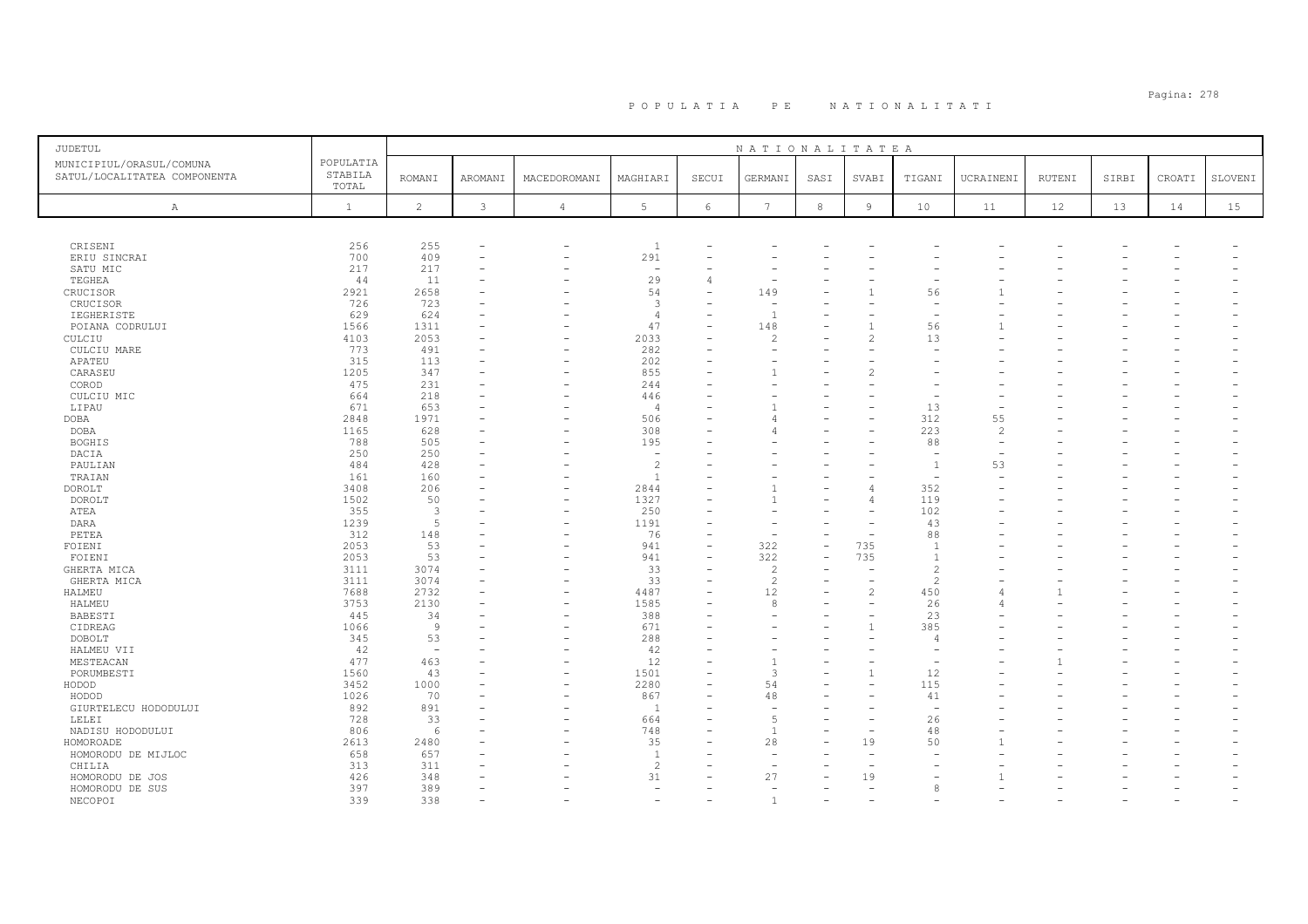# Pagina: 279 P O P U L A T I A P E N A T I O N A L I T A T I

| JUDETUL                                                  |                               |                          |                          |                          |                          |            | NATIONALITATEA           |            |                |                          |                                                                                                                                                                                                                                                                                                                                                                                                                            |                          |       |        |         |
|----------------------------------------------------------|-------------------------------|--------------------------|--------------------------|--------------------------|--------------------------|------------|--------------------------|------------|----------------|--------------------------|----------------------------------------------------------------------------------------------------------------------------------------------------------------------------------------------------------------------------------------------------------------------------------------------------------------------------------------------------------------------------------------------------------------------------|--------------------------|-------|--------|---------|
| MUNICIPIUL/ORASUL/COMUNA<br>SATUL/LOCALITATEA COMPONENTA | POPULATIA<br>STABILA<br>TOTAL | <b>ROMANI</b>            | AROMANI                  | MACEDOROMANI             | MAGHIARI                 | SECUI      | GERMANI                  | SASI       | SVABI          | TIGANI                   | UCRAINENI                                                                                                                                                                                                                                                                                                                                                                                                                  | <b>RUTENI</b>            | SIRBI | CROATI | SLOVENI |
| A                                                        | $\mathbf{1}$                  | $\overline{c}$           | 3                        | $\overline{4}$           | $5\phantom{.0}$          | $\epsilon$ | $7\phantom{.0}$          | $^{\rm 8}$ | $\overline{9}$ | 10                       | 11                                                                                                                                                                                                                                                                                                                                                                                                                         | 12                       | 13    | 14     | 15      |
|                                                          |                               |                          |                          |                          |                          |            |                          |            |                |                          |                                                                                                                                                                                                                                                                                                                                                                                                                            |                          |       |        |         |
| SOLDUBA                                                  | 480                           | 437                      | ۰                        | $\overline{\phantom{0}}$ | $\overline{1}$           |            | $\overline{\phantom{a}}$ |            |                | 42                       | ÷                                                                                                                                                                                                                                                                                                                                                                                                                          |                          |       |        |         |
| LAZURI                                                   | 5221                          | 771                      |                          | $\overline{\phantom{0}}$ | 4353                     | ۳          | 11                       |            | $\overline{5}$ | 69                       | 10                                                                                                                                                                                                                                                                                                                                                                                                                         |                          |       |        |         |
| LAZURI                                                   | 2336                          | 447                      |                          |                          | 1858                     |            | 10                       |            |                | 12                       | $\overline{c}$                                                                                                                                                                                                                                                                                                                                                                                                             |                          |       |        |         |
| <b>BERCU</b>                                             | 593                           | $\overline{2}$           |                          | $\overline{\phantom{0}}$ | 590                      |            |                          |            |                |                          |                                                                                                                                                                                                                                                                                                                                                                                                                            |                          |       |        |         |
| NISIPENI                                                 | 892                           | 105                      |                          |                          | 779                      |            |                          |            |                |                          | ε                                                                                                                                                                                                                                                                                                                                                                                                                          |                          |       |        |         |
| NOROIENI                                                 | 316                           | 190                      |                          |                          | 126                      |            |                          |            |                |                          |                                                                                                                                                                                                                                                                                                                                                                                                                            |                          |       |        |         |
| PELES                                                    | 809                           | 27                       |                          | L.                       | 725                      |            |                          |            |                | 57                       |                                                                                                                                                                                                                                                                                                                                                                                                                            |                          |       |        |         |
| PELISOR                                                  | 275                           | $\overline{\phantom{a}}$ |                          |                          | 275                      |            |                          |            |                | $\overline{\phantom{a}}$ |                                                                                                                                                                                                                                                                                                                                                                                                                            |                          |       |        |         |
| LIVADA                                                   | 7063                          | 2261                     |                          |                          | 4555                     |            | 20                       |            | 6              | 172                      | 47                                                                                                                                                                                                                                                                                                                                                                                                                         |                          |       |        |         |
| LIVADA                                                   | 5187                          | 1021                     |                          | $\overline{\phantom{0}}$ | 3958                     |            | 20                       |            | $\kappa$       | 172                      | <sup>9</sup>                                                                                                                                                                                                                                                                                                                                                                                                               |                          |       |        |         |
| ADRIAN                                                   | 536                           | 29                       |                          | $\overline{\phantom{0}}$ | 506                      |            |                          |            |                |                          |                                                                                                                                                                                                                                                                                                                                                                                                                            |                          |       |        |         |
| <b>DUMBRAVA</b>                                          | 1019                          | 901                      |                          |                          | 80                       |            |                          |            |                |                          | 38                                                                                                                                                                                                                                                                                                                                                                                                                         |                          |       |        |         |
| LIVADA MICA                                              | 321                           | 310                      |                          |                          | 11                       |            |                          |            |                |                          |                                                                                                                                                                                                                                                                                                                                                                                                                            |                          |       |        |         |
| MEDIESU AURIT                                            | 7015                          | 5556                     |                          |                          | 1222                     |            | 82                       |            | 3              | 150                      | $\overline{1}$                                                                                                                                                                                                                                                                                                                                                                                                             |                          |       |        |         |
| MEDIESU AURIT                                            | 2721                          | 2514                     |                          |                          | 131                      |            |                          |            | $\mathcal{L}$  | 73                       |                                                                                                                                                                                                                                                                                                                                                                                                                            |                          |       |        |         |
| BABASESTI                                                | 695                           | 693                      |                          |                          | - 1                      |            |                          |            |                |                          |                                                                                                                                                                                                                                                                                                                                                                                                                            |                          |       |        |         |
| IOJIB                                                    | 1077                          | 547                      |                          |                          | 449                      |            | 79                       |            |                |                          |                                                                                                                                                                                                                                                                                                                                                                                                                            |                          |       |        |         |
| MEDIES RITURI                                            | 276                           | 276                      |                          |                          | $\sim$                   |            |                          |            |                |                          |                                                                                                                                                                                                                                                                                                                                                                                                                            |                          |       |        |         |
| MEDIES VII                                               | 316                           | 237                      |                          |                          | 78                       |            |                          |            |                | $\overline{1}$           |                                                                                                                                                                                                                                                                                                                                                                                                                            |                          |       |        |         |
| POTAU                                                    | 1098                          | 701                      |                          |                          | 328                      |            | 2                        |            |                | 67                       |                                                                                                                                                                                                                                                                                                                                                                                                                            |                          |       |        |         |
| ROMANESTI                                                | 832                           | 588                      |                          |                          | 235                      |            |                          |            |                | 8                        | $\overline{1}$                                                                                                                                                                                                                                                                                                                                                                                                             |                          |       |        |         |
| MICULA                                                   | 3606                          | 1471                     |                          |                          | 1428                     |            |                          |            |                | 208                      | 481                                                                                                                                                                                                                                                                                                                                                                                                                        | 17                       |       |        |         |
| MICULA                                                   | 2883                          | 790                      |                          |                          | 1426                     |            |                          |            |                | 208                      | 455                                                                                                                                                                                                                                                                                                                                                                                                                        | 3                        |       |        |         |
| BERCU NOU                                                | 276                           | 275                      |                          |                          | <sup>1</sup>             | ۳          |                          |            |                |                          | ٠                                                                                                                                                                                                                                                                                                                                                                                                                          | $\overline{\phantom{0}}$ |       |        |         |
| MICULA NOUA                                              | 447                           | 406                      |                          |                          | -1                       |            |                          |            |                | $\overline{\phantom{a}}$ | 26                                                                                                                                                                                                                                                                                                                                                                                                                         | 14                       |       |        |         |
| MOFTIN                                                   | 4327                          | 2407                     | $\overline{\phantom{0}}$ |                          | 1209                     |            | 29                       |            | 489            | 158                      | 33                                                                                                                                                                                                                                                                                                                                                                                                                         |                          |       |        |         |
| MOFTINU MIC                                              | 1226                          | 768                      |                          |                          | 421                      |            |                          |            | -6             | 28                       | $\overline{c}$                                                                                                                                                                                                                                                                                                                                                                                                             |                          |       |        |         |
| DOMANESTI                                                | 1066                          | 638                      |                          |                          | 350                      |            |                          |            | 26             | 51                       | $\overline{1}$                                                                                                                                                                                                                                                                                                                                                                                                             |                          |       |        |         |
|                                                          | 399                           | 266                      |                          |                          | 66                       |            |                          |            | 47             | ÷,                       | 19                                                                                                                                                                                                                                                                                                                                                                                                                         |                          |       |        |         |
| GHILVACI                                                 | 144                           | 112                      |                          |                          | $\overline{\phantom{a}}$ |            |                          |            |                | 32                       |                                                                                                                                                                                                                                                                                                                                                                                                                            |                          |       |        |         |
| GHIROLT                                                  | 109                           | 102                      |                          |                          | $\overline{\phantom{a}}$ |            |                          |            |                | -6                       |                                                                                                                                                                                                                                                                                                                                                                                                                            |                          |       |        |         |
| ISTRAU                                                   | 1031                          | 256                      |                          |                          | 321                      |            | 27                       |            | 410            | $\overline{5}$           | 11                                                                                                                                                                                                                                                                                                                                                                                                                         |                          |       |        |         |
| MOFTINU MARE                                             | 352                           | 265                      |                          |                          | 51                       |            |                          |            |                | 36                       |                                                                                                                                                                                                                                                                                                                                                                                                                            |                          |       |        |         |
| SINMICLAUS                                               | 4888                          | 3288                     |                          | 1                        | 1273                     |            | 24                       |            | $\overline{c}$ | 299                      |                                                                                                                                                                                                                                                                                                                                                                                                                            |                          |       |        |         |
| ODOREU                                                   |                               |                          |                          | $\overline{1}$           |                          |            |                          |            | $\mathcal{P}$  |                          |                                                                                                                                                                                                                                                                                                                                                                                                                            |                          |       |        |         |
| ODOREU                                                   | 4537                          | 3140                     |                          |                          | 1076                     |            | 24                       |            |                | 294                      |                                                                                                                                                                                                                                                                                                                                                                                                                            |                          |       |        |         |
| <b>BERINDAN</b>                                          | 100                           | 25                       |                          |                          | 75                       |            |                          |            |                |                          |                                                                                                                                                                                                                                                                                                                                                                                                                            |                          |       |        |         |
| CUCU                                                     | $\overline{\phantom{a}}$      | $\overline{\phantom{a}}$ |                          |                          | $\overline{\phantom{a}}$ |            |                          |            |                |                          |                                                                                                                                                                                                                                                                                                                                                                                                                            |                          |       |        |         |
| ETENI                                                    |                               |                          |                          |                          | $\sim$                   | L.         |                          |            |                |                          |                                                                                                                                                                                                                                                                                                                                                                                                                            |                          |       |        |         |
| MARTINESTI                                               | 208                           | 81                       |                          |                          | 121                      |            |                          |            |                | $\overline{5}$           |                                                                                                                                                                                                                                                                                                                                                                                                                            |                          |       |        |         |
| VINATORESTI                                              | 43                            | 42                       |                          |                          | $\overline{1}$           |            |                          |            |                |                          |                                                                                                                                                                                                                                                                                                                                                                                                                            |                          |       |        |         |
| ORASU NOU                                                | 7327                          | 4568                     |                          |                          | 2609                     |            | $\overline{\mathcal{L}}$ |            | 3              | 141                      | ß                                                                                                                                                                                                                                                                                                                                                                                                                          |                          |       |        |         |
| ORASU NOU                                                | 2012                          | 92                       |                          |                          | 1841                     |            |                          |            | 3              | 73                       |                                                                                                                                                                                                                                                                                                                                                                                                                            |                          |       |        |         |
| ORASU NOU-VII                                            | 458                           | 418                      |                          |                          | 39                       |            |                          |            |                |                          |                                                                                                                                                                                                                                                                                                                                                                                                                            |                          |       |        |         |
| PRILOG                                                   | 853                           | 852                      |                          |                          | $\overline{\phantom{a}}$ |            |                          |            |                |                          |                                                                                                                                                                                                                                                                                                                                                                                                                            |                          |       |        |         |
| PRILOG VII                                               | 408                           | 265                      |                          |                          | 122                      |            |                          |            |                | 20                       |                                                                                                                                                                                                                                                                                                                                                                                                                            |                          |       |        |         |
| RACSA                                                    | 2650                          | 2604                     |                          |                          |                          |            |                          |            |                | 46                       |                                                                                                                                                                                                                                                                                                                                                                                                                            |                          |       |        |         |
| RACSA VII                                                | 283                           | 283                      |                          |                          | <u>.</u>                 |            |                          |            |                |                          |                                                                                                                                                                                                                                                                                                                                                                                                                            |                          |       |        |         |
| REMETEA OASULUI                                          | 663                           | 54                       |                          |                          | 607                      |            |                          |            |                | $\overline{\mathcal{L}}$ |                                                                                                                                                                                                                                                                                                                                                                                                                            |                          |       |        |         |
| PAULESTI                                                 | 4200                          | 1789                     |                          |                          | 2005                     |            | 14                       |            | 6              | 384                      | $\mathfrak{D}_{1}^{2}(\mathfrak{D}_{1})=\mathfrak{D}_{2}^{2}(\mathfrak{D}_{2})=\mathfrak{D}_{2}^{2}(\mathfrak{D}_{1})=\mathfrak{D}_{2}^{2}(\mathfrak{D}_{2})=\mathfrak{D}_{2}^{2}(\mathfrak{D}_{1})=\mathfrak{D}_{2}^{2}(\mathfrak{D}_{1})=\mathfrak{D}_{2}^{2}(\mathfrak{D}_{1})=\mathfrak{D}_{2}^{2}(\mathfrak{D}_{2})=\mathfrak{D}_{2}^{2}(\mathfrak{D}_{1})=\mathfrak{D}_{2}^{2}(\mathfrak{D}_{1})=\mathfrak{D}_{2}^{$ |                          |       |        |         |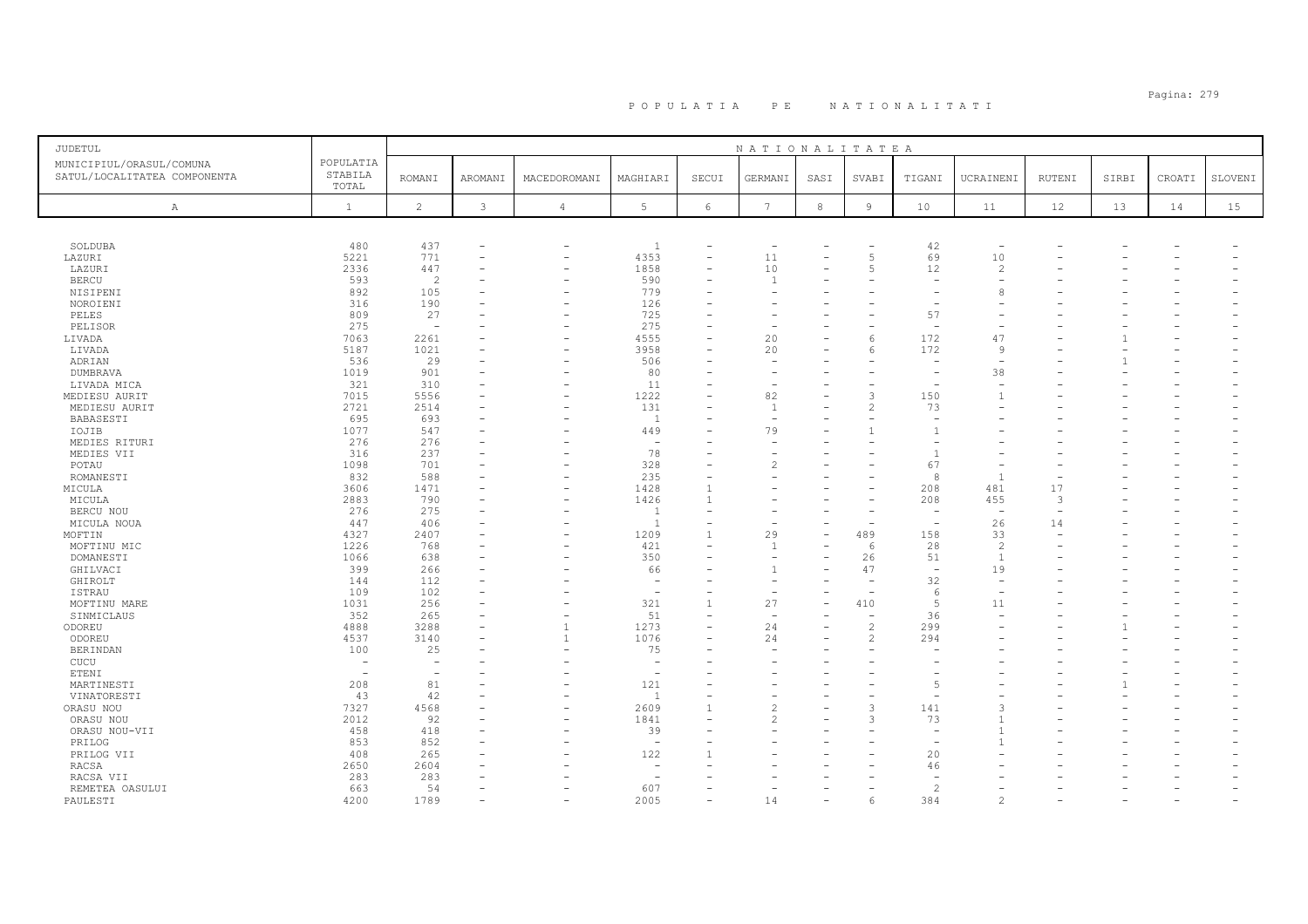# Pagina: 280 P O P U L A T I A P E N A T I O N A L I T A T I

| <b>JUDETUL</b>                                           |                               |               |         |                          |                          |                          | NATIONALITATEA           |                          |                          |                                |               |        |       |                |         |
|----------------------------------------------------------|-------------------------------|---------------|---------|--------------------------|--------------------------|--------------------------|--------------------------|--------------------------|--------------------------|--------------------------------|---------------|--------|-------|----------------|---------|
| MUNICIPIUL/ORASUL/COMUNA<br>SATUL/LOCALITATEA COMPONENTA | POPULATIA<br>STABILA<br>TOTAL | <b>ROMANI</b> | AROMANI | MACEDOROMANI             | MAGHIARI                 | SECUI                    | GERMANI                  | SASI                     | SVABI                    | TIGANI                         | UCRAINENI     | RUTENI | SIRBI | CROATI         | SLOVENI |
| Α                                                        | 1                             | $\mathbf{2}$  | 3       | $\overline{4}$           | 5                        | 6                        | 7                        | 8                        | 9                        | 10                             | 11            | 12     | 13    | 14             | 15      |
|                                                          |                               |               |         |                          |                          |                          |                          |                          |                          |                                |               |        |       |                |         |
| PAULESTI                                                 | 780                           | 448           |         | $\sim$                   | 322                      | $\equiv$                 | 5                        |                          | 3                        |                                | $\mathcal{L}$ |        |       |                |         |
| AMATI                                                    | 896                           | 653           |         | $\overline{\phantom{0}}$ | 242                      |                          |                          |                          | $\equiv$                 |                                |               |        |       |                |         |
| AMBUD                                                    | 999                           | 72            |         |                          | 737                      | $\equiv$                 | $\overline{2}$           |                          | $\equiv$                 | 188                            |               |        |       |                |         |
| HRIP                                                     | 608                           | 215           |         | $\overline{\phantom{a}}$ | 216                      |                          |                          |                          | 3                        | 174                            |               |        |       |                |         |
| PETIN                                                    | 629                           | 116           |         |                          | 486                      | $\equiv$                 | 5                        |                          | $\equiv$                 | 22                             |               |        |       |                |         |
| RUSENI                                                   | 288                           | 285           |         |                          | $\overline{2}$           | $\equiv$                 |                          |                          |                          | $\overline{\phantom{0}}$       |               |        |       |                |         |
| PETRESTI                                                 | 1929                          | 153           |         |                          | 613                      | $\overline{\phantom{0}}$ | 355                      | $\overline{\phantom{m}}$ | 714                      | 93                             |               |        |       |                |         |
| PETRESTI                                                 | 1618                          | 132           |         |                          | 574                      | ÷,                       | 222                      |                          | 596                      | 93                             |               |        |       | $\overline{1}$ |         |
| DINDESTIU MIC                                            | 311                           | 21            |         |                          | 39                       | $\overline{\phantom{0}}$ | 133                      |                          | 118                      | $\overline{\phantom{0}}$       |               |        |       |                |         |
| PIR                                                      | 1910                          | 647           |         |                          | 1071                     | $\overline{\phantom{0}}$ | $\mathbf{1}$             |                          |                          | 190                            |               |        |       |                |         |
| PIR                                                      | 1622                          | 411           |         | ٠                        | 1042                     | ۰                        |                          |                          |                          | 167                            |               |        |       |                |         |
| PIRU NOU                                                 | 99                            | 48            |         | $\overline{\phantom{0}}$ | 28                       | ۰                        |                          |                          | -                        | 23                             |               |        |       |                |         |
| SARVAZEL                                                 | 189                           | 188           |         |                          | $\overline{1}$           |                          |                          |                          |                          | $\overline{\phantom{0}}$       |               |        |       |                |         |
| PISCOLT                                                  | 3107                          | 2171          |         |                          | 851                      | 1                        | $\overline{\mathcal{L}}$ |                          | 4                        | 77                             |               |        |       |                |         |
| PISCOLT                                                  | 2149                          | 1321          |         |                          | 745                      | $\equiv$                 | $\overline{\mathcal{L}}$ |                          |                          | 77                             |               |        |       |                |         |
| RESIGHEA                                                 | 464                           | 358           |         |                          | 104                      | $\mathbf{1}$             |                          |                          |                          |                                |               |        |       |                |         |
| SCARISOARA NOUA                                          | 494                           | 492           |         |                          | $\overline{2}$           |                          |                          |                          |                          |                                |               |        |       |                |         |
| POMI                                                     | 2604                          | 2534          |         |                          | $\overline{7}$           |                          | 53                       |                          | $\overline{2}$           | 8                              |               |        |       |                |         |
| POMI                                                     | 1245                          | 1241          |         |                          | $\mathfrak{D}$           |                          | $\overline{c}$           |                          |                          |                                |               |        |       |                |         |
| ACIUA                                                    | 188                           | 188           |         |                          |                          |                          |                          |                          |                          |                                |               |        |       |                |         |
| <b>BICAU</b>                                             | 248                           | 248           |         |                          |                          | ۰                        | ۰                        |                          |                          |                                |               |        |       |                |         |
| BORLESTI                                                 | 923                           | 857           |         |                          | $\overline{5}$           | $\overline{\phantom{0}}$ | 51                       |                          | $\mathfrak{D}$           | $\mathcal{R}$                  |               |        |       |                |         |
| SANISLAU                                                 | 5607                          | 2123          |         |                          | 2705                     | ÷                        | 262                      | $\overline{\phantom{a}}$ | 358                      | 154                            |               |        |       |                |         |
| SANISLAU                                                 | 3432                          | 1377          |         |                          | 1667                     | ÷                        | 230                      |                          | 27                       | 130                            |               |        |       |                |         |
| <b>BEREA</b>                                             | 191                           | 10            |         |                          | 180                      |                          | $\overline{\phantom{a}}$ |                          | $\overline{\phantom{a}}$ | $\overline{1}$                 |               |        |       |                |         |
| CIUMESTI                                                 | 1378                          | 143           |         |                          | 849                      |                          | 32                       |                          | 331                      | 23                             |               |        |       |                |         |
| HOREA                                                    | 258                           | 254           |         |                          |                          |                          |                          |                          |                          |                                |               |        |       |                |         |
| MARNA NOUA                                               | 339                           | 339           |         |                          | $\overline{\phantom{a}}$ |                          | $\overline{\phantom{0}}$ |                          | $\overline{\phantom{0}}$ | $\overline{\phantom{0}}$       |               |        |       |                |         |
| VIISOARA                                                 | $\overline{9}$                | $\sim$        |         |                          | $\overline{9}$           |                          | ÷,                       |                          |                          |                                |               |        |       |                |         |
| SANTAU                                                   | 2749                          | 1612          |         | $\overline{1}$           | 1015                     | $\equiv$                 | 23                       |                          | 43                       | 55                             |               |        |       |                |         |
| SANTAU                                                   | 1799                          | 1108          |         | $\mathbf{1}$             | 614                      |                          | 23<br>÷                  | ÷                        | 43<br>$\equiv$           | 10                             |               |        |       |                |         |
| CHEREUSA                                                 | 745                           | 402           |         | $\rightarrow$            | 339                      | $\equiv$                 |                          |                          |                          | $\overline{4}$                 |               |        |       |                |         |
| SUDURAU                                                  | 205                           | 102           |         |                          | 62                       | $\overline{c}$           |                          |                          |                          | 41                             |               |        |       |                |         |
| SACASENI                                                 | 1405                          | 628           |         |                          | 727                      |                          |                          |                          |                          | 33                             |               |        |       |                |         |
| SACASENI                                                 | 1111                          | 336           |         |                          | 725<br>$\overline{c}$    | $\overline{c}$           |                          |                          |                          | 33<br>$\overline{\phantom{0}}$ |               |        |       |                |         |
| CHEGEA                                                   | 294                           | 292           |         |                          |                          | ÷                        |                          |                          | $\overline{\phantom{0}}$ | 123                            |               |        |       |                |         |
| SAUCA<br>SAUCA                                           | 1576<br>419                   | 807<br>346    |         |                          | 642<br>52                |                          |                          |                          |                          | 21                             |               |        |       |                |         |
| <b>BECHENI</b>                                           | 522                           | 60            |         | $\overline{\phantom{a}}$ | 409                      | $\equiv$                 |                          |                          | $\overline{\phantom{0}}$ | 53                             |               |        |       |                |         |
| CEAN                                                     | 327                           | 223           |         |                          | 71                       |                          |                          |                          |                          | 29                             |               |        |       |                |         |
|                                                          | 131                           | 22            |         |                          | 109                      |                          |                          |                          |                          | $\overline{\phantom{a}}$       |               |        |       |                |         |
| CHISAU<br>SILVAS                                         | 177                           | 156           |         |                          | $\overline{1}$           |                          |                          |                          |                          | 20                             |               |        |       |                |         |
| SOCOND                                                   | 2936                          | 2482          |         |                          | 44                       | $\overline{\phantom{0}}$ | 64                       |                          | 36                       | 309                            |               |        |       |                |         |
| SOCOND                                                   | 428                           | 205           |         |                          | 43                       |                          | 64                       |                          | 36                       | 79                             |               |        |       |                |         |
| CUTA                                                     | 519                           | 519           |         |                          |                          |                          |                          |                          |                          |                                |               |        |       |                |         |
| HODISA                                                   | 394                           | 385           |         |                          |                          |                          |                          |                          |                          | $\mathsf{Q}$                   |               |        |       |                |         |
| SOCONZEL                                                 | 531                           | 531           |         |                          |                          |                          |                          |                          |                          |                                |               |        |       |                |         |
| STINA                                                    | 1064                          | 842           |         |                          | $\overline{1}$           | $=$                      | ۰                        | $\equiv$                 | $\overline{\phantom{0}}$ | 221                            |               |        |       |                |         |
| SUPUR                                                    | 5087                          | 3362          |         |                          | 1532                     | $\equiv$                 | 22                       | $\mathbf{1}$             | 28                       | 142                            |               |        |       |                |         |
|                                                          |                               |               |         |                          |                          |                          |                          |                          |                          |                                |               |        |       |                |         |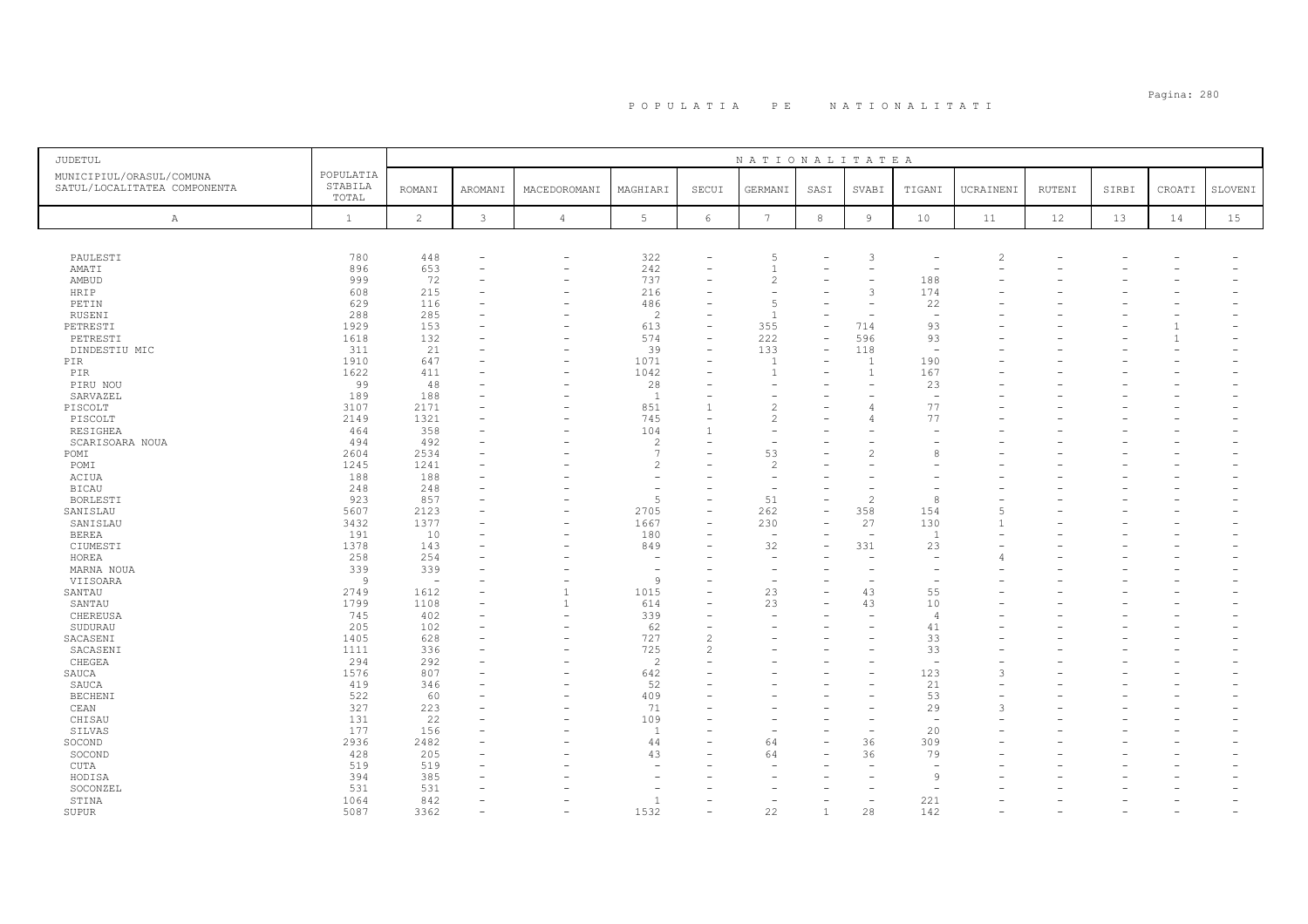| JUDETUL                                                  |                               |                |         |                |                          |                          | NATIONALITATEA           |                |              |                          |               |                |       |        |         |
|----------------------------------------------------------|-------------------------------|----------------|---------|----------------|--------------------------|--------------------------|--------------------------|----------------|--------------|--------------------------|---------------|----------------|-------|--------|---------|
| MUNICIPIUL/ORASUL/COMUNA<br>SATUL/LOCALITATEA COMPONENTA | POPULATIA<br>STABILA<br>TOTAL | <b>ROMANI</b>  | AROMANI | MACEDOROMANI   | MAGHIARI                 | SECUI                    | GERMANI                  | SASI           | SVABI        | TIGANI                   | UCRAINENI     | RUTENI         | SIRBI | CROATI | SLOVENI |
| Α                                                        | 1                             | $\overline{c}$ | 3       | $\overline{4}$ | 5                        | 6                        | 7                        | 8              | 9            | 10                       | 11            | 12             | 13    | 14     | 15      |
|                                                          |                               |                |         |                |                          |                          |                          |                |              |                          |               |                |       |        |         |
| SUPURU DE JOS                                            | 1367                          | 1254           |         | $\rightarrow$  | 49                       | ۰                        |                          |                |              | 63                       |               |                |       |        |         |
| <b>DOBRA</b>                                             | 1330                          | 18             |         |                | 1309                     |                          | 3                        |                |              |                          |               |                |       |        |         |
| GIOROCUTA                                                | 845                           | 825            |         |                | $\overline{c}$           |                          | $\overline{\phantom{a}}$ |                |              | $1\,8$                   |               |                |       |        |         |
| HUREZU MARE                                              | 603                           | 454            |         |                | 65                       |                          | $1\,8$                   | $\overline{1}$ | 27           | 38                       |               |                |       |        |         |
| RACOVA                                                   | 351                           | 338            |         |                | $\sim$                   |                          |                          |                |              | 13                       |               |                |       |        |         |
| SECHERESA                                                | 102                           | $\overline{c}$ |         |                | 100                      |                          |                          |                |              | <b>11</b>                |               |                |       |        |         |
| SUPURU DE SUS                                            | 489                           | 471            |         |                | $\overline{7}$           |                          |                          |                |              | 10                       |               |                |       |        |         |
| TARNA MARE                                               | 4040                          | 3641           |         |                | 174                      | $\overline{\phantom{0}}$ | 48                       |                | $\equiv$     | 156                      | 19            |                |       |        |         |
| TARNA MARE                                               | 2067                          | 1758           |         |                | 174                      |                          | 48                       |                |              | 79                       |               | 2              |       |        |         |
| <b>BOCICAU</b>                                           | 638                           | 561            |         |                |                          |                          |                          |                |              | 77                       |               |                |       |        |         |
| VAGAS                                                    | 1335                          | 1322           |         |                | $\overline{\phantom{a}}$ |                          |                          |                |              |                          | 13            |                |       |        |         |
| VALEA SEACA<br>TEREBESTI                                 | 1748                          | 1408           |         |                | 53                       |                          | 67                       |                | 83           | 133                      |               |                |       |        |         |
| TEREBESTI                                                | 607                           | 288            |         |                | 49                       |                          | 67                       |                | 83           | 120                      |               |                |       |        |         |
| ALIZA                                                    | 35                            | 20             |         |                | $\mathcal{L}$            |                          |                          |                |              | 13                       |               |                |       |        |         |
| GELU                                                     | 550                           | 546            |         |                |                          |                          |                          |                |              |                          |               |                |       |        |         |
| PISCARI                                                  | 556                           | 554            |         |                | $\overline{c}$           |                          |                          |                |              |                          |               |                |       |        |         |
| TIREAM                                                   | 2489                          | 1183           |         |                | 291                      |                          | 806                      |                | 25           | 184                      |               |                |       |        |         |
| TIREAM                                                   | 1706                          | 434            |         |                | 282                      |                          | 806                      |                | 25           | 159                      |               |                |       |        |         |
| PORTITA                                                  | 248                           | 243            |         |                | $\overline{4}$           |                          |                          |                |              | $\overline{1}$           |               |                |       |        |         |
| VEZENDIU                                                 | 535                           | 506            |         |                | $\overline{5}$           |                          |                          |                |              | 24                       |               |                |       |        |         |
| TIRSOLT                                                  | 3204                          | 3203           |         |                | $\overline{1}$           |                          |                          |                |              |                          |               |                |       |        |         |
| TIRSOLT                                                  | 2765                          | 2764           |         |                | $\overline{1}$           |                          |                          |                |              |                          |               |                |       |        |         |
| ALICENI                                                  | 439                           | 439            |         |                | $\overline{\phantom{a}}$ |                          |                          |                |              |                          |               |                |       |        |         |
| TURT                                                     | 7520                          | 7375           |         |                | 92                       |                          |                          |                |              | 48                       |               |                |       |        |         |
| TURT                                                     | 5816                          | 5704           |         |                | 60                       |                          |                          |                |              | 47                       |               |                |       |        |         |
| GHERTA MARE                                              | 1573                          | 1573           |         |                |                          |                          |                          |                |              |                          |               |                |       |        |         |
| TURT BAI                                                 | 131                           | 98             |         |                | 32                       | ۰<br>$\equiv$            |                          |                | $\mathbf{Q}$ |                          |               |                |       |        |         |
| TURULUNG                                                 | 4142<br>2635                  | 1274<br>50     |         |                | 2163<br>1900             |                          | 507<br>505               |                | $\mathbf{Q}$ | 189<br>171               |               |                |       |        |         |
| TURULUNG<br>DRAGUSENI                                    | 1234                          | 1221           |         |                | -5                       | ۰                        | ٠                        |                | -            | 8                        |               |                |       |        |         |
| TURULUNG VII                                             | 273                           | 3              |         |                | 258                      | ۰                        | $\overline{a}$           |                |              | 10                       |               |                |       |        |         |
| URZICENI                                                 | 1607                          | 127            |         |                | 690                      |                          | 316                      |                | 396          | 76                       |               |                |       |        |         |
| URZICENI                                                 | 1366                          | 69             |         |                | 510                      | $\overline{\phantom{0}}$ | 316                      |                | 393          | 76                       |               |                |       |        |         |
| URZICENI PADURE                                          | 241                           | 58             |         |                | 180                      |                          | ۰                        |                | 3            |                          |               |                |       |        |         |
| VALEA VINULUI                                            | 2428                          | 2319           |         |                | 3                        |                          | 68                       |                |              | 38                       |               |                |       |        |         |
| VALEA VINULUI                                            | 900                           | 899            |         |                | -1                       |                          |                          |                |              |                          |               |                |       |        |         |
| MARIUS                                                   | 365                           | 364            |         |                |                          |                          |                          |                |              |                          |               |                |       |        |         |
| ROSIORI                                                  | 617                           | 616            |         |                | $\overline{1}$           |                          |                          |                |              |                          |               |                |       |        |         |
| SII                                                      | 546                           | 440            |         |                | $\overline{1}$           |                          | 67                       |                |              | 38                       |               |                |       |        |         |
| VAMA                                                     | 3866                          | 2796           |         |                | 1048                     |                          |                          |                |              | 16                       |               |                |       |        |         |
| VAMA                                                     | 3866                          | 2796           |         |                | 1048                     |                          |                          |                |              | 16                       | $\mathcal{L}$ |                |       |        |         |
| VETIS                                                    | 4537                          | 2290           |         |                | 1940                     | $\overline{\phantom{0}}$ |                          |                |              | 177                      | 122           |                |       |        |         |
| VETIS                                                    | 1933                          | 984            |         |                | 818                      |                          |                          |                |              | 117                      | 11            | $\mathfrak{D}$ |       |        |         |
| DECEBAL                                                  | 1092                          | 955            |         |                | 22                       |                          |                          |                |              | $\overline{\phantom{a}}$ | 111           |                |       |        |         |
| OAR                                                      | 1512                          | 351            |         |                | 1100                     |                          |                          |                |              | 60                       |               |                |       |        |         |
| VIILE SATU MARE                                          | 3244                          | 1634           |         |                | 1466                     |                          | 17                       |                | 3            | 118                      |               |                |       |        |         |
| VIILE SATU MARE                                          | 2009<br>182                   | 448            |         |                | 1465                     | $\overline{\phantom{0}}$ | 17                       |                | 3            | 76                       |               |                |       |        |         |
| CIONCHESTI                                               |                               | 182            |         |                | $\overline{\phantom{a}}$ |                          | $\overline{\phantom{0}}$ |                |              | $\overline{\phantom{a}}$ |               |                |       |        |         |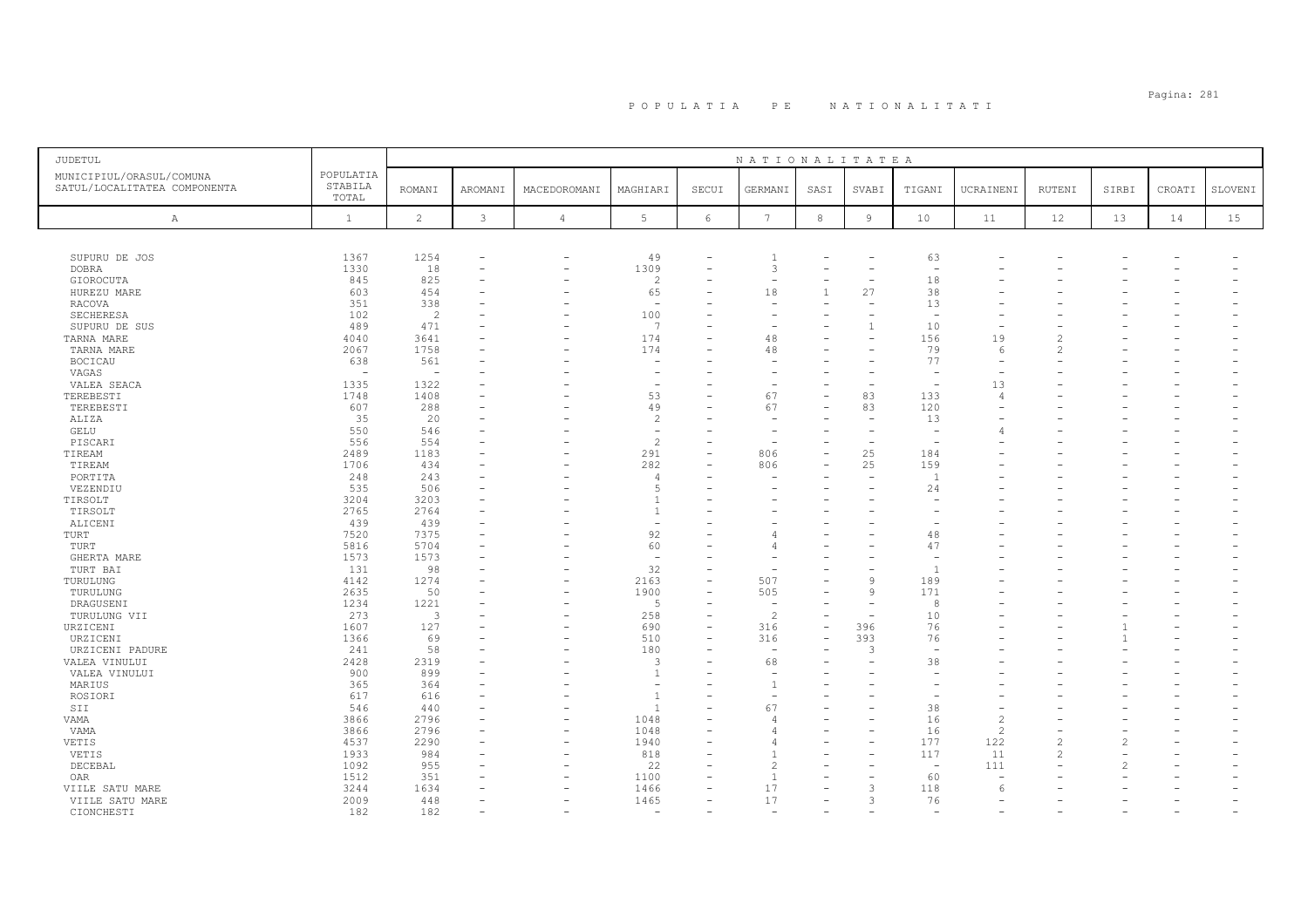| <b>JUDETUL</b>                                           |                               |            |                                                      |                                                      |          |       | NATIONALITATEA |                          |       |                 |           |                                                      |                                                      |        |         |
|----------------------------------------------------------|-------------------------------|------------|------------------------------------------------------|------------------------------------------------------|----------|-------|----------------|--------------------------|-------|-----------------|-----------|------------------------------------------------------|------------------------------------------------------|--------|---------|
| MUNICIPIUL/ORASUL/COMUNA<br>SATUL/LOCALITATEA COMPONENTA | POPULATIA<br>STABILA<br>TOTAL | ROMANI     | AROMANI                                              | <b>MACEDOROMANI</b>                                  | MAGHIARI | SECUI | GERMANI        | SASI                     | SVABI | TIGANI          | UCRAINENI | RUTENI                                               | SIRBI                                                | CROATI | SLOVENI |
| n                                                        |                               |            |                                                      |                                                      |          |       |                |                          |       | 10 <sup>°</sup> | 11        | 12                                                   | ⊥ ാ                                                  |        | Lυ      |
|                                                          |                               |            |                                                      |                                                      |          |       |                |                          |       |                 |           |                                                      |                                                      |        |         |
| MEDISA<br>TATARESTI                                      | 335<br>$A - A$<br>0 T T       | 335<br>567 | $\overline{\phantom{0}}$<br>$\overline{\phantom{0}}$ | $\overline{\phantom{0}}$<br>$\overline{\phantom{0}}$ |          |       | -              | $\overline{\phantom{0}}$ |       | 42              | —         | $\overline{\phantom{0}}$<br>$\overline{\phantom{0}}$ | $\overline{\phantom{0}}$<br>$\overline{\phantom{0}}$ |        |         |
| TIREAC                                                   | 107                           | 102        | $\overline{\phantom{0}}$                             | $\overline{\phantom{0}}$                             |          |       | -              | $\overline{\phantom{0}}$ |       |                 |           | $\overline{\phantom{0}}$                             | $\overline{\phantom{0}}$                             |        |         |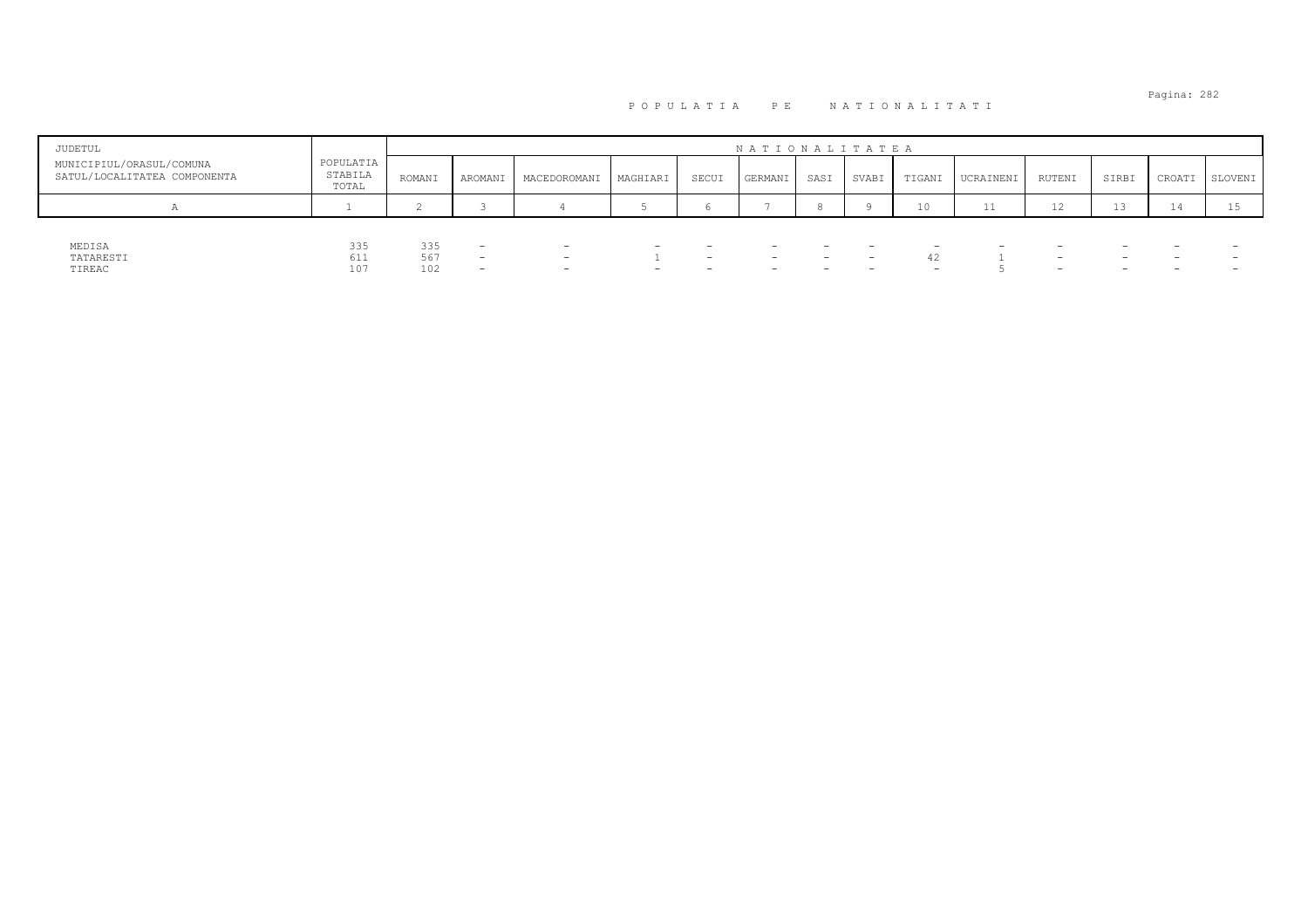# Pagina: 283 P O P U L A T I A P E N A T I O N A L I T A T I

| JUDETUL                           |                  |                |                          |                          |                                  |                      | NATIONALITATEA    |                |                |                          |                          |                |       |        |              |
|-----------------------------------|------------------|----------------|--------------------------|--------------------------|----------------------------------|----------------------|-------------------|----------------|----------------|--------------------------|--------------------------|----------------|-------|--------|--------------|
| MUNICIPIUL/ORASUL/COMUNA          | POPULATIA        |                |                          |                          |                                  |                      |                   |                |                |                          |                          |                |       |        |              |
| SATUL/LOCALITATEA COMPONENTA      | STABILA<br>TOTAL | <b>ROMANI</b>  | AROMANI                  | MACEDOROMANI             | MAGHIARI                         | SECUI                | GERMANI           | SASI           | SVABI          | TIGANI                   | UCRAINENI                | RUTENI         | SIRBI | CROATI | SLOVENI      |
| A                                 | $\mathbf{1}$     | $\overline{c}$ | $\mathbf{3}$             | $\sqrt{4}$               | $5\phantom{.0}$                  | $6\overline{6}$      | $7\phantom{.0}$   | $^{\rm 8}$     | $\overline{9}$ | 10                       | 11                       | 12             | 13    | 14     | 15           |
|                                   |                  |                |                          |                          |                                  |                      |                   |                |                |                          |                          |                |       |        |              |
|                                   |                  |                |                          |                          |                                  |                      |                   |                |                |                          |                          |                |       |        |              |
| JUDETUL SALAJ                     | 266797           | 192551         | $\equiv$                 | $\overline{1}$           | 63148                            | $\overline{3}$       | 137               | $\overline{c}$ | $\overline{7}$ | 9224                     | 37                       | $\overline{c}$ | 12    |        | $\mathbf{1}$ |
| MUNICIPII SI ORASE                | 106989           | 79295          | $\overline{\phantom{a}}$ | $\mathbf{1}$             | 24839                            | $\mathbf{1}$         | 124               | $\mathbf{1}$   | 6              | 2555                     | 15                       | 2              | 10    |        |              |
| MUNICIPIUL ZALAU                  | 68404            | 53973          |                          | $\overline{1}$           | 13636                            | $\mathbf{1}$         | 87                | $\mathbf{1}$   | $\overline{A}$ | 629                      | $\overline{7}$           | 2              | 3     |        |              |
| ZALAU                             | 67977            | 53546          | $\overline{\phantom{a}}$ | $\mathbf{1}$             | 13636                            | $\overline{1}$       | 87                | $\mathbf{1}$   |                | 629                      | $\overline{7}$           | $\mathcal{L}$  | 3     |        |              |
| STINA                             | 427              | 427            |                          |                          |                                  |                      |                   |                |                |                          |                          |                |       |        |              |
| ORAS CEHU SILVANIEI               | 8954<br>6160     | 4150<br>2245   |                          | -                        | 4508<br>3774                     |                      | $\mathsf{Q}$<br>8 |                | $\overline{1}$ | 280<br>126               |                          |                |       |        |              |
| CEHU SILVANIEI<br>HOROATU CEHULUI | 241              | 240            |                          |                          | -1                               |                      |                   |                |                | $\overline{\phantom{a}}$ |                          |                |       |        |              |
| MOTIS                             | 797              | 642            |                          |                          | $\overline{\phantom{a}}$         |                      |                   |                |                | 154                      |                          |                |       |        |              |
| NADIS                             | 684              | 683            |                          |                          | $\overline{1}$                   |                      |                   |                |                |                          |                          |                |       |        |              |
| ULCIUG                            | 1072             | 340            |                          |                          | 732                              |                      |                   |                |                |                          |                          |                |       |        |              |
| ORAS JIBOU                        | 11989            | 9700           |                          |                          | 1801                             |                      |                   |                |                | 469                      | 5                        |                |       |        |              |
| JIBOU                             | 10198            | 7916           |                          |                          | 1794                             |                      |                   |                |                | 469                      | 5                        |                |       |        |              |
| CUCEU                             | 539              | 539            |                          |                          | <u>.</u>                         |                      |                   |                |                |                          |                          |                |       |        |              |
| HUSIA                             | 276              | 276            |                          |                          |                                  |                      |                   |                |                |                          |                          |                |       |        |              |
| <b>RONA</b>                       | 425              | 422            |                          |                          | 3                                |                      |                   |                |                |                          |                          |                |       |        |              |
| <b>VAR</b>                        | 551              | 547            |                          |                          | $\overline{4}$                   |                      |                   |                |                |                          |                          |                |       |        |              |
| ORAS SIMLEU SILVANIEI             | 17642            | 11472          |                          |                          | 4894                             |                      | 24                |                |                | 1177                     | 3                        |                |       |        |              |
| SIMLEU SILVANIEI                  | 15233            | 10018          |                          |                          | 4886                             |                      | 24                |                |                | 232                      |                          |                |       |        |              |
| <b>BIC</b>                        | 59               | 57             |                          |                          | $\overline{\phantom{a}}$         |                      |                   |                |                |                          | $\overline{c}$           |                |       |        |              |
| CEHEI                             | 1038             | 1031           |                          | $\overline{\phantom{0}}$ | $\overline{7}$                   | ۳                    |                   |                |                | $\overline{\phantom{a}}$ | $\overline{\phantom{a}}$ |                |       |        |              |
| PUSTA                             | 1312             | 366            |                          |                          | <sup>1</sup>                     | ۰                    |                   |                |                | 945                      |                          |                |       |        |              |
| COMUNE                            | 159808           | 113256         |                          |                          | 38309<br>$\overline{7}$          | $\overline{c}$<br>L. | 13                | $\mathbf{1}$   |                | 6669                     | 22<br>$\sim$             |                |       |        | $\mathbf{1}$ |
| AGRIJ                             | 2482<br>1030     | 2283<br>935    |                          |                          | 5                                |                      |                   |                |                | 192<br>90                |                          |                |       |        |              |
| AGRIJ<br><b>BOZNA</b>             | 330              | 330            |                          |                          |                                  |                      |                   |                |                | $\overline{\phantom{a}}$ |                          |                |       |        |              |
| RASTOLTU DESERT                   | 418              | 377            |                          |                          |                                  |                      |                   |                |                | 41                       |                          |                |       |        |              |
| TREZNEA                           | 704              | 641            |                          |                          | $\overline{c}$                   |                      |                   |                |                | 61                       |                          |                |       |        |              |
| ALMASU                            | 3136             | 1881           |                          |                          | 1118                             |                      |                   |                |                | 129                      |                          |                |       |        |              |
| ALMASU                            | 1160             | 777            |                          |                          | 278                              |                      |                   |                |                | 105                      |                          |                |       |        |              |
| BABIU                             | 129              | 78             |                          |                          | 51                               |                      |                   |                |                |                          |                          |                |       |        |              |
| CUTIS                             | 94               | 94             |                          |                          | $\overline{\phantom{a}}$         |                      |                   |                |                |                          |                          |                |       |        |              |
| JEBUCU                            | 333              | $\mathbf{3}$   |                          |                          | 330                              |                      |                   |                |                |                          |                          |                |       |        |              |
| MESTEACANU                        | 491              | 467            |                          |                          | $\overline{1}$                   |                      |                   |                |                | 17                       |                          |                |       |        |              |
| PETRINZEL                         | 228              | 10             |                          |                          | 211                              |                      |                   |                |                | f,                       |                          |                |       |        |              |
| SFARAS                            | 180              | 111            |                          |                          | 69                               |                      |                   |                |                |                          |                          |                |       |        |              |
| STANA                             | 255              | 76             |                          |                          | 177                              |                      |                   |                |                |                          |                          |                |       |        |              |
| TAUDU                             | 266              | 265            | $\overline{\phantom{a}}$ |                          | $\overline{1}$                   |                      |                   |                |                |                          |                          |                |       |        |              |
| BABENI                            | 2362             | 2356           |                          |                          | 6                                |                      |                   |                |                |                          |                          |                |       |        |              |
| BABENI                            | 791<br>748       | 789<br>746     |                          |                          | $\overline{c}$<br>$\overline{c}$ |                      |                   |                |                |                          |                          |                |       |        |              |
| CIOCMANI<br>CLIT                  | 276              | 276            |                          |                          |                                  |                      |                   |                |                |                          |                          |                |       |        |              |
| PIROSA                            | 158              | 158            |                          |                          | $\overline{\phantom{a}}$         |                      |                   |                |                |                          |                          |                |       |        |              |
| POIENITA                          | 389              | 387            |                          |                          | $\overline{c}$                   |                      |                   |                |                |                          |                          |                |       |        |              |
| BALAN                             | 4373             | 4344           |                          |                          | 5                                |                      |                   |                |                | 23                       |                          |                |       |        |              |
| BALAN                             | 1097             | 1089           |                          |                          |                                  |                      |                   |                |                | $\overline{7}$           |                          |                |       |        |              |
| CHECHIS                           | 705              | 704            |                          |                          |                                  |                      |                   |                |                |                          |                          |                |       |        |              |
| CHENDREA                          | 1001             | 985            | $\overline{\phantom{a}}$ |                          | ÷.                               |                      |                   |                |                | 16                       |                          |                |       |        |              |
| GALPIIA                           | 607              | 605            |                          |                          | $\mathfrak{D}$                   |                      |                   |                |                |                          |                          |                |       |        |              |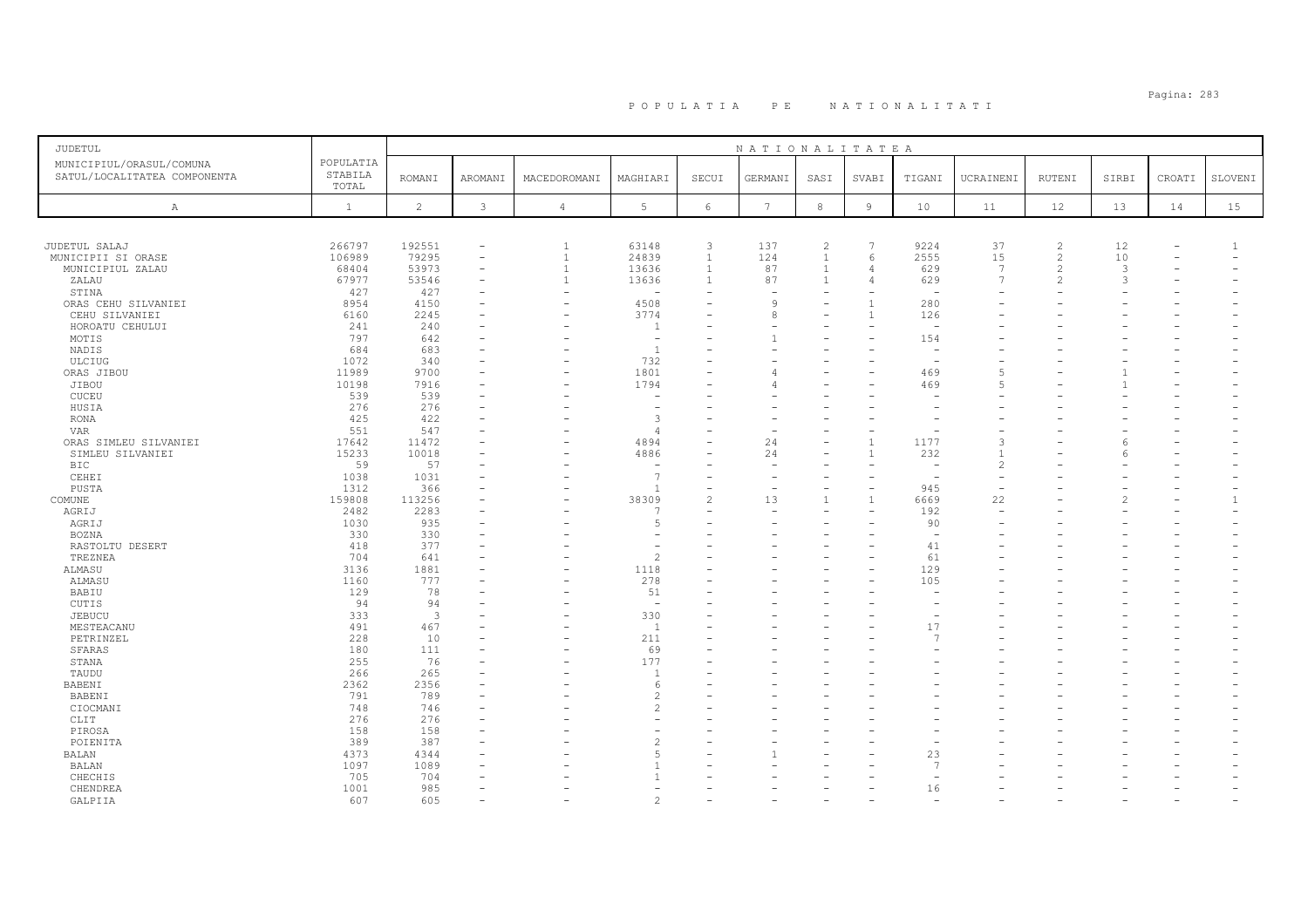| <b>JUDETUL</b>                                           |                               |                          |                |                |                          |                 | NATIONALITATEA  |            |                |                          |                |               |       |        |         |
|----------------------------------------------------------|-------------------------------|--------------------------|----------------|----------------|--------------------------|-----------------|-----------------|------------|----------------|--------------------------|----------------|---------------|-------|--------|---------|
| MUNICIPIUL/ORASUL/COMUNA<br>SATUL/LOCALITATEA COMPONENTA | POPULATIA<br>STABILA<br>TOTAL | <b>ROMANI</b>            | <b>AROMANI</b> | MACEDOROMANI   | MAGHIARI                 | SECUI           | GERMANI         | SASI       | SVABI          | TIGANI                   | UCRAINENI      | <b>RUTENI</b> | SIRBI | CROATI | SLOVENI |
| $\mathbb{A}$                                             | $\mathbf{1}$                  | $\overline{2}$           | $\mathfrak{Z}$ | $\overline{4}$ | 5                        | $6\phantom{.}6$ | $7\phantom{.0}$ | $^{\rm 8}$ | $\overline{9}$ | 10                       | 11             | 12            | 13    | 14     | 15      |
|                                                          |                               |                          |                |                |                          |                 |                 |            |                |                          |                |               |       |        |         |
|                                                          |                               |                          |                |                |                          |                 |                 |            |                |                          |                |               |       |        |         |
| GILGAU ALMASULUI                                         | 963                           | 961                      |                |                | -1                       |                 |                 |            |                |                          |                |               |       |        |         |
| <b>BANISOR</b>                                           | 2739                          | 2736                     |                |                | 3                        |                 |                 |            |                |                          |                |               |       |        |         |
| BANISOR                                                  | 857                           | 855                      |                |                | $\overline{c}$           |                 |                 |            |                |                          |                |               |       |        |         |
| <b>BAN</b>                                               | 674                           | 674                      |                |                | $\sim$<br>$\overline{1}$ |                 |                 |            |                |                          |                |               |       |        |         |
| PECEIU                                                   | 1208                          | 1207                     |                |                |                          |                 |                 |            |                |                          |                |               |       |        |         |
| <b>BENESAT</b>                                           | 1955<br>550                   | 1415                     |                |                | 540<br>107               |                 |                 |            |                |                          |                |               |       |        |         |
| BENESAT<br>ALUNIS                                        | 754                           | 443<br>754               |                |                | $\overline{\phantom{0}}$ |                 |                 |            |                |                          |                |               |       |        |         |
| <b>BIUSA</b>                                             | 651                           | 218                      |                |                | 433                      |                 |                 |            |                |                          |                |               |       |        |         |
| <b>BOBOTA</b>                                            | 4257                          | 3760                     |                | ۰              | 43                       |                 |                 |            |                | 448                      |                |               |       |        |         |
| BOBOTA                                                   | 1622                          | 1585                     |                |                | 30                       |                 |                 |            |                | $\mathcal{L}$            |                |               |       |        |         |
| DERSIDA                                                  | 1910                          | 1500                     |                |                | $\overline{\phantom{a}}$ |                 |                 |            |                | 408                      |                |               |       |        |         |
| ZALNOC                                                   | 725                           | 675                      |                |                | 13                       |                 |                 |            |                | 33                       |                |               |       |        |         |
| BOCSA                                                    | 3632                          | 1932                     |                |                | 1452                     |                 |                 |            |                | 248                      |                |               |       |        |         |
| <b>BOCSA</b>                                             | 1079                          | 1033                     |                |                | 3                        |                 |                 |            |                | 43                       |                |               |       |        |         |
| <b>BORLA</b>                                             | 1634                          | 14                       |                |                | 1448                     |                 |                 |            |                | 172                      |                |               |       |        |         |
| CIMPIA                                                   | 307                           | 299                      |                |                | ۰                        |                 |                 |            |                | 8                        |                |               |       |        |         |
| SALAJENI                                                 | 612                           | 586                      |                |                | $\overline{1}$           |                 |                 |            |                | 25                       |                |               |       |        |         |
| BUCIUMI                                                  | 3033                          | 2887                     |                |                | $\overline{c}$           |                 |                 |            |                | 144                      |                |               |       |        |         |
| BUCIUMI                                                  | 1435                          | 1379                     |                |                | $\mathbf{1}$             |                 |                 |            |                | 55                       |                |               |       |        |         |
| <b>BODIA</b>                                             | 339                           | 339                      |                |                |                          |                 |                 |            |                | $\overline{\phantom{0}}$ |                |               |       |        |         |
| <b>BOGDANA</b>                                           | 451                           | 372                      |                |                |                          |                 |                 |            |                | 79                       |                |               |       |        |         |
| HUTA                                                     | 39                            | 38                       |                |                |                          |                 |                 |            |                | $\overline{1}$           |                |               |       |        |         |
| RASTOLT                                                  | 316                           | 306                      |                |                |                          |                 |                 |            |                | $\overline{9}$           |                |               |       |        |         |
| SINGEORGIU DE MESES                                      | 453                           | 453                      |                |                | ۰                        |                 |                 |            |                |                          |                |               |       |        |         |
| CAMAR                                                    | 1999                          | 124                      |                |                | 1839                     |                 |                 |            |                | 36                       |                |               |       |        |         |
| CAMAR                                                    | 1999                          | 124                      |                |                | 1839                     |                 |                 |            |                | 36                       |                |               |       |        |         |
| PADURENI                                                 | $\overline{a}$                | $\overline{\phantom{a}}$ |                |                | $\overline{\phantom{0}}$ |                 |                 |            |                | $\overline{\phantom{a}}$ |                |               |       |        |         |
| CARASTELEC                                               | 1387                          | 173                      |                | ۰              | 1138                     |                 |                 |            |                | 76                       |                |               |       |        |         |
| CARASTELEC                                               | 1219                          | 5                        |                | ۰              | 1138                     |                 |                 |            |                | 76                       |                |               |       |        |         |
| DUMUSLAU                                                 | 168                           | 168                      |                |                | $\sim$                   |                 |                 |            |                | $\overline{\phantom{a}}$ |                |               |       |        |         |
| CHIESD                                                   | 2749                          | 2428                     |                | L.             | 153                      |                 |                 |            |                | 168                      |                |               |       |        |         |
| CHIESD                                                   | 2038                          | 1717                     |                |                | 153                      |                 |                 |            |                | 168                      |                |               |       |        |         |
| COLONIA SIGHETU SILVANIEI                                | 111                           | 111                      |                |                |                          |                 |                 |            |                | ÷                        |                |               |       |        |         |
| SIGHETU SILVANIEI                                        | 600                           | 600                      |                |                |                          |                 |                 |            |                | $\overline{\phantom{a}}$ |                |               |       |        |         |
| CIZER                                                    | 2738                          | 2579                     |                |                | $\overline{4}$           |                 |                 |            |                | 154                      |                |               |       |        |         |
| CIZER                                                    | 1947                          | 1816                     |                |                | $\overline{4}$           |                 |                 |            |                | 126                      |                |               |       |        |         |
| PLESCA                                                   | 197                           | 197                      |                |                | ۰                        |                 |                 |            |                | $\overline{\phantom{a}}$ |                |               |       |        |         |
| PRIA                                                     | 594                           | 566                      |                |                | $\overline{\phantom{m}}$ |                 |                 |            |                | 28                       |                |               |       |        |         |
| COSEIU                                                   | 1409                          | 721                      |                |                | 672                      |                 |                 |            |                | 16                       |                |               |       |        |         |
| COSEIU                                                   | 498                           | 344                      |                |                | 154                      |                 |                 |            |                | $\overline{a}$           |                |               |       |        |         |
| ARCHID                                                   | 523                           | $\mathbf{1}$             |                |                | 518                      |                 |                 |            |                | $\overline{4}$           |                |               |       |        |         |
| CHILIOARA                                                | 388                           | 376                      |                |                | $\sim$                   |                 |                 |            |                | 12                       |                |               |       |        |         |
| CRASNA                                                   | 6534                          | 2049                     |                |                | 4169                     |                 |                 |            |                | 305                      | $\overline{c}$ |               |       |        |         |
| CRASNA                                                   | 4401                          | 409                      |                |                | 3936                     |                 |                 |            |                | 46                       |                |               |       |        |         |
| HUSENI                                                   | 524                           | 360                      |                |                |                          |                 |                 |            |                | 163                      |                |               |       |        |         |
| MARIN                                                    | 1199                          | 1199                     |                |                |                          |                 |                 |            |                |                          |                |               |       |        |         |
| RATIN                                                    | 410                           | 81                       |                |                | 233                      |                 |                 |            |                | 96                       |                |               |       |        |         |
| CREACA                                                   | 3278                          | 3206                     |                |                | $\Delta$                 |                 |                 |            |                | 67                       | $\overline{1}$ |               |       |        |         |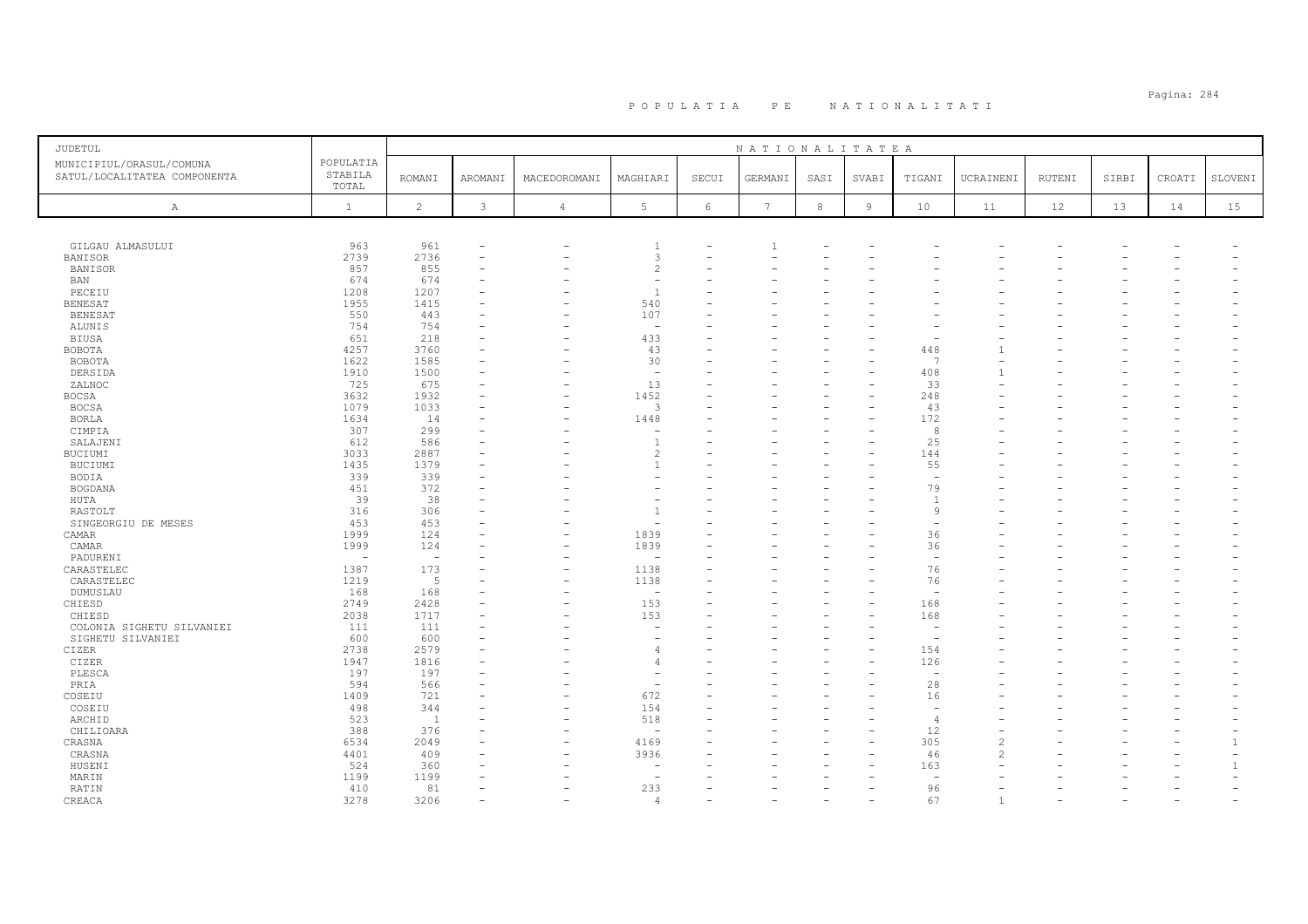| JUDETUL                                                  |                               |                          |               |              |                          |            | NATIONALITATEA  |            |                |                          |           |        |       |        |         |
|----------------------------------------------------------|-------------------------------|--------------------------|---------------|--------------|--------------------------|------------|-----------------|------------|----------------|--------------------------|-----------|--------|-------|--------|---------|
| MUNICIPIUL/ORASUL/COMUNA<br>SATUL/LOCALITATEA COMPONENTA | POPULATIA<br>STABILA<br>TOTAL | <b>ROMANI</b>            | AROMANI       | MACEDOROMANI | MAGHIARI                 | SECUI      | GERMANI         | SASI       | SVABI          | TIGANI                   | UCRAINENI | RUTENI | SIRBI | CROATI | SLOVENI |
| $\mathbb{A}$                                             | $\mathbf{1}$                  | $\overline{c}$           | $\mathcal{E}$ | $\sqrt{4}$   | $5\phantom{.0}$          | $\epsilon$ | $7\phantom{.0}$ | $^{\rm 8}$ | $\overline{9}$ | 10                       | 11        | 12     | 13    | 14     | 15      |
|                                                          |                               |                          |               |              |                          |            |                 |            |                |                          |           |        |       |        |         |
| CREACA                                                   | 492                           | 485                      |               |              |                          |            |                 |            |                | 6                        |           |        |       |        |         |
| <b>BORZA</b>                                             | 245                           | 245                      |               |              |                          |            |                 |            |                |                          |           |        |       |        |         |
| <b>BREBI</b>                                             | 614                           | 614                      |               |              |                          |            |                 |            |                |                          |           |        |       |        |         |
| <b>BRUSTURI</b>                                          | 225                           | 225                      |               |              |                          |            |                 |            |                |                          |           |        |       |        |         |
| CIGLEAN                                                  | 210                           | 210                      |               |              |                          |            |                 |            |                |                          |           |        |       |        |         |
| JAC                                                      | 823                           | 770                      |               |              |                          |            |                 |            |                | 52                       |           |        |       |        |         |
| LUPOAIA                                                  | 315                           | 309                      |               |              | $\mathbf{1}$             |            |                 |            |                | $\sqrt{2}$               |           |        |       |        |         |
| PRODANESTI                                               | 327                           | 321                      |               |              | $\overline{c}$           |            |                 |            |                |                          |           |        |       |        |         |
| VIILE JACULUI                                            | 27                            | 27                       |               |              |                          |            |                 |            |                |                          |           |        |       |        |         |
| CRISTOLT                                                 | 1768                          | 1766                     |               |              | $\overline{c}$           |            |                 |            |                |                          |           |        |       |        |         |
| CRISTOLT                                                 | 817                           | 815                      |               |              | $\overline{c}$           |            |                 |            |                |                          |           |        |       |        |         |
| MUNCEL                                                   | 260                           | 260                      |               |              |                          |            |                 |            |                |                          |           |        |       |        |         |
| POIANA ONTII                                             | 113                           | 113                      |               |              | $\overline{\phantom{a}}$ |            |                 |            |                |                          |           |        |       |        |         |
| VALENI                                                   | 578                           | 578                      |               |              | $\sim$                   |            |                 |            |                |                          |           |        |       |        |         |
| CRISENI                                                  | 2116                          | 1306                     |               |              | 809                      |            |                 |            |                |                          |           |        |       |        |         |
| CRISENI                                                  | 1044                          | 991                      |               |              | 52                       |            |                 |            |                |                          |           |        |       |        |         |
| CRISTUR CRISENI                                          | 624                           | 76                       |               |              | 548                      |            |                 |            |                |                          |           |        |       |        |         |
| GIRCEIU                                                  | 448                           | 239                      |               |              | 209                      |            |                 |            |                |                          |           |        |       |        |         |
| CUZAPLAC                                                 | 2429                          | 1841                     |               |              | 489                      |            |                 |            |                | 98                       |           |        |       |        |         |
| CUZAPLAC                                                 | 665                           | 381                      |               |              | 272                      |            |                 |            |                | 11                       |           |        |       |        |         |
| CUBLESU                                                  | 66                            | 57                       |               |              | $\overline{\phantom{a}}$ |            |                 |            |                | Q                        |           |        |       |        |         |
| GALASENI                                                 | 245                           | 219                      |               |              | $\overline{1}$           |            |                 |            |                | 25                       |           |        |       |        |         |
| MIERTA                                                   | 242                           | 222                      |               |              | <sup>1</sup>             |            |                 |            |                | 19                       |           |        |       |        |         |
|                                                          | 597                           | 368                      |               |              | 210                      |            |                 |            |                | 19                       |           |        |       |        |         |
| PETRINDU                                                 |                               |                          |               |              | $\overline{1}$           |            |                 |            |                |                          |           |        |       |        |         |
| RUGINOASA                                                | 147<br>43                     | 146<br>43                |               |              | $\sim$                   |            |                 |            |                |                          |           |        |       |        |         |
| STOBORU                                                  |                               | 405                      |               |              | $\overline{4}$           |            |                 |            |                | 15                       |           |        |       |        |         |
| TAMASA                                                   | 424<br>1902                   | 428                      |               |              | 1450                     |            |                 |            |                | 24                       |           |        |       |        |         |
| DOBRIN                                                   |                               |                          |               |              |                          |            |                 |            |                |                          |           |        |       |        |         |
| DOBRIN                                                   | 368                           | 332                      |               |              | 19                       |            |                 |            |                | 17                       |           |        |       |        |         |
| DELENI                                                   | 88                            | 81                       |               |              | $\overline{\phantom{a}}$ |            |                 |            |                | $\overline{7}$           |           |        |       |        |         |
| <b>DOBA</b>                                              | 713                           | 8                        |               |              | 705                      |            |                 |            |                |                          |           |        |       |        |         |
| NAIMON                                                   | 95                            | $\overline{\phantom{a}}$ |               |              | 95                       |            |                 |            |                |                          |           |        |       |        |         |
| SINCRAIU SILVANIEI                                       | 184                           | $\overline{4}$           |               |              | 180                      |            |                 |            |                |                          |           |        |       |        |         |
| VERVEGHIU                                                | 454                           | 3                        |               |              | 451                      |            |                 |            |                |                          |           |        |       |        |         |
| DRAGU                                                    | 1548                          | 1371                     |               |              | 6                        |            |                 |            |                | 170                      |           |        |       |        |         |
| DRAGU                                                    | 723                           | 616                      |               |              | 6                        |            |                 |            |                | 100                      |           |        |       |        |         |
| ADALIN                                                   | 253                           | 239                      |               |              |                          |            |                 |            |                | 14                       |           |        |       |        |         |
| FINTINELE                                                | 55                            | 55                       |               |              |                          |            |                 |            |                |                          |           |        |       |        |         |
| UGRUTIU                                                  | 126                           | 126                      |               |              | ÷                        |            |                 |            |                | $\overline{\phantom{a}}$ |           |        |       |        |         |
| VOIVODENI                                                | 391                           | 335                      |               |              |                          |            |                 |            |                | 56                       |           |        |       |        |         |
| FILDU DE JOS                                             | 1764                          | 1194                     |               |              | 387                      |            |                 |            |                | 183                      |           |        |       |        |         |
| FILDU DE JOS                                             | 319                           | 297                      |               |              | 4                        |            |                 |            |                | 18                       |           |        |       |        |         |
| FILDU DE MIJLOC                                          | 522                           | 466                      |               |              | $\overline{\phantom{a}}$ |            |                 |            |                | 56                       |           |        |       |        |         |
| FILDU DE SUS                                             | 525                           | 416                      |               |              | $\overline{\phantom{a}}$ |            |                 |            |                | 109                      |           |        |       |        |         |
| TETISU                                                   | 398                           | 15                       |               |              | 383                      |            |                 |            |                | $\overline{\phantom{0}}$ |           |        |       |        |         |
| GILGAU                                                   | 2846                          | 2766                     |               |              | 11                       |            |                 |            |                | 67                       |           |        |       |        |         |
| GILGAU                                                   | 838                           | 831                      |               |              | 5                        |            |                 |            |                | $\overline{1}$           |           |        |       |        |         |
| BIRSAU MARE                                              | 291                           | 272                      |               |              | $\overline{1}$           |            |                 |            |                | 18                       |           |        |       |        |         |
| CAPILNA                                                  | 358                           | 358                      |               |              |                          |            |                 |            |                |                          |           |        |       |        |         |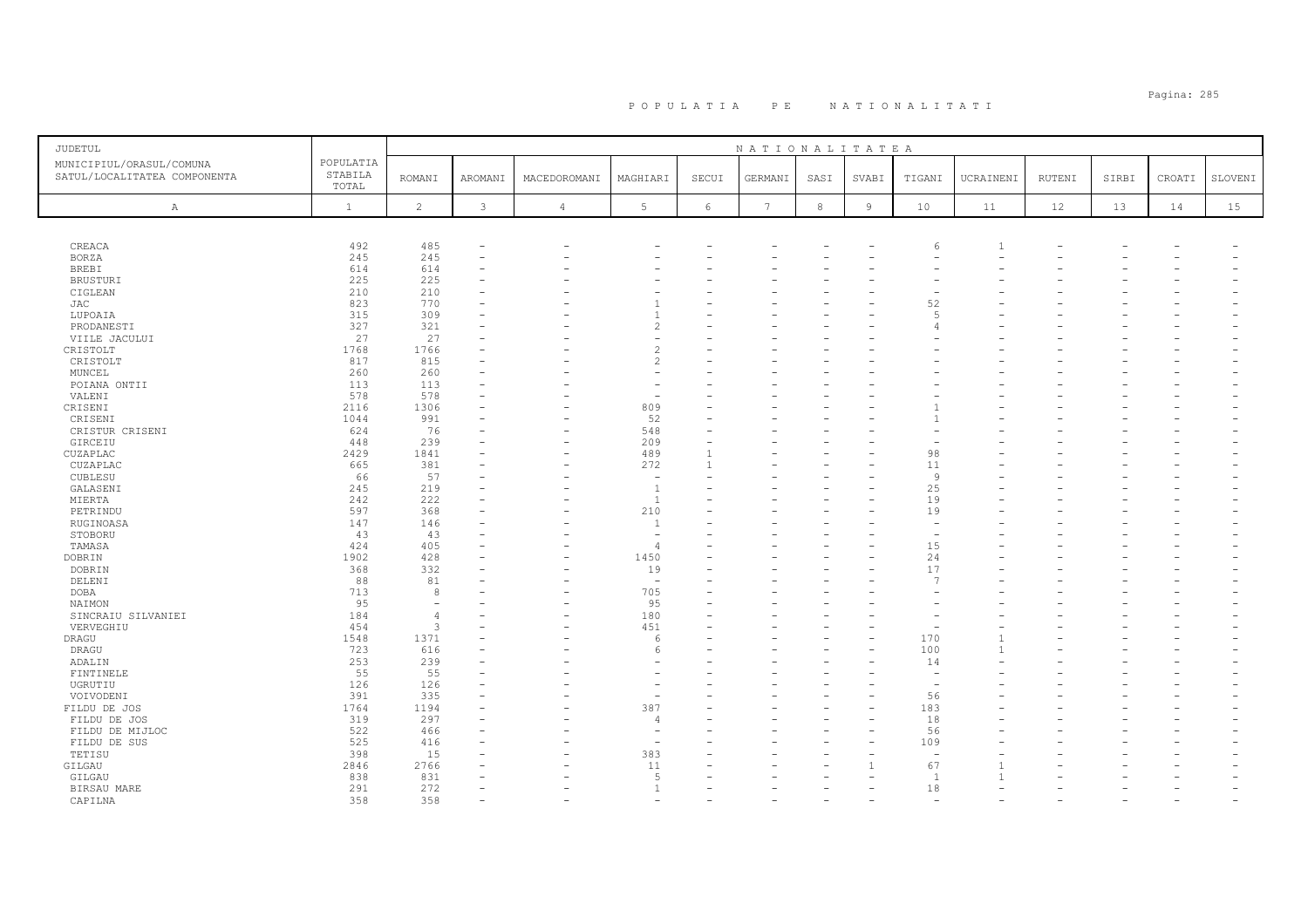# Pagina: 286 P O P U L A T I A P E N A T I O N A L I T A T I

| <b>JUDETUL</b>                                           |                               |                       |              |                          |                       |            | NATIONALITATEA  |            |                |                                |           |        |       |        |         |
|----------------------------------------------------------|-------------------------------|-----------------------|--------------|--------------------------|-----------------------|------------|-----------------|------------|----------------|--------------------------------|-----------|--------|-------|--------|---------|
| MUNICIPIUL/ORASUL/COMUNA<br>SATUL/LOCALITATEA COMPONENTA | POPULATIA<br>STABILA<br>TOTAL | <b>ROMANI</b>         | AROMANI      | MACEDOROMANI             | MAGHIARI              | SECUI      | GERMANI         | SASI       | SVABI          | TIGANI                         | UCRAINENI | RUTENI | SIRBI | CROATI | SLOVENI |
| Α                                                        | $\mathbf{1}$                  | $\overline{c}$        | $\mathbf{3}$ | $\overline{4}$           | 5                     | $\sqrt{6}$ | $7\phantom{.0}$ | $^{\rm 8}$ | $\overline{9}$ | 10                             | 11        | 12     | 13    | 14     | 15      |
|                                                          |                               |                       |              |                          |                       |            |                 |            |                |                                |           |        |       |        |         |
| CHIZENI                                                  | 141                           | 117                   |              | $\overline{\phantom{0}}$ |                       |            |                 |            |                | 24                             |           |        |       |        |         |
| DOBROCINA                                                | 195                           | 180                   |              |                          | $\overline{1}$        |            |                 |            |                | 14                             |           |        |       |        |         |
| FODORA                                                   | 486                           | 484                   |              |                          | $\overline{c}$        |            |                 |            |                | $\overline{\phantom{a}}$       |           |        |       |        |         |
| FRINCENII DE PIATRA<br>GLOD                              | 16<br>505                     | 16<br>492             |              |                          | $\overline{c}$        |            |                 |            |                | 10                             |           |        |       |        |         |
| GURA VLADESEI                                            | 16                            | 16                    |              |                          |                       |            |                 |            |                | $\overline{\phantom{m}}$       |           |        |       |        |         |
| GIRBOU                                                   | 2937                          | 2767                  |              |                          | 10                    |            |                 |            |                | 160                            |           |        |       |        |         |
| GIRBOU                                                   | 765                           | 701                   |              |                          | 8                     |            |                 |            |                | 56                             |           |        |       |        |         |
| <b>BEZDED</b>                                            | 302                           | 302                   |              |                          |                       |            |                 |            |                |                                |           |        |       |        |         |
| CALACEA                                                  | 478                           | 477                   |              |                          | -1                    |            |                 |            |                | $\overline{\phantom{a}}$       |           |        |       |        |         |
| CERNUC                                                   | 316                           | 296                   |              |                          |                       |            |                 |            |                | 20                             |           |        |       |        |         |
| FABRICA                                                  | 101                           | 101                   |              |                          |                       |            |                 |            |                | $\overline{\phantom{m}}$       |           |        |       |        |         |
| POPTELEAC                                                | 439<br>536                    | 355<br>535            |              |                          |                       |            |                 |            |                | 84<br>$\overline{\phantom{a}}$ |           |        |       |        |         |
| SOLOMON<br>HALMASD                                       | 2886                          | 2682                  |              |                          | $\overline{1}$        |            |                 |            |                | 132                            |           |        |       |        |         |
| HALMASD                                                  | 1285                          | 1154                  |              |                          |                       |            |                 |            |                | 114                            |           |        |       |        |         |
| ALEUS                                                    | 400                           | 386                   |              |                          |                       |            |                 |            |                | -6                             |           |        |       |        |         |
| CERISA                                                   | 604                           | 570                   |              |                          |                       |            |                 |            |                | 12                             |           |        |       |        |         |
| DRIGHIU                                                  | 567                           | 567                   |              |                          |                       |            |                 |            |                |                                |           |        |       |        |         |
| FUFEZ                                                    | 30                            | $-5$                  |              |                          |                       |            |                 |            |                |                                |           |        |       |        |         |
| HERECLEAN                                                | 3943                          | 1455                  |              |                          | 2461                  |            |                 |            |                | 27                             |           |        |       |        |         |
| HERECLEAN                                                | 468                           | 461                   |              |                          | $\overline{7}$        |            |                 |            |                |                                |           |        |       |        |         |
| BADON                                                    | 660                           | 640                   |              |                          | 13                    |            |                 |            |                |                                |           |        |       |        |         |
| BOCSITA<br>DIOSOD                                        | 157<br>1129                   | 154<br>$\overline{1}$ |              |                          | 3<br>1128             |            |                 |            |                |                                |           |        |       |        |         |
| GURUSLAU                                                 | 637                           | 75                    |              |                          | 562                   |            |                 |            |                |                                |           |        |       |        |         |
| PANIC                                                    | 892                           | 124                   |              |                          | 748                   |            |                 |            |                | 20                             |           |        |       |        |         |
| HIDA                                                     | 3576                          | 3384                  |              |                          | 60                    | ÷          |                 |            |                | 130                            |           |        |       |        |         |
| HIDA                                                     | 1190                          | 1015                  |              |                          | 60                    |            |                 |            |                | 114                            |           |        |       |        |         |
| BAICA                                                    | 173                           | 164                   |              |                          |                       |            |                 |            |                | Q                              |           |        |       |        |         |
| MILUANI                                                  | 136                           | 136                   |              |                          |                       |            |                 |            |                |                                |           |        |       |        |         |
| PADURIS                                                  | 56                            | 56                    |              |                          |                       |            |                 |            |                |                                |           |        |       |        |         |
| RACIS<br>SINPETRU ALMASULUI                              | 679<br>705                    | 679<br>697            |              |                          |                       |            |                 |            |                |                                |           |        |       |        |         |
| STUPINI                                                  | 240                           | 240                   |              |                          |                       |            |                 |            |                |                                |           |        |       |        |         |
| TRESTIA                                                  | 397                           | 397                   |              |                          |                       |            |                 |            |                |                                |           |        |       |        |         |
| HOROATU CRASNEI                                          | 3135                          | 2641                  |              |                          | 388                   |            |                 |            |                | 106                            |           |        |       |        |         |
| HOROATU CRASNEI                                          | 997                           | 576                   |              |                          | 383                   |            |                 |            |                | 38                             |           |        |       |        |         |
| HUREZ                                                    | 511                           | 504                   |              |                          | $\sim$                |            |                 |            |                | $\overline{7}$                 |           |        |       |        |         |
| SEREDEU                                                  | 478                           | 478                   |              |                          |                       |            |                 |            |                |                                |           |        |       |        |         |
| STIRCIU                                                  | 1149                          | 1083                  |              |                          | 5                     |            |                 |            |                | 61                             |           |        |       |        |         |
| ILEANDA                                                  | 2839                          | 2641                  |              |                          | 28                    |            | 2               |            |                | 167                            | 1         |        |       |        |         |
| ILEANDA<br>BIRSAUTA                                      | 1235<br>25                    | 1101<br>25            |              |                          | 23<br><b>Contract</b> |            | $\mathfrak{D}$  |            |                | 108                            |           |        |       |        |         |
| BIZUSA BAI                                               | 76                            | 67                    |              |                          | $\overline{1}$        |            |                 |            |                | 8                              |           |        |       |        |         |
| DABICENI                                                 | 204                           | 192                   |              |                          |                       |            |                 |            |                | 12                             |           |        |       |        |         |
| DOLHENI                                                  | 179                           | 154                   |              |                          |                       |            |                 |            |                | 25                             |           |        |       |        |         |
| LUMINISU                                                 | 132                           | 132                   |              |                          |                       |            |                 |            |                | $\overline{\phantom{0}}$       |           |        |       |        |         |
| MALENI                                                   | 14                            | 14                    |              |                          |                       |            |                 |            |                |                                |           |        |       |        |         |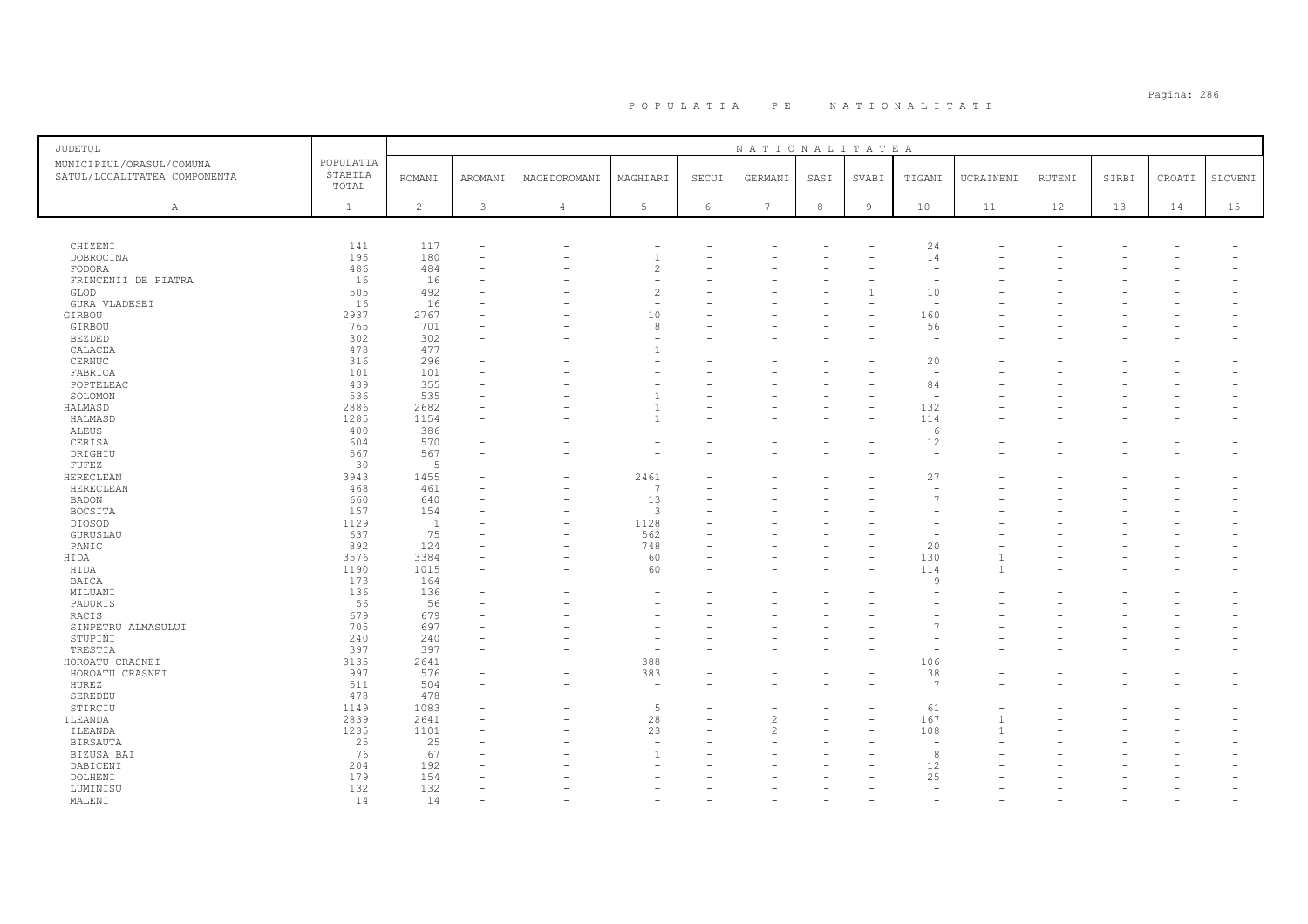| JUDETUL                                                  |                               |                |               |              |                          |            | NATIONALITATEA  |            |       |                          |           |               |       |        |         |
|----------------------------------------------------------|-------------------------------|----------------|---------------|--------------|--------------------------|------------|-----------------|------------|-------|--------------------------|-----------|---------------|-------|--------|---------|
| MUNICIPIUL/ORASUL/COMUNA<br>SATUL/LOCALITATEA COMPONENTA | POPULATIA<br>STABILA<br>TOTAL | <b>ROMANI</b>  | AROMANI       | MACEDOROMANI | MAGHIARI                 | SECUI      | GERMANI         | SASI       | SVABI | TIGANI                   | UCRAINENI | <b>RUTENI</b> | SIRBI | CROATI | SLOVENI |
| $\mathbb{A}$                                             | $\mathbf{1}$                  | $\overline{c}$ | $\mathcal{E}$ | $\sqrt{4}$   | $5\phantom{.0}$          | $\epsilon$ | $7\phantom{.0}$ | $^{\rm 8}$ | $\,9$ | 10                       | 11        | 12            | 13    | 14     | 15      |
|                                                          |                               |                |               |              |                          |            |                 |            |       |                          |           |               |       |        |         |
| NEGRENI                                                  | 132                           | 131            |               |              | -1                       |            |                 |            |       |                          |           |               |       |        |         |
| PERII VADULUI                                            | 188                           | 181            |               |              | 3                        |            |                 |            |       |                          |           |               |       |        |         |
| PODISU                                                   | 198                           | 198            |               |              |                          |            |                 |            |       |                          |           |               |       |        |         |
| RASTOCI                                                  | 193                           | 193            |               |              |                          |            |                 |            |       |                          |           |               |       |        |         |
| ROGNA                                                    | 141                           | 131            |               |              |                          |            |                 |            |       | 10                       |           |               |       |        |         |
| SASA                                                     | 122                           | 122            |               |              |                          |            |                 |            |       | $\overline{\phantom{a}}$ |           |               |       |        |         |
| IP                                                       | 4122                          | 1562           |               |              | 2158                     |            |                 |            |       | 283                      |           |               |       |        |         |
| IP                                                       | 1688                          | 418            |               |              | 1083                     |            |                 |            |       | 180                      |           |               |       |        |         |
| COSNICIU DE JOS                                          | 738                           | 674            |               |              | $\overline{1}$           |            |                 |            |       | 63                       |           |               |       |        |         |
| COSNICIU DE SUS                                          | 414                           | 414            |               |              | $\overline{\phantom{a}}$ |            |                 |            |       | $\sim$                   |           |               |       |        |         |
| ZAUAN                                                    | 1163                          | 45             |               |              | 1074                     |            |                 |            |       | 40                       |           |               |       |        |         |
| ZAUAN BAI                                                | 119                           | 11             |               |              | ÷.                       |            |                 |            |       |                          |           |               |       |        |         |
| LETCA                                                    | 2682                          | 2671           |               |              | $\overline{c}$           |            |                 |            |       | $\circ$                  |           |               |       |        |         |
| LETCA                                                    | 716                           | 705            |               |              | $\overline{c}$           |            |                 |            |       | $\alpha$                 |           |               |       |        |         |
| CIULA                                                    | 186                           | 186            |               |              | $\overline{\phantom{a}}$ |            |                 |            |       |                          |           |               |       |        |         |
| COZLA                                                    | 375                           | 375            |               |              |                          |            |                 |            |       |                          |           |               |       |        |         |
|                                                          | 278                           | 278            |               |              |                          |            |                 |            |       |                          |           |               |       |        |         |
| CUCIULAT                                                 |                               |                |               |              |                          |            |                 |            |       |                          |           |               |       |        |         |
| LEMNIU                                                   | 518                           | 518            |               |              |                          |            |                 |            |       |                          |           |               |       |        |         |
| PURCARET                                                 | 195                           | 195            |               |              |                          |            |                 |            |       |                          |           |               |       |        |         |
| SOIMUSENI                                                | 145                           | 145            |               |              |                          |            |                 |            |       |                          |           |               |       |        |         |
| TOPLITA                                                  | 185                           | 185            |               |              |                          |            |                 |            |       |                          |           |               |       |        |         |
| VALISOARA                                                | 84                            | 84             |               |              |                          |            |                 |            |       |                          |           |               |       |        |         |
| LOZNA                                                    | 1276                          | 1254           |               |              | $\overline{c}$           |            |                 |            |       | 20                       |           |               |       |        |         |
| LOZNA                                                    | 405                           | 404            |               |              | $\overline{1}$           |            |                 |            |       |                          |           |               |       |        |         |
| CORMENIS                                                 | 244                           | 236            |               |              |                          |            |                 |            |       | -7                       |           |               |       |        |         |
| PRELUCI                                                  | 232                           | 219            |               |              | ÷                        |            |                 |            |       | 13                       |           |               |       |        |         |
| VALEA LESULUI                                            | 58                            | 58             |               |              |                          |            |                 |            |       |                          |           |               |       |        |         |
| VALEA LOZNEI                                             | 337                           | 337            |               |              | ÷,                       |            |                 |            |       |                          |           |               |       |        |         |
| MARCA                                                    | 3072                          | 2367           |               |              | 416                      |            |                 |            |       | 120                      |           |               |       |        |         |
| MARCA                                                    | 1510                          | 1300           |               |              | 8                        |            |                 |            |       | 110                      |           |               |       |        |         |
| LESMIR                                                   | 491                           | 87             |               |              | 394                      |            |                 |            |       | $\circ$                  |           |               |       |        |         |
| MARCA HUTA                                               | 80                            | $\overline{4}$ |               |              | $\overline{\phantom{a}}$ |            |                 |            |       |                          |           |               |       |        |         |
| PORT                                                     | 330                           | 325            |               |              | 5                        |            |                 |            |       |                          |           |               |       |        |         |
| SUMAL                                                    | 661                           | 651            |               |              | $\overline{9}$           |            |                 |            |       | -1                       |           |               |       |        |         |
| MAERISTE                                                 | 3825                          | 3341           |               |              | 442                      |            |                 |            |       | 39                       |           |               |       |        |         |
| MAERISTE                                                 | 841                           | 836            |               |              | <sup>1</sup>             |            |                 |            |       | 3                        |           |               |       |        |         |
| CRISTELEC                                                | 659                           | 649            |               |              | 10                       |            |                 |            |       | $\sim$                   |           |               |       |        |         |
| DOH                                                      | 351                           | 315            |               |              | $\sim$                   |            |                 |            |       | 36                       |           |               |       |        |         |
| GIURTELECU SIMLEULUI                                     | 1149                          | 1142           |               |              | $\overline{5}$           |            |                 |            |       | $\sim$                   |           |               |       |        |         |
| MALADIA                                                  | 309                           | 308            |               |              | -1                       |            |                 |            |       |                          |           |               |       |        |         |
| UILEACU SIMLEULUI                                        | 516                           | 91             |               |              | 425                      |            |                 |            |       |                          |           |               |       |        |         |
|                                                          | 3037                          | 2022           |               |              | 930                      |            |                 |            |       | 84                       |           |               |       |        |         |
| MESESENII DE JOS                                         |                               |                |               |              |                          |            |                 |            |       |                          |           |               |       |        |         |
| MESESENII DE JOS                                         | 729                           | 262            |               |              | 403                      |            |                 |            |       | 64                       |           |               |       |        |         |
| AGHIRES                                                  | 1196                          | 671            |               |              | 525                      |            |                 |            |       |                          |           |               |       |        |         |
| FETINDIA                                                 | 125                           | 123            |               |              | $\overline{c}$           |            |                 |            |       |                          |           |               |       |        |         |
| MESESENII DE SUS                                         | 987                           | 966            |               |              | $\overline{\phantom{a}}$ |            |                 |            |       | 20                       |           |               |       |        |         |
| MIRSID                                                   | 2274                          | 1894           |               |              | 97                       |            |                 |            |       | 282                      |           |               |       |        |         |
| MIRSID                                                   | 636                           | 478            |               |              | 96                       |            |                 |            |       | 62                       |           |               |       |        |         |
| FIRMINIS                                                 | 293                           | 293            |               |              | ÷                        |            |                 |            |       |                          |           |               |       |        |         |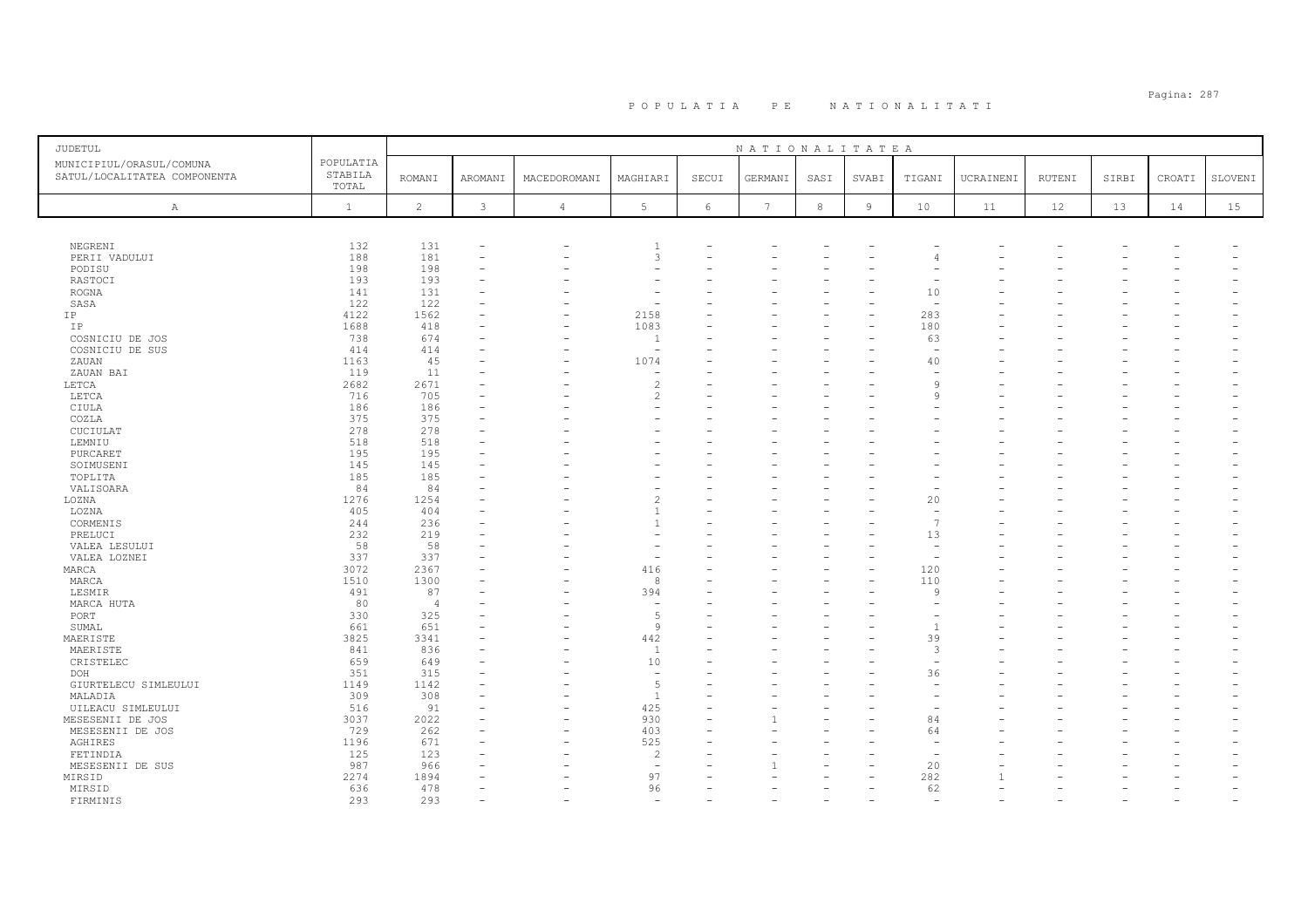| JUDETUL                                                  |                               |                          |              |                          |                          |                          | NATIONALITATEA           |            |                |                          |                |        |       |        |         |
|----------------------------------------------------------|-------------------------------|--------------------------|--------------|--------------------------|--------------------------|--------------------------|--------------------------|------------|----------------|--------------------------|----------------|--------|-------|--------|---------|
| MUNICIPIUL/ORASUL/COMUNA<br>SATUL/LOCALITATEA COMPONENTA | POPULATIA<br>STABILA<br>TOTAL | <b>ROMANI</b>            | AROMANI      | MACEDOROMANI             | MAGHIARI                 | SECUI                    | GERMANI                  | SASI       | SVABI          | TIGANI                   | UCRAINENI      | RUTENI | SIRBI | CROATI | SLOVENI |
| Α                                                        | $\mathbf{1}$                  | $\overline{c}$           | $\mathbf{3}$ | $\overline{4}$           | 5                        | $6\phantom{.}6$          | $7\phantom{.0}$          | $_{\rm 8}$ | $\overline{9}$ | 10                       | 11             | 12     | 13    | 14     | 15      |
|                                                          |                               |                          |              |                          |                          |                          |                          |            |                |                          |                |        |       |        |         |
| MOIGRAD                                                  | 516                           | 516                      |              |                          |                          |                          |                          |            |                |                          |                |        |       |        |         |
| POPENI                                                   | 829                           | 607                      | $\sim$       |                          | $\overline{1}$           | $\equiv$                 |                          |            |                | 220                      | $\overline{1}$ |        |       |        |         |
| NAPRADEA                                                 | 3095                          | 3050                     |              |                          | $\overline{c}$           |                          |                          |            |                | 43                       |                |        |       |        |         |
| NAPRADEA                                                 | 975                           | 975                      |              |                          |                          |                          |                          |            |                | $\overline{\phantom{a}}$ |                |        |       |        |         |
| CHEUD                                                    | 920                           | 886                      |              |                          | $\overline{1}$           |                          |                          |            |                | 33                       |                |        |       |        |         |
| SOMES GURUSLAU                                           | 525                           | 524                      |              |                          | $\overline{1}$           |                          |                          |            |                | $\overline{\phantom{0}}$ |                |        |       |        |         |
| TRANIS                                                   | 409                           | 399                      |              |                          |                          |                          |                          |            |                | 10                       |                |        |       |        |         |
| VADURELE                                                 | 266                           | 266                      |              |                          | $\overline{\phantom{a}}$ |                          |                          |            |                | $\sim$                   |                |        |       |        |         |
| NUSFALAU                                                 | 5738                          | 645                      |              |                          | 4412                     | ۳                        | $\mathfrak{D}$           |            |                | 654                      |                |        |       |        |         |
| NUSFALAU                                                 | 3360                          | 522                      |              | $\overline{\phantom{a}}$ | 2404                     |                          | $\overline{\mathcal{L}}$ |            |                | 410                      |                |        |       |        |         |
| <b>BILGHEZ</b>                                           | 493                           | $\overline{4}$           |              | $\equiv$                 | 488                      | ۳                        |                          |            |                | $\overline{\phantom{a}}$ |                |        |       |        |         |
| <b>BOGHIS</b>                                            | 1533                          | 83                       |              |                          | 1204                     |                          |                          |            |                | 244                      |                |        |       |        |         |
| <b>BOZIES</b>                                            | 352                           | 36                       |              | ÷                        | 316                      | L.                       |                          |            |                | $\overline{a}$           |                |        |       |        |         |
| PERICEI                                                  | 4252                          | 1857                     |              |                          | 2268                     |                          |                          |            |                | 127                      |                |        |       |        |         |
| PERICEI                                                  | 2930                          | 555                      |              |                          | 2259                     |                          |                          |            |                | 116                      |                |        |       |        |         |
| BADACIN                                                  | 933                           | 928                      |              |                          | .5                       |                          |                          |            |                |                          |                |        |       |        |         |
| PERICEIU MIC                                             | 43                            | 43                       |              |                          | $\overline{\phantom{a}}$ |                          |                          |            |                | $\overline{\phantom{a}}$ |                |        |       |        |         |
| SICI                                                     | 346                           | 331                      |              |                          | $\overline{4}$           |                          |                          |            |                | 11                       |                |        |       |        |         |
| PLOPIS                                                   | 2985                          | 1979                     |              |                          |                          |                          |                          |            |                | 24                       |                |        |       |        |         |
| PLOPIS                                                   | 1496                          | 1413                     |              |                          | $\overline{1}$           |                          |                          |            |                | 15                       |                |        |       |        |         |
| FAGETU                                                   | 826                           | 2                        |              |                          |                          |                          |                          |            |                | $\overline{a}$           |                |        |       |        |         |
| IAZ                                                      | 663                           | 564                      |              |                          |                          |                          |                          |            |                | $\overline{9}$           |                |        |       |        |         |
| POIANA BLENCHII                                          | 1491                          | 1444                     |              |                          | -1                       |                          |                          |            |                | 46                       |                |        |       |        |         |
| POIANA BLENCHII                                          | 753                           | 706                      |              |                          | $\mathbf{1}$             |                          |                          |            |                | 46                       |                |        |       |        |         |
| FALCUSA                                                  | 104                           | 104                      |              |                          |                          |                          |                          |            |                |                          |                |        |       |        |         |
| GOSTILA                                                  | 601                           | 601                      |              |                          |                          |                          |                          |            |                |                          |                |        |       |        |         |
| MAGURA                                                   | 33                            | 33                       |              |                          |                          |                          |                          |            |                |                          |                |        |       |        |         |
| <b>ROMANASI</b>                                          | 3101                          | 2896                     |              |                          | 5                        |                          |                          |            |                | 197                      |                |        |       |        |         |
| ROMANASI                                                 | 917                           | 835                      |              |                          | 3                        |                          |                          |            |                | 76                       |                |        |       |        |         |
| CHICHISA                                                 | 298                           | 284                      |              |                          |                          |                          |                          |            |                | 14                       |                |        |       |        |         |
| CIUMARNA                                                 | 576                           | 576                      |              |                          |                          | ۳                        |                          |            |                | $\overline{a}$           |                |        |       |        |         |
| PAUSA                                                    | 533                           | 451                      |              |                          |                          |                          |                          |            |                | 81                       |                |        |       |        |         |
| POARTA SALAJULUI                                         | 429                           | 407                      |              |                          | $\overline{1}$           |                          |                          |            |                | 21                       |                |        |       |        |         |
| ROMITA                                                   | 348                           | 343                      |              |                          |                          |                          |                          |            |                | 5                        |                |        |       |        |         |
| RUS                                                      | 2954                          | 2878                     |              |                          | .5                       |                          |                          |            |                | 71                       |                |        |       |        |         |
| RUS                                                      | 858                           | 858                      |              |                          |                          |                          |                          |            |                |                          |                |        |       |        |         |
| <b>BUZAS</b>                                             | 169                           | 169                      |              |                          |                          |                          |                          |            |                |                          |                |        |       |        |         |
| FINTINELE RUS                                            | 307                           | 305                      |              |                          | $\overline{1}$           |                          |                          |            |                | $\overline{1}$           |                |        |       |        |         |
| HASMAS                                                   | 525                           | 525                      |              |                          |                          |                          |                          |            |                |                          |                |        |       |        |         |
| SIMISNA                                                  | 1095                          | 1021                     |              |                          | $\overline{4}$           |                          |                          |            |                | 70                       |                |        |       |        |         |
| SALATIG                                                  | 3210                          | 1559                     |              | ÷                        | 1649                     |                          |                          |            |                |                          |                |        |       |        |         |
| SALATIG                                                  | 494                           | 294                      |              | ۰                        | 200                      | $\overline{\phantom{0}}$ |                          |            |                |                          |                |        |       |        |         |
| <b>BULGARI</b>                                           | 300                           | 300                      |              |                          | $\sim$                   |                          |                          |            |                |                          |                |        |       |        |         |
| DEJA                                                     | 1252                          | $\overline{\phantom{a}}$ |              |                          | 1251                     |                          |                          |            |                |                          |                |        |       |        |         |
| MINEU                                                    | 418                           | 220                      |              |                          | 197                      | 1                        |                          |            |                |                          |                |        |       |        |         |
| NOTIG                                                    | 746                           | 745                      |              |                          | $\mathbf{1}$             |                          |                          |            |                |                          |                |        |       |        |         |
| SIG                                                      | 3802                          | 3297                     |              |                          | 8                        |                          |                          |            |                | 369                      |                |        |       |        |         |
| SIG                                                      | 851                           | 844                      |              |                          | 6                        |                          |                          |            |                |                          |                |        |       |        |         |
| FIZES                                                    | 541                           | 541                      |              |                          |                          |                          |                          |            |                |                          |                |        |       |        |         |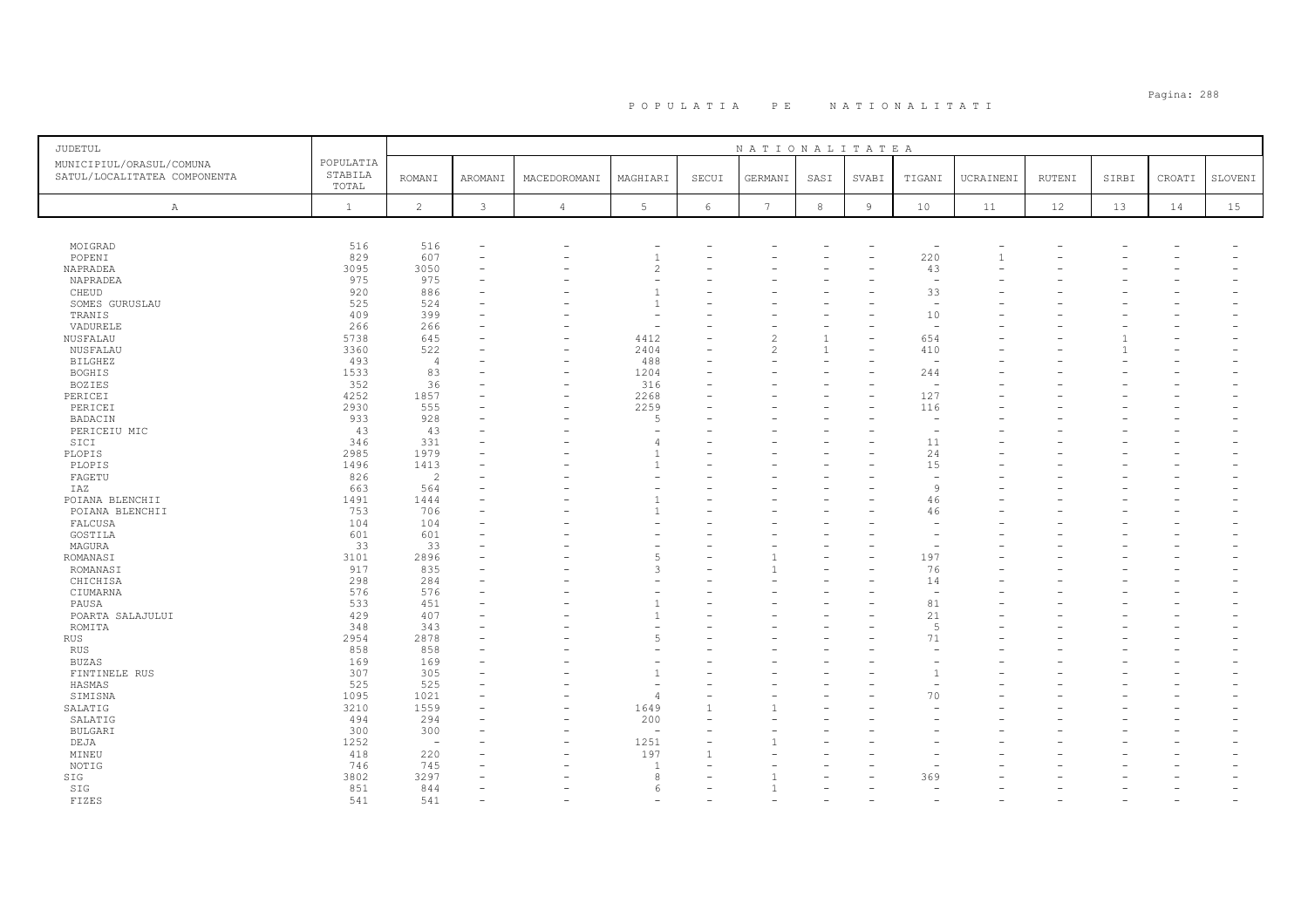| <b>JUDETUL</b>                                           |                               |                |              |                          |                |          | NATIONALITATEA  |            |                |                          |           |        |       |        |         |
|----------------------------------------------------------|-------------------------------|----------------|--------------|--------------------------|----------------|----------|-----------------|------------|----------------|--------------------------|-----------|--------|-------|--------|---------|
| MUNICIPIUL/ORASUL/COMUNA<br>SATUL/LOCALITATEA COMPONENTA | POPULATIA<br>STABILA<br>TOTAL | <b>ROMANI</b>  | AROMANI      | MACEDOROMANI             | MAGHIARI       | SECUI    | GERMANI         | SASI       | SVABI          | TIGANI                   | UCRAINENI | RUTENI | SIRBI | CROATI | SLOVENI |
| Α                                                        | $\mathbf{1}$                  | $\overline{c}$ | $\mathbf{3}$ | $\overline{4}$           | 5 <sup>5</sup> | $6\,$    | $7\phantom{.0}$ | $^{\rm 8}$ | $\overline{9}$ | 10                       | 11        | 12     | 13    | 14     | 15      |
|                                                          |                               |                |              |                          |                |          |                 |            |                |                          |           |        |       |        |         |
| MAL                                                      | 1150                          | 781            |              |                          |                |          |                 |            |                | 369                      |           |        |       |        |         |
| SIRBI                                                    | 357                           | 351            |              |                          |                |          |                 |            |                |                          |           |        |       |        |         |
| TUSA                                                     | 903                           | 780            |              |                          |                |          |                 |            |                |                          |           |        |       |        |         |
| SINMIHAIU ALMASULUI                                      | 1857                          | 1667           |              |                          | $\overline{7}$ |          |                 |            |                | 182                      |           |        |       |        |         |
| SINMIHAIU ALMASULUI                                      | 1189                          | 1083           |              |                          |                |          |                 |            |                | 98                       |           |        |       |        |         |
| <b>BERCEA</b>                                            | 229                           | 200            |              |                          |                |          |                 |            |                | 29                       |           |        |       |        |         |
| SINTA MARIA                                              | 439                           | 384            |              |                          |                |          |                 |            |                | 55                       |           |        |       |        |         |
| SOMES-ODORHEI                                            | 3247                          | 3125           |              |                          | 44             |          |                 |            |                | 77                       |           |        |       |        |         |
| SOMES-ODORHEI                                            | 1373                          | 1299           |              |                          | 43             |          |                 |            |                | 30                       |           |        |       |        |         |
| BIRSA                                                    | 200                           | 200            |              |                          |                |          |                 |            |                | $\overline{\phantom{a}}$ |           |        |       |        |         |
| DOMNIN                                                   | 473                           | 435            |              |                          |                |          |                 |            |                | 38                       |           |        |       |        |         |
| INAU                                                     | 762                           | 762            |              |                          |                |          |                 |            |                | $\overline{\phantom{0}}$ |           |        |       |        |         |
| SOIMUS                                                   | 439                           | 429            |              |                          | -1             |          |                 |            |                | Q                        |           |        |       |        |         |
| SURDUC                                                   | 4323                          | 4198           |              |                          | $\alpha$       |          |                 |            |                | 114                      |           |        |       |        |         |
| SURDUC                                                   | 1437                          | 1351           |              |                          |                |          |                 |            |                | 80                       | -1        |        |       |        |         |
| <b>BRIGLEZ</b>                                           | 390                           | 390            |              |                          |                |          |                 |            |                |                          |           |        |       |        |         |
| CRISTOLTEL                                               | 533                           | 500            |              |                          |                |          |                 |            |                | 33                       |           |        |       |        |         |
| SOLONA<br>TESTIOARA                                      | 308<br>105                    | 308<br>105     |              |                          |                |          |                 |            |                |                          |           |        |       |        |         |
| TIHAU                                                    | 1113                          | 1108           |              |                          | $\overline{5}$ |          |                 |            |                |                          |           |        |       |        |         |
| TURBUTA                                                  | 437                           | 436            |              |                          |                |          |                 |            |                | $\overline{1}$           |           |        |       |        |         |
| SAMSUD                                                   | 1697                          | 58             |              |                          | 1582           |          |                 |            |                | 56                       |           |        |       |        |         |
| SAMSUD                                                   | 1211                          | 41             |              | $\overline{\phantom{0}}$ | 1170           |          |                 |            |                | $\overline{\phantom{a}}$ |           |        |       |        |         |
| VALEA POMILOR                                            | 486                           | 17             |              | $\sim$                   | 412            | $\equiv$ |                 |            |                | 56                       |           |        |       |        |         |
| SARMASAG                                                 | 6853                          | 1329           |              |                          | 5194           |          |                 |            |                | 315                      |           |        |       |        |         |
| SARMASAG                                                 | 4933                          | 960            |              |                          | 3829           |          | Δ               |            |                | 129                      |           |        |       |        |         |
| ILISUA                                                   | 783                           | 21             |              |                          | 679            |          |                 |            |                | 83                       |           |        |       |        |         |
| LOMPIRT                                                  | 877                           | 126            |              |                          | 648            | ۰        |                 |            |                | 103                      |           |        |       |        |         |
| MOIAD                                                    | 222                           | 218            |              |                          | $\overline{4}$ |          |                 |            |                |                          |           |        |       |        |         |
| POIANA MAGURA                                            | 33                            | 3              |              |                          | 30             |          |                 |            |                |                          |           |        |       |        |         |
| TARMURE                                                  | 5                             | $\mathbf{1}$   |              |                          | $\overline{4}$ |          |                 |            |                |                          |           |        |       |        |         |
| VALCAU DE JOS                                            | 3599                          | 3273           |              |                          | 125            |          |                 |            |                | 201                      |           |        |       |        |         |
| VALCAU DE JOS                                            | 967                           | 823            |              |                          | 121            |          |                 |            |                | 23                       |           |        |       |        |         |
| LAZURI                                                   | 356                           | 355            |              |                          | $\overline{1}$ |          |                 |            |                |                          |           |        |       |        |         |
| PREOTEASA                                                | 768                           | 767            |              |                          | $\overline{1}$ |          |                 |            |                |                          |           |        |       |        |         |
| RATOVEI                                                  | 106                           | 105            |              |                          | $\overline{1}$ |          |                 |            |                |                          |           |        |       |        |         |
| SUB CETATE                                               | 498                           | 497            |              |                          | $\overline{1}$ |          |                 |            |                |                          |           |        |       |        |         |
| VALCAU DE SUS                                            | 904                           | 726            |              |                          |                |          |                 |            |                | 178                      |           |        |       |        |         |
| VIRSOLT                                                  | 2655                          | 959            |              |                          | 1650           | ÷        |                 |            |                | 46                       |           |        |       |        |         |
| VIRSOLT                                                  | 1765                          | 240            |              |                          | 1479           |          |                 |            |                | 46                       |           |        |       |        |         |
| RECEA                                                    | 677                           | 507            |              |                          | 170            |          |                 |            |                |                          |           |        |       |        |         |
| RECEA MICA                                               | 213                           | 212            |              |                          | $\overline{1}$ |          |                 |            |                |                          |           |        |       |        |         |
| ZALHA                                                    | 1462                          | 1460           |              |                          | $\mathfrak{D}$ |          |                 |            |                |                          |           |        |       |        |         |
| ZALHA                                                    | 459                           | 459            |              |                          |                |          |                 |            |                |                          |           |        |       |        |         |
| CEACA                                                    | 360                           | 360            |              |                          |                |          |                 |            |                |                          |           |        |       |        |         |
| CIURENI                                                  | 184                           | 184            |              |                          |                |          |                 |            |                |                          |           |        |       |        |         |
| VALEA CIURENILOR                                         | 38<br>190                     | 38<br>190      |              |                          |                |          |                 |            |                |                          |           |        |       |        |         |
| VALEA HRANEI                                             | 142                           | 140            |              |                          | $\mathcal{P}$  |          |                 |            |                |                          |           |        |       |        |         |
| VALEA LUNGA                                              |                               |                |              |                          |                |          |                 |            |                |                          |           |        |       |        |         |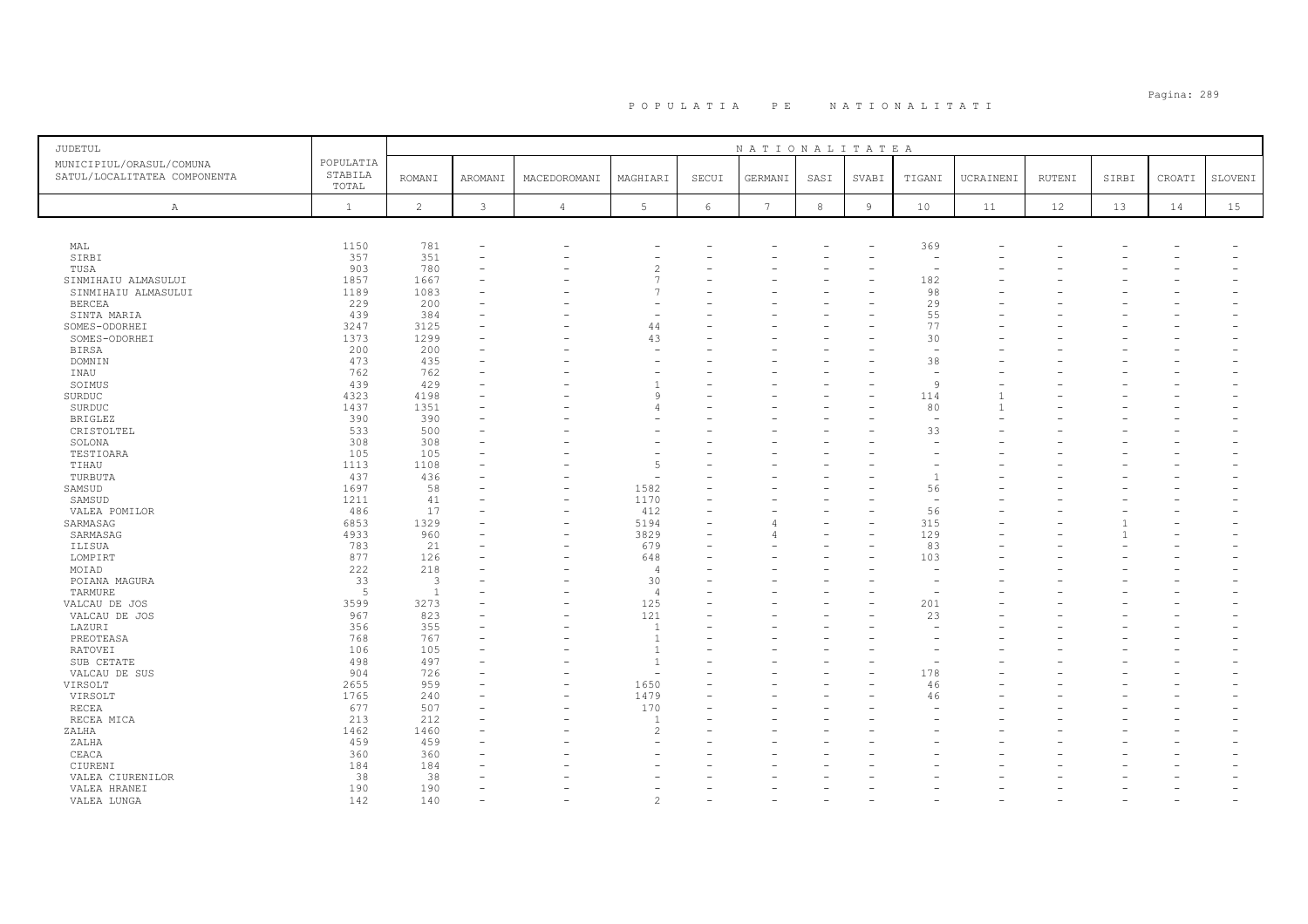| JUDETUL                                                  |                               |        |                          |                          |          |                          | NATIONALITATEA           |                          |                          |                          |                          |                          |                          |                   |         |
|----------------------------------------------------------|-------------------------------|--------|--------------------------|--------------------------|----------|--------------------------|--------------------------|--------------------------|--------------------------|--------------------------|--------------------------|--------------------------|--------------------------|-------------------|---------|
| MUNICIPIUL/ORASUL/COMUNA<br>SATUL/LOCALITATEA COMPONENTA | POPULATIA<br>STABILA<br>TOTAL | ROMANI | AROMANI                  | MACEDOROMANI             | MAGHIARI | SECUI                    | GERMANI                  | SASI                     | SVABI                    | TIGANI                   | UCRAINENI                | RUTENI                   | SIRBI                    | CROATI            | SLOVENI |
| A                                                        |                               |        |                          |                          |          |                          |                          |                          |                          | 10                       | <b>++</b>                | 12                       | 13                       | $-1$<br><b>14</b> | ⊥ ാ     |
|                                                          |                               |        |                          |                          |          |                          |                          |                          |                          |                          |                          |                          |                          |                   |         |
| VIRTESCA                                                 | 89                            | 89     | $\overline{\phantom{0}}$ | $\overline{\phantom{0}}$ |          |                          |                          |                          | -                        | $\overline{\phantom{0}}$ | $\overline{\phantom{0}}$ |                          |                          |                   |         |
| ZIMBOR                                                   | 1447                          | 1355   | $\overline{\phantom{0}}$ | -                        |          | $\overline{\phantom{0}}$ | $-$                      | $\overline{\phantom{0}}$ | $\overline{\phantom{0}}$ | 39                       | 12                       | $\overline{\phantom{0}}$ | -                        | -                 |         |
| ZIMBOR                                                   | 596                           | 536    | $\overline{\phantom{a}}$ | $\overline{\phantom{0}}$ |          | $\overline{\phantom{0}}$ | $\overline{\phantom{0}}$ | -                        | -                        | 21<br>∠⊥                 |                          | $\overline{\phantom{0}}$ | $\overline{\phantom{0}}$ | -                 |         |
| CHENDREMAL                                               | 193                           | 170    | $\overline{\phantom{a}}$ | $\overline{\phantom{0}}$ |          |                          | -                        |                          | -                        | 18                       | $\sim$                   |                          | $\overline{\phantom{0}}$ |                   |         |
| DOLU                                                     | 143                           | 142    | $\overline{\phantom{a}}$ | $\overline{\phantom{0}}$ |          | $\overline{\phantom{0}}$ | $\overline{\phantom{0}}$ | -                        | $\overline{\phantom{a}}$ | $\overline{\phantom{0}}$ | $-$                      | $\overline{\phantom{0}}$ | $-$                      | -                 |         |
| SINCRAIU ALMASULUI                                       | 322                           | 321    |                          | $\overline{\phantom{0}}$ |          |                          | $\overline{\phantom{0}}$ |                          | -                        | $\overline{\phantom{0}}$ | $\overline{\phantom{0}}$ |                          | -                        |                   |         |
| SUTORU                                                   | 193                           | 186    |                          | -                        |          |                          | $\overline{\phantom{0}}$ | -                        | $\overline{\phantom{a}}$ | $\overline{\phantom{0}}$ |                          | $\overline{\phantom{0}}$ | -                        | -                 |         |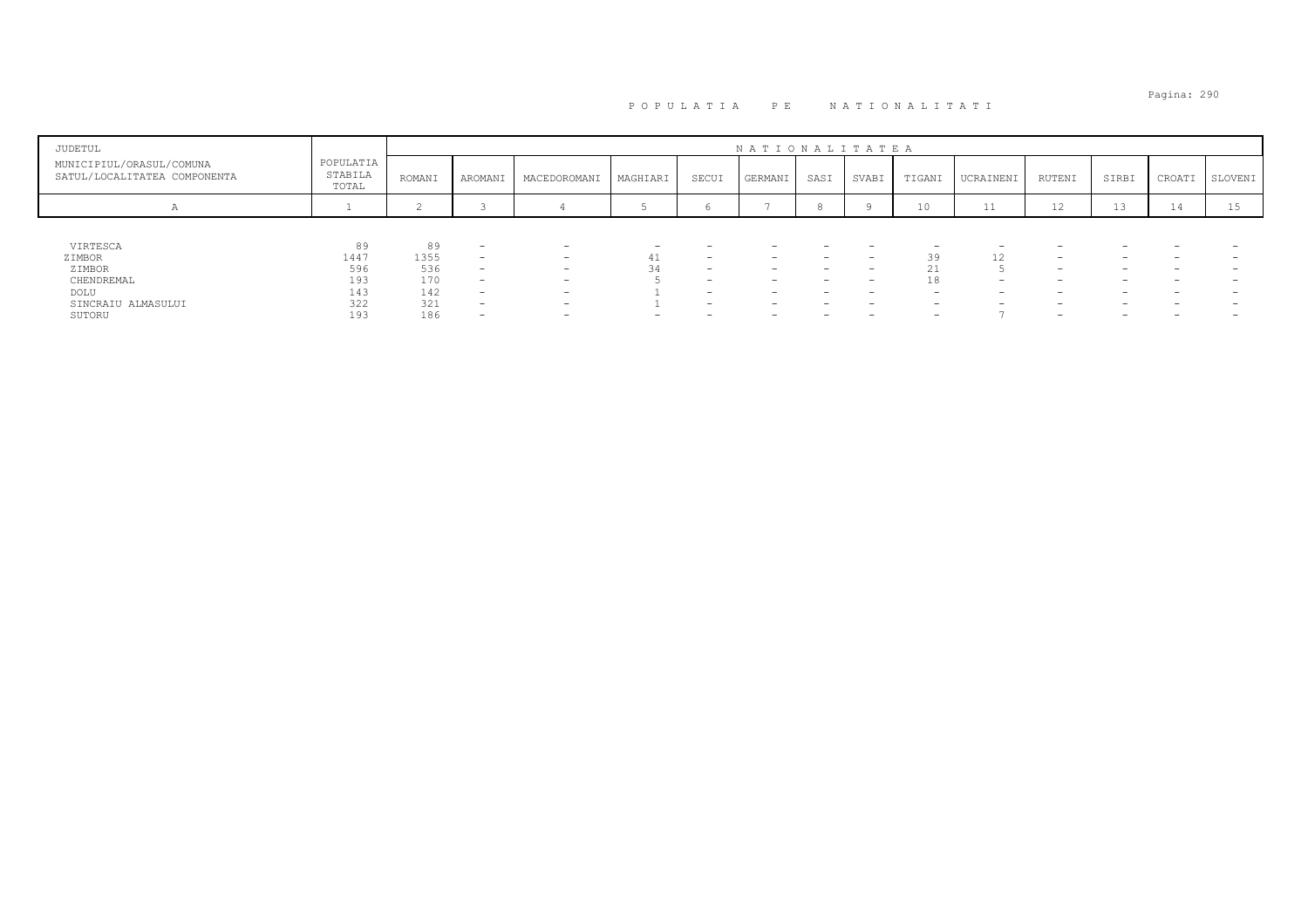| <b>JUDETUL</b>                                                   |                                      |                                      |                                                         |                                                         |                                        |                                                                 | NATIONALITATEA                       |                                                            |                                               |                                      |                                  |                               |                                 |                                                 |         |
|------------------------------------------------------------------|--------------------------------------|--------------------------------------|---------------------------------------------------------|---------------------------------------------------------|----------------------------------------|-----------------------------------------------------------------|--------------------------------------|------------------------------------------------------------|-----------------------------------------------|--------------------------------------|----------------------------------|-------------------------------|---------------------------------|-------------------------------------------------|---------|
| MUNICIPIUL/ORASUL/COMUNA<br>SATUL/LOCALITATEA COMPONENTA         | POPULATIA<br>STABILA<br>TOTAL        | <b>ROMANI</b>                        | AROMANI                                                 | MACEDOROMANI                                            | MAGHIARI                               | SECUI                                                           | GERMANI                              | SASI                                                       | SVABI                                         | TIGANI                               | UCRAINENI                        | RUTENI                        | SIRBI                           | CROATI                                          | SLOVENI |
| Α                                                                | $\mathbf{1}$                         | $\overline{c}$                       | $\mathbf{3}$                                            | $\overline{4}$                                          | 5                                      | $\epsilon$                                                      | $7\phantom{.0}$                      | $^{\rm 8}$                                                 | $\overline{9}$                                | 10                                   | 11                               | 12                            | 13                              | 14                                              | 15      |
|                                                                  |                                      |                                      |                                                         |                                                         |                                        |                                                                 |                                      |                                                            |                                               |                                      |                                  |                               |                                 |                                                 |         |
| JUDETUL SIBIU<br>MUNICIPII SI ORASE<br>MUNICIPIUL SIBIU<br>SIBIU | 452873<br>307715<br>169656<br>169610 | 397195<br>273743<br>158903<br>158858 | 7<br>$\overline{7}$<br>$\overline{4}$<br>$\overline{4}$ | 3<br>$\overline{c}$<br>$\overline{1}$<br>$\overline{1}$ | 19290<br>16366<br>4159<br>4158         | 19<br>16<br>5<br>5                                              | 16461<br>10500<br>5511<br>5511       | 643<br>243<br>90<br>90                                     | 18<br>11<br>$\overline{4}$<br>$\overline{4}$  | 18730<br>6367<br>688<br>688          | 52<br>47<br>32<br>32             | 3<br>3<br>$\mathfrak{D}$<br>2 | 21<br>19<br>15<br>15            | 3<br>$\overline{1}$<br>$\overline{\phantom{a}}$ |         |
| PALTINIS                                                         | 46                                   | 45                                   |                                                         |                                                         | $\overline{1}$                         | ÷                                                               |                                      |                                                            |                                               |                                      |                                  |                               |                                 |                                                 |         |
| MUNICIPIUL MEDIAS<br>MEDIAS<br>IGHISU NOU                        | 64484<br>63156<br>1328               | 50411<br>49424<br>987                | $\mathcal{L}$<br>2                                      | $\overline{\phantom{0}}$                                | 8675<br>8670<br>-5                     | 8<br>8<br>÷                                                     | 2784<br>2678<br>106                  | 68<br>68<br>$\overline{\phantom{a}}$                       | $\overline{7}$<br>$7\phantom{.0}$<br>$\equiv$ | 2426<br>2196<br>230                  | $\overline{5}$<br>$\overline{5}$ |                               | $\mathcal{D}$<br>$\overline{2}$ |                                                 |         |
| ORAS AGNITA<br>AGNITA<br>COVES                                   | 12325<br>10355<br>835                | 10710<br>9144<br>618                 |                                                         |                                                         | 475<br>428<br>42                       | $\overline{\phantom{a}}$<br>$\equiv$<br>$\equiv$                | 397<br>374<br>-1                     | 52<br>41<br>$\overline{\phantom{a}}$                       | $\overline{\phantom{a}}$                      | 688<br>365<br>174                    | $\overline{1}$                   |                               |                                 |                                                 |         |
| RUJA<br>ORAS AVRIG<br>AVRIG                                      | 1135<br>14965<br>9641                | 948<br>14216<br>9266                 |                                                         |                                                         | -5<br>342<br>107                       | $\overline{\phantom{a}}$                                        | 22<br>196<br>158                     | 11<br>$\overline{\phantom{a}}$                             | $\equiv$                                      | 149<br>195<br>98                     |                                  |                               |                                 |                                                 |         |
| <b>BRADU</b><br>GLIMBOACA                                        | 1108<br>266                          | 1038<br>245                          |                                                         |                                                         | $\overline{c}$<br>3                    | $\overline{\phantom{0}}$                                        | 17                                   |                                                            |                                               | 51<br>18                             |                                  |                               |                                 |                                                 |         |
| MIRSA<br>SACADATE<br>ORAS CISNADIE                               | 3220<br>730<br>17807                 | 3103<br>564<br>16414                 | $\overline{1}$                                          |                                                         | 67<br>163<br>231                       | $\overline{\phantom{0}}$<br>$\equiv$<br>$\equiv$                | 18<br>$\mathbf{3}$<br>1056           | $\overline{\phantom{0}}$<br>$\overline{5}$                 |                                               | 28<br>$\overline{\phantom{m}}$<br>84 |                                  |                               |                                 |                                                 |         |
| CISNADIE<br>CISNADIOARA<br>ORAS COPSA MICA                       | 17373<br>434<br>5332                 | 16241<br>173<br>3676                 | $\overline{1}$                                          |                                                         | 225<br>6<br>771                        | $\overline{\phantom{m}}$<br>$\qquad \qquad -$<br>$\overline{c}$ | 801<br>255<br>55                     | 5<br>$\overline{\phantom{a}}$<br>16                        |                                               | 84<br>808                            |                                  |                               |                                 |                                                 |         |
| COPSA MICA<br>ORAS DUMBRAVENI<br>DUMBRAVENI                      | 5332<br>9354<br>7203                 | 3676<br>6820<br>5139                 |                                                         | $\overline{\phantom{0}}$                                | 771<br>1174<br>1063                    | $\overline{c}$<br>$\mathbf{1}$<br>$\overline{1}$                | 55<br>234<br>203                     | 16<br>11<br>7                                              | $\equiv$<br>$\overline{\phantom{0}}$          | 808<br>1098<br>774                   |                                  |                               |                                 |                                                 |         |
| <b>ERNEA</b><br>SAROS PE TIRNAVE<br>ORAS OCNA SIBIULUI           | 480<br>1671<br>4423                  | 313<br>1368<br>3839                  |                                                         |                                                         | 32<br>79<br>473                        | $\equiv$                                                        | $\overline{\phantom{a}}$<br>31<br>30 | $\overline{\phantom{a}}$<br>$\overline{4}$<br>$\mathbf{1}$ |                                               | 135<br>189<br>78                     |                                  |                               |                                 | 1                                               |         |
| OCNA SIBIULUI<br>TOPIRCEA                                        | 4178<br>245<br>9369                  | 3601<br>238<br>8754                  |                                                         | $\overline{1}$                                          | 466<br>$\overline{7}$<br>66            | $\overline{\phantom{0}}$                                        | 30<br>237                            | $\mathbf{1}$                                               |                                               | 78<br>302                            | $\mathbf{1}$<br>$\overline{5}$   |                               |                                 | $\mathbf{1}$                                    |         |
| ORAS TALMACIU<br>TALMACIU<br>BOITA                               | 5849<br>1642                         | 5444<br>1638                         |                                                         | $\overline{1}$                                          | 47                                     |                                                                 | 208<br>$\mathcal{L}$                 |                                                            |                                               | 142                                  |                                  |                               |                                 |                                                 |         |
| COLONIA TALMACIU<br>LAZARET<br>LOTRIOARA                         | 197<br>10<br>280                     | 177<br>10<br>191                     |                                                         |                                                         | 17                                     | $=$<br>$\equiv$                                                 | 20<br>$\overline{5}$                 | ÷                                                          |                                               | 67                                   |                                  |                               |                                 |                                                 |         |
| PALTIN<br>TALMACEL<br>COMUNE                                     | 10<br>1381<br>145158                 | 10<br>1284<br>123452                 |                                                         | $\overline{\phantom{0}}$<br>$\mathbf{1}$                | $\overline{c}$<br>2924                 | $\qquad \qquad -$<br>3                                          | 5961                                 | $\overline{\phantom{a}}$<br>400                            | $\overline{\phantom{0}}$<br>$\overline{7}$    | 93<br>12363                          | $\overline{5}$                   |                               |                                 | $\overline{\phantom{m}}$<br>$\overline{c}$      |         |
| ALTINA<br>ALTINA                                                 | 1782<br>1202                         | 1358<br>894                          |                                                         |                                                         | 11<br>9                                | $\equiv$<br>$\equiv$                                            | 187<br>187                           | 5<br>5                                                     | $\equiv$                                      | 221<br>107                           |                                  |                               |                                 |                                                 |         |
| BENESTI<br>GHIJASA DE SUS<br>APOLDU DE JOS                       | 292<br>288<br>1585                   | 186<br>278<br>1525                   |                                                         |                                                         | $\mathfrak{D}$<br>$\overline{c}$       |                                                                 | 5                                    |                                                            |                                               | 106<br>8<br>53                       |                                  |                               |                                 |                                                 |         |
| APOLDU DE JOS<br>SINGATIN<br>ARPASU DE JOS                       | 1220<br>365<br>2862                  | 1172<br>353<br>2704                  |                                                         |                                                         | $\overline{1}$<br>$\overline{1}$<br>60 |                                                                 | Δ                                    |                                                            |                                               | 43<br>10<br>93                       |                                  |                               |                                 |                                                 |         |
| ARPASU DE JOS<br>ARPASU DE SUS                                   | 1131<br>1283                         | 1058<br>1261                         |                                                         |                                                         | 8                                      |                                                                 |                                      |                                                            |                                               | 65<br>19                             |                                  |                               |                                 |                                                 |         |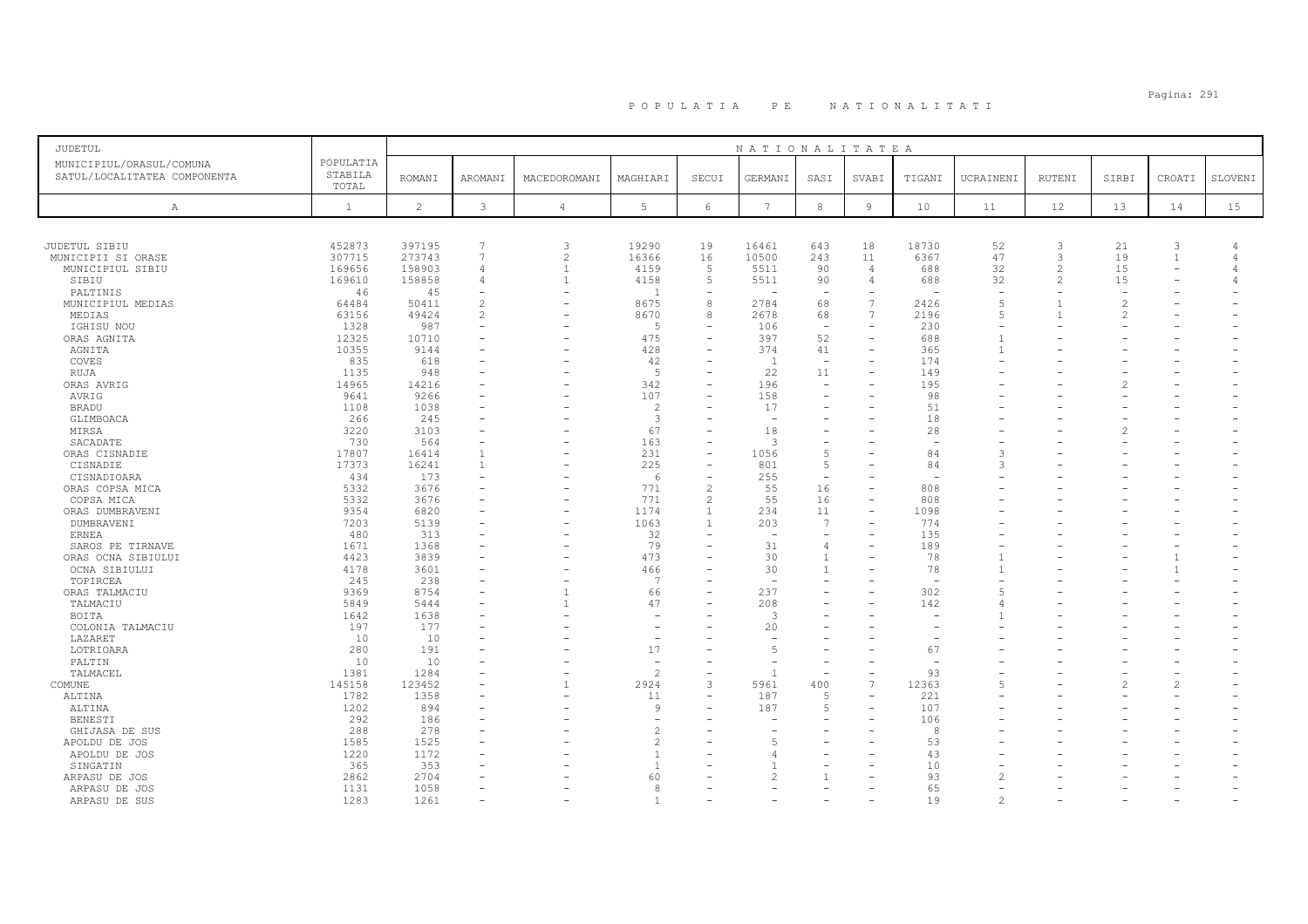## Pagina: 292 P O P U L A T I A P E N A T I O N A L I T A T I

| JUDETUL                                                  |                               |                |                               |                          |                                |                                | NATIONALITATEA           |                          |                          |                                 |                          |        |                |                          |         |
|----------------------------------------------------------|-------------------------------|----------------|-------------------------------|--------------------------|--------------------------------|--------------------------------|--------------------------|--------------------------|--------------------------|---------------------------------|--------------------------|--------|----------------|--------------------------|---------|
| MUNICIPIUL/ORASUL/COMUNA<br>SATUL/LOCALITATEA COMPONENTA | POPULATIA<br>STABILA<br>TOTAL | <b>ROMANI</b>  | AROMANI                       | MACEDOROMANI             | MAGHIARI                       | SECUI                          | GERMANI                  | SASI                     | SVABI                    | TIGANI                          | UCRAINENI                | RUTENI | SIRBI          | CROATI                   | SLOVENI |
| A                                                        | $\mathbf{1}$                  | $\overline{2}$ | 3                             | $\overline{4}$           | 5                              | 6                              | $7\phantom{.0}$          | $\,8\,$                  | $\,$ 9                   | $10$                            | 11                       | 12     | 13             | 14                       | 15      |
|                                                          |                               |                |                               |                          |                                |                                |                          |                          |                          |                                 |                          |        |                |                          |         |
| NOUL ROMIN                                               | 448                           | 385            | $\overline{\phantom{m}}$      | $\overline{\phantom{a}}$ | 51                             | $\overline{\phantom{a}}$       | 2                        | $\mathbf{1}$             | $\overline{\phantom{a}}$ | 9                               |                          |        |                |                          |         |
| ATEL                                                     | 3726                          | 2672           | $\equiv$                      | $\overline{\phantom{a}}$ | 585                            | $\overline{\phantom{a}}$       | 250                      | 13                       |                          | 205                             |                          |        |                |                          |         |
| ATEL                                                     | 1277                          | 882            | $\overline{\phantom{0}}$      | $\overline{\phantom{0}}$ | 41                             | $\overline{\phantom{a}}$       | 200                      | 1                        |                          | 153                             |                          |        |                |                          |         |
| ALMA                                                     | 884                           | 572            | $\equiv$                      | $\equiv$                 | 288                            | $\equiv$                       | 5                        | $\overline{\phantom{a}}$ |                          | 19                              |                          |        |                |                          |         |
| <b>DUPUS</b>                                             | 250<br>319                    | 196<br>286     | $\equiv$                      |                          | 5<br>$\overline{\phantom{a}}$  |                                | 36<br>$\overline{1}$     | 12<br>$\sim$             |                          | $\overline{\phantom{a}}$<br>32  |                          |        |                |                          |         |
| GIACAS<br>SMIG                                           | 996                           | 736            | ۰                             | $\overline{\phantom{0}}$ | 251                            |                                | 8                        | $\overline{\phantom{0}}$ |                          | <sup>1</sup>                    |                          |        |                |                          |         |
| AXENTE SEVER                                             | 4100                          | 3367           | $\equiv$                      |                          | 41                             |                                | 167                      | $\overline{\phantom{0}}$ |                          | 524                             |                          |        |                |                          |         |
| AXENTE SEVER                                             | 2247                          | 1708           | ÷,                            |                          | 25                             |                                | 65                       |                          |                          | 448                             |                          |        |                |                          |         |
| AGIRBICIU                                                | 1522                          | 1381           | ÷,                            |                          | 13                             | $\overline{\phantom{a}}$       | 73                       | $\overline{\phantom{a}}$ |                          | 55                              |                          |        |                |                          |         |
| SOALA                                                    | 331                           | 278            | ÷,                            |                          | $\overline{3}$                 |                                | 29                       | $\overline{\phantom{m}}$ |                          | 21                              |                          |        |                |                          |         |
| BAZNA                                                    | 3945                          | 2679           | $\equiv$                      | $\mathbf{1}$             | 136                            | $\overline{\phantom{a}}$       | 215                      | $\overline{2}$           |                          | 908                             |                          |        |                |                          |         |
| BAZNA                                                    | 1715                          | 1064           |                               | $\mathbf{1}$             | 102                            |                                | 168                      | $\overline{c}$           |                          | 374                             |                          |        |                |                          |         |
| BOIAN                                                    | 1622                          | 1248           | ÷,                            | $\overline{\phantom{a}}$ | 16                             | $\overline{\phantom{a}}$       | 29                       | $\overline{\phantom{a}}$ |                          | 329                             |                          |        |                |                          |         |
| VELT                                                     | 608                           | 367            | $\overline{\phantom{0}}$      | $\overline{\phantom{a}}$ | 18                             | $\overline{\phantom{a}}$       | 18                       | $\overline{\phantom{a}}$ |                          | 205                             |                          |        |                |                          |         |
| <b>BIERTAN</b>                                           | 2744<br>1563                  | 1871<br>1050   | $\overline{\phantom{0}}$<br>۰ |                          | 135<br>62                      | -1<br>$\overline{\phantom{a}}$ | 264<br>151               | 16<br>13                 | $\overline{\phantom{a}}$ | 456<br>286                      |                          |        | $\mathbf{1}$   |                          |         |
| <b>BIERTAN</b><br>COPSA MARE                             | 482                           | 372            | ۰                             | $\overline{\phantom{0}}$ | 19                             | -1                             | 34                       | 3                        |                          | 53                              |                          |        |                |                          |         |
| RICHIS                                                   | 699                           | 449            | $\overline{\phantom{0}}$      | $\overline{\phantom{a}}$ | 54                             | $\overline{\phantom{a}}$       | 79                       | $\overline{\phantom{a}}$ |                          | 117                             |                          |        |                |                          |         |
| <b>BIRGHIS</b>                                           | 2328                          | 1789           |                               |                          | 137                            |                                | 50                       | 18                       | $\overline{\phantom{a}}$ | 334                             |                          |        |                |                          |         |
| <b>BIRGHIS</b>                                           | 891                           | 615            | $\equiv$                      | $\overline{\phantom{0}}$ | 123                            | $\equiv$                       | 11                       | $\mathbf{1}$             |                          | 141                             |                          |        |                |                          |         |
| APOS                                                     | 246                           | 212            |                               |                          | $\overline{c}$                 |                                | 10                       | 17                       |                          | 5                               |                          |        |                |                          |         |
| IGHISU VECHI                                             | 378                           | 351            | $\equiv$                      |                          | $\overline{\mathcal{L}}$       |                                | $\overline{\phantom{a}}$ | $\overline{\phantom{m}}$ |                          | 25                              |                          |        |                |                          |         |
| PELISOR                                                  | 479                           | 341            |                               |                          | 4                              |                                | 15                       |                          |                          | 119                             |                          |        |                |                          |         |
| VECERD                                                   | 161                           | 161            | $\qquad \qquad -$             |                          | $\overline{\phantom{a}}$       |                                | $\overline{\phantom{a}}$ |                          |                          | $\overline{\phantom{a}}$        |                          |        |                |                          |         |
| ZLAGNA                                                   | 173                           | 109            |                               |                          | 6                              |                                | 14                       |                          |                          | 44                              |                          |        |                |                          |         |
| BLAJEL                                                   | 2496                          | 1854           | ÷,                            |                          | 417                            |                                | 86<br>54                 |                          |                          | 139                             |                          |        |                |                          |         |
| BLAJEL<br>PAUCEA                                         | 1866<br>521                   | 1350<br>395    |                               |                          | 323<br>94                      |                                | 32                       | $\overline{\phantom{a}}$ |                          | 139<br>$\overline{\phantom{a}}$ |                          |        |                |                          |         |
| ROMANESTI                                                | 109                           | 109            | $\overline{\phantom{0}}$      |                          | $\overline{\phantom{a}}$       |                                | $\overline{\phantom{a}}$ | $\overline{\phantom{0}}$ |                          | ٠                               |                          |        |                |                          |         |
| <b>BRATEIU</b>                                           | 2679                          | 1446           | $\overline{\phantom{0}}$      |                          | 17                             |                                | 80                       | $\overline{7}$           |                          | 1128                            |                          |        |                |                          |         |
| BRATEIU                                                  | 1956                          | 1116           | $\equiv$                      |                          | 14                             |                                | 61                       | $\overline{\phantom{a}}$ |                          | 764                             |                          |        |                |                          |         |
| BUZD                                                     | 723                           | 330            | $\equiv$                      |                          | 3                              |                                | 19                       | 7                        | $\equiv$                 | 364                             |                          |        |                | $\overline{\phantom{a}}$ |         |
| BRADENI                                                  | 1520                          | 1127           | $\overline{\phantom{0}}$      | $\overline{\phantom{0}}$ | 56                             |                                | 27                       | $\overline{\phantom{a}}$ |                          | 307                             |                          |        | $\overline{1}$ | $\overline{c}$           |         |
| <b>BRADENI</b>                                           | 751                           | 411            |                               |                          | 39                             |                                | 18                       |                          |                          | 280                             |                          |        |                | $\overline{c}$           |         |
| RETIS                                                    | 587                           | 579            | $\equiv$                      |                          | $\overline{\phantom{a}}$       |                                | 8                        |                          |                          | $\overline{\phantom{m}}$        |                          |        |                |                          |         |
| TELINE                                                   | 182                           | 137            |                               |                          | 17                             |                                |                          |                          |                          | 27                              |                          |        |                |                          |         |
| <b>BRUIU</b>                                             | 874                           | 554            | ÷                             |                          | 13                             | $\equiv$                       | 139                      |                          |                          | 167                             |                          |        |                |                          |         |
| BRUIU                                                    | 491<br>59                     | 279<br>44      | ۰                             |                          | 13<br>$\overline{\phantom{m}}$ | $=$                            | 58<br>15                 | $\equiv$                 |                          | 140<br>$\overline{\phantom{m}}$ |                          |        |                |                          |         |
| GHERDEAL                                                 | 324                           | 231            |                               |                          | $\overline{\phantom{a}}$       |                                | 66                       |                          |                          | 27                              |                          |        |                |                          |         |
| SOMARTIN<br>CHIRPAR                                      | 1491                          | 941            | $\qquad \qquad -$             |                          | 25                             |                                | 213                      |                          |                          | 312                             |                          |        |                |                          |         |
| CHIRPAR                                                  | 822                           | 463            |                               |                          | 8                              |                                | 179                      |                          |                          | 172                             |                          |        |                |                          |         |
| SASAUS                                                   | 195                           | 190            | $\equiv$                      |                          | $\overline{\phantom{a}}$       |                                |                          |                          |                          | $\overline{5}$                  |                          |        |                |                          |         |
| VARD                                                     | 331                           | 248            |                               |                          | 15                             |                                | - 4                      |                          |                          | 64                              |                          |        |                |                          |         |
| VESEUD                                                   | 143                           | 40             | $\equiv$                      |                          | $\overline{c}$                 |                                | 30                       |                          |                          | 71                              |                          |        |                |                          |         |
| CIRTA                                                    | 1116                          | 817            | $\overline{\phantom{0}}$      |                          | 11                             | $\overline{\phantom{a}}$       | 198                      |                          |                          | 90                              |                          |        |                |                          |         |
| CIRTA                                                    | 1084                          | 785            | $\overline{\phantom{0}}$      | $\overline{\phantom{a}}$ | 11                             | $\overline{\phantom{a}}$       | 198                      | $\overline{\phantom{a}}$ |                          | 90                              |                          |        |                | ۰                        |         |
| POIENITA                                                 | 32                            | 32             | $\overline{\phantom{0}}$      | $\overline{\phantom{a}}$ | $\overline{\phantom{m}}$       |                                |                          | $\overline{\phantom{0}}$ |                          | $\overline{\phantom{m}}$        | $\overline{\phantom{0}}$ |        |                | $\overline{\phantom{a}}$ |         |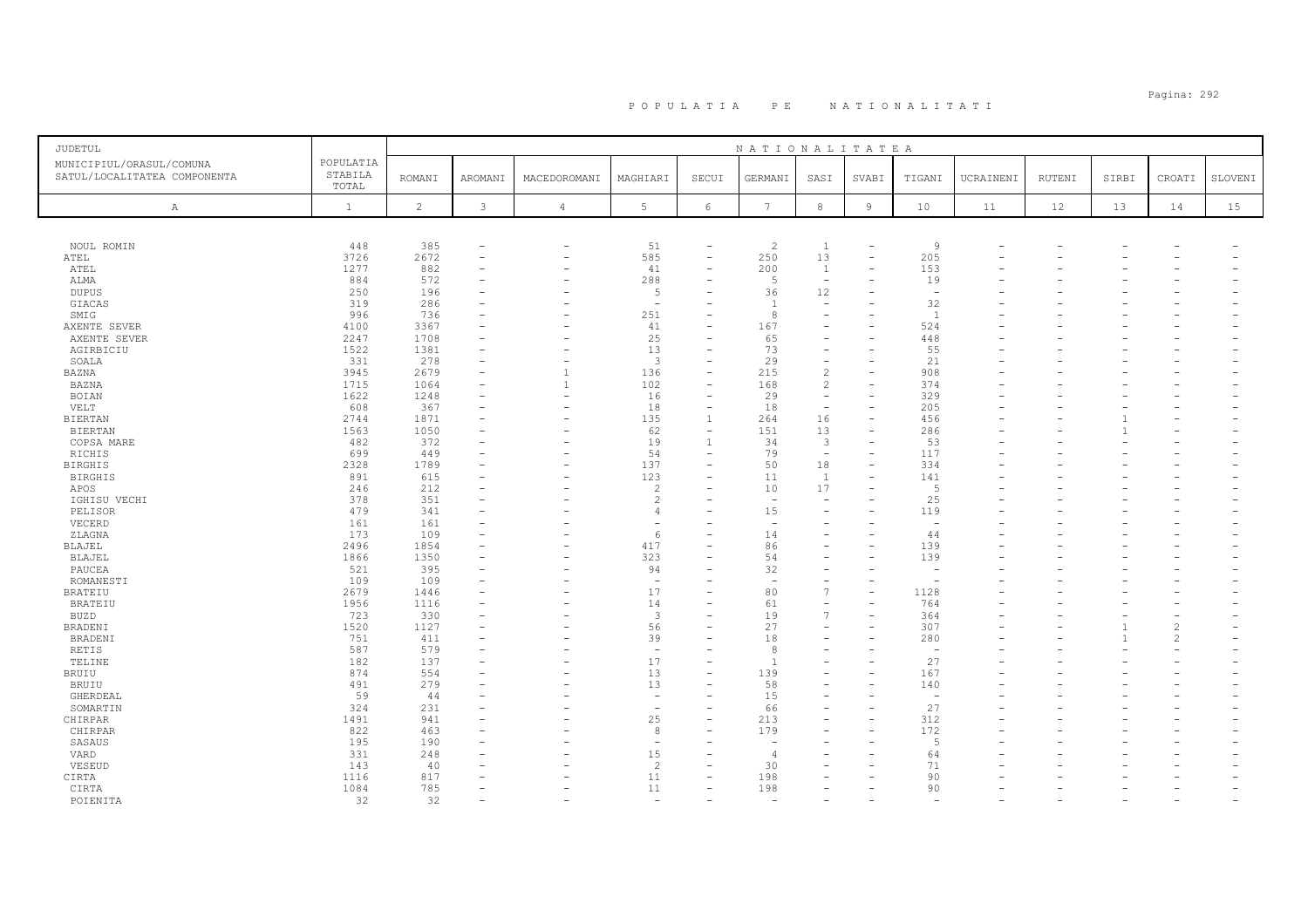# Pagina: 293 P O P U L A T I A P E N A T I O N A L I T A T I

| JUDETUL                      |              |                |                          |                          |                          |                          | NATIONALITATEA           |                          |                          |                          |           |        |       |        |         |
|------------------------------|--------------|----------------|--------------------------|--------------------------|--------------------------|--------------------------|--------------------------|--------------------------|--------------------------|--------------------------|-----------|--------|-------|--------|---------|
| MUNICIPIUL/ORASUL/COMUNA     | POPULATIA    |                |                          |                          |                          |                          |                          |                          |                          |                          |           |        |       |        |         |
| SATUL/LOCALITATEA COMPONENTA | STABILA      | <b>ROMANI</b>  | AROMANI                  | MACEDOROMANI             | MAGHIARI                 | SECUI                    | GERMANI                  | SASI                     | SVABI                    | TIGANI                   | UCRAINENI | RUTENI | SIRBI | CROATI | SLOVENI |
|                              | TOTAL        |                |                          |                          |                          |                          |                          |                          |                          |                          |           |        |       |        |         |
| Α                            | $\mathbf{1}$ | $\overline{c}$ | 3                        | $\sqrt{4}$               | 5                        | 6                        | $7\phantom{.0}$          | $_{\rm 8}$               | $\overline{9}$           | 10                       | 11        | 12     | 13    | 14     | 15      |
|                              |              |                |                          |                          |                          |                          |                          |                          |                          |                          |           |        |       |        |         |
|                              |              |                |                          |                          |                          |                          |                          |                          |                          |                          |           |        |       |        |         |
| CIRTISOARA                   | 1274         | 1240           | ٠                        | $\overline{\phantom{0}}$ | -1                       |                          | 3                        |                          |                          | 30                       |           |        |       |        |         |
| CIRTISOARA                   | 1274         | 1240           | $\overline{\phantom{0}}$ |                          | $\overline{1}$           | $\overline{\phantom{0}}$ | 3                        |                          |                          | 30                       |           |        |       |        |         |
| CRISTIAN                     | 3097         | 2830           | ÷                        |                          | 10                       | L.                       | 239                      | 3                        |                          | 15                       |           |        |       |        |         |
| CRISTIAN                     | 3097         | 2830           | ۰                        |                          | 10                       | L.                       | 239                      | 3                        |                          | 15                       |           |        |       |        |         |
| <b>DIRLOS</b>                | 3140         | 2380           |                          |                          | 77                       |                          | 190                      |                          |                          | 489                      |           |        |       |        |         |
| <b>DIRLOS</b>                | 2091         | 1597           |                          |                          | 69                       | L,                       | 57                       | $\overline{\phantom{a}}$ |                          | 365                      |           |        |       |        |         |
| CURCIU                       | 800          | 560            |                          |                          | $\overline{c}$           |                          | 133                      |                          |                          | 104                      |           |        |       |        |         |
| VALEA LUNGA                  | 249          | 223            |                          |                          | 6                        |                          |                          |                          |                          | 20                       |           |        |       |        |         |
| GURA RIULUI                  | 3643         | 3643           |                          |                          |                          |                          |                          |                          |                          |                          |           |        |       |        |         |
| GURA RIULUI                  | 3643         | 3643           |                          |                          | $\overline{\phantom{a}}$ |                          |                          | $\overline{\phantom{a}}$ |                          | $\overline{\phantom{a}}$ |           |        |       |        |         |
| HOGHILAG                     | 1960         | 1446           | $\overline{\phantom{a}}$ |                          | 103                      |                          | 45                       | 13                       |                          | 352                      |           |        |       |        |         |
| HOGHILAG                     | 1068         | 712            |                          |                          | 45                       |                          | 12                       | 6                        |                          | 292                      |           |        |       |        |         |
| PROD                         | 301          | 291            |                          |                          | $\overline{7}$           |                          | 3                        | $\overline{\phantom{a}}$ |                          |                          |           |        |       |        |         |
| VALCHID                      | 591          | 443            |                          |                          | 51                       | ۰                        | 30                       | 7                        |                          | 60                       |           |        |       |        |         |
| IACOBENI                     | 2417         | 1602           | ٠                        |                          | 11                       | ۳                        | 136                      | 19                       | $\overline{\phantom{0}}$ | 649                      |           |        |       |        |         |
| IACOBENI                     | 767          | 553            |                          |                          | 8                        |                          | 36                       | $\equiv$                 |                          | 170                      |           |        |       |        |         |
| MOVILE                       | 347          | 167            |                          |                          | ۰                        |                          | 6                        | 13                       | $\overline{\phantom{0}}$ | 161                      |           |        |       |        |         |
| NETUS                        | 405          | 258            |                          |                          | $\overline{c}$           |                          | $\overline{4}$           | 6                        |                          | 135                      |           |        |       |        |         |
| NOISTAT                      | 425          | 284            | $\equiv$                 |                          | $\overline{1}$           |                          | 34                       | $\equiv$                 |                          | 106                      |           |        |       |        |         |
| STEJARISU                    | 473          | 340            |                          |                          | ٠                        |                          | 56                       |                          |                          | 77                       |           |        |       |        |         |
| JINA                         | 4348         | 4342           |                          |                          | 6                        | L.                       | $\overline{\phantom{a}}$ |                          |                          |                          |           |        |       |        |         |
| JINA                         | 4348         | 4342           |                          |                          | 6                        |                          |                          |                          |                          |                          |           |        |       |        |         |
| LASLEA                       | 3276         | 2014           | ۰                        |                          | 49                       | $\overline{1}$           | 639                      | 40                       |                          | 529                      |           |        |       |        |         |
| LASLEA                       | 1368         | 1031           |                          |                          | 29                       | $\overline{1}$           | 45                       | 17                       |                          | 241                      |           |        |       |        |         |
| FLORESTI                     | 150          | 94             | ۰                        |                          | <sup>1</sup>             | L.                       | 9                        | $\overline{\phantom{a}}$ |                          | 46                       |           |        |       |        |         |
| MALINCRAV                    | 1054         | 564            |                          |                          | 16                       |                          | 282                      | 1                        |                          | 191                      |           |        |       |        |         |
| NOU SASESC                   | 499          | 228            | $\overline{\phantom{a}}$ |                          | <sup>1</sup>             |                          | 222                      | 22                       |                          | 26                       |           |        |       |        |         |
| ROANDOLA                     | 205          | 97             |                          |                          | $\overline{c}$           | ۳                        | 81                       | $\overline{\phantom{a}}$ |                          | 25                       |           |        |       |        |         |
| LOAMNES                      | 3523         | 3474           |                          |                          | 11                       |                          | 29                       | 8                        |                          |                          |           |        |       |        |         |
| LOAMNES                      | 733          | 731            | ÷                        |                          | $\overline{1}$           |                          |                          |                          |                          |                          |           |        |       |        |         |
| ALAMOR                       | 1037         | 1037           |                          |                          | ٠                        |                          |                          |                          |                          |                          |           |        |       |        |         |
| ARMENI                       | 794          | 793            |                          |                          | ٠                        |                          |                          |                          |                          |                          |           |        |       |        |         |
| HASAG                        | 592          | 554            |                          |                          | $\overline{c}$           |                          | 28                       | 8                        |                          |                          |           |        |       |        |         |
| MINDRA                       | 352          | 344            | ۰                        |                          | 8                        |                          | $\sim$                   | $\overline{\phantom{a}}$ |                          |                          |           |        |       |        |         |
| SADINCA                      | 15           | 15             |                          |                          |                          |                          |                          |                          |                          |                          |           |        |       |        |         |
| LUDOS                        | 930          | 797            |                          |                          |                          |                          | 22                       | 47                       |                          | 63                       |           |        |       |        |         |
| LUDOS                        | 580          | 529            |                          |                          |                          |                          |                          |                          |                          | 51                       |           |        |       |        |         |
| GUSU                         | 350          | 268            | ٠                        |                          | $\overline{1}$           |                          | 22                       | 47                       |                          | 12                       |           |        |       |        |         |
| MARPOD                       | 785          | 639            |                          |                          | 8                        |                          | 58                       | 1                        |                          | 79                       |           |        |       |        |         |
| MARPOD                       | 545          | 402            |                          |                          | 8                        |                          | 58                       | $\equiv$                 |                          | 77                       |           |        |       |        |         |
| ILIMBAV                      | 240          | 237            |                          |                          |                          |                          |                          | $\mathbf{1}$             |                          | 2                        |           |        |       |        |         |
| MIERCUREA SIBIULUI           | 4161         | 3149           |                          |                          | 8                        |                          | 556                      | $\mathbf{1}$             |                          | 445                      |           |        |       |        |         |
| MIERCUREA SIBIULUI           | 2021         | 1790           |                          |                          | $\overline{4}$           | $\overline{\phantom{0}}$ | 209                      | $\overline{\phantom{0}}$ |                          | 17                       |           |        |       |        |         |
| APOLDU DE SUS                | 1490         | 821            |                          |                          | 3                        |                          | 309                      | $\mathbf{1}$             |                          | 355                      |           |        |       |        |         |
| DOBIRCA                      | 650          | 538            |                          |                          | <sup>1</sup>             |                          | 38                       | $\overline{\phantom{a}}$ |                          | 73                       |           |        |       |        |         |
| MERGHINDEAL                  | 1325         | 990            |                          |                          | 13                       |                          | 204                      |                          |                          | 118                      |           |        |       |        |         |
| MERGHINDEAL                  | 733          | 593            |                          |                          | 13                       | $\equiv$                 | 76                       | $\equiv$                 |                          | 51                       |           |        |       |        |         |
| DEALU FRUMOS                 | 592          | 397            |                          |                          | ÷,                       |                          | 128                      |                          |                          | 67                       |           |        |       |        |         |
| MICASASA                     | 2559         | 2234           | $\overline{\phantom{a}}$ | $\overline{\phantom{a}}$ | 150                      | $\equiv$                 | 112                      | 21                       |                          | 42                       |           |        |       |        |         |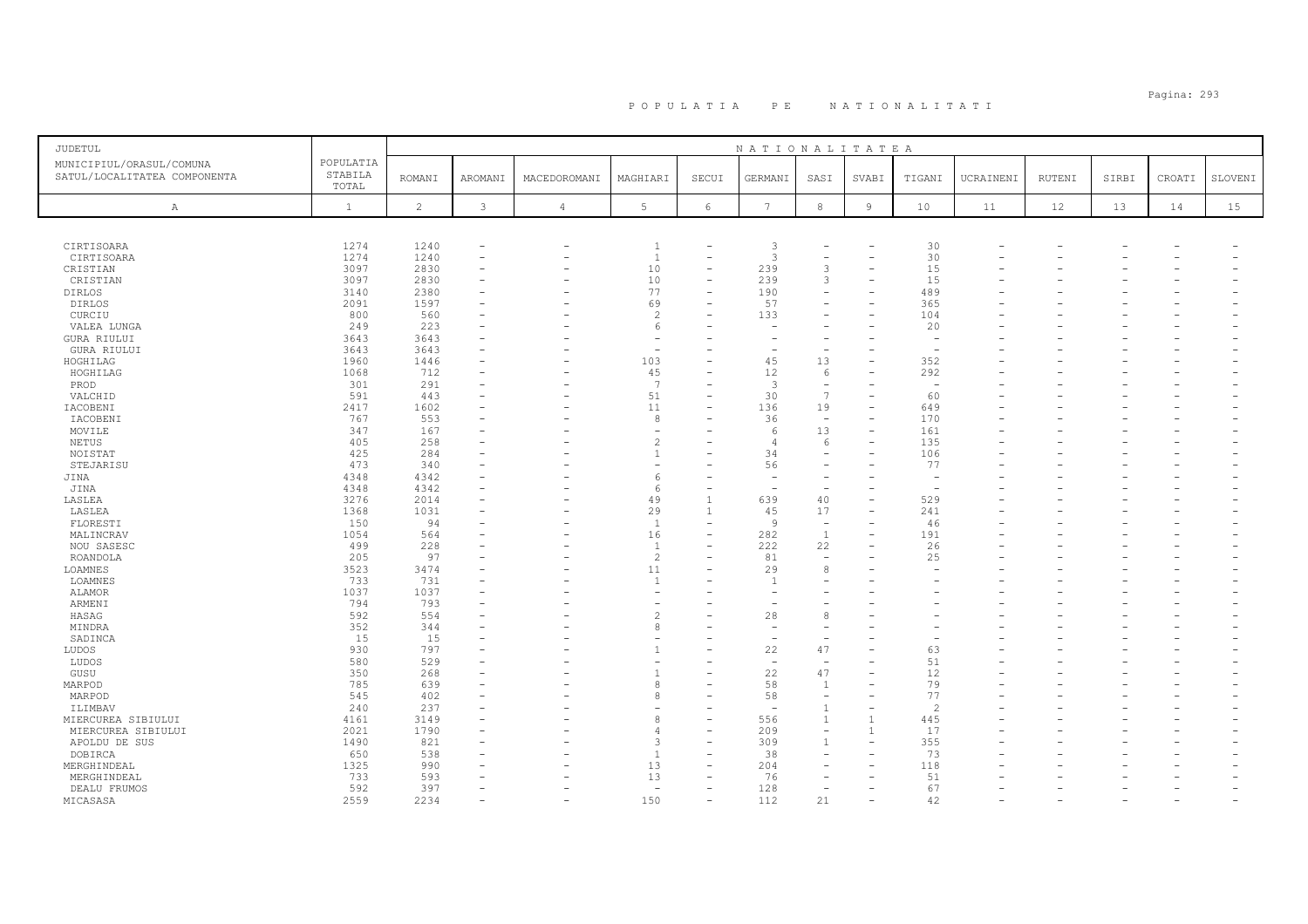# Pagina: 294 P O P U L A T I A P E N A T I O N A L I T A T I

| JUDETUL                                                  |                               |               |               |                |                          |          | NATIONALITATEA           |                          |                |                          |              |        |       |        |         |
|----------------------------------------------------------|-------------------------------|---------------|---------------|----------------|--------------------------|----------|--------------------------|--------------------------|----------------|--------------------------|--------------|--------|-------|--------|---------|
| MUNICIPIUL/ORASUL/COMUNA<br>SATUL/LOCALITATEA COMPONENTA | POPULATIA<br>STABILA<br>TOTAL | <b>ROMANI</b> | AROMANI       | MACEDOROMANI   | MAGHIARI                 | SECUI    | GERMANI                  | SASI                     | SVABI          | TIGANI                   | UCRAINENI    | RUTENI | SIRBI | CROATI | SLOVENI |
| A                                                        | $\mathbf{1}$                  | 2             | $\mathcal{E}$ | $\overline{4}$ | $5\phantom{.0}$          | $6\,$    | $7\phantom{.0}$          | 8                        | $\overline{9}$ | 10                       | 11           | 12     | 13    | 14     | 15      |
|                                                          |                               |               |               |                |                          |          |                          |                          |                |                          |              |        |       |        |         |
| MICASASA                                                 | 1529                          | 1372          |               | $\rightarrow$  | 113                      |          | $\overline{4}$           |                          |                | 40                       |              |        |       |        |         |
| CHESLER                                                  | 189                           | 189           | $\equiv$      |                | $\overline{\phantom{a}}$ | $\equiv$ | $\overline{\phantom{m}}$ | $\overline{\phantom{a}}$ |                | $\sim$                   |              |        |       |        |         |
| TAPU                                                     | 815                           | 648           |               |                | 36                       |          | 108                      | 21                       |                | 2                        |              |        |       |        |         |
| VALENI                                                   | 26                            | 25            |               |                | $\overline{1}$           |          | $\overline{\phantom{m}}$ | $\overline{\phantom{m}}$ |                | $\sim$                   |              |        |       |        |         |
| MIHAILENI                                                | 1035                          | 757           |               |                | $\mathbf{1}$             |          | 76                       |                          |                | 201                      |              |        |       |        |         |
| MIHAILENI                                                | 305                           | 305           |               |                | ۰                        |          | $\overline{\phantom{m}}$ |                          |                | $\sim$                   |              |        |       |        |         |
| METIS                                                    | 285                           | 142           |               |                | ۰                        |          | 47                       |                          |                | 96                       |              |        |       |        |         |
| MOARDAS                                                  | 165                           | 73            |               |                |                          |          | 9                        |                          |                | 82                       |              |        |       |        |         |
| RAVASEL                                                  | 161                           | 122           |               |                | ٠                        |          | 20                       | $\overline{\phantom{a}}$ |                | 19                       |              |        |       |        |         |
| SALCAU                                                   | 119                           | 115           |               |                | $\overline{\phantom{a}}$ |          | $\overline{\phantom{a}}$ | $\overline{\phantom{a}}$ |                | $\overline{4}$           |              |        |       |        |         |
| MOSNA                                                    | 2744                          | 1719          |               |                | 30                       | ۳        | 106                      | 31                       | $\overline{5}$ | 853                      |              |        |       |        |         |
| MOSNA                                                    | 1893                          | 1279          |               |                | 20                       |          | 85                       | 2                        |                | 507                      |              |        |       |        |         |
| ALMA VII                                                 | 336                           | 116           |               |                | $\overline{c}$           | L.       | 7                        | 15                       | $\equiv$       | 196                      |              |        |       |        |         |
| NEMSA                                                    | 515                           | 324           |               |                | 8                        |          | 14                       | 14                       | $\overline{5}$ | 150                      |              |        |       |        |         |
| NOCRICH                                                  | 2495                          | 2095          |               |                | 6                        |          | 78                       | $\overline{\phantom{a}}$ | $\overline{1}$ | 312                      |              |        |       |        |         |
| NOCRICH                                                  | 1146                          | 1077          |               |                | 5                        |          | 34                       |                          | $\mathbf{1}$   | 26                       |              |        |       |        |         |
| FOFELDEA                                                 | 340                           | 223           |               |                | $\overline{\phantom{a}}$ |          | $\overline{1}$           | $\overline{\phantom{m}}$ |                | 116                      |              |        |       |        |         |
| GHIJASA DE JOS                                           | 135                           | 127           |               |                |                          |          |                          |                          |                | 8                        |              |        |       |        |         |
| HOSMAN                                                   | 722                           | 565           |               |                | $\mathbf{1}$             |          | 43                       |                          |                | 113                      |              |        |       |        |         |
| TICHINDEAL                                               | 152                           | 103           |               |                | $\overline{\phantom{a}}$ |          |                          |                          |                | 49                       |              |        |       |        |         |
| ORLAT                                                    | 3363                          | 3302          |               |                | 22                       | ۳        | $\circ$                  | $\overline{\phantom{a}}$ |                | 30                       |              |        |       |        |         |
| ORLAT                                                    | 3363                          | 3302          |               |                | 22                       | ۰        | $\mathcal{Q}$            | $\overline{\phantom{a}}$ |                | 30                       |              |        |       |        |         |
| PAUCA                                                    | 2535                          | 2350          |               |                | $\overline{1}$           |          | 100                      | 57                       |                | 27                       |              |        |       |        |         |
| PAUCA                                                    | 833                           | 676           |               |                | $\overline{1}$           | ÷        | 99                       | 57                       |                | $\overline{\phantom{a}}$ |              |        |       |        |         |
| BOGATU ROMAN                                             | 703                           | 676           |               |                |                          |          |                          |                          |                | 27                       |              |        |       |        |         |
| BROSTENI                                                 | 425                           | 425           |               |                |                          |          |                          |                          |                | $\overline{\phantom{a}}$ |              |        |       |        |         |
| PRESACA                                                  | 574                           | 573           |               |                |                          |          |                          |                          |                |                          |              |        |       |        |         |
|                                                          | 3178                          | 3157          |               |                | $\overline{1}$           |          |                          |                          |                | 20                       |              |        |       |        |         |
| POIANA SIBIULUI                                          |                               |               |               |                |                          |          |                          |                          |                |                          |              |        |       |        |         |
| POIANA SIBIULUI                                          | 3178                          | 3157          |               |                | 1                        |          |                          |                          |                | 20                       |              |        |       |        |         |
| PORUMBACU DE JOS                                         | 3380                          | 3066          |               |                | 27                       |          |                          |                          |                | 283                      |              |        |       |        |         |
| PORUMBACU DE JOS                                         | 1117                          | 983           |               |                | $\overline{7}$           |          |                          |                          |                | 125                      |              |        |       |        |         |
| COLUN                                                    | 182                           | 131           |               |                | $\overline{1}$           |          |                          |                          |                | 50                       |              |        |       |        |         |
| PORUMBACU DE SUS                                         | 915                           | 862           |               |                | 6                        |          |                          |                          |                | 46                       |              |        |       |        |         |
| SARATA                                                   | 436                           | 388           |               |                | 12<br>$\overline{1}$     |          |                          |                          |                | 36                       |              |        |       |        |         |
| SCOREIU                                                  | 730                           | 702           |               |                |                          |          |                          | $\overline{\phantom{a}}$ |                | 26                       |              |        |       |        |         |
| POPLACA                                                  | 1734                          | 1685          |               |                | $\overline{\phantom{a}}$ |          |                          | $\mathfrak{D}$           |                | 45                       |              |        |       |        |         |
| POPLACA                                                  | 1734                          | 1685          |               |                | $\overline{\phantom{a}}$ |          |                          | $\mathfrak{D}$           |                | 45                       | $\mathbf{1}$ |        |       |        |         |
| RACOVITA                                                 | 3155                          | 3075          |               |                | 38                       |          |                          |                          |                | 42                       |              |        |       |        |         |
| RACOVITA                                                 | 2310                          | 2230          | $\equiv$      |                | 38                       | L        |                          |                          |                | 42                       |              |        |       |        |         |
| SEBESU DE SUS                                            | 845                           | 845           |               |                | ÷,                       |          |                          |                          |                |                          |              |        |       |        |         |
| RIU SADULUI                                              | 736                           | 736           |               |                | ۰                        |          |                          |                          |                |                          |              |        |       |        |         |
| RIU SADULUI                                              | 736                           | 736           |               |                | ٠                        |          |                          |                          |                |                          |              |        |       |        |         |
| ROSIA                                                    | 4700                          | 4437          |               |                | 5                        |          | 166                      |                          |                | 92                       |              |        |       |        |         |
| ROSIA                                                    | 1221                          | 1175          |               |                | ÷                        |          | 37                       |                          |                | 9                        |              |        |       |        |         |
| CASOLT                                                   | 667                           | 540           |               |                |                          |          | 64                       |                          |                | 63                       |              |        |       |        |         |
| CORNATEL                                                 | 482                           | 462           |               |                | $\overline{4}$           |          |                          |                          |                | 16                       |              |        |       |        |         |
| DAIA                                                     | 753                           | 704           |               |                |                          |          | 49                       |                          |                |                          |              |        |       |        |         |
| NOU                                                      | 1443                          | 1423          | $\equiv$      |                |                          |          | 16                       |                          |                |                          |              |        |       |        |         |
| NUCET                                                    | 134                           | 133           |               |                | $\mathbf{1}$             |          |                          |                          |                |                          |              |        |       |        |         |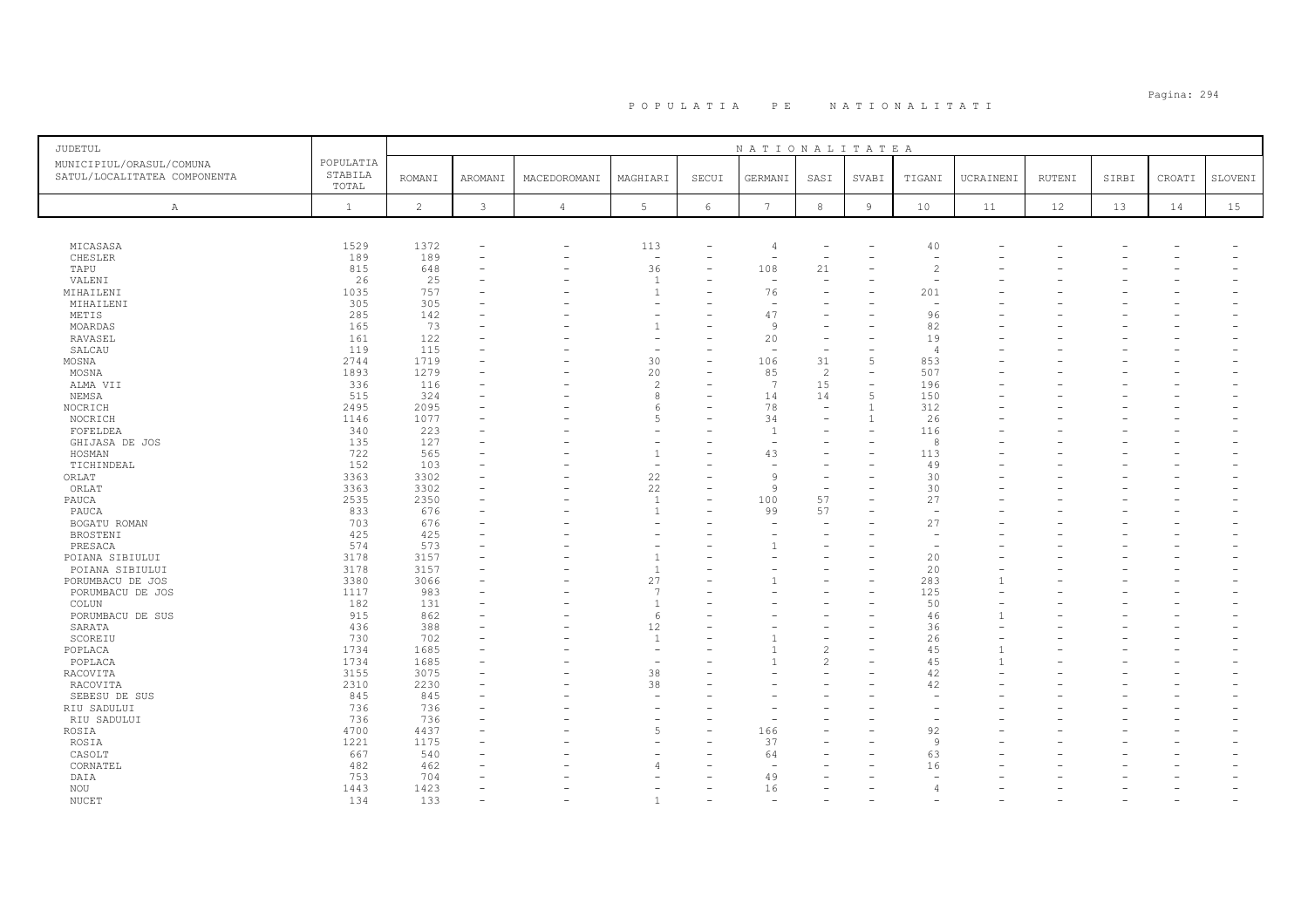| JUDETUL                                                  |                               |                 |                          |                          |                          |                          | NATIONALITATEA           |                          |                |                          |           |               |       |        |         |
|----------------------------------------------------------|-------------------------------|-----------------|--------------------------|--------------------------|--------------------------|--------------------------|--------------------------|--------------------------|----------------|--------------------------|-----------|---------------|-------|--------|---------|
| MUNICIPIUL/ORASUL/COMUNA<br>SATUL/LOCALITATEA COMPONENTA | POPULATIA<br>STABILA<br>TOTAL | <b>ROMANI</b>   | AROMANI                  | MACEDOROMANI             | MAGHIARI                 | SECUI                    | GERMANI                  | SASI                     | SVABI          | TIGANI                   | UCRAINENI | <b>RUTENI</b> | SIRBI | CROATI | SLOVENI |
| $\mathbb{A}$                                             | $\mathbf{1}$                  | $\overline{c}$  | $\mathcal{E}$            | $\sqrt{4}$               | $5\phantom{.0}$          | $\epsilon$               | $7\phantom{.0}$          | $^{\rm 8}$               | $\overline{9}$ | 10                       | 11        | 12            | 13    | 14     | 15      |
|                                                          |                               |                 |                          |                          |                          |                          |                          |                          |                |                          |           |               |       |        |         |
| RASINARI                                                 | 5645                          | 5584            | $\overline{\phantom{m}}$ |                          | $\overline{4}$           |                          | 3                        | 3                        |                | 49                       |           |               |       |        |         |
| RASINARI                                                 | 5468                          | 5423            | $\overline{\phantom{a}}$ |                          | $\overline{4}$           | ۳                        | 3                        | $\mathbf{3}$             |                | 33                       |           |               |       |        |         |
| PRISLOP                                                  | 177                           | 161             |                          |                          | ٠                        |                          |                          |                          |                | 16                       |           |               |       |        |         |
| SADU                                                     | 2561                          | 2559            |                          |                          | $\overline{1}$           |                          |                          |                          |                | $\overline{\phantom{a}}$ |           |               |       |        |         |
| SADU                                                     | 2561                          | 2559            |                          |                          | $\overline{1}$           |                          |                          |                          |                |                          |           |               |       |        |         |
| SALISTE                                                  | 6103                          | 5725            |                          |                          | $\overline{7}$           |                          | 136                      | $\mathbf{1}$             |                | 233                      |           |               |       |        |         |
| SALISTE                                                  | 2870                          | 2840            |                          |                          | 3                        |                          | 10                       | $\mathbf{1}$             |                | 16                       |           |               |       |        |         |
| ACILIU                                                   | 374                           | 366             |                          |                          | ۰                        |                          |                          |                          |                | 8                        |           |               |       |        |         |
| AMNAS                                                    | 389                           | 241             |                          |                          |                          |                          | 122                      |                          |                | 26                       |           |               |       |        |         |
| CRINT                                                    | $\overline{1}$                | $\overline{1}$  |                          |                          |                          |                          |                          |                          |                |                          |           |               |       |        |         |
| FINTINELE                                                | 321                           | 319             |                          |                          |                          |                          |                          |                          |                |                          |           |               |       |        |         |
| <b>GALES</b>                                             | 346                           | 346             |                          |                          |                          |                          |                          |                          |                |                          |           |               |       |        |         |
| MAG                                                      | 393                           | 210             |                          |                          | $\overline{c}$           |                          |                          |                          |                | 183                      |           |               |       |        |         |
| SACEL                                                    | 534<br>447                    | 531<br>445      |                          |                          | $\overline{c}$           |                          |                          |                          |                |                          |           |               |       |        |         |
| SIBIEL<br>VALE                                           | 428                           | 426             |                          |                          | ÷,                       |                          | $\mathfrak{D}$           |                          |                |                          |           |               |       |        |         |
| SLIMNIC                                                  | 3683                          | 3480            |                          |                          | 20                       |                          | 157                      | 14                       |                | 12                       |           |               |       |        |         |
| SLIMNIC                                                  | 2449                          | 2329            |                          |                          | 15                       |                          | 105                      | $\overline{\phantom{m}}$ |                |                          |           |               |       |        |         |
| ALBI                                                     | 21                            | 21              |                          |                          | $\overline{\phantom{a}}$ |                          |                          | $\overline{\phantom{a}}$ |                |                          |           |               |       |        |         |
| PADURENI                                                 | $7\phantom{.0}$               | $7\phantom{.0}$ |                          |                          | $\overline{\phantom{a}}$ |                          |                          |                          |                |                          |           |               |       |        |         |
| RUSI                                                     | 906                           | 828             |                          |                          | $\overline{4}$           |                          | 48                       | 14                       |                | 12                       |           |               |       |        |         |
| VESEUD                                                   | 300                           | 295             |                          |                          | $\overline{1}$           | ۰                        | $\overline{4}$           | $\overline{\phantom{a}}$ |                | $\overline{\phantom{a}}$ |           |               |       |        |         |
| SEICA MARE                                               | 5056                          | 4297            |                          |                          | 431                      | L.                       | 147                      |                          |                | 181                      |           |               |       |        |         |
| SEICA MARE                                               | 3501                          | 3224            |                          | $\overline{\phantom{0}}$ | 133                      | $\equiv$                 | 63                       |                          |                | 81                       |           |               |       |        |         |
| BOARTA                                                   | 564                           | 343             |                          |                          | 164                      |                          | 26                       |                          |                | 31                       |           |               |       |        |         |
| BUIA                                                     | 664                           | 434             |                          | $\overline{\phantom{0}}$ | 132                      |                          | 29                       |                          |                | 69                       |           |               |       |        |         |
| MIGHINDOALA                                              | 11                            | 7               |                          |                          | $\sim$                   |                          | -4                       |                          |                |                          |           |               |       |        |         |
| PETIS                                                    | 90                            | 64              |                          |                          | $\overline{1}$           |                          | 25                       |                          |                |                          |           |               |       |        |         |
| STENEA                                                   | 226                           | 225             |                          |                          | -1                       |                          |                          |                          |                |                          |           |               |       |        |         |
| SEICA MICA                                               | 1867                          | 1640            |                          |                          | 15                       |                          | 153                      | $\overline{c}$           |                | 57                       |           |               |       |        |         |
| SEICA MICA                                               | 1191                          | 1099            |                          |                          | 8                        | ۳                        | 82                       | 2                        |                | $\overline{\phantom{a}}$ |           |               |       |        |         |
| SOROSTIN                                                 | 676                           | 541             |                          |                          | 7                        |                          | 71                       | $\overline{\phantom{a}}$ |                | 57                       |           |               |       |        |         |
| SELIMBAR                                                 | 4808                          | 4514            |                          |                          | 60                       |                          | 99                       | $\mathbf{1}$             |                | 132                      |           |               |       |        |         |
| SELIMBAR                                                 | 1825                          | 1670            |                          |                          | 18                       |                          | 95                       | $\mathbf{1}$             |                | 41                       |           |               |       |        |         |
| <b>BUNGARD</b>                                           | 544                           | 517             |                          |                          | $\overline{\phantom{a}}$ | L.                       | $\overline{\phantom{a}}$ |                          |                | 27                       |           |               |       |        |         |
| MOHU                                                     | 724                           | 695             |                          |                          | <sup>1</sup>             |                          | $\overline{c}$           |                          |                | 26                       |           |               |       |        |         |
| VESTEM                                                   | 1715                          | 1632            |                          |                          | 41                       | $\overline{1}$           | 2                        |                          |                | 38                       |           |               |       |        |         |
| SURA MARE                                                | 2932                          | 2777            |                          |                          | 10                       | $\overline{\phantom{0}}$ | 120                      | $\Delta$                 |                | 16                       |           |               |       |        |         |
| SURA MARE                                                | 2287                          | 2148            |                          |                          | 10                       | ÷,                       | 104                      | $\Delta$                 |                | 16                       |           |               |       |        |         |
| HAMBA                                                    | 645                           | 629             |                          |                          | $\overline{\phantom{a}}$ |                          | 16                       |                          |                | $\overline{\phantom{a}}$ |           |               |       |        |         |
| SURA MICA                                                | 2130                          | 1754            |                          |                          | 17                       |                          | 124                      |                          |                | 230                      |           |               |       |        |         |
| SURA MICA                                                | 1558                          | 1449            |                          |                          | 16<br>$\mathbf{1}$       |                          | 65                       |                          |                | 23                       |           |               |       |        |         |
| RUSCIORI                                                 | 572                           | 305             |                          |                          | 3                        |                          | 59                       |                          |                | 207<br>52                |           |               |       |        |         |
| TILISCA<br>TILISCA                                       | 1899<br>1337                  | 1842<br>1325    |                          |                          | $\overline{1}$           |                          |                          |                          |                | 11                       |           |               |       |        |         |
| <b>ROD</b>                                               | 562                           | 517             |                          |                          | $\overline{c}$           |                          |                          |                          |                | 41                       |           |               |       |        |         |
| TURNU ROSU                                               | 2911                          | 2899            |                          |                          | $\overline{c}$           |                          |                          |                          |                | $\sqrt{2}$               |           |               |       |        |         |
| TURNU ROSU                                               | 2072                          | 2060            |                          |                          | $\overline{c}$           |                          | 6                        |                          |                |                          |           |               |       |        |         |
| SEBESU DE JOS                                            | 839                           | 839             |                          |                          |                          |                          |                          |                          |                |                          |           |               |       |        |         |
|                                                          |                               |                 |                          |                          |                          |                          |                          |                          |                |                          |           |               |       |        |         |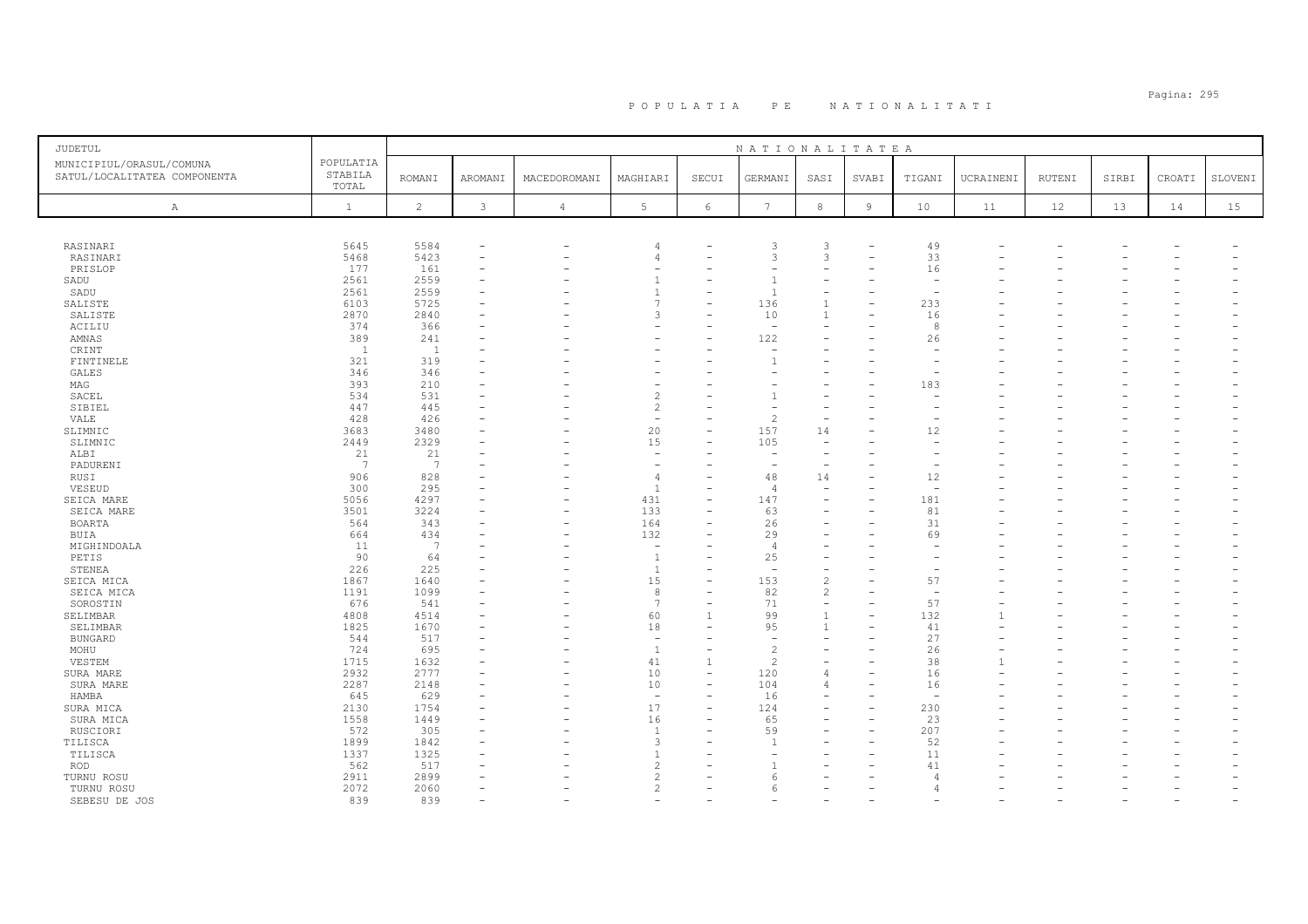# Pagina: 296 P O P U L A T I A P E N A T I O N A L I T A T I

| JUDETUL                                                  |                               |        |                          |                          |                          |                          | NATIONALITATEA |                          |                          |        |                          |                          |       |                          |         |
|----------------------------------------------------------|-------------------------------|--------|--------------------------|--------------------------|--------------------------|--------------------------|----------------|--------------------------|--------------------------|--------|--------------------------|--------------------------|-------|--------------------------|---------|
| MUNICIPIUL/ORASUL/COMUNA<br>SATUL/LOCALITATEA COMPONENTA | POPULATIA<br>STABILA<br>TOTAL | ROMANI | AROMANI                  | MACEDOROMANI             | MAGHIARI                 | SECUI                    | GERMANI        | SASI                     | SVABI                    | TIGANI | UCRAINENI                | RUTENI                   | SIRBI | CROATI                   | SLOVENI |
|                                                          |                               |        |                          |                          |                          |                          |                |                          |                          | 10     | 11                       | 12                       | 13    | <b>14</b>                | 15      |
|                                                          |                               |        |                          |                          |                          |                          |                |                          |                          |        |                          |                          |       |                          |         |
| TIRNAVA                                                  | 2762                          | 1953   | $\overline{\phantom{0}}$ | $\overline{\phantom{0}}$ | 98                       | $\overline{\phantom{0}}$ | 118            | 12                       | $\overline{\phantom{0}}$ | 581    | $\overline{\phantom{0}}$ | $\overline{\phantom{0}}$ |       |                          |         |
| TIRNAVA                                                  | 1368                          | 889    | $\overline{\phantom{0}}$ | $\overline{\phantom{a}}$ |                          | $\overline{\phantom{0}}$ | 23             | $\overline{\phantom{0}}$ | $\overline{\phantom{0}}$ | 449    | $\overline{\phantom{0}}$ | $\overline{\phantom{0}}$ | -     | $\overline{\phantom{0}}$ |         |
| COLONIA TIRNAVA                                          | 1394                          | 1064   | $\overline{\phantom{a}}$ | -                        |                          | $\overline{\phantom{0}}$ | 95             | 12                       | $\overline{\phantom{a}}$ | 132    | $\overline{\phantom{0}}$ | $\overline{\phantom{0}}$ | -     | -                        |         |
| VALEA VIILOR                                             | 1915                          | 1670   | $\overline{\phantom{0}}$ | -                        |                          | $\overline{\phantom{0}}$ | 112            | -                        | -                        | 102    | $\overline{\phantom{0}}$ | $\overline{\phantom{0}}$ |       |                          |         |
| VALEA VIILOR                                             | 1445                          | 1279   | $\overline{\phantom{0}}$ | $\overline{\phantom{a}}$ |                          | $\overline{\phantom{0}}$ | 60             | $\overline{\phantom{0}}$ | <b>.</b>                 | 97     | $\overline{\phantom{0}}$ | -                        |       |                          |         |
| MOTIS                                                    | 470                           | 391    | $\overline{\phantom{0}}$ | $\overline{\phantom{a}}$ | 22                       | $\overline{\phantom{a}}$ | 52             | $\overline{\phantom{0}}$ | <b>.</b>                 |        | $\overline{\phantom{0}}$ | $\overline{\phantom{0}}$ | -     | -                        |         |
| <b>VURPAR</b>                                            | 2145                          | 895    | $\overline{\phantom{0}}$ | -                        | $\overline{\phantom{a}}$ | $\overline{\phantom{0}}$ | 131            | 58                       | $\overline{\phantom{0}}$ | 1061   | $\overline{\phantom{0}}$ | $\overline{\phantom{0}}$ |       | -                        |         |
| VURPAR                                                   | 2145                          | 895    | $\overline{\phantom{a}}$ | $\overline{\phantom{0}}$ | $\overline{\phantom{0}}$ | $\overline{\phantom{0}}$ | 131            | 58                       | $\overline{\phantom{0}}$ | 1061   | $\overline{\phantom{0}}$ | $\overline{\phantom{0}}$ |       |                          |         |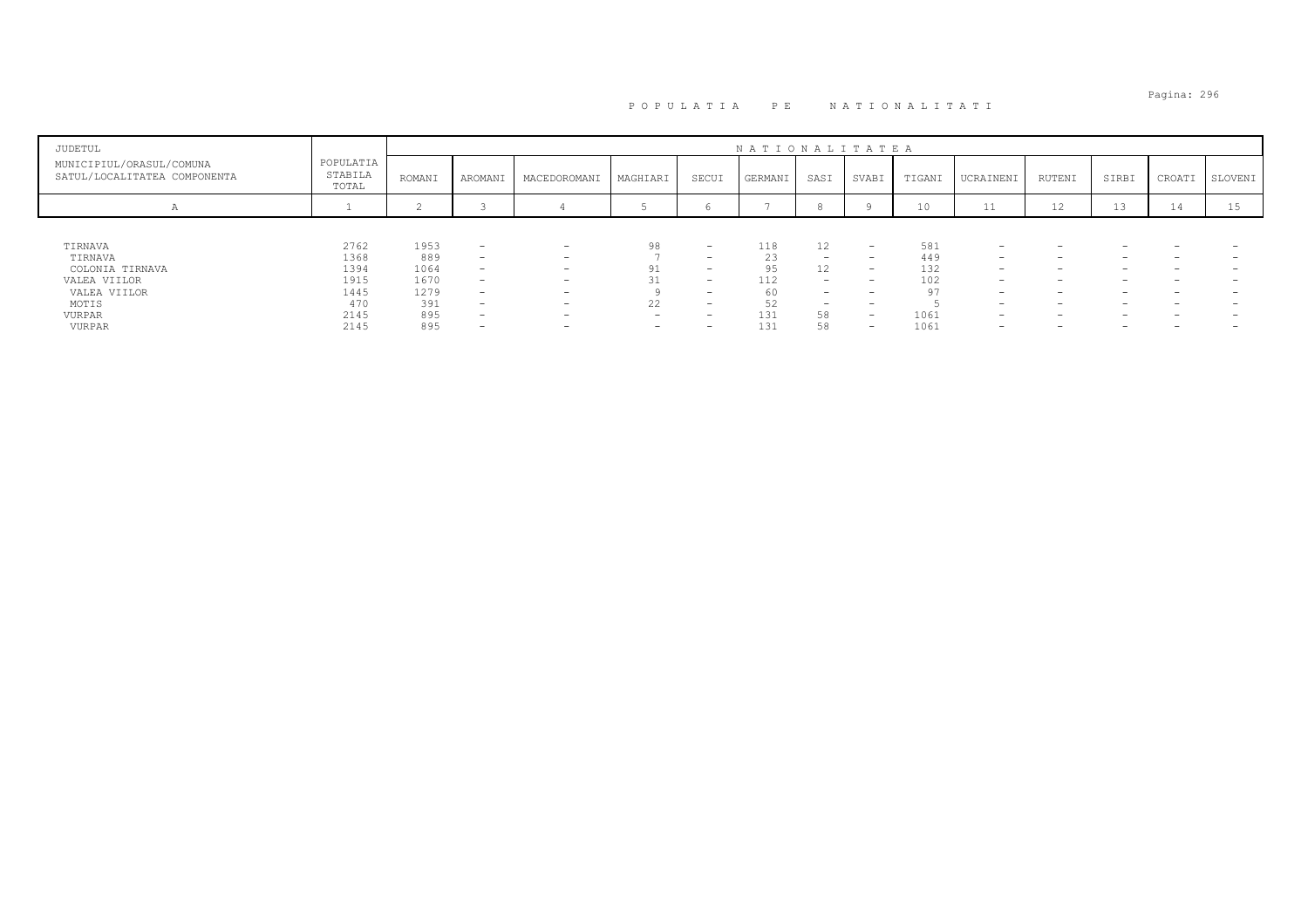# Pagina: 297 P O P U L A T I A P E N A T I O N A L I T A T I

| JUDETUL                                                                                                                                           |                                       |                                       |                                                                                                                                                                      |                                                                                                 |                                         |                                                      | NATIONALITATEA           |        |                                                           |                                                           |                                              |                                                           |                                    |        |         |
|---------------------------------------------------------------------------------------------------------------------------------------------------|---------------------------------------|---------------------------------------|----------------------------------------------------------------------------------------------------------------------------------------------------------------------|-------------------------------------------------------------------------------------------------|-----------------------------------------|------------------------------------------------------|--------------------------|--------|-----------------------------------------------------------|-----------------------------------------------------------|----------------------------------------------|-----------------------------------------------------------|------------------------------------|--------|---------|
| MUNICIPIUL/ORASUL/COMUNA<br>SATUL/LOCALITATEA COMPONENTA                                                                                          | POPULATIA<br>STABILA<br>TOTAL         | ROMANI                                | AROMANI                                                                                                                                                              | MACEDOROMANI                                                                                    | MAGHIARI                                | SECUI                                                | GERMANI                  | SASI   | SVABI                                                     | TIGANI                                                    | UCRAINENI                                    | RUTENI                                                    | SIRBI                              | CROATI | SLOVENI |
| А                                                                                                                                                 |                                       | $\sim$<br>∼                           | $\sim$                                                                                                                                                               |                                                                                                 |                                         | 6                                                    | $\overline{\phantom{0}}$ |        |                                                           | 10                                                        | $-1$<br><b>++</b>                            | 12                                                        | 13                                 | 14     | 15      |
| JUDETUL SUCEAVA<br>COMUNA CIRLIBABA<br>CIRLIBABA NOUA<br>COMUNA DORNA CANDRENILOR<br>COSNA<br>PODU COSNEI<br>ROMANESTI<br>TESNA<br>VALEA BANCULUI | 433<br>555<br>398<br>76<br>442<br>199 | 255<br>555<br>398<br>73<br>440<br>199 | $\overline{\phantom{a}}$<br>$\overline{\phantom{0}}$<br>$\overline{\phantom{0}}$<br>$\overline{\phantom{a}}$<br>$\overline{\phantom{0}}$<br>$\overline{\phantom{0}}$ | $\overline{\phantom{0}}$<br>$\overline{\phantom{0}}$<br>-<br>-<br>-<br>$\overline{\phantom{0}}$ | $\sim$<br>$\overline{\phantom{a}}$<br>- | $\overline{\phantom{0}}$<br>$\overline{\phantom{0}}$ | 173                      | -<br>- | $\overline{\phantom{a}}$<br>$\overline{\phantom{0}}$<br>- | -<br>$\overline{\phantom{0}}$<br>$\overline{\phantom{0}}$ | -<br>$\overline{\phantom{0}}$<br>-<br>-<br>- | $\overline{\phantom{0}}$<br>$\overline{\phantom{0}}$<br>- | -<br>$\overline{\phantom{0}}$<br>- |        |         |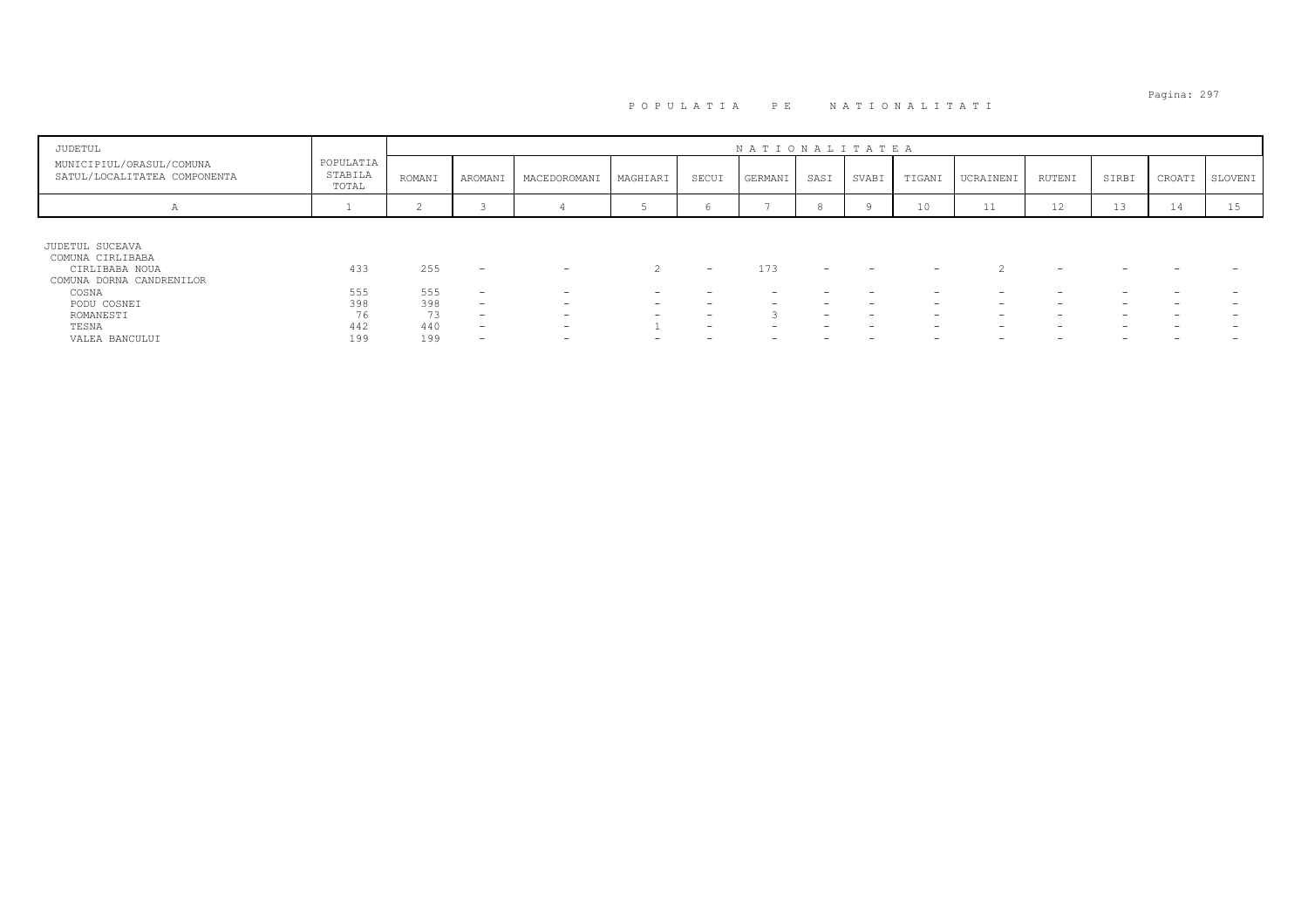# Pagina: 315 P O P U L A T I A P E N A T I O N A L I T A T I

| <b>JUDETUL</b>                                                                                        |                                                        |                                                        |                                                                                          |                                                                                                                      |                                                  |                                                                  | NATIONALITATEA                                        |                                                                                        |                                                                  |                                                   |                                            |                              |                                                            |                                               |                                                           |
|-------------------------------------------------------------------------------------------------------|--------------------------------------------------------|--------------------------------------------------------|------------------------------------------------------------------------------------------|----------------------------------------------------------------------------------------------------------------------|--------------------------------------------------|------------------------------------------------------------------|-------------------------------------------------------|----------------------------------------------------------------------------------------|------------------------------------------------------------------|---------------------------------------------------|--------------------------------------------|------------------------------|------------------------------------------------------------|-----------------------------------------------|-----------------------------------------------------------|
| MUNICIPIUL/ORASUL/COMUNA<br>SATUL/LOCALITATEA COMPONENTA                                              | POPULATIA<br>STABILA<br>TOTAL                          | <b>ROMANI</b>                                          | AROMANI                                                                                  | MACEDOROMANI                                                                                                         | MAGHIARI                                         | SECUI                                                            | GERMANI                                               | SASI                                                                                   | SVABI                                                            | TIGANI                                            | UCRAINENI                                  | RUTENI                       | SIRBI                                                      | CROATI                                        | SLOVENI                                                   |
| Α                                                                                                     | $\mathbf{1}$                                           | $\overline{c}$                                         | $\mathbf{3}$                                                                             | $\overline{4}$                                                                                                       | 5                                                | $6\,$                                                            | $7\phantom{.0}$                                       | $^{\rm 8}$                                                                             | 9                                                                | 10                                                | 11                                         | 12                           | 13                                                         | 14                                            | 15                                                        |
|                                                                                                       |                                                        |                                                        |                                                                                          |                                                                                                                      |                                                  |                                                                  |                                                       |                                                                                        |                                                                  |                                                   |                                            |                              |                                                            |                                               |                                                           |
| JUDETUL TIMIS<br>MUNICIPII SI ORASE<br>MUNICIPIUL TIMISOARA<br>TIMISOARA<br>MUNICIPIUL LUGOJ<br>LUGOJ | 700033<br>425129<br>334115<br>334115<br>50939<br>49742 | 560950<br>343587<br>274438<br>274438<br>40665<br>40172 | 175<br>42<br>38<br>38<br>$\overline{\phantom{a}}$<br>$\overline{\phantom{a}}$            | 75<br>48<br>35<br>35<br>$\sim$                                                                                       | 62798<br>42325<br>31733<br>31733<br>5440<br>5431 | 68<br>55<br>52<br>52<br>2<br>$\mathbf{2}^{\prime}$               | 26543<br>18802<br>13088<br>13088<br>2658<br>2658      | 10<br>$\overline{7}$<br>5<br>5<br>$\overline{\phantom{0}}$<br>$\overline{\phantom{a}}$ | 169<br>114<br>113<br>113<br>$\overline{\phantom{a}}$<br>$\equiv$ | 14836<br>5159<br>2668<br>2668<br>1097<br>431      | 6437<br>1581<br>748<br>748<br>729<br>700   | 31<br>16<br>8<br>8<br>8<br>8 | 17144<br>8983<br>7748<br>7748<br>101<br>101                | 299<br>105<br>93<br>93<br>7<br>$\overline{7}$ | 105<br>79<br>76<br>76<br>$\overline{c}$<br>$\overline{c}$ |
| MAGURI<br>TAPIA<br>ORAS BUZIAS<br><b>BUZIAS</b>                                                       | 825<br>372<br>8041<br>5682                             | 125<br>368<br>6764<br>4793                             | $\overline{\phantom{a}}$<br>$\overline{\phantom{a}}$                                     | $\overline{\phantom{a}}$                                                                                             | 8<br><sup>1</sup><br>385<br>334                  | $\overline{\phantom{a}}$<br>L,<br>$\overline{\phantom{0}}$<br>L, | $\overline{\phantom{a}}$<br>516<br>273                | $\overline{\phantom{a}}$<br>$\mathbf{1}$<br>$\overline{1}$                             |                                                                  | 666<br>$\overline{\phantom{a}}$<br>267<br>214     | 26<br>$\mathbf{3}$<br>31<br>12             |                              | $\overline{\phantom{a}}$<br><sup>9</sup><br>$\overline{7}$ | $\mathbf{1}$<br>$\mathbf{1}$                  |                                                           |
| SILAGIU<br><b>BACOVA</b><br>ORAS DETA<br>DETA<br>OPATITA                                              | 935<br>1424<br>7121<br>6489<br>632                     | 925<br>1046<br>4225<br>3621<br>604                     | $\sim$<br>$\overline{\phantom{a}}$<br>$\sim$<br>$\overline{\phantom{a}}$                 | $\overline{\phantom{a}}$<br>$\overline{\phantom{a}}$<br>$\overline{c}$<br>$\overline{c}$<br>$\overline{\phantom{a}}$ | $\overline{7}$<br>44<br>1418<br>1404<br>14       | ۰<br>۰<br>$\equiv$<br>÷,<br>÷                                    | $\overline{c}$<br>241<br>660<br>656<br>$\overline{4}$ | $\equiv$<br>$\overline{\phantom{0}}$<br>$\equiv$<br>$\overline{\phantom{a}}$           | $\overline{\phantom{0}}$                                         | $\overline{\phantom{0}}$<br>53<br>176<br>169<br>7 | $\overline{1}$<br>18<br>21<br>21<br>$\sim$ |                              | $\mathcal{L}$<br>464<br>461<br>3                           | ۰                                             |                                                           |
| ORAS JIMBOLIA<br>JIMBOLIA<br>ORAS SINNICOLAU MARE<br>SINNICOLAU MARE                                  | 11830<br>11830<br>13083<br>13083                       | 7887<br>7887<br>9608<br>9608                           | $\overline{4}$<br>$\overline{4}$<br>$\overline{\phantom{a}}$<br>$\overline{\phantom{a}}$ | 10<br>10<br><sup>1</sup><br>$\mathbf{1}$                                                                             | 1961<br>1961<br>1388<br>1388                     | $\overline{\phantom{a}}$<br>$-$<br>$\mathbf{1}$<br>$\mathbf{1}$  | 1110<br>1110<br>770<br>770                            | $\overline{1}$<br>$\overline{1}$<br>$\overline{\phantom{a}}$<br>$\equiv$               |                                                                  | 695<br>695<br>256<br>256                          | 16<br>16<br>36<br>36                       | $\equiv$                     | 62<br>62<br>599<br>599                                     | 3<br>3<br>1<br>$\overline{1}$                 | $\overline{1}$                                            |
| COMUNE<br>BALINT<br>BALINT<br><b>BODO</b>                                                             | 274904<br>1849<br>609<br>521                           | 217363<br>1260<br>519<br>50                            | 133<br>$\overline{\phantom{a}}$<br>$\overline{\phantom{a}}$                              | 27<br>$\overline{\phantom{a}}$<br>$\overline{\phantom{0}}$                                                           | 20473<br>558<br>66<br>464                        | 13<br>$\equiv$<br>۳                                              | 7741<br>5<br>4                                        | 3                                                                                      | 55                                                               | 9677<br>25<br>20<br>$\overline{5}$                | 4856                                       | 15                           | 8161<br>$\overline{\phantom{m}}$                           | 194<br>۰                                      | 26<br>1<br>$\mathbf{1}$                                   |
| FADIMAC<br>TIRGOVISTE<br><b>BANLOC</b><br><b>BANLOC</b>                                               | 269<br>450<br>4649<br>1636                             | 267<br>424<br>3385<br>1473                             |                                                                                          |                                                                                                                      | $\mathcal{P}$<br>26<br>278<br>26<br>65           | ۰<br>۰<br>۳<br>÷                                                 | ۰<br>154<br>$\overline{7}$<br>38                      |                                                                                        |                                                                  | 263<br>95<br>26                                   | 292<br>22<br>$\sim$                        |                              | 272<br>13<br>$\mathbf{3}$                                  |                                               |                                                           |
| DOLAT<br>LIVEZILE<br>OFSENITA<br>PARTOS<br>SOCA                                                       | 528<br>1128<br>342<br>480<br>535                       | 395<br>934<br>213<br>267<br>103                        |                                                                                          |                                                                                                                      | 54<br>25<br>108<br>$\overline{\phantom{m}}$      |                                                                  | 65<br>43                                              |                                                                                        |                                                                  | 13<br>31<br>98                                    | 16<br>$\overline{1}$<br>253                |                              | 62<br>14<br>3<br>177                                       |                                               |                                                           |
| BARA<br><b>BARA</b><br>DOBRESTI<br>LAPUSNIC                                                           | 427<br>216<br>44<br>89                                 | 417<br>207<br>44<br>89                                 |                                                                                          |                                                                                                                      | $\mathsf{Q}$<br>Q                                | ÷                                                                |                                                       |                                                                                        |                                                                  |                                                   | $\overline{1}$                             |                              |                                                            |                                               |                                                           |
| RADMANESTI<br>SPATA<br>BEBA VECHE<br>BEBA VECHE                                                       | 66<br>12<br>1625<br>1018                               | 65<br>12<br>898<br>814                                 | $\sim$                                                                                   |                                                                                                                      | 640<br>163                                       | L,                                                               | 19<br>17                                              |                                                                                        |                                                                  | 47<br>14                                          | $\mathcal{L}$                              |                              | -6                                                         |                                               |                                                           |
| CHERESTUR<br>PORDEANU<br>BECICHERECU MIC<br>BECICHERECU MIC                                           | 503<br>104<br>4581<br>2316                             | 71<br>13<br>3748<br>1911                               | $\overline{\phantom{a}}$<br>123<br>$\mathcal{P}$                                         | 6                                                                                                                    | 398<br>79<br>57<br>26                            | $\overline{\phantom{0}}$<br>$\overline{1}$<br>$\equiv$           | $\overline{1}$<br>$\mathbf{1}$<br>187<br>94           |                                                                                        |                                                                  | 23<br>10<br>239<br>98                             | 65<br>50                                   | 3<br>3                       | 134<br>125                                                 |                                               |                                                           |
| DUDESTII NOI<br>BELINT<br>BELINT<br>BABSA                                                             | 2265<br>3055<br>1495<br>300                            | 1837<br>2965<br>1465<br>288                            | 121<br>$\overline{\phantom{0}}$<br>$\sim$<br>$\overline{\phantom{a}}$                    | 6                                                                                                                    | 31<br>46<br>20<br>$\overline{4}$                 | $\mathbf{1}$<br>۰                                                | 93<br>17<br>۰                                         |                                                                                        |                                                                  | 141<br>24<br>8<br>8                               | 15                                         |                              | <sup>Q</sup>                                               |                                               |                                                           |
| CHIZATAU                                                                                              | 941                                                    | 904                                                    | $\overline{\phantom{a}}$                                                                 |                                                                                                                      | 20                                               | $\overline{\phantom{0}}$                                         | 16                                                    |                                                                                        |                                                                  |                                                   |                                            |                              |                                                            |                                               |                                                           |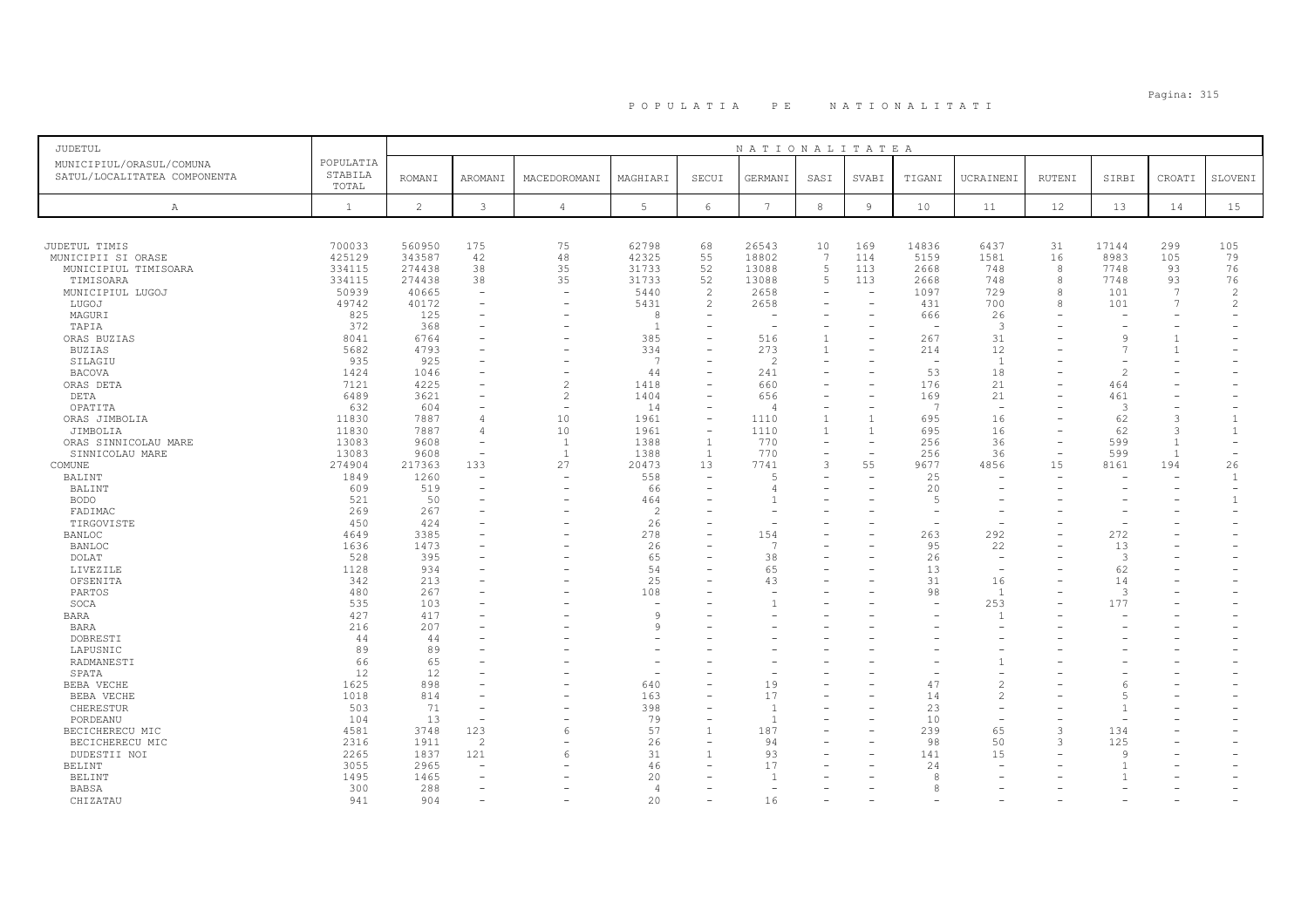# Pagina: 316 P O P U L A T I A P E N A T I O N A L I T A T I

| <b>JUDETUL</b>                                           |                               |                |                |                |                 |                          | NATIONALITATEA           |            |                          |                |                          |               |                          |                          |         |
|----------------------------------------------------------|-------------------------------|----------------|----------------|----------------|-----------------|--------------------------|--------------------------|------------|--------------------------|----------------|--------------------------|---------------|--------------------------|--------------------------|---------|
| MUNICIPIUL/ORASUL/COMUNA<br>SATUL/LOCALITATEA COMPONENTA | POPULATIA<br>STABILA<br>TOTAL | <b>ROMANI</b>  | AROMANI        | MACEDOROMANI   | MAGHIARI        | SECUI                    | GERMANI                  | SASI       | SVABI                    | TIGANI         | UCRAINENI                | <b>RUTENI</b> | SIRBI                    | CROATI                   | SLOVENI |
| A                                                        | $\mathbf{1}$                  | $\overline{c}$ | $\mathfrak{Z}$ | $\overline{4}$ | $5\phantom{.0}$ | $6\phantom{.}6$          | $7\phantom{.0}$          | $^{\rm 8}$ | $\overline{9}$           | 10             | 11                       | 12            | 13                       | 14                       | 15      |
|                                                          |                               |                |                |                |                 |                          |                          |            |                          |                |                          |               |                          |                          |         |
| GRUNI                                                    | 319                           | 308            |                | ۰              | $\overline{c}$  |                          | $\overline{\phantom{a}}$ |            |                          | 8              | $\overline{\phantom{a}}$ |               |                          |                          |         |
| <b>BETHAUSEN</b>                                         | 2909                          | 2743           |                |                | 71              | $\overline{\phantom{0}}$ | 51                       |            |                          |                | 36                       |               |                          |                          |         |
| <b>BETHAUSEN</b>                                         | 763                           | 653            |                |                | 48              |                          | 48                       |            |                          |                | 12                       |               |                          |                          |         |
| CLADOVA                                                  | 537                           | 511            |                |                | $\overline{1}$  |                          |                          |            |                          |                | 24                       |               |                          |                          |         |
| CLICIOVA                                                 | 477                           | 469            |                |                | 3               |                          |                          |            |                          |                |                          |               |                          |                          |         |
| CUTINA                                                   | 396                           | 395<br>529     |                |                | ۰               |                          | $\overline{c}$           |            |                          |                |                          |               |                          |                          |         |
| LEUCUSESTI                                               | 531                           |                |                |                |                 |                          |                          |            |                          |                |                          |               |                          |                          |         |
| NEVRINCEA<br><b>BILED</b>                                | 205                           | 186<br>5332    |                | $\overline{3}$ | 19              | L,                       | 354                      |            |                          | 143            | $\overline{4}$           |               | 8                        |                          |         |
|                                                          | 6108<br>3458                  | 2828           |                | 3              | 246<br>218      | $\overline{\phantom{a}}$ | 251                      |            |                          | 139            | $\mathcal{R}$            |               |                          |                          |         |
| <b>BILED</b><br>SANDRA                                   | 2139                          | 2014           |                |                | 27              |                          | 84                       |            |                          | 3              | $\overline{1}$           |               | -5                       |                          |         |
| UIHEI                                                    | 511                           | 490            |                |                | $\overline{1}$  |                          | 19                       |            |                          | $\overline{1}$ | $\sim$                   |               |                          |                          |         |
| BIRNA                                                    | 1691                          | 1186           |                |                |                 |                          |                          |            |                          |                | 504                      |               |                          |                          |         |
| <b>BIRNA</b>                                             | 368                           | 232            |                |                |                 |                          |                          |            |                          |                | 136                      |               |                          |                          |         |
| <b>BOTESTI</b>                                           | 114                           | 114            |                |                |                 |                          |                          |            |                          |                | $\overline{\phantom{a}}$ |               |                          |                          |         |
| BOTINESTI                                                | 231                           | 197            |                |                |                 |                          |                          |            |                          |                | 34                       |               |                          |                          |         |
| DRINOVA                                                  | 234                           | 233            |                |                |                 |                          |                          |            |                          |                | $\overline{1}$           |               |                          |                          |         |
| JURESTI                                                  | 204                           | 177            |                |                |                 |                          |                          |            |                          |                | 27                       |               |                          |                          |         |
| POGANESTI                                                | 371                           | 65             |                |                |                 |                          |                          |            |                          |                | 305                      |               |                          |                          |         |
| SARAZANI                                                 | 169                           | 168            |                |                |                 |                          |                          |            |                          |                | $\overline{1}$           |               |                          |                          |         |
| BOGDA                                                    | 578                           | 516            |                |                | 13              |                          | 23                       |            |                          |                | 21                       |               |                          |                          |         |
| <b>BOGDA</b>                                             | 90                            | 84             |                |                | 3               |                          |                          |            |                          |                |                          |               |                          |                          |         |
| ALTRINGEN                                                | 37                            | 29             |                |                | 3               |                          | 5                        |            |                          |                |                          |               |                          |                          |         |
| <b>BUZAD</b>                                             | 258                           | 250            |                |                | $\mathbf{1}$    | ۳                        | 3                        |            |                          |                | -4                       |               |                          |                          |         |
| CHARLOTENBURG                                            | 135                           | 97             |                |                | -6              |                          | 13                       |            |                          |                | 17                       |               |                          |                          |         |
| COMEAT                                                   | 45                            | 45             |                |                | ۰               |                          | $\overline{\phantom{a}}$ |            |                          |                | $\overline{\phantom{a}}$ |               |                          |                          |         |
| SINTAR                                                   | 13                            | 11             |                |                |                 |                          | 2                        |            |                          |                |                          |               |                          |                          |         |
| <b>BOLDUR</b>                                            | 2594                          | 2470           |                |                | 60              |                          |                          |            |                          | 20             | 36                       |               |                          |                          |         |
| <b>BOLDUR</b>                                            | 678                           | 671            |                |                | $\overline{c}$  |                          |                          |            |                          | 4              |                          |               |                          |                          |         |
| <b>JABAR</b>                                             | 486                           | 482            |                |                | $\mathbf{1}$    |                          |                          |            |                          | 3              |                          |               |                          |                          |         |
| OHABA-FORGACI                                            | 839                           | 817            |                |                | $\sim$          |                          |                          |            |                          | 13             | 9                        |               |                          |                          |         |
| SINERSIG                                                 | 591                           | 500            |                |                | 57              |                          | 3                        |            |                          |                | 27                       |               | $\overline{\phantom{a}}$ |                          |         |
| <b>BRESTOVAT</b>                                         | 851                           | 595            |                | $\mathbf{1}$   | 10              |                          | 27                       |            |                          |                |                          |               | 33                       |                          |         |
| <b>BRESTOVAT</b>                                         | 310                           | 149            |                |                | $\overline{7}$  |                          | 27                       |            |                          |                |                          |               | 2                        |                          |         |
| COSARII                                                  | 259                           | 259            |                |                | ÷               |                          |                          |            |                          |                |                          |               |                          |                          |         |
| HODOS                                                    | 13                            | 12             |                |                | $\mathbf{1}$    |                          |                          |            |                          |                |                          |               |                          |                          |         |
| LUCARET                                                  | 104                           | 67             |                |                | $\overline{c}$  |                          |                          |            |                          |                |                          |               | 30                       |                          |         |
| TES                                                      | 165                           | 108            |                |                | ÷,              |                          |                          |            |                          |                |                          |               | $\overline{1}$           |                          |         |
| CARPINIS                                                 | 7089                          | 5934           |                | L.             | 331             | $\overline{\phantom{a}}$ | 313                      |            | 19                       | 469            | 5                        |               | 8                        |                          |         |
| CARPINIS                                                 | 3679                          | 3009           |                |                | 269             |                          | 197                      |            | $\overline{\phantom{a}}$ | 191            | -1                       |               | -6                       |                          |         |
| IECEA MARE                                               | 2297                          | 1907           |                |                | 25              |                          | 96                       |            | 19                       | 243            | $\mathcal{F}$            |               | $\overline{c}$           |                          |         |
| IECEA MICA                                               | 1113                          | 1018           |                |                | 37              | $\overline{\phantom{a}}$ | 20                       |            |                          | 35             | $\mathbf{1}$             |               |                          |                          |         |
| CENAD                                                    | 3991                          | 2304           |                | ۰              | 734             | $\overline{\phantom{a}}$ | 83                       |            |                          | 450            | $\overline{4}$           |               | 401                      | ۰                        |         |
| CENAD                                                    | 3991                          | 2304           |                |                | 734             | $\overline{\phantom{0}}$ | 83                       |            |                          | 450            | $\overline{4}$           |               | 401                      | $\overline{\phantom{a}}$ |         |
| CENEI                                                    | 4903                          | 2975           |                |                | 522             | $\overline{\phantom{0}}$ | 139                      |            |                          | 399            | 21                       |               | 760                      | 80                       |         |
| CENEI                                                    | 2160                          | 1030           |                |                | 324             | $\overline{\phantom{0}}$ | 92                       |            |                          | 12             | -6                       |               | 677                      | 18                       |         |
| <b>BOBDA</b>                                             | 931                           | 885            |                |                | 10              |                          | 18                       |            |                          | 10             |                          |               | 6                        | $\overline{\phantom{a}}$ |         |
| CHECEA                                                   | 1812                          | 1060           |                |                | 188             |                          | 29                       |            | $\equiv$                 | 377            | 15                       |               | 77                       | 62                       |         |
| CHEVERESU MARE                                           | 2029                          | 1397           |                |                | 203             |                          | 8                        |            |                          | 225            | 13                       |               | $\overline{4}$           | $\overline{\phantom{a}}$ |         |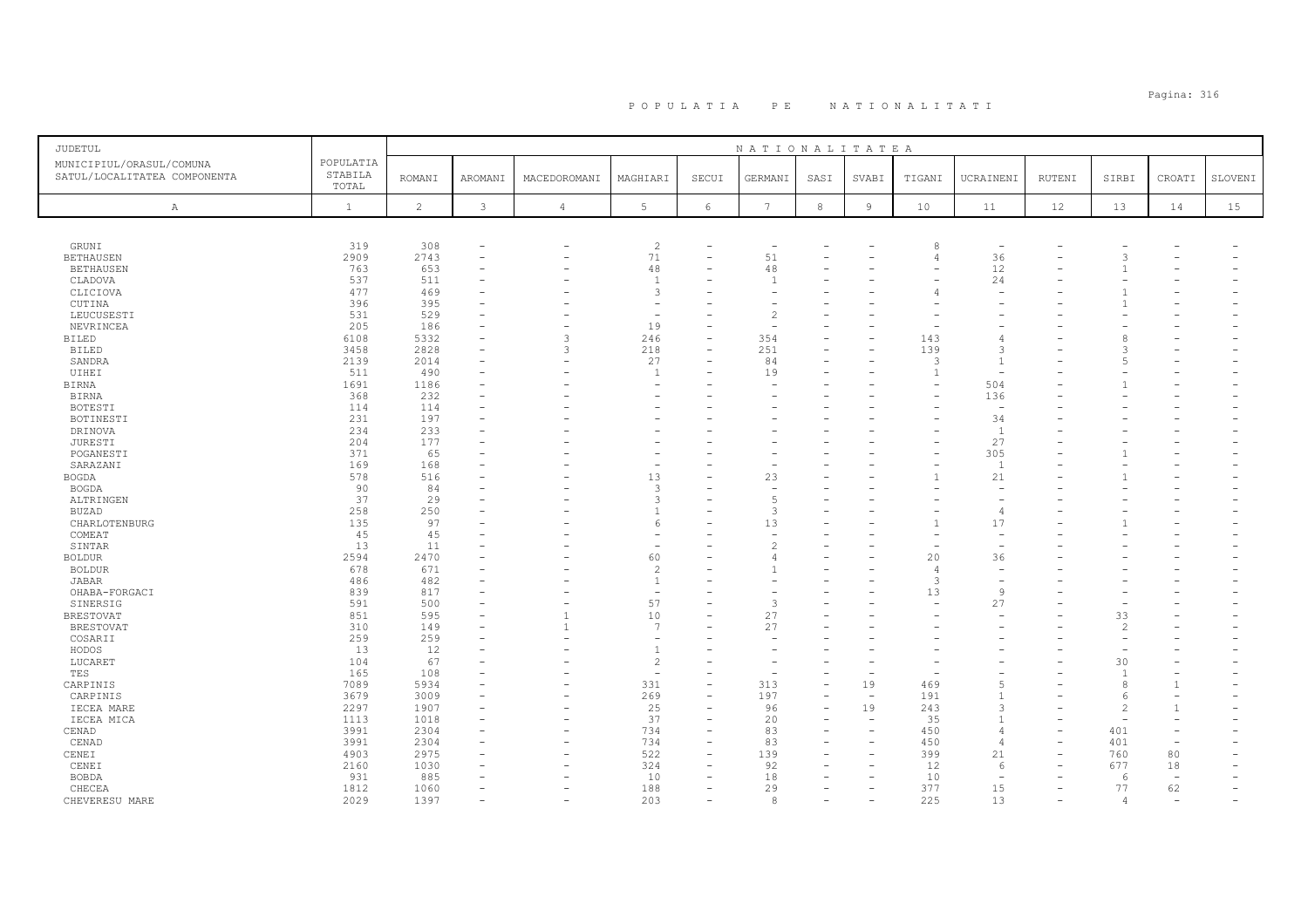# Pagina: 317 P O P U L A T I A P E N A T I O N A L I T A T I

| JUDETUL                                                  |                               |                          |                          |                          |                          |                          | NATIONALITATEA           |            |                |                                |                          |        |                          |        |              |
|----------------------------------------------------------|-------------------------------|--------------------------|--------------------------|--------------------------|--------------------------|--------------------------|--------------------------|------------|----------------|--------------------------------|--------------------------|--------|--------------------------|--------|--------------|
| MUNICIPIUL/ORASUL/COMUNA<br>SATUL/LOCALITATEA COMPONENTA | POPULATIA<br>STABILA<br>TOTAL | <b>ROMANI</b>            | AROMANI                  | MACEDOROMANI             | MAGHIARI                 | SECUI                    | GERMANI                  | SASI       | SVABI          | TIGANI                         | UCRAINENI                | RUTENI | SIRBI                    | CROATI | SLOVENI      |
| A                                                        | $\mathbf{1}$                  | $\overline{c}$           | 3                        | $\overline{4}$           | $5\phantom{.0}$          | $\epsilon$               | $7\phantom{.0}$          | $^{\rm 8}$ | $\overline{9}$ | 10                             | 11                       | 12     | 13                       | 14     | 15           |
|                                                          |                               |                          |                          |                          |                          |                          |                          |            |                |                                |                          |        |                          |        |              |
| CHEVERESU MARE                                           | 1131                          | 909                      | ٠                        | $\overline{\phantom{a}}$ | 11                       |                          | $\overline{5}$           |            |                | 203                            | $\overline{\phantom{a}}$ |        | $\overline{1}$           |        |              |
| DRAGSINA                                                 | 466                           | 250                      | $\overline{\phantom{0}}$ | $\overline{\phantom{a}}$ | 192                      | $\overline{\phantom{0}}$ | $\overline{\phantom{a}}$ |            |                | 22                             | $\overline{a}$           |        | 2                        |        |              |
| VUCOVA                                                   | 432                           | 238                      | ۰                        |                          | $\overline{\phantom{0}}$ |                          | 3                        |            |                | $\sim$                         | 13                       |        | $\overline{1}$           |        |              |
| CIACOVA                                                  | 7457                          | 5802                     |                          |                          | 709                      | $\overline{\phantom{0}}$ | 304                      |            |                | 398                            | 34                       |        | 195                      |        |              |
| CIACOVA                                                  | 2949                          | 1991                     |                          |                          | 436                      |                          | 221                      |            |                | 169                            | 8                        |        | 115                      |        |              |
| CEBZA<br>GAD                                             | 760<br>225                    | 724<br>143               |                          |                          | -6<br>10                 |                          | $\overline{c}$           |            |                | 25<br>$\overline{\phantom{a}}$ |                          |        | 3<br>70                  |        |              |
| GHILAD                                                   | 1842                          | 1360                     |                          |                          | 242                      |                          | 66                       |            |                | 143                            | 25                       |        | $\overline{4}$           |        |              |
| MACEDONIA                                                | 462                           | 413                      |                          |                          | $\overline{c}$           |                          | $\overline{1}$           |            |                | 43                             | $\overline{\phantom{a}}$ |        | $\overline{c}$           |        |              |
| OBAD                                                     | 522                           | 496                      |                          |                          | 11                       |                          | 11                       |            |                | $\overline{\phantom{a}}$       |                          |        | $\overline{1}$           |        |              |
| PETROMAN                                                 | 697                           | 675                      | $\overline{\phantom{a}}$ |                          | $\overline{c}$           |                          | 2                        |            |                | 18                             | $\overline{\phantom{a}}$ |        | $\overline{\phantom{a}}$ |        |              |
| COMLOSU MARE                                             | 4664                          | 3432                     |                          |                          | 55                       |                          | 257                      |            |                | 813                            | $\overline{4}$           |        | 22                       |        |              |
| COMLOSU MARE                                             | 3230                          | 2302                     | ۰                        |                          | $1\,8$                   | $\overline{\phantom{0}}$ | 106                      |            | $\overline{1}$ | 710                            | $\overline{\phantom{a}}$ |        | 21                       |        |              |
| COMLOSU MIC                                              | 928                           | 693                      |                          |                          | 28                       |                          | 137                      |            |                | 64                             | $\overline{4}$           |        | $\overline{1}$           |        |              |
| LUNGA                                                    | 506                           | 437                      |                          |                          | $\overline{9}$           |                          | 14                       |            |                | 39                             |                          |        |                          |        |              |
| COSTEIU                                                  | 3762                          | 3087                     |                          |                          | 593                      |                          | 14                       |            |                | 58                             | $\overline{c}$           |        | 3                        |        |              |
| COSTEIU                                                  | 2306                          | 2208                     |                          |                          | 30                       |                          | -8                       |            |                | 58                             |                          |        | $\mathcal{L}$            |        |              |
| HEZERIS                                                  | 267                           | 264                      |                          |                          | ÷,                       |                          | 2                        |            |                |                                | $\overline{1}$           |        |                          |        |              |
| PARU                                                     | 285                           | 282                      |                          |                          | $\overline{3}$           |                          |                          |            |                |                                |                          |        |                          |        |              |
| TIPARI                                                   | 752                           | 184                      |                          |                          | 560                      |                          |                          |            |                |                                | $\overline{1}$           |        |                          |        |              |
| VALEA LUNGA ROMANA                                       | 152                           | 149                      |                          |                          | $\overline{\phantom{a}}$ |                          |                          |            |                |                                | $\overline{\phantom{a}}$ |        |                          |        |              |
| CRICIOVA                                                 | 1774                          | 1474                     |                          |                          | 8                        |                          |                          |            |                |                                | 288                      |        |                          |        |              |
| CRICIOVA                                                 | 755                           | 555                      |                          |                          | $\overline{c}$           |                          |                          |            |                |                                | 196                      |        |                          |        |              |
| CIRESU                                                   | 372                           | 293                      |                          |                          | $\overline{4}$           |                          |                          |            |                |                                | 74                       |        |                          |        |              |
| CIRESU MIC                                               | $\overline{\phantom{a}}$      | $\overline{\phantom{a}}$ |                          |                          |                          |                          |                          |            |                |                                | $\overline{a}$           |        |                          |        |              |
| JDIOARA                                                  | 647                           | 626                      | ÷                        |                          | $\overline{c}$           |                          |                          |            |                |                                | 18                       |        |                          |        |              |
| <b>CURTEA</b>                                            | 1459                          | 1429                     |                          |                          | 3                        |                          | 2                        |            |                | 23                             | $\overline{2}$           |        |                          |        |              |
| CURTEA                                                   | 796                           | 789                      |                          |                          | 3                        |                          |                          |            |                | 3                              | $\overline{\phantom{a}}$ |        |                          |        |              |
| COSAVA                                                   | 478                           | 455                      |                          |                          |                          |                          |                          |            |                | 20                             | $\overline{c}$           |        |                          |        |              |
| HOMOJDIA                                                 | 185                           | 185                      | ٠                        |                          | $\overline{\phantom{a}}$ |                          |                          |            |                | $\overline{\phantom{a}}$       | $\overline{\phantom{a}}$ |        |                          |        |              |
| DAROVA                                                   | 3031                          | 2763                     |                          |                          | 20                       |                          | 35                       |            |                | $\overline{5}$                 | 204                      |        |                          |        |              |
| DAROVA                                                   | 1415                          | 1155                     | ٠                        |                          | 16                       |                          | 34                       |            |                | 5                              | 202                      |        | $\mathbf{1}$             |        |              |
| HODOS                                                    | 396                           | 395                      |                          |                          | $\mathbf{1}$             |                          |                          |            |                |                                |                          |        |                          |        |              |
| SACOSU MARE<br>DENTA                                     | 1220<br>3187                  | 1213<br>1723             | ۰                        |                          | 3<br>389                 | $\overline{\phantom{0}}$ | 42                       |            |                | 79                             | $\overline{c}$<br>34     |        | 207                      |        |              |
| DENTA                                                    | 2182                          | 1511                     |                          |                          | 173                      |                          | 40                       |            |                | 79                             | -7                       |        | 203                      |        |              |
| <b>BRESTEA</b>                                           | 589                           | 28                       |                          |                          | 16                       |                          |                          |            |                | $\overline{\phantom{a}}$       | $\overline{1}$           |        | $\overline{\phantom{m}}$ |        |              |
| ROVINITA MARE                                            | 402                           | 180                      |                          |                          | 198                      |                          | $\overline{2}$           |            |                |                                | 18                       |        | $\overline{4}$           |        |              |
| ROVINITA MICA                                            | 14                            | $\overline{4}$           | ÷                        | L.                       | $\overline{c}$           |                          | $\sim$                   |            |                | $\overline{\phantom{a}}$       | 8                        |        | $\overline{\phantom{m}}$ |        |              |
| DUDESTII VECHI                                           | 6409                          | 1996                     |                          |                          | 379                      |                          | 57                       |            |                | 305                            | 14                       |        | 11                       |        |              |
| DUDESTII VECHI                                           | 4450                          | 507                      |                          |                          | 72                       |                          | 17                       |            |                | 260                            | 12                       |        | 9                        |        |              |
| CHEGLEVICI                                               | 577                           | 310                      |                          |                          | 179                      |                          | 35                       |            |                | -6                             | $\overline{1}$           |        |                          |        |              |
| COLONIA BULGARA                                          | 103                           | 15                       |                          |                          | 45                       |                          |                          |            |                | 24                             | -1                       |        |                          |        |              |
| VALCANI                                                  | 1279                          | 1164                     | $\overline{\phantom{a}}$ |                          | 83                       |                          |                          |            |                | 15                             | $\overline{\phantom{a}}$ |        |                          |        |              |
| DUMBRAVA                                                 | 2799                          | 2155                     |                          |                          | 615                      |                          |                          |            |                | 18                             | 3                        |        |                          |        |              |
| DUMBRAVA                                                 | 955                           | 335                      |                          |                          | 607                      |                          |                          |            |                | -6                             |                          |        |                          |        |              |
| <b>BUCOVAT</b>                                           | 615                           | 615                      |                          |                          |                          |                          |                          |            |                |                                |                          |        |                          |        |              |
| RACHITA                                                  | 1229                          | 1205                     | $\overline{\phantom{a}}$ |                          | -8                       |                          |                          |            |                | 12                             | 3                        |        | $\overline{1}$           |        |              |
| DUMBRAVITA                                               | 2400                          | 1049                     | $\overline{\phantom{a}}$ |                          | 1285                     |                          | 32                       |            |                | 2                              | 8                        |        | 21                       |        | $\mathbf{1}$ |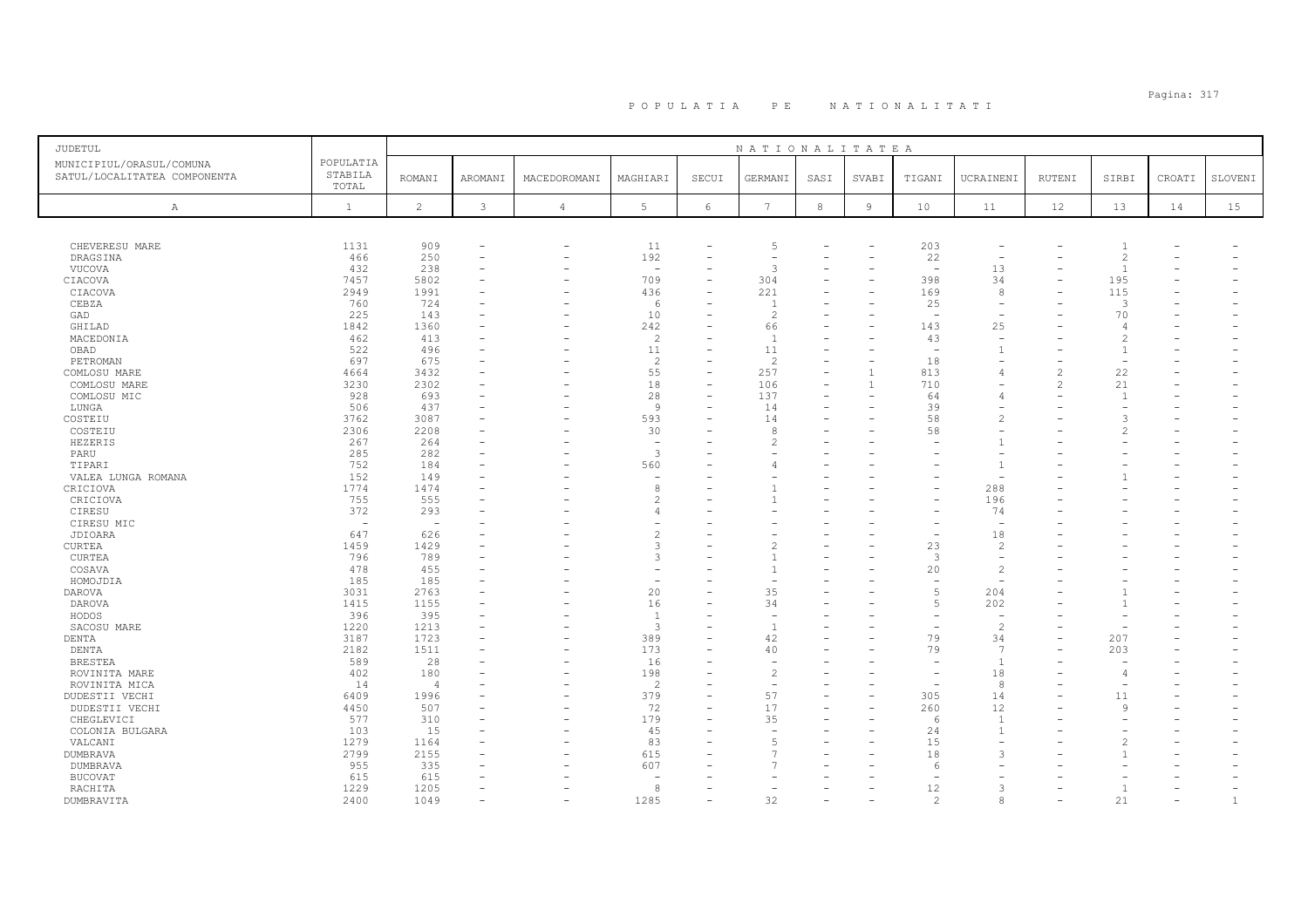# Pagina: 318 P O P U L A T I A P E N A T I O N A L I T A T I

| <b>JUDETUL</b>                                           |                               |                          |                          |                          |                          |                          | NATIONALITATEA  |      |                |                          |                          |          |                          |                |                          |
|----------------------------------------------------------|-------------------------------|--------------------------|--------------------------|--------------------------|--------------------------|--------------------------|-----------------|------|----------------|--------------------------|--------------------------|----------|--------------------------|----------------|--------------------------|
| MUNICIPIUL/ORASUL/COMUNA<br>SATUL/LOCALITATEA COMPONENTA | POPULATIA<br>STABILA<br>TOTAL | <b>ROMANI</b>            | AROMANI                  | MACEDOROMANI             | MAGHIARI                 | SECUI                    | GERMANI         | SASI | SVABI          | TIGANI                   | UCRAINENI                | RUTENI   | SIRBI                    | CROATI         | SLOVENI                  |
| A                                                        | $\mathbf{1}$                  | 2                        | 3                        | $\overline{4}$           | 5                        | 6                        | $7\phantom{.0}$ | $^8$ | $\overline{9}$ | 10                       | 11                       | 12       | 13                       | 14             | 15                       |
|                                                          |                               |                          |                          |                          |                          |                          |                 |      |                |                          |                          |          |                          |                |                          |
| DUMBRAVITA                                               | 2400                          | 1049                     |                          | $\overline{\phantom{0}}$ | 1285                     | $\overline{\phantom{0}}$ | 32              |      |                | $\overline{c}$           | 8                        |          | 21                       |                | -1                       |
| FAGET                                                    | 7722                          | 6888                     |                          | $\overline{\phantom{0}}$ | 437                      | $\equiv$                 | 113             |      |                | 81                       | 186                      |          | 2                        |                | 2                        |
| FAGET                                                    | 4085                          | 3487                     |                          | $\overline{\phantom{0}}$ | 426                      | ۳                        | 108             |      |                | 40                       | $\mathbf{Q}$             |          | $\overline{1}$           |                | $\overline{c}$           |
| <b>BATESTI</b>                                           | 485                           | 473                      | $\overline{\phantom{a}}$ |                          | 3                        | ۰                        | 3               |      |                | $\overline{\phantom{a}}$ | $\sqrt{2}$               |          | -1                       |                | $\overline{\phantom{a}}$ |
| BEGHEIU MIC                                              | 394                           | 385                      |                          |                          |                          |                          |                 |      |                |                          | <sup>9</sup>             |          |                          |                |                          |
| <b>BICHIGI</b>                                           | 603                           | 560                      |                          |                          | ÷,                       |                          |                 |      |                | 41                       | $\overline{c}$           |          |                          |                |                          |
| <b>BRANESTI</b>                                          | 562                           | 412                      |                          |                          | $\overline{1}$           |                          |                 |      |                |                          | 147                      |          |                          |                |                          |
| BUNEA MARE                                               | 359                           | 359                      |                          |                          | $\overline{\phantom{a}}$ |                          |                 |      |                |                          |                          |          |                          |                |                          |
| BUNEA MICA                                               |                               | $\overline{\phantom{0}}$ |                          |                          |                          |                          |                 |      |                |                          |                          |          |                          |                |                          |
| COLONIA MICA                                             | 194                           | 187                      |                          |                          | 6                        |                          |                 |      |                |                          |                          |          |                          |                |                          |
| JUPINESTI                                                | 223                           | 222                      |                          |                          |                          |                          |                 |      |                |                          | $\overline{1}$           |          |                          |                |                          |
| POVIRGINA                                                | 203                           | 203                      |                          |                          | $\overline{\phantom{a}}$ |                          |                 |      |                |                          | $\overline{\phantom{a}}$ |          |                          |                |                          |
| TEMERESTI                                                | 614                           | 600                      |                          |                          | $\mathbf{1}$             |                          |                 |      |                |                          | 12                       |          |                          |                |                          |
| FIRDEA                                                   | 2164                          | 2086                     |                          |                          | 11                       |                          |                 |      |                | 46                       | 15                       |          |                          |                |                          |
| FIRDEA                                                   | 669                           | 616                      |                          |                          | 5                        |                          |                 |      |                | 46                       | $\overline{c}$           |          |                          |                |                          |
| DRAGSINESTI                                              | 190                           | 184                      |                          |                          | $\overline{\phantom{a}}$ |                          |                 |      |                |                          | $\overline{5}$           |          |                          |                |                          |
| GLADNA MONTANA                                           | 176                           | 174                      |                          |                          | $\overline{1}$           |                          |                 |      |                |                          |                          |          |                          |                |                          |
| GLADNA ROMANA                                            | 477                           | 467                      |                          |                          | 5                        |                          |                 |      |                |                          |                          |          |                          |                |                          |
| HAUZESTI                                                 | 169                           | 168                      |                          |                          | ٠                        |                          |                 |      |                |                          | $\mathbf{1}$             |          |                          |                |                          |
| MITNICU MIC                                              | 225                           | 222                      |                          |                          |                          |                          |                 |      |                |                          | 3                        |          |                          |                |                          |
| ZOLT                                                     | 258                           | 255                      |                          |                          | $\overline{\phantom{a}}$ |                          |                 |      |                |                          | 3                        |          |                          |                |                          |
| FOENI                                                    | 1639                          | 1093                     |                          |                          | 369                      |                          | 2               |      |                | 9                        |                          |          | 164                      |                |                          |
| FOENI                                                    | 1175                          | 986                      |                          |                          | 15                       |                          | 2               |      |                | $\mathcal{R}$            |                          |          | 162                      |                |                          |
| CRUCENI                                                  | 464                           | 107                      |                          |                          | 354                      |                          |                 |      |                | $\mathbf{1}$             |                          |          | 2                        |                |                          |
| GAVOJDIA                                                 | 3189                          | 2903                     |                          | $\overline{\phantom{0}}$ | 18                       |                          | 6               |      |                |                          | 253                      |          |                          |                |                          |
| GAVOJDIA                                                 | 1571                          | 1369                     |                          |                          | 12                       |                          | 5               |      |                |                          | 183                      |          |                          |                |                          |
| JENA                                                     | 542                           | 541                      |                          |                          | $\overline{1}$           |                          |                 |      |                |                          | $\overline{a}$           |          |                          |                |                          |
| LUGOJEL                                                  | 719                           | 712                      |                          |                          | $\overline{4}$           |                          |                 |      |                |                          | $\overline{c}$           |          |                          |                |                          |
| SALBAGEL                                                 | 357                           | 281                      |                          |                          | $\overline{1}$           |                          |                 |      |                |                          | 68                       |          | $\overline{\phantom{0}}$ |                |                          |
| GATAIA                                                   | 8524                          | 6222                     |                          |                          | 1225                     | ۳                        | 237             |      |                | 110                      | 51                       |          | 180                      | $\overline{c}$ |                          |
| GATAIA                                                   | 4044                          | 2719                     |                          |                          | 1042                     |                          | 110             |      |                | 53                       | 3                        |          | 32                       | $\overline{c}$ |                          |
| <b>BERECUTA</b>                                          | 204                           | 176                      |                          |                          | $\overline{c}$           |                          |                 |      |                | 24                       |                          |          | $\equiv$                 |                |                          |
| <b>BIRDA</b>                                             | 1032                          | 957                      |                          |                          | 10                       |                          | 51              |      |                | 6                        |                          |          | -6                       |                |                          |
| BUTIN                                                    | 463                           | 71                       |                          |                          | $\overline{4}$           |                          | -4              |      |                |                          |                          |          | 4                        |                |                          |
| MINASTIRE                                                | 249                           | 214                      |                          |                          | $\overline{c}$           |                          |                 |      |                | 10                       | $\mathbf{1}$             |          | 21                       |                |                          |
| PERCOSOVA                                                | 304                           | 269                      |                          |                          | $\overline{4}$           |                          | 20              |      |                | $\overline{\phantom{a}}$ |                          |          | $\overline{\phantom{m}}$ |                |                          |
| SCULIA                                                   | 1048                          | 856                      |                          |                          | 151                      |                          | 26              |      |                | $\overline{5}$           |                          |          | $\overline{7}$           |                |                          |
|                                                          | 409                           | 382                      |                          |                          | 6                        |                          | 10              |      |                |                          |                          |          | $\mathbf{1}$             |                |                          |
| SEMLACU MARE<br>SEMLACU MIC                              | 195                           | 179                      |                          |                          | $\overline{c}$           |                          | 10              |      |                |                          |                          |          |                          |                |                          |
|                                                          | 576                           | 399                      |                          |                          | $\overline{c}$           |                          | $\overline{4}$  |      |                | 12                       | 47                       |          | 109                      |                |                          |
| SINGEORGE                                                |                               |                          |                          |                          |                          |                          |                 |      |                | $\overline{1}$           | <b>q</b>                 |          |                          |                |                          |
| GHIZELA                                                  | 1311                          | 1223                     |                          |                          | 54                       |                          | 22              |      |                |                          |                          |          | -1                       |                |                          |
| GHIZELA                                                  | 331                           | 260                      |                          |                          | 49                       |                          | 20              |      |                |                          |                          |          | $\overline{1}$           |                |                          |
| HISIAS                                                   | 115                           | 112                      |                          |                          | $\overline{\phantom{a}}$ |                          |                 |      |                |                          | $\overline{\mathcal{L}}$ |          |                          |                |                          |
| PANIOVA                                                  | 341                           | 331                      |                          |                          | $\overline{c}$           |                          |                 |      |                | $\mathbf{1}$             | 6                        |          |                          |                |                          |
| SANOVITA                                                 | 524                           | 520                      |                          |                          | $\overline{3}$           |                          |                 |      |                |                          | $\overline{1}$           |          |                          |                |                          |
| GHIRODA                                                  | 4908                          | 4425                     |                          |                          | 340                      |                          | 47              |      |                | 28                       | 3                        |          | 32                       |                |                          |
| GHIRODA                                                  | 3537                          | 3109                     |                          |                          | 311                      | ۰                        | 28              |      |                | 28                       | 3                        |          | 28                       |                |                          |
| GIARMATA-VII                                             | 1371                          | 1316                     |                          |                          | 29                       |                          | 19              |      |                | $\overline{\phantom{a}}$ |                          |          | $\overline{4}$           |                |                          |
| GIARMATA                                                 | 5162                          | 4868                     | $\overline{\phantom{a}}$ | $\overline{\phantom{0}}$ | 105                      | L.                       | 85              |      | $\overline{c}$ | 49                       | 11                       | $\equiv$ | 23                       | 3              | 5                        |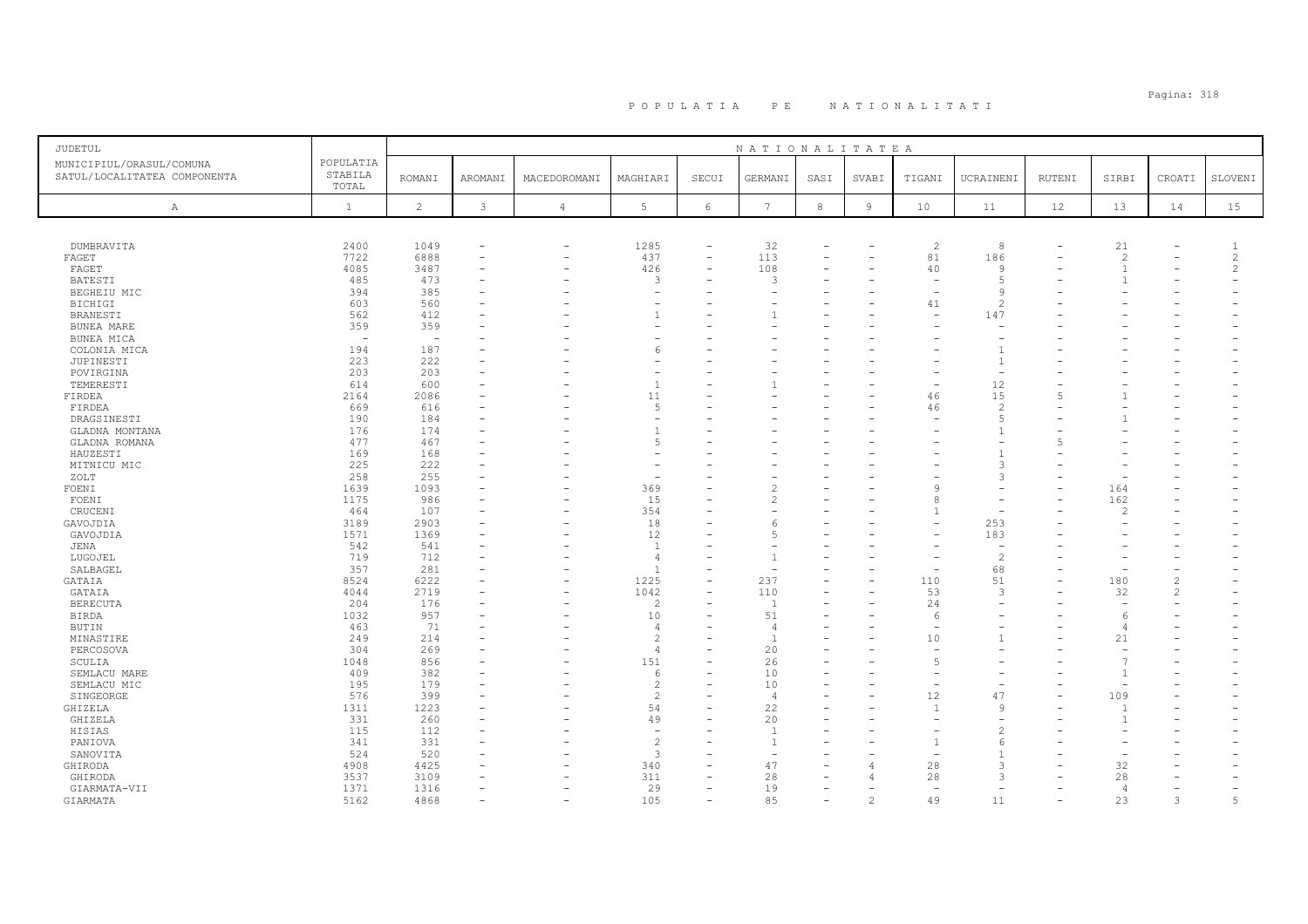# Pagina: 319 P O P U L A T I A P E N A T I O N A L I T A T I

| <b>JUDETUL</b>                                           |                               |                      |                                                                                  |                                                              |                                  |                                       | NATIONALITATEA                 |                          |                                            |                      |                                                            |        |                                       |                                |                                |
|----------------------------------------------------------|-------------------------------|----------------------|----------------------------------------------------------------------------------|--------------------------------------------------------------|----------------------------------|---------------------------------------|--------------------------------|--------------------------|--------------------------------------------|----------------------|------------------------------------------------------------|--------|---------------------------------------|--------------------------------|--------------------------------|
| MUNICIPIUL/ORASUL/COMUNA<br>SATUL/LOCALITATEA COMPONENTA | POPULATIA<br>STABILA<br>TOTAL | <b>ROMANI</b>        | AROMANI                                                                          | MACEDOROMANI                                                 | MAGHIARI                         | SECUI                                 | GERMANI                        | SASI                     | SVABI                                      | TIGANI               | UCRAINENI                                                  | RUTENI | SIRBI                                 | CROATI                         | SLOVENI                        |
| A                                                        | $\mathbf{1}$                  | 2                    | $\mathbf{3}$                                                                     | $\sqrt{4}$                                                   | $5\phantom{.0}$                  | $6\,$                                 | $7\phantom{.0}$                | $^{\rm 8}$               | $\overline{9}$                             | 10                   | 11                                                         | 12     | 13                                    | 14                             | 15                             |
|                                                          |                               |                      |                                                                                  |                                                              |                                  |                                       |                                |                          |                                            |                      |                                                            |        |                                       |                                |                                |
| GIARMATA<br>CERNETEAZ<br>GIERA                           | 4228<br>934<br>1228           | 4037<br>831<br>719   | $\overline{\phantom{a}}$                                                         | $\overline{\phantom{0}}$<br>$\overline{\phantom{0}}$         | 44<br>61<br>303                  | $\equiv$                              | 81<br>$\overline{4}$<br>43     |                          | $\mathcal{L}$                              | 27<br>22<br>64       | 10<br>$\mathbf{1}$<br>$\overline{c}$                       |        | 19<br>4<br>97                         | 3<br>$\overline{\phantom{a}}$  | 5                              |
| GIERA<br>GRANICERII                                      | 678<br>219                    | 252<br>159           |                                                                                  | $\overline{\phantom{0}}$                                     | 254<br>46                        |                                       | 31<br>11                       |                          |                                            | 45                   | $\overline{c}$                                             |        | 94<br>3                               |                                |                                |
| TOAGER<br>GIROC                                          | 331<br>3951                   | 308<br>3645          |                                                                                  |                                                              | $\overline{3}$<br>128            |                                       | $\overline{1}$<br>96           |                          |                                            | 19<br>56             | $\overline{\phantom{0}}$<br>$\rightarrow$                  |        | $\overline{\phantom{m}}$<br>16        |                                |                                |
| GIROC<br>CHISODA<br>GIULVAZ                              | 2122<br>1829<br>2813          | 2005<br>1640<br>2144 |                                                                                  | $\overline{\phantom{0}}$                                     | 48<br>80<br>51                   |                                       | 24<br>72<br>94                 |                          |                                            | 38<br>18<br>87       | 3<br>6                                                     |        | 3<br>13<br>424                        |                                |                                |
| GIULVAZ<br>CRAI NOU<br>IVANDA                            | 1082<br>536<br>539            | 893<br>529<br>344    | $\overline{\phantom{a}}$                                                         |                                                              | 12<br>$\overline{4}$<br>20       | ۳                                     | 72<br>$\overline{2}$<br>5      |                          |                                            | 81                   | 6                                                          |        | 16<br>$\overline{1}$<br>168           |                                |                                |
| <b>RUDNA</b><br>JAMU MARE                                | 656<br>3487                   | 378<br>2923          | $\equiv$                                                                         | $\rightarrow$                                                | 15<br>320                        | ۰<br>÷                                | 15<br>114                      |                          |                                            | -6<br>55             | 5                                                          |        | 239<br>5                              |                                |                                |
| JAMU MARE<br>CLOPODIA<br>FERENDIA                        | 1412<br>796<br>577            | 1161<br>552<br>522   |                                                                                  |                                                              | 143<br>125<br>47                 | -                                     | 51<br>57<br>3                  |                          |                                            | 43<br>$\overline{7}$ | $\mathcal{B}$<br>$\mathbf{1}$                              |        | $\mathfrak{D}$<br>$\overline{1}$<br>2 | $\overline{1}$                 |                                |
| GHERMAN<br>LATUNAS                                       | 358<br>344                    | 354<br>334           |                                                                                  |                                                              | $\overline{1}$<br>$\overline{4}$ |                                       | 3                              |                          |                                            | 5                    |                                                            |        |                                       |                                |                                |
| JEBEL<br>JEBEL<br>PADURENI                               | 5238<br>3672<br>1566          | 4812<br>3333<br>1479 | $\overline{\phantom{a}}$                                                         | $\overline{\phantom{0}}$                                     | 85<br>70<br>15                   | ۳<br>۰                                | 82<br>74<br>8                  |                          |                                            | 230<br>170<br>60     | $\angle$<br>$\overline{4}$                                 |        | 12<br>11<br>$\overline{1}$            | $\mathbf{1}$<br>$\overline{1}$ | 4                              |
| LENAUHEIM<br>LENAUHEIM                                   | 5123<br>1486                  | 3943<br>1282         |                                                                                  |                                                              | 66<br>16                         | $\equiv$<br>۳                         | 342<br>101                     |                          | 3                                          | 734<br>75            | 5                                                          |        | 6                                     |                                |                                |
| <b>BULGARUS</b><br>GRABAT                                | 1754<br>1883<br>3606          | 1377<br>1284<br>3233 | $\sim$                                                                           |                                                              | 18<br>32<br>196                  | $\equiv$<br>-                         | 125<br>116<br>57               | $\overline{\phantom{0}}$ | $\overline{\phantom{a}}$<br>$\overline{1}$ | 219<br>440<br>100    | 3<br>$\overline{2}$<br>$\overline{2}$                      |        | 3<br>$\mathcal{P}$                    |                                |                                |
| LIEBLING<br>LIEBLING<br>CERNA                            | 3028<br>295                   | 2790<br>293          | $\overline{\phantom{a}}$                                                         | $\overline{\phantom{0}}$                                     | 73<br>$\overline{1}$             |                                       | 54<br>$\overline{\phantom{a}}$ |                          |                                            | 92<br>$\overline{a}$ | $\overline{c}$<br>$\overline{\phantom{a}}$                 |        | 2                                     |                                |                                |
| IOSIF<br>LOVRIN                                          | 283<br>8560                   | 150<br>6531          | $\overline{\phantom{a}}$<br>$\overline{\phantom{a}}$<br>$\overline{\phantom{m}}$ | $\overline{\phantom{0}}$<br>$\overline{4}$                   | 122<br>330                       | $\equiv$<br>$\equiv$<br>L,            | 3<br>945                       |                          |                                            | 8<br>505             | 118                                                        |        | 30                                    |                                | 3                              |
| LOVRIN<br>GOTTLOB<br>TOMNATIC                            | 3562<br>1769<br>2927          | 3016<br>1321<br>1985 | $\equiv$                                                                         | $\overline{c}$<br>$\overline{\phantom{a}}$<br>$\overline{c}$ | 108<br>38<br>165                 | $\overline{\phantom{0}}$<br>$\equiv$  | 285<br>224<br>383              |                          |                                            | 82<br>139<br>277     | 18<br>11<br>76                                             |        | 20<br>-6                              |                                | $\mathfrak{D}$<br>$\mathbf{1}$ |
| VIZEJDIA<br>MARGINA<br>MARGINA                           | 302<br>2469<br>1031           | 209<br>2378<br>967   |                                                                                  | $\equiv$<br>$\overline{\phantom{0}}$                         | 19<br>43<br>39                   |                                       | 53<br>13<br>11                 |                          |                                            | J.<br>$\overline{7}$ | 13<br>12                                                   |        | $\mathfrak{D}$<br>-1                  |                                |                                |
| <b>BREAZOVA</b><br>BULZA                                 | 250<br>69                     | 248<br>69            | $\equiv$                                                                         |                                                              | $\mathbf{1}$                     | ۳                                     | $\equiv$                       |                          |                                            |                      | $\overline{1}$                                             |        |                                       |                                |                                |
| COSEVITA<br>COSTEIU DE SUS<br>GROSI                      | 55<br>216<br>152              | 55<br>204<br>152     |                                                                                  |                                                              |                                  |                                       |                                |                          |                                            |                      | $\overline{\phantom{a}}$<br>10<br>$\overline{\phantom{a}}$ |        |                                       |                                | $\mathbf{1}$                   |
| NEMESESTI<br>SINTESTI                                    | 53<br>534                     | 46<br>529            |                                                                                  |                                                              | ٠<br>$\overline{c}$              |                                       |                                |                          |                                            |                      | $\overline{1}$                                             |        |                                       |                                |                                |
| ZORANI<br>MASLOC                                         | 109<br>3913<br>836            | 108<br>3235<br>694   | $\equiv$                                                                         |                                                              | $\overline{1}$<br>156<br>17      | ۳<br>$\overline{2}$<br>$\mathfrak{D}$ | 84<br>33                       |                          |                                            | 42<br>8              | 384<br>78                                                  |        | 8<br>$\mathcal{L}$                    | $\overline{\phantom{a}}$       |                                |
| MASLOC<br>ALIOS                                          | 960                           | 913                  |                                                                                  |                                                              | 11                               |                                       | 23                             |                          |                                            | 10                   | 3                                                          |        |                                       |                                |                                |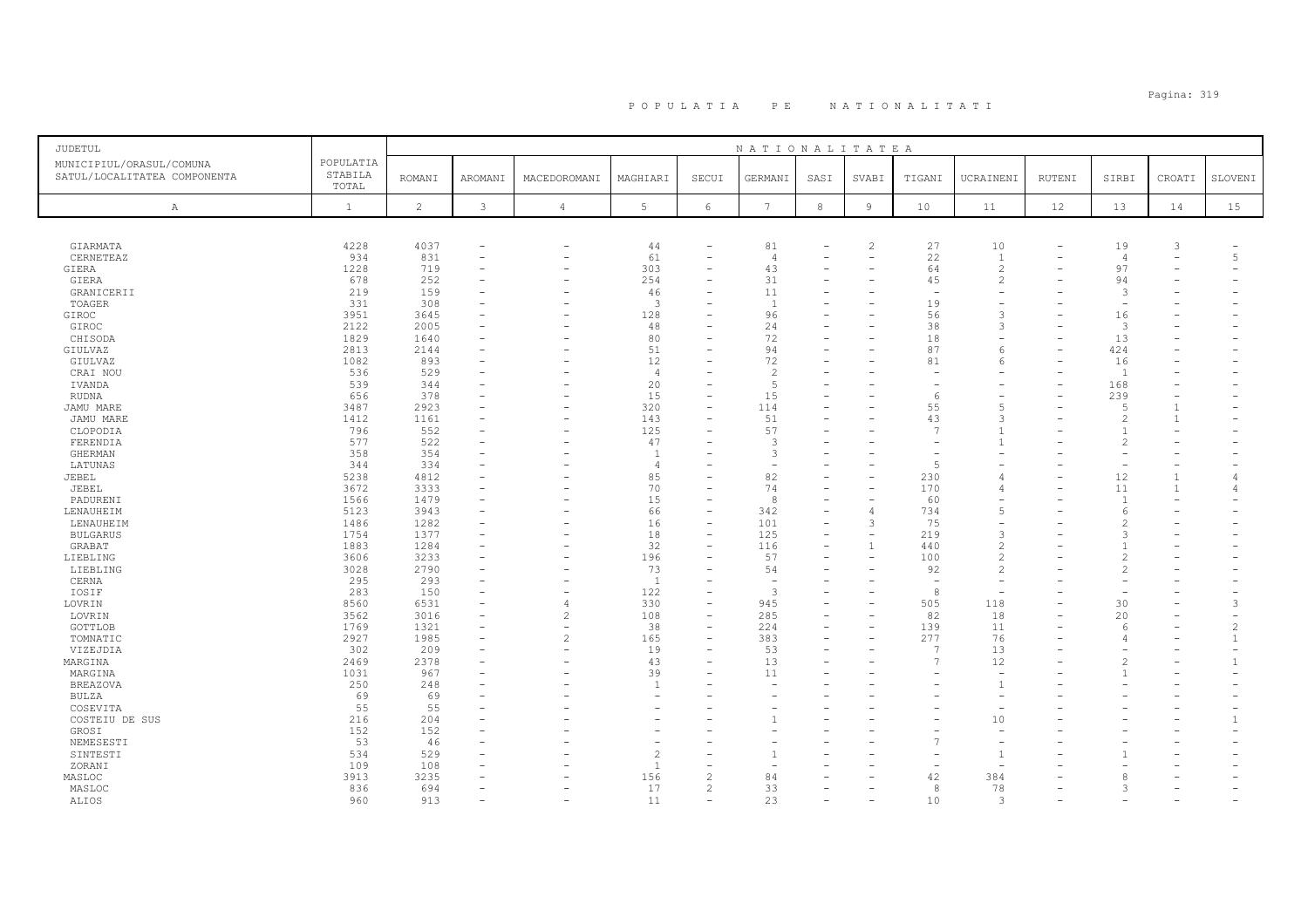# Pagina: 320 P O P U L A T I A P E N A T I O N A L I T A T I

| JUDETUL                      |              |                |              |                          |                          |                          | NATIONALITATEA        |            |                |                          |                          |                          |                |                          |                          |
|------------------------------|--------------|----------------|--------------|--------------------------|--------------------------|--------------------------|-----------------------|------------|----------------|--------------------------|--------------------------|--------------------------|----------------|--------------------------|--------------------------|
| MUNICIPIUL/ORASUL/COMUNA     | POPULATIA    |                |              |                          |                          |                          |                       |            |                |                          |                          |                          |                |                          |                          |
| SATUL/LOCALITATEA COMPONENTA | STABILA      | <b>ROMANI</b>  | AROMANI      | MACEDOROMANI             | MAGHIARI                 | SECUI                    | GERMANI               | SASI       | SVABI          | TIGANI                   | UCRAINENI                | <b>RUTENI</b>            | SIRBI          | CROATI                   | SLOVENI                  |
|                              | TOTAL        |                |              |                          |                          |                          |                       |            |                |                          |                          |                          |                |                          |                          |
| $\mathbb{A}$                 | $\mathbf{1}$ | $\overline{c}$ | $\mathbf{3}$ | 4                        | $5\phantom{.0}$          | $6\,$                    | $7\phantom{.0}$       | $^{\rm 8}$ | $\overline{9}$ | 10                       | 11                       | 12                       | 13             | 14                       | 15                       |
|                              |              |                |              |                          |                          |                          |                       |            |                |                          |                          |                          |                |                          |                          |
| FIBIS                        | 1630         | 1435           |              | $\overline{\phantom{0}}$ | 108                      | L.                       | 14                    |            |                | 22                       | 50                       |                          |                |                          |                          |
| REMETEA MICA                 | 487          | 193            |              | ۰                        | 20                       | $\overline{\phantom{0}}$ | 14                    |            |                | $\mathcal{P}$            | 253                      |                          | 4              |                          |                          |
| MANASTIUR                    | 1741         | 1556           |              | ۰                        | 166                      |                          | 6                     |            |                | $\mathbf{Q}$             | 3                        |                          |                |                          |                          |
| MANASTIUR                    | 1210         | 1025           |              |                          | 166                      |                          | 6                     |            |                | Q                        | 3                        |                          |                |                          |                          |
| PADURANI                     | 107          | 107            |              |                          | $\sim$                   |                          |                       |            |                |                          |                          |                          |                |                          |                          |
|                              | 418          | 418            |              |                          | ۰                        |                          |                       |            |                |                          |                          |                          |                |                          |                          |
| REMETEA-LUNCA<br>TOPLA       | -6           | 6              |              |                          | ÷.                       |                          |                       |            |                |                          |                          |                          |                |                          |                          |
| MORAVITA                     | 2470         | 2012           |              |                          | 163                      |                          | 134                   |            |                | 74                       | $\mathcal{L}$            |                          | 71             | $\overline{c}$           |                          |
| MORAVITA                     | 1104         | 972            |              |                          | 31                       |                          | 47                    |            |                | 31                       |                          |                          | 17             | $\overline{c}$           |                          |
| DEJAN                        | 245          | 170            |              | ۰                        | 44                       |                          | 2                     |            |                | $\overline{\phantom{a}}$ |                          |                          | 28             | $\equiv$                 |                          |
|                              | 208          | 175            |              |                          | 21                       |                          |                       |            |                |                          |                          |                          | 11             |                          |                          |
| GAIU MIC<br>STAMORA GERMANA  | 913          | 695            |              |                          | 67                       |                          | 85                    |            |                | 43                       |                          |                          | 15             |                          |                          |
| MOSNITA NOUA                 | 3941         | 3201           |              |                          | 661                      | -                        | 20                    |            |                | 33                       |                          |                          | -4             |                          | 3                        |
| MOSNITA NOUA                 | 1146         | 661            |              |                          | 456                      |                          | 10                    |            |                |                          |                          |                          |                |                          | 3                        |
|                              | 319          | 318            |              |                          | $\overline{1}$           |                          |                       |            |                |                          |                          |                          |                |                          | $\overline{\phantom{0}}$ |
| ALBINA                       | 1199         |                |              |                          | 3                        |                          |                       |            |                | 22                       |                          |                          |                |                          |                          |
| MOSNITA VECHE                | 172          | 1171<br>163    |              |                          | 3                        |                          |                       |            |                |                          |                          |                          |                |                          |                          |
| RUDICICA                     |              |                |              |                          |                          |                          |                       |            |                | -6                       | $\overline{1}$           |                          | $\overline{1}$ |                          |                          |
| URSENI                       | 1105         | 888            |              |                          | 198<br>155               |                          | 10<br>352             |            |                |                          |                          |                          | 15             | $\overline{1}$           | 2                        |
| NADRAG                       | 3634         | 3036           |              |                          |                          |                          |                       |            |                |                          | 45                       |                          |                | $\mathbf{1}$             |                          |
| NADRAG                       | 3277         | 2689           |              |                          | 153                      |                          | 351<br>$\overline{1}$ |            |                |                          | 38<br>$\overline{7}$     |                          | 15             |                          | 2                        |
| CRIVINA                      | 357          | 347            |              |                          | $\overline{c}$           | $\overline{\phantom{0}}$ |                       |            |                |                          |                          |                          |                |                          |                          |
| NITCHIDORF                   | 1555         | 1411           |              |                          | 21                       | ۳                        | 59                    |            |                |                          | 55                       |                          |                |                          |                          |
| NITCHIDORF                   | 1105         | 967            |              |                          | 18                       |                          | 56                    |            |                |                          | 55                       |                          |                |                          |                          |
| <b>BLAJOVA</b>               | 189          | 187            |              |                          | $\overline{c}$           |                          |                       |            |                |                          |                          |                          |                |                          |                          |
| DUBOZ                        | 261          | 257            |              |                          | $\overline{1}$           |                          | 3                     |            |                |                          |                          |                          |                |                          |                          |
| OHABA LUNGA                  | 1347         | 1279           |              |                          | $\overline{c}$           |                          |                       |            |                |                          | 54                       |                          |                |                          |                          |
| OHABA LUNGA                  | 418          | 370            |              |                          | $\overline{c}$           |                          |                       |            |                |                          | 45                       |                          |                |                          |                          |
| DUBESTI                      | 356          | 353            |              |                          |                          |                          |                       |            |                |                          |                          | 3                        |                |                          |                          |
| IERSNIC                      | 220          | 203            |              |                          |                          |                          |                       |            |                |                          | - 9                      |                          |                |                          |                          |
| OHABA ROMANA                 | 353          | 353            |              |                          | $\overline{\phantom{m}}$ |                          |                       |            |                |                          |                          |                          |                |                          |                          |
| ORTISOARA                    | 4105         | 3666           |              | $\mathbf{1}$             | 203                      | $\equiv$                 | 149                   |            |                | 20                       | 48                       |                          |                |                          |                          |
| ORTISOARA                    | 2283         | 1997           |              | 1                        | 103                      | $\overline{\phantom{a}}$ | 114                   |            |                | 17                       | 42                       |                          |                |                          |                          |
| CALACEA                      | 690          | 595            |              |                          | 61                       |                          | 32                    |            |                |                          | $\overline{1}$           |                          | $\overline{1}$ |                          |                          |
| CORNESTI                     | 537          | 489            |              |                          | 38                       |                          | <sup>1</sup>          |            |                |                          | $\overline{4}$           |                          | $\overline{5}$ |                          |                          |
| SECEANI                      | 595          | 585            |              |                          | <sup>1</sup>             | $\equiv$                 | $\mathcal{L}$         |            |                | 3                        | $\overline{1}$           | $\overline{\phantom{0}}$ |                |                          |                          |
| PECIU NOU                    | 4871         | 3332           |              |                          | 109                      |                          | 125                   |            |                | 29                       | 70                       |                          | 1200           |                          |                          |
| PECIU NOU                    | 2944         | 2502           |              |                          | 85                       |                          | 118                   |            |                | 22                       | 16                       |                          | 196            |                          |                          |
| DINIAS                       | 959          | 488            |              |                          | 15                       |                          | $\mathcal{L}$         |            |                | $\overline{7}$           | 54                       |                          | 399            |                          |                          |
| SINMARTINU SIRBESC           | 968          | 342            |              | ÷,                       | $\overline{9}$           | $\equiv$                 | $\overline{4}$        |            | -              |                          | $\overline{\phantom{0}}$ | $\equiv$                 | 605            | $\equiv$                 |                          |
| PERIAM                       | 6572         | 5428           |              | 1                        | 157                      |                          | 324                   |            |                | 598                      | <sup>o</sup>             |                          | 39             | $\overline{1}$           |                          |
| PERIAM                       | 4589         | 3917           |              | $\mathbf{1}$             | 141                      |                          | 289                   |            |                | 192                      |                          |                          | 29             | $\overline{\phantom{m}}$ |                          |
| PESAC                        | 1983         | 1511           |              |                          | 16                       |                          | 35                    |            |                | 406                      |                          |                          | 10             | $\mathbf{1}$             |                          |
| PIETROASA                    | 1166         | 1162           |              |                          | $\overline{1}$           |                          |                       |            |                | $\mathcal{D}$            |                          |                          |                |                          |                          |
| PIETROASA                    | 357          | 357            |              |                          | ۰                        |                          |                       |            |                |                          |                          |                          |                |                          |                          |
| CRIVINA DE SUS               | 233          | 229            |              |                          | $\overline{1}$           |                          |                       |            |                |                          |                          |                          |                |                          |                          |
| FARASESTI                    | 272          | 272            |              |                          |                          |                          |                       |            |                |                          |                          |                          |                |                          |                          |
| POIENI                       | 304          | 304            |              |                          |                          |                          |                       |            |                |                          |                          |                          |                |                          |                          |
| PISCHIA                      | 2932         | 2701           |              |                          | 87                       |                          | 25                    |            | 3              | 52                       | 42                       |                          | 14             | $\overline{1}$           |                          |
| PISCHIA                      | 1166         | 1073           |              |                          | 40                       |                          | 15                    |            |                | 15                       | 10                       |                          | 8              | $\overline{1}$           |                          |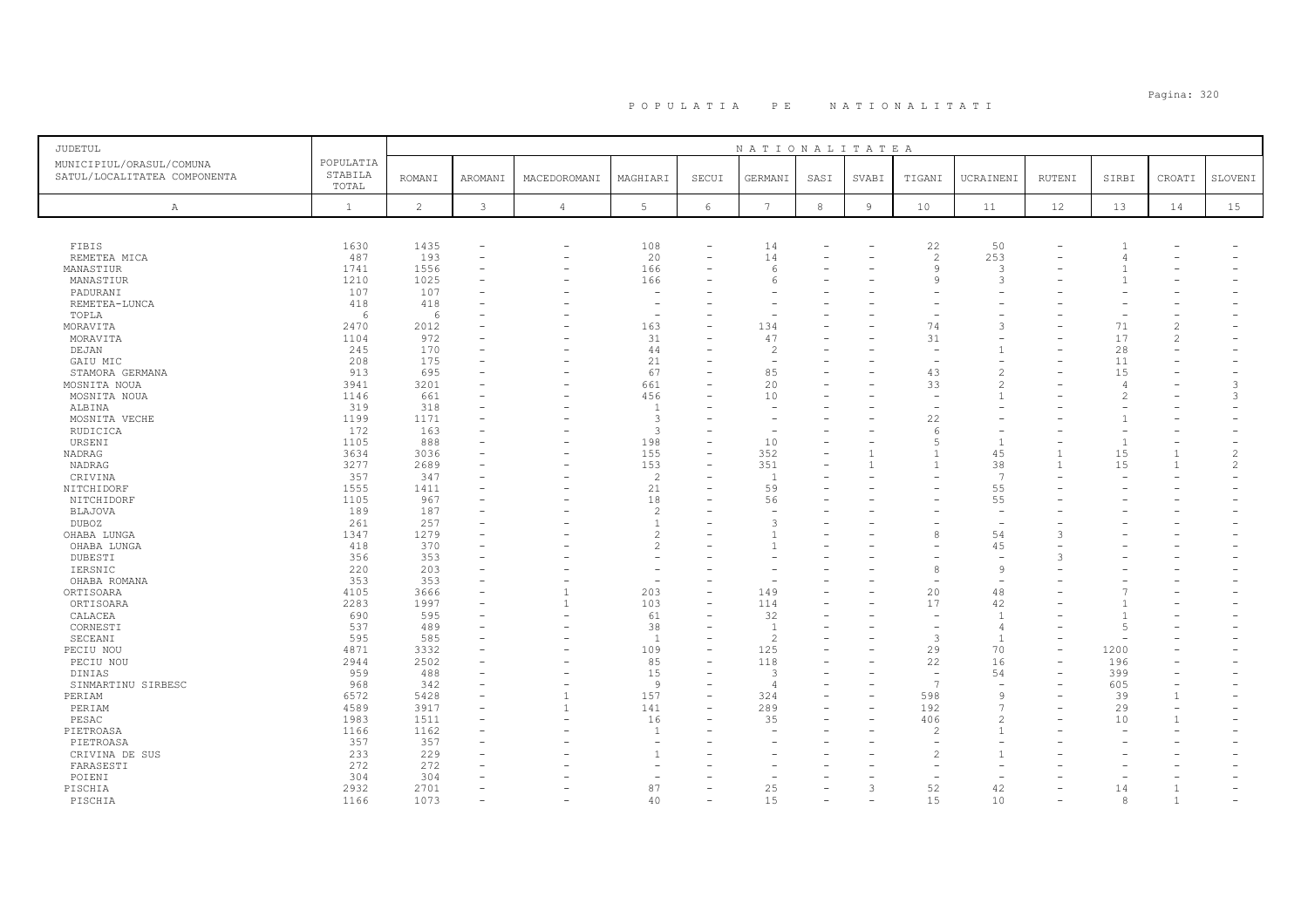# Pagina: 321 P O P U L A T I A P E N A T I O N A L I T A T I

| <b>JUDETUL</b>               |                          |                          |                          |                |                                |                          | NATIONALITATEA                 |                |                          |                          |                |        |                                |                |                |
|------------------------------|--------------------------|--------------------------|--------------------------|----------------|--------------------------------|--------------------------|--------------------------------|----------------|--------------------------|--------------------------|----------------|--------|--------------------------------|----------------|----------------|
| MUNICIPIUL/ORASUL/COMUNA     | POPULATIA                |                          |                          |                |                                |                          |                                |                |                          |                          |                |        |                                |                |                |
| SATUL/LOCALITATEA COMPONENTA | STABILA                  | <b>ROMANI</b>            | <b>AROMANI</b>           | MACEDOROMANI   | MAGHIARI                       | SECUI                    | GERMANI                        | SASI           | SVABI                    | TIGANI                   | UCRAINENI      | RUTENI | SIRBI                          | CROATI         | SLOVENI        |
|                              | TOTAL                    |                          |                          |                |                                |                          |                                |                |                          |                          |                |        |                                |                |                |
| A                            | $\mathbf{1}$             | $\overline{c}$           | $\mathbf{3}$             | $\overline{4}$ | 5                              | $\epsilon$               | $7\phantom{.0}$                | $^{\rm 8}$     | $\overline{9}$           | 10                       | 11             | 12     | 13                             | 14             | 15             |
|                              |                          |                          |                          |                |                                |                          |                                |                |                          |                          |                |        |                                |                |                |
|                              |                          |                          |                          |                |                                |                          |                                |                |                          |                          |                |        |                                |                |                |
|                              |                          |                          |                          | ۰              |                                |                          |                                |                |                          | 26                       | 23             |        |                                |                |                |
| BENCECU DE JOS               | 356<br>848               | 293<br>808               |                          | ۰              | 14<br>22                       | $\equiv$                 | $\overline{7}$                 |                | 3                        | $\overline{\phantom{a}}$ | $\overline{1}$ |        |                                |                |                |
| BENCECU DE SUS               | 523                      | 488                      |                          |                | 11                             |                          | 3                              |                |                          | 11                       | 8              |        | 4<br>$\overline{2}$            |                |                |
| MURANI                       | 39                       |                          |                          |                | $\overline{\phantom{a}}$       |                          |                                |                |                          | $\overline{\phantom{a}}$ |                |        |                                |                |                |
| SALCIUA NOUA                 |                          | 39                       |                          |                |                                |                          | 9                              |                |                          | 68                       | 133            |        | $\overline{c}$                 |                |                |
| RACOVITA                     | 3399                     | 3144                     |                          |                | 42<br>$\overline{4}$           |                          |                                |                |                          | 8                        | 11             |        |                                |                |                |
| RACOVITA                     | 937                      | 912<br>270               |                          |                | 34                             |                          |                                |                |                          |                          |                |        | 2                              |                |                |
| CAPAT<br>DRAGOIESTI          | 324<br>464               | 429                      |                          |                | $\overline{1}$                 |                          |                                |                |                          | 23                       | 20<br>10       |        |                                |                |                |
|                              | 467                      | 377                      |                          |                | $\overline{1}$                 |                          |                                |                |                          | 7                        | 82             |        |                                |                |                |
| FICATAR<br>HITIAS            | 902                      | 869                      |                          |                | $\overline{2}$                 |                          | 8                              |                |                          | 13                       | 10             |        |                                |                |                |
| SIRBOVA                      | 305                      | 287                      |                          |                |                                |                          |                                |                |                          | 17                       | $\equiv$       |        | $\overline{\phantom{0}}$       |                |                |
| RECAS                        | 8665                     | 6334                     |                          |                | 1082                           | $\overline{\phantom{0}}$ | 222                            |                |                          | 219                      | 12             |        | 669                            | 100            |                |
| <b>RECAS</b>                 | 5085                     | 3543                     |                          |                | 930                            | $\equiv$                 | 202                            |                | $\equiv$                 | 156                      | 11             |        | 129                            | 99             |                |
| <b>BAZOS</b>                 | 912                      | 812                      |                          |                | 77                             |                          | $\overline{\mathcal{L}}$       |                |                          | 18                       |                |        | 3                              |                |                |
|                              | 472                      |                          |                          |                | 10                             |                          | $\overline{7}$                 |                |                          | $\overline{\phantom{a}}$ |                |        |                                |                |                |
| HERNEACOVA                   | 1396                     | 444<br>1271              |                          |                |                                |                          | 11                             |                |                          | 45                       |                |        | <sup>1</sup>                   | $\overline{1}$ |                |
| IZVIN                        | $\overline{\phantom{0}}$ | $\equiv$                 |                          |                | 46<br>$\overline{\phantom{m}}$ |                          |                                |                |                          |                          |                |        | 19<br>$\overline{\phantom{a}}$ |                |                |
| NADAS                        |                          |                          |                          |                |                                |                          |                                |                |                          |                          |                |        |                                |                |                |
| PETROVASELO                  | 347<br>453               | 94<br>170                |                          |                | $\overline{\phantom{a}}$<br>19 |                          |                                |                |                          |                          |                |        | 253                            |                |                |
| STANCIOVA                    |                          |                          |                          |                |                                |                          |                                |                |                          |                          |                |        | 264<br>3                       |                |                |
| REMETEA MARE                 | 3289<br>1124             | 3004<br>1070             |                          |                | 136                            |                          | 13<br>$\overline{c}$           |                |                          | 122                      |                |        |                                |                |                |
| REMETEA MARE                 |                          |                          |                          |                | 49<br>$\overline{\phantom{a}}$ |                          |                                |                |                          |                          |                |        |                                |                |                |
| BAZOSU NOU                   | 270                      | 270                      |                          |                |                                |                          |                                |                |                          |                          |                |        |                                |                |                |
| <b>BUCOVAT</b>               | 1058<br>837              | 909<br>755               |                          |                | 28<br>59                       |                          | $\overline{c}$<br>$\mathsf{Q}$ |                |                          | 113<br><b>q</b>          |                |        | 2                              |                |                |
| IANOVA                       | 3037                     |                          |                          |                | 230                            |                          |                                |                |                          |                          |                |        |                                |                |                |
| SACOSU TURCESC               | 701                      | 2626<br>680              |                          |                | 10                             |                          | 30<br>8                        |                |                          | 144<br>- 1               |                |        |                                |                |                |
| SACOSU TURCESC               | 495                      | 441                      |                          |                | ÷.                             |                          |                                |                |                          | 54                       |                |        |                                |                |                |
| BERINI                       | 268                      | 260                      |                          |                | $\overline{1}$                 |                          |                                |                |                          | -6                       |                |        |                                |                |                |
| ICLODA                       | 279                      | 50                       |                          |                |                                |                          | 10                             |                |                          | 7                        |                |        |                                |                |                |
| OTVESTI<br>STAMORA ROMANA    | 356                      | 345                      |                          |                | 211<br>$\overline{2}$          |                          | 6                              |                |                          |                          |                |        |                                |                |                |
|                              | 658                      | 570                      |                          |                |                                | ۰                        | 6                              |                |                          | 76                       |                |        |                                |                |                |
| ULIUC<br>UNIP                | 280                      | 280                      |                          |                | 6<br>$\overline{\phantom{a}}$  |                          |                                |                |                          | $\overline{\phantom{0}}$ |                |        | $\overline{\phantom{0}}$       |                |                |
| SATCHINEZ                    | 4362                     | 3826                     |                          |                | 44                             | $\mathbf{1}$             | 107                            |                |                          | 317                      |                |        | 51                             |                |                |
| SATCHINEZ                    | 2670                     | 2245                     |                          |                | 13                             |                          | 75                             |                |                          | 293                      |                |        | 37                             |                |                |
| <b>BARATEAZ</b>              | 584                      | 544                      |                          | ۰              | 12                             |                          | .5                             |                | $\overline{\phantom{0}}$ | 11                       |                |        | 6                              |                |                |
| HODONI                       | 1108                     | 1037                     |                          |                | 19                             | ÷                        | 27                             |                |                          | 13                       |                |        | 8                              |                |                |
| SACALAZ                      | 5926                     | 5362                     | $\overline{c}$           | $\overline{4}$ | 111                            |                          | 76                             |                |                          | 61                       |                |        | 293                            |                | $\overline{1}$ |
| SACALAZ                      | 3567                     | 3363                     | $\overline{c}$           | $\overline{4}$ | 68                             |                          | 48                             |                |                          | 60                       |                |        | 11                             |                | -1             |
| BEREGSAU MARE                | 1571                     | 1499                     | $\overline{\phantom{a}}$ |                | 28                             | $\equiv$                 | 25                             |                |                          |                          |                |        | 13                             |                |                |
| BEREGSAU MIC                 | 788                      | 500                      |                          |                | 15                             |                          | 3                              |                |                          |                          |                |        | 269                            |                |                |
| SECAS                        | 283                      | 282                      |                          |                | $\overline{\phantom{m}}$       |                          |                                |                |                          |                          |                |        |                                |                |                |
| SECAS                        | 204                      | 203                      |                          |                |                                |                          |                                |                |                          |                          |                |        |                                |                |                |
| CHECHES                      | $\overline{\phantom{a}}$ | $\overline{\phantom{a}}$ |                          |                |                                |                          |                                |                |                          |                          |                |        |                                |                |                |
| CRIVOBARA                    | 67                       | 67                       |                          |                |                                | ÷                        |                                |                |                          |                          |                |        |                                |                |                |
| VIZMA                        | 12                       | 12                       |                          |                | $\overline{\phantom{a}}$       |                          |                                |                |                          |                          |                |        |                                |                |                |
| SINANDREI                    | 4773                     | 4148                     | 6                        |                | 139                            | $\equiv$                 | 293                            |                |                          | 75                       | 72             |        | 28                             | $\overline{1}$ | $\overline{2}$ |
| SINANDREI                    | 2482                     | 2214                     | 6                        |                | 54                             |                          | 119                            |                |                          | 52                       | 11             |        | 21                             | $\overline{1}$ | $\overline{c}$ |
| CARANI                       | 1695                     | 1425                     | $\overline{\phantom{a}}$ |                | 68                             | $\equiv$                 | 134                            | $\overline{a}$ |                          | 22                       | 38             |        | $\overline{4}$                 |                | $\overline{a}$ |
| COVACI                       | 596                      | 509                      |                          |                | 17                             | $\equiv$                 | 40                             |                |                          | $\overline{1}$           | 23             |        | 3                              |                |                |
|                              |                          |                          |                          |                |                                |                          |                                |                |                          |                          |                |        |                                |                |                |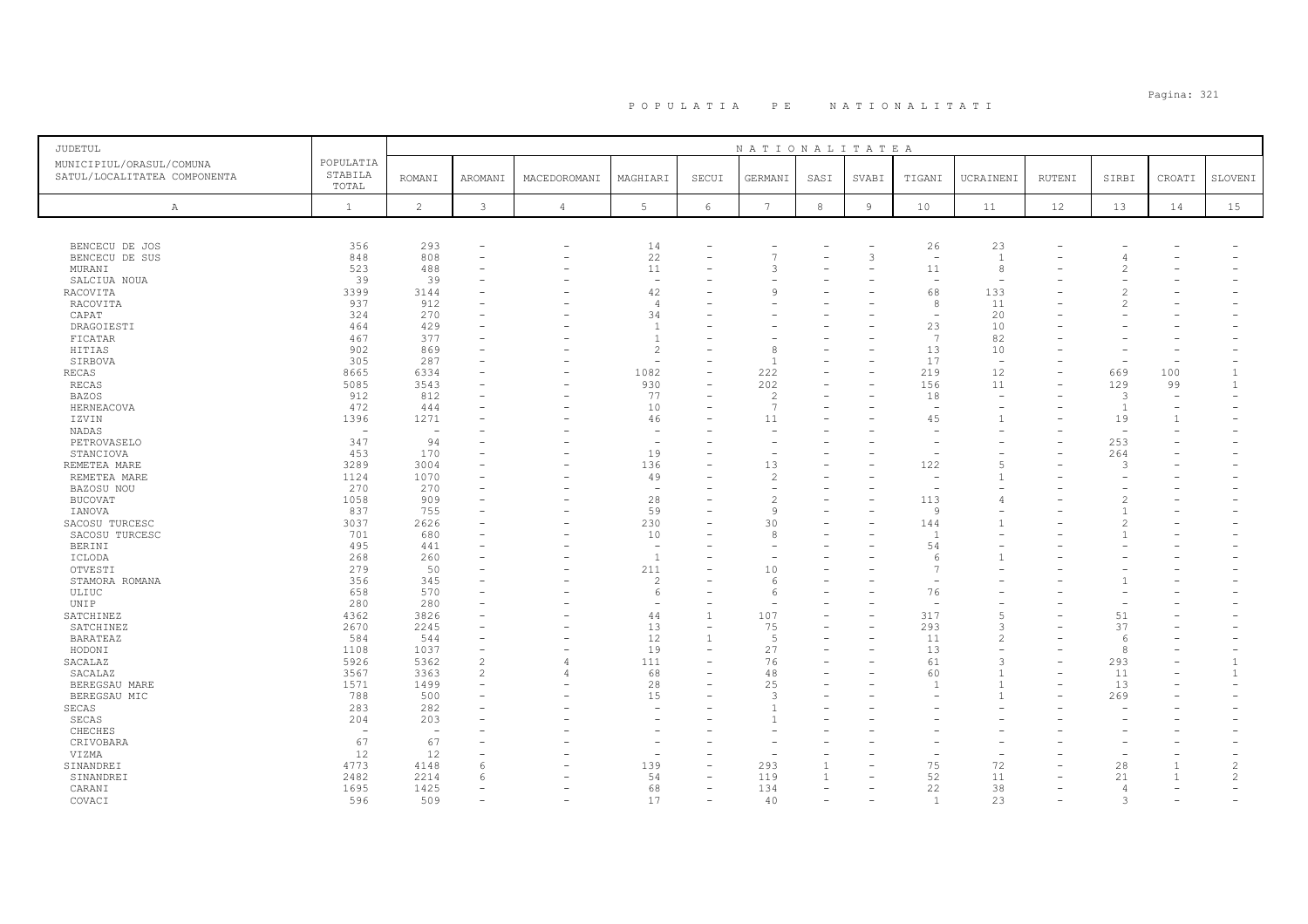| JUDETUL                      |              |                |                          |                          |                          |                          | NATIONALITATEA  |              |                |                          |                          |        |                |        |         |
|------------------------------|--------------|----------------|--------------------------|--------------------------|--------------------------|--------------------------|-----------------|--------------|----------------|--------------------------|--------------------------|--------|----------------|--------|---------|
| MUNICIPIUL/ORASUL/COMUNA     | POPULATIA    |                |                          |                          |                          |                          |                 |              |                |                          |                          |        |                |        |         |
| SATUL/LOCALITATEA COMPONENTA | STABILA      | <b>ROMANI</b>  | AROMANI                  | MACEDOROMANI             | MAGHIARI                 | SECUI                    | GERMANI         |              | SVABI          | TIGANI                   | UCRAINENI                | RUTENI | SIRBI          | CROATI | SLOVENI |
|                              | TOTAL        |                |                          |                          |                          |                          |                 | SASI         |                |                          |                          |        |                |        |         |
|                              |              |                |                          |                          |                          |                          |                 |              |                |                          |                          |        |                |        |         |
| $\mathbb{A}$                 | $\mathbf{1}$ | $\overline{c}$ | 3                        | $\overline{4}$           | $\overline{5}$           | 6                        | $7\phantom{.0}$ | $^{\rm 8}$   | $\overline{9}$ | 10                       | 11                       | 12     | 13             | 14     | 15      |
|                              |              |                |                          |                          |                          |                          |                 |              |                |                          |                          |        |                |        |         |
| SINMIHAIU ROMAN              | 3911         | 3608           |                          | $\overline{\phantom{0}}$ | 157                      |                          | 82              |              |                | 41                       | 3                        |        | 10             |        |         |
|                              | 1581         | 1475           | $\overline{\phantom{0}}$ | -                        | 89                       | -                        | 5               |              |                | 5                        |                          |        | 7              |        |         |
| SINMIHAIU ROMAN              | 658          | 581            |                          |                          | 6                        |                          | 68              |              |                | ÷                        |                          |        | $\overline{c}$ |        |         |
| SINMIHAIU GERMAN             |              |                |                          |                          |                          |                          |                 |              |                |                          |                          |        |                |        |         |
| UTVIN                        | 1672         | 1552           |                          |                          | 62                       |                          | -9              |              |                | 36                       | 3                        |        | $\overline{1}$ |        |         |
| SINPETRU MARE                | 5724         | 3585           |                          |                          | 54                       |                          | 57              |              |                | 945                      | $\overline{7}$           |        | 1061           |        |         |
| SINPETRU MARE                | 1998         | 1039           |                          |                          | 26                       |                          | 30              |              |                | 148                      | 7                        |        | 741            |        |         |
| IGRIS                        | 1269         | 964            |                          |                          | 1                        |                          | -6              |              |                | 296                      |                          |        | $\mathcal{L}$  |        |         |
| SARAVALE                     | 2457         | 1582           | ۰                        |                          | 27                       | $\overline{\phantom{0}}$ | 21              |              |                | 501                      |                          |        | 318            |        |         |
| SAG                          | 4006         | 3060           | ۰                        |                          | 548                      | $\overline{c}$           | 233             |              |                | 61                       | $\overline{c}$           |        | 84             |        |         |
| SAG                          | 2586         | 1994           |                          |                          | 398                      | $\overline{2}$           | 155             |              |                | 5                        | $\overline{c}$           |        | 19             |        |         |
| PARTA                        | 1420         | 1066           | ۳                        | $=$                      | 150                      | $\overline{\phantom{0}}$ | 78              |              |                | 56                       | $\overline{\phantom{a}}$ |        | 65             |        |         |
| STIUCA                       | 1628         | 658            |                          |                          | -7                       |                          | 60              |              |                | $\overline{1}$           | 898                      |        |                |        |         |
| STIUCA                       | 640          | 80             | ۰                        |                          | $\overline{c}$           |                          | 60              |              |                | $\overline{1}$           | 497                      |        |                |        |         |
| DRAGOMIRESTI                 | 383          | 14             |                          |                          | $\overline{4}$           |                          |                 |              |                |                          | 363                      |        |                |        |         |
| OLOSAG                       | 305          | 273            | ۳                        |                          | $\overline{1}$           |                          |                 |              |                |                          | 29                       |        |                |        |         |
|                              | 300          | 291            |                          |                          | ۰                        |                          |                 |              |                |                          | 9                        |        |                |        |         |
| ZGRIBESTI                    |              |                |                          |                          |                          |                          |                 |              |                |                          |                          |        |                |        |         |
| TEREMIA MARE                 | 3871         | 3208           |                          |                          | 330                      |                          | 172             |              |                | 105                      | 16                       |        | 18             |        |         |
| TEREMIA MARE                 | 2321         | 1828           |                          |                          | 262                      |                          | 142             |              |                | 52                       | 13                       |        | 13             |        |         |
| NERAU                        | 1018         | 887            |                          |                          | 52                       |                          | 14              |              |                | 49                       | $\overline{1}$           |        | $\overline{5}$ |        |         |
| TEREMIA MICA                 | 532          | 493            |                          |                          | 16                       |                          | 16              |              |                | $\sqrt{2}$               | $\overline{c}$           |        |                |        |         |
| TOMESTI                      | 2888         | 2734           |                          |                          | 71                       |                          | 61              |              |                | $\overline{5}$           | $\epsilon$               |        |                |        |         |
| TOMESTI                      | 393          | 379            | ۰                        |                          | $\overline{3}$           |                          | q               |              |                |                          | $\mathbf{1}$             |        |                |        |         |
| BALOSESTI                    | 178          | 177            |                          |                          | $\overline{1}$           |                          |                 |              |                |                          |                          |        |                |        |         |
| COLONIA FABRICII             | 1133         | 1000           | ÷                        |                          | 65                       |                          | 52              |              |                |                          | 3                        |        |                |        |         |
| LUNCANII DE JOS              | 477          | 474            |                          |                          | ۰                        |                          |                 |              |                |                          | 2                        |        |                |        |         |
| LUNCANII DE SUS              | 51           | 51             |                          |                          | ٠                        |                          |                 |              |                |                          |                          |        |                |        |         |
| ROMANESTI                    | 656          | 653            |                          |                          | $\overline{c}$           |                          |                 |              |                |                          |                          |        | $\overline{1}$ |        |         |
|                              | 3150         | 2587           |                          |                          | 71                       |                          | 30              |              |                | 27                       |                          |        | 292            |        |         |
| TOPOLOVATU MARE              |              |                |                          |                          | 37                       |                          |                 |              |                |                          | 28<br>$\overline{1}$     |        |                |        |         |
| TOPOLOVATU MARE              | 1190         | 1041           |                          |                          |                          |                          | $\overline{4}$  |              |                | $\sqrt{2}$               |                          |        | 50             |        |         |
| CRALOVAT                     | 233          | 20             |                          |                          | 1                        |                          |                 |              |                |                          |                          |        | 212            |        |         |
| ICTAR-BUDINTI                | 580          | 567            |                          |                          | 10                       |                          |                 |              |                |                          |                          |        | $\overline{1}$ |        |         |
| IOSIFALAU                    | 548          | 418            |                          |                          | 20                       |                          | 25              |              |                | -1                       | 26                       |        | -5             |        |         |
| SUSTRA                       | 451          | 397            | ۰                        |                          | $\overline{\mathbf{3}}$  |                          |                 |              |                | 22                       | $\overline{\phantom{a}}$ |        | 24             |        |         |
| TOPOLOVATU MIC               | 148          | 144            |                          |                          | $\overline{\phantom{a}}$ |                          |                 |              |                | $\overline{\phantom{0}}$ | -1                       |        |                |        |         |
| TORMAC                       | 2705         | 1388           | ۰                        |                          | 1221                     |                          | 15              | $\mathbf{1}$ |                | 14                       | 10                       |        |                |        |         |
| TORMAC                       | 1545         | 305            |                          |                          | 1213                     |                          |                 | -1           |                | 9                        | 3                        |        |                |        |         |
| CADAR                        | 304          | 299            |                          |                          | $\overline{4}$           |                          |                 |              |                |                          |                          |        |                |        |         |
| SIPET                        | 856          | 784            |                          |                          | 4                        |                          |                 |              |                | 5                        |                          |        |                |        |         |
| TRAIAN VUIA                  | 2404         | 2254           |                          |                          | 73                       |                          | $\mathcal{L}$   |              |                | 69                       |                          |        |                |        |         |
| SUDRIAS                      | 369          | 368            |                          |                          | <sup>1</sup>             |                          |                 |              |                |                          |                          |        |                |        |         |
|                              |              | 446            |                          |                          | 10                       |                          |                 |              |                | 69                       |                          |        |                |        |         |
| JUPANI                       | 526          |                |                          |                          |                          |                          |                 |              |                |                          | -3                       |        |                |        |         |
| SACENI                       | 226          | 169            |                          |                          | 52                       |                          |                 |              |                |                          |                          |        |                |        |         |
| SURDUCU MIC                  | 415          | 415            |                          |                          | $\overline{\phantom{a}}$ |                          |                 |              |                |                          |                          |        |                |        |         |
| SUSANI                       | 417          | 409            | ۳                        |                          | 8                        |                          |                 |              |                |                          |                          |        |                |        |         |
| TRAIAN VUIA                  | 451          | 447            |                          |                          | $\overline{c}$           |                          |                 |              |                |                          |                          |        |                |        |         |
| <b>UIVAR</b>                 | 4324         | 2643           | ÷                        |                          | 1434                     |                          | 85              | $\mathbf{1}$ | 19             | 122                      |                          |        | 13             |        |         |
| UIVAR                        | 1212         | 1007           |                          |                          | 76                       |                          | 44              |              | $\overline{a}$ | 83                       |                          |        |                |        |         |
| IOHANISFELD                  | 814          | 754            | ۳                        |                          | 15                       |                          | 21              | $\mathbf{1}$ | 19             | $\overline{a}$           |                          |        |                |        |         |
| OTELEC                       | 823          | 71             | ۳                        |                          | 746                      | 4                        | $\mathcal{L}$   |              |                |                          |                          |        |                |        |         |
|                              |              |                |                          |                          |                          |                          |                 |              |                |                          |                          |        |                |        |         |